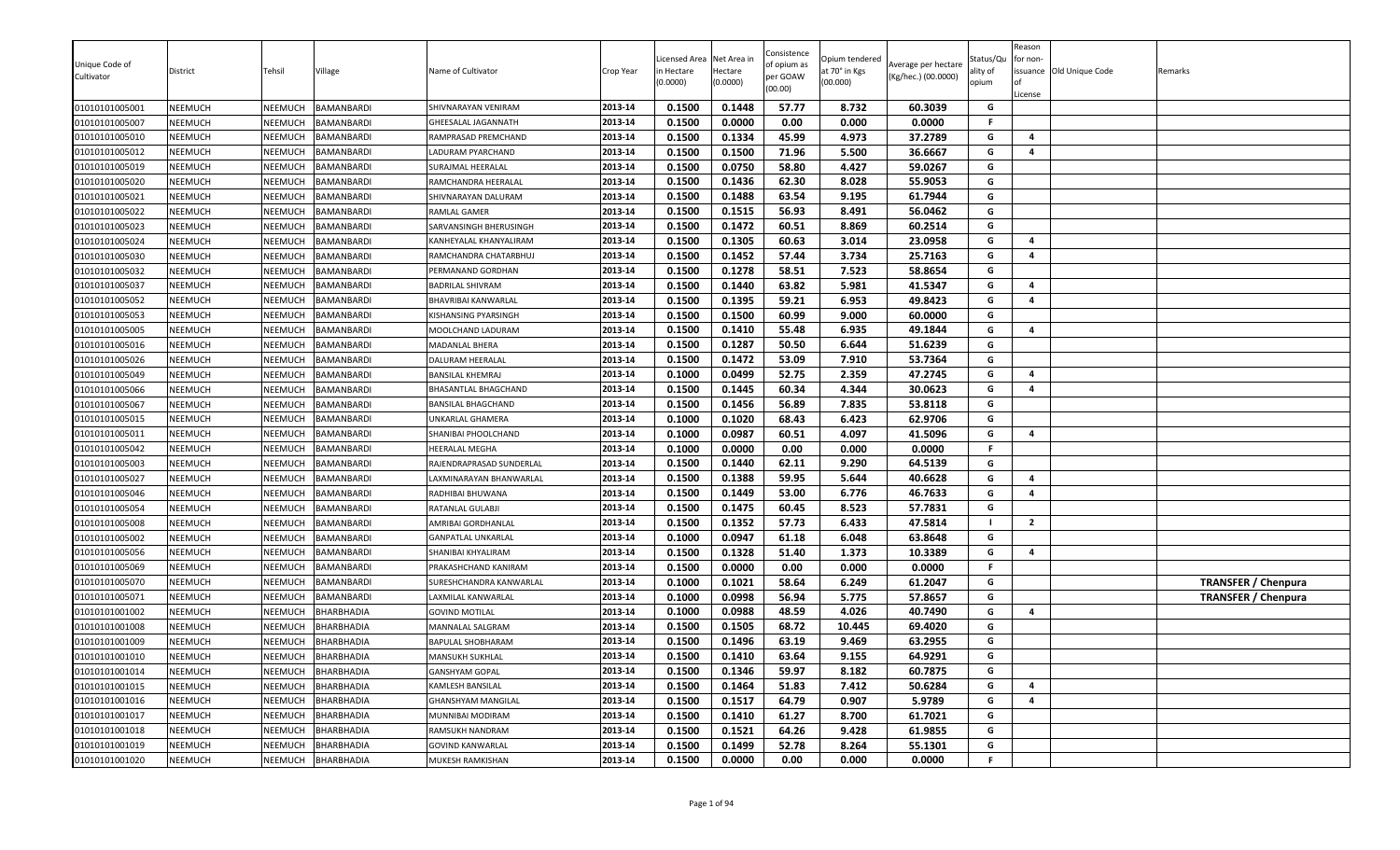|                              |                |                |                   |                            |           | icensed Area | Net Area in | Consistence             | Opium tendered |                                            | Status/Qu | Reason<br>for non- |                          |         |
|------------------------------|----------------|----------------|-------------------|----------------------------|-----------|--------------|-------------|-------------------------|----------------|--------------------------------------------|-----------|--------------------|--------------------------|---------|
| Unique Code of<br>Cultivator | District       | Tehsil         | Village           | Name of Cultivator         | Crop Year | n Hectare    | Hectare     | of opium as<br>per GOAW | at 70° in Kgs  | Average per hectare<br>(Kg/hec.) (00.0000) | ality of  |                    | issuance Old Unique Code | Remarks |
|                              |                |                |                   |                            |           | (0.0000)     | (0.0000)    | (00.00)                 | (00.000)       |                                            | opium     |                    |                          |         |
| 01010101001021               | <b>NEEMUCH</b> | NEEMUCH        | <b>BHARBHADIA</b> | SHIVRATAN MOOLCHAND        | 2013-14   | 0.1000       | 0.1042      | 56.68                   | 6.583          | 63.1766                                    | G         | License            |                          |         |
| 01010101001025               | NEEMUCH        | NEEMUCH        | <b>BHARBHADIA</b> | MANGILAL SHREERAM          | 2013-14   | 0.1500       | 0.1462      | 60.84                   | 9.239          | 63.1943                                    | G         |                    |                          |         |
| 01010101001027               | <b>NEEMUCH</b> | <b>NEEMUCH</b> | <b>BHARBHADIA</b> | ABDULAZIZ RAHIMBAKSH       | 2013-14   | 0.1500       | 0.0000      | 0.00                    | 0.000          | 0.0000                                     | F.        |                    |                          |         |
| 01010101001028               | NEEMUCH        | NEEMUCH        | BHARBHADIA        | NIRMLABAI RAJARAM          | 2013-14   | 0.1500       | 0.0000      | 0.00                    | 0.000          | 0.0000                                     | F.        |                    |                          |         |
| 01010101001030               | <b>NEEMUCH</b> | NEEMUCH        | BHARBHADIA        | CHINRAM KANWARLAL          | 2013-14   | 0.1500       | 0.1515      | 47.48                   | 6.003          | 39.6238                                    | G         | 4                  |                          |         |
| 01010101001034               | <b>NEEMUCH</b> | NEEMUCH        | <b>BHARBHADIA</b> | KARULAL BADRILAL           | 2013-14   | 0.1500       | 0.1509      | 52.11                   | 7.958          | 52.7369                                    | G         |                    |                          |         |
| 01010101001038               | <b>NEEMUCH</b> | NEEMUCH        | <b>BHARBHADIA</b> | PRAKA SHAMBALAL            | 2013-14   | 0.1500       | 0.1500      | 66.78                   | 9.931          | 66.2067                                    | G         |                    |                          |         |
| 01010101001040               | <b>NEEMUCH</b> | NEEMUCH        | <b>BHARBHADIA</b> | SATAYNARAYAN MOOLCHAND     | 2013-14   | 0.1000       | 0.1034      | 67.70                   | 7.060          | 68.2785                                    | G         |                    |                          |         |
| 01010101001041               | <b>NEEMUCH</b> | NEEMUCH        | BHARBHADIA        | SAJJANBAI PREMSUKH         | 2013-14   | 0.1500       | 0.1505      | 62.60                   | 9.247          | 61.4419                                    | G         |                    |                          |         |
| 01010101001045               | NEEMUCH        | NEEMUCH        | <b>BHARBHADIA</b> | BAPULAL KHANYLIRAM         | 2013-14   | 0.1000       | 0.0993      | 60.33                   | 6.447          | 64.9245                                    | G         |                    |                          |         |
| 01010101001046               | <b>NEEMUCH</b> | NEEMUCH        | BHARBHADIA        | IQBAL ABDULAZIZ            | 2013-14   | 0.1500       | 0.0000      | 0.00                    | 0.000          | 0.0000                                     | F.        |                    |                          |         |
| 01010101001048               | <b>NEEMUCH</b> | NEEMUCH        | <b>BHARBHADIA</b> | RAMLAL VARDICHAND          | 2013-14   | 0.1500       | 0.1526      | 59.42                   | 8.930          | 58.5190                                    | G         |                    |                          |         |
| 01010101001050               | NEEMUCH        | NEEMUCH        | BHARBHADIA        | KAMALKUMAR BAPULAL         | 2013-14   | 0.1500       | 0.1500      | 56.47                   | 8.390          | 55.9333                                    | G         |                    |                          |         |
| 01010101001052               | NEEMUCH        | NEEMUCH        | BHARBHADIA        | SATAYNARAYAN KACHRULAL     | 2013-14   | 0.1500       | 0.1444      | 57.81                   | 8.539          | 59.1343                                    | G         |                    |                          |         |
| 01010101001054               | <b>NEEMUCH</b> | NEEMUCH        | <b>BHARBHADIA</b> | <b>GOPALAM BALAL</b>       | 2013-14   | 0.1500       | 0.1477      | 63.65                   | 9.575          | 64.8274                                    | G         |                    |                          |         |
| 01010101001057               | <b>NEEMUCH</b> | NEEMUCH        | BHARBHADIA        | <b>GOPILAL KESHURAM</b>    | 2013-14   | 0.1000       | 0.1008      | 51.49                   | 4.369          | 43.3433                                    | G         | -4                 |                          |         |
| 01010101001060               | <b>NEEMUCH</b> | NEEMUCH        | <b>BHARBHADIA</b> | BHANWARIBAI MOOLCHAND      | 2013-14   | 0.1000       | 0.1023      | 45.05                   | 4.582          | 44.7898                                    | G         | 4                  |                          |         |
| 01010101001061               | <b>NEEMUCH</b> | NEEMUCH        | BHARBHADIA        | MODIRAM MANGILAL           | 2013-14   | 0.1500       | 0.1492      | 71.60                   | 9.840          | 65.9517                                    | G         |                    |                          |         |
| 01010101001062               | <b>NEEMUCH</b> | NEEMUCH        | <b>BHARBHADIA</b> | AMBALAL JAYKISHAN          | 2013-14   | 0.1000       | 0.0975      | 64.97                   | 6.516          | 66.8308                                    | G         |                    |                          |         |
| 01010101001063               | NEEMUCH        | NEEMUCH        | BHARBHADIA        | RAJKUNWARBAI PANNALAL      | 2013-14   | 0.1500       | 0.1399      | 59.97                   | 8.293          | 59.2781                                    | G         |                    |                          |         |
| 01010101001065               | <b>NEEMUCH</b> | NEEMUCH        | <b>BHARBHADIA</b> | JASKUNWAR CHATARBHUJ       | 2013-14   | 0.1500       | 0.0000      | 0.00                    | 0.000          | 0.0000                                     | N         |                    |                          |         |
| 01010101001067               | <b>NEEMUCH</b> | NEEMUCH        | <b>BHARBHADIA</b> | <b>MANGILAL PANNALAL</b>   | 2013-14   | 0.1500       | 0.1485      | 65.58                   | 10.174         | 68.5118                                    | G         |                    |                          |         |
| 01010101001068               | NEEMUCH        | NEEMUCH        | BHARBHADIA        | <b>MEGRAJ PANNALAL</b>     | 2013-14   | 0.1500       | 0.0000      | 0.00                    | 0.000          | 0.0000                                     | .F        |                    |                          |         |
| 01010101001072               | <b>NEEMUCH</b> | NEEMUCH        | BHARBHADIA        | RAMPAYRIBAI MANGILAL       | 2013-14   | 0.1500       | 0.1488      | 56.11                   | 8.817          | 59.2540                                    | G         |                    |                          |         |
| 01010101001081               | <b>NEEMUCH</b> | NEEMUCH        | BHARBHADIA        | SATAYANARAYAN SALAGRAM     | 2013-14   | 0.1500       | 0.1504      | 54.17                   | 8.899          | 59.1689                                    | G         |                    |                          |         |
| 01010101001082               | <b>NEEMUCH</b> | NEEMUCH        | <b>BHARBHADIA</b> | VISHULAL MANGILAL          | 2013-14   | 0.1000       | 0.0999      | 57.85                   | 6.165          | 61.7117                                    | G         |                    |                          |         |
| 01010101001083               | <b>NEEMUCH</b> | NEEMUCH        | BHARBHADIA        | KHUSALAYBAI GHEESHU        | 2013-14   | 0.1500       | 0.1495      | 57.39                   | 8.805          | 58.8963                                    | G         |                    |                          |         |
| 01010101001085               | NEEMUCH        | NEEMUCH        | BHARBHADIA        | SUNDERBAI BHANWARLAL       | 2013-14   | 0.1500       | 0.1436      | 53.57                   | 7.936          | 55.2646                                    | G         |                    |                          |         |
| 01010101001086               | NEEMUCH        | NEEMUCH        | BHARBHADIA        | <b>BAGDIRAM GHEESHULAL</b> | 2013-14   | 0.1500       | 0.0000      | 0.00                    | 0.000          | 0.0000                                     | F.        |                    |                          |         |
| 01010101001089               | <b>NEEMUCH</b> | NEEMUCH        | <b>BHARBHADIA</b> | CHAGANLAL DHANRAJ          | 2013-14   | 0.1000       | 0.1025      | 55.18                   | 5.565          | 54.2927                                    | G         |                    |                          |         |
| 01010101001091               | <b>NEEMUCH</b> | NEEMUCH        | <b>BHARBHADIA</b> | HAZARILAL MOHANLAL         | 2013-14   | 0.1500       | 0.1528      | 59.58                   | 8.886          | 58.1545                                    | G         |                    |                          |         |
| 01010101001093               | <b>NEEMUCH</b> | NEEMUCH        | BHARBHADIA        | BHANWARLAL BHAWANIRAM      | 2013-14   | 0.1500       | 0.1494      | 67.37                   | 10.221         | 68.4137                                    | G         |                    |                          |         |
| 01010101001094               | <b>NEEMUCH</b> | NEEMUCH        | BHARBHADIA        | SUNIL JAGDISH              | 2013-14   | 0.1500       | 0.1403      | 61.33                   | 8.884          | 63.3215                                    | G         |                    |                          |         |
| 01010101001095               | <b>NEEMUCH</b> | NEEMUCH        | BHARBHADIA        | KANWARLAL MANGILAL         | 2013-14   | 0.1000       | 0.1003      | 60.50                   | 5.756          | 57.3878                                    | G         |                    |                          |         |
| 01010101001096               | <b>NEEMUCH</b> | NEEMUCH        | <b>BHARBHADIA</b> | MANGILAL KACHRU            | 2013-14   | 0.1000       | 0.0000      | 0.00                    | 0.000          | 0.0000                                     | F.        |                    |                          |         |
| 01010101001097               | NEEMUCH        | NEEMUCH        | <b>BHARBHADIA</b> | MOTILAL KACHRU             | 2013-14   | 0.1000       | 0.0994      | 49.67                   | 4.002          | 40.2616                                    | G         | 4                  |                          |         |
| 01010101001109               | NEEMUCH        | NEEMUCH        | BHARBHADIA        | OMPRAKASH RAMGOPAL         | 2013-14   | 0.1000       | 0.1034      | 48.66                   | 5.081          | 49.1393                                    | G         | 4                  |                          |         |
| 01010101001100               | <b>NEEMUCH</b> | NEEMUCH        | <b>BHARBHADIA</b> | RAMPARSAD MANGILAL         | 2013-14   | 0.1000       | 0.1015      | 51.22                   | 4.917          | 48.4433                                    | G         | $\overline{a}$     |                          |         |
| 01010101001102               | <b>NEEMUCH</b> | NEEMUCH        | BHARBHADIA        | RADHESHYAM BHEEMA          | 2013-14   | 0.1500       | 0.1511      | 57.88                   | 9.219          | 61.0126                                    | G         |                    |                          |         |
| 01010101001104               | <b>NEEMUCH</b> | NEEMUCH        | <b>BHARBHADIA</b> | RADHESHYAM KHANYALI        | 2013-14   | 0.1500       | 0.1480      | 62.78                   | 9.552          | 64.5405                                    | G         |                    |                          |         |
| 01010101001105               | <b>NEEMUCH</b> | NEEMUCH        | <b>BHARBHADIA</b> | BAPULAL KANWARLAL          | 2013-14   | 0.1500       | 0.1511      | 59.06                   | 9.112          | 60.3044                                    | G         |                    |                          |         |
| 01010101001108               | <b>NEEMUCH</b> | NEEMUCH        | BHARBHADIA        | <b>BANSI LALGHASHI</b>     | 2013-14   | 0.1500       | 0.1494      | 53.69                   | 8.284          | 55.4485                                    | G         |                    |                          |         |
| 01010101001111               | <b>NEEMUCH</b> | NEEMUCH        | <b>BHARBHADIA</b> | BASANTIBAI VARDICHAND      | 2013-14   | 0.1500       | 0.1451      | 60.18                   | 9.362          | 64.5210                                    | G         |                    |                          |         |
| 01010101001112               | <b>NEEMUCH</b> | NEEMUCH        | <b>BHARBHADIA</b> | CHENRAM BADRILAL           | 2013-14   | 0.1500       | 0.1449      | 61.13                   | 9.178          | 63.3402                                    | G         |                    |                          |         |
| 01010101001114               | <b>NEEMUCH</b> | NEEMUCH        | <b>BHARBHADIA</b> | NIRBHYRAM SITARAM          | 2013-14   | 0.1500       | 0.1525      | 55.68                   | 8.829          | 57.8951                                    | G         |                    |                          |         |
|                              |                |                |                   |                            |           |              |             |                         |                |                                            |           |                    |                          |         |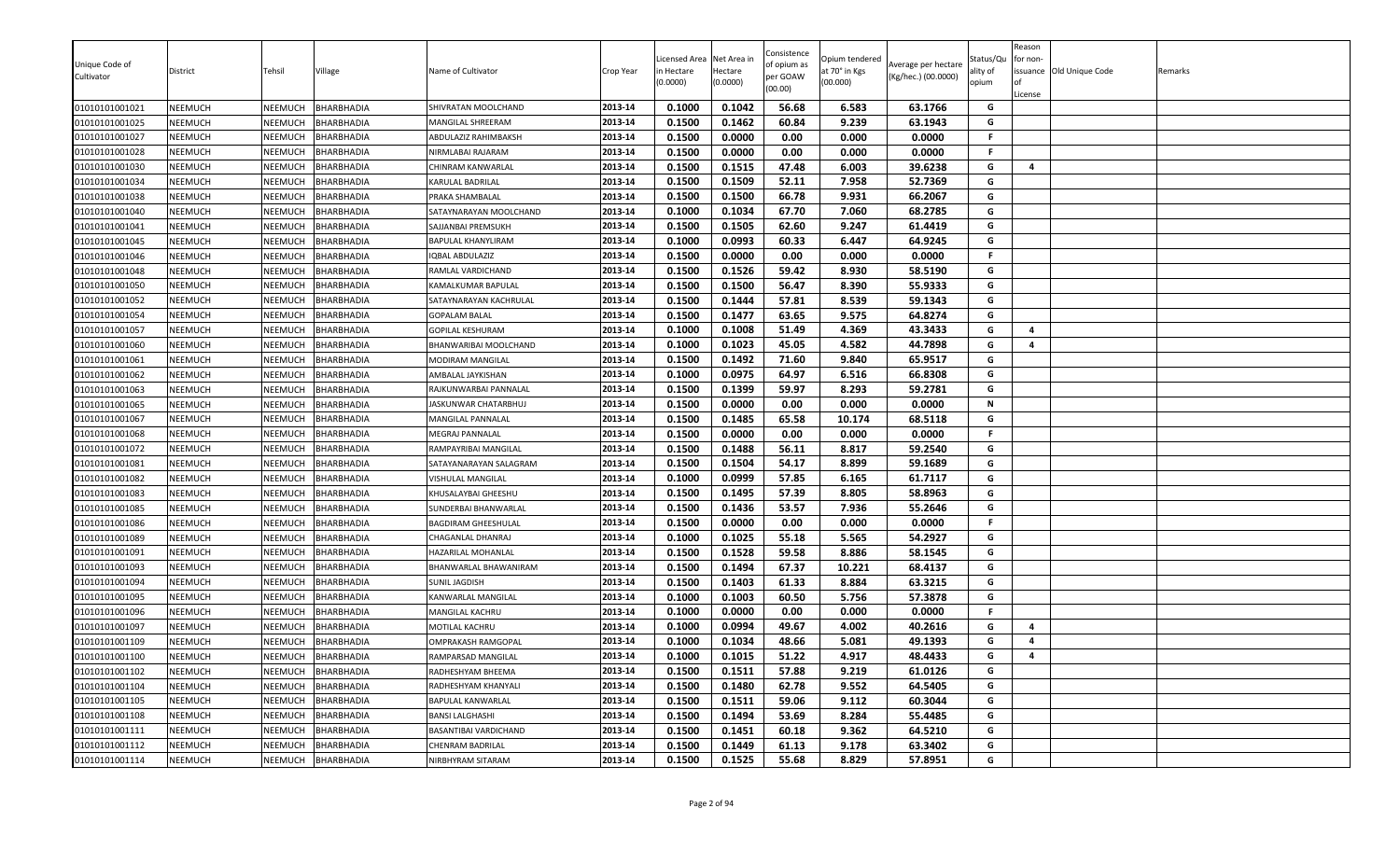| 2013-14<br>0.1500<br>0.1493<br>67.17<br>10.085<br>67.5486<br>G<br>NEEMUCH<br><b>BHARBHADIA</b><br>01010101001116<br>NEEMUCH<br>MANGILAL KESHURAM<br>63.4828<br>01010101001118<br>NEEMUCH<br>2013-14<br>0.1500<br>0.1516<br>62.15<br>9.624<br>NEEMUCH<br>BHARBHADIA<br>G<br>ISHWARLAL PRABHULAL<br>58.25<br>2013-14<br>0.1500<br>0.1415<br>8.263<br>58.3958<br>G<br>01010101001123<br>NEEMUCH<br>NEEMUCH<br>BHARBHADIA<br>MANGILAL CHOKHILAL<br>0.1500<br>60.69<br>61.3177<br>01010101001126<br>NEEMUCH<br>NEEMUCH<br>0.1404<br>8.609<br>G<br>BHARBHADIA<br>2013-14<br>RAMESHWAR DHANRAJ<br>0.1023<br>G<br>2013-14<br>0.1000<br>63.35<br>6.851<br>66.9697<br>01010101001128<br>NEEMUCH<br>NEEMUCH<br>BHARBHADIA<br>SAMPATBAI GANPAT<br>58.98<br>NEEMUCH<br>0.1500<br>0.1494<br>8.561<br>57.3025<br>G<br>01010101001129<br>NEEMUCH<br><b>BHARBHADIA</b><br>2013-14<br>BHAGCHAND RAMPRATHAP<br>0.1500<br>0.1491<br>61.28<br>9.201<br>61.7103<br>G<br>NEEMUCH<br>NEEMUCH<br>2013-14<br>01010101001132<br>BHARBHADIA<br>BADAMBAI HAZARILAL<br>01010101001133<br>NEEMUCH<br>0.1500<br>0.1524<br>63.85<br>10.243<br>67.2113<br>NEEMUCH<br>BHARBHADIA<br>2013-14<br>G<br>JAMNALAL JITMAL<br>0.1500<br>0.1515<br>59.24<br>9.698<br>64.0132<br>01010101001134<br>NEEMUCH<br>NEEMUCH<br><b>BHARBHADIA</b><br>2013-14<br>G<br>SHAMBHULAL RADHU<br>63.30<br>0.1500<br>0.1439<br>9.188<br>63.8499<br>01010101001138<br>NEEMUCH<br>BHARBHADIA<br>2013-14<br>G<br>NEEMUCH<br>BHAPULAL CHATARBHUJ<br>62.82<br>9.378<br>2013-14<br>0.1500<br>0.1473<br>63.6660<br>G<br>01010101001139<br>NEEMUCH<br>NEEMUCH<br>BHARBHADIA<br>SHALIGRAM GANESH<br>0.1350<br>60.78<br>0.1500<br>8.431<br>62.4519<br>G<br>01010101001141<br>NEEMUCH<br>NEEMUCH<br>BHARBHADIA<br>2013-14<br>KACHRULAL SHOBHARAM<br>0.1503<br>48.37<br>2013-14<br>0.1500<br>6.793<br>45.1963<br>G<br>4<br>01010101001142<br>NEEMUCH<br>NEEMUCH<br>BHARBHADIA<br>RAMNIVASH RAMPRATAP<br>0.1000<br>0.0931<br>55.08<br>58.6574<br>G<br>01010101001144<br>NEEMUCH<br>NEEMUCH<br>BHARBHADIA<br>2013-14<br>5.461<br>NATHULAL MANGILAL<br>0.0990<br>0.1000<br>64.48<br>6.614<br>66.8081<br>G<br>2013-14<br>01010101001146<br>NEEMUCH<br>NEEMUCH<br><b>BHARBHADIA</b><br>MANGILAL SITARAM<br>01010101001147<br>NEEMUCH<br>NEEMUCH<br>2013-14<br>0.1000<br>0.0000<br>0.00<br>0.000<br>0.0000<br><b>BHARBHADIA</b><br><b>BHULIBAI KANHEIALAL</b><br>F.<br>0.1500<br>0.1473<br>49.87<br>7.637<br>51.8466<br>2013-14<br>G<br>01010101001149<br>NEEMUCH<br>NEEMUCH<br>BHARBHADIA<br>KACHRULAL BHANWARLAL<br>62.9241<br>01010101001150<br>NEEMUCH<br>BHARBHADIA<br>2013-14<br>0.1500<br>0.1344<br>61.41<br>8.457<br>NEEMUCH<br>G<br>BANSILAL JAYKISHAN<br>0.1500<br>0.1502<br>54.40<br>8.409<br>55.9854<br>G<br>2013-14<br>NEEMUCH<br>NEEMUCH<br><b>BHARBHADIA</b><br>SITABAI KISHANLAL<br>01010101001151<br>NEEMUCH<br>0.1500<br>0.1456<br>56.62<br>8.566<br>58.8324<br>G<br>01010101001152<br>NEEMUCH<br>BHARBHADIA<br>2013-14<br>MADANLAL MOHANLAL<br>0.1520<br>52.24<br>53.3224<br>2013-14<br>0.1500<br>8.105<br>G<br>01010101001154<br>NEEMUCH<br><b>NEEMUCH</b><br>BHARBHADIA<br>NANDLAL KANWARLAL<br>0.1012<br>59.19<br>NEEMUCH<br>2013-14<br>0.1000<br>6.359<br>62.8360<br>G<br>01010101001158<br>NEEMUCH<br>BHARBHADIA<br>SANTHOSBAI BHANWARLAL<br>0.1000<br>0.0995<br>59.57<br>5.804<br>58.3317<br>NEEMUCH<br>2013-14<br>G<br>01010101001160<br>NEEMUCH<br>BHARBHADIA<br>GULABBAI BALU<br>NEEMUCH<br>0.1500<br>0.1470<br>56.48<br>8.198<br>55.7687<br>01010101001161<br>NEEMUCH<br><b>BHARBHADIA</b><br>2013-14<br>G<br><b>NAME CHANGE</b><br>NANDLAL DHANRAJ<br>2013-14<br>0.1500<br>0.1540<br>56.78<br>9.928<br>64.4675<br>01010101001162<br>NEEMUCH<br>NEEMUCH<br><b>BHARBHADIA</b><br>BHONIBAI BANSILAL<br>G<br>2013-14<br>0.1523<br>63.64<br>0.1500<br>9.791<br>64.2876<br>G<br>01010101001163<br>NEEMUCH<br>NEEMUCH<br>BHARBHADIA<br>RAMNIVASH MANGILAL<br>2013-14<br>0.1500<br>0.1511<br>46.48<br>7.025<br>46.4924<br>G<br>NEEMUCH<br>NEEMUCH<br>$\overline{a}$<br>01010101001164<br>BHARBHADIA<br>MAZIDKHA NANHEKHA<br>0.1520<br>56.13<br>57.2895<br>G<br>2013-14<br>0.1500<br>8.708<br>NEEMUCH<br>NEEMUCH<br>BHARBHADIA<br>01010101001165<br>RAMNIVAS KISHANLAL<br>0.0000<br>2013-14<br>0.1500<br>0.00<br>0.000<br>0.0000<br>F.<br>01010101001166<br>NEEMUCH<br>NEEMUCH<br><b>BHARBHADIA</b><br>3HANWARIBAI ONKARLAL<br>G<br>2013-14<br>0.1500<br>0.1453<br>63.93<br>9.544<br>01010101001167<br>NEEMUCH<br>NEEMUCH<br>BHARBHADIA<br>65.6848<br><b>GOPAL MOHANLAL</b><br>0.1452<br>54.32<br>58.7328<br>0.1500<br>8.528<br>G<br>NEEMUCH<br>PARVTIBAI BHAGATRAM<br>2013-14<br>01010101001168<br>NEEMUCH<br>BHARBHADIA<br>2013-14<br>0.1500<br>0.1468<br>57.05<br>8.541<br>58.1812<br>G<br>01010101001169<br>NEEMUCH<br>NEEMUCH<br>BHARBHADIA<br>KANWARLAL PRABHULAL<br>0.1000<br>0.0952<br>60.33<br>5.645<br>59.2962<br>01010101001172<br>NEEMUCH<br>NEEMUCH<br><b>BHARBHADIA</b><br>2013-14<br>G<br>SURATRAM NANALAL<br>2013-14<br>58.82<br>9.722<br>01010101001173<br>NEEMUCH<br>BHARBHADIA<br>0.1500<br>0.1496<br>64.9866<br>G<br>NEEMUCH<br>SHAMBHRAM NANALAL<br>0.1500<br>0.1169<br>51.50<br>52.0445<br>01010101001175<br>NEEMUCH<br>NEEMUCH<br>BHARBHADIA<br>2013-14<br>6.084<br>G<br>SUNDERLAL SHANKARLAL<br>0.1500<br>0.1458<br>61.23<br>60.4733<br>G<br>NEEMUCH<br><b>NEEMUCH</b><br>2013-14<br>8.817<br>01010101001176<br>BHARBHADIA<br>SHOKINGIR SHIVNARAYAN<br>0.0966<br>62.29<br>NEEMUCH<br>NEEMUCH<br>0.1500<br>5.775<br>59.7826<br>01010101001177<br><b>BHARBHADIA</b><br>2013-14<br>G<br><b>GOPAL SHRIRAM</b><br>2013-14<br>01010101001180<br>NEEMUCH<br>NEEMUCH<br>BHARBHADIA<br>0.0000<br>0.0000<br>F.<br>SHAMBHUBAI BANSIDAS<br>0.1000<br>0.00<br>0.000<br>0.1010<br>59.40<br>2.037<br>01010101001181<br>NEEMUCH<br>NEEMUCH<br><b>BHARBHADIA</b><br>2013-14<br>0.1000<br>20.1683<br>G<br>$\overline{\mathbf{4}}$<br><b>BABULAL SHANKARLAL</b><br>2013-14<br>0.1012<br>56.83<br>4.960<br>G<br>$\overline{\mathbf{4}}$<br>01010101001182<br>NEEMUCH<br>NEEMUCH<br><b>BHARBHADIA</b><br>0.1000<br>49.0119<br>KISHANLAL DEVA<br>0.1512<br>56.91<br>01010101001185<br>NEEMUCH<br>BHARBHADIA<br>2013-14<br>0.1500<br>8.723<br>57.6918<br>NEEMUCH<br><b>BADRILAL NARULAL</b><br>G<br>2013-14<br>0.1500<br>0.1500<br>61.27<br>9.427<br>62.8467<br>NEEMUCH<br>G<br>01010101001186<br>NEEMUCH<br><b>BHARBHADIA</b><br>RAMNIVAS CHOKILAL | Unique Code of<br>Cultivator | District | Tehsil  | Village    | Name of Cultivator   | Crop Year | Licensed Area<br>า Hectare<br>(0.0000) | Net Area in<br>Hectare<br>(0.0000) | Consistence<br>of opium as<br>per GOAW<br>(00.00) | Opium tendered<br>at 70° in Kgs<br>(00.000) | Average per hectare<br>(Kg/hec.) (00.0000) | Status/Qu<br>ality of<br>opium | Reason<br>for non-<br>.icense | issuance Old Unique Code | Remarks |
|---------------------------------------------------------------------------------------------------------------------------------------------------------------------------------------------------------------------------------------------------------------------------------------------------------------------------------------------------------------------------------------------------------------------------------------------------------------------------------------------------------------------------------------------------------------------------------------------------------------------------------------------------------------------------------------------------------------------------------------------------------------------------------------------------------------------------------------------------------------------------------------------------------------------------------------------------------------------------------------------------------------------------------------------------------------------------------------------------------------------------------------------------------------------------------------------------------------------------------------------------------------------------------------------------------------------------------------------------------------------------------------------------------------------------------------------------------------------------------------------------------------------------------------------------------------------------------------------------------------------------------------------------------------------------------------------------------------------------------------------------------------------------------------------------------------------------------------------------------------------------------------------------------------------------------------------------------------------------------------------------------------------------------------------------------------------------------------------------------------------------------------------------------------------------------------------------------------------------------------------------------------------------------------------------------------------------------------------------------------------------------------------------------------------------------------------------------------------------------------------------------------------------------------------------------------------------------------------------------------------------------------------------------------------------------------------------------------------------------------------------------------------------------------------------------------------------------------------------------------------------------------------------------------------------------------------------------------------------------------------------------------------------------------------------------------------------------------------------------------------------------------------------------------------------------------------------------------------------------------------------------------------------------------------------------------------------------------------------------------------------------------------------------------------------------------------------------------------------------------------------------------------------------------------------------------------------------------------------------------------------------------------------------------------------------------------------------------------------------------------------------------------------------------------------------------------------------------------------------------------------------------------------------------------------------------------------------------------------------------------------------------------------------------------------------------------------------------------------------------------------------------------------------------------------------------------------------------------------------------------------------------------------------------------------------------------------------------------------------------------------------------------------------------------------------------------------------------------------------------------------------------------------------------------------------------------------------------------------------------------------------------------------------------------------------------------------------------------------------------------------------------------------------------------------------------------------------------------------------------------------------------------------------------------------------------------------------------------------------------------------------------------------------------------------------------------------------------------------------------------------------------------------------------------------------------------------------------------------------------------------------------------------------------------------------------------------------------------------------------------------------------------------------------------------------------------------------------------------------------------------------------------------------------------------------------------------------------------------------------------------------------------------------------------------------------------------------------------------------------------------------------------------------------------------------------------------------------------------------------------------------------------------------------------------------------------------------------------------------------------------------------------------------------------------------------------------------------------------------------------------------------------------------------------------------------------------------------------------------------------------------------------------------------------------------------------------------------------------------------------------------------------|------------------------------|----------|---------|------------|----------------------|-----------|----------------------------------------|------------------------------------|---------------------------------------------------|---------------------------------------------|--------------------------------------------|--------------------------------|-------------------------------|--------------------------|---------|
|                                                                                                                                                                                                                                                                                                                                                                                                                                                                                                                                                                                                                                                                                                                                                                                                                                                                                                                                                                                                                                                                                                                                                                                                                                                                                                                                                                                                                                                                                                                                                                                                                                                                                                                                                                                                                                                                                                                                                                                                                                                                                                                                                                                                                                                                                                                                                                                                                                                                                                                                                                                                                                                                                                                                                                                                                                                                                                                                                                                                                                                                                                                                                                                                                                                                                                                                                                                                                                                                                                                                                                                                                                                                                                                                                                                                                                                                                                                                                                                                                                                                                                                                                                                                                                                                                                                                                                                                                                                                                                                                                                                                                                                                                                                                                                                                                                                                                                                                                                                                                                                                                                                                                                                                                                                                                                                                                                                                                                                                                                                                                                                                                                                                                                                                                                                                                                                                                                                                                                                                                                                                                                                                                                                                                                                                                                                                                                                             | 01010101001115               | NEEMUCH  | NEEMUCH | BHARBHADIA | BHANWARLAL PRABHULAL | 2013-14   | 0.1500                                 | 0.1495                             | 54.27                                             | 6.962                                       | 46.5686                                    | G                              | 4                             |                          |         |
|                                                                                                                                                                                                                                                                                                                                                                                                                                                                                                                                                                                                                                                                                                                                                                                                                                                                                                                                                                                                                                                                                                                                                                                                                                                                                                                                                                                                                                                                                                                                                                                                                                                                                                                                                                                                                                                                                                                                                                                                                                                                                                                                                                                                                                                                                                                                                                                                                                                                                                                                                                                                                                                                                                                                                                                                                                                                                                                                                                                                                                                                                                                                                                                                                                                                                                                                                                                                                                                                                                                                                                                                                                                                                                                                                                                                                                                                                                                                                                                                                                                                                                                                                                                                                                                                                                                                                                                                                                                                                                                                                                                                                                                                                                                                                                                                                                                                                                                                                                                                                                                                                                                                                                                                                                                                                                                                                                                                                                                                                                                                                                                                                                                                                                                                                                                                                                                                                                                                                                                                                                                                                                                                                                                                                                                                                                                                                                                             |                              |          |         |            |                      |           |                                        |                                    |                                                   |                                             |                                            |                                |                               |                          |         |
|                                                                                                                                                                                                                                                                                                                                                                                                                                                                                                                                                                                                                                                                                                                                                                                                                                                                                                                                                                                                                                                                                                                                                                                                                                                                                                                                                                                                                                                                                                                                                                                                                                                                                                                                                                                                                                                                                                                                                                                                                                                                                                                                                                                                                                                                                                                                                                                                                                                                                                                                                                                                                                                                                                                                                                                                                                                                                                                                                                                                                                                                                                                                                                                                                                                                                                                                                                                                                                                                                                                                                                                                                                                                                                                                                                                                                                                                                                                                                                                                                                                                                                                                                                                                                                                                                                                                                                                                                                                                                                                                                                                                                                                                                                                                                                                                                                                                                                                                                                                                                                                                                                                                                                                                                                                                                                                                                                                                                                                                                                                                                                                                                                                                                                                                                                                                                                                                                                                                                                                                                                                                                                                                                                                                                                                                                                                                                                                             |                              |          |         |            |                      |           |                                        |                                    |                                                   |                                             |                                            |                                |                               |                          |         |
|                                                                                                                                                                                                                                                                                                                                                                                                                                                                                                                                                                                                                                                                                                                                                                                                                                                                                                                                                                                                                                                                                                                                                                                                                                                                                                                                                                                                                                                                                                                                                                                                                                                                                                                                                                                                                                                                                                                                                                                                                                                                                                                                                                                                                                                                                                                                                                                                                                                                                                                                                                                                                                                                                                                                                                                                                                                                                                                                                                                                                                                                                                                                                                                                                                                                                                                                                                                                                                                                                                                                                                                                                                                                                                                                                                                                                                                                                                                                                                                                                                                                                                                                                                                                                                                                                                                                                                                                                                                                                                                                                                                                                                                                                                                                                                                                                                                                                                                                                                                                                                                                                                                                                                                                                                                                                                                                                                                                                                                                                                                                                                                                                                                                                                                                                                                                                                                                                                                                                                                                                                                                                                                                                                                                                                                                                                                                                                                             |                              |          |         |            |                      |           |                                        |                                    |                                                   |                                             |                                            |                                |                               |                          |         |
|                                                                                                                                                                                                                                                                                                                                                                                                                                                                                                                                                                                                                                                                                                                                                                                                                                                                                                                                                                                                                                                                                                                                                                                                                                                                                                                                                                                                                                                                                                                                                                                                                                                                                                                                                                                                                                                                                                                                                                                                                                                                                                                                                                                                                                                                                                                                                                                                                                                                                                                                                                                                                                                                                                                                                                                                                                                                                                                                                                                                                                                                                                                                                                                                                                                                                                                                                                                                                                                                                                                                                                                                                                                                                                                                                                                                                                                                                                                                                                                                                                                                                                                                                                                                                                                                                                                                                                                                                                                                                                                                                                                                                                                                                                                                                                                                                                                                                                                                                                                                                                                                                                                                                                                                                                                                                                                                                                                                                                                                                                                                                                                                                                                                                                                                                                                                                                                                                                                                                                                                                                                                                                                                                                                                                                                                                                                                                                                             |                              |          |         |            |                      |           |                                        |                                    |                                                   |                                             |                                            |                                |                               |                          |         |
|                                                                                                                                                                                                                                                                                                                                                                                                                                                                                                                                                                                                                                                                                                                                                                                                                                                                                                                                                                                                                                                                                                                                                                                                                                                                                                                                                                                                                                                                                                                                                                                                                                                                                                                                                                                                                                                                                                                                                                                                                                                                                                                                                                                                                                                                                                                                                                                                                                                                                                                                                                                                                                                                                                                                                                                                                                                                                                                                                                                                                                                                                                                                                                                                                                                                                                                                                                                                                                                                                                                                                                                                                                                                                                                                                                                                                                                                                                                                                                                                                                                                                                                                                                                                                                                                                                                                                                                                                                                                                                                                                                                                                                                                                                                                                                                                                                                                                                                                                                                                                                                                                                                                                                                                                                                                                                                                                                                                                                                                                                                                                                                                                                                                                                                                                                                                                                                                                                                                                                                                                                                                                                                                                                                                                                                                                                                                                                                             |                              |          |         |            |                      |           |                                        |                                    |                                                   |                                             |                                            |                                |                               |                          |         |
|                                                                                                                                                                                                                                                                                                                                                                                                                                                                                                                                                                                                                                                                                                                                                                                                                                                                                                                                                                                                                                                                                                                                                                                                                                                                                                                                                                                                                                                                                                                                                                                                                                                                                                                                                                                                                                                                                                                                                                                                                                                                                                                                                                                                                                                                                                                                                                                                                                                                                                                                                                                                                                                                                                                                                                                                                                                                                                                                                                                                                                                                                                                                                                                                                                                                                                                                                                                                                                                                                                                                                                                                                                                                                                                                                                                                                                                                                                                                                                                                                                                                                                                                                                                                                                                                                                                                                                                                                                                                                                                                                                                                                                                                                                                                                                                                                                                                                                                                                                                                                                                                                                                                                                                                                                                                                                                                                                                                                                                                                                                                                                                                                                                                                                                                                                                                                                                                                                                                                                                                                                                                                                                                                                                                                                                                                                                                                                                             |                              |          |         |            |                      |           |                                        |                                    |                                                   |                                             |                                            |                                |                               |                          |         |
|                                                                                                                                                                                                                                                                                                                                                                                                                                                                                                                                                                                                                                                                                                                                                                                                                                                                                                                                                                                                                                                                                                                                                                                                                                                                                                                                                                                                                                                                                                                                                                                                                                                                                                                                                                                                                                                                                                                                                                                                                                                                                                                                                                                                                                                                                                                                                                                                                                                                                                                                                                                                                                                                                                                                                                                                                                                                                                                                                                                                                                                                                                                                                                                                                                                                                                                                                                                                                                                                                                                                                                                                                                                                                                                                                                                                                                                                                                                                                                                                                                                                                                                                                                                                                                                                                                                                                                                                                                                                                                                                                                                                                                                                                                                                                                                                                                                                                                                                                                                                                                                                                                                                                                                                                                                                                                                                                                                                                                                                                                                                                                                                                                                                                                                                                                                                                                                                                                                                                                                                                                                                                                                                                                                                                                                                                                                                                                                             |                              |          |         |            |                      |           |                                        |                                    |                                                   |                                             |                                            |                                |                               |                          |         |
|                                                                                                                                                                                                                                                                                                                                                                                                                                                                                                                                                                                                                                                                                                                                                                                                                                                                                                                                                                                                                                                                                                                                                                                                                                                                                                                                                                                                                                                                                                                                                                                                                                                                                                                                                                                                                                                                                                                                                                                                                                                                                                                                                                                                                                                                                                                                                                                                                                                                                                                                                                                                                                                                                                                                                                                                                                                                                                                                                                                                                                                                                                                                                                                                                                                                                                                                                                                                                                                                                                                                                                                                                                                                                                                                                                                                                                                                                                                                                                                                                                                                                                                                                                                                                                                                                                                                                                                                                                                                                                                                                                                                                                                                                                                                                                                                                                                                                                                                                                                                                                                                                                                                                                                                                                                                                                                                                                                                                                                                                                                                                                                                                                                                                                                                                                                                                                                                                                                                                                                                                                                                                                                                                                                                                                                                                                                                                                                             |                              |          |         |            |                      |           |                                        |                                    |                                                   |                                             |                                            |                                |                               |                          |         |
|                                                                                                                                                                                                                                                                                                                                                                                                                                                                                                                                                                                                                                                                                                                                                                                                                                                                                                                                                                                                                                                                                                                                                                                                                                                                                                                                                                                                                                                                                                                                                                                                                                                                                                                                                                                                                                                                                                                                                                                                                                                                                                                                                                                                                                                                                                                                                                                                                                                                                                                                                                                                                                                                                                                                                                                                                                                                                                                                                                                                                                                                                                                                                                                                                                                                                                                                                                                                                                                                                                                                                                                                                                                                                                                                                                                                                                                                                                                                                                                                                                                                                                                                                                                                                                                                                                                                                                                                                                                                                                                                                                                                                                                                                                                                                                                                                                                                                                                                                                                                                                                                                                                                                                                                                                                                                                                                                                                                                                                                                                                                                                                                                                                                                                                                                                                                                                                                                                                                                                                                                                                                                                                                                                                                                                                                                                                                                                                             |                              |          |         |            |                      |           |                                        |                                    |                                                   |                                             |                                            |                                |                               |                          |         |
|                                                                                                                                                                                                                                                                                                                                                                                                                                                                                                                                                                                                                                                                                                                                                                                                                                                                                                                                                                                                                                                                                                                                                                                                                                                                                                                                                                                                                                                                                                                                                                                                                                                                                                                                                                                                                                                                                                                                                                                                                                                                                                                                                                                                                                                                                                                                                                                                                                                                                                                                                                                                                                                                                                                                                                                                                                                                                                                                                                                                                                                                                                                                                                                                                                                                                                                                                                                                                                                                                                                                                                                                                                                                                                                                                                                                                                                                                                                                                                                                                                                                                                                                                                                                                                                                                                                                                                                                                                                                                                                                                                                                                                                                                                                                                                                                                                                                                                                                                                                                                                                                                                                                                                                                                                                                                                                                                                                                                                                                                                                                                                                                                                                                                                                                                                                                                                                                                                                                                                                                                                                                                                                                                                                                                                                                                                                                                                                             |                              |          |         |            |                      |           |                                        |                                    |                                                   |                                             |                                            |                                |                               |                          |         |
|                                                                                                                                                                                                                                                                                                                                                                                                                                                                                                                                                                                                                                                                                                                                                                                                                                                                                                                                                                                                                                                                                                                                                                                                                                                                                                                                                                                                                                                                                                                                                                                                                                                                                                                                                                                                                                                                                                                                                                                                                                                                                                                                                                                                                                                                                                                                                                                                                                                                                                                                                                                                                                                                                                                                                                                                                                                                                                                                                                                                                                                                                                                                                                                                                                                                                                                                                                                                                                                                                                                                                                                                                                                                                                                                                                                                                                                                                                                                                                                                                                                                                                                                                                                                                                                                                                                                                                                                                                                                                                                                                                                                                                                                                                                                                                                                                                                                                                                                                                                                                                                                                                                                                                                                                                                                                                                                                                                                                                                                                                                                                                                                                                                                                                                                                                                                                                                                                                                                                                                                                                                                                                                                                                                                                                                                                                                                                                                             |                              |          |         |            |                      |           |                                        |                                    |                                                   |                                             |                                            |                                |                               |                          |         |
|                                                                                                                                                                                                                                                                                                                                                                                                                                                                                                                                                                                                                                                                                                                                                                                                                                                                                                                                                                                                                                                                                                                                                                                                                                                                                                                                                                                                                                                                                                                                                                                                                                                                                                                                                                                                                                                                                                                                                                                                                                                                                                                                                                                                                                                                                                                                                                                                                                                                                                                                                                                                                                                                                                                                                                                                                                                                                                                                                                                                                                                                                                                                                                                                                                                                                                                                                                                                                                                                                                                                                                                                                                                                                                                                                                                                                                                                                                                                                                                                                                                                                                                                                                                                                                                                                                                                                                                                                                                                                                                                                                                                                                                                                                                                                                                                                                                                                                                                                                                                                                                                                                                                                                                                                                                                                                                                                                                                                                                                                                                                                                                                                                                                                                                                                                                                                                                                                                                                                                                                                                                                                                                                                                                                                                                                                                                                                                                             |                              |          |         |            |                      |           |                                        |                                    |                                                   |                                             |                                            |                                |                               |                          |         |
|                                                                                                                                                                                                                                                                                                                                                                                                                                                                                                                                                                                                                                                                                                                                                                                                                                                                                                                                                                                                                                                                                                                                                                                                                                                                                                                                                                                                                                                                                                                                                                                                                                                                                                                                                                                                                                                                                                                                                                                                                                                                                                                                                                                                                                                                                                                                                                                                                                                                                                                                                                                                                                                                                                                                                                                                                                                                                                                                                                                                                                                                                                                                                                                                                                                                                                                                                                                                                                                                                                                                                                                                                                                                                                                                                                                                                                                                                                                                                                                                                                                                                                                                                                                                                                                                                                                                                                                                                                                                                                                                                                                                                                                                                                                                                                                                                                                                                                                                                                                                                                                                                                                                                                                                                                                                                                                                                                                                                                                                                                                                                                                                                                                                                                                                                                                                                                                                                                                                                                                                                                                                                                                                                                                                                                                                                                                                                                                             |                              |          |         |            |                      |           |                                        |                                    |                                                   |                                             |                                            |                                |                               |                          |         |
|                                                                                                                                                                                                                                                                                                                                                                                                                                                                                                                                                                                                                                                                                                                                                                                                                                                                                                                                                                                                                                                                                                                                                                                                                                                                                                                                                                                                                                                                                                                                                                                                                                                                                                                                                                                                                                                                                                                                                                                                                                                                                                                                                                                                                                                                                                                                                                                                                                                                                                                                                                                                                                                                                                                                                                                                                                                                                                                                                                                                                                                                                                                                                                                                                                                                                                                                                                                                                                                                                                                                                                                                                                                                                                                                                                                                                                                                                                                                                                                                                                                                                                                                                                                                                                                                                                                                                                                                                                                                                                                                                                                                                                                                                                                                                                                                                                                                                                                                                                                                                                                                                                                                                                                                                                                                                                                                                                                                                                                                                                                                                                                                                                                                                                                                                                                                                                                                                                                                                                                                                                                                                                                                                                                                                                                                                                                                                                                             |                              |          |         |            |                      |           |                                        |                                    |                                                   |                                             |                                            |                                |                               |                          |         |
|                                                                                                                                                                                                                                                                                                                                                                                                                                                                                                                                                                                                                                                                                                                                                                                                                                                                                                                                                                                                                                                                                                                                                                                                                                                                                                                                                                                                                                                                                                                                                                                                                                                                                                                                                                                                                                                                                                                                                                                                                                                                                                                                                                                                                                                                                                                                                                                                                                                                                                                                                                                                                                                                                                                                                                                                                                                                                                                                                                                                                                                                                                                                                                                                                                                                                                                                                                                                                                                                                                                                                                                                                                                                                                                                                                                                                                                                                                                                                                                                                                                                                                                                                                                                                                                                                                                                                                                                                                                                                                                                                                                                                                                                                                                                                                                                                                                                                                                                                                                                                                                                                                                                                                                                                                                                                                                                                                                                                                                                                                                                                                                                                                                                                                                                                                                                                                                                                                                                                                                                                                                                                                                                                                                                                                                                                                                                                                                             |                              |          |         |            |                      |           |                                        |                                    |                                                   |                                             |                                            |                                |                               |                          |         |
|                                                                                                                                                                                                                                                                                                                                                                                                                                                                                                                                                                                                                                                                                                                                                                                                                                                                                                                                                                                                                                                                                                                                                                                                                                                                                                                                                                                                                                                                                                                                                                                                                                                                                                                                                                                                                                                                                                                                                                                                                                                                                                                                                                                                                                                                                                                                                                                                                                                                                                                                                                                                                                                                                                                                                                                                                                                                                                                                                                                                                                                                                                                                                                                                                                                                                                                                                                                                                                                                                                                                                                                                                                                                                                                                                                                                                                                                                                                                                                                                                                                                                                                                                                                                                                                                                                                                                                                                                                                                                                                                                                                                                                                                                                                                                                                                                                                                                                                                                                                                                                                                                                                                                                                                                                                                                                                                                                                                                                                                                                                                                                                                                                                                                                                                                                                                                                                                                                                                                                                                                                                                                                                                                                                                                                                                                                                                                                                             |                              |          |         |            |                      |           |                                        |                                    |                                                   |                                             |                                            |                                |                               |                          |         |
|                                                                                                                                                                                                                                                                                                                                                                                                                                                                                                                                                                                                                                                                                                                                                                                                                                                                                                                                                                                                                                                                                                                                                                                                                                                                                                                                                                                                                                                                                                                                                                                                                                                                                                                                                                                                                                                                                                                                                                                                                                                                                                                                                                                                                                                                                                                                                                                                                                                                                                                                                                                                                                                                                                                                                                                                                                                                                                                                                                                                                                                                                                                                                                                                                                                                                                                                                                                                                                                                                                                                                                                                                                                                                                                                                                                                                                                                                                                                                                                                                                                                                                                                                                                                                                                                                                                                                                                                                                                                                                                                                                                                                                                                                                                                                                                                                                                                                                                                                                                                                                                                                                                                                                                                                                                                                                                                                                                                                                                                                                                                                                                                                                                                                                                                                                                                                                                                                                                                                                                                                                                                                                                                                                                                                                                                                                                                                                                             |                              |          |         |            |                      |           |                                        |                                    |                                                   |                                             |                                            |                                |                               |                          |         |
|                                                                                                                                                                                                                                                                                                                                                                                                                                                                                                                                                                                                                                                                                                                                                                                                                                                                                                                                                                                                                                                                                                                                                                                                                                                                                                                                                                                                                                                                                                                                                                                                                                                                                                                                                                                                                                                                                                                                                                                                                                                                                                                                                                                                                                                                                                                                                                                                                                                                                                                                                                                                                                                                                                                                                                                                                                                                                                                                                                                                                                                                                                                                                                                                                                                                                                                                                                                                                                                                                                                                                                                                                                                                                                                                                                                                                                                                                                                                                                                                                                                                                                                                                                                                                                                                                                                                                                                                                                                                                                                                                                                                                                                                                                                                                                                                                                                                                                                                                                                                                                                                                                                                                                                                                                                                                                                                                                                                                                                                                                                                                                                                                                                                                                                                                                                                                                                                                                                                                                                                                                                                                                                                                                                                                                                                                                                                                                                             |                              |          |         |            |                      |           |                                        |                                    |                                                   |                                             |                                            |                                |                               |                          |         |
|                                                                                                                                                                                                                                                                                                                                                                                                                                                                                                                                                                                                                                                                                                                                                                                                                                                                                                                                                                                                                                                                                                                                                                                                                                                                                                                                                                                                                                                                                                                                                                                                                                                                                                                                                                                                                                                                                                                                                                                                                                                                                                                                                                                                                                                                                                                                                                                                                                                                                                                                                                                                                                                                                                                                                                                                                                                                                                                                                                                                                                                                                                                                                                                                                                                                                                                                                                                                                                                                                                                                                                                                                                                                                                                                                                                                                                                                                                                                                                                                                                                                                                                                                                                                                                                                                                                                                                                                                                                                                                                                                                                                                                                                                                                                                                                                                                                                                                                                                                                                                                                                                                                                                                                                                                                                                                                                                                                                                                                                                                                                                                                                                                                                                                                                                                                                                                                                                                                                                                                                                                                                                                                                                                                                                                                                                                                                                                                             |                              |          |         |            |                      |           |                                        |                                    |                                                   |                                             |                                            |                                |                               |                          |         |
|                                                                                                                                                                                                                                                                                                                                                                                                                                                                                                                                                                                                                                                                                                                                                                                                                                                                                                                                                                                                                                                                                                                                                                                                                                                                                                                                                                                                                                                                                                                                                                                                                                                                                                                                                                                                                                                                                                                                                                                                                                                                                                                                                                                                                                                                                                                                                                                                                                                                                                                                                                                                                                                                                                                                                                                                                                                                                                                                                                                                                                                                                                                                                                                                                                                                                                                                                                                                                                                                                                                                                                                                                                                                                                                                                                                                                                                                                                                                                                                                                                                                                                                                                                                                                                                                                                                                                                                                                                                                                                                                                                                                                                                                                                                                                                                                                                                                                                                                                                                                                                                                                                                                                                                                                                                                                                                                                                                                                                                                                                                                                                                                                                                                                                                                                                                                                                                                                                                                                                                                                                                                                                                                                                                                                                                                                                                                                                                             |                              |          |         |            |                      |           |                                        |                                    |                                                   |                                             |                                            |                                |                               |                          |         |
|                                                                                                                                                                                                                                                                                                                                                                                                                                                                                                                                                                                                                                                                                                                                                                                                                                                                                                                                                                                                                                                                                                                                                                                                                                                                                                                                                                                                                                                                                                                                                                                                                                                                                                                                                                                                                                                                                                                                                                                                                                                                                                                                                                                                                                                                                                                                                                                                                                                                                                                                                                                                                                                                                                                                                                                                                                                                                                                                                                                                                                                                                                                                                                                                                                                                                                                                                                                                                                                                                                                                                                                                                                                                                                                                                                                                                                                                                                                                                                                                                                                                                                                                                                                                                                                                                                                                                                                                                                                                                                                                                                                                                                                                                                                                                                                                                                                                                                                                                                                                                                                                                                                                                                                                                                                                                                                                                                                                                                                                                                                                                                                                                                                                                                                                                                                                                                                                                                                                                                                                                                                                                                                                                                                                                                                                                                                                                                                             |                              |          |         |            |                      |           |                                        |                                    |                                                   |                                             |                                            |                                |                               |                          |         |
|                                                                                                                                                                                                                                                                                                                                                                                                                                                                                                                                                                                                                                                                                                                                                                                                                                                                                                                                                                                                                                                                                                                                                                                                                                                                                                                                                                                                                                                                                                                                                                                                                                                                                                                                                                                                                                                                                                                                                                                                                                                                                                                                                                                                                                                                                                                                                                                                                                                                                                                                                                                                                                                                                                                                                                                                                                                                                                                                                                                                                                                                                                                                                                                                                                                                                                                                                                                                                                                                                                                                                                                                                                                                                                                                                                                                                                                                                                                                                                                                                                                                                                                                                                                                                                                                                                                                                                                                                                                                                                                                                                                                                                                                                                                                                                                                                                                                                                                                                                                                                                                                                                                                                                                                                                                                                                                                                                                                                                                                                                                                                                                                                                                                                                                                                                                                                                                                                                                                                                                                                                                                                                                                                                                                                                                                                                                                                                                             |                              |          |         |            |                      |           |                                        |                                    |                                                   |                                             |                                            |                                |                               |                          |         |
|                                                                                                                                                                                                                                                                                                                                                                                                                                                                                                                                                                                                                                                                                                                                                                                                                                                                                                                                                                                                                                                                                                                                                                                                                                                                                                                                                                                                                                                                                                                                                                                                                                                                                                                                                                                                                                                                                                                                                                                                                                                                                                                                                                                                                                                                                                                                                                                                                                                                                                                                                                                                                                                                                                                                                                                                                                                                                                                                                                                                                                                                                                                                                                                                                                                                                                                                                                                                                                                                                                                                                                                                                                                                                                                                                                                                                                                                                                                                                                                                                                                                                                                                                                                                                                                                                                                                                                                                                                                                                                                                                                                                                                                                                                                                                                                                                                                                                                                                                                                                                                                                                                                                                                                                                                                                                                                                                                                                                                                                                                                                                                                                                                                                                                                                                                                                                                                                                                                                                                                                                                                                                                                                                                                                                                                                                                                                                                                             |                              |          |         |            |                      |           |                                        |                                    |                                                   |                                             |                                            |                                |                               |                          |         |
|                                                                                                                                                                                                                                                                                                                                                                                                                                                                                                                                                                                                                                                                                                                                                                                                                                                                                                                                                                                                                                                                                                                                                                                                                                                                                                                                                                                                                                                                                                                                                                                                                                                                                                                                                                                                                                                                                                                                                                                                                                                                                                                                                                                                                                                                                                                                                                                                                                                                                                                                                                                                                                                                                                                                                                                                                                                                                                                                                                                                                                                                                                                                                                                                                                                                                                                                                                                                                                                                                                                                                                                                                                                                                                                                                                                                                                                                                                                                                                                                                                                                                                                                                                                                                                                                                                                                                                                                                                                                                                                                                                                                                                                                                                                                                                                                                                                                                                                                                                                                                                                                                                                                                                                                                                                                                                                                                                                                                                                                                                                                                                                                                                                                                                                                                                                                                                                                                                                                                                                                                                                                                                                                                                                                                                                                                                                                                                                             |                              |          |         |            |                      |           |                                        |                                    |                                                   |                                             |                                            |                                |                               |                          |         |
|                                                                                                                                                                                                                                                                                                                                                                                                                                                                                                                                                                                                                                                                                                                                                                                                                                                                                                                                                                                                                                                                                                                                                                                                                                                                                                                                                                                                                                                                                                                                                                                                                                                                                                                                                                                                                                                                                                                                                                                                                                                                                                                                                                                                                                                                                                                                                                                                                                                                                                                                                                                                                                                                                                                                                                                                                                                                                                                                                                                                                                                                                                                                                                                                                                                                                                                                                                                                                                                                                                                                                                                                                                                                                                                                                                                                                                                                                                                                                                                                                                                                                                                                                                                                                                                                                                                                                                                                                                                                                                                                                                                                                                                                                                                                                                                                                                                                                                                                                                                                                                                                                                                                                                                                                                                                                                                                                                                                                                                                                                                                                                                                                                                                                                                                                                                                                                                                                                                                                                                                                                                                                                                                                                                                                                                                                                                                                                                             |                              |          |         |            |                      |           |                                        |                                    |                                                   |                                             |                                            |                                |                               |                          |         |
|                                                                                                                                                                                                                                                                                                                                                                                                                                                                                                                                                                                                                                                                                                                                                                                                                                                                                                                                                                                                                                                                                                                                                                                                                                                                                                                                                                                                                                                                                                                                                                                                                                                                                                                                                                                                                                                                                                                                                                                                                                                                                                                                                                                                                                                                                                                                                                                                                                                                                                                                                                                                                                                                                                                                                                                                                                                                                                                                                                                                                                                                                                                                                                                                                                                                                                                                                                                                                                                                                                                                                                                                                                                                                                                                                                                                                                                                                                                                                                                                                                                                                                                                                                                                                                                                                                                                                                                                                                                                                                                                                                                                                                                                                                                                                                                                                                                                                                                                                                                                                                                                                                                                                                                                                                                                                                                                                                                                                                                                                                                                                                                                                                                                                                                                                                                                                                                                                                                                                                                                                                                                                                                                                                                                                                                                                                                                                                                             |                              |          |         |            |                      |           |                                        |                                    |                                                   |                                             |                                            |                                |                               |                          |         |
|                                                                                                                                                                                                                                                                                                                                                                                                                                                                                                                                                                                                                                                                                                                                                                                                                                                                                                                                                                                                                                                                                                                                                                                                                                                                                                                                                                                                                                                                                                                                                                                                                                                                                                                                                                                                                                                                                                                                                                                                                                                                                                                                                                                                                                                                                                                                                                                                                                                                                                                                                                                                                                                                                                                                                                                                                                                                                                                                                                                                                                                                                                                                                                                                                                                                                                                                                                                                                                                                                                                                                                                                                                                                                                                                                                                                                                                                                                                                                                                                                                                                                                                                                                                                                                                                                                                                                                                                                                                                                                                                                                                                                                                                                                                                                                                                                                                                                                                                                                                                                                                                                                                                                                                                                                                                                                                                                                                                                                                                                                                                                                                                                                                                                                                                                                                                                                                                                                                                                                                                                                                                                                                                                                                                                                                                                                                                                                                             |                              |          |         |            |                      |           |                                        |                                    |                                                   |                                             |                                            |                                |                               |                          |         |
|                                                                                                                                                                                                                                                                                                                                                                                                                                                                                                                                                                                                                                                                                                                                                                                                                                                                                                                                                                                                                                                                                                                                                                                                                                                                                                                                                                                                                                                                                                                                                                                                                                                                                                                                                                                                                                                                                                                                                                                                                                                                                                                                                                                                                                                                                                                                                                                                                                                                                                                                                                                                                                                                                                                                                                                                                                                                                                                                                                                                                                                                                                                                                                                                                                                                                                                                                                                                                                                                                                                                                                                                                                                                                                                                                                                                                                                                                                                                                                                                                                                                                                                                                                                                                                                                                                                                                                                                                                                                                                                                                                                                                                                                                                                                                                                                                                                                                                                                                                                                                                                                                                                                                                                                                                                                                                                                                                                                                                                                                                                                                                                                                                                                                                                                                                                                                                                                                                                                                                                                                                                                                                                                                                                                                                                                                                                                                                                             |                              |          |         |            |                      |           |                                        |                                    |                                                   |                                             |                                            |                                |                               |                          |         |
|                                                                                                                                                                                                                                                                                                                                                                                                                                                                                                                                                                                                                                                                                                                                                                                                                                                                                                                                                                                                                                                                                                                                                                                                                                                                                                                                                                                                                                                                                                                                                                                                                                                                                                                                                                                                                                                                                                                                                                                                                                                                                                                                                                                                                                                                                                                                                                                                                                                                                                                                                                                                                                                                                                                                                                                                                                                                                                                                                                                                                                                                                                                                                                                                                                                                                                                                                                                                                                                                                                                                                                                                                                                                                                                                                                                                                                                                                                                                                                                                                                                                                                                                                                                                                                                                                                                                                                                                                                                                                                                                                                                                                                                                                                                                                                                                                                                                                                                                                                                                                                                                                                                                                                                                                                                                                                                                                                                                                                                                                                                                                                                                                                                                                                                                                                                                                                                                                                                                                                                                                                                                                                                                                                                                                                                                                                                                                                                             |                              |          |         |            |                      |           |                                        |                                    |                                                   |                                             |                                            |                                |                               |                          |         |
|                                                                                                                                                                                                                                                                                                                                                                                                                                                                                                                                                                                                                                                                                                                                                                                                                                                                                                                                                                                                                                                                                                                                                                                                                                                                                                                                                                                                                                                                                                                                                                                                                                                                                                                                                                                                                                                                                                                                                                                                                                                                                                                                                                                                                                                                                                                                                                                                                                                                                                                                                                                                                                                                                                                                                                                                                                                                                                                                                                                                                                                                                                                                                                                                                                                                                                                                                                                                                                                                                                                                                                                                                                                                                                                                                                                                                                                                                                                                                                                                                                                                                                                                                                                                                                                                                                                                                                                                                                                                                                                                                                                                                                                                                                                                                                                                                                                                                                                                                                                                                                                                                                                                                                                                                                                                                                                                                                                                                                                                                                                                                                                                                                                                                                                                                                                                                                                                                                                                                                                                                                                                                                                                                                                                                                                                                                                                                                                             |                              |          |         |            |                      |           |                                        |                                    |                                                   |                                             |                                            |                                |                               |                          |         |
|                                                                                                                                                                                                                                                                                                                                                                                                                                                                                                                                                                                                                                                                                                                                                                                                                                                                                                                                                                                                                                                                                                                                                                                                                                                                                                                                                                                                                                                                                                                                                                                                                                                                                                                                                                                                                                                                                                                                                                                                                                                                                                                                                                                                                                                                                                                                                                                                                                                                                                                                                                                                                                                                                                                                                                                                                                                                                                                                                                                                                                                                                                                                                                                                                                                                                                                                                                                                                                                                                                                                                                                                                                                                                                                                                                                                                                                                                                                                                                                                                                                                                                                                                                                                                                                                                                                                                                                                                                                                                                                                                                                                                                                                                                                                                                                                                                                                                                                                                                                                                                                                                                                                                                                                                                                                                                                                                                                                                                                                                                                                                                                                                                                                                                                                                                                                                                                                                                                                                                                                                                                                                                                                                                                                                                                                                                                                                                                             |                              |          |         |            |                      |           |                                        |                                    |                                                   |                                             |                                            |                                |                               |                          |         |
|                                                                                                                                                                                                                                                                                                                                                                                                                                                                                                                                                                                                                                                                                                                                                                                                                                                                                                                                                                                                                                                                                                                                                                                                                                                                                                                                                                                                                                                                                                                                                                                                                                                                                                                                                                                                                                                                                                                                                                                                                                                                                                                                                                                                                                                                                                                                                                                                                                                                                                                                                                                                                                                                                                                                                                                                                                                                                                                                                                                                                                                                                                                                                                                                                                                                                                                                                                                                                                                                                                                                                                                                                                                                                                                                                                                                                                                                                                                                                                                                                                                                                                                                                                                                                                                                                                                                                                                                                                                                                                                                                                                                                                                                                                                                                                                                                                                                                                                                                                                                                                                                                                                                                                                                                                                                                                                                                                                                                                                                                                                                                                                                                                                                                                                                                                                                                                                                                                                                                                                                                                                                                                                                                                                                                                                                                                                                                                                             |                              |          |         |            |                      |           |                                        |                                    |                                                   |                                             |                                            |                                |                               |                          |         |
|                                                                                                                                                                                                                                                                                                                                                                                                                                                                                                                                                                                                                                                                                                                                                                                                                                                                                                                                                                                                                                                                                                                                                                                                                                                                                                                                                                                                                                                                                                                                                                                                                                                                                                                                                                                                                                                                                                                                                                                                                                                                                                                                                                                                                                                                                                                                                                                                                                                                                                                                                                                                                                                                                                                                                                                                                                                                                                                                                                                                                                                                                                                                                                                                                                                                                                                                                                                                                                                                                                                                                                                                                                                                                                                                                                                                                                                                                                                                                                                                                                                                                                                                                                                                                                                                                                                                                                                                                                                                                                                                                                                                                                                                                                                                                                                                                                                                                                                                                                                                                                                                                                                                                                                                                                                                                                                                                                                                                                                                                                                                                                                                                                                                                                                                                                                                                                                                                                                                                                                                                                                                                                                                                                                                                                                                                                                                                                                             |                              |          |         |            |                      |           |                                        |                                    |                                                   |                                             |                                            |                                |                               |                          |         |
|                                                                                                                                                                                                                                                                                                                                                                                                                                                                                                                                                                                                                                                                                                                                                                                                                                                                                                                                                                                                                                                                                                                                                                                                                                                                                                                                                                                                                                                                                                                                                                                                                                                                                                                                                                                                                                                                                                                                                                                                                                                                                                                                                                                                                                                                                                                                                                                                                                                                                                                                                                                                                                                                                                                                                                                                                                                                                                                                                                                                                                                                                                                                                                                                                                                                                                                                                                                                                                                                                                                                                                                                                                                                                                                                                                                                                                                                                                                                                                                                                                                                                                                                                                                                                                                                                                                                                                                                                                                                                                                                                                                                                                                                                                                                                                                                                                                                                                                                                                                                                                                                                                                                                                                                                                                                                                                                                                                                                                                                                                                                                                                                                                                                                                                                                                                                                                                                                                                                                                                                                                                                                                                                                                                                                                                                                                                                                                                             |                              |          |         |            |                      |           |                                        |                                    |                                                   |                                             |                                            |                                |                               |                          |         |
|                                                                                                                                                                                                                                                                                                                                                                                                                                                                                                                                                                                                                                                                                                                                                                                                                                                                                                                                                                                                                                                                                                                                                                                                                                                                                                                                                                                                                                                                                                                                                                                                                                                                                                                                                                                                                                                                                                                                                                                                                                                                                                                                                                                                                                                                                                                                                                                                                                                                                                                                                                                                                                                                                                                                                                                                                                                                                                                                                                                                                                                                                                                                                                                                                                                                                                                                                                                                                                                                                                                                                                                                                                                                                                                                                                                                                                                                                                                                                                                                                                                                                                                                                                                                                                                                                                                                                                                                                                                                                                                                                                                                                                                                                                                                                                                                                                                                                                                                                                                                                                                                                                                                                                                                                                                                                                                                                                                                                                                                                                                                                                                                                                                                                                                                                                                                                                                                                                                                                                                                                                                                                                                                                                                                                                                                                                                                                                                             |                              |          |         |            |                      |           |                                        |                                    |                                                   |                                             |                                            |                                |                               |                          |         |
|                                                                                                                                                                                                                                                                                                                                                                                                                                                                                                                                                                                                                                                                                                                                                                                                                                                                                                                                                                                                                                                                                                                                                                                                                                                                                                                                                                                                                                                                                                                                                                                                                                                                                                                                                                                                                                                                                                                                                                                                                                                                                                                                                                                                                                                                                                                                                                                                                                                                                                                                                                                                                                                                                                                                                                                                                                                                                                                                                                                                                                                                                                                                                                                                                                                                                                                                                                                                                                                                                                                                                                                                                                                                                                                                                                                                                                                                                                                                                                                                                                                                                                                                                                                                                                                                                                                                                                                                                                                                                                                                                                                                                                                                                                                                                                                                                                                                                                                                                                                                                                                                                                                                                                                                                                                                                                                                                                                                                                                                                                                                                                                                                                                                                                                                                                                                                                                                                                                                                                                                                                                                                                                                                                                                                                                                                                                                                                                             |                              |          |         |            |                      |           |                                        |                                    |                                                   |                                             |                                            |                                |                               |                          |         |
|                                                                                                                                                                                                                                                                                                                                                                                                                                                                                                                                                                                                                                                                                                                                                                                                                                                                                                                                                                                                                                                                                                                                                                                                                                                                                                                                                                                                                                                                                                                                                                                                                                                                                                                                                                                                                                                                                                                                                                                                                                                                                                                                                                                                                                                                                                                                                                                                                                                                                                                                                                                                                                                                                                                                                                                                                                                                                                                                                                                                                                                                                                                                                                                                                                                                                                                                                                                                                                                                                                                                                                                                                                                                                                                                                                                                                                                                                                                                                                                                                                                                                                                                                                                                                                                                                                                                                                                                                                                                                                                                                                                                                                                                                                                                                                                                                                                                                                                                                                                                                                                                                                                                                                                                                                                                                                                                                                                                                                                                                                                                                                                                                                                                                                                                                                                                                                                                                                                                                                                                                                                                                                                                                                                                                                                                                                                                                                                             |                              |          |         |            |                      |           |                                        |                                    |                                                   |                                             |                                            |                                |                               |                          |         |
|                                                                                                                                                                                                                                                                                                                                                                                                                                                                                                                                                                                                                                                                                                                                                                                                                                                                                                                                                                                                                                                                                                                                                                                                                                                                                                                                                                                                                                                                                                                                                                                                                                                                                                                                                                                                                                                                                                                                                                                                                                                                                                                                                                                                                                                                                                                                                                                                                                                                                                                                                                                                                                                                                                                                                                                                                                                                                                                                                                                                                                                                                                                                                                                                                                                                                                                                                                                                                                                                                                                                                                                                                                                                                                                                                                                                                                                                                                                                                                                                                                                                                                                                                                                                                                                                                                                                                                                                                                                                                                                                                                                                                                                                                                                                                                                                                                                                                                                                                                                                                                                                                                                                                                                                                                                                                                                                                                                                                                                                                                                                                                                                                                                                                                                                                                                                                                                                                                                                                                                                                                                                                                                                                                                                                                                                                                                                                                                             |                              |          |         |            |                      |           |                                        |                                    |                                                   |                                             |                                            |                                |                               |                          |         |
|                                                                                                                                                                                                                                                                                                                                                                                                                                                                                                                                                                                                                                                                                                                                                                                                                                                                                                                                                                                                                                                                                                                                                                                                                                                                                                                                                                                                                                                                                                                                                                                                                                                                                                                                                                                                                                                                                                                                                                                                                                                                                                                                                                                                                                                                                                                                                                                                                                                                                                                                                                                                                                                                                                                                                                                                                                                                                                                                                                                                                                                                                                                                                                                                                                                                                                                                                                                                                                                                                                                                                                                                                                                                                                                                                                                                                                                                                                                                                                                                                                                                                                                                                                                                                                                                                                                                                                                                                                                                                                                                                                                                                                                                                                                                                                                                                                                                                                                                                                                                                                                                                                                                                                                                                                                                                                                                                                                                                                                                                                                                                                                                                                                                                                                                                                                                                                                                                                                                                                                                                                                                                                                                                                                                                                                                                                                                                                                             |                              |          |         |            |                      |           |                                        |                                    |                                                   |                                             |                                            |                                |                               |                          |         |
|                                                                                                                                                                                                                                                                                                                                                                                                                                                                                                                                                                                                                                                                                                                                                                                                                                                                                                                                                                                                                                                                                                                                                                                                                                                                                                                                                                                                                                                                                                                                                                                                                                                                                                                                                                                                                                                                                                                                                                                                                                                                                                                                                                                                                                                                                                                                                                                                                                                                                                                                                                                                                                                                                                                                                                                                                                                                                                                                                                                                                                                                                                                                                                                                                                                                                                                                                                                                                                                                                                                                                                                                                                                                                                                                                                                                                                                                                                                                                                                                                                                                                                                                                                                                                                                                                                                                                                                                                                                                                                                                                                                                                                                                                                                                                                                                                                                                                                                                                                                                                                                                                                                                                                                                                                                                                                                                                                                                                                                                                                                                                                                                                                                                                                                                                                                                                                                                                                                                                                                                                                                                                                                                                                                                                                                                                                                                                                                             |                              |          |         |            |                      |           |                                        |                                    |                                                   |                                             |                                            |                                |                               |                          |         |
|                                                                                                                                                                                                                                                                                                                                                                                                                                                                                                                                                                                                                                                                                                                                                                                                                                                                                                                                                                                                                                                                                                                                                                                                                                                                                                                                                                                                                                                                                                                                                                                                                                                                                                                                                                                                                                                                                                                                                                                                                                                                                                                                                                                                                                                                                                                                                                                                                                                                                                                                                                                                                                                                                                                                                                                                                                                                                                                                                                                                                                                                                                                                                                                                                                                                                                                                                                                                                                                                                                                                                                                                                                                                                                                                                                                                                                                                                                                                                                                                                                                                                                                                                                                                                                                                                                                                                                                                                                                                                                                                                                                                                                                                                                                                                                                                                                                                                                                                                                                                                                                                                                                                                                                                                                                                                                                                                                                                                                                                                                                                                                                                                                                                                                                                                                                                                                                                                                                                                                                                                                                                                                                                                                                                                                                                                                                                                                                             |                              |          |         |            |                      |           |                                        |                                    |                                                   |                                             |                                            |                                |                               |                          |         |
| 2013-14<br>57.60<br>01010101001188<br>NEEMUCH<br>NEEMUCH<br><b>BHARBHADIA</b><br>0.1500<br>0.1500<br>8.862<br>59.0800<br>G<br>SUNDERLAL HAZARILAL                                                                                                                                                                                                                                                                                                                                                                                                                                                                                                                                                                                                                                                                                                                                                                                                                                                                                                                                                                                                                                                                                                                                                                                                                                                                                                                                                                                                                                                                                                                                                                                                                                                                                                                                                                                                                                                                                                                                                                                                                                                                                                                                                                                                                                                                                                                                                                                                                                                                                                                                                                                                                                                                                                                                                                                                                                                                                                                                                                                                                                                                                                                                                                                                                                                                                                                                                                                                                                                                                                                                                                                                                                                                                                                                                                                                                                                                                                                                                                                                                                                                                                                                                                                                                                                                                                                                                                                                                                                                                                                                                                                                                                                                                                                                                                                                                                                                                                                                                                                                                                                                                                                                                                                                                                                                                                                                                                                                                                                                                                                                                                                                                                                                                                                                                                                                                                                                                                                                                                                                                                                                                                                                                                                                                                           |                              |          |         |            |                      |           |                                        |                                    |                                                   |                                             |                                            |                                |                               |                          |         |
| 0.1503<br>51.24<br>2.862<br>2013-14<br>0.1500<br>19.0419<br>G<br>$\overline{a}$<br>01010101001189<br>NEEMUCH<br>NEEMUCH<br><b>BHARBHADIA</b><br>SITABAI KANWARLAL                                                                                                                                                                                                                                                                                                                                                                                                                                                                                                                                                                                                                                                                                                                                                                                                                                                                                                                                                                                                                                                                                                                                                                                                                                                                                                                                                                                                                                                                                                                                                                                                                                                                                                                                                                                                                                                                                                                                                                                                                                                                                                                                                                                                                                                                                                                                                                                                                                                                                                                                                                                                                                                                                                                                                                                                                                                                                                                                                                                                                                                                                                                                                                                                                                                                                                                                                                                                                                                                                                                                                                                                                                                                                                                                                                                                                                                                                                                                                                                                                                                                                                                                                                                                                                                                                                                                                                                                                                                                                                                                                                                                                                                                                                                                                                                                                                                                                                                                                                                                                                                                                                                                                                                                                                                                                                                                                                                                                                                                                                                                                                                                                                                                                                                                                                                                                                                                                                                                                                                                                                                                                                                                                                                                                           |                              |          |         |            |                      |           |                                        |                                    |                                                   |                                             |                                            |                                |                               |                          |         |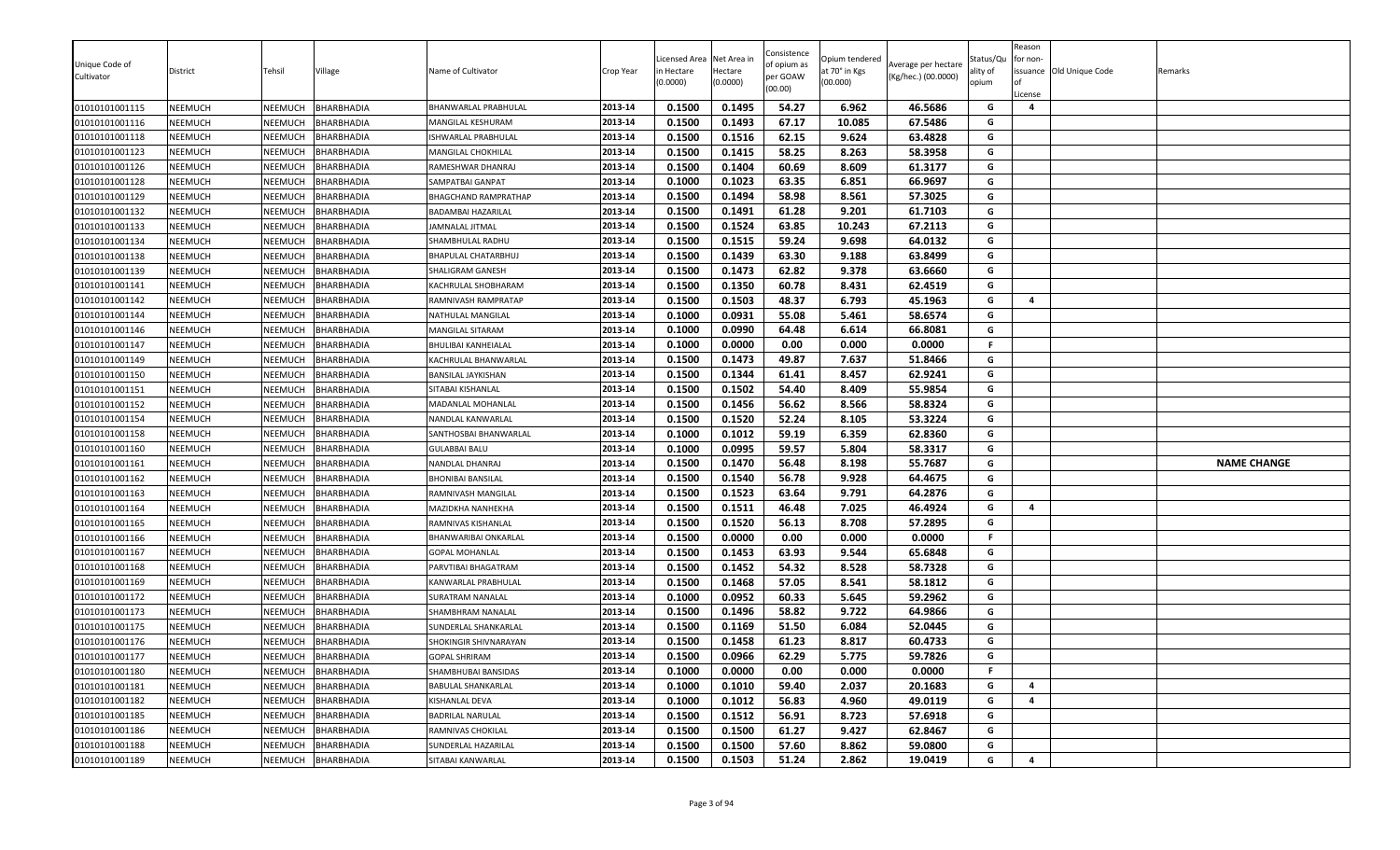| Unique Code of<br>Cultivator     | District                         | Tehsil                    | Village                         | Name of Cultivator                          | Crop Year          | icensed Area<br>n Hectare<br>0.0000) | Net Area in<br>Hectare<br>(0.0000) | Consistence<br>of opium as<br>per GOAW<br>(00.00) | Opium tendered<br>at 70° in Kgs<br>(00.000) | Average per hectare<br>(Kg/hec.) (00.0000) | Status/Qu<br>ality of<br>opium | Reason<br>for non-<br>issuance Old Unique Code<br>License | Remarks                     |
|----------------------------------|----------------------------------|---------------------------|---------------------------------|---------------------------------------------|--------------------|--------------------------------------|------------------------------------|---------------------------------------------------|---------------------------------------------|--------------------------------------------|--------------------------------|-----------------------------------------------------------|-----------------------------|
| 01010101001190                   | <b>NEEMUCH</b>                   | NEEMUCH                   | <b>BHARBHADIA</b>               | KARULAL VARDICHAND                          | 2013-14            | 0.1000                               | 0.1009                             | 56.72                                             | 5.502                                       | 54.5292                                    | G                              |                                                           |                             |
| 01010101001195                   | <b>NEEMUCH</b>                   | NEEMUCH                   | BHARBHADIA                      | RAJUBAI RAMKARAN                            | 2013-14            | 0.1500                               | 0.1505                             | 49.72                                             | 7.231                                       | 48.0465                                    | G                              | 4                                                         |                             |
| 01010101001196                   | <b>NEEMUCH</b>                   | <b>NEEMUCH</b>            | <b>BHARBHADIA</b>               | RAMESHWAR CHOKILAL                          | 2013-14            | 0.1500                               | 0.1500                             | 63.15                                             | 9.328                                       | 62.1867                                    | G                              |                                                           |                             |
| 01010101001198                   | <b>NEEMUCH</b>                   | NEEMUCH                   | BHARBHADIA                      | MANGILAL NATHULAL                           | 2013-14            | 0.1000                               | 0.1029                             | 59.70                                             | 6.251                                       | 60.7483                                    | G                              |                                                           |                             |
| 01010101001199                   | <b>NEEMUCH</b>                   | NEEMUCH                   | BHARBHADIA                      | RAMKAILASH CHOUKILAL                        | 2013-14            | 0.1500                               | 0.1448                             | 66.65                                             | 10.521                                      | 72.6588                                    | G                              |                                                           | <b>NAME CHANGE</b>          |
| 01010101001200                   | <b>NEEMUCH</b>                   | NEEMUCH                   | <b>BHARBHADIA</b>               | PANNALAL NARU                               | 2013-14            | 0.1500                               | 0.0735                             | 46.75                                             | 3.460                                       | 47.0748                                    | G                              | 4                                                         |                             |
| 01010101001202                   | <b>NEEMUCH</b>                   | NEEMUCH                   | <b>BHARBHADIA</b>               | MANGILAL BALMUKAND                          | 2013-14            | 0.1000                               | 0.1028                             | 63.53                                             | 5.972                                       | 58.0934                                    | G                              |                                                           |                             |
| 01010101001204                   | <b>NEEMUCH</b>                   | NEEMUCH                   | <b>BHARBHADIA</b>               | <b>BAGATRAM MOTILAL</b>                     | 2013-14            | 0.1500                               | 0.1516                             | 60.13                                             | 9.363                                       | 61.7612                                    | G                              |                                                           | <b>NAME CHANGE</b>          |
| 01010101001210                   | <b>NEEMUCH</b>                   | NEEMUCH                   | BHARBHADIA                      | RAMSUKH MOOLCHAND                           | 2013-14            | 0.1500                               | 0.1515                             | 62.80                                             | 9.043                                       | 59.6898                                    | G                              |                                                           |                             |
| 01010101001211                   | NEEMUCH                          | NEEMUCH                   | BHARBHADIA                      | RAMESHCHAND ONKARLAL                        | 2013-14            | 0.1500                               | 0.0000                             | 0.00                                              | 0.000                                       | 0.0000                                     | F                              |                                                           |                             |
| 01010101001212                   | <b>NEEMUCH</b>                   | NEEMUCH                   | BHARBHADIA                      | KARULAL BHERULAL                            | 2013-14            | 0.1000                               | 0.1004                             | 49.02                                             | 4.923                                       | 49.0339                                    | G                              | 4                                                         |                             |
| 01010101001216                   | <b>NEEMUCH</b>                   | <b>NEEMUCH</b>            | <b>BHARBHADIA</b>               | BHANWARBAI KANHEYLAL                        | 2013-14            | 0.1500                               | 0.1455                             | 48.57                                             | 7.029                                       | 48.3093                                    | G                              | $\overline{4}$                                            |                             |
| 01010101001155                   | <b>NEEMUCH</b>                   | NEEMUCH                   | BHARBHADIA                      | SAMANBAI MANGILAL                           | 2013-14<br>2013-14 | 0.1500                               | 0.1474<br>0.1502                   | 64.65<br>56.90                                    | 9.725<br>3.406                              | 65.9769                                    | G<br>G                         | $\overline{4}$                                            |                             |
| 01010101001222                   | <b>NEEMUCH</b>                   | NEEMUCH                   | BHARBHADIA<br><b>BHARBHADIA</b> | SHIVRATAN KANHEYALAL                        |                    | 0.1500<br>0.1000                     | 0.1020                             | 51.41                                             |                                             | 22.6764<br>48.5294                         | G                              | 4                                                         |                             |
| 01010101001225                   | <b>NEEMUCH</b><br><b>NEEMUCH</b> | NEEMUCH<br><b>NEEMUCH</b> | <b>BHARBHADIA</b>               | IAMNABAI RADHESHYAM<br>RAMNARAYAN KHYALIRAM | 2013-14<br>2013-14 | 0.1000                               | 0.0973                             | 65.82                                             | 4.950<br>6.479                              | 66.5879                                    | G                              |                                                           |                             |
| 01010101001201<br>01010101001143 | <b>NEEMUCH</b>                   | NEEMUCH                   | <b>BHARBHADIA</b>               | NANDLAL RATANLAL                            | 2013-14            | 0.1500                               | 0.1462                             | 54.11                                             | 4.762                                       | 32.5718                                    | G                              | $\overline{4}$                                            |                             |
| 01010101001004                   | NEEMUCH                          | <b>NEEMUCH</b>            | BHARBHADIA                      | GHEESALAL MAGNIRAM                          | 2013-14            | 0.1500                               | 0.1540                             | 49.98                                             | 7.604                                       | 49.3766                                    | G                              | 4                                                         |                             |
| 01010101001122                   | <b>NEEMUCH</b>                   | NEEMUCH                   | BHARBHADIA                      | AZIMUDHIN KHANZU                            | 2013-14            | 0.1500                               | 0.0000                             | 0.00                                              | 0.000                                       | 0.0000                                     | F                              |                                                           |                             |
| 01010101001088                   | <b>NEEMUCH</b>                   | NEEMUCH                   | BHARBHADIA                      | GHISIBAI BADRILAL                           | 2013-14            | 0.1000                               | 0.0966                             | 59.89                                             | 6.211                                       | 64.2961                                    | G                              |                                                           |                             |
| 01010101001233                   | <b>NEEMUCH</b>                   | <b>NEEMUCH</b>            | <b>BHARBHADIA</b>               | <b>AMRATRAM CHAGANLAL</b>                   | 2013-14            | 0.1000                               | 0.0986                             | 47.46                                             | 4.929                                       | 49.9899                                    | G                              | 4                                                         |                             |
| 01010101001110                   | <b>NEEMUCH</b>                   | NEEMUCH                   | BHARBHADIA                      | IBRAHIM FAKHIRA                             | 2013-14            | 0.1500                               | 0.1504                             | 60.88                                             | 10.019                                      | 66.6157                                    | G                              |                                                           |                             |
| 01010101001058                   | <b>NEEMUCH</b>                   | NEEMUCH                   | <b>BHARBHADIA</b>               | MANGILAL RATANLAL                           | 2013-14            | 0.1500                               | 0.1505                             | 60.89                                             | 9.090                                       | 60.3987                                    | G                              |                                                           |                             |
| 01010101001071                   | <b>NEEMUCH</b>                   | NEEMUCH                   | <b>BHARBHADIA</b>               | IAGDISH BHANWARLAL                          | 2013-14            | 0.1500                               | 0.1481                             | 66.66                                             | 10.218                                      | 68.9939                                    | G                              |                                                           |                             |
| 01010101001234                   | <b>NEEMUCH</b>                   | NEEMUCH                   | BHARBHADIA                      | SAMANDBAI RATANLAL                          | 2013-14            | 0.1000                               | 0.0997                             | 60.39                                             | 5.720                                       | 57.3721                                    | G                              |                                                           |                             |
| 01010101001235                   | <b>NEEMUCH</b>                   | <b>NEEMUCH</b>            | <b>BHARBHADIA</b>               | MOTILAL MOLCHAND                            | 2013-14            | 0.1500                               | 0.1469                             | 62.87                                             | 8.954                                       | 60.9530                                    | G                              |                                                           |                             |
| 01010101001119                   | <b>NEEMUCH</b>                   | <b>NEEMUCH</b>            | BHARBHADIA                      | INDRABAI RAMNARAYAN                         | 2013-14            | 0.1500                               | 0.1494                             | 62.76                                             | 9.513                                       | 63.6747                                    | G                              |                                                           |                             |
| 01010101001207                   | <b>NEEMUCH</b>                   | <b>NEEMUCH</b>            | BHARBHADIA                      | KAMLABAI RATANLAL                           | 2013-14            | 0.1500                               | 0.0000                             | 0.00                                              | 0.000                                       | 0.0000                                     | F.                             |                                                           |                             |
| 01010101001178                   | <b>NEEMUCH</b>                   | NEEMUCH                   | BHARBHADIA                      | DINESHCHANDRA BHERULAL                      | 2013-14            | 0.1000                               | 0.1006                             | 61.97                                             | 6.011                                       | 59.7515                                    | G                              |                                                           |                             |
| 01010101001037                   | <b>NEEMUCH</b>                   | NEEMUCH                   | <b>BHARBHADIA</b>               | SHOBHARAM HAZARILAL                         | 2013-14            | 0.1500                               | 0.1454                             | 63.88                                             | 8.980                                       | 61.7607                                    | G                              |                                                           |                             |
| 01010101001005                   | <b>NEEMUCH</b>                   | NEEMUCH                   | BHARBHADIA                      | UDAILAL MANGILAL                            | 2013-14            | 0.1500                               | 0.1540                             | 56.60                                             | 8.967                                       | 58.2273                                    | G                              |                                                           |                             |
| 01010101001013                   | <b>NEEMUCH</b>                   | <b>NEEMUCH</b>            | BHARBHADIA                      | RAGUVEER BANSILAL                           | 2013-14            | 0.1500                               | 0.1504                             | 58.66                                             | 9.210                                       | 61.2367                                    | G                              |                                                           |                             |
| 01010101001084                   | <b>NEEMUCH</b>                   | NEEMUCH                   | <b>BHARBHADIA</b>               | MANGIBAI RAMNARAYAN                         | 2013-14            | 0.1000                               | 0.1005                             | 54.85                                             | 5.908                                       | 58.7861                                    | G                              |                                                           |                             |
| 01010101001103                   | <b>NEEMUCH</b>                   | NEEMUCH                   | <b>BHARBHADIA</b>               | YASHODABAI MATHURALAL                       | 2013-14            | 0.1000                               | 0.1007                             | 56.13                                             | 6.126                                       | 60.8342                                    | G                              |                                                           |                             |
| 01010101001124                   | <b>NEEMUCH</b>                   | <b>NEEMUCH</b>            | <b>BHARBHADIA</b>               | RATANLAL GHEESALAL                          | 2013-14            | 0.1500                               | 0.1504                             | 69.97                                             | 9.816                                       | 65.2660                                    | G                              |                                                           |                             |
| 01010101001130                   | <b>NEEMUCH</b>                   | <b>NEEMUCH</b>            | <b>BHARBHADIA</b>               | HAZARILAL KACHRU                            | 2013-14            | 0.1000                               | 0.1003                             | 43.06                                             | 4.417                                       | 44.0379                                    | G                              | $\overline{a}$                                            |                             |
| 01010101001208                   | <b>NEEMUCH</b>                   | <b>NEEMUCH</b>            | BHARBHADIA                      | SURAJIBAIKA CHRULAL                         | 2013-14            | 0.1500                               | 0.1435                             | 54.80                                             | 8.267                                       | 57.6098                                    | G                              |                                                           |                             |
| 01010101001221                   | <b>NEEMUCH</b>                   | NEEMUCH                   | <b>BHARBHADIA</b>               | BALARAM RAMPRATAP                           | 2013-14            | 0.1500                               | 0.1504                             | 58.71                                             | 8.832                                       | 58.7234                                    | G                              |                                                           |                             |
| 01010101001145                   | <b>NEEMUCH</b>                   | NEEMUCH                   | <b>BHARBHADIA</b>               | RADHESHYAM NANURAM                          | 2013-14            | 0.1500                               | 0.1505                             | 62.97                                             | 9.616                                       | 63.8937                                    | G                              |                                                           |                             |
| 01010101001157                   | <b>NEEMUCH</b>                   | NEEMUCH                   | BHARBHADIA                      | KANWARLAL PANNALAL                          | 2013-14            | 0.1500                               | 0.0000                             | 0.00                                              | 0.000                                       | 0.0000                                     | F                              |                                                           |                             |
| 01010101001031                   | <b>NEEMUCH</b>                   | NEEMUCH                   | BHARBHADIA                      | BANSILAL PRABHULAL                          | 2013-14            | 0.1500                               | 0.1500                             | 55.48                                             | 8.798                                       | 58.6533                                    | G                              |                                                           |                             |
| 01010101001174                   | <b>NEEMUCH</b>                   | NEEMUCH                   | <b>BHARBHADIA</b>               | NARAYAN NATHU                               | 2013-14            | 0.1500                               | 0.1526                             | 68.41                                             | 10.926                                      | 71.5990                                    | G                              |                                                           |                             |
| 01010101001055                   | <b>NEEMUCH</b>                   | NEEMUCH                   | <b>BHARBHADIA</b>               | LILADHAR BALURAM                            | 2013-14            | 0.1500                               | 0.1476                             | 52.08                                             | 7.462                                       | 50.5556                                    | G                              | 4                                                         |                             |
| 01010101001187                   | <b>NEEMUCH</b>                   | <b>NEEMUCH</b>            | <b>BHARBHADIA</b>               | <b>BABULAL RATANLAL</b>                     | 2013-14            | 0.1500                               | 0.1480                             | 61.73                                             | 9.506                                       | 64.2297                                    | G                              |                                                           |                             |
| 01010101001236                   | <b>NEEMUCH</b>                   | NEEMUCH                   | <b>BHARBHADIA</b>               | BALUPARASAD DEVILAL                         | 2013-14            | 0.1500                               | 0.1491                             | 60.66                                             | 9.134                                       | 61.2609                                    | G                              |                                                           | TRANSFER / BARKHEDA KAMLIYA |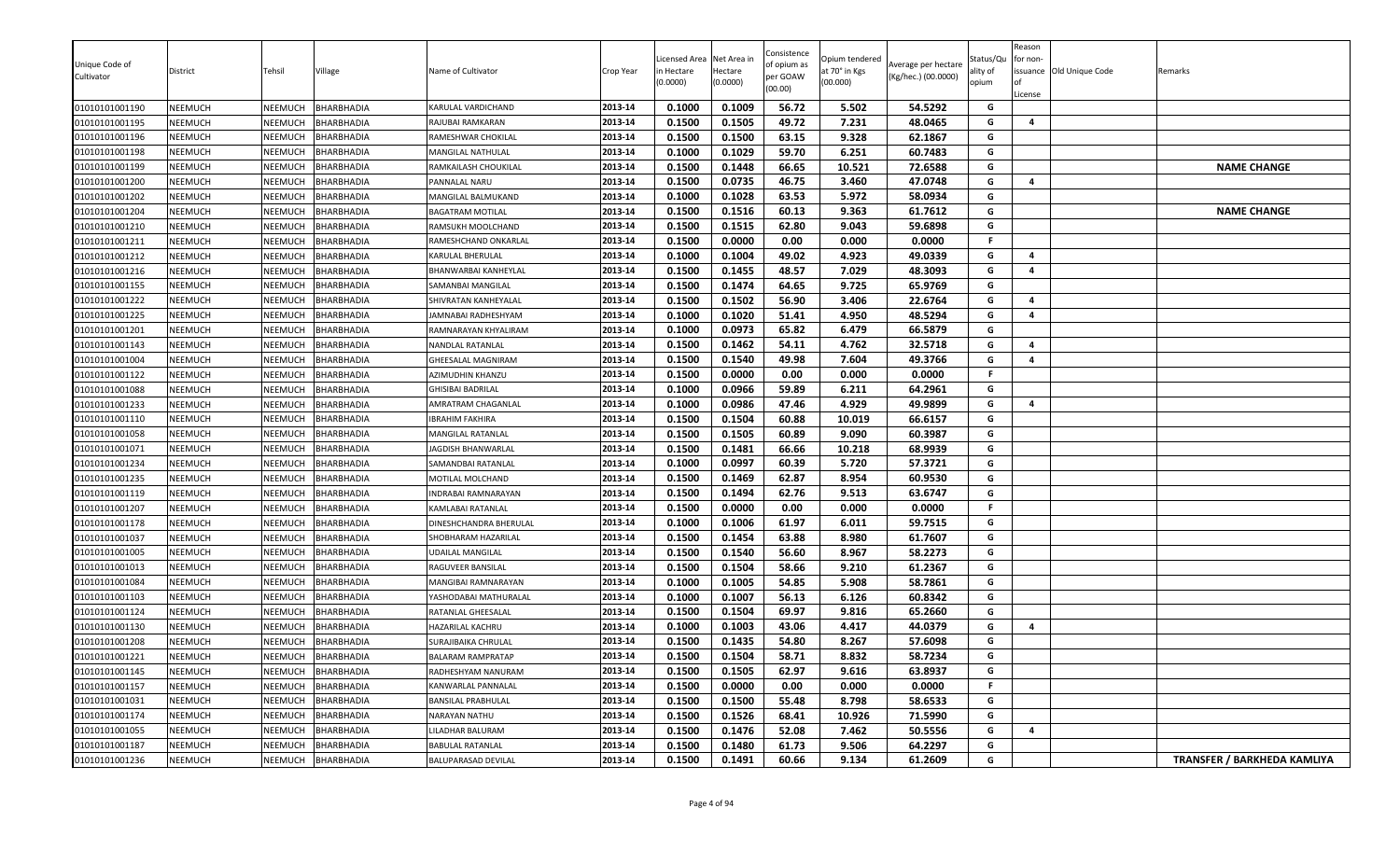| 61.23<br><b>BHARBHADIA</b><br>2013-14<br>0.1000<br>0.1040<br>6.447<br>61.9904<br>G<br>01010101025008<br><b>TRANSFER / BARUKHEDA</b><br>01010101001238<br>NEEMUCH<br>NEEMUCH<br>PREMBAI BHERULAL<br>0.1500<br>0.1509<br>58.73<br>8.885<br>58.8801<br>01010101008015<br>NEEMUCH<br><b>BHOLIYAWAS</b><br>2013-14<br>G<br>NEEMUCH<br>BABRIBAI PRABHULAL<br>2013-14<br>0.1000<br>0.0987<br>58.78<br>G<br>5.870<br>59.4732<br>01010101008017<br>NEEMUCH<br>NEEMUCH<br><b>BHOLIYAWAS</b><br>DHAPUBAI MOHANLAL<br>0.1500<br>0.1502<br>60.29<br>60.2130<br>G<br>01010101008018<br>NEEMUCH<br>NEEMUCH<br><b>BHOLIYAWAS</b><br>2013-14<br>9.044<br><b>GOPAL NANLAL</b><br>2013-14<br>0.1489<br>G<br>0.1500<br>63.18<br>9.712<br>65.2250<br>01010101008019<br>NEEMUCH<br>NEEMUCH<br><b>BHOLIYAWAS</b><br>MATHRIBAI DEVILAL<br>0.1477<br>NEEMUCH<br>2013-14<br>0.1500<br>61.43<br>9.276<br>62.8030<br>G<br>01010101008030<br>NEEMUCH<br><b>BHOLIYAWAS</b><br>DHAPUBAI HEERALAL<br>0.0986<br>59.30<br>2013-14<br>0.1000<br>6.311<br>64.0061<br>G<br>01010101008005<br><b>NEEMUCH</b><br>NEEMUCH<br><b>BHOLIYAWAS</b><br>GANGARAM KANIRAM<br>63.69<br>0.1500<br>0.1508<br>01010101008020<br>NEEMUCH<br><b>NEEMUCH</b><br>BHOLIYAWAS<br>2013-14<br>10.109<br>67.0358<br>G<br>HUKMICHAND NANURAM<br>2013-14<br>0.1500<br>0.1443<br>58.92<br>9.107<br>63.1116<br>01010101008027<br>NEEMUCH<br><b>BHOLIYAWAS</b><br>G<br>NEEMUCH<br>NANURAM MANGILAL<br>54.88<br>2013-14<br>0.1000<br>0.1003<br>5.629<br>56.1216<br>G<br><b>TRANSFER / BARUKHEDA</b><br>01010101008041<br>NEEMUCH<br><b>NEEMUCH</b><br>BHOLIYAWAS<br>01010101025003<br>SITABAI DEVILAL<br>59.75<br>6.205<br>61.8644<br>2013-14<br>0.1000<br>0.1003<br>G<br>01010101025002<br><b>TRANSFER / BARUKHEDA</b><br>01010101008042<br><b>NEEMUCH</b><br>NEEMUCH<br><b>BHOLIYAWAS</b><br>KANHEYALAL CHAGANLAL<br>0.0957<br>2013-14<br>0.1000<br>56.01<br>5.593<br>58.4431<br>$\overline{2}$<br>01010101008043<br>NEEMUCH<br>NEEMUCH<br><b>BHOLIYAWAS</b><br>01010101025004<br>TULSIBAI KANWARLAL<br>0.1500<br>0.0000<br>0.00<br>2013-14<br>0.000<br>0.0000<br>F<br>01010101024002<br>NEEMUCH<br>NEEMUCH<br>BISALWASKALAN<br>HARISHKUMAR JANKILAL<br>0.1525<br>70.23<br>2013-14<br>0.1500<br>10.454<br>68.5508<br>G<br>01010101024004<br>NEEMUCH<br>NEEMUCH<br>BISALWASKALAN<br>PHOOLCHAND BHUWANIRAM<br>0.1500<br>58.02<br>2013-14<br>0.1500<br>8.371<br>55.8067<br>G<br>NEEMUCH<br>BISALWASKALAN<br>01010101024005<br>NEEMUCH<br>VISHNUPRASHAD AMRATLAL<br>0.0998<br>61.92<br>01010101024007<br><b>NEEMUCH</b><br>NEEMUCH<br>BISALWASKALAN<br>2013-14<br>0.1000<br>5.750<br>57.6152<br>G<br><b>BHPULAL UDAIRAM</b><br>63.07<br>2013-14<br>0.1500<br>0.1107<br>7.055<br>63.7308<br>G<br>01010101024011<br>NEEMUCH<br>NEEMUCH<br>BISALWASKALAN<br>BHUWANIRAM HAZARILAL<br>0.0960<br>62.3646<br>01010101024012<br>NEEMUCH<br>NEEMUCH<br>BISALWASKALAN<br>2013-14<br>0.1000<br>61.63<br>5.987<br>G<br>RAMPRASAD VIJAYRAM<br>0.0760<br>59.81<br>4.520<br>59.4737<br>2013-14<br>0.1500<br>G<br>01010101024014<br>NEEMUCH<br>NEEMUCH<br>BISALWASKALAN<br>KAMLABAI NATHULAL<br>0.1500<br>0.1515<br>65.58<br>9.462<br>62.4554<br>01010101024015<br><b>NEEMUCH</b><br>NEEMUCH<br>BISALWASKALAN<br>2013-14<br>G<br>RAMLAL TORIRAM<br>0.1500<br>0.1512<br>65.39<br>64.9339<br>2013-14<br>9.818<br>G<br>01010101024019<br>DINESHKUMAR HEERALAL<br>NEEMUCH<br>NEEMUCH<br>BISALWASKALAN<br>2013-14<br>0.1000<br>0.1030<br>66.57<br>$\overline{2}$<br>01010101024023<br>NEEMUCH<br><b>NEEMUCH</b><br>6.467<br>62.7864<br>BISALWASKALAN<br>KALURAM MANGILAL<br>2013-14<br>0.1500<br>0.1482<br>67.26<br>9.974<br>67.3009<br>G<br>BISALWASKALAN<br>01010101024025<br><b>NEEMUCH</b><br>NEEMUCH<br>RAMNIVASH RAMESHWAR<br>0.1536<br>65.40<br>01010101024032<br>NEEMUCH<br>NEEMUCH<br>BISALWASKALAN<br>2013-14<br>0.1500<br>9.773<br>63.6263<br>$\overline{2}$<br>JAGDISHCHANDRA KESHURAM<br>69.13<br>2013-14<br>0.1500<br>0.1491<br>9.915<br>66.4990<br>01010101024033<br>NEEMUCH<br>NEEMUCH<br>BISALWASKALAN<br><b>BADRILAL MODA</b><br>G<br>2013-14<br>01010101024036<br>NEEMUCH<br>0.1500<br>0.0000<br>0.00<br>0.000<br>0.0000<br>F.<br>NEEMUCH<br>BISALWASKALAN<br>SAVITRIBAI MOTILAL<br>0.0988<br>56.58<br>5.488<br>55.5466<br>2013-14<br>0.1000<br>G<br>01010101024040<br>NEEMUCH<br>NEEMUCH<br>BISALWASKALAN<br><b>GANPATLAL TULSIRAM</b><br>2013-14<br>0.1500<br>0.1490<br>59.46<br>53.9329<br>G<br>8.036<br>NEEMUCH<br>NEEMUCH<br>01010101024045<br>BISALWASKALAN<br>KANWARLALSHAN KARLAL<br>0.1000<br>0.1008<br>57.55<br>5.780<br>57.3413<br>2013-14<br>G<br>01010101024042<br>NEEMUCH<br>NEEMUCH<br>BISALWASKALAN<br>BHERULAL SHOBHARAM<br>2013-14<br>65.79<br>G<br>01010101024051<br>0.1500<br>0.1497<br>8.788<br>58.7041<br>NEEMUCH<br>NEEMUCH<br>BISALWASKALAN<br>SURAJMAL ONKARLAL<br>0.1032<br>52.71<br>2013-14<br>0.1000<br>5.459<br>52.8973<br>G<br>01010101024055<br>NEEMUCH<br>NEEMUCH<br>BISALWASKALAN<br>MANGILAL MODIRAM<br>2013-14<br>01010101024056<br><b>NEEMUCH</b><br>NEEMUCH<br>BISALWASKALAN<br>0.1000<br>0.0930<br>62.87<br>2.946<br>31.6774<br>G<br>$\overline{a}$<br>MANGILAL KANHEYALAL<br>0.1032<br>69.51<br>7.130<br>0.1000<br>69.0891<br>01010101024059<br>NEEMUCH<br>NEEMUCH<br>BISALWASKALAN<br>2013-14<br>G<br>BHANWARLAL BHAGATRAM<br>2013-14<br>0.1426<br>9.195<br>64.4811<br>01010101024060<br>NEEMUCH<br>NEEMUCH<br>BISALWASKALAN<br>0.1500<br>61.30<br>G<br><b>GHEESALAL NANURAM</b><br>01010101024063<br>0.1500<br>0.1512<br>73.09<br>9.878<br>65.3307<br>G<br>NEEMUCH<br>NEEMUCH<br>BISALWASKALAN<br>2013-14<br>JANKILAL SALGRAM<br>2013-14<br>0.1000<br>0.1006<br>53.30<br>5.551<br>55.1789<br>G<br>01010101024064<br>NEEMUCH<br><b>NEEMUCH</b><br>BISALWASKALAN<br>LAXMINARAYAN UDAIRAM<br>0.1515<br>NEEMUCH<br>BISALWASKALAN<br>2013-14<br>0.1500<br>48.02<br>7.436<br>49.0825<br>$\overline{2}$<br>01010101024069<br>NEEMUCH<br>DAMARLAL GANPAT<br>2013-14<br>0.1500<br>G<br>01010101024076<br><b>NEEMUCH</b><br>NEEMUCH<br>BISALWASKALAN<br>0.1500<br>53.51<br>53.3600<br>NEHRULAL BHANWARLAL<br>8.004<br>0.1539<br>65.57<br>9.217<br>01010101024077<br>BISALWASKALAN<br>2013-14<br>0.1500<br>59.8895<br>G<br><b>NEEMUCH</b><br>NEEMUCH<br><b>BHERULAL SHAVRAM</b><br>2013-14<br>0.1037<br>61.06<br>5.923<br>G<br>01010101024078<br><b>NEEMUCH</b><br>NEEMUCH<br>BISALWASKALAN<br>0.1000<br>57.1167<br>RAMPRAHALAD MATHURALAL<br>01010101024079<br>BISALWASKALAN<br>2013-14<br>0.1500<br>0.1529<br>63.89<br>9.602<br>62.7992<br><b>NEEMUCH</b><br>NEEMUCH<br>GANGARAM SALIGRAM<br>G<br>2013-14<br>0.1500<br>0.1463<br>66.51<br>68.3869<br>10.005<br>G<br>01010101024083<br><b>NEEMUCH</b><br>NEEMUCH<br>BISALWASKALAN<br>MANGILAL BAGDIRAM<br>01010101024084<br><b>NEEMUCH</b><br>NEEMUCH<br>BISALWASKALAN<br>2013-14<br>0.1500<br>0.1484<br>57.63<br>8.677<br>58.4704<br>G<br>TULSIRAM ONKARLAL | Unique Code of<br>Cultivator | District       | Tehsil  | Village           | Name of Cultivator    | Crop Year | icensed Area<br>n Hectare<br>0.0000) | Net Area in<br>Hectare<br>(0.0000) | Consistence<br>of opium as<br>per GOAW<br>(00.00) | Opium tendered<br>at 70° in Kgs<br>(00.000) | Average per hectare<br>(Kg/hec.) (00.0000) | Status/Qu<br>ality of<br>opium | Reason<br>for non-<br>License | issuance Old Unique Code | Remarks |
|-----------------------------------------------------------------------------------------------------------------------------------------------------------------------------------------------------------------------------------------------------------------------------------------------------------------------------------------------------------------------------------------------------------------------------------------------------------------------------------------------------------------------------------------------------------------------------------------------------------------------------------------------------------------------------------------------------------------------------------------------------------------------------------------------------------------------------------------------------------------------------------------------------------------------------------------------------------------------------------------------------------------------------------------------------------------------------------------------------------------------------------------------------------------------------------------------------------------------------------------------------------------------------------------------------------------------------------------------------------------------------------------------------------------------------------------------------------------------------------------------------------------------------------------------------------------------------------------------------------------------------------------------------------------------------------------------------------------------------------------------------------------------------------------------------------------------------------------------------------------------------------------------------------------------------------------------------------------------------------------------------------------------------------------------------------------------------------------------------------------------------------------------------------------------------------------------------------------------------------------------------------------------------------------------------------------------------------------------------------------------------------------------------------------------------------------------------------------------------------------------------------------------------------------------------------------------------------------------------------------------------------------------------------------------------------------------------------------------------------------------------------------------------------------------------------------------------------------------------------------------------------------------------------------------------------------------------------------------------------------------------------------------------------------------------------------------------------------------------------------------------------------------------------------------------------------------------------------------------------------------------------------------------------------------------------------------------------------------------------------------------------------------------------------------------------------------------------------------------------------------------------------------------------------------------------------------------------------------------------------------------------------------------------------------------------------------------------------------------------------------------------------------------------------------------------------------------------------------------------------------------------------------------------------------------------------------------------------------------------------------------------------------------------------------------------------------------------------------------------------------------------------------------------------------------------------------------------------------------------------------------------------------------------------------------------------------------------------------------------------------------------------------------------------------------------------------------------------------------------------------------------------------------------------------------------------------------------------------------------------------------------------------------------------------------------------------------------------------------------------------------------------------------------------------------------------------------------------------------------------------------------------------------------------------------------------------------------------------------------------------------------------------------------------------------------------------------------------------------------------------------------------------------------------------------------------------------------------------------------------------------------------------------------------------------------------------------------------------------------------------------------------------------------------------------------------------------------------------------------------------------------------------------------------------------------------------------------------------------------------------------------------------------------------------------------------------------------------------------------------------------------------------------------------------------------------------------------------------------------------------------------------------------------------------------------------------------------------------------------------------------------------------------------------------------------------------------------------------------------------------------------------------------------------------------------------------------------------------------------------------------------------------------------------------------------------------------------------------------------------------------------------------------------------------------------------------------------------------------------------------------------------------------------------------------------------------------------------------------------------------------------------------------------------------------------------------------------------------------------------------------------------------------------------------------------------------------------------------------------------------|------------------------------|----------------|---------|-------------------|-----------------------|-----------|--------------------------------------|------------------------------------|---------------------------------------------------|---------------------------------------------|--------------------------------------------|--------------------------------|-------------------------------|--------------------------|---------|
|                                                                                                                                                                                                                                                                                                                                                                                                                                                                                                                                                                                                                                                                                                                                                                                                                                                                                                                                                                                                                                                                                                                                                                                                                                                                                                                                                                                                                                                                                                                                                                                                                                                                                                                                                                                                                                                                                                                                                                                                                                                                                                                                                                                                                                                                                                                                                                                                                                                                                                                                                                                                                                                                                                                                                                                                                                                                                                                                                                                                                                                                                                                                                                                                                                                                                                                                                                                                                                                                                                                                                                                                                                                                                                                                                                                                                                                                                                                                                                                                                                                                                                                                                                                                                                                                                                                                                                                                                                                                                                                                                                                                                                                                                                                                                                                                                                                                                                                                                                                                                                                                                                                                                                                                                                                                                                                                                                                                                                                                                                                                                                                                                                                                                                                                                                                                                                                                                                                                                                                                                                                                                                                                                                                                                                                                                                                                                                                                                                                                                                                                                                                                                                                                                                                                                                                                                                                                       | 01010101001237               | NEEMUCH        | NEEMUCH | <b>BHARBHADIA</b> | <b>GOPAL NARHULAL</b> | 2013-14   | 0.1500                               | 0.1372                             | 55.76                                             | 8.268                                       | 60.2624                                    | G                              |                               |                          |         |
|                                                                                                                                                                                                                                                                                                                                                                                                                                                                                                                                                                                                                                                                                                                                                                                                                                                                                                                                                                                                                                                                                                                                                                                                                                                                                                                                                                                                                                                                                                                                                                                                                                                                                                                                                                                                                                                                                                                                                                                                                                                                                                                                                                                                                                                                                                                                                                                                                                                                                                                                                                                                                                                                                                                                                                                                                                                                                                                                                                                                                                                                                                                                                                                                                                                                                                                                                                                                                                                                                                                                                                                                                                                                                                                                                                                                                                                                                                                                                                                                                                                                                                                                                                                                                                                                                                                                                                                                                                                                                                                                                                                                                                                                                                                                                                                                                                                                                                                                                                                                                                                                                                                                                                                                                                                                                                                                                                                                                                                                                                                                                                                                                                                                                                                                                                                                                                                                                                                                                                                                                                                                                                                                                                                                                                                                                                                                                                                                                                                                                                                                                                                                                                                                                                                                                                                                                                                                       |                              |                |         |                   |                       |           |                                      |                                    |                                                   |                                             |                                            |                                |                               |                          |         |
|                                                                                                                                                                                                                                                                                                                                                                                                                                                                                                                                                                                                                                                                                                                                                                                                                                                                                                                                                                                                                                                                                                                                                                                                                                                                                                                                                                                                                                                                                                                                                                                                                                                                                                                                                                                                                                                                                                                                                                                                                                                                                                                                                                                                                                                                                                                                                                                                                                                                                                                                                                                                                                                                                                                                                                                                                                                                                                                                                                                                                                                                                                                                                                                                                                                                                                                                                                                                                                                                                                                                                                                                                                                                                                                                                                                                                                                                                                                                                                                                                                                                                                                                                                                                                                                                                                                                                                                                                                                                                                                                                                                                                                                                                                                                                                                                                                                                                                                                                                                                                                                                                                                                                                                                                                                                                                                                                                                                                                                                                                                                                                                                                                                                                                                                                                                                                                                                                                                                                                                                                                                                                                                                                                                                                                                                                                                                                                                                                                                                                                                                                                                                                                                                                                                                                                                                                                                                       |                              |                |         |                   |                       |           |                                      |                                    |                                                   |                                             |                                            |                                |                               |                          |         |
|                                                                                                                                                                                                                                                                                                                                                                                                                                                                                                                                                                                                                                                                                                                                                                                                                                                                                                                                                                                                                                                                                                                                                                                                                                                                                                                                                                                                                                                                                                                                                                                                                                                                                                                                                                                                                                                                                                                                                                                                                                                                                                                                                                                                                                                                                                                                                                                                                                                                                                                                                                                                                                                                                                                                                                                                                                                                                                                                                                                                                                                                                                                                                                                                                                                                                                                                                                                                                                                                                                                                                                                                                                                                                                                                                                                                                                                                                                                                                                                                                                                                                                                                                                                                                                                                                                                                                                                                                                                                                                                                                                                                                                                                                                                                                                                                                                                                                                                                                                                                                                                                                                                                                                                                                                                                                                                                                                                                                                                                                                                                                                                                                                                                                                                                                                                                                                                                                                                                                                                                                                                                                                                                                                                                                                                                                                                                                                                                                                                                                                                                                                                                                                                                                                                                                                                                                                                                       |                              |                |         |                   |                       |           |                                      |                                    |                                                   |                                             |                                            |                                |                               |                          |         |
|                                                                                                                                                                                                                                                                                                                                                                                                                                                                                                                                                                                                                                                                                                                                                                                                                                                                                                                                                                                                                                                                                                                                                                                                                                                                                                                                                                                                                                                                                                                                                                                                                                                                                                                                                                                                                                                                                                                                                                                                                                                                                                                                                                                                                                                                                                                                                                                                                                                                                                                                                                                                                                                                                                                                                                                                                                                                                                                                                                                                                                                                                                                                                                                                                                                                                                                                                                                                                                                                                                                                                                                                                                                                                                                                                                                                                                                                                                                                                                                                                                                                                                                                                                                                                                                                                                                                                                                                                                                                                                                                                                                                                                                                                                                                                                                                                                                                                                                                                                                                                                                                                                                                                                                                                                                                                                                                                                                                                                                                                                                                                                                                                                                                                                                                                                                                                                                                                                                                                                                                                                                                                                                                                                                                                                                                                                                                                                                                                                                                                                                                                                                                                                                                                                                                                                                                                                                                       |                              |                |         |                   |                       |           |                                      |                                    |                                                   |                                             |                                            |                                |                               |                          |         |
|                                                                                                                                                                                                                                                                                                                                                                                                                                                                                                                                                                                                                                                                                                                                                                                                                                                                                                                                                                                                                                                                                                                                                                                                                                                                                                                                                                                                                                                                                                                                                                                                                                                                                                                                                                                                                                                                                                                                                                                                                                                                                                                                                                                                                                                                                                                                                                                                                                                                                                                                                                                                                                                                                                                                                                                                                                                                                                                                                                                                                                                                                                                                                                                                                                                                                                                                                                                                                                                                                                                                                                                                                                                                                                                                                                                                                                                                                                                                                                                                                                                                                                                                                                                                                                                                                                                                                                                                                                                                                                                                                                                                                                                                                                                                                                                                                                                                                                                                                                                                                                                                                                                                                                                                                                                                                                                                                                                                                                                                                                                                                                                                                                                                                                                                                                                                                                                                                                                                                                                                                                                                                                                                                                                                                                                                                                                                                                                                                                                                                                                                                                                                                                                                                                                                                                                                                                                                       |                              |                |         |                   |                       |           |                                      |                                    |                                                   |                                             |                                            |                                |                               |                          |         |
|                                                                                                                                                                                                                                                                                                                                                                                                                                                                                                                                                                                                                                                                                                                                                                                                                                                                                                                                                                                                                                                                                                                                                                                                                                                                                                                                                                                                                                                                                                                                                                                                                                                                                                                                                                                                                                                                                                                                                                                                                                                                                                                                                                                                                                                                                                                                                                                                                                                                                                                                                                                                                                                                                                                                                                                                                                                                                                                                                                                                                                                                                                                                                                                                                                                                                                                                                                                                                                                                                                                                                                                                                                                                                                                                                                                                                                                                                                                                                                                                                                                                                                                                                                                                                                                                                                                                                                                                                                                                                                                                                                                                                                                                                                                                                                                                                                                                                                                                                                                                                                                                                                                                                                                                                                                                                                                                                                                                                                                                                                                                                                                                                                                                                                                                                                                                                                                                                                                                                                                                                                                                                                                                                                                                                                                                                                                                                                                                                                                                                                                                                                                                                                                                                                                                                                                                                                                                       |                              |                |         |                   |                       |           |                                      |                                    |                                                   |                                             |                                            |                                |                               |                          |         |
|                                                                                                                                                                                                                                                                                                                                                                                                                                                                                                                                                                                                                                                                                                                                                                                                                                                                                                                                                                                                                                                                                                                                                                                                                                                                                                                                                                                                                                                                                                                                                                                                                                                                                                                                                                                                                                                                                                                                                                                                                                                                                                                                                                                                                                                                                                                                                                                                                                                                                                                                                                                                                                                                                                                                                                                                                                                                                                                                                                                                                                                                                                                                                                                                                                                                                                                                                                                                                                                                                                                                                                                                                                                                                                                                                                                                                                                                                                                                                                                                                                                                                                                                                                                                                                                                                                                                                                                                                                                                                                                                                                                                                                                                                                                                                                                                                                                                                                                                                                                                                                                                                                                                                                                                                                                                                                                                                                                                                                                                                                                                                                                                                                                                                                                                                                                                                                                                                                                                                                                                                                                                                                                                                                                                                                                                                                                                                                                                                                                                                                                                                                                                                                                                                                                                                                                                                                                                       |                              |                |         |                   |                       |           |                                      |                                    |                                                   |                                             |                                            |                                |                               |                          |         |
|                                                                                                                                                                                                                                                                                                                                                                                                                                                                                                                                                                                                                                                                                                                                                                                                                                                                                                                                                                                                                                                                                                                                                                                                                                                                                                                                                                                                                                                                                                                                                                                                                                                                                                                                                                                                                                                                                                                                                                                                                                                                                                                                                                                                                                                                                                                                                                                                                                                                                                                                                                                                                                                                                                                                                                                                                                                                                                                                                                                                                                                                                                                                                                                                                                                                                                                                                                                                                                                                                                                                                                                                                                                                                                                                                                                                                                                                                                                                                                                                                                                                                                                                                                                                                                                                                                                                                                                                                                                                                                                                                                                                                                                                                                                                                                                                                                                                                                                                                                                                                                                                                                                                                                                                                                                                                                                                                                                                                                                                                                                                                                                                                                                                                                                                                                                                                                                                                                                                                                                                                                                                                                                                                                                                                                                                                                                                                                                                                                                                                                                                                                                                                                                                                                                                                                                                                                                                       |                              |                |         |                   |                       |           |                                      |                                    |                                                   |                                             |                                            |                                |                               |                          |         |
|                                                                                                                                                                                                                                                                                                                                                                                                                                                                                                                                                                                                                                                                                                                                                                                                                                                                                                                                                                                                                                                                                                                                                                                                                                                                                                                                                                                                                                                                                                                                                                                                                                                                                                                                                                                                                                                                                                                                                                                                                                                                                                                                                                                                                                                                                                                                                                                                                                                                                                                                                                                                                                                                                                                                                                                                                                                                                                                                                                                                                                                                                                                                                                                                                                                                                                                                                                                                                                                                                                                                                                                                                                                                                                                                                                                                                                                                                                                                                                                                                                                                                                                                                                                                                                                                                                                                                                                                                                                                                                                                                                                                                                                                                                                                                                                                                                                                                                                                                                                                                                                                                                                                                                                                                                                                                                                                                                                                                                                                                                                                                                                                                                                                                                                                                                                                                                                                                                                                                                                                                                                                                                                                                                                                                                                                                                                                                                                                                                                                                                                                                                                                                                                                                                                                                                                                                                                                       |                              |                |         |                   |                       |           |                                      |                                    |                                                   |                                             |                                            |                                |                               |                          |         |
|                                                                                                                                                                                                                                                                                                                                                                                                                                                                                                                                                                                                                                                                                                                                                                                                                                                                                                                                                                                                                                                                                                                                                                                                                                                                                                                                                                                                                                                                                                                                                                                                                                                                                                                                                                                                                                                                                                                                                                                                                                                                                                                                                                                                                                                                                                                                                                                                                                                                                                                                                                                                                                                                                                                                                                                                                                                                                                                                                                                                                                                                                                                                                                                                                                                                                                                                                                                                                                                                                                                                                                                                                                                                                                                                                                                                                                                                                                                                                                                                                                                                                                                                                                                                                                                                                                                                                                                                                                                                                                                                                                                                                                                                                                                                                                                                                                                                                                                                                                                                                                                                                                                                                                                                                                                                                                                                                                                                                                                                                                                                                                                                                                                                                                                                                                                                                                                                                                                                                                                                                                                                                                                                                                                                                                                                                                                                                                                                                                                                                                                                                                                                                                                                                                                                                                                                                                                                       |                              |                |         |                   |                       |           |                                      |                                    |                                                   |                                             |                                            |                                |                               |                          |         |
|                                                                                                                                                                                                                                                                                                                                                                                                                                                                                                                                                                                                                                                                                                                                                                                                                                                                                                                                                                                                                                                                                                                                                                                                                                                                                                                                                                                                                                                                                                                                                                                                                                                                                                                                                                                                                                                                                                                                                                                                                                                                                                                                                                                                                                                                                                                                                                                                                                                                                                                                                                                                                                                                                                                                                                                                                                                                                                                                                                                                                                                                                                                                                                                                                                                                                                                                                                                                                                                                                                                                                                                                                                                                                                                                                                                                                                                                                                                                                                                                                                                                                                                                                                                                                                                                                                                                                                                                                                                                                                                                                                                                                                                                                                                                                                                                                                                                                                                                                                                                                                                                                                                                                                                                                                                                                                                                                                                                                                                                                                                                                                                                                                                                                                                                                                                                                                                                                                                                                                                                                                                                                                                                                                                                                                                                                                                                                                                                                                                                                                                                                                                                                                                                                                                                                                                                                                                                       |                              |                |         |                   |                       |           |                                      |                                    |                                                   |                                             |                                            |                                |                               |                          |         |
|                                                                                                                                                                                                                                                                                                                                                                                                                                                                                                                                                                                                                                                                                                                                                                                                                                                                                                                                                                                                                                                                                                                                                                                                                                                                                                                                                                                                                                                                                                                                                                                                                                                                                                                                                                                                                                                                                                                                                                                                                                                                                                                                                                                                                                                                                                                                                                                                                                                                                                                                                                                                                                                                                                                                                                                                                                                                                                                                                                                                                                                                                                                                                                                                                                                                                                                                                                                                                                                                                                                                                                                                                                                                                                                                                                                                                                                                                                                                                                                                                                                                                                                                                                                                                                                                                                                                                                                                                                                                                                                                                                                                                                                                                                                                                                                                                                                                                                                                                                                                                                                                                                                                                                                                                                                                                                                                                                                                                                                                                                                                                                                                                                                                                                                                                                                                                                                                                                                                                                                                                                                                                                                                                                                                                                                                                                                                                                                                                                                                                                                                                                                                                                                                                                                                                                                                                                                                       |                              |                |         |                   |                       |           |                                      |                                    |                                                   |                                             |                                            |                                |                               |                          |         |
|                                                                                                                                                                                                                                                                                                                                                                                                                                                                                                                                                                                                                                                                                                                                                                                                                                                                                                                                                                                                                                                                                                                                                                                                                                                                                                                                                                                                                                                                                                                                                                                                                                                                                                                                                                                                                                                                                                                                                                                                                                                                                                                                                                                                                                                                                                                                                                                                                                                                                                                                                                                                                                                                                                                                                                                                                                                                                                                                                                                                                                                                                                                                                                                                                                                                                                                                                                                                                                                                                                                                                                                                                                                                                                                                                                                                                                                                                                                                                                                                                                                                                                                                                                                                                                                                                                                                                                                                                                                                                                                                                                                                                                                                                                                                                                                                                                                                                                                                                                                                                                                                                                                                                                                                                                                                                                                                                                                                                                                                                                                                                                                                                                                                                                                                                                                                                                                                                                                                                                                                                                                                                                                                                                                                                                                                                                                                                                                                                                                                                                                                                                                                                                                                                                                                                                                                                                                                       |                              |                |         |                   |                       |           |                                      |                                    |                                                   |                                             |                                            |                                |                               |                          |         |
|                                                                                                                                                                                                                                                                                                                                                                                                                                                                                                                                                                                                                                                                                                                                                                                                                                                                                                                                                                                                                                                                                                                                                                                                                                                                                                                                                                                                                                                                                                                                                                                                                                                                                                                                                                                                                                                                                                                                                                                                                                                                                                                                                                                                                                                                                                                                                                                                                                                                                                                                                                                                                                                                                                                                                                                                                                                                                                                                                                                                                                                                                                                                                                                                                                                                                                                                                                                                                                                                                                                                                                                                                                                                                                                                                                                                                                                                                                                                                                                                                                                                                                                                                                                                                                                                                                                                                                                                                                                                                                                                                                                                                                                                                                                                                                                                                                                                                                                                                                                                                                                                                                                                                                                                                                                                                                                                                                                                                                                                                                                                                                                                                                                                                                                                                                                                                                                                                                                                                                                                                                                                                                                                                                                                                                                                                                                                                                                                                                                                                                                                                                                                                                                                                                                                                                                                                                                                       |                              |                |         |                   |                       |           |                                      |                                    |                                                   |                                             |                                            |                                |                               |                          |         |
|                                                                                                                                                                                                                                                                                                                                                                                                                                                                                                                                                                                                                                                                                                                                                                                                                                                                                                                                                                                                                                                                                                                                                                                                                                                                                                                                                                                                                                                                                                                                                                                                                                                                                                                                                                                                                                                                                                                                                                                                                                                                                                                                                                                                                                                                                                                                                                                                                                                                                                                                                                                                                                                                                                                                                                                                                                                                                                                                                                                                                                                                                                                                                                                                                                                                                                                                                                                                                                                                                                                                                                                                                                                                                                                                                                                                                                                                                                                                                                                                                                                                                                                                                                                                                                                                                                                                                                                                                                                                                                                                                                                                                                                                                                                                                                                                                                                                                                                                                                                                                                                                                                                                                                                                                                                                                                                                                                                                                                                                                                                                                                                                                                                                                                                                                                                                                                                                                                                                                                                                                                                                                                                                                                                                                                                                                                                                                                                                                                                                                                                                                                                                                                                                                                                                                                                                                                                                       |                              |                |         |                   |                       |           |                                      |                                    |                                                   |                                             |                                            |                                |                               |                          |         |
|                                                                                                                                                                                                                                                                                                                                                                                                                                                                                                                                                                                                                                                                                                                                                                                                                                                                                                                                                                                                                                                                                                                                                                                                                                                                                                                                                                                                                                                                                                                                                                                                                                                                                                                                                                                                                                                                                                                                                                                                                                                                                                                                                                                                                                                                                                                                                                                                                                                                                                                                                                                                                                                                                                                                                                                                                                                                                                                                                                                                                                                                                                                                                                                                                                                                                                                                                                                                                                                                                                                                                                                                                                                                                                                                                                                                                                                                                                                                                                                                                                                                                                                                                                                                                                                                                                                                                                                                                                                                                                                                                                                                                                                                                                                                                                                                                                                                                                                                                                                                                                                                                                                                                                                                                                                                                                                                                                                                                                                                                                                                                                                                                                                                                                                                                                                                                                                                                                                                                                                                                                                                                                                                                                                                                                                                                                                                                                                                                                                                                                                                                                                                                                                                                                                                                                                                                                                                       |                              |                |         |                   |                       |           |                                      |                                    |                                                   |                                             |                                            |                                |                               |                          |         |
|                                                                                                                                                                                                                                                                                                                                                                                                                                                                                                                                                                                                                                                                                                                                                                                                                                                                                                                                                                                                                                                                                                                                                                                                                                                                                                                                                                                                                                                                                                                                                                                                                                                                                                                                                                                                                                                                                                                                                                                                                                                                                                                                                                                                                                                                                                                                                                                                                                                                                                                                                                                                                                                                                                                                                                                                                                                                                                                                                                                                                                                                                                                                                                                                                                                                                                                                                                                                                                                                                                                                                                                                                                                                                                                                                                                                                                                                                                                                                                                                                                                                                                                                                                                                                                                                                                                                                                                                                                                                                                                                                                                                                                                                                                                                                                                                                                                                                                                                                                                                                                                                                                                                                                                                                                                                                                                                                                                                                                                                                                                                                                                                                                                                                                                                                                                                                                                                                                                                                                                                                                                                                                                                                                                                                                                                                                                                                                                                                                                                                                                                                                                                                                                                                                                                                                                                                                                                       |                              |                |         |                   |                       |           |                                      |                                    |                                                   |                                             |                                            |                                |                               |                          |         |
|                                                                                                                                                                                                                                                                                                                                                                                                                                                                                                                                                                                                                                                                                                                                                                                                                                                                                                                                                                                                                                                                                                                                                                                                                                                                                                                                                                                                                                                                                                                                                                                                                                                                                                                                                                                                                                                                                                                                                                                                                                                                                                                                                                                                                                                                                                                                                                                                                                                                                                                                                                                                                                                                                                                                                                                                                                                                                                                                                                                                                                                                                                                                                                                                                                                                                                                                                                                                                                                                                                                                                                                                                                                                                                                                                                                                                                                                                                                                                                                                                                                                                                                                                                                                                                                                                                                                                                                                                                                                                                                                                                                                                                                                                                                                                                                                                                                                                                                                                                                                                                                                                                                                                                                                                                                                                                                                                                                                                                                                                                                                                                                                                                                                                                                                                                                                                                                                                                                                                                                                                                                                                                                                                                                                                                                                                                                                                                                                                                                                                                                                                                                                                                                                                                                                                                                                                                                                       |                              |                |         |                   |                       |           |                                      |                                    |                                                   |                                             |                                            |                                |                               |                          |         |
|                                                                                                                                                                                                                                                                                                                                                                                                                                                                                                                                                                                                                                                                                                                                                                                                                                                                                                                                                                                                                                                                                                                                                                                                                                                                                                                                                                                                                                                                                                                                                                                                                                                                                                                                                                                                                                                                                                                                                                                                                                                                                                                                                                                                                                                                                                                                                                                                                                                                                                                                                                                                                                                                                                                                                                                                                                                                                                                                                                                                                                                                                                                                                                                                                                                                                                                                                                                                                                                                                                                                                                                                                                                                                                                                                                                                                                                                                                                                                                                                                                                                                                                                                                                                                                                                                                                                                                                                                                                                                                                                                                                                                                                                                                                                                                                                                                                                                                                                                                                                                                                                                                                                                                                                                                                                                                                                                                                                                                                                                                                                                                                                                                                                                                                                                                                                                                                                                                                                                                                                                                                                                                                                                                                                                                                                                                                                                                                                                                                                                                                                                                                                                                                                                                                                                                                                                                                                       |                              |                |         |                   |                       |           |                                      |                                    |                                                   |                                             |                                            |                                |                               |                          |         |
|                                                                                                                                                                                                                                                                                                                                                                                                                                                                                                                                                                                                                                                                                                                                                                                                                                                                                                                                                                                                                                                                                                                                                                                                                                                                                                                                                                                                                                                                                                                                                                                                                                                                                                                                                                                                                                                                                                                                                                                                                                                                                                                                                                                                                                                                                                                                                                                                                                                                                                                                                                                                                                                                                                                                                                                                                                                                                                                                                                                                                                                                                                                                                                                                                                                                                                                                                                                                                                                                                                                                                                                                                                                                                                                                                                                                                                                                                                                                                                                                                                                                                                                                                                                                                                                                                                                                                                                                                                                                                                                                                                                                                                                                                                                                                                                                                                                                                                                                                                                                                                                                                                                                                                                                                                                                                                                                                                                                                                                                                                                                                                                                                                                                                                                                                                                                                                                                                                                                                                                                                                                                                                                                                                                                                                                                                                                                                                                                                                                                                                                                                                                                                                                                                                                                                                                                                                                                       |                              |                |         |                   |                       |           |                                      |                                    |                                                   |                                             |                                            |                                |                               |                          |         |
|                                                                                                                                                                                                                                                                                                                                                                                                                                                                                                                                                                                                                                                                                                                                                                                                                                                                                                                                                                                                                                                                                                                                                                                                                                                                                                                                                                                                                                                                                                                                                                                                                                                                                                                                                                                                                                                                                                                                                                                                                                                                                                                                                                                                                                                                                                                                                                                                                                                                                                                                                                                                                                                                                                                                                                                                                                                                                                                                                                                                                                                                                                                                                                                                                                                                                                                                                                                                                                                                                                                                                                                                                                                                                                                                                                                                                                                                                                                                                                                                                                                                                                                                                                                                                                                                                                                                                                                                                                                                                                                                                                                                                                                                                                                                                                                                                                                                                                                                                                                                                                                                                                                                                                                                                                                                                                                                                                                                                                                                                                                                                                                                                                                                                                                                                                                                                                                                                                                                                                                                                                                                                                                                                                                                                                                                                                                                                                                                                                                                                                                                                                                                                                                                                                                                                                                                                                                                       |                              |                |         |                   |                       |           |                                      |                                    |                                                   |                                             |                                            |                                |                               |                          |         |
|                                                                                                                                                                                                                                                                                                                                                                                                                                                                                                                                                                                                                                                                                                                                                                                                                                                                                                                                                                                                                                                                                                                                                                                                                                                                                                                                                                                                                                                                                                                                                                                                                                                                                                                                                                                                                                                                                                                                                                                                                                                                                                                                                                                                                                                                                                                                                                                                                                                                                                                                                                                                                                                                                                                                                                                                                                                                                                                                                                                                                                                                                                                                                                                                                                                                                                                                                                                                                                                                                                                                                                                                                                                                                                                                                                                                                                                                                                                                                                                                                                                                                                                                                                                                                                                                                                                                                                                                                                                                                                                                                                                                                                                                                                                                                                                                                                                                                                                                                                                                                                                                                                                                                                                                                                                                                                                                                                                                                                                                                                                                                                                                                                                                                                                                                                                                                                                                                                                                                                                                                                                                                                                                                                                                                                                                                                                                                                                                                                                                                                                                                                                                                                                                                                                                                                                                                                                                       |                              |                |         |                   |                       |           |                                      |                                    |                                                   |                                             |                                            |                                |                               |                          |         |
|                                                                                                                                                                                                                                                                                                                                                                                                                                                                                                                                                                                                                                                                                                                                                                                                                                                                                                                                                                                                                                                                                                                                                                                                                                                                                                                                                                                                                                                                                                                                                                                                                                                                                                                                                                                                                                                                                                                                                                                                                                                                                                                                                                                                                                                                                                                                                                                                                                                                                                                                                                                                                                                                                                                                                                                                                                                                                                                                                                                                                                                                                                                                                                                                                                                                                                                                                                                                                                                                                                                                                                                                                                                                                                                                                                                                                                                                                                                                                                                                                                                                                                                                                                                                                                                                                                                                                                                                                                                                                                                                                                                                                                                                                                                                                                                                                                                                                                                                                                                                                                                                                                                                                                                                                                                                                                                                                                                                                                                                                                                                                                                                                                                                                                                                                                                                                                                                                                                                                                                                                                                                                                                                                                                                                                                                                                                                                                                                                                                                                                                                                                                                                                                                                                                                                                                                                                                                       |                              |                |         |                   |                       |           |                                      |                                    |                                                   |                                             |                                            |                                |                               |                          |         |
|                                                                                                                                                                                                                                                                                                                                                                                                                                                                                                                                                                                                                                                                                                                                                                                                                                                                                                                                                                                                                                                                                                                                                                                                                                                                                                                                                                                                                                                                                                                                                                                                                                                                                                                                                                                                                                                                                                                                                                                                                                                                                                                                                                                                                                                                                                                                                                                                                                                                                                                                                                                                                                                                                                                                                                                                                                                                                                                                                                                                                                                                                                                                                                                                                                                                                                                                                                                                                                                                                                                                                                                                                                                                                                                                                                                                                                                                                                                                                                                                                                                                                                                                                                                                                                                                                                                                                                                                                                                                                                                                                                                                                                                                                                                                                                                                                                                                                                                                                                                                                                                                                                                                                                                                                                                                                                                                                                                                                                                                                                                                                                                                                                                                                                                                                                                                                                                                                                                                                                                                                                                                                                                                                                                                                                                                                                                                                                                                                                                                                                                                                                                                                                                                                                                                                                                                                                                                       |                              |                |         |                   |                       |           |                                      |                                    |                                                   |                                             |                                            |                                |                               |                          |         |
|                                                                                                                                                                                                                                                                                                                                                                                                                                                                                                                                                                                                                                                                                                                                                                                                                                                                                                                                                                                                                                                                                                                                                                                                                                                                                                                                                                                                                                                                                                                                                                                                                                                                                                                                                                                                                                                                                                                                                                                                                                                                                                                                                                                                                                                                                                                                                                                                                                                                                                                                                                                                                                                                                                                                                                                                                                                                                                                                                                                                                                                                                                                                                                                                                                                                                                                                                                                                                                                                                                                                                                                                                                                                                                                                                                                                                                                                                                                                                                                                                                                                                                                                                                                                                                                                                                                                                                                                                                                                                                                                                                                                                                                                                                                                                                                                                                                                                                                                                                                                                                                                                                                                                                                                                                                                                                                                                                                                                                                                                                                                                                                                                                                                                                                                                                                                                                                                                                                                                                                                                                                                                                                                                                                                                                                                                                                                                                                                                                                                                                                                                                                                                                                                                                                                                                                                                                                                       |                              |                |         |                   |                       |           |                                      |                                    |                                                   |                                             |                                            |                                |                               |                          |         |
|                                                                                                                                                                                                                                                                                                                                                                                                                                                                                                                                                                                                                                                                                                                                                                                                                                                                                                                                                                                                                                                                                                                                                                                                                                                                                                                                                                                                                                                                                                                                                                                                                                                                                                                                                                                                                                                                                                                                                                                                                                                                                                                                                                                                                                                                                                                                                                                                                                                                                                                                                                                                                                                                                                                                                                                                                                                                                                                                                                                                                                                                                                                                                                                                                                                                                                                                                                                                                                                                                                                                                                                                                                                                                                                                                                                                                                                                                                                                                                                                                                                                                                                                                                                                                                                                                                                                                                                                                                                                                                                                                                                                                                                                                                                                                                                                                                                                                                                                                                                                                                                                                                                                                                                                                                                                                                                                                                                                                                                                                                                                                                                                                                                                                                                                                                                                                                                                                                                                                                                                                                                                                                                                                                                                                                                                                                                                                                                                                                                                                                                                                                                                                                                                                                                                                                                                                                                                       |                              |                |         |                   |                       |           |                                      |                                    |                                                   |                                             |                                            |                                |                               |                          |         |
|                                                                                                                                                                                                                                                                                                                                                                                                                                                                                                                                                                                                                                                                                                                                                                                                                                                                                                                                                                                                                                                                                                                                                                                                                                                                                                                                                                                                                                                                                                                                                                                                                                                                                                                                                                                                                                                                                                                                                                                                                                                                                                                                                                                                                                                                                                                                                                                                                                                                                                                                                                                                                                                                                                                                                                                                                                                                                                                                                                                                                                                                                                                                                                                                                                                                                                                                                                                                                                                                                                                                                                                                                                                                                                                                                                                                                                                                                                                                                                                                                                                                                                                                                                                                                                                                                                                                                                                                                                                                                                                                                                                                                                                                                                                                                                                                                                                                                                                                                                                                                                                                                                                                                                                                                                                                                                                                                                                                                                                                                                                                                                                                                                                                                                                                                                                                                                                                                                                                                                                                                                                                                                                                                                                                                                                                                                                                                                                                                                                                                                                                                                                                                                                                                                                                                                                                                                                                       |                              |                |         |                   |                       |           |                                      |                                    |                                                   |                                             |                                            |                                |                               |                          |         |
|                                                                                                                                                                                                                                                                                                                                                                                                                                                                                                                                                                                                                                                                                                                                                                                                                                                                                                                                                                                                                                                                                                                                                                                                                                                                                                                                                                                                                                                                                                                                                                                                                                                                                                                                                                                                                                                                                                                                                                                                                                                                                                                                                                                                                                                                                                                                                                                                                                                                                                                                                                                                                                                                                                                                                                                                                                                                                                                                                                                                                                                                                                                                                                                                                                                                                                                                                                                                                                                                                                                                                                                                                                                                                                                                                                                                                                                                                                                                                                                                                                                                                                                                                                                                                                                                                                                                                                                                                                                                                                                                                                                                                                                                                                                                                                                                                                                                                                                                                                                                                                                                                                                                                                                                                                                                                                                                                                                                                                                                                                                                                                                                                                                                                                                                                                                                                                                                                                                                                                                                                                                                                                                                                                                                                                                                                                                                                                                                                                                                                                                                                                                                                                                                                                                                                                                                                                                                       |                              |                |         |                   |                       |           |                                      |                                    |                                                   |                                             |                                            |                                |                               |                          |         |
|                                                                                                                                                                                                                                                                                                                                                                                                                                                                                                                                                                                                                                                                                                                                                                                                                                                                                                                                                                                                                                                                                                                                                                                                                                                                                                                                                                                                                                                                                                                                                                                                                                                                                                                                                                                                                                                                                                                                                                                                                                                                                                                                                                                                                                                                                                                                                                                                                                                                                                                                                                                                                                                                                                                                                                                                                                                                                                                                                                                                                                                                                                                                                                                                                                                                                                                                                                                                                                                                                                                                                                                                                                                                                                                                                                                                                                                                                                                                                                                                                                                                                                                                                                                                                                                                                                                                                                                                                                                                                                                                                                                                                                                                                                                                                                                                                                                                                                                                                                                                                                                                                                                                                                                                                                                                                                                                                                                                                                                                                                                                                                                                                                                                                                                                                                                                                                                                                                                                                                                                                                                                                                                                                                                                                                                                                                                                                                                                                                                                                                                                                                                                                                                                                                                                                                                                                                                                       |                              |                |         |                   |                       |           |                                      |                                    |                                                   |                                             |                                            |                                |                               |                          |         |
|                                                                                                                                                                                                                                                                                                                                                                                                                                                                                                                                                                                                                                                                                                                                                                                                                                                                                                                                                                                                                                                                                                                                                                                                                                                                                                                                                                                                                                                                                                                                                                                                                                                                                                                                                                                                                                                                                                                                                                                                                                                                                                                                                                                                                                                                                                                                                                                                                                                                                                                                                                                                                                                                                                                                                                                                                                                                                                                                                                                                                                                                                                                                                                                                                                                                                                                                                                                                                                                                                                                                                                                                                                                                                                                                                                                                                                                                                                                                                                                                                                                                                                                                                                                                                                                                                                                                                                                                                                                                                                                                                                                                                                                                                                                                                                                                                                                                                                                                                                                                                                                                                                                                                                                                                                                                                                                                                                                                                                                                                                                                                                                                                                                                                                                                                                                                                                                                                                                                                                                                                                                                                                                                                                                                                                                                                                                                                                                                                                                                                                                                                                                                                                                                                                                                                                                                                                                                       |                              |                |         |                   |                       |           |                                      |                                    |                                                   |                                             |                                            |                                |                               |                          |         |
|                                                                                                                                                                                                                                                                                                                                                                                                                                                                                                                                                                                                                                                                                                                                                                                                                                                                                                                                                                                                                                                                                                                                                                                                                                                                                                                                                                                                                                                                                                                                                                                                                                                                                                                                                                                                                                                                                                                                                                                                                                                                                                                                                                                                                                                                                                                                                                                                                                                                                                                                                                                                                                                                                                                                                                                                                                                                                                                                                                                                                                                                                                                                                                                                                                                                                                                                                                                                                                                                                                                                                                                                                                                                                                                                                                                                                                                                                                                                                                                                                                                                                                                                                                                                                                                                                                                                                                                                                                                                                                                                                                                                                                                                                                                                                                                                                                                                                                                                                                                                                                                                                                                                                                                                                                                                                                                                                                                                                                                                                                                                                                                                                                                                                                                                                                                                                                                                                                                                                                                                                                                                                                                                                                                                                                                                                                                                                                                                                                                                                                                                                                                                                                                                                                                                                                                                                                                                       |                              |                |         |                   |                       |           |                                      |                                    |                                                   |                                             |                                            |                                |                               |                          |         |
|                                                                                                                                                                                                                                                                                                                                                                                                                                                                                                                                                                                                                                                                                                                                                                                                                                                                                                                                                                                                                                                                                                                                                                                                                                                                                                                                                                                                                                                                                                                                                                                                                                                                                                                                                                                                                                                                                                                                                                                                                                                                                                                                                                                                                                                                                                                                                                                                                                                                                                                                                                                                                                                                                                                                                                                                                                                                                                                                                                                                                                                                                                                                                                                                                                                                                                                                                                                                                                                                                                                                                                                                                                                                                                                                                                                                                                                                                                                                                                                                                                                                                                                                                                                                                                                                                                                                                                                                                                                                                                                                                                                                                                                                                                                                                                                                                                                                                                                                                                                                                                                                                                                                                                                                                                                                                                                                                                                                                                                                                                                                                                                                                                                                                                                                                                                                                                                                                                                                                                                                                                                                                                                                                                                                                                                                                                                                                                                                                                                                                                                                                                                                                                                                                                                                                                                                                                                                       |                              |                |         |                   |                       |           |                                      |                                    |                                                   |                                             |                                            |                                |                               |                          |         |
|                                                                                                                                                                                                                                                                                                                                                                                                                                                                                                                                                                                                                                                                                                                                                                                                                                                                                                                                                                                                                                                                                                                                                                                                                                                                                                                                                                                                                                                                                                                                                                                                                                                                                                                                                                                                                                                                                                                                                                                                                                                                                                                                                                                                                                                                                                                                                                                                                                                                                                                                                                                                                                                                                                                                                                                                                                                                                                                                                                                                                                                                                                                                                                                                                                                                                                                                                                                                                                                                                                                                                                                                                                                                                                                                                                                                                                                                                                                                                                                                                                                                                                                                                                                                                                                                                                                                                                                                                                                                                                                                                                                                                                                                                                                                                                                                                                                                                                                                                                                                                                                                                                                                                                                                                                                                                                                                                                                                                                                                                                                                                                                                                                                                                                                                                                                                                                                                                                                                                                                                                                                                                                                                                                                                                                                                                                                                                                                                                                                                                                                                                                                                                                                                                                                                                                                                                                                                       |                              |                |         |                   |                       |           |                                      |                                    |                                                   |                                             |                                            |                                |                               |                          |         |
|                                                                                                                                                                                                                                                                                                                                                                                                                                                                                                                                                                                                                                                                                                                                                                                                                                                                                                                                                                                                                                                                                                                                                                                                                                                                                                                                                                                                                                                                                                                                                                                                                                                                                                                                                                                                                                                                                                                                                                                                                                                                                                                                                                                                                                                                                                                                                                                                                                                                                                                                                                                                                                                                                                                                                                                                                                                                                                                                                                                                                                                                                                                                                                                                                                                                                                                                                                                                                                                                                                                                                                                                                                                                                                                                                                                                                                                                                                                                                                                                                                                                                                                                                                                                                                                                                                                                                                                                                                                                                                                                                                                                                                                                                                                                                                                                                                                                                                                                                                                                                                                                                                                                                                                                                                                                                                                                                                                                                                                                                                                                                                                                                                                                                                                                                                                                                                                                                                                                                                                                                                                                                                                                                                                                                                                                                                                                                                                                                                                                                                                                                                                                                                                                                                                                                                                                                                                                       |                              |                |         |                   |                       |           |                                      |                                    |                                                   |                                             |                                            |                                |                               |                          |         |
|                                                                                                                                                                                                                                                                                                                                                                                                                                                                                                                                                                                                                                                                                                                                                                                                                                                                                                                                                                                                                                                                                                                                                                                                                                                                                                                                                                                                                                                                                                                                                                                                                                                                                                                                                                                                                                                                                                                                                                                                                                                                                                                                                                                                                                                                                                                                                                                                                                                                                                                                                                                                                                                                                                                                                                                                                                                                                                                                                                                                                                                                                                                                                                                                                                                                                                                                                                                                                                                                                                                                                                                                                                                                                                                                                                                                                                                                                                                                                                                                                                                                                                                                                                                                                                                                                                                                                                                                                                                                                                                                                                                                                                                                                                                                                                                                                                                                                                                                                                                                                                                                                                                                                                                                                                                                                                                                                                                                                                                                                                                                                                                                                                                                                                                                                                                                                                                                                                                                                                                                                                                                                                                                                                                                                                                                                                                                                                                                                                                                                                                                                                                                                                                                                                                                                                                                                                                                       |                              |                |         |                   |                       |           |                                      |                                    |                                                   |                                             |                                            |                                |                               |                          |         |
|                                                                                                                                                                                                                                                                                                                                                                                                                                                                                                                                                                                                                                                                                                                                                                                                                                                                                                                                                                                                                                                                                                                                                                                                                                                                                                                                                                                                                                                                                                                                                                                                                                                                                                                                                                                                                                                                                                                                                                                                                                                                                                                                                                                                                                                                                                                                                                                                                                                                                                                                                                                                                                                                                                                                                                                                                                                                                                                                                                                                                                                                                                                                                                                                                                                                                                                                                                                                                                                                                                                                                                                                                                                                                                                                                                                                                                                                                                                                                                                                                                                                                                                                                                                                                                                                                                                                                                                                                                                                                                                                                                                                                                                                                                                                                                                                                                                                                                                                                                                                                                                                                                                                                                                                                                                                                                                                                                                                                                                                                                                                                                                                                                                                                                                                                                                                                                                                                                                                                                                                                                                                                                                                                                                                                                                                                                                                                                                                                                                                                                                                                                                                                                                                                                                                                                                                                                                                       |                              |                |         |                   |                       |           |                                      |                                    |                                                   |                                             |                                            |                                |                               |                          |         |
|                                                                                                                                                                                                                                                                                                                                                                                                                                                                                                                                                                                                                                                                                                                                                                                                                                                                                                                                                                                                                                                                                                                                                                                                                                                                                                                                                                                                                                                                                                                                                                                                                                                                                                                                                                                                                                                                                                                                                                                                                                                                                                                                                                                                                                                                                                                                                                                                                                                                                                                                                                                                                                                                                                                                                                                                                                                                                                                                                                                                                                                                                                                                                                                                                                                                                                                                                                                                                                                                                                                                                                                                                                                                                                                                                                                                                                                                                                                                                                                                                                                                                                                                                                                                                                                                                                                                                                                                                                                                                                                                                                                                                                                                                                                                                                                                                                                                                                                                                                                                                                                                                                                                                                                                                                                                                                                                                                                                                                                                                                                                                                                                                                                                                                                                                                                                                                                                                                                                                                                                                                                                                                                                                                                                                                                                                                                                                                                                                                                                                                                                                                                                                                                                                                                                                                                                                                                                       |                              |                |         |                   |                       |           |                                      |                                    |                                                   |                                             |                                            |                                |                               |                          |         |
|                                                                                                                                                                                                                                                                                                                                                                                                                                                                                                                                                                                                                                                                                                                                                                                                                                                                                                                                                                                                                                                                                                                                                                                                                                                                                                                                                                                                                                                                                                                                                                                                                                                                                                                                                                                                                                                                                                                                                                                                                                                                                                                                                                                                                                                                                                                                                                                                                                                                                                                                                                                                                                                                                                                                                                                                                                                                                                                                                                                                                                                                                                                                                                                                                                                                                                                                                                                                                                                                                                                                                                                                                                                                                                                                                                                                                                                                                                                                                                                                                                                                                                                                                                                                                                                                                                                                                                                                                                                                                                                                                                                                                                                                                                                                                                                                                                                                                                                                                                                                                                                                                                                                                                                                                                                                                                                                                                                                                                                                                                                                                                                                                                                                                                                                                                                                                                                                                                                                                                                                                                                                                                                                                                                                                                                                                                                                                                                                                                                                                                                                                                                                                                                                                                                                                                                                                                                                       |                              |                |         |                   |                       |           |                                      |                                    |                                                   |                                             |                                            |                                |                               |                          |         |
|                                                                                                                                                                                                                                                                                                                                                                                                                                                                                                                                                                                                                                                                                                                                                                                                                                                                                                                                                                                                                                                                                                                                                                                                                                                                                                                                                                                                                                                                                                                                                                                                                                                                                                                                                                                                                                                                                                                                                                                                                                                                                                                                                                                                                                                                                                                                                                                                                                                                                                                                                                                                                                                                                                                                                                                                                                                                                                                                                                                                                                                                                                                                                                                                                                                                                                                                                                                                                                                                                                                                                                                                                                                                                                                                                                                                                                                                                                                                                                                                                                                                                                                                                                                                                                                                                                                                                                                                                                                                                                                                                                                                                                                                                                                                                                                                                                                                                                                                                                                                                                                                                                                                                                                                                                                                                                                                                                                                                                                                                                                                                                                                                                                                                                                                                                                                                                                                                                                                                                                                                                                                                                                                                                                                                                                                                                                                                                                                                                                                                                                                                                                                                                                                                                                                                                                                                                                                       |                              |                |         |                   |                       |           |                                      |                                    |                                                   |                                             |                                            |                                |                               |                          |         |
|                                                                                                                                                                                                                                                                                                                                                                                                                                                                                                                                                                                                                                                                                                                                                                                                                                                                                                                                                                                                                                                                                                                                                                                                                                                                                                                                                                                                                                                                                                                                                                                                                                                                                                                                                                                                                                                                                                                                                                                                                                                                                                                                                                                                                                                                                                                                                                                                                                                                                                                                                                                                                                                                                                                                                                                                                                                                                                                                                                                                                                                                                                                                                                                                                                                                                                                                                                                                                                                                                                                                                                                                                                                                                                                                                                                                                                                                                                                                                                                                                                                                                                                                                                                                                                                                                                                                                                                                                                                                                                                                                                                                                                                                                                                                                                                                                                                                                                                                                                                                                                                                                                                                                                                                                                                                                                                                                                                                                                                                                                                                                                                                                                                                                                                                                                                                                                                                                                                                                                                                                                                                                                                                                                                                                                                                                                                                                                                                                                                                                                                                                                                                                                                                                                                                                                                                                                                                       |                              |                |         |                   |                       |           |                                      |                                    |                                                   |                                             |                                            |                                |                               |                          |         |
|                                                                                                                                                                                                                                                                                                                                                                                                                                                                                                                                                                                                                                                                                                                                                                                                                                                                                                                                                                                                                                                                                                                                                                                                                                                                                                                                                                                                                                                                                                                                                                                                                                                                                                                                                                                                                                                                                                                                                                                                                                                                                                                                                                                                                                                                                                                                                                                                                                                                                                                                                                                                                                                                                                                                                                                                                                                                                                                                                                                                                                                                                                                                                                                                                                                                                                                                                                                                                                                                                                                                                                                                                                                                                                                                                                                                                                                                                                                                                                                                                                                                                                                                                                                                                                                                                                                                                                                                                                                                                                                                                                                                                                                                                                                                                                                                                                                                                                                                                                                                                                                                                                                                                                                                                                                                                                                                                                                                                                                                                                                                                                                                                                                                                                                                                                                                                                                                                                                                                                                                                                                                                                                                                                                                                                                                                                                                                                                                                                                                                                                                                                                                                                                                                                                                                                                                                                                                       |                              |                |         |                   |                       |           |                                      |                                    |                                                   |                                             |                                            |                                |                               |                          |         |
|                                                                                                                                                                                                                                                                                                                                                                                                                                                                                                                                                                                                                                                                                                                                                                                                                                                                                                                                                                                                                                                                                                                                                                                                                                                                                                                                                                                                                                                                                                                                                                                                                                                                                                                                                                                                                                                                                                                                                                                                                                                                                                                                                                                                                                                                                                                                                                                                                                                                                                                                                                                                                                                                                                                                                                                                                                                                                                                                                                                                                                                                                                                                                                                                                                                                                                                                                                                                                                                                                                                                                                                                                                                                                                                                                                                                                                                                                                                                                                                                                                                                                                                                                                                                                                                                                                                                                                                                                                                                                                                                                                                                                                                                                                                                                                                                                                                                                                                                                                                                                                                                                                                                                                                                                                                                                                                                                                                                                                                                                                                                                                                                                                                                                                                                                                                                                                                                                                                                                                                                                                                                                                                                                                                                                                                                                                                                                                                                                                                                                                                                                                                                                                                                                                                                                                                                                                                                       |                              |                |         |                   |                       |           |                                      |                                    |                                                   |                                             |                                            |                                |                               |                          |         |
|                                                                                                                                                                                                                                                                                                                                                                                                                                                                                                                                                                                                                                                                                                                                                                                                                                                                                                                                                                                                                                                                                                                                                                                                                                                                                                                                                                                                                                                                                                                                                                                                                                                                                                                                                                                                                                                                                                                                                                                                                                                                                                                                                                                                                                                                                                                                                                                                                                                                                                                                                                                                                                                                                                                                                                                                                                                                                                                                                                                                                                                                                                                                                                                                                                                                                                                                                                                                                                                                                                                                                                                                                                                                                                                                                                                                                                                                                                                                                                                                                                                                                                                                                                                                                                                                                                                                                                                                                                                                                                                                                                                                                                                                                                                                                                                                                                                                                                                                                                                                                                                                                                                                                                                                                                                                                                                                                                                                                                                                                                                                                                                                                                                                                                                                                                                                                                                                                                                                                                                                                                                                                                                                                                                                                                                                                                                                                                                                                                                                                                                                                                                                                                                                                                                                                                                                                                                                       | 01010101024085               | <b>NEEMUCH</b> | NEEMUCH | BISALWASKALAN     | JAMNIBAI PRABHULAL    | 2013-14   | 0.1000                               | 0.0980                             | 65.67                                             | 6.323                                       | 64.5204                                    |                                | $\overline{2}$                |                          |         |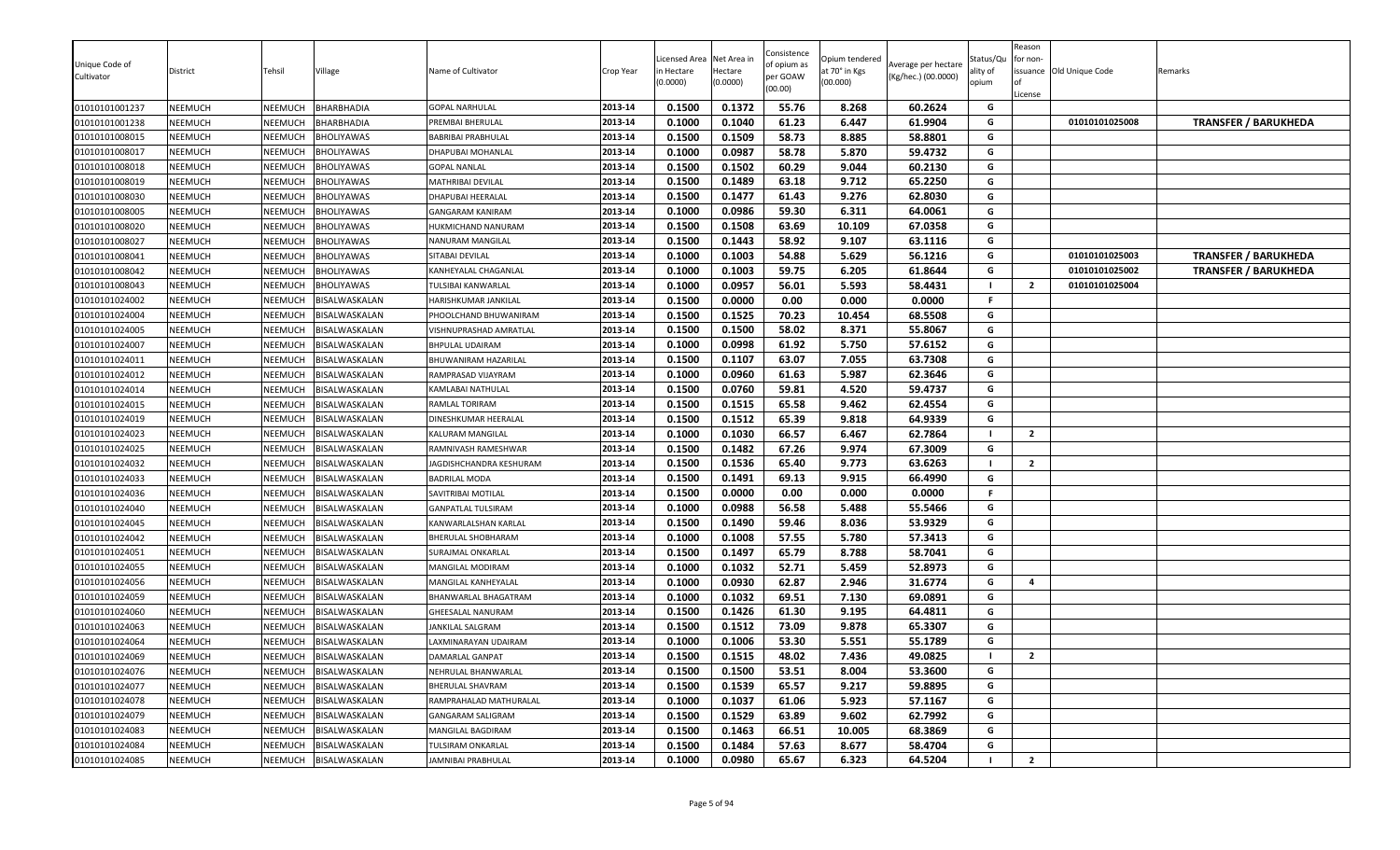| Unique Code of<br>Cultivator     | District           | Tehsil             | Village                        | Name of Cultivator                     | Crop Year          | Licensed Area<br>n Hectare<br>(0.0000) | Net Area in<br>Hectare<br>(0.0000) | Consistence<br>of opium as<br>per GOAW<br>(00.00) | Opium tendered<br>at 70° in Kgs<br>(00.000) | Average per hectare<br>(Kg/hec.) (00.0000) | Status/Qu<br>ality of<br>opium | Reason<br>for non-<br>.icense<br>$\overline{2}$ | issuance Old Unique Code | Remarks            |
|----------------------------------|--------------------|--------------------|--------------------------------|----------------------------------------|--------------------|----------------------------------------|------------------------------------|---------------------------------------------------|---------------------------------------------|--------------------------------------------|--------------------------------|-------------------------------------------------|--------------------------|--------------------|
| 01010101024086                   | NEEMUCH            | NEEMUCH            | BISALWASKALAN                  | RAMCHANDRA MATHURALAL                  | 2013-14<br>2013-14 | 0.1000                                 | 0.1005                             | 73.98                                             | 7.239                                       | 72.0299                                    | G                              |                                                 |                          |                    |
| 01010101024087<br>01010101024088 | NEEMUCH<br>NEEMUCH | NEEMUCH<br>NEEMUCH | BISALWASKALAN<br>BISALWASKALAN | RAMLAL DURGASHANKER<br>SOBHARAM ONKAR  | 2013-14            | 0.1000<br>0.1500                       | 0.1006<br>0.0000                   | 52.53<br>0.00                                     | 5.313<br>0.000                              | 52.8131<br>0.0000                          | F.                             |                                                 |                          |                    |
|                                  | NEEMUCH            | NEEMUCH            | BISALWASKALAN                  |                                        | 2013-14            | 0.1500                                 | 0.0000                             | 0.00                                              | 0.000                                       |                                            | F.                             |                                                 |                          |                    |
| 01010101024081<br>01010101024089 | NEEMUCH            | NEEMUCH            | BISALWASKALAN                  | MODIRAM DEVRAM<br>KANHAIYALAL BHERULAL | 2013-14            | 0.1500                                 | 0.0000                             | 0.00                                              | 0.000                                       | 0.0000<br>0.0000                           | F.                             |                                                 |                          |                    |
| 01010101024090                   | NEEMUCH            | NEEMUCH            | BISALWASKALAN                  | BANSILAL PRITHIVIRAJ                   | 2013-14            | 0.1500                                 | 0.0000                             | 0.00                                              | 0.000                                       | 0.0000                                     | F.                             |                                                 |                          |                    |
| 01010101024047                   | NEEMUCH            | NEEMUCH            | BISALWASKALAN                  | SURAJBAI GUMANIRAM                     | 2013-14            | 0.1000                                 | 0.1019                             | 57.26                                             | 5.800                                       | 56.9185                                    | G                              |                                                 |                          | <b>NAME CHANGE</b> |
| 01010101024041                   | NEEMUCH            | NEEMUCH            | BISALWASKALAN                  | SOBHA RAMRAMLAL                        | 2013-14            | 0.1000                                 | 0.1021                             | 58.11                                             | 5.811                                       | 56.9148                                    | G                              |                                                 |                          |                    |
| 01010101024049                   | NEEMUCH            | NEEMUCH            | BISALWASKALAN                  | <b>BANSILAL DHANRAJ</b>                | 2013-14            | 0.1000                                 | 0.1004                             | 59.68                                             | 5.695                                       | 56.7231                                    | G                              |                                                 |                          |                    |
| 01010101024073                   | NEEMUCH            | NEEMUCH            | BISALWASKALAN                  | PRITHIVIRAJ MODA                       | 2013-14            | 0.1000                                 | 0.1000                             | 53.00                                             | 5.058                                       | 50.5800                                    | G                              | $\overline{4}$                                  |                          |                    |
| 01010101024057                   | NEEMUCH            | NEEMUCH            | BISALWASKALAN                  | BHANWARLAL MULCHAND                    | 2013-14            | 0.1000                                 | 0.1018                             | 60.75                                             | 6.483                                       | 63.6837                                    | G                              |                                                 |                          |                    |
| 01010101024092                   | NEEMUCH            | NEEMUCH            | BISALWASKALAN                  | KISHANLAL BHERULAL                     | 2013-14            | 0.1500                                 | 0.1500                             | 66.96                                             | 10.436                                      | 69.5733                                    | G                              |                                                 |                          |                    |
| 01010101024093                   | NEEMUCH            | NEEMUCH            | BISALWASKALAN                  | RAMKUNWARBAI RAMNARAYAN                | 2013-14            | 0.1000                                 | 0.0999                             | 57.95                                             | 5.803                                       | 58.0881                                    | G                              |                                                 |                          |                    |
| 01010101024094                   | NEEMUCH            | NEEMUCH            | BISALWASKALAN                  | KANHAIYALAL UDAIRAM                    | 2013-14            | 0.1500                                 | 0.1035                             | 53.12                                             | 1.275                                       | 12.3188                                    |                                | $\overline{2}$                                  |                          |                    |
| 01010101022004                   | NEEMUCH            | NEEMUCH            | BISALWASKHURD                  | BHIMSHANKAR GANPATLAL                  | 2013-14            | 0.1000                                 | 0.1000                             | 60.07                                             | 6.144                                       | 61.4400                                    | G                              |                                                 |                          |                    |
| 01010101022009                   | NEEMUCH            | NEEMUCH            | BISALWASKHURD                  | UMASHANKAR PARTHVIRAJ                  | 2013-14            | 0.1500                                 | 0.0000                             | 0.00                                              | 0.000                                       | 0.0000                                     | F                              |                                                 |                          |                    |
| 01010101022012                   | NEEMUCH            | NEEMUCH            | BISALWASKHURD                  | NIRESHCHANDRAn PRABHULAL               | 2013-14            | 0.1000                                 | 0.1002                             | 40.62                                             | 4.120                                       | 41.1178                                    | G                              | $\overline{a}$                                  |                          |                    |
| 01010101022013                   | NEEMUCH            | NEEMUCH            | BISALWASKHURD                  | BANSILAL MANGILAL                      | 2013-14            | 0.1500                                 | 0.0000                             | 0.00                                              | 0.000                                       | 0.0000                                     | F.                             |                                                 |                          |                    |
| 01010101022018                   | NEEMUCH            | NEEMUCH            | BISALWASKHURD                  | MUKESHCHANDRA VARDICHAND               | 2013-14            | 0.1500                                 | 0.1497                             | 50.52                                             | 7.614                                       | 50.8617                                    | G                              | $\overline{a}$                                  |                          |                    |
| 01010101022026                   | NEEMUCH            | NEEMUCH            | BISALWASKHURD                  | KANHAIYLAL BHANWARLAL                  | 2013-14            | 0.1500                                 | 0.0000                             | 0.00                                              | 0.000                                       | 0.0000                                     | F.                             |                                                 |                          |                    |
| 01010101022028                   | NEEMUCH            | NEEMUCH            | BISALWASKHURD                  | BHANWARLAL BHUWANIRAM                  | 2013-14            | 0.1500                                 | 0.0000                             | 0.00                                              | 0.000                                       | 0.0000                                     | F.                             |                                                 |                          |                    |
| 01010101022030                   | NEEMUCH            | NEEMUCH            | BISALWASKHURD                  | INDERMAL GOPILAL                       | 2013-14            | 0.1000                                 | 0.0000                             | 0.00                                              | 0.000                                       | 0.0000                                     | F.                             |                                                 |                          |                    |
| 01010101022032                   | NEEMUCH            | NEEMUCH            | BISALWASKHURD                  | KAILASHCHANDRA DHANRAJ                 | 2013-14            | 0.1500                                 | 0.1505                             | 51.65                                             | 7.452                                       | 49.5150                                    | G                              | 4                                               |                          |                    |
| 01010101022034                   | NEEMUCH            | NEEMUCH            | BISALWASKHURD                  | NARAYANPRASHAD LALITSHANKAR            | 2013-14            | 0.1500                                 | 0.0000                             | 0.00                                              | 0.000                                       | 0.0000                                     | F                              |                                                 |                          |                    |
| 01010101022035                   | NEEMUCH            | NEEMUCH            | BISALWASKHURD                  | KAMLASHANKAR GOPILAL                   | 2013-14            | 0.1500                                 | 0.0000                             | 0.00                                              | 0.000                                       | 0.0000                                     | F                              |                                                 |                          |                    |
| 01010101022037                   | NEEMUCH            | NEEMUCH            | BISALWASKHURD                  | SUNDERLAL INDERMAL                     | 2013-14            | 0.1500                                 | 0.0000                             | 0.00                                              | 0.000                                       | 0.0000                                     | F.                             |                                                 |                          |                    |
| 01010101022039                   | NEEMUCH            | NEEMUCH            | BISALWASKHURD                  | SHINILAL NANDRAM                       | 2013-14            | 0.1000                                 | 0.0000                             | 0.00                                              | 0.000                                       | 0.0000                                     | F.                             |                                                 |                          |                    |
| 01010101022040                   | NEEMUCH            | NEEMUCH            | BISALWASKHURD                  | KANHAIYLAL NANDRAM                     | 2013-14            | 0.1500                                 | 0.0000                             | 0.00                                              | 0.000                                       | 0.0000                                     | F.                             |                                                 |                          |                    |
| 01010101022044                   | NEEMUCH            | NEEMUCH            | BISALWASKHURD                  | YASHWANT DHANRAJ                       | 2013-14            | 0.1500                                 | 0.0000                             | 0.00                                              | 0.000                                       | 0.0000                                     | F.                             |                                                 |                          |                    |
| 01010101022045                   | NEEMUCH            | NEEMUCH            | BISALWASKHURD                  | SHANTILAL TULSIRAM                     | 2013-14            | 0.1500                                 | 0.0792                             | 71.13                                             | 5.243                                       | 66.1995                                    | G                              |                                                 |                          |                    |
| 01010101022050                   | NEEMUCH            | NEEMUCH            | BISALWASKHURD                  | LAKSHMIBAI GANPATLAL                   | 2013-14            | 0.1000                                 | 0.1000                             | 30.78                                             | 0.923                                       | 9.2300                                     | G                              | $\overline{a}$                                  |                          |                    |
| 01010101022060                   | NEEMUCH            | NEEMUCH            | BISALWASKHURD                  | DURGABAI DASRATH                       | 2013-14            | 0.1500                                 | 0.1512                             | 63.09                                             | 9.653                                       | 63.8426                                    | G                              |                                                 |                          |                    |
| 01010101022062                   | NEEMUCH            | NEEMUCH            | BISALWASKHURD                  | BHANWANIBAI NANDRAM                    | 2013-14            | 0.1500                                 | 0.0000                             | 0.00                                              | 0.000                                       | 0.0000                                     | F.                             |                                                 |                          |                    |
| 01010101022065                   | NEEMUCH            | NEEMUCH            | BISALWASKHURD                  | PARMANAND DHANRAJ                      | 2013-14            | 0.1500                                 | 0.1483                             | 57.52                                             | 8.250                                       | 55.6305                                    | G                              |                                                 |                          |                    |
| 01010101022067                   | NEEMUCH            | NEEMUCH            | BISALWASKHURD                  | RANGLAL PARTHVIRAJ                     | 2013-14            | 0.1500                                 | 0.1505                             | 63.77                                             | 9.456                                       | 62.8306                                    | G                              |                                                 |                          |                    |
| 01010101022017                   | NEEMUCH            | NEEMUCH            | BISALWASKHURD                  | KAMLASHANKAR GOPILAL                   | 2013-14            | 0.1500                                 | 0.1482                             | 55.04                                             | 1.510                                       | 10.1889                                    | G                              | 4                                               |                          |                    |
| 01010101022056                   | NEEMUCH            | <b>NEEMUCH</b>     | BISALWASKHURD                  | KAMLASHANKAR JAMNALAL                  | 2013-14            | 0.1500                                 | 0.0000                             | 0.00                                              | 0.000                                       | 0.0000                                     | F.                             |                                                 |                          |                    |
| 01010101022027                   | NEEMUCH            | NEEMUCH            | <b>BISALWASKHURD</b>           | HEERALAL BHUWANIRAM                    | 2013-14            | 0.1500                                 | 0.0000                             | 0.00                                              | 0.000                                       | 0.0000                                     | F.                             |                                                 |                          |                    |
| 01010101022069                   | NEEMUCH            | NEEMUCH            | BISALWASKHURD                  | DHYASHANKAR CHANDMAL                   | 2013-14            | 0.1000                                 | 0.0000                             | 0.00                                              | 0.000                                       | 0.0000                                     | F.                             |                                                 |                          |                    |
| 01010101017005                   | NEEMUCH            | NEEMUCH            | <b>BORKHEDIKALAN</b>           | BHANWARLAL MOOLCHAND                   | 2013-14            | 0.1500                                 | 0.1501                             | 66.15                                             | 10.083                                      | 67.1752                                    | G                              |                                                 |                          |                    |
| 01010101017010                   | NEEMUCH            | NEEMUCH            | <b>BORKHEDIKALAN</b>           | RAMNARAYAN GABRULAL                    | 2013-14            | 0.1000                                 | 0.1011                             | 55.31                                             | 6.329                                       | 62.6014                                    | G                              |                                                 |                          |                    |
| 01010101017020                   | NEEMUCH            | NEEMUCH            | BORKHEDIKALAN                  | RUGNATH MODIRAM                        | 2013-14            | 0.1000                                 | 0.1040                             | 57.86                                             | 5.943                                       | 57.1442                                    | G                              |                                                 |                          |                    |
| 01010101017040                   | NEEMUCH            | NEEMUCH            | BORKHEDIKALAN                  | KAMLIBAI BHAGWAN                       | 2013-14            | 0.1000                                 | 0.0990                             | 68.51                                             | 6.851                                       | 69.2020                                    | G                              |                                                 |                          |                    |
| 01010101017003                   | NEEMUCH            | NEEMUCH            | BORKHEDIKALAN                  | PRABHULAL MOOLCHAND                    | 2013-14            | 0.1500                                 | 0.1520                             | 66.67                                             | 10.420                                      | 68.5526                                    | G                              |                                                 |                          |                    |
| 01010101017054                   | NEEMUCH            | NEEMUCH            | <b>BORKHEDIKALAN</b>           | RAMBILASH MOOLCHAND                    | 2013-14            | 0.1500                                 | 0.1508                             | 67.57                                             | 10.261                                      | 68.0438                                    | G                              |                                                 |                          |                    |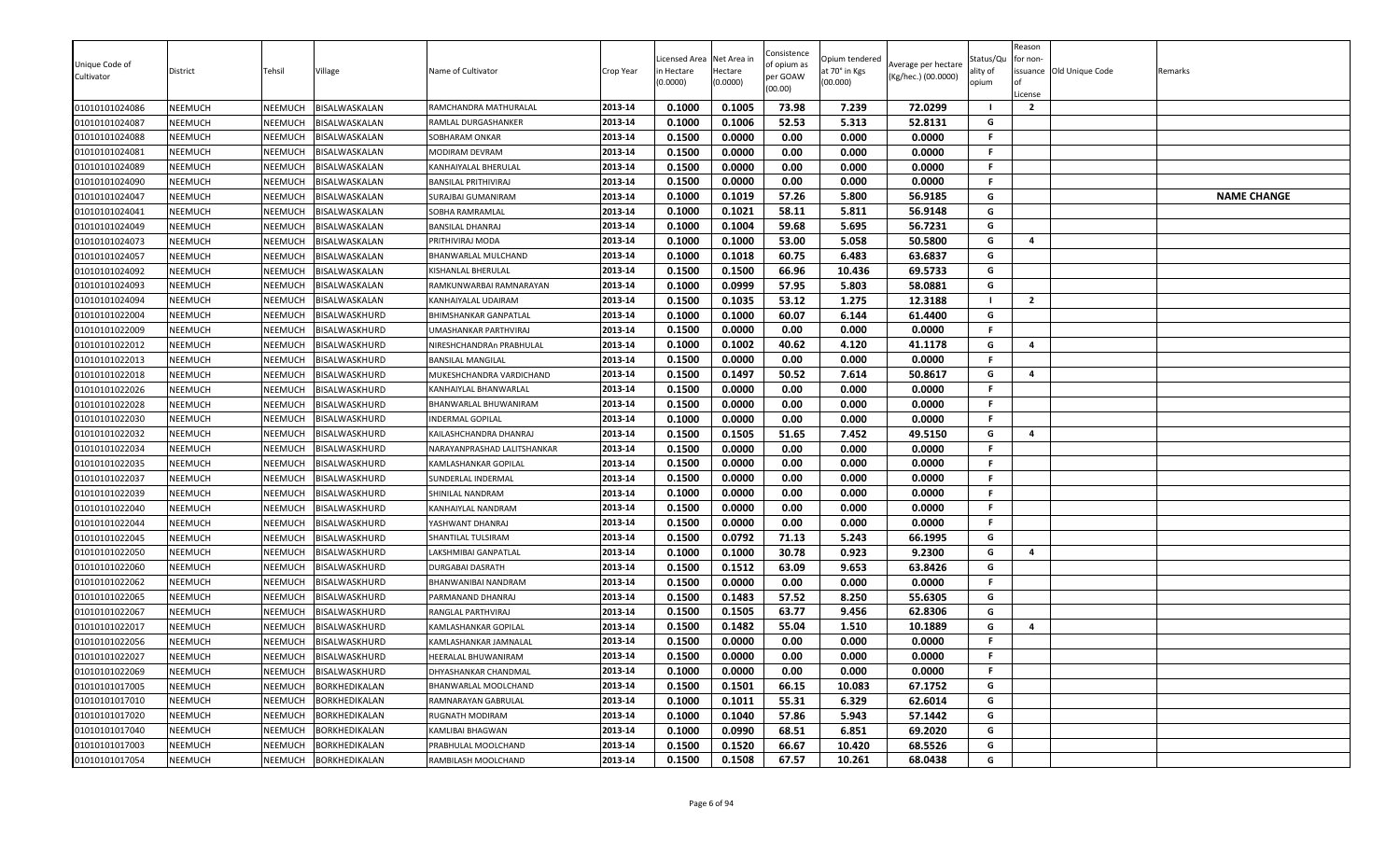| Unique Code of<br>Cultivator<br>01010101017013 | District<br>NEEMUCH | Tehsil<br>NEEMUCH  | Village<br>BORKHEDIKALAN   | Name of Cultivator<br>RADHESHYAM MOOLCHAND      | Crop Year<br>2013-14 | Licensed Area<br>า Hectare<br>(0.0000)<br>0.1500 | Net Area in<br>Hectare<br>(0.0000)<br>0.1515 | Consistence<br>of opium as<br>per GOAW<br>(00.00)<br>69.41 | Opium tendered<br>at 70° in Kgs<br>(00.000)<br>10.580 | Average per hectare<br>(Kg/hec.) (00.0000)<br>69.8350 | Status/Qu<br>ality of<br>opium<br>G | Reason<br>for non-<br>License | issuance Old Unique Code | Remarks                         |
|------------------------------------------------|---------------------|--------------------|----------------------------|-------------------------------------------------|----------------------|--------------------------------------------------|----------------------------------------------|------------------------------------------------------------|-------------------------------------------------------|-------------------------------------------------------|-------------------------------------|-------------------------------|--------------------------|---------------------------------|
| 01010101017048                                 | NEEMUCH             | NEEMUCH            | <b>BORKHEDIKALAN</b>       |                                                 | 2013-14              | 0.1500                                           | 0.1512                                       | 61.71                                                      | 9.345                                                 | 61.8056                                               | G                                   |                               |                          |                                 |
| 01010101017026                                 | NEEMUCH             | NEEMUCH            | BORKHEDIKALAN              | GODAVARIBAI BHERULAL<br>MUNNALAL MOHANLAL       | 2013-14              | 0.1000                                           | 0.1022                                       | 63.36                                                      | 7.015                                                 | 68.6399                                               | G                                   |                               |                          |                                 |
| 01010101017055                                 | NEEMUCH             | NEEMUCH            | BORKHEDIKALAN              | SHANKARLAL KANHEYALAL                           | 2013-14              | 0.1000                                           | 0.1019                                       | 62.60                                                      | 6.180                                                 | 60.6477                                               | G                                   |                               |                          |                                 |
| 01010101017056                                 | NEEMUCH             | NEEMUCH            | BORKHEDIKALAN              | GISALAL RATANLAL                                | 2013-14              | 0.1500                                           | 0.1510                                       | 67.26                                                      | 10.262                                                | 67.9603                                               | G                                   |                               |                          |                                 |
| 01010101017028                                 | NEEMUCH             | NEEMUCH            | BORKHEDIKALAN              | PRABHULAL RAMA                                  | 2013-14              | 0.1500                                           | 0.1500                                       | 56.23                                                      | 8.836                                                 | 58.9067                                               | G                                   |                               |                          |                                 |
| 01010101017049                                 | NEEMUCH             | NEEMUCH            | BORKHEDIKALAN              | KANCHANBAI RAMESHWER                            | 2013-14              | 0.1000                                           | 0.1019                                       | 62.59                                                      | 6.170                                                 | 60.5496                                               | G                                   |                               |                          |                                 |
| 01010101017059                                 | NEEMUCH             | NEEMUCH            | BORKHEDIKALAN              | NONDRAM ONKAR                                   | 2013-14              | 0.1500                                           | 0.1504                                       | 65.66                                                      | 10.084                                                | 67.0479                                               | G                                   |                               |                          |                                 |
| 01010101017016                                 | NEEMUCH             | NEEMUCH            | BORKHEDIKALAN              | TULSIRAM ONKAR                                  | 2013-14              | 0.1500                                           | 0.1513                                       | 64.47                                                      | 9.855                                                 | 65.1355                                               | G                                   |                               |                          |                                 |
| 01010101017023                                 | NEEMUCH             | NEEMUCH            | BORKHEDIKALAN              | KARULAL RAMA                                    | 2013-14              | 0.1500                                           | 0.1519                                       | 54.61                                                      | 8.199                                                 | 53.9763                                               | G                                   |                               |                          |                                 |
| 01010101017057                                 | NEEMUCH             | NEEMUCH            | BORKHEDIKALAN              | KANKUBAI CHAGANLAL                              | 2013-14              | 0.1500                                           | 0.1540                                       | 62.12                                                      | 10.152                                                | 65.9221                                               | G                                   |                               |                          |                                 |
| 01010101017063                                 | <b>NEEMUCH</b>      | NEEMUCH            | BORKHEDIKALAN              | RAJARAM ONKAR                                   | 2013-14              | 0.1500                                           | 0.0750                                       | 65.02                                                      | 4.858                                                 | 64.7733                                               | G                                   |                               |                          |                                 |
| 01010101017064                                 | NEEMUCH             | NEEMUCH            | BORKHEDIKALAN              | JAGDISH MULCHAND                                | 2013-14              | 0.1500                                           | 0.1523                                       | 70.85                                                      | 10.749                                                | 70.5778                                               | G                                   |                               |                          |                                 |
| 01010101017062                                 | NEEMUCH             | NEEMUCH            | BORKHEDIKALAN              | 3HANWARLAL SHIVELAL                             | 2013-14              | 0.1500                                           | 0.1534                                       | 61.49                                                      | 9.531                                                 | 62.1317                                               |                                     | $\overline{2}$                |                          |                                 |
| 01010101017065                                 | NEEMUCH             | NEEMUCH            | BORKHEDIKALAN              | BHANWARLAL HIRA                                 | 2013-14              | 0.1500                                           | 0.1510                                       | 53.23                                                      | 8.585                                                 | 56.8543                                               | G                                   |                               | 01010102126024           | TRANSFER/JAGEPURMEENA           |
| 01010101031004                                 | NEEMUCH             | NEEMUCH            | CHANGERA                   | RAMKUNWARBAI PRABHULAL                          | 2013-14              | 0.1500                                           | 0.1530                                       | 62.96                                                      | 9.120                                                 | 59.6078                                               | G                                   |                               |                          |                                 |
| 01010101031005                                 | NEEMUCH             | NEEMUCH            | CHANGERA                   | BHANWARSINGH KARNSINGH                          | 2013-14              | 0.1500                                           | 0.1362                                       | 52.94                                                      | 6.799                                                 | 49.9192                                               | G                                   | $\overline{4}$                |                          |                                 |
| 01010101031006                                 | NEEMUCH             | NEEMUCH            | CHANGERA                   | TULSIRAM RAMLAL                                 | 2013-14              | 0.1500                                           | 0.1507                                       | 54.64                                                      | 7.798                                                 | 51.7452                                               | G                                   |                               |                          |                                 |
| 01010101031007                                 | NEEMUCH             | NEEMUCH            | CHANGERA                   | <b>VISHNUDAS RAJARAM</b>                        | 2013-14              | 0.1500                                           | 0.1536                                       | 64.06                                                      | 9.728                                                 | 63.3333                                               | G                                   |                               |                          |                                 |
| 01010101031015                                 | NEEMUCH             | NEEMUCH            | CHANGERA                   | JMRAVSINGH MADHOSINGH                           | 2013-14              | 0.1000                                           | 0.1033                                       | 61.22                                                      | 6.481                                                 | 62.7396                                               | G                                   |                               |                          | <b>TRANSFER / AMAWALI MAHAL</b> |
| 01010101031017                                 | NEEMUCH             | NEEMUCH            | CHANGERA                   | BHANWARSINGH CHATARSINGH                        | 2013-14              | 0.1000                                           | 0.1026                                       | 56.71                                                      | 5.849                                                 | 57.0078                                               | G                                   |                               |                          |                                 |
| 01010101031018                                 | NEEMUCH             | NEEMUCH            | CHANGERA                   | DHAPUBAI MOHANLAL                               | 2013-14              | 0.1500                                           | 0.1562                                       | 56.03                                                      | 8.685                                                 | 55.6018                                               | G                                   |                               |                          |                                 |
| 01010101031002                                 | NEEMUCH             | NEEMUCH            | CHANGERA                   | <b>ISHWERSINGH CHATARSINGH</b>                  | 2013-14              | 0.1000                                           | 0.1000                                       | 60.19                                                      | 5.632                                                 | 56.3200                                               | G                                   |                               |                          |                                 |
| 01010101031021                                 | NEEMUCH             | NEEMUCH            | CHANGERA                   | MOHANKUNWAR KISHORESINGH                        | 2013-14              | 0.1500                                           | 0.1480                                       | 57.50                                                      | 8.576                                                 | 57.9459                                               | G                                   |                               |                          |                                 |
| 01010101031023                                 | <b>NEEMUCH</b>      | NEEMUCH            | CHANGERA                   | SHYAMLAL TAKECHANDRA                            | 2013-14              | 0.1500                                           | 0.1415                                       | 57.51                                                      | 8.347                                                 | 58.9894                                               | G                                   |                               |                          |                                 |
| 01010101023002                                 | NEEMUCH             | NEEMUCH            | CHOUTHKHEDA                | CHOTULAL ASHARAM                                | 2013-14              | 0.1000                                           | 0.1012                                       | 64.75                                                      | 6.845                                                 | 67.6383                                               | G                                   |                               |                          |                                 |
| 01010101023008                                 | NEEMUCH             | NEEMUCH            | CHOUTHKHEDA                | MANGILAL JIVAN                                  | 2013-14              | 0.1500                                           | 0.1432                                       | 56.78                                                      | 8.695                                                 | 60.7193                                               | G                                   |                               |                          |                                 |
| 01010101023013                                 | NEEMUCH             | NEEMUCH            | CHOUTHKHEDA                | HARISINGH HARDEV                                | 2013-14              | 0.1000                                           | 0.1039                                       | 65.55                                                      | 7.042                                                 | 67.7767                                               | G                                   |                               |                          |                                 |
| 01010101023015                                 | NEEMUCH             | NEEMUCH            | CHOUTHKHEDA                | HARISINGH BHAGCHAND                             | 2013-14              | 0.1500                                           | 0.1332                                       | 62.80                                                      | 8.639                                                 | 64.8574                                               | G                                   |                               |                          |                                 |
| 01010101023006                                 | NEEMUCH             | NEEMUCH            | CHOUTHKHEDA                | BANSILAL SURAJMAL                               | 2013-14              | 0.1500                                           | 0.1464                                       | 55.78                                                      | 8.710                                                 | 59.4945                                               | G<br>G                              |                               |                          |                                 |
| 01010101023042                                 | NEEMUCH             | NEEMUCH            | CHOUTHKHEDA                | RAMESHCHANDRA RAMRATAN                          | 2013-14<br>2013-14   | 0.1000<br>0.1500                                 | 0.0930<br>0.1487                             | 54.14<br>55.36                                             | 5.321<br>8.739                                        | 57.2151<br>58.7693                                    | G                                   |                               |                          |                                 |
| 01010101023017<br>01010101023033               | NEEMUCH<br>NEEMUCH  | NEEMUCH<br>NEEMUCH | CHOUTHKHEDA<br>CHOUTHKHEDA | BHIMSINGH KISHANSINGH<br>MADANSINGH KHUMANSINGH | 2013-14              | 0.1000                                           | 0.0977                                       | 47.48                                                      | 5.141                                                 | 52.6203                                               | G                                   |                               |                          |                                 |
| 01010101023054                                 | NEEMUCH             | NEEMUCH            | CHOUTHKHEDA                | TEJKUNWAR BHAWANISINGH                          | 2013-14              | 0.1500                                           | 0.1440                                       | 55.78                                                      | 9.172                                                 | 63.6944                                               | G                                   |                               |                          |                                 |
| 01010101023047                                 | NEEMUCH             | NEEMUCH            | CHOUTHKHEDA                | <b>CHOTU PANNA</b>                              | 2013-14              | 0.1000                                           | 0.0981                                       | 62.56                                                      | 6.765                                                 | 68.9602                                               | G                                   |                               |                          |                                 |
| 01010101023045                                 | NEEMUCH             | NEEMUCH            | CHOUTHKHEDA                | RADHAKISHAN GIRDHARI                            | 2013-14              | 0.1500                                           | 0.1477                                       | 59.72                                                      | 9.794                                                 | 66.3101                                               | G                                   |                               |                          |                                 |
| 01010101023046                                 | NEEMUCH             | <b>NEEMUCH</b>     | CHOUTHKHEDA                | DEVRAM UMRAVSINGH                               | 2013-14              | 0.1000                                           | 0.0980                                       | 59.34                                                      | 6.315                                                 | 64.4388                                               | G                                   |                               |                          |                                 |
| 01010101023038                                 | NEEMUCH             | NEEMUCH            | CHOUTHKHEDA                | BANSATIBAI GYANSINGH                            | 2013-14              | 0.1500                                           | 0.1503                                       | 48.98                                                      | 7.578                                                 | 50.4192                                               | G                                   | $\overline{a}$                |                          |                                 |
| 01010101023011                                 | NEEMUCH             |                    | NEEMUCH CHOUTHKHEDA        | MOHANLAL BHANWARLAL                             | 2013-14              | 0.1500                                           | 0.1452                                       | 52.27                                                      | 9.162                                                 | 63.0992                                               | G                                   |                               |                          |                                 |
| 01010101023063                                 | NEEMUCH             | NEEMUCH            | CHOUTHKHEDA                | RAMSINGH ONKARLAL                               | 2013-14              | 0.1000                                           | 0.0973                                       | 56.47                                                      | 6.244                                                 | 64.1727                                               | G                                   |                               |                          |                                 |
| 01010101014001                                 | NEEMUCH             | NEEMUCH            | DARU                       | HAJARILAL MODIRAM                               | 2013-14              | 0.1500                                           | 0.1514                                       | 59.55                                                      | 8.975                                                 | 59.2801                                               | G                                   |                               |                          |                                 |
| 01010101014004                                 | NEEMUCH             | NEEMUCH            | DARU                       | VIJESHKUMAR GISALAL                             | 2013-14              | 0.1000                                           | 0.1008                                       | 55.17                                                      | 5.864                                                 | 58.1746                                               | G                                   |                               |                          |                                 |
| 01010101014007                                 | NEEMUCH             | NEEMUCH            | DARU                       | KANWARLAL DHULA                                 | 2013-14              | 0.1500                                           | 0.1500                                       | 70.06                                                      | 10.739                                                | 71.5933                                               | G                                   |                               |                          |                                 |
| 01010101014012                                 | NEEMUCH             | NEEMUCH            | DARU                       | DOULATRAM CHOTELAL                              | 2013-14              | 0.1500                                           | 0.1494                                       | 66.83                                                      | 9.757                                                 | 65.3079                                               | G                                   |                               |                          |                                 |
| 01010101014014                                 | NEEMUCH             | NEEMUCH            | DARU                       | MODIRAM BHERULAL                                | 2013-14              | 0.1500                                           | 0.1520                                       | 61.40                                                      | 9.280                                                 | 61.0526                                               | G                                   |                               |                          |                                 |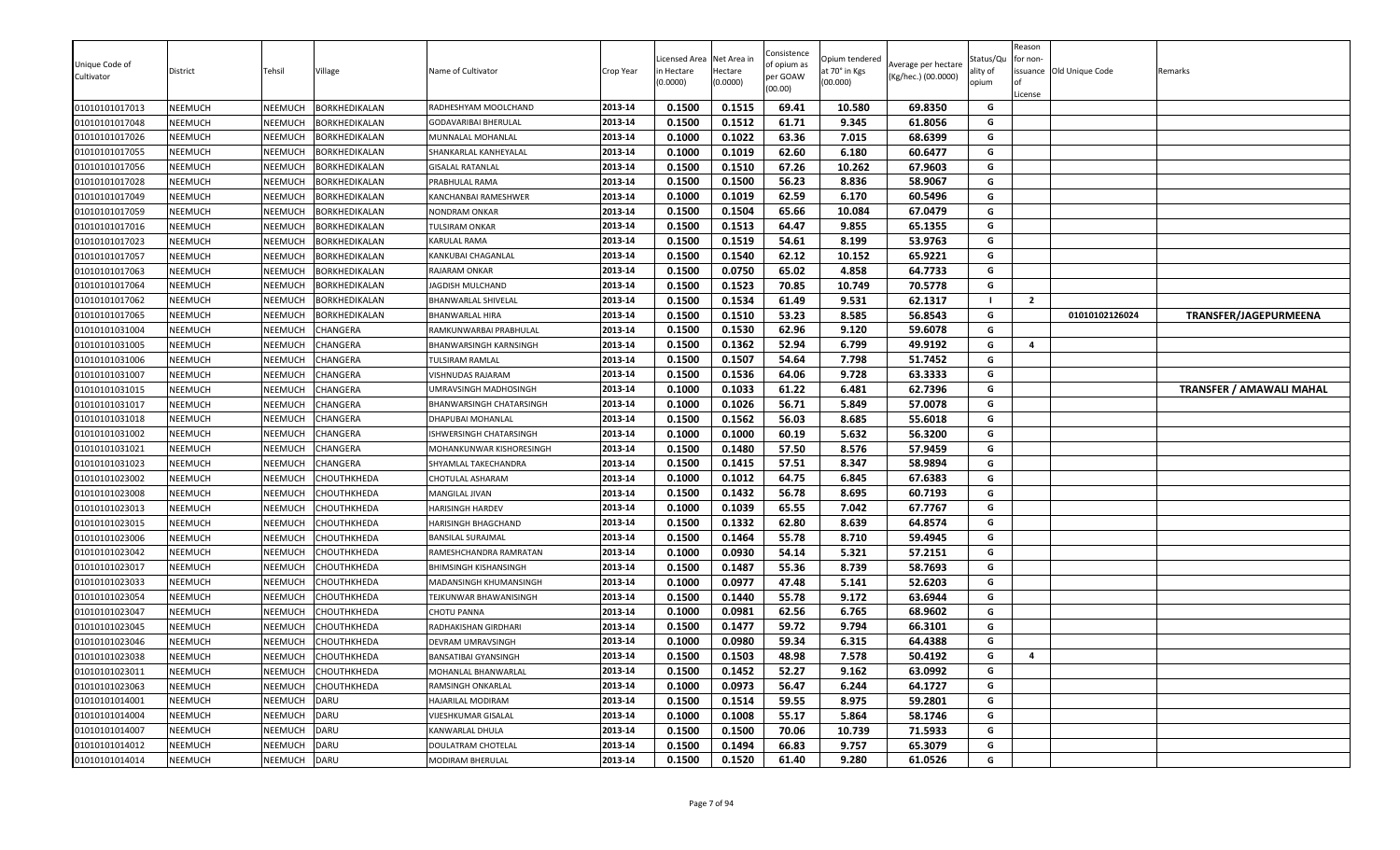| Unique Code of<br>Cultivator | District       | Tehsil         | Village        | Name of Cultivator           | Crop Year | Licensed Area<br>in Hectare<br>(0.0000) | Net Area in<br>Hectare<br>(0.0000) | Consistence<br>of opium as<br>per GOAW<br>(00.00) | Opium tendered<br>at 70° in Kgs<br>(00.000) | Average per hectare<br>(Kg/hec.) (00.0000) | Status/Qu<br>ality of<br>opium | Reason<br>for non-<br>License | issuance Old Unique Code | Remarks |
|------------------------------|----------------|----------------|----------------|------------------------------|-----------|-----------------------------------------|------------------------------------|---------------------------------------------------|---------------------------------------------|--------------------------------------------|--------------------------------|-------------------------------|--------------------------|---------|
| 01010101014017               | NEEMUCH        | NEEMUCH        | <b>DARU</b>    | SOHANBAI RAMCHAND            | 2013-14   | 0.1500                                  | 0.1500                             | 57.89                                             | 9.023                                       | 60.1533                                    | G                              |                               |                          |         |
| 01010101014020               | NEEMUCH        | NEEMUCH        | DARU           | MANGILAL KISHANLAL           | 2013-14   | 0.1500                                  | 0.1457                             | 61.44                                             | 9.190                                       | 63.0748                                    | G                              |                               |                          |         |
| 01010101014023               | NEEMUCH        | NEEMUCH        | DARU           | GANGABAI KISHANLAL           | 2013-14   | 0.1500                                  | 0.1514                             | 64.66                                             | 9.893                                       | 65.3435                                    | G                              |                               |                          |         |
| 01010101014036               | NEEMUCH        | NEEMUCH        | DARU           | SHAMBHUSINGH MANRUPSINGH     | 2013-14   | 0.1500                                  | 0.1480                             | 51.63                                             | 2.936                                       | 19.8378                                    | G                              | $\overline{\mathbf{a}}$       |                          |         |
| 01010101014055               | NEEMUCH        | <b>NEEMUCH</b> | DARU           | SHAMBHUSINGH CHATARBHUJSINGH | 2013-14   | 0.1500                                  | 0.1519                             | 59.51                                             | 8.714                                       | 57.3667                                    | G                              |                               |                          |         |
| 01010101014016               | NEEMUCH        | NEEMUCH        | DARU           | MOHANLAL LADURAM             | 2013-14   | 0.1000                                  | 0.0000                             | 0.00                                              | 0.000                                       | 0.0000                                     | F.                             |                               |                          |         |
| 01010101014058               | NEEMUCH        | NEEMUCH        | DARU           | SUKKHIBAI .JAGGU             | 2013-14   | 0.1500                                  | 0.1377                             | 56.44                                             | 8.587                                       | 62.3602                                    | G                              |                               |                          |         |
| 01010101014062               | NEEMUCH        | <b>NEEMUCH</b> | DARU           | GANPATLAL HUKMICHAND         | 2013-14   | 0.1500                                  | 0.1485                             | 66.16                                             | 10.047                                      | 67.6566                                    | G                              |                               |                          |         |
| 01010101014064               | NEEMUCH        | NEEMUCH        | DARU           | VISHNULAL RAMCHANDRA         | 2013-14   | 0.1500                                  | 0.1487                             | 56.85                                             | 8.536                                       | 57.4042                                    | G                              |                               |                          |         |
| 01010101014079               | NEEMUCH        | NEEMUCH        | DARU           | BABULAL JAGANNATH            | 2013-14   | 0.1500                                  | 0.1518                             | 55.35                                             | 8.650                                       | 56.9829                                    | G                              |                               |                          |         |
| 01010101014085               | NEEMUCH        | <b>NEEMUCH</b> | DARU           | OMPRAKASH BANSILAL           | 2013-14   | 0.1500                                  | 0.1522                             | 56.04                                             | 8.606                                       | 56.5440                                    | G                              |                               |                          |         |
| 01010101014095               | NEEMUCH        | NEEMUCH        | DARU           | RUGNATHGIR CHETANGIR         | 2013-14   | 0.1000                                  | 0.1007                             | 61.28                                             | 1.663                                       | 16.5144                                    | G                              | $\overline{a}$                |                          |         |
| 01010101014107               | NEEMUCH        | NEEMUCH        | DARU           | BHAGCHAND KANWARLAL          | 2013-14   | 0.1500                                  | 0.1500                             | 70.00                                             | 11.260                                      | 75.0667                                    | G                              |                               |                          |         |
| 01010101014015               | NEEMUCH        | NEEMUCH        | DARU           | GANPATLAL CHOTELAL           | 2013-14   | 0.1500                                  | 0.1500                             | 59.44                                             | 8.967                                       | 59.7800                                    | G                              |                               |                          |         |
| 01010101014116               | NEEMUCH        | NEEMUCH        | DARU           | AYODHYABAI BRIJLAL           | 2013-14   | 0.1500                                  | 0.1399                             | 47.60                                             | 7.249                                       | 51.8156                                    | G                              |                               |                          |         |
| 01010101014057               | NEEMUCH        | NEEMUCH        | DARU           | GORDHANBAI ASHARAM           | 2013-14   | 0.1500                                  | 0.1505                             | 52.26                                             | 8.003                                       | 53.1761                                    | G                              |                               |                          |         |
| 01010101014126               | NEEMUCH        | NEEMUCH        | DARU           | MOHANLAL JAGANNATH           | 2013-14   | 0.1500                                  | 0.1498                             | 64.93                                             | 9.647                                       | 64.3992                                    | G                              |                               |                          |         |
| 01010101014065               | NEEMUCH        | NEEMUCH        | DARU           | MANGIBAI RAMCHANDRA          | 2013-14   | 0.1500                                  | 0.1500                             | 62.70                                             | 9.011                                       | 60.0733                                    | G                              |                               |                          |         |
| 01010101014067               | NEEMUCH        | NEEMUCH        | DARU           | ANTARKUNWAR KALUSINGH        | 2013-14   | 0.1000                                  | 0.1007                             | 59.33                                             | 6.238                                       | 61.9464                                    | G                              |                               |                          |         |
| 01010101014082               | NEEMUCH        | NEEMUCH        | DARU           | RADHESHYAM RAMCHANDRA        | 2013-14   | 0.1500                                  | 0.1505                             | 59.43                                             | 8.982                                       | 59.6811                                    | - 1                            | $\overline{2}$                |                          |         |
| 01010101014098               | NEEMUCH        | NEEMUCH        | DARU           | <b>GISALAL VARDICHAND</b>    | 2013-14   | 0.1500                                  | 0.1497                             | 56.75                                             | 8.764                                       | 58.5438                                    | G                              |                               |                          |         |
| 01010101014075               | NEEMUCH        | <b>NEEMUCH</b> | DARU           | PYARIBAI BHAGATRAM           | 2013-14   | 0.1500                                  | 0.1485                             | 56.62                                             | 8.639                                       | 58.1751                                    | G                              |                               |                          |         |
| 01010101014044               | NEEMUCH        | NEEMUCH        | DARU           | <b>BHAGWAN CHITARLAL</b>     | 2013-14   | 0.1500                                  | 0.1412                             | 49.87                                             | 7.139                                       | 50.5595                                    | G                              | -4                            |                          |         |
| 01010101014051               | NEEMUCH        | <b>NEEMUCH</b> | DARU           | HUKUMICHANDR KUKAJI          | 2013-14   | 0.1500                                  | 0.1450                             | 52.07                                             | 2.775                                       | 19.1379                                    | G                              | 4                             |                          |         |
| 01010101014066               | NEEMUCH        | NEEMUCH        | DARU           | MOHANLAL BHAGWAN             | 2013-14   | 0.1500                                  | 0.1440                             | 49.25                                             | 6.832                                       | 47.4444                                    | G                              | $\overline{\mathbf{4}}$       |                          |         |
| 01010101014006               | NEEMUCH        | NEEMUCH        | DARU           | SHAMBHULAL HIRALAL           | 2013-14   | 0.1500                                  | 0.1488                             | 58.69                                             | 8.812                                       | 59.2204                                    | G                              |                               |                          |         |
| 01010101014008               | NEEMUCH        | NEEMUCH        | DARU           | BASANTILAL JAGANNATH         | 2013-14   | 0.1000                                  | 0.1016                             | 60.41                                             | 6.524                                       | 64.2126                                    | G                              |                               |                          |         |
| 01010101014032               | NEEMUCH        | <b>NEEMUCH</b> | DARU           | PURANBAI RAMNARAYAN          | 2013-14   | 0.1500                                  | 0.1500                             | 52.99                                             | 8.123                                       | 54.1533                                    | G                              |                               |                          |         |
| 01010101014042               | NEEMUCH        | NEEMUCH        | DARU           | BABULAL RATANLAL             | 2013-14   | 0.1500                                  | 0.1528                             | 57.65                                             | 8.820                                       | 57.7225                                    | G                              |                               |                          |         |
| 01010101014091               | NEEMUCH        | NEEMUCH        | DARU           | GOPAL SATYANARAYAN           | 2013-14   | 0.1500                                  | 0.1500                             | 56.06                                             | 8.898                                       | 59.3200                                    | G                              |                               |                          |         |
| 01010101014108               | NEEMUCH        | <b>NEEMUCH</b> | DARU           | SHIVENARAYAN RATANLAL        | 2013-14   | 0.1500                                  | 0.1516                             | 58.42                                             | 8.972                                       | 59.1821                                    | G                              |                               |                          |         |
| 01010101014113               | NEEMUCH        | NEEMUCH        | DARU           | KAMLABAI TULASIRAM           | 2013-14   | 0.1500                                  | 0.1504                             | 55.67                                             | 8.549                                       | 56.8418                                    | G                              |                               |                          |         |
| 01010101014114               | <b>NEEMUCH</b> | NEEMUCH        | DARU           | <b>FULIBAI GASI</b>          | 2013-14   | 0.1500                                  | 0.1508                             | 55.76                                             | 8.595                                       | 56.9960                                    | G                              |                               |                          |         |
| 01010101014097               | NEEMUCH        | NEEMUCH        | DARU           | RAMGIR CHATANGIR             | 2013-14   | 0.1000                                  | 0.1000                             | 52.40                                             | 1.310                                       | 13.1000                                    | G                              | $\overline{4}$                |                          |         |
| 01010101014128               | NEEMUCH        | NEEMUCH        | DARU           | PRABHULAL HIRALAL            | 2013-14   | 0.1500                                  | 0.1500                             | 58.60                                             | 9.041                                       | 60.2733                                    | G                              |                               |                          |         |
| 01010101014019               | NEEMUCH        | NEEMUCH        | DARU           | PUSHPABAI CHAGANLAL          | 2013-14   | 0.1500                                  | 0.1500                             | 61.60                                             | 9.425                                       | 62.8333                                    | G                              |                               |                          |         |
| 01010101027001               | NEEMUCH        | <b>NEEMUCH</b> | DHANERIYAKALAN | RAMCHANDRIBAI RATANLAL       | 2013-14   | 0.1000                                  | 0.0989                             | 51.87                                             | 5.298                                       | 53.5693                                    | G                              |                               |                          |         |
| 01010101027002               | NEEMUCH        | <b>NEEMUCH</b> | DHANERIYAKALAN | DILIPKUMAR RATANLAL          | 2013-14   | 0.1000                                  | 0.1012                             | 54.71                                             | 5.721                                       | 56.5316                                    | G                              |                               |                          |         |
| 01010101027006               | <b>NEEMUCH</b> | <b>NEEMUCH</b> | DHANERIYAKALAN | SIVENARAYAN RATANLAL         | 2013-14   | 0.1500                                  | 0.1512                             | 57.03                                             | 8.856                                       | 58.5714                                    | G                              |                               |                          |         |
| 01010101027014               | <b>NEEMUCH</b> | <b>NEEMUCH</b> | DHANERIYAKALAN | RAMCHANDRA PRABHULAL         | 2013-14   | 0.1500                                  | 0.1555                             | 54.88                                             | 8.444                                       | 54.3023                                    | G                              |                               |                          |         |
| 01010101027015               | <b>NEEMUCH</b> | NEEMUCH        | DHANERIYAKALAN | VARDIBAI KASHIRAM            | 2013-14   | 0.1000                                  | 0.1026                             | 50.38                                             | 5.455                                       | 53.1676                                    | G                              |                               |                          |         |
| 01010101027017               | <b>NEEMUCH</b> | NEEMUCH        | DHANERIYAKALAN | RAMCHANDRIBAI MAGNIRAM       | 2013-14   | 0.1000                                  | 0.1049                             | 55.63                                             | 6.628                                       | 63.1840                                    | G                              |                               |                          |         |
| 01010101027021               | NEEMUCH        | NEEMUCH        | DHANERIYAKALAN | BHANWARLAL DHANNAJI          | 2013-14   | 0.1000                                  | 0.1008                             | 54.00                                             | 5.539                                       | 54.9504                                    | G                              |                               |                          |         |
| 01010101027029               | <b>NEEMUCH</b> | <b>NEEMUCH</b> | DHANERIYAKALAN | PANIBAI CHAGANLAL            | 2013-14   | 0.1000                                  | 0.1015                             | 51.17                                             | 5.439                                       | 53.5862                                    | G                              | 9                             |                          |         |
| 01010101027031               | NEEMUCH        | NEEMUCH        | DHANERIYAKALAN | LABHCHAND RATANLAL           | 2013-14   | 0.1000                                  | 0.1007                             | 62.93                                             | 6.877                                       | 68.2920                                    | G                              |                               |                          |         |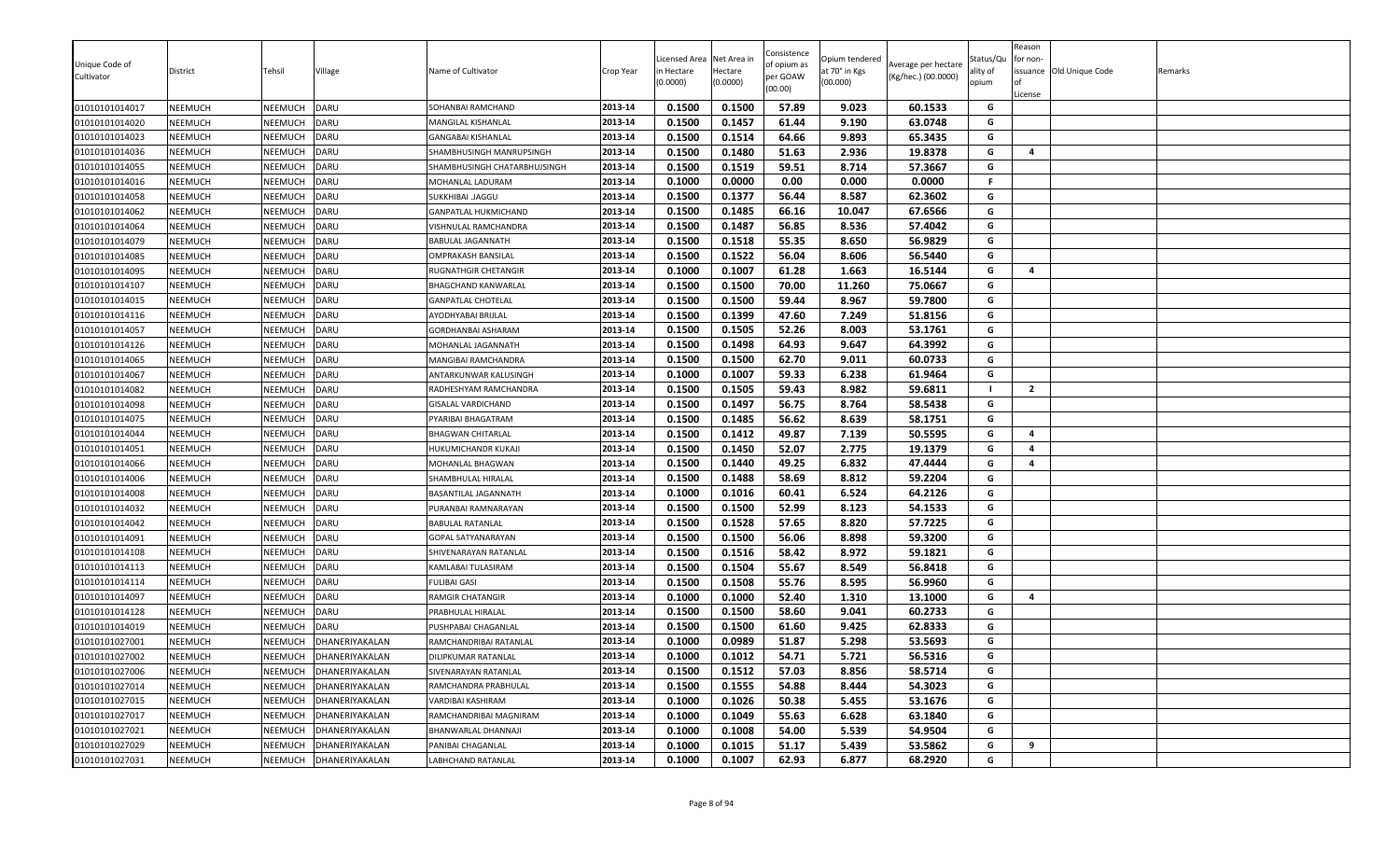| Unique Code of<br>Cultivator     | District           | Tehsil             | Village                            | Name of Cultivator                             | Crop Year          | Licensed Area<br>า Hectare<br>(0.0000) | Net Area in<br>Hectare<br>(0.0000) | Consistence<br>of opium as<br>per GOAW<br>(00.00) | Opium tendered<br>at 70° in Kgs<br>(00.000) | Average per hectare<br>(Kg/hec.) (00.0000) | Status/Qu<br>ality of<br>opium | Reason<br>for non-<br>.icense<br>$\overline{2}$ | issuance Old Unique Code | Remarks            |
|----------------------------------|--------------------|--------------------|------------------------------------|------------------------------------------------|--------------------|----------------------------------------|------------------------------------|---------------------------------------------------|---------------------------------------------|--------------------------------------------|--------------------------------|-------------------------------------------------|--------------------------|--------------------|
| 01010101027032                   | NEEMUCH            | NEEMUCH            | DHANERIYAKALAN                     | HULASIBAI CHAMPALAL                            | 2013-14            | 0.1500                                 | 0.1520                             | 52.29                                             | 8.800                                       | 57.8947                                    | G                              | $\overline{a}$                                  |                          |                    |
| 01010101027035<br>01010101027037 | NEEMUCH<br>NEEMUCH | NEEMUCH<br>NEEMUCH | DHANERIYAKALAN<br>DHANERIYAKALAN   | CHANDIBAI MANGILAL                             | 2013-14<br>2013-14 | 0.1000<br>0.1500                       | 0.1000                             | 47.56<br>49.17                                    | 4.790<br>8.499                              | 47.9000<br>55.1883                         | G                              |                                                 |                          |                    |
|                                  |                    |                    |                                    | CHANDMAL BHUWANIRAM                            |                    |                                        | 0.1540                             |                                                   |                                             |                                            | G                              |                                                 |                          |                    |
| 01010101027042                   | NEEMUCH            | NEEMUCH            | DHANERIYAKALAN                     | KAILASHCHANDRA PRABHULAL                       | 2013-14            | 0.1000                                 | 0.1037<br>0.1014                   | 55.34<br>41.19                                    | 5.906<br>4.566                              | 56.9527<br>45.0296                         | G                              | $\overline{4}$                                  |                          |                    |
| 01010101027045                   | NEEMUCH            | NEEMUCH            | DHANERIYAKALAN                     | RADHESHYAM GANESH                              | 2013-14<br>2013-14 | 0.1000                                 |                                    | 63.37                                             |                                             |                                            | G                              |                                                 |                          |                    |
| 01010101027052                   | NEEMUCH<br>NEEMUCH | NEEMUCH            | DHANERIYAKALAN                     | BANSHILAL RAMLAL                               |                    | 0.1500<br>0.1000                       | 0.1556<br>0.1016                   | 55.46                                             | 9.487<br>5.697                              | 60.9704<br>56.0728                         | G                              |                                                 |                          |                    |
| 01010101027053                   |                    | NEEMUCH            | DHANERIYAKALAN                     | OMPRAKASH PRABHULAL                            | 2013-14<br>2013-14 | 0.1500                                 | 0.1546                             | 57.31                                             | 8.916                                       | 57.6714                                    | G                              |                                                 |                          |                    |
| 01010101027054<br>01010101027047 | NEEMUCH<br>NEEMUCH | NEEMUCH<br>NEEMUCH | DHANERIYAKALAN                     | KANWARLAL RAMLAL                               |                    |                                        |                                    |                                                   |                                             |                                            |                                | $\overline{4}$                                  |                          |                    |
|                                  |                    |                    | DHANERIYAKALAN                     | PRABHULAL BHAVANIRAM<br>RANGLAL BABRU          | 2013-14            | 0.1000<br>0.1000                       | 0.1018<br>0.1033                   | 50.55<br>49.82                                    | 4.867<br>5.459                              | 47.8094<br>52.8461                         | G<br>G                         |                                                 |                          |                    |
| 01010101027041                   | NEEMUCH            | NEEMUCH            | DHANERIYAKALAN                     |                                                | 2013-14            |                                        |                                    |                                                   |                                             |                                            | G                              |                                                 |                          |                    |
| 01010101027028                   | NEEMUCH            | NEEMUCH            | DHANERIYAKALAN                     | MULCHAND BABRU                                 | 2013-14            | 0.1000                                 | 0.1046                             | 50.03                                             | 5.425                                       | 51.8642                                    | F.                             |                                                 |                          |                    |
| 01010101026004                   | <b>NEEMUCH</b>     | NEEMUCH            | <b>DHOLPURA</b>                    | SHANKARLAL SITARAM                             | 2013-14            | 0.1500                                 | 0.0000                             | 0.00                                              | 0.000                                       | 0.0000                                     |                                |                                                 |                          |                    |
| 01010101026001                   | NEEMUCH            | NEEMUCH            | <b>DHOLPURA</b>                    | HAYAMIBAI HIRALAL                              | 2013-14<br>2013-14 | 0.1500                                 | 0.1512<br>0.0324                   | 55.09<br>53.28                                    | 9.208                                       | 60.8995                                    | G<br>G                         |                                                 |                          |                    |
| 01010101026007                   | NEEMUCH            | NEEMUCH            | DHOLPURA                           | JANIBAI KANHEYALAL                             |                    | 0.1000                                 |                                    |                                                   | 1.910                                       | 58.9506                                    |                                |                                                 |                          | <b>NAME CHANGE</b> |
| 01010101026003                   | NEEMUCH            | NEEMUCH            | <b>DHOLPURA</b>                    | KAILASH HIRALAL                                | 2013-14            | 0.1500<br>0.1500                       | 0.1505<br>0.1520                   | 50.37<br>44.55                                    | 8.074                                       | 53.6478<br>45.7632                         | G<br>G                         | 4                                               |                          |                    |
| 01010101026025<br>01010101026005 | NEEMUCH<br>NEEMUCH | NEEMUCH<br>NEEMUCH | <b>DHOLPURA</b><br><b>DHOLPURA</b> | KRISHNABAI RAGUNATH<br><b>AMNALAL RATANLAL</b> | 2013-14<br>2013-14 |                                        |                                    |                                                   | 6.956                                       |                                            |                                |                                                 |                          |                    |
|                                  |                    | NEEMUCH            | <b>DOORDARSHI</b>                  | HAJARILAL LAKHMICHAND                          | 2013-14            | 0.1500<br>0.1500                       | 0.1511<br>0.1500                   | 49.99<br>63.30                                    | 8.206<br>9.983                              | 54.3084<br>66.5533                         | G<br>G                         |                                                 |                          | <b>NAME CHANGE</b> |
| 01010101020001<br>01010101020002 | NEEMUCH<br>NEEMUCH | NEEMUCH            | <b>DOORDARSHI</b>                  | KARULAL CHUNNILAL                              | 2013-14            | 0.1500                                 | 0.1503                             | 57.87                                             | 9.458                                       | 62.9275                                    | G                              |                                                 |                          |                    |
|                                  |                    | NEEMUCH            | <b>DOORDARSHI</b>                  | BHAGATRAM GISALAL                              | 2013-14            | 0.1500                                 | 0.1521                             | 58.01                                             | 9.621                                       | 63.2544                                    | G                              |                                                 |                          |                    |
| 01010101020003<br>01010101020004 | NEEMUCH<br>NEEMUCH | NEEMUCH            | <b>DOORDARSHI</b>                  | CHAGANBAI MULCHAND                             | 2013-14            | 0.1500                                 | 0.1528                             | 61.23                                             | 10.077                                      | 65.9490                                    | G                              |                                                 |                          |                    |
| 01010101020007                   | NEEMUCH            | NEEMUCH            | DOORDARSHI                         | SHIVENARAYAN RAMLAL                            | 2013-14            | 0.1500                                 | 0.1470                             | 58.10                                             | 9.811                                       | 66.7415                                    | G                              |                                                 |                          |                    |
| 01010101020012                   | NEEMUCH            | NEEMUCH            | <b>DOORDARSHI</b>                  | BHWANIRAM BABRU                                | 2013-14            | 0.1500                                 | 0.1500                             | 60.14                                             | 9.923                                       | 66.1533                                    | G                              |                                                 |                          |                    |
| 01010101020014                   | NEEMUCH            | NEEMUCH            | <b>DOORDARSHI</b>                  | GULABCHAND RARAMLAL                            | 2013-14            | 0.1500                                 | 0.1500                             | 51.95                                             | 8.431                                       | 56.2067                                    | G                              |                                                 |                          |                    |
| 01010101020018                   | NEEMUCH            | NEEMUCH            | <b>DOORDARSHI</b>                  | HUDIBAI SHRILAL                                | 2013-14            | 0.1500                                 | 0.1504                             | 49.54                                             | 7.955                                       | 52.8923                                    | G                              |                                                 |                          |                    |
| 01010101020019                   | NEEMUCH            | NEEMUCH            | <b>DOORDARSHI</b>                  | DHAPUBAI NANURAM                               | 2013-14            | 0.1500                                 | 0.1537                             | 61.47                                             | 10.178                                      | 66.2199                                    | G                              |                                                 |                          |                    |
| 01010101020020                   | NEEMUCH            | NEEMUCH            | <b>DOORDARSHI</b>                  | PHOOLCHAND HAJARILAL                           | 2013-14            | 0.1500                                 | 0.1501                             | 67.50                                             | 11.166                                      | 74.3904                                    | G                              |                                                 |                          |                    |
| 01010101020021                   | NEEMUCH            | NEEMUCH            | <b>DOORDARSHI</b>                  | NANDLAL MULCHAND                               | 2013-14            | 0.1500                                 | 0.1527                             | 58.26                                             | 9.471                                       | 62.0236                                    | G                              |                                                 |                          |                    |
| 01010101020022                   | NEEMUCH            | NEEMUCH            | <b>DOORDARSHI</b>                  | KANWARLAL BHAGIRATH                            | 2013-14            | 0.1500                                 | 0.1470                             | 60.76                                             | 10.138                                      | 68.9660                                    | G                              |                                                 |                          |                    |
| 01010101020028                   | NEEMUCH            | NEEMUCH            | DOORDARSHI                         | DEVILAL HIRALAL                                | 2013-14            | 0.1500                                 | 0.1451                             | 62.20                                             | 10.121                                      | 69.7519                                    | G                              |                                                 |                          |                    |
| 01010101020033                   | NEEMUCH            | NEEMUCH            | DOORDARSHI                         | RAMNARAYAN BHANWARLAL                          | 2013-14            | 0.1500                                 | 0.1458                             | 61.20                                             | 10.701                                      | 73.3951                                    | G                              |                                                 |                          |                    |
| 01010101020034                   | NEEMUCH            | NEEMUCH            | DOORDARSHI                         | LAXMINARAYAN GANESHRAM                         | 2013-14            | 0.1500                                 | 0.1465                             | 55.14                                             | 9.098                                       | 62.1024                                    | G                              |                                                 |                          |                    |
| 01010101020039                   | NEEMUCH            | NEEMUCH            | <b>DOORDARSHI</b>                  | KANWARLAL TARACHAND                            | 2013-14            | 0.1000                                 | 0.1048                             | 65.24                                             | 7.698                                       | 73.4542                                    | G                              |                                                 |                          |                    |
| 01010101020046                   | NEEMUCH            | NEEMUCH            | <b>DOORDARSHI</b>                  | GULABCHAND VARDA                               | 2013-14            | 0.1500                                 | 0.1495                             | 65.08                                             | 10.357                                      | 69.2776                                    | G                              |                                                 |                          |                    |
| 01010101020052                   | NEEMUCH            | NEEMUCH            | <b>DOORDARSHI</b>                  | SOHANLAL LAXMINARAYAN                          | 2013-14            | 0.1500                                 | 0.1525                             | 63.69                                             | 10.800                                      | 70.8197                                    | G                              |                                                 |                          |                    |
| 01010101020063                   | NEEMUCH            | NEEMUCH            | <b>DOORDARSHI</b>                  | <b>BHONIRAM RAMPRASAD</b>                      | 2013-14            | 0.1500                                 | 0.1458                             | 56.63                                             | 8.818                                       | 60.4801                                    | G                              |                                                 |                          |                    |
| 01010101020066                   | NEEMUCH            | <b>NEEMUCH</b>     | <b>DOORDARSHI</b>                  | SATYANARAYAN HAJARILAL                         | 2013-14            | 0.1500                                 | 0.1447                             | 63.85                                             | 10.946                                      | 75.6462                                    | G                              |                                                 |                          |                    |
| 01010101020056                   | NEEMUCH            | NEEMUCH            | <b>DOORDARSHI</b>                  | ONKARLAL NANDRAM                               | 2013-14            | 0.1500                                 | 0.1527                             | 54.07                                             | 9.122                                       | 59.7380                                    | G                              |                                                 |                          |                    |
| 01010101020029                   | NEEMUCH            |                    | NEEMUCH DOORDARSHI                 | LABHCHAND PRABHULAL                            | 2013-14            | 0.1500                                 | 0.1505                             | 59.38                                             | 9.331                                       | 62.0000                                    | G                              |                                                 |                          |                    |
| 01010101020059                   | NEEMUCH            | NEEMUCH            | <b>DOORDARSHI</b>                  | <b>GOPAL AMBALAL</b>                           | 2013-14            | 0.1500                                 | 0.1394                             | 56.55                                             | 8.983                                       | 64.4405                                    | G                              |                                                 |                          |                    |
| 01010101020009                   | NEEMUCH            | NEEMUCH            | <b>DOORDARSHI</b>                  | SHANKARLAL HUKMIJI                             | 2013-14            | 0.1500                                 | 0.1500                             | 64.13                                             | 10.279                                      | 68.5267                                    | G                              |                                                 |                          |                    |
| 01010101020050                   | NEEMUCH            | NEEMUCH            | <b>DOORDARSHI</b>                  | KANHEYALAL UNKARLAL                            | 2013-14            | 0.1500                                 | 0.1446                             | 70.43                                             | 11.319                                      | 78.2780                                    | G                              |                                                 |                          |                    |
| 01010101020057                   | NEEMUCH            | NEEMUCH            | <b>DOORDARSHI</b>                  | PHOOLKUNWAR PRATAPSINGH                        | 2013-14            | 0.1000                                 | 0.1007                             | 56.19                                             | 6.558                                       | 65.1241                                    | G                              |                                                 |                          |                    |
| 01010101043006                   | NEEMUCH            | NEEMUCH            | DULAKHEDA                          | SALAGRAM MANGILAL                              | 2013-14            | 0.1000                                 | 0.1009                             | 62.40                                             | 6.712                                       | 66.5213                                    | G                              |                                                 |                          |                    |
| 01010101043009                   | NEEMUCH            | NEEMUCH            | DULAKHEDA                          | DEUBAI GIRDHARI                                | 2013-14            | 0.1500                                 | 0.1474                             | 59.95                                             | 8.855                                       | 60.0746                                    | G                              |                                                 |                          |                    |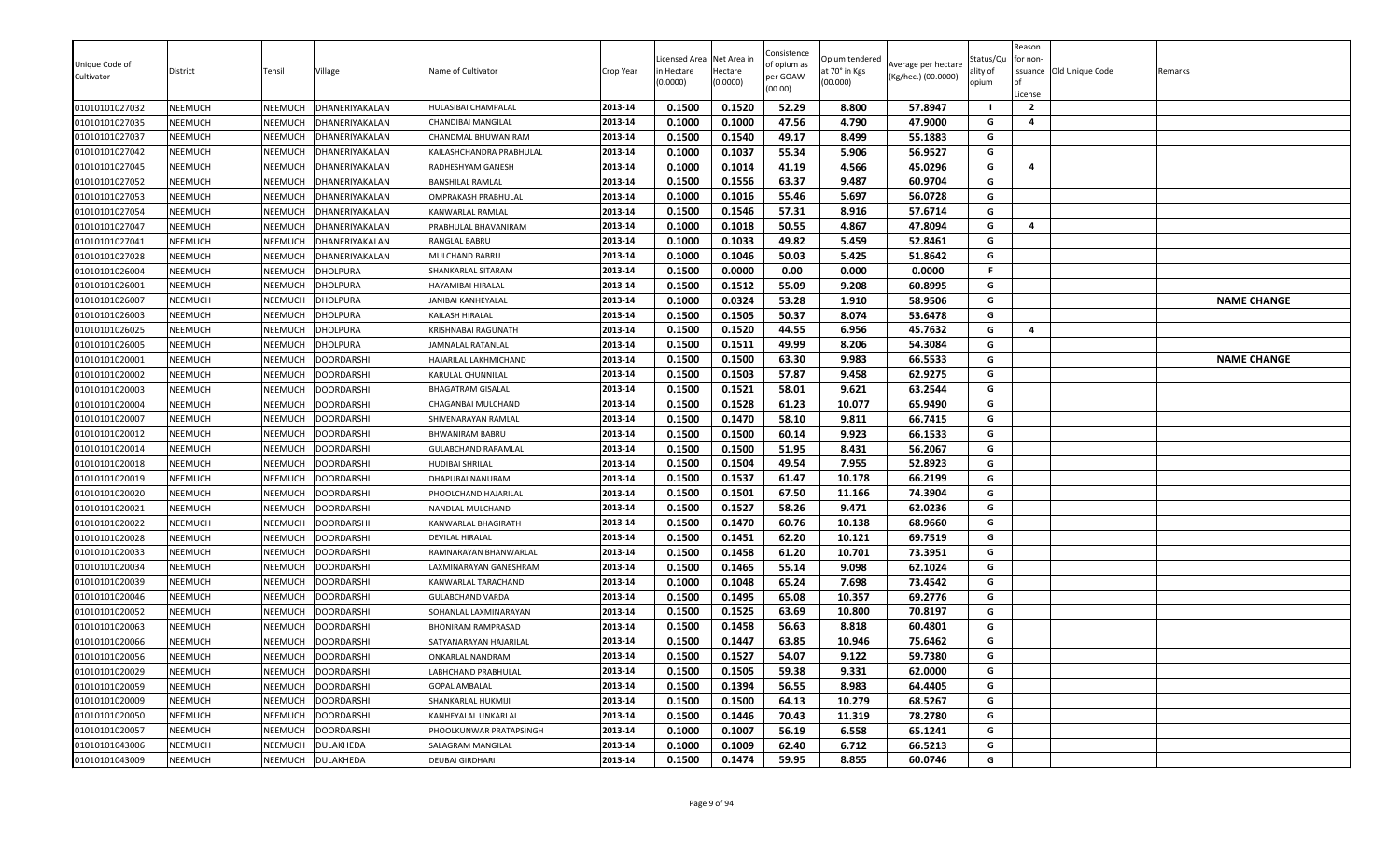| Unique Code of<br>Cultivator     | District           | Tehsil             | Village                | Name of Cultivator                             | Crop Year          | Licensed Area<br>า Hectare<br>(0.0000) | Net Area in<br>Hectare<br>(0.0000) | Consistence<br>of opium as<br>per GOAW<br>(00.00) | Opium tendered<br>at 70° in Kgs<br>(00.000) | Average per hectare<br>(Kg/hec.) (00.0000) | Status/Qu<br>ality of<br>opium | Reason<br>for non-<br>License | issuance Old Unique Code | Remarks                     |
|----------------------------------|--------------------|--------------------|------------------------|------------------------------------------------|--------------------|----------------------------------------|------------------------------------|---------------------------------------------------|---------------------------------------------|--------------------------------------------|--------------------------------|-------------------------------|--------------------------|-----------------------------|
| 01010101043018                   | NEEMUCH            | NEEMUCH            | <b>DULAKHEDA</b>       | RAMESHCHANDRA SHANKARLAL                       | 2013-14            | 0.1500                                 | 0.1482                             | 57.46                                             | 8.750                                       | 59.0418                                    | G<br>G                         |                               |                          |                             |
| 01010101043028                   | NEEMUCH<br>NEEMUCH | NEEMUCH<br>NEEMUCH | DULAKHEDA<br>DULAKHEDA | AGDISHCHANDRA LAXMINARAYAN<br>SURAJMAL KARULAL | 2013-14<br>2013-14 | 0.1500<br>0.1500                       | 0.1497<br>0.1512                   | 68.48<br>66.76                                    | 10.761<br>10.395                            | 71.8838<br>68.7500                         | G                              |                               |                          | <b>TRANSFER / KANAKHEDA</b> |
| 01010101043029                   | NEEMUCH            | NEEMUCH            | DULAKHEDA              |                                                | 2013-14            | 0.1000                                 | 0.0000                             | 0.00                                              | 0.000                                       | 0.0000                                     | F.                             |                               |                          |                             |
| 01010101043033<br>01010101043034 | NEEMUCH            | NEEMUCH            | DULAKHEDA              | KALABAI UDARAM<br>NANDUBAI RAMA                | 2013-14            | 0.1500                                 | 0.1520                             | 59.81                                             | 9.459                                       | 62.2303                                    | G                              |                               |                          |                             |
| 01010101019001                   | NEEMUCH            | NEEMUCH            | <b>GHASUNDI BAMNI</b>  | BAGADIRAM TORIRAM                              | 2013-14            | 0.1500                                 | 0.1500                             | 65.47                                             | 9.951                                       | 66.3400                                    | G                              |                               |                          |                             |
| 01010101019002                   | <b>NEEMUCH</b>     | NEEMUCH            | <b>GHASUNDI BAMNI</b>  | CHAMPALAL BHANWARLAL                           | 2013-14            | 0.1500                                 | 0.1442                             | 57.34                                             | 8.380                                       | 58.1137                                    | G                              |                               |                          |                             |
| 01010101019003                   | NEEMUCH            | NEEMUCH            | <b>GHASUNDI BAMNI</b>  | SHAMBHUBAI RAMCHAND                            | 2013-14            | 0.1000                                 | 0.0000                             | 0.00                                              | 0.000                                       | 0.0000                                     | F.                             |                               |                          |                             |
| 01010101019004                   | NEEMUCH            | NEEMUCH            | <b>GHASUNDI BAMNI</b>  | DINESHCHANDRA NANDLAL                          | 2013-14            | 0.1500                                 | 0.1508                             | 65.67                                             | 10.085                                      | 66.8767                                    | G                              |                               |                          |                             |
| 01010101019005                   | NEEMUCH            | NEEMUCH            | <b>GHASUNDI BAMNI</b>  | NANDLAL RAMCHANDRA                             | 2013-14            | 0.1500                                 | 0.1470                             | 56.19                                             | 8.429                                       | 57.3401                                    | G                              |                               |                          |                             |
| 01010101019006                   | NEEMUCH            | NEEMUCH            | <b>GHASUNDI BAMNI</b>  | RAMESHCHANDRA BHANWARLAL                       | 2013-14            | 0.1500                                 | 0.1444                             | 63.56                                             | 9.525                                       | 65.9626                                    | G                              |                               |                          |                             |
| 01010101019007                   | NEEMUCH            | NEEMUCH            | <b>GHASUNDI BAMNI</b>  | MADHULAL NANURAM                               | 2013-14            | 0.1500                                 | 0.1466                             | 59.62                                             | 9.377                                       | 63.9632                                    | G                              |                               |                          |                             |
| 01010101019009                   | <b>NEEMUCH</b>     | NEEMUCH            | <b>GHASUNDI BAMNI</b>  | JAGDISH BHANWARLAI                             | 2013-14            | 0.1500                                 | 0.1498                             | 60.52                                             | 9.389                                       | 62.6769                                    | G                              |                               |                          |                             |
| 01010101019010                   | <b>NEEMUCH</b>     | NEEMUCH            | <b>GHASUNDI BAMNI</b>  | LAXMAN BOTALLAL                                | 2013-14            | 0.1500                                 | 0.1455                             | 62.62                                             | 8.659                                       | 59.5120                                    | G                              |                               |                          |                             |
| 01010101019012                   | <b>NEEMUCH</b>     | NEEMUCH            | <b>GHASUNDI BAMNI</b>  | KANHEYALAL KHYALIRAM                           | 2013-14            | 0.1500                                 | 0.1480                             | 52.22                                             | 7.930                                       | 53.5811                                    | G                              |                               |                          |                             |
| 01010101019013                   | NEEMUCH            | NEEMUCH            | <b>GHASUNDI BAMNI</b>  | BABULAL SITARAM                                | 2013-14            | 0.1500                                 | 0.1466                             | 55.08                                             | 8.191                                       | 55.8731                                    | G                              |                               |                          |                             |
| 01010101019014                   | NEEMUCH            | NEEMUCH            | <b>GHASUNDI BAMNI</b>  | BABULAL UDAYRAM                                | 2013-14            | 0.1500                                 | 0.1460                             | 64.43                                             | 10.069                                      | 68.9658                                    | G                              |                               |                          |                             |
| 01010101019015                   | NEEMUCH            | NEEMUCH            | <b>GHASUNDI BAMNI</b>  | <b>MADANLAL UDAYRAM</b>                        | 2013-14            | 0.1500                                 | 0.1505                             | 60.04                                             | 9.066                                       | 60.2392                                    | G                              |                               |                          |                             |
| 01010101019016                   | NEEMUCH            | NEEMUCH            | <b>GHASUNDI BAMNI</b>  | RAJMAL JANKILAL                                | 2013-14            | 0.1500                                 | 0.1518                             | 58.56                                             | 8.951                                       | 58.9657                                    | G                              |                               |                          |                             |
| 01010101019017                   | NEEMUCH            | NEEMUCH            | <b>GHASUNDI BAMNI</b>  | SHIVENARAYAN MANGILAL                          | 2013-14            | 0.1500                                 | 0.1470                             | 64.72                                             | 9.542                                       | 64.9116                                    | G                              |                               |                          |                             |
| 01010101019018                   | NEEMUCH            | NEEMUCH            | <b>GHASUNDI BAMNI</b>  | NARAYAN JAMNALAL                               | 2013-14            | 0.1500                                 | 0.1499                             | 65.52                                             | 9.950                                       | 66.3776                                    | G                              |                               |                          |                             |
| 01010101019019                   | NEEMUCH            | NEEMUCH            | <b>GHASUNDI BAMNI</b>  | GYARSILAL NARAYAN                              | 2013-14            | 0.1500                                 | 0.0000                             | 0.00                                              | 0.000                                       | 0.0000                                     | F.                             |                               |                          |                             |
| 01010101019020                   | <b>NEEMUCH</b>     | NEEMUCH            | <b>GHASUNDI BAMNI</b>  | BANSHILAL DHANNALAL                            | 2013-14            | 0.1500                                 | 0.0750                             | 57.62                                             | 4.396                                       | 58.6133                                    | G                              |                               |                          |                             |
| 01010101019022                   | NEEMUCH            | NEEMUCH            | <b>GHASUNDI BAMNI</b>  | CHANDRALA LDAMARLAL                            | 2013-14            | 0.1500                                 | 0.1380                             | 65.30                                             | 9.189                                       | 66.5870                                    | G                              |                               |                          |                             |
| 01010101019023                   | NEEMUCH            | NEEMUCH            | <b>GHASUNDI BAMNI</b>  | SHAMBHULAL SURAJMAL                            | 2013-14            | 0.1500                                 | 0.1512                             | 63.62                                             | 9.643                                       | 63.7765                                    | G                              |                               |                          |                             |
| 01010101019027                   | NEEMUCH            | NEEMUCH            | <b>GHASUNDI BAMNI</b>  | MOTILAL MANGILAL                               | 2013-14            | 0.1500                                 | 0.1505                             | 53.56                                             | 8.080                                       | 53.6877                                    | G                              |                               |                          |                             |
| 01010101019028                   | <b>NEEMUCH</b>     | NEEMUCH            | <b>GHASUNDI BAMNI</b>  | KAILASH MANGILAL                               | 2013-14            | 0.1500                                 | 0.1457                             | 57.90                                             | 8.726                                       | 59.8902                                    | G                              |                               |                          |                             |
| 01010101019031                   | NEEMUCH            | NEEMUCH            | <b>GHASUNDI BAMNI</b>  | PRAVIN SHYAMLAI                                | 2013-14            | 0.1500                                 | 0.1482                             | 65.24                                             | 9.879                                       | 66.6599                                    | G                              |                               |                          |                             |
| 01010101019033                   | NEEMUCH            | NEEMUCH            | <b>GHASUNDI BAMNI</b>  | VINODKUMAR FATEHLAL                            | 2013-14            | 0.1500                                 | 0.1520                             | 64.40                                             | 10.037                                      | 66.0329                                    | G                              |                               |                          |                             |
| 01010101019038                   | NEEMUCH            | NEEMUCH            | <b>GHASUNDI BAMNI</b>  | SHAMBHULAL SESHMAL                             | 2013-14            | 0.1500                                 | 0.1470                             | 56.96                                             | 8.658                                       | 58.8980                                    | G                              |                               |                          |                             |
| 01010101019041                   | <b>NEEMUCH</b>     | NEEMUCH            | <b>GHASUNDI BAMNI</b>  | RATANLAL SHRILAL                               | 2013-14            | 0.1500                                 | 0.1465                             | 71.08                                             | 10.540                                      | 71.9454                                    |                                | $\overline{2}$                |                          |                             |
| 01010101019043                   | <b>NEEMUCH</b>     | NEEMUCH            | <b>GHASUNDI BAMNI</b>  | VISHNUPRASAD RAMCHANDRA                        | 2013-14            | 0.1000                                 | 0.1000                             | 57.85                                             | 5.925                                       | 59.2500                                    | G                              |                               |                          |                             |
| 01010101019046                   | NEEMUCH            | NEEMUCH            | <b>GHASUNDI BAMNI</b>  | PRAKASH BHABHUTIYA                             | 2013-14            | 0.1500                                 | 0.1512                             | 66.52                                             | 10.083                                      | 66.6865                                    | G                              |                               |                          |                             |
| 01010101019047                   | NEEMUCH            | NEEMUCH            | <b>GHASUNDI BAMNI</b>  | SATYANARAYAN RAMLAL                            | 2013-14            | 0.1500                                 | 0.1500                             | 61.82                                             | 9.503                                       | 63.3533                                    | G                              |                               |                          |                             |
| 01010101019048                   | NEEMUCH            | NEEMUCH            | <b>GHASUNDI BAMNI</b>  | MANGILAL VARDICHAND                            | 2013-14            | 0.1500                                 | 0.1485                             | 61.62                                             | 9.190                                       | 61.8855                                    | G                              |                               |                          |                             |
| 01010101019049                   | NEEMUCH            | NEEMUCH            | <b>GHASUNDI BAMNI</b>  | CHANDRAKAILASH KESHURAM                        | 2013-14            | 0.1500                                 | 0.1481                             | 56.25                                             | 8.405                                       | 56.7522                                    | G                              |                               |                          |                             |
| 01010101019052                   | NEEMUCH            | NEEMUCH            | <b>GHASUNDI BAMNI</b>  | DEVILAL GANGARAM                               | 2013-14            | 0.1500                                 | 0.1488                             | 58.77                                             | 9.034                                       | 60.7124                                    | G                              |                               |                          |                             |
| 01010101019037                   | NEEMUCH            | NEEMUCH            | <b>GHASUNDI BAMNI</b>  | GANSHYAM SESHMAL                               | 2013-14            | 0.1500                                 | 0.1465                             | 62.37                                             | 9.338                                       | 63.7406                                    | G                              |                               |                          |                             |
| 01010101019054                   | <b>NEEMUCH</b>     |                    | NEEMUCH GHASUNDI BAMNI | BABULAL PARASRAM                               | 2013-14            | 0.1500                                 | 0.1488                             | 51.45                                             | 7.791                                       | 52.3589                                    | G                              |                               |                          |                             |
| 01010101019055                   | NEEMUCH            | NEEMUCH            | <b>GHASUNDI BAMNI</b>  | NARMDASHANKAR PURCHAND                         | 2013-14            | 0.1500                                 | 0.1450                             | 58.86                                             | 8.795                                       | 60.6552                                    | G                              |                               |                          |                             |
| 01010101019056                   | NEEMUCH            | NEEMUCH            | <b>GHASUNDI BAMNI</b>  | RATANLAL MANGILAL                              | 2013-14            | 0.1500                                 | 0.1434                             | 60.68                                             | 8.989                                       | 62.6848                                    | G                              |                               |                          |                             |
| 01010101019057                   | NEEMUCH            | NEEMUCH            | <b>GHASUNDI BAMNI</b>  | KAILASHCHANDRA MANGILAL                        | 2013-14            | 0.1500                                 | 0.1450                             | 59.15                                             | 8.704                                       | 60.0276                                    | G                              |                               |                          |                             |
| 01010101019060                   | NEEMUCH            | NEEMUCH            | <b>GHASUNDI BAMNI</b>  | DINESH CHETRAM                                 | 2013-14            | 0.1500                                 | 0.1485                             | 63.13                                             | 9.524                                       | 64.1347                                    | G                              |                               |                          |                             |
| 01010101019062                   | NEEMUCH            | NEEMUCH            | <b>GHASUNDI BAMNI</b>  | <b>GANGARAM PANNALAL</b>                       | 2013-14            | 0.1500                                 | 0.1518                             | 62.25                                             | 9.320                                       | 61.3966                                    | G                              |                               |                          |                             |
| 01010101019067                   | NEEMUCH            | NEEMUCH            | <b>GHASUNDI BAMNI</b>  | JAGDISH KHYALI                                 | 2013-14            | 0.1500                                 | 0.1504                             | 61.58                                             | 9.510                                       | 63.2314                                    | G                              |                               |                          |                             |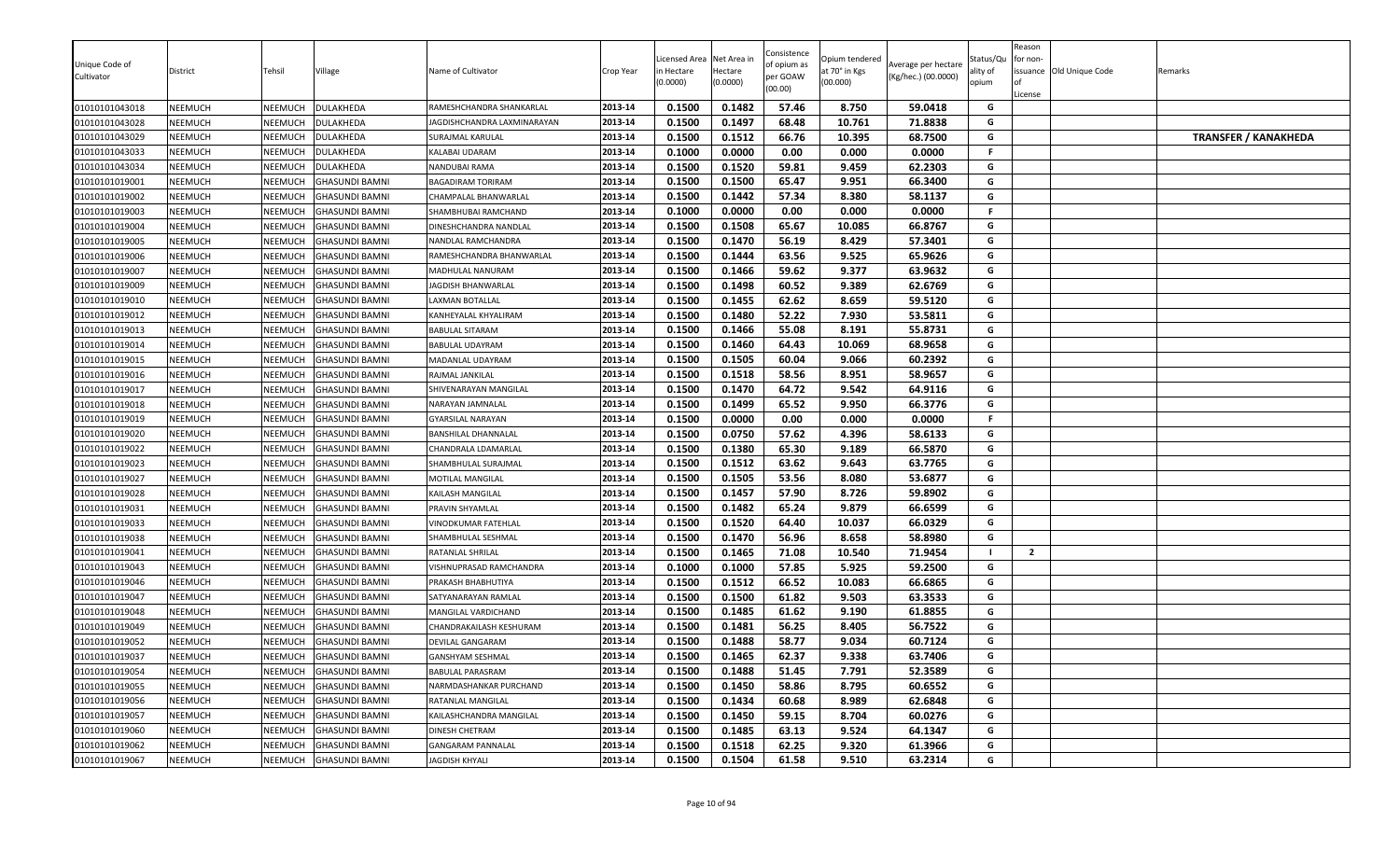| Unique Code of |                |                |                       |                             |           | icensed Area          | Net Area in         | Consistence<br>of opium as | Opium tendered            | Average per hectare | Status/Qu         | Reason<br>for non- |                          |         |
|----------------|----------------|----------------|-----------------------|-----------------------------|-----------|-----------------------|---------------------|----------------------------|---------------------------|---------------------|-------------------|--------------------|--------------------------|---------|
| Cultivator     | District       | Tehsil         | ∕illage               | Name of Cultivator          | Crop Year | n Hectare<br>(0.0000) | Hectare<br>(0.0000) | per GOAW                   | at 70° in Kgs<br>(00.000) | (Kg/hec.) (00.0000) | ality of<br>opium |                    | issuance Old Unique Code | Remarks |
|                |                |                |                       |                             |           |                       |                     | (00.00)                    |                           |                     |                   | License            |                          |         |
| 01010101019069 | <b>NEEMUCH</b> | NEEMUCH        | <b>GHASUNDI BAMNI</b> | MOTILAL GANESHRAM           | 2013-14   | 0.1500                | 0.1485              | 55.40                      | 8.389                     | 56.4916             | G                 |                    |                          |         |
| 01010101019074 | <b>NEEMUCH</b> | NEEMUCH        | <b>GHASUNDI BAMNI</b> | CHANDMAL GANESHRAM          | 2013-14   | 0.1500                | 0.0000              | 0.00                       | 0.000                     | 0.0000              | -F                |                    |                          |         |
| 01010101019075 | <b>NEEMUCH</b> | NEEMUCH        | <b>GHASUNDI BAMNI</b> | MANGILAL DHANNA             | 2013-14   | 0.1500                | 0.1500              | 64.92                      | 9.608                     | 64.0533             | G                 |                    |                          |         |
| 01010101019076 | <b>NEEMUCH</b> | NEEMUCH        | <b>GHASUNDI BAMNI</b> | SURAJMAL MATHRALAL          | 2013-14   | 0.1500                | 0.1512              | 62.55                      | 9.660                     | 63.8889             | G                 |                    |                          |         |
| 01010101019077 | <b>NEEMUCH</b> | <b>NEEMUCH</b> | <b>GHASUNDI BAMNI</b> | BADRILAL MTHURALAL          | 2013-14   | 0.1500                | 0.1520              | 67.13                      | 10.280                    | 67.6316             | G                 |                    |                          |         |
| 01010101019078 | <b>NEEMUCH</b> | NEEMUCH        | <b>GHASUNDI BAMNI</b> | FATEHLAL BHAWANISHANKAR     | 2013-14   | 0.1500                | 0.1504              | 68.34                      | 10.466                    | 69.5878             | G                 |                    |                          |         |
| 01010101019080 | <b>NEEMUCH</b> | NEEMUCH        | <b>GHASUNDI BAMNI</b> | SOHANLAL NANURAM            | 2013-14   | 0.1500                | 0.1470              | 66.51                      | 9.986                     | 67.9320             | G                 |                    |                          |         |
| 01010101019081 | <b>NEEMUCH</b> | NEEMUCH        | <b>GHASUNDI BAMNI</b> | BHANWARLAL CHATURBHUJ       | 2013-14   | 0.1500                | 0.1453              | 58.14                      | 8.688                     | 59.7935             | G                 |                    |                          |         |
| 01010101019083 | <b>NEEMUCH</b> | NEEMUCH        | <b>GHASUNDI BAMNI</b> | BHANWARLAL BOTHLAL          | 2013-14   | 0.1500                | 0.1504              | 61.80                      | 9.420                     | 62.6330             | G                 |                    |                          |         |
| 01010101019084 | <b>NEEMUCH</b> | NEEMUCH        | <b>GHASUNDI BAMNI</b> | NANURAM GANESHRAM           | 2013-14   | 0.1500                | 0.1500              | 59.95                      | 9.147                     | 60.9800             | G                 |                    |                          |         |
| 01010101019085 | <b>NEEMUCH</b> | NEEMUCH        | <b>GHASUNDI BAMNI</b> | UMASHANKAR CHATURBHUJ       | 2013-14   | 0.1500                | 0.1423              | 59.80                      | 8.867                     | 62.3120             | G                 |                    |                          |         |
| 01010101019086 | <b>NEEMUCH</b> | NEEMUCH        | <b>GHASUNDI BAMNI</b> | SURESHCHAND RARUPLAL        | 2013-14   | 0.1500                | 0.1457              | 66.90                      | 10.025                    | 68.8058             | G                 |                    |                          |         |
| 01010101019089 | <b>NEEMUCH</b> | NEEMUCH        | <b>GHASUNDI BAMNI</b> | RUPLAL CHAMPALAL            | 2013-14   | 0.1500                | 0.1460              | 61.40                      | 9.184                     | 62.9041             | G                 |                    |                          |         |
| 01010101019092 | <b>NEEMUCH</b> | NEEMUCH        | <b>GHASUNDI BAMNI</b> | GENDIBAI GOVINDRAM          | 2013-14   | 0.1500                | 0.1500              | 61.66                      | 9.443                     | 62.9533             | G                 |                    |                          |         |
| 01010101019093 | <b>NEEMUCH</b> | NEEMUCH        | <b>GHASUNDI BAMNI</b> | NAROTTAM LADURAM            | 2013-14   | 0.1500                | 0.1499              | 59.37                      | 8.685                     | 57.9386             | G                 |                    |                          |         |
| 01010101019094 | <b>NEEMUCH</b> | NEEMUCH        | <b>GHASUNDI BAMNI</b> | CHETRAM PURCHAND            | 2013-14   | 0.1500                | 0.1475              | 62.97                      | 9.428                     | 63.9186             | G                 |                    |                          |         |
| 01010101019097 | <b>NEEMUCH</b> | NEEMUCH        | <b>GHASUNDI BAMNI</b> | DAMARLAL BHUWANISHANKAR     | 2013-14   | 0.1500                | 0.1460              | 65.78                      | 9.679                     | 66.2945             | G                 |                    |                          |         |
| 01010101019099 | <b>NEEMUCH</b> | NEEMUCH        | <b>GHASUNDI BAMNI</b> | CHATARBHUJ NANDLAL          | 2013-14   | 0.1000                | 0.0990              | 55.97                      | 5.237                     | 52.8990             | G                 |                    |                          |         |
| 01010101019101 | <b>NEEMUCH</b> | <b>NEEMUCH</b> | <b>GHASUNDI BAMNI</b> | GANSHYAM KESHRIMAL          | 2013-14   | 0.1500                | 0.1492              | 67.47                      | 10.361                    | 69.4437             | G                 |                    |                          |         |
| 01010101019102 | <b>NEEMUCH</b> | NEEMUCH        | <b>GHASUNDI BAMNI</b> | BASANTILAL NANDLAL          | 2013-14   | 0.1500                | 0.1482              | 65.37                      | 10.011                    | 67.5506             | G                 |                    |                          |         |
| 01010101019105 | <b>NEEMUCH</b> | NEEMUCH        | <b>GHASUNDI BAMNI</b> | PRAHALAD NAROTTAM           | 2013-14   | 0.1500                | 0.1470              | 58.87                      | 8.587                     | 58.4150             | G                 |                    |                          |         |
| 01010101019106 | <b>NEEMUCH</b> | NEEMUCH        | <b>GHASUNDI BAMNI</b> | RAMESHCHANDRA NANURAM       | 2013-14   | 0.1500                | 0.1512              | 59.03                      | 8.720                     | 57.6720             | G                 |                    |                          |         |
| 01010101019107 | <b>NEEMUCH</b> | <b>NEEMUCH</b> | <b>GHASUNDI BAMNI</b> | VISHNUPRASAD MADANLAL       | 2013-14   | 0.1500                | 0.1470              | 59.15                      | 8.822                     | 60.0136             | G                 |                    |                          |         |
| 01010101019109 | <b>NEEMUCH</b> | <b>NEEMUCH</b> | <b>GHASUNDI BAMNI</b> | GOPAL KESHRIMALNAGDA        | 2013-14   | 0.1500                | 0.1464              | 64.19                      | 9.849                     | 67.2746             | G                 |                    |                          |         |
| 01010101019110 | <b>NEEMUCH</b> | NEEMUCH        | <b>GHASUNDI BAMNI</b> | KANHEYALAL GANPATLAL        | 2013-14   | 0.1500                | 0.1504              | 59.23                      | 8.749                     | 58.1715             | G                 |                    |                          |         |
| 01010101019065 | <b>NEEMUCH</b> | <b>NEEMUCH</b> | <b>GHASUNDI BAMNI</b> | VISHNUPRAS ADAMBALAL        | 2013-14   | 0.1000                | 0.0985              | 66.40                      | 6.488                     | 65.8680             | G                 |                    |                          |         |
| 01010101019090 | <b>NEEMUCH</b> | NEEMUCH        | <b>GHASUNDI BAMNI</b> | KESHRIMAL LADURAM           | 2013-14   | 0.1500                | 0.1520              | 59.36                      | 8.963                     | 58.9671             | G                 |                    |                          |         |
| 01010101019051 | <b>NEEMUCH</b> | <b>NEEMUCH</b> | <b>GHASUNDI BAMNI</b> | PARASMAL GANGARAM           | 2013-14   | 0.1000                | 0.1013              | 62.66                      | 6.347                     | 62.6555             | G                 |                    |                          |         |
| 01010101019124 | <b>NEEMUCH</b> | NEEMUCH        | <b>GHASUNDI BAMNI</b> | LALITABAI JAGDISH           | 2013-14   | 0.1500                | 0.1500              | 58.95                      | 8.977                     | 59.8467             | G                 |                    |                          |         |
| 01010101019132 | <b>NEEMUCH</b> | NEEMUCH        | <b>GHASUNDI BAMNI</b> | BIHARILAL NATHULAL          | 2013-14   | 0.1500                | 0.1465              | 61.03                      | 9.399                     | 64.1570             | G                 |                    |                          |         |
| 01010101019133 | <b>NEEMUCH</b> | <b>NEEMUCH</b> | <b>GHASUNDI BAMNI</b> | KESHARBAI RANVIR            | 2013-14   | 0.1500                | 0.1488              | 66.91                      | 10.199                    | 68.5417             | G                 |                    |                          |         |
| 01010101042001 | <b>NEEMUCH</b> | <b>NEEMUCH</b> | <b>GIRDODA</b>        | RAJENDRA JAYNARAYAN         | 2013-14   | 0.1500                | 0.1517              | 60.29                      | 9.422                     | 62.1094             | G                 |                    |                          |         |
| 01010101042010 | <b>NEEMUCH</b> | <b>NEEMUCH</b> | <b>GIRDODA</b>        | SHYAMLAL GISALAL            | 2013-14   | 0.1500                | 0.1515              | 49.32                      | 8.110                     | 53.5314             | G                 |                    |                          |         |
| 01010101042044 | <b>NEEMUCH</b> | NEEMUCH        | <b>GIRDODA</b>        | RAMLAL GORILAL              | 2013-14   | 0.1500                | 0.1485              | 48.26                      | 8.246                     | 55.5286             | G                 |                    |                          |         |
| 01010101042048 | <b>NEEMUCH</b> | <b>NEEMUCH</b> | <b>GIRDODA</b>        | SHANTIBAI JAYNARAYAN        | 2013-14   | 0.1000                | 0.1029              | 60.72                      | 6.324                     | 61.4577             | G                 |                    |                          |         |
| 01010101042050 | <b>NEEMUCH</b> | NEEMUCH        | <b>GIRDODA</b>        | DULICHAND KALURAM           | 2013-14   | 0.1000                | 0.1015              | 44.40                      | 4.136                     | 40.7488             | G                 | $\overline{a}$     |                          |         |
| 01010101042063 | <b>NEEMUCH</b> | NEEMUCH        | <b>GIRDODA</b>        | ANANDIBAI FAKIRCHAND        | 2013-14   | 0.1000                | 0.1004              | 58.21                      | 6.021                     | 59.9701             | G                 |                    |                          |         |
| 01010101042007 | <b>NEEMUCH</b> | NEEMUCH        | <b>GIRDODA</b>        | NARAPATSINGH GORDHANSINGH   | 2013-14   | 0.1000                | 0.1028              | 53.64                      | 5.640                     | 54.8638             | G                 |                    |                          |         |
| 01010101042064 | <b>NEEMUCH</b> | <b>NEEMUCH</b> | <b>GIRDODA</b>        | KANHEYALAL SHANKARLAL       | 2013-14   | 0.1500                | 0.1520              | 58.78                      | 8.985                     | 59.1118             | G                 |                    |                          |         |
| 01010101042026 | NEEMUCH        | NEEMUCH        | <b>GIRDODA</b>        | SHAMBHULAL KANWARLAL        | 2013-14   | 0.1000                | 0.0953              | 52.75                      | 5.026                     | 52.7387             | G                 |                    |                          |         |
| 01010101007001 | NEEMUCH        | NEEMUCH        | <b>HINGORIYA</b>      | RAMRATAN ONKARLAL           | 2013-14   | 0.1000                | 0.0954              | 54.31                      | 5.501                     | 57.6625             | G                 |                    |                          |         |
| 01010101007021 | <b>NEEMUCH</b> | NEEMUCH        | <b>HINGORIYA</b>      | KAMERIBAI BHANWARLAL        | 2013-14   | 0.1000                | 0.1022              | 55.39                      | 5.697                     | 55.7436             | G                 |                    |                          |         |
| 01010101007022 | NEEMUCH        | NEEMUCH        | <b>HINGORIYA</b>      | MANISHKUMAR CHANDRASHEKHANR | 2013-14   | 0.1000                | 0.0954              | 56.48                      | 5.640                     | 59.1195             | G                 |                    |                          |         |
| 01010101007012 | NEEMUCH        | <b>NEEMUCH</b> | <b>HINGORIYA</b>      | DINESH NATHULAL             | 2013-14   | 0.1000                | 0.1001              | 64.76                      | 6.254                     | 62.4775             | G                 |                    |                          |         |
| 01010101007013 | NEEMUCH        | NEEMUCH        | <b>HINGORIYA</b>      | GOPALDAS RAMESHWERDAS       | 2013-14   | 0.1000                | 0.0965              | 55.72                      | 5.859                     | 60.7150             | G                 |                    |                          |         |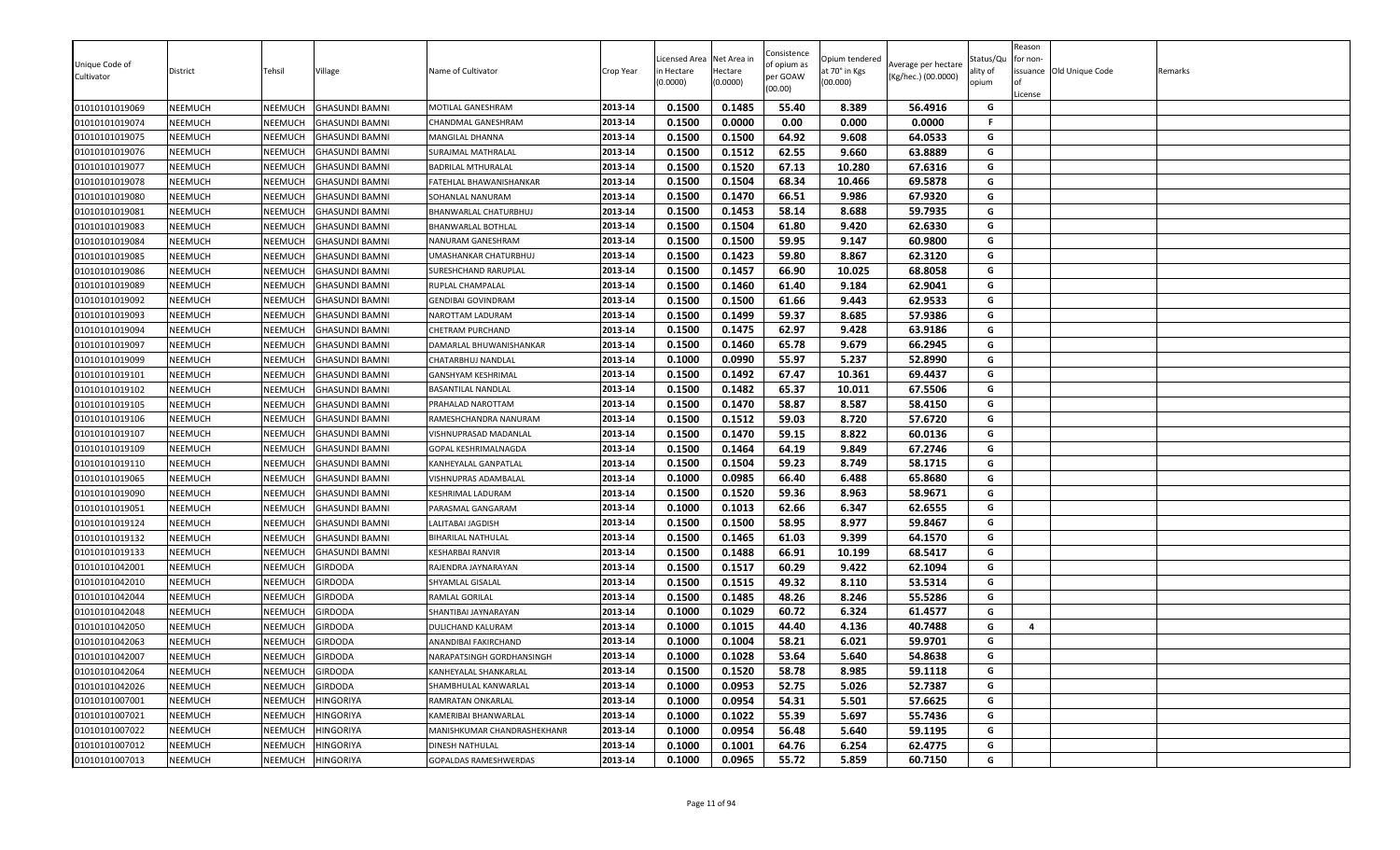| Unique Code of<br>Cultivator | District       | Tehsil  | Village               | Name of Cultivator        | Crop Year | icensed Area<br>n Hectare<br>0.0000 | Net Area in<br>Hectare<br>(0.0000) | Consistence<br>of opium as<br>per GOAW<br>(00.00) | Opium tendered<br>at 70° in Kgs<br>(00.000) | Average per hectare<br>(Kg/hec.) (00.0000) | Status/Qu<br>ality of<br>opium | Reason<br>for non-<br>Ωf<br>License | issuance Old Unique Code | Remarks            |
|------------------------------|----------------|---------|-----------------------|---------------------------|-----------|-------------------------------------|------------------------------------|---------------------------------------------------|---------------------------------------------|--------------------------------------------|--------------------------------|-------------------------------------|--------------------------|--------------------|
| 01010101007007               | NEEMUCH        | NEEMUCH | <b>HINGORIYA</b>      | <b>GOPAL MANGILAL</b>     | 2013-14   | 0.1500                              | 0.1476                             | 64.10                                             | 10.045                                      | 68.0556                                    | G                              |                                     |                          |                    |
| 01010101007023               | <b>NEEMUCH</b> | NEEMUCH | <b>HINGORIYA</b>      | BADRIBAI SHIVENARAYAN     | 2013-14   | 0.1000                              | 0.0959                             | 47.84                                             | 5.064                                       | 52.8050                                    | G                              |                                     |                          |                    |
| 01010101007008               | NEEMUCH        | NEEMUCH | <b>HINGORIYA</b>      | MANGILAL CHAMPALAL        | 2013-14   | 0.1500                              | 0.1455                             | 42.93                                             | 6.065                                       | 41.6838                                    | G                              | 4                                   |                          |                    |
| 01010101007018               | <b>NEEMUCH</b> | NEEMUCH | <b>HINGORIYA</b>      | KAILASH NARULAL           | 2013-14   | 0.1000                              | 0.0000                             | 0.00                                              | 0.000                                       | 0.0000                                     | F.                             |                                     |                          |                    |
| 01010101007030               | <b>NEEMUCH</b> | NEEMUCH | <b>HINGORIYA</b>      | SUMATILAL GOUTAMLAL       | 2013-14   | 0.1500                              | 0.1500                             | 62.76                                             | 9.504                                       | 63.3600                                    | G                              |                                     |                          |                    |
| 01010101028024               | NEEMUCH        | NEEMUCH | <b>JAMUNIYA KHURD</b> | DABBUBAI GANPATLAL        | 2013-14   | 0.1500                              | 0.1515                             | 58.60                                             | 9.820                                       | 64.8185                                    | G                              |                                     |                          |                    |
| 01010101028038               | <b>NEEMUCH</b> | NEEMUCH | <b>JAMUNIYA KHURD</b> | MONABAI BHERULAL          | 2013-14   | 0.1000                              | 0.1013                             | 48.74                                             | 5.605                                       | 55.3307                                    | G                              |                                     |                          |                    |
| 01010101028049               | <b>NEEMUCH</b> | NEEMUCH | <b>JAMUNIYA KHURD</b> | KISHORELAL SHANKARLAL     | 2013-14   | 0.1500                              | 0.1433                             | 57.40                                             | 8.216                                       | 57.3343                                    | G                              |                                     |                          |                    |
| 01010101028050               | <b>NEEMUCH</b> | NEEMUCH | <b>JAMUNIYA KHURD</b> | ONKARLAL DEVA             | 2013-14   | 0.1500                              | 0.1516                             | 49.58                                             | 8.443                                       | 55.6926                                    | G                              |                                     |                          |                    |
| 01010101028052               | <b>NEEMUCH</b> | NEEMUCH | <b>JAMUNIYA KHURD</b> | BASANTILAL MATHURALAL     | 2013-14   | 0.1500                              | 0.1494                             | 61.00                                             | 9.551                                       | 63.9290                                    | G                              |                                     |                          |                    |
| 01010101028028               | <b>NEEMUCH</b> | NEEMUCH | <b>JAMUNIYA KHURD</b> | SHAMBHULAL NARSINGH       | 2013-14   | 0.1500                              | 0.1500                             | 56.88                                             | 10.344                                      | 68.9600                                    | G                              |                                     |                          |                    |
| 01010101028027               | <b>NEEMUCH</b> | NEEMUCH | <b>JAMUNIYA KHURD</b> | MANNALAL NARSINGH         | 2013-14   | 0.1500                              | 0.1474                             | 62.80                                             | 10.846                                      | 73.5821                                    | G                              |                                     |                          |                    |
| 01010101028025               | <b>NEEMUCH</b> | NEEMUCH | <b>JAMUNIYA KHURD</b> | HARIKISHAN GASIRAM        | 2013-14   | 0.1500                              | 0.1436                             | 55.37                                             | 8.717                                       | 60.7033                                    | G                              |                                     |                          |                    |
| 01010101028008               | <b>NEEMUCH</b> | NEEMUCH | <b>JAMUNIYA KHURD</b> | SUNDERLAL GOPAL           | 2013-14   | 0.1500                              | 0.1384                             | 65.54                                             | 9.513                                       | 68.7355                                    | G                              |                                     |                          |                    |
| 01010101028042               | <b>NEEMUCH</b> | NEEMUCH | <b>JAMUNIYA KHURD</b> | <b>JAGDISH KISHANLAL</b>  | 2013-14   | 0.1500                              | 0.1510                             | 60.86                                             | 9.633                                       | 63.7947                                    | G                              |                                     |                          |                    |
| 01010101028067               | <b>NEEMUCH</b> | NEEMUCH | <b>JAMUNIYA KHURD</b> | LAXMANSINGH SHISHUPAL     | 2013-14   | 0.1000                              | 0.1037                             | 52.11                                             | 6.052                                       | 58.3607                                    | G                              |                                     |                          |                    |
| 01010101028068               | <b>NEEMUCH</b> | NEEMUCH | <b>JAMUNIYA KHURD</b> | TARACHAND KALURAM         | 2013-14   | 0.1500                              | 0.1511                             | 62.23                                             | 11.157                                      | 73.8385                                    | G                              |                                     |                          |                    |
| 01010101028026               | <b>NEEMUCH</b> | NEEMUCH | <b>JAMUNIYA KHURD</b> | DEVIDAS NATHUDAS          | 2013-14   | 0.1000                              | 0.1028                             | 44.78                                             | 5.335                                       | 51.8969                                    | G                              |                                     |                          |                    |
| 01010101028039               | <b>NEEMUCH</b> | NEEMUCH | <b>JAMUNIYA KHURD</b> | HARLAL MODA               | 2013-14   | 0.1000                              | 0.1021                             | 53.33                                             | 6.011                                       | 58.8737                                    | G                              |                                     |                          |                    |
| 01010101028032               | <b>NEEMUCH</b> | NEEMUCH | <b>JAMUNIYA KHURD</b> | GORDHANSINGH TEJSINGH     | 2013-14   | 0.1500                              | 0.1485                             | 47.12                                             | 7.600                                       | 51.1785                                    | G                              |                                     |                          |                    |
| 01010101028069               | <b>NEEMUCH</b> | NEEMUCH | <b>JAMUNIYA KHURD</b> | NATHULAL GOUTAM           | 2013-14   | 0.1000                              | 0.1003                             | 54.02                                             | 6.089                                       | 60.7079                                    | G                              |                                     |                          |                    |
| 01010101004002               | NEEMUCH        | NEEMUCH | <b>KANAKHEDA</b>      | PRABHULAL BHUWANIRAM      | 2013-14   | 0.1500                              | 0.1465                             | 66.95                                             | 9.823                                       | 67.0512                                    | G                              |                                     |                          |                    |
| 01010101004005               | <b>NEEMUCH</b> | NEEMUCH | KANAKHEDA             | RADHESHYAM BHUWANIRAM     | 2013-14   | 0.1500                              | 0.1463                             | 67.72                                             | 10.129                                      | 69.2344                                    | G                              |                                     |                          |                    |
| 01010101004007               | <b>NEEMUCH</b> | NEEMUCH | KANAKHEDA             | ASHOK RAMNARAYAN          | 2013-14   | 0.1500                              | 0.1458                             | 66.02                                             | 10.507                                      | 72.0645                                    | G                              |                                     |                          |                    |
| 01010101004010               | <b>NEEMUCH</b> | NEEMUCH | KANAKHEDA             | RAMESHCHANDRA GISALAL     | 2013-14   | 0.1500                              | 0.1470                             | 59.83                                             | 9.496                                       | 64.5986                                    | G                              |                                     |                          |                    |
| 01010101004012               | NEEMUCH        | NEEMUCH | KANAKHEDA             | DURGASHANKAR TULSIRAM     | 2013-14   | 0.1500                              | 0.1484                             | 58.21                                             | 9.330                                       | 62.8706                                    | G                              |                                     |                          |                    |
| 01010101004015               | <b>NEEMUCH</b> | NEEMUCH | KANAKHEDA             | BADRILAL DHANRAJ          | 2013-14   | 0.1500                              | 0.1479                             | 66.64                                             | 10.577                                      | 71.5145                                    | G                              |                                     |                          |                    |
| 01010101004016               | <b>NEEMUCH</b> | NEEMUCH | KANAKHEDA             | <b>GOPAL DALCHAND</b>     | 2013-14   | 0.1000                              | 0.0986                             | 62.03                                             | 6.806                                       | 69.0264                                    | G                              |                                     |                          |                    |
| 01010101004017               | <b>NEEMUCH</b> | NEEMUCH | KANAKHEDA             | SHANTILAL RAMNARAYAN      | 2013-14   | 0.1000                              | 0.0959                             | 66.92                                             | 6.778                                       | 70.6778                                    | G                              |                                     |                          |                    |
| 01010101004018               | <b>NEEMUCH</b> | NEEMUCH | KANAKHEDA             | VIRENDRAKUMAR NANDLAL     | 2013-14   | 0.1500                              | 0.1462                             | 64.51                                             | 10.211                                      | 69.8427                                    | G                              |                                     |                          |                    |
| 01010101004020               | <b>NEEMUCH</b> | NEEMUCH | KANAKHEDA             | TULSIRAMB HANWARLAL       | 2013-14   | 0.1000                              | 0.1015                             | 59.25                                             | 6.289                                       | 61.9606                                    | G                              |                                     |                          |                    |
| 01010101004023               | <b>NEEMUCH</b> | NEEMUCH | KANAKHEDA             | BHARATLAL DALCHAND        | 2013-14   | 0.1500                              | 0.1480                             | 56.06                                             | 8.561                                       | 57.8446                                    | G                              |                                     |                          |                    |
| 01010101004024               | NEEMUCH        | NEEMUCH | KANAKHEDA             | BALMUKAND TULSIRAM        | 2013-14   | 0.1500                              | 0.1496                             | 68.02                                             | 10.397                                      | 69.4987                                    | G                              |                                     |                          |                    |
| 01010101004025               | <b>NEEMUCH</b> | NEEMUCH | KANAKHEDA             | GANESHRAM CHAMPALAL       | 2013-14   | 0.1500                              | 0.1485                             | 63.09                                             | 10.085                                      | 67.9125                                    | G                              |                                     |                          |                    |
| 01010101004032               | NEEMUCH        | NEEMUCH | KANAKHEDA             | JAGDISH KISHORELAL        | 2013-14   | 0.1500                              | 0.1488                             | 65.16                                             | 10.388                                      | 69.8118                                    | G                              |                                     |                          |                    |
| 01010101004038               | <b>NEEMUCH</b> | NEEMUCH | KANAKHEDA             | CHANDMAL BHANWARLAL       | 2013-14   | 0.1500                              | 0.1484                             | 60.27                                             | 9.290                                       | 62.6011                                    | G                              |                                     |                          | <b>NAME CHANGE</b> |
| 01010101004039               | <b>NEEMUCH</b> | NEEMUCH | KANAKHEDA             | PYARCHAND SHANKARLAL      | 2013-14   | 0.1000                              | 0.1000                             | 58.04                                             | 6.169                                       | 61.6900                                    | G                              |                                     |                          |                    |
| 01010101004040               | NEEMUCH        | NEEMUCH | KANAKHEDA             | RAMESHCHANDRA KARULAL     | 2013-14   | 0.1500                              | 0.1512                             | 65.12                                             | 10.503                                      | 69.4643                                    | G                              |                                     |                          |                    |
| 01010101004042               | <b>NEEMUCH</b> | NEEMUCH | KANAKHEDA             | MUKESHKUMAR KARULAL       | 2013-14   | 0.1500                              | 0.1512                             | 69.74                                             | 11.288                                      | 74.6561                                    | G                              |                                     |                          |                    |
| 01010101004043               | <b>NEEMUCH</b> | NEEMUCH | KANAKHEDA             | BHAGAVATIBAI SALAGRAM     | 2013-14   | 0.1500                              | 0.1487                             | 64.42                                             | 9.755                                       | 65.6019                                    | G                              |                                     |                          |                    |
| 01010101004050               | <b>NEEMUCH</b> | NEEMUCH | KANAKHEDA             | NANURAM JAGANNATH         | 2013-14   | 0.1500                              | 0.1500                             | 62.42                                             | 9.987                                       | 66.5800                                    | G                              |                                     |                          |                    |
| 01010101004052               | NEEMUCH        | NEEMUCH | KANAKHEDA             | HARIVALLABH ONKARLAL      | 2013-14   | 0.1500                              | 0.1520                             | 62.45                                             | 10.340                                      | 68.0263                                    | G                              |                                     |                          |                    |
| 01010101004053               | NEEMUCH        | NEEMUCH | KANAKHEDA             | KALURAM BOTHLAL           | 2013-14   | 0.1500                              | 0.1532                             | 69.65                                             | 11.333                                      | 73.9752                                    | G                              |                                     |                          | <b>NAME CHANGE</b> |
| 01010101004054               | <b>NEEMUCH</b> | NEEMUCH | KANAKHEDA             | <b>BASANTILAL GORILAL</b> | 2013-14   | 0.1500                              | 0.1500                             | 63.91                                             | 10.901                                      | 72.6733                                    | G                              |                                     |                          |                    |
| 01010101004058               | <b>NEEMUCH</b> | NEEMUCH | KANAKHEDA             | KARULAL BHUWANIRAM        | 2013-14   | 0.1500                              | 0.1458                             | 68.76                                             | 10.196                                      | 69.9314                                    | G                              |                                     |                          |                    |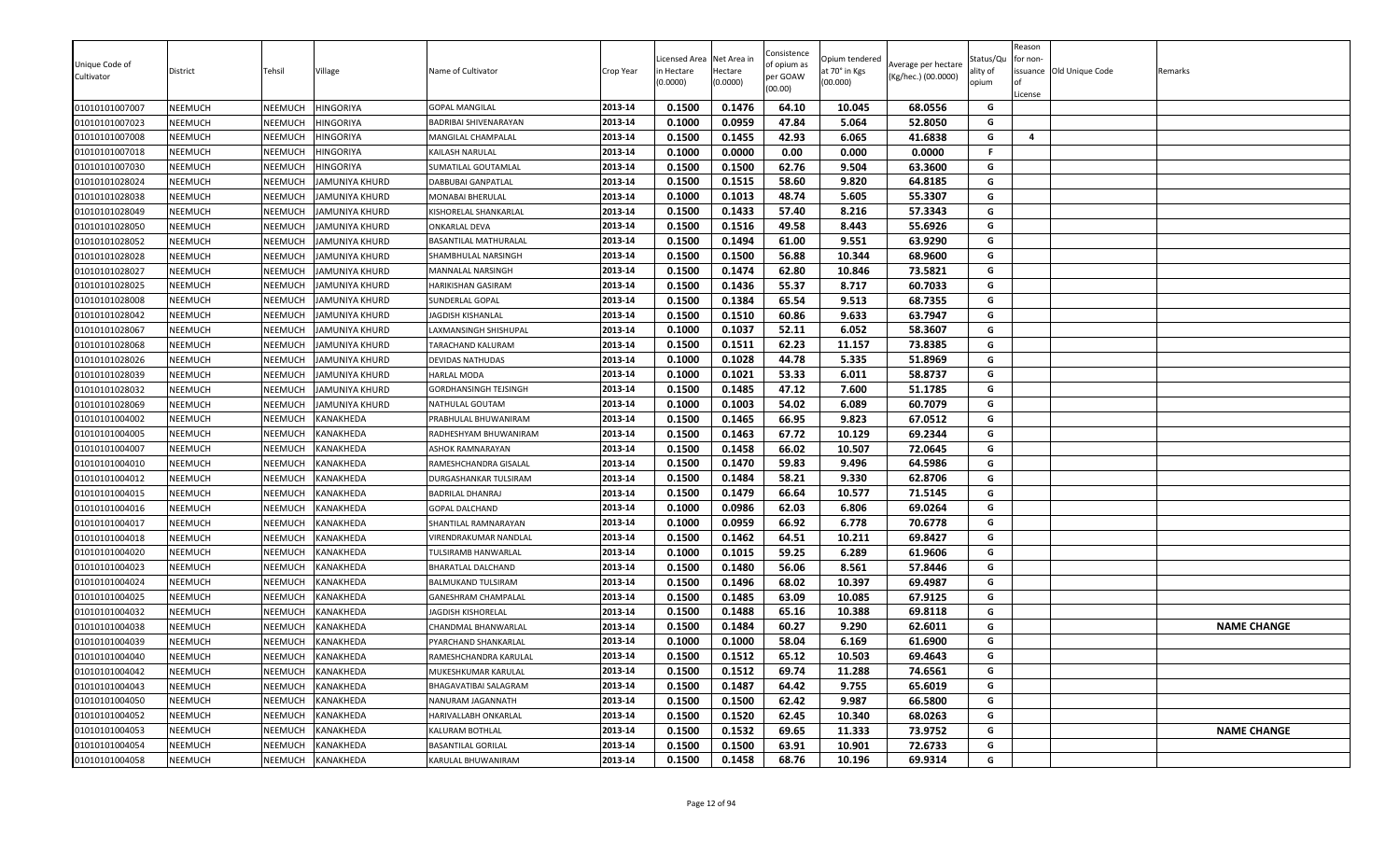| Unique Code of<br>Cultivator<br>01010101004062 | District<br>NEEMUCH | Tehsil<br>NEEMUCH  | Village<br>KANAKHEDA   | Name of Cultivator<br>SALAGRAM KISHANLAL     | Crop Year<br>2013-14 | Licensed Area<br>า Hectare<br>(0.0000)<br>0.1500 | Net Area in<br>Hectare<br>(0.0000)<br>0.1485 | Consistence<br>of opium as<br>per GOAW<br>(00.00)<br>60.67 | Opium tendered<br>at 70° in Kgs<br>(00.000)<br>9.976 | Average per hectare<br>(Kg/hec.) (00.0000)<br>67.1785 | Status/Qu<br>ality of<br>opium<br>G | Reason<br>for non-<br>License | issuance Old Unique Code | Remarks                         |
|------------------------------------------------|---------------------|--------------------|------------------------|----------------------------------------------|----------------------|--------------------------------------------------|----------------------------------------------|------------------------------------------------------------|------------------------------------------------------|-------------------------------------------------------|-------------------------------------|-------------------------------|--------------------------|---------------------------------|
|                                                | NEEMUCH             |                    | KANAKHEDA              |                                              | 2013-14              | 0.1500                                           | 0.1490                                       | 55.05                                                      | 8.454                                                | 56.7383                                               | G                                   |                               |                          |                                 |
| 01010101004064<br>01010101004070               | NEEMUCH             | NEEMUCH<br>NEEMUCH | KANAKHEDA              | KANHEYALAL GISALAL<br>CHUNNILAL RATANLAL     | 2013-14              | 0.1500                                           | 0.1500                                       | 59.59                                                      | 9.705                                                | 64.7000                                               | G                                   |                               |                          |                                 |
|                                                |                     |                    |                        |                                              |                      |                                                  |                                              |                                                            |                                                      |                                                       | G                                   |                               |                          |                                 |
| 01010101004075                                 | NEEMUCH             | NEEMUCH            | KANAKHEDA              | KANHEYALAL MATHURALAL                        | 2013-14              | 0.1500<br>0.1500                                 | 0.1493<br>0.1508                             | 64.69                                                      | 10.471                                               | 70.1340<br>70.2255                                    | G                                   |                               |                          |                                 |
| 01010101004079                                 | NEEMUCH             | NEEMUCH            | KANAKHEDA              | NANDLAL KARULAL                              | 2013-14              |                                                  |                                              | 67.45                                                      | 10.590                                               |                                                       | G                                   |                               |                          |                                 |
| 01010101004083                                 | NEEMUCH<br>NEEMUCH  | NEEMUCH            | KANAKHEDA              | HARISHANKAR RATANLAL                         | 2013-14              | 0.1500<br>0.1500                                 | 0.1500<br>0.1465                             | 64.49<br>59.45                                             | 10.337<br>8.850                                      | 68.9133<br>60.4096                                    | G                                   |                               |                          |                                 |
| 01010101004084<br>01010101004088               |                     | NEEMUCH            | KANAKHEDA              | BHAGAVATIBAI HIRALAL<br>RAMDHYAL SHANKARLAL  | 2013-14<br>2013-14   | 0.1000                                           | 0.0990                                       | 65.36                                                      | 6.601                                                | 66.6768                                               | G                                   |                               |                          |                                 |
| 01010101004090                                 | NEEMUCH<br>NEEMUCH  | NEEMUCH<br>NEEMUCH | KANAKHEDA<br>KANAKHEDA | BHERULAL ONKARLAL                            | 2013-14              | 0.1500                                           | 0.1489                                       | 52.02                                                      | 8.881                                                | 59.6441                                               | G                                   |                               |                          |                                 |
|                                                |                     |                    |                        | NANDALAL NANALAL                             |                      | 0.1500                                           | 0.1492                                       | 54.47                                                      | 8.715                                                | 58.4115                                               | G                                   |                               |                          |                                 |
| 01010101004105                                 | NEEMUCH             | NEEMUCH            | KANAKHEDA              |                                              | 2013-14              |                                                  |                                              |                                                            |                                                      |                                                       |                                     |                               |                          |                                 |
| 01010101004116                                 | NEEMUCH             | NEEMUCH            | KANAKHEDA              | BABULAL RAMNARAYAN                           | 2013-14              | 0.1500                                           | 0.0884                                       | 61.87                                                      | 5.498                                                | 62.1946                                               | G<br>G                              |                               |                          |                                 |
| 01010101004102                                 | <b>NEEMUCH</b>      | NEEMUCH            | KANAKHEDA              | MOHANLAL RATANLAL                            | 2013-14              | 0.1000                                           | 0.1010                                       | 68.61                                                      | 7.273                                                | 72.0099                                               |                                     |                               |                          |                                 |
| 01010101004029                                 | NEEMUCH             | NEEMUCH            | KANAKHEDA              | KAILASHCHANDRA KARULAL                       | 2013-14              | 0.1500                                           | 0.1439<br>0.1484                             | 62.95<br>62.97                                             | 9.595                                                | 66.6782<br>68.0728                                    | G<br>G                              |                               |                          |                                 |
| 01010101004057                                 | NEEMUCH             | NEEMUCH            | KANAKHEDA              | BANSHILAL KARULAL                            | 2013-14              | 0.1500                                           |                                              |                                                            | 10.102                                               |                                                       |                                     |                               |                          |                                 |
| 01010101004044                                 | NEEMUCH             | NEEMUCH            | KANAKHEDA              | RADHESHYAM LAXMINARAYAN                      | 2013-14              | 0.1500                                           | 0.1413<br>0.1452                             | 61.52<br>58.13                                             | 9.905                                                | 70.0991<br>63.7672                                    | G<br>G                              |                               |                          |                                 |
| 01010101004008                                 | NEEMUCH<br>NEEMUCH  | NEEMUCH<br>NEEMUCH | KANAKHEDA<br>KANAKHEDA | OMPRAKASH RAMESHCHANDRA<br>RAMPRASAD NANDLAL | 2013-14<br>2013-14   | 0.1500                                           |                                              |                                                            | 9.259                                                |                                                       |                                     |                               |                          |                                 |
| 01010101004034                                 |                     | NEEMUCH            |                        | BHANWARLAL ONKARLAL                          | 2013-14              | 0.1500<br>0.1500                                 | 0.1330<br>0.1504                             | 65.29<br>61.11                                             | 8.945<br>9.158                                       | 67.2556<br>60.8910                                    | G<br>G                              |                               |                          |                                 |
| 01010101004104<br>01010101004047               | NEEMUCH<br>NEEMUCH  | NEEMUCH            | KANAKHEDA<br>KANAKHEDA | <b>GOPAL DHULJI</b>                          | 2013-14              | 0.1500                                           | 0.1460                                       | 54.43                                                      | 8.787                                                | 60.1849                                               | G                                   |                               |                          |                                 |
|                                                |                     | NEEMUCH            | KANAKHEDA              | PARASMAL KARULAL                             | 2013-14              | 0.1500                                           | 0.1482                                       | 60.07                                                      | 9.508                                                | 64.1565                                               | G                                   |                               |                          |                                 |
| 01010101004115<br>01010101004123               | NEEMUCH<br>NEEMUCH  | NEEMUCH            | KANAKHEDA              | RAMESHWERLAL BHANWARLAL                      | 2013-14              | 0.1500                                           | 0.1472                                       | 63.16                                                      | 9.627                                                | 65.4008                                               | G                                   |                               |                          |                                 |
| 01010101004068                                 | NEEMUCH             | NEEMUCH            | KANAKHEDA              | KACHARULAL UNKARLAL                          | 2013-14              | 0.1500                                           | 0.1464                                       | 65.76                                                      | 10.663                                               | 72.8347                                               | G                                   |                               |                          |                                 |
| 01010101004056                                 | NEEMUCH             | NEEMUCH            | KANAKHEDA              | RAMESHCHANDRA PYARCHAND                      | 2013-14              | 0.1500                                           | 0.1500                                       | 60.71                                                      | 9.852                                                | 65.6800                                               | G                                   |                               |                          |                                 |
| 01010101004021                                 | NEEMUCH             | NEEMUCH            | KANAKHEDA              | AMBALAL SHRILAL                              | 2013-14              | 0.1500                                           | 0.1450                                       | 62.94                                                      | 9.477                                                | 65.3586                                               | G                                   |                               |                          |                                 |
| 01010101004082                                 | NEEMUCH             | NEEMUCH            | KANAKHEDA              | MANGILAL RAMLAL                              | 2013-14              | 0.1500                                           | 0.1424                                       | 64.09                                                      | 10.190                                               | 71.5590                                               | G                                   |                               |                          |                                 |
| 01010101004124                                 | NEEMUCH             | NEEMUCH            | KANAKHEDA              | SITABAI RATANLAL                             | 2013-14              | 0.1500                                           | 0.1470                                       | 55.65                                                      | 8.904                                                | 60.5714                                               | G                                   |                               |                          |                                 |
| 01010101004063                                 | NEEMUCH             | NEEMUCH            | KANAKHEDA              | KISHANLAL GOBARLAL                           | 2013-14              | 0.1500                                           | 0.1410                                       | 65.89                                                      | 9.902                                                | 70.2270                                               | G                                   |                               |                          |                                 |
| 01010101004125                                 | NEEMUCH             | NEEMUCH            | KANAKHEDA              | KARULAL JAYLAL                               | 2013-14              | 0.1500                                           | 0.1485                                       | 65.07                                                      | 10.058                                               | 67.7306                                               | G                                   |                               |                          | <b>NAME CHANGE</b>              |
| 01010101004126                                 | NEEMUCH             | NEEMUCH            | KANAKHEDA              | DHAPUBAI BHANWARLAL                          | 2013-14              | 0.1500                                           | 0.1472                                       | 55.88                                                      | 9.659                                                | 65.6182                                               | G                                   |                               |                          | <b>NAME CHANGE</b>              |
| 01010101004127                                 | NEEMUCH             | NEEMUCH            | KANAKHEDA              | SHYAMABAI CHAMPALAL                          | 2013-14              | 0.1500                                           | 0.1473                                       | 57.37                                                      | 9.146                                                | 62.0910                                               | G                                   |                               |                          |                                 |
| 01010101004055                                 | NEEMUCH             | NEEMUCH            | KANAKHEDA              | RAMNARAYAN NANURAM                           | 2013-14              | 0.1500                                           | 0.1407                                       | 68.25                                                      | 10.335                                               | 73.4542                                               | G                                   |                               |                          |                                 |
| 01010101004081                                 | NEEMUCH             | NEEMUCH            | KANAKHEDA              | BHANWARLALNA NURAM                           | 2013-14              | 0.1500                                           | 0.1465                                       | 55.67                                                      | 9.050                                                | 61.7747                                               | G                                   |                               |                          |                                 |
| 01010101004014                                 | NEEMUCH             | NEEMUCH            | KANAKHEDA              | JAGDISHCHANDRA MOHANLAL                      | 2013-14              | 0.1500                                           | 0.1496                                       | 69.01                                                      | 11.111                                               | 74.2714                                               | G                                   |                               |                          |                                 |
| 01010101004073                                 | NEEMUCH             | NEEMUCH            | KANAKHEDA              | NANIBAI DALCHAND                             | 2013-14              | 0.1000                                           | 0.0971                                       | 52.15                                                      | 5.282                                                | 54.3975                                               | G                                   |                               |                          |                                 |
| 01010101004069                                 | NEEMUCH             | NEEMUCH            | KANAKHEDA              | MOHANLAL HIRALAL                             | 2013-14              | 0.1500                                           | 0.1479                                       | 65.45                                                      | 9.771                                                | 66.0649                                               | G                                   |                               |                          |                                 |
| 01010101004051                                 | NEEMUCH             | NEEMUCH            | KANAKHEDA              | BHAGIRATH BHANWARLAL                         | 2013-14              | 0.1500                                           | 0.1500                                       | 62.75                                                      | 9.690                                                | 64.6000                                               | G                                   |                               |                          |                                 |
| 01010101004122                                 | NEEMUCH             | <b>NEEMUCH</b>     | KANAKHEDA              | <b>MOHANLAL KARULAL</b>                      | 2013-14              | 0.1000                                           | 0.0435                                       | 67.91                                                      | 2.940                                                | 67.5862                                               | G                                   |                               |                          |                                 |
| 01010101004114                                 | NEEMUCH             | NEEMUCH            | KANAKHEDA              | PREMCHANDRA GASIRAM                          | 2013-14              | 0.1500                                           | 0.1500                                       | 60.09                                                      | 9.554                                                | 63.6933                                               | G                                   |                               |                          |                                 |
| 01010101004089                                 | NEEMUCH             | NEEMUCH            | KANAKHEDA              | NANAKRAM SHANKARLAL                          | 2013-14              | 0.1500                                           | 0.1450                                       | 62.18                                                      | 9.451                                                | 65.1793                                               | G                                   |                               |                          |                                 |
| 01010101004130                                 | NEEMUCH             | NEEMUCH            | KANAKHEDA              | BHAGCHANDRA RAMSUKH                          | 2013-14              | 0.1000                                           | 0.0999                                       | 54.85                                                      | 5.830                                                | 58.3584                                               | G                                   |                               |                          | <b>TRANSFER / ARNIYA MANGIR</b> |
| 01010101004097                                 | NEEMUCH             | NEEMUCH            | KANAKHEDA              | KAMLASHANKAR NANDLAL                         | 2013-14              | 0.1500                                           | 0.1448                                       | 61.30                                                      | 9.502                                                | 65.6215                                               | G                                   |                               |                          |                                 |
| 01010101004065                                 | NEEMUCH             | NEEMUCH            | KANAKHEDA              | BADRILAL BHUWANA                             | 2013-14              | 0.1500                                           | 0.1474                                       | 61.05                                                      | 9.559                                                | 64.8507                                               | G                                   |                               |                          |                                 |
| 01010101004077                                 | NEEMUCH             | NEEMUCH            | KANAKHEDA              | BHERULAL BHANWARLAL                          | 2013-14              | 0.1500                                           | 0.1440                                       | 65.13                                                      | 9.686                                                | 67.2639                                               | G                                   |                               |                          |                                 |
| 01010101004071                                 | NEEMUCH             | NEEMUCH            | KANAKHEDA              | KARULAL MULCHAND                             | 2013-14              | 0.1500                                           | 0.1508                                       | 69.07                                                      | 10.874                                               | 72.1088                                               | G                                   |                               |                          |                                 |
| 01010101004035                                 | NEEMUCH             | NEEMUCH            | KANAKHEDA              | RAMBABU NANDLAL                              | 2013-14              | 0.1000                                           | 0.0997                                       | 70.45                                                      | 7.498                                                | 75.2056                                               | G                                   |                               |                          |                                 |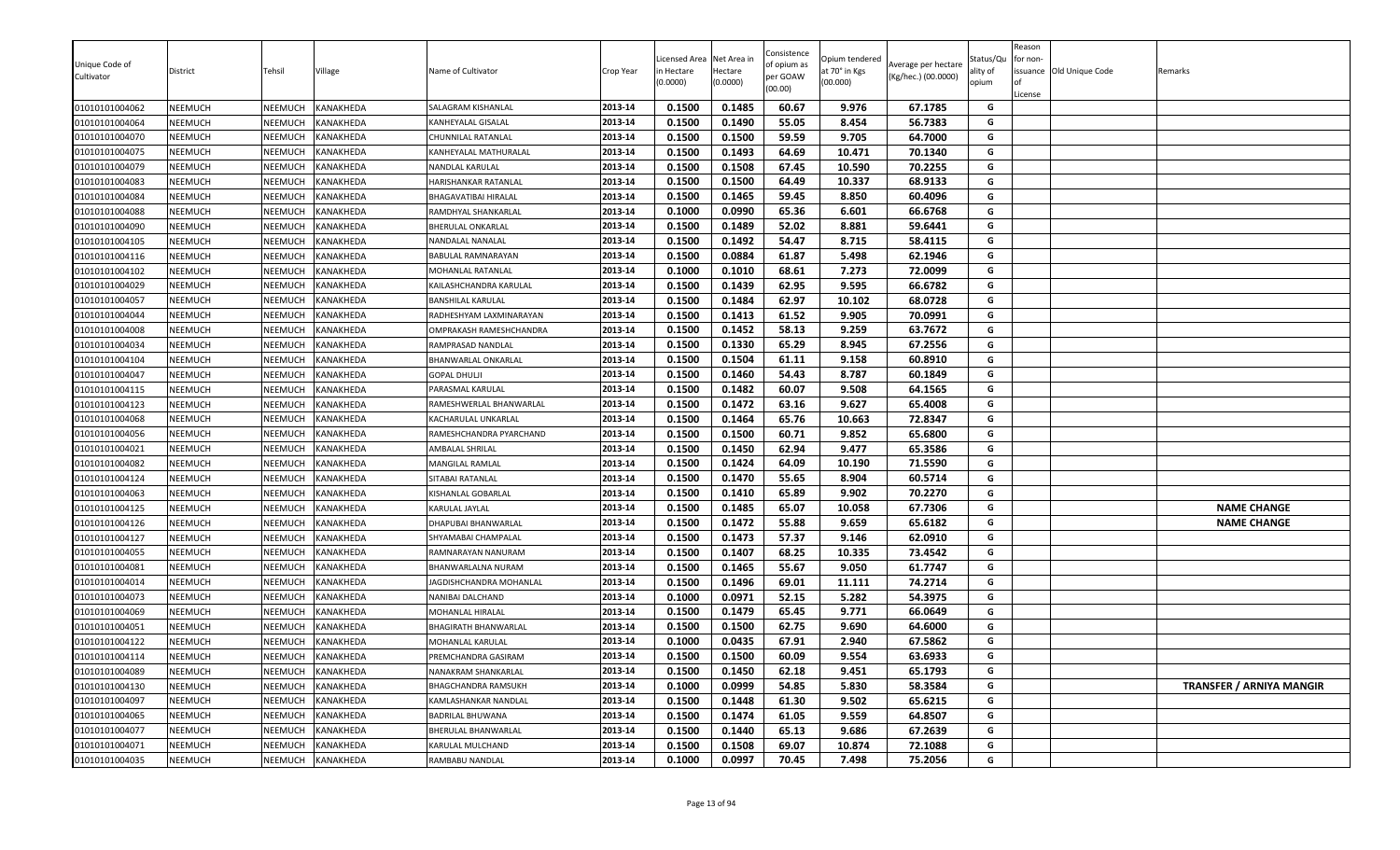| Unique Code of<br>Cultivator     | District<br>NEEMUCH | Tehsil<br>NEEMUCH  | Village<br>KANAKHEDA        | Name of Cultivator                     | Crop Year<br>2013-14 | Licensed Area<br>n Hectare<br>(0.0000)<br>0.1500 | Net Area in<br>Hectare<br>(0.0000)<br>0.1518 | Consistence<br>of opium as<br>per GOAW<br>(00.00)<br>63.98 | Opium tendered<br>at 70° in Kgs<br>(00.000) | Average per hectare<br>(Kg/hec.) (00.0000)<br>68.8208 | Status/Qu<br>ality of<br>opium | Reason<br>for non-<br>License | issuance Old Unique Code | Remarks            |
|----------------------------------|---------------------|--------------------|-----------------------------|----------------------------------------|----------------------|--------------------------------------------------|----------------------------------------------|------------------------------------------------------------|---------------------------------------------|-------------------------------------------------------|--------------------------------|-------------------------------|--------------------------|--------------------|
| 01010101004117                   |                     |                    |                             | GOVINDPRASAD KACHARULAL                |                      |                                                  |                                              |                                                            | 10.447                                      |                                                       | G<br>G                         |                               |                          |                    |
| 01010101004060<br>01010101004099 | NEEMUCH<br>NEEMUCH  | NEEMUCH<br>NEEMUCH | KANAKHEDA<br>KANAKHEDA      | RAMCHANDRA MANGILAL                    | 2013-14<br>2013-14   | 0.1500<br>0.1500                                 | 0.1474                                       | 56.58<br>62.53                                             | 8.923<br>10.157                             | 60.5360<br>66.0833                                    | G                              |                               |                          |                    |
|                                  |                     |                    |                             | PARVATIBAI TUSIRAM                     |                      |                                                  | 0.1537                                       |                                                            |                                             |                                                       | G                              |                               |                          |                    |
| 01010101004131                   | NEEMUCH             | NEEMUCH            | KANAKHEDA                   | BHANWARLAL SHANKARLAL                  | 2013-14              | 0.1000<br>0.1500                                 | 0.0996                                       | 53.66<br>56.42                                             | 5.443                                       | 54.6486                                               | G                              |                               |                          |                    |
| 01010101004132                   | NEEMUCH             | NEEMUCH            | KANAKHEDA                   | RAMKUNWARBAI CHAMPALAL                 | 2013-14<br>2013-14   |                                                  | 0.1485<br>0.0995                             |                                                            | 9.076                                       | 61.1178                                               | G                              |                               |                          |                    |
| 01010101004133                   | NEEMUCH<br>NEEMUCH  | NEEMUCH<br>NEEMUCH | KANAKHEDA<br>KANAKHEDA      | BHARATLAL JAGANNATH                    | 2013-14              | 0.1000<br>0.1000                                 | 0.0990                                       | 66.95<br>53.98                                             | 7.307<br>5.398                              | 73.4372<br>54.5253                                    | G                              |                               | 01010101028005           |                    |
| 01010101004134<br>01010101029001 | NEEMUCH             | NEEMUCH            |                             | BAPULAL MANGILAL                       | 2013-14              | 0.1500                                           | 0.1466                                       | 66.72                                                      | 11.056                                      | 75.4161                                               | G                              |                               |                          |                    |
| 01010101029003                   | NEEMUCH             | NEEMUCH            | KANAWATI<br><b>KANAWATI</b> | KHEMRAJ PRABHULAL<br>JAYCHAND DALURAM  | 2013-14              | 0.1500                                           | 0.1540                                       | 57.71                                                      | 9.679                                       | 62.8506                                               | G                              |                               |                          |                    |
|                                  |                     |                    |                             |                                        | 2013-14              | 0.1500                                           | 0.1559                                       | 63.24                                                      | 9.802                                       | 62.8736                                               | G                              |                               |                          |                    |
| 01010101029006                   | NEEMUCH             | NEEMUCH            | KANAWATI                    | BADRILAL BHUWANIRAM                    |                      |                                                  |                                              |                                                            |                                             |                                                       |                                |                               |                          |                    |
| 01010101029011                   | NEEMUCH             | NEEMUCH            | KANAWATI                    | RAMESHCHANDRA DEVILAL                  | 2013-14              | 0.1500                                           | 0.1521                                       | 65.58                                                      | 10.455                                      | 68.7377<br>64.2727                                    | G<br>G                         |                               |                          |                    |
| 01010101029012                   | NEEMUCH             | NEEMUCH            | KANAWATI                    | SITABAI BAPULAL                        | 2013-14              | 0.1000                                           | 0.0990                                       | 63.09                                                      | 6.363                                       |                                                       |                                |                               |                          |                    |
| 01010101029014                   | NEEMUCH             | NEEMUCH            | KANAWATI                    | GISALAL DHURILAL                       | 2013-14              | 0.1000                                           | 0.0996<br>0.1539                             | 61.43<br>65.80                                             | 6.257                                       | 62.8213<br>63.7687                                    | G<br>G                         |                               |                          |                    |
| 01010101029015                   | NEEMUCH             | NEEMUCH            | KANAWATI                    | KANIRAM KHYALIRAM                      | 2013-14              | 0.1500                                           |                                              |                                                            | 9.814                                       |                                                       |                                |                               |                          |                    |
| 01010101029018                   | NEEMUCH             | NEEMUCH            | KANAWATI                    | PREMBAI PRAKASHCHAND                   | 2013-14              | 0.1000                                           | 0.1009                                       | 57.89                                                      | 6.194                                       | 61.3875<br>60.5258                                    | G<br>G                         |                               |                          |                    |
| 01010101029021                   | NEEMUCH<br>NEEMUCH  | NEEMUCH<br>NEEMUCH | KANAWATI                    | SHANTIBAI BALMUKUND                    | 2013-14<br>2013-14   | 0.1000                                           | 0.1008                                       | 60.41                                                      | 6.101                                       |                                                       |                                |                               |                          |                    |
| 01010101029024                   |                     |                    | <b>KANAWATI</b>             | MANGIBAI HARIKISHAN                    | 2013-14              | 0.1000<br>0.1500                                 | 0.1006<br>0.1519                             | 57.69<br>47.23                                             | 5.975<br>7.752                              | 59.3936<br>51.0336                                    | G<br>G                         | 9                             |                          |                    |
| 01010101029025<br>01010101029030 | NEEMUCH<br>NEEMUCH  | NEEMUCH<br>NEEMUCH | KANAWATI<br>KANAWATI        | NANDLAL KISHANLAL                      | 2013-14              | 0.1500                                           | 0.1509                                       | 52.99                                                      | 7.797                                       | 51.6700                                               | G                              |                               |                          |                    |
|                                  |                     | NEEMUCH            | KANAWATI                    | HIRALAL BHANWARLAL                     | 2013-14              | 0.1500                                           | 0.1537                                       | 58.99                                                      | 9.809                                       | 63.8191                                               | G                              |                               |                          |                    |
| 01010101029033<br>01010101029036 | NEEMUCH<br>NEEMUCH  | NEEMUCH            | KANAWATI                    | RAMPRATAP JAYCHAND<br>PARASRAM KANIRAM | 2013-14              | 0.1500                                           | 0.1496                                       | 64.69                                                      | 10.018                                      | 66.9652                                               | G                              |                               |                          |                    |
| 01010101029039                   | NEEMUCH             | <b>NEEMUCH</b>     | KANAWATI                    | RAMNARAYAN CHUNNILAL                   | 2013-14              | 0.1500                                           | 0.1509                                       | 57.96                                                      | 8.851                                       | 58.6547                                               | G                              |                               |                          |                    |
| 01010101029040                   | NEEMUCH             | NEEMUCH            | KANAWATI                    | VILASCHAND PRABHULAL                   | 2013-14              | 0.1500                                           | 0.1530                                       | 66.69                                                      | 10.651                                      | 69.6144                                               | G                              |                               |                          |                    |
| 01010101029044                   | NEEMUCH             | NEEMUCH            | KANAWATI                    | RAMDYAL NANURAM                        | 2013-14              | 0.1500                                           | 0.1515                                       | 57.13                                                      | 8.798                                       | 58.0726                                               | G                              |                               |                          |                    |
| 01010101029045                   | NEEMUCH             | NEEMUCH            | KANAWATI                    | RAMPRASAD BADRILAL                     | 2013-14              | 0.1500                                           | 0.1536                                       | 62.95                                                      | 10.036                                      | 65.3385                                               | G                              |                               |                          |                    |
| 01010101029046                   | NEEMUCH             | NEEMUCH            | <b>KANAWATI</b>             | PRAKASHCHANDRA KALURAM                 | 2013-14              | 0.1500                                           | 0.1565                                       | 66.21                                                      | 10.915                                      | 69.7444                                               | G                              |                               |                          |                    |
| 01010101029008                   | NEEMUCH             | NEEMUCH            | KANAWATI                    | <b>OMPRAKASH MANGILAL</b>              | 2013-14              | 0.1000                                           | 0.0957                                       | 62.63                                                      | 6.129                                       | 64.0439                                               | G                              |                               |                          |                    |
| 01010101029010                   | NEEMUCH             | NEEMUCH            | KANAWATI                    | SALAGRAM NANURAM                       | 2013-14              | 0.1000                                           | 0.1000                                       | 60.86                                                      | 6.347                                       | 63.4700                                               | G                              |                               |                          |                    |
| 01010101029049                   | NEEMUCH             | NEEMUCH            | KANAWATI                    | PRAKSHCHANDRA KACHARULAL               | 2013-14              | 0.1500                                           | 0.1536                                       | 57.34                                                      | 8.609                                       | 56.0482                                               | G                              |                               |                          |                    |
| 01010101029004                   | NEEMUCH             | NEEMUCH            | KANAWATI                    | SHIVENARAYAN KALURAM                   | 2013-14              | 0.1500                                           | 0.1518                                       | 64.33                                                      | 10.596                                      | 69.8024                                               | G                              |                               |                          |                    |
| 01010101029053                   | NEEMUCH             | NEEMUCH            | KANAWATI                    | JAMNALAL RAMLAL                        | 2013-14              | 0.1500                                           | 0.1505                                       | 60.48                                                      | 8.960                                       | 59.5349                                               | G                              |                               |                          | <b>NAME CHANGE</b> |
| 01010101035016                   | NEEMUCH             | NEEMUCH            | KHADAWADA                   | GOPALSINGH BHANWARSINGH                | 2013-14              | 0.1000                                           | 0.1020                                       | 65.79                                                      | 6.946                                       | 68.0980                                               | G                              |                               |                          |                    |
| 01010101035017                   | NEEMUCH             | NEEMUCH            | KHADAWADA                   | MANOHARSINGH SHAMBHUSINGH              | 2013-14              | 0.1500                                           | 0.1485                                       | 60.95                                                      | 9.604                                       | 64.6734                                               | G                              |                               |                          |                    |
| 01010101035014                   | NEEMUCH             | NEEMUCH            | KHADAWADA                   | DOULATSINGH BHANWARSINGH               | 2013-14              | 0.1000                                           | 0.1015                                       | 53.04                                                      | 5.713                                       | 56.2857                                               | G                              |                               |                          |                    |
| 01010101035001                   | NEEMUCH             | NEEMUCH            | KHADAWADA                   | RASALKUNWAR SHAMBHUSINGH               | 2013-14              | 0.1500                                           | 0.1482                                       | 49.82                                                      | 7.907                                       | 53.3536                                               | G                              |                               |                          |                    |
| 01010101035018                   | NEEMUCH             | NEEMUCH            | KHADAWADA                   | PRAHALADSINGH SHAMBHUSINGH             | 2013-14              | 0.1500                                           | 0.1482                                       | 56.00                                                      | 8.944                                       | 60.3509                                               | G                              |                               |                          |                    |
| 01010101035010                   | NEEMUCH             | NEEMUCH            | KHADAWADA                   | FATEHSINGH UNKARSINGH                  | 2013-14              | 0.1500                                           | 0.1471                                       | 46.06                                                      | 7.422                                       | 50.4555                                               | G                              | $\overline{a}$                |                          |                    |
| 01010101010018                   | NEEMUCH             | NEEMUCH            | KHEDADARU                   | JAGDISH PYARCHAND                      | 2013-14              | 0.1500                                           | 0.1510                                       | 56.87                                                      | 9.587                                       | 63.4901                                               | G                              |                               |                          |                    |
| 01010101010019                   | NEEMUCH             | NEEMUCH            | KHEDADARU                   | JAGDISH JAYRAJ                         | 2013-14              | 0.1000                                           | 0.1020                                       | 53.26                                                      | 5.897                                       | 57.8137                                               | G                              |                               |                          |                    |
| 01010101010020                   | NEEMUCH             | NEEMUCH            | KHEDADARU                   | LAXMINARAYAN MANGILAL                  | 2013-14              | 0.1500                                           | 0.1488                                       | 60.47                                                      | 10.133                                      | 68.0981                                               | G                              |                               |                          |                    |
| 01010101010006                   | NEEMUCH             | NEEMUCH            | KHEDADARU                   | MOHANLAL NARAYAN                       | 2013-14              | 0.1500                                           | 0.1485                                       | 61.96                                                      | 10.020                                      | 67.4747                                               | G                              |                               |                          |                    |
| 01010101010008                   | NEEMUCH             | NEEMUCH            | KHEDADARU                   | RADHESHYAM RATANLAL                    | 2013-14              | 0.1000                                           | 0.0989                                       | 56.37                                                      | 6.032                                       | 60.9909                                               | G                              |                               |                          |                    |
| 01010101010009                   | NEEMUCH             | NEEMUCH            | KHEDADARU                   | BHERULAL PYARCHAND                     | 2013-14              | 0.1500                                           | 0.1518                                       | 60.59                                                      | 10.179                                      | 67.0553                                               | G                              |                               |                          |                    |
| 01010101010010                   | NEEMUCH             | NEEMUCH            | KHEDADARU                   | <b>UDAYRAM MOTILAL</b>                 | 2013-14              | 0.1500                                           | 0.1420                                       | 56.03                                                      | 8.533                                       | 60.0915                                               | G                              |                               |                          |                    |
| 01010101010017                   | NEEMUCH             | NEEMUCH            | KHEDADARU                   | HIRALAL PYARCHAND                      | 2013-14              | 0.1000                                           | 0.1000                                       | 58.41                                                      | 6.358                                       | 63.5800                                               | G                              |                               |                          |                    |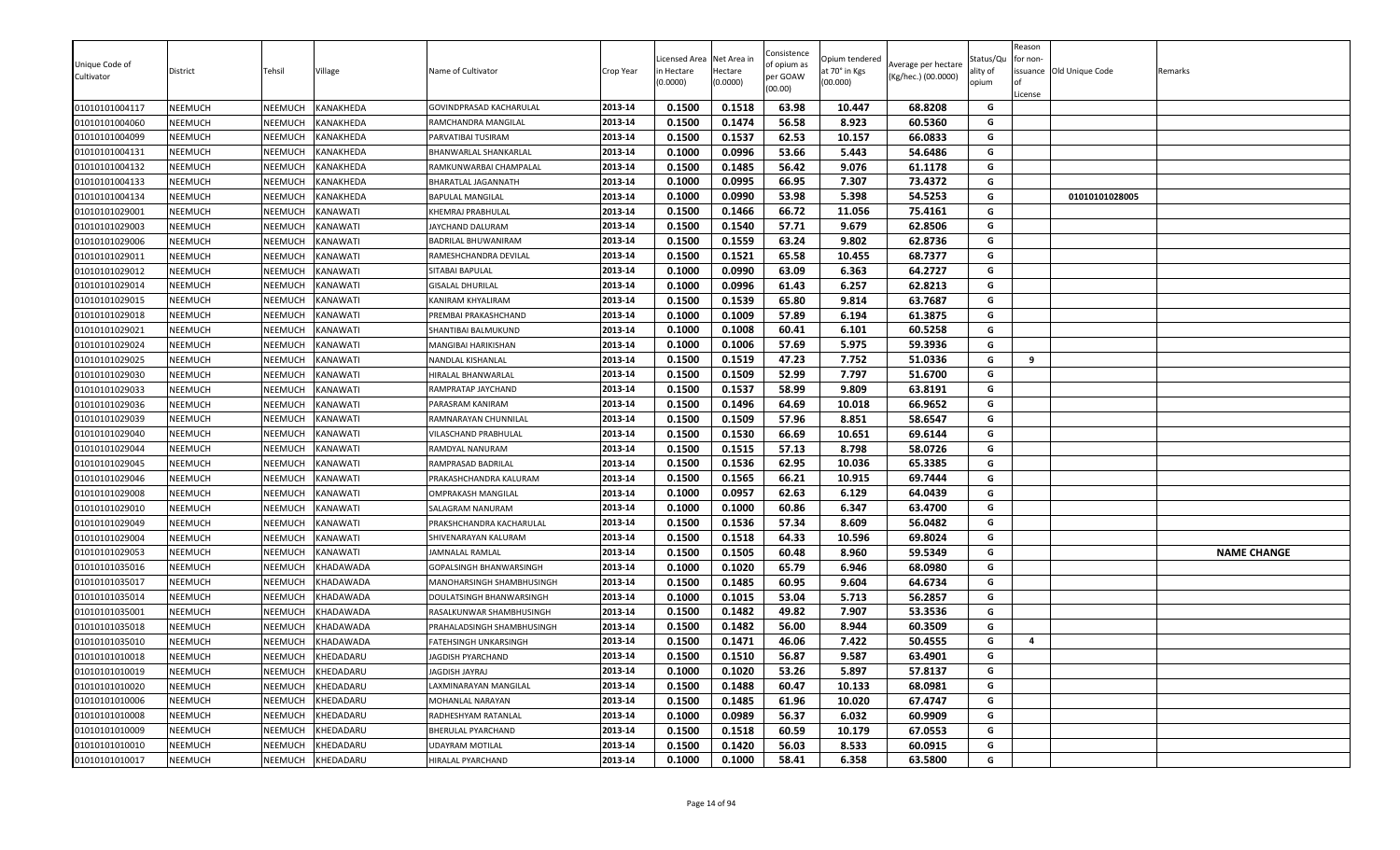| Unique Code of<br>Cultivator     | District<br>NEEMUCH | Tehsil<br>NEEMUCH  | Village<br>MALKHEDA  | Name of Cultivator                            | Crop Year<br>2013-14 | Licensed Area<br>า Hectare<br>(0.0000)<br>0.1500 | Net Area in<br>Hectare<br>(0.0000)<br>0.0000 | Consistence<br>of opium as<br>per GOAW<br>(00.00)<br>0.00 | Opium tendered<br>at 70° in Kgs<br>(00.000) | Average per hectare<br>(Kg/hec.) (00.0000)<br>0.0000 | Status/Qu<br>ality of<br>opium<br>-F | Reason<br>for non-<br>License | issuance Old Unique Code | Remarks                            |
|----------------------------------|---------------------|--------------------|----------------------|-----------------------------------------------|----------------------|--------------------------------------------------|----------------------------------------------|-----------------------------------------------------------|---------------------------------------------|------------------------------------------------------|--------------------------------------|-------------------------------|--------------------------|------------------------------------|
| 01010101003004                   |                     |                    |                      | CHAGANLAL RAMLAL                              | 2013-14              |                                                  |                                              |                                                           | 0.000                                       |                                                      | G                                    |                               |                          |                                    |
| 01010101003006<br>01010101003034 | NEEMUCH<br>NEEMUCH  | NEEMUCH<br>NEEMUCH | MALKHEDA<br>MALKHEDA | BANSHIGIR RATANGIR<br>SATYANARAYAN GORISHNKAR | 2013-14              | 0.1000<br>0.1500                                 | 0.1000<br>0.1444                             | 61.71<br>59.05                                            | 6.594<br>9.119                              | 65.9400<br>63.1510                                   | G                                    |                               |                          |                                    |
|                                  | NEEMUCH             | NEEMUCH            | MALKHEDA             | KESHARBAI KANHEYALAL                          | 2013-14              | 0.1500                                           | 0.1504                                       | 57.57                                                     | 9.351                                       | 62.1742                                              | G                                    |                               |                          |                                    |
| 01010101003039<br>01010101003056 | NEEMUCH             | NEEMUCH            | MALKHEDA             | ANIBAI PYARAJI                                | 2013-14              | 0.1000                                           | 0.1000                                       | 53.25                                                     | 5.660                                       | 56.6000                                              | G                                    |                               |                          |                                    |
| 01010101003068                   | NEEMUCH             | NEEMUCH            | MALKHEDA             | JAGDISH DEVILAL                               | 2013-14              | 0.1500                                           | 0.1500                                       | 63.15                                                     | 10.086                                      | 67.2400                                              |                                      | $\overline{2}$                |                          |                                    |
| 01010101003081                   | NEEMUCH             | NEEMUCH            | MALKHEDA             | KAMLESH BABULAL                               | 2013-14              | 0.1500                                           | 0.1440                                       | 62.35                                                     | 9.860                                       | 68.4722                                              | G                                    |                               |                          |                                    |
| 01010101003083                   | NEEMUCH             | NEEMUCH            | MALKHEDA             | RAMESHWER RAMCHANDRA                          | 2013-14              | 0.1500                                           | 0.1494                                       | 56.60                                                     | 9.307                                       | 62.2959                                              | G                                    |                               |                          |                                    |
| 01010101003104                   | NEEMUCH             | NEEMUCH            | MALKHEDA             | RADHESHYAM RAMNARAYAN                         | 2013-14              | 0.1500                                           | 0.1485                                       | 59.19                                                     | 9.572                                       | 64.4579                                              | G                                    |                               |                          |                                    |
| 01010101003106                   | NEEMUCH             | NEEMUCH            | MALKHEDA             | NIRBHAYRAM MOHANLAL                           | 2013-14              | 0.1500                                           | 0.1496                                       | 56.77                                                     | 9.116                                       | 60.9358                                              | G                                    |                               |                          |                                    |
| 01010101003023                   | NEEMUCH             | NEEMUCH            | MALKHEDA             | RADHESHYAM BHUWAN                             | 2013-14              | 0.1000                                           | 0.0980                                       | 50.53                                                     | 5.457                                       | 55.6837                                              | G                                    |                               |                          |                                    |
| 01010101003078                   | <b>NEEMUCH</b>      | NEEMUCH            | MALKHEDA             | CHAINRAM NARAYAN                              | 2013-14              | 0.1000                                           | 0.1025                                       | 61.42                                                     | 6.730                                       | 65.6585                                              | G                                    |                               |                          |                                    |
| 01010101003043                   | NEEMUCH             | NEEMUCH            | MALKHEDA             | BADAMBAI MOHANLAL                             | 2013-14              | 0.1500                                           | 0.1496                                       | 57.70                                                     | 9.240                                       | 61.7647                                              | G                                    |                               |                          |                                    |
| 01010101003070                   | NEEMUCH             | NEEMUCH            | MALKHEDA             | BHERULAL GOTUJI                               | 2013-14              | 0.1500                                           | 0.1475                                       | 57.58                                                     | 9.114                                       | 61.7898                                              | G                                    |                               |                          |                                    |
| 01010101003112                   | NEEMUCH             | NEEMUCH            | MALKHEDA             | MOTYABAI JAYRAM                               | 2013-14              | 0.1500                                           | 0.1510                                       | 51.64                                                     | 8.026                                       | 53.1523                                              | G                                    |                               |                          |                                    |
| 01010101003044                   | NEEMUCH             | NEEMUCH            | MALKHEDA             | KHEMRAJ VARDICHAND                            | 2013-14              | 0.1000                                           | 0.1038                                       | 54.30                                                     | 5.942                                       | 57.2447                                              | G                                    |                               |                          |                                    |
| 01010101003052                   | NEEMUCH             | NEEMUCH            | MALKHEDA             | PRABHULAL RUPAJI                              | 2013-14              | 0.1500                                           | 0.1376                                       | 53.10                                                     | 8.238                                       | 59.8692                                              | G                                    |                               |                          |                                    |
| 01010101003102                   | NEEMUCH             | NEEMUCH            | MALKHEDA             | RAMGIR ONKARGIR                               | 2013-14              | 0.1000                                           | 0.1018                                       | 65.25                                                     | 7.056                                       | 69.3124                                              | G                                    |                               |                          |                                    |
| 01010101003031                   | NEEMUCH             | NEEMUCH            | MALKHEDA             | DUDABAI BHERULAL                              | 2013-14              | 0.1500                                           | 0.1500                                       | 63.01                                                     | 10.109                                      | 67.3933                                              |                                      | $\overline{2}$                |                          |                                    |
| 01010101003055                   | NEEMUCH             | NEEMUCH            | MALKHEDA             | JAGDISH RUPAJI                                | 2013-14              | 0.1000                                           | 0.1050                                       | 57.08                                                     | 5.896                                       | 56.1524                                              | G                                    |                               |                          | <b>TRANSFER / CHR-III (KANERA)</b> |
| 01010101003027                   | NEEMUCH             | NEEMUCH            | MALKHEDA             | BABULAL AMARCHAND                             | 2013-14              | 0.1500                                           | 0.1440                                       | 63.03                                                     | 10.004                                      | 69.4722                                              | G                                    |                               |                          |                                    |
| 01010101003114                   | NEEMUCH             | NEEMUCH            | MALKHEDA             | ONKARLAL RAMCHANDRA                           | 2013-14              | 0.1500                                           | 0.1510                                       | 62.57                                                     | 10.092                                      | 66.8344                                              | G                                    |                               |                          |                                    |
| 01010101003080                   | NEEMUCH             | NEEMUCH            | MALKHEDA             | BHUWANIRAM RAMCHANDRA                         | 2013-14              | 0.1000                                           | 0.0000                                       | 0.00                                                      | 0.000                                       | 0.0000                                               | F                                    |                               |                          |                                    |
| 01010101003058                   | NEEMUCH             | NEEMUCH            | MALKHEDA             | SHIVEGIR MANGUGIR                             | 2013-14              | 0.1500                                           | 0.1508                                       | 53.54                                                     | 8.559                                       | 56.7573                                              | G                                    |                               |                          |                                    |
| 01010101003047                   | <b>NEEMUCH</b>      | NEEMUCH            | MALKHEDA             | SHAMBHULAL BHERULAL                           | 2013-14              | 0.1500                                           | 0.1208                                       | 58.70                                                     | 7.883                                       | 65.2566                                              | G                                    |                               |                          |                                    |
| 01010101003111                   | NEEMUCH             | NEEMUCH            | MALKHEDA             | CHAGANLAL RAMLAL                              | 2013-14              | 0.1500                                           | 0.1476                                       | 64.07                                                     | 10.691                                      | 72.4322                                              | G                                    |                               |                          |                                    |
| 01010101003053                   | NEEMUCH             | NEEMUCH            | MALKHEDA             | RAMIBAI HARIRAM                               | 2013-14              | 0.1000                                           | 0.0496                                       | 52.52                                                     | 2.573                                       | 51.8750                                              | G                                    |                               |                          |                                    |
| 01010101003110                   | NEEMUCH             | NEEMUCH            | MALKHEDA             | AMRITLAL DEVILAL                              | 2013-14              | 0.1500                                           | 0.1521                                       | 49.02                                                     | 7.717                                       | 50.7364                                              | G                                    | $\overline{a}$                |                          |                                    |
| 01010101003057                   | <b>NEEMUCH</b>      | NEEMUCH            | MALKHEDA             | MULCHAND VARDICHAND                           | 2013-14              | 0.1500                                           | 0.0000                                       | 0.00                                                      | 0.000                                       | 0.0000                                               | F.                                   |                               |                          |                                    |
| 01010101003001                   | NEEMUCH             | NEEMUCH            | MALKHEDA             | SHANTIBAI LAXMINARAYAN                        | 2013-14              | 0.1500                                           | 0.1506                                       | 56.96                                                     | 9.154                                       | 60.7835                                              | G                                    |                               |                          |                                    |
| 01010101003026                   | NEEMUCH             | NEEMUCH            | MALKHEDA             | KARULAL UDAYRAM                               | 2013-14              | 0.1500                                           | 0.1495                                       | 48.88                                                     | 7.639                                       | 51.0970                                              | G                                    |                               |                          |                                    |
| 01010101013003                   | NEEMUCH             | NEEMUCH            | NAVALPURA            | KANHEYALAL BHANWARLAL                         | 2013-14              | 0.1500                                           | 0.1474                                       | 44.89                                                     | 6.766                                       | 45.9023                                              | G                                    | 4                             |                          |                                    |
| 01010101013013                   | NEEMUCH             | NEEMUCH            | NAVALPURA            | <b>GOPILAL KARU</b>                           | 2013-14              | 0.1500                                           | 0.1487                                       | 57.23                                                     | 9.165                                       | 61.6342                                              | G                                    |                               |                          |                                    |
| 01010101013007                   | NEEMUCH             | NEEMUCH            | NAVALPURA            | BANSHILAL BHANWARLAL                          | 2013-14              | 0.1500                                           | 0.1470                                       | 40.42                                                     | 5.982                                       | 40.6939                                              | G                                    | $\overline{a}$                |                          |                                    |
| 01010101013017                   | NEEMUCH             | NEEMUCH            | NAVALPURA            | SHANTILAL MOHANLAL                            | 2013-14              | 0.1000                                           | 0.1002                                       | 50.45                                                     | 5.607                                       | 55.9581                                              | G                                    |                               |                          |                                    |
| 01010101013018                   | NEEMUCH             | NEEMUCH            | NAVALPURA            | BADRILAL CHETRAM                              | 2013-14              | 0.1500                                           | 0.1499                                       | 53.35                                                     | 8.300                                       | 55.3702                                              | G                                    |                               |                          |                                    |
| 01010101013019                   | NEEMUCH             | <b>NEEMUCH</b>     | NAVALPURA            | <b>AXMINARAYAN BHANWARLAL</b>                 | 2013-14              | 0.1500                                           | 0.1491                                       | 47.09                                                     | 6.922                                       | 46.4252                                              | G                                    | $\overline{4}$                |                          |                                    |
| 01010101013004                   | NEEMUCH             | NEEMUCH            | <b>NAVALPURA</b>     | <b>DURGAPRASAD SHRILAL</b>                    | 2013-14              | 0.1000                                           | 0.0967                                       | 36.68                                                     | 3.925                                       | 40.5895                                              | G                                    | $\overline{\mathbf{a}}$       |                          |                                    |
| 01010101013027                   | NEEMUCH             | NEEMUCH            | NAVALPURA            | RAJKUMAR MANGILAL                             | 2013-14              | 0.1500                                           | 0.1441                                       | 52.15                                                     | 7.994                                       | 55.4754                                              | G                                    |                               |                          |                                    |
| 01010101013063                   | NEEMUCH             | NEEMUCH            | NAVALPURA            | RAMBILAS CHANDMAL                             | 2013-14              | 0.1500                                           | 0.1491                                       | 53.40                                                     | 8.491                                       | 56.9484                                              | G                                    |                               |                          |                                    |
| 01010101015001                   | NEEMUCH             | NEEMUCH            | <b>NEEMUCH CITY</b>  | HIMMATSINGH KISHANSINGH                       | 2013-14              | 0.1500                                           | 0.1471                                       | 47.44                                                     | 8.295                                       | 56.3902                                              | G                                    |                               |                          |                                    |
| 01010101015005                   | NEEMUCH             | NEEMUCH            | <b>NEEMUCH CITY</b>  | BAGDIRAM LAXMINARAYAN                         | 2013-14              | 0.1000                                           | 0.1028                                       | 59.59                                                     | 5.712                                       | 55.5642                                              | G                                    |                               |                          |                                    |
| 01010101015006                   | NEEMUCH             | NEEMUCH            | <b>NEEMUCH CITY</b>  | RAMESHWER BHANWARLAL                          | 2013-14              | 0.1000                                           | 0.1030                                       | 47.35                                                     | 4.918                                       | 47.7476                                              | G                                    | 4                             |                          |                                    |
| 01010101015008                   | NEEMUCH             | NEEMUCH            | <b>NEEMUCH CITY</b>  | JAFARKHAN ISMALKHAN                           | 2013-14              | 0.1500                                           | 0.1496                                       | 67.50                                                     | 9.527                                       | 63.6832                                              | G                                    |                               |                          |                                    |
| 01010101015037                   | NEEMUCH             | NEEMUCH            | <b>NEEMUCH CITY</b>  | RUKMANIBAI GANGARAM                           | 2013-14              | 0.1000                                           | 0.0990                                       | 54.44                                                     | 5.654                                       | 57.1111                                              | G                                    |                               |                          |                                    |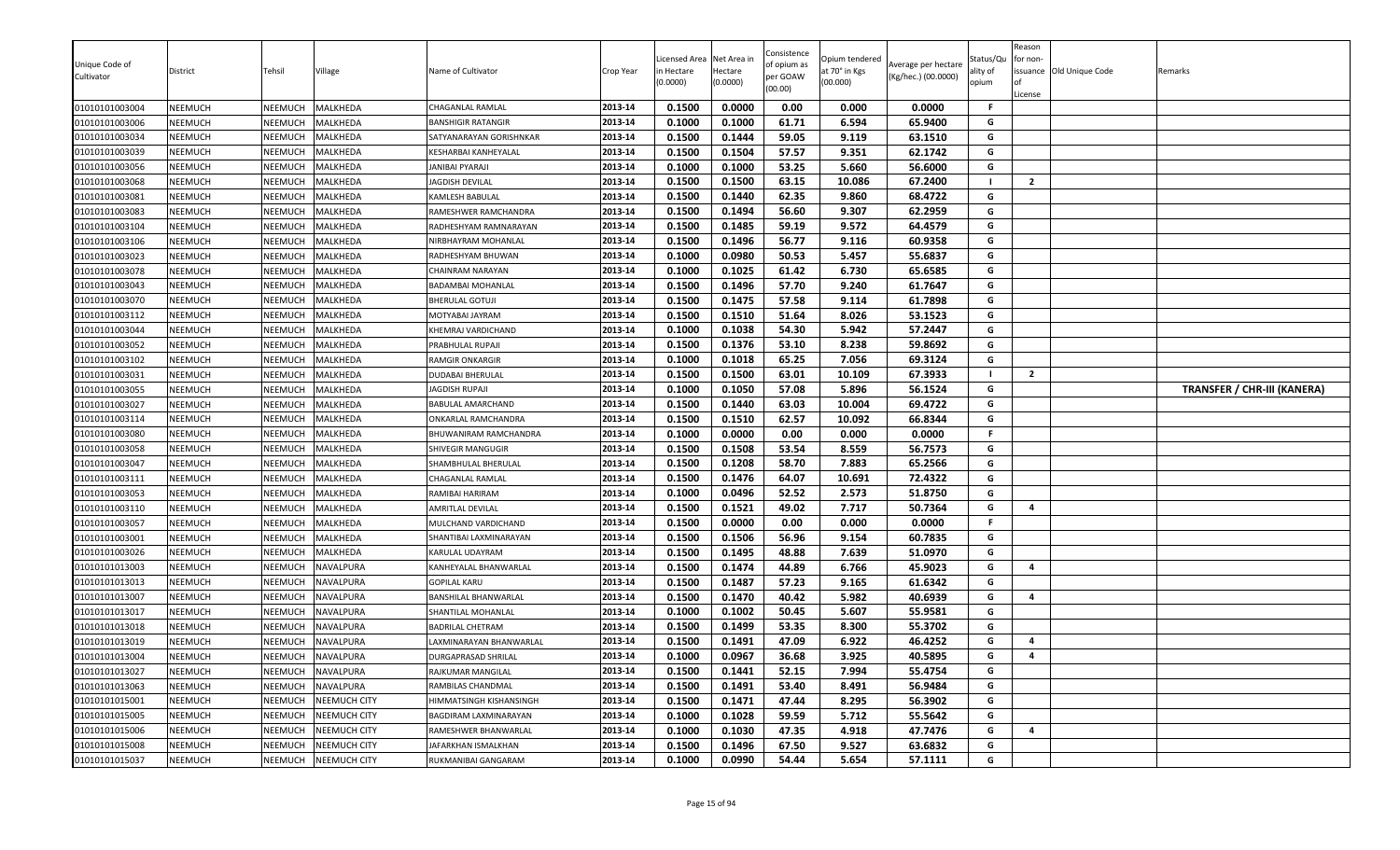| Unique Code of<br>Cultivator | District       | Tehsil         | Village             | Name of Cultivator       | Crop Year | Licensed Area<br>in Hectare<br>(0.0000) | Net Area in<br>Hectare<br>(0.0000) | Consistence<br>of opium as<br>per GOAW<br>(00.00) | Opium tendered<br>at 70° in Kgs<br>(00.000) | Average per hectare<br>(Kg/hec.) (00.0000) | Status/Qu<br>ality of<br>opium | Reason<br>for non-<br>License | ssuance Old Unique Code | Remarks            |
|------------------------------|----------------|----------------|---------------------|--------------------------|-----------|-----------------------------------------|------------------------------------|---------------------------------------------------|---------------------------------------------|--------------------------------------------|--------------------------------|-------------------------------|-------------------------|--------------------|
| 01010101015032               | NEEMUCH        | NEEMUCH        | <b>NEEMUCH CITY</b> | SHAMBHULAL KISHANLAL     | 2013-14   | 0.1000                                  | 0.0972                             | 59.36                                             | 5.724                                       | 58.8889                                    | G                              |                               |                         |                    |
| 01010101015042               | NEEMUCH        | NEEMUCH        | <b>NEEMUCH CITY</b> | RADHESHYAM MOTILAL       | 2013-14   | 0.1000                                  | 0.1040                             | 54.09                                             | 5.687                                       | 54.6827                                    | G                              |                               |                         |                    |
| 01010101015066               | NEEMUCH        | NEEMUCH        | NEEMUCH CITY        | BAVARIBAI SHOBHARAM      | 2013-14   | 0.1500                                  | 0.1463                             | 65.98                                             | 10.057                                      | 68.7423                                    | G                              |                               |                         |                    |
| 01010101015012               | NEEMUCH        | NEEMUCH        | NEEMUCH CITY        | OMPRAKASH PYARCHAND      | 2013-14   | 0.1000                                  | 0.1017                             | 54.28                                             | 5.234                                       | 51.4651                                    | G                              |                               |                         |                    |
| 01010101015009               | NEEMUCH        | <b>NEEMUCH</b> | <b>NEEMUCH CITY</b> | GANSHYAM JAGANNATH       | 2013-14   | 0.1500                                  | 0.1520                             | 52.77                                             | 8.270                                       | 54.4079                                    | G                              |                               |                         |                    |
| 01010101011013               | NEEMUCH        | NEEMUCH        | NEWAD               | MUNNALAL NANDLAL         | 2013-14   | 0.1500                                  | 0.1335                             | 48.26                                             | 6.722                                       | 50.3521                                    | G                              | $\overline{a}$                |                         |                    |
| 01010101011019               | NEEMUCH        | NEEMUCH        | NEWAD               | HIRALAL NARAYAN          | 2013-14   | 0.1000                                  | 0.0899                             | 60.36                                             | 4.613                                       | 51.3126                                    | G                              |                               |                         |                    |
| 01010101011040               | NEEMUCH        | NEEMUCH        | NEWAD               | KARULAL NARAYAN          | 2013-14   | 0.1500                                  | 0.1368                             | 44.92                                             | 3.754                                       | 27.4415                                    | G                              | $\overline{a}$                |                         |                    |
| 01010101011060               | NEEMUCH        | NEEMUCH        | NEWAD               | RATANLAL VAJERAM         | 2013-14   | 0.1500                                  | 0.1488                             | 60.00                                             | 7.877                                       | 52.9368                                    | G                              |                               |                         |                    |
| 01010101011065               | NEEMUCH        | NEEMUCH        | NEWAD               | BALUDAS MODIRAM          | 2013-14   | 0.1000                                  | 0.1004                             | 58.48                                             | 2.732                                       | 27.2112                                    | G                              | $\overline{a}$                |                         |                    |
| 01010101011072               | NEEMUCH        | <b>NEEMUCH</b> | NEWAD               | <b>BANSILAL BHERA</b>    | 2013-14   | 0.1000                                  | 0.0988                             | 42.30                                             | 4.309                                       | 43.6134                                    | G                              | $\overline{\mathbf{4}}$       |                         |                    |
| 01010101011011               | NEEMUCH        | NEEMUCH        | NEWAD               | GANPAT MODIRAM           | 2013-14   | 0.1500                                  | 0.1475                             | 52.05                                             | 7.399                                       | 50.1627                                    | G                              | $\overline{a}$                |                         |                    |
| 01010101011017               | NEEMUCH        | <b>NEEMUCH</b> | NEWAD               | SUGANABAI BAGDIRAM       | 2013-14   | 0.1500                                  | 0.1483                             | 48.71                                             | 7.501                                       | 50.5799                                    | G                              | $\overline{a}$                |                         |                    |
| 01010101011055               | NEEMUCH        | NEEMUCH        | NEWAD               | BABRU DIPCHAND           | 2013-14   | 0.1000                                  | 0.0913                             | 42.91                                             | 2.507                                       | 27.4589                                    | G                              | $\overline{a}$                |                         |                    |
| 01010101011008               | NEEMUCH        | NEEMUCH        | NEWAD               | MOHANLAL MOTILAL         | 2013-14   | 0.1500                                  | 0.1520                             | 42.69                                             | 7.013                                       | 46.1382                                    | G                              | 4                             |                         |                    |
| 01010101011097               | NEEMUCH        | NEEMUCH        | NEWAD               | NATHULAL SHANKARLAL      | 2013-14   | 0.1500                                  | 0.1041                             | 44.30                                             | 4.474                                       | 42.9779                                    | G                              | $\overline{a}$                |                         |                    |
| 01010101011106               | NEEMUCH        | NEEMUCH        | NEWAD               | NANDUBAI GORDHANLAL      | 2013-14   | 0.1500                                  | 0.1549                             | 54.82                                             | 8.677                                       | 56.0168                                    | G                              |                               |                         |                    |
| 01010101002005               | NEEMUCH        | <b>NEEMUCH</b> | PIPLAUN             | PURSHOTTAM RAMGOPAL      | 2013-14   | 0.1500                                  | 0.1459                             | 64.37                                             | 9.665                                       | 66.2440                                    | G                              |                               |                         |                    |
| 01010101002008               | NEEMUCH        | <b>NEEMUCH</b> | PIPLAUN             | VISHNUPRASAD SHANKARLAL  | 2013-14   | 0.1500                                  | 0.1350                             | 68.66                                             | 8.975                                       | 66.4815                                    | G                              |                               |                         |                    |
| 01010101002012               | NEEMUCH        | NEEMUCH        | PIPLAUN             | FATEHLAL GORILAL         | 2013-14   | 0.1500                                  | 0.1394                             | 54.70                                             | 7.955                                       | 57.0660                                    | G                              |                               |                         |                    |
| 01010101002013               | NEEMUCH        | NEEMUCH        | PIPLAUN             | BABULAL NARAYAN          | 2013-14   | 0.1500                                  | 0.1470                             | 68.07                                             | 10.424                                      | 70.9116                                    | G                              |                               |                         |                    |
| 01010101002015               | NEEMUCH        | NEEMUCH        | PIPLAUN             | RADHESHYAM SHRILAL       | 2013-14   | 0.1500                                  | 0.1435                             | 68.05                                             | 10.830                                      | 75.4704                                    | G                              |                               |                         |                    |
| 01010101002016               | NEEMUCH        | NEEMUCH        | PIPLAUN             | CHAMPALAL NARAYAN        | 2013-14   | 0.1000                                  | 0.0997                             | 68.34                                             | 7.244                                       | 72.6580                                    | G                              |                               |                         |                    |
| 01010101002019               | NEEMUCH        | NEEMUCH        | PIPLAUN             | NANDKISHORE CHAGANLAL    | 2013-14   | 0.1000                                  | 0.1008                             | 70.03                                             | 7.233                                       | 71.7560                                    | G                              |                               |                         |                    |
| 01010101002025               | NEEMUCH        | NEEMUCH        | PIPLAUN             | CHENRAM SHOBHARAM        | 2013-14   | 0.1000                                  | 0.1018                             | 62.90                                             | 6.874                                       | 67.5246                                    | G                              |                               |                         |                    |
| 01010101002026               | NEEMUCH        | NEEMUCH        | PIPLAUN             | RAJENDRAPRASAD BHAGIRATH | 2013-14   | 0.1500                                  | 0.1515                             | 65.99                                             | 10.379                                      | 68.5083                                    | G                              |                               |                         |                    |
| 01010101002029               | NEEMUCH        | NEEMUCH        | PIPLAUN             | BALARAM BHAGWAN          | 2013-14   | 0.1000                                  | 0.1020                             | 62.40                                             | 6.882                                       | 67.4706                                    | G                              |                               |                         |                    |
| 01010101002030               | NEEMUCH        | <b>NEEMUCH</b> | <b>IPLAUN</b>       | GISALAL RAMCHANDRA       | 2013-14   | 0.1500                                  | 0.1426                             | 54.33                                             | 8.569                                       | 60.0912                                    | G                              |                               |                         |                    |
| 01010101002031               | NEEMUCH        | NEEMUCH        | PIPLAUN             | SURATRAM CHOGALAL        | 2013-14   | 0.1500                                  | 0.1496                             | 68.12                                             | 10.510                                      | 70.2540                                    | G                              |                               |                         | <b>NAME CHANGE</b> |
| 01010101002039               | NEEMUCH        | NEEMUCH        | PIPLAUN             | BABULAL ONKARLAL         | 2013-14   | 0.1000                                  | 0.0956                             | 68.88                                             | 7.587                                       | 79.3619                                    | G                              |                               |                         |                    |
| 01010101002041               | NEEMUCH        | <b>NEEMUCH</b> | PIPLAUN             | CHANDMAL UTTAMCHAND      | 2013-14   | 0.1500                                  | 0.1469                             | 53.13                                             | 9.252                                       | 62.9816                                    | G                              |                               |                         |                    |
| 01010101002055               | NEEMUCH        | NEEMUCH        | PIPLAUN             | RAMDYAL SHANKARLAL       | 2013-14   | 0.1500                                  | 0.1014                             | 64.60                                             | 6.958                                       | 68.6193                                    | G                              |                               |                         |                    |
| 01010101002058               | <b>NEEMUCH</b> | NEEMUCH        | PIPLAUN             | VISHNUPRASAD ONKARLAL    | 2013-14   | 0.1500                                  | 0.1445                             | 70.13                                             | 10.289                                      | 71.2042                                    | G                              |                               |                         |                    |
| 01010101002059               | NEEMUCH        | NEEMUCH        | PIPLAUN             | <b>GOPALGIR KALUGIR</b>  | 2013-14   | 0.1500                                  | 0.1302                             | 65.51                                             | 8.919                                       | 68.5023                                    | G                              |                               |                         |                    |
| 01010101002061               | NEEMUCH        | NEEMUCH        | PIPLAUN             | SUKHDEV RAMCHANDRA       | 2013-14   | 0.1000                                  | 0.1005                             | 65.73                                             | 7.456                                       | 74.1891                                    | G                              |                               |                         |                    |
| 01010101002068               | NEEMUCH        | NEEMUCH        | PIPLAUN             | SHANTILAL DEVILAL        | 2013-14   | 0.1500                                  | 0.1550                             | 58.19                                             | 9.801                                       | 63.2323                                    | - 1                            | $\overline{2}$                |                         |                    |
| 01010101002071               | NEEMUCH        | <b>NEEMUCH</b> | <b>PIPLAUN</b>      | SAREKUWAR RAMESHWER      | 2013-14   | 0.1500                                  | 0.1485                             | 67.65                                             | 10.302                                      | 69.3737                                    | G                              |                               |                         |                    |
| 01010101002072               | NEEMUCH        | NEEMUCH        | PIPLAUN             | AMBALAL MOHANLAL         | 2013-14   | 0.1500                                  | 0.1471                             | 67.99                                             | 10.101                                      | 68.6676                                    | G                              |                               |                         |                    |
| 01010101002087               | <b>NEEMUCH</b> | NEEMUCH        | PIPLAUN             | SHERABAI GOVINDRAM       | 2013-14   | 0.1500                                  | 0.1512                             | 65.67                                             | 10.198                                      | 67.4471                                    | G                              |                               |                         |                    |
| 01010101002099               | <b>NEEMUCH</b> | NEEMUCH        | PIPLAUN             | MOHANLAL CHATURBHUJ      | 2013-14   | 0.1500                                  | 0.1507                             | 49.99                                             | 7.920                                       | 52.5547                                    | G                              |                               |                         |                    |
| 01010101002100               | <b>NEEMUCH</b> | NEEMUCH        | PIPLAUN             | <b>GANGABAI SHYAMLAL</b> | 2013-14   | 0.1500                                  | 0.1502                             | 62.10                                             | 9.448                                       | 62.9028                                    | G                              |                               |                         |                    |
| 01010101002102               | <b>NEEMUCH</b> | NEEMUCH        | PIPLAUN             | NANALAL RAMNARAYAN       | 2013-14   | 0.1500                                  | 0.1500                             | 62.17                                             | 10.054                                      | 67.0267                                    | G                              |                               |                         |                    |
| 01010101002105               | NEEMUCH        | NEEMUCH        | PIPLAUN             | SHIVENARAYAN BHANWARLAL  | 2013-14   | 0.1500                                  | 0.1212                             | 53.89                                             | 6.898                                       | 56.9142                                    | G                              |                               |                         |                    |
| 01010101002047               | <b>NEEMUCH</b> | NEEMUCH        | PIPLAUN             | MUKESHKUMAR RAMPRASAD    | 2013-14   | 0.1500                                  | 0.0525                             | 69.44                                             | 3.720                                       | 70.8571                                    | G                              |                               |                         |                    |
| 01010101002054               | <b>NEEMUCH</b> | NEEMUCH        | PIPLAUN             | BANSHILAL RAMCHANDRA     | 2013-14   | 0.1500                                  | 0.1428                             | 63.14                                             | 9.814                                       | 68.7255                                    | G                              |                               |                         |                    |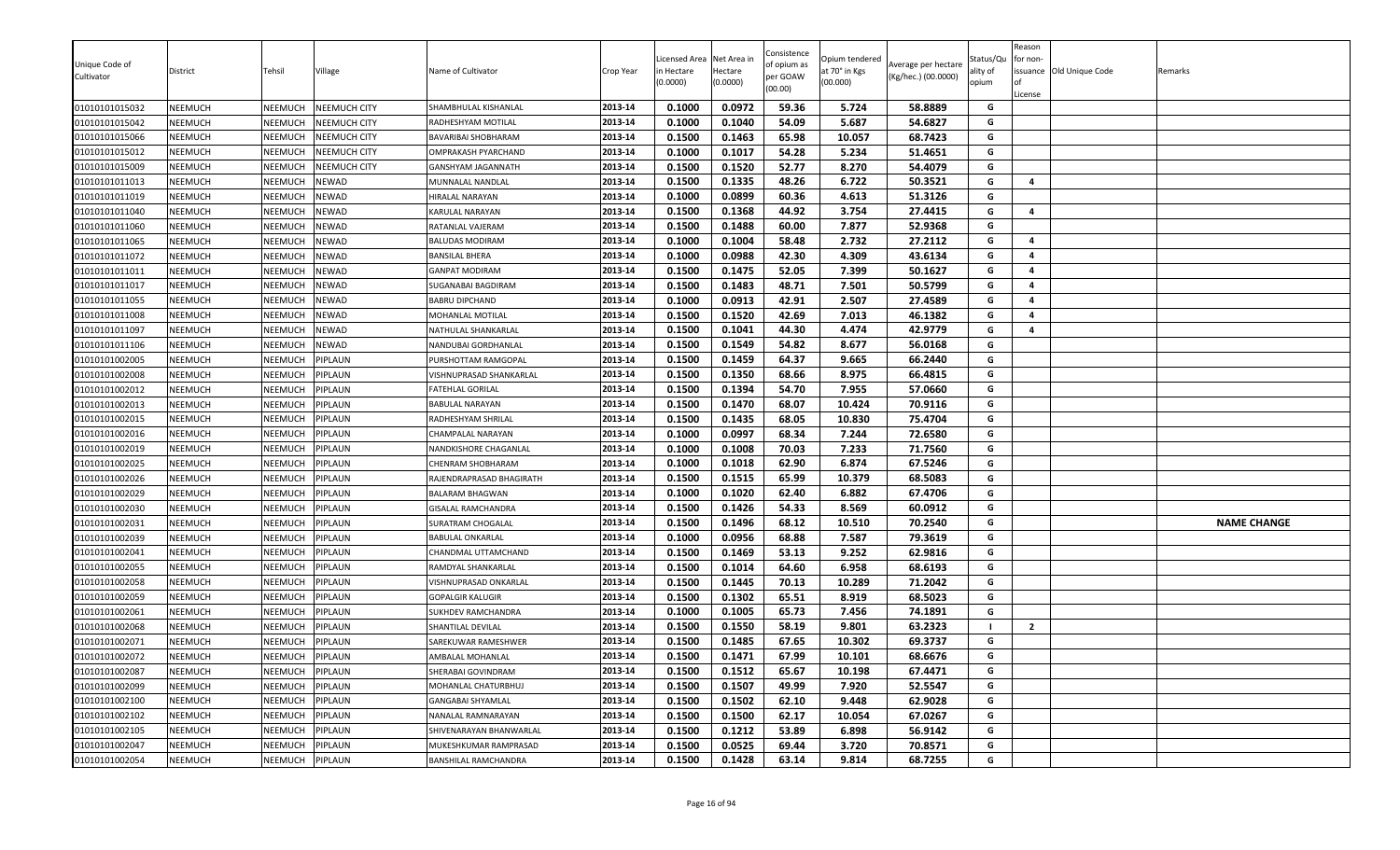| Unique Code of<br>Cultivator<br>01010101002089 | District<br>NEEMUCH | Tehsil<br>NEEMUCH  | Village<br>PIPLAUN | Name of Cultivator<br>MANOHARLAL JAGANNATH | Crop Year<br>2013-14 | Licensed Area<br>า Hectare<br>(0.0000)<br>0.1500 | Net Area in<br>Hectare<br>(0.0000)<br>0.1423 | Consistence<br>of opium as<br>per GOAW<br>(00.00)<br>63.59 | Opium tendered<br>at 70° in Kgs<br>(00.000)<br>10.002 | Average per hectare<br>(Kg/hec.) (00.0000)<br>70.2881 | Status/Qu<br>ality of<br>opium<br>G | Reason<br>for non-<br>License | issuance Old Unique Code | Remarks                           |
|------------------------------------------------|---------------------|--------------------|--------------------|--------------------------------------------|----------------------|--------------------------------------------------|----------------------------------------------|------------------------------------------------------------|-------------------------------------------------------|-------------------------------------------------------|-------------------------------------|-------------------------------|--------------------------|-----------------------------------|
|                                                |                     |                    |                    |                                            | 2013-14              | 0.1500                                           | 0.1525                                       | 65.44                                                      | 10.087                                                | 66.1443                                               | G                                   |                               |                          |                                   |
| 01010101002037<br>01010101002040               | NEEMUCH<br>NEEMUCH  | NEEMUCH<br>NEEMUCH | PIPLAUN<br>PIPLAUN | SHIVELAL CHOGALAL<br>SUKHDEV CHOGALAL      | 2013-14              | 0.1500                                           | 0.1484                                       | 67.59                                                      | 10.216                                                | 68.8410                                               | G                                   |                               |                          |                                   |
| 01010101002062                                 | NEEMUCH             | NEEMUCH            | PIPLAUN            | PRAHALAD CHOGALAL                          | 2013-14              | 0.1500                                           | 0.1494                                       | 64.11                                                      | 9.763                                                 | 65.3481                                               | G                                   |                               |                          |                                   |
| 01010101002050                                 | NEEMUCH             | NEEMUCH            | PIPLAUN            | NARAYANIBAI BHAWAN                         | 2013-14              | 0.1000                                           | 0.0999                                       | 51.14                                                      | 5.238                                                 | 52.4324                                               | G                                   |                               |                          |                                   |
| 01010101002044                                 | NEEMUCH             | NEEMUCH            | PIPLAUN            | MATHURALAL RAMLAL                          | 2013-14              | 0.1500                                           | 0.1388                                       | 62.43                                                      | 8.767                                                 | 63.1628                                               | G                                   |                               |                          | <b>NAME CHANGE</b>                |
| 01010101002020                                 | NEEMUCH             | NEEMUCH            | PIPLAUN            | HANSRAJ CHAGANLAL                          | 2013-14              | 0.1500                                           | 0.1529                                       | 68.97                                                      | 10.680                                                | 69.8496                                               | G                                   |                               |                          |                                   |
| 01010101002111                                 | NEEMUCH             | NEEMUCH            | PIPLAUN            | AMBALAL RAMNARAYAN                         | 2013-14              | 0.1500                                           | 0.1462                                       | 69.67                                                      | 10.550                                                | 72.1614                                               | G                                   |                               |                          |                                   |
| 01010101002113                                 | NEEMUCH             | NEEMUCH            | PIPLAUN            | KAMLABAI PRABHU                            | 2013-14              | 0.1500                                           | 0.1487                                       | 72.15                                                      | 11.039                                                | 74.2367                                               | G                                   |                               |                          |                                   |
| 01010101002114                                 | NEEMUCH             | NEEMUCH            | PIPLAUN            | DAKHIBAI RAMKISHAN                         | 2013-14              | 0.1500                                           | 0.1515                                       | 70.46                                                      | 10.629                                                | 70.1584                                               | G                                   |                               |                          |                                   |
| 01010101002028                                 | NEEMUCH             | NEEMUCH            | PIPLAUN            | PREMDAS MATHURADAS                         | 2013-14              | 0.1500                                           | 0.1397                                       | 68.03                                                      | 10.457                                                | 74.8533                                               | G                                   |                               |                          |                                   |
| 01010101002023                                 | <b>NEEMUCH</b>      | NEEMUCH            | PIPLAUN            | MOHANBAI NATHULAL                          | 2013-14              | 0.1500                                           | 0.1500                                       | 63.45                                                      | 9.463                                                 | 63.0867                                               | G                                   |                               |                          |                                   |
| 01010101002038                                 | NEEMUCH             | NEEMUCH            | PIPLAUN            | GOPAL MATHURALAL                           | 2013-14              | 0.1500                                           | 0.1260                                       | 59.48                                                      | 7.359                                                 | 58.4048                                               | G                                   |                               |                          |                                   |
| 01010101002045                                 | NEEMUCH             | NEEMUCH            | PIPLAUN            | AMNALAL NATHULAL                           | 2013-14              | 0.1500                                           | 0.1455                                       | 63.85                                                      | 9.249                                                 | 63.5670                                               | G                                   |                               |                          |                                   |
| 01010101002021                                 | NEEMUCH             | NEEMUCH            | PIPLAUN            | PYARCHAND RAMLAL                           | 2013-14              | 0.1500                                           | 0.1506                                       | 67.11                                                      | 10.268                                                | 68.1806                                               | G                                   |                               |                          |                                   |
| 01010101002017                                 | NEEMUCH             | NEEMUCH            | PIPLAUN            | DHANRAJ SHOBHARAM                          | 2013-14              | 0.1500                                           | 0.1491                                       | 57.94                                                      | 9.229                                                 | 61.8981                                               | G                                   |                               |                          |                                   |
| 01010101002002                                 | NEEMUCH             | NEEMUCH            | PIPLAUN            | NARAYAN ONKAR                              | 2013-14              | 0.1500                                           | 0.1473                                       | 65.40                                                      | 10.240                                                | 69.5180                                               | G                                   |                               |                          |                                   |
| 01010101002036                                 | NEEMUCH             | NEEMUCH            | PIPLAUN            | CHANDMAL SHRILAL                           | 2013-14              | 0.1500                                           | 0.1514                                       | 63.66                                                      | 9.885                                                 | 65.2906                                               | G                                   |                               |                          |                                   |
| 01010101002063                                 | NEEMUCH             | NEEMUCH            | PIPLAUN            | AMNALAL RAMKISHAN                          | 2013-14              | 0.1000                                           | 0.1000                                       | 63.99                                                      | 6.902                                                 | 69.0200                                               | G                                   |                               |                          |                                   |
| 01010101002115                                 | NEEMUCH             | NEEMUCH            | PIPLAUN            | JAGDISH KISHORE                            | 2013-14              | 0.1500                                           | 0.1512                                       | 59.29                                                      | 9.198                                                 | 60.8333                                               | G                                   |                               |                          |                                   |
| 01010101002119                                 | NEEMUCH             | NEEMUCH            | PIPLAUN            | GORDHANSINGH KISHANSINGH                   | 2013-14              | 0.1500                                           | 0.1499                                       | 58.13                                                      | 9.633                                                 | 64.2628                                               | G                                   |                               |                          |                                   |
| 01010101002057                                 | NEEMUCH             | NEEMUCH            | PIPLAUN            | NANDKISHORE NATHULAL                       | 2013-14              | 0.1000                                           | 0.0990                                       | 57.71                                                      | 5.829                                                 | 58.8788                                               | - 1                                 | $\overline{2}$                |                          |                                   |
| 01010101002094                                 | NEEMUCH             | NEEMUCH            | PIPLAUN            | KRISHNAGOPAL RAMPRATAP                     | 2013-14              | 0.1500                                           | 0.1462                                       | 64.54                                                      | 9.036                                                 | 61.8057                                               | G                                   |                               |                          |                                   |
| 01010101002109                                 | NEEMUCH             | NEEMUCH            | PIPLAUN            | FULABAI NIRBHAYSINGH                       | 2013-14              | 0.1500                                           | 0.1492                                       | 58.31                                                      | 9.521                                                 | 63.8137                                               | G                                   |                               |                          |                                   |
| 01010101002014                                 | <b>NEEMUCH</b>      | NEEMUCH            | PIPLAUN            | BHAGATISINGH BHANWARSINGH                  | 2013-14              | 0.1500                                           | 0.1523                                       | 65.38                                                      | 10.012                                                | 65.7387                                               | G                                   |                               |                          |                                   |
| 01010101002117                                 | NEEMUCH             | NEEMUCH            | PIPLAUN            | PADMASINGH BHURSINGH                       | 2013-14              | 0.1500                                           | 0.1463                                       | 59.45                                                      | 10.174                                                | 69.5420                                               | G                                   |                               |                          |                                   |
| 01010101002120                                 | NEEMUCH             | NEEMUCH            | PIPLAUN            | JUJJARSINGH KISHORE SINGH                  | 2013-14              | 0.1000                                           | 0.0992                                       | 58.45                                                      | 5.929                                                 | 59.7681                                               | G                                   |                               |                          |                                   |
| 01010101002121                                 | NEEMUCH             | NEEMUCH            | PIPLAUN            | NANUSINGH PYARSINGH                        | 2013-14              | 0.1500                                           | 0.1536                                       | 49.98                                                      | 8.082                                                 | 52.6172                                               | G                                   |                               |                          | <b>TRANSFER / DHANERIYA KHURD</b> |
| 01010101002122                                 | NEEMUCH             | NEEMUCH            | PIPLAUN            | BHAGATSINGH ARJUNSINGH                     | 2013-14              | 0.1000                                           | 0.0923                                       | 60.78                                                      | 6.043                                                 | 65.4713                                               | G                                   |                               |                          |                                   |
| 01010101040013                                 | NEEMUCH             | NEEMUCH            | RAJPURIYA          | NDRESH VISHNUPRASAD                        | 2013-14              | 0.1000                                           | 0.1016                                       | 63.72                                                      | 6.581                                                 | 64.7736                                               | G                                   |                               |                          |                                   |
| 01010101040018                                 | NEEMUCH             | NEEMUCH            | RAJPURIYA          | GANAPATLAL MANGILAL                        | 2013-14              | 0.1500                                           | 0.0000                                       | 0.00                                                       | 0.000                                                 | 0.0000                                                | F.                                  |                               |                          |                                   |
| 01010101040026                                 | NEEMUCH             | NEEMUCH            | RAJPURIYA          | BANSHILAL FATEHLAL                         | 2013-14              | 0.1500                                           | 0.1496                                       | 58.31                                                      | 8.605                                                 | 57.5201                                               | G                                   |                               |                          |                                   |
| 01010101040035                                 | NEEMUCH             | NEEMUCH            | <b>RAJPURIYA</b>   | PRAHALAD DAYARAM                           | 2013-14              | 0.1000                                           | 0.1024                                       | 60.71                                                      | 6.080                                                 | 59.3750                                               | G                                   |                               |                          |                                   |
| 01010101040025                                 | NEEMUCH             | NEEMUCH            | <b>RAJPURIYA</b>   | MANOHARLAL GORDHANLAL                      | 2013-14              | 0.1000                                           | 0.0000                                       | 0.00                                                       | 0.000                                                 | 0.0000                                                | F.                                  |                               |                          |                                   |
| 01010101040021                                 | NEEMUCH             | NEEMUCH            | RAJPURIYA          | GITABAI OMPRAKASH                          | 2013-14              | 0.1000                                           | 0.1000                                       | 60.50                                                      | 6.569                                                 | 65.6900                                               | G                                   |                               |                          |                                   |
| 01010101040019                                 | NEEMUCH             | NEEMUCH            | <b>RAJPURIYA</b>   | MANGILAL GANGARAM                          | 2013-14              | 0.1000                                           | 0.1035                                       | 57.67                                                      | 6.105                                                 | 58.9855                                               | G                                   |                               |                          |                                   |
| 01010101009009                                 | NEEMUCH             | <b>NEEMUCH</b>     | SAGARANA           | GOVINDSINGH BHAWANISINGH                   | 2013-14              | 0.1000                                           | 0.0000                                       | 0.00                                                       | 0.000                                                 | 0.0000                                                | F.                                  |                               |                          |                                   |
| 01010101009011                                 | NEEMUCH             | NEEMUCH            | SAGARANA           | MANOHARSINGH BHAWANISINGH                  | 2013-14              | 0.1500                                           | 0.0000                                       | 0.00                                                       | 0.000                                                 | 0.0000                                                | F.                                  |                               |                          |                                   |
| 01010101009013                                 | NEEMUCH             | NEEMUCH            | SAGARANA           | UNKARLAL LADURAM                           | 2013-14              | 0.1500                                           | 0.0000                                       | 0.00                                                       | 0.000                                                 | 0.0000                                                | F.                                  |                               |                          |                                   |
| 01010101009021                                 | NEEMUCH             | NEEMUCH            | SAGARANA           | MANGILAL BHAWANIRAM                        | 2013-14              | 0.1500                                           | 0.1512                                       | 48.95                                                      | 6.091                                                 | 40.2844                                               | G                                   | $\overline{4}$                |                          |                                   |
| 01010101009028                                 | NEEMUCH             | NEEMUCH            | SAGARANA           | BALLUSINGH BHERUSINGH                      | 2013-14              | 0.1500                                           | 0.1515                                       | 50.45                                                      | 7.986                                                 | 52.7129                                               | G                                   |                               |                          |                                   |
| 01010101009072                                 | NEEMUCH             | NEEMUCH            | SAGARANA           | GITABAI BAHADURSINGH                       | 2013-14              | 0.1500                                           | 0.0000                                       | 0.00                                                       | 0.000                                                 | 0.0000                                                | F                                   |                               |                          |                                   |
| 01010101009073                                 | NEEMUCH             | NEEMUCH            | SAGARANA           | LAXMINARAYAN NANURAM                       | 2013-14              | 0.1500                                           | 0.0000                                       | 0.00                                                       | 0.000                                                 | 0.0000                                                | F.                                  |                               |                          | <b>TRANSFER / GHASUNDI BAMNI</b>  |
| 01010101009074                                 | NEEMUCH             | NEEMUCH            | SAGARANA           | HARISINGH BHANWARSINGH                     | 2013-14              | 0.1500                                           | 0.0000                                       | 0.00                                                       | 0.000                                                 | 0.0000                                                | F                                   |                               |                          |                                   |
| 01010101009075                                 | NEEMUCH             | NEEMUCH            | SAGARANA           | KISHANNATH NANDANATH                       | 2013-14              | 0.1500                                           | 0.1447                                       | 45.40                                                      | 6.148                                                 | 42.4879                                               | G                                   | $\overline{\mathbf{4}}$       |                          |                                   |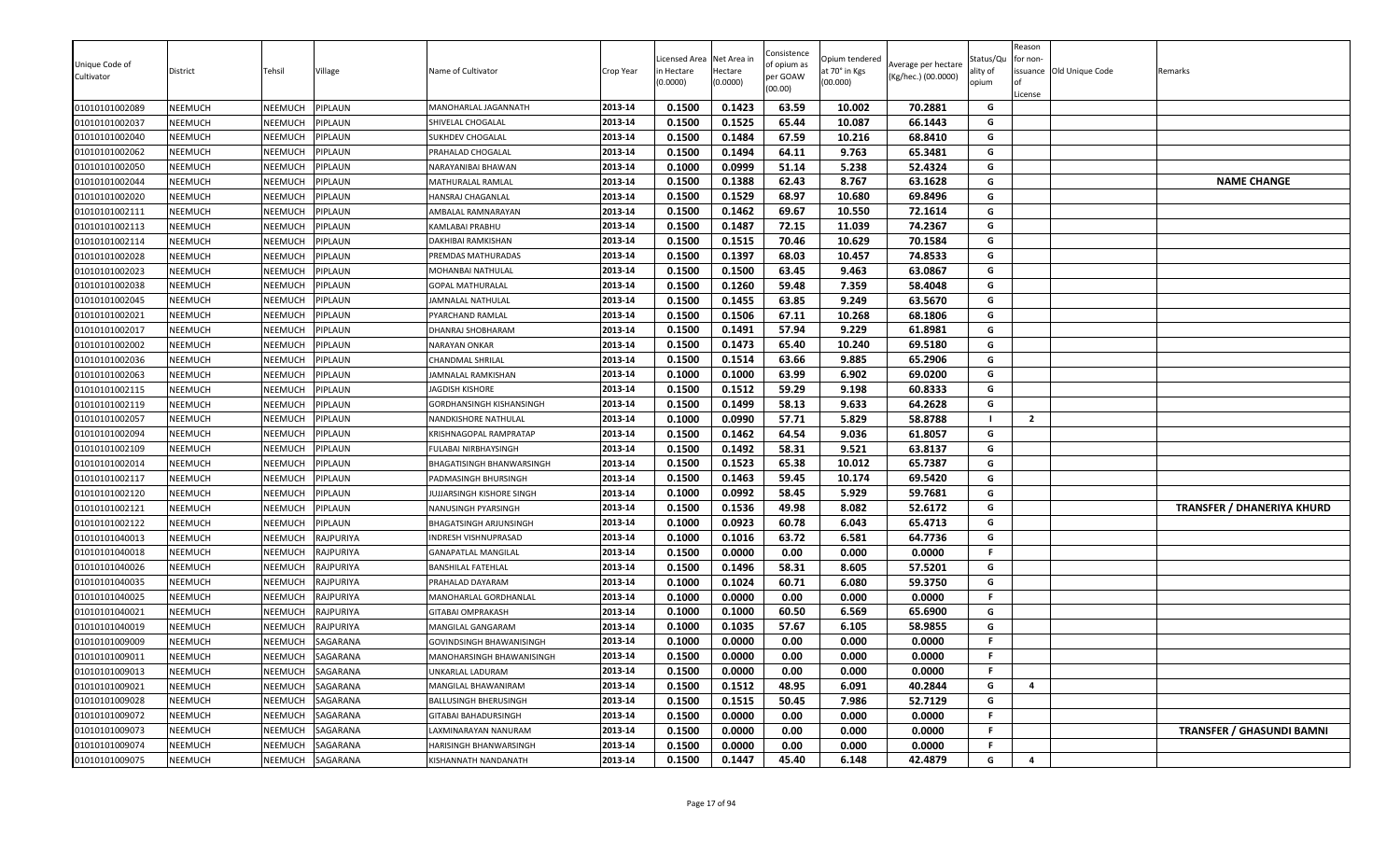|                |                |                |                 |                                  |           | icensed Area | Net Area in | Consistence         | Opium tendered |                     | Status/Qu      | eason<br>for non- |                          |         |
|----------------|----------------|----------------|-----------------|----------------------------------|-----------|--------------|-------------|---------------------|----------------|---------------------|----------------|-------------------|--------------------------|---------|
| Unique Code of | District       | Tehsil         | /illage         | Name of Cultivator               | Crop Year | n Hectare    | Hectare     | of opium as         | at 70° in Kgs  | Average per hectare | ality of       |                   | issuance Old Unique Code | Remarks |
| Cultivator     |                |                |                 |                                  |           | (0.0000)     | (0.0000)    | per GOAW<br>(00.00) | (00.000)       | (Kg/hec.) (00.0000) | opium          |                   |                          |         |
| 01010101009089 | <b>NEEMUCH</b> | NEEMUCH        | SAGARANA        | DEVISINGH SHIVESINGH             | 2013-14   | 0.1500       | 0.1493      | 55.82               | 9.083          | 60.8372             | G              | License           |                          |         |
| 01010101009094 | <b>NEEMUCH</b> | NEEMUCH        | SAGARANA        | LONGIBAI JAVANISINGH             | 2013-14   | 0.1500       | 0.0750      | 56.49               | 4.455          | 59.4000             | G              |                   |                          |         |
| 01010101009096 | <b>NEEMUCH</b> | <b>NEEMUCH</b> | SAGARANA        | SARDARBAI NAHARSINGH             | 2013-14   | 0.1000       | 0.0000      | 0.00                | 0.000          | 0.0000              | F.             |                   |                          |         |
| 01010101009114 | NEEMUCH        | NEEMUCH        | SAGARANA        | BAGDUNATH NANDANATH              | 2013-14   | 0.1500       | 0.1521      | 50.39               | 6.961          | 45.7659             | G              | $\overline{4}$    |                          |         |
| 01010101009085 | <b>NEEMUCH</b> | NEEMUCH        | SAGARANA        | MOTYABAI NATHUSINGH              | 2013-14   | 0.1500       | 0.0000      | 0.00                | 0.000          | 0.0000              | F              |                   |                          |         |
| 01010101009010 | <b>NEEMUCH</b> | NEEMUCH        | SAGARANA        | KACHARUSINGH UDAYSINGH           | 2013-14   | 0.1000       | 0.0000      | 0.00                | 0.000          | 0.0000              | F.             |                   |                          |         |
| 01010101009052 | <b>NEEMUCH</b> | NEEMUCH        | SAGARANA        | KUSHALBAI NIRBHAYSINGH           | 2013-14   | 0.1500       | 0.0000      | 0.00                | 0.000          | 0.0000              | F.             |                   |                          |         |
| 01010101009068 | <b>NEEMUCH</b> | <b>NEEMUCH</b> | SAGARANA        | GORDHANSINGH JAYSINGH            | 2013-14   | 0.1500       | 0.0000      | 0.00                | 0.000          | 0.0000              | F              |                   |                          |         |
| 01010101009091 | <b>NEEMUCH</b> | NEEMUCH        | SAGARANA        | MEHATABBAI CHITARSINGH           | 2013-14   | 0.1500       | 0.0000      | 0.00                | 0.000          | 0.0000              | F.             |                   |                          |         |
| 01010101009061 | <b>NEEMUCH</b> | <b>NEEMUCH</b> | SAGARANA        | <b>HARIOM RATANLAL</b>           | 2013-14   | 0.1500       | 0.0000      | 0.00                | 0.000          | 0.0000              | F              |                   |                          |         |
| 01010101009119 | <b>NEEMUCH</b> | <b>NEEMUCH</b> | SAGARANA        | SURAJBAI MANSINGH                | 2013-14   | 0.1000       | 0.0000      | 0.00                | 0.000          | 0.0000              | F.             |                   |                          |         |
| 01010101018008 | NEEMUCH        | NEEMUCH        | SARJANA         | SHANTILAL PANNALAL               | 2013-14   | 0.1500       | 0.1430      | 63.77               | 9.821          | 68.6783             | G              |                   |                          |         |
| 01010101018032 | <b>NEEMUCH</b> | NEEMUCH        | SARJANA         | SHYAMSHUNDER DALURAM             | 2013-14   | 0.1500       | 0.1325      | 52.00               | 6.775          | 51.1321             | G              |                   |                          |         |
| 01010101018054 | NEEMUCH        | NEEMUCH        | SARJANA         | BANSHILAL CHUNNILAL              | 2013-14   | 0.1500       | 0.1496      | 49.51               | 7.469          | 49.9265             | G              | $\overline{a}$    |                          |         |
| 01010101018009 | <b>NEEMUCH</b> | NEEMUCH        | SARJANA         | GODAVARIBAI JAYSINGH             | 2013-14   | 0.1000       | 0.0976      | 60.97               | 6.280          | 64.3443             | G              |                   |                          |         |
| 01010101018028 | <b>NEEMUCH</b> | NEEMUCH        | SARJANA         | BHARATSINGH JAYSINGH             | 2013-14   | 0.1000       | 0.0976      | 61.19               | 6.425          | 65.8299             | G              |                   |                          |         |
| 01010101018055 | <b>NEEMUCH</b> | NEEMUCH        | SARJANA         | <b>GOPAL SAJJANLAL</b>           | 2013-14   | 0.1000       | 0.1015      | 53.68               | 5.751          | 56.6601             | $\blacksquare$ | $\overline{2}$    |                          |         |
| 01010101080007 | <b>NEEMUCH</b> | NEEMUCH        | ADMALIYA        | SHRAWANSINGH RAMSINGH            | 2013-14   | 0.1000       | 0.0947      | 59.81               | 5.297          | 55.9345             | G              |                   |                          |         |
| 01010101080009 | <b>NEEMUCH</b> | <b>NEEMUCH</b> | <b>ADMALIYA</b> | SURESHKUMAR RAMPRASAD            | 2013-14   | 0.1500       | 0.1358      | 56.41               | 8.470          | 62.3711             | G              |                   |                          |         |
| 01010101080015 | NEEMUCH        | NEEMUCH        | ADMALIYA        | GANSHYAMDAS RAMCHANDRADAS        | 2013-14   | 0.1500       | 0.1403      | 57.55               | 8.797          | 62.7014             | G              |                   |                          |         |
| 01010101080016 | <b>NEEMUCH</b> | NEEMUCH        | <b>ADMALIYA</b> | DOULATSINGH NAHARSINGH           | 2013-14   | 0.1500       | 0.1423      | 61.36               | 9.292          | 65.2987             | G              |                   |                          |         |
| 01010101080018 | NEEMUCH        | NEEMUCH        | ADMALIYA        | GANSHYAM VISHWANATH SIVENATH     | 2013-14   | 0.1500       | 0.1500      | 61.08               | 9.476          | 63.1733             | G              |                   |                          |         |
| 01010101080019 | <b>NEEMUCH</b> | NEEMUCH        | <b>ADMALIYA</b> | VISHNUKUMAR AMRATRAM             | 2013-14   | 0.1500       | 0.1407      | 56.31               | 8.559          | 60.8316             | G              |                   |                          |         |
| 01010101080024 | <b>NEEMUCH</b> | <b>NEEMUCH</b> | ADMALIYA        | RAMKUNWAR NEKSINGH               | 2013-14   | 0.1000       | 0.0957      | 56.06               | 5.910          | 61.7555             | G              |                   |                          |         |
| 01010101080032 | <b>NEEMUCH</b> | NEEMUCH        | ADMALIYA        | RADHESHYAM SHIVENARAYAN          | 2013-14   | 0.1000       | 0.0982      | 58.24               | 5.799          | 59.0530             | G              |                   |                          |         |
| 01010101080035 | NEEMUCH        | <b>NEEMUCH</b> | ADMALIYA        | RAMESHCHANDRA SHIVENARAYAN       | 2013-14   | 0.1500       | 0.1443      | 54.48               | 8.507          | 58.9536             | G              |                   |                          |         |
| 01010101080036 | <b>NEEMUCH</b> | <b>NEEMUCH</b> | ADMALIYA        | SHIVENATH SHANKARLAL             | 2013-14   | 0.1500       | 0.1506      | 60.96               | 9.484          | 62.9748             | G              |                   |                          |         |
| 01010101080054 | NEEMUCH        | <b>NEEMUCH</b> | ADMALIYA        | KISHANLAL MULCHAND               | 2013-14   | 0.1500       | 0.1500      | 58.27               | 8.707          | 58.0467             | G              |                   |                          |         |
| 01010101080060 | NEEMUCH        | NEEMUCH        | ADMALIYA        | BHANWARKUNWAR MOHANSINGH         | 2013-14   | 0.1500       | 0.1451      | 39.21               | 5.545          | 38.2150             |                | $\overline{2}$    |                          |         |
| 01010101080044 | NEEMUCH        | NEEMUCH        | ADMALIYA        | PURANSINGH GOPALSINGH            | 2013-14   | 0.1500       | 0.1485      | 66.20               | 10.677         | 71.8990             | G              |                   |                          |         |
| 01010101080056 | <b>NEEMUCH</b> | NEEMUCH        | <b>ADMALIYA</b> | KAMALSIGH DEVISINGH              | 2013-14   | 0.1500       | 0.1500      | 56.90               | 8.754          | 58.3600             | - 1            | $\overline{2}$    |                          |         |
| 01010101080052 | <b>NEEMUCH</b> | NEEMUCH        | ADMALIYA        | UMASHANKAR DHANRAJ               | 2013-14   | 0.1000       | 0.0980      | 64.21               | 6.504          | 66.3673             | G              |                   |                          |         |
| 01010101080003 | <b>NEEMUCH</b> | NEEMUCH        | ADMALIYA        | PRAKASHCHANDRA BHERULAL          | 2013-14   | 0.1500       | 0.1422      | 65.86               | 9.578          | 67.3558             | G              |                   |                          |         |
| 01010101080073 | NEEMUCH        | NEEMUCH        | ADMALIYA        | KALAWATIBAI SHANKARLAL RAMPRASAD | 2013-14   | 0.1500       | 0.1346      | 61.66               | 8.298          | 61.6493             | G              |                   |                          |         |
| 01010101080013 | NEEMUCH        | NEEMUCH        | ADMALIYA        | BHOPALSINGH GORDHANSINGH         | 2013-14   | 0.1500       | 0.1420      | 59.22               | 7.927          | 55.8239             | G              |                   |                          |         |
| 01010101080063 | <b>NEEMUCH</b> | NEEMUCH        | ADMALIYA        | SURAJBAI RADHAKISHAN             | 2013-14   | 0.1000       | 0.0959      | 48.12               | 4.193          | 43.7226             | G              | 4                 |                          |         |
| 01010101080058 | <b>NEEMUCH</b> | NEEMUCH        | ADMALIYA        | SHAMBHUSINGH BHAWANISINGH        | 2013-14   | 0.1000       | 0.0956      | 53.39               | 5.064          | 52.9707             | G              |                   |                          |         |
| 01010101080008 | <b>NEEMUCH</b> | NEEMUCH        | ADMALIYA        | <b>TAMMALAL MODA</b>             | 2013-14   | 0.1500       | 0.1512      | 48.64               | 7.852          | 51.9312             | G              |                   |                          |         |
| 01010101080012 | <b>NEEMUCH</b> | NEEMUCH        | ADMALIYA        | SANGRAMSINGH GORDHANSINGH        | 2013-14   | 0.1500       | 0.1470      | 46.34               | 7.355          | 50.0340             | G              | $\overline{a}$    |                          |         |
| 01010101080038 | <b>NEEMUCH</b> | NEEMUCH        | ADMALIYA        | MEHATAB KUNWAR SAJJAN SINGH      | 2013-14   | 0.1000       | 0.0980      | 64.64               | 6.898          | 70.3878             | G              |                   |                          |         |
| 01010101095011 | <b>NEEMUCH</b> | NEEMUCH        | AMLIKHEDA       | CHUNNILAL DHANNALAL              | 2013-14   | 0.1500       | 0.1363      | 53.56               | 7.950          | 58.3272             | G              |                   |                          |         |
| 01010101095015 | <b>NEEMUCH</b> | NEEMUCH        | AMLIKHEDA       | SITABAI MOHANLAL                 | 2013-14   | 0.1500       | 0.1511      | 54.58               | 9.271          | 61.3567             | G              |                   |                          |         |
| 01010101095016 | <b>NEEMUCH</b> | NEEMUCH        | AMLIKHEDA       | KANWARLAL RATANLAI               | 2013-14   | 0.1500       | 0.1470      | 53.67               | 8.764          | 59.6190             | G              |                   |                          |         |
| 01010101095020 | <b>NEEMUCH</b> | NEEMUCH        | AMLIKHEDA       | MUNNIBAI HIRALAL                 | 2013-14   | 0.1500       | 0.1406      | 54.31               | 8.666          | 61.6358             | G              |                   |                          |         |
|                |                |                |                 |                                  |           |              |             |                     |                |                     |                |                   |                          |         |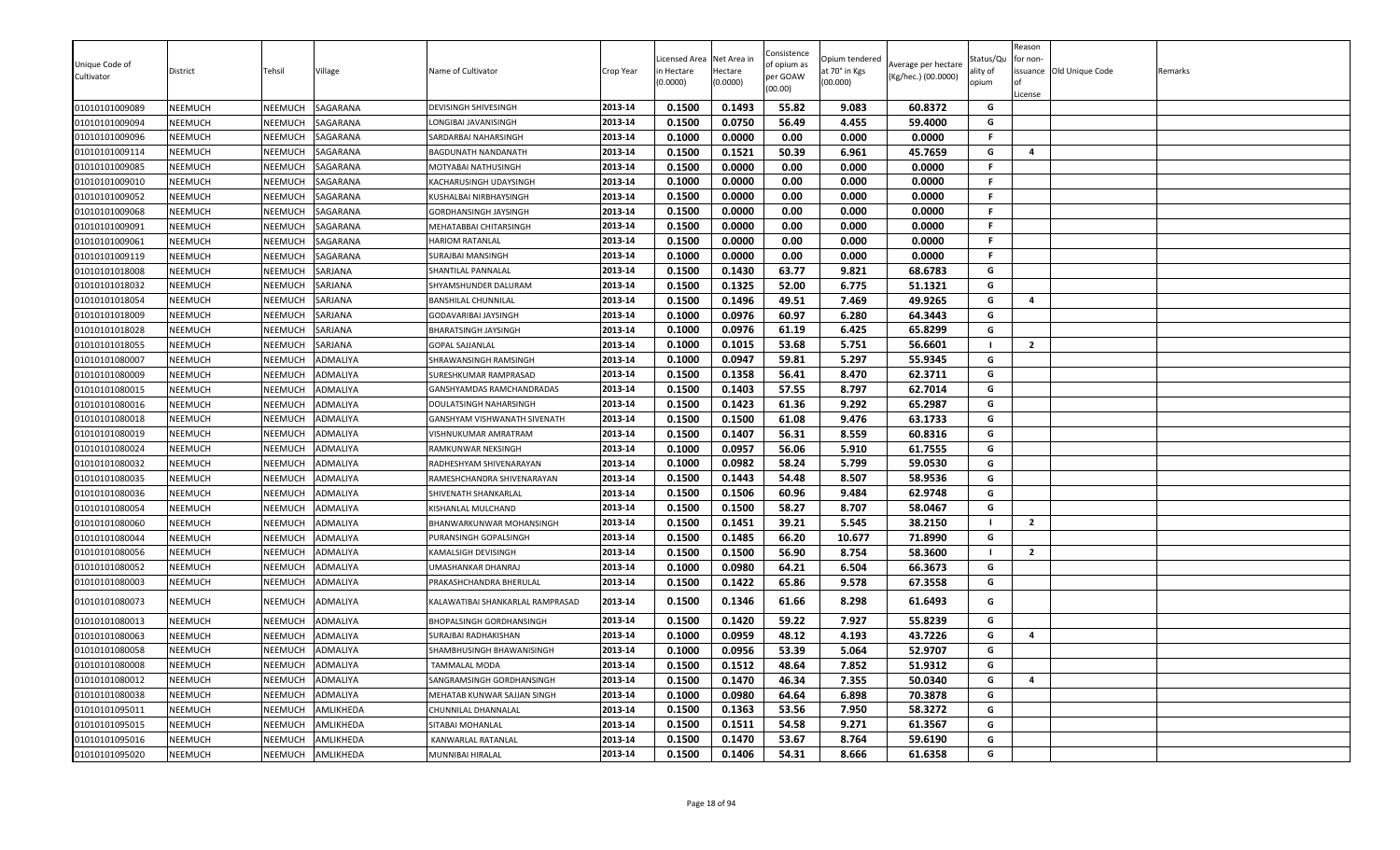| Unique Code of |                |               |                |                            |           | icensed Area | Net Area in | Consistence<br>of opium as | Opium tendered | Average per hectare | Status/Qu | Reason<br>for non- |                          |         |
|----------------|----------------|---------------|----------------|----------------------------|-----------|--------------|-------------|----------------------------|----------------|---------------------|-----------|--------------------|--------------------------|---------|
| Cultivator     | District       | Tehsil        | <b>Village</b> | Name of Cultivator         | Crop Year | n Hectare    | Hectare     | per GOAW                   | at 70° in Kgs  | (Kg/hec.) (00.0000) | ality of  |                    | issuance Old Unique Code | Remarks |
|                |                |               |                |                            |           | (0.0000)     | (0.0000)    | (00.00)                    | (00.000)       |                     | opium     | License            |                          |         |
| 01010101095018 | <b>NEEMUCH</b> | NEEMUCH       | AMLIKHEDA      | BHANWARLAL SITARAM         | 2013-14   | 0.1500       | 0.1395      | 72.45                      | 11.654         | 83.5412             | G         |                    |                          |         |
| 01010101095003 | <b>NEEMUCH</b> | NEEMUCH       | AMLIKHEDA      | SOHANBAI BHERULAL          | 2013-14   | 0.1000       | 0.0945      | 69.98                      | 8.048          | 85.1640             | G         |                    |                          |         |
| 01010103070001 | <b>NEEMUCH</b> | JEERAN        | <b>BAMNIYA</b> | <b>BHARATLAL SHANTILAL</b> | 2013-14   | 0.1500       | 0.1450      | 60.06                      | 8.812          | 60.7724             | G         |                    |                          |         |
| 01010103070002 | <b>NEEMUCH</b> | JEERAN        | <b>BAMNIYA</b> | MUNNALAL VAJERAM           | 2013-14   | 0.1500       | 0.1507      | 61.22                      | 9.891          | 65.6337             | G         |                    |                          |         |
| 01010103070005 | NEEMUCH        | JEERAN        | <b>BAMNIYA</b> | NARSINGH RODA              | 2013-14   | 0.1500       | 0.1500      | 67.11                      | 11.006         | 73.3733             | G         |                    |                          |         |
| 01010103070007 | <b>NEEMUCH</b> | <b>JEERAN</b> | <b>BAMNIYA</b> | KANKUBAI HAMERCHAND        | 2013-14   | 0.1500       | 0.1455      | 59.42                      | 9.278          | 63.7663             | G         |                    |                          |         |
| 01010103070010 | <b>NEEMUCH</b> | JEERAN        | <b>BAMNIYA</b> | VIJAYRAM MEGHRAJ           | 2013-14   | 0.1500       | 0.1330      | 62.86                      | 9.142          | 68.7368             | G         |                    |                          |         |
| 01010103070013 | <b>NEEMUCH</b> | JEERAN        | <b>BAMNIYA</b> | RAMLAL KANIRAM             | 2013-14   | 0.1500       | 0.1463      | 61.01                      | 9.326          | 63.7457             | G         |                    |                          |         |
| 01010103070014 | <b>NEEMUCH</b> | JEERAN        | BAMNIYA        | JAIRAM FAKIRCHANDRA        | 2013-14   | 0.1500       | 0.1421      | 50.84                      | 7.858          | 55.2991             | G         |                    |                          |         |
| 01010103070017 | <b>NEEMUCH</b> | JEERAN        | <b>BAMNIYA</b> | SHANTILAL MEGHRAJ          | 2013-14   | 0.1500       | 0.1176      | 59.81                      | 7.425          | 63.1378             | G         |                    |                          |         |
| 01010103070019 | <b>NEEMUCH</b> | JEERAN        | <b>BAMNIYA</b> | MOHANLAL MOTILAL           | 2013-14   | 0.1500       | 0.1476      | 51.03                      | 8.034          | 54.4309             | G         |                    |                          |         |
| 01010103070020 | <b>NEEMUCH</b> | JEERAN        | BAMNIYA        | SALAGRAM RATANLAL          | 2013-14   | 0.1000       | 0.0994      | 66.23                      | 7.049          | 70.9155             | G         |                    |                          |         |
| 01010103070024 | NEEMUCH        | <b>JEERAN</b> | BAMNIYA        | RAMNARAYAN GABURCHAND      | 2013-14   | 0.1500       | 0.1492      | 70.89                      | 11.484         | 76.9705             | G         |                    |                          |         |
| 01010103070027 | <b>NEEMUCH</b> | JEERAN        | <b>BAMNIYA</b> | SARJUBAI ONKAR             | 2013-14   | 0.1500       | 0.1509      | 63.85                      | 9.988          | 66.1895             | G         |                    |                          |         |
| 01010103070035 | <b>NEEMUCH</b> | <b>JEERAN</b> | <b>BAMNIYA</b> | BHARATLAL JAGANNATH        | 2013-14   | 0.1500       | 0.1466      | 69.88                      | 10.382         | 70.8186             | G         |                    |                          |         |
| 01010103070036 | <b>NEEMUCH</b> | JEERAN        | BAMNIYA        | NATHULAL NARAYAN           | 2013-14   | 0.1500       | 0.1000      | 69.81                      | 7.240          | 72.4000             | G         |                    |                          |         |
| 01010103070044 | <b>NEEMUCH</b> | JEERAN        | <b>BAMNIYA</b> | KAMLABAI KHYALIRAM         | 2013-14   | 0.1500       | 0.1420      | 59.25                      | 8.490          | 59.7887             | G         |                    |                          |         |
| 01010103070045 | <b>NEEMUCH</b> | <b>JEERAN</b> | <b>BAMNIYA</b> | RAMPRASAD JAGANNATH        | 2013-14   | 0.1500       | 0.1480      | 63.06                      | 9.711          | 65.6149             | G         |                    |                          |         |
| 01010103070049 | <b>NEEMUCH</b> | JEERAN        | <b>BAMNIYA</b> | JAGDISH RAMLAL             | 2013-14   | 0.1500       | 0.1471      | 63.58                      | 9.873          | 67.1176             | G         |                    |                          |         |
| 01010103070006 | NEEMUCH        | JEERAN        | <b>BAMNIYA</b> | MANGILAL KACHRU            | 2013-14   | 0.1500       | 0.1443      | 65.19                      | 10.151         | 70.3465             | G         |                    |                          |         |
| 01010103070050 | <b>NEEMUCH</b> | JEERAN        | BAMNIYA        | MANGILAL BADRILAL          | 2013-14   | 0.1000       | 0.0980      | 59.16                      | 6.093          | 62.1735             | G         |                    |                          |         |
| 01010103070051 | <b>NEEMUCH</b> | JEERAN        | <b>BAMNIYA</b> | TARACHAND KACHRU           | 2013-14   | 0.1000       | 0.0995      | 60.82                      | 5.986          | 60.1608             | - 1       | $\overline{2}$     |                          |         |
| 01010103070052 | NEEMUCH        | JEERAN        | <b>BAMNIYA</b> | KANWARLAL RODAJI           | 2013-14   | 0.1500       | 0.1477      | 61.27                      | 9.654          | 65.3622             | G         |                    |                          |         |
| 01010103070062 | <b>NEEMUCH</b> | JEERAN        | <b>BAMNIYA</b> | DEVILAL KANHAIYALAL        | 2013-14   | 0.1000       | 0.0993      | 66.43                      | 6.985          | 70.3424             | G         |                    |                          |         |
| 01010103070030 | <b>NEEMUCH</b> | JEERAN        | BAMNIYA        | <b>BADRILAL RAMLAL</b>     | 2013-14   | 0.1500       | 0.1497      | 64.95                      | 10.049         | 67.1276             | G         |                    |                          |         |
| 01010103070028 | <b>NEEMUCH</b> | JEERAN        | <b>BAMNIYA</b> | KARU NATHU                 | 2013-14   | 0.1500       | 0.1381      | 66.92                      | 9.694          | 70.1955             | G         |                    |                          |         |
| 01010103070031 | <b>NEEMUCH</b> | JEERAN        | <b>BAMNIYA</b> | KALABAI MANGILAL           | 2013-14   | 0.1500       | 0.0486      | 60.67                      | 3.155          | 64.9177             | G         |                    |                          |         |
| 01010103070058 | NEEMUCH        | JEERAN        | <b>BAMNIYA</b> | SALAGRAM FAKIRCHAND        | 2013-14   | 0.1500       | 0.1501      | 66.25                      | 9.890          | 65.8894             | G         |                    |                          |         |
| 01010103070059 | NEEMUCH        | JEERAN        | <b>BAMNIYA</b> | RAMESHWAR GIRDHARI         | 2013-14   | 0.1500       | 0.1317      | 57.03                      | 8.269          | 62.7866             | G         |                    |                          |         |
| 01010103070061 | <b>NEEMUCH</b> | JEERAN        | BAMNIYA        | JAGDISH BHUWANIRAM         | 2013-14   | 0.1500       | 0.0000      | 0.00                       | 0.000          | 0.0000              | .F        |                    |                          |         |
| 01010103070048 | <b>NEEMUCH</b> | JEERAN        | <b>BAMNIYA</b> | ONKARLAL FAKIRCHAND        | 2013-14   | 0.1000       | 0.0982      | 63.75                      | 6.721          | 68.4420             | G         |                    |                          |         |
| 01010103070065 | <b>NEEMUCH</b> | JEERAN        | <b>BAMNIYA</b> | SATYANARAYAN MEGHRAJ       | 2013-14   | 0.1500       | 0.1500      | 61.16                      | 9.995          | 66.6333             | G         |                    |                          |         |
| 01010103070034 | <b>NEEMUCH</b> | JEERAN        | <b>BAMNIYA</b> | BALMUKUND GABURCHAND       | 2013-14   | 0.1000       | 0.0990      | 54.99                      | 5.829          | 58.8788             | G         |                    |                          |         |
| 01010103070003 | <b>NEEMUCH</b> | JEERAN        | <b>BAMNIYA</b> | RAMKUNWARBAI DASRATHSINGH  | 2013-14   | 0.1000       | 0.0990      | 53.32                      | 5.370          | 54.2424             | G         |                    |                          |         |
| 01010103070037 | <b>NEEMUCH</b> | JEERAN        | <b>BAMNIYA</b> | RUKMANBAI RANCHOD          | 2013-14   | 0.1000       | 0.1000      | 63.69                      | 6.724          | 67.2400             | G         |                    |                          |         |
| 01010103070046 | NEEMUCH        | JEERAN        | <b>BAMNIYA</b> | RANGLAL KACHRULAL          | 2013-14   | 0.1000       | 0.1000      | 60.35                      | 6.199          | 61.9900             | G         |                    |                          |         |
| 01010101053004 | NEEMUCH        | NEEMUCH       | <b>BELARI</b>  | KALUSINGH DEVISINGH        | 2013-14   | 0.1000       | 0.0991      | 58.44                      | 6.612          | 66.7205             | G         |                    |                          |         |
| 01010101053005 | <b>NEEMUCH</b> | NEEMUCH       | <b>BELARI</b>  | RUKAMANBAI GOVINDSINGH     | 2013-14   | 0.1500       | 0.1418      | 45.09                      | 6.899          | 48.6530             | G         | $\overline{a}$     |                          |         |
| 01010101053007 | <b>NEEMUCH</b> | NEEMUCH       | <b>BELARI</b>  | BHOPALSINGH KALUSINGH      | 2013-14   | 0.1500       | 0.1500      | 61.32                      | 9.951          | 66.3400             | G         |                    |                          |         |
| 01010101053011 | <b>NEEMUCH</b> | NEEMUCH       | <b>BELARI</b>  | NAGGIBAI BHERUSINGH        | 2013-14   | 0.1500       | 0.1500      | 61.48                      | 9.977          | 66.5133             | G         |                    |                          |         |
| 01010101053012 | <b>NEEMUCH</b> | NEEMUCH       | <b>BELARI</b>  | KHUMANSINGH NATHUSINGH     | 2013-14   | 0.1500       | 0.1466      | 66.25                      | 10.969         | 74.8226             | G         |                    |                          |         |
| 01010101053015 | <b>NEEMUCH</b> | NEEMUCH       | <b>BELARI</b>  | SAJJANBAI KACHARU          | 2013-14   | 0.1500       | 0.1465      | 58.31                      | 9.746          | 66.5256             | G         |                    |                          |         |
| 01010101053016 | <b>NEEMUCH</b> | NEEMUCH       | <b>BELARI</b>  | PRAHALADSINGH GOBARSINGH   | 2013-14   | 0.1500       | 0.1446      | 54.75                      | 8.979          | 62.0954             | G         |                    |                          |         |
| 01010101053018 | <b>NEEMUCH</b> | NEEMUCH       | <b>BELARI</b>  | BHARATSINGH KISHANSINGH    | 2013-14   | 0.1500       | 0.1477      | 59.05                      | 9.482          | 64.1977             |           | $\overline{2}$     |                          |         |
| 01010101053019 | <b>NEEMUCH</b> | NEEMUCH       | <b>BELARI</b>  | GORDHANSINGH JUWANSIGH     | 2013-14   | 0.1500       | 0.1433      | 58.56                      | 8.976          | 62.6378             | G         |                    |                          |         |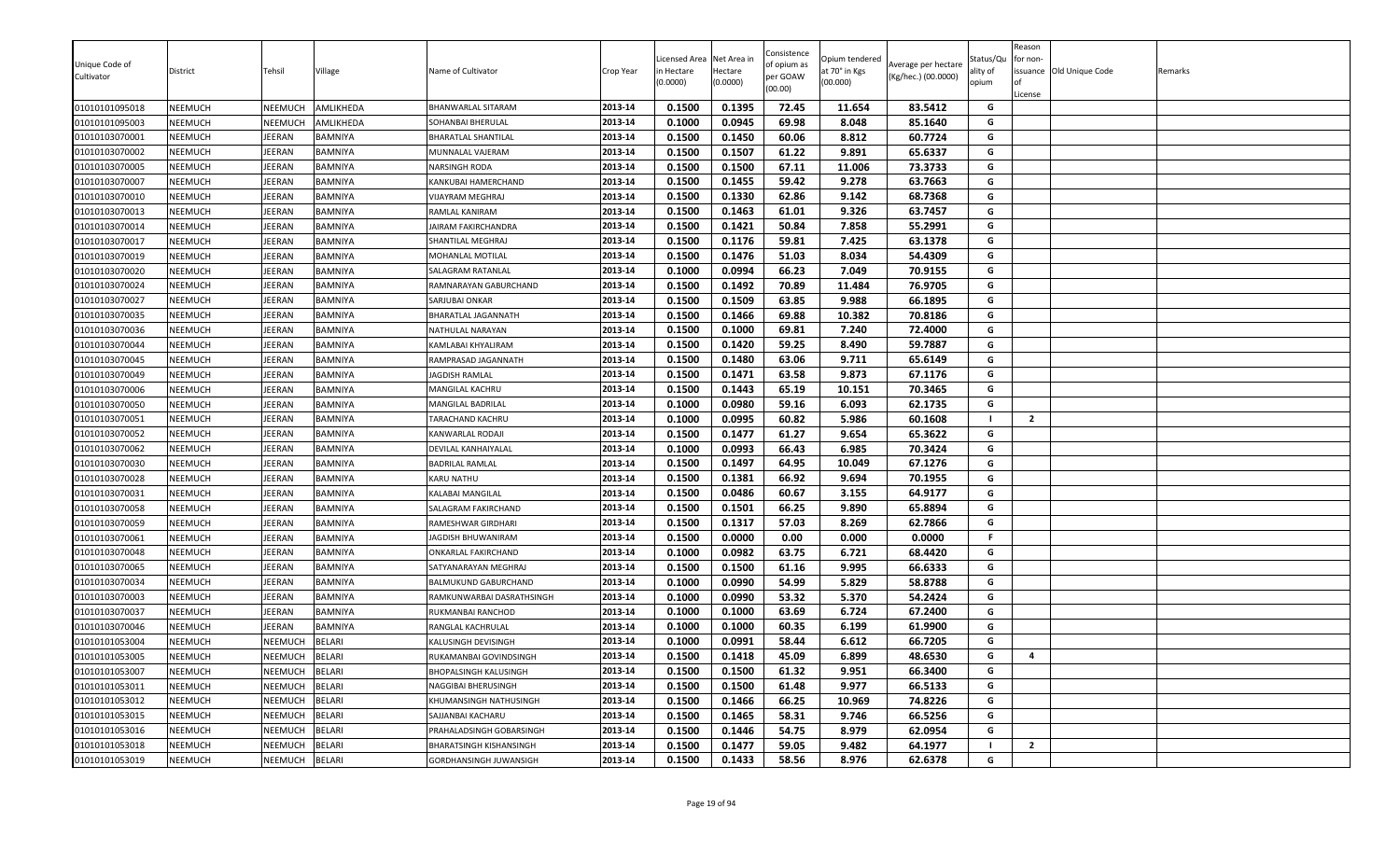| Unique Code of<br>Cultivator<br>01010101053020 | District<br>NEEMUCH | Tehsil<br>NEEMUCH  | Village<br><b>BELARI</b> | Name of Cultivator                           | Crop Year<br>2013-14 | Licensed Area<br>ነ Hectare<br>(0.0000)<br>0.1500 | Net Area in<br>Hectare<br>(0.0000)<br>0.1372 | Consistence<br>of opium as<br>per GOAW<br>(00.00)<br>59.73 | Opium tendered<br>at 70° in Kgs<br>(00.000)<br>9.113 | Average per hectare<br>(Kg/hec.) (00.0000)<br>66.4213 | Status/Qu<br>ality of<br>opium<br>G | Reason<br>for non-<br>License | issuance Old Unique Code | Remarks            |
|------------------------------------------------|---------------------|--------------------|--------------------------|----------------------------------------------|----------------------|--------------------------------------------------|----------------------------------------------|------------------------------------------------------------|------------------------------------------------------|-------------------------------------------------------|-------------------------------------|-------------------------------|--------------------------|--------------------|
|                                                |                     |                    | <b>BELARI</b>            | RANSINGH BHERUSINGH                          | 2013-14              | 0.1500                                           | 0.1505                                       | 58.61                                                      | 10.031                                               | 66.6512                                               | G                                   |                               |                          |                    |
| 01010101053025<br>01010101053027               | NEEMUCH<br>NEEMUCH  | NEEMUCH<br>NEEMUCH | <b>BELARI</b>            | RAJIBAI KALUSINGH<br>GOVINDSINGH ISHWARSINGH | 2013-14              | 0.1500                                           | 0.1493                                       | 60.23                                                      | 9.714                                                | 65.0636                                               | G                                   |                               |                          |                    |
| 01010101053029                                 | NEEMUCH             | NEEMUCH            | <b>BELARI</b>            | LAXMANSINGH MOTISINGH                        | 2013-14              | 0.1000                                           | 0.0495                                       | 59.08                                                      | 3.123                                                | 63.0909                                               | G                                   |                               |                          |                    |
| 01010101053030                                 | NEEMUCH             | NEEMUCH            | <b>BELARI</b>            | MADANSINGH BHANWARSINGH                      | 2013-14              | 0.1500                                           | 0.1469                                       | 58.41                                                      | 9.613                                                | 65.4391                                               | G                                   |                               |                          |                    |
| 01010101053031                                 | NEEMUCH             | NEEMUCH            | <b>BELARI</b>            | BHULIBAI SAJJANSINGH                         | 2013-14              | 0.1000                                           | 0.0961                                       | 60.98                                                      | 6.647                                                | 69.1675                                               | G                                   |                               |                          |                    |
| 01010101053034                                 | NEEMUCH             | NEEMUCH            | <b>BELARI</b>            | PANBAI KISHANSINGH                           | 2013-14              | 0.1000                                           | 0.1018                                       | 54.05                                                      | 5.328                                                | 52.3379                                               | G                                   |                               |                          | <b>NAME CHANGE</b> |
| 01010101053036                                 | NEEMUCH             | NEEMUCH            | <b>BELARI</b>            | MOTISINGH KALUSINGH                          | 2013-14              | 0.1500                                           | 0.1500                                       | 59.77                                                      | 10.058                                               | 67.0533                                               | G                                   |                               |                          |                    |
| 01010101053040                                 | NEEMUCH             | NEEMUCH            | <b>BELARI</b>            | ANOKHDAS LALDAS                              | 2013-14              | 0.1500                                           | 0.1494                                       | 60.75                                                      | 9.859                                                | 65.9906                                               | G                                   |                               |                          |                    |
| 01010101053002                                 | NEEMUCH             | NEEMUCH            | <b>BELARI</b>            | PADAMSINGH DHULSINGH                         | 2013-14              | 0.1500                                           | 0.1461                                       | 62.40                                                      | 10.118                                               | 69.2539                                               | - 1                                 | $\overline{2}$                |                          |                    |
| 01010101053055                                 | NEEMUCH             | NEEMUCH            | <b>BELARI</b>            | BHERUSINGH RATANSINGH                        | 2013-14              | 0.1500                                           | 0.1455                                       | 63.36                                                      | 10.228                                               | 70.2955                                               | G                                   |                               |                          |                    |
| 01010101053021                                 | NEEMUCH             | NEEMUCH            | <b>BELARI</b>            | SALAMSINGH SAJJANSINGH                       | 2013-14              | 0.1500                                           | 0.1444                                       | 30.83                                                      | 3.013                                                | 20.8657                                               | G                                   | $\overline{a}$                |                          |                    |
| 01010101053009                                 | NEEMUCH             | NEEMUCH            | BELARI                   | LAXMANSINGH RAYSINGH                         | 2013-14              | 0.1000                                           | 0.0995                                       | 52.36                                                      | 5.707                                                | 57.3568                                               | G                                   |                               |                          |                    |
| 01010103068001                                 | NEEMUCH             | IEERAN             | BHANWRASA                | KANHEYALAL GORDHANLAL                        | 2013-14              | 0.1500                                           | 0.1481                                       | 51.33                                                      | 7.619                                                | 51.4450                                               | G                                   |                               |                          |                    |
| 01010103068009                                 | NEEMUCH             | IEERAN             | BHANWRASA                | LAXMANSINGH SWRUPSINGH                       | 2013-14              | 0.1500                                           | 0.1480                                       | 61.81                                                      | 9.201                                                | 62.1689                                               | G                                   |                               |                          |                    |
| 01010103068010                                 | NEEMUCH             | EERAN              | BHANWRASA                | BHARATSINGH BAPUSINGH                        | 2013-14              | 0.1500                                           | 0.1498                                       | 67.13                                                      | 10.568                                               | 70.5474                                               | G                                   |                               |                          |                    |
| 01010103068011                                 | NEEMUCH             | JEERAN             | BHANWRASA                | SEETALSINGH NAHARSINGH                       | 2013-14              | 0.1000                                           | 0.0996                                       | 60.84                                                      | 6.579                                                | 66.0542                                               | G                                   |                               |                          |                    |
| 01010103068013                                 | NEEMUCH             | JEERAN             | BHANWRASA                | <b>BHOPALSINH GAMERSINH</b>                  | 2013-14              | 0.1500                                           | 0.1462                                       | 57.91                                                      | 8.819                                                | 60.3215                                               | G                                   |                               |                          |                    |
| 01010103068014                                 | NEEMUCH             | <b>IEERAN</b>      | <b>BHANWRASA</b>         | PAWANKUMAR KISHANLAL                         | 2013-14              | 0.1500                                           | 0.1488                                       | 60.14                                                      | 9.201                                                | 61.8347                                               | G                                   |                               |                          |                    |
| 01010103068015                                 | NEEMUCH             | IEERAN             | BHANWRASA                | GULABCHAND RAMKISHAN                         | 2013-14              | 0.1000                                           | 0.0000                                       | 0.00                                                       | 0.000                                                | 0.0000                                                | F.                                  |                               |                          |                    |
| 01010103068019                                 | NEEMUCH             | JEERAN             | BHANWRASA                | VINODSINGH BHUWANISINGH                      | 2013-14              | 0.1500                                           | 0.0000                                       | 0.00                                                       | 0.000                                                | 0.0000                                                | F.                                  |                               |                          |                    |
| 01010103068020                                 | NEEMUCH             | JEERAN             | BHANWRASA                | BHERUSINGH NATHUSINGH                        | 2013-14              | 0.1000                                           | 0.1000                                       | 67.43                                                      | 7.494                                                | 74.9400                                               | G                                   |                               |                          |                    |
| 01010103068021                                 | NEEMUCH             | JEERAN             | BHANWRASA                | GOPAL BAPULAL                                | 2013-14              | 0.1500                                           | 0.1499                                       | 62.88                                                      | 10.079                                               | 67.2382                                               | G                                   |                               |                          |                    |
| 01010103068023                                 | NEEMUCH             | <b>IEERAN</b>      | BHANWRASA                | MANKUNWAR MANGILAL                           | 2013-14              | 0.1500                                           | 0.1440                                       | 60.44                                                      | 9.308                                                | 64.6389                                               | G                                   |                               |                          |                    |
| 01010103068025                                 | NEEMUCH             | IEERAN             | BHANWRASA                | ISHWARSINGH MEHATABSINGH                     | 2013-14              | 0.1500                                           | 0.1469                                       | 68.16                                                      | 10.205                                               | 69.4690                                               | G                                   |                               |                          |                    |
| 01010103068030                                 | NEEMUCH             | JEERAN             | BHANWRASA                | UMRAV JAWANSINGH                             | 2013-14              | 0.1500                                           | 0.1488                                       | 59.50                                                      | 9.571                                                | 64.3212                                               | G                                   |                               |                          |                    |
| 01010103068037                                 | NEEMUCH             | IEERAN             | BHANWRASA                | DHAPUBAI HARISINGH                           | 2013-14              | 0.1500                                           | 0.1470                                       | 54.53                                                      | 8.990                                                | 61.1565                                               | G                                   |                               |                          |                    |
| 01010103068038                                 | NEEMUCH             | JEERAN             | BHANWRASA                | RANJITSINGH GAMERSINGH                       | 2013-14              | 0.1500                                           | 0.1500                                       | 58.05                                                      | 9.263                                                | 61.7533                                               | G                                   |                               |                          |                    |
| 01010103068047                                 | NEEMUCH             | IEERAN             | BHANWRASA                | RAMSINGH JAYSINGH                            | 2013-14              | 0.1000                                           | 0.0990                                       | 55.65                                                      | 5.645                                                | 57.0202                                               | G                                   |                               |                          |                    |
| 01010103068048                                 | NEEMUCH             | <b>IEERAN</b>      | BHANWRASA                | RADHESHYAM BHAGIRATH                         | 2013-14              | 0.1500                                           | 0.1546                                       | 64.80                                                      | 10.053                                               | 65.0259                                               | G                                   |                               |                          |                    |
| 01010103068049                                 | NEEMUCH             | JEERAN             | BHANWRASA                | MADANSINGH BHERUSINGH                        | 2013-14              | 0.1500                                           | 0.1525                                       | 44.20                                                      | 5.645                                                | 37.0164                                               | G                                   | $\overline{4}$                |                          |                    |
| 01010103068054                                 | NEEMUCH             | IEERAN             | BHANWRASA                | KISHANLAL ONKARLAL                           | 2013-14              | 0.1500                                           | 0.1440                                       | 61.70                                                      | 9.396                                                | 65.2500                                               | G                                   |                               |                          |                    |
| 01010103068055                                 | NEEMUCH             | <b>IEERAN</b>      | <b>BHANWRASA</b>         | OMPRAKASH PRABHULAL                          | 2013-14              | 0.1500                                           | 0.1409                                       | 48.70                                                      | 7.597                                                | 53.9177                                               | G                                   | 8                             |                          |                    |
| 01010103068056                                 | NEEMUCH             | IEERAN             | BHANWRASA                | ISHWARSINGH RAYSINGH                         | 2013-14              | 0.1500                                           | 0.1500                                       | 64.75                                                      | 10.536                                               | 70.2400                                               | G                                   |                               |                          |                    |
| 01010103068057                                 | NEEMUCH             | JEERAN             | BHANWRASA                | BHANWARSINGH JAWANSINGH                      | 2013-14              | 0.1000                                           | 0.1008                                       | 61.51                                                      | 6.459                                                | 64.0774                                               | G                                   |                               |                          |                    |
| 01010103068058                                 | NEEMUCH             | <b>IEERAN</b>      | BHANWRASA                | MANNALAL BHANWARLAL                          | 2013-14              | 0.1500                                           | 0.1466                                       | 69.98                                                      | 10.597                                               | 72.2851                                               | G                                   |                               |                          |                    |
| 01010103068059                                 | NEEMUCH             | <b>IEERAN</b>      | BHANWRASA                | <b>BAPUSINGH JAWANSINGH</b>                  | 2013-14              | 0.1000                                           | 0.1025                                       | 60.60                                                      | 6.666                                                | 65.0341                                               | G                                   |                               |                          |                    |
| 01010103068062                                 | NEEMUCH             | JEERAN             | <b>BHANWRASA</b>         | <b>BAPUSINGH PYARSINGH</b>                   | 2013-14              | 0.1500                                           | 0.1488                                       | 65.66                                                      | 10.074                                               | 67.7016                                               | G                                   |                               |                          |                    |
| 01010103068064                                 | NEEMUCH             | JEERAN             | <b>BHANWRASA</b>         | NAJARBAI BHOPALSINGH                         | 2013-14              | 0.1500                                           | 0.1489                                       | 59.21                                                      | 9.389                                                | 63.0557                                               | G                                   |                               |                          |                    |
| 01010103068065                                 | NEEMUCH             | JEERAN             | BHANWRASA                | PYARSINGH RATANSINGH                         | 2013-14              | 0.1000                                           | 0.0988                                       | 60.67                                                      | 6.422                                                | 65.0000                                               | G                                   |                               |                          |                    |
| 01010103068067                                 | NEEMUCH             | JEERAN             | BHANWRASA                | SUSHEELABAI JUJHARSINGH                      | 2013-14              | 0.1000                                           | 0.0961                                       | 64.08                                                      | 6.866                                                | 71.4464                                               | G                                   |                               |                          |                    |
| 01010103068076                                 | NEEMUCH             | <b>IEERAN</b>      | BHANWRASA                | NATHUSINGH RAYSINGH                          | 2013-14              | 0.1000                                           | 0.1000                                       | 65.03                                                      | 7.200                                                | 72.0000                                               | G                                   |                               |                          |                    |
| 01010103068061                                 | NEEMUCH             | IEERAN             | BHANWRASA                | BAPUSINGH BAHADURSINGH                       | 2013-14              | 0.1000                                           | 0.0980                                       | 62.14                                                      | 6.596                                                | 67.3061                                               | G                                   |                               |                          |                    |
| 01010103068022                                 | NEEMUCH             | JEERAN             | BHANWRASA                | JANIBAI BAPUSINGH                            | 2013-14              | 0.1000                                           | 0.0992                                       | 66.15                                                      | 7.088                                                | 71.4516                                               | G                                   |                               |                          |                    |
| 01010103068026                                 | NEEMUCH             | JEERAN             | BHANWRASA                | BHARATSINGH NATHUSINGH                       | 2013-14              | 0.1500                                           | 0.1395                                       | 55.24                                                      | 8.578                                                | 61.4910                                               | G                                   |                               |                          |                    |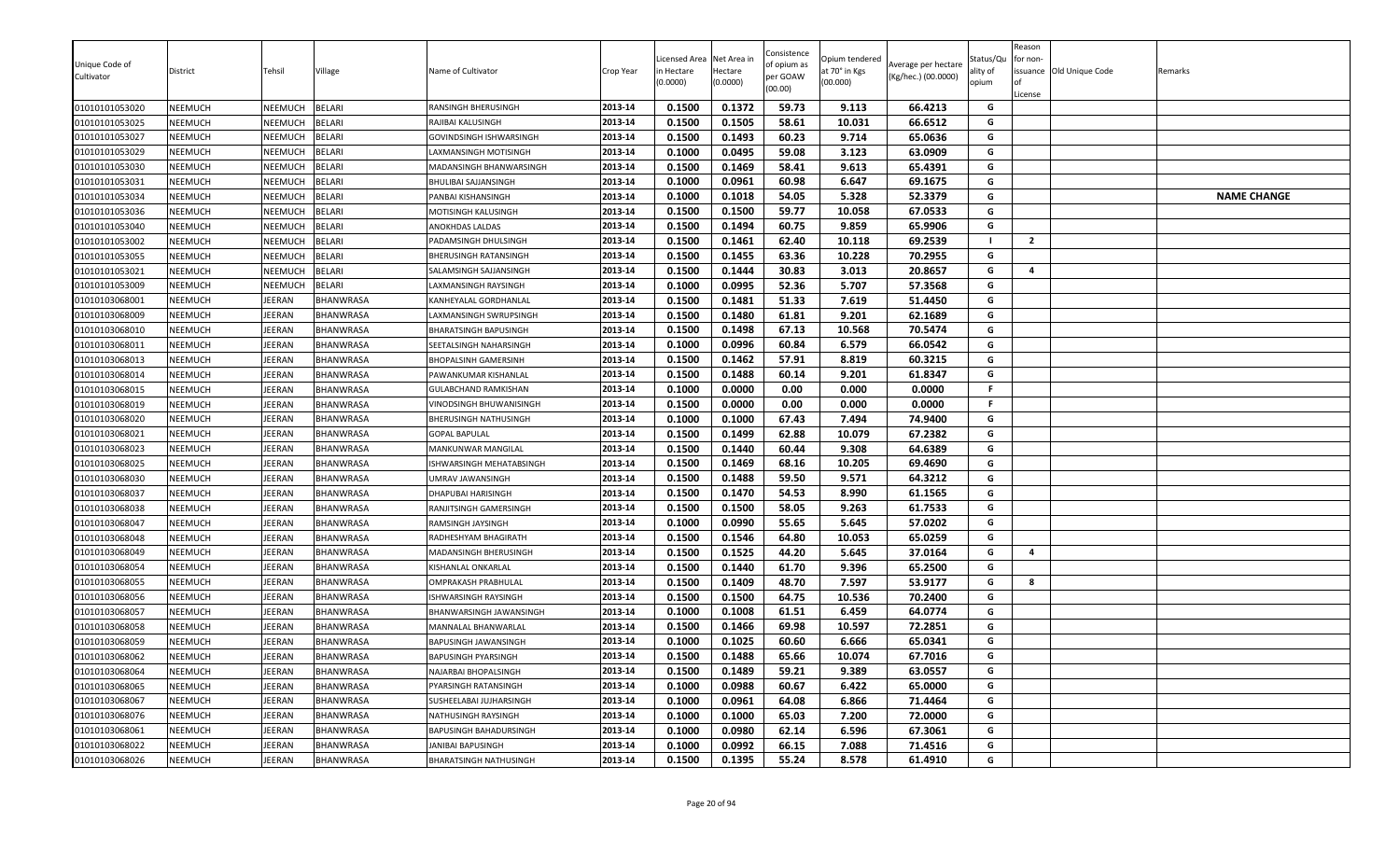| Unique Code of<br>Cultivator | District       | Tehsil  | Village                 | Name of Cultivator         | Crop Year | icensed Area<br>n Hectare<br>0.0000) | Net Area in<br>Hectare<br>(0.0000) | Consistence<br>of opium as<br>per GOAW<br>(00.00) | Opium tendered<br>at 70° in Kgs<br>(00.000) | Average per hectare<br>(Kg/hec.) (00.0000) | Status/Qu<br>ality of<br>opium | Reason<br>for non-<br>License | issuance Old Unique Code | Remarks            |
|------------------------------|----------------|---------|-------------------------|----------------------------|-----------|--------------------------------------|------------------------------------|---------------------------------------------------|---------------------------------------------|--------------------------------------------|--------------------------------|-------------------------------|--------------------------|--------------------|
| 01010103068027               | NEEMUCH        | EERAN   | BHANWRASA               | CHANDRASEKHANR PRATHVIRAJ  | 2013-14   | 0.1000                               | 0.0946                             | 58.14                                             | 5.332                                       | 56.3636                                    | G                              |                               |                          |                    |
| 01010103068050               | <b>NEEMUCH</b> | EERAN   | <b>BHANWRASA</b>        | BHOPALSINGH JORAWARSINGH   | 2013-14   | 0.1000                               | 0.0983                             | 58.70                                             | 6.130                                       | 62.3601                                    | G                              |                               |                          |                    |
| 01010103068052               | NEEMUCH        | IEERAN  | BHANWRASA               | <b>DEVISINGH HARISINGH</b> | 2013-14   | 0.1500                               | 0.1460                             | 58.10                                             | 8.508                                       | 58.2740                                    | G                              |                               |                          |                    |
| 01010103068051               | NEEMUCH        | IEERAN  | BHANWRASA               | KASTURIBAI KISHANSINGH     | 2013-14   | 0.1500                               | 0.1461                             | 57.34                                             | 9.273                                       | 63.4702                                    | G                              |                               |                          |                    |
| 01010103068092               | NEEMUCH        | EERAN   | BHANWRASA               | BHULIBHAY HARLAL           | 2013-14   | 0.1000                               | 0.0961                             | 51.87                                             | 5.520                                       | 57.4402                                    | G                              |                               |                          |                    |
| 01010103068034               | NEEMUCH        | EERAN   | <b>BHANWRASA</b>        | VINODSINGH HARISINGH       | 2013-14   | 0.1500                               | 0.1418                             | 58.76                                             | 8.789                                       | 61.9817                                    | G                              |                               | 01010103310031           |                    |
| 01010101045001               | NEEMUCH        | NEEMUCH | <b>BIJALWAS BAMNIYA</b> | RATANLAL LABHCHAND         | 2013-14   | 0.1500                               | 0.1500                             | 63.87                                             | 9.708                                       | 64.7200                                    | G                              |                               |                          |                    |
| 01010101045005               | NEEMUCH        | NEEMUCH | <b>BIJALWAS BAMNIYA</b> | RAMBABU RAMNARAYAN         | 2013-14   | 0.1500                               | 0.1482                             | 54.56                                             | 8.332                                       | 56.2213                                    | G                              |                               |                          |                    |
| 01010101045008               | <b>NEEMUCH</b> | NEEMUCH | <b>BIJALWAS BAMNIYA</b> | VISHNUPRASAD NANDLAL       | 2013-14   | 0.1500                               | 0.1512                             | 63.08                                             | 10.228                                      | 67.6455                                    | G                              |                               |                          |                    |
| 01010101045009               | <b>NEEMUCH</b> | NEEMUCH | <b>BIJALWAS BAMNIYA</b> | DASHARATHMAL PANNALAL      | 2013-14   | 0.1500                               | 0.1500                             | 56.26                                             | 8.744                                       | 58.2933                                    | G                              |                               |                          |                    |
| 01010101045012               | <b>NEEMUCH</b> | NEEMUCH | <b>BIJALWAS BAMNIYA</b> | DINESH HARIVALLABH         | 2013-14   | 0.1500                               | 0.1480                             | 63.44                                             | 9.679                                       | 65.3986                                    | G                              |                               |                          |                    |
| 01010101045013               | NEEMUCH        | NEEMUCH | <b>BIJALWAS BAMNIYA</b> | BHERULAL VARDICHAND        | 2013-14   | 0.1500                               | 0.1500                             | 68.25                                             | 10.403                                      | 69.3533                                    | G                              |                               |                          |                    |
| 01010101045014               | NEEMUCH        | NEEMUCH | <b>BIJALWAS BAMNIYA</b> | MANGILAL PRABHULAL         | 2013-14   | 0.1500                               | 0.1500                             | 64.98                                             | 10.239                                      | 68.2600                                    | G                              |                               |                          |                    |
| 01010101045016               | <b>NEEMUCH</b> | NEEMUCH | <b>BIJALWAS BAMNIYA</b> | SESHMAL SHIVENARAYAN       | 2013-14   | 0.1500                               | 0.1473                             | 58.22                                             | 9.074                                       | 61.6022                                    | G                              |                               |                          |                    |
| 01010101045020               | NEEMUCH        | NEEMUCH | <b>BIJALWAS BAMNIYA</b> | BABULAL BHANWARLAL         | 2013-14   | 0.1500                               | 0.1480                             | 58.68                                             | 8.785                                       | 59.3581                                    | G                              |                               |                          |                    |
| 01010101045022               | <b>NEEMUCH</b> | NEEMUCH | <b>BIJALWAS BAMNIYA</b> | KARULAL LAXMINARAYAN       | 2013-14   | 0.1500                               | 0.1515                             | 59.66                                             | 9.188                                       | 60.6469                                    | G                              |                               |                          |                    |
| 01010101045026               | NEEMUCH        | NEEMUCH | <b>BIJALWAS BAMNIYA</b> | RAMESHWAR PANNALAL         | 2013-14   | 0.1500                               | 0.1510                             | 62.57                                             | 9.573                                       | 63.3974                                    | G                              |                               |                          |                    |
| 01010101045028               | <b>NEEMUCH</b> | NEEMUCH | <b>BIJALWAS BAMNIYA</b> | OMPRAKASH RAMBILAS         | 2013-14   | 0.1500                               | 0.1215                             | 62.18                                             | 7.790                                       | 64.1152                                    | G                              |                               |                          |                    |
| 01010101045030               | NEEMUCH        | NEEMUCH | <b>BIJALWAS BAMNIYA</b> | KANWARLAL PRABHULAL        | 2013-14   | 0.1500                               | 0.1478                             | 66.60                                             | 10.589                                      | 71.6441                                    | G                              |                               |                          |                    |
| 01010101045032               | NEEMUCH        | NEEMUCH | <b>BIJALWAS BAMNIYA</b> | PRAKASHCHAND CHATARBHUJ    | 2013-14   | 0.1500                               | 0.1401                             | 69.29                                             | 10.017                                      | 71.4989                                    | G                              |                               |                          |                    |
| 01010101045038               | <b>NEEMUCH</b> | NEEMUCH | <b>BIJALWAS BAMNIYA</b> | DURGASHANKAR BHANWARLAL    | 2013-14   | 0.1500                               | 0.1520                             | 60.88                                             | 9.471                                       | 62.3092                                    | G                              |                               |                          |                    |
| 01010101045041               | NEEMUCH        | NEEMUCH | <b>BIJALWAS BAMNIYA</b> | KANHEYALAL NATHULAL        | 2013-14   | 0.1500                               | 0.0000                             | 0.00                                              | 0.000                                       | 0.0000                                     | F.                             |                               |                          |                    |
| 01010101045042               | <b>NEEMUCH</b> | NEEMUCH | <b>BIJALWAS BAMNIYA</b> | DAMARLAL KISHANLAL         | 2013-14   | 0.1500                               | 0.1505                             | 64.57                                             | 9.750                                       | 64.7841                                    | G                              |                               |                          |                    |
| 01010101045044               | <b>NEEMUCH</b> | NEEMUCH | <b>BIJALWAS BAMNIYA</b> | RAMESHCHAND BHANWAR        | 2013-14   | 0.1000                               | 0.0960                             | 60.89                                             | 5.950                                       | 61.9792                                    | G                              |                               |                          |                    |
| 01010101045045               | <b>NEEMUCH</b> | NEEMUCH | <b>BIJALWAS BAMNIYA</b> | BADRILAL GANAPATLAL        | 2013-14   | 0.1500                               | 0.1494                             | 67.68                                             | 10.490                                      | 70.2142                                    | G                              |                               |                          |                    |
| 01010101045046               | NEEMUCH        | NEEMUCH | <b>BIJALWAS BAMNIYA</b> | SAMARATHMAL JAGANNATH      | 2013-14   | 0.1500                               | 0.1446                             | 65.29                                             | 9.672                                       | 66.8880                                    | G                              |                               |                          |                    |
| 01010101045049               | <b>NEEMUCH</b> | NEEMUCH | <b>BIJALWAS BAMNIYA</b> | MADANLAL KISHANLAL         | 2013-14   | 0.1500                               | 0.1500                             | 68.54                                             | 10.487                                      | 69.9133                                    | G                              |                               |                          |                    |
| 01010101045055               | <b>NEEMUCH</b> | NEEMUCH | <b>BIJALWAS BAMNIYA</b> | RADHESHYAM KISHANLAL       | 2013-14   | 0.1500                               | 0.1512                             | 73.38                                             | 11.196                                      | 74.0476                                    | G                              |                               |                          |                    |
| 01010101045056               | NEEMUCH        | NEEMUCH | <b>BIJALWAS BAMNIYA</b> | <b>GOVINDRAM KISHANLAL</b> | 2013-14   | 0.1500                               | 0.1500                             | 69.82                                             | 10.742                                      | 71.6133                                    | G                              |                               |                          |                    |
| 01010101045060               | NEEMUCH        | NEEMUCH | <b>BIJALWAS BAMNIYA</b> | GOPILAL JAGANNATH          | 2013-14   | 0.1500                               | 0.1495                             | 67.26                                             | 10.512                                      | 70.3144                                    | G                              |                               |                          |                    |
| 01010101045062               | NEEMUCH        | NEEMUCH | <b>BIJALWAS BAMNIYA</b> | KAMLABAI BHANWARLAL        | 2013-14   | 0.1500                               | 0.1440                             | 63.27                                             | 9.554                                       | 66.3472                                    | G                              |                               |                          |                    |
| 01010101045066               | <b>NEEMUCH</b> | NEEMUCH | <b>BIJALWAS BAMNIYA</b> | CHATARBHUJ BHUWANIRAM      | 2013-14   | 0.1500                               | 0.1404                             | 67.40                                             | 9.648                                       | 68.7179                                    | G                              |                               |                          |                    |
| 01010101045069               | NEEMUCH        | NEEMUCH | <b>BIJALWAS BAMNIYA</b> | <b>GANAPATLAL SHRILAL</b>  | 2013-14   | 0.1500                               | 0.1482                             | 68.09                                             | 10.583                                      | 71.4103                                    | G                              |                               |                          |                    |
| 01010101045070               | NEEMUCH        | NEEMUCH | <b>BIJALWAS BAMNIYA</b> | BABULAL CHANDMAL           | 2013-14   | 0.1500                               | 0.1322                             | 70.08                                             | 9.881                                       | 74.7428                                    | G                              |                               |                          |                    |
| 01010101045072               | <b>NEEMUCH</b> | NEEMUCH | <b>BIJALWAS BAMNIYA</b> | MADHULAL SHRILAL           | 2013-14   | 0.1500                               | 0.1397                             | 62.94                                             | 9.765                                       | 69.8998                                    | G                              |                               |                          |                    |
| 01010101045073               | <b>NEEMUCH</b> | NEEMUCH | <b>BIJALWAS BAMNIYA</b> | DEVILAL VARDICHAND         | 2013-14   | 0.1500                               | 0.1501                             | 64.44                                             | 9.758                                       | 65.0100                                    | G                              |                               |                          |                    |
| 01010101045075               | <b>NEEMUCH</b> | NEEMUCH | <b>BIJALWAS BAMNIYA</b> | CHANDIBAI LAXMANPRASAD     | 2013-14   | 0.1000                               | 0.0996                             | 64.57                                             | 6.983                                       | 70.1104                                    | G                              |                               |                          |                    |
| 01010101045077               | NEEMUCH        | NEEMUCH | <b>BIJALWAS BAMNIYA</b> | RAMCHANDRA BHANWARLAL      | 2013-14   | 0.1500                               | 0.1428                             | 61.45                                             | 9.472                                       | 66.3305                                    | G                              |                               |                          |                    |
| 01010101045078               | <b>NEEMUCH</b> | NEEMUCH | <b>BIJALWAS BAMNIYA</b> | <b>BANSHILAL AMBALAL</b>   | 2013-14   | 0.1000                               | 0.1014                             | 60.30                                             | 6.400                                       | 63.1164                                    | G                              |                               |                          | <b>NAME CHANGE</b> |
| 01010101045080               | <b>NEEMUCH</b> | NEEMUCH | <b>BIJALWAS BAMNIYA</b> | MANGILAL PARMANAND         | 2013-14   | 0.1500                               | 0.1407                             | 60.73                                             | 8.502                                       | 60.4264                                    | G                              |                               |                          |                    |
| 01010101045081               | <b>NEEMUCH</b> | NEEMUCH | <b>BIJALWAS BAMNIYA</b> | KANHAIYALAL GISALAL        | 2013-14   | 0.1500                               | 0.1447                             | 61.20                                             | 9.031                                       | 62.4119                                    | G                              |                               |                          |                    |
| 01010101045082               | NEEMUCH        | NEEMUCH | <b>BIJALWAS BAMNIYA</b> | ONKARLAL LAXMINARAYAN      | 2013-14   | 0.1500                               | 0.1500                             | 61.31                                             | 9.573                                       | 63.8200                                    | G                              |                               |                          |                    |
| 01010101045083               | NEEMUCH        | NEEMUCH | <b>BIJALWAS BAMNIYA</b> | SHANTILAL KANWARLAL        | 2013-14   | 0.1500                               | 0.1485                             | 64.06                                             | 9.765                                       | 65.7576                                    | G                              |                               |                          |                    |
| 01010101045090               | <b>NEEMUCH</b> | NEEMUCH | <b>BIJALWAS BAMNIYA</b> | SHOBHARAM CHANDMAL         | 2013-14   | 0.1500                               | 0.1485                             | 69.97                                             | 10.905                                      | 73.4343                                    | G                              |                               |                          |                    |
| 01010101045093               | <b>NEEMUCH</b> | NEEMUCH | <b>BIJALWAS BAMNIYA</b> | RAMNARAYAN VARDICHAND      | 2013-14   | 0.1500                               | 0.1495                             | 59.92                                             | 9.253                                       | 61.8930                                    | G                              |                               |                          |                    |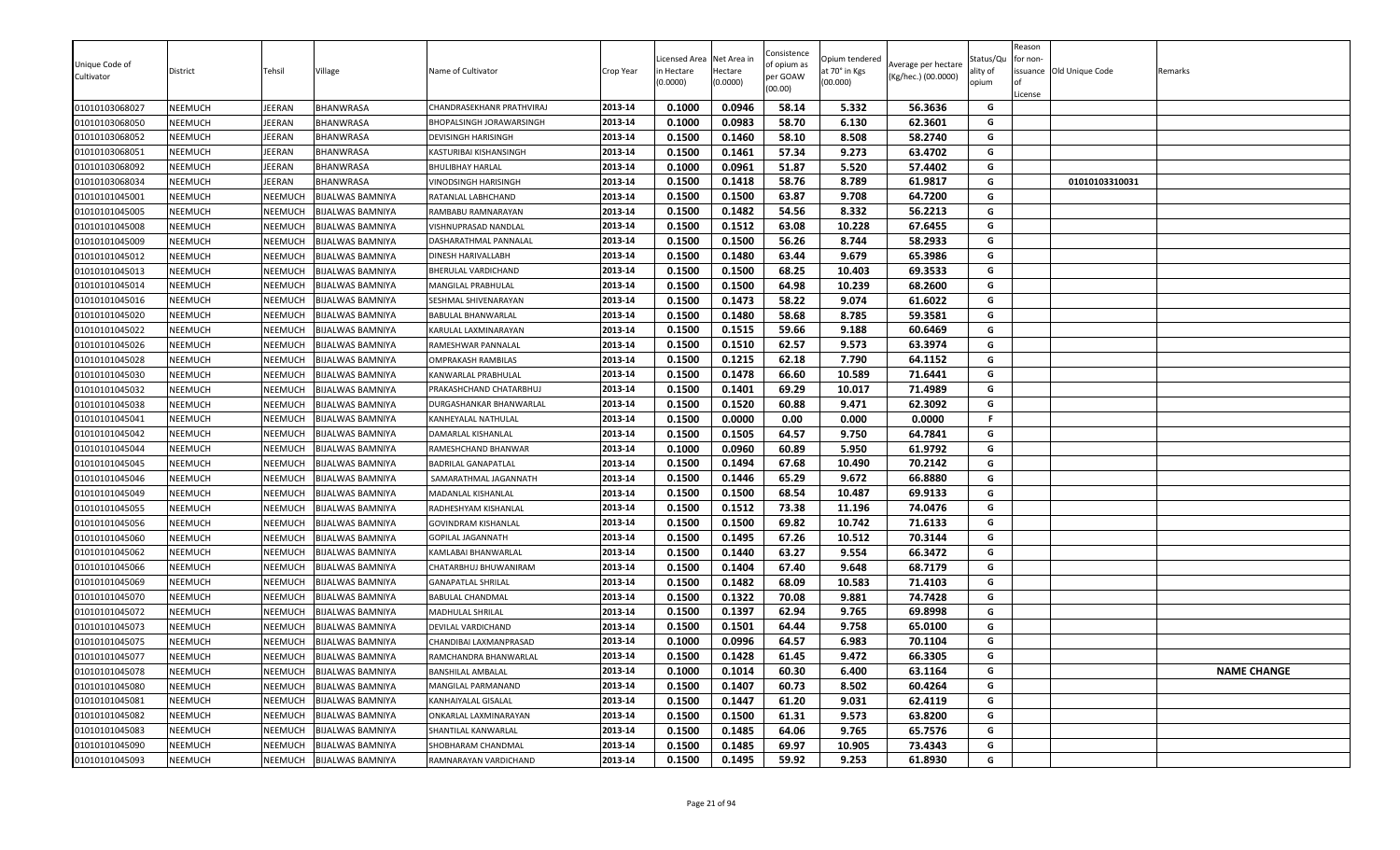| Reason<br>Consistence<br>Net Area in<br>icensed Area<br>Opium tendered<br>Status/Qu<br>for non-<br>Unique Code of<br>of opium as<br>Average per hectare<br>Village<br>Name of Cultivator<br>at 70° in Kgs<br>issuance Old Unique Code<br>District<br>Tehsil<br>Crop Year<br>in Hectare<br>Hectare<br>ality of<br>Remarks<br>per GOAW<br>(Kg/hec.) (00.0000)<br>Cultivator<br>(0.0000)<br>(0.0000)<br>(00.000)<br>opium<br>(00.00)<br>License<br>0.1000<br>01010101045098<br><b>NEEMUCH</b><br>NEEMUCH<br><b>BIJALWAS BAMNIYA</b><br>2013-14<br>0.1000<br>65.40<br>6.951<br>69.5100<br>PYARIBAI BHANWARLAL<br>G<br>2013-14<br>0.1500<br>0.1500<br>58.58<br>8.795<br>58.6333<br>G<br>01010101045105<br><b>NEEMUCH</b><br>NEEMUCH<br><b>BIJALWAS BAMNIYA</b><br>SHANTILAL BALMUKAND<br>01010101045107<br><b>NEEMUCH</b><br><b>BIJALWAS BAMNIYA</b><br>2013-14<br>0.1500<br>0.1488<br>66.14<br>9.959<br>66.9288<br>NEEMUCH<br>G<br>RAMBILAS KISHANLAL<br>2013-14<br>0.1500<br>0.1440<br>63.35<br>9.457<br>65.6736<br>G<br>01010101045017<br><b>NEEMUCH</b><br>NEEMUCH<br><b>BIJALWAS BAMNIYA</b><br>HARISHANKAR SALAGRAM<br>NEEMUCH<br>2013-14<br>0.1500<br>0.1485<br>64.18<br>9.489<br>63.8990<br>G<br>01010101045095<br>NEEMUCH<br><b>BIJALWAS BAMNIYA</b><br>NANDKISHOR MATHURALAL<br>G<br>2013-14<br>0.0990<br>62.43<br>62.4343<br>01010101045109<br><b>NEEMUCH</b><br>NEEMUCH<br><b>BIJALWAS BAMNIYA</b><br>0.1000<br>6.181<br>KANHEYALAL NANDKISHOR<br>0.1500<br>0.1491<br>66.25<br>10.136<br>67.9812<br>G<br>01010101045031<br><b>NEEMUCH</b><br>NEEMUCH<br><b>BIJALWAS BAMNIYA</b><br>2013-14<br>PRAHALAD KEVALRAM<br>0.1482<br>63.08<br>9.840<br>66.3968<br>G<br>2013-14<br>0.1500<br>01010101045119<br><b>NEEMUCH</b><br>NEEMUCH<br><b>BIJALWAS BAMNIYA</b><br>KAMLASHANKAR BHERULAL<br>0.1500<br>0.1448<br>52.02<br>7.877<br>54.3992<br>G<br>01010101045120<br><b>NEEMUCH</b><br>NEEMUCH<br><b>BIJALWAS BAMNIYA</b><br>2013-14<br>SURESHDAS JAMNADAS<br>2013-14<br>0.1500<br>0.1450<br>63.99<br>9.370<br>64.6207<br>01010101045043<br><b>BIJALWAS BAMNIYA</b><br>G<br><b>NEEMUCH</b><br>NEEMUCH<br>DINESH CHANDRA SHIVENARAYAN<br>0.1500<br>0.1443<br>66.95<br>10.234<br>70.9217<br>01010101045112<br><b>NEEMUCH</b><br>NEEMUCH<br><b>BIJALWAS BAMNIYA</b><br>2013-14<br>G<br>MANGILAL JAGANNATH<br>0.0999<br>2013-14<br>0.1000<br>63.42<br>6.442<br>64.4845<br>G<br>01010101045121<br><b>NEEMUCH</b><br>NEEMUCH<br><b>BIJALWAS BAMNIYA</b><br>JAGDISH AMBALAL<br>0.1500<br>0.1488<br>68.41<br>10.359<br>69.6169<br>G<br>01010101045091<br>NEEMUCH<br>NEEMUCH<br><b>BIJALWAS BAMNIYA</b><br>2013-14<br>BANSHILAL KISHANLAL<br>64.70<br>0.1000<br>0.1017<br>6.581<br>64.7099<br>2013-14<br>G<br>01010101045094<br>NEEMUCH<br>NEEMUCH<br><b>BIJALWAS BAMNIYA</b><br>RAMESHCHANDRA MOTILAL<br>0.1500<br>0.1482<br>56.11<br>8.489<br>57.2807<br>01010101045122<br><b>NEEMUCH</b><br>NEEMUCH<br><b>BIJALWAS BAMNIYA</b><br>2013-14<br>G<br>SHIVEPRASAD HARNARAYAN<br>0.1491<br>0.1500<br>52.55<br>8.228<br>55.1844<br>G<br><b>NEEMUCH</b><br>2013-14<br>01010101045067<br>NEEMUCH<br><b>BIJALWAS BAMNIYA</b><br>JAMNADAS MODIDAS<br>2013-14<br>0.1500<br>0.1456<br>66.14<br>9.770<br>67.1016<br>01010101045110<br><b>NEEMUCH</b><br>NEEMUCH<br><b>BIJALWAS BAMNIYA</b><br>G<br>RAMPRASAD KEWARLAL<br>0.1500<br>0.1500<br>61.90<br>9.586<br>63.9067<br>2013-14<br>G<br>01010101045050<br><b>NEEMUCH</b><br>NEEMUCH<br><b>BIJALWAS BAMNIYA</b><br>NARMDASHANKAR PANNALAL<br>0.1230<br>01010101045053<br>NEEMUCH<br><b>BIJALWAS BAMNIYA</b><br>2013-14<br>0.1500<br>58.66<br>7.182<br>58.3902<br><b>NEEMUCH</b><br>G<br><b>BHAGIRATH PRABHULAL</b><br>0.1500<br>0.1500<br>62.74<br>10.478<br>69.8533<br>G<br>2013-14<br>01010101045006<br>NEEMUCH<br>NEEMUCH<br>RAMSUKH MATHURALAL<br><b>BIJALWAS BAMNIYA</b><br>0.1488<br>59.11<br>60.8938<br>01010101045061<br><b>NEEMUCH</b><br>NEEMUCH<br><b>BIJALWAS BAMNIYA</b><br>2013-14<br>0.1500<br>9.061<br>G<br>PARVATIBAI MATHURALAL<br>61.80<br>0.1500<br>0.1490<br>9.349<br>62.7450<br>2013-14<br>G<br>01010101045025<br><b>NEEMUCH</b><br>NEEMUCH<br><b>BIJALWAS BAMNIYA</b><br><b>BHARATLAL RAMCHANDRA</b><br>2013-14<br>0.1458<br>G<br>0.1500<br>48.05<br>7.448<br>51.0837<br>01010101045123<br><b>NEEMUCH</b><br>NEEMUCH<br><b>BIJALWAS BAMNIYA</b><br>VISNUPRASAD BANSHILAL<br>0.1448<br>64.81<br>68.6050<br>2013-14<br>0.1500<br>9.934<br>G<br>01010101045124<br><b>NEEMUCH</b><br>NEEMUCH<br><b>BIJALWAS BAMNIYA</b><br>GORISHANKAR AMBALAL<br>57.52<br>0.1500<br>0.1496<br>9.384<br>62.7273<br>G<br>01010101045015<br><b>NEEMUCH</b><br>NEEMUCH<br><b>BIJALWAS BAMNIYA</b><br>2013-14<br><b>BABULAL AMBALAL</b><br>2013-14<br>0.1500<br>0.1459<br>55.28<br>9.405<br>64.4620<br>01010101062005<br><b>NEEMUCH</b><br>G<br>NEEMUCH<br><b>BISALWAS SONIGARA</b><br>DINESH JAGDISH<br>2013-14<br>0.1000<br>0.1000<br>61.99<br>6.296<br>62.9600<br>G<br>01010101062006<br><b>NEEMUCH</b><br>NEEMUCH<br><b>BISALWAS SONIGARA</b><br>RAMESHCHANDRA GOPILAL<br>2013-14<br>0.1500<br>0.1436<br>61.37<br>9.705<br>67.5836<br>G<br>01010101062015<br>NEEMUCH<br><b>BISALWAS SONIGARA</b><br>NEEMUCH<br>DATARSINGH MADHOSINGH<br>0.1497<br>2013-14<br>0.1500<br>63.43<br>9.687<br>64.7094<br>G<br>01010101062041<br>NEEMUCH<br>NEEMUCH<br><b>BISALWAS SONIGARA</b><br>BHAGWAN KHEMRAJ<br>0.1500<br>63.53<br>10.147<br>67.6467<br>2013-14<br>0.1500<br>01010101062043<br>G<br><b>NEEMUCH</b><br>NEEMUCH<br><b>BISALWAS SONIGARA</b><br>CHUNNILAL KHEMRAJ<br>2013-14<br>0.1500<br>0.1320<br>61.29<br>G<br>01010101062049<br><b>NEEMUCH</b><br>NEEMUCH<br><b>BISALWAS SONIGARA</b><br>8.099<br>61.3561<br><b>GITABAI KHEMRAJ</b><br>0.1390<br>56.30<br>0.1500<br>8.357<br>60.1223<br>01010101062064<br>NEEMUCH<br>2013-14<br>G<br><b>NEEMUCH</b><br><b>BISALWAS SONIGARA</b><br>DAMARLAL KANWARLAL<br>G<br>2013-14<br>0.1000<br>0.0980<br>50.53<br>5.306<br>54.1429<br>01010101062074<br><b>NEEMUCH</b><br>NEEMUCH<br><b>BISALWAS SONIGARA</b><br>FULVATIBAI JAGDISHCHANDRA<br>0.0968<br>55.42<br>5.653<br>58.3988<br>01010101062046<br><b>NEEMUCH</b><br>NEEMUCH<br><b>BISALWAS SONIGARA</b><br>2013-14<br>0.1000<br>G<br>DALPATDAS RAMCHANDRADAS<br>2013-14<br>9.773<br>67.5864<br>01010101062076<br><b>NEEMUCH</b><br>0.1500<br>0.1446<br>63.70<br>G<br>NEEMUCH<br><b>BISALWAS SONIGARA</b><br>PREMSINGH DATARSINGH<br>01010101062113<br>0.1495<br>64.32<br>9.887<br>66.1338<br>NEEMUCH<br>NEEMUCH<br><b>BISALWAS SONIGARA</b><br>2013-14<br>0.1500<br>G<br>SURESHKUMAR GOPILAL<br>0.1478<br>63.66<br>72.1786<br>G<br>01010101062068<br>NEEMUCH<br><b>BISALWAS SONIGARA</b><br>2013-14<br>0.1500<br>10.668<br>NEEMUCH<br>SATYANARAYAN MOHANLAL<br>0.0506<br>01010101062045<br><b>NEEMUCH</b><br>NEEMUCH<br><b>BISALWAS SONIGARA</b><br>2013-14<br>0.1000<br>64.10<br>3.370<br>66.6008<br>G<br><b>MOHANLAL SHANKARLAL</b><br>2013-14<br>01010101062027<br><b>NEEMUCH</b><br>NEEMUCH<br><b>BISALWAS SONIGARA</b><br>0.1000<br>52.31<br>5.410<br>G<br>DINESHCHANDRA BHANWARLAL<br>0.1000<br>54.1000<br>0.1457<br>60.12<br>G<br>01010101062078<br><b>NEEMUCH</b><br><b>BISALWAS SONIGARA</b><br>2013-14<br>0.1500<br>9.490<br>65.1338<br>NEEMUCH<br><b>BADRILAL VARDICHAND</b><br>2013-14<br>0.1480<br>58.74<br>9.239<br>G<br>01010101062065<br><b>NEEMUCH</b><br>NEEMUCH<br><b>BISALWAS SONIGARA</b><br>0.1500<br>62.4257<br><b>DEVILAL KHEMRAJ</b><br>55.96<br>01010101062014<br><b>NEEMUCH</b><br><b>BISALWAS SONIGARA</b><br>2013-14<br>0.1000<br>0.0950<br>6.140<br>64.6316<br>G<br>NEEMUCH<br><b>BABULAL GORILAL</b><br>2013-14<br>0.1500<br>0.1510<br>52.42<br>7.930<br>52.5166<br>G<br>01010101062066<br><b>NEEMUCH</b><br><b>BISALWAS SONIGARA</b><br>NEEMUCH<br>CHAGANLAL UDAIRAM<br>0.0961<br>56.40<br>01010101062091<br><b>NEEMUCH</b><br>NEEMUCH<br><b>BISALWAS SONIGARA</b><br>2013-14<br>0.1000<br>6.099<br>63.4651<br>G<br><b>GORILAL JIVRAJ</b><br>0.1470<br>57.58<br>G<br>2013-14<br>0.1500<br>9.057<br>61.6122<br>01010101062075<br>NEEMUCH<br><b>BISALWAS SONIGARA</b><br>SHAMBHUSINGH RUGANATHSINGH<br><b>NEEMUCH</b> |  |  |  |  |  |  |  |  |
|---------------------------------------------------------------------------------------------------------------------------------------------------------------------------------------------------------------------------------------------------------------------------------------------------------------------------------------------------------------------------------------------------------------------------------------------------------------------------------------------------------------------------------------------------------------------------------------------------------------------------------------------------------------------------------------------------------------------------------------------------------------------------------------------------------------------------------------------------------------------------------------------------------------------------------------------------------------------------------------------------------------------------------------------------------------------------------------------------------------------------------------------------------------------------------------------------------------------------------------------------------------------------------------------------------------------------------------------------------------------------------------------------------------------------------------------------------------------------------------------------------------------------------------------------------------------------------------------------------------------------------------------------------------------------------------------------------------------------------------------------------------------------------------------------------------------------------------------------------------------------------------------------------------------------------------------------------------------------------------------------------------------------------------------------------------------------------------------------------------------------------------------------------------------------------------------------------------------------------------------------------------------------------------------------------------------------------------------------------------------------------------------------------------------------------------------------------------------------------------------------------------------------------------------------------------------------------------------------------------------------------------------------------------------------------------------------------------------------------------------------------------------------------------------------------------------------------------------------------------------------------------------------------------------------------------------------------------------------------------------------------------------------------------------------------------------------------------------------------------------------------------------------------------------------------------------------------------------------------------------------------------------------------------------------------------------------------------------------------------------------------------------------------------------------------------------------------------------------------------------------------------------------------------------------------------------------------------------------------------------------------------------------------------------------------------------------------------------------------------------------------------------------------------------------------------------------------------------------------------------------------------------------------------------------------------------------------------------------------------------------------------------------------------------------------------------------------------------------------------------------------------------------------------------------------------------------------------------------------------------------------------------------------------------------------------------------------------------------------------------------------------------------------------------------------------------------------------------------------------------------------------------------------------------------------------------------------------------------------------------------------------------------------------------------------------------------------------------------------------------------------------------------------------------------------------------------------------------------------------------------------------------------------------------------------------------------------------------------------------------------------------------------------------------------------------------------------------------------------------------------------------------------------------------------------------------------------------------------------------------------------------------------------------------------------------------------------------------------------------------------------------------------------------------------------------------------------------------------------------------------------------------------------------------------------------------------------------------------------------------------------------------------------------------------------------------------------------------------------------------------------------------------------------------------------------------------------------------------------------------------------------------------------------------------------------------------------------------------------------------------------------------------------------------------------------------------------------------------------------------------------------------------------------------------------------------------------------------------------------------------------------------------------------------------------------------------------------------------------------------------------------------------------------------------------------------------------------------------------------------------------------------------------------------------------------------------------------------------------------------------------------------------------------------------------------------------------------------------------------------------------------------------------------------------------------------------------------------------------------------------------------------------------------------------------------------------------------------------------------------------------------------------------------------------------------------------------------------------------------------------------------------------------------------------------------------------------------------------------------------------------------------------------------------------------------------------------------------------------------------------------------------------------------------------------------------------------------------------------------------------------------------------------------------------------------------------------------------------------------------------------------------------------------------------------------------------------------------------------------------------------------------------------------------------------------------------------------------------------------------------------------------------------------------------------------------------------------------------------------------------------------------------------------------------------------------------------|--|--|--|--|--|--|--|--|
|                                                                                                                                                                                                                                                                                                                                                                                                                                                                                                                                                                                                                                                                                                                                                                                                                                                                                                                                                                                                                                                                                                                                                                                                                                                                                                                                                                                                                                                                                                                                                                                                                                                                                                                                                                                                                                                                                                                                                                                                                                                                                                                                                                                                                                                                                                                                                                                                                                                                                                                                                                                                                                                                                                                                                                                                                                                                                                                                                                                                                                                                                                                                                                                                                                                                                                                                                                                                                                                                                                                                                                                                                                                                                                                                                                                                                                                                                                                                                                                                                                                                                                                                                                                                                                                                                                                                                                                                                                                                                                                                                                                                                                                                                                                                                                                                                                                                                                                                                                                                                                                                                                                                                                                                                                                                                                                                                                                                                                                                                                                                                                                                                                                                                                                                                                                                                                                                                                                                                                                                                                                                                                                                                                                                                                                                                                                                                                                                                                                                                                                                                                                                                                                                                                                                                                                                                                                                                                                                                                                                                                                                                                                                                                                                                                                                                                                                                                                                                                                                                                                                                                                                                                                                                                                                                                                                                                                                                                                                                                                                                                                                                 |  |  |  |  |  |  |  |  |
|                                                                                                                                                                                                                                                                                                                                                                                                                                                                                                                                                                                                                                                                                                                                                                                                                                                                                                                                                                                                                                                                                                                                                                                                                                                                                                                                                                                                                                                                                                                                                                                                                                                                                                                                                                                                                                                                                                                                                                                                                                                                                                                                                                                                                                                                                                                                                                                                                                                                                                                                                                                                                                                                                                                                                                                                                                                                                                                                                                                                                                                                                                                                                                                                                                                                                                                                                                                                                                                                                                                                                                                                                                                                                                                                                                                                                                                                                                                                                                                                                                                                                                                                                                                                                                                                                                                                                                                                                                                                                                                                                                                                                                                                                                                                                                                                                                                                                                                                                                                                                                                                                                                                                                                                                                                                                                                                                                                                                                                                                                                                                                                                                                                                                                                                                                                                                                                                                                                                                                                                                                                                                                                                                                                                                                                                                                                                                                                                                                                                                                                                                                                                                                                                                                                                                                                                                                                                                                                                                                                                                                                                                                                                                                                                                                                                                                                                                                                                                                                                                                                                                                                                                                                                                                                                                                                                                                                                                                                                                                                                                                                                                 |  |  |  |  |  |  |  |  |
|                                                                                                                                                                                                                                                                                                                                                                                                                                                                                                                                                                                                                                                                                                                                                                                                                                                                                                                                                                                                                                                                                                                                                                                                                                                                                                                                                                                                                                                                                                                                                                                                                                                                                                                                                                                                                                                                                                                                                                                                                                                                                                                                                                                                                                                                                                                                                                                                                                                                                                                                                                                                                                                                                                                                                                                                                                                                                                                                                                                                                                                                                                                                                                                                                                                                                                                                                                                                                                                                                                                                                                                                                                                                                                                                                                                                                                                                                                                                                                                                                                                                                                                                                                                                                                                                                                                                                                                                                                                                                                                                                                                                                                                                                                                                                                                                                                                                                                                                                                                                                                                                                                                                                                                                                                                                                                                                                                                                                                                                                                                                                                                                                                                                                                                                                                                                                                                                                                                                                                                                                                                                                                                                                                                                                                                                                                                                                                                                                                                                                                                                                                                                                                                                                                                                                                                                                                                                                                                                                                                                                                                                                                                                                                                                                                                                                                                                                                                                                                                                                                                                                                                                                                                                                                                                                                                                                                                                                                                                                                                                                                                                                 |  |  |  |  |  |  |  |  |
|                                                                                                                                                                                                                                                                                                                                                                                                                                                                                                                                                                                                                                                                                                                                                                                                                                                                                                                                                                                                                                                                                                                                                                                                                                                                                                                                                                                                                                                                                                                                                                                                                                                                                                                                                                                                                                                                                                                                                                                                                                                                                                                                                                                                                                                                                                                                                                                                                                                                                                                                                                                                                                                                                                                                                                                                                                                                                                                                                                                                                                                                                                                                                                                                                                                                                                                                                                                                                                                                                                                                                                                                                                                                                                                                                                                                                                                                                                                                                                                                                                                                                                                                                                                                                                                                                                                                                                                                                                                                                                                                                                                                                                                                                                                                                                                                                                                                                                                                                                                                                                                                                                                                                                                                                                                                                                                                                                                                                                                                                                                                                                                                                                                                                                                                                                                                                                                                                                                                                                                                                                                                                                                                                                                                                                                                                                                                                                                                                                                                                                                                                                                                                                                                                                                                                                                                                                                                                                                                                                                                                                                                                                                                                                                                                                                                                                                                                                                                                                                                                                                                                                                                                                                                                                                                                                                                                                                                                                                                                                                                                                                                                 |  |  |  |  |  |  |  |  |
|                                                                                                                                                                                                                                                                                                                                                                                                                                                                                                                                                                                                                                                                                                                                                                                                                                                                                                                                                                                                                                                                                                                                                                                                                                                                                                                                                                                                                                                                                                                                                                                                                                                                                                                                                                                                                                                                                                                                                                                                                                                                                                                                                                                                                                                                                                                                                                                                                                                                                                                                                                                                                                                                                                                                                                                                                                                                                                                                                                                                                                                                                                                                                                                                                                                                                                                                                                                                                                                                                                                                                                                                                                                                                                                                                                                                                                                                                                                                                                                                                                                                                                                                                                                                                                                                                                                                                                                                                                                                                                                                                                                                                                                                                                                                                                                                                                                                                                                                                                                                                                                                                                                                                                                                                                                                                                                                                                                                                                                                                                                                                                                                                                                                                                                                                                                                                                                                                                                                                                                                                                                                                                                                                                                                                                                                                                                                                                                                                                                                                                                                                                                                                                                                                                                                                                                                                                                                                                                                                                                                                                                                                                                                                                                                                                                                                                                                                                                                                                                                                                                                                                                                                                                                                                                                                                                                                                                                                                                                                                                                                                                                                 |  |  |  |  |  |  |  |  |
|                                                                                                                                                                                                                                                                                                                                                                                                                                                                                                                                                                                                                                                                                                                                                                                                                                                                                                                                                                                                                                                                                                                                                                                                                                                                                                                                                                                                                                                                                                                                                                                                                                                                                                                                                                                                                                                                                                                                                                                                                                                                                                                                                                                                                                                                                                                                                                                                                                                                                                                                                                                                                                                                                                                                                                                                                                                                                                                                                                                                                                                                                                                                                                                                                                                                                                                                                                                                                                                                                                                                                                                                                                                                                                                                                                                                                                                                                                                                                                                                                                                                                                                                                                                                                                                                                                                                                                                                                                                                                                                                                                                                                                                                                                                                                                                                                                                                                                                                                                                                                                                                                                                                                                                                                                                                                                                                                                                                                                                                                                                                                                                                                                                                                                                                                                                                                                                                                                                                                                                                                                                                                                                                                                                                                                                                                                                                                                                                                                                                                                                                                                                                                                                                                                                                                                                                                                                                                                                                                                                                                                                                                                                                                                                                                                                                                                                                                                                                                                                                                                                                                                                                                                                                                                                                                                                                                                                                                                                                                                                                                                                                                 |  |  |  |  |  |  |  |  |
|                                                                                                                                                                                                                                                                                                                                                                                                                                                                                                                                                                                                                                                                                                                                                                                                                                                                                                                                                                                                                                                                                                                                                                                                                                                                                                                                                                                                                                                                                                                                                                                                                                                                                                                                                                                                                                                                                                                                                                                                                                                                                                                                                                                                                                                                                                                                                                                                                                                                                                                                                                                                                                                                                                                                                                                                                                                                                                                                                                                                                                                                                                                                                                                                                                                                                                                                                                                                                                                                                                                                                                                                                                                                                                                                                                                                                                                                                                                                                                                                                                                                                                                                                                                                                                                                                                                                                                                                                                                                                                                                                                                                                                                                                                                                                                                                                                                                                                                                                                                                                                                                                                                                                                                                                                                                                                                                                                                                                                                                                                                                                                                                                                                                                                                                                                                                                                                                                                                                                                                                                                                                                                                                                                                                                                                                                                                                                                                                                                                                                                                                                                                                                                                                                                                                                                                                                                                                                                                                                                                                                                                                                                                                                                                                                                                                                                                                                                                                                                                                                                                                                                                                                                                                                                                                                                                                                                                                                                                                                                                                                                                                                 |  |  |  |  |  |  |  |  |
|                                                                                                                                                                                                                                                                                                                                                                                                                                                                                                                                                                                                                                                                                                                                                                                                                                                                                                                                                                                                                                                                                                                                                                                                                                                                                                                                                                                                                                                                                                                                                                                                                                                                                                                                                                                                                                                                                                                                                                                                                                                                                                                                                                                                                                                                                                                                                                                                                                                                                                                                                                                                                                                                                                                                                                                                                                                                                                                                                                                                                                                                                                                                                                                                                                                                                                                                                                                                                                                                                                                                                                                                                                                                                                                                                                                                                                                                                                                                                                                                                                                                                                                                                                                                                                                                                                                                                                                                                                                                                                                                                                                                                                                                                                                                                                                                                                                                                                                                                                                                                                                                                                                                                                                                                                                                                                                                                                                                                                                                                                                                                                                                                                                                                                                                                                                                                                                                                                                                                                                                                                                                                                                                                                                                                                                                                                                                                                                                                                                                                                                                                                                                                                                                                                                                                                                                                                                                                                                                                                                                                                                                                                                                                                                                                                                                                                                                                                                                                                                                                                                                                                                                                                                                                                                                                                                                                                                                                                                                                                                                                                                                                 |  |  |  |  |  |  |  |  |
|                                                                                                                                                                                                                                                                                                                                                                                                                                                                                                                                                                                                                                                                                                                                                                                                                                                                                                                                                                                                                                                                                                                                                                                                                                                                                                                                                                                                                                                                                                                                                                                                                                                                                                                                                                                                                                                                                                                                                                                                                                                                                                                                                                                                                                                                                                                                                                                                                                                                                                                                                                                                                                                                                                                                                                                                                                                                                                                                                                                                                                                                                                                                                                                                                                                                                                                                                                                                                                                                                                                                                                                                                                                                                                                                                                                                                                                                                                                                                                                                                                                                                                                                                                                                                                                                                                                                                                                                                                                                                                                                                                                                                                                                                                                                                                                                                                                                                                                                                                                                                                                                                                                                                                                                                                                                                                                                                                                                                                                                                                                                                                                                                                                                                                                                                                                                                                                                                                                                                                                                                                                                                                                                                                                                                                                                                                                                                                                                                                                                                                                                                                                                                                                                                                                                                                                                                                                                                                                                                                                                                                                                                                                                                                                                                                                                                                                                                                                                                                                                                                                                                                                                                                                                                                                                                                                                                                                                                                                                                                                                                                                                                 |  |  |  |  |  |  |  |  |
|                                                                                                                                                                                                                                                                                                                                                                                                                                                                                                                                                                                                                                                                                                                                                                                                                                                                                                                                                                                                                                                                                                                                                                                                                                                                                                                                                                                                                                                                                                                                                                                                                                                                                                                                                                                                                                                                                                                                                                                                                                                                                                                                                                                                                                                                                                                                                                                                                                                                                                                                                                                                                                                                                                                                                                                                                                                                                                                                                                                                                                                                                                                                                                                                                                                                                                                                                                                                                                                                                                                                                                                                                                                                                                                                                                                                                                                                                                                                                                                                                                                                                                                                                                                                                                                                                                                                                                                                                                                                                                                                                                                                                                                                                                                                                                                                                                                                                                                                                                                                                                                                                                                                                                                                                                                                                                                                                                                                                                                                                                                                                                                                                                                                                                                                                                                                                                                                                                                                                                                                                                                                                                                                                                                                                                                                                                                                                                                                                                                                                                                                                                                                                                                                                                                                                                                                                                                                                                                                                                                                                                                                                                                                                                                                                                                                                                                                                                                                                                                                                                                                                                                                                                                                                                                                                                                                                                                                                                                                                                                                                                                                                 |  |  |  |  |  |  |  |  |
|                                                                                                                                                                                                                                                                                                                                                                                                                                                                                                                                                                                                                                                                                                                                                                                                                                                                                                                                                                                                                                                                                                                                                                                                                                                                                                                                                                                                                                                                                                                                                                                                                                                                                                                                                                                                                                                                                                                                                                                                                                                                                                                                                                                                                                                                                                                                                                                                                                                                                                                                                                                                                                                                                                                                                                                                                                                                                                                                                                                                                                                                                                                                                                                                                                                                                                                                                                                                                                                                                                                                                                                                                                                                                                                                                                                                                                                                                                                                                                                                                                                                                                                                                                                                                                                                                                                                                                                                                                                                                                                                                                                                                                                                                                                                                                                                                                                                                                                                                                                                                                                                                                                                                                                                                                                                                                                                                                                                                                                                                                                                                                                                                                                                                                                                                                                                                                                                                                                                                                                                                                                                                                                                                                                                                                                                                                                                                                                                                                                                                                                                                                                                                                                                                                                                                                                                                                                                                                                                                                                                                                                                                                                                                                                                                                                                                                                                                                                                                                                                                                                                                                                                                                                                                                                                                                                                                                                                                                                                                                                                                                                                                 |  |  |  |  |  |  |  |  |
|                                                                                                                                                                                                                                                                                                                                                                                                                                                                                                                                                                                                                                                                                                                                                                                                                                                                                                                                                                                                                                                                                                                                                                                                                                                                                                                                                                                                                                                                                                                                                                                                                                                                                                                                                                                                                                                                                                                                                                                                                                                                                                                                                                                                                                                                                                                                                                                                                                                                                                                                                                                                                                                                                                                                                                                                                                                                                                                                                                                                                                                                                                                                                                                                                                                                                                                                                                                                                                                                                                                                                                                                                                                                                                                                                                                                                                                                                                                                                                                                                                                                                                                                                                                                                                                                                                                                                                                                                                                                                                                                                                                                                                                                                                                                                                                                                                                                                                                                                                                                                                                                                                                                                                                                                                                                                                                                                                                                                                                                                                                                                                                                                                                                                                                                                                                                                                                                                                                                                                                                                                                                                                                                                                                                                                                                                                                                                                                                                                                                                                                                                                                                                                                                                                                                                                                                                                                                                                                                                                                                                                                                                                                                                                                                                                                                                                                                                                                                                                                                                                                                                                                                                                                                                                                                                                                                                                                                                                                                                                                                                                                                                 |  |  |  |  |  |  |  |  |
|                                                                                                                                                                                                                                                                                                                                                                                                                                                                                                                                                                                                                                                                                                                                                                                                                                                                                                                                                                                                                                                                                                                                                                                                                                                                                                                                                                                                                                                                                                                                                                                                                                                                                                                                                                                                                                                                                                                                                                                                                                                                                                                                                                                                                                                                                                                                                                                                                                                                                                                                                                                                                                                                                                                                                                                                                                                                                                                                                                                                                                                                                                                                                                                                                                                                                                                                                                                                                                                                                                                                                                                                                                                                                                                                                                                                                                                                                                                                                                                                                                                                                                                                                                                                                                                                                                                                                                                                                                                                                                                                                                                                                                                                                                                                                                                                                                                                                                                                                                                                                                                                                                                                                                                                                                                                                                                                                                                                                                                                                                                                                                                                                                                                                                                                                                                                                                                                                                                                                                                                                                                                                                                                                                                                                                                                                                                                                                                                                                                                                                                                                                                                                                                                                                                                                                                                                                                                                                                                                                                                                                                                                                                                                                                                                                                                                                                                                                                                                                                                                                                                                                                                                                                                                                                                                                                                                                                                                                                                                                                                                                                                                 |  |  |  |  |  |  |  |  |
|                                                                                                                                                                                                                                                                                                                                                                                                                                                                                                                                                                                                                                                                                                                                                                                                                                                                                                                                                                                                                                                                                                                                                                                                                                                                                                                                                                                                                                                                                                                                                                                                                                                                                                                                                                                                                                                                                                                                                                                                                                                                                                                                                                                                                                                                                                                                                                                                                                                                                                                                                                                                                                                                                                                                                                                                                                                                                                                                                                                                                                                                                                                                                                                                                                                                                                                                                                                                                                                                                                                                                                                                                                                                                                                                                                                                                                                                                                                                                                                                                                                                                                                                                                                                                                                                                                                                                                                                                                                                                                                                                                                                                                                                                                                                                                                                                                                                                                                                                                                                                                                                                                                                                                                                                                                                                                                                                                                                                                                                                                                                                                                                                                                                                                                                                                                                                                                                                                                                                                                                                                                                                                                                                                                                                                                                                                                                                                                                                                                                                                                                                                                                                                                                                                                                                                                                                                                                                                                                                                                                                                                                                                                                                                                                                                                                                                                                                                                                                                                                                                                                                                                                                                                                                                                                                                                                                                                                                                                                                                                                                                                                                 |  |  |  |  |  |  |  |  |
|                                                                                                                                                                                                                                                                                                                                                                                                                                                                                                                                                                                                                                                                                                                                                                                                                                                                                                                                                                                                                                                                                                                                                                                                                                                                                                                                                                                                                                                                                                                                                                                                                                                                                                                                                                                                                                                                                                                                                                                                                                                                                                                                                                                                                                                                                                                                                                                                                                                                                                                                                                                                                                                                                                                                                                                                                                                                                                                                                                                                                                                                                                                                                                                                                                                                                                                                                                                                                                                                                                                                                                                                                                                                                                                                                                                                                                                                                                                                                                                                                                                                                                                                                                                                                                                                                                                                                                                                                                                                                                                                                                                                                                                                                                                                                                                                                                                                                                                                                                                                                                                                                                                                                                                                                                                                                                                                                                                                                                                                                                                                                                                                                                                                                                                                                                                                                                                                                                                                                                                                                                                                                                                                                                                                                                                                                                                                                                                                                                                                                                                                                                                                                                                                                                                                                                                                                                                                                                                                                                                                                                                                                                                                                                                                                                                                                                                                                                                                                                                                                                                                                                                                                                                                                                                                                                                                                                                                                                                                                                                                                                                                                 |  |  |  |  |  |  |  |  |
|                                                                                                                                                                                                                                                                                                                                                                                                                                                                                                                                                                                                                                                                                                                                                                                                                                                                                                                                                                                                                                                                                                                                                                                                                                                                                                                                                                                                                                                                                                                                                                                                                                                                                                                                                                                                                                                                                                                                                                                                                                                                                                                                                                                                                                                                                                                                                                                                                                                                                                                                                                                                                                                                                                                                                                                                                                                                                                                                                                                                                                                                                                                                                                                                                                                                                                                                                                                                                                                                                                                                                                                                                                                                                                                                                                                                                                                                                                                                                                                                                                                                                                                                                                                                                                                                                                                                                                                                                                                                                                                                                                                                                                                                                                                                                                                                                                                                                                                                                                                                                                                                                                                                                                                                                                                                                                                                                                                                                                                                                                                                                                                                                                                                                                                                                                                                                                                                                                                                                                                                                                                                                                                                                                                                                                                                                                                                                                                                                                                                                                                                                                                                                                                                                                                                                                                                                                                                                                                                                                                                                                                                                                                                                                                                                                                                                                                                                                                                                                                                                                                                                                                                                                                                                                                                                                                                                                                                                                                                                                                                                                                                                 |  |  |  |  |  |  |  |  |
|                                                                                                                                                                                                                                                                                                                                                                                                                                                                                                                                                                                                                                                                                                                                                                                                                                                                                                                                                                                                                                                                                                                                                                                                                                                                                                                                                                                                                                                                                                                                                                                                                                                                                                                                                                                                                                                                                                                                                                                                                                                                                                                                                                                                                                                                                                                                                                                                                                                                                                                                                                                                                                                                                                                                                                                                                                                                                                                                                                                                                                                                                                                                                                                                                                                                                                                                                                                                                                                                                                                                                                                                                                                                                                                                                                                                                                                                                                                                                                                                                                                                                                                                                                                                                                                                                                                                                                                                                                                                                                                                                                                                                                                                                                                                                                                                                                                                                                                                                                                                                                                                                                                                                                                                                                                                                                                                                                                                                                                                                                                                                                                                                                                                                                                                                                                                                                                                                                                                                                                                                                                                                                                                                                                                                                                                                                                                                                                                                                                                                                                                                                                                                                                                                                                                                                                                                                                                                                                                                                                                                                                                                                                                                                                                                                                                                                                                                                                                                                                                                                                                                                                                                                                                                                                                                                                                                                                                                                                                                                                                                                                                                 |  |  |  |  |  |  |  |  |
|                                                                                                                                                                                                                                                                                                                                                                                                                                                                                                                                                                                                                                                                                                                                                                                                                                                                                                                                                                                                                                                                                                                                                                                                                                                                                                                                                                                                                                                                                                                                                                                                                                                                                                                                                                                                                                                                                                                                                                                                                                                                                                                                                                                                                                                                                                                                                                                                                                                                                                                                                                                                                                                                                                                                                                                                                                                                                                                                                                                                                                                                                                                                                                                                                                                                                                                                                                                                                                                                                                                                                                                                                                                                                                                                                                                                                                                                                                                                                                                                                                                                                                                                                                                                                                                                                                                                                                                                                                                                                                                                                                                                                                                                                                                                                                                                                                                                                                                                                                                                                                                                                                                                                                                                                                                                                                                                                                                                                                                                                                                                                                                                                                                                                                                                                                                                                                                                                                                                                                                                                                                                                                                                                                                                                                                                                                                                                                                                                                                                                                                                                                                                                                                                                                                                                                                                                                                                                                                                                                                                                                                                                                                                                                                                                                                                                                                                                                                                                                                                                                                                                                                                                                                                                                                                                                                                                                                                                                                                                                                                                                                                                 |  |  |  |  |  |  |  |  |
|                                                                                                                                                                                                                                                                                                                                                                                                                                                                                                                                                                                                                                                                                                                                                                                                                                                                                                                                                                                                                                                                                                                                                                                                                                                                                                                                                                                                                                                                                                                                                                                                                                                                                                                                                                                                                                                                                                                                                                                                                                                                                                                                                                                                                                                                                                                                                                                                                                                                                                                                                                                                                                                                                                                                                                                                                                                                                                                                                                                                                                                                                                                                                                                                                                                                                                                                                                                                                                                                                                                                                                                                                                                                                                                                                                                                                                                                                                                                                                                                                                                                                                                                                                                                                                                                                                                                                                                                                                                                                                                                                                                                                                                                                                                                                                                                                                                                                                                                                                                                                                                                                                                                                                                                                                                                                                                                                                                                                                                                                                                                                                                                                                                                                                                                                                                                                                                                                                                                                                                                                                                                                                                                                                                                                                                                                                                                                                                                                                                                                                                                                                                                                                                                                                                                                                                                                                                                                                                                                                                                                                                                                                                                                                                                                                                                                                                                                                                                                                                                                                                                                                                                                                                                                                                                                                                                                                                                                                                                                                                                                                                                                 |  |  |  |  |  |  |  |  |
|                                                                                                                                                                                                                                                                                                                                                                                                                                                                                                                                                                                                                                                                                                                                                                                                                                                                                                                                                                                                                                                                                                                                                                                                                                                                                                                                                                                                                                                                                                                                                                                                                                                                                                                                                                                                                                                                                                                                                                                                                                                                                                                                                                                                                                                                                                                                                                                                                                                                                                                                                                                                                                                                                                                                                                                                                                                                                                                                                                                                                                                                                                                                                                                                                                                                                                                                                                                                                                                                                                                                                                                                                                                                                                                                                                                                                                                                                                                                                                                                                                                                                                                                                                                                                                                                                                                                                                                                                                                                                                                                                                                                                                                                                                                                                                                                                                                                                                                                                                                                                                                                                                                                                                                                                                                                                                                                                                                                                                                                                                                                                                                                                                                                                                                                                                                                                                                                                                                                                                                                                                                                                                                                                                                                                                                                                                                                                                                                                                                                                                                                                                                                                                                                                                                                                                                                                                                                                                                                                                                                                                                                                                                                                                                                                                                                                                                                                                                                                                                                                                                                                                                                                                                                                                                                                                                                                                                                                                                                                                                                                                                                                 |  |  |  |  |  |  |  |  |
|                                                                                                                                                                                                                                                                                                                                                                                                                                                                                                                                                                                                                                                                                                                                                                                                                                                                                                                                                                                                                                                                                                                                                                                                                                                                                                                                                                                                                                                                                                                                                                                                                                                                                                                                                                                                                                                                                                                                                                                                                                                                                                                                                                                                                                                                                                                                                                                                                                                                                                                                                                                                                                                                                                                                                                                                                                                                                                                                                                                                                                                                                                                                                                                                                                                                                                                                                                                                                                                                                                                                                                                                                                                                                                                                                                                                                                                                                                                                                                                                                                                                                                                                                                                                                                                                                                                                                                                                                                                                                                                                                                                                                                                                                                                                                                                                                                                                                                                                                                                                                                                                                                                                                                                                                                                                                                                                                                                                                                                                                                                                                                                                                                                                                                                                                                                                                                                                                                                                                                                                                                                                                                                                                                                                                                                                                                                                                                                                                                                                                                                                                                                                                                                                                                                                                                                                                                                                                                                                                                                                                                                                                                                                                                                                                                                                                                                                                                                                                                                                                                                                                                                                                                                                                                                                                                                                                                                                                                                                                                                                                                                                                 |  |  |  |  |  |  |  |  |
|                                                                                                                                                                                                                                                                                                                                                                                                                                                                                                                                                                                                                                                                                                                                                                                                                                                                                                                                                                                                                                                                                                                                                                                                                                                                                                                                                                                                                                                                                                                                                                                                                                                                                                                                                                                                                                                                                                                                                                                                                                                                                                                                                                                                                                                                                                                                                                                                                                                                                                                                                                                                                                                                                                                                                                                                                                                                                                                                                                                                                                                                                                                                                                                                                                                                                                                                                                                                                                                                                                                                                                                                                                                                                                                                                                                                                                                                                                                                                                                                                                                                                                                                                                                                                                                                                                                                                                                                                                                                                                                                                                                                                                                                                                                                                                                                                                                                                                                                                                                                                                                                                                                                                                                                                                                                                                                                                                                                                                                                                                                                                                                                                                                                                                                                                                                                                                                                                                                                                                                                                                                                                                                                                                                                                                                                                                                                                                                                                                                                                                                                                                                                                                                                                                                                                                                                                                                                                                                                                                                                                                                                                                                                                                                                                                                                                                                                                                                                                                                                                                                                                                                                                                                                                                                                                                                                                                                                                                                                                                                                                                                                                 |  |  |  |  |  |  |  |  |
|                                                                                                                                                                                                                                                                                                                                                                                                                                                                                                                                                                                                                                                                                                                                                                                                                                                                                                                                                                                                                                                                                                                                                                                                                                                                                                                                                                                                                                                                                                                                                                                                                                                                                                                                                                                                                                                                                                                                                                                                                                                                                                                                                                                                                                                                                                                                                                                                                                                                                                                                                                                                                                                                                                                                                                                                                                                                                                                                                                                                                                                                                                                                                                                                                                                                                                                                                                                                                                                                                                                                                                                                                                                                                                                                                                                                                                                                                                                                                                                                                                                                                                                                                                                                                                                                                                                                                                                                                                                                                                                                                                                                                                                                                                                                                                                                                                                                                                                                                                                                                                                                                                                                                                                                                                                                                                                                                                                                                                                                                                                                                                                                                                                                                                                                                                                                                                                                                                                                                                                                                                                                                                                                                                                                                                                                                                                                                                                                                                                                                                                                                                                                                                                                                                                                                                                                                                                                                                                                                                                                                                                                                                                                                                                                                                                                                                                                                                                                                                                                                                                                                                                                                                                                                                                                                                                                                                                                                                                                                                                                                                                                                 |  |  |  |  |  |  |  |  |
|                                                                                                                                                                                                                                                                                                                                                                                                                                                                                                                                                                                                                                                                                                                                                                                                                                                                                                                                                                                                                                                                                                                                                                                                                                                                                                                                                                                                                                                                                                                                                                                                                                                                                                                                                                                                                                                                                                                                                                                                                                                                                                                                                                                                                                                                                                                                                                                                                                                                                                                                                                                                                                                                                                                                                                                                                                                                                                                                                                                                                                                                                                                                                                                                                                                                                                                                                                                                                                                                                                                                                                                                                                                                                                                                                                                                                                                                                                                                                                                                                                                                                                                                                                                                                                                                                                                                                                                                                                                                                                                                                                                                                                                                                                                                                                                                                                                                                                                                                                                                                                                                                                                                                                                                                                                                                                                                                                                                                                                                                                                                                                                                                                                                                                                                                                                                                                                                                                                                                                                                                                                                                                                                                                                                                                                                                                                                                                                                                                                                                                                                                                                                                                                                                                                                                                                                                                                                                                                                                                                                                                                                                                                                                                                                                                                                                                                                                                                                                                                                                                                                                                                                                                                                                                                                                                                                                                                                                                                                                                                                                                                                                 |  |  |  |  |  |  |  |  |
|                                                                                                                                                                                                                                                                                                                                                                                                                                                                                                                                                                                                                                                                                                                                                                                                                                                                                                                                                                                                                                                                                                                                                                                                                                                                                                                                                                                                                                                                                                                                                                                                                                                                                                                                                                                                                                                                                                                                                                                                                                                                                                                                                                                                                                                                                                                                                                                                                                                                                                                                                                                                                                                                                                                                                                                                                                                                                                                                                                                                                                                                                                                                                                                                                                                                                                                                                                                                                                                                                                                                                                                                                                                                                                                                                                                                                                                                                                                                                                                                                                                                                                                                                                                                                                                                                                                                                                                                                                                                                                                                                                                                                                                                                                                                                                                                                                                                                                                                                                                                                                                                                                                                                                                                                                                                                                                                                                                                                                                                                                                                                                                                                                                                                                                                                                                                                                                                                                                                                                                                                                                                                                                                                                                                                                                                                                                                                                                                                                                                                                                                                                                                                                                                                                                                                                                                                                                                                                                                                                                                                                                                                                                                                                                                                                                                                                                                                                                                                                                                                                                                                                                                                                                                                                                                                                                                                                                                                                                                                                                                                                                                                 |  |  |  |  |  |  |  |  |
|                                                                                                                                                                                                                                                                                                                                                                                                                                                                                                                                                                                                                                                                                                                                                                                                                                                                                                                                                                                                                                                                                                                                                                                                                                                                                                                                                                                                                                                                                                                                                                                                                                                                                                                                                                                                                                                                                                                                                                                                                                                                                                                                                                                                                                                                                                                                                                                                                                                                                                                                                                                                                                                                                                                                                                                                                                                                                                                                                                                                                                                                                                                                                                                                                                                                                                                                                                                                                                                                                                                                                                                                                                                                                                                                                                                                                                                                                                                                                                                                                                                                                                                                                                                                                                                                                                                                                                                                                                                                                                                                                                                                                                                                                                                                                                                                                                                                                                                                                                                                                                                                                                                                                                                                                                                                                                                                                                                                                                                                                                                                                                                                                                                                                                                                                                                                                                                                                                                                                                                                                                                                                                                                                                                                                                                                                                                                                                                                                                                                                                                                                                                                                                                                                                                                                                                                                                                                                                                                                                                                                                                                                                                                                                                                                                                                                                                                                                                                                                                                                                                                                                                                                                                                                                                                                                                                                                                                                                                                                                                                                                                                                 |  |  |  |  |  |  |  |  |
|                                                                                                                                                                                                                                                                                                                                                                                                                                                                                                                                                                                                                                                                                                                                                                                                                                                                                                                                                                                                                                                                                                                                                                                                                                                                                                                                                                                                                                                                                                                                                                                                                                                                                                                                                                                                                                                                                                                                                                                                                                                                                                                                                                                                                                                                                                                                                                                                                                                                                                                                                                                                                                                                                                                                                                                                                                                                                                                                                                                                                                                                                                                                                                                                                                                                                                                                                                                                                                                                                                                                                                                                                                                                                                                                                                                                                                                                                                                                                                                                                                                                                                                                                                                                                                                                                                                                                                                                                                                                                                                                                                                                                                                                                                                                                                                                                                                                                                                                                                                                                                                                                                                                                                                                                                                                                                                                                                                                                                                                                                                                                                                                                                                                                                                                                                                                                                                                                                                                                                                                                                                                                                                                                                                                                                                                                                                                                                                                                                                                                                                                                                                                                                                                                                                                                                                                                                                                                                                                                                                                                                                                                                                                                                                                                                                                                                                                                                                                                                                                                                                                                                                                                                                                                                                                                                                                                                                                                                                                                                                                                                                                                 |  |  |  |  |  |  |  |  |
|                                                                                                                                                                                                                                                                                                                                                                                                                                                                                                                                                                                                                                                                                                                                                                                                                                                                                                                                                                                                                                                                                                                                                                                                                                                                                                                                                                                                                                                                                                                                                                                                                                                                                                                                                                                                                                                                                                                                                                                                                                                                                                                                                                                                                                                                                                                                                                                                                                                                                                                                                                                                                                                                                                                                                                                                                                                                                                                                                                                                                                                                                                                                                                                                                                                                                                                                                                                                                                                                                                                                                                                                                                                                                                                                                                                                                                                                                                                                                                                                                                                                                                                                                                                                                                                                                                                                                                                                                                                                                                                                                                                                                                                                                                                                                                                                                                                                                                                                                                                                                                                                                                                                                                                                                                                                                                                                                                                                                                                                                                                                                                                                                                                                                                                                                                                                                                                                                                                                                                                                                                                                                                                                                                                                                                                                                                                                                                                                                                                                                                                                                                                                                                                                                                                                                                                                                                                                                                                                                                                                                                                                                                                                                                                                                                                                                                                                                                                                                                                                                                                                                                                                                                                                                                                                                                                                                                                                                                                                                                                                                                                                                 |  |  |  |  |  |  |  |  |
|                                                                                                                                                                                                                                                                                                                                                                                                                                                                                                                                                                                                                                                                                                                                                                                                                                                                                                                                                                                                                                                                                                                                                                                                                                                                                                                                                                                                                                                                                                                                                                                                                                                                                                                                                                                                                                                                                                                                                                                                                                                                                                                                                                                                                                                                                                                                                                                                                                                                                                                                                                                                                                                                                                                                                                                                                                                                                                                                                                                                                                                                                                                                                                                                                                                                                                                                                                                                                                                                                                                                                                                                                                                                                                                                                                                                                                                                                                                                                                                                                                                                                                                                                                                                                                                                                                                                                                                                                                                                                                                                                                                                                                                                                                                                                                                                                                                                                                                                                                                                                                                                                                                                                                                                                                                                                                                                                                                                                                                                                                                                                                                                                                                                                                                                                                                                                                                                                                                                                                                                                                                                                                                                                                                                                                                                                                                                                                                                                                                                                                                                                                                                                                                                                                                                                                                                                                                                                                                                                                                                                                                                                                                                                                                                                                                                                                                                                                                                                                                                                                                                                                                                                                                                                                                                                                                                                                                                                                                                                                                                                                                                                 |  |  |  |  |  |  |  |  |
|                                                                                                                                                                                                                                                                                                                                                                                                                                                                                                                                                                                                                                                                                                                                                                                                                                                                                                                                                                                                                                                                                                                                                                                                                                                                                                                                                                                                                                                                                                                                                                                                                                                                                                                                                                                                                                                                                                                                                                                                                                                                                                                                                                                                                                                                                                                                                                                                                                                                                                                                                                                                                                                                                                                                                                                                                                                                                                                                                                                                                                                                                                                                                                                                                                                                                                                                                                                                                                                                                                                                                                                                                                                                                                                                                                                                                                                                                                                                                                                                                                                                                                                                                                                                                                                                                                                                                                                                                                                                                                                                                                                                                                                                                                                                                                                                                                                                                                                                                                                                                                                                                                                                                                                                                                                                                                                                                                                                                                                                                                                                                                                                                                                                                                                                                                                                                                                                                                                                                                                                                                                                                                                                                                                                                                                                                                                                                                                                                                                                                                                                                                                                                                                                                                                                                                                                                                                                                                                                                                                                                                                                                                                                                                                                                                                                                                                                                                                                                                                                                                                                                                                                                                                                                                                                                                                                                                                                                                                                                                                                                                                                                 |  |  |  |  |  |  |  |  |
|                                                                                                                                                                                                                                                                                                                                                                                                                                                                                                                                                                                                                                                                                                                                                                                                                                                                                                                                                                                                                                                                                                                                                                                                                                                                                                                                                                                                                                                                                                                                                                                                                                                                                                                                                                                                                                                                                                                                                                                                                                                                                                                                                                                                                                                                                                                                                                                                                                                                                                                                                                                                                                                                                                                                                                                                                                                                                                                                                                                                                                                                                                                                                                                                                                                                                                                                                                                                                                                                                                                                                                                                                                                                                                                                                                                                                                                                                                                                                                                                                                                                                                                                                                                                                                                                                                                                                                                                                                                                                                                                                                                                                                                                                                                                                                                                                                                                                                                                                                                                                                                                                                                                                                                                                                                                                                                                                                                                                                                                                                                                                                                                                                                                                                                                                                                                                                                                                                                                                                                                                                                                                                                                                                                                                                                                                                                                                                                                                                                                                                                                                                                                                                                                                                                                                                                                                                                                                                                                                                                                                                                                                                                                                                                                                                                                                                                                                                                                                                                                                                                                                                                                                                                                                                                                                                                                                                                                                                                                                                                                                                                                                 |  |  |  |  |  |  |  |  |
|                                                                                                                                                                                                                                                                                                                                                                                                                                                                                                                                                                                                                                                                                                                                                                                                                                                                                                                                                                                                                                                                                                                                                                                                                                                                                                                                                                                                                                                                                                                                                                                                                                                                                                                                                                                                                                                                                                                                                                                                                                                                                                                                                                                                                                                                                                                                                                                                                                                                                                                                                                                                                                                                                                                                                                                                                                                                                                                                                                                                                                                                                                                                                                                                                                                                                                                                                                                                                                                                                                                                                                                                                                                                                                                                                                                                                                                                                                                                                                                                                                                                                                                                                                                                                                                                                                                                                                                                                                                                                                                                                                                                                                                                                                                                                                                                                                                                                                                                                                                                                                                                                                                                                                                                                                                                                                                                                                                                                                                                                                                                                                                                                                                                                                                                                                                                                                                                                                                                                                                                                                                                                                                                                                                                                                                                                                                                                                                                                                                                                                                                                                                                                                                                                                                                                                                                                                                                                                                                                                                                                                                                                                                                                                                                                                                                                                                                                                                                                                                                                                                                                                                                                                                                                                                                                                                                                                                                                                                                                                                                                                                                                 |  |  |  |  |  |  |  |  |
|                                                                                                                                                                                                                                                                                                                                                                                                                                                                                                                                                                                                                                                                                                                                                                                                                                                                                                                                                                                                                                                                                                                                                                                                                                                                                                                                                                                                                                                                                                                                                                                                                                                                                                                                                                                                                                                                                                                                                                                                                                                                                                                                                                                                                                                                                                                                                                                                                                                                                                                                                                                                                                                                                                                                                                                                                                                                                                                                                                                                                                                                                                                                                                                                                                                                                                                                                                                                                                                                                                                                                                                                                                                                                                                                                                                                                                                                                                                                                                                                                                                                                                                                                                                                                                                                                                                                                                                                                                                                                                                                                                                                                                                                                                                                                                                                                                                                                                                                                                                                                                                                                                                                                                                                                                                                                                                                                                                                                                                                                                                                                                                                                                                                                                                                                                                                                                                                                                                                                                                                                                                                                                                                                                                                                                                                                                                                                                                                                                                                                                                                                                                                                                                                                                                                                                                                                                                                                                                                                                                                                                                                                                                                                                                                                                                                                                                                                                                                                                                                                                                                                                                                                                                                                                                                                                                                                                                                                                                                                                                                                                                                                 |  |  |  |  |  |  |  |  |
|                                                                                                                                                                                                                                                                                                                                                                                                                                                                                                                                                                                                                                                                                                                                                                                                                                                                                                                                                                                                                                                                                                                                                                                                                                                                                                                                                                                                                                                                                                                                                                                                                                                                                                                                                                                                                                                                                                                                                                                                                                                                                                                                                                                                                                                                                                                                                                                                                                                                                                                                                                                                                                                                                                                                                                                                                                                                                                                                                                                                                                                                                                                                                                                                                                                                                                                                                                                                                                                                                                                                                                                                                                                                                                                                                                                                                                                                                                                                                                                                                                                                                                                                                                                                                                                                                                                                                                                                                                                                                                                                                                                                                                                                                                                                                                                                                                                                                                                                                                                                                                                                                                                                                                                                                                                                                                                                                                                                                                                                                                                                                                                                                                                                                                                                                                                                                                                                                                                                                                                                                                                                                                                                                                                                                                                                                                                                                                                                                                                                                                                                                                                                                                                                                                                                                                                                                                                                                                                                                                                                                                                                                                                                                                                                                                                                                                                                                                                                                                                                                                                                                                                                                                                                                                                                                                                                                                                                                                                                                                                                                                                                                 |  |  |  |  |  |  |  |  |
|                                                                                                                                                                                                                                                                                                                                                                                                                                                                                                                                                                                                                                                                                                                                                                                                                                                                                                                                                                                                                                                                                                                                                                                                                                                                                                                                                                                                                                                                                                                                                                                                                                                                                                                                                                                                                                                                                                                                                                                                                                                                                                                                                                                                                                                                                                                                                                                                                                                                                                                                                                                                                                                                                                                                                                                                                                                                                                                                                                                                                                                                                                                                                                                                                                                                                                                                                                                                                                                                                                                                                                                                                                                                                                                                                                                                                                                                                                                                                                                                                                                                                                                                                                                                                                                                                                                                                                                                                                                                                                                                                                                                                                                                                                                                                                                                                                                                                                                                                                                                                                                                                                                                                                                                                                                                                                                                                                                                                                                                                                                                                                                                                                                                                                                                                                                                                                                                                                                                                                                                                                                                                                                                                                                                                                                                                                                                                                                                                                                                                                                                                                                                                                                                                                                                                                                                                                                                                                                                                                                                                                                                                                                                                                                                                                                                                                                                                                                                                                                                                                                                                                                                                                                                                                                                                                                                                                                                                                                                                                                                                                                                                 |  |  |  |  |  |  |  |  |
|                                                                                                                                                                                                                                                                                                                                                                                                                                                                                                                                                                                                                                                                                                                                                                                                                                                                                                                                                                                                                                                                                                                                                                                                                                                                                                                                                                                                                                                                                                                                                                                                                                                                                                                                                                                                                                                                                                                                                                                                                                                                                                                                                                                                                                                                                                                                                                                                                                                                                                                                                                                                                                                                                                                                                                                                                                                                                                                                                                                                                                                                                                                                                                                                                                                                                                                                                                                                                                                                                                                                                                                                                                                                                                                                                                                                                                                                                                                                                                                                                                                                                                                                                                                                                                                                                                                                                                                                                                                                                                                                                                                                                                                                                                                                                                                                                                                                                                                                                                                                                                                                                                                                                                                                                                                                                                                                                                                                                                                                                                                                                                                                                                                                                                                                                                                                                                                                                                                                                                                                                                                                                                                                                                                                                                                                                                                                                                                                                                                                                                                                                                                                                                                                                                                                                                                                                                                                                                                                                                                                                                                                                                                                                                                                                                                                                                                                                                                                                                                                                                                                                                                                                                                                                                                                                                                                                                                                                                                                                                                                                                                                                 |  |  |  |  |  |  |  |  |
|                                                                                                                                                                                                                                                                                                                                                                                                                                                                                                                                                                                                                                                                                                                                                                                                                                                                                                                                                                                                                                                                                                                                                                                                                                                                                                                                                                                                                                                                                                                                                                                                                                                                                                                                                                                                                                                                                                                                                                                                                                                                                                                                                                                                                                                                                                                                                                                                                                                                                                                                                                                                                                                                                                                                                                                                                                                                                                                                                                                                                                                                                                                                                                                                                                                                                                                                                                                                                                                                                                                                                                                                                                                                                                                                                                                                                                                                                                                                                                                                                                                                                                                                                                                                                                                                                                                                                                                                                                                                                                                                                                                                                                                                                                                                                                                                                                                                                                                                                                                                                                                                                                                                                                                                                                                                                                                                                                                                                                                                                                                                                                                                                                                                                                                                                                                                                                                                                                                                                                                                                                                                                                                                                                                                                                                                                                                                                                                                                                                                                                                                                                                                                                                                                                                                                                                                                                                                                                                                                                                                                                                                                                                                                                                                                                                                                                                                                                                                                                                                                                                                                                                                                                                                                                                                                                                                                                                                                                                                                                                                                                                                                 |  |  |  |  |  |  |  |  |
|                                                                                                                                                                                                                                                                                                                                                                                                                                                                                                                                                                                                                                                                                                                                                                                                                                                                                                                                                                                                                                                                                                                                                                                                                                                                                                                                                                                                                                                                                                                                                                                                                                                                                                                                                                                                                                                                                                                                                                                                                                                                                                                                                                                                                                                                                                                                                                                                                                                                                                                                                                                                                                                                                                                                                                                                                                                                                                                                                                                                                                                                                                                                                                                                                                                                                                                                                                                                                                                                                                                                                                                                                                                                                                                                                                                                                                                                                                                                                                                                                                                                                                                                                                                                                                                                                                                                                                                                                                                                                                                                                                                                                                                                                                                                                                                                                                                                                                                                                                                                                                                                                                                                                                                                                                                                                                                                                                                                                                                                                                                                                                                                                                                                                                                                                                                                                                                                                                                                                                                                                                                                                                                                                                                                                                                                                                                                                                                                                                                                                                                                                                                                                                                                                                                                                                                                                                                                                                                                                                                                                                                                                                                                                                                                                                                                                                                                                                                                                                                                                                                                                                                                                                                                                                                                                                                                                                                                                                                                                                                                                                                                                 |  |  |  |  |  |  |  |  |
|                                                                                                                                                                                                                                                                                                                                                                                                                                                                                                                                                                                                                                                                                                                                                                                                                                                                                                                                                                                                                                                                                                                                                                                                                                                                                                                                                                                                                                                                                                                                                                                                                                                                                                                                                                                                                                                                                                                                                                                                                                                                                                                                                                                                                                                                                                                                                                                                                                                                                                                                                                                                                                                                                                                                                                                                                                                                                                                                                                                                                                                                                                                                                                                                                                                                                                                                                                                                                                                                                                                                                                                                                                                                                                                                                                                                                                                                                                                                                                                                                                                                                                                                                                                                                                                                                                                                                                                                                                                                                                                                                                                                                                                                                                                                                                                                                                                                                                                                                                                                                                                                                                                                                                                                                                                                                                                                                                                                                                                                                                                                                                                                                                                                                                                                                                                                                                                                                                                                                                                                                                                                                                                                                                                                                                                                                                                                                                                                                                                                                                                                                                                                                                                                                                                                                                                                                                                                                                                                                                                                                                                                                                                                                                                                                                                                                                                                                                                                                                                                                                                                                                                                                                                                                                                                                                                                                                                                                                                                                                                                                                                                                 |  |  |  |  |  |  |  |  |
|                                                                                                                                                                                                                                                                                                                                                                                                                                                                                                                                                                                                                                                                                                                                                                                                                                                                                                                                                                                                                                                                                                                                                                                                                                                                                                                                                                                                                                                                                                                                                                                                                                                                                                                                                                                                                                                                                                                                                                                                                                                                                                                                                                                                                                                                                                                                                                                                                                                                                                                                                                                                                                                                                                                                                                                                                                                                                                                                                                                                                                                                                                                                                                                                                                                                                                                                                                                                                                                                                                                                                                                                                                                                                                                                                                                                                                                                                                                                                                                                                                                                                                                                                                                                                                                                                                                                                                                                                                                                                                                                                                                                                                                                                                                                                                                                                                                                                                                                                                                                                                                                                                                                                                                                                                                                                                                                                                                                                                                                                                                                                                                                                                                                                                                                                                                                                                                                                                                                                                                                                                                                                                                                                                                                                                                                                                                                                                                                                                                                                                                                                                                                                                                                                                                                                                                                                                                                                                                                                                                                                                                                                                                                                                                                                                                                                                                                                                                                                                                                                                                                                                                                                                                                                                                                                                                                                                                                                                                                                                                                                                                                                 |  |  |  |  |  |  |  |  |
|                                                                                                                                                                                                                                                                                                                                                                                                                                                                                                                                                                                                                                                                                                                                                                                                                                                                                                                                                                                                                                                                                                                                                                                                                                                                                                                                                                                                                                                                                                                                                                                                                                                                                                                                                                                                                                                                                                                                                                                                                                                                                                                                                                                                                                                                                                                                                                                                                                                                                                                                                                                                                                                                                                                                                                                                                                                                                                                                                                                                                                                                                                                                                                                                                                                                                                                                                                                                                                                                                                                                                                                                                                                                                                                                                                                                                                                                                                                                                                                                                                                                                                                                                                                                                                                                                                                                                                                                                                                                                                                                                                                                                                                                                                                                                                                                                                                                                                                                                                                                                                                                                                                                                                                                                                                                                                                                                                                                                                                                                                                                                                                                                                                                                                                                                                                                                                                                                                                                                                                                                                                                                                                                                                                                                                                                                                                                                                                                                                                                                                                                                                                                                                                                                                                                                                                                                                                                                                                                                                                                                                                                                                                                                                                                                                                                                                                                                                                                                                                                                                                                                                                                                                                                                                                                                                                                                                                                                                                                                                                                                                                                                 |  |  |  |  |  |  |  |  |
|                                                                                                                                                                                                                                                                                                                                                                                                                                                                                                                                                                                                                                                                                                                                                                                                                                                                                                                                                                                                                                                                                                                                                                                                                                                                                                                                                                                                                                                                                                                                                                                                                                                                                                                                                                                                                                                                                                                                                                                                                                                                                                                                                                                                                                                                                                                                                                                                                                                                                                                                                                                                                                                                                                                                                                                                                                                                                                                                                                                                                                                                                                                                                                                                                                                                                                                                                                                                                                                                                                                                                                                                                                                                                                                                                                                                                                                                                                                                                                                                                                                                                                                                                                                                                                                                                                                                                                                                                                                                                                                                                                                                                                                                                                                                                                                                                                                                                                                                                                                                                                                                                                                                                                                                                                                                                                                                                                                                                                                                                                                                                                                                                                                                                                                                                                                                                                                                                                                                                                                                                                                                                                                                                                                                                                                                                                                                                                                                                                                                                                                                                                                                                                                                                                                                                                                                                                                                                                                                                                                                                                                                                                                                                                                                                                                                                                                                                                                                                                                                                                                                                                                                                                                                                                                                                                                                                                                                                                                                                                                                                                                                                 |  |  |  |  |  |  |  |  |
|                                                                                                                                                                                                                                                                                                                                                                                                                                                                                                                                                                                                                                                                                                                                                                                                                                                                                                                                                                                                                                                                                                                                                                                                                                                                                                                                                                                                                                                                                                                                                                                                                                                                                                                                                                                                                                                                                                                                                                                                                                                                                                                                                                                                                                                                                                                                                                                                                                                                                                                                                                                                                                                                                                                                                                                                                                                                                                                                                                                                                                                                                                                                                                                                                                                                                                                                                                                                                                                                                                                                                                                                                                                                                                                                                                                                                                                                                                                                                                                                                                                                                                                                                                                                                                                                                                                                                                                                                                                                                                                                                                                                                                                                                                                                                                                                                                                                                                                                                                                                                                                                                                                                                                                                                                                                                                                                                                                                                                                                                                                                                                                                                                                                                                                                                                                                                                                                                                                                                                                                                                                                                                                                                                                                                                                                                                                                                                                                                                                                                                                                                                                                                                                                                                                                                                                                                                                                                                                                                                                                                                                                                                                                                                                                                                                                                                                                                                                                                                                                                                                                                                                                                                                                                                                                                                                                                                                                                                                                                                                                                                                                                 |  |  |  |  |  |  |  |  |
|                                                                                                                                                                                                                                                                                                                                                                                                                                                                                                                                                                                                                                                                                                                                                                                                                                                                                                                                                                                                                                                                                                                                                                                                                                                                                                                                                                                                                                                                                                                                                                                                                                                                                                                                                                                                                                                                                                                                                                                                                                                                                                                                                                                                                                                                                                                                                                                                                                                                                                                                                                                                                                                                                                                                                                                                                                                                                                                                                                                                                                                                                                                                                                                                                                                                                                                                                                                                                                                                                                                                                                                                                                                                                                                                                                                                                                                                                                                                                                                                                                                                                                                                                                                                                                                                                                                                                                                                                                                                                                                                                                                                                                                                                                                                                                                                                                                                                                                                                                                                                                                                                                                                                                                                                                                                                                                                                                                                                                                                                                                                                                                                                                                                                                                                                                                                                                                                                                                                                                                                                                                                                                                                                                                                                                                                                                                                                                                                                                                                                                                                                                                                                                                                                                                                                                                                                                                                                                                                                                                                                                                                                                                                                                                                                                                                                                                                                                                                                                                                                                                                                                                                                                                                                                                                                                                                                                                                                                                                                                                                                                                                                 |  |  |  |  |  |  |  |  |
|                                                                                                                                                                                                                                                                                                                                                                                                                                                                                                                                                                                                                                                                                                                                                                                                                                                                                                                                                                                                                                                                                                                                                                                                                                                                                                                                                                                                                                                                                                                                                                                                                                                                                                                                                                                                                                                                                                                                                                                                                                                                                                                                                                                                                                                                                                                                                                                                                                                                                                                                                                                                                                                                                                                                                                                                                                                                                                                                                                                                                                                                                                                                                                                                                                                                                                                                                                                                                                                                                                                                                                                                                                                                                                                                                                                                                                                                                                                                                                                                                                                                                                                                                                                                                                                                                                                                                                                                                                                                                                                                                                                                                                                                                                                                                                                                                                                                                                                                                                                                                                                                                                                                                                                                                                                                                                                                                                                                                                                                                                                                                                                                                                                                                                                                                                                                                                                                                                                                                                                                                                                                                                                                                                                                                                                                                                                                                                                                                                                                                                                                                                                                                                                                                                                                                                                                                                                                                                                                                                                                                                                                                                                                                                                                                                                                                                                                                                                                                                                                                                                                                                                                                                                                                                                                                                                                                                                                                                                                                                                                                                                                                 |  |  |  |  |  |  |  |  |
|                                                                                                                                                                                                                                                                                                                                                                                                                                                                                                                                                                                                                                                                                                                                                                                                                                                                                                                                                                                                                                                                                                                                                                                                                                                                                                                                                                                                                                                                                                                                                                                                                                                                                                                                                                                                                                                                                                                                                                                                                                                                                                                                                                                                                                                                                                                                                                                                                                                                                                                                                                                                                                                                                                                                                                                                                                                                                                                                                                                                                                                                                                                                                                                                                                                                                                                                                                                                                                                                                                                                                                                                                                                                                                                                                                                                                                                                                                                                                                                                                                                                                                                                                                                                                                                                                                                                                                                                                                                                                                                                                                                                                                                                                                                                                                                                                                                                                                                                                                                                                                                                                                                                                                                                                                                                                                                                                                                                                                                                                                                                                                                                                                                                                                                                                                                                                                                                                                                                                                                                                                                                                                                                                                                                                                                                                                                                                                                                                                                                                                                                                                                                                                                                                                                                                                                                                                                                                                                                                                                                                                                                                                                                                                                                                                                                                                                                                                                                                                                                                                                                                                                                                                                                                                                                                                                                                                                                                                                                                                                                                                                                                 |  |  |  |  |  |  |  |  |
|                                                                                                                                                                                                                                                                                                                                                                                                                                                                                                                                                                                                                                                                                                                                                                                                                                                                                                                                                                                                                                                                                                                                                                                                                                                                                                                                                                                                                                                                                                                                                                                                                                                                                                                                                                                                                                                                                                                                                                                                                                                                                                                                                                                                                                                                                                                                                                                                                                                                                                                                                                                                                                                                                                                                                                                                                                                                                                                                                                                                                                                                                                                                                                                                                                                                                                                                                                                                                                                                                                                                                                                                                                                                                                                                                                                                                                                                                                                                                                                                                                                                                                                                                                                                                                                                                                                                                                                                                                                                                                                                                                                                                                                                                                                                                                                                                                                                                                                                                                                                                                                                                                                                                                                                                                                                                                                                                                                                                                                                                                                                                                                                                                                                                                                                                                                                                                                                                                                                                                                                                                                                                                                                                                                                                                                                                                                                                                                                                                                                                                                                                                                                                                                                                                                                                                                                                                                                                                                                                                                                                                                                                                                                                                                                                                                                                                                                                                                                                                                                                                                                                                                                                                                                                                                                                                                                                                                                                                                                                                                                                                                                                 |  |  |  |  |  |  |  |  |
|                                                                                                                                                                                                                                                                                                                                                                                                                                                                                                                                                                                                                                                                                                                                                                                                                                                                                                                                                                                                                                                                                                                                                                                                                                                                                                                                                                                                                                                                                                                                                                                                                                                                                                                                                                                                                                                                                                                                                                                                                                                                                                                                                                                                                                                                                                                                                                                                                                                                                                                                                                                                                                                                                                                                                                                                                                                                                                                                                                                                                                                                                                                                                                                                                                                                                                                                                                                                                                                                                                                                                                                                                                                                                                                                                                                                                                                                                                                                                                                                                                                                                                                                                                                                                                                                                                                                                                                                                                                                                                                                                                                                                                                                                                                                                                                                                                                                                                                                                                                                                                                                                                                                                                                                                                                                                                                                                                                                                                                                                                                                                                                                                                                                                                                                                                                                                                                                                                                                                                                                                                                                                                                                                                                                                                                                                                                                                                                                                                                                                                                                                                                                                                                                                                                                                                                                                                                                                                                                                                                                                                                                                                                                                                                                                                                                                                                                                                                                                                                                                                                                                                                                                                                                                                                                                                                                                                                                                                                                                                                                                                                                                 |  |  |  |  |  |  |  |  |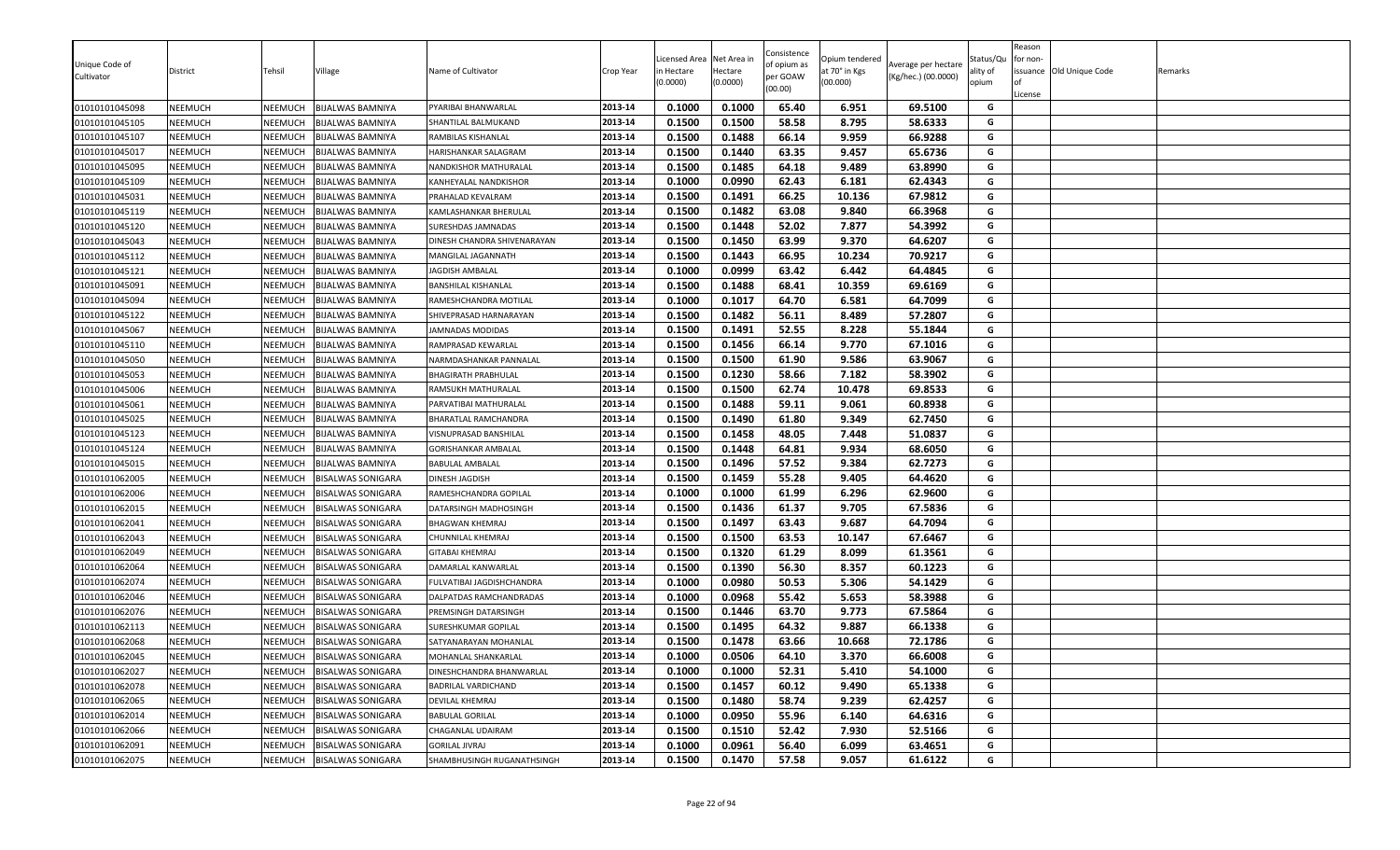| at 70° in Kgs<br>ality of<br>per GOAW<br>(Kg/hec.) (00.0000)<br>Cultivator<br>(00.000)<br>(0.0000)<br>(0.0000)<br>opium<br>(00.00)<br>0.1405<br>48.58<br>55.2740<br>01010101062053<br>NEEMUCH<br>NEEMUCH<br><b>BISALWAS SONIGARA</b><br>2013-14<br>0.1500<br>7.766<br>G | License        | issuance Old Unique Code | Remarks            |
|-------------------------------------------------------------------------------------------------------------------------------------------------------------------------------------------------------------------------------------------------------------------------|----------------|--------------------------|--------------------|
| BHAGGA GASI<br>58.22<br>G<br>2013-14<br>0.1500<br>0.1431<br>9.049<br>63.2355<br>01010101062028<br>NEEMUCH<br>NEEMUCH                                                                                                                                                    |                |                          |                    |
| <b>BISALWAS SONIGARA</b><br>GOPALDAS LAXMANDAS<br>01010101062084<br>NEEMUCH<br>2013-14<br>0.1500<br>0.1500<br>54.20<br>8.680<br>57.8667<br>NEEMUCH<br><b>BISALWAS SONIGARA</b><br>SATYANARAYAN DEVRAM<br>G                                                              |                |                          |                    |
| 52.33<br>2013-14<br>0.1000<br>0.1001<br>5.540<br>55.3447<br>G<br>01010101062050<br>NEEMUCH<br>NEEMUCH<br><b>BISALWAS SONIGARA</b><br>BASANTIBAI KANWARLAL                                                                                                               |                |                          |                    |
| 01010101062099<br>NEEMUCH<br>NEEMUCH<br><b>BISALWAS SONIGARA</b><br>2013-14<br>0.1000<br>0.1000<br>52.68<br>5.456<br>54.5600<br>G<br>BHANWARLAL MULCHAND                                                                                                                |                |                          |                    |
| 2013-14<br>0.1500<br>0.1440<br>57.01<br>8.861<br>61.5347<br>G<br>01010101062077<br>NEEMUCH<br>NEEMUCH<br><b>BISALWAS SONIGARA</b><br>BHERUSINGH NANURAM                                                                                                                 |                |                          |                    |
| 0.1484<br>45.23<br>48.6321<br>01010101062132<br>NEEMUCH<br>NEEMUCH<br><b>BISALWAS SONIGARA</b><br>2013-14<br>0.1500<br>7.217<br>G<br>ARJUNSINGH RATANSINGH                                                                                                              | $\overline{a}$ |                          |                    |
| 0.0000<br>0.1500<br>0.00<br>0.000<br>0.0000<br>F.<br>2013-14<br>01010101062012<br>NEEMUCH<br>NEEMUCH<br><b>BISALWAS SONIGARA</b><br><b>BIHARI BHERA</b>                                                                                                                 |                |                          |                    |
| 48.63<br>53.2953<br>0.1500<br>0.1490<br>7.941<br>01010101062103<br>NEEMUCH<br>NEEMUCH<br><b>BISALWAS SONIGARA</b><br>2013-14<br>G<br>AMARSINGH HEMA                                                                                                                     |                |                          |                    |
| 0.1474<br>68.37<br>10.793<br>73.2225<br>2013-14<br>0.1500<br>G<br>01010101084056<br>NEEMUCH<br>NEEMUCH<br><b>BORDIYA KALAN</b><br>SAJJANSINGH DEVISINGH                                                                                                                 |                |                          |                    |
| NEEMUCH<br>0.1500<br>0.1436<br>58.62<br>8.977<br>62.5139<br>G<br>01010101084057<br>NEEMUCH<br><b>BORDIYA KALAN</b><br>2013-14<br>NANDALAL RODA                                                                                                                          |                |                          |                    |
| 2013-14<br>0.1500<br>0.1494<br>57.28<br>9.328<br>62.4364<br>01010101084072<br>NEEMUCH<br>NEEMUCH<br><b>BORDIYA KALAN</b><br>G<br>NIRMALSINGH NATHUSINGH                                                                                                                 |                |                          |                    |
| 01010101084077<br>0.1500<br>0.1470<br>61.08<br>9.816<br>66.7755<br>NEEMUCH<br>NEEMUCH<br><b>BORDIYA KALAN</b><br>2013-14<br>G<br>BHANWARSINGH DEVISINGH                                                                                                                 |                |                          |                    |
| 9.639<br>2013-14<br>0.1500<br>0.1485<br>61.73<br>64.9091<br>01010101084081<br>NEEMUCH<br>NEEMUCH<br><b>BORDIYA KALAN</b><br>HARISINGH GOBARSINGH<br>- 1                                                                                                                 | $\overline{2}$ |                          |                    |
| 0.0990<br>59.97<br>0.1000<br>6.597<br>66.6364<br><b>NEEMUCH</b><br>NEEMUCH<br>2013-14<br>01010101084083<br><b>BORDIYA KALAN</b><br>BAPUSINGH GOBARSINGH                                                                                                                 | $\overline{2}$ |                          |                    |
| 0.1488<br>8.992<br>0.1500<br>61.89<br>60.4301<br>G<br>2013-14<br>01010101084117<br>NEEMUCH<br>NEEMUCH<br><b>BORDIYA KALAN</b><br>BHANWARSINGH KANIRAM                                                                                                                   |                |                          |                    |
| 0.1000<br>0.1000<br>66.31<br>6.858<br>G<br>01010101084134<br>NEEMUCH<br>NEEMUCH<br><b>BORDIYA KALAN</b><br>KANAKLATA MANOHARLAL<br>2013-14<br>68.5800                                                                                                                   |                |                          |                    |
| 0.1500<br>0.0000<br>0.00<br>F<br>01010101084145<br>2013-14<br>0.000<br>0.0000<br>NEEMUCH<br>NEEMUCH<br><b>BORDIYA KALAN</b><br>BHANWARLAL SHANKARLAL                                                                                                                    |                |                          |                    |
| 01010101084154<br>0.1500<br>0.1486<br>62.17<br>9.965<br>67.0592<br>NEEMUCH<br>NEEMUCH<br><b>BORDIYA KALAN</b><br>2013-14<br>G<br>RAMSINGH DEVISINGH                                                                                                                     |                |                          |                    |
| 0.1500<br>0.1462<br>55.11<br>8.550<br>58.4815<br>2013-14<br>G<br>01010101084088<br>NEEMUCH<br>NEEMUCH<br><b>BORDIYA KALAN</b><br>GORDHANSINGH KISHANSINGH                                                                                                               |                |                          |                    |
| 01010101084008<br>NEEMUCH<br>NEEMUCH<br>2013-14<br>0.1500<br>0.1427<br>55.79<br>8.719<br>61.1002<br>G<br><b>BORDIYA KALAN</b><br>DASHARATHSINGH BHUWANISINGH                                                                                                            |                |                          |                    |
| 58.30<br>0.1500<br>0.1505<br>9.012<br>59.8804<br>G<br>2013-14<br>01010101084178<br>NEEMUCH<br><b>NEEMUCH</b><br><b>BORDIYA KALAN</b><br>RAMSINGH ONKARSINGH                                                                                                             |                |                          |                    |
| 2013-14<br>0.1500<br>0.1485<br>67.06<br>G<br>NEEMUCH<br>NEEMUCH<br>10.164<br>68.4444<br>01010101084079<br><b>BORDIYA KALAN</b><br>GAJRAJSINGH RUPSINGH                                                                                                                  |                |                          |                    |
| 0.0000<br>0.1500<br>0.00<br>0.000<br>0.0000<br>F.<br>2013-14<br>01010101084128<br>NEEMUCH<br>NEEMUCH<br><b>BORDIYA KALAN</b><br>DHAPUBAI LALSINGH                                                                                                                       |                |                          |                    |
| 66.36<br>NEEMUCH<br>0.1500<br>0.1480<br>10.911<br>73.7230<br>G<br>01010101084055<br>NEEMUCH<br><b>BORDIYA KALAN</b><br>2013-14<br>RAMLAL PYARCHAND                                                                                                                      |                |                          |                    |
| 0.1500<br>0.1480<br>49.92<br>51.0743<br>G<br>NEEMUCH<br>2013-14<br>7.559<br>01010101084087<br>NEEMUCH<br><b>BORDIYA KALAN</b><br>RAMESHCHANDRA CHUNNILAL                                                                                                                |                |                          |                    |
| G<br>01010101084071<br>NEEMUCH<br>NEEMUCH<br>2013-14<br>0.1500<br>0.1483<br>59.24<br>8.793<br>59.2920<br><b>BORDIYA KALAN</b><br>KACHRUSINGH MOTISINGH                                                                                                                  |                |                          |                    |
| 0.1500<br>0.1492<br>62.16<br>9.439<br>63.2641<br>01010101084126<br>NEEMUCH<br>NEEMUCH<br><b>BORDIYA KALAN</b><br>2013-14<br>G<br><b>BAPUSINGH KISHANSINGH</b>                                                                                                           |                |                          |                    |
| 2013-14<br>0.1500<br>0.1470<br>64.37<br>9.839<br>66.9320<br>G<br>01010101084180<br>NEEMUCH<br>NEEMUCH<br><b>BORDIYA KALAN</b><br>PADAMSINGH RUPSINGH                                                                                                                    |                |                          |                    |
| 2013-14<br>0.1000<br>0.1000<br>71.21<br>7.253<br>72.5300<br>NEEMUCH<br>NEEMUCH<br>01010101084160<br><b>BORDIYA KALAN</b><br>NATHULAL BADRILAL<br>- 1                                                                                                                    | $\overline{2}$ |                          |                    |
| F.<br>2013-14<br>0.1500<br>0.0000<br>0.00<br>0.000<br>0.0000<br>01010101084050<br>NEEMUCH<br>NEEMUCH<br><b>BORDIYA KALAN</b><br>MADANLAL KANHEYALAL                                                                                                                     |                |                          |                    |
| 0.1479<br>64.28<br>65.6863<br>0.1500<br>9.715<br>G<br>2013-14<br>01010101084092<br>NEEMUCH<br>NEEMUCH<br><b>BORDIYA KALAN</b><br>RADHESHYAM RUPLAL                                                                                                                      |                |                          |                    |
| G<br>2013-14<br>0.1500<br>0.1500<br>62.09<br>9.810<br>01010101084182<br>NEEMUCH<br>NEEMUCH<br><b>BORDIYA KALAN</b><br>65.4000<br>LALSINGH RUPSINGH                                                                                                                      |                |                          |                    |
| NEEMUCH<br>0.1482<br>53.73<br>8.850<br>59.7166<br>G<br>01010101084078<br>NEEMUCH<br><b>BORDIYA KALAN</b><br>2013-14<br>0.1500<br>HARISINGH RUPSINGH                                                                                                                     |                |                          |                    |
| NEEMUCH<br>NEEMUCH<br>2013-14<br>0.1500<br>0.1444<br>56.74<br>8.860<br>61.3573<br>G<br>01010101084169<br><b>BORDIYA KALAN</b><br>MANGIBAI KISHORSINGH                                                                                                                   |                |                          |                    |
| 01010101084066<br>0.1500<br>0.1478<br>51.31<br>7.587<br>51.3329<br>NEEMUCH<br>NEEMUCH<br><b>BORDIYA KALAN</b><br>BHURIBAI BAPUSINGH<br>2013-14<br>G                                                                                                                     |                |                          |                    |
| 01010101084109<br>2013-14<br>0.1000<br>0.0973<br>60.43<br>5.758<br>59.1778<br>G<br>NEEMUCH<br>NEEMUCH<br><b>BORDIYA KALAN</b><br>DHANNIBAI NARAYAN<br>0.0999<br>61.41<br>6.343<br>63.4935                                                                               | $\overline{2}$ |                          | <b>NAME CHANGE</b> |
| 0.1000<br>01010101084030<br>NEEMUCH<br>NEEMUCH<br><b>BORDIYA KALAN</b><br>2013-14<br>KALUSINGH BHANWARSINGH<br>2013-14<br>0.0000<br>F.<br>01010101084027<br>NEEMUCH<br>0.00<br>0.000<br>0.0000                                                                          |                |                          |                    |
| NEEMUCH BORDIYA KALAN<br>0.1500<br>GOVINDSINGH MANSINGH<br>01010101084107<br>0.0996<br>68.54<br>G<br>NEEMUCH<br>NEEMUCH<br><b>BORDIYA KALAN</b><br>2013-14<br>0.1000<br>7.216<br>72.4498<br><b>OMPRAKASH BADRILAL</b>                                                   |                |                          |                    |
| 2013-14<br>0.1462<br>59.80<br>9.927<br>G<br>01010101084095<br>NEEMUCH<br>NEEMUCH<br><b>BORDIYA KALAN</b><br>0.1500<br>67.9001<br>SUGANBAI NANDRAM                                                                                                                       |                |                          |                    |
| 2013-14<br>0.1488<br>53.22<br>8.971<br>60.2890<br>G<br>01010101084098<br>NEEMUCH<br>NEEMUCH<br><b>BORDIYA KALAN</b><br>JAMNALAL SURAJMAL<br>0.1500                                                                                                                      |                |                          |                    |
| 0.1455<br>60.16<br>0.1500<br>9.901<br>68.0481<br>G<br>01010101084045<br>NEEMUCH<br>2013-14<br>NEEMUCH<br><b>BORDIYA KALAN</b><br><b>BHOPALSINGH KANWARLAL</b>                                                                                                           |                |                          |                    |
| 63.90<br>01010101084091<br>NEEMUCH<br>NEEMUCH<br><b>BORDIYA KALAN</b><br>2013-14<br>0.1500<br>0.1470<br>10.206<br>69.4286<br>G<br>SHRILAL KANIRAM                                                                                                                       |                |                          |                    |
| 0.0996<br>62.74<br>2013-14<br>0.1000<br>6.122<br>61.4659<br>G<br>01010101084013<br>NEEMUCH<br>NEEMUCH<br><b>BORDIYA KALAN</b><br>PAWANSINGH NATHUSINGH                                                                                                                  |                |                          |                    |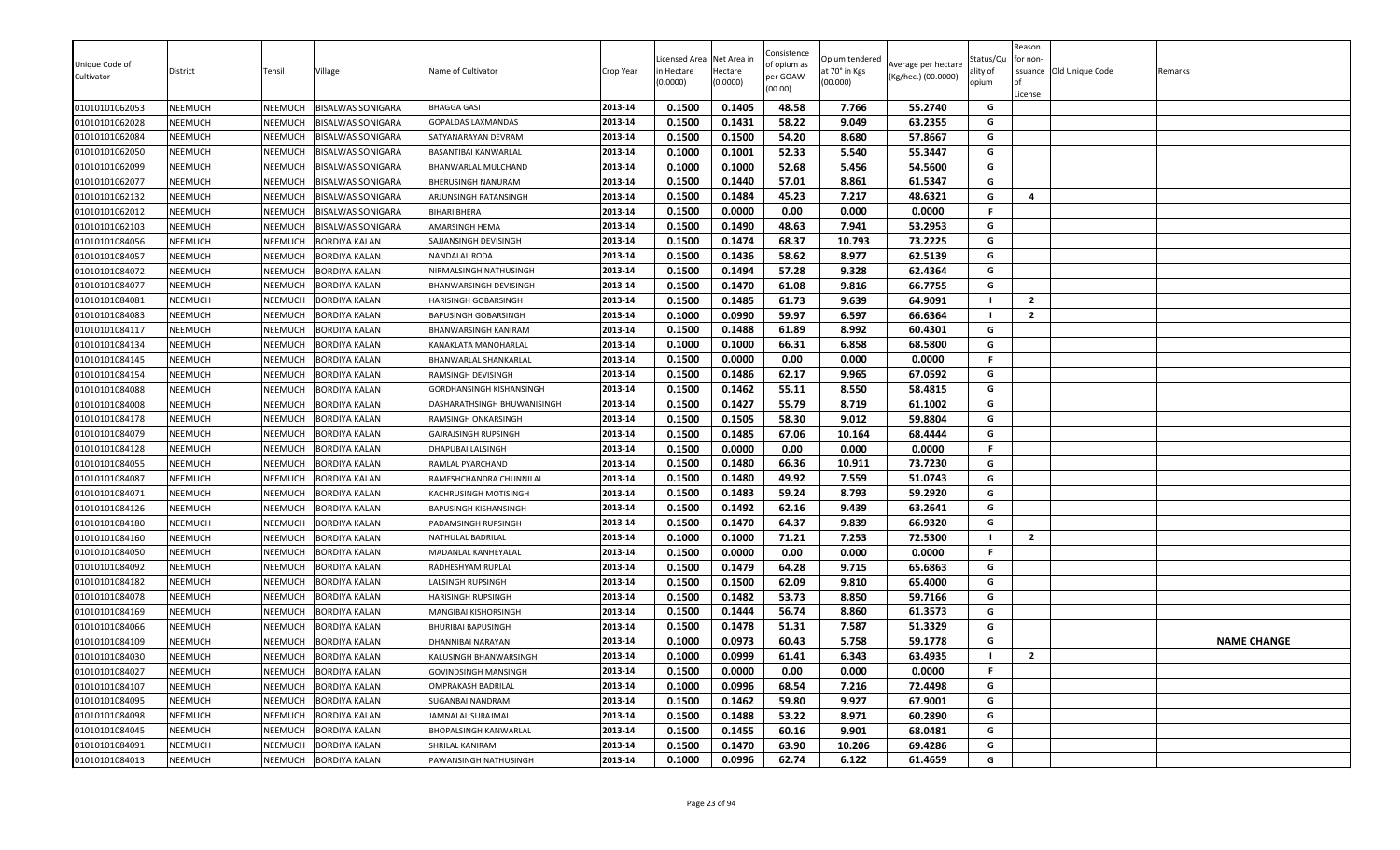| Unique Code of<br>Cultivator | District       | Tehsil         | Village              | Name of Cultivator                | Crop Year | icensed Area<br>າ Hectare<br>0.0000 | Net Area in<br>Hectare<br>(0.0000) | Consistence<br>of opium as<br>per GOAW | Opium tendered<br>at 70° in Kgs<br>(00.000) | Average per hectare<br>(Kg/hec.) (00.0000) | Status/Qu<br>ality of<br>opium | Reason<br>for non-<br>nf | issuance Old Unique Code | Remarks                   |
|------------------------------|----------------|----------------|----------------------|-----------------------------------|-----------|-------------------------------------|------------------------------------|----------------------------------------|---------------------------------------------|--------------------------------------------|--------------------------------|--------------------------|--------------------------|---------------------------|
|                              |                |                |                      |                                   |           |                                     |                                    | (00.00)                                |                                             |                                            |                                | License                  |                          |                           |
| 01010101084111               | NEEMUCH        | NEEMUCH        | <b>BORDIYA KALAN</b> | <b>KANHEYALAL HIRALAL</b>         | 2013-14   | 0.1500                              | 0.1484                             | 68.78                                  | 10.956                                      | 73.8275                                    | G                              |                          |                          | <b>NAME CHANGE</b>        |
| 01010101084051               | NEEMUCH        | NEEMUCH        | BORDIYA KALAN        | RAJENDRAKUMAR KANHEYALAL          | 2013-14   | 0.1500                              | 0.1464                             | 70.55                                  | 11.187                                      | 76.4139                                    | G                              |                          |                          |                           |
| 01010101084096               | NEEMUCH        | NEEMUCH        | <b>BORDIYA KALAN</b> | SHIVENARAYAN BHERULAL             | 2013-14   | 0.1000                              | 0.0952                             | 59.06                                  | 4.193                                       | 44.0441                                    | G                              | $\overline{a}$           |                          |                           |
| 01010101084002               | NEEMUCH        | NEEMUCH        | BORDIYA KALAN        | RAMESHCHANDRA MOTILAL             | 2013-14   | 0.1500                              | 0.1421                             | 64.64                                  | 9.779                                       | 68.8177                                    | G                              |                          |                          |                           |
| 01010101084133               | NEEMUCH        | NEEMUCH        | BORDIYA KALAN        | <b>HIRALAL NANURAM</b>            | 2013-14   | 0.1000                              | 0.0994                             | 61.57                                  | 6.579                                       | 66.1871                                    | G                              |                          |                          |                           |
| 01010101084003               | NEEMUCH        | NEEMUCH        | <b>BORDIYA KALAN</b> | <b>MANGILAL MOTILAL</b>           | 2013-14   | 0.1000                              | 0.0980                             | 56.45                                  | 5.540                                       | 56.5306                                    | G                              |                          |                          |                           |
| 01010101084142               | NEEMUCH        | NEEMUCH        | BORDIYA KALAN        | <b>LALARAM SAVA</b>               | 2013-14   | 0.1000                              | 0.0933                             | 51.77                                  | 4.815                                       | 51.6077                                    | G                              |                          |                          |                           |
| 01010101084132               | <b>NEEMUCH</b> | NEEMUCH        | BORDIYA KALAN        | SHEETALSINGH NAVALSINGH           | 2013-14   | 0.1500                              | 0.1447                             | 58.62                                  | 9.136                                       | 63.1375                                    | G                              |                          |                          |                           |
| 01010101084049               | <b>NEEMUCH</b> | NEEMUCH        | <b>BORDIYA KALAN</b> | NATHUSINGH RUPSINGH               | 2013-14   | 0.1000                              | 0.0975                             | 62.14                                  | 6.667                                       | 68.3795                                    | G                              |                          |                          |                           |
| 01010101084189               | NEEMUCH        | NEEMUCH        | <b>BORDIYA KALAN</b> | <b>BAGDULAL KISHANLAL</b>         | 2013-14   | 0.1500                              | 0.1472                             | 64.86                                  | 10.368                                      | 70.4348                                    | G                              |                          |                          |                           |
| 01010101084190               | NEEMUCH        | NEEMUCH        | BORDIYA KALAN        | MADANSINGH BHAWANISINGH           | 2013-14   | 0.1000                              | 0.0000                             | 0.00                                   | 0.000                                       | 0.0000                                     | F.                             |                          | 01010101083058           | <b>TRANSFER / MANGROL</b> |
| 01010101084191               | NEEMUCH        | NEEMUCH        | BORDIYA KALAN        | LALURAM BHUWAN                    | 2013-14   | 0.1500                              | 0.1488                             | 52.43                                  | 7.265                                       | 48.8239                                    | G                              | $\overline{a}$           | 01010101083040           |                           |
| 01010101084192               | NEEMUCH        | NEEMUCH        | BORDIYA KALAN        | <b>BAGDIRAM RAMLAL</b>            | 2013-14   | 0.1000                              | 0.0940                             | 43.73                                  | 3.686                                       | 39.2128                                    | G                              | $\overline{a}$           | 01010101083036           |                           |
| 01010101084184               | NEEMUCH        | NEEMUCH        | BORDIYA KALAN        | <b>GORILAL MANGILAL</b>           | 2013-14   | 0.1500                              | 0.0000                             | 0.00                                   | 0.000                                       | 0.0000                                     | F                              |                          | 01010101083054           | <b>TRANSFER / MANGROL</b> |
| 01010101084161               | NEEMUCH        | NEEMUCH        | <b>BORDIYA KALAN</b> | ISHWARSINGH RAMSINGH              | 2013-14   | 0.1000                              | 0.0966                             | 43.75                                  | 4.244                                       | 43.9337                                    | G                              | 4                        | 01050209035029           |                           |
| 01010101075006               | <b>NEEMUCH</b> | NEEMUCH        | BORDIYA KHURD        | NATHUSINGH BHANWARSINGH           | 2013-14   | 0.1500                              | 0.1485                             | 55.21                                  | 9.125                                       | 61.4478                                    | G                              |                          |                          |                           |
| 01010101075007               | <b>NEEMUCH</b> | NEEMUCH        | <b>BORDIYA KHURD</b> | <b>GORDHANSINGH BAPUSINGH</b>     | 2013-14   | 0.1500                              | 0.1498                             | 59.70                                  | 9.194                                       | 61.3752                                    | G                              |                          |                          |                           |
| 01010101075014               | NEEMUCH        | NEEMUCH        | BORDIYA KHURD        | SAJJANSINGH NIRBHAYSINGH          | 2013-14   | 0.1500                              | 0.1500                             | 64.90                                  | 10.523                                      | 70.1533                                    | G                              |                          |                          |                           |
| 01010101075017               | NEEMUCH        | NEEMUCH        | BORDIYA KHURD        | MANSINGH JUJJARSINGH              | 2013-14   | 0.1500                              | 0.1497                             | 67.49                                  | 10.143                                      | 67.7555                                    | G                              |                          |                          |                           |
| 01010101075031               | NEEMUCH        | NEEMUCH        | BORDIYA KHURD        | NIRBHAYSINGH ONKARSINGH           | 2013-14   | 0.1500                              | 0.1500                             | 56.43                                  | 8.585                                       | 57.2333                                    | G                              |                          |                          |                           |
| 01010101075035               | <b>NEEMUCH</b> | NEEMUCH        | <b>BORDIYA KHURD</b> | NAHARSINGH BHANWARSINGH           | 2013-14   | 0.1500                              | 0.1523                             | 61.26                                  | 9.898                                       | 64.9902                                    | G                              |                          |                          |                           |
| 01010101075041               | <b>NEEMUCH</b> | NEEMUCH        | BORDIYA KHURD        | <b>BHAGATSINGH LALSINGH</b>       | 2013-14   | 0.1500                              | 0.1485                             | 75.60                                  | 11.804                                      | 79.4882                                    | G                              |                          |                          |                           |
| 01010101075047               | NEEMUCH        | NEEMUCH        | BORDIYA KHURD        | <b>HARISINGH LALSINGH</b>         | 2013-14   | 0.1500                              | 0.1504                             | 64.10                                  | 10.109                                      | 67.2141                                    | G                              |                          |                          |                           |
| 01010101075052               | <b>NEEMUCH</b> | NEEMUCH        | BORDIYA KHURD        | <b>VIJAYSINGH SHIVESINGH</b>      | 2013-14   | 0.1500                              | 0.1500                             | 64.30                                  | 10.169                                      | 67.7933                                    | G                              |                          |                          |                           |
| 01010101075056               | <b>NEEMUCH</b> | NEEMUCH        | <b>BORDIYA KHURD</b> | <b>BALAVANTSINGH NIRBHAYSINGH</b> | 2013-14   | 0.1500                              | 0.1505                             | 61.49                                  | 9.408                                       | 62.5116                                    | G                              |                          |                          |                           |
| 01010101075057               | <b>NEEMUCH</b> | NEEMUCH        | BORDIYA KHURD        | <b>BHOPALSINGH RAMSINGH</b>       | 2013-14   | 0.1500                              | 0.1473                             | 59.72                                  | 9.171                                       | 62.2607                                    | G                              |                          |                          |                           |
| 01010101075062               | NEEMUCH        | NEEMUCH        | BORDIYA KHURD        | <b>SURAJBAI BAPUSINGH</b>         | 2013-14   | 0.1500                              | 0.1525                             | 60.04                                  | 9.126                                       | 59.8426                                    | G                              |                          |                          |                           |
| 01010101075040               | NEEMUCH        | <b>NEEMUCH</b> | 3ORDIYA KHURD        | DULESINGH KHUMANSING              | 2013-14   | 0.1500                              | 0.1468                             | 65.13                                  | 10.077                                      | 68.6444                                    | G                              |                          |                          |                           |
| 01010101075063               | NEEMUCH        | NEEMUCH        | BORDIYA KHURD        | JASAVANTSINGH BHUWANISINGH        | 2013-14   | 0.1500                              | 0.1506                             | 67.11                                  | 10.795                                      | 71.6799                                    | G                              |                          |                          |                           |
| 01010101075058               | NEEMUCH        | NEEMUCH        | BORDIYA KHURD        | GAJRAJSINGH SULTANSINGH           | 2013-14   | 0.1500                              | 0.1482                             | 59.57                                  | 9.625                                       | 64.9460                                    | G                              |                          |                          |                           |
| 01010101075033               | <b>NEEMUCH</b> | NEEMUCH        | BORDIYA KHURD        | <b>BHUWANISINGH LALSINGH</b>      | 2013-14   | 0.1500                              | 0.1502                             | 66.76                                  | 10.729                                      | 71.4314                                    | G                              |                          |                          |                           |
| 01010101075029               | <b>NEEMUCH</b> | NEEMUCH        | BORDIYA KHURD        | <b>BHUWANISINGH AMARSINGH</b>     | 2013-14   | 0.1000                              | 0.1000                             | 67.20                                  | 7.315                                       | 73.1500                                    | G                              |                          |                          |                           |
| 01010101075022               | <b>NEEMUCH</b> | NEEMUCH        | <b>BORDIYA KHURD</b> | <b>DEVISINGH UDAYSINGH</b>        | 2013-14   | 0.1500                              | 0.1488                             | 64.52                                  | 9.687                                       | 65.1008                                    | G                              |                          |                          |                           |
| 01010101075034               | <b>NEEMUCH</b> | NEEMUCH        | <b>BORDIYA KHURD</b> | <b>BAPUSINGH KALUSINGH</b>        | 2013-14   | 0.1500                              | 0.1470                             | 65.35                                  | 9.961                                       | 67.7619                                    | G                              |                          |                          |                           |
| 01010101075060               | NEEMUCH        | NEEMUCH        | <b>BORDIYA KHURD</b> | <b>VIKRAMSINGH ISHWARSINGH</b>    | 2013-14   | 0.1500                              | 0.0338                             | 67.99                                  | 2.710                                       | 80.1775                                    | G                              |                          |                          |                           |
| 01010101075026               | NEEMUCH        | NEEMUCH        | BORDIYA KHURD        | <b>GOVINDSINGH JAYSINGH</b>       | 2013-14   | 0.1500                              | 0.1464                             | 62.26                                  | 9.535                                       | 65.1298                                    | G                              |                          |                          |                           |
| 01010101075025               | NEEMUCH        | <b>NEEMUCH</b> | 3ORDIYA KHURD        | JALIMSINGH BHUWANISINGH           | 2013-14   | 0.1500                              | 0.1426                             | 71.59                                  | 11.321                                      | 79.3899                                    | G                              |                          |                          |                           |
| 01010101075071               | NEEMUCH        | NEEMUCH        | <b>BORDIYA KHURD</b> | <b>PADAMSINGH BAPUSINGH</b>       | 2013-14   | 0.1500                              | 0.1470                             | 65.65                                  | 9.979                                       | 67.8844                                    | G                              |                          |                          |                           |
| 01010101075050               | <b>NEEMUCH</b> | NEEMUCH        | <b>BORDIYA KHURD</b> | PREMSINGH JAYSINGH                | 2013-14   | 0.1500                              | 0.1440                             | 55.70                                  | 8.960                                       | 62.2222                                    | G                              |                          |                          |                           |
| 01010101075076               | NEEMUCH        | NEEMUCH        | <b>BORDIYA KHURD</b> | HARISINGH JAYSINGH                | 2013-14   | 0.1500                              | 0.1465                             | 63.87                                  | 10.338                                      | 70.5666                                    | G                              |                          |                          |                           |
| 01010101075012               | <b>NEEMUCH</b> | NEEMUCH        | <b>BORDIYA KHURD</b> | UMRAVSINGH BHANWARSINGH           | 2013-14   | 0.1500                              | 0.1474                             | 63.81                                  | 10.173                                      | 69.0163                                    | G                              |                          |                          |                           |
| 01010101075023               | NEEMUCH        | NEEMUCH        | <b>BORDIYA KHURD</b> | <b>BHANWARSINGH KALUSINGH</b>     | 2013-14   | 0.1500                              | 0.1444                             | 62.38                                  | 9.312                                       | 64.4875                                    | G                              |                          |                          |                           |
| 01010101075077               | <b>NEEMUCH</b> | NEEMUCH        | BORDIYA KHURD        | NIRMLABAI DALPATSINGH             | 2013-14   | 0.1500                              | 0.1502                             | 63.79                                  | 10.225                                      | 68.0759                                    | G                              |                          |                          |                           |
| 01010101075019               | NEEMUCH        | NEEMUCH        | <b>BORDIYA KHURD</b> | ARJUNSINGH BHERUSINGH             | 2013-14   | 0.1500                              | 0.1500                             | 62.78                                  | 9.946                                       | 66.3067                                    | G                              |                          |                          |                           |
| 01010101075011               | NEEMUCH        | NEEMUCH        | <b>BORDIYA KHURD</b> | MADANSINGH BHUWANISINGH           | 2013-14   | 0.1500                              | 0.1500                             | 68.11                                  | 11.112                                      | 74.0800                                    | G                              |                          |                          |                           |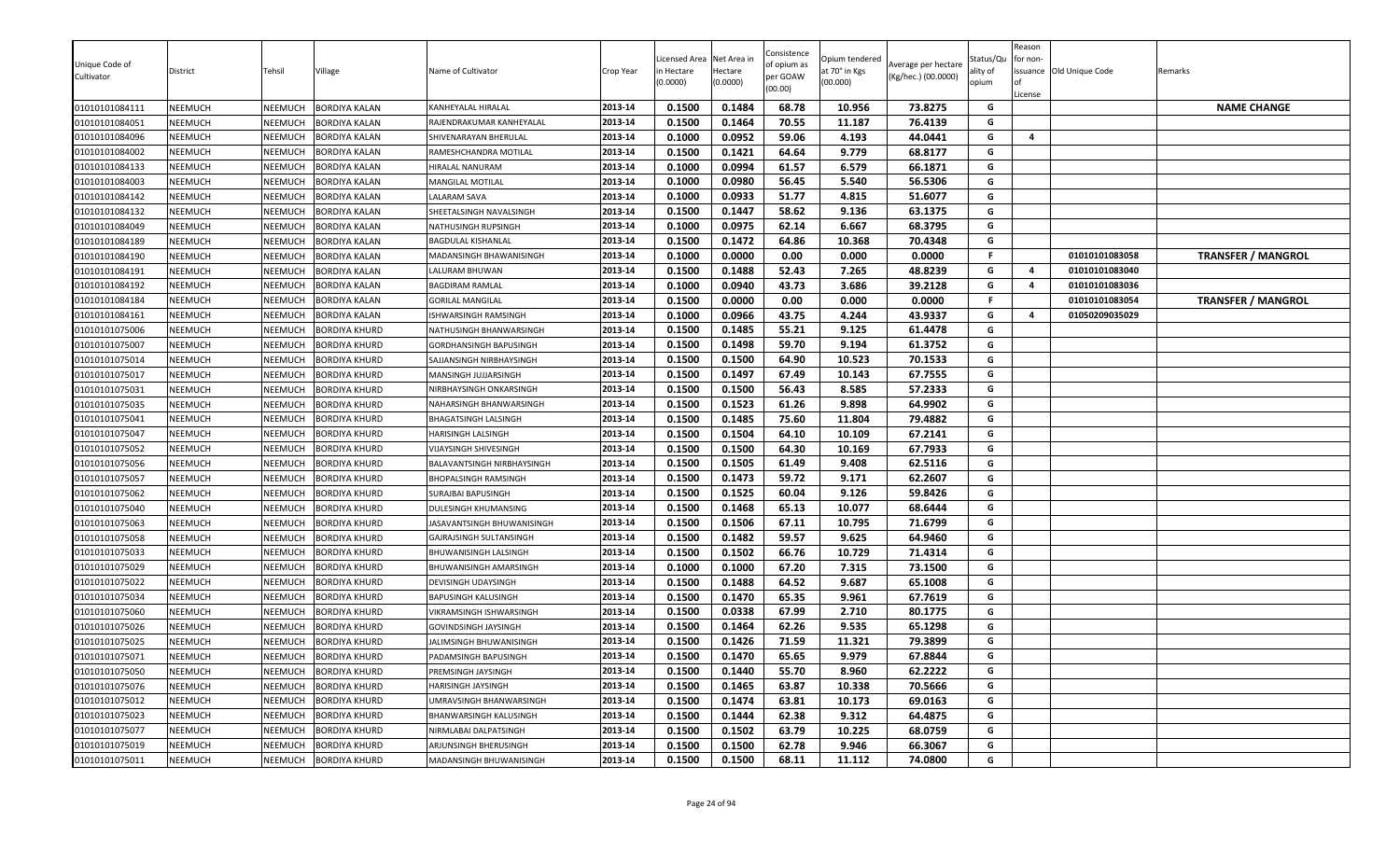| Unique Code of<br>Cultivator     | District           | Tehsil             | Village                                      | Name of Cultivator                               | Crop Year          | Licensed Area<br>า Hectare<br>(0.0000) | Net Area in<br>Hectare<br>(0.0000) | Consistence<br>of opium as<br>per GOAW<br>(00.00) | Opium tendered<br>at 70° in Kgs<br>(00.000) | Average per hectare<br>(Kg/hec.) (00.0000) | Status/Qu<br>ality of<br>opium | Reason<br>for non-<br>License | issuance Old Unique Code | Remarks                      |
|----------------------------------|--------------------|--------------------|----------------------------------------------|--------------------------------------------------|--------------------|----------------------------------------|------------------------------------|---------------------------------------------------|---------------------------------------------|--------------------------------------------|--------------------------------|-------------------------------|--------------------------|------------------------------|
| 01010101075032                   | NEEMUCH            | NEEMUCH            | <b>BORDIYA KHURD</b>                         | ALSINGH BHUWANISINGH                             | 2013-14<br>2013-14 | 0.1500                                 | 0.1495                             | 62.99                                             | 10.159                                      | 67.9532                                    | G<br>G                         |                               |                          |                              |
| 01010101075009<br>01010101075067 | NEEMUCH<br>NEEMUCH | NEEMUCH<br>NEEMUCH | <b>BORDIYA KHURD</b><br><b>BORDIYA KHURD</b> | MUNNIBAI BHAGATSINGH<br>SURENDRASINGH BHERUSINGH | 2013-14            | 0.1500<br>0.1500                       | 0.1496<br>0.1482                   | 60.83<br>64.25                                    | 9.837<br>10.289                             | 65.7553<br>69.4265                         | G                              |                               |                          |                              |
|                                  | NEEMUCH            | <b>NEEMUCH</b>     | <b>BORDIYA KHURD</b>                         | MADHOSINGH NATHUSINGH                            | 2013-14            | 0.1500                                 | 0.1414                             | 56.22                                             | 8.570                                       | 60.6082                                    | G                              |                               |                          |                              |
| 01010101075038<br>01010101075073 | NEEMUCH            | NEEMUCH            | <b>BORDIYA KHURD</b>                         | KAMLABAI RAMSINGH                                | 2013-14            | 0.1500                                 | 0.1457                             | 64.59                                             | 9.910                                       | 68.0165                                    | G                              |                               |                          |                              |
| 01010101075003                   | NEEMUCH            | NEEMUCH            | <b>BORDIYA KHURD</b>                         | CHENSINGH KESHARSINGH                            | 2013-14            | 0.1500                                 | 0.1496                             | 59.96                                             | 9.816                                       | 65.6150                                    | G                              |                               |                          |                              |
| 01010101075030                   | NEEMUCH            | NEEMUCH            | <b>BORDIYA KHURD</b>                         | KESHARSINGH KALUSINGH                            | 2013-14            | 0.1500                                 | 0.1496                             | 50.19                                             | 7.966                                       | 53.2487                                    | G                              |                               |                          |                              |
| 01010101075064                   | NEEMUCH            | NEEMUCH            | <b>BORDIYA KHURD</b>                         | VIRENDRASINGH BAPUSINGH                          | 2013-14            | 0.1500                                 | 0.1481                             | 61.03                                             | 9.852                                       | 66.5226                                    | G                              |                               |                          |                              |
| 01010101075061                   | NEEMUCH            | NEEMUCH            | <b>BORDIYA KHURD</b>                         | MANSINGH SHIVESINGH                              | 2013-14            | 0.1500                                 | 0.1447                             | 52.44                                             | 8.158                                       | 56.3787                                    | G                              |                               |                          |                              |
| 01010101075042                   | NEEMUCH            | NEEMUCH            | <b>BORDIYA KHURD</b>                         | JAWANSINGH SWRUPSINGH                            | 2013-14            | 0.1500                                 | 0.1450                             | 60.04                                             | 9.066                                       | 62.5241                                    | G                              |                               |                          |                              |
| 01010101075036                   | NEEMUCH            | NEEMUCH            | <b>BORDIYA KHURD</b>                         | ISHWARSINGH AMARSINGH                            | 2013-14            | 0.1500                                 | 0.1480                             | 58.12                                             | 8.718                                       | 58.9054                                    | G                              |                               |                          |                              |
| 01010101075068                   | <b>NEEMUCH</b>     | NEEMUCH            | <b>BORDIYA KHURD</b>                         | NAJARBAI GOBAR SINGH                             | 2013-14            | 0.1500                                 | 0.1470                             | 52.84                                             | 8.326                                       | 56.6395                                    | G                              |                               |                          |                              |
| 01010101097010                   | NEEMUCH            | NEEMUCH            | <b>BORKHEDI PANDI</b>                        | PRAHLAD ONKAR                                    | 2013-14            | 0.1000                                 | 0.0992                             | 60.63                                             | 6.505                                       | 65.5746                                    | G                              |                               |                          |                              |
| 01010101097012                   | NEEMUCH            | NEEMUCH            | <b>BORKHEDI PANDI</b>                        | MADANLAL RATANLAL                                | 2013-14            | 0.1500                                 | 0.1435                             | 55.28                                             | 8.679                                       | 60.4808                                    | G                              |                               |                          |                              |
| 01010101097015                   | NEEMUCH            | NEEMUCH            | <b>BORKHEDI PANDI</b>                        | SATYANARAYAN MEGRAJ                              | 2013-14            | 0.1000                                 | 0.1000                             | 50.48                                             | 5.531                                       | 55.3100                                    | G                              |                               |                          |                              |
| 01010101097019                   | NEEMUCH            | NEEMUCH            | <b>BORKHEDI PANDI</b>                        | RAMESHCHANDRA MEGRAJ                             | 2013-14            | 0.1000                                 | 0.1000                             | 54.19                                             | 5.814                                       | 58.1400                                    | G                              |                               |                          |                              |
| 01010101097020                   | NEEMUCH            | NEEMUCH            | <b>BORKHEDI PANDI</b>                        | BHUWANILAL KANHEYALAL                            | 2013-14            | 0.1000                                 | 0.0409                             | 63.62                                             | 3.045                                       | 74.4499                                    | G                              |                               |                          |                              |
| 01010101097029                   | NEEMUCH            | NEEMUCH            | <b>BORKHEDI PANDI</b>                        | PARMANAND CHAMPALAL                              | 2013-14            | 0.1500                                 | 0.1377                             | 59.67                                             | 8.482                                       | 61.5977                                    | - 1                            | $\overline{2}$                |                          |                              |
| 01010101097036                   | NEEMUCH            | NEEMUCH            | <b>BORKHEDI PANDI</b>                        | KANHEYALAL LAXMAN                                | 2013-14            | 0.1500                                 | 0.1482                             | 57.19                                             | 9.461                                       | 63.8394                                    | G                              |                               |                          | <b>NAME CHANGE</b>           |
| 01010101097058                   | NEEMUCH            | NEEMUCH            | <b>BORKHEDI PANDI</b>                        | KANHEYALAL SHANKARLAL                            | 2013-14            | 0.1000                                 | 0.0944                             | 58.37                                             | 6.763                                       | 71.6419                                    | G                              |                               |                          |                              |
| 01010101097059                   | NEEMUCH            | NEEMUCH            | <b>BORKHEDI PANDI</b>                        | CHAMPALAL BOTLAL                                 | 2013-14            | 0.1500                                 | 0.1404                             | 52.19                                             | 7.508                                       | 53.4758                                    | G                              |                               |                          |                              |
| 01010101097077                   | NEEMUCH            | NEEMUCH            | <b>BORKHEDI PANDI</b>                        | GANPATLAL RAMPRASAD                              | 2013-14            | 0.1500                                 | 0.1320                             | 63.26                                             | 8.567                                       | 64.9015                                    | G                              |                               |                          |                              |
| 01010101097037                   | NEEMUCH            | NEEMUCH            | <b>BORKHEDI PANDI</b>                        | SAVITRIBAI ONKARLAL                              | 2013-14            | 0.1000                                 | 0.0864                             | 41.34                                             | 1.683                                       | 19.4792                                    | G                              | 4                             |                          |                              |
| 01010101097017                   | NEEMUCH            | NEEMUCH            | <b>BORKHEDI PANDI</b>                        | MANGILAL PRABHULAL                               | 2013-14            | 0.1500                                 | 0.1479                             | 52.00                                             | 8.342                                       | 56.4030                                    | G                              |                               |                          |                              |
| 01010101097022                   | NEEMUCH            | NEEMUCH            | <b>BORKHEDI PANDI</b>                        | NANDLAL KANHEYALAL                               | 2013-14            | 0.1500                                 | 0.1479                             | 57.03                                             | 9.540                                       | 64.5030                                    | G                              |                               |                          |                              |
| 01010101097062                   | NEEMUCH            | NEEMUCH            | <b>BORKHEDI PANDI</b>                        | PARMANAND MANGILAL                               | 2013-14            | 0.1500                                 | 0.1462                             | 56.41                                             | 8.808                                       | 60.2462                                    | G                              |                               |                          |                              |
| 01010101097093                   | NEEMUCH            | NEEMUCH            | <b>BORKHEDI PANDI</b>                        | DASHARATHSINGH BHANWARSINGH                      | 2013-14            | 0.1500                                 | 0.1399                             | 36.56                                             | 5.531                                       | 39.5354                                    | G                              | $\overline{4}$                |                          |                              |
| 01010101097094                   | NEEMUCH            | NEEMUCH            | <b>BORKHEDI PANDI</b>                        | BALVANTSINGH KISHANSINGH                         | 2013-14            | 0.1000                                 | 0.0940                             | 47.73                                             | 4.664                                       | 49.6170                                    | G                              | $\overline{a}$                |                          |                              |
| 01010101097097                   | NEEMUCH            | NEEMUCH            | <b>BORKHEDI PANDI</b>                        | BHERUSINGH HARNARAYAN                            | 2013-14            | 0.1500                                 | 0.1441                             | 48.69                                             | 7.665                                       | 53.1922                                    | G                              |                               |                          |                              |
| 01010101097043                   | NEEMUCH            | NEEMUCH            | <b>BORKHEDI PANDI</b>                        | KARURAM JAYSINGH                                 | 2013-14            | 0.1000                                 | 0.0956                             | 57.58                                             | 6.424                                       | 67.1967                                    |                                | $\overline{2}$                |                          |                              |
| 01010101097065                   | NEEMUCH            | NEEMUCH            | <b>BORKHEDI PANDI</b>                        | RAMNARAYAN DHANNA                                | 2013-14            | 0.1500                                 | 0.1499                             | 50.10                                             | 8.131                                       | 54.2428                                    | G                              |                               |                          |                              |
| 01010101097055                   | NEEMUCH            | NEEMUCH            | <b>BORKHEDI PANDI</b>                        | MATHURALAL KISHANLAL                             | 2013-14            | 0.1500                                 | 0.1432                             | 56.02                                             | 8.907                                       | 62.1997                                    | G                              |                               |                          |                              |
| 01010101097098                   | NEEMUCH            | NEEMUCH            | <b>BORKHEDI PANDI</b>                        | <b>BHARATSINGH CHOTUSINGH</b>                    | 2013-14            | 0.1500                                 | 0.1470                             | 69.28                                             | 10.897                                      | 74.1293                                    | G                              |                               |                          | <b>TRANSFER / JHALRI R-3</b> |
| 01010101097100                   | NEEMUCH            | NEEMUCH            | <b>BORKHEDI PANDI</b>                        | RUPSINGH RAMLAL                                  | 2013-14            | 0.1000                                 | 0.0998                             | 45.61                                             | 5.180                                       | 51.9038                                    | G                              |                               |                          |                              |
| 01010101097004                   | NEEMUCH            | NEEMUCH            | <b>BORKHEDI PANDI</b>                        | KAMLESH RADHESHYAM                               | 2013-14            | 0.1500                                 | 0.1495                             | 58.38                                             | 9.049                                       | 60.5284                                    | - 1                            | $\overline{2}$                |                          |                              |
| 01010101057020                   | NEEMUCH            | NEEMUCH            | <b>CHAMPI</b>                                | LAXMANSINGH MODSINGH                             | 2013-14            | 0.1000                                 | 0.1016                             | 52.02                                             | 5.299                                       | 52.1555                                    | G                              |                               |                          |                              |
| 01010101057022                   | NEEMUCH            | <b>NEEMUCH</b>     | <b>CHAMPI</b>                                | <b>GISA NURSINGH</b>                             | 2013-14            | 0.1000                                 | 0.1002                             | 50.06                                             | 4.899                                       | 48.8922                                    |                                | $\overline{2}$                |                          |                              |
| 01010101057027                   | NEEMUCH            | NEEMUCH            | <b>CHAMPI</b>                                | KAMALSINGH LALSINGH                              | 2013-14            | 0.1000                                 | 0.0913                             | 43.76                                             | 4.026                                       | 44.0964                                    | G                              | $\overline{a}$                |                          |                              |
| 01010101057041                   | NEEMUCH            | NEEMUCH            | <b>CHAMPI</b>                                | KANHEYALAL GASI                                  | 2013-14            | 0.1500                                 | 0.1215                             | 63.14                                             | 8.416                                       | 69.2675                                    | G                              |                               |                          |                              |
| 01010101057042                   | NEEMUCH            | NEEMUCH            | <b>CHAMPI</b>                                | VIDHYABAI HIRALAL                                | 2013-14            | 0.1000                                 | 0.0998                             | 42.87                                             | 4.385                                       | 43.9379                                    | G                              | $\overline{4}$                |                          |                              |
| 01010101057001                   | NEEMUCH            | NEEMUCH            | <b>CHAMPI</b>                                | DILIPSINGH GOPALSINGH                            | 2013-14            | 0.1500                                 | 0.1354                             | 65.25                                             | 8.613                                       | 63.6115                                    | G                              |                               |                          |                              |
| 01010101057036                   | NEEMUCH            | NEEMUCH            | <b>CHAMPI</b>                                | <b>BAPUSINGH NATHUSINGH</b>                      | 2013-14            | 0.1000                                 | 0.1006                             | 57.86                                             | 5.588                                       | 55.5467                                    | G                              |                               |                          |                              |
| 01010101057043                   | NEEMUCH            | NEEMUCH            | <b>CHAMPI</b>                                | MOHANLAL BADRILAL                                | 2013-14            | 0.1000                                 | 0.0911                             | 44.47                                             | 3.920                                       | 43.0296                                    | G                              | 4                             |                          |                              |
| 01010101073007                   | NEEMUCH            | NEEMUCH            | CHAYAN                                       | BHAGATLAL RATANLAL                               | 2013-14            | 0.1500                                 | 0.1458                             | 55.45                                             | 8.230                                       | 56.4472                                    | G                              |                               |                          |                              |
| 01010101073009                   | NEEMUCH            | NEEMUCH            | CHAYAN                                       | GANSHYAM BHAGWAN                                 | 2013-14            | 0.1500                                 | 0.1462                             | 53.77                                             | 8.258                                       | 56.4843                                    | G                              |                               |                          |                              |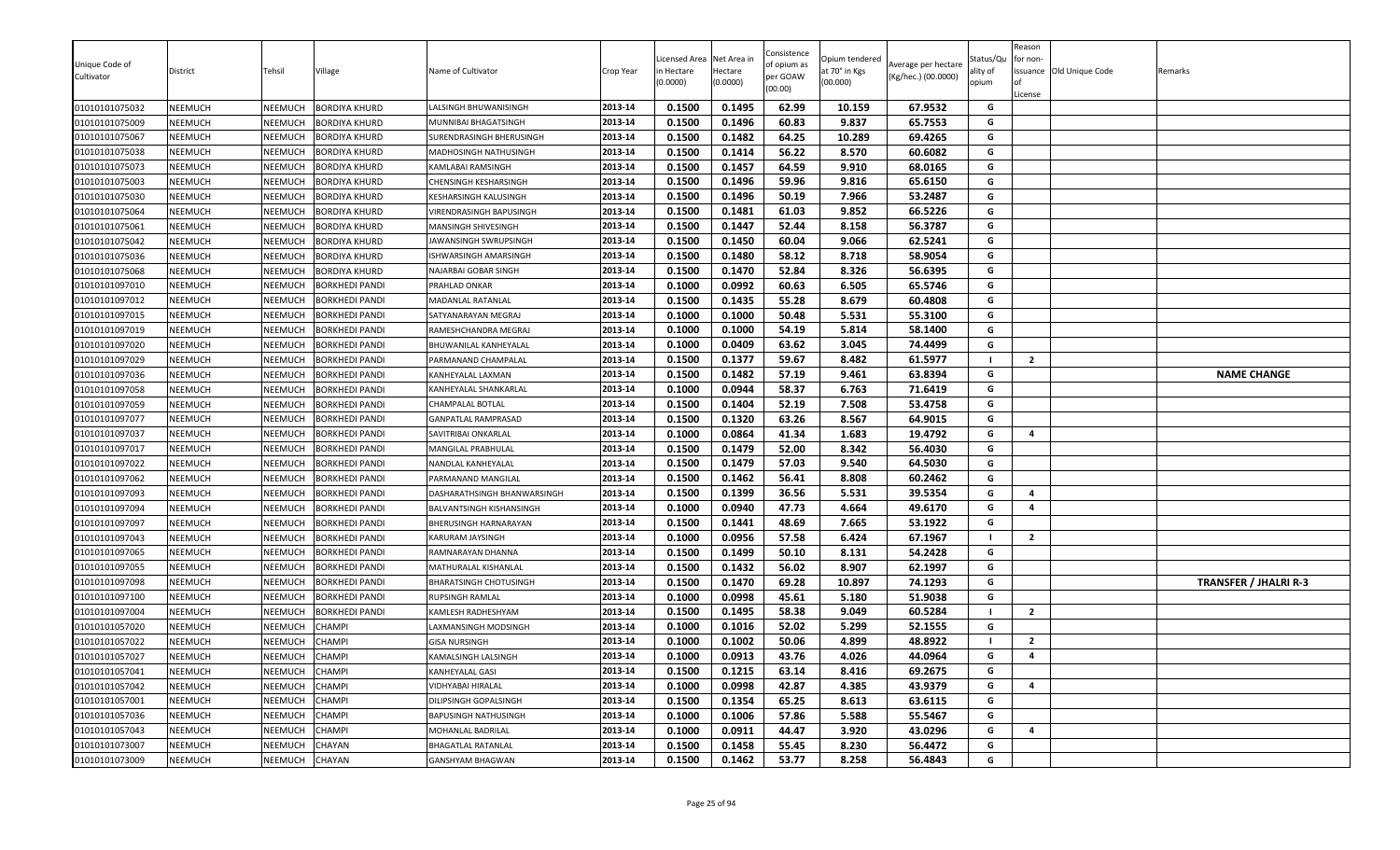| Unique Code of<br>Cultivator<br>01010101073017 | District<br>NEEMUCH | Tehsil<br>NEEMUCH | Village<br>CHAYAN | Name of Cultivator<br>CHANDBAI RAMSINGH | Crop Year<br>2013-14 | Licensed Area<br>า Hectare<br>(0.0000)<br>0.1500 | Net Area in<br>Hectare<br>(0.0000)<br>0.1355 | Consistence<br>of opium as<br>per GOAW<br>(00.00)<br>57.65 | Opium tendered<br>at 70° in Kgs<br>(00.000)<br>8.664 | Average per hectare<br>(Kg/hec.) (00.0000)<br>63.9410 | Status/Qu<br>ality of<br>opium<br>G | Reason<br>for non-<br>License | issuance Old Unique Code | Remarks                         |
|------------------------------------------------|---------------------|-------------------|-------------------|-----------------------------------------|----------------------|--------------------------------------------------|----------------------------------------------|------------------------------------------------------------|------------------------------------------------------|-------------------------------------------------------|-------------------------------------|-------------------------------|--------------------------|---------------------------------|
| 01010101073018                                 | NEEMUCH             | NEEMUCH           | CHAYAN            | RAMESHCHANDRA KACHARULAL                | 2013-14              | 0.1000                                           | 0.1009                                       | 58.06                                                      | 6.096                                                | 60.4163                                               | G                                   |                               |                          |                                 |
| 01010101073029                                 | NEEMUCH             | NEEMUCH           | CHAYAN            | DURGASHANKAR KHEMRAJ                    | 2013-14              | 0.1500                                           | 0.1472                                       | 58.29                                                      | 8.519                                                | 57.8736                                               | G                                   |                               |                          |                                 |
| 01010101073036                                 | NEEMUCH             | NEEMUCH           | CHAYAN            | RATANSINGH BHERUSINGH                   | 2013-14              | 0.1500                                           | 0.1500                                       | 66.36                                                      | 10.134                                               | 67.5600                                               | G                                   |                               |                          |                                 |
| 01010101073037                                 | NEEMUCH             | NEEMUCH           | CHAYAN            | <b>ALSINGH BHERUSINGH</b>               | 2013-14              | 0.1500                                           | 0.1476                                       | 59.90                                                      | 9.336                                                | 63.2520                                               | G                                   |                               |                          |                                 |
| 01010101073040                                 | NEEMUCH             | NEEMUCH           | CHAYAN            | SAJJANLAL SHANKARLAL                    | 2013-14              | 0.1000                                           | 0.1001                                       | 57.95                                                      | 5.431                                                | 54.2557                                               | G                                   |                               |                          |                                 |
| 01010101073041                                 | NEEMUCH             | NEEMUCH           | CHAYAN            | RAMESHDAS MOHANDAS                      | 2013-14              | 0.1500                                           | 0.1419                                       | 60.62                                                      | 9.197                                                | 64.8132                                               | G                                   |                               |                          |                                 |
| 01010101073052                                 | NEEMUCH             | NEEMUCH           | CHAYAN            | JANIBAI BALAKDAS                        | 2013-14              | 0.1500                                           | 0.1393                                       | 57.78                                                      | 8.155                                                | 58.5427                                               | G                                   |                               |                          |                                 |
| 01010101073057                                 | NEEMUCH             | NEEMUCH           | CHAYAN            | LAXMAN BHUWANISINGH                     | 2013-14              | 0.1500                                           | 0.1432                                       | 65.33                                                      | 9.398                                                | 65.6285                                               | G                                   |                               |                          |                                 |
| 01010101073059                                 | NEEMUCH             | NEEMUCH           | CHAYAN            | BHANWARLAL BHERULAL                     | 2013-14              | 0.1500                                           | 0.1416                                       | 58.20                                                      | 8.830                                                | 62.3588                                               | G                                   |                               |                          |                                 |
| 01010101073067                                 | NEEMUCH             | NEEMUCH           | CHAYAN            | BHOPALSINGH RAMSINGH                    | 2013-14              | 0.1500                                           | 0.1465                                       | 58.07                                                      | 9.631                                                | 65.7406                                               | G                                   |                               |                          |                                 |
| 01010101073005                                 | NEEMUCH             | NEEMUCH           | CHAYAN            | BHERULAL MANGILAL                       | 2013-14              | 0.1500                                           | 0.1469                                       | 58.95                                                      | 9.466                                                | 64.4384                                               | G                                   |                               |                          |                                 |
| 01010101073056                                 | NEEMUCH             | NEEMUCH           | CHAYAN            | BHANWARSINGH BHAWANISINGH               | 2013-14              | 0.1500                                           | 0.1414                                       | 58.35                                                      | 8.244                                                | 58.3027                                               | G                                   |                               |                          |                                 |
| 01010101073042                                 | NEEMUCH             | NEEMUCH           | CHAYAN            | JALAMSINGH BHERUSINGH                   | 2013-14              | 0.1500                                           | 0.1500                                       | 55.40                                                      | 8.729                                                | 58.1933                                               | G                                   |                               |                          |                                 |
| 01010101047002                                 | NEEMUCH             | NEEMUCH           | <b>DABA</b>       | MANAKLAL AMARLAL                        | 2013-14              | 0.1500                                           | 0.1422                                       | 55.68                                                      | 8.654                                                | 60.8579                                               | G                                   |                               |                          |                                 |
| 01010101047004                                 | NEEMUCH             | NEEMUCH           | <b>DABA</b>       | <b>BHAGWANLAL BAGIRATH</b>              | 2013-14              | 0.1000                                           | 0.0990                                       | 52.43                                                      | 5.685                                                | 57.4242                                               | G                                   |                               |                          |                                 |
| 01010101047005                                 | NEEMUCH             | NEEMUCH           | <b>DABA</b>       | BHERULAL RAMALAL                        | 2013-14              | 0.1000                                           | 0.0928                                       | 59.54                                                      | 6.371                                                | 68.6530                                               | G                                   |                               |                          |                                 |
| 01010101047007                                 | NEEMUCH             | NEEMUCH           | <b>DABA</b>       | MANGILAL NARAYAN                        | 2013-14              | 0.1500                                           | 0.1399                                       | 47.79                                                      | 7.203                                                | 51.4868                                               | G                                   |                               |                          |                                 |
| 01010101047010                                 | NEEMUCH             | NEEMUCH           | <b>DABA</b>       | MADANLAL BHAGIRATH                      | 2013-14              | 0.1500                                           | 0.1332                                       | 52.91                                                      | 7.868                                                | 59.0691                                               | G                                   |                               |                          |                                 |
| 01010101047015                                 | NEEMUCH             | NEEMUCH           | <b>DABA</b>       | KARULAL LAXMAN                          | 2013-14              | 0.1500                                           | 0.1245                                       | 59.58                                                      | 8.128                                                | 65.2851                                               | G                                   |                               |                          |                                 |
| 01010101047026                                 | NEEMUCH             | NEEMUCH           | <b>DABA</b>       | <b>GOPAL HIRALAL</b>                    | 2013-14              | 0.1500                                           | 0.1406                                       | 58.80                                                      | 7.728                                                | 54.9644                                               | <b>I</b>                            | $\overline{2}$                |                          |                                 |
| 01010101047022                                 | NEEMUCH             | <b>NEEMUCH</b>    | <b>DABA</b>       | RODSINGH SAJJANSINGH                    | 2013-14              | 0.1500                                           | 0.1498                                       | 55.31                                                      | 8.771                                                | 58.5514                                               | G                                   |                               |                          |                                 |
| 01010101055024                                 | NEEMUCH             | NEEMUCH           | <b>DASANI</b>     | SHIVENARAYAN CHAGANLAL                  | 2013-14              | 0.1000                                           | 0.0590                                       | 68.73                                                      | 4.094                                                | 69.3898                                               | G                                   |                               |                          |                                 |
| 01010101055042                                 | NEEMUCH             | NEEMUCH           | DASANI            | KANHEYALAL JAGANNATH                    | 2013-14              | 0.1500                                           | 0.1341                                       | 56.41                                                      | 8.107                                                | 60.4549                                               | G                                   |                               |                          |                                 |
| 01010101055021                                 | NEEMUCH             | NEEMUCH           | <b>DASANI</b>     | SUNDERBAI OKARALAL                      | 2013-14              | 0.1500                                           | 0.0000                                       | 0.00                                                       | 0.000                                                | 0.0000                                                | F                                   |                               |                          |                                 |
| 01010101055017                                 | NEEMUCH             | NEEMUCH           | <b>DASANI</b>     | RAMIBAI MANGILAL                        | 2013-14              | 0.1500                                           | 0.1500                                       | 53.33                                                      | 8.335                                                | 55.5667                                               | G                                   |                               |                          |                                 |
| 01010101055016                                 | NEEMUCH             | NEEMUCH           | <b>DASANI</b>     | RAJARAM RADHAKISHAN                     | 2013-14              | 0.1500                                           | 0.1250                                       | 57.76                                                      | 7.418                                                | 59.3440                                               | G                                   |                               |                          |                                 |
| 01010101055047                                 | NEEMUCH             | NEEMUCH           | <b>DASANI</b>     | SURAJMAL CHAMPALAL                      | 2013-14              | 0.1500                                           | 0.1500                                       | 67.72                                                      | 10.468                                               | 69.7867                                               | G                                   |                               |                          |                                 |
| 01010101071006                                 | <b>NEEMUCH</b>      | NEEMUCH           | <b>DEEPUKHEDI</b> | BALSINGH JAVANSINGH                     | 2013-14              | 0.1500                                           | 0.1485                                       | 60.07                                                      | 8.822                                                | 59.4074                                               | G                                   |                               |                          |                                 |
| 01010101071011                                 | NEEMUCH             | NEEMUCH           | <b>DEEPUKHEDI</b> | PYARSINGH MADHOSINGH                    | 2013-14              | 0.1500                                           | 0.1488                                       | 51.51                                                      | 8.205                                                | 55.1411                                               | G                                   |                               |                          |                                 |
| 01010101071015                                 | NEEMUCH             | NEEMUCH           | <b>DEEPUKHEDI</b> | PRABHULAL RAMLAL                        | 2013-14              | 0.1500                                           | 0.1421                                       | 51.89                                                      | 7.472                                                | 52.5827                                               | G                                   |                               |                          |                                 |
| 01010101071017                                 | NEEMUCH             | NEEMUCH           | <b>DEEPUKHEDI</b> | KACHARUSINGH ONKARSINGH                 | 2013-14              | 0.1500                                           | 0.1443                                       | 54.64                                                      | 8.532                                                | 59.1268                                               | G                                   |                               |                          |                                 |
| 01010101071019                                 | NEEMUCH             | NEEMUCH           | <b>DEEPUKHEDI</b> | VINODSINGH RUPSINGH                     | 2013-14              | 0.1500                                           | 0.1391                                       | 55.51                                                      | 7.867                                                | 56.5564                                               | G                                   |                               |                          |                                 |
| 01010101071027                                 | NEEMUCH             | NEEMUCH           | <b>DEEPUKHEDI</b> | NAHARSINGH AMARSINGH                    | 2013-14              | 0.1000                                           | 0.0928                                       | 48.49                                                      | 4.641                                                | 50.0108                                               | G                                   | $\overline{a}$                |                          |                                 |
| 01010101071036                                 | NEEMUCH             | NEEMUCH           | <b>DEEPUKHEDI</b> | DEVISINGH RATANSINGH                    | 2013-14              | 0.1000                                           | 0.0972                                       | 64.88                                                      | 7.174                                                | 73.8066                                               | G                                   |                               |                          |                                 |
| 01010101071037                                 | NEEMUCH             | NEEMUCH           | <b>DEEPUKHEDI</b> | JAWANSINGH GULABSINGH                   | 2013-14              | 0.1500                                           | 0.1455                                       | 59.84                                                      | 8.643                                                | 59.4021                                               | G                                   |                               |                          | <b>NAME CHANGE</b>              |
| 01010101071038                                 | NEEMUCH             | NEEMUCH           | <b>DEEPUKHEDI</b> | BHERUSINGH KALUSINGH                    | 2013-14              | 0.1500                                           | 0.1437                                       | 55.21                                                      | 8.100                                                | 56.3674                                               | G                                   |                               |                          |                                 |
| 01010101071024                                 | NEEMUCH             | NEEMUCH           | <b>DEEPUKHEDI</b> | KAMALSINGH DEVISINGH                    | 2013-14              | 0.1500                                           | 0.0000                                       | 0.00                                                       | 0.000                                                | 0.0000                                                | F.                                  |                               |                          |                                 |
| 01010101071014                                 | NEEMUCH             | NEEMUCH           | <b>DEEPUKHEDI</b> | KESHARSINGH KANSINGH                    | 2013-14              | 0.1500                                           | 0.1449                                       | 52.96                                                      | 8.239                                                | 56.8599                                               | G                                   |                               |                          | <b>NAME CHANGE</b>              |
| 01010101071018                                 | NEEMUCH             | NEEMUCH           | <b>DEEPUKHEDI</b> | MOHANBAI MADANSINGH                     | 2013-14              | 0.1500                                           | 0.1496                                       | 58.13                                                      | 8.869                                                | 59.2848                                               |                                     | $\overline{2}$                |                          |                                 |
| 01010101071031                                 | NEEMUCH             | NEEMUCH           | <b>DEEPUKHEDI</b> | LAXMANSINGH BHAWANISINGH                | 2013-14              | 0.1500                                           | 0.1018                                       | 60.18                                                      | 6.594                                                | 64.7741                                               | G                                   |                               |                          |                                 |
| 01010101071007                                 | NEEMUCH             | NEEMUCH           | <b>DEEPUKHEDI</b> | KARANSINGH BHUWANI SINGH                | 2013-14              | 0.1000                                           | 0.1010                                       | 51.91                                                      | 5.873                                                | 58.1485                                               | G                                   |                               |                          |                                 |
| 01010101071033                                 | NEEMUCH             | NEEMUCH           | <b>DEEPUKHEDI</b> | MOHANBAI ONKARSINGH                     | 2013-14              | 0.1000                                           | 0.0959                                       | 45.05                                                      | 2.568                                                | 26.7779                                               |                                     | $\overline{2}$                |                          |                                 |
| 01010101071051                                 | NEEMUCH             | NEEMUCH           | <b>DEEPUKHEDI</b> | BAGDUSINGH NATHUSINGH                   | 2013-14              | 0.1500                                           | 0.1439                                       | 55.86                                                      | 8.347                                                | 58.0056                                               | G                                   |                               |                          | <b>TRANSFER / PIPLIYA MIRCH</b> |
| 01010101071050                                 | NEEMUCH             | NEEMUCH           | <b>DEEPUKHEDI</b> | SITABAI LAXMANSINGH                     | 2013-14              | 0.1500                                           | 0.1485                                       | 56.08                                                      | 8.396                                                | 56.5387                                               | G                                   |                               |                          |                                 |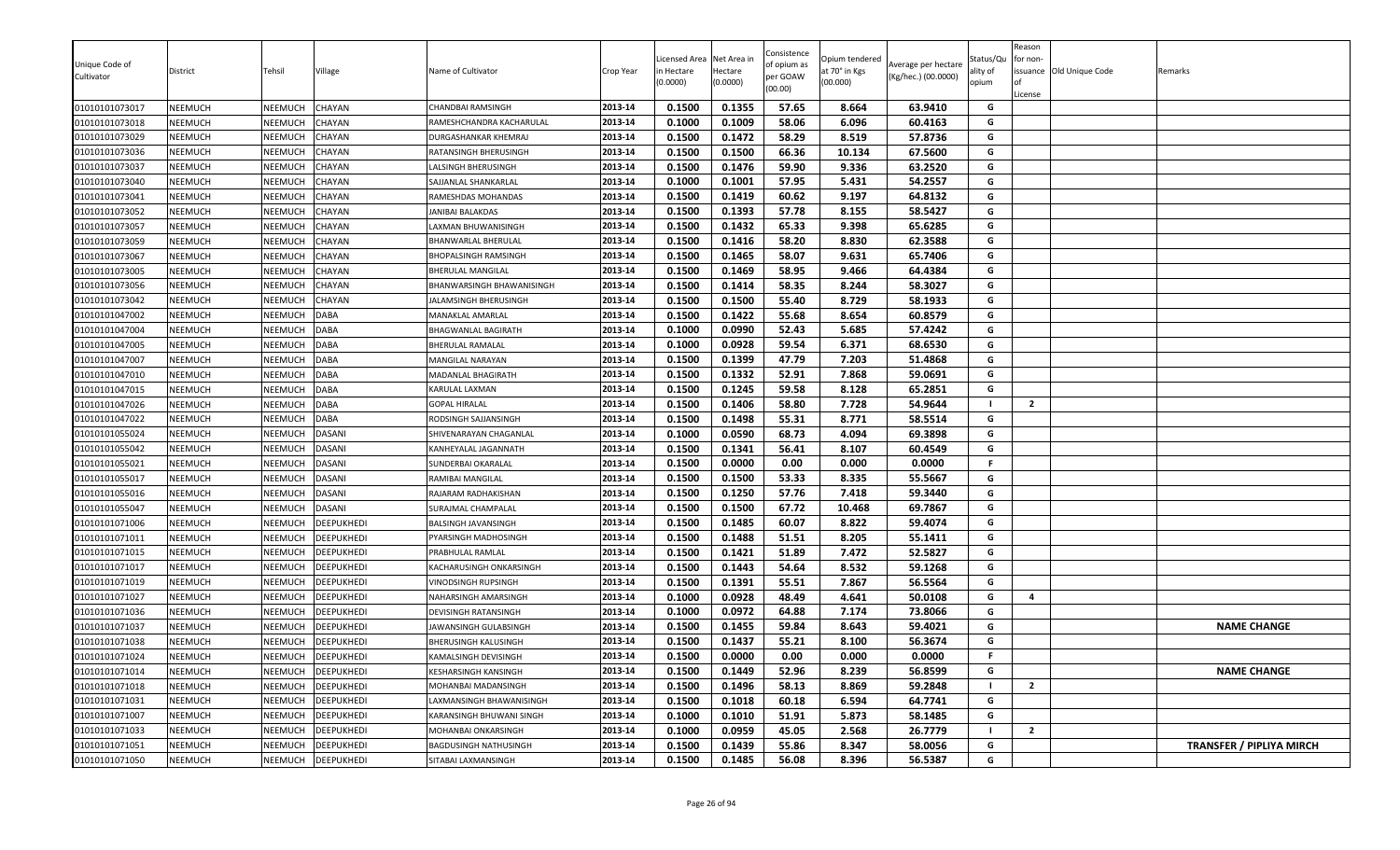| Unique Code of |                |                |                         |                                |           | icensed Area | Net Area in | Consistence             | Opium tendered |                                            | Status/Qu | Reason<br>for non- |                          |         |
|----------------|----------------|----------------|-------------------------|--------------------------------|-----------|--------------|-------------|-------------------------|----------------|--------------------------------------------|-----------|--------------------|--------------------------|---------|
| Cultivator     | District       | Tehsil         | Village                 | Name of Cultivator             | Crop Year | in Hectare   | Hectare     | of opium as<br>per GOAW | at 70° in Kgs  | Average per hectare<br>(Kg/hec.) (00.0000) | ality of  |                    | issuance Old Unique Code | Remarks |
|                |                |                |                         |                                |           | (0.0000)     | (0.0000)    | (00.00)                 | (00.000)       |                                            | opium     | License            |                          |         |
| 01010101074017 | <b>NEEMUCH</b> | NEEMUCH        | <b>GHULABKHEDI</b>      | LAXMANSINGH GOBARSINGH         | 2013-14   | 0.1000       | 0.1000      | 56.12                   | 6.029          | 60.2900                                    | G         |                    |                          |         |
| 01010101074025 | <b>NEEMUCH</b> | NEEMUCH        | <b>GHULABKHEDI</b>      | ANDERBAI RATANSINGH            | 2013-14   | 0.1000       | 0.1000      | 55.07                   | 5.790          | 57.9000                                    | G         |                    |                          |         |
| 01010101074014 | <b>NEEMUCH</b> | <b>NEEMUCH</b> | <b>GHULABKHEDI</b>      | BHANWARBAI RAMSINGH            | 2013-14   | 0.1500       | 0.1471      | 54.42                   | 8.629          | 58.6608                                    | - 1       | $\overline{2}$     |                          |         |
| 01010101074032 | <b>NEEMUCH</b> | NEEMUCH        | <b>GHULABKHEDI</b>      | GOBARSINGH NAHARSINGH          | 2013-14   | 0.1500       | 0.1464      | 58.61                   | 9.160          | 62.5683                                    | G         |                    |                          |         |
| 01010101074009 | NEEMUCH        | NEEMUCH        | <b>GHULABKHEDI</b>      | <b>BAPUSINGH BHURSINGH</b>     | 2013-14   | 0.1500       | 0.1458      | 54.33                   | 8.584          | 58.8752                                    | G         |                    |                          |         |
| 01010101074002 | <b>NEEMUCH</b> | NEEMUCH        | <b>GHULABKHEDI</b>      | RAMSINGH KALUSINGH             | 2013-14   | 0.1500       | 0.1482      | 54.69                   | 8.500          | 57.3549                                    | G         |                    |                          |         |
| 01010101077001 | <b>NEEMUCH</b> | NEEMUCH        | <b>HANUMTIYA PANWAR</b> | JAGDISH RATANLAL               | 2013-14   | 0.1500       | 0.1459      | 62.57                   | 9.734          | 66.7169                                    | G         |                    |                          |         |
| 01010101077008 | <b>NEEMUCH</b> | NEEMUCH        | <b>HANUMTIYA PANWAR</b> | DEVILAL GANGARAM               | 2013-14   | 0.1000       | 0.0987      | 53.51                   | 5.519          | 55.9169                                    | G         |                    |                          |         |
| 01010101077016 | <b>NEEMUCH</b> | NEEMUCH        | HANUMTIYA PANWAR        | CHATARSINGH RATANSINGH         | 2013-14   | 0.1500       | 0.1393      | 54.36                   | 7.688          | 55.1902                                    | G         |                    |                          |         |
| 01010101077018 | <b>NEEMUCH</b> | NEEMUCH        | HANUMTIYA PANWAR        | <b>BALWANTSINGH RATANSINGH</b> | 2013-14   | 0.1500       | 0.1500      | 62.94                   | 9.423          | 62.8200                                    | G         |                    |                          |         |
| 01010101077025 | <b>NEEMUCH</b> | NEEMUCH        | HANUMTIYA PANWAR        | <b>GOVINDSINGH LALSINGH</b>    | 2013-14   | 0.1000       | 0.0955      | 53.98                   | 5.568          | 58.3037                                    |           | $\overline{2}$     |                          |         |
| 01010101077026 | <b>NEEMUCH</b> | NEEMUCH        | <b>HANUMTIYA PANWAR</b> | RATANSINGH NAHARSINGH          | 2013-14   | 0.1500       | 0.1488      | 65.70                   | 9.921          | 66.6734                                    | G         |                    |                          |         |
| 01010101077027 | <b>NEEMUCH</b> | NEEMUCH        | HANUMTIYA PANWAR        | KUSHALBAI BHAGATSINGH          | 2013-14   | 0.1000       | 0.0980      | 48.60                   | 4.069          | 41.5204                                    | G         | 4                  |                          |         |
| 01010101077028 | <b>NEEMUCH</b> | NEEMUCH        | HANUMTIYA PANWAR        | KISHANSINGH RAYSINGH           | 2013-14   | 0.1000       | 0.0990      | 56.90                   | 5.844          | 59.0303                                    | G         |                    |                          |         |
| 01010101077037 | <b>NEEMUCH</b> | NEEMUCH        | <b>HANUMTIYA PANWAR</b> | VARDICHAND DEVILAL             | 2013-14   | 0.1000       | 0.1012      | 62.10                   | 6.920          | 68.3794                                    | G         |                    |                          |         |
| 01010101077043 | <b>NEEMUCH</b> | NEEMUCH        | HANUMTIYA PANWAR        | MANGILAL RATANLAL              | 2013-14   | 0.1500       | 0.1472      | 60.83                   | 9.750          | 66.2364                                    | G         |                    |                          |         |
| 01010101077013 | <b>NEEMUCH</b> | NEEMUCH        | <b>HANUMTIYA PANWAR</b> | MADHOSINGH BHURSINGH           | 2013-14   | 0.1000       | 0.0956      | 64.05                   | 6.561          | 68.6297                                    | G         |                    |                          |         |
| 01010101077011 | <b>NEEMUCH</b> | NEEMUCH        | HANUMTIYA PANWAR        | <b>KESHAR DEVISINGH</b>        | 2013-14   | 0.1500       | 0.0578      | 57.19                   | 3.726          | 64.4637                                    | G         |                    |                          |         |
| 01010101077020 | <b>NEEMUCH</b> | NEEMUCH        | HANUMTIYA PANWAR        | RAMSINGH MEHATABSINGH          | 2013-14   | 0.1500       | 0.1501      | 59.89                   | 9.300          | 61.9587                                    | G         |                    |                          |         |
| 01010101077050 | <b>NEEMUCH</b> | NEEMUCH        | HANUMTIYA PANWAR        | <b>GOPAL RATANLAL</b>          | 2013-14   | 0.1500       | 0.1444      | 61.51                   | 9.552          | 66.1496                                    | G         |                    |                          |         |
| 01010101077033 | <b>NEEMUCH</b> | NEEMUCH        | HANUMTIYA PANWAR        | BHARATSINGH MANSINGH           | 2013-14   | 0.1000       | 0.0992      | 51.07                   | 5.340          | 53.8306                                    | G         |                    |                          |         |
| 01010101077045 | <b>NEEMUCH</b> | NEEMUCH        | <b>HANUMTIYA PANWAR</b> | RAMSINGH ISHWARSINGH           | 2013-14   | 0.1000       | 0.0986      | 47.07                   | 4.653          | 47.1907                                    | G         | 4                  |                          |         |
| 01010101077047 | <b>NEEMUCH</b> | NEEMUCH        | HANUMTIYA PANWAR        | BHERUSINGH ISHWARSINGH         | 2013-14   | 0.1000       | 0.0930      | 60.91                   | 6.004          | 64.5591                                    | G         |                    |                          |         |
| 01010101077015 | <b>NEEMUCH</b> | NEEMUCH        | HANUMTIYA PANWAR        | RATANSINGH LALSINGH            | 2013-14   | 0.1500       | 0.1348      | 51.64                   | 7.532          | 55.8754                                    |           | $\overline{2}$     |                          |         |
| 01010101077036 | <b>NEEMUCH</b> | NEEMUCH        | HANUMTIYA PANWAR        | SAJJANSINGH MEHATABSINGH       | 2013-14   | 0.1500       | 0.1431      | 61.46                   | 8.920          | 62.3340                                    | G         |                    |                          |         |
| 01010101077010 | <b>NEEMUCH</b> | <b>NEEMUCH</b> | HANUMTIYA PANWAR        | KARULAL MULCHAND               | 2013-14   | 0.1500       | 0.1440      | 60.18                   | 9.147          | 63.5208                                    | G         |                    |                          |         |
| 01010101077030 | <b>NEEMUCH</b> | NEEMUCH        | HANUMTIYA PANWAR        | BHAGATSINGH NAHARSING          | 2013-14   | 0.1500       | 0.1482      | 66.58                   | 9.730          | 65.6545                                    | G         |                    |                          |         |
| 01010101077006 | NEEMUCH        | NEEMUCH        | HANUMTIYA PANWAR        | KANHEYALAL VALAJI              | 2013-14   | 0.1500       | 0.1440      | 55.65                   | 8.825          | 61.2847                                    | G         |                    |                          |         |
| 01010101077029 | <b>NEEMUCH</b> | NEEMUCH        | HANUMTIYA PANWAR        | DEVISINGH MANSINGH             | 2013-14   | 0.1500       | 0.1494      | 49.14                   | 7.561          | 50.6091                                    | G         | 4                  |                          |         |
| 01010101066009 | <b>NEEMUCH</b> | NEEMUCH        | JAMUNIYAKALAN           | GANSHYAM JAGANNATH             | 2013-14   | 0.1500       | 0.1465      | 51.77                   | 7.344          | 50.1297                                    | G         | 4                  |                          |         |
| 01010101066052 | <b>NEEMUCH</b> | NEEMUCH        | JAMUNIYAKALAN           | <b>GANNALAL GULAB</b>          | 2013-14   | 0.1000       | 0.0990      | 62.51                   | 6.349          | 64.1313                                    | G         |                    |                          |         |
| 01010101066022 | <b>NEEMUCH</b> | NEEMUCH        | JAMUNIYAKALAN           | <b>GYANCHAND CHENRAM</b>       | 2013-14   | 0.1500       | 0.1505      | 56.27                   | 8.907          | 59.1827                                    | G         |                    |                          |         |
| 01010101066043 | <b>NEEMUCH</b> | NEEMUCH        | <b>JAMUNIYAKALAN</b>    | <b>BABULAL MOTILAL</b>         | 2013-14   | 0.1500       | 0.1494      | 55.18                   | 9.215          | 61.6801                                    | G         |                    |                          |         |
| 01010101066032 | <b>NEEMUCH</b> | NEEMUCH        | JAMUNIYAKALAN           | SUNDERLAL KESHERIMAL           | 2013-14   | 0.1000       | 0.0958      | 50.98                   | 5.215          | 54.4363                                    | G         |                    |                          |         |
| 01010101066020 | <b>NEEMUCH</b> | <b>NEEMUCH</b> | JAMUNIYAKALAN           | RADHESHYAM KHYALIRAM           | 2013-14   | 0.1000       | 0.0483      | 61.29                   | 2.942          | 60.9110                                    | G         |                    |                          |         |
| 01010101066053 | NEEMUCH        | NEEMUCH        | JAMUNIYAKALAN           | MANGILAL NATHULAL              | 2013-14   | 0.1500       | 0.1380      | 53.42                   | 7.517          | 54.4710                                    | G         |                    |                          |         |
| 01010101066054 | NEEMUCH        | NEEMUCH        | <b>JAMUNIYAKALAN</b>    | RAMCHANDRA UDA                 | 2013-14   | 0.1000       | 0.0971      | 46.71                   | 5.378          | 55.3862                                    | G         |                    |                          |         |
| 01010101066011 | <b>NEEMUCH</b> | NEEMUCH        | JAMUNIYAKALAN           | <b>MANGIBAI RUPA</b>           | 2013-14   | 0.1000       | 0.1000      | 56.87                   | 5.825          | 58.2500                                    | G         |                    |                          |         |
| 01010101066029 | <b>NEEMUCH</b> | NEEMUCH        | JAMUNIYAKALAN           | JAGDISH CHANDMAL               | 2013-14   | 0.1500       | 0.1302      | 59.60                   | 7.365          | 56.5668                                    | G         |                    |                          |         |
| 01010101066055 | <b>NEEMUCH</b> | <b>NEEMUCH</b> | <b>JAMUNIYAKALAN</b>    | <b>HARLAL GANGARAM</b>         | 2013-14   | 0.1000       | 0.0000      | 0.00                    | 0.000          | 0.0000                                     | N         |                    |                          |         |
| 01010101096006 | <b>NEEMUCH</b> | NEEMUCH        | <b>JAVASIYA</b>         | SHRILAL TULSIRAM               | 2013-14   | 0.1500       | 0.1500      | 61.32                   | 9.364          | 62.4267                                    | G         |                    |                          |         |
| 01010101096009 | <b>NEEMUCH</b> | NEEMUCH        | <b>JAVASIYA</b>         | <b>GOPAL TULSIRAM</b>          | 2013-14   | 0.1000       | 0.1008      | 53.72                   | 5.418          | 53.7500                                    | G         |                    |                          |         |
| 01010101096033 | <b>NEEMUCH</b> | NEEMUCH        | JAVASIYA                | SUKKHIBAI MOHANLAL             | 2013-14   | 0.1500       | 0.1100      | 62.98                   | 6.577          | 59.7909                                    | G         |                    |                          |         |
| 01010101096036 | <b>NEEMUCH</b> | NEEMUCH        | <b>JAVASIYA</b>         | HAJARILAL JAGANNATH            | 2013-14   | 0.1500       | 0.1506      | 54.58                   | 8.366          | 55.5511                                    | G         |                    |                          |         |
| 01010101096037 | <b>NEEMUCH</b> | NEEMUCH        | <b>JAVASIYA</b>         | RUGHNATHSINGH PRATAPSINGH      | 2013-14   | 0.1500       | 0.1356      | 54.53                   | 7.136          | 52.6254                                    | G         |                    |                          |         |
|                |                |                |                         |                                |           |              |             |                         |                |                                            |           |                    |                          |         |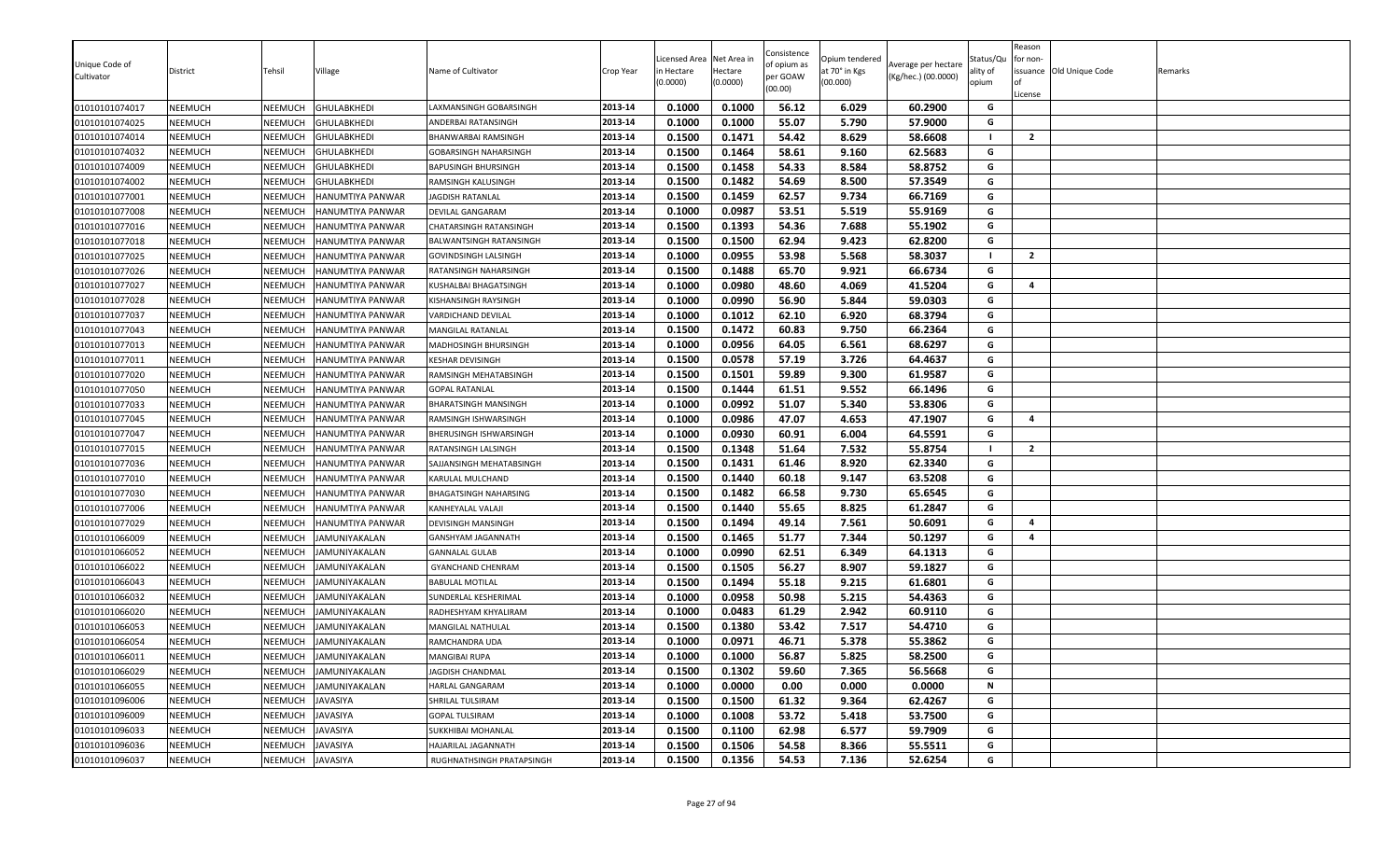|                                  |                                  |                    |                                    |                                                         |           | icensed Area | Net Area in | Consistence             | Opium tendered |                     | Status/Qu | Reason<br>for non- |                          |         |
|----------------------------------|----------------------------------|--------------------|------------------------------------|---------------------------------------------------------|-----------|--------------|-------------|-------------------------|----------------|---------------------|-----------|--------------------|--------------------------|---------|
| Unique Code of                   | District                         | Tehsil             | Village                            | Name of Cultivator                                      | Crop Year | n Hectare    | Hectare     | of opium as<br>per GOAW | at 70° in Kgs  | Average per hectare | ality of  |                    | issuance Old Unique Code | Remarks |
| Cultivator                       |                                  |                    |                                    |                                                         |           | (0.0000)     | (0.0000)    | (00.00)                 | (00.000)       | (Kg/hec.) (00.0000) | opium     |                    |                          |         |
| 01010101096039                   | <b>NEEMUCH</b>                   | NEEMUCH            | <b>JAVASIYA</b>                    | <b>GOPAL FAKIRCHAND</b>                                 | 2013-14   | 0.1000       | 0.0990      | 52.35                   | 4.749          | 47.9697             | G         | License<br>4       |                          |         |
| 01010101096041                   | <b>NEEMUCH</b>                   | NEEMUCH            | JAVASIYA                           | HARISHCHANDRA PRATAPSINGH                               | 2013-14   | 0.1500       | 0.1285      | 56.53                   | 6.800          | 52.9183             | G         |                    |                          |         |
| 01010101096049                   | <b>NEEMUCH</b>                   | <b>NEEMUCH</b>     | <b>JAVASIYA</b>                    | OMPRAKASH DHANRAJ                                       | 2013-14   | 0.1500       | 0.1404      | 50.57                   | 6.220          | 44.3020             | G         | 4                  |                          |         |
| 01010101096050                   | <b>NEEMUCH</b>                   | NEEMUCH            | JAVASIYA                           | MANGILAL NARAYAN                                        | 2013-14   | 0.1500       | 0.1479      | 53.83                   | 7.667          | 51.8391             | G         |                    |                          |         |
| 01010101096051                   | <b>NEEMUCH</b>                   | NEEMUCH            | JAVASIYA                           | <b>BHERU UDA</b>                                        | 2013-14   | 0.1000       | 0.0945      | 47.32                   | 3.738          | 39.5556             | G         | 4                  |                          |         |
| 01010101096067                   | <b>NEEMUCH</b>                   | NEEMUCH            | <b>JAVASIYA</b>                    | NANURAM UDA GAYARI                                      | 2013-14   | 0.1500       | 0.1488      | 62.10                   | 9.386          | 63.0780             | G         |                    |                          |         |
| 01010101096072                   | <b>NEEMUCH</b>                   | NEEMUCH            | <b>JAVASIYA</b>                    | SHIVENARAYAN SUNDERLAL                                  | 2013-14   | 0.1500       | 0.1459      | 61.95                   | 8.841          | 60.5963             | G         |                    |                          |         |
| 01010101096002                   | <b>NEEMUCH</b>                   | NEEMUCH            | <b>JAVASIYA</b>                    | MUNNIBAI RADHESHYAM                                     | 2013-14   | 0.1000       | 0.0995      | 60.98                   | 6.115          | 61.4573             | G         |                    |                          |         |
| 01010101096031                   | <b>NEEMUCH</b>                   | NEEMUCH            | JAVASIYA                           | HIRALAL NANDA                                           | 2013-14   | 0.1500       | 0.1490      | 61.04                   | 9.182          | 61.6242             | G         |                    |                          |         |
| 01010101096075                   | <b>NEEMUCH</b>                   | NEEMUCH            | JAVASIYA                           | JAGDISHCHANDRA GISALAL                                  | 2013-14   | 0.1500       | 0.1152      | 64.68                   | 6.754          | 58.6285             | G         |                    |                          |         |
| 01010101096048                   | <b>NEEMUCH</b>                   | NEEMUCH            | JAVASIYA                           | KARULAL LAXMAN                                          | 2013-14   | 0.1500       | 0.1485      | 60.84                   | 9.378          | 63.1515             | G         |                    |                          |         |
| 01010101096076                   | <b>NEEMUCH</b>                   | NEEMUCH            | <b>JAVASIYA</b>                    | PARASRAM PRABHU                                         | 2013-14   | 0.1000       | 0.0990      | 55.16                   | 5.532          | 55.8788             | G         |                    |                          |         |
|                                  | NEEMUCH                          | NEEMUCH            | <b>JAVASIYA</b>                    | KANWARLAL FAKIRCHAND                                    | 2013-14   | 0.1500       | 0.1482      | 59.28                   | 9.239          | 62.3414             | G         |                    |                          |         |
| 01010101096054                   |                                  | NEEMUCH            |                                    | RAMKISHAN TULSIRAM                                      | 2013-14   | 0.1500       | 0.1472      | 61.34                   | 9.385          | 63.7568             | G         |                    |                          |         |
| 01010101096010<br>01010101096034 | <b>NEEMUCH</b><br><b>NEEMUCH</b> | NEEMUCH            | <b>JAVASIYA</b><br><b>JAVASIYA</b> | KASTURIBAI MANGILAL                                     | 2013-14   | 0.1500       | 0.1461      | 55.18                   | 8.663          | 59.2950             | G         |                    |                          |         |
|                                  |                                  |                    |                                    |                                                         | 2013-14   | 0.1500       | 0.1494      | 58.66                   | 8.958          | 59.9598             | G         |                    |                          |         |
| 01010101096013                   | <b>NEEMUCH</b>                   | NEEMUCH            | JAVASIYA<br><b>JAVASIYA</b>        | ROADMAL PRATHIRAJ<br>JADISH NANDA                       | 2013-14   | 0.1000       | 0.0996      | 51.28                   | 4.740          | 47.5904             | G         | 4                  |                          |         |
| 01010101096018                   | <b>NEEMUCH</b>                   | NEEMUCH            | JAVASIYA                           | JANIBAI MAGNIRAM                                        | 2013-14   | 0.1500       | 0.1376      | 67.65                   | 9.229          | 67.0712             | G         |                    |                          |         |
| 01010101096059<br>01010101096040 | <b>NEEMUCH</b><br><b>NEEMUCH</b> | NEEMUCH<br>NEEMUCH | <b>JAVASIYA</b>                    | RATANSINGH KHUMANSINGH                                  | 2013-14   | 0.1500       | 0.1288      | 43.55                   | 4.803          | 37.2904             | G         | 4                  |                          |         |
|                                  |                                  | NEEMUCH            |                                    | KOUSHLYABAI RAMNARAYAN                                  | 2013-14   | 0.1000       | 0.1000      | 57.69                   | 5.514          | 55.1400             | G         |                    |                          |         |
| 01010101096061<br>01010101096077 | NEEMUCH<br><b>NEEMUCH</b>        | NEEMUCH            | JAVASIYA<br><b>JAVASIYA</b>        | MANGILAL FAKIRCHAND                                     | 2013-14   | 0.1500       | 0.1350      | 53.42                   | 7.143          | 52.9111             | G         |                    |                          |         |
|                                  |                                  |                    | <b>JAVASIYA</b>                    | DEVILAL TULSIRAM                                        | 2013-14   | 0.1500       | 0.1476      | 45.90                   | 6.846          | 46.3821             | G         | 4                  |                          |         |
| 01010101096069<br>01010101096008 | <b>NEEMUCH</b><br><b>NEEMUCH</b> | NEEMUCH<br>NEEMUCH | <b>JAVASIYA</b>                    |                                                         | 2013-14   | 0.1000       | 0.1021      | 46.27                   | 4.581          | 44.8678             | G         | 4                  |                          |         |
|                                  |                                  | NEEMUCH            | <b>JAVASIYA</b>                    | BHANWARKUNWAR BHUWANISINGH<br>DASHRATHSINGH PRATAPSINGH | 2013-14   | 0.1500       | 0.1291      | 56.88                   | 6.996          | 54.1905             | G         |                    |                          |         |
| 01010101096020<br>01010101096058 | <b>NEEMUCH</b><br><b>NEEMUCH</b> | NEEMUCH            | JAVASIYA                           |                                                         | 2013-14   | 0.1500       | 0.1374      | 51.10                   | 6.804          | 49.5197             | G         | 4                  |                          |         |
| 01010101096071                   | <b>NEEMUCH</b>                   | <b>NEEMUCH</b>     | <b>JAVASIYA</b>                    | PEMABAI MANGILAL<br>BHUWANIRAM MODIRAM                  | 2013-14   | 0.1500       | 0.1487      | 60.55                   | 8.840          | 59.4486             | G         |                    |                          |         |
|                                  | <b>NEEMUCH</b>                   | NEEMUCH            | JAVASIYA                           |                                                         | 2013-14   | 0.1000       | 0.0738      | 56.74                   | 4.191          | 56.7886             | G         |                    |                          |         |
| 01010101096053<br>01010101096011 | NEEMUCH                          | NEEMUCH            | JAVASIYA                           | PRABHULAL KASHIRAM<br>RAMPRASAD GIRDHARI                | 2013-14   | 0.1000       | 0.0980      | 54.80                   | 5.621          | 57.3571             | G         |                    |                          |         |
| 01010101096047                   | NEEMUCH                          | NEEMUCH            | JAVASIYA                           | GANSHYAM PRABHUDAS                                      | 2013-14   | 0.1500       | 0.1500      | 47.92                   | 6.996          | 46.6400             | G         | 4                  |                          |         |
| 01010101096079                   | <b>NEEMUCH</b>                   | NEEMUCH            | <b>JAVASIYA</b>                    | NATHIBAI BHAGATRAM                                      | 2013-14   | 0.1000       | 0.1000      | 53.23                   | 5.019          | 50.1900             | G         | 4                  |                          |         |
| 01010101096025                   | <b>NEEMUCH</b>                   | NEEMUCH            | <b>JAVASIYA</b>                    | KAILASHCHANDRA KANHEYALAL                               | 2013-14   | 0.1000       | 0.0950      | 68.92                   | 6.754          | 71.0947             | G         |                    |                          |         |
| 01010103069001                   | <b>NEEMUCH</b>                   | JEERAN             | KHELUKHEDA                         | VISHNULAL NANDA                                         | 2013-14   | 0.1500       | 0.1459      | 68.78                   | 10.376         | 71.1172             | G         |                    |                          |         |
| 01010103069004                   | <b>NEEMUCH</b>                   | JEERAN             | KHELUKHEDA                         | SHAMBHULAL NANDA                                        | 2013-14   | 0.1500       | 0.1462      | 66.88                   | 9.573          | 65.4788             | G         |                    |                          |         |
| 01010103069008                   | <b>NEEMUCH</b>                   | JEERAN             | KHELUKHEDA                         | DURGASHANKAR HIRALAL                                    | 2013-14   | 0.1500       | 0.0700      | 62.22                   | 4.640          | 66.2857             | G         |                    |                          |         |
| 01010103069015                   | <b>NEEMUCH</b>                   | JEERAN             | KHELUKHEDA                         | DASHRATH NARSINGH                                       | 2013-14   | 0.1500       | 0.1452      | 68.66                   | 9.966          | 68.6364             | G         |                    |                          |         |
| 01010103069019                   | NEEMUCH                          | JEERAN             | KHELUKHEDA                         | LAXMINARAYAN BAGDIRAM                                   | 2013-14   | 0.1500       | 0.1491      | 68.61                   | 10.899         | 73.0986             | G         |                    |                          |         |
| 01010103069024                   | NEEMUCH                          | JEERAN             | KHELUKHEDA                         | SHAMBHULAL GIRDHARI                                     | 2013-14   | 0.1500       | 0.1500      | 69.93                   | 10.709         | 71.3933             | G         |                    |                          |         |
| 01010103069034                   | <b>NEEMUCH</b>                   | JEERAN             | KHELUKHEDA                         | <b>GIRDHARI PYARJI</b>                                  | 2013-14   | 0.1500       | 0.1515      | 71.93                   | 10.646         | 70.2706             | G         |                    |                          |         |
| 01010103069035                   | <b>NEEMUCH</b>                   | JEERAN             | KHELUKHEDA                         | NANURAM JIVA                                            | 2013-14   | 0.1500       | 0.1498      | 62.51                   | 9.832          | 65.6342             | G         |                    |                          |         |
| 01010103069036                   | <b>NEEMUCH</b>                   | JEERAN             | KHELUKHEDA                         | UNKARLAL MODAJI                                         | 2013-14   | 0.1500       | 0.1470      | 60.36                   | 9.364          | 63.7007             | G         |                    |                          |         |
| 01010103069045                   | <b>NEEMUCH</b>                   | JEERAN             | KHELUKHEDA                         | PURANDAS TULSIDAS                                       | 2013-14   | 0.1500       | 0.1509      | 64.23                   | 9.579          | 63.4791             | G         |                    |                          |         |
| 01010103069010                   | <b>NEEMUCH</b>                   | JEERAN             | KHELUKHEDA                         | PARMESHWAR NARSINGH                                     | 2013-14   | 0.1500       | 0.1505      | 62.93                   | 9.790          | 65.0498             | G         |                    |                          |         |
| 01010103069009                   | <b>NEEMUCH</b>                   | <b>JEERAN</b>      | KHELUKHEDA                         | <b>BANSHILAL GIRDHARI</b>                               | 2013-14   | 0.1500       | 0.1508      | 64.39                   | 9.613          | 63.7467             | G         |                    |                          |         |
| 01010103069013                   | <b>NEEMUCH</b>                   | JEERAN             | KHELUKHEDA                         | BABULAL BHANWARLAL                                      | 2013-14   | 0.1500       | 0.1482      | 59.47                   | 8.980          | 60.5938             | G         |                    |                          |         |
| 01010103069017                   | <b>NEEMUCH</b>                   | JEERAN             | KHELUKHEDA                         | KISHANLAL JAYRAM                                        | 2013-14   | 0.1500       | 0.1095      | 65.89                   | 7.342          | 67.0502             | G         |                    |                          |         |
|                                  |                                  |                    |                                    |                                                         |           |              |             |                         |                |                     |           |                    |                          |         |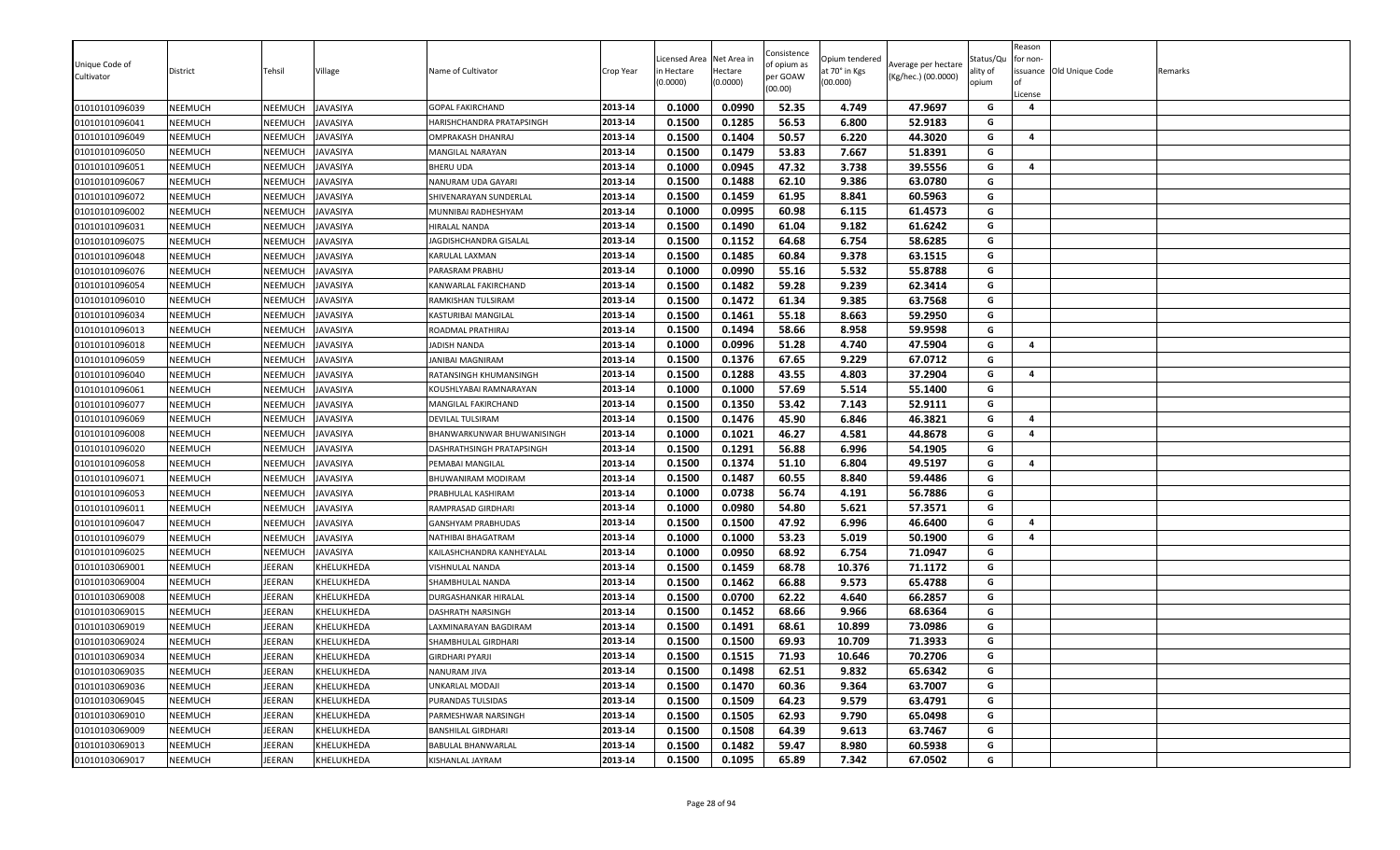| Unique Code of<br>Cultivator | District       | Tehsil         | ∕illage              | Name of Cultivator        | Crop Year | icensed Area<br>n Hectare<br>(0.0000) | Net Area in<br>Hectare<br>(0.0000) | Consistence<br>of opium as<br>per GOAW | Opium tendered<br>at 70° in Kgs<br>(00.000) | Average per hectare<br>(Kg/hec.) (00.0000) | Status/Qu<br>ality of<br>opium | Reason<br>for non- | issuance Old Unique Code | Remarks            |
|------------------------------|----------------|----------------|----------------------|---------------------------|-----------|---------------------------------------|------------------------------------|----------------------------------------|---------------------------------------------|--------------------------------------------|--------------------------------|--------------------|--------------------------|--------------------|
|                              |                |                |                      |                           |           |                                       |                                    | (00.00)                                |                                             |                                            |                                | License            |                          |                    |
| 01010103069031               | <b>NEEMUCH</b> | JEERAN         | KHELUKHEDA           | GOPAL BHERULAL            | 2013-14   | 0.1000                                | 0.0990                             | 60.31                                  | 5.850                                       | 59.0909                                    | G                              |                    |                          |                    |
| 01010103069048               | <b>NEEMUCH</b> | JEERAN         | KHELUKHEDA           | PRABHULAL RAMCHANDRA      | 2013-14   | 0.1000                                | 0.0990                             | 75.98                                  | 7.576                                       | 76.5253                                    | G                              |                    |                          |                    |
| 01010103069049               | <b>NEEMUCH</b> | JEERAN         | KHELUKHEDA           | ISHWARLAL NARAYAN         | 2013-14   | 0.1000                                | 0.0990                             | 63.01                                  | 6.328                                       | 63.9192                                    | G                              |                    |                          |                    |
| 01010103069050               | <b>NEEMUCH</b> | JEERAN         | KHELUKHEDA           | MADANLAL KANIRAM          | 2013-14   | 0.1500                                | 0.1394                             | 57.04                                  | 8.124                                       | 58.2783                                    | G                              |                    |                          |                    |
| 01010103069051               | <b>NEEMUCH</b> | JEERAN         | KHELUKHEDA           | BABULAL KANIRAM           | 2013-14   | 0.1500                                | 0.1400                             | 63.97                                  | 9.175                                       | 65.5357                                    | G                              |                    |                          |                    |
| 01010103069052               | <b>NEEMUCH</b> | JEERAN         | KHELUKHEDA           | <b>GANSHYAM CHANDMAL</b>  | 2013-14   | 0.1500                                | 0.1490                             | 61.34                                  | 9.219                                       | 61.8725                                    | G                              |                    |                          |                    |
| 01010103069055               | <b>NEEMUCH</b> | JEERAN         | KHELUKHEDA           | RAMESHCHANDRA KANIRAM     | 2013-14   | 0.1000                                | 0.0999                             | 55.58                                  | 5.788                                       | 57.9379                                    | G                              |                    |                          |                    |
| 01010103069011               | NEEMUCH        | JEERAN         | KHELUKHEDA           | RAMESHWAR KISHANLAL       | 2013-14   | 0.1500                                | 0.1512                             | 69.79                                  | 10.469                                      | 69.2394                                    | G                              |                    |                          |                    |
| 01010103069027               | <b>NEEMUCH</b> | JEERAN         | KHELUKHEDA           | <b>ISHWARLAL ONKARLAL</b> | 2013-14   | 0.1000                                | 0.0992                             | 63.58                                  | 6.521                                       | 65.7359                                    | G                              |                    |                          |                    |
| 01010103069037               | <b>NEEMUCH</b> | JEERAN         | KHELUKHEDA           | SHANKARLAL NAGGA          | 2013-14   | 0.1000                                | 0.0975                             | 64.64                                  | 6.261                                       | 64.2154                                    | G                              |                    |                          |                    |
| 01010103069047               | <b>NEEMUCH</b> | JEERAN         | KHELUKHEDA           | RAJMAL RAMLAL             | 2013-14   | 0.1500                                | 0.1000                             | 55.21                                  | 5.324                                       | 53.2400                                    | G                              |                    |                          |                    |
| 01010103069018               | <b>NEEMUCH</b> | JEERAN         | KHELUKHEDA           | BRAHAMMANAND MANGILAL     | 2013-14   | 0.1500                                | 0.1470                             | 67.97                                  | 10.118                                      | 68.8299                                    | G                              |                    |                          |                    |
| 01010103069056               | <b>NEEMUCH</b> | JEERAN         | KHELUKHEDA           | GITABAI BADRILAL          | 2013-14   | 0.1500                                | 0.1480                             | 49.32                                  | 7.715                                       | 52.1284                                    | G                              |                    |                          |                    |
| 01010103069057               | <b>NEEMUCH</b> | JEERAN         | KHELUKHEDA           | BHERULAL KISHANLAL        | 2013-14   | 0.1000                                | 0.0990                             | 71.24                                  | 6.859                                       | 69.2828                                    | G                              |                    |                          |                    |
| 01010103069058               | <b>NEEMUCH</b> | JEERAN         | KHELUKHEDA           | KANIRAM NANDA             | 2013-14   | 0.1500                                | 0.1411                             | 68.39                                  | 9.604                                       | 68.0652                                    | G                              |                    |                          |                    |
| 01010103069014               | <b>NEEMUCH</b> | JEERAN         | KHELUKHEDA           | NANURAM KESHURAM          | 2013-14   | 0.1500                                | 0.1500                             | 67.05                                  | 11.121                                      | 74.1400                                    | G                              |                    |                          | <b>NAME CHANGE</b> |
| 01010103069059               | <b>NEEMUCH</b> | JEERAN         | KHELUKHEDA           | KAILASHCHANDRA NANURAM    | 2013-14   | 0.1500                                | 0.1400                             | 60.13                                  | 8.822                                       | 63.0143                                    | G                              |                    |                          |                    |
| 01010103069060               | <b>NEEMUCH</b> | JEERAN         | KHELUKHEDA           | PIRPRAKASH HIRALAL        | 2013-14   | 0.1000                                | 0.1000                             | 65.49                                  | 6.643                                       | 66.4300                                    | G                              |                    |                          |                    |
| 01010103069061               | <b>NEEMUCH</b> | JEERAN         | KHELUKHEDA           | TULSIBAI NATHULAL         | 2013-14   | 0.1500                                | 0.1400                             | 63.82                                  | 9.044                                       | 64.6000                                    | G                              |                    |                          |                    |
| 01010103069063               | <b>NEEMUCH</b> | JEERAN         | KHELUKHEDA           | DHAPUBAI NARAYAN          | 2013-14   | 0.1500                                | 0.1470                             | 70.16                                  | 10.534                                      | 71.6599                                    | G                              |                    |                          |                    |
| 01010103069064               | <b>NEEMUCH</b> | JEERAN         | KHELUKHEDA           | RAMESHCHANDRA NATHULAL    | 2013-14   | 0.1500                                | 0.1363                             | 69.94                                  | 9.772                                       | 71.6948                                    | G                              |                    |                          |                    |
| 01010103069062               | <b>NEEMUCH</b> | JEERAN         | KHELUKHEDA           | NANIBAI CHAMPALAL         | 2013-14   | 0.1000                                | 0.0966                             | 48.26                                  | 4.929                                       | 51.0248                                    | G                              |                    |                          |                    |
| 01010103069065               | <b>NEEMUCH</b> | JEERAN         | KHELUKHEDA           | GITABAI PRABHULAL         | 2013-14   | 0.1500                                | 0.1400                             | 61.24                                  | 9.142                                       | 65.3000                                    | G                              |                    |                          |                    |
| 01010103069046               | <b>NEEMUCH</b> | JEERAN         | KHELUKHEDA           | BRAHMANAND LAXMINARAYAN   | 2013-14   | 0.1500                                | 0.1512                             | 69.92                                  | 10.967                                      | 72.5331                                    | G                              |                    |                          |                    |
| 01010103069066               | <b>NEEMUCH</b> | JEERAN         | KHELUKHEDA           | AMBALAL BAGDIRAM          | 2013-14   | 0.1000                                | 0.0988                             | 62.98                                  | 6.343                                       | 64.2004                                    | G                              |                    | 01010103275005           |                    |
| 01010103069067               | <b>NEEMUCH</b> | JEERAN         | KHELUKHEDA           | SHYAMLAL DALURAM          | 2013-14   | 0.1000                                | 0.0960                             | 57.17                                  | 6.003                                       | 62.5313                                    | G                              |                    | 01010103275023           |                    |
| 01010103069068               | <b>NEEMUCH</b> | JEERAN         | KHELUKHEDA           | KARULAL BHANWARLAL        | 2013-14   | 0.1000                                | 0.0980                             | 51.42                                  | 4.929                                       | 50.2959                                    | G                              | 4                  | 01010103275033           |                    |
| 01010103069069               | NEEMUCH        | JEERAN         | KHELUKHEDA           | SALIGRAM BAGDIRAM         | 2013-14   | 0.1500                                | 0.1008                             | 68.86                                  | 6.424                                       | 63.7302                                    | G                              |                    | 01010103275034           |                    |
| 01010103069070               | <b>NEEMUCH</b> | JEERAN         | KHELUKHEDA           | OMPRAKASH BAGDIRAM        | 2013-14   | 0.1500                                | 0.1507                             | 65.72                                  | 10.656                                      | 70.7100                                    | G                              |                    | 01010103275032           |                    |
| 01010103069071               | <b>NEEMUCH</b> | JEERAN         | KHELUKHEDA           | BHULIBAI MOTILAL          | 2013-14   | 0.1500                                | 0.1276                             | 63.11                                  | 8.105                                       | 63.5188                                    | G                              |                    | 01010103275038           |                    |
| 01010103069072               | <b>NEEMUCH</b> | JEERAN         | KHELUKHEDA           | MANGILAL BHAGGA           | 2013-14   | 0.1000                                | 0.1000                             | 60.78                                  | 6.373                                       | 63.7300                                    | G                              |                    | 01010103275040           |                    |
| 01010103069073               | <b>NEEMUCH</b> | JEERAN         | KHELUKHEDA           | GITABAI JAGDISHCHAND      | 2013-14   | 0.1500                                | 0.1416                             | 69.29                                  | 10.186                                      | 71.9350                                    | G                              |                    | 01010103275016           |                    |
| 01010103069074               | <b>NEEMUCH</b> | JEERAN         | KHELUKHEDA           | RAMLAL BHERULAL           | 2013-14   | 0.1000                                | 0.0696                             | 60.53                                  | 3.874                                       | 55.6609                                    | G                              |                    | 01010103275035           |                    |
| 01010103069075               | <b>NEEMUCH</b> | JEERAN         | KHELUKHEDA           | KAILASHCHANDRA AMBALAL    | 2013-14   | 0.1500                                | 0.1460                             | 69.38                                  | 10.476                                      | 71.7534                                    | G                              |                    | 01010103275012           |                    |
| 01010101082003               | <b>NEEMUCH</b> | NEEMUCH        | <b>LASUDI HADHA</b>  | KANCHANBAI UDAYRAM        | 2013-14   | 0.1000                                | 0.0954                             | 57.08                                  | 6.393                                       | 67.0126                                    | G                              |                    |                          |                    |
| 01010101082010               | NEEMUCH        | NEEMUCH        | LASUDI HADHA         | BHUWANIRAM DOULATRAM      | 2013-14   | 0.1500                                | 0.1440                             | 56.65                                  | 8.740                                       | 60.6944                                    | G                              |                    |                          |                    |
| 01010101082016               | NEEMUCH        | NEEMUCH        | <b>LASUDI HADHA</b>  | KANHEYALAL HIRALAL        | 2013-14   | 0.1500                                | 0.1470                             | 57.91                                  | 9.208                                       | 62.6395                                    | G                              |                    |                          |                    |
| 01010101082021               | <b>NEEMUCH</b> | NEEMUCH        | <b>LASUDI HADHA</b>  | PARVATSINGH BHUWANISINGH  | 2013-14   | 0.1500                                | 0.1410                             | 65.15                                  | 10.098                                      | 71.6170                                    | G                              |                    |                          |                    |
| 01010101082030               | <b>NEEMUCH</b> | NEEMUCH        | <b>LASUDI HADHA</b>  | KACHARULAL RATANLAL       | 2013-14   | 0.1500                                | 0.1434                             | 53.50                                  | 8.354                                       | 58.2566                                    | G                              |                    |                          |                    |
| 01010101082007               | <b>NEEMUCH</b> | NEEMUCH        | <b>LASUDI HADHA</b>  | RUPSINGH BHERUSINGH       | 2013-14   | 0.1500                                | 0.1450                             | 51.78                                  | 7.945                                       | 54.7931                                    | G                              |                    |                          |                    |
| 01010101082013               | NEEMUCH        | NEEMUCH        | <b>LASUDI HADHA</b>  | KISHANSINGH GANGARAM      | 2013-14   | 0.1500                                | 0.1410                             | 64.75                                  | 10.240                                      | 72.6241                                    | G                              |                    |                          |                    |
| 01010101082029               | <b>NEEMUCH</b> | NEEMUCH        | <b>LASUDI HADHA</b>  | PANNALAL MOTILAL          | 2013-14   | 0.1500                                | 0.1440                             | 55.54                                  | 8.529                                       | 59.2292                                    | G                              |                    |                          |                    |
| 01010101082034               | NEEMUCH        | NEEMUCH        | <b>LASUDI HADHA</b>  | BHERUSINGH GANGARAM       | 2013-14   | 0.1500                                | 0.1459                             | 59.95                                  | 9.292                                       | 63.6875                                    | G                              |                    |                          |                    |
| 01010101081014               | NEEMUCH        | <b>NEEMUCH</b> | <b>LASUDI TANWAR</b> | BHERUSINGH MODSINGH       | 2013-14   | 0.1500                                | 0.1430                             | 59.99                                  | 8.613                                       | 60.2308                                    | G                              |                    |                          |                    |
| 01010101081024               | NEEMUCH        | NEEMUCH        | <b>LASUDI TANWAR</b> | ISHWARSINGH GOBARSINGH    | 2013-14   | 0.1500                                | 0.1423                             | 64.77                                  | 9.530                                       | 66.9712                                    | G                              |                    |                          |                    |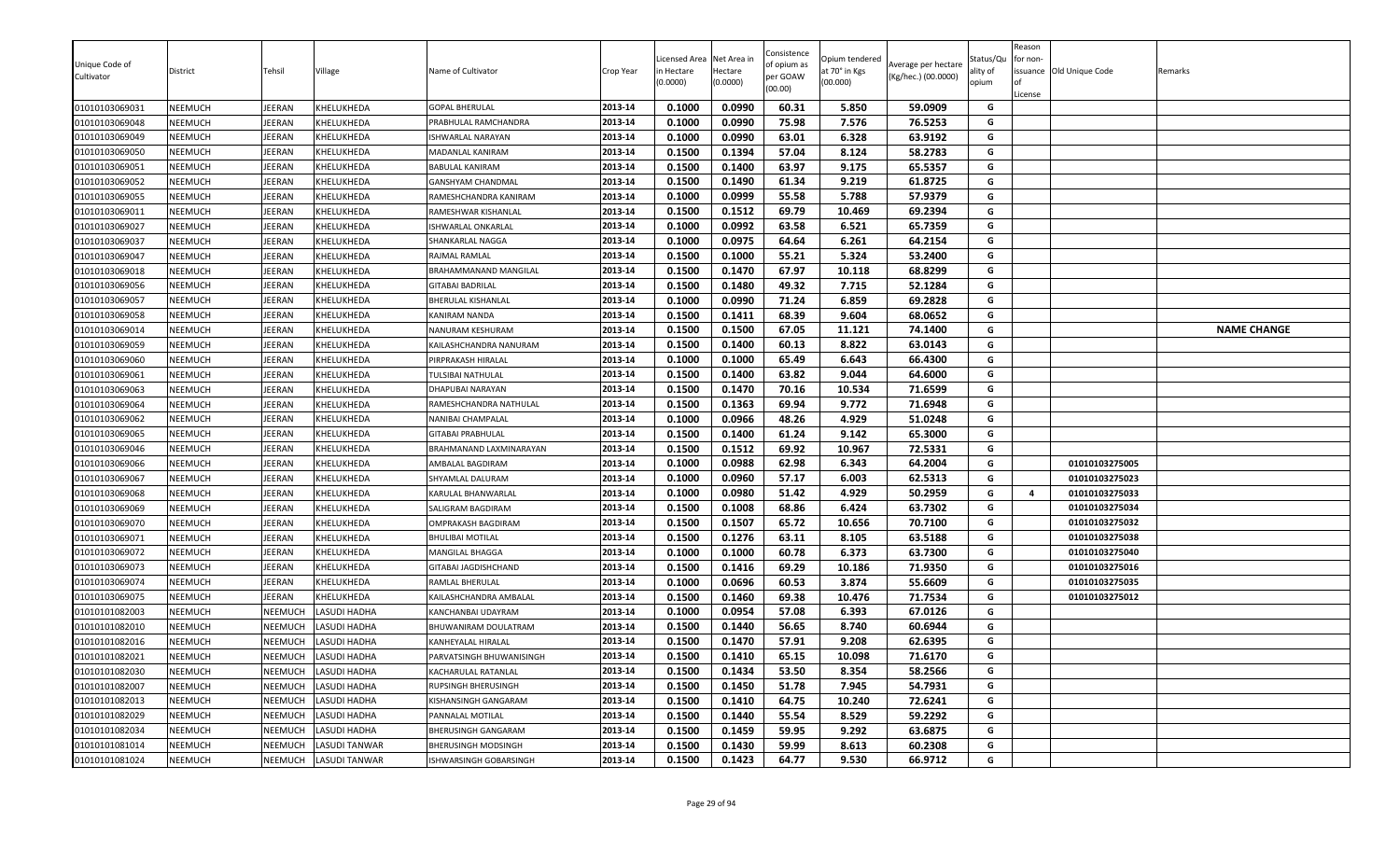| Unique Code of<br>Cultivator | District       | Tehsil  | Village              | Name of Cultivator             | Crop Year | icensed Area.<br>n Hectare<br>0.0000 | Net Area in<br>Hectare<br>(0.0000) | Consistence<br>of opium as<br>per GOAW<br>(00.00) | Opium tendered<br>at 70° in Kgs<br>(00.000) | Average per hectare<br>(Kg/hec.) (00.0000) | Status/Qu<br>ality of<br>opium | Reason<br>for non-<br>l of<br>License | issuance Old Unique Code | Remarks                            |
|------------------------------|----------------|---------|----------------------|--------------------------------|-----------|--------------------------------------|------------------------------------|---------------------------------------------------|---------------------------------------------|--------------------------------------------|--------------------------------|---------------------------------------|--------------------------|------------------------------------|
| 01010101081025               | NEEMUCH        | NEEMUCH | <b>LASUDI TANWAR</b> | HARISINGH DOULATSINGH          | 2013-14   | 0.1500                               | 0.1495                             | 59.34                                             | 8.859                                       | 59.2575                                    | G                              |                                       |                          |                                    |
| 01010101081039               | <b>NEEMUCH</b> | NEEMUCH | <b>LASUDI TANWAR</b> | PYARSINGH ISHWARSINGH          | 2013-14   | 0.1000                               | 0.0959                             | 60.26                                             | 5.974                                       | 62.2941                                    | G                              |                                       |                          |                                    |
| 01010101081044               | NEEMUCH        | NEEMUCH | <b>LASUDI TANWAR</b> | HARISINGH NATHUSINGH           | 2013-14   | 0.1500                               | 0.1453                             | 61.46                                             | 9.087                                       | 62.5396                                    | G                              |                                       |                          |                                    |
| 01010101081050               | NEEMUCH        | NEEMUCH | <b>LASUDI TANWAR</b> | DULESINGH KISHORSINGH          | 2013-14   | 0.1500                               | 0.1404                             | 65.93                                             | 9.343                                       | 66.5456                                    | G                              |                                       |                          |                                    |
| 01010101081052               | NEEMUCH        | NEEMUCH | <b>LASUDI TANWAR</b> | PREMSINGH NATHUSINGH           | 2013-14   | 0.1500                               | 0.1469                             | 57.22                                             | 8.264                                       | 56.2560                                    | G                              |                                       |                          |                                    |
| 01010101081055               | NEEMUCH        | NEEMUCH | <b>LASUDI TANWAR</b> | MODSINGH JALAMSINGH            | 2013-14   | 0.1500                               | 0.0000                             | 0.00                                              | 0.000                                       | 0.0000                                     | F.                             |                                       |                          |                                    |
| 01010101081057               | NEEMUCH        | NEEMUCH | <b>LASUDI TANWAR</b> | GANGABAI GIRVARSINGH           | 2013-14   | 0.1500                               | 0.1459                             | 51.96                                             | 7.623                                       | 52.2481                                    | G                              |                                       |                          |                                    |
| 01010101081059               | NEEMUCH        | NEEMUCH | <b>LASUDI TANWAR</b> | MOTISINGH KALUSINGH            | 2013-14   | 0.1500                               | 0.1463                             | 55.73                                             | 8.750                                       | 59.8086                                    | G                              |                                       |                          |                                    |
| 01010101081069               | <b>NEEMUCH</b> | NEEMUCH | <b>LASUDI TANWAR</b> | BHERUSINGH LALSINGH            | 2013-14   | 0.1000                               | 0.0974                             | 51.19                                             | 4.848                                       | 49.7741                                    | G                              | $\overline{a}$                        |                          |                                    |
| 01010101081072               | <b>NEEMUCH</b> | NEEMUCH | <b>LASUDI TANWAR</b> | SAJJANSINGH DOULATSINGH        | 2013-14   | 0.1000                               | 0.0990                             | 64.46                                             | 6.326                                       | 63.8990                                    | G                              |                                       |                          |                                    |
| 01010101081078               | <b>NEEMUCH</b> | NEEMUCH | <b>LASUDI TANWAR</b> | FULBAI MANGUSINGH              | 2013-14   | 0.1500                               | 0.0000                             | 0.00                                              | 0.000                                       | 0.0000                                     | F.                             |                                       |                          |                                    |
| 01010101081097               | NEEMUCH        | NEEMUCH | <b>LASUDI TANWAR</b> | GORDHANSINGH RUPSINGH          | 2013-14   | 0.1500                               | 0.1490                             | 63.54                                             | 8.932                                       | 59.9463                                    | G                              |                                       |                          |                                    |
| 01010101081103               | NEEMUCH        | NEEMUCH | <b>LASUDI TANWAR</b> | MOTISINGH KISHANSINGH          | 2013-14   | 0.1500                               | 0.1485                             | 60.26                                             | 9.237                                       | 62.2020                                    | G                              |                                       |                          |                                    |
| 01010101081106               | <b>NEEMUCH</b> | NEEMUCH | <b>LASUDI TANWAR</b> | GOBARSINGH KACHARUSINGH        | 2013-14   | 0.1500                               | 0.1452                             | 63.32                                             | 9.607                                       | 66.1639                                    | G                              |                                       |                          |                                    |
| 01010101081107               | NEEMUCH        | NEEMUCH | <b>LASUDI TANWAR</b> | RUPSINGH KANIRAM               | 2013-14   | 0.1500                               | 0.1476                             | 60.07                                             | 8.350                                       | 56.5718                                    | G                              |                                       |                          |                                    |
| 01010101081066               | <b>NEEMUCH</b> | NEEMUCH | <b>LASUDI TANWAR</b> | ISHWARSINGH MODSINGH           | 2013-14   | 0.1500                               | 0.1449                             | 57.01                                             | 8.527                                       | 58.8475                                    | G                              |                                       |                          |                                    |
| 01010101081067               | NEEMUCH        | NEEMUCH | <b>LASUDI TANWAR</b> | KESHARSINGH MODSINGH           | 2013-14   | 0.1500                               | 0.0000                             | 0.00                                              | 0.000                                       | 0.0000                                     | F.                             |                                       |                          |                                    |
| 01010101081020               | <b>NEEMUCH</b> | NEEMUCH | <b>LASUDI TANWAR</b> | SHANTILAL MATHURALAL           | 2013-14   | 0.1000                               | 0.0806                             | 51.15                                             | 4.165                                       | 51.6749                                    |                                | $\overline{2}$                        |                          |                                    |
| 01010101081082               | NEEMUCH        | NEEMUCH | <b>LASUDI TANWAR</b> | PRABHULAL NANURAM              | 2013-14   | 0.1500                               | 0.1440                             | 62.08                                             | 9.117                                       | 63.3125                                    | G                              |                                       |                          |                                    |
| 01010101081083               | NEEMUCH        | NEEMUCH | <b>LASUDI TANWAR</b> | KESHARSINGH KALUSINGH          | 2013-14   | 0.1500                               | 0.0000                             | 0.00                                              | 0.000                                       | 0.0000                                     | F.                             |                                       |                          |                                    |
| 01010101081005               | NEEMUCH        | NEEMUCH | <b>LASUDI TANWAR</b> | GOVIND SINGH RATANSINGH        | 2013-14   | 0.1500                               | 0.1424                             | 55.94                                             | 8.423                                       | 59.1503                                    | G                              |                                       |                          |                                    |
| 01010101081049               | NEEMUCH        | NEEMUCH | <b>LASUDI TANWAR</b> | CHATARSINGH ISHWARSINGH        | 2013-14   | 0.1500                               | 0.1466                             | 54.91                                             | 8.480                                       | 57.8445                                    | G                              |                                       |                          |                                    |
| 01010101081051               | <b>NEEMUCH</b> | NEEMUCH | <b>LASUDI TANWAR</b> | MANOHARSINGH MODSINGH          | 2013-14   | 0.1500                               | 0.1462                             | 60.85                                             | 9.423                                       | 64.4528                                    | G                              |                                       |                          |                                    |
| 01010101081070               | <b>NEEMUCH</b> | NEEMUCH | <b>LASUDI TANWAR</b> | KAMALSINGH MANGUSINGH          | 2013-14   | 0.1500                               | 0.1470                             | 63.41                                             | 9.738                                       | 66.2449                                    | G                              |                                       |                          |                                    |
| 01010101081032               | <b>NEEMUCH</b> | NEEMUCH | <b>LASUDI TANWAR</b> | MANSINGH KANIRAM               | 2013-14   | 0.1500                               | 0.1487                             | 58.10                                             | 8.093                                       | 54.4250                                    | G                              |                                       |                          |                                    |
| 01010101081058               | NEEMUCH        | NEEMUCH | <b>LASUDI TANWAR</b> | RAYSINGH BHERUSINGH            | 2013-14   | 0.1500                               | 0.1427                             | 62.65                                             | 9.219                                       | 64.6041                                    | G                              |                                       |                          |                                    |
| 01010101081109               | <b>NEEMUCH</b> | NEEMUCH | <b>LASUDI TANWAR</b> | CHUNNILAL SITARAM              | 2013-14   | 0.1000                               | 0.0973                             | 56.90                                             | 6.048                                       | 62.1583                                    | G                              |                                       |                          |                                    |
| 01010101081073               | <b>NEEMUCH</b> | NEEMUCH | <b>LASUDI TANWAR</b> | GOPAL NANURAM                  | 2013-14   | 0.1500                               | 0.1492                             | 57.25                                             | 7.909                                       | 53.0094                                    | G                              |                                       |                          |                                    |
| 01010101081110               | NEEMUCH        | NEEMUCH | <b>LASUDI TANWAR</b> | NANURAM MADHU                  | 2013-14   | 0.1500                               | 0.1393                             | 49.34                                             | 2.326                                       | 16.6978                                    | G                              | $\overline{4}$                        |                          |                                    |
| 01010101081112               | NEEMUCH        | NEEMUCH | <b>LASUDI TANWAR</b> | GANGARAMSINGH JAYSINGH         | 2013-14   | 0.1000                               | 0.1000                             | 52.01                                             | 4.696                                       | 46.9600                                    | G                              | $\overline{a}$                        |                          |                                    |
| 01010101081111               | NEEMUCH        | NEEMUCH | <b>LASUDI TANWAR</b> | HIMMATSINGH PREMSINGH          | 2013-14   | 0.1500                               | 0.0000                             | 0.00                                              | 0.000                                       | 0.0000                                     | F.                             |                                       |                          |                                    |
| 01010101081093               | <b>NEEMUCH</b> | NEEMUCH | <b>LASUDI TANWAR</b> | NAJARBAI RATANSINGH            | 2013-14   | 0.1500                               | 0.1450                             | 48.25                                             | 7.024                                       | 48.4414                                    | G                              | 4                                     |                          |                                    |
| 01010101081104               | NEEMUCH        | NEEMUCH | <b>LASUDI TANWAR</b> | PADAMSINGH KESHARSINGH         | 2013-14   | 0.1500                               | 0.1476                             | 50.13                                             | 7.598                                       | 51.4770                                    | G                              |                                       |                          |                                    |
| 01010101081007               | NEEMUCH        | NEEMUCH | <b>LASUDI TANWAR</b> | LAXMANSINGH DOULATSINGH        | 2013-14   | 0.1000                               | 0.1032                             | 68.62                                             | 7.009                                       | 67.9167                                    | G                              |                                       |                          |                                    |
| 01010101081023               | <b>NEEMUCH</b> | NEEMUCH | <b>LASUDI TANWAR</b> | DEVILAL DOULATSINGH            | 2013-14   | 0.1000                               | 0.0990                             | 63.26                                             | 5.992                                       | 60.5253                                    | G                              |                                       |                          |                                    |
| 01010101081065               | <b>NEEMUCH</b> | NEEMUCH | <b>LASUDI TANWAR</b> | HARISINGH MODSINGH             | 2013-14   | 0.1500                               | 0.1494                             | 61.98                                             | 9.483                                       | 63.4739                                    | G                              |                                       |                          |                                    |
| 01010101081062               | <b>NEEMUCH</b> | NEEMUCH | <b>LASUDI TANWAR</b> | GOBARSINGH RAMSINGH            | 2013-14   | 0.1500                               | 0.1493                             | 56.20                                             | 8.952                                       | 59.9598                                    | G                              |                                       |                          |                                    |
| 01010101081114               | NEEMUCH        | NEEMUCH | <b>LASUDI TANWAR</b> | <b>GOVINDSINGH KISHANSINGH</b> | 2013-14   | 0.1500                               | 0.1436                             | 58.31                                             | 8.347                                       | 58.1267                                    | G                              |                                       |                          |                                    |
| 01010101081115               | <b>NEEMUCH</b> | NEEMUCH | <b>LASUDI TANWAR</b> | <b>UDAYSINGH ONKARSINGH</b>    | 2013-14   | 0.1500                               | 0.1452                             | 51.02                                             | 7.463                                       | 51.3981                                    | G                              |                                       |                          |                                    |
| 01010101081113               | NEEMUCH        | NEEMUCH | <b>LASUDI TANWAR</b> | SURAJBAI KANIRAM               | 2013-14   | 0.1500                               | 0.0000                             | 0.00                                              | 0.000                                       | 0.0000                                     | F.                             |                                       |                          |                                    |
| 01010101081116               | <b>NEEMUCH</b> | NEEMUCH | <b>LASUDI TANWAR</b> | <b>UDAYSINGH DEVISINGH</b>     | 2013-14   | 0.1000                               | 0.0992                             | 54.11                                             | 5.728                                       | 57.7419                                    | G                              |                                       | 01010101083076           | <b>TRANSFER / PIPLIYA NATHAWAT</b> |
| 01010101067007               | NEEMUCH        | NEEMUCH | <b>MELKI MEWAD</b>   | SHAMPATBAI KARANSINGH          | 2013-14   | 0.1000                               | 0.1008                             | 62.78                                             | 6.332                                       | 62.8175                                    | G                              |                                       |                          |                                    |
| 01010101067036               | NEEMUCH        | NEEMUCH | <b>MELKI MEWAD</b>   | KANWARLAL MANGU                | 2013-14   | 0.1500                               | 0.1474                             | 62.51                                             | 9.618                                       | 65.2510                                    | G                              |                                       |                          |                                    |
| 01010101067038               | <b>NEEMUCH</b> | NEEMUCH | <b>MELKI MEWAD</b>   | MADHOSINGH RAMSINGH            | 2013-14   | 0.1000                               | 0.1008                             | 56.02                                             | 6.042                                       | 59.9405                                    | G                              |                                       |                          |                                    |
| 01010101067037               | <b>NEEMUCH</b> | NEEMUCH | <b>MELKI MEWAD</b>   | KACHARUBAI RAMSINGH            | 2013-14   | 0.1500                               | 0.1443                             | 59.54                                             | 9.714                                       | 67.3181                                    | G                              |                                       |                          |                                    |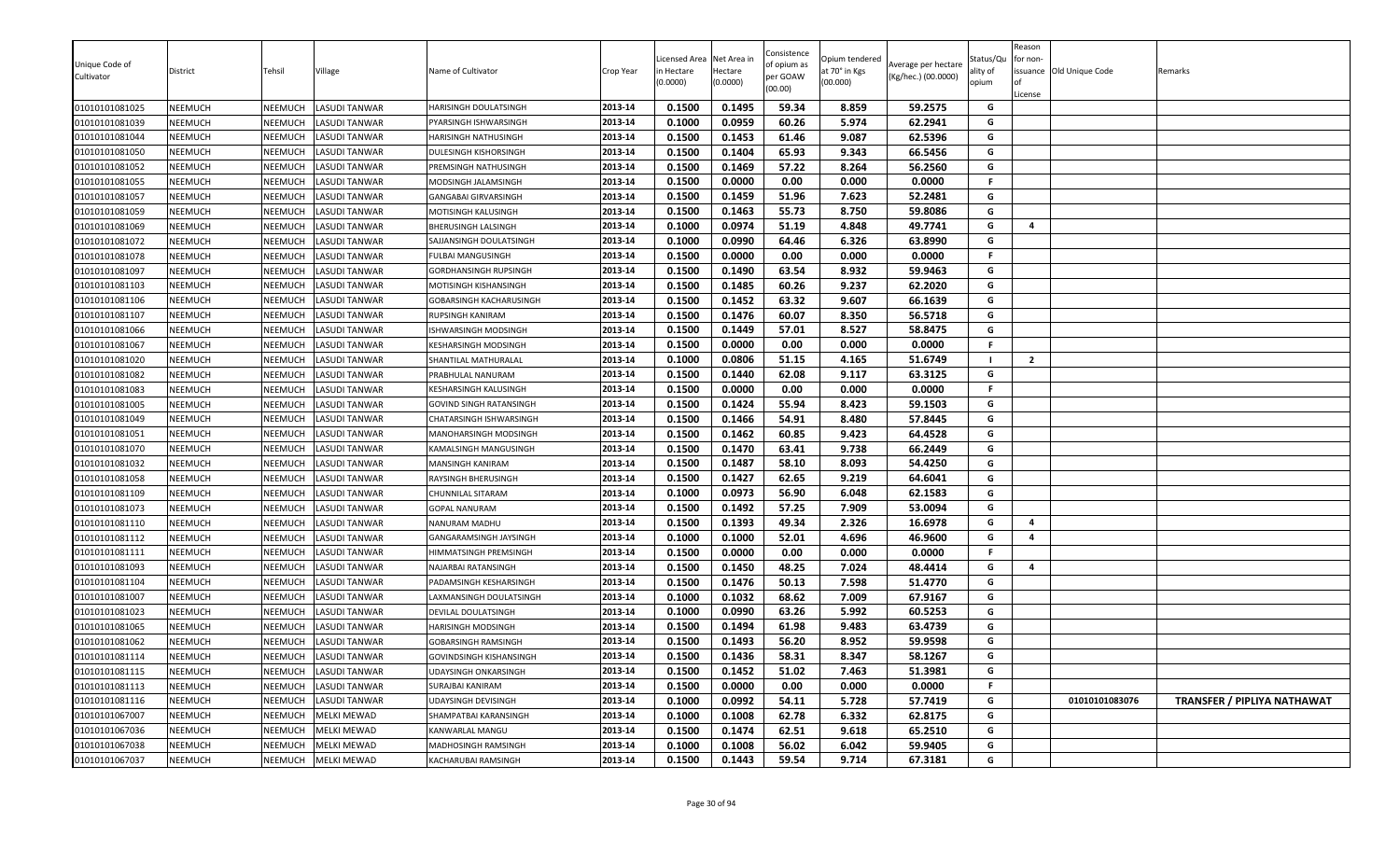| Unique Code of |                |                |                    | Name of Cultivator        |           | icensed Area          | Net Area in         | Consistence<br>of opium as | Opium tendered            | Average per hectare | Status/Qu         | Reason<br>for non- |                          |         |
|----------------|----------------|----------------|--------------------|---------------------------|-----------|-----------------------|---------------------|----------------------------|---------------------------|---------------------|-------------------|--------------------|--------------------------|---------|
| Cultivator     | District       | Tehsil         | √illage            |                           | Crop Year | n Hectare<br>(0.0000) | Hectare<br>(0.0000) | per GOAW<br>(00.00)        | at 70° in Kgs<br>(00.000) | (Kg/hec.) (00.0000) | ality of<br>opium | License            | issuance Old Unique Code | Remarks |
| 01010101067042 | <b>NEEMUCH</b> | NEEMUCH        | <b>MELKI MEWAD</b> | GOVINDSINGH BHANWARSINGH  | 2013-14   | 0.1000                | 0.0990              | 52.27                      | 5.585                     | 56.4141             |                   | $\overline{2}$     |                          |         |
| 01010101067041 | <b>NEEMUCH</b> | NEEMUCH        | <b>MELKI MEWAD</b> | LALSINGH BHANWARSINGH     | 2013-14   | 0.1500                | 0.1472              | 57.05                      | 8.900                     | 60.4620             | G                 |                    |                          |         |
| 01010101067045 | <b>NEEMUCH</b> | NEEMUCH        | <b>MELKI MEWAD</b> | PYARSINGH RATANSINGH      | 2013-14   | 0.1500                | 0.1403              | 62.95                      | 9.119                     | 64.9964             | G                 |                    |                          |         |
| 01010101067035 | <b>NEEMUCH</b> | NEEMUCH        | <b>MELKI MEWAD</b> | RAMKUNWARBAI ISHWARSINGH  | 2013-14   | 0.1500                | 0.1414              | 61.46                      | 9.149                     | 64.7030             | G                 |                    |                          |         |
| 01010101067015 | <b>NEEMUCH</b> | <b>NEEMUCH</b> | <b>MELKI MEWAD</b> | SAMPATBAI KALUSINGH       | 2013-14   | 0.1500                | 0.1468              | 56.81                      | 8.659                     | 58.9850             | G                 |                    |                          |         |
| 01010101067012 | <b>NEEMUCH</b> | NEEMUCH        | <b>MELKI MEWAD</b> | KARANSINGH RATANSINGH     | 2013-14   | 0.1500                | 0.1401              | 68.25                      | 10.228                    | 73.0050             | G                 |                    |                          |         |
| 01010101067047 | <b>NEEMUCH</b> | NEEMUCH        | <b>MELKI MEWAD</b> | SUMANBAI BHERUSINGH       | 2013-14   | 0.1000                | 0.0972              | 57.33                      | 5.758                     | 59.2387             | G                 |                    |                          |         |
| 01010101078002 | <b>NEEMUCH</b> | NEEMUCH        | <b>MUNDLA</b>      | BHERUSINGH GIRVARSINGH    | 2013-14   | 0.1500                | 0.1480              | 57.74                      | 9.073                     | 61.3041             | G                 |                    |                          |         |
| 01010101078004 | <b>NEEMUCH</b> | NEEMUCH        | <b>MUNDLA</b>      | KANCHANBAI KALUSINGH      | 2013-14   | 0.1500                | 0.1486              | 61.28                      | 9.612                     | 64.6837             | G                 |                    |                          |         |
| 01010101078005 | <b>NEEMUCH</b> | <b>NEEMUCH</b> | <b>MUNDLA</b>      | BALUSINGH SHIVESINGH      | 2013-14   | 0.1500                | 0.1500              | 69.17                      | 10.978                    | 73.1867             | G                 |                    |                          |         |
| 01010101078006 | <b>NEEMUCH</b> | NEEMUCH        | <b>MUNDLA</b>      | KALUSINGH NATHUSINGH      | 2013-14   | 0.1500                | 0.1482              | 68.49                      | 10.479                    | 70.7085             | G                 |                    |                          |         |
| 01010101078009 | <b>NEEMUCH</b> | NEEMUCH        | <b>MUNDLA</b>      | BHAGATSINGH PANBAI        | 2013-14   | 0.1500                | 0.1500              | 63.65                      | 10.302                    | 68.6800             | G                 |                    |                          |         |
| 01010101078026 | <b>NEEMUCH</b> | NEEMUCH        | <b>MUNDLA</b>      | BHANWARBAI ISHWARSINGH    | 2013-14   | 0.1500                | 0.1442              | 56.66                      | 8.798                     | 61.0125             | G                 |                    |                          |         |
| 01010101078013 | <b>NEEMUCH</b> | <b>NEEMUCH</b> | <b>MUNDLA</b>      | RAJENDRASINGH BHERUSINGH  | 2013-14   | 0.1500                | 0.1500              | 59.73                      | 9.403                     | 62.6867             | G                 |                    |                          |         |
| 01010101078015 | <b>NEEMUCH</b> | <b>NEEMUCH</b> | <b>MUNDLA</b>      | BHANWARSINGH KACHARUSINGH | 2013-14   | 0.1500                | 0.1475              | 58.05                      | 9.205                     | 62.4068             | G                 |                    |                          |         |
| 01010101078016 | <b>NEEMUCH</b> | NEEMUCH        | <b>MUNDLA</b>      | GOVINDSINGH MANSINGH      | 2013-14   | 0.1500                | 0.1471              | 63.23                      | 9.936                     | 67.5459             | G                 |                    |                          |         |
| 01010101078017 | <b>NEEMUCH</b> | NEEMUCH        | <b>MUNDLA</b>      | PRABHUSINGH MOTISINGH     | 2013-14   | 0.1500                | 0.1492              | 57.48                      | 9.205                     | 61.6957             | G                 |                    |                          |         |
| 01010101078021 | <b>NEEMUCH</b> | NEEMUCH        | <b>MUNDLA</b>      | DHAPUBAI MANOHARSINGH     | 2013-14   | 0.1500                | 0.1455              | 71.99                      | 11.621                    | 79.8694             | G                 |                    |                          |         |
| 01010101078023 | <b>NEEMUCH</b> | <b>NEEMUCH</b> | <b>MUNDLA</b>      | NAVALSINGH MOTISINGH      | 2013-14   | 0.1500                | 0.1477              | 61.93                      | 9.767                     | 66.1273             | G                 |                    |                          |         |
| 01010101078027 | <b>NEEMUCH</b> | NEEMUCH        | <b>MUNDLA</b>      | BHERUSINGH NATHUSINGH     | 2013-14   | 0.1500                | 0.1489              | 60.91                      | 9.693                     | 65.0974             | G                 |                    |                          |         |
| 01010101078047 | <b>NEEMUCH</b> | NEEMUCH        | <b>MUNDLA</b>      | RANSINGH KACHARUSINGH     | 2013-14   | 0.1500                | 0.1474              | 57.78                      | 9.088                     | 61.6554             | G                 |                    |                          |         |
| 01010101078061 | <b>NEEMUCH</b> | NEEMUCH        | <b>MUNDLA</b>      | JUJJARSINGH BAHADURSINGH  | 2013-14   | 0.1500                | 0.1348              | 64.92                      | 9.497                     | 70.4525             | G                 |                    |                          |         |
| 01010101078050 | <b>NEEMUCH</b> | <b>NEEMUCH</b> | <b>MUNDLA</b>      | SHAMBHUBAI BHOPALSINGH    | 2013-14   | 0.1500                | 0.1494              | 61.40                      | 9.491                     | 63.5274             | G                 |                    |                          |         |
| 01010101078070 | <b>NEEMUCH</b> | <b>NEEMUCH</b> | <b>MUNDLA</b>      | GOVINDSINGH ISHWARSINGH   | 2013-14   | 0.1500                | 0.0000              | 0.00                       | 0.000                     | 0.0000              | F.                |                    |                          |         |
| 01010101078028 | <b>NEEMUCH</b> | NEEMUCH        | <b>MUNDLA</b>      | UMMEDSINGH BHANWARSINGH   | 2013-14   | 0.1500                | 0.1500              | 67.77                      | 10.843                    | 72.2867             | G                 |                    |                          |         |
| 01010101078010 | <b>NEEMUCH</b> | <b>NEEMUCH</b> | <b>MUNDLA</b>      | SAJJANSINGH ONKARSINGH    | 2013-14   | 0.1500                | 0.1474              | 62.20                      | 9.819                     | 66.6147             | G                 |                    |                          |         |
| 01010101078051 | <b>NEEMUCH</b> | NEEMUCH        | <b>MUNDLA</b>      | CHENSINGH DEVISINGH       | 2013-14   | 0.1500                | 0.1444              | 56.05                      | 8.768                     | 60.7202             | G                 |                    |                          |         |
| 01010101078075 | NEEMUCH        | <b>NEEMUCH</b> | <b>MUNDLA</b>      | MANGUBAI BHOPALSINGH      | 2013-14   | 0.1500                | 0.1500              | 61.59                      | 9.784                     | 65.2267             |                   | $\overline{2}$     |                          |         |
| 01010101078034 | <b>NEEMUCH</b> | NEEMUCH        | <b>MUNDLA</b>      | KARANSINGH NATHUSINGH     | 2013-14   | 0.1000                | 0.0978              | 53.22                      | 5.117                     | 52.3211             | G                 |                    |                          |         |
| 01010101078014 | <b>NEEMUCH</b> | NEEMUCH        | <b>MUNDLA</b>      | UDAYSINGH KESHARSINGH     | 2013-14   | 0.1500                | 0.0437              | 54.48                      | 2.716                     | 62.1510             | G                 |                    |                          |         |
| 01010101078019 | <b>NEEMUCH</b> | <b>NEEMUCH</b> | <b>MUNDLA</b>      | PYARSINGH RAMSINGH        | 2013-14   | 0.1500                | 0.1552              | 61.09                      | 8.727                     | 56.2307             | G                 |                    |                          |         |
| 01010101078003 | <b>NEEMUCH</b> | <b>NEEMUCH</b> | <b>MUNDLA</b>      | DEVISINGH MOTISINGH       | 2013-14   | 0.1500                | 0.1166              | 61.55                      | 7.667                     | 65.7547             | G                 |                    |                          |         |
| 01010101078040 | <b>NEEMUCH</b> | <b>NEEMUCH</b> | <b>MUNDLA</b>      | RAMSINGH KALUSINGH        | 2013-14   | 0.1500                | 0.1492              | 56.25                      | 9.289                     | 62.2587             | G                 |                    |                          |         |
| 01010101078012 | <b>NEEMUCH</b> | NEEMUCH        | <b>MUNDLA</b>      | DIPA MANA                 | 2013-14   | 0.1000                | 0.0980              | 56.23                      | 5.776                     | 58.9388             | G                 |                    |                          |         |
| 01010101078032 | <b>NEEMUCH</b> | NEEMUCH        | <b>MUNDLA</b>      | SONABAI BHURSING          | 2013-14   | 0.1000                | 0.1005              | 61.50                      | 6.458                     | 64.2587             | G                 |                    |                          |         |
| 01010101078078 | <b>NEEMUCH</b> | NEEMUCH        | <b>MUNDLA</b>      | BHOPALSINGH GHASISINGH    | 2013-14   | 0.1500                | 0.0000              | 0.00                       | 0.000                     | 0.0000              | F.                |                    | 01010101060014           |         |
| 01010103064008 | NEEMUCH        | JEERAN         | PALSHODA           | NAJARBAI LALSINGH         | 2013-14   | 0.1500                | 0.1445              | 59.09                      | 9.488                     | 65.6609             | G                 |                    |                          |         |
| 01010103064011 | <b>NEEMUCH</b> | JEERAN         | PALSHODA           | RAMESHCHANDRA NANDLAL     | 2013-14   | 0.1500                | 0.1418              | 57.66                      | 9.086                     | 64.0762             | G                 |                    |                          |         |
| 01010103064012 | <b>NEEMUCH</b> | JEERAN         | PALSHODA           | CHANDRAKALA VINODSINGH    | 2013-14   | 0.1500                | 0.1340              | 66.03                      | 9.574                     | 71.4478             | G                 |                    |                          |         |
| 01010103064014 | NEEMUCH        | JEERAN         | PALSHODA           | LEKHCHANDRA NARAYAN       | 2013-14   | 0.1500                | 0.1512              | 54.39                      | 9.060                     | 59.9206             | G                 |                    |                          |         |
| 01010103064016 | NEEMUCH        | JEERAN         | PALSHODA           | RAMPRASAD BHAGIRATH       | 2013-14   | 0.1500                | 0.1489              | 63.63                      | 9.926                     | 66.6622             | G                 |                    |                          |         |
| 01010103064018 | <b>NEEMUCH</b> | JEERAN         | PALSHODA           | <b>GISALAL BHAGIRATH</b>  | 2013-14   | 0.1500                | 0.1493              | 56.97                      | 9.628                     | 64.4876             | G                 |                    |                          |         |
| 01010103064026 | NEEMUCH        | JEERAN         | PALSHODA           | RAMSINGH RADHAKISHAN      | 2013-14   | 0.1500                | 0.1449              | 53.10                      | 9.035                     | 62.3533             | G                 |                    |                          |         |
| 01010103064040 | NEEMUCH        | JEERAN         | PALSHODA           | GOPAL RAMESHWAR PRAJAPAT  | 2013-14   | 0.1000                | 0.0504              | 66.25                      | 3.341                     | 66.2897             | G                 |                    |                          |         |
| 01010103064046 | NEEMUCH        | JEERAN         | PALSHODA           | JAWANSINGH BHANWARSINGH   | 2013-14   | 0.1500                | 0.1440              | 55.80                      | 9.454                     | 65.6528             | G                 |                    |                          |         |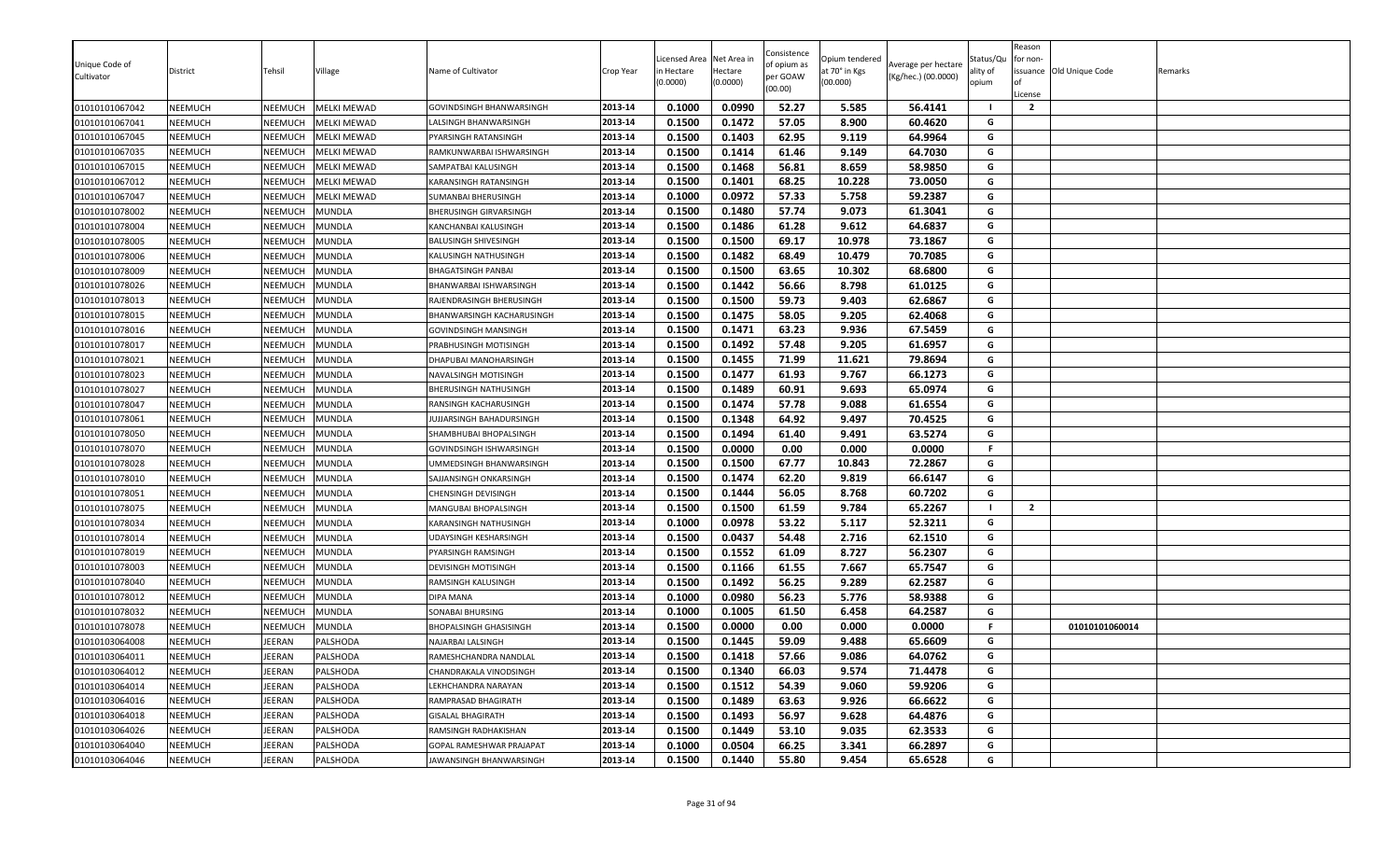| Unique Code of |                |               |             |                                 |           | icensed Area | Net Area in | Consistence<br>of opium as | Opium tendered | Average per hectare | Status/Qu | Reason<br>for non- |                          |         |
|----------------|----------------|---------------|-------------|---------------------------------|-----------|--------------|-------------|----------------------------|----------------|---------------------|-----------|--------------------|--------------------------|---------|
| Cultivator     | District       | Tehsil        | ∕illage     | Name of Cultivator              | Crop Year | n Hectare    | Hectare     | per GOAW                   | at 70° in Kgs  | (Kg/hec.) (00.0000) | ality of  |                    | issuance Old Unique Code | Remarks |
|                |                |               |             |                                 |           | (0.0000)     | (0.0000)    | (00.00)                    | (00.000)       |                     | opium     | License            |                          |         |
| 01010103064050 | <b>NEEMUCH</b> | JEERAN        | PALSHODA    | VAJJIBAI MATHURALAL             | 2013-14   | 0.1000       | 0.0851      | 57.58                      | 5.799          | 68.1434             | G         |                    |                          |         |
| 01010103064051 | <b>NEEMUCH</b> | JEERAN        | PALSHODA    | RAMLAL DHRILAL                  | 2013-14   | 0.1500       | 0.1481      | 54.10                      | 8.679          | 58.6023             | G         |                    |                          |         |
| 01010103064053 | <b>NEEMUCH</b> | JEERAN        | PALSHODA    | SURESHCHANDRA KHYALILAL         | 2013-14   | 0.1500       | 0.1416      | 54.85                      | 8.988          | 63.4746             | G         |                    |                          |         |
| 01010103064096 | <b>NEEMUCH</b> | JEERAN        | PALSHODA    | CHAMPALAL MODIRAM               | 2013-14   | 0.1500       | 0.1522      | 57.46                      | 9.464          | 62.1813             | G         |                    |                          |         |
| 01010103064056 | <b>NEEMUCH</b> | JEERAN        | PALSHODA    | RADHESHYAM MOHANLAL             | 2013-14   | 0.1000       | 0.0995      | 65.73                      | 6.873          | 69.0754             | G         |                    |                          |         |
| 01010103064058 | <b>NEEMUCH</b> | JEERAN        | PALSHODA    | JAMNALAL NATHULAL               | 2013-14   | 0.1500       | 0.1425      | 66.34                      | 9.942          | 69.7684             | G         |                    |                          |         |
| 01010103064067 | <b>NEEMUCH</b> | JEERAN        | PALSHODA    | MANGIBAI MANGILAL               | 2013-14   | 0.1500       | 0.1532      | 58.87                      | 9.486          | 61.9191             | G         |                    |                          |         |
| 01010103064069 | <b>NEEMUCH</b> | JEERAN        | PALSHODA    | SAGARMAL BHANWARLAL             | 2013-14   | 0.1000       | 0.0990      | 56.91                      | 5.984          | 60.4444             | G         |                    |                          |         |
| 01010103064079 | <b>NEEMUCH</b> | JEERAN        | PALSHODA    | MADHAVLAL BHERULAL              | 2013-14   | 0.1000       | 0.1020      | 63.03                      | 6.690          | 65.5882             | G         |                    |                          |         |
| 01010103064088 | <b>NEEMUCH</b> | JEERAN        | PALSHODA    | MANGILAL KACHARU                | 2013-14   | 0.1000       | 0.0961      | 51.35                      | 5.487          | 57.0968             | G         |                    |                          |         |
| 01010103064089 | <b>NEEMUCH</b> | JEERAN        | PALSHODA    | MOHANLAL RUGHNATH               | 2013-14   | 0.1000       | 0.0967      | 55.89                      | 5.509          | 56.9700             | G         |                    |                          |         |
| 01010103064092 | <b>NEEMUCH</b> | <b>JEERAN</b> | PALSHODA    | SHANKAR KACHARU                 | 2013-14   | 0.1000       | 0.0999      | 55.27                      | 5.843          | 58.4885             | G         |                    |                          |         |
| 01010103064111 | <b>NEEMUCH</b> | JEERAN        | PALSHODA    | RAMLAL BHAV SINGH               | 2013-14   | 0.1500       | 0.1504      | 57.05                      | 9.218          | 61.2899             | G         |                    |                          |         |
| 01010103064115 | <b>NEEMUCH</b> | JEERAN        | PALSHODA    | SITABAI NANDLAL                 | 2013-14   | 0.1000       | 0.1035      | 62.27                      | 7.117          | 68.7633             | G         |                    |                          |         |
| 01010103064117 | <b>NEEMUCH</b> | JEERAN        | PALSHODA    | BAHNWARBAI NANDLAL              | 2013-14   | 0.1000       | 0.1020      | 57.55                      | 6.092          | 59.7255             | G         |                    |                          |         |
| 01010103064123 | <b>NEEMUCH</b> | JEERAN        | PALSHODA    | BHULIBAI RAMNARAYAN             | 2013-14   | 0.1500       | 0.0506      | 59.16                      | 3.212          | 63.4783             | - 1       | $\overline{2}$     |                          |         |
| 01010103064129 | <b>NEEMUCH</b> | JEERAN        | PALSHODA    | KARULAL NANDLAL                 | 2013-14   | 0.1000       | 0.1020      | 57.88                      | 6.086          | 59.6667             | G         |                    |                          |         |
| 01010103064132 | <b>NEEMUCH</b> | JEERAN        | PALSHODA    | KANHEYALAL BHANWARLAL           | 2013-14   | 0.1500       | 0.1332      | 55.91                      | 7.612          | 57.1471             | G         |                    |                          |         |
| 01010103064135 | <b>NEEMUCH</b> | JEERAN        | PALSHODA    | DEVRAM HIRALAL                  | 2013-14   | 0.1000       | 0.1000      | 68.71                      | 7.460          | 74.6000             | G         |                    |                          |         |
| 01010103064152 | <b>NEEMUCH</b> | JEERAN        | PALSHODA    | RAMIBAI PRABHULAL               | 2013-14   | 0.1500       | 0.1416      | 56.21                      | 8.680          | 61.2994             | G         |                    |                          |         |
| 01010103064146 | <b>NEEMUCH</b> | JEERAN        | PALSHODA    | BAPULAL KACHARULAL              | 2013-14   | 0.1500       | 0.1476      | 57.76                      | 9.522          | 64.5122             | G         |                    |                          |         |
| 01010103064148 | <b>NEEMUCH</b> | JEERAN        | PALSHODA    | RADHESHYAM NATHULAL             | 2013-14   | 0.1500       | 0.1518      | 69.06                      | 11.020         | 72.5955             | G         |                    |                          |         |
| 01010103064170 | <b>NEEMUCH</b> | JEERAN        | PALSHODA    | DEVRAM PRABHULAL                | 2013-14   | 0.1500       | 0.1463      | 55.63                      | 8.766          | 59.9180             | G         |                    |                          |         |
| 01010103064071 | <b>NEEMUCH</b> | JEERAN        | PALSHODA    | MANGILAL RADHAKISHAN            | 2013-14   | 0.1000       | 0.1008      | 53.42                      | 5.754          | 57.0833             | G         |                    |                          |         |
| 01010103064104 | <b>NEEMUCH</b> | JEERAN        | PALSHODA    | BHANWARL RAMA                   | 2013-14   | 0.1000       | 0.1021      | 57.44                      | 6.228          | 60.9990             | G         |                    |                          |         |
| 01010103064174 | <b>NEEMUCH</b> | JEERAN        | PALSHODA    | SALGRAM AMRATRAM                | 2013-14   | 0.1500       | 0.1480      | 59.19                      | 9.792          | 66.1622             | G         |                    |                          |         |
| 01010103064060 | <b>NEEMUCH</b> | JEERAN        | PALSHODA    | SAGARBAI NANALAL BAHU HANGARBAI | 2013-14   | 0.1000       | 0.0994      | 63.67                      | 6.576          | 66.1569             | G         |                    |                          |         |
| 01010103064176 | NEEMUCH        | JEERAN        | PALSHODA    | MODIRAM ONKARLAL                | 2013-14   | 0.1500       | 0.1442      | 69.06                      | 10.990         | 76.2136             | G         |                    |                          |         |
| 01010103064076 | <b>NEEMUCH</b> | JEERAN        | PALSHODA    | SOHANBAI SHANKARLAL             | 2013-14   | 0.1000       | 0.0805      | 57.06                      | 5.135          | 63.7888             | G         |                    |                          |         |
| 01010103064153 | <b>NEEMUCH</b> | JEERAN        | PALSHODA    | KASTURIBAI BAPULAL              | 2013-14   | 0.1500       | 0.1458      | 55.27                      | 8.922          | 61.1934             | G         |                    |                          |         |
| 01010103064022 | <b>NEEMUCH</b> | JEERAN        | PALSHODA    | RAMNIVAS KACHARU                | 2013-14   | 0.1500       | 0.1470      | 58.70                      | 9.635          | 65.5442             | G         |                    |                          |         |
| 01010103064048 | <b>NEEMUCH</b> | JEERAN        | PALSHODA    | RAMSWRUP KHYALILAL              | 2013-14   | 0.1500       | 0.1475      | 55.70                      | 9.302          | 63.0644             | G         |                    |                          |         |
| 01010103064002 | <b>NEEMUCH</b> | JEERAN        | PALSHODA    | GOPAL RAMESHWAR JAT             | 2013-14   | 0.1500       | 0.1464      | 58.91                      | 9.316          | 63.6339             | G         |                    |                          |         |
| 01010103064005 | <b>NEEMUCH</b> | JEERAN        | PALSHODA    | DASHARATH RAMESHWAR             | 2013-14   | 0.1500       | 0.1421      | 55.08                      | 8.435          | 59.3596             | G         |                    |                          |         |
| 01010103064055 | <b>NEEMUCH</b> | JEERAN        | PALSHODA    | PYARIBAI LAXMINARAYAN           | 2013-14   | 0.1500       | 0.1410      | 58.67                      | 9.572          | 67.8865             | G         |                    |                          |         |
| 01010103064073 | <b>NEEMUCH</b> | JEERAN        | PALSHODA    | BABULAL KACHARU                 | 2013-14   | 0.1500       | 0.1500      | 64.68                      | 10.487         | 69.9133             | G         |                    |                          |         |
| 01010103064119 | <b>NEEMUCH</b> | JEERAN        | PALSHODA    | KANWARLAL KESHURAM              | 2013-14   | 0.1000       | 0.0500      | 58.33                      | 3.158          | 63.1600             | G         |                    |                          |         |
| 01010103064127 | <b>NEEMUCH</b> | JEERAN        | PALSHODA    | PARASRAM MANGILAL               | 2013-14   | 0.1000       | 0.0962      | 53.55                      | 5.363          | 55.7484             | G         |                    |                          |         |
| 01010103064140 | <b>NEEMUCH</b> | JEERAN        | PALSHODA    | DHAPUBAI MEGRAJ                 | 2013-14   | 0.1500       | 0.1406      | 59.74                      | 9.029          | 64.2176             | G         |                    |                          |         |
| 01010103064062 | <b>NEEMUCH</b> | JEERAN        | PALSHODA    | RAMESHWAR GIRADHARI             | 2013-14   | 0.1500       | 0.1447      | 74.46                      | 11.935         | 82.4810             | - 1       | $\overline{2}$     |                          |         |
| 01010103064156 | NEEMUCH        | JEERAN        | PALSHODA    | DAKHIBAI PRABHULAL              | 2013-14   | 0.1500       | 0.1439      | 60.64                      | 8.862          | 61.5844             | G         |                    |                          |         |
| 01010103064157 | <b>NEEMUCH</b> | JEERAN        | PALSHODA    | RAMIBAI RAMCHANDRA              | 2013-14   | 0.1000       | 0.1026      | 55.26                      | 6.047          | 58.9376             | G         |                    |                          |         |
| 01010103065034 | NEEMUCH        | JEERAN        | PIPLIYAVYAS | PUSHPABAI DULICHAND             | 2013-14   | 0.1500       | 0.1452      | 49.84                      | 7.291          | 50.2135             | G         | 4                  |                          |         |
| 01010103065056 | NEEMUCH        | JEERAN        | PIPLIYAVYAS | MOHANLAL RAMLAL                 | 2013-14   | 0.1000       | 0.0000      | 0.00                       | 0.000          | 0.0000              | .F        |                    |                          |         |
| 01010103065078 | NEEMUCH        | JEERAN        | PIPLIYAVYAS | RAMIBAY GORILAL                 | 2013-14   | 0.1000       | 0.1006      | 52.08                      | 5.364          | 53.3201             | G         |                    |                          |         |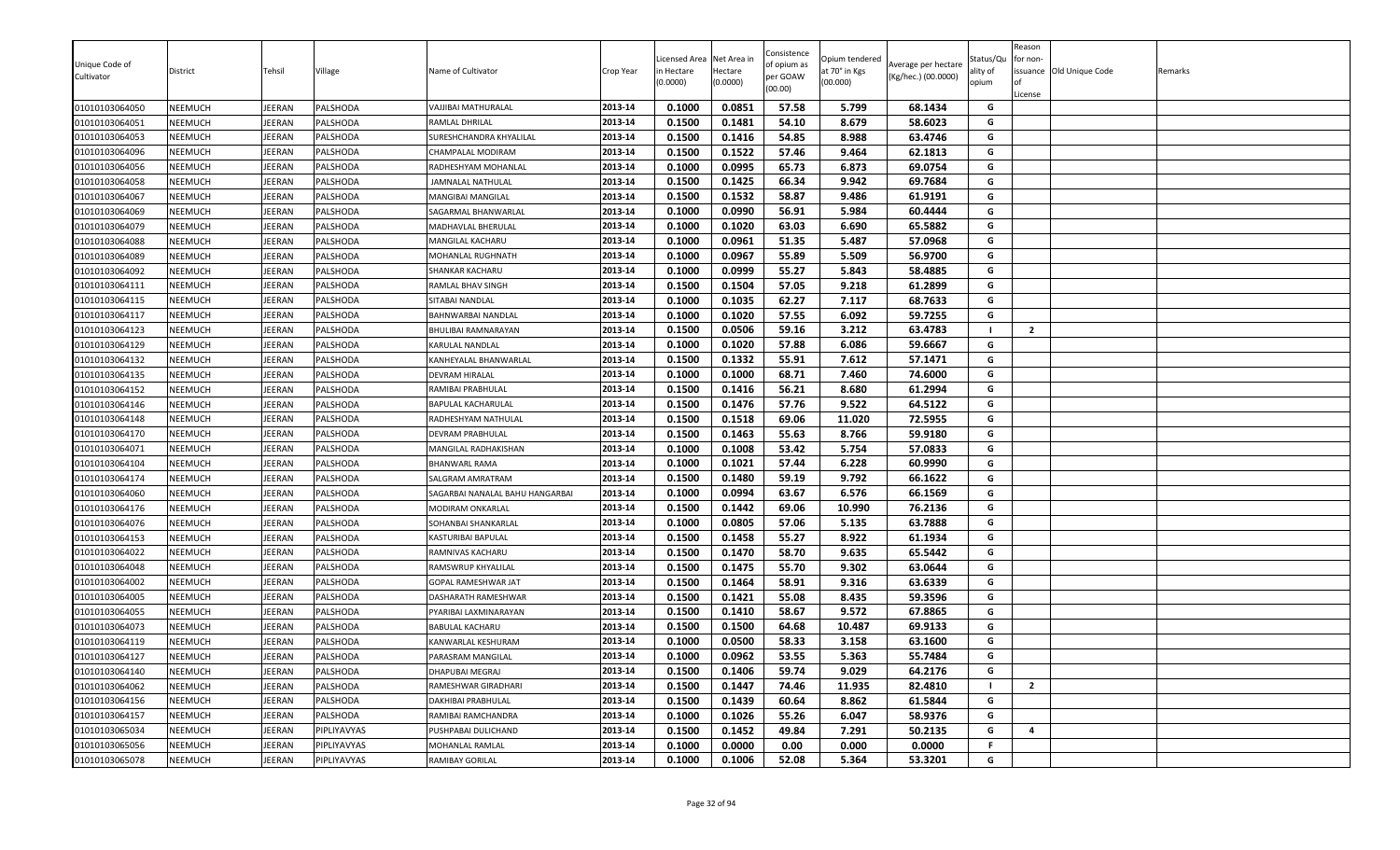| Unique Code of<br>Cultivator | District       | Tehsil         | Village            | Name of Cultivator        | Crop Year | icensed Area<br>n Hectare<br>0.0000 | Net Area in<br>Hectare<br>(0.0000) | Consistence<br>of opium as<br>per GOAW<br>(00.00) | Opium tendered<br>at 70° in Kgs<br>(00.000) | Average per hectare<br>(Kg/hec.) (00.0000) | Status/Qu<br>ality of<br>opium | Reason<br>for non-<br>lof<br>License | issuance Old Unique Code | Remarks |
|------------------------------|----------------|----------------|--------------------|---------------------------|-----------|-------------------------------------|------------------------------------|---------------------------------------------------|---------------------------------------------|--------------------------------------------|--------------------------------|--------------------------------------|--------------------------|---------|
| 01010103065055               | <b>NEEMUCH</b> | JEERAN         | PIPLIYAVYAS        | MANGILAL KISHAN           | 2013-14   | 0.1500                              | 0.1516                             | 56.91                                             | 9.455                                       | 62.3681                                    | G                              |                                      |                          |         |
| 01010103065059               | NEEMUCH        | JEERAN         | PIPLIYAVYAS        | RAMESHCHANDRA MATHURALAL  | 2013-14   | 0.1500                              | 0.1401                             | 55.47                                             | 8.392                                       | 59.9001                                    | G                              |                                      |                          |         |
| 01010103065061               | NEEMUCH        | JEERAN         | PIPLIYAVYAS        | VISHNU KISHANLAL          | 2013-14   | 0.1500                              | 0.1515                             | 57.49                                             | 9.593                                       | 63.3201                                    | G                              |                                      |                          |         |
| 01010103065043               | NEEMUCH        | JEERAN         | PIPLIYAVYAS        | ANILKUMAR SATYANARAYAN    | 2013-14   | 0.1500                              | 0.1433                             | 56.76                                             | 8.506                                       | 59.3580                                    | G                              |                                      |                          |         |
| 01010101059011               | NEEMUCH        | NEEMUCH        | RATADHIYA          | MANSINGH RATANSINGH       | 2013-14   | 0.1500                              | 0.1520                             | 62.39                                             | 10.143                                      | 66.7303                                    | G                              |                                      |                          |         |
| 01010101059016               | NEEMUCH        | NEEMUCH        | RATADHIYA          | RAMSINGH KANHEYALAL       | 2013-14   | 0.1500                              | 0.1440                             | 49.36                                             | 8.025                                       | 55.7292                                    | G                              |                                      |                          |         |
| 01010101059018               | NEEMUCH        | NEEMUCH        | RATADHIYA          | SHANTILAL KISHORE         | 2013-14   | 0.1500                              | 0.1480                             | 61.39                                             | 10.050                                      | 67.9054                                    | G                              |                                      |                          |         |
| 01010101059035               | NEEMUCH        | NEEMUCH        | RATADHIYA          | RODA NANDA                | 2013-14   | 0.1500                              | 0.1484                             | 62.45                                             | 10.063                                      | 67.8100                                    | G                              |                                      |                          |         |
| 01010101059039               | NEEMUCH        | NEEMUCH        | RATADHIYA          | <b>CHANDABAI ONKAR</b>    | 2013-14   | 0.1500                              | 0.1456                             | 60.24                                             | 9.148                                       | 62.8297                                    | G                              |                                      |                          |         |
| 01010101059048               | NEEMUCH        | <b>NEEMUCH</b> | RATADHIYA          | RAMLAL RATANLAL           | 2013-14   | 0.1500                              | 0.1489                             | 61.47                                             | 10.336                                      | 69.4157                                    | G                              |                                      |                          |         |
| 01010101059049               | NEEMUCH        | <b>NEEMUCH</b> | RATADHIYA          | MURLIDAS SHANKARDAS       | 2013-14   | 0.1500                              | 0.1458                             | 52.48                                             | 8.224                                       | 56.4060                                    | G                              |                                      |                          |         |
| 01010101059053               | NEEMUCH        | <b>NEEMUCH</b> | RATADHIYA          | MEGRAJ KESHURAM           | 2013-14   | 0.1500                              | 0.1443                             | 55.70                                             | 8.228                                       | 57.0201                                    | G                              |                                      |                          |         |
| 01010101059054               | NEEMUCH        | NEEMUCH        | RATADHIYA          | DEVILAL KESHURAM          | 2013-14   | 0.1500                              | 0.1478                             | 56.95                                             | 9.682                                       | 65.5074                                    | - 1                            | $\overline{2}$                       |                          |         |
| 01010101059055               | NEEMUCH        | NEEMUCH        | RATADHIYA          | RAMNARAYAN MANGILAL       | 2013-14   | 0.1000                              | 0.1009                             | 60.05                                             | 6.357                                       | 63.0030                                    | G                              |                                      |                          |         |
| 01010101059057               | NEEMUCH        | NEEMUCH        | RATADHIYA          | LAXMINARAYAN MEDHRAJ      | 2013-14   | 0.1500                              | 0.1485                             | 61.00                                             | 9.577                                       | 64.4916                                    | G                              |                                      |                          |         |
| 01010101059059               | NEEMUCH        | NEEMUCH        | RATADHIYA          | NANDLAL CHUNNILAL         | 2013-14   | 0.1500                              | 0.1267                             | 52.27                                             | 6.937                                       | 54.7514                                    | G                              |                                      |                          |         |
| 01010101059064               | NEEMUCH        | NEEMUCH        | RATADHIYA          | GANSHYAM BASANTILAL       | 2013-14   | 0.1500                              | 0.1455                             | 63.20                                             | 9.525                                       | 65.4639                                    | G                              |                                      |                          |         |
| 01010101059069               | NEEMUCH        | <b>NEEMUCH</b> | RATADHIYA          | RAJMAL BASANTILAL         | 2013-14   | 0.1500                              | 0.1435                             | 64.06                                             | 9.655                                       | 67.2822                                    | G                              |                                      |                          |         |
| 01010101059028               | NEEMUCH        | NEEMUCH        | RATADHIYA          | KALURAM KACHARU           | 2013-14   | 0.1500                              | 0.1436                             | 60.67                                             | 9.517                                       | 66.2744                                    | G                              |                                      |                          |         |
| 01010101059041               | NEEMUCH        | NEEMUCH        | RATADHIYA          | UMRAVSINGH SHIVELAL       | 2013-14   | 0.1500                              | 0.1364                             | 52.43                                             | 7.527                                       | 55.1833                                    | G                              |                                      |                          |         |
| 01010101059071               | NEEMUCH        | <b>NEEMUCH</b> | RATADHIYA          | NANDLAL GABURCHAND        | 2013-14   | 0.1500                              | 0.1014                             | 55.37                                             | 5.917                                       | 58.3531                                    | G                              |                                      |                          |         |
| 01010101059046               | NEEMUCH        | NEEMUCH        | RATADHIYA          | AMBALAL JETRAM            | 2013-14   | 0.1500                              | 0.1453                             | 66.56                                             | 10.222                                      | 70.3510                                    | G                              |                                      |                          |         |
| 01010101059001               | NEEMUCH        | NEEMUCH        | RATADHIYA          | KISHANLAL DEVILAL         | 2013-14   | 0.1500                              | 0.1470                             | 61.81                                             | 9.333                                       | 63.4898                                    | G                              |                                      |                          |         |
| 01010101059076               | NEEMUCH        | NEEMUCH        | RATADHIYA          | PRABHUSINGH MANOHARSINGH  | 2013-14   | 0.1500                              | 0.0000                             | 0.00                                              | 0.000                                       | 0.0000                                     | F                              |                                      |                          |         |
| 01010101059019               | NEEMUCH        | NEEMUCH        | RATADHIYA          | RAMESHCHANDRA KARULAL     | 2013-14   | 0.1500                              | 0.0975                             | 61.45                                             | 6.356                                       | 65.1897                                    | G                              |                                      |                          |         |
| 01010101059024               | NEEMUCH        | NEEMUCH        | RATADHIYA          | KARUSINGH KISHORESINGH    | 2013-14   | 0.1500                              | 0.1468                             | 57.31                                             | 8.695                                       | 59.2302                                    | G                              |                                      |                          |         |
| 01010101059002               | NEEMUCH        | NEEMUCH        | RATADHIYA          | <b>BAPULAL DEVRAM</b>     | 2013-14   | 0.1500                              | 0.1405                             | 59.24                                             | 8.649                                       | 61.5587                                    | G                              |                                      |                          |         |
| 01010101059014               | NEEMUCH        | <b>NEEMUCH</b> | RATADHIYA          | SHERSINGH BANSILAL        | 2013-14   | 0.1500                              | 0.1444                             | 55.11                                             | 8.731                                       | 60.4640                                    | G                              |                                      |                          |         |
| 01010101059044               | NEEMUCH        | <b>NEEMUCH</b> | RATADHIYA          | <b>BHAWAN KESHURAM</b>    | 2013-14   | 0.1500                              | 0.1500                             | 57.88                                             | 9.277                                       | 61.8467                                    | G                              |                                      |                          |         |
| 01010101059050               | NEEMUCH        | NEEMUCH        | RATADHIYA          | NARAYANSINGH UDAYSINGH    | 2013-14   | 0.1500                              | 0.1520                             | 55.64                                             | 9.212                                       | 60.6053                                    |                                | $\overline{2}$                       |                          |         |
| 01010101059032               | NEEMUCH        | NEEMUCH        | RATADHIYA          | KAMLABAI CHAMPALAL        | 2013-14   | 0.1500                              | 0.1465                             | 53.29                                             | 8.359                                       | 57.0580                                    | G                              |                                      |                          |         |
| 01010101059005               | NEEMUCH        | NEEMUCH        | RATADHIYA          | ASHOKKUMAR RAMLAL         | 2013-14   | 0.1500                              | 0.1505                             | 63.09                                             | 10.266                                      | 68.2126                                    |                                | $\overline{2}$                       |                          |         |
| 01010101059015               | <b>NEEMUCH</b> | NEEMUCH        | RATADHIYA          | PRABHULAL BHANWARLAL      | 2013-14   | 0.1000                              | 0.0952                             | 56.42                                             | 5.674                                       | 59.6008                                    | G                              |                                      |                          |         |
| 01010101059045               | NEEMUCH        | NEEMUCH        | RATADHIYA          | <b>GOPAL JETRAM</b>       | 2013-14   | 0.1500                              | 0.1472                             | 57.80                                             | 9.099                                       | 61.8139                                    | G                              |                                      |                          |         |
| 01010101059010               | NEEMUCH        | NEEMUCH        | RATADHIYA          | LALURAM MULCHAND          | 2013-14   | 0.1500                              | 0.1456                             | 58.76                                             | 9.863                                       | 67.7404                                    | G                              |                                      |                          |         |
| 01010101059077               | NEEMUCH        | NEEMUCH        | RATADHIYA          | AMBALAL RAMLAL            | 2013-14   | 0.1500                              | 0.1493                             | 60.74                                             | 9.788                                       | 65.5593                                    | G                              |                                      |                          |         |
| 01010101059078               | NEEMUCH        | <b>NEEMUCH</b> | RATADHIYA          | MOHANLAL BHANWARLAI       | 2013-14   | 0.1500                              | 0.1323                             | 67.09                                             | 9.172                                       | 69.3273                                    | G                              |                                      |                          |         |
| 01010101059079               | NEEMUCH        | NEEMUCH        | RATADHIYA          | MUKESH RAJARAM            | 2013-14   | 0.1500                              | 0.1494                             | 59.50                                             | 9.665                                       | 64.6921                                    | G                              |                                      |                          |         |
| 01010101098002               | <b>NEEMUCH</b> | NEEMUCH        | <b>REWLI DEWLI</b> | SHANTILAL GANAPAT         | 2013-14   | 0.1500                              | 0.0555                             | 69.25                                             | 3.522                                       | 63.4595                                    | G                              |                                      |                          |         |
| 01010101098013               | <b>NEEMUCH</b> | NEEMUCH        | <b>REWLI DEWLI</b> | <b>JIVANLAL BHERULAL</b>  | 2013-14   | 0.1500                              | 0.1428                             | 55.30                                             | 8.090                                       | 56.6527                                    | G                              |                                      |                          |         |
| 01010101098023               | <b>NEEMUCH</b> | NEEMUCH        | <b>REWLI DEWLI</b> | RAMESHCHANDRA VARDICHAND  | 2013-14   | 0.1500                              | 0.1482                             | 63.91                                             | 9.796                                       | 66.0999                                    | G                              |                                      |                          |         |
| 01010101098024               | <b>NEEMUCH</b> | NEEMUCH        | <b>REWLI DEWLI</b> | JAGDISHCHANDRA VARDICHAND | 2013-14   | 0.1500                              | 0.1490                             | 69.49                                             | 10.652                                      | 71.4899                                    | G                              |                                      |                          |         |
| 01010101098025               | NEEMUCH        | NEEMUCH        | <b>REWLI DEWLI</b> | KAILASHCHANDRA VARDICHAND | 2013-14   | 0.1500                              | 0.1482                             | 64.09                                             | 9.897                                       | 66.7814                                    | G                              |                                      |                          |         |
| 01010101098028               | <b>NEEMUCH</b> | NEEMUCH        | <b>REWLI DEWLI</b> | <b>GISALAL RAMESWAR</b>   | 2013-14   | 0.1500                              | 0.1475                             | 63.00                                             | 10.071                                      | 68.2780                                    | G                              |                                      |                          |         |
| 01010101098029               | <b>NEEMUCH</b> | NEEMUCH        | <b>REWLI DEWLI</b> | SHANTILAL GANAPAT         | 2013-14   | 0.1500                              | 0.1455                             | 64.94                                             | 10.019                                      | 68.8591                                    | G                              |                                      |                          |         |
|                              |                |                |                    |                           |           |                                     |                                    |                                                   |                                             |                                            |                                |                                      |                          |         |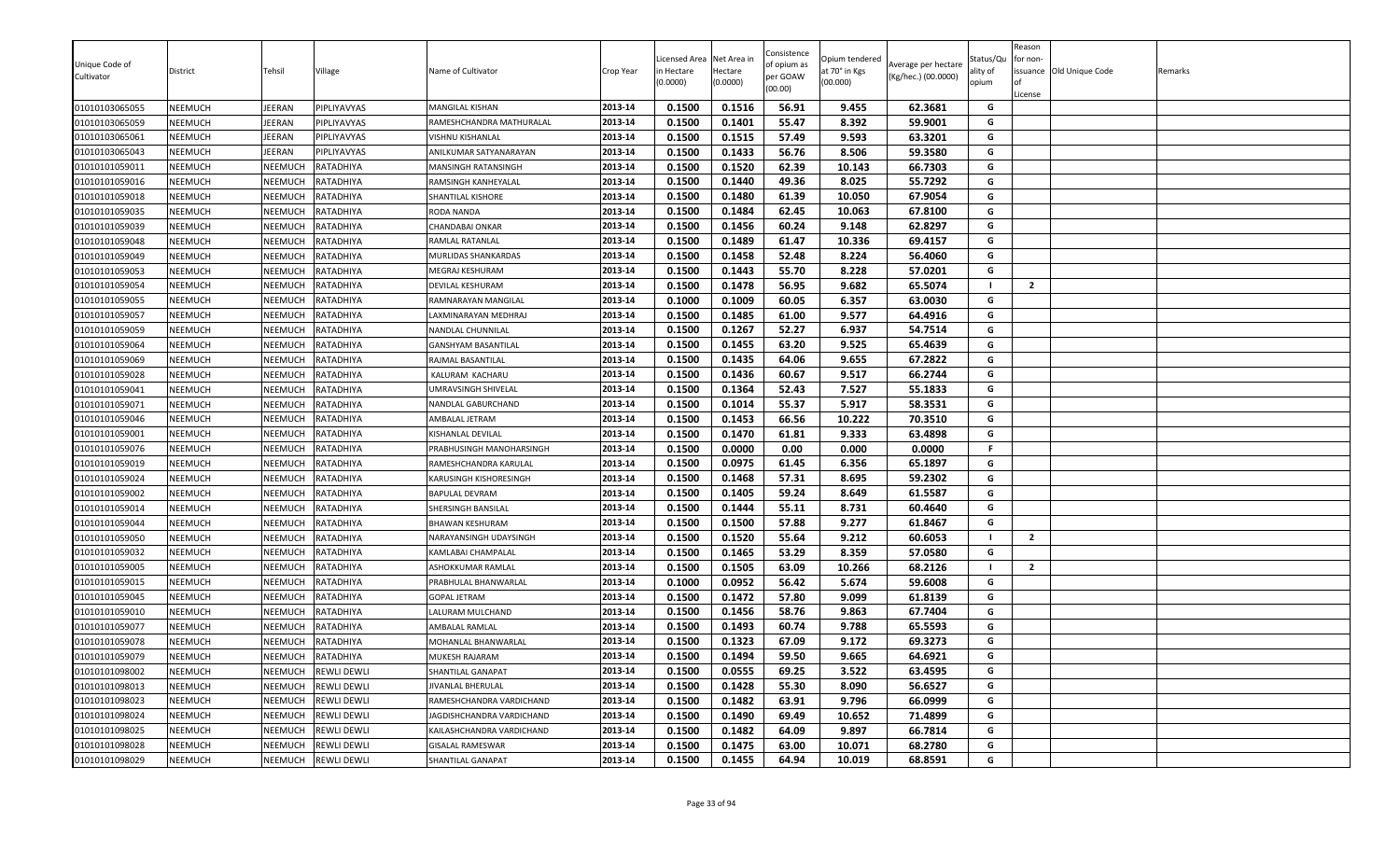| Unique Code of | District       | Tehsil         | √illage             | Name of Cultivator       | Crop Year | icensed Area<br>n Hectare | Net Area in<br>Hectare | Consistence<br>of opium as | Opium tendered<br>at 70° in Kgs | Average per hectare | Status/Qu<br>ality of | Reason<br>for non- | issuance Old Unique Code | Remarks |
|----------------|----------------|----------------|---------------------|--------------------------|-----------|---------------------------|------------------------|----------------------------|---------------------------------|---------------------|-----------------------|--------------------|--------------------------|---------|
| Cultivator     |                |                |                     |                          |           | (0.0000)                  | (0.0000)               | per GOAW<br>(00.00)        | (00.000)                        | (Kg/hec.) (00.0000) | opium                 | License            |                          |         |
| 01010101098032 | <b>NEEMUCH</b> | <b>NEEMUCH</b> | <b>REWLI DEWLI</b>  | VINODKUMAR KANWARLAL     | 2013-14   | 0.1500                    | 0.1450                 | 66.60                      | 10.228                          | 70.5379             | G                     |                    |                          |         |
| 01010101098035 | <b>NEEMUCH</b> | NEEMUCH        | <b>REWLI DEWLI</b>  | GOPAL BALMUKAND          | 2013-14   | 0.1500                    | 0.1454                 | 63.06                      | 10.486                          | 72.1183             | G                     |                    |                          |         |
| 01010101098037 | <b>NEEMUCH</b> | <b>NEEMUCH</b> | <b>REWLI DEWLI</b>  | KISHANLAL SHANKARLAL     | 2013-14   | 0.1000                    | 0.1043                 | 61.91                      | 6.722                           | 64.4487             | G                     |                    |                          |         |
| 01010101098039 | <b>NEEMUCH</b> | NEEMUCH        | <b>REWLI DEWLI</b>  | RADHESHYAM KANHEYALAL    | 2013-14   | 0.1000                    | 0.1000                 | 65.63                      | 6.826                           | 68.2600             | G                     |                    |                          |         |
| 01010101098042 | <b>NEEMUCH</b> | <b>NEEMUCH</b> | <b>REWLI DEWLI</b>  | PREMBAI NANDLAL          | 2013-14   | 0.1500                    | 0.1500                 | 62.97                      | 9.670                           | 64.4667             | G                     |                    |                          |         |
| 01010101098047 | <b>NEEMUCH</b> | <b>NEEMUCH</b> | <b>REWLI DEWLI</b>  | KANWARLAL RATANLAL       | 2013-14   | 0.1500                    | 0.1485                 | 65.61                      | 10.310                          | 69.4276             | G                     |                    |                          |         |
| 01010101098054 | <b>NEEMUCH</b> | NEEMUCH        | <b>REWLI DEWLI</b>  | KASTURIBAI SHIVELAL      | 2013-14   | 0.1500                    | 0.1506                 | 55.55                      | 8.436                           | 56.0159             | G                     |                    |                          |         |
| 01010101098055 | <b>NEEMUCH</b> | NEEMUCH        | <b>REWLI DEWLI</b>  | KAMLABAI HARNARAYAN      | 2013-14   | 0.1000                    | 0.1008                 | 59.27                      | 6.173                           | 61.2401             | G                     |                    |                          |         |
| 01010101098062 | <b>NEEMUCH</b> | NEEMUCH        | <b>REWLI DEWLI</b>  | BABULAL VARDICHAND       | 2013-14   | 0.1500                    | 0.1456                 | 69.11                      | 10.594                          | 72.7610             | G                     |                    |                          |         |
| 01010101098065 | <b>NEEMUCH</b> | <b>NEEMUCH</b> | <b>REWLI DEWLI</b>  | KANHEYALAL BHURALAL      | 2013-14   | 0.1500                    | 0.1443                 | 65.00                      | 9.694                           | 67.1795             | G                     |                    |                          |         |
| 01010101098070 | <b>NEEMUCH</b> | NEEMUCH        | <b>REWLI DEWLI</b>  | RADHESHYAM DHANRAJ       | 2013-14   | 0.1500                    | 0.1485                 | 54.05                      | 8.393                           | 56.5185             | G                     |                    |                          |         |
| 01010101098077 | <b>NEEMUCH</b> | NEEMUCH        | <b>REWLI DEWLI</b>  | BHURALAL TAKECHAND       | 2013-14   | 0.1500                    | 0.1515                 | 62.10                      | 9.696                           | 64.0000             | G                     |                    |                          |         |
| 01010101098086 | <b>NEEMUCH</b> | NEEMUCH        | <b>REWLI DEWLI</b>  | JAYNARAYAN BHERULAL      | 2013-14   | 0.1500                    | 0.1471                 | 69.67                      | 10.779                          | 73.2767             | G                     |                    |                          |         |
| 01010101098089 | <b>NEEMUCH</b> | NEEMUCH        | <b>REWLI DEWLI</b>  | LILABAI AMBALAL          | 2013-14   | 0.1500                    | 0.1399                 | 58.39                      | 8.717                           | 62.3088             | G                     |                    |                          |         |
| 01010101098091 | <b>NEEMUCH</b> | <b>NEEMUCH</b> | <b>REWLI DEWLI</b>  | JAGDISH PRABHULAL        | 2013-14   | 0.1500                    | 0.1460                 | 55.62                      | 9.471                           | 64.8699             | G                     |                    |                          |         |
| 01010101098103 | <b>NEEMUCH</b> | NEEMUCH        | <b>REWLI DEWLI</b>  | CHANDMAL PYARCHAND       | 2013-14   | 0.1000                    | 0.1006                 | 52.44                      | 5.207                           | 51.7594             | G                     |                    |                          |         |
| 01010101098104 | <b>NEEMUCH</b> | NEEMUCH        | <b>REWLI DEWLI</b>  | KRISHNAKUMAR MULCHAND    | 2013-14   | 0.1000                    | 0.1000                 | 61.04                      | 6.244                           | 62.4400             | G                     |                    |                          |         |
| 01010101098124 | <b>NEEMUCH</b> | NEEMUCH        | <b>REWLI DEWLI</b>  | SURAJMAL RAMPRTAP        | 2013-14   | 0.1500                    | 0.1470                 | 63.88                      | 9.947                           | 67.6667             | G                     |                    |                          |         |
| 01010101098131 | <b>NEEMUCH</b> | <b>NEEMUCH</b> | <b>REWLI DEWLI</b>  | SHRILAL BALMUKAND        | 2013-14   | 0.1500                    | 0.1469                 | 61.85                      | 9.578                           | 65.2008             | G                     |                    |                          |         |
| 01010101098040 | <b>NEEMUCH</b> | NEEMUCH        | <b>REWLI DEWLI</b>  | MANNALAL RAMESHWAR       | 2013-14   | 0.1000                    | 0.0992                 | 50.23                      | 4.987                           | 50.2722             | G                     | 4                  |                          |         |
| 01010101098043 | <b>NEEMUCH</b> | NEEMUCH        | <b>REWLI DEWLI</b>  | SHATYANARAYAN RAMAKANT   | 2013-14   | 0.1000                    | 0.1023                 | 64.47                      | 6.254                           | 61.1339             | G                     |                    |                          |         |
| 01010101098064 | <b>NEEMUCH</b> | NEEMUCH        | <b>REWLI DEWLI</b>  | AMBALAL BHURALAL         | 2013-14   | 0.1500                    | 0.1491                 | 65.21                      | 10.024                          | 67.2300             | - 1                   | $\overline{2}$     |                          |         |
| 01010101098069 | <b>NEEMUCH</b> | <b>NEEMUCH</b> | <b>REWLI DEWLI</b>  | NARMDASHANKAR CHAMPALAL  | 2013-14   | 0.1500                    | 0.1483                 | 63.74                      | 9.834                           | 66.3115             | G                     |                    |                          |         |
| 01010101098145 | <b>NEEMUCH</b> | <b>NEEMUCH</b> | <b>REWLI DEWLI</b>  | BHURIBAI MOTILAL         | 2013-14   | 0.1000                    | 0.1000                 | 68.61                      | 7.175                           | 71.7500             | G                     |                    |                          |         |
| 01010101098038 | <b>NEEMUCH</b> | NEEMUCH        | <b>REWLI DEWLI</b>  | <b>BALUDAS PRABHUDAS</b> | 2013-14   | 0.1500                    | 0.1476                 | 66.90                      | 10.350                          | 70.1220             | G                     |                    |                          |         |
| 01010101098132 | <b>NEEMUCH</b> | <b>NEEMUCH</b> | <b>REWLI DEWLI</b>  | GORDHANDAS JAMNADAS      | 2013-14   | 0.1000                    | 0.1000                 | 72.24                      | 7.513                           | 75.1300             | G                     |                    |                          |         |
| 01010101098128 | <b>NEEMUCH</b> | NEEMUCH        | <b>REWLI DEWLI</b>  | RAMESHCHANDRA SHYAMLAI   | 2013-14   | 0.1500                    | 0.1491                 | 67.11                      | 10.316                          | 69.1885             | G                     |                    |                          |         |
| 01010101098123 | <b>NEEMUCH</b> | <b>NEEMUCH</b> | <b>REWLI DEWLI</b>  | SURESHCHANDRA RAMPRASAD  | 2013-14   | 0.1500                    | 0.1536                 | 61.99                      | 10.104                          | 65.7813             | G                     |                    |                          |         |
| 01010101098048 | <b>NEEMUCH</b> | NEEMUCH        | <b>REWLI DEWLI</b>  | SAGARBAI VARDICHAND      | 2013-14   | 0.1500                    | 0.1449                 | 64.95                      | 9.845                           | 67.9434             | G                     |                    |                          |         |
| 01010101098049 | <b>NEEMUCH</b> | NEEMUCH        | <b>REWLI DEWLI</b>  | RAMESHWAR VARDICHAND     | 2013-14   | 0.1000                    | 0.0980                 | 65.59                      | 6.662                           | 67.9796             | G                     |                    |                          |         |
| 01010101098033 | <b>NEEMUCH</b> | NEEMUCH        | <b>REWLI DEWLI</b>  | KANHEYALAL BHUWAN        | 2013-14   | 0.1500                    | 0.1504                 | 58.12                      | 8.917                           | 59.2886             | G                     |                    |                          |         |
| 01010101098061 | <b>NEEMUCH</b> | NEEMUCH        | <b>REWLI DEWLI</b>  | CHAMPALAL PRATIRAJ       | 2013-14   | 0.1500                    | 0.1506                 | 64.71                      | 9.993                           | 66.3546             | G                     |                    |                          |         |
| 01010101098148 | <b>NEEMUCH</b> | NEEMUCH        | <b>REWLI DEWLI</b>  | LAXMINARAYAN SURAJMAL    | 2013-14   | 0.1500                    | 0.1500                 | 64.07                      | 9.995                           | 66.6333             | G                     |                    |                          |         |
| 01010101098135 | <b>NEEMUCH</b> | NEEMUCH        | <b>REWLI DEWLI</b>  | BHAGATIBAI MANGILAL      | 2013-14   | 0.1500                    | 0.1519                 | 55.22                      | 8.425                           | 55.4641             | G                     |                    |                          |         |
| 01010101098031 | <b>NEEMUCH</b> | NEEMUCH        | <b>REWLI DEWLI</b>  | RADHESHYAM RAMNARAYAN    | 2013-14   | 0.1500                    | 0.1505                 | 63.21                      | 10.258                          | 68.1595             | G                     |                    |                          |         |
| 01010101098016 | <b>NEEMUCH</b> | NEEMUCH        | <b>REWLI DEWLI</b>  | RAJENDRAPRASAD AMBALAL   | 2013-14   | 0.1500                    | 0.1498                 | 61.10                      | 9.881                           | 65.9613             | G                     |                    |                          |         |
| 01010101098092 | NEEMUCH        | NEEMUCH        | <b>REWLI DEWLI</b>  | SHYAMABAI POKHERLAI      | 2013-14   | 0.1000                    | 0.0993                 | 61.41                      | 6.483                           | 65.2870             | G                     |                    |                          |         |
| 01010101098115 | <b>NEEMUCH</b> | NEEMUCH        | <b>REWLI DEWLI</b>  | NARAYAN BHANWARLAL       | 2013-14   | 0.1000                    | 0.0923                 | 51.42                      | 5.245                           | 56.8256             | G                     |                    |                          |         |
| 01010101098137 | <b>NEEMUCH</b> |                | NEEMUCH REWLI DEWLI | RUPLAL GANPATLAL         | 2013-14   | 0.1500                    | 0.1485                 | 67.49                      | 10.422                          | 70.1818             | G                     |                    |                          |         |
| 01010101098139 | <b>NEEMUCH</b> | NEEMUCH        | <b>REWLI DEWLI</b>  | GOPAL RAMNARAYAN         | 2013-14   | 0.1000                    | 0.0948                 | 64.06                      | 6.461                           | 68.1540             | G                     |                    |                          |         |
| 01010101098150 | NEEMUCH        | NEEMUCH        | <b>REWLI DEWLI</b>  | HARISHANKAR BALMUKAND    | 2013-14   | 0.1500                    | 0.1500                 | 65.85                      | 10.536                          | 70.2400             | G                     |                    |                          |         |
| 01010101098151 | <b>NEEMUCH</b> | NEEMUCH        | <b>REWLI DEWLI</b>  | GOPALKRISHNA MOHANLAL    | 2013-14   | 0.1000                    | 0.0965                 | 57.65                      | 5.963                           | 61.7927             | G                     |                    |                          |         |
| 01010101098005 | NEEMUCH        | NEEMUCH        | <b>REWLI DEWLI</b>  | RAMVILAS MOHANLAL        | 2013-14   | 0.1500                    | 0.1465                 | 57.22                      | 8.657                           | 59.0922             | G                     |                    |                          |         |
| 01010101098152 | NEEMUCH        | NEEMUCH        | <b>REWLI DEWLI</b>  | KAMLASHANKAR GOPILAL     | 2013-14   | 0.1500                    | 0.1520                 | 59.63                      | 9.149                           | 60.1908             | G                     |                    | 01010101062004           |         |
| 01010101098011 | NEEMUCH        | NEEMUCH        | <b>REWLI DEWLI</b>  | AMRITRAM LAXMINARAYAN    | 2013-14   | 0.1500                    | 0.1495                 | 61.38                      | 9.531                           | 63.7525             | G                     |                    | 01010101062121           |         |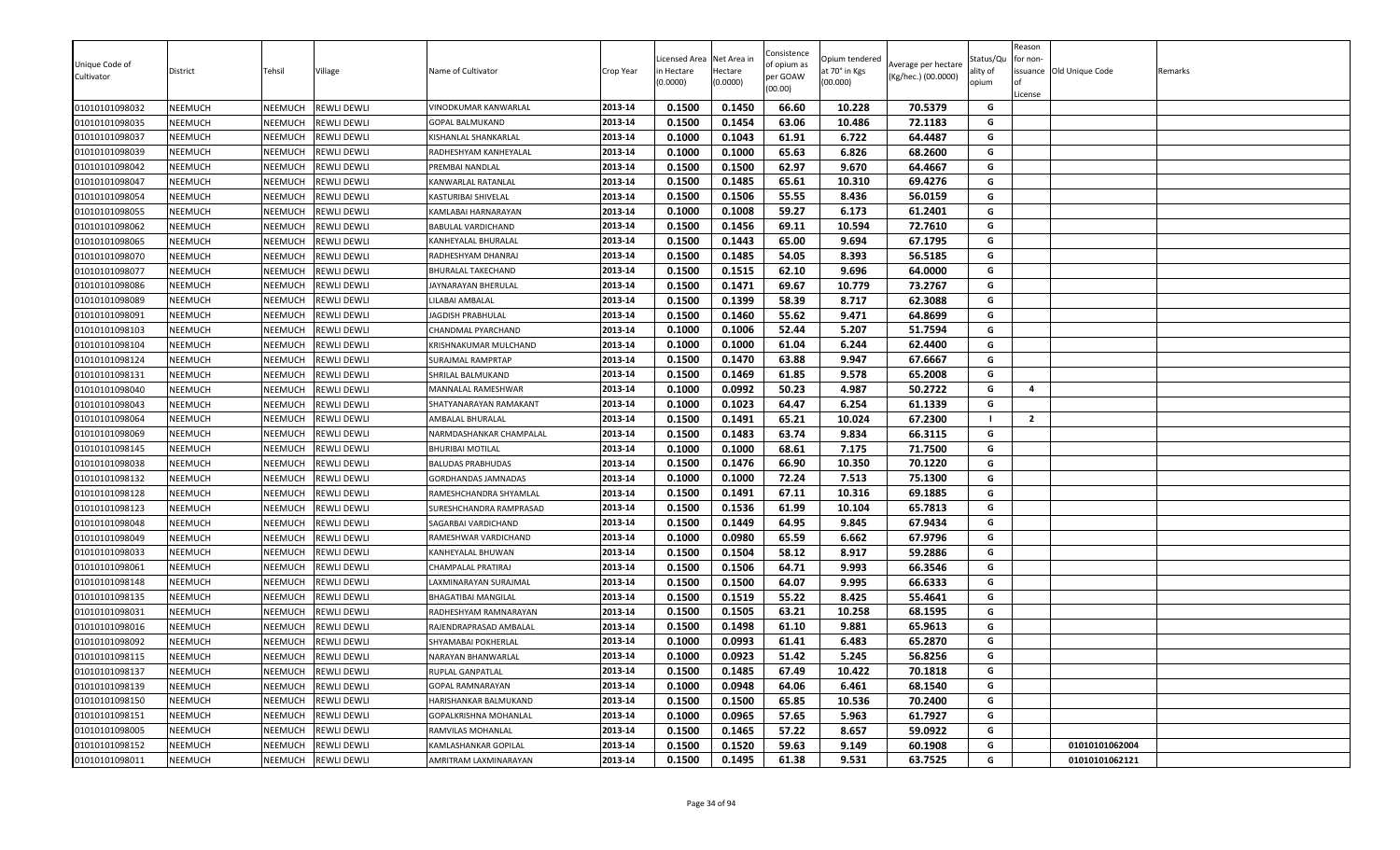| Unique Code of<br>Cultivator     | District           | Tehsil             | Village                          | Name of Cultivator                             | Crop Year          | icensed Area<br>n Hectare<br>0.0000) | Net Area in<br>Hectare<br>(0.0000) | Consistence<br>of opium as<br>per GOAW<br>(00.00) | Opium tendered<br>at 70° in Kgs<br>(00.000) | Average per hectare<br>(Kg/hec.) (00.0000) | Status/Qu<br>ality of<br>opium | Reason<br>for non-<br>License | ssuance Old Unique Code | Remarks                           |
|----------------------------------|--------------------|--------------------|----------------------------------|------------------------------------------------|--------------------|--------------------------------------|------------------------------------|---------------------------------------------------|---------------------------------------------|--------------------------------------------|--------------------------------|-------------------------------|-------------------------|-----------------------------------|
| 01010101054002                   | <b>NEEMUCH</b>     | NEEMUCH            | <b>SAKRANI REYTWARI</b>          | JAGDISH VARDICHAND                             | 2013-14            | 0.1500                               | 0.1368                             | 50.45                                             | 6.940                                       | 50.7310                                    | G                              | $\overline{a}$                |                         |                                   |
| 01010101054004                   | <b>NEEMUCH</b>     | NEEMUCH            | <b>SAKRANI REYTWARI</b>          | BANSHILAL MULCHAND                             | 2013-14            | 0.1500                               | 0.1451                             | 50.63                                             | 7.978                                       | 54.9828                                    | G                              |                               |                         |                                   |
| 01010101054011                   | <b>NEEMUCH</b>     | NEEMUCH            | <b>SAKRANI REYTWARI</b>          | DOLATRAM SHANKARLAL                            | 2013-14            | 0.1500                               | 0.1485                             | 51.26                                             | 8.238                                       | 55.4747                                    | G                              |                               |                         |                                   |
| 01010101054013                   | <b>NEEMUCH</b>     | NEEMUCH            | SAKRANI REYTWARI                 | SURAJMAL RAMCHANDRA                            | 2013-14            | 0.1000                               | 0.0953                             | 55.05                                             | 5.969                                       | 62.6338                                    | G                              |                               |                         |                                   |
| 01010101054014                   | <b>NEEMUCH</b>     | NEEMUCH            | <b>SAKRANI REYTWARI</b>          | LAXMINARAYAN RAMCHANDRA                        | 2013-14            | 0.1500                               | 0.1514                             | 57.82                                             | 8.846                                       | 58.4280                                    | G                              |                               |                         |                                   |
| 01010101054018                   | <b>NEEMUCH</b>     | NEEMUCH            | SAKRANI REYTWARI                 | RAMCHANDRA KISHANLAL                           | 2013-14            | 0.1500                               | 0.1385                             | 59.69                                             | 9.354                                       | 67.5379                                    | G                              |                               |                         |                                   |
| 01010101054025                   | <b>NEEMUCH</b>     | NEEMUCH            | <b>SAKRANI REYTWARI</b>          | HULASIBAI MULCHAND                             | 2013-14            | 0.1500                               | 0.1428                             | 49.33                                             | 7.646                                       | 53.5434                                    | G                              |                               |                         |                                   |
| 01010101054030                   | NEEMUCH            | NEEMUCH            | SAKRANI REYTWARI                 | CHANDMAL HIRALAL                               | 2013-14            | 0.1500                               | 0.1300                             | 54.30                                             | 7.749                                       | 59.6077                                    | G                              |                               |                         |                                   |
| 01010101054034                   | <b>NEEMUCH</b>     | NEEMUCH            | <b>SAKRANI REYTWARI</b>          | NARENDRKUMAR RUGNATH                           | 2013-14            | 0.1500                               | 0.1495                             | 66.50                                             | 10.213                                      | 68.3144                                    | G                              |                               |                         |                                   |
| 01010101054022                   | <b>NEEMUCH</b>     | NEEMUCH            | SAKRANI REYTWARI                 | DINESHCHANDRA KEDARLAL                         | 2013-14            | 0.1500                               | 0.1500                             | 56.51                                             | 8.606                                       | 57.3733                                    | G                              |                               |                         |                                   |
| 01010101054036                   | <b>NEEMUCH</b>     | NEEMUCH            | SAKRANI REYTWARI                 | RAMCHANDRA DIPA                                | 2013-14            | 0.1500                               | 0.1404                             | 52.95                                             | 7.579                                       | 53.9815                                    | G                              |                               |                         |                                   |
| 01010101054020                   | NEEMUCH            | NEEMUCH            | <b>SAKRANI REYTWARI</b>          | MANNALAL KEDAR                                 | 2013-14            | 0.1500                               | 0.1472                             | 65.37                                             | 9.600                                       | 65.2174                                    | G                              |                               |                         |                                   |
| 01010101054039                   | <b>NEEMUCH</b>     | NEEMUCH            | SAKRANI REYTWARI                 | HAJARILAL PRATHIRAJ                            | 2013-14            | 0.1500                               | 0.1379                             | 54.64                                             | 7.439                                       | 53.9449                                    | G                              |                               |                         |                                   |
| 01010101054029                   | <b>NEEMUCH</b>     | NEEMUCH            | SAKRANI REYTWARI                 | BHURIBAI SHANKARLAL                            | 2013-14            | 0.1500                               | 0.1483                             | 54.92                                             | 8.787                                       | 59.2515                                    | G                              |                               |                         |                                   |
| 01010101060003                   | <b>NEEMUCH</b>     | NEEMUCH            | SEERKHEDA                        | KHUMANSINGH NIRBHAYSINGH                       | 2013-14            | 0.1000                               | 0.0990                             | 43.73                                             | 4.361                                       | 44.0505                                    | G                              | $\overline{a}$                |                         |                                   |
| 01010101060010                   | <b>NEEMUCH</b>     | NEEMUCH            | SEERKHEDA                        | PYARSINGH RAYSINGH                             | 2013-14            | 0.1500                               | 0.1397                             | 52.07                                             | 7.989                                       | 57.1868                                    | G                              |                               |                         |                                   |
| 01010101060020                   | NEEMUCH            | NEEMUCH            | SEERKHEDA                        | <b>GIRADHARILAL JAGANNATH</b>                  | 2013-14            | 0.1500                               | 0.0000                             | 0.00                                              | 0.000                                       | 0.0000                                     | F.                             |                               |                         | <b>TRANSFER / MDS-II (HARSOL)</b> |
| 01010101060009                   | <b>NEEMUCH</b>     | NEEMUCH            | SEERKHEDA                        | AMARSINGH RAYSINGH                             | 2013-14            | 0.1500                               | 0.0499                             | 54.55                                             | 3.055                                       | 61.2224                                    | G                              |                               |                         |                                   |
| 01010101060015                   | <b>NEEMUCH</b>     | NEEMUCH            | SEERKHEDA                        | ISHWAR SINGH RAYSINGH                          | 2013-14            | 0.1500                               | 0.1426                             | 50.01                                             | 8.259                                       | 57.9173                                    | G                              |                               |                         |                                   |
| 01010101060011                   | <b>NEEMUCH</b>     | NEEMUCH            | <b>SEERKHEDA</b>                 | MADANSINGH BHERUSINGH                          | 2013-14            | 0.1500                               | 0.1395                             | 54.01                                             | 7.901                                       | 56.6380                                    | G                              |                               |                         |                                   |
| 01010101060049                   | NEEMUCH            | NEEMUCH            | SEERKHEDA                        | NATHUSINGH PAHAD SINGH                         | 2013-14            | 0.1500                               | 0.1447                             | 61.18                                             | 9.002                                       | 62.2115                                    | G                              |                               |                         |                                   |
| 01010101079007                   | <b>NEEMUCH</b>     | NEEMUCH            | <b>SEMLI MEWAD</b>               | DEVISINGH BHUWANISINGH                         | 2013-14            | 0.1500                               | 0.1448                             | 52.90                                             | 8.290                                       | 57.2514                                    | G                              |                               |                         |                                   |
| 01010101079023                   | <b>NEEMUCH</b>     | NEEMUCH            | <b>SEMLI MEWAD</b>               | PYARSINGH SHIVSINGH                            | 2013-14            | 0.1500                               | 0.1413                             | 51.20                                             | 7.592                                       | 53.7297                                    | G                              |                               |                         |                                   |
| 01010101079037                   | NEEMUCH            | NEEMUCH            | <b>SEMLI MEWAD</b>               | PRAHALADSINGH DUNGARSINGH                      | 2013-14            | 0.1500                               | 0.1484                             | 66.48                                             | 10.219                                      | 68.8612                                    | G                              |                               |                         |                                   |
| 01010101079024                   | NEEMUCH            | NEEMUCH            | <b>SEMLI MEWAD</b>               | BHUWANISINGH KALUSINGH                         | 2013-14            | 0.1500                               | 0.0000                             | 0.00                                              | 0.000                                       | 0.0000                                     | F.                             |                               |                         |                                   |
| 01010101079012                   | NEEMUCH            | NEEMUCH            | <b>SEMLI MEWAD</b>               | MANSINGH NIRBHAYSINGH                          | 2013-14            | 0.1500                               | 0.1509                             | 53.26                                             | 8.894                                       | 58.9397                                    | G                              |                               |                         |                                   |
| 01010101079016                   | NEEMUCH            | NEEMUCH            | <b>SEMLI MEWAD</b>               | KANSINGH ISHWARSINGH                           | 2013-14            | 0.1000                               | 0.0995                             | 53.08                                             | 5.475                                       | 55.0251                                    |                                | $\overline{2}$                |                         |                                   |
| 01010101079041                   | <b>NEEMUCH</b>     | NEEMUCH            | <b>SEMLI MEWAD</b>               | JAGDISH KANWARLAL                              | 2013-14            | 0.1000                               | 0.0992                             | 42.27                                             | 4.927                                       | 49.6673                                    | G                              | 4                             |                         |                                   |
| 01010101079009                   | <b>NEEMUCH</b>     | NEEMUCH            | <b>SEMLI MEWAD</b>               | DEVISINGH JAWANSINGH                           | 2013-14            | 0.1500                               | 0.1485                             | 59.65                                             | 9.723                                       | 65.4747                                    | G                              |                               |                         |                                   |
| 01010101061001                   | <b>NEEMUCH</b>     | NEEMUCH            | <b>UMAHEDA</b>                   | LAXMAN ARJUNSINGH                              | 2013-14            | 0.1500                               | 0.1439                             | 64.59                                             | 9.449                                       | 65.6637                                    | G                              | $\overline{a}$                |                         |                                   |
| 01010101061008                   | NEEMUCH            | NEEMUCH            | <b>UMAHEDA</b>                   | NANDUBAI MANGU                                 | 2013-14            | 0.1500                               | 0.1509                             | 44.60                                             | 7.601                                       | 50.3711                                    | G<br>G                         |                               |                         |                                   |
| 01010101061010                   | <b>NEEMUCH</b>     | NEEMUCH            | <b>UMAHEDA</b>                   | MANOHARSINGH DATARSINGH                        | 2013-14            | 0.1000                               | 0.1008                             | 53.68                                             | 5.690                                       | 56.4484                                    | G                              |                               |                         |                                   |
| 01010101061015<br>01010101061026 | NEEMUCH<br>NEEMUCH | NEEMUCH            | <b>UMAHEDA</b>                   | KACHARUSINGH NATHUSINGH                        | 2013-14            | 0.1500<br>0.1500                     | 0.1500<br>0.1493                   | 63.42<br>51.01                                    | 9.024<br>7.666                              | 60.1600<br>51.3463                         | G                              |                               |                         |                                   |
|                                  | NEEMUCH            | NEEMUCH<br>NEEMUCH | <b>UMAHEDA</b><br><b>UMAHEDA</b> | VARDICHAND PRATAPJI                            | 2013-14<br>2013-14 | 0.1000                               | 0.0980                             | 49.62                                             | 5.203                                       | 53.0918                                    | G                              |                               |                         |                                   |
| 01010101061030<br>01010101061002 | <b>NEEMUCH</b>     | NEEMUCH            | <b>UMAHEDA</b>                   | RUKMANBAI BHANWARLAL<br>BHOPALSINGH ARJUNSINGH | 2013-14            | 0.1000                               | 0.0985                             | 57.11                                             | 5.866                                       | 59.5533                                    | G                              |                               |                         |                                   |
| 01010101061014                   | <b>NEEMUCH</b>     | NEEMUCH            | <b>UMAHEDA</b>                   | MOTISINGH RODSINGH                             | 2013-14            | 0.1500                               | 0.1482                             | 54.42                                             | 8.295                                       | 55.9717                                    | G                              |                               |                         |                                   |
| 01010101061031                   | <b>NEEMUCH</b>     | NEEMUCH            | <b>UMAHEDA</b>                   | KISHANSINGH DUNGARSINGH                        | 2013-14            | 0.1000                               | 0.0993                             | 66.60                                             | 6.755                                       | 68.0262                                    | G                              |                               |                         |                                   |
| 01010101076009                   | <b>NEEMUCH</b>     | NEEMUCH            | VISHANIYA                        | SHATYANARAYAN BANSILAL                         | 2013-14            | 0.1500                               | 0.1415                             | 57.27                                             | 8.648                                       | 61.1166                                    | G                              |                               |                         |                                   |
| 01010101076012                   | NEEMUCH            | NEEMUCH            | <b>VISHANIYA</b>                 | SURESHSINGH AMARSINGH                          | 2013-14            | 0.1500                               | 0.1500                             | 57.67                                             | 8.593                                       | 57.2867                                    | G                              |                               |                         |                                   |
| 01010101076014                   | <b>NEEMUCH</b>     | NEEMUCH            | VISHANIYA                        | SARDARSINGH KALUSINGH                          | 2013-14            | 0.1500                               | 0.1488                             | 57.93                                             | 8.805                                       | 59.1734                                    | G                              |                               |                         |                                   |
| 01010101076024                   | <b>NEEMUCH</b>     | NEEMUCH            | VISHANIYA                        | BHOPALSINGH MANSINGH                           | 2013-14            | 0.1500                               | 0.1438                             | 57.07                                             | 8.903                                       | 61.9124                                    | G                              |                               |                         |                                   |
| 01010101076027                   | <b>NEEMUCH</b>     | NEEMUCH            | <b>VISHANIYA</b>                 | BALURAM MAGRU                                  | 2013-14            | 0.1500                               | 0.1447                             | 58.17                                             | 9.241                                       | 63.8632                                    | G                              |                               |                         |                                   |
| 01010101076031                   | <b>NEEMUCH</b>     | NEEMUCH            | VISHANIYA                        | AMARSINGH NIRBHAYSINGH                         | 2013-14            | 0.1500                               | 0.1459                             | 55.44                                             | 7.968                                       | 54.6127                                    | G                              |                               |                         |                                   |
| 01010101076034                   | <b>NEEMUCH</b>     | NEEMUCH            | VISHANIYA                        | LAXMANSINGH GOBARSINGH                         | 2013-14            | 0.1000                               | 0.1032                             | 56.81                                             | 6.209                                       | 60.1647                                    | G                              |                               |                         |                                   |
|                                  |                    |                    |                                  |                                                |                    |                                      |                                    |                                                   |                                             |                                            |                                |                               |                         |                                   |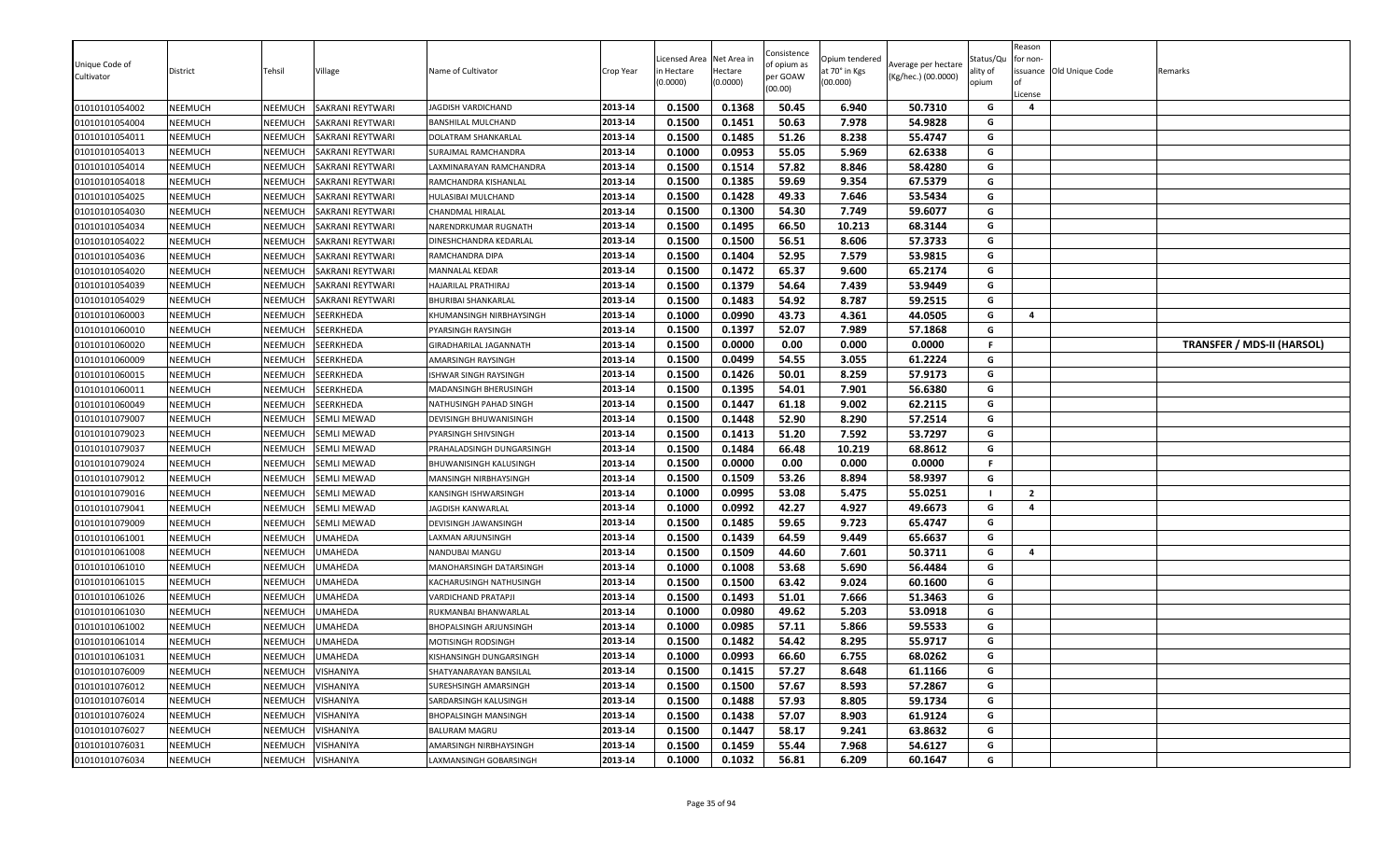| Unique Code of<br>Cultivator     | District                  | Tehsil             | ∕illage                | Name of Cultivator                         | Crop Year          | icensed Area<br>n Hectare | Net Area in<br>Hectare | Consistence<br>of opium as<br>per GOAW | Opium tendered<br>at 70° in Kgs | Average per hectare<br>(Kg/hec.) (00.0000) | Status/Qu<br>ality of | Reason<br>for non- | issuance Old Unique Code | Remarks            |
|----------------------------------|---------------------------|--------------------|------------------------|--------------------------------------------|--------------------|---------------------------|------------------------|----------------------------------------|---------------------------------|--------------------------------------------|-----------------------|--------------------|--------------------------|--------------------|
|                                  |                           |                    |                        |                                            |                    | (0.0000)                  | (0.0000)               | (00.00)                                | (00.000)                        |                                            | opium                 | License            |                          |                    |
| 01010101076036                   | <b>NEEMUCH</b>            | NEEMUCH            | VISHANIYA              | BAPUSINGH SAJJANSINGH                      | 2013-14            | 0.1500                    | 0.1408                 | 58.11                                  | 7.944                           | 56.4205                                    | G                     |                    |                          |                    |
| 01010101076040                   | <b>NEEMUCH</b>            | NEEMUCH            | VISHANIYA              | BHAGATSINGH DEVISINGH                      | 2013-14            | 0.1000                    | 0.0804                 | 55.29                                  | 4.779                           | 59.4403                                    | G                     |                    |                          |                    |
| 01010101076044                   | <b>NEEMUCH</b>            | NEEMUCH            | VISHANIYA              | GIRDHARI KACHARU                           | 2013-14            | 0.1500                    | 0.1452                 | 59.30                                  | 9.327                           | 64.2355                                    | G                     |                    |                          |                    |
| 01010101076045                   | <b>NEEMUCH</b>            | NEEMUCH            | VISHANIYA              | FULVANTIBAI TULSIRAM                       | 2013-14            | 0.1500                    | 0.1483                 | 64.94                                  | 10.687                          | 72.0634                                    | G                     |                    |                          |                    |
| 01010101076047                   | <b>NEEMUCH</b>            | <b>NEEMUCH</b>     | VISHANIYA              | BAGDIRAM KACHRU                            | 2013-14            | 0.1500                    | 0.1449                 | 60.40                                  | 9.043                           | 62.4086                                    | G                     |                    |                          |                    |
| 01010101076055                   | <b>NEEMUCH</b>            | NEEMUCH            | VISHANIYA              | PREMCHANDRA BHUWAN                         | 2013-14            | 0.1500                    | 0.1080                 | 58.17                                  | 6.798                           | 62.9444                                    | G                     |                    |                          |                    |
| 01010101076056                   | <b>NEEMUCH</b>            | NEEMUCH            | VISHANIYA              | MANGILAL FAKIRA                            | 2013-14            | 0.1500                    | 0.1500                 | 58.47                                  | 9.572                           | 63.8133                                    | G                     |                    |                          |                    |
| 01010101076059                   | <b>NEEMUCH</b>            | NEEMUCH            | VISHANIYA              | LAXMANSINGH BHANWARSINGH                   | 2013-14            | 0.1500                    | 0.1422                 | 67.65                                  | 9.896                           | 69.5921                                    | G                     |                    |                          |                    |
| 01010101076063                   | <b>NEEMUCH</b>            | NEEMUCH            | VISHANIYA              | BHANWARSINGH BHERULAL                      | 2013-14            | 0.1000                    | 0.0913                 | 55.01                                  | 4.872                           | 53.3625                                    | G                     |                    |                          |                    |
| 01010101076065                   | <b>NEEMUCH</b>            | NEEMUCH            | VISHANIYA              | BHERULAL BHAGIRATH                         | 2013-14            | 0.1500                    | 0.1500                 | 58.07                                  | 9.382                           | 62.5467                                    | G                     |                    |                          |                    |
| 01010101076066                   | <b>NEEMUCH</b>            | NEEMUCH            | VISHANIYA              | ISHWARSINGH RATANSINGH                     | 2013-14            | 0.1500                    | 0.1518                 | 58.63                                  | 8.878                           | 58.4848                                    | G                     |                    |                          |                    |
| 01010101076073                   | <b>NEEMUCH</b>            | NEEMUCH            | VISHANIYA              | DHAPUBAI NANURAM                           | 2013-14            | 0.1500                    | 0.1451                 | 57.14                                  | 8.400                           | 57.8911                                    | G                     |                    |                          |                    |
| 01010101076080                   | <b>NEEMUCH</b>            | NEEMUCH            | VISHANIYA              | SAJJANBAI BHERULAL                         | 2013-14            | 0.1500                    | 0.1290                 | 67.03                                  | 9.327                           | 72.3023                                    | G                     |                    |                          |                    |
| 01010101076082                   | <b>NEEMUCH</b>            | <b>NEEMUCH</b>     | VISHANIYA              | LAXMANSINGH NAHARSINGH                     | 2013-14            | 0.1000                    | 0.1020                 | 56.19                                  | 5.780                           | 56.6667                                    | G                     |                    |                          |                    |
| 01010101076083                   | <b>NEEMUCH</b>            | NEEMUCH            | VISHANIYA              | DHAPUBAI DULESINGH                         | 2013-14            | 0.1500                    | 0.1428                 | 59.43                                  | 9.212                           | 64.5098                                    | G                     |                    |                          |                    |
| 01010101076086                   | <b>NEEMUCH</b>            | NEEMUCH            | VISHANIYA              | BADRILAL FAKIRCHAND                        | 2013-14            | 0.1500                    | 0.1485                 | 61.87                                  | 9.307                           | 62.6734                                    | G                     |                    |                          |                    |
| 01010101076087                   | <b>NEEMUCH</b>            | NEEMUCH            | VISHANIYA              | RAMNIVAS MANGILAL                          | 2013-14            | 0.1500                    | 0.1494                 | 57.57                                  | 9.055                           | 60.6091                                    | G                     |                    |                          |                    |
| 01010101076088                   | <b>NEEMUCH</b>            | NEEMUCH            | <b>VISHANIYA</b>       | GOVINDSINGH NAHARSINGH                     | 2013-14            | 0.1500                    | 0.1450                 | 56.77                                  | 8.824                           | 60.8552                                    | G                     |                    |                          |                    |
| 01010101076090                   | <b>NEEMUCH</b>            | NEEMUCH            | VISHANIYA              | DILIPSINGH PYARSINGH                       | 2013-14            | 0.1000                    | 0.1019                 | 66.93                                  | 7.104                           | 69.7154                                    | G                     |                    |                          |                    |
| 01010101076091                   | <b>NEEMUCH</b>            | NEEMUCH            | VISHANIYA              | SHYAMLAL MANGILAL                          | 2013-14            | 0.1500                    | 0.1509                 | 59.36                                  | 9.727                           | 64.4599                                    | G                     |                    |                          |                    |
| 01010101076093                   | <b>NEEMUCH</b>            | NEEMUCH            | VISHANIYA              | PURIBAI KANIRAM                            | 2013-14            | 0.1000                    | 0.1001                 | 54.72                                  | 5.605                           | 55.9940                                    | G                     |                    |                          |                    |
| 01010101076095                   | <b>NEEMUCH</b>            | NEEMUCH            | VISHANIYA              | BLAWANTSINGH KACHARUSINGH                  | 2013-14            | 0.1500                    | 0.1512                 | 60.40                                  | 9.733                           | 64.3717                                    | G                     |                    |                          |                    |
| 01010101076096                   | <b>NEEMUCH</b>            | <b>NEEMUCH</b>     | VISHANIYA              | PRAKASHLAL BHANWARLAL                      | 2013-14            | 0.1500                    | 0.1475                 | 54.30                                  | 8.859                           | 60.0610                                    | G                     |                    |                          |                    |
| 01010101076101                   | <b>NEEMUCH</b>            | NEEMUCH            | VISHANIYA              | MOHANBAI PYARSINGH                         | 2013-14            | 0.1500                    | 0.0480                 | 70.54                                  | 3.799                           | 79.1458                                    | G                     |                    |                          |                    |
| 01010101076102                   | <b>NEEMUCH</b>            | NEEMUCH            | VISHANIYA              | PREMSINGH BHUWANISINGH                     | 2013-14            | 0.1000                    | 0.0955                 | 61.27                                  | 6.276                           | 65.7173                                    | G                     |                    |                          |                    |
| 01010101076104                   | <b>NEEMUCH</b>            | NEEMUCH            | VISHANIYA              | BHOPALSINGH LAXMANSINGH                    | 2013-14            | 0.1500                    | 0.1500                 | 54.45                                  | 8.992                           | 59.9467                                    | G                     |                    |                          |                    |
| 01010101076107                   | <b>NEEMUCH</b>            | NEEMUCH            | VISHANIYA              | SHYAMSINGH GOBARSINGH                      | 2013-14            | 0.1500                    | 0.1488                 | 54.67                                  | 8.286                           | 55.6855                                    | G                     |                    |                          |                    |
| 01010101076110                   | NEEMUCH                   | NEEMUCH            | VISHANIYA              | GISIBAI BHANWARLAL                         | 2013-14            | 0.1500                    | 0.1387                 | 48.16                                  | 7.320                           | 52.7758                                    | G                     |                    |                          |                    |
| 01010101076115                   | <b>NEEMUCH</b>            | NEEMUCH            | VISHANIYA              | KANWARLAL BALURAM                          | 2013-14            | 0.1000                    | 0.0999                 | 61.45                                  | 6.373                           | 63.7938                                    | G                     |                    |                          |                    |
| 01010101076119                   | <b>NEEMUCH</b>            | NEEMUCH            | VISHANIYA              | ANILSINGH PRABHUSINGH                      | 2013-14            | 0.1500                    | 0.1400                 | 61.56                                  | 8.671                           | 61.9357                                    | G                     |                    |                          |                    |
| 01010101076120                   | <b>NEEMUCH</b>            | NEEMUCH            | VISHANIYA              | SHAMBHUSINGH PRABHULAL                     | 2013-14            | 0.1000                    | 0.0990                 | 55.14                                  | 5.868                           | 59.2727                                    | G                     |                    |                          |                    |
| 01010101076121                   | NEEMUCH                   | NEEMUCH            | VISHANIYA              | PRABHUSINGH KACHARUSINGH                   | 2013-14            | 0.1000                    | 0.1012                 | 61.60                                  | 5.474                           | 54.0909                                    | G                     |                    |                          |                    |
| 01010101076123                   | <b>NEEMUCH</b>            | NEEMUCH            | VISHANIYA              | MANOHARSINGH SAJJANSINGH                   | 2013-14            | 0.1500                    | 0.1380                 | 64.06                                  | 9.161                           | 66.3841                                    | G                     |                    |                          | <b>NAME CHANGE</b> |
| 01010101076124                   | <b>NEEMUCH</b>            | NEEMUCH            | VISHANIYA              | BULAKBAI GOBARSINGH                        | 2013-14            | 0.1000                    | 0.0969                 | 60.36                                  | 5.682                           | 58.6378                                    | G                     |                    |                          |                    |
| 01010101076127                   | <b>NEEMUCH</b>            | NEEMUCH            | VISHANIYA              | DILIPSINGH LAXMANSINGH                     | 2013-14            | 0.1000                    | 0.1000                 | 55.66                                  | 5.638                           | 56.3800                                    | G                     |                    |                          |                    |
| 01010101076128                   | <b>NEEMUCH</b>            | NEEMUCH            | <b>VISHANIYA</b>       | RUGNATHSINGH LALSINGH                      | 2013-14            | 0.1500                    | 0.1467                 | 57.00                                  | 8.566                           | 58.3913                                    | G<br>G                |                    |                          |                    |
| 01010101076129                   | NEEMUCH                   | NEEMUCH            | VISHANIYA              | HARISINGH NIRBHAYSINGH                     | 2013-14            | 0.1000                    | 0.0941                 | 53.48                                  | 5.233                           | 55.6111                                    |                       |                    |                          |                    |
| 01010101076130                   | <b>NEEMUCH</b>            | NEEMUCH            | <b>VISHANIYA</b>       | PRAHALAD BHERULAL                          | 2013-14            | 0.1500                    | 0.1512                 | 54.71                                  | 7.816                           | 51.6931                                    | G                     |                    |                          |                    |
| 01010101076006                   | <b>NEEMUCH</b>            | NEEMUCH<br>NEEMUCH | VISHANIYA              | RAMBABU BHERULAL                           | 2013-14            | 0.1500                    | 0.1456<br>0.1005       | 56.55<br>59.55                         | 8.935<br>6.831                  | 61.3668                                    | G<br>G                |                    |                          |                    |
| 01010101076067                   | NEEMUCH                   |                    | VISHANIYA              | KANHEYALAL ONKARLAL                        | 2013-14            | 0.1000                    |                        |                                        |                                 | 67.9701                                    |                       |                    |                          |                    |
| 01010101076032<br>01010101076016 | NEEMUCH                   | NEEMUCH<br>NEEMUCH | VISHANIYA<br>VISHANIYA | BANSHILAL RADHADISHAN                      | 2013-14<br>2013-14 | 0.1000<br>0.1500          | 0.0990<br>0.1463       | 58.23<br>60.64                         | 5.956<br>9.113                  | 60.1616<br>62.2898                         | G<br>G                |                    |                          |                    |
| 01010101076008                   | <b>NEEMUCH</b><br>NEEMUCH | NEEMUCH            | VISHANIYA              | BAPUSINGH ISHWARSINGH                      | 2013-14            | 0.1500                    | 0.1500                 | 64.27                                  | 10.283                          | 68.5533                                    | G                     |                    |                          |                    |
| 01010101076108                   | NEEMUCH                   | NEEMUCH            | VISHANIYA              | KAMALSINGH NAVALSINGH<br>MANSINGH RAMSINGH | 2013-14            | 0.1000                    | 0.0999                 | 60.03                                  | 6.415                           | 64.2142                                    |                       | $\overline{2}$     |                          |                    |
| 01010101076002                   |                           | NEEMUCH            |                        | PARASRAM BHERULAL                          | 2013-14            | 0.1500                    | 0.1500                 | 58.18                                  | 9.234                           | 61.5600                                    | G                     |                    |                          |                    |
|                                  | NEEMUCH                   |                    | VISHANIYA              |                                            |                    |                           |                        |                                        |                                 |                                            |                       |                    |                          |                    |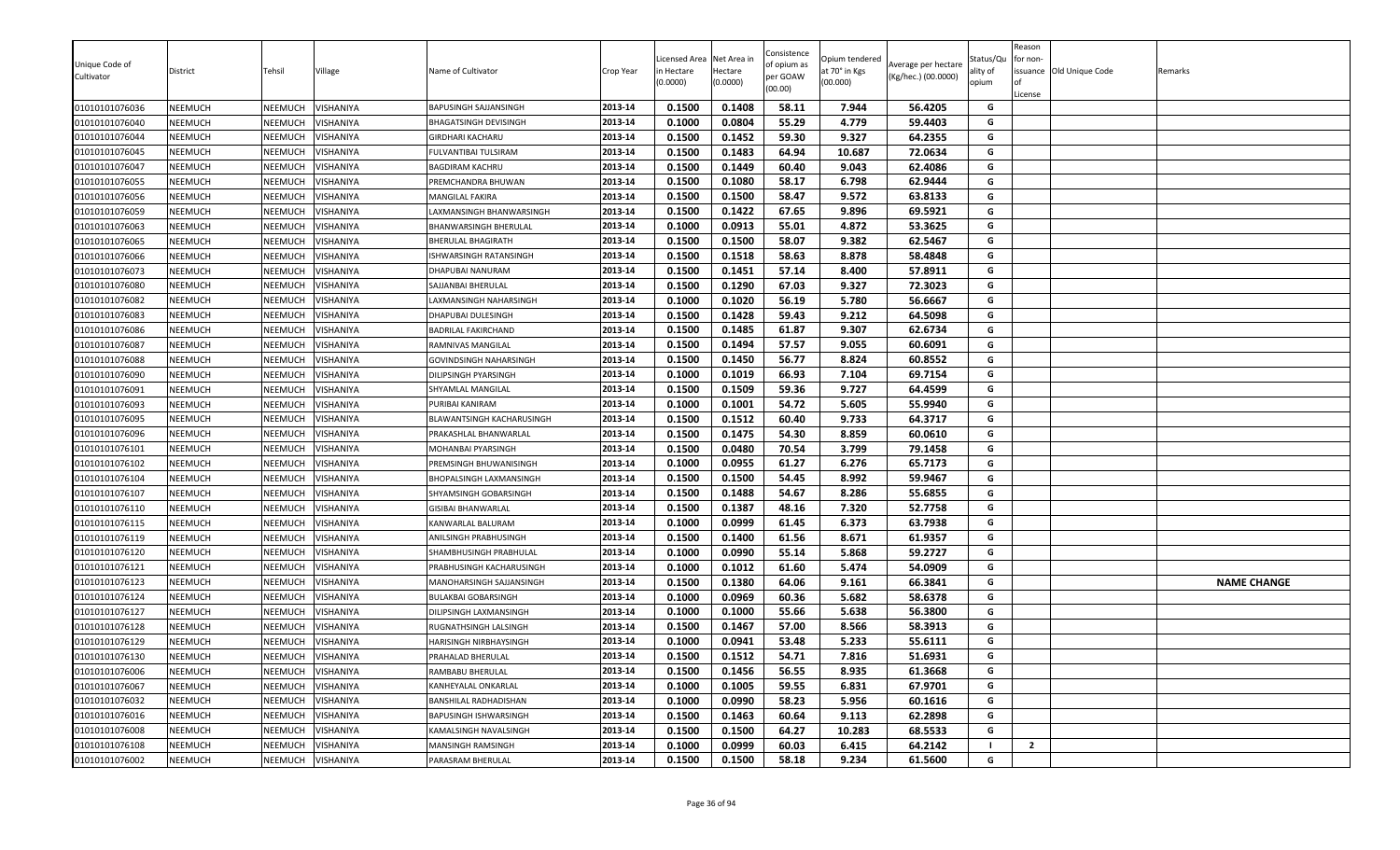| Unique Code of<br>Cultivator     | District<br>NEEMUCH | Tehsil<br>NEEMUCH  | Village<br>VISHANIYA   | Name of Cultivator                             | Crop Year<br>2013-14 | Licensed Area<br>n Hectare<br>(0.0000)<br>0.1500 | Net Area in<br>Hectare<br>(0.0000)<br>0.1407 | Consistence<br>of opium as<br>per GOAW<br>(00.00)<br>53.49 | Opium tendered<br>at 70° in Kgs<br>(00.000) | Average per hectare<br>(Kg/hec.) (00.0000)<br>55.5579 | Status/Qu<br>ality of<br>opium<br>G | Reason<br>for non-<br>License | issuance Old Unique Code | Remarks            |
|----------------------------------|---------------------|--------------------|------------------------|------------------------------------------------|----------------------|--------------------------------------------------|----------------------------------------------|------------------------------------------------------------|---------------------------------------------|-------------------------------------------------------|-------------------------------------|-------------------------------|--------------------------|--------------------|
| 01010101076029                   |                     |                    |                        | RAMCHANDRA RADHAKISHAN                         |                      |                                                  |                                              |                                                            | 7.817                                       |                                                       | G                                   |                               |                          |                    |
| 01010101076048<br>01010101076126 | NEEMUCH<br>NEEMUCH  | NEEMUCH<br>NEEMUCH | VISHANIYA<br>VISHANIYA | SULTANSINGH DOULATSINGH<br>ALSINGH GOVINDSINGH | 2013-14<br>2013-14   | 0.1500<br>0.1000                                 | 0.1500<br>0.1000                             | 57.78<br>62.00                                             | 9.691<br>6.714                              | 64.6067<br>67.1400                                    | G                                   |                               |                          |                    |
|                                  | NEEMUCH             | NEEMUCH            | VISHANIYA              | MANGIBAI KHUMANSINGH                           | 2013-14              | 0.1500                                           | 0.1470                                       | 43.26                                                      | 3.189                                       | 21.6939                                               | - 1                                 | $\overline{2}$                |                          |                    |
| 01010101076026<br>01010101076046 | NEEMUCH             | NEEMUCH            | VISHANIYA              | KANWARLAL NANDA                                | 2013-14              | 0.1000                                           | 0.0000                                       | 0.00                                                       | 0.000                                       | 0.0000                                                | F.                                  |                               |                          |                    |
| 01010101076060                   | NEEMUCH             | NEEMUCH            | VISHANIYA              | PUNAMCHANDRA BHUWANIRAM                        | 2013-14              | 0.1500                                           | 0.1379                                       | 56.74                                                      | 8.511                                       | 61.7186                                               | G                                   |                               |                          |                    |
| 01010101076075                   | NEEMUCH             | NEEMUCH            | VISHANIYA              | ORAVARSINGH RUPSINGH                           | 2013-14              | 0.1500                                           | 0.1505                                       | 52.39                                                      | 8.622                                       | 57.2890                                               | G                                   |                               |                          |                    |
| 01010101076117                   | NEEMUCH             | NEEMUCH            | VISHANIYA              | INDRABAI GOVINGSINGH                           | 2013-14              | 0.1000                                           | 0.1006                                       | 56.38                                                      | 5.098                                       | 50.6759                                               | G                                   | $\overline{a}$                |                          |                    |
| 01010101076135                   | NEEMUCH             | NEEMUCH            | VISHANIYA              | MOHANBAI NATHULAL                              | 2013-14              | 0.1500                                           | 0.1491                                       | 66.52                                                      | 10.577                                      | 70.9390                                               | G                                   |                               |                          |                    |
| 01010101076013                   | NEEMUCH             | NEEMUCH            | VISHANIYA              | RAMSINGH ISHWARSINGH                           | 2013-14              | 0.1500                                           | 0.1477                                       | 55.36                                                      | 8.866                                       | 60.0271                                               | G                                   |                               |                          |                    |
| 01010102137021                   | NEEMUCH             | JAWAD              | AMLIBHAT               | RUKAMANIBAI MANGILAL                           | 2013-14              | 0.1500                                           | 0.1449                                       | 51.60                                                      | 7.858                                       | 54.2305                                               | G                                   |                               |                          | <b>NAME CHANGE</b> |
| 01010102137042                   | NEEMUCH             | JAWAD              | AMLIBHAT               | PURANDAS PARASRAMDAS                           | 2013-14              | 0.1000                                           | 0.0977                                       | 45.84                                                      | 4.099                                       | 41.9550                                               | G                                   | $\overline{a}$                |                          |                    |
| 01010102137012                   | NEEMUCH             | JAWAD              | AMLIBHAT               | MUKESH BHUWANIRAM                              | 2013-14              | 0.1000                                           | 0.0968                                       | 57.99                                                      | 6.362                                       | 65.7231                                               | G                                   |                               |                          |                    |
| 01010102137010                   | NEEMUCH             | JAWAD              | AMLIBHAT               | MANGILAL KALUBHAT                              | 2013-14              | 0.1000                                           | 0.0989                                       | 58.44                                                      | 6.036                                       | 61.0313                                               | G                                   |                               |                          |                    |
| 01010102137008                   | NEEMUCH             | JAWAD              | AMLIBHAT               | BAGDIBAI PRATHVIRAJ                            | 2013-14              | 0.1500                                           | 0.1508                                       | 57.92                                                      | 9.110                                       | 60.4111                                               | G                                   |                               |                          |                    |
| 01010102137055                   | NEEMUCH             | JAWAD              | AMLIBHAT               | NAGUSINGH GOPALSINGH                           | 2013-14              | 0.1000                                           | 0.0987                                       | 52.81                                                      | 5.651                                       | 57.2543                                               | G                                   |                               |                          |                    |
| 01010102124004                   | NEEMUCH             | JAWAD              | <b>ARNIYA TANKA</b>    | LALARAM MANGILAL                               | 2013-14              | 0.1500                                           | 0.1505                                       | 56.36                                                      | 8.913                                       | 59.2226                                               | G                                   |                               |                          |                    |
| 01010102124008                   | NEEMUCH             | JAWAD              | ARNIYA TANKA           | SAJJANBAI RODA                                 | 2013-14              | 0.1500                                           | 0.1558                                       | 64.78                                                      | 10.846                                      | 69.6149                                               | G                                   |                               |                          |                    |
| 01010102124024                   | NEEMUCH             | JAWAD              | ARNIYA TANKA           | SURAJMAL RUPA                                  | 2013-14              | 0.1500                                           | 0.1510                                       | 55.20                                                      | 8.674                                       | 57.4437                                               | G                                   |                               |                          |                    |
| 01010102124047                   | NEEMUCH             | JAWAD              | ARNIYA TANKA           | GASILAL BHONAJI                                | 2013-14              | 0.1500                                           | 0.1442                                       | 39.75                                                      | 2.868                                       | 19.8890                                               |                                     | $\overline{2}$                |                          |                    |
| 01010102124023                   | NEEMUCH             | JAWAD              | <b>ARNIYA TANKA</b>    | GABBA DIPA                                     | 2013-14              | 0.1500                                           | 0.1471                                       | 60.41                                                      | 9.674                                       | 65.7648                                               | G                                   |                               |                          |                    |
| 01010102124003                   | NEEMUCH             | JAWAD              | ARNIYA TANKA           | BALURAM MANGILAL                               | 2013-14              | 0.1500                                           | 0.1480                                       | 52.99                                                      | 8.478                                       | 57.2838                                               | G                                   |                               |                          |                    |
| 01010102124034                   | NEEMUCH             | JAWAD              | ARNIYA TANKA           | MOTYABAI MANGILAL                              | 2013-14              | 0.1500                                           | 0.1515                                       | 62.03                                                      | 9.872                                       | 65.1617                                               | G                                   |                               |                          |                    |
| 01010102124021                   | NEEMUCH             | JAWAD              | ARNIYA TANKA           | LALU MOTI                                      | 2013-14              | 0.1500                                           | 0.1480                                       | 50.81                                                      | 7.963                                       | 53.8041                                               | G                                   |                               |                          |                    |
| 01010102124009                   | NEEMUCH             | JAWAD              | ARNIYA TANKA           | DURGA SHIVELAL                                 | 2013-14              | 0.1500                                           | 0.1500                                       | 58.63                                                      | 9.590                                       | 63.9333                                               | G                                   |                               |                          |                    |
| 01010102124005                   | NEEMUCH             | JAWAD              | <b>ARNIYA TANKA</b>    | MANGILAL DIPA                                  | 2013-14              | 0.1500                                           | 0.1453                                       | 59.85                                                      | 9.277                                       | 63.8472                                               | G                                   |                               |                          |                    |
| 01010102124006                   | NEEMUCH             | JAWAD              | ARNIYA TANKA           | JAGDISH GABBA                                  | 2013-14              | 0.1500                                           | 0.1459                                       | 59.71                                                      | 9.229                                       | 63.2557                                               | G                                   |                               |                          |                    |
| 01010102124035                   | NEEMUCH             | JAWAD              | ARNIYA TANKA           | BHAWATI LAKHMICHAND                            | 2013-14              | 0.1500                                           | 0.1535                                       | 59.22                                                      | 9.602                                       | 62.5537                                               | G                                   |                               |                          |                    |
| 01010102124066                   | NEEMUCH             | JAWAD              | ARNIYA TANKA           | BAGDIBAI BAPULAL                               | 2013-14              | 0.1500                                           | 0.1472                                       | 51.42                                                      | 7.779                                       | 52.8465                                               | G                                   |                               |                          |                    |
| 01010102124002                   | NEEMUCH             | IAWAD              | ARNIYA TANKA           | DEVILAL RUPA                                   | 2013-14              | 0.1500                                           | 0.1489                                       | 54.70                                                      | 8.682                                       | 58.3076                                               | G                                   |                               |                          |                    |
| 01010102124001                   | NEEMUCH             | JAWAD              | ARNIYA TANKA           | KESHARMAL SHOBHARAM                            | 2013-14              | 0.1000                                           | 0.0992                                       | 55.66                                                      | 5.232                                       | 52.7419                                               | G                                   |                               |                          |                    |
| 01010102124029                   | NEEMUCH             | JAWAD              | ARNIYA TANKA           | <b><i>TULSIBAI BHUWANA</i></b>                 | 2013-14              | 0.1000                                           | 0.1016                                       | 49.53                                                      | 4.882                                       | 48.0512                                               | G                                   | 4                             |                          |                    |
| 01010102124010                   | NEEMUCH             | JAWAD              | <b>ARNIYA TANKA</b>    | NOJIBAI SHOLA                                  | 2013-14              | 0.1500                                           | 0.1450                                       | 63.76                                                      | 9.947                                       | 68.6000                                               | G                                   |                               |                          |                    |
| 01010102124037                   | NEEMUCH             | JAWAD              | ARNIYA TANKA           | GANGARAM SHOLA                                 | 2013-14              | 0.1500                                           | 0.0420                                       | 65.59                                                      | 3.017                                       | 71.8333                                               | G                                   |                               |                          |                    |
| 01010102124073                   | NEEMUCH             | JAWAD              | ARNIYA TANKA           | KANCHANBAI GISALAL                             | 2013-14              | 0.1000                                           | 0.1000                                       | 52.70                                                      | 5.646                                       | 56.4600                                               | G                                   |                               |                          |                    |
| 01010102124074                   | NEEMUCH             | JAWAD              | ARNIYA TANKA           | LAXMIBAI HEMAJI                                | 2013-14              | 0.1000                                           | 0.1000                                       | 57.05                                                      | 3.032                                       | 30.3200                                               | - 1                                 | $\overline{2}$                |                          |                    |
| 01010101109002                   | NEEMUCH             | NEEMUCH            | <b>BADOL</b>           | ASHOKEKUMAR RAMCHANDRA                         | 2013-14              | 0.1500                                           | 0.1372                                       | 60.74                                                      | 8.859                                       | 64.5700                                               | G                                   |                               |                          |                    |
| 01010101109004                   | NEEMUCH             | NEEMUCH            | <b>BADOLI</b>          | HARIVALLABH RAMESHWAR                          | 2013-14              | 0.1500                                           | 0.1440                                       | 54.11                                                      | 8.743                                       | 60.7153                                               | G                                   |                               |                          |                    |
| 01010101109005                   | NEEMUCH             | NEEMUCH            | <b>BADOLI</b>          | BANSHILAL BHUWANISHANKAR                       | 2013-14              | 0.1500                                           | 0.1498                                       | 57.98                                                      | 8.573                                       | 57.2296                                               | G                                   |                               |                          |                    |
| 01010101109010                   | NEEMUCH             | NEEMUCH            | <b>BADOLI</b>          | KESHRIMAL MOTILAL                              | 2013-14              | 0.1500                                           | 0.1500                                       | 66.00                                                      | 10.749                                      | 71.6600                                               | G                                   |                               |                          |                    |
| 01010101109016                   | NEEMUCH             | NEEMUCH            | <b>BADOLI</b>          | MOHANLAL MOTILAL                               | 2013-14              | 0.1500                                           | 0.1488                                       | 54.90                                                      | 9.372                                       | 62.9839                                               | G                                   |                               |                          |                    |
| 01010101109019                   | NEEMUCH             | NEEMUCH            | <b>BADOLI</b>          | LILASHANKAR SHIVESHANKAR                       | 2013-14              | 0.1500                                           | 0.1480                                       | 63.19                                                      | 9.776                                       | 66.0541                                               | G                                   |                               |                          |                    |
| 01010101109020                   | NEEMUCH             | NEEMUCH            | <b>BADOLI</b>          | GANSHYAM MODIRAM                               | 2013-14              | 0.1500                                           | 0.1472                                       | 58.45                                                      | 9.127                                       | 62.0041                                               | G                                   |                               |                          |                    |
| 01010101109028                   | NEEMUCH             | NEEMUCH            | <b>BADOLI</b>          | PRABHULAL NANALAL                              | 2013-14              | 0.1500                                           | 0.1496                                       | 68.61                                                      | 10.772                                      | 72.0053                                               | G                                   |                               |                          |                    |
| 01010101109035                   | NEEMUCH             | NEEMUCH            | <b>BADOLI</b>          | MOTI NAGGA                                     | 2013-14              | 0.1500                                           | 0.1512                                       | 58.98                                                      | 9.715                                       | 64.2526                                               | G                                   |                               |                          |                    |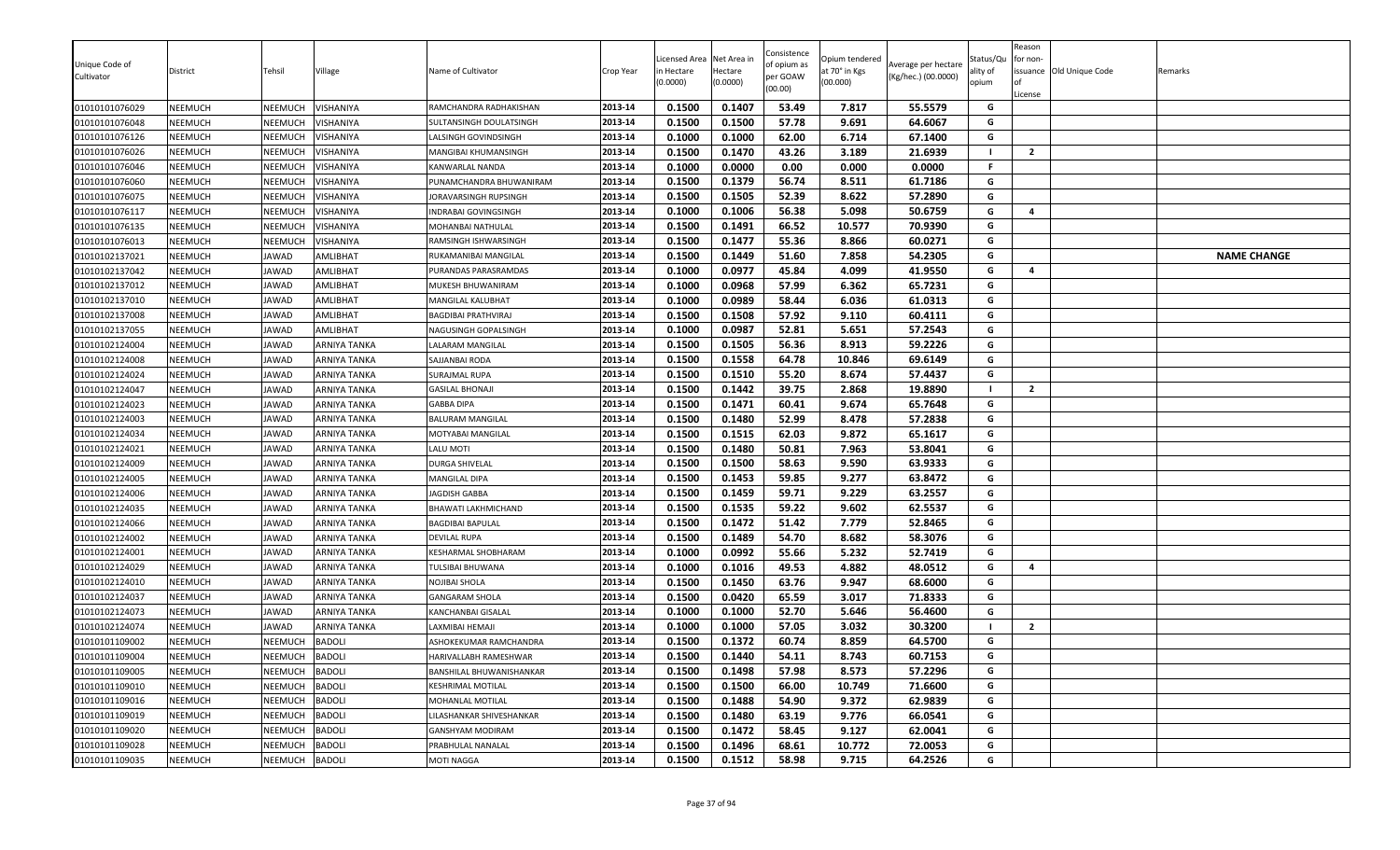| Unique Code of<br>Cultivator | District       | Tehsil       | <b>Village</b>  | Name of Cultivator        | Crop Year | icensed Area<br>n Hectare<br>(0.0000) | Net Area in<br>Hectare<br>(0.0000) | Consistence<br>of opium as<br>per GOAW | Opium tendered<br>at 70° in Kgs<br>(00.000) | Average per hectare<br>(Kg/hec.) (00.0000) | Status/Qu<br>ality of<br>opium | Reason<br>for non- | issuance Old Unique Code | Remarks            |
|------------------------------|----------------|--------------|-----------------|---------------------------|-----------|---------------------------------------|------------------------------------|----------------------------------------|---------------------------------------------|--------------------------------------------|--------------------------------|--------------------|--------------------------|--------------------|
|                              |                |              |                 |                           |           |                                       |                                    | (00.00)                                |                                             |                                            |                                | License            |                          |                    |
| 01010101109043               | <b>NEEMUCH</b> | NEEMUCH      | <b>BADOLI</b>   | SHANTILAL HIRALAL         | 2013-14   | 0.1500                                | 0.1368                             | 53.34                                  | 6.995                                       | 51.1330                                    | G                              |                    |                          |                    |
| 01010101109044               | <b>NEEMUCH</b> | NEEMUCH      | <b>BADOLI</b>   | HARIVALLABH VARDICHAND    | 2013-14   | 0.1500                                | 0.1368                             | 56.87                                  | 8.474                                       | 61.9444                                    | G                              |                    |                          |                    |
| 01010101109046               | <b>NEEMUCH</b> | NEEMUCH      | <b>BADOLI</b>   | <b>BHULIBAI KISHNA</b>    | 2013-14   | 0.1500                                | 0.1344                             | 65.29                                  | 9.019                                       | 67.1057                                    | G                              |                    |                          | <b>NAME CHANGE</b> |
| 01010101109050               | <b>NEEMUCH</b> | NEEMUCH      | <b>BADOLI</b>   | RAMPRASAD LALAJI          | 2013-14   | 0.1500                                | 0.1527                             | 56.52                                  | 9.512                                       | 62.2921                                    | G                              |                    |                          |                    |
| 01010101109062               | <b>NEEMUCH</b> | NEEMUCH      | <b>BADOLI</b>   | BHANWARLAL HIRALAL        | 2013-14   | 0.1500                                | 0.1501                             | 58.94                                  | 9.616                                       | 64.0640                                    | G                              |                    |                          |                    |
| 01010101109066               | <b>NEEMUCH</b> | NEEMUCH      | <b>BADOLI</b>   | JAGDISH HIRALAL           | 2013-14   | 0.1000                                | 0.0990                             | 66.97                                  | 7.147                                       | 72.1919                                    | G                              |                    |                          |                    |
| 01010101109068               | <b>NEEMUCH</b> | NEEMUCH      | <b>BADOLI</b>   | SHANITLAL CHOGALAL        | 2013-14   | 0.1000                                | 0.0972                             | 54.76                                  | 5.562                                       | 57.2222                                    | G                              |                    |                          |                    |
| 01010101109013               | <b>NEEMUCH</b> | NEEMUCH      | <b>BADOLI</b>   | <b>GOPAL BAGDIRAM</b>     | 2013-14   | 0.1500                                | 0.1500                             | 57.72                                  | 9.417                                       | 62.7800                                    | G                              |                    |                          |                    |
| 01010101109001               | <b>NEEMUCH</b> | NEEMUCH      | <b>BADOLI</b>   | KAILASHCHANDRA RAMCHANDRA | 2013-14   | 0.1500                                | 0.1380                             | 58.64                                  | 8.377                                       | 60.7029                                    | G                              |                    |                          |                    |
| 01010101109048               | NEEMUCH        | NEEMUCH      | <b>BADOLI</b>   | GANSHYAM PRABHUDAS        | 2013-14   | 0.1500                                | 0.1510                             | 56.48                                  | 8.399                                       | 55.6225                                    | G                              |                    |                          |                    |
| 01010101109006               | <b>NEEMUCH</b> | NEEMUCH      | <b>BADOLI</b>   | SHAMBHULAL MODIRAM        | 2013-14   | 0.1500                                | 0.1427                             | 55.82                                  | 8.357                                       | 58.5634                                    | G                              |                    |                          |                    |
| 01010101109075               | <b>NEEMUCH</b> | NEEMUCH      | <b>BADOLI</b>   | DAYARAM JASRAJ            | 2013-14   | 0.1500                                | 0.1476                             | 47.90                                  | 7.479                                       | 50.6707                                    | G                              | $\overline{a}$     |                          |                    |
| 01010101109076               | NEEMUCH        | NEEMUCH      | <b>BADOLI</b>   | GANGABAI JASRAJ           | 2013-14   | 0.1000                                | 0.0997                             | 44.10                                  | 4.612                                       | 46.2588                                    | G                              | $\overline{4}$     |                          |                    |
| 01010102122003               | NEEMUCH        | JAWAD        | <b>BANGRAID</b> | TULSIRAM JAGANNATH        | 2013-14   | 0.1500                                | 0.1500                             | 65.42                                  | 8.224                                       | 54.8267                                    | G                              |                    |                          |                    |
| 01010102122005               | <b>NEEMUCH</b> | JAWAD        | <b>BANGRAID</b> | KESHRIMAL PYARCHAND       | 2013-14   | 0.1500                                | 0.1417                             | 50.13                                  | 7.118                                       | 50.2329                                    | G                              | 4                  |                          |                    |
| 01010102122006               | <b>NEEMUCH</b> | JAWAD        | <b>BANGRAID</b> | KAILASH JAGANNATH         | 2013-14   | 0.1000                                | 0.1024                             | 64.50                                  | 5.151                                       | 50.3027                                    | G                              | $\overline{4}$     |                          |                    |
| 01010102122011               | <b>NEEMUCH</b> | JAWAD        | <b>BANGRAID</b> | RAMESH PYARJI             | 2013-14   | 0.1500                                | 0.1514                             | 61.68                                  | 6.776                                       | 44.7556                                    | G                              | 4                  |                          |                    |
| 01010102122015               | <b>NEEMUCH</b> | JAWAD        | <b>BANGRAID</b> | NATHULAL PYARCHAND        | 2013-14   | 0.1500                                | 0.1464                             | 44.53                                  | 6.012                                       | 41.0656                                    | G                              | 4                  |                          |                    |
| 01010102122155               | <b>NEEMUCH</b> | <b>JAWAD</b> | <b>BANGRAID</b> | MAHESHCHAND PRABHULAL     | 2013-14   | 0.1500                                | 0.1506                             | 61.19                                  | 6.084                                       | 40.3984                                    | G                              | 4                  |                          |                    |
| 01010102122030               | NEEMUCH        | JAWAD        | <b>BANGRAID</b> | MOTILAL NANURAM           | 2013-14   | 0.1000                                | 0.1000                             | 58.76                                  | 6.044                                       | 60.4400                                    | G                              |                    |                          |                    |
| 01010102122032               | <b>NEEMUCH</b> | JAWAD        | <b>BANGRAID</b> | GIRADHARI CHAINRAM        | 2013-14   | 0.1000                                | 0.0999                             | 53.31                                  | 4.379                                       | 43.8338                                    | G                              | 4                  |                          |                    |
| 01010102122033               | <b>NEEMUCH</b> | JAWAD        | <b>BANGRAID</b> | <b>BANSHILAL KAJOD</b>    | 2013-14   | 0.1500                                | 0.1500                             | 56.19                                  | 6.992                                       | 46.6133                                    |                                | $\overline{2}$     |                          |                    |
| 01010102122044               | <b>NEEMUCH</b> | JAWAD        | <b>BANGRAID</b> | KAMLABAI MANGILAL         | 2013-14   | 0.1500                                | 0.1528                             | 47.40                                  | 5.688                                       | 37.2251                                    | G                              | 4                  |                          |                    |
| 01010102122046               | <b>NEEMUCH</b> | JAWAD        | <b>BANGRAID</b> | BAGDIRAM NARAYAN          | 2013-14   | 0.1000                                | 0.1027                             | 55.16                                  | 4.689                                       | 45.6573                                    | G                              | 4                  |                          |                    |
| 01010102122067               | <b>NEEMUCH</b> | JAWAD        | <b>BANGRAID</b> | <b>BHAGIRATH NANALAL</b>  | 2013-14   | 0.1500                                | 0.1477                             | 62.59                                  | 6.170                                       | 41.7739                                    | G                              | $\overline{4}$     |                          |                    |
| 01010102122068               | <b>NEEMUCH</b> | JAWAD        | <b>BANGRAID</b> | BANSHILAL NANURAM         | 2013-14   | 0.1500                                | 0.1495                             | 55.41                                  | 6.538                                       | 43.7324                                    | G                              | 4                  |                          |                    |
| 01010102122079               | <b>NEEMUCH</b> | JAWAD        | <b>BANGRAID</b> | KARULAL PYARCHAND         | 2013-14   | 0.1500                                | 0.1497                             | 55.14                                  | 6.357                                       | 42.4649                                    | G                              | 4                  |                          |                    |
| 01010102122082               | NEEMUCH        | <b>JAWAD</b> | <b>BANGRAID</b> | MADANLAL KASHIRAM         | 2013-14   | 0.1000                                | 0.1016                             | 54.90                                  | 5.404                                       | 53.1890                                    | G                              |                    |                          |                    |
| 01010102122084               | NEEMUCH        | JAWAD        | <b>BANGRAID</b> | PARVATIBAI LAXMINARAYAN   | 2013-14   | 0.1500                                | 0.1512                             | 55.05                                  | 7.943                                       | 52.5331                                    | G                              |                    |                          |                    |
| 01010102122085               | <b>NEEMUCH</b> | JAWAD        | <b>BANGRAID</b> | PRABHULAL KISHNA          | 2013-14   | 0.1500                                | 0.1549                             | 52.81                                  | 6.624                                       | 42.7631                                    | G                              | 4                  |                          |                    |
| 01010102122098               | <b>NEEMUCH</b> | JAWAD        | <b>BANGRAID</b> | RAMKANYABAI NANDLAL       | 2013-14   | 0.1000                                | 0.1000                             | 61.85                                  | 5.637                                       | 56.3700                                    | G                              |                    |                          |                    |
| 01010102122111               | NEEMUCH        | JAWAD        | <b>BANGRAID</b> | AVANTIBAI DEVILAL         | 2013-14   | 0.1000                                | 0.1005                             | 63.19                                  | 6.319                                       | 62.8756                                    | G                              |                    |                          |                    |
| 01010102122115               | <b>NEEMUCH</b> | JAWAD        | <b>BANGRAID</b> | RAMCHANDRA BABRU          | 2013-14   | 0.1500                                | 0.1498                             | 56.18                                  | 7.761                                       | 51.8091                                    | G                              |                    |                          |                    |
| 01010102122118               | <b>NEEMUCH</b> | JAWAD        | <b>BANGRAID</b> | BANSHILAL JAGANNATH       | 2013-14   | 0.1500                                | 0.0000                             | 0.00                                   | 0.000                                       | 0.0000                                     | F.                             |                    |                          |                    |
| 01010102122121               | <b>NEEMUCH</b> | JAWAD        | <b>BANGRAID</b> | RATANLAL BHUWAN           | 2013-14   | 0.1000                                | 0.1015                             | 62.27                                  | 5.329                                       | 52.5025                                    | G                              |                    |                          |                    |
| 01010102122123               | NEEMUCH        | <b>JAWAD</b> | <b>BANGRAID</b> | <b>MANGAILAL BABRU</b>    | 2013-14   | 0.1500                                | 0.1497                             | 62.66                                  | 8.575                                       | 57.2812                                    | G                              |                    |                          |                    |
| 01010102122131               | NEEMUCH        | JAWAD        | <b>BANGRAID</b> | SHANTILAL RAMLAL          | 2013-14   | 0.1500                                | 0.1512                             | 62.95                                  | 7.113                                       | 47.0437                                    | G                              | 4                  |                          |                    |
| 01010102122132               | <b>NEEMUCH</b> | JAWAD        | <b>BANGRAID</b> | GOPAL RAMCHANDRA          | 2013-14   | 0.1000                                | 0.1005                             | 57.10                                  | 5.270                                       | 52.4378                                    | G                              |                    |                          |                    |
| 01010102122134               | <b>NEEMUCH</b> | JAWAD        | BANGRAID        | <b>BHAVSINGH JASSA</b>    | 2013-14   | 0.1000                                | 0.0999                             | 49.73                                  | 4.937                                       | 49.4194                                    | G                              | 4                  |                          |                    |
| 01010102122140               | <b>NEEMUCH</b> | JAWAD        | <b>BANGRAID</b> | BHUWANIRAM NANDRAM        | 2013-14   | 0.1500                                | 0.1495                             | 54.49                                  | 8.407                                       | 56.2341                                    | G                              |                    |                          |                    |
| 01010102122142               | <b>NEEMUCH</b> | JAWAD        | <b>BANGRAID</b> | TULSIBAI GORDHAN          | 2013-14   | 0.1500                                | 0.1506                             | 53.68                                  | 7.446                                       | 49.4422                                    | G                              | 4                  |                          |                    |
| 01010102122144               | <b>NEEMUCH</b> | JAWAD        | <b>BANGRAID</b> | RAMNIVAS TEJA             | 2013-14   | 0.1000                                | 0.1004                             | 57.07                                  | 5.471                                       | 54.4920                                    | G                              |                    |                          |                    |
| 01010102122153               | <b>NEEMUCH</b> | JAWAD        | <b>BANGRAID</b> | DEVIKISHAN NANDA          | 2013-14   | 0.1500                                | 0.1411                             | 61.30                                  | 7.951                                       | 56.3501                                    | G                              |                    |                          |                    |
| 01010102122160               | <b>NEEMUCH</b> | JAWAD        | <b>BANGRAID</b> | PARASRAM SOLA             | 2013-14   | 0.1500                                | 0.1515                             | 57.63                                  | 7.986                                       | 52.7129                                    | G                              |                    |                          |                    |
| 01010102122168               | <b>NEEMUCH</b> | JAWAD        | <b>BANGRAID</b> | DEVKISHAN RAMCHANDRA      | 2013-14   | 0.1500                                | 0.1464                             | 53.55                                  | 6.541                                       | 44.6790                                    | G                              | 4                  |                          |                    |
|                              |                |              |                 |                           |           |                                       |                                    |                                        |                                             |                                            |                                |                    |                          |                    |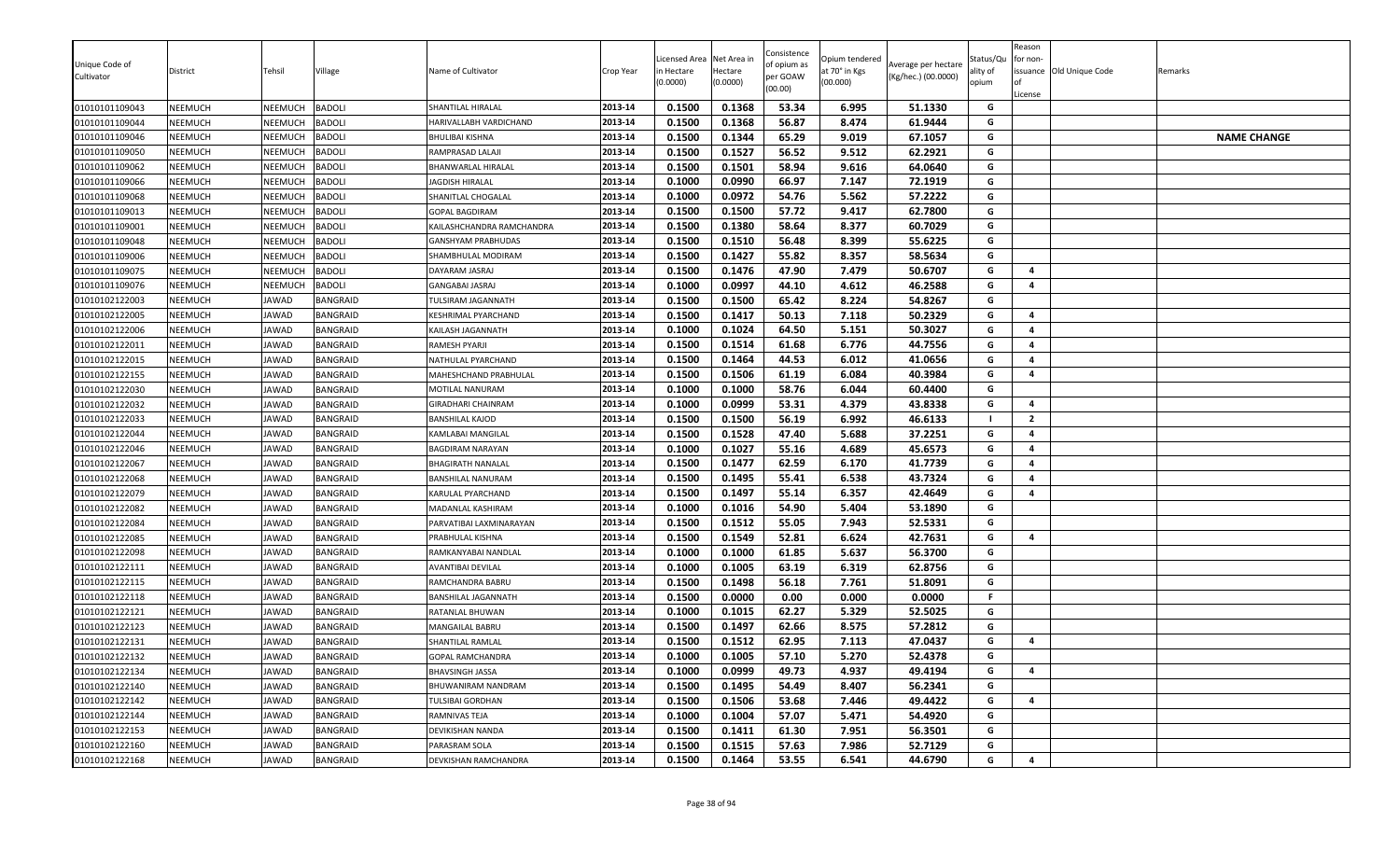| Unique Code of<br>Cultivator | District       | Tehsil       | Village               | Name of Cultivator      | Crop Year | icensed Area<br>n Hectare<br>0.0000 | Net Area in<br>Hectare<br>(0.0000) | Consistence<br>of opium as<br>per GOAW<br>(00.00) | Opium tendered<br>at 70° in Kgs<br>(00.000) | Average per hectare<br>(Kg/hec.) (00.0000) | Status/Qu<br>ality of<br>opium | Reason<br>for non-<br>Ωf<br>License | issuance Old Unique Code | Remarks |
|------------------------------|----------------|--------------|-----------------------|-------------------------|-----------|-------------------------------------|------------------------------------|---------------------------------------------------|---------------------------------------------|--------------------------------------------|--------------------------------|-------------------------------------|--------------------------|---------|
| 01010102122051               | NEEMUCH        | JAWAD        | <b>BANGRAID</b>       | GORDHAN NANDA           | 2013-14   | 0.1500                              | 0.1500                             | 55.53                                             | 6.473                                       | 43.1533                                    | G                              | 4                                   |                          |         |
| 01010102122075               | <b>NEEMUCH</b> | IAWAD        | <b>BANGRAID</b>       | BALURAM CHAGNA          | 2013-14   | 0.1500                              | 0.1500                             | 59.56                                             | 8.696                                       | 57.9733                                    | G                              |                                     |                          |         |
| 01010102122022               | NEEMUCH        | JAWAD        | <b>BANGRAID</b>       | PREMA SHOJI             | 2013-14   | 0.1500                              | 0.1476                             | 59.28                                             | 8.011                                       | 54.2751                                    | G                              |                                     |                          |         |
| 01010102122072               | NEEMUCH        | JAWAD        | <b>BANGRAID</b>       | UDAIRAM MANSHA          | 2013-14   | 0.1500                              | 0.1495                             | 61.41                                             | 8.747                                       | 58.5084                                    | G                              |                                     |                          |         |
| 01010102122147               | NEEMUCH        | JAWAD        | <b>BANGRAID</b>       | BAHADURSINGH BALURAM    | 2013-14   | 0.1500                              | 0.1502                             | 63.02                                             | 9.399                                       | 62.5766                                    | G                              |                                     |                          |         |
| 01010102122120               | NEEMUCH        | JAWAD        | <b>BANGRAID</b>       | RAMPRASAD NANDLAL       | 2013-14   | 0.1500                              | 0.1506                             | 54.56                                             | 7.062                                       | 46.8924                                    | G                              | $\overline{4}$                      |                          |         |
| 01010102122130               | NEEMUCH        | JAWAD        | <b>BANGRAID</b>       | SOHANBAI KASHIRAM       | 2013-14   | 0.1500                              | 0.1421                             | 47.96                                             | 6.132                                       | 43.1527                                    | G                              | $\overline{a}$                      |                          |         |
| 01010102122016               | <b>NEEMUCH</b> | JAWAD        | BANGRAID              | CHATRA MANNA            | 2013-14   | 0.1500                              | 0.1500                             | 61.42                                             | 9.160                                       | 61.0667                                    | G                              |                                     |                          |         |
| 01010102122034               | <b>NEEMUCH</b> | JAWAD        | <b>BANGRAID</b>       | DALLA DHANNA            | 2013-14   | 0.1500                              | 0.1519                             | 50.22                                             | 6.973                                       | 45.9052                                    | G                              | $\overline{a}$                      |                          |         |
| 01010102122048               | <b>NEEMUCH</b> | <b>IAWAD</b> | <b>BANGRAID</b>       | <b>MANGILAL DOLA</b>    | 2013-14   | 0.1500                              | 0.1490                             | 60.41                                             | 7.888                                       | 52.9396                                    | G                              |                                     |                          |         |
| 01010102122052               | <b>NEEMUCH</b> | <b>IAWAD</b> | <b>BANGRAID</b>       | BHAGATRAM KISHANLAL     | 2013-14   | 0.1500                              | 0.1407                             | 52.69                                             | 6.782                                       | 48.2018                                    | G                              | 4                                   |                          |         |
| 01010102122061               | <b>NEEMUCH</b> | JAWAD        | <b>BANGRAID</b>       | DURGALAL SOJI           | 2013-14   | 0.1500                              | 0.1501                             | 51.87                                             | 7.966                                       | 53.0713                                    | G                              |                                     |                          |         |
| 01010102122088               | <b>NEEMUCH</b> | JAWAD        | <b>BANGRAID</b>       | SHOLA BHAVSINGH         | 2013-14   | 0.1500                              | 0.1539                             | 58.21                                             | 9.272                                       | 60.2469                                    | G                              |                                     |                          |         |
| 01010102122106               | <b>NEEMUCH</b> | JAWAD        | BANGRAID              | BANSHILAL KISHNA        | 2013-14   | 0.1500                              | 0.1558                             | 53.71                                             | 7.742                                       | 49.6919                                    | G                              | 4                                   |                          |         |
| 01010102122165               | NEEMUCH        | JAWAD        | <b>BANGRAID</b>       | JANIBAI BHANWARLAL      | 2013-14   | 0.1000                              | 0.1003                             | 57.86                                             | 5.546                                       | 55.2941                                    | G                              |                                     |                          |         |
| 01010102122059               | <b>NEEMUCH</b> | JAWAD        | <b>BANGRAID</b>       | PANIBAI GASI            | 2013-14   | 0.1500                              | 0.1514                             | 50.11                                             | 7.194                                       | 47.5165                                    | G                              | $\overline{4}$                      |                          |         |
| 01010102122091               | NEEMUCH        | JAWAD        | BANGRAID              | SAGARBAI UDAIRAM        | 2013-14   | 0.1500                              | 0.1406                             | 49.85                                             | 7.157                                       | 50.9033                                    | G                              | 4                                   |                          |         |
| 01010102122073               | <b>NEEMUCH</b> | JAWAD        | <b>BANGRAID</b>       | <b>GABBA SOJI</b>       | 2013-14   | 0.1000                              | 0.0992                             | 58.35                                             | 6.027                                       | 60.7560                                    | G                              |                                     |                          |         |
| 01010102122170               | NEEMUCH        | JAWAD        | <b>BANGRAID</b>       | AYSINGH SOJI            | 2013-14   | 0.1500                              | 0.1494                             | 56.66                                             | 8.062                                       | 53.9625                                    | G                              |                                     |                          |         |
| 01010102122065               | NEEMUCH        | JAWAD        | <b>BANGRAID</b>       | HAJARI MEGHA            | 2013-14   | 0.1500                              | 0.1527                             | 54.17                                             | 6.431                                       | 42.1153                                    | G                              | $\overline{a}$                      |                          |         |
| 01010101099002               | NEEMUCH        | NEEMUCH      | <b>BHADWAMATA</b>     | NIRANJAN DEVILAL        | 2013-14   | 0.1500                              | 0.1480                             | 55.71                                             | 8.508                                       | 57.4865                                    | G                              |                                     |                          |         |
| 01010101099003               | NEEMUCH        | NEEMUCH      | <b>BHADWAMATA</b>     | ADKUNWAR MANSINGH       | 2013-14   | 0.1000                              | 0.1008                             | 49.15                                             | 5.175                                       | 51.3393                                    | G                              |                                     |                          |         |
| 01010101099006               | <b>NEEMUCH</b> | NEEMUCH      | <b>BHADWAMATA</b>     | MANGIBAI TULSIRAM       | 2013-14   | 0.1500                              | 0.1407                             | 54.24                                             | 7.175                                       | 50.9950                                    | G                              | 4                                   |                          |         |
| 01010101099007               | <b>NEEMUCH</b> | NEEMUCH      | <b>BHADWAMATA</b>     | SHYAMLAL MANGILAL       | 2013-14   | 0.1000                              | 0.0996                             | 57.95                                             | 6.225                                       | 62.5000                                    | G                              |                                     |                          |         |
| 01010101099011               | <b>NEEMUCH</b> | NEEMUCH      | <b>BHADWAMATA</b>     | BAGDIBAI MADHULAL       | 2013-14   | 0.1000                              | 0.0980                             | 54.25                                             | 5.743                                       | 58.6020                                    | G                              |                                     |                          |         |
| 01010101099014               | NEEMUCH        | NEEMUCH      | <b>BHADWAMATA</b>     | NAGESH BHERULAL         | 2013-14   | 0.1000                              | 0.1002                             | 61.21                                             | 6.593                                       | 65.7984                                    | G                              |                                     |                          |         |
| 01010101099030               | <b>NEEMUCH</b> | NEEMUCH      | <b>BHADWAMATA</b>     | KAMLABAI BHERULAL       | 2013-14   | 0.1500                              | 0.1500                             | 62.58                                             | 10.281                                      | 68.5400                                    | G                              |                                     |                          |         |
| 01010101099010               | <b>NEEMUCH</b> | NEEMUCH      | BHADWAMATA            | HIRALAL PANNALAL        | 2013-14   | 0.1500                              | 0.1502                             | 60.41                                             | 9.329                                       | 62.1105                                    | G                              |                                     |                          |         |
| 01010101099031               | NEEMUCH        | NEEMUCH      | <b>BHADWAMATA</b>     | SHANTIBAI RAMCHADRA     | 2013-14   | 0.1000                              | 0.1019                             | 54.79                                             | 5.440                                       | 53.3857                                    | G                              |                                     |                          |         |
| 01010101099027               | NEEMUCH        | NEEMUCH      | BHADWAMATA            | DEVILAL PANNALAL        | 2013-14   | 0.1500                              | 0.1509                             | 61.76                                             | 9.599                                       | 63.6117                                    | G                              |                                     |                          |         |
| 01010101099044               | NEEMUCH        | NEEMUCH      | <b>BHADWAMATA</b>     | VIPINBIHARI KESHURAM    | 2013-14   | 0.1500                              | 0.1513                             | 63.03                                             | 9.869                                       | 65.2280                                    | G                              |                                     |                          |         |
| 01010101099047               | <b>NEEMUCH</b> | NEEMUCH      | <b>BHADWAMATA</b>     | <b>DALLA MURLI</b>      | 2013-14   | 0.1500                              | 0.1411                             | 60.77                                             | 9.411                                       | 66.6974                                    | G                              |                                     |                          |         |
| 01010101099048               | NEEMUCH        | NEEMUCH      | <b>BHADWAMATA</b>     | UDAYLAL NARAYAN         | 2013-14   | 0.1000                              | 0.1002                             | 55.18                                             | 5.944                                       | 59.3214                                    | G                              |                                     |                          |         |
| 01010101099012               | <b>NEEMUCH</b> | NEEMUCH      | BHADWAMATA            | OMPRAKASH NANURAM       | 2013-14   | 0.1500                              | 0.1383                             | 59.38                                             | 9.060                                       | 65.5098                                    |                                | $\overline{2}$                      |                          |         |
| 01010101099004               | NEEMUCH        | NEEMUCH      | <b>BHADWAMATA</b>     | RADHESHYAM NANURAM      | 2013-14   | 0.1500                              | 0.1488                             | 48.65                                             | 6.818                                       | 45.8199                                    | G                              | 4                                   |                          |         |
| 01010101099046               | <b>NEEMUCH</b> | NEEMUCH      | <b>BHADWAMATA</b>     | MOHANLAL UMEDAGURJAR    | 2013-14   | 0.1500                              | 0.1466                             | 59.17                                             | 9.391                                       | 64.0587                                    | G                              |                                     |                          |         |
| 01010101099019               | <b>NEEMUCH</b> | NEEMUCH      | <b>BHADWAMATA</b>     | PRAKASHCHANDRA PANNALAL | 2013-14   | 0.1500                              | 0.1535                             | 54.81                                             | 8.558                                       | 55.7524                                    |                                | $\overline{2}$                      |                          |         |
| 01010101099050               | NEEMUCH        | NEEMUCH      | <b>BHADWAMATA</b>     | VIKASH NATHULAL         | 2013-14   | 0.1000                              | 0.1025                             | 56.11                                             | 6.268                                       | 61.1512                                    | G                              |                                     |                          |         |
| 01010101099051               | <b>NEEMUCH</b> |              | NEEMUCH BHADWAMATA    | SATYANARAYAN HAJARILAL  | 2013-14   | 0.1000                              | 0.1020                             | 54.02                                             | 5.880                                       | 57.6471                                    | G                              |                                     |                          |         |
| 01010101099052               | <b>NEEMUCH</b> | NEEMUCH      | BHADWAMATA            | VARDIBAI NATHUSINGH     | 2013-14   | 0.1500                              | 0.1505                             | 61.74                                             | 9.764                                       | 64.8771                                    | G                              |                                     |                          |         |
| 01010101112008               | <b>NEEMUCH</b> | NEEMUCH      | <b>BORKHEDI KHURD</b> | KANHEYALAL PARTHA       | 2013-14   | 0.1000                              | 0.0962                             | 49.61                                             | 5.478                                       | 56.9439                                    | G                              |                                     |                          |         |
| 01010101112029               | <b>NEEMUCH</b> | NEEMUCH      | <b>BORKHEDI KHURD</b> | DEVKANYABAI OMPRAKASH   | 2013-14   | 0.1000                              | 0.0972                             | 58.16                                             | 6.024                                       | 61.9753                                    | G                              |                                     |                          |         |
| 01010101112032               | NEEMUCH        | NEEMUCH      | <b>BORKHEDI KHURD</b> | CHAINRAM REVADJI        | 2013-14   | 0.1500                              | 0.1500                             | 50.10                                             | 7.937                                       | 52.9133                                    |                                | $\overline{2}$                      |                          |         |
| 01010101112017               | NEEMUCH        | NEEMUCH      | <b>BORKHEDI KHURD</b> | KAMLABAI BHAGCHAND      | 2013-14   | 0.1500                              | 0.1364                             | 50.43                                             | 7.860                                       | 57.6246                                    | G                              |                                     |                          |         |
| 01010101112035               | <b>NEEMUCH</b> | NEEMUCH      | <b>BORKHEDI KHURD</b> | SANTOSHKUMAR KANHEYALAL | 2013-14   | 0.1500                              | 0.1481                             | 51.05                                             | 8.015                                       | 54.1188                                    | G                              |                                     |                          |         |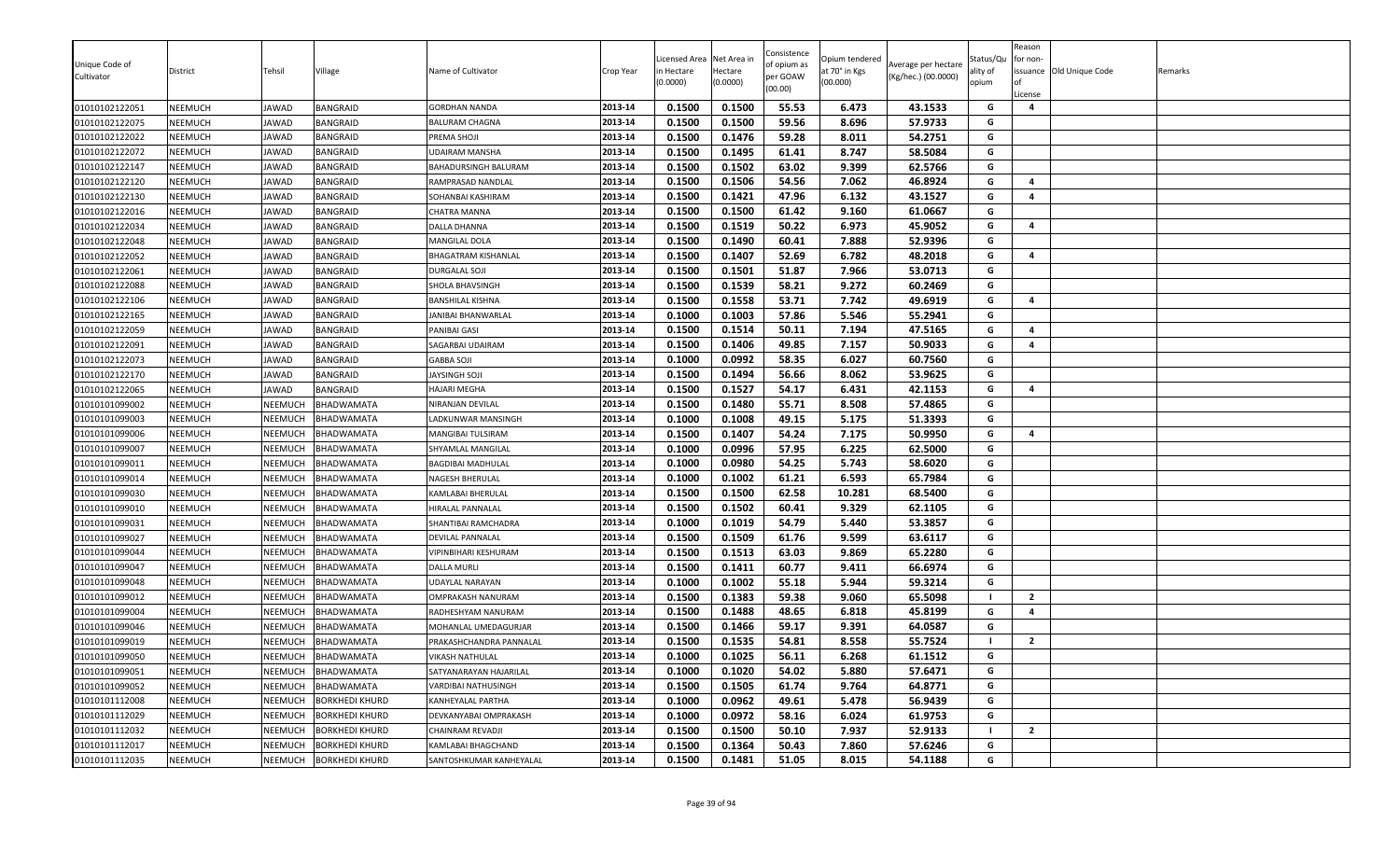| Unique Code of<br>Cultivator     | District           | Tehsil             | Village                                        | Name of Cultivator                           | Crop Year          | Licensed Area<br>า Hectare<br>(0.0000) | Net Area in<br>Hectare<br>(0.0000) | Consistence<br>of opium as<br>per GOAW<br>(00.00) | Opium tendered<br>at 70° in Kgs<br>(00.000) | Average per hectare<br>(Kg/hec.) (00.0000) | Status/Qu<br>ality of<br>opium | Reason<br>for non-<br>License | issuance Old Unique Code | Remarks                  |
|----------------------------------|--------------------|--------------------|------------------------------------------------|----------------------------------------------|--------------------|----------------------------------------|------------------------------------|---------------------------------------------------|---------------------------------------------|--------------------------------------------|--------------------------------|-------------------------------|--------------------------|--------------------------|
| 01010101112036                   | NEEMUCH            | NEEMUCH            | <b>BORKHEDI KHURD</b>                          | BHERULAL DEVA                                | 2013-14            | 0.1500                                 | 0.1450                             | 54.21                                             | 8.759                                       | 60.4069                                    | G                              |                               |                          |                          |
| 01010101112002<br>01010101112009 | NEEMUCH<br>NEEMUCH | NEEMUCH<br>NEEMUCH | <b>BORKHEDI KHURD</b><br><b>BORKHEDI KHURD</b> | JAGDISH DEVARAM<br><b>MANNALAL MOTILAL</b>   | 2013-14<br>2013-14 | 0.1500<br>0.1500                       | 0.1488<br>0.1495                   | 48.43<br>54.55                                    | 7.853<br>8.494                              | 52.7755<br>56.8161                         | G<br>G                         |                               |                          | <b>TRANSFER / JHALRI</b> |
| 01010101112013                   | NEEMUCH            | NEEMUCH            | <b>BORKHEDI KHURD</b>                          | RAMLAL KISHAN                                | 2013-14            | 0.1500                                 | 0.1488                             | 40.25                                             | 7.251                                       | 48.7298                                    | G                              | $\overline{4}$                |                          |                          |
| 01010101112014                   | <b>NEEMUCH</b>     | NEEMUCH            | <b>BORKHEDI KHURD</b>                          | GANGARAM LACHIRAM                            | 2013-14            | 0.1500                                 | 0.1496                             | 58.34                                             | 9.809                                       | 65.5682                                    | G                              |                               |                          |                          |
| 01010101112021                   | NEEMUCH            | NEEMUCH            | <b>BORKHEDI KHURD</b>                          | AMARSINGH LACHIRAM                           | 2013-14            | 0.1500                                 | 0.1400                             | 48.80                                             | 7.766                                       | 55.4714                                    | G                              |                               |                          |                          |
| 01010101112037                   | NEEMUCH            | NEEMUCH            | <b>BORKHEDI KHURD</b>                          | JAVANSINGH BHAGCHAND                         | 2013-14            | 0.1500                                 | 0.1429                             | 50.38                                             | 7.737                                       | 54.1428                                    | G                              |                               |                          |                          |
| 01010101112038                   | NEEMUCH            | NEEMUCH            | <b>BORKHEDI KHURD</b>                          | BHAGATSINGH CHAINSINGH                       | 2013-14            | 0.1500                                 | 0.1430                             | 49.97                                             | 8.224                                       | 57.5105                                    | G                              |                               |                          |                          |
| 01010101112019                   | NEEMUCH            | NEEMUCH            | <b>BORKHEDI KHURD</b>                          | SHRAVAN DEVA                                 | 2013-14            | 0.1500                                 | 0.1456                             | 56.75                                             | 9.129                                       | 62.6992                                    | G                              |                               |                          |                          |
| 01010102125003                   | NEEMUCH            | <b>AWAD</b>        | <b>BRADA TANKA</b>                             | BADRILAL MULCHAND                            | 2013-14            | 0.1500                                 | 0.1447                             | 64.79                                             | 9.422                                       | 65.1140                                    | G                              |                               |                          |                          |
| 01010102125004                   | NEEMUCH            | JAWAD              | <b>BRADA TANKA</b>                             | SATYANARAYAN KANWARLAL                       | 2013-14            | 0.1500                                 | 0.1470                             | 58.30                                             | 8.437                                       | 57.3946                                    | G                              |                               |                          |                          |
| 01010102125006                   | <b>NEEMUCH</b>     | JAWAD              | <b>BRADA TANKA</b>                             | AXMINARAYAN SHOBHARAM                        | 2013-14            | 0.1500                                 | 0.1521                             | 64.60                                             | 9.616                                       | 63.2216                                    | G                              |                               |                          |                          |
| 01010102125009                   | NEEMUCH            | JAWAD              | <b>BRADA TANKA</b>                             | PRABHULAL PRATAP                             | 2013-14            | 0.1500                                 | 0.1505                             | 58.03                                             | 8.074                                       | 53.6478                                    | G                              |                               |                          |                          |
| 01010102125011                   | NEEMUCH            | JAWAD              | <b>BRADA TANKA</b>                             | MANGIBAI GOPALDAS                            | 2013-14            | 0.1500                                 | 0.1483                             | 59.46                                             | 8.724                                       | 58.8267                                    | G                              |                               |                          |                          |
| 01010102125013                   | NEEMUCH            | JAWAD              | <b>BRADA TANKA</b>                             | SAMANDERKUNWAR RAMSINGH                      | 2013-14            | 0.1500                                 | 0.1522                             | 61.08                                             | 8.691                                       | 57.1025                                    | G                              |                               |                          |                          |
| 01010102125015                   | NEEMUCH            | JAWAD              | <b>BRADA TANKA</b>                             | MANGILAL PYARA                               | 2013-14            | 0.1000                                 | 0.0988                             | 54.32                                             | 5.502                                       | 55.6883                                    | G                              |                               |                          |                          |
| 01010102125020                   | NEEMUCH            | JAWAD              | <b>BRADA TANKA</b>                             | MANGILAL NARAYAN                             | 2013-14            | 0.1500                                 | 0.1260                             | 58.05                                             | 7.389                                       | 58.6429                                    | G                              |                               |                          |                          |
| 01010102125043                   | NEEMUCH            | JAWAD              | <b>BRADA TANKA</b>                             | MULCHANDRA MANGILAL                          | 2013-14            | 0.1500                                 | 0.1507                             | 55.57                                             | 7.415                                       | 49.2037                                    | G                              | $\overline{a}$                |                          |                          |
| 01010102125046                   | NEEMUCH            | JAWAD              | <b>BRADA TANKA</b>                             | RADHESHYAM BALURAM                           | 2013-14            | 0.1500                                 | 0.0000                             | 0.00                                              | 0.000                                       | 0.0000                                     | F                              |                               |                          |                          |
| 01010102125049                   | NEEMUCH            | JAWAD              | <b>BRADA TANKA</b>                             | MADANLAL RATANLAL                            | 2013-14            | 0.1500                                 | 0.1494                             | 59.05                                             | 8.081                                       | 54.0897                                    | G                              |                               |                          |                          |
| 01010102125052                   | NEEMUCH            | JAWAD              | <b>BRADA TANKA</b>                             | KALURAM MANGILAL                             | 2013-14            | 0.1000                                 | 0.1002                             | 59.18                                             | 6.070                                       | 60.5788                                    | G                              |                               |                          |                          |
| 01010102125012                   | NEEMUCH            | JAWAD              | <b>BRADA TANKA</b>                             | SHRIGARBAI MANGILAL                          | 2013-14            | 0.1500                                 | 0.1486                             | 66.06                                             | 10.051                                      | 67.6380                                    | G                              |                               |                          | <b>NAME CHANGE</b>       |
| 01010102125005                   | NEEMUCH            | JAWAD              | <b>BRADA TANKA</b>                             | SHANKARLAL RAMCHANDRA                        | 2013-14            | 0.1500                                 | 0.1524                             | 64.91                                             | 10.005                                      | 65.6496                                    | G                              |                               |                          |                          |
| 01010102125045                   | NEEMUCH            | JAWAD              | <b>BRADA TANKA</b>                             | NARAYAN MANGILAL                             | 2013-14            | 0.1500                                 | 0.1490                             | 56.58                                             | 8.738                                       | 58.6443                                    | G                              |                               |                          |                          |
| 01010102125010                   | NEEMUCH            | JAWAD              | <b>BRADA TANKA</b>                             | BHARATLAL SALAGRAM                           | 2013-14            | 0.1500                                 | 0.1531                             | 64.08                                             | 9.328                                       | 60.9275                                    | G                              |                               |                          |                          |
| 01010102125038                   | NEEMUCH            | JAWAD              | <b>BRADA TANKA</b>                             | VISHNUKUNWAR CHENSINGH                       | 2013-14            | 0.1500                                 | 0.0000                             | 0.00                                              | 0.000                                       | 0.0000                                     | F.                             |                               |                          |                          |
| 01010102125041                   | NEEMUCH            | JAWAD              | <b>BRADA TANKA</b>                             | SUNDERBAI PYARA                              | 2013-14            | 0.1500                                 | 0.1467                             | 58.76                                             | 8.529                                       | 58.1391                                    | G                              |                               |                          | <b>NAME CHANGE</b>       |
| 01010102125070                   | NEEMUCH            | JAWAD              | <b>BRADA TANKA</b>                             | MANGILAL LAXMICHAND                          | 2013-14            | 0.1500                                 | 0.0000                             | 0.00                                              | 0.000                                       | 0.0000                                     | F                              |                               |                          |                          |
| 01010102125039                   | NEEMUCH            | JAWAD              | <b>BRADA TANKA</b>                             | KANWARLAL BRIJBHAN                           | 2013-14            | 0.1500                                 | 0.1424                             | 54.49                                             | 7.987                                       | 56.0885                                    | G                              |                               |                          |                          |
| 01010102125014                   | NEEMUCH            | IAWAD              | <b>BRADA TANKA</b>                             | BHERUSINGH CHAGANSINGH                       | 2013-14            | 0.1500                                 | 0.0000                             | 0.00                                              | 0.000                                       | 0.0000                                     | F.                             |                               |                          |                          |
| 01010102125021                   | NEEMUCH            | JAWAD              | <b>BRADA TANKA</b>                             | DEUBAI MULCHAND                              | 2013-14            | 0.1500                                 | 0.1470                             | 58.75                                             | 9.115                                       | 62.0068                                    | G                              |                               |                          |                          |
| 01010102125025                   | NEEMUCH            | JAWAD              | <b>BRADA TANKA</b>                             | VIJAYSINGH DEVISINGH                         | 2013-14            | 0.1500                                 | 0.1475                             | 58.04                                             | 8.731                                       | 59.1932                                    | G                              |                               |                          |                          |
| 01010102125036                   | NEEMUCH            | JAWAD              | <b>BRADA TANKA</b>                             | CHATARBHUJ BALAKDAS                          | 2013-14            | 0.1500                                 | 0.1495                             | 56.60                                             | 7.495                                       | 50.1338                                    | G                              | $\overline{a}$                |                          |                          |
| 01010102125037                   | NEEMUCH            | JAWAD              | <b>BRADA TANKA</b>                             | BHANWARLAL PYARA                             | 2013-14            | 0.1500                                 | 0.1483                             | 66.16                                             | 9.867                                       | 66.5341                                    | G                              |                               |                          |                          |
| 01010102125044                   | NEEMUCH            | JAWAD              | <b>BRADA TANKA</b>                             | DINESHCHANDRA HIRALAL                        | 2013-14            | 0.1500                                 | 0.1490                             | 53.76                                             | 8.294                                       | 55.6644                                    | G                              |                               |                          |                          |
| 01010102125060                   | NEEMUCH            | JAWAD              | <b>BRADA TANKA</b>                             | RUPCHANDRA HIRA                              | 2013-14            | 0.1500                                 | 0.1510                             | 53.32                                             | 7.891                                       | 52.2583                                    | G                              |                               |                          |                          |
| 01010102125073                   | NEEMUCH            | <b>AWAD</b>        | <b>BRADA TANKA</b>                             | SHMBHULAL SUKHLAL                            | 2013-14            | 0.1500                                 | 0.1409                             | 55.45                                             | 5.482                                       | 38.9070                                    | G                              | 4                             |                          |                          |
| 01010102125008                   | NEEMUCH            | JAWAD              | <b>BRADA TANKA</b>                             | BHANWARKUNWAR DULSINGH                       | 2013-14            | 0.1500                                 | 0.1452                             | 56.96                                             | 8.463                                       | 58.2851                                    | G                              |                               |                          |                          |
| 01010102125058                   | NEEMUCH            | JAWAD              | <b>BRADA TANKA</b>                             | KISHANLAL PARTHA                             | 2013-14            | 0.1500                                 | 0.0000                             | 0.00                                              | 0.000                                       | 0.0000                                     | F.                             |                               |                          | <b>NAME CHANGE</b>       |
| 01010102125086                   | NEEMUCH            | JAWAD              | <b>BRADA TANKA</b>                             | NARWARSING KHUMANSINGH                       | 2013-14            | 0.1000                                 | 0.0985                             | 51.04                                             | 1.903                                       | 19.3198                                    | G                              | $\overline{a}$                |                          |                          |
| 01010102125018                   | NEEMUCH            | JAWAD              | <b>BRADA TANKA</b>                             | <b>BHERULAL NANDA</b>                        | 2013-14            | 0.1500                                 | 0.1442                             | 67.65                                             | 10.263                                      | 71.1720                                    | G                              |                               |                          |                          |
| 01010101103007                   | NEEMUCH            | NEEMUCH            | <b>DAUBAD</b>                                  | DARYAVBAI BHANWARLAL                         | 2013-14<br>2013-14 | 0.1500<br>0.1500                       | 0.0990                             | 58.47                                             | 5.855                                       | 59.1414                                    | G<br>G                         |                               |                          |                          |
| 01010101103010<br>01010101103018 | NEEMUCH<br>NEEMUCH | NEEMUCH<br>NEEMUCH | DAUBAD<br><b>DAUBAD</b>                        | DASHRATH MANOHARLAL<br>RADHESHYAM MATHURALAL | 2013-14            |                                        | 0.1369                             | 63.81<br>54.04                                    | 10.146<br>9.032                             | 74.1125<br>61.4422                         | G                              |                               |                          |                          |
|                                  |                    |                    |                                                | RAMCHANDRA DHULJI                            |                    | 0.1500                                 | 0.1470<br>0.1476                   | 58.35                                             |                                             |                                            | G                              |                               |                          |                          |
| 01010101103021                   | NEEMUCH            | NEEMUCH            | <b>DAUBAD</b>                                  |                                              | 2013-14            | 0.1500                                 |                                    |                                                   | 8.719                                       | 59.0718                                    |                                |                               |                          |                          |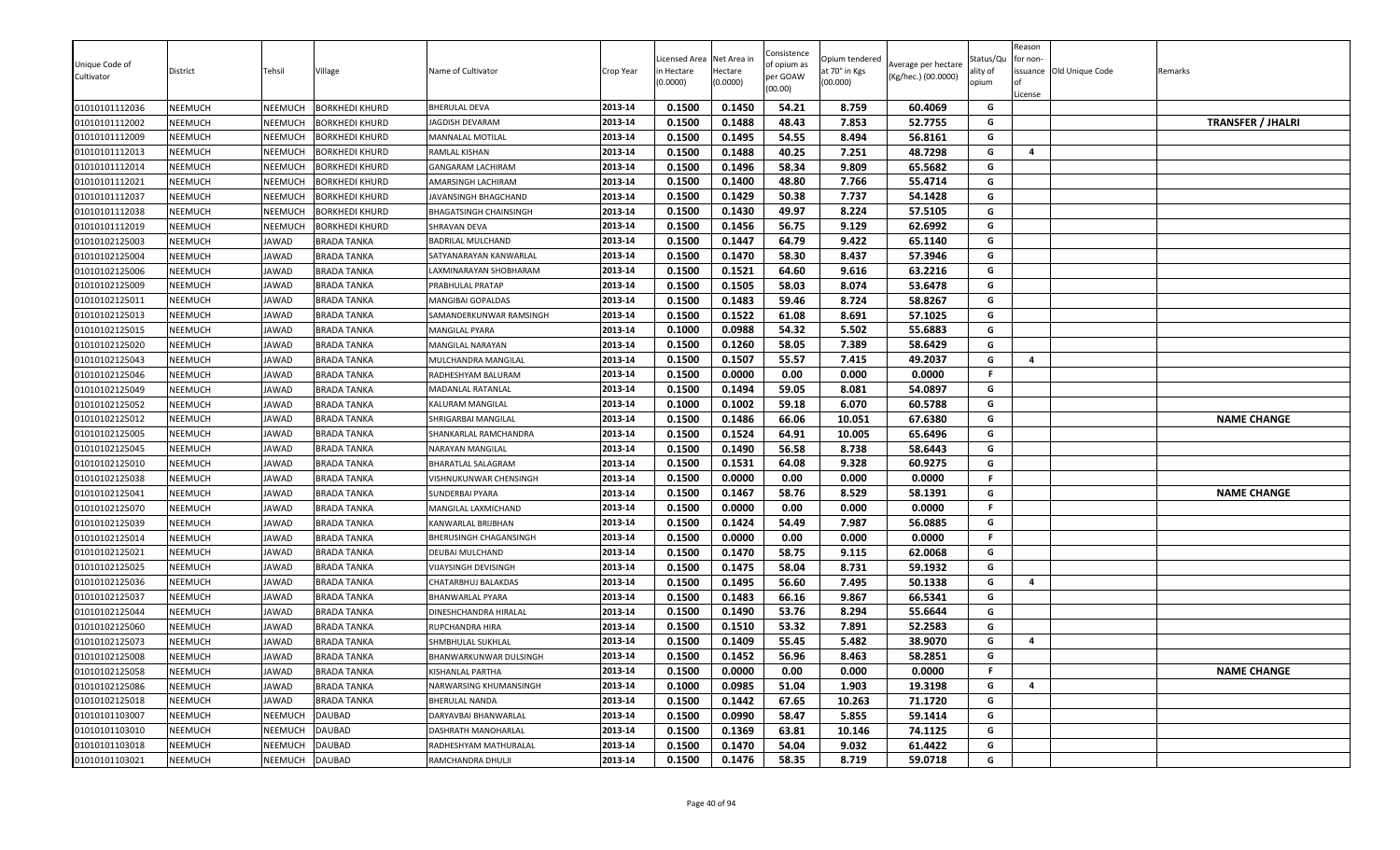| Unique Code of<br>Cultivator | District       | Tehsil         | Village  | Name of Cultivator       | Crop Year | Licensed Area<br>in Hectare<br>(0.0000) | Net Area in<br>Hectare<br>(0.0000) | Consistence<br>of opium as<br>per GOAW<br>(00.00) | Opium tendered<br>at 70° in Kgs<br>(00.000) | Average per hectare<br>(Kg/hec.) (00.0000) | Status/Qu<br>ality of<br>opium | Reason<br>for non-<br>License | issuance Old Unique Code | Remarks |
|------------------------------|----------------|----------------|----------|--------------------------|-----------|-----------------------------------------|------------------------------------|---------------------------------------------------|---------------------------------------------|--------------------------------------------|--------------------------------|-------------------------------|--------------------------|---------|
| 01010101103023               | NEEMUCH        | NEEMUCH        | DAUBAD   | PAWANKUMAR DHANRAJ       | 2013-14   | 0.1500                                  | 0.1145                             | 63.61                                             | 7.788                                       | 68.0175                                    | G                              |                               |                          |         |
| 01010101103033               | NEEMUCH        | NEEMUCH        | DAUBAD   | GANSHYAM NANURAM         | 2013-14   | 0.1500                                  | 0.1500                             | 61.90                                             | 9.586                                       | 63.9067                                    | G                              |                               |                          |         |
| 01010101103036               | NEEMUCH        | NEEMUCH        | DAUBAD   | FULVANTIBAI INDRANARAYAN | 2013-14   | 0.1500                                  | 0.1453                             | 61.60                                             | 9.451                                       | 65.0447                                    | G                              |                               |                          |         |
| 01010101103037               | NEEMUCH        | NEEMUCH        | DAUBAD   | SHAMBHULAL BHANWARLAL    | 2013-14   | 0.1500                                  | 0.0990                             | 58.15                                             | 5.998                                       | 60.5859                                    | G                              |                               |                          |         |
| 01010101103038               | NEEMUCH        | NEEMUCH        | DAUBAD   | DEVILAL MANOHARLAL       | 2013-14   | 0.1500                                  | 0.1444                             | 61.19                                             | 9.712                                       | 67.2576                                    | G                              |                               |                          |         |
| 01010101103039               | NEEMUCH        | NEEMUCH        | DAUBAD   | ONKARLAL RAMCHANDRA      | 2013-14   | 0.1500                                  | 0.1444                             | 59.48                                             | 8.854                                       | 61.3158                                    | G                              |                               |                          |         |
| 01010101103040               | NEEMUCH        | NEEMUCH        | DAUBAD   | FATEHLAL TULSIRAM        | 2013-14   | 0.1500                                  | 0.1477                             | 63.27                                             | 9.852                                       | 66.7028                                    | G                              |                               |                          |         |
| 01010101103043               | NEEMUCH        | NEEMUCH        | DAUBAD   | RAMESHSCHANDRA NANURAM   | 2013-14   | 0.1500                                  | 0.1451                             | 60.69                                             | 9.338                                       | 64.3556                                    | G                              |                               |                          |         |
| 01010101103048               | NEEMUCH        | NEEMUCH        | DAUBAD   | DURGASHANKAR VARDICHAND  | 2013-14   | 0.1500                                  | 0.1511                             | 62.72                                             | 9.569                                       | 63.3289                                    | G                              |                               |                          |         |
| 01010101103052               | NEEMUCH        | <b>NEEMUCH</b> | DAUBAD   | AMRITLAL KANHEYALAL      | 2013-14   | 0.1500                                  | 0.1470                             | 58.96                                             | 9.004                                       | 61.2517                                    | G                              |                               |                          |         |
| 01010101103062               | NEEMUCH        | NEEMUCH        | DAUBAD   | BHARATKUMAR TULSIRAM     | 2013-14   | 0.1500                                  | 0.1519                             | 58.79                                             | 8.852                                       | 58.2752                                    | G                              |                               |                          |         |
| 01010101103058               | NEEMUCH        | NEEMUCH        | DAUBAD   | JITMAL KESHURAM          | 2013-14   | 0.1500                                  | 0.1493                             | 60.07                                             | 9.251                                       | 61.9625                                    | G                              |                               |                          |         |
| 01010101103012               | NEEMUCH        | NEEMUCH        | DAUBAD   | JAGDISH KISHANLAL        | 2013-14   | 0.1500                                  | 0.1508                             | 62.92                                             | 9.330                                       | 61.8700                                    | G                              |                               |                          |         |
| 01010101103005               | NEEMUCH        | NEEMUCH        | DAUBAD   | KAMLASHANKAR BHANWARLAL  | 2013-14   | 0.1500                                  | 0.1090                             | 60.75                                             | 6.969                                       | 63.9358                                    | G                              |                               |                          |         |
| 01010101103026               | NEEMUCH        | NEEMUCH        | DAUBAD   | BHANWARLAL TULSIRAM      | 2013-14   | 0.1500                                  | 0.1500                             | 53.02                                             | 8.521                                       | 56.8067                                    | G                              |                               |                          |         |
| 01010101103028               | NEEMUCH        | NEEMUCH        | DAUBAD   | SHIVENARAYAN NANURAM     | 2013-14   | 0.1500                                  | 0.1482                             | 56.62                                             | 8.897                                       | 60.0337                                    | G                              |                               |                          |         |
| 01010101103030               | NEEMUCH        | NEEMUCH        | DAUBAD   | VISHNULAL MANGILAL       | 2013-14   | 0.1500                                  | 0.1460                             | 62.63                                             | 10.155                                      | 69.5548                                    | G                              |                               |                          |         |
| 01010101103042               | NEEMUCH        | NEEMUCH        | DAUBAD   | SHANTILAL TULSIRAM       | 2013-14   | 0.1500                                  | 0.1504                             | 55.60                                             | 8.856                                       | 58.8830                                    | G                              |                               |                          |         |
| 01010101103019               | NEEMUCH        | NEEMUCH        | DAUBAD   | SITABAI TULSIRAM         | 2013-14   | 0.1000                                  | 0.1023                             | 54.67                                             | 5.561                                       | 54.3597                                    | G                              |                               |                          |         |
| 01010101103031               | NEEMUCH        | NEEMUCH        | DAUBAD   | RADHABAI RAMGOPAL        | 2013-14   | 0.1500                                  | 0.1440                             | 56.04                                             | 8.102                                       | 56.2639                                    | G                              |                               |                          |         |
| 01010101103049               | NEEMUCH        | NEEMUCH        | DAUBAD   | GHANSHYAM VARDICHAND     | 2013-14   | 0.1500                                  | 0.1503                             | 62.13                                             | 9.382                                       | 62.4218                                    | G                              |                               |                          |         |
| 01010101103017               | NEEMUCH        | NEEMUCH        | DAUBAD   | MANNALAL KISHAN          | 2013-14   | 0.1500                                  | 0.1505                             | 59.14                                             | 8.896                                       | 59.1096                                    | G                              |                               |                          |         |
| 01010101103020               | NEEMUCH        | NEEMUCH        | DAUBAD   | NARAYAN MULCHAND         | 2013-14   | 0.1500                                  | 0.1507                             | 47.96                                             | 7.989                                       | 53.0126                                    | G                              |                               |                          |         |
| 01010101103046               | NEEMUCH        | NEEMUCH        | DAUBAD   | JNKARLAL MANGILAL        | 2013-14   | 0.1500                                  | 0.1512                             | 57.20                                             | 9.201                                       | 60.8532                                    | G                              |                               |                          |         |
| 01010101103044               | NEEMUCH        | <b>NEEMUCH</b> | DAUBAD   | SURESHCHANDRA RADHESHYAM | 2013-14   | 0.1500                                  | 0.1454                             | 53.30                                             | 8.300                                       | 57.0839                                    | G                              |                               |                          |         |
| 01010101103008               | NEEMUCH        | NEEMUCH        | DAUBAD   | MADANLAL AMBALAL         | 2013-14   | 0.1500                                  | 0.1463                             | 59.99                                             | 9.658                                       | 66.0150                                    | G                              |                               |                          |         |
| 01010101103001               | NEEMUCH        | NEEMUCH        | DAUBAD   | KISHAN NAGGA             | 2013-14   | 0.1000                                  | 0.0990                             | 61.83                                             | 6.333                                       | 63.9697                                    | G                              |                               |                          |         |
| 01010101103041               | NEEMUCH        | NEEMUCH        | DAUBAD   | SANTOSHKUMAR BANSHILAL   | 2013-14   | 0.1500                                  | 0.1477                             | 37.49                                             | 5.388                                       | 36.4794                                    | G                              | $\mathbf{1}$                  |                          |         |
| 01010101103016               | NEEMUCH        | NEEMUCH        | DAUBAD   | SHYAMSINGH DURGALAL      | 2013-14   | 0.1500                                  | 0.1517                             | 59.90                                             | 9.122                                       | 60.1318                                    | G                              |                               |                          |         |
| 01010101103015               | NEEMUCH        | NEEMUCH        | DAUBAD   | RATANLAL MANSINGH        | 2013-14   | 0.1000                                  | 0.1027                             | 57.94                                             | 5.910                                       | 57.5463                                    | G                              |                               |                          |         |
| 01010101103082               | NEEMUCH        | NEEMUCH        | DAUBAD   | YASHODHABAI SANVATRAM    | 2013-14   | 0.1500                                  | 0.1500                             | 61.55                                             | 9.030                                       | 60.2000                                    | G                              |                               |                          |         |
| 01010102123001               | NEEMUCH        | <b>JAWAD</b>   | DHAMNIYA | AJAYKUMAR SAGARMAL       | 2013-14   | 0.1500                                  | 0.1469                             | 49.42                                             | 7.597                                       | 51.7155                                    | G                              |                               |                          |         |
| 01010102123026               | NEEMUCH        | JAWAD          | DHAMNIYA | RODMAL MANGILAL          | 2013-14   | 0.1500                                  | 0.1482                             | 57.89                                             | 9.453                                       | 63.7854                                    | G                              |                               |                          |         |
| 01010102123030               | NEEMUCH        | <b>JAWAD</b>   | DHAMNIYA | BHANWARLAL RAMLAL        | 2013-14   | 0.1000                                  | 0.1021                             | 60.33                                             | 6.714                                       | 65.7591                                    | G                              |                               |                          |         |
| 01010102123033               | NEEMUCH        | <b>JAWAD</b>   | DHAMNIYA | KANWARLAL PRABHULAL      | 2013-14   | 0.1500                                  | 0.1515                             | 55.62                                             | 8.740                                       | 57.6898                                    | G                              |                               |                          |         |
| 01010102123035               | NEEMUCH        | JAWAD          | DHAMNIYA | SHANKARLAL GASI          | 2013-14   | 0.1500                                  | 0.1500                             | 64.40                                             | 10.267                                      | 68.4467                                    | G                              |                               |                          |         |
| 01010102123045               | NEEMUCH        | JAWAD          | DHAMNIYA | <b>BAGDIRAM GIRDHARI</b> | 2013-14   | 0.1500                                  | 0.1498                             | 59.98                                             | 9.845                                       | 65.7210                                    | G                              |                               |                          |         |
| 01010102123048               | NEEMUCH        | <b>JAWAD</b>   | DHAMNIYA | RATANLAL SHANKARLAL      | 2013-14   | 0.1500                                  | 0.1500                             | 65.25                                             | 10.757                                      | 71.7133                                    | G                              |                               |                          |         |
| 01010102123052               | NEEMUCH        | JAWAD          | DHAMNIYA | RAMNARAYAN RAMLAL        | 2013-14   | 0.1500                                  | 0.1540                             | 60.31                                             | 9.805                                       | 63.6688                                    | G                              |                               |                          |         |
| 01010102123058               | <b>NEEMUCH</b> | <b>JAWAD</b>   | DHAMNIYA | DEUBAI NATHULAL          | 2013-14   | 0.1500                                  | 0.1490                             | 56.13                                             | 9.125                                       | 61.2416                                    | G                              |                               |                          |         |
| 01010102123061               | <b>NEEMUCH</b> | <b>JAWAD</b>   | DHAMNIYA | BHAGIRATH RAMLAL         | 2013-14   | 0.1500                                  | 0.1462                             | 60.27                                             | 9.523                                       | 65.1368                                    | G                              |                               |                          |         |
| 01010102123065               | <b>NEEMUCH</b> | <b>JAWAD</b>   | DHAMNIYA | RAMPRASAD HIRALAL        | 2013-14   | 0.1500                                  | 0.1519                             | 61.15                                             | 9.854                                       | 64.8716                                    | G                              |                               |                          |         |
| 01010102123073               | NEEMUCH        | <b>JAWAD</b>   | DHAMNIYA | JAMNALAL BANSILAL        | 2013-14   | 0.1500                                  | 0.1440                             | 56.45                                             | 8.693                                       | 60.3681                                    | G                              |                               |                          |         |
| 01010102123027               | <b>NEEMUCH</b> | <b>JAWAD</b>   | DHAMNIYA | GASI NANDAPATIDAR        | 2013-14   | 0.1500                                  | 0.1476                             | 54.48                                             | 8.896                                       | 60.2710                                    | G                              |                               |                          |         |
| 01010102123057               | <b>NEEMUCH</b> | JAWAD          | DHAMNIYA | SHOBHARAM JAGGA          | 2013-14   | 0.1500                                  | 0.1485                             | 56.73                                             | 9.036                                       | 60.8485                                    | G                              |                               |                          |         |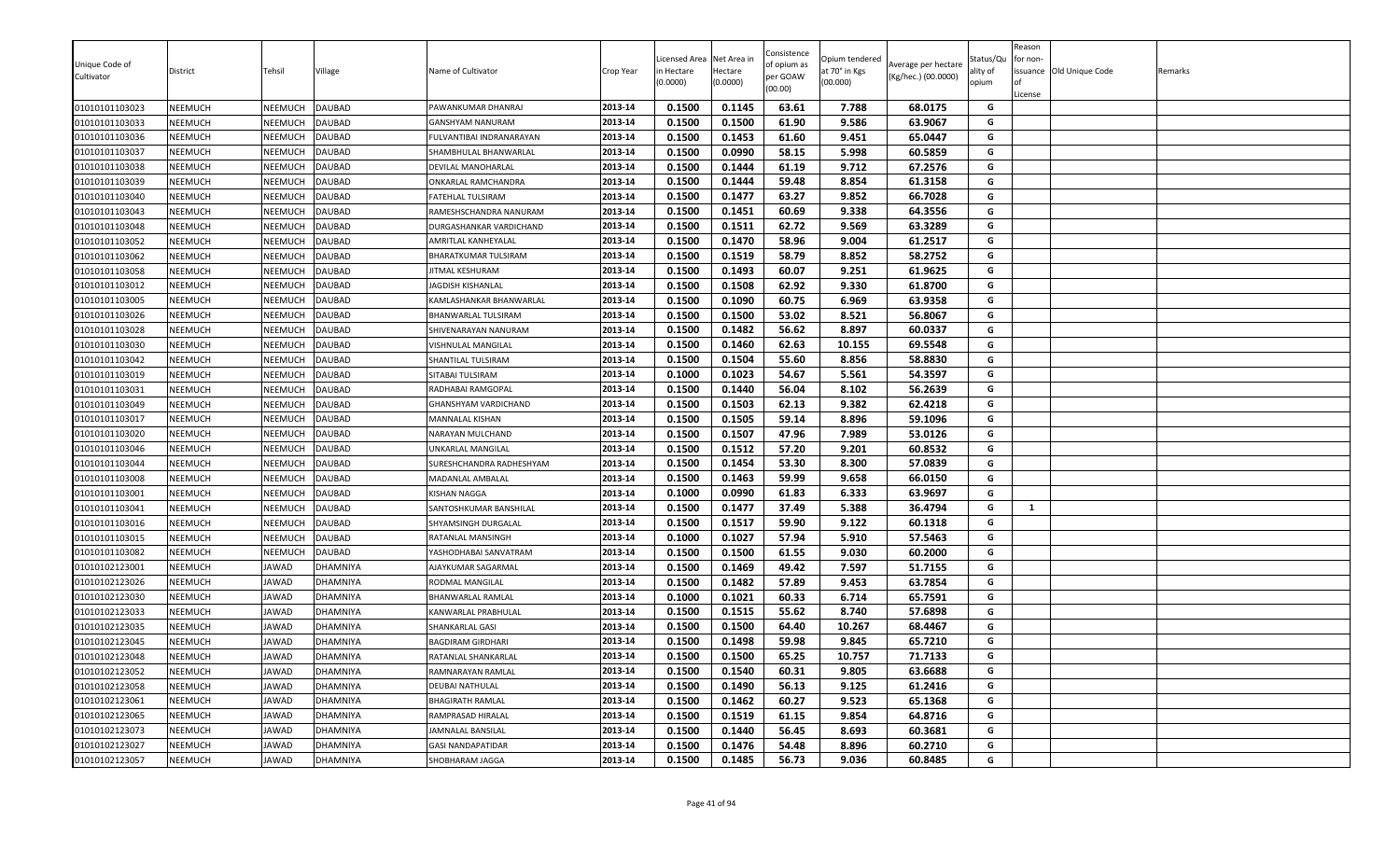| Unique Code of<br>Cultivator | District       | <b>Tehsil</b>  | Village       | Name of Cultivator                       | Crop Year | icensed Area<br>n Hectare<br>(0.0000) | Net Area in<br>Hectare<br>(0.0000) | Consistence<br>of opium as<br>per GOAW<br>(00.00) | Opium tendered<br>at 70° in Kgs<br>(00.000) | Average per hectare<br>(Kg/hec.) (00.0000) | Status/Qu<br>ality of<br>opium | Reason<br>for non-<br>License | issuance Old Unique Code | Remarks                   |
|------------------------------|----------------|----------------|---------------|------------------------------------------|-----------|---------------------------------------|------------------------------------|---------------------------------------------------|---------------------------------------------|--------------------------------------------|--------------------------------|-------------------------------|--------------------------|---------------------------|
| 01010102123064               | NEEMUCH        | <b>JAWAD</b>   | DHAMNIYA      | PARASRAM NONDRAM                         | 2013-14   | 0.1500                                | 0.0000                             | 0.00                                              | 0.000                                       | 0.0000                                     | F                              |                               |                          |                           |
| 01010102123091               | NEEMUCH        | JAWAD          | DHAMNIYA      | JAHUR MOIBRAHIM                          | 2013-14   | 0.1500                                | 0.1480                             | 58.39                                             | 9.568                                       | 64.6486                                    | G                              |                               |                          |                           |
| 01010102123094               | NEEMUCH        | JAWAD          | DHAMNIYA      | BHERULAL HIRALAL                         | 2013-14   | 0.1500                                | 0.1480                             | 59.41                                             | 9.429                                       | 63.7095                                    | G                              |                               |                          |                           |
| 01010102123099               | <b>NEEMUCH</b> | JAWAD          | DHAMNIYA      | DHAPUBAI BHANWARLAL                      | 2013-14   | 0.1500                                | 0.1480                             | 56.19                                             | 9.006                                       | 60.8514                                    | G                              |                               |                          |                           |
| 01010102123028               | NEEMUCH        | JAWAD          | DHAMNIYA      | HAJARILAL JAYKISHAN                      | 2013-14   | 0.1500                                | 0.1490                             | 52.78                                             | 8.377                                       | 56.2215                                    | G                              |                               |                          | <b>NAME CHANGE</b>        |
| 01010102123041               | NEEMUCH        | <b>AWAD</b>    | DHAMNIYA      | NARMDABAI SAGARMAL                       | 2013-14   | 0.1500                                | 0.1498                             | 61.70                                             | 9.987                                       | 66.6689                                    | G                              |                               |                          |                           |
| 01010102123074               | <b>NEEMUCH</b> | JAWAD          | DHAMNIYA      | KALURAM BHERULAL                         | 2013-14   | 0.1500                                | 0.1450                             | 58.78                                             | 8.792                                       | 60.6345                                    | G                              |                               |                          |                           |
| 01010102123083               | <b>NEEMUCH</b> | JAWAD          | DHAMNIYA      | MOTILAL INDERMAL                         | 2013-14   | 0.1500                                | 0.1472                             | 53.62                                             | 8.480                                       | 57.6087                                    | G                              |                               |                          |                           |
| 01010102123092               | <b>NEEMUCH</b> | <b>AWAD</b>    | DHAMNIYA      | KOUSHLYABAI KANHEYALAL                   | 2013-14   | 0.1000                                | 0.0985                             | 55.96                                             | 5.948                                       | 60.3858                                    | G                              |                               |                          |                           |
| 01010102123018               | <b>NEEMUCH</b> | <b>AWAD</b>    | DHAMNIYA      | <b>GOPA NANDALAL</b>                     | 2013-14   | 0.1500                                | 0.1491                             | 62.41                                             | 10.119                                      | 67.8672                                    | G                              |                               |                          |                           |
| 01010102123089               | <b>NEEMUCH</b> | JAWAD          | DHAMNIYA      | <b>IUSAINKHAN AHAMADKHAN</b>             | 2013-14   | 0.1000                                | 0.0941                             | 59.68                                             | 6.420                                       | 68.2253                                    | G                              |                               |                          | <b>TRANSFER / AKHEPUR</b> |
| 01010102123093               | NEEMUCH        | <b>AWAD</b>    | DHAMNIYA      | SUBHASHCHANDRA NARAYAN                   | 2013-14   | 0.1500                                | 0.1500                             | 56.55                                             | 9.468                                       | 63.1200                                    | G                              |                               |                          |                           |
| 01010102123100               | NEEMUCH        | JAWAD          | DHAMNIYA      | MEHABUBKHAN AHAMADKHAN                   | 2013-14   | 0.1000                                | 0.0906                             | 59.80                                             | 6.100                                       | 67.3289                                    | G                              |                               |                          | <b>TRANSFER / AKHEPUR</b> |
| 01010102123079               | <b>NEEMUCH</b> | <b>AWAD</b>    | DHAMNIYA      | <b>MANGILAL JAGGAJI</b>                  | 2013-14   | 0.1500                                | 0.1440                             | 51.29                                             | 7.884                                       | 54.7500                                    | G                              |                               |                          |                           |
| 01010102123076               | NEEMUCH        | JAWAD          | DHAMNIYA      | NANDUBAI KANWARLAL                       | 2013-14   | 0.1500                                | 0.1488                             | 55.37                                             | 9.160                                       | 61.5591                                    | G                              |                               |                          |                           |
| 01010102123090               | NEEMUCH        | JAWAD          | DHAMNIYA      | SUHAGIBAI SHANRAJ                        | 2013-14   | 0.1500                                | 0.1484                             | 59.80                                             | 9.696                                       | 65.3369                                    | G                              |                               |                          |                           |
| 01010102123016               | NEEMUCH        | JAWAD          | DHAMNIYA      | RODMAL RUPALAL                           | 2013-14   | 0.1500                                | 0.1486                             | 58.61                                             | 9.428                                       | 63.4455                                    | G                              |                               |                          |                           |
| 01010102123055               | NEEMUCH        | JAWAD          | DHAMNIYA      | BAGDIRAM BAPULAL                         | 2013-14   | 0.1500                                | 0.1480                             | 61.15                                             | 9.793                                       | 66.1689                                    | G                              |                               |                          |                           |
| 01010102138004               | NEEMUCH        | JAWAD          | <b>GADOLA</b> | ROOPNARAYAN PYARA                        | 2013-14   | 0.1500                                | 0.1496                             | 53.27                                             | 8.295                                       | 55.4479                                    | G                              |                               |                          |                           |
| 01010102138007               | NEEMUCH        | JAWAD          | <b>GADOLA</b> | SHYAMLAL NARSINGH                        | 2013-14   | 0.1500                                | 0.0000                             | 0.00                                              | 0.000                                       | 0.0000                                     | F.                             |                               |                          |                           |
| 01010102138018               | NEEMUCH        | JAWAD          | <b>GADOLA</b> | KARULAL PANNALAL                         | 2013-14   | 0.1500                                | 0.1499                             | 59.63                                             | 9.481                                       | 63.2488                                    | G                              |                               |                          |                           |
| 01010102138022               | NEEMUCH        | JAWAD          | <b>GADOLA</b> | BHERULAL NARHINGH                        | 2013-14   | 0.1500                                | 0.1340                             | 56.40                                             | 7.904                                       | 58.9851                                    | G                              |                               |                          |                           |
| 01010102138023               | NEEMUCH        | JAWAD          | <b>GADOLA</b> | RAJMAL NARSINGH                          | 2013-14   | 0.1500                                | 0.1520                             | 58.05                                             | 9.155                                       | 60.2303                                    | G                              |                               |                          |                           |
| 01010102138031               | NEEMUCH        | JAWAD          | <b>GADOLA</b> | BAGDIRAM URF BAGDIYA BHAGU URF<br>BHAGYA | 2013-14   | 0.1500                                | 0.1500                             | 51.96                                             | 7.928                                       | 52.8533                                    | G                              |                               |                          | <b>TRANSFER / DHABI</b>   |
| 01010102138033               | NEEMUCH        | JAWAD          | <b>GADOLA</b> | RAMESHCHANDRA BHERULAL                   | 2013-14   | 0.1500                                | 0.1500                             | 58.11                                             | 9.007                                       | 60.0467                                    | G                              |                               |                          |                           |
| 01010102138002               | <b>NEEMUCH</b> | <b>JAWAD</b>   | <b>GADOLA</b> | AMRITLAL MADHOLAL                        | 2013-14   | 0.1500                                | 0.1507                             | 60.61                                             | 9.611                                       | 63.7757                                    | G                              |                               |                          |                           |
| 01010102138032               | <b>NEEMUCH</b> | <b>AWAD</b>    | <b>GADOLA</b> | RAMLAL BHIMA                             | 2013-14   | 0.1500                                | 0.1491                             | 55.60                                             | 8.157                                       | 54.7082                                    | G                              |                               |                          |                           |
| 01010102138030               | <b>NEEMUCH</b> | JAWAD          | <b>GADOLA</b> | SOHANBAI BHUWANIDAS                      | 2013-14   | 0.1000                                | 0.0973                             | 53.79                                             | 5.617                                       | 57.7287                                    | G                              |                               |                          |                           |
| 01010102138038               | <b>NEEMUCH</b> | JAWAD          | <b>GADOLA</b> | <b>SUNDERLAL MANGILAL</b>                | 2013-14   | 0.1500                                | 0.0000                             | 0.00                                              | 0.000                                       | 0.0000                                     | F                              |                               |                          |                           |
| 01010102138039               | NEEMUCH        | JAWAD          | <b>GADOLA</b> | <b>MOHANDAS CHUNNIDAS</b>                | 2013-14   | 0.1500                                | 0.1245                             | 49.05                                             | 5.795                                       | 46.5462                                    | G                              | $\overline{a}$                | 01010102126035           |                           |
| 01010102138013               | NEEMUCH        | <b>AWAD</b>    | <b>GADOLA</b> | <b>BANSHILAL SHOBHARAM</b>               | 2013-14   | 0.1500                                | 0.1480                             | 57.19                                             | 8.881                                       | 60.0068                                    | G                              |                               | 01010102126068           |                           |
| 01010102138040               | NEEMUCH        | <b>AWAD</b>    | <b>GADOLA</b> | BHERUSINGH DEVILAL                       | 2013-14   | 0.1500                                | 0.1472                             | 48.15                                             | 7.470                                       | 50.7473                                    | G                              | $\overline{a}$                | 01010102126042           |                           |
| 01010101106007               | NEEMUCH        | <b>NEEMUCH</b> | JAVI          | SATYANARAYAN DOULATRAM                   | 2013-14   | 0.1000                                | 0.0989                             | 59.81                                             | 6.160                                       | 62.2851                                    | G                              |                               |                          |                           |
| 01010101106014               | NEEMUCH        | NEEMUCH        | <b>JAVI</b>   | <b>JAGDISH DOULATRAM</b>                 | 2013-14   | 0.1500                                | 0.1510                             | 63.99                                             | 10.001                                      | 66.2318                                    | G                              |                               |                          |                           |
| 01010101106016               | NEEMUCH        | NEEMUCH        | <b>JAVI</b>   | BADRILAL NANDLAL                         | 2013-14   | 0.1500                                | 0.1512                             | 65.24                                             | 9.656                                       | 63.8624                                    | G                              |                               |                          |                           |
| 01010101106020               | NEEMUCH        | NEEMUCH        | <b>JAVI</b>   | VALIBAI DHANNALAL                        | 2013-14   | 0.1500                                | 0.1514                             | 64.04                                             | 9.716                                       | 64.1744                                    | G                              |                               |                          |                           |
| 01010101106021               | NEEMUCH        | NEEMUCH        | <b>JAVI</b>   | NANDKISHORE BHERULAL                     | 2013-14   | 0.1500                                | 0.1501                             | 56.21                                             | 8.576                                       | 57.1352                                    | G                              |                               |                          |                           |
| 01010101106026               | <b>NEEMUCH</b> | NEEMUCH        | <b>JAVI</b>   | DALURAM BHAGULAL                         | 2013-14   | 0.1000                                | 0.1020                             | 53.02                                             | 5.719                                       | 56.0686                                    | G                              |                               |                          |                           |
| 01010101106028               | NEEMUCH        | NEEMUCH        | <b>JAVI</b>   | NANDKISHORE MOTILAL                      | 2013-14   | 0.1500                                | 0.1529                             | 56.75                                             | 8.440                                       | 55.1995                                    | G                              |                               |                          |                           |
| 01010101106035               | NEEMUCH        | NEEMUCH        | <b>JAVI</b>   | GORDHANLAL KALURAM                       | 2013-14   | 0.1500                                | 0.1510                             | 47.24                                             | 7.153                                       | 47.3709                                    | G                              | $\overline{a}$                |                          |                           |
| 01010101106036               | <b>NEEMUCH</b> | NEEMUCH        | JAVI          | MANGIBAI PRAHALAD                        | 2013-14   | 0.1500                                | 0.1500                             | 59.50                                             | 8.866                                       | 59.1067                                    | G                              |                               |                          |                           |
| 01010101106041               | <b>NEEMUCH</b> | NEEMUCH        | <b>JAVI</b>   | RAMESHWAR BHAGATRAM                      | 2013-14   | 0.1500                                | 0.1454                             | 51.17                                             | 7.083                                       | 48.7139                                    | G                              | 4                             |                          |                           |
| 01010101106049               | NEEMUCH        | NEEMUCH        | <b>JAVI</b>   | DEVILAL HARLAL                           | 2013-14   | 0.1500                                | 0.1496                             | 58.26                                             | 8.656                                       | 57.8610                                    | G                              |                               |                          |                           |
| 01010101106052               | <b>NEEMUCH</b> | NEEMUCH        | <b>JAVI</b>   | KHYALILAL TULSIRAM                       | 2013-14   | 0.1500                                | 0.1521                             | 55.15                                             | 8.556                                       | 56.2525                                    | G                              |                               |                          | <b>NAME CHANGE</b>        |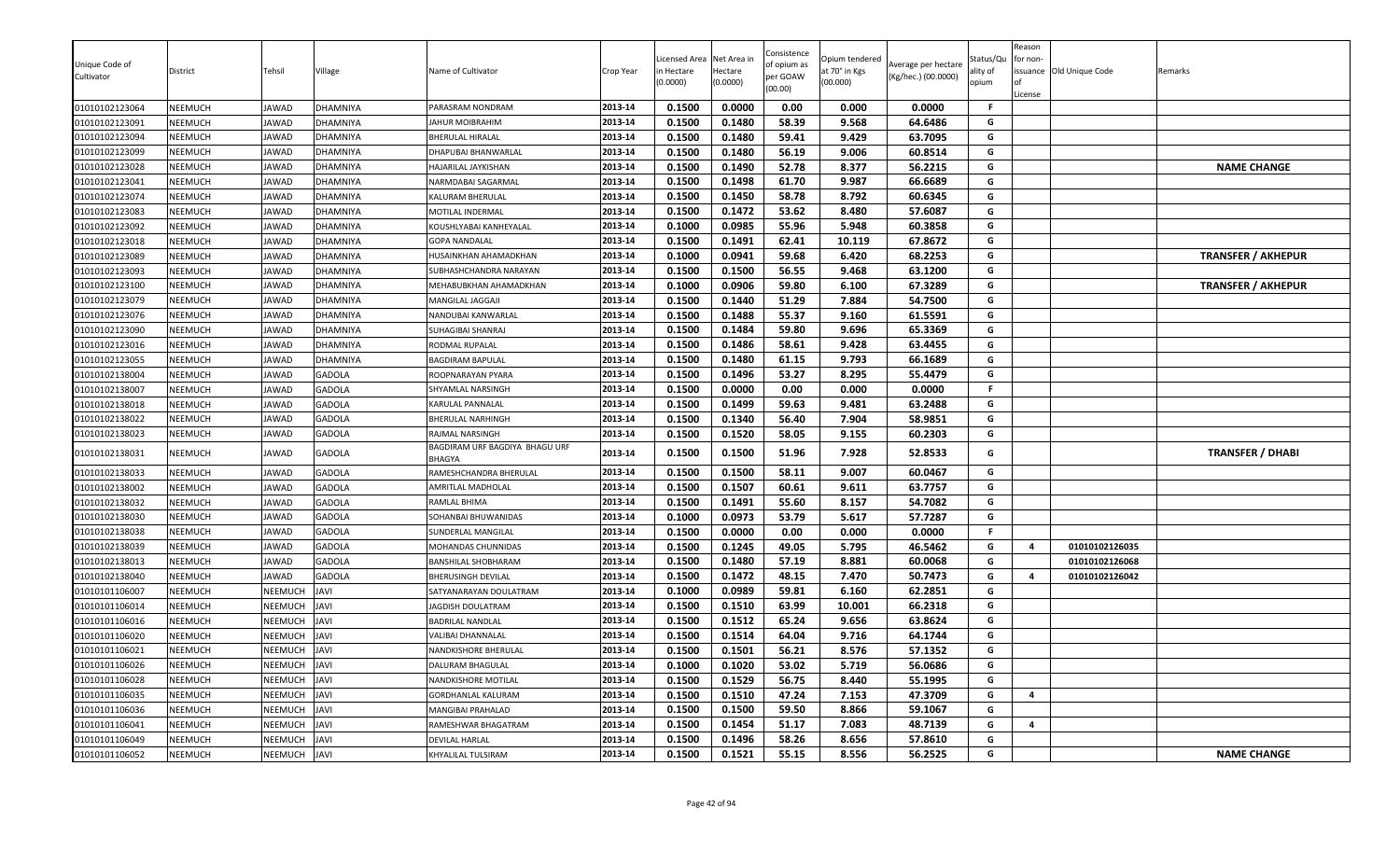| Unique Code of |                |              |             |                                 |           | icensed Area | Net Area in | Consistence<br>of opium as | Opium tendered | Average per hectare | Status/Qu      | Reason<br>for non-  |                          |         |
|----------------|----------------|--------------|-------------|---------------------------------|-----------|--------------|-------------|----------------------------|----------------|---------------------|----------------|---------------------|--------------------------|---------|
| Cultivator     | District       | Tehsil       | ∕illage     | Name of Cultivator              | Crop Year | n Hectare    | Hectare     | per GOAW                   | at 70° in Kgs  | (Kg/hec.) (00.0000) | ality of       |                     | issuance Old Unique Code | Remarks |
|                |                |              |             |                                 |           | (0.0000)     | (0.0000)    | (00.00)                    | (00.000)       |                     | opium          | License             |                          |         |
| 01010101106077 | <b>NEEMUCH</b> | NEEMUCH      | <b>JAVI</b> | PARASRAM GANGARAM KHYALIRAM     | 2013-14   | 0.1500       | 0.1517      | 64.92                      | 10.026         | 66.0910             | G              |                     |                          |         |
| 01010101106080 | <b>NEEMUCH</b> | NEEMUCH      | <b>JAVI</b> | KANHEYALAL CHATURBHUJ           | 2013-14   | 0.1500       | 0.1416      | 60.21                      | 8.343          | 58.9195             | G              |                     |                          |         |
| 01010101106084 | <b>NEEMUCH</b> | NEEMUCH      | <b>JAVI</b> | KAMLESH SATYANARAYAN            | 2013-14   | 0.1500       | 0.1517      | 62.91                      | 9.212          | 60.7251             | G              |                     |                          |         |
| 01010101106094 | <b>NEEMUCH</b> | NEEMUCH      | <b>JAVI</b> | GANESHRAM DHANNALAL             | 2013-14   | 0.1500       | 0.1498      | 66.70                      | 9.872          | 65.9012             | G              |                     |                          |         |
| 01010101106102 | <b>NEEMUCH</b> | NEEMUCH      | <b>JAVI</b> | RAJESHKUMAR BHERULAL            | 2013-14   | 0.1500       | 0.1473      | 48.61                      | 7.104          | 48.2281             | G              | $\overline{a}$      |                          |         |
| 01010101106104 | <b>NEEMUCH</b> | NEEMUCH      | <b>JAVI</b> | BABULAL HAJARILAL               | 2013-14   | 0.1000       | 0.0992      | 47.36                      | 4.540          | 45.7661             | G              | 4                   |                          |         |
| 01010101106105 | <b>NEEMUCH</b> | NEEMUCH      | <b>JAVI</b> | PRABHULAL HAJARILAL             | 2013-14   | 0.1000       | 0.0984      | 52.65                      | 5.107          | 51.9004             | G              |                     |                          |         |
| 01010101106106 | <b>NEEMUCH</b> | NEEMUCH      | <b>JAVI</b> | DEVILAL HAJARILAL               | 2013-14   | 0.1500       | 0.1500      | 59.26                      | 8.610          | 57.4000             | G              |                     |                          |         |
| 01010101106107 | <b>NEEMUCH</b> | NEEMUCH      | <b>JAVI</b> | KANHEYALAL HAJARILALBAVARI      | 2013-14   | 0.1500       | 0.1494      | 52.18                      | 7.678          | 51.3922             | G              |                     |                          |         |
| 01010101106112 | <b>NEEMUCH</b> | NEEMUCH      | <b>JAVI</b> | BABULAL MANGILAL                | 2013-14   | 0.1500       | 0.1488      | 48.72                      | 7.329          | 49.2540             | G              | $\overline{a}$      |                          |         |
| 01010101106115 | <b>NEEMUCH</b> | NEEMUCH      | <b>JAVI</b> | BANSATIBAI KANHEYALAL           | 2013-14   | 0.1500       | 0.1512      | 52.64                      | 7.806          | 51.6270             | G              |                     |                          |         |
| 01010101106128 | <b>NEEMUCH</b> | NEEMUCH      | <b>JAVI</b> | SHOBHARAM GANESHRAM             | 2013-14   | 0.1500       | 0.1516      | 54.77                      | 8.309          | 54.8087             | G              |                     |                          |         |
| 01010101106129 | <b>NEEMUCH</b> | NEEMUCH      | <b>JAVI</b> | BABULAL RAMNARAYAN              | 2013-14   | 0.1500       | 0.1502      | 62.67                      | 9.248          | 61.5712             | G              |                     |                          |         |
| 01010101106130 | <b>NEEMUCH</b> | NEEMUCH      | <b>JAVI</b> | SATYANARAYAN KALURAM            | 2013-14   | 0.1500       | 0.1506      | 62.70                      | 9.199          | 61.0823             | G              |                     |                          |         |
| 01010101106137 | <b>NEEMUCH</b> | NEEMUCH      | <b>JAVI</b> | KHYALILAL MANGILAL              | 2013-14   | 0.1500       | 0.1525      | 58.65                      | 8.898          | 58.3475             | G              |                     |                          |         |
| 01010101106138 | NEEMUCH        | NEEMUCH      | <b>JAVI</b> | KESHURAM MANGILAL               | 2013-14   | 0.1500       | 0.1471      | 63.80                      | 9.260          | 62.9504             | G              |                     |                          |         |
| 01010101106169 | <b>NEEMUCH</b> | NEEMUCH      | <b>JAVI</b> | DASHARATH MODIRAM               | 2013-14   | 0.1500       | 0.1500      | 57.84                      | 8.560          | 57.0667             | G              |                     |                          |         |
| 01010101106172 | <b>NEEMUCH</b> | NEEMUCH      | <b>JAVI</b> | SAMPATBAI RAMESHWAR             | 2013-14   | 0.1500       | 0.1512      | 60.55                      | 9.316          | 61.6138             | G              |                     |                          |         |
| 01010101106139 | <b>NEEMUCH</b> | NEEMUCH      | <b>JAVI</b> | JANIBAI KANHEYALAL              | 2013-14   | 0.1000       | 0.0000      | 0.00                       | 0.000          | 0.0000              | .F             |                     |                          |         |
| 01010101106152 | <b>NEEMUCH</b> | NEEMUCH      | <b>JAVI</b> | SHRILAL ONKARLAL                | 2013-14   | 0.1500       | 0.1490      | 51.57                      | 7.087          | 47.5638             | G              | 4                   |                          |         |
| 01010101106154 | <b>NEEMUCH</b> | NEEMUCH      | <b>JAVI</b> | AMBALAL ONKARLAL                | 2013-14   | 0.1500       | 0.1530      | 53.12                      | 7.786          | 50.8889             | G              | $\overline{a}$      |                          |         |
| 01010101106155 | <b>NEEMUCH</b> | NEEMUCH      | <b>JAVI</b> | ONKARLAL AMRITLAL               | 2013-14   | 0.1000       | 0.1008      | 55.49                      | 5.834          | 57.8770             | G              |                     |                          |         |
| 01010101106156 | <b>NEEMUCH</b> | NEEMUCH      | <b>JAVI</b> | MOHANLAL GASIRAM                | 2013-14   | 0.1500       | 0.1456      | 53.40                      | 7.491          | 51.4492             | G              |                     |                          |         |
| 01010101106161 | <b>NEEMUCH</b> | NEEMUCH      | <b>JAVI</b> | KAILASHBAI NANDLAL              | 2013-14   | 0.1500       | 0.1500      | 62.46                      | 8.994          | 59.9600             | G              |                     |                          |         |
| 01010101106072 | <b>NEEMUCH</b> | NEEMUCH      | <b>JAVI</b> | BADRILAL MULCHAND               | 2013-14   | 0.1000       | 0.0992      | 58.79                      | 5.442          | 54.8589             | G              |                     |                          |         |
| 01010101106103 | <b>NEEMUCH</b> | NEEMUCH      | <b>JAVI</b> | SUSHILABAI PURANMAL             | 2013-14   | 0.1500       | 0.1500      | 58.63                      | 8.769          | 58.4600             | G              |                     |                          |         |
| 01010101106146 | <b>NEEMUCH</b> | NEEMUCH      | <b>JAVI</b> | NANURAM PYARCHAND               | 2013-14   | 0.1500       | 0.1518      | 58.28                      | 8.176          | 53.8603             | G              |                     |                          |         |
| 01010101106179 | <b>NEEMUCH</b> | NEEMUCH      | <b>JAVI</b> | KALURAM BADRILAL D. P. RATANLAL | 2013-14   | 0.1500       | 0.1500      | 64.24                      | 9.746          | 64.9733             | G              |                     |                          |         |
| 01010101106047 | <b>NEEMUCH</b> | NEEMUCH      | <b>JAVI</b> | RADHESHYAM SURATRAM             | 2013-14   | 0.1500       | 0.1510      | 70.57                      | 10.938         | 72.4371             | G              |                     |                          |         |
| 01010101106180 | <b>NEEMUCH</b> | NEEMUCH      | <b>JAVI</b> | VIRENDRAKUMAR PARASRAM          | 2013-14   | 0.1500       | 0.1506      | 64.08                      | 9.539          | 63.3400             | G              |                     |                          |         |
| 01010101106182 | <b>NEEMUCH</b> | NEEMUCH      | <b>JAVI</b> | <b>BHAGATRAM RAMLAL</b>         | 2013-14   | 0.1000       | 0.1044      | 61.37                      | 5.602          | 53.6590             | G              |                     |                          |         |
| 01010101106132 | NEEMUCH        | NEEMUCH      | <b>JAVI</b> | MANGIBAI KISHANLAL              | 2013-14   | 0.1500       | 0.1508      | 58.28                      | 8.800          | 58.3554             | G              |                     |                          |         |
| 01010101106136 | <b>NEEMUCH</b> | NEEMUCH      | <b>JAVI</b> | DILIPCHAND NARAYAN              | 2013-14   | 0.1500       | 0.1500      | 65.06                      | 9.778          | 65.1867             | G              |                     |                          |         |
| 01010101106164 | <b>NEEMUCH</b> | NEEMUCH      | <b>JAVI</b> | KAILASHBAI RADHESHYAM           | 2013-14   | 0.1500       | 0.1536      | 60.46                      | 9.294          | 60.5078             | G              |                     |                          |         |
| 01010101106187 | <b>NEEMUCH</b> | NEEMUCH      | <b>JAVI</b> | KALURAM BRIJMOHAN               | 2013-14   | 0.1500       | 0.1500      | 65.04                      | 8.920          | 59.4667             | $\blacksquare$ | $\overline{2}$      |                          |         |
| 01010101106189 | <b>NEEMUCH</b> | NEEMUCH      | <b>JAVI</b> | BALWANT SURAJMAL                | 2013-14   | 0.1500       | 0.1485      | 58.88                      | 8.798          | 59.2458             | G              |                     |                          |         |
| 01010101106191 | <b>NEEMUCH</b> | NEEMUCH      | <b>JAVI</b> | KAMLABAI SHIVELAL               | 2013-14   | 0.1500       | 0.1484      | 64.51                      | 9.870          | 66.5094             | G              |                     |                          |         |
| 01010101106195 | <b>NEEMUCH</b> | NEEMUCH      | <b>JAVI</b> | <b>BANSHILAL GHEESALAL</b>      | 2013-14   | 0.1500       | 0.1498      | 51.88                      | 7.471          | 49.8732             | G              | $\overline{\bf{a}}$ |                          |         |
| 01010101106033 | <b>NEEMUCH</b> | NEEMUCH JAVI |             | MANGILAL BALCHAND               | 2013-14   | 0.1000       | 0.1019      | 41.42                      | 3.811          | 37.3994             | G              | 4                   |                          |         |
| 01010101106208 | <b>NEEMUCH</b> | NEEMUCH JAVI |             | MODIRAM BAKSHU                  | 2013-14   | 0.1000       | 0.1020      | 59.59                      | 6.121          | 60.0098             | G              |                     |                          |         |
| 01010101106210 | NEEMUCH        | NEEMUCH      | <b>JAVI</b> | MANGILAL NANALAL                | 2013-14   | 0.1500       | 0.1500      | 61.56                      | 9.340          | 62.2667             |                | $\overline{2}$      |                          |         |
| 01010101106017 | <b>NEEMUCH</b> | NEEMUCH      | <b>JAVI</b> | NARENDRAKUMAR RAMKARAN          | 2013-14   | 0.1500       | 0.1513      | 64.23                      | 9.635          | 63.6814             | G              |                     |                          |         |
| 01010101106212 | NEEMUCH        | NEEMUCH      | <b>JAVI</b> | GANSHYAM BHAGATRAM              | 2013-14   | 0.1000       | 0.0979      | 59.17                      | 6.035          | 61.6445             | G              |                     |                          |         |
| 01010101106214 | NEEMUCH        | NEEMUCH      | <b>JAVI</b> | KAMUBAI RAMCHANDRA              | 2013-14   | 0.1000       | 0.0988      | 49.76                      | 4.805          | 48.6336             | G              | $\overline{a}$      |                          |         |
| 01010101106148 | NEEMUCH        | NEEMUCH JAVI |             | DAKULAL LALAJI                  | 2013-14   | 0.1500       | 0.0000      | 0.00                       | 0.000          | 0.0000              | F.             |                     |                          |         |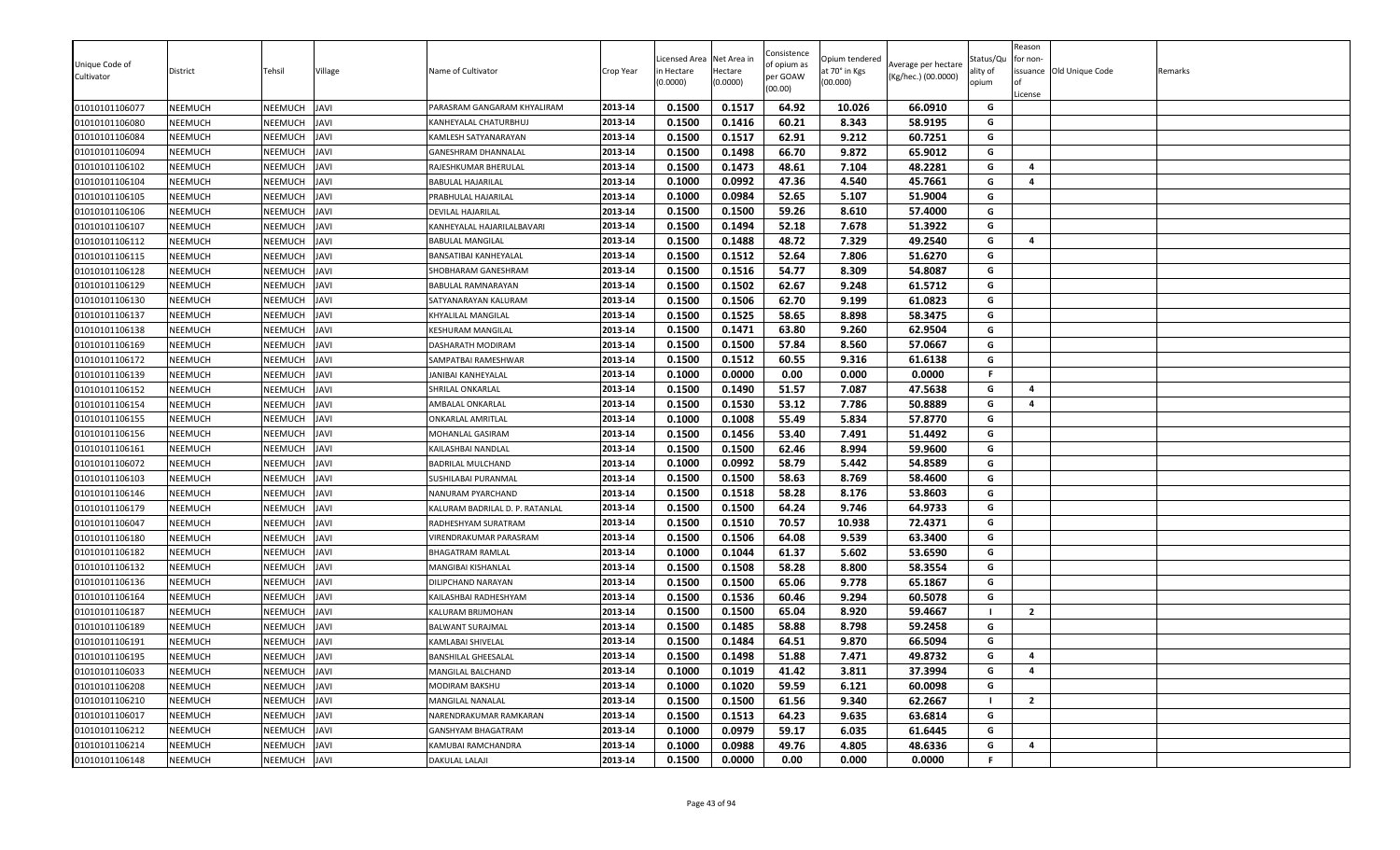|                                  |                                  |                    |                            |                                             |                    | icensed Area     | Net Area in      | Consistence         | Opium tendered |                     | Status/Qu | eason<br>for non- |                 |                    |
|----------------------------------|----------------------------------|--------------------|----------------------------|---------------------------------------------|--------------------|------------------|------------------|---------------------|----------------|---------------------|-----------|-------------------|-----------------|--------------------|
| Unique Code of                   | District                         | Tehsil             | √illage                    | Name of Cultivator                          | Crop Year          | n Hectare        | Hectare          | of opium as         | at 70° in Kgs  | Average per hectare | ality of  | issuance          | Old Unique Code | Remarks            |
| Cultivator                       |                                  |                    |                            |                                             |                    | (0.0000)         | (0.0000)         | per GOAW<br>(00.00) | (00.000)       | (Kg/hec.) (00.0000) | opium     |                   |                 |                    |
|                                  |                                  |                    |                            |                                             |                    |                  |                  |                     |                |                     |           | License           |                 |                    |
| 01010101106116                   | <b>NEEMUCH</b>                   | NEEMUCH            | <b>JAVI</b>                | KHYALIRAM NANURAM                           | 2013-14<br>2013-14 | 0.1500           | 0.1501           | 60.40               | 9.207          | 61.3391             | G<br>G    |                   |                 |                    |
| 01010101106022<br>01010101106031 | NEEMUCH<br><b>NEEMUCH</b>        | NEEMUCH            | JAVI<br><b>JAVI</b>        | SATYANARAYAN NANDLAL                        | 2013-14            | 0.1500           | 0.1548<br>0.1037 | 62.53               | 9.317<br>5.417 | 60.1873<br>52.2372  | G         |                   |                 |                    |
|                                  |                                  | NEEMUCH            |                            | RAMLAL CHUNNILAL                            | 2013-14            | 0.1000           |                  | 59.06               |                |                     | G         |                   |                 |                    |
| 01010101106038                   | NEEMUCH                          | NEEMUCH            | <b>JAVI</b><br><b>JAVI</b> | BHERULAL PRATHVIRAJ                         | 2013-14            | 0.1000           | 0.1015           | 59.80               | 6.424          | 63.2906             | G         |                   |                 |                    |
| 01010101106056                   | <b>NEEMUCH</b>                   | NEEMUCH            |                            | BHAVARIBAI CHENRAM                          | 2013-14            | 0.1500           | 0.1509<br>0.0996 | 59.70               | 9.074<br>4.867 | 60.1325             | G         | $\overline{a}$    |                 |                    |
| 01010101106061                   | <b>NEEMUCH</b><br><b>NEEMUCH</b> | NEEMUCH<br>NEEMUCH | <b>JAVI</b><br><b>JAVI</b> | BADRILAL HAJARILAL<br>SURATRAM BAKSHUKHANTI | 2013-14            | 0.1000<br>0.1500 | 0.1505           | 49.74<br>61.60      | 9.205          | 48.8655             | G         |                   |                 |                    |
| 01010101106079                   |                                  |                    |                            |                                             | 2013-14            | 0.1500           | 0.1501           | 54.94               | 9.065          | 61.1628<br>60.3931  | G         |                   |                 |                    |
| 01010101106142<br>01010101106157 | <b>NEEMUCH</b><br><b>NEEMUCH</b> | NEEMUCH<br>NEEMUCH | <b>JAVI</b><br><b>JAVI</b> | BHANWARLAL GASI                             | 2013-14            | 0.1500           | 0.1530           | 57.58               | 8.464          | 55.3203             | G         |                   |                 |                    |
|                                  |                                  |                    |                            | <b>GANESHRAM GASI</b>                       | 2013-14            | 0.1500           |                  |                     | 8.306          | 55.0796             | G         |                   |                 |                    |
| 01010101106173                   | <b>NEEMUCH</b>                   | NEEMUCH            | <b>JAVI</b>                | RAMRAJ DHANRAJ                              |                    |                  | 0.1508           | 55.37               |                |                     |           |                   |                 |                    |
| 01010101106174                   | <b>NEEMUCH</b>                   | <b>NEEMUCH</b>     | <b>IVAL</b>                | GANSHYAM DHANRAJ                            | 2013-14            | 0.1500           | 0.1426           | 58.25               | 8.654          | 60.6872             | G         |                   |                 |                    |
| 01010101106067                   | NEEMUCH                          | NEEMUCH            | <b>IVAL</b>                | <b>JANIBAI KHEMRAJ</b>                      | 2013-14            | 0.1000           | 0.1000           | 49.93               | 5.193          | 51.9300             | G         |                   |                 |                    |
| 01010101106030                   | <b>NEEMUCH</b>                   | NEEMUCH            | JAVI                       | <b>BAPULAL CHOUTHMAL</b>                    | 2013-14            | 0.1500           | 0.1500           | 63.58               | 9.546          | 63.6400             | G         |                   |                 |                    |
| 01010101106184                   | <b>NEEMUCH</b>                   | NEEMUCH            | JAVI                       | NAGAJIRAM GASI                              | 2013-14            | 0.1000           | 0.1039           | 61.08               | 6.501          | 62.5698             | G         |                   |                 |                    |
| 01010101106185                   | <b>NEEMUCH</b>                   | NEEMUCH            | <b>JAVI</b>                | GANSHYAM BHAWANIRAM                         | 2013-14            | 0.1500           | 0.1460           | 55.66               | 7.220          | 49.4521             | G         | $\overline{a}$    |                 |                    |
| 01010101106192                   | NEEMUCH                          | NEEMUCH            | <b>JAVI</b>                | MUNNIBAI DINESHKUMAR                        | 2013-14            | 0.1500           | 0.1488           | 61.88               | 9.273          | 62.3185             | G         |                   |                 |                    |
| 01010101106198                   | <b>NEEMUCH</b>                   | NEEMUCH            | <b>JAVI</b>                | RAMKUNWARBAI SHANTILAL                      | 2013-14            | 0.1500           | 0.1512           | 57.32               | 9.024          | 59.6825             | G         |                   |                 |                    |
| 01010101106202                   | NEEMUCH                          | NEEMUCH            | <b>JAVI</b>                | HIRALAL SURATRAM                            | 2013-14            | 0.1500           | 0.1520           | 59.57               | 8.723          | 57.3882             | G         |                   |                 |                    |
| 01010101106081                   | <b>NEEMUCH</b>                   | NEEMUCH            | <b>JAVI</b>                | NANDUBAI KHYALILAL                          | 2013-14            | 0.1500           | 0.1490           | 57.86               | 7.819          | 52.4765             | G         |                   |                 |                    |
| 01010101106126                   | NEEMUCH                          | NEEMUCH            | JAVI                       | <b>GOBARLAL NANURAM</b>                     | 2013-14            | 0.1500           | 0.1021           | 58.92               | 6.044          | 59.1969             | G         |                   |                 |                    |
| 01010101106211                   | <b>NEEMUCH</b>                   | NEEMUCH            | JAVI                       | CHAGANLAL KASHIRAM                          | 2013-14            | 0.1500           | 0.1500           | 60.38               | 8.393          | 55.9533             | G         |                   |                 |                    |
| 01010101106188                   | <b>NEEMUCH</b>                   | NEEMUCH            | JAVI                       | PYRELAL RATANLAL                            | 2013-14            | 0.1500           | 0.1500           | 64.62               | 9.638          | 64.2533             | G         |                   |                 |                    |
| 01010101106203                   | <b>NEEMUCH</b>                   | NEEMUCH            | <b>JAVI</b>                | UNKAR CHUNYA                                | 2013-14            | 0.1500           | 0.1485           | 52.91               | 8.065          | 54.3098             | G         |                   |                 |                    |
| 01010101106206                   | <b>NEEMUCH</b>                   | NEEMUCH            | <b>JAVI</b>                | <b>BADAMBAI DOULATRAM</b>                   | 2013-14            | 0.1000           | 0.0978           | 53.91               | 5.106          | 52.2086             | G         |                   |                 |                    |
| 01010101106060                   | <b>NEEMUCH</b>                   | NEEMUCH            | <b>JAVI</b>                | RAMKANYABAI MULCHAND                        | 2013-14            | 0.1000           | 0.1000           | 65.77               | 7.000          | 70.0000             | G         |                   |                 | <b>NAME CHANGE</b> |
| 01010101106215                   | <b>NEEMUCH</b>                   | NEEMUCH            | <b>JAVI</b>                | <b>BHAGATRAM AMRITRAM</b>                   | 2013-14            | 0.1500           | 0.1491           | 54.64               | 8.305          | 55.7009             | G         |                   |                 |                    |
| 01010101106216                   | <b>NEEMUCH</b>                   | NEEMUCH            | <b>IVAL</b>                | DINESHCHANDRA BHAGATRAM                     | 2013-14            | 0.1000           | 0.0994           | 55.08               | 5.933          | 59.6881             | G         |                   |                 |                    |
| 01010101106217                   | NEEMUCH                          | NEEMUCH            | <b>IVAL</b>                | NARAYANIBAI RAMLAL                          | 2013-14            | 0.1500           | 0.1500           | 47.84               | 7.128          | 47.5200             | G         | $\overline{a}$    |                 |                    |
| 01010101106149                   | NEEMUCH                          | NEEMUCH            | JAVI                       | BHANWARBAI RAMPRASAD                        | 2013-14            | 0.1000           | 0.1020           | 57.25               | 5.128          | 50.2745             | G         | $\overline{a}$    |                 |                    |
| 01010101106089                   | NEEMUCH                          | NEEMUCH            | <b>JAVI</b>                | LAXMINARAYAN SURATRAM                       | 2013-14            | 0.1000           | 0.1050           | 47.53               | 4.142          | 39.4476             | G         | $\overline{a}$    |                 |                    |
| 01010101104008                   | <b>NEEMUCH</b>                   | NEEMUCH            | <b>JHALRI</b>              | BHURALAL LAXMAN                             | 2013-14            | 0.1000           | 0.0990           | 50.33               | 5.299          | 53.5253             | G         |                   |                 |                    |
| 01010101104040                   | NEEMUCH                          | NEEMUCH            | <b>HALRI</b>               | ASHOKE RAMPRATAP                            | 2013-14            | 0.1500           | 0.1472           | 47.38               | 7.662          | 52.0516             | G         |                   |                 |                    |
| 01010101104062                   | <b>NEEMUCH</b>                   | NEEMUCH            | <b>JHALRI</b>              | MUKESH RAMPRATAP                            | 2013-14            | 0.1500           | 0.1452           | 51.55               | 7.968          | 54.8760             | G         |                   |                 |                    |
| 01010101104083                   | <b>NEEMUCH</b>                   | NEEMUCH            | <b>HALRI</b>               | RAMSWRUP KISHANJI                           | 2013-14            | 0.1500           | 0.1425           | 55.88               | 8.645          | 60.6667             | G         |                   |                 |                    |
| 01010101104107                   | <b>NEEMUCH</b>                   | NEEMUCH            | <b>JHALRI</b>              | SANGRAMSINGH DALLA                          | 2013-14            | 0.1500           | 0.1481           | 59.73               | 9.668          | 65.2802             | G         |                   |                 |                    |
| 01010101104133                   | NEEMUCH                          | NEEMUCH            | <b>HALRI</b>               | KISHANLAL URF RAMKISHAN BHANWARLAL          | 2013-14            | 0.1500           | 0.1486           | 54.62               | 8.965          | 60.3297             | G         |                   |                 |                    |
| 01010101104020                   | <b>NEEMUCH</b>                   | NEEMUCH            | <b>JHALRI</b>              | HARISINGH BHANWARLAL                        | 2013-14            | 0.1500           | 0.1445           | 54.38               | 8.545          | 59.1349             | G         |                   |                 |                    |
| 01010101104049                   | <b>NEEMUCH</b>                   | NEEMUCH            | <b>JHALRI</b>              | GYANSINGH DULICHAND                         | 2013-14            | 0.1500           | 0.1469           | 52.76               | 8.095          | 55.1055             | G         |                   |                 |                    |
| 01010101104079                   | <b>NEEMUCH</b>                   | NEEMUCH            | <b>JHALRI</b>              | RAMCHANDRA GOVRDHAN                         | 2013-14            | 0.1500           | 0.1505           | 52.06               | 8.121          | 53.9601             | G         |                   |                 |                    |
| 01010101104125                   | <b>NEEMUCH</b>                   | NEEMUCH            | <b>HALRI</b>               | GANSHYAM RAMSINGH                           | 2013-14            | 0.1500           | 0.1449           | 53.57               | 8.456          | 58.3575             | G         |                   |                 |                    |
| 01010101104066                   | <b>NEEMUCH</b>                   | <b>NEEMUCH</b>     | <b>IHALRI</b>              | GYANSINGH BHANWARLAL                        | 2013-14            | 0.1500           | 0.1445           | 49.86               | 8.327          | 57.6263             | G         |                   |                 |                    |
| 01010101104065                   | <b>NEEMUCH</b>                   | NEEMUCH            | <b>HALRI</b>               | HAJARILAL BHANWARLAL                        | 2013-14            | 0.1500           | 0.1488           | 52.58               | 8.323          | 55.9341             | G         |                   |                 |                    |
| 01010101104013                   | <b>NEEMUCH</b>                   | NEEMUCH            | <b>HALRI</b>               | BALRAM PRAHALAD                             | 2013-14            | 0.1500           | 0.1400           | 41.08               | 5.980          | 42.7143             | G         | 4                 |                 |                    |
| 01010101104094                   | <b>NEEMUCH</b>                   | NEEMUCH            | <b>JHALRI</b>              | NARAYANSINGH ARJUN                          | 2013-14            | 0.1500           | 0.1491           | 59.63               | 9.950          | 66.7337             | G         |                   |                 |                    |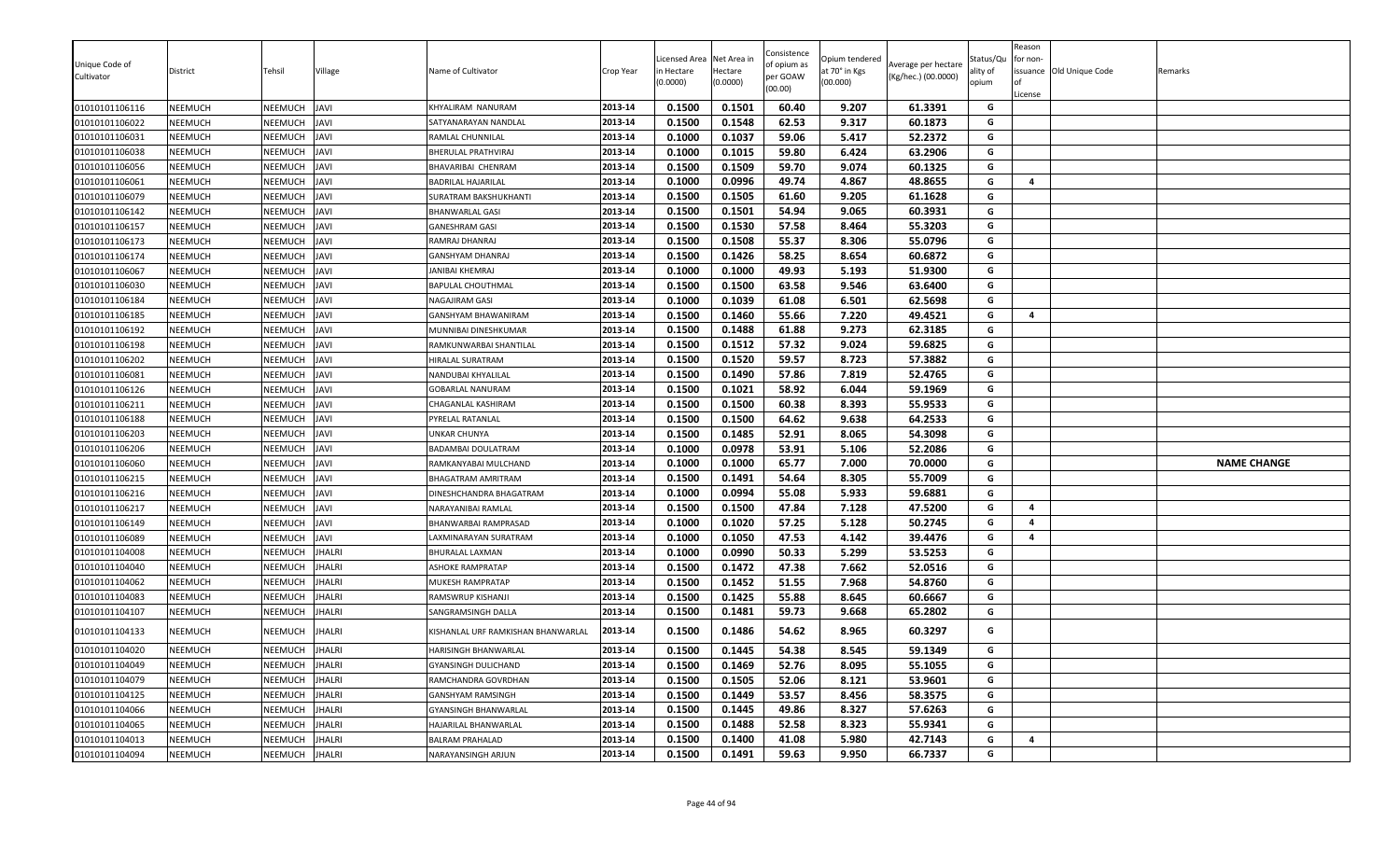| Unique Code of<br>Cultivator     | District           | Tehsil         | Village          | Name of Cultivator                        | Crop Year          | Licensed Area<br>า Hectare<br>(0.0000) | Net Area in<br>Hectare<br>(0.0000) | Consistence<br>of opium as<br>per GOAW<br>(00.00) | Opium tendered<br>at 70° in Kgs<br>(00.000) | Average per hectare<br>(Kg/hec.) (00.0000) | Status/Qu<br>ality of<br>opium | Reason<br>for non-<br>License | issuance Old Unique Code | Remarks                            |
|----------------------------------|--------------------|----------------|------------------|-------------------------------------------|--------------------|----------------------------------------|------------------------------------|---------------------------------------------------|---------------------------------------------|--------------------------------------------|--------------------------------|-------------------------------|--------------------------|------------------------------------|
| 01010101104134                   | NEEMUCH            | <b>NEEMUCH</b> | <b>JHALRI</b>    | BHANWARSINGH KISHANSINGH                  | 2013-14            | 0.1500                                 | 0.1510                             | 47.95                                             | 7.823                                       | 51.8079                                    | G                              |                               |                          | <b>TRANSFER / PIPLIYA NATHAWAT</b> |
| 01010101104135                   | NEEMUCH            | NEEMUCH        | <b>JHALRI</b>    | KANTABAI BHANWARLAL                       | 2013-14            | 0.1000                                 | 0.0996                             | 53.26                                             | 5.166                                       | 51.8675                                    | G                              |                               |                          |                                    |
| 01010101104136                   | NEEMUCH            | NEEMUCH        | <b>JHALRI</b>    | MANGIBAI BADRILAL                         | 2013-14            | 0.1500                                 | 0.1368                             | 53.35                                             | 7.560                                       | 55.2632                                    | G                              |                               |                          |                                    |
| 01010101104137                   | NEEMUCH            | <b>NEEMUCH</b> | <b>JHALRI</b>    | MOHANLAL BHAGCHAND                        | 2013-14            | 0.1500                                 | 0.1471                             | 46.16                                             | 7.102                                       | 48.2801                                    | G                              | $\overline{4}$                |                          |                                    |
| 01010102140002                   | NEEMUCH            | JAWAD          | LASOOR           | AMBALAL KISHANLAL                         | 2013-14            | 0.1500                                 | 0.1482                             | 56.36                                             | 8.446                                       | 56.9906                                    | G<br>G                         |                               |                          |                                    |
| 01010102140012                   | NEEMUCH<br>NEEMUCH | JAWAD          | LASOOR<br>LASOOR | KACHARU KANWARLAL                         | 2013-14            | 0.1500<br>0.1500                       | 0.1510<br>0.1462                   | 62.11<br>59.62                                    | 9.281<br>8.500                              | 61.4636<br>58.1395                         | G                              |                               |                          | <b>NAME CHANGE</b>                 |
| 01010102140013<br>01010102140014 | NEEMUCH            | JAWAD<br>JAWAD | LASOOR           | NANALAL DHANNA<br>SURESHCHANDRA BANSHILAL | 2013-14<br>2013-14 | 0.1500                                 | 0.1503                             | 57.54                                             | 8.713                                       | 57.9707                                    | G                              |                               |                          |                                    |
| 01010102140019                   | NEEMUCH            | JAWAD          | LASOOR           | RAMRATAN DHANNA                           | 2013-14            | 0.1500                                 | 0.1470                             | 56.32                                             | 8.199                                       | 55.7755                                    | G                              |                               |                          |                                    |
| 01010102140020                   | NEEMUCH            | JAWAD          | LASOOR           | BABULAL PRABHU                            | 2013-14            | 0.1500                                 | 0.1437                             | 58.04                                             | 8.283                                       | 57.6409                                    | G                              |                               |                          |                                    |
| 01010102140024                   | NEEMUCH            | JAWAD          | LASOOR           | RAMKUNWARBAI RAMBILAS                     | 2013-14            | 0.1000                                 | 0.1027                             | 53.08                                             | 5.543                                       | 53.9727                                    | G                              |                               |                          |                                    |
| 01010102140025                   | <b>NEEMUCH</b>     | JAWAD          | LASOOR           | SITHABAI LALDAS                           | 2013-14            | 0.1500                                 | 0.1455                             | 46.61                                             | 6.965                                       | 47.8694                                    | G                              | $\overline{4}$                |                          |                                    |
| 01010102140029                   | NEEMUCH            | JAWAD          | LASOOR           | BHERULAL RAMCHANDRA                       | 2013-14            | 0.1500                                 | 0.1210                             | 57.05                                             | 7.042                                       | 58.1983                                    | G                              |                               |                          |                                    |
| 01010102140030                   | NEEMUCH            | JAWAD          | LASOOR           | BANSHILAL MATHURALAL                      | 2013-14            | 0.1500                                 | 0.1517                             | 57.57                                             | 8.890                                       | 58.6025                                    | G                              |                               |                          |                                    |
| 01010102140032                   | NEEMUCH            | JAWAD          | LASOOR           | RAMKANYABAI GANESH                        | 2013-14            | 0.1500                                 | 0.1495                             | 65.73                                             | 10.047                                      | 67.2040                                    | G                              |                               |                          |                                    |
| 01010102140040                   | NEEMUCH            | JAWAD          | LASOOR           | JAGDISH TUSLIRAM                          | 2013-14            | 0.1500                                 | 0.1532                             | 57.61                                             | 8.551                                       | 55.8159                                    |                                | $\overline{2}$                |                          |                                    |
| 01010102140041                   | NEEMUCH            | JAWAD          | LASOOR           | SITHARAM RAMNARAYAN                       | 2013-14            | 0.1500                                 | 0.1429                             | 60.71                                             | 8.603                                       | 60.2029                                    | G                              |                               |                          |                                    |
| 01010102140049                   | NEEMUCH            | JAWAD          | LASOOR           | OMPRAKASH TULSIRAM                        | 2013-14            | 0.1500                                 | 0.1480                             | 66.49                                             | 9.755                                       | 65.9122                                    | G                              |                               |                          |                                    |
| 01010102140050                   | NEEMUCH            | JAWAD          | LASOOR           | BANSHILAL SALAGRAM                        | 2013-14            | 0.1500                                 | 0.1500                             | 68.14                                             | 10.231                                      | 68.2067                                    | G                              |                               |                          |                                    |
| 01010102140052                   | NEEMUCH            | JAWAD          | LASOOR           | LAXMINARAYAN UDAYLAL                      | 2013-14            | 0.1000                                 | 0.1018                             | 62.57                                             | 6.472                                       | 63.5756                                    |                                | $\overline{2}$                |                          |                                    |
| 01010102140073                   | NEEMUCH            | JAWAD          | LASOOR           | BALAWANTSINGH DARASINGH                   | 2013-14            | 0.1000                                 | 0.1000                             | 48.86                                             | 1.605                                       | 16.0500                                    | G                              | $\overline{a}$                |                          |                                    |
| 01010102140059                   | NEEMUCH            | JAWAD          | LASOOR           | RADHESHYAM DEVAJI                         | 2013-14            | 0.1000                                 | 0.1007                             | 52.25                                             | 5.494                                       | 54.5581                                    | G                              |                               |                          |                                    |
| 01010102140011                   | NEEMUCH            | JAWAD          | LASOOR           | RAJARAM BHUWANIRAM                        | 2013-14            | 0.1500                                 | 0.1493                             | 59.66                                             | 9.085                                       | 60.8506                                    | G                              |                               |                          |                                    |
| 01010102140008                   | NEEMUCH            | JAWAD          | LASOOR           | DAKHIBAI BHERU LAL                        | 2013-14            | 0.1500                                 | 0.1483                             | 58.03                                             | 8.655                                       | 58.3614                                    | G                              |                               |                          |                                    |
| 01010102140010                   | NEEMUCH            | JAWAD          | LASOOR           | SURATRAM KISHANLAL                        | 2013-14            | 0.1500                                 | 0.1516                             | 56.93                                             | 8.361                                       | 55.1517                                    | G                              |                               |                          |                                    |
| 01010102140028                   | NEEMUCH            | JAWAD          | LASOOR           | <b>BHERUDAS ONKARDAS</b>                  | 2013-14            | 0.1000                                 | 0.0955                             | 52.51                                             | 5.236                                       | 54.8272                                    | G                              |                               |                          |                                    |
| 01010102140033                   | NEEMUCH            | JAWAD          | LASOOR           | NANDUBAI RAMNIWAS                         | 2013-14            | 0.1500                                 | 0.1507                             | 60.90                                             | 9.231                                       | 61.2541                                    | G                              |                               |                          |                                    |
| 01010102140036                   | NEEMUCH            | JAWAD          | LASOOR           | CHANDRASINGH PRATAPSINGH                  | 2013-14            | 0.1000                                 | 0.1010                             | 57.74                                             | 5.848                                       | 57.9010                                    | G                              |                               |                          |                                    |
| 01010102140044                   | NEEMUCH            | JAWAD          | LASOOR           | HIRALAL PYARCHAND                         | 2013-14            | 0.1000                                 | 0.1020                             | 51.69                                             | 4.563                                       | 44.7353                                    | G                              | $\overline{a}$                |                          |                                    |
| 01010102140051                   | NEEMUCH            | IAWAD          | LASOOR           | DALURAM SALAGRAM                          | 2013-14            | 0.1000                                 | 0.0984                             | 58.97                                             | 5.914                                       | 60.1016                                    | G                              |                               |                          |                                    |
| 01010102140061                   | NEEMUCH            | JAWAD          | LASOOR           | SITHABAI CHENRAM TELI                     | 2013-14            | 0.1500                                 | 0.1491                             | 54.59                                             | 8.220                                       | 55.1308                                    | G                              |                               |                          |                                    |
| 01010102140067                   | NEEMUCH            | JAWAD          | LASOOR           | MODIRAM MOHANLAL                          | 2013-14            | 0.1000                                 | 0.1008                             | 56.95                                             | 5.744                                       | 56.9841                                    | G                              |                               |                          |                                    |
| 01010102140072                   | NEEMUCH            | JAWAD          | LASOOR           | VIKRAMSINGH BHERUSINGH                    | 2013-14            | 0.1000                                 | 0.1000                             | 63.76                                             | 5.675                                       | 56.7500                                    | G                              |                               |                          |                                    |
| 01010102140066                   | NEEMUCH            | JAWAD          | LASOOR           | RAMESHCHANDRA POKHERLAL                   | 2013-14            | 0.1500                                 | 0.1503                             | 62.08                                             | 9.481                                       | 63.0805                                    | G                              |                               |                          |                                    |
| 01010102140023                   | NEEMUCH            | JAWAD          | LASOOR           | MEGRAJ KANWARLAL                          | 2013-14            | 0.1500                                 | 0.1502                             | 59.30                                             | 9.225                                       | 61.4181                                    | G                              |                               |                          |                                    |
| 01010102140057                   | NEEMUCH            | JAWAD          | LASOOR           | KANHEYALAL HIRALAL                        | 2013-14            | 0.1500                                 | 0.1500                             | 49.46                                             | 7.249                                       | 48.3267                                    | G                              | 4                             |                          |                                    |
| 01010102140075                   | NEEMUCH            | IAWAD          | LASOOR           | <b>MANGILAL BHIMA</b>                     | 2013-14            | 0.1500                                 | 0.1526                             | 53.01                                             | 7.898                                       | 51.7562                                    | G                              |                               |                          |                                    |
| 01010102140076                   | NEEMUCH            | JAWAD          | LASOOR           | VALI MOHAMMAD ALLANUR                     | 2013-14            | 0.1000                                 | 0.1004                             | 55.42                                             | 5.669                                       | 56.4641                                    | G                              |                               |                          |                                    |
| 01010102140077                   | NEEMUCH            | JAWAD          | LASOOR           | DHAPUBAI RAMCHANDRA                       | 2013-14            | 0.1000                                 | 0.1025                             | 42.79                                             | 4.377                                       | 42.7024                                    | G                              | 4                             |                          |                                    |
| 01010102140079                   | NEEMUCH            | JAWAD          | LASOOR           | HARIDAS NANDRAMDAS                        | 2013-14            | 0.1500                                 | 0.1364                             | 57.33                                             | 8.190                                       | 60.0440                                    | G                              |                               | 01010101110005           |                                    |
| 01010102130004                   | NEEMUCH            | JAWAD          | <b>MADAWADA</b>  | BALURAM NONDRAM                           | 2013-14            | 0.1000                                 | 0.1000                             | 57.23                                             | 5.837                                       | 58.3700                                    | G                              |                               |                          |                                    |
| 01010102130009                   | NEEMUCH            | JAWAD          | MADAWADA         | RAMNIVAS MANGILAL                         | 2013-14            | 0.1500                                 | 0.1465                             | 58.01                                             | 8.818                                       | 60.1911                                    | G                              |                               |                          |                                    |
| 01010102130015                   | NEEMUCH            | JAWAD          | MADAWADA         | BABULAL NARAYAN                           | 2013-14            | 0.1500                                 | 0.1507                             | 56.11                                             | 7.976                                       | 52.9263                                    | G                              |                               |                          |                                    |
| 01010102130026                   | NEEMUCH            | JAWAD          | MADAWADA         | BHAGATRAM NATHU                           | 2013-14            | 0.1000                                 | 0.1012                             | 54.93                                             | 5.022                                       | 49.6245                                    | G                              | 4                             |                          |                                    |
| 01010102130029                   | NEEMUCH            | JAWAD          | MADAWADA         | DALURAM GODAJI                            | 2013-14            | 0.1500                                 | 0.1488                             | 53.32                                             | 7.739                                       | 52.0094                                    | G                              |                               |                          |                                    |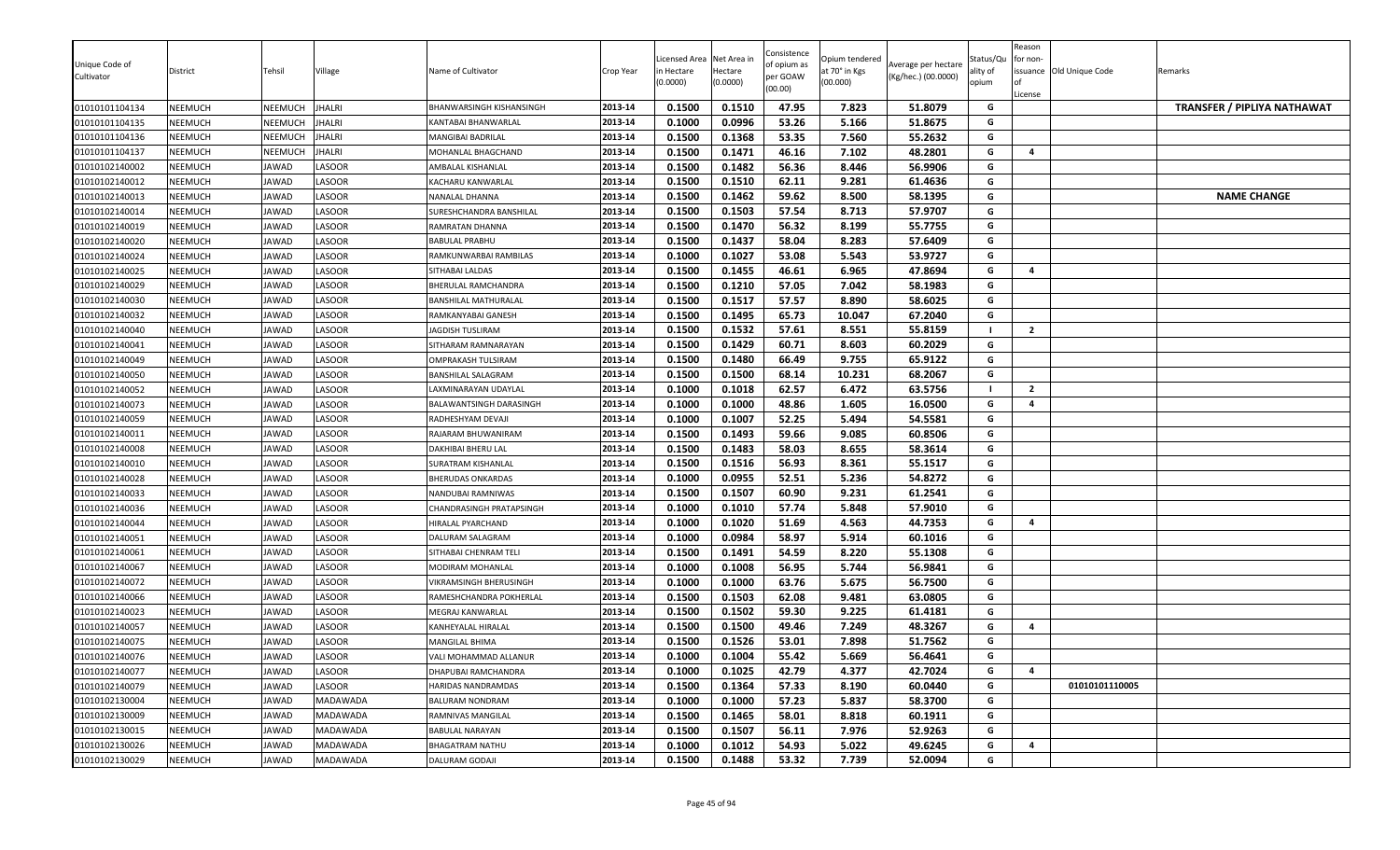| Unique Code of<br>Cultivator     | District           | Tehsil         | Village                      | Name of Cultivator                            | Crop Year          | Licensed Area<br>า Hectare<br>(0.0000) | Net Area in<br>Hectare<br>(0.0000) | Consistence<br>of opium as<br>per GOAW<br>(00.00) | Opium tendered<br>at 70° in Kgs<br>(00.000) | Average per hectare<br>(Kg/hec.) (00.0000) | Status/Qu<br>ality of<br>opium | Reason<br>for non-<br>License | issuance Old Unique Code         | Remarks                            |
|----------------------------------|--------------------|----------------|------------------------------|-----------------------------------------------|--------------------|----------------------------------------|------------------------------------|---------------------------------------------------|---------------------------------------------|--------------------------------------------|--------------------------------|-------------------------------|----------------------------------|------------------------------------|
| 01010102130032                   | NEEMUCH            | JAWAD          | MADAWADA                     | SHIVELAL KALURAM                              | 2013-14            | 0.1500                                 | 0.1501                             | 58.63                                             | 9.163                                       | 61.0460                                    | G                              |                               |                                  |                                    |
| 01010102130040                   | <b>NEEMUCH</b>     | JAWAD          | MADAWADA                     | NARAYAN MODA                                  | 2013-14            | 0.1500                                 | 0.1523                             | 54.17                                             | 8.249                                       | 54.1628                                    | G                              |                               |                                  |                                    |
| 01010102130012                   | NEEMUCH            | JAWAD          | MADAWADA                     | <b>GISALAL BAPULAL</b>                        | 2013-14            | 0.1000                                 | 0.1012                             | 59.15                                             | 6.143                                       | 60.7016                                    | G                              |                               |                                  |                                    |
| 01010102130001                   | NEEMUCH            | JAWAD          | MADAWADA                     | DEVILAL GISALAL                               | 2013-14            | 0.1000                                 | 0.1000                             | 50.59                                             | 4.698                                       | 46.9800                                    | G                              | $\overline{4}$                |                                  |                                    |
| 01010102130002                   | NEEMUCH            | JAWAD          | <b>MADAWADA</b>              | <b>TULSIBAI BALMUKAND</b>                     | 2013-14            | 0.1500                                 | 0.1470                             | 55.97                                             | 8.324                                       | 56.6259                                    | G                              |                               |                                  |                                    |
| 01010101115019                   | NEEMUCH            | NEEMUCH        | NARSINGHPURA                 | SITHABAI JAYSINGH                             | 2013-14            | 0.1500                                 | 0.0000                             | 0.00                                              | 0.000                                       | 0.0000                                     | F.                             |                               |                                  |                                    |
| 01010101115029                   | <b>NEEMUCH</b>     | NEEMUCH        | NARSINGHPURA                 | KASTURIBAI MANGILAL                           | 2013-14            | 0.1500                                 | 0.1440                             | 59.02                                             | 4.781                                       | 33.2014                                    | G                              | $\overline{4}$                |                                  |                                    |
| 01010101115043                   | NEEMUCH            | <b>NEEMUCH</b> | NARSINGHPURA                 | RAMCHANDRA MANGILAL                           | 2013-14            | 0.1500                                 | 0.1524                             | 57.79                                             | 8.355                                       | 54.8228                                    | G                              |                               |                                  |                                    |
| 01010101115032                   | NEEMUCH            | NEEMUCH        | NARSINGHPURA                 | NARAYAN VAJERAM                               | 2013-14            | 0.1500                                 | 0.1516                             | 54.91                                             | 8.425                                       | 55.5739                                    | G                              |                               |                                  |                                    |
| 01010101115052                   | NEEMUCH            | NEEMUCH        | NARSINGHPURA                 | BHAGATRAM PRATHVIRAJ                          | 2013-14            | 0.1500                                 | 0.1484                             | 56.12                                             | 2.974                                       | 20.0404                                    | G                              | 4                             |                                  |                                    |
| 01010101115030                   | <b>NEEMUCH</b>     | NEEMUCH        | NARSINGHPURA                 | <b>ONKARLAL MEGA</b>                          | 2013-14            | 0.1500                                 | 0.0000                             | 0.00                                              | 0.000                                       | 0.0000                                     | F                              |                               |                                  |                                    |
| 01010101115063                   | NEEMUCH            | NEEMUCH        | NARSINGHPURA                 | GANSHYAM NARVARSINGH                          | 2013-14            | 0.1000                                 | 0.0000                             | 0.00                                              | 0.000                                       | 0.0000                                     | F.                             |                               |                                  | <b>TRANSFER / RANPUR (NMH)</b>     |
| 01010101115064                   | NEEMUCH            | NEEMUCH        | NARSINGHPURA                 | SHAMBHULAL BAGDIRAM                           | 2013-14            | 0.1000                                 | 0.0000                             | 0.00                                              | 0.000                                       | 0.0000                                     | F.                             |                               |                                  |                                    |
| 01010101115062                   | <b>NEEMUCH</b>     | NEEMUCH        | NARSINGHPURA                 | BAGDIRAM PANNALAL                             | 2013-14            | 0.1500                                 | 0.0000                             | 0.00                                              | 0.000                                       | 0.0000                                     | F.                             |                               |                                  |                                    |
| 01010101115065                   | NEEMUCH            | NEEMUCH        | NARSINGHPURA                 | HIRADAS SOHANDAS                              | 2013-14            | 0.1500                                 | 0.0000                             | 0.00                                              | 0.000                                       | 0.0000                                     | F<br>F                         |                               | 01010101110064<br>01010101110069 | TRANFER / HANUMANTIYA TANKA        |
| 01010101115066                   | NEEMUCH            | NEEMUCH        | NARSINGHPURA                 | PREMDAS DEVIDAS                               | 2013-14            | 0.1500                                 | 0.0000                             | 0.00                                              | 0.000                                       | 0.0000                                     |                                |                               |                                  | <b>TRANFER / HANUMANTIYA TANKA</b> |
| 01010102133003                   | NEEMUCH            | JAWAD          | RANPUR JAWAD                 | MADANSINGH BHANWARLAL                         | 2013-14            | 0.1500<br>0.1500                       | 0.1474<br>0.1469                   | 63.29<br>60.44                                    | 9.747                                       | 66.1262                                    | G                              | $\overline{2}$                |                                  |                                    |
| 01010102133012                   | NEEMUCH            | JAWAD          | RANPUR JAWAD                 | RADHESHYAM MANGUDAS                           | 2013-14            |                                        |                                    |                                                   | 8.980                                       | 61.1300                                    | G                              |                               |                                  |                                    |
| 01010102133014                   | NEEMUCH            | JAWAD          | RANPUR JAWAD                 | BAGDIRAM MADHUJI                              | 2013-14<br>2013-14 | 0.1500<br>0.1500                       | 0.1500<br>0.1520                   | 51.72<br>52.08                                    | 7.854<br>8.355                              | 52.3600<br>54.9671                         | G                              |                               |                                  |                                    |
| 01010102133016<br>01010102133017 | NEEMUCH<br>NEEMUCH | JAWAD<br>JAWAD | RANPUR JAWAD<br>RANPUR JAWAD | VISHNUDAS BHANWARDAS<br><b>GISALAL HEMAJI</b> | 2013-14            | 0.1500                                 | 0.1490                             | 58.39                                             | 9.501                                       | 63.7651                                    | G                              |                               |                                  |                                    |
| 01010102133010                   | NEEMUCH            | JAWAD          | RANPUR JAWAD                 | BHAGATRAM MADHU                               | 2013-14            | 0.1000                                 | 0.0998                             | 57.54                                             | 6.075                                       | 60.8717                                    | G                              |                               |                                  |                                    |
| 01010102133009                   | NEEMUCH            | JAWAD          | RANPUR JAWAD                 | GANGABAI BHANWARLAL                           | 2013-14            | 0.1500                                 | 0.1505                             | 52.94                                             | 8.448                                       | 56.1329                                    | G                              |                               |                                  |                                    |
| 01010102133020                   | NEEMUCH            | JAWAD          | RANPUR JAWAD                 | JITENDRASINGH BALWANTSINGH                    | 2013-14            | 0.1000                                 | 0.1000                             | 58.22                                             | 6.080                                       | 60.8000                                    | G                              |                               |                                  |                                    |
| 01010101102001                   | NEEMUCH            | NEEMUCH        | RAYSINGHPURA                 | CHAMPABAI GIRDHARI                            | 2013-14            | 0.1500                                 | 0.1443                             | 58.58                                             | 9.239                                       | 64.0263                                    | G                              |                               |                                  |                                    |
| 01010101102002                   | NEEMUCH            | NEEMUCH        | RAYSINGHPURA                 | <b>BAHADURSINGH NATHUSINGH</b>                | 2013-14            | 0.1500                                 | 0.1515                             | 56.59                                             | 8.965                                       | 59.1749                                    | G                              |                               |                                  |                                    |
| 01010101102003                   | <b>NEEMUCH</b>     | NEEMUCH        | RAYSINGHPURA                 | NARAYAN KISHNA                                | 2013-14            | 0.1500                                 | 0.1523                             | 59.11                                             | 9.373                                       | 61.5430                                    | G                              |                               |                                  |                                    |
| 01010101102006                   | NEEMUCH            | NEEMUCH        | RAYSINGHPURA                 | GOMSINGH KARUNA                               | 2013-14            | 0.1500                                 | 0.1509                             | 56.32                                             | 8.480                                       | 56.1962                                    | G                              |                               |                                  |                                    |
| 01010101102007                   | NEEMUCH            | NEEMUCH        | RAYSINGHPURA                 | DURGALAL LAXMAN                               | 2013-14            | 0.1500                                 | 0.1540                             | 61.14                                             | 9.407                                       | 61.0844                                    | G                              |                               |                                  |                                    |
| 01010101102011                   | <b>NEEMUCH</b>     | NEEMUCH        | RAYSINGHPURA                 | SHANTIBAI AMARSINGH                           | 2013-14            | 0.1500                                 | 0.1557                             | 58.57                                             | 9.354                                       | 60.0771                                    | G                              |                               |                                  |                                    |
| 01010101102017                   | NEEMUCH            | NEEMUCH        | RAYSINGHPURA                 | SHRAVAN BHIMA                                 | 2013-14            | 0.1500                                 | 0.1505                             | 56.22                                             | 8.626                                       | 57.3156                                    | G                              |                               |                                  |                                    |
| 01010101102018                   | NEEMUCH            | NEEMUCH        | RAYSINGHPURA                 | GOMSINGH AMARSINGH                            | 2013-14            | 0.1500                                 | 0.1519                             | 61.33                                             | 9.541                                       | 62.8111                                    | G                              |                               |                                  |                                    |
| 01010101102022                   | NEEMUCH            | NEEMUCH        | RAYSINGHPURA                 | KAMLIBAI BHIMA                                | 2013-14            | 0.1500                                 | 0.1525                             | 61.46                                             | 9.509                                       | 62.3541                                    | G                              |                               |                                  |                                    |
| 01010101102024                   | NEEMUCH            | NEEMUCH        | RAYSINGHPURA                 | <b>GANGARAM SOJI</b>                          | 2013-14            | 0.1500                                 | 0.1529                             | 58.48                                             | 9.064                                       | 59.2806                                    | G                              |                               |                                  |                                    |
| 01010101102026                   | NEEMUCH            | NEEMUCH        | RAYSINGHPURA                 | <b>BANSILAL BHIMA</b>                         | 2013-14            | 0.1500                                 | 0.1510                             | 61.50                                             | 9.568                                       | 63.3642                                    | G                              |                               |                                  |                                    |
| 01010101102029                   | NEEMUCH            | NEEMUCH        | RAYSINGHPURA                 | AMARSINGH BHIMA                               | 2013-14            | 0.1500                                 | 0.1520                             | 61.21                                             | 9.531                                       | 62.7039                                    | G                              |                               |                                  |                                    |
| 01010101102040                   | NEEMUCH            | NEEMUCH        | RAYSINGHPURA                 | SHANTIBAI SHYAMSINGH                          | 2013-14            | 0.1500                                 | 0.1515                             | 60.00                                             | 9.394                                       | 62.0066                                    | G                              |                               |                                  |                                    |
| 01010101102023                   | NEEMUCH            | NEEMUCH        | <b>RAYSINGHPURA</b>          | <b>NATHU SHOJI</b>                            | 2013-14            | 0.1500                                 | 0.1506                             | 63.12                                             | 9.946                                       | 66.0425                                    | G                              |                               |                                  |                                    |
| 01010101102042                   | NEEMUCH            |                | NEEMUCH RAYSINGHPURA         | DURGA MEGAJI                                  | 2013-14            | 0.1500                                 | 0.1517                             | 53.39                                             | 8.214                                       | 54.1463                                    | G                              |                               |                                  |                                    |
| 01010101102047                   | NEEMUCH            | NEEMUCH        | RAYSINGHPURA                 | <b>BAHADURSINGH MANGILAL</b>                  | 2013-14            | 0.1000                                 | 0.1049                             | 49.61                                             | 4.819                                       | 45.9390                                    | G                              | $\overline{4}$                |                                  |                                    |
| 01010101102010                   | NEEMUCH            | NEEMUCH        | RAYSINGHPURA                 | <b>GENDALAL SHOJI</b>                         | 2013-14            | 0.1500                                 | 0.1534                             | 59.14                                             | 9.471                                       | 61.7405                                    | G                              |                               |                                  |                                    |
| 01010101102041                   | NEEMUCH            | NEEMUCH        | RAYSINGHPURA                 | KISHNA LALAJI                                 | 2013-14            | 0.1500                                 | 0.1539                             | 56.30                                             | 8.863                                       | 57.5893                                    | G                              |                               |                                  |                                    |
| 01010101102009                   | NEEMUCH            | NEEMUCH        | RAYSINGHPURA                 | BIHARI SHOJI                                  | 2013-14            | 0.1500                                 | 0.1537                             | 59.39                                             | 9.468                                       | 61.6005                                    | G                              |                               |                                  |                                    |
| 01010101102028                   | NEEMUCH            | NEEMUCH        | RAYSINGHPURA                 | AMARSINGH MANGILAL                            | 2013-14            | 0.1500                                 | 0.1468                             | 54.55                                             | 8.331                                       | 56.7507                                    | - 1                            | $\overline{2}$                |                                  |                                    |
| 01010101102058                   | NEEMUCH            | NEEMUCH        | RAYSINGHPURA                 | GANGARAM KESHURAM                             | 2013-14            | 0.1500                                 | 0.1532                             | 61.02                                             | 9.336                                       | 60.9399                                    | G                              |                               |                                  |                                    |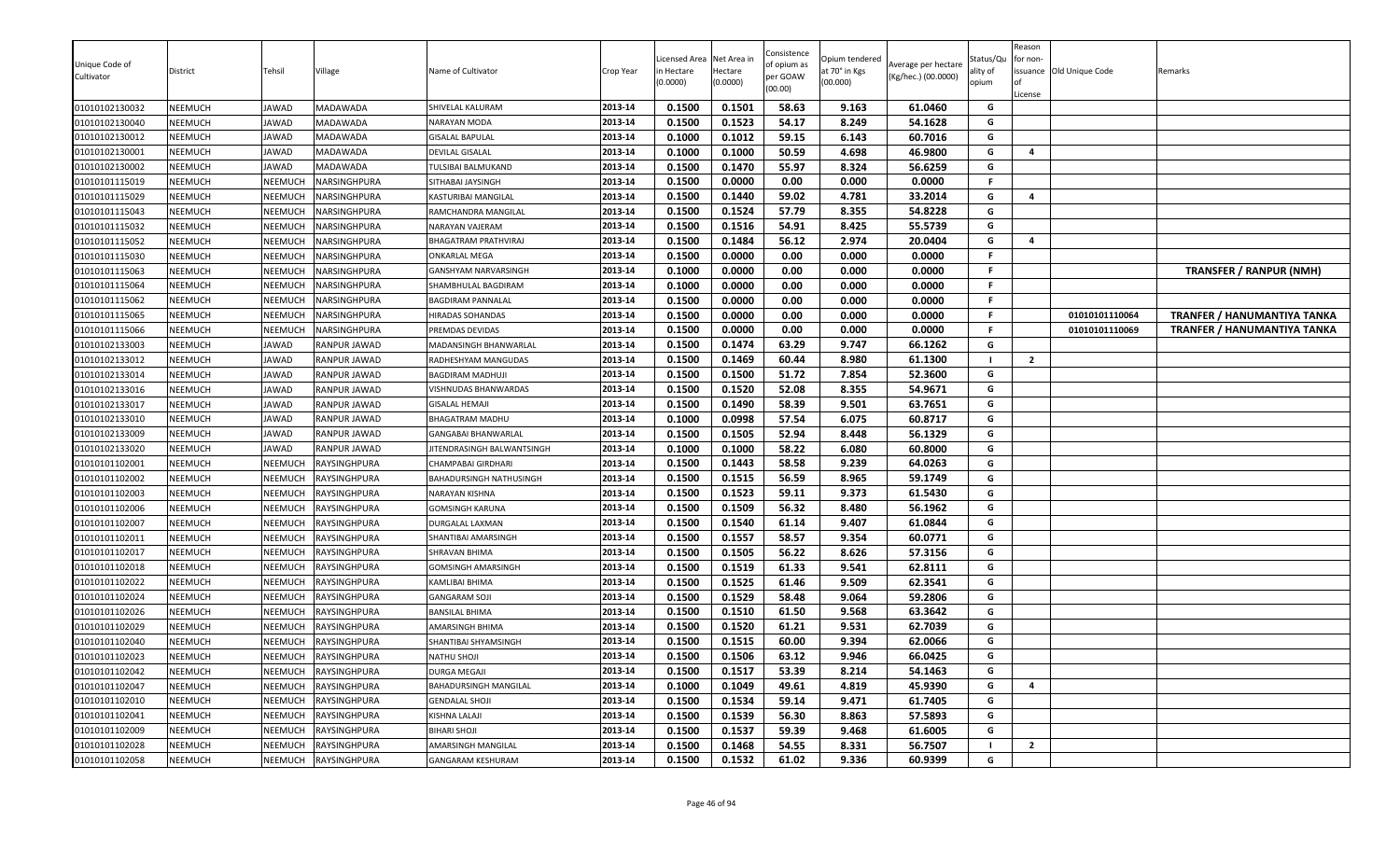|                |                |                |              |                          |           | icensed Area | Net Area in | Consistence             | Opium tendered |                     | Status/Qu | Reason<br>for non- |                          |         |
|----------------|----------------|----------------|--------------|--------------------------|-----------|--------------|-------------|-------------------------|----------------|---------------------|-----------|--------------------|--------------------------|---------|
| Unique Code of | District       | Tehsil         | Village      | Name of Cultivator       | Crop Year | n Hectare    | Hectare     | of opium as<br>per GOAW | at 70° in Kgs  | Average per hectare | ality of  |                    | issuance Old Unique Code | Remarks |
| Cultivator     |                |                |              |                          |           | (0.0000)     | (0.0000)    | (00.00)                 | (00.000)       | (Kg/hec.) (00.0000) | opium     |                    |                          |         |
| 01010101102038 | <b>NEEMUCH</b> | NEEMUCH        | RAYSINGHPURA | KAMALIBAI RODAJI         | 2013-14   | 0.1500       | 0.1552      | 48.37                   | 7.332          | 47.2423             | G         | License<br>4       |                          |         |
| 01010101102039 | <b>NEEMUCH</b> | NEEMUCH        | RAYSINGHPURA | AMARSINGH SABBU          | 2013-14   | 0.1500       | 0.1478      | 61.09                   | 9.495          | 64.2422             | G         |                    |                          |         |
| 01010101102012 | <b>NEEMUCH</b> | <b>NEEMUCH</b> | RAYSINGHPURA | <b>BANSHILAL MEGA</b>    | 2013-14   | 0.1500       | 0.1526      | 56.36                   | 8.857          | 58.0406             |           | $\overline{2}$     |                          |         |
| 01010102128069 | NEEMUCH        | JAWAD          | SAMAIL       | KANHEYALAL BHANWARLAL    | 2013-14   | 0.1500       | 0.1442      | 60.93                   | 9.496          | 65.8530             | G         |                    |                          |         |
| 01010102128035 | <b>NEEMUCH</b> | JAWAD          | SAMAIL       | SHIVELAL MANSINGH        | 2013-14   | 0.1500       | 0.1474      | 55.84                   | 8.879          | 60.2374             | G         |                    |                          |         |
| 01010102128132 | <b>NEEMUCH</b> | JAWAD          | SAMAIL       | NANDLAL RAMLAL           | 2013-14   | 0.1500       | 0.1500      | 58.43                   | 9.599          | 63.9933             | G         |                    |                          |         |
| 01010102128065 | <b>NEEMUCH</b> | JAWAD          | SAMAIL       | MOHANLAL MANGILAL        | 2013-14   | 0.1000       | 0.0957      | 62.44                   | 6.556          | 68.5057             | G         |                    |                          |         |
| 01010102128032 | <b>NEEMUCH</b> | JAWAD          | SAMAIL       | MOHANLAL NARAYAN         | 2013-14   | 0.1500       | 0.1487      | 56.07                   | 8.795          | 59.1459             | G         |                    |                          |         |
| 01010102128099 | <b>NEEMUCH</b> | JAWAD          | SAMAIL       | JAMKUBAI GORILAL         | 2013-14   | 0.1000       | 0.0000      | 0.00                    | 0.000          | 0.0000              | .F        |                    |                          |         |
| 01010102128139 | <b>NEEMUCH</b> | <b>JAWAD</b>   | SAMAIL       | <b>BANSHILAL SOJI</b>    | 2013-14   | 0.1500       | 0.1463      | 48.09                   | 7.619          | 52.0779             |           | $\overline{2}$     |                          |         |
| 01010102128140 | <b>NEEMUCH</b> | JAWAD          | SAMAIL       | MANGILAL DURGA           | 2013-14   | 0.1500       | 0.1500      | 49.81                   | 7.728          | 51.5200             |           | $\overline{2}$     |                          |         |
| 01010101100353 | <b>NEEMUCH</b> | NEEMUCH        | SAWAN        | GOPAL RAMCHANDRA         | 2013-14   | 0.1500       | 0.1470      | 52.53                   | 8.405          | 57.1769             | G         |                    |                          |         |
| 01010101100173 | NEEMUCH        | NEEMUCH        | SAWAN        | SUKHLAL PRABHULAL        | 2013-14   | 0.1500       | 0.1505      | 55.26                   | 8.865          | 58.9037             | G         |                    |                          |         |
| 01010101100087 | NEEMUCH        | NEEMUCH        | SAWAN        | AMRITLAL BOTHLAL         | 2013-14   | 0.1500       | 0.1511      | 56.35                   | 8.581          | 56.7902             |           | $\overline{2}$     |                          |         |
| 01010101100213 | <b>NEEMUCH</b> | NEEMUCH        | SAWAN        | RANIBAI NANDRAM          | 2013-14   | 0.1500       | 0.1512      | 57.27                   | 8.828          | 58.3862             |           | $\overline{2}$     |                          |         |
| 01010101100048 | <b>NEEMUCH</b> | NEEMUCH        | SAWAN        | BANSHILAL JETRAM         | 2013-14   | 0.1000       | 0.0947      | 48.95                   | 3.860          | 40.7603             | G         | 4                  |                          |         |
| 01010101100071 | <b>NEEMUCH</b> | NEEMUCH        | SAWAN        | KESHURAM HAJARILAL       | 2013-14   | 0.1500       | 0.1467      | 53.01                   | 8.527          | 58.1254             | G         |                    |                          |         |
| 01010101100305 | <b>NEEMUCH</b> | NEEMUCH        | SAWAN        | MADANLAL KANWARLAL       | 2013-14   | 0.1000       | 0.1008      | 59.49                   | 6.042          | 59.9405             | G         |                    |                          |         |
| 01010101100016 | <b>NEEMUCH</b> | NEEMUCH        | SAWAN        | BHERULAL SUKHRAM         | 2013-14   | 0.1500       | 0.1500      | 69.96                   | 10.964         | 73.0933             | G         |                    |                          |         |
| 01010101100003 | NEEMUCH        | NEEMUCH        | SAWAN        | KAILASHCHANDRA NARAYAN   | 2013-14   | 0.1500       | 0.1513      | 57.26                   | 9.186          | 60.7138             | G         |                    |                          |         |
| 01010101100004 | <b>NEEMUCH</b> | NEEMUCH        | SAWAN        | GOPALPRASAD KANWARLAL    | 2013-14   | 0.1500       | 0.1491      | 55.44                   | 8.791          | 58.9604             | G         |                    |                          |         |
| 01010101100005 | <b>NEEMUCH</b> | NEEMUCH        | SAWAN        | FAKIRCHAND LAXMINARAYAN  | 2013-14   | 0.1500       | 0.1486      | 56.68                   | 8.883          | 59.7779             | G         |                    |                          |         |
| 01010101100010 | NEEMUCH        | NEEMUCH        | SAWAN        | SURESHCHANDRA AMRITRAM   | 2013-14   | 0.1000       | 0.0990      | 60.66                   | 6.889          | 69.5859             | G         |                    |                          |         |
| 01010101100014 | <b>NEEMUCH</b> | NEEMUCH        | SAWAN        | NANDUBAI PANNALAL        | 2013-14   | 0.1500       | 0.1500      | 58.77                   | 9.479          | 63.1933             | G         |                    |                          |         |
| 01010101100024 | <b>NEEMUCH</b> | NEEMUCH        | SAWAN        | JAGDISH PANNALAL         | 2013-14   | 0.1500       | 0.1479      | 57.27                   | 9.000          | 60.8519             | G         |                    |                          |         |
| 01010101100025 | <b>NEEMUCH</b> | NEEMUCH        | SAWAN        | <b>GOPAL BHERULAL</b>    | 2013-14   | 0.1500       | 0.1495      | 55.00                   | 8.879          | 59.3913             | G         |                    |                          |         |
| 01010101100028 | <b>NEEMUCH</b> | NEEMUCH        | SAWAN        | NIRANJAN MANGILAL        | 2013-14   | 0.1500       | 0.1498      | 57.34                   | 9.125          | 60.9146             | G         |                    |                          |         |
| 01010101100029 | NEEMUCH        | NEEMUCH        | SAWAN        | RADHESHYAM MANGILAL      | 2013-14   | 0.1500       | 0.1475      | 64.63                   | 10.442         | 70.7932             | G         |                    |                          |         |
| 01010101100030 | NEEMUCH        | NEEMUCH        | SAWAN        | RAGUNATH NANALAL         | 2013-14   | 0.1500       | 0.1450      | 53.34                   | 8.131          | 56.0759             | G         |                    |                          |         |
| 01010101100031 | <b>NEEMUCH</b> | NEEMUCH        | SAWAN        | <b>GANSHYAM BADRILAL</b> | 2013-14   | 0.1500       | 0.1521      | 61.16                   | 10.022         | 65.8909             | G         |                    |                          |         |
| 01010101100032 | <b>NEEMUCH</b> | NEEMUCH        | SAWAN        | KAMLESH PANNALAL         | 2013-14   | 0.1500       | 0.1500      | 64.60                   | 10.484         | 69.8933             | G         |                    |                          |         |
| 01010101100036 | <b>NEEMUCH</b> | NEEMUCH        | SAWAN        | KOUSHLYABAI SHANTILAL    | 2013-14   | 0.1500       | 0.1518      | 53.63                   | 8.680          | 57.1805             | G         |                    |                          |         |
| 01010101100037 | <b>NEEMUCH</b> | NEEMUCH        | SAWAN        | NAGESHWER SHIVERAM       | 2013-14   | 0.1000       | 0.1001      | 47.83                   | 3.287          | 32.8372             | G         | 4                  |                          |         |
| 01010101100042 | <b>NEEMUCH</b> | NEEMUCH        | SAWAN        | BALWANT NANALAL          | 2013-14   | 0.1500       | 0.1485      | 48.82                   | 7.581          | 51.0505             | G         |                    |                          |         |
| 01010101100045 | <b>NEEMUCH</b> | <b>NEEMUCH</b> | SAWAN        | <b>BALMUKAND GOPAL</b>   | 2013-14   | 0.1500       | 0.1421      | 54.25                   | 8.254          | 58.0859             | G         |                    |                          |         |
| 01010101100047 | NEEMUCH        | NEEMUCH        | SAWAN        | <b>BADRILAL DEVRAM</b>   | 2013-14   | 0.1500       | 0.1496      | 60.32                   | 10.306         | 68.8904             | G         |                    |                          |         |
| 01010101100052 | NEEMUCH        | NEEMUCH        | SAWAN        | SHANTIBAI RADHESHYAM     | 2013-14   | 0.1500       | 0.1529      | 57.14                   | 9.828          | 64.2773             | G         |                    |                          |         |
| 01010101100055 | <b>NEEMUCH</b> | NEEMUCH        | SAWAN        | <b>TULSIRAM MANGILAL</b> | 2013-14   | 0.1500       | 0.1500      | 60.01                   | 10.099         | 67.3267             | G         |                    |                          |         |
| 01010101100058 | <b>NEEMUCH</b> | NEEMUCH        | SAWAN        | RUKMANIBAI RADHESHYAM    | 2013-14   | 0.1000       | 0.1002      | 56.44                   | 6.031          | 60.1896             | G         |                    |                          |         |
| 01010101100067 | <b>NEEMUCH</b> | NEEMUCH        | SAWAN        | SHRINIVAS MOHANLAL       | 2013-14   | 0.1500       | 0.1500      | 47.25                   | 7.067          | 47.1133             | G         | 4                  |                          |         |
| 01010101100068 | <b>NEEMUCH</b> | NEEMUCH        | SAWAN        | RATANBAI GANSHYAM        | 2013-14   | 0.1000       | 0.0975      | 55.84                   | 6.134          | 62.9128             | G         |                    |                          |         |
| 01010101100069 | <b>NEEMUCH</b> | NEEMUCH        | SAWAN        | RADHESHYAM NANURAM       | 2013-14   | 0.1500       | 0.1452      | 43.05                   | 6.476          | 44.6006             | G         | 4                  |                          |         |
| 01010101100076 | <b>NEEMUCH</b> | NEEMUCH        | SAWAN        | BADRILAL ONKARLAL        | 2013-14   | 0.1500       | 0.1521      | 59.65                   | 9.629          | 63.3070             | G         |                    |                          |         |
| 01010101100077 | <b>NEEMUCH</b> | NEEMUCH        | SAWAN        | BALWANTSINGH MOHANLAL    | 2013-14   | 0.1500       | 0.1403      | 59.30                   | 8.429          | 60.0784             | G         |                    |                          |         |
| 01010101100078 | <b>NEEMUCH</b> | NEEMUCH        | SAWAN        | RAMESHCHANDRA KHUBCHAND  | 2013-14   | 0.1500       | 0.1421      | 56.75                   | 2.943          | 20.7108             | G         | 4                  |                          |         |
|                |                |                |              |                          |           |              |             |                         |                |                     |           |                    |                          |         |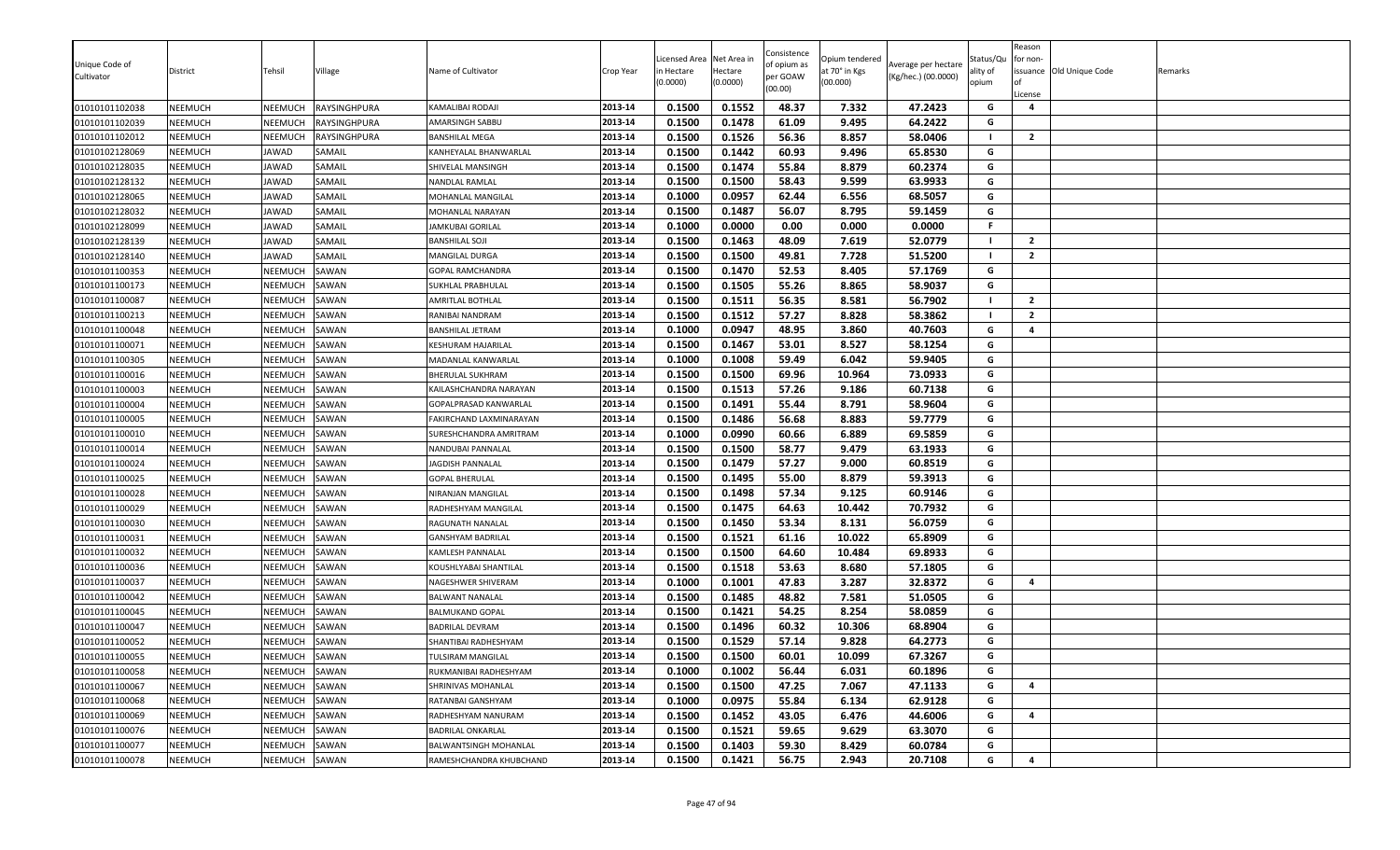|                              |                |                |         |                           |           | icensed Area | Net Area in | Consistence             | Opium tendered |                                            | Status/Qu | Reason<br>for non-      |                          |         |
|------------------------------|----------------|----------------|---------|---------------------------|-----------|--------------|-------------|-------------------------|----------------|--------------------------------------------|-----------|-------------------------|--------------------------|---------|
| Unique Code of<br>Cultivator | District       | Tehsil         | Village | Name of Cultivator        | Crop Year | n Hectare    | Hectare     | of opium as<br>per GOAW | at 70° in Kgs  | Average per hectare<br>(Kg/hec.) (00.0000) | ality of  |                         | issuance Old Unique Code | Remarks |
|                              |                |                |         |                           |           | (0.0000)     | (0.0000)    | (00.00)                 | (00.000)       |                                            | opium     |                         |                          |         |
| 01010101100081               | <b>NEEMUCH</b> | NEEMUCH        | SAWAN   | BHERULAL TULSIRAM         | 2013-14   | 0.1500       | 0.0000      | 0.00                    | 0.000          | 0.0000                                     | .F        | License                 |                          |         |
| 01010101100086               | <b>NEEMUCH</b> | NEEMUCH        | SAWAN   | KANWARLAL NARAYAN         | 2013-14   | 0.1500       | 0.1465      | 52.95                   | 8.109          | 55.3515                                    | G         |                         |                          |         |
| 01010101100088               | <b>NEEMUCH</b> | NEEMUCH        | SAWAN   | NANURAM SHIVELAL          | 2013-14   | 0.1000       | 0.1041      | 58.30                   | 6.271          | 60.2402                                    | G         |                         |                          |         |
| 01010101100091               | NEEMUCH        | NEEMUCH        | SAWAN   | RAMIBAI BHERULAL          | 2013-14   | 0.1500       | 0.1490      | 56.22                   | 8.939          | 59.9933                                    | G         |                         |                          |         |
| 01010101100094               | <b>NEEMUCH</b> | NEEMUCH        | SAWAN   | KRISHNAGOPAL MOTILAL      | 2013-14   | 0.1500       | 0.1482      | 55.45                   | 9.054          | 61.0931                                    | G         |                         |                          |         |
| 01010101100095               | <b>NEEMUCH</b> | NEEMUCH        | SAWAN   | KANHEYALAL NARAYAN        | 2013-14   | 0.1500       | 0.1429      | 54.00                   | 8.393          | 58.7334                                    | G         |                         |                          |         |
| 01010101100101               | <b>NEEMUCH</b> | NEEMUCH        | SAWAN   | KARULAL NANDRAM           | 2013-14   | 0.1500       | 0.1474      | 59.21                   | 9.262          | 62.8358                                    | G         |                         |                          |         |
| 01010101100108               | <b>NEEMUCH</b> | NEEMUCH        | SAWAN   | BHARATLAL MOHANLAL        | 2013-14   | 0.1500       | 0.1487      | 54.33                   | 8.064          | 54.2300                                    | G         |                         |                          |         |
| 01010101100109               | <b>NEEMUCH</b> | NEEMUCH        | SAWAN   | <b>GOPAL ONKARLAL</b>     | 2013-14   | 0.1500       | 0.1446      | 53.54                   | 8.161          | 56.4385                                    | G         |                         |                          |         |
| 01010101100118               | NEEMUCH        | NEEMUCH        | SAWAN   | RAMNIVAS MEGRAJ           | 2013-14   | 0.1500       | 0.1402      | 60.85                   | 9.475          | 67.5820                                    | G         |                         |                          |         |
| 01010101100120               | <b>NEEMUCH</b> | NEEMUCH        | SAWAN   | KANWARLAL CHUNNILAL       | 2013-14   | 0.1500       | 0.1500      | 55.83                   | 9.068          | 60.4533                                    | G         |                         |                          |         |
| 01010101100122               | <b>NEEMUCH</b> | NEEMUCH        | SAWAN   | KARULAL KANHEYALAL        | 2013-14   | 0.1500       | 0.1506      | 64.37                   | 10.584         | 70.2789                                    | G         |                         |                          |         |
| 01010101100126               | NEEMUCH        | NEEMUCH        | SAWAN   | JAGANNATH RAMLAL          | 2013-14   | 0.1500       | 0.1530      | 62.50                   | 10.116         | 66.1176                                    | G         |                         |                          |         |
| 01010101100138               | NEEMUCH        | NEEMUCH        | SAWAN   | KANWARLAL ONKARLAL        | 2013-14   | 0.1500       | 0.1482      | 58.70                   | 9.568          | 64.5614                                    | G         |                         |                          |         |
| 01010101100139               | <b>NEEMUCH</b> | NEEMUCH        | SAWAN   | <b>BABULAL KHEMRAJ</b>    | 2013-14   | 0.1500       | 0.1519      | 61.40                   | 10.052         | 66.1751                                    | G         |                         |                          |         |
| 01010101100141               | <b>NEEMUCH</b> | NEEMUCH        | SAWAN   | BHURIBAI UDAYRAM          | 2013-14   | 0.1500       | 0.1500      | 67.41                   | 10.959         | 73.0600                                    | G         |                         |                          |         |
| 01010101100142               | <b>NEEMUCH</b> | NEEMUCH        | SAWAN   | CHAGANLAL BHERULAL        | 2013-14   | 0.1500       | 0.1475      | 53.49                   | 8.665          | 58.7458                                    | G         |                         |                          |         |
| 01010101100147               | NEEMUCH        | NEEMUCH        | SAWAN   | RAMLAL KISHANLAL          | 2013-14   | 0.1500       | 0.1535      | 58.59                   | 9.743          | 63.4723                                    | G         |                         |                          |         |
| 01010101100151               | NEEMUCH        | NEEMUCH        | SAWAN   | AMBALAL HAJARILAL         | 2013-14   | 0.1500       | 0.1485      | 59.37                   | 9.601          | 64.6532                                    | G         |                         |                          |         |
| 01010101100165               | NEEMUCH        | NEEMUCH        | SAWAN   | RAMESHCHANDRA KHEMRAJ     | 2013-14   | 0.1500       | 0.1512      | 57.66                   | 9.415          | 62.2685                                    | G         |                         |                          |         |
| 01010101100166               | <b>NEEMUCH</b> | NEEMUCH        | SAWAN   | KANTABAI MADANLAL         | 2013-14   | 0.1500       | 0.1530      | 58.45                   | 7.766          | 50.7582                                    | G         | $\overline{\mathbf{a}}$ |                          |         |
| 01010101100167               | <b>NEEMUCH</b> | NEEMUCH        | SAWAN   | SUGNABAI RAMGOPAL         | 2013-14   | 0.1000       | 0.1003      | 49.69                   | 4.415          | 44.0179                                    | G         | 4                       |                          |         |
| 01010101100168               | NEEMUCH        | NEEMUCH        | SAWAN   | <b>BAPULAL RATANLAL</b>   | 2013-14   | 0.1000       | 0.0987      | 56.36                   | 5.338          | 54.0831                                    | G         |                         |                          |         |
| 01010101100171               | <b>NEEMUCH</b> | NEEMUCH        | SAWAN   | DEVRAM NARAYAN            | 2013-14   | 0.1000       | 0.1036      | 55.01                   | 5.532          | 53.3977                                    | G         |                         |                          |         |
| 01010101100172               | <b>NEEMUCH</b> | NEEMUCH        | SAWAN   | JAGDISH KESHURAM          | 2013-14   | 0.1500       | 0.1500      | 58.34                   | 9.043          | 60.2867                                    | G         |                         |                          |         |
| 01010101100180               | <b>NEEMUCH</b> | NEEMUCH        | SAWAN   | MODIBAI BAGIRATH          | 2013-14   | 0.1500       | 0.1485      | 55.73                   | 8.941          | 60.2088                                    | G         |                         |                          |         |
| 01010101100191               | NEEMUCH        | NEEMUCH        | SAWAN   | MANGILAL HIRALAL          | 2013-14   | 0.1500       | 0.1520      | 61.15                   | 9.889          | 65.0592                                    | G         |                         |                          |         |
| 01010101100192               | NEEMUCH        | NEEMUCH        | SAWAN   | <b>BADRILAL NARAYAN</b>   | 2013-14   | 0.1500       | 0.1498      | 56.16                   | 9.138          | 61.0013                                    | G         |                         |                          |         |
| 01010101100193               | NEEMUCH        | NEEMUCH        | SAWAN   | PRABHULAL KANWARLAL       | 2013-14   | 0.1500       | 0.1495      | 67.29                   | 10.651         | 71.2441                                    | G         |                         |                          |         |
| 01010101100204               | <b>NEEMUCH</b> | NEEMUCH        | SAWAN   | RADHESHYAM NATHULAL       | 2013-14   | 0.1500       | 0.1444      | 52.87                   | 8.656          | 59.9446                                    | G         |                         |                          |         |
| 01010101100214               | <b>NEEMUCH</b> | NEEMUCH        | SAWAN   | <b>GORDHAN CHOTU</b>      | 2013-14   | 0.1000       | 0.1035      | 51.01                   | 5.473          | 52.8792                                    | G         |                         |                          |         |
| 01010101100215               | <b>NEEMUCH</b> | NEEMUCH        | SAWAN   | RAMPRASAD RAMLAL          | 2013-14   | 0.1500       | 0.1500      | 61.44                   | 9.813          | 65.4200                                    | G         |                         |                          |         |
| 01010101100229               | <b>NEEMUCH</b> | NEEMUCH        | SAWAN   | OMPRAKASH KHEMRAJ         | 2013-14   | 0.1500       | 0.1516      | 57.82                   | 9.507          | 62.7111                                    | G         |                         |                          |         |
| 01010101100231               | <b>NEEMUCH</b> | NEEMUCH        | SAWAN   | NANDLAL SHIVELAL          | 2013-14   | 0.1500       | 0.1550      | 52.69                   | 8.701          | 56.1355                                    | G         |                         |                          |         |
| 01010101100235               | <b>NEEMUCH</b> | <b>NEEMUCH</b> | SAWAN   | VIDHYAKUMARI KAMLASHANKAR | 2013-14   | 0.1500       | 0.1550      | 52.82                   | 8.323          | 53.6968                                    | G         |                         |                          |         |
| 01010101100238               | NEEMUCH        | NEEMUCH        | SAWAN   | RAMCHANDRA SHIVLAL        | 2013-14   | 0.1500       | 0.1488      | 55.04                   | 8.264          | 55.5376                                    | G         |                         |                          |         |
| 01010101100251               | NEEMUCH        | NEEMUCH        | SAWAN   | SHANTIBAI MOTILAL         | 2013-14   | 0.1500       | 0.1560      | 55.59                   | 8.871          | 56.8654                                    | G         |                         |                          |         |
| 01010101100303               | <b>NEEMUCH</b> | NEEMUCH        | SAWAN   | RAMLAL RAMNARAYAN         | 2013-14   | 0.1500       | 0.1462      | 61.69                   | 9.756          | 66.7305                                    | G         |                         |                          |         |
| 01010101100307               | <b>NEEMUCH</b> | NEEMUCH        | SAWAN   | OMPRAKASH DEVRAM          | 2013-14   | 0.1500       | 0.1448      | 61.79                   | 9.772          | 67.4862                                    | G         |                         |                          |         |
| 01010101100326               | <b>NEEMUCH</b> | NEEMUCH        | SAWAN   | KANWARLAL DEVRAM          | 2013-14   | 0.1000       | 0.1023      | 53.02                   | 5.650          | 55.2297                                    | G         |                         |                          |         |
| 01010101100327               | <b>NEEMUCH</b> | NEEMUCH        | SAWAN   | BALRAM BHUWANIRAM         | 2013-14   | 0.1500       | 0.1518      | 53.76                   | 7.926          | 52.2134                                    | G         |                         |                          |         |
| 01010101100343               | <b>NEEMUCH</b> | NEEMUCH        | SAWAN   | MEGHRAJ HAJARILAL         | 2013-14   | 0.1500       | 0.1504      | 55.47                   | 8.828          | 58.6968                                    | G         |                         |                          |         |
| 01010101100356               | <b>NEEMUCH</b> | NEEMUCH        | SAWAN   | JAMNASHANKAR MANGILAL     | 2013-14   | 0.1500       | 0.1521      | 55.36                   | 9.838          | 64.6811                                    | G         |                         |                          |         |
| 01010101100357               | <b>NEEMUCH</b> | NEEMUCH        | SAWAN   | HARISHKUMAR SHANTILAL     | 2013-14   | 0.1500       | 0.1500      | 54.84                   | 9.291          | 61.9400                                    | G         |                         |                          |         |
| 01010101100360               | <b>NEEMUCH</b> | NEEMUCH        | SAWAN   | JAGDISH RATANLAL          | 2013-14   | 0.1500       | 0.1500      | 52.88                   | 7.841          | 52.2733                                    | G         |                         |                          |         |
|                              |                |                |         |                           |           |              |             |                         |                |                                            |           |                         |                          |         |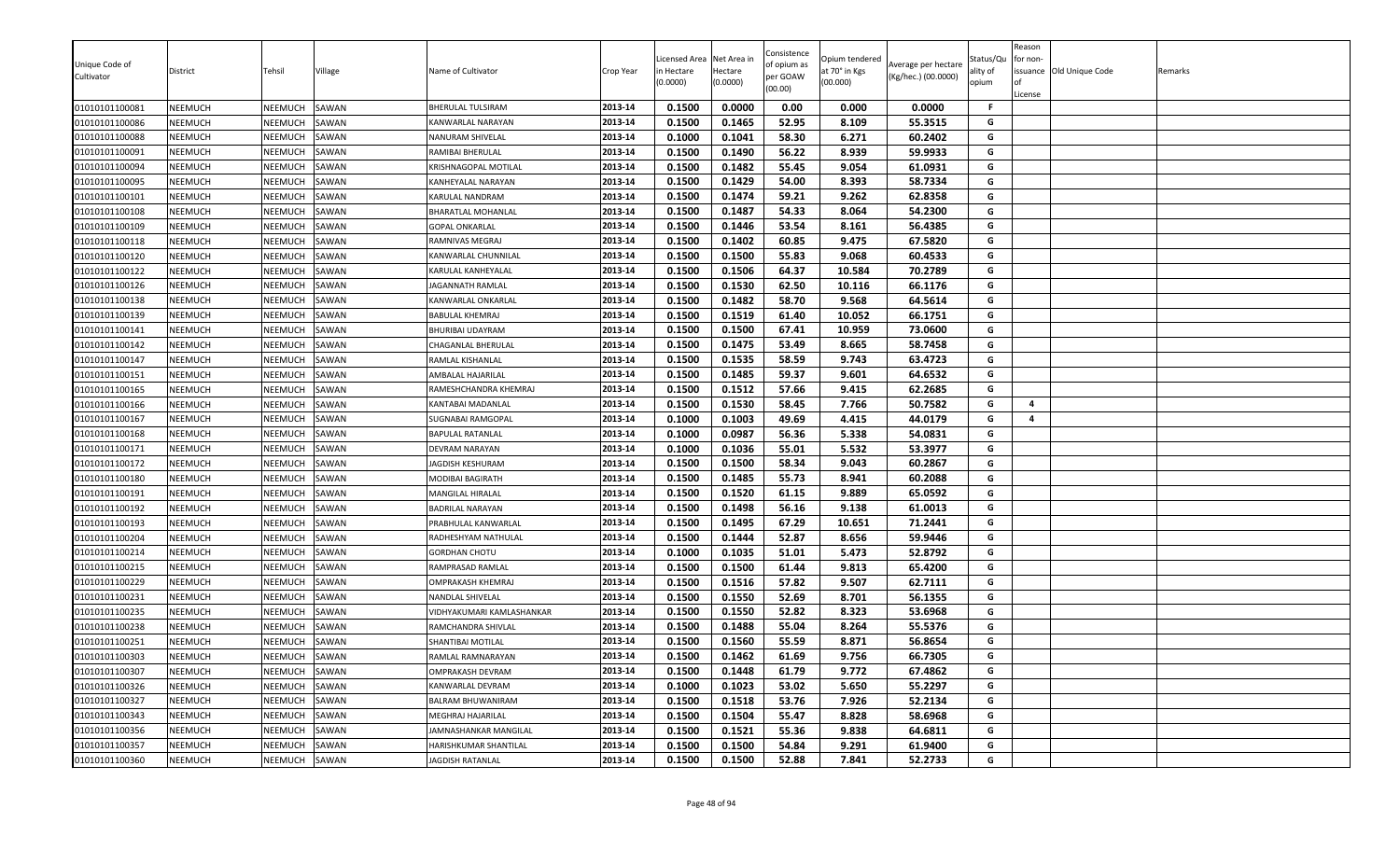| 0.1500<br>0.1520<br>59.07<br>64.0132<br>01010101100364<br>NEEMUCH<br>NEEMUCH<br>SAWAN<br>2013-14<br>9.730<br>G<br>PREMSUKH KANWARLAL<br>2013-14<br>0.1500<br>0.1290<br>56.93<br>8.344<br>64.6822<br>G<br>01010101100246<br>NEEMUCH<br>NEEMUCH<br>SAWAN<br>MANGILAL KALURAM<br>0.1560<br>7.898<br>50.6282<br>01010101100261<br>NEEMUCH<br>SAWAN<br>2013-14<br>0.1500<br>54.20<br>NEEMUCH<br>$\overline{2}$<br>PANNALAL HIRALAL<br>- 1<br>0.1534<br>49.99<br>G<br>NEEMUCH<br>SAWAN<br>2013-14<br>0.1500<br>7.513<br>48.9765<br>$\overline{4}$<br>01010101100373<br>NEEMUCH<br>TILIBAI KARULAL<br>0.1500<br>0.1518<br>57.37<br>9.269<br>01010101100063<br>NEEMUCH<br>NEEMUCH<br>SAWAN<br>61.0606<br>G<br>2013-14<br>KANWARLAL BHAGIRATH<br>0.1512<br>G<br>2013-14<br>0.1500<br>63.42<br>9.694<br>64.1138<br>01010101100207<br>NEEMUCH<br>NEEMUCH<br>SAWAN<br><b>MANGILAL SUKHLAL</b><br>0.1556<br>48.56<br>48.5540<br>NEEMUCH<br>0.1500<br>7.555<br>G<br>01010101100322<br>NEEMUCH<br>SAWAN<br>2013-14<br>$\overline{4}$<br>GOTULAL MANGILAL<br>56.79<br>0.1500<br>0.1500<br>9.257<br>61.7133<br>G<br>NEEMUCH<br>NEEMUCH<br>SAWAN<br>2013-14<br>01010101100059<br>LALITKUMAR GOPAL<br>62.03<br>01010101100123<br>NEEMUCH<br>NEEMUCH<br>SAWAN<br>0.1500<br>0.1496<br>10.244<br>68.4759<br>BHAGATRAM HAJARILAL<br>2013-14<br>G<br>0.1000<br>0.1000<br>31.41<br>3.361<br>33.6100<br>01010101100258<br>NEEMUCH<br>NEEMUCH<br>SAWAN<br>MOHANLAL PYARELAL<br>2013-14<br>G<br>$\overline{a}$<br>0.1000<br>0.0000<br>0.00<br>0.000<br>0.0000<br>01010101100162<br>NEEMUCH<br>NEEMUCH<br>SAWAN<br>2013-14<br>F.<br>RAMLAL KASHIRAM |                    |
|------------------------------------------------------------------------------------------------------------------------------------------------------------------------------------------------------------------------------------------------------------------------------------------------------------------------------------------------------------------------------------------------------------------------------------------------------------------------------------------------------------------------------------------------------------------------------------------------------------------------------------------------------------------------------------------------------------------------------------------------------------------------------------------------------------------------------------------------------------------------------------------------------------------------------------------------------------------------------------------------------------------------------------------------------------------------------------------------------------------------------------------------------------------------------------------------------------------------------------------------------------------------------------------------------------------------------------------------------------------------------------------------------------------------------------------------------------------------------------------------------------------------------------------------------------------------------------------------------------------------|--------------------|
|                                                                                                                                                                                                                                                                                                                                                                                                                                                                                                                                                                                                                                                                                                                                                                                                                                                                                                                                                                                                                                                                                                                                                                                                                                                                                                                                                                                                                                                                                                                                                                                                                        |                    |
|                                                                                                                                                                                                                                                                                                                                                                                                                                                                                                                                                                                                                                                                                                                                                                                                                                                                                                                                                                                                                                                                                                                                                                                                                                                                                                                                                                                                                                                                                                                                                                                                                        |                    |
|                                                                                                                                                                                                                                                                                                                                                                                                                                                                                                                                                                                                                                                                                                                                                                                                                                                                                                                                                                                                                                                                                                                                                                                                                                                                                                                                                                                                                                                                                                                                                                                                                        |                    |
|                                                                                                                                                                                                                                                                                                                                                                                                                                                                                                                                                                                                                                                                                                                                                                                                                                                                                                                                                                                                                                                                                                                                                                                                                                                                                                                                                                                                                                                                                                                                                                                                                        |                    |
|                                                                                                                                                                                                                                                                                                                                                                                                                                                                                                                                                                                                                                                                                                                                                                                                                                                                                                                                                                                                                                                                                                                                                                                                                                                                                                                                                                                                                                                                                                                                                                                                                        |                    |
|                                                                                                                                                                                                                                                                                                                                                                                                                                                                                                                                                                                                                                                                                                                                                                                                                                                                                                                                                                                                                                                                                                                                                                                                                                                                                                                                                                                                                                                                                                                                                                                                                        |                    |
|                                                                                                                                                                                                                                                                                                                                                                                                                                                                                                                                                                                                                                                                                                                                                                                                                                                                                                                                                                                                                                                                                                                                                                                                                                                                                                                                                                                                                                                                                                                                                                                                                        |                    |
|                                                                                                                                                                                                                                                                                                                                                                                                                                                                                                                                                                                                                                                                                                                                                                                                                                                                                                                                                                                                                                                                                                                                                                                                                                                                                                                                                                                                                                                                                                                                                                                                                        |                    |
|                                                                                                                                                                                                                                                                                                                                                                                                                                                                                                                                                                                                                                                                                                                                                                                                                                                                                                                                                                                                                                                                                                                                                                                                                                                                                                                                                                                                                                                                                                                                                                                                                        |                    |
|                                                                                                                                                                                                                                                                                                                                                                                                                                                                                                                                                                                                                                                                                                                                                                                                                                                                                                                                                                                                                                                                                                                                                                                                                                                                                                                                                                                                                                                                                                                                                                                                                        |                    |
|                                                                                                                                                                                                                                                                                                                                                                                                                                                                                                                                                                                                                                                                                                                                                                                                                                                                                                                                                                                                                                                                                                                                                                                                                                                                                                                                                                                                                                                                                                                                                                                                                        |                    |
| 2013-14<br>0.1000<br>0.0930<br>51.35<br>4.893<br>52.6129<br>G<br>01010101100228<br><b>NEEMUCH</b><br>NEEMUCH<br>SAWAN<br>RAMKUNWARBAI HIRALAL                                                                                                                                                                                                                                                                                                                                                                                                                                                                                                                                                                                                                                                                                                                                                                                                                                                                                                                                                                                                                                                                                                                                                                                                                                                                                                                                                                                                                                                                          |                    |
| 0.1488<br>55.32<br>9.199<br>NEEMUCH<br>SAWAN<br>0.1500<br>61.8212<br>G<br>01010101100379<br>NEEMUCH<br>2013-14<br>GORILAL BHANAJI                                                                                                                                                                                                                                                                                                                                                                                                                                                                                                                                                                                                                                                                                                                                                                                                                                                                                                                                                                                                                                                                                                                                                                                                                                                                                                                                                                                                                                                                                      |                    |
| 0.1508<br>57.02<br>54.9337<br>0.1500<br>8.284<br>G<br>2013-14<br>01010101100383<br>NEEMUCH<br>NEEMUCH<br>SAWAN<br>SHAITANKUMAR RADHAKISHAN                                                                                                                                                                                                                                                                                                                                                                                                                                                                                                                                                                                                                                                                                                                                                                                                                                                                                                                                                                                                                                                                                                                                                                                                                                                                                                                                                                                                                                                                             |                    |
| 0.1500<br>0.1200<br>59.70<br>G<br>01010101100380<br>NEEMUCH<br>NEEMUCH<br>SAWAN<br>2013-14<br>7.667<br>63.8917<br>KAMLABAI NANALAL                                                                                                                                                                                                                                                                                                                                                                                                                                                                                                                                                                                                                                                                                                                                                                                                                                                                                                                                                                                                                                                                                                                                                                                                                                                                                                                                                                                                                                                                                     |                    |
| 0.1450<br>62.80<br>0.1500<br>10.066<br>69.4207<br>G<br>NEEMUCH<br>2013-14<br>01010101100012<br>NEEMUCH<br>SAWAN<br>NARAYAN PANNALAL                                                                                                                                                                                                                                                                                                                                                                                                                                                                                                                                                                                                                                                                                                                                                                                                                                                                                                                                                                                                                                                                                                                                                                                                                                                                                                                                                                                                                                                                                    |                    |
| 01010101100153<br>NEEMUCH<br>NEEMUCH<br>SAWAN<br>2013-14<br>0.1500<br>0.1520<br>64.04<br>10.621<br>69.8750<br>HAJARILAL UNKARLAL<br>G                                                                                                                                                                                                                                                                                                                                                                                                                                                                                                                                                                                                                                                                                                                                                                                                                                                                                                                                                                                                                                                                                                                                                                                                                                                                                                                                                                                                                                                                                  |                    |
| 0.1000<br>0.0000<br>0.00<br>0.000<br>0.0000<br>01010101100155<br>NEEMUCH<br>SAWAN<br>2013-14<br>F.<br>NEEMUCH<br>PANNALAL DEVILAL                                                                                                                                                                                                                                                                                                                                                                                                                                                                                                                                                                                                                                                                                                                                                                                                                                                                                                                                                                                                                                                                                                                                                                                                                                                                                                                                                                                                                                                                                      |                    |
| 55.23<br>5.965<br>01010101100253<br>NEEMUCH<br>NEEMUCH<br>SAWAN<br>2013-14<br>0.1000<br>0.1020<br>58.4804<br>G<br>MADANLAL GANPAT<br>65.65<br>G                                                                                                                                                                                                                                                                                                                                                                                                                                                                                                                                                                                                                                                                                                                                                                                                                                                                                                                                                                                                                                                                                                                                                                                                                                                                                                                                                                                                                                                                        |                    |
| 0.1500<br>0.1491<br>11.001<br>73.7827<br>2013-14<br>01010101100367<br>NEEMUCH<br>NEEMUCH<br>SAWAN<br>KANWARLAL BHERA<br>G                                                                                                                                                                                                                                                                                                                                                                                                                                                                                                                                                                                                                                                                                                                                                                                                                                                                                                                                                                                                                                                                                                                                                                                                                                                                                                                                                                                                                                                                                              |                    |
| NEEMUCH<br>0.1500<br>0.1539<br>56.30<br>9.579<br>62.2417<br>01010101100200<br>NEEMUCH<br>SAWAN<br>2013-14<br>VIOHANLAL KESHURAM<br>0.1512<br>52.43<br>8.194<br>G                                                                                                                                                                                                                                                                                                                                                                                                                                                                                                                                                                                                                                                                                                                                                                                                                                                                                                                                                                                                                                                                                                                                                                                                                                                                                                                                                                                                                                                       |                    |
| 0.1500<br>54.1931<br>2013-14<br>01010101100116<br>NEEMUCH<br>NEEMUCH<br>SAWAN<br>BABULAL JETRAM<br>56.20<br>2013-14<br>G                                                                                                                                                                                                                                                                                                                                                                                                                                                                                                                                                                                                                                                                                                                                                                                                                                                                                                                                                                                                                                                                                                                                                                                                                                                                                                                                                                                                                                                                                               |                    |
| NEEMUCH<br>NEEMUCH<br>SAWAN<br>0.1500<br>0.1440<br>8.133<br>56.4792<br>01010101100018<br>BANSHILAL BOTHLAL<br>0.1500<br>0.1508<br>58.73<br>9.808<br>65.0398<br>2013-14<br>G                                                                                                                                                                                                                                                                                                                                                                                                                                                                                                                                                                                                                                                                                                                                                                                                                                                                                                                                                                                                                                                                                                                                                                                                                                                                                                                                                                                                                                            |                    |
| NEEMUCH<br>SAWAN<br>01010101100098<br>NEEMUCH<br>ONKARLAL CHAMPALAL<br>NEEMUCH                                                                                                                                                                                                                                                                                                                                                                                                                                                                                                                                                                                                                                                                                                                                                                                                                                                                                                                                                                                                                                                                                                                                                                                                                                                                                                                                                                                                                                                                                                                                         |                    |
| SAWAN<br>0.1000<br>0.1011<br>55.39<br>5.484<br>54.2433<br>01010101100152<br>NEEMUCH<br>2013-14<br>G<br>GORDHAN SHIVELAL<br>2013-14<br>0.1500<br>0.1076<br>57.89<br>6.616<br>61.4870<br>NEEMUCH<br>NEEMUCH<br>SAWAN<br>RAMLAL LAXMAN<br>G                                                                                                                                                                                                                                                                                                                                                                                                                                                                                                                                                                                                                                                                                                                                                                                                                                                                                                                                                                                                                                                                                                                                                                                                                                                                                                                                                                               |                    |
| 01010101100306<br>2013-14<br>58.76<br>0.1500<br>0.1402<br>8.940<br>63.7660<br>G<br>01010101100074<br>NEEMUCH<br>NEEMUCH<br>SAWAN<br>MEGRAJ CHUNNILAL                                                                                                                                                                                                                                                                                                                                                                                                                                                                                                                                                                                                                                                                                                                                                                                                                                                                                                                                                                                                                                                                                                                                                                                                                                                                                                                                                                                                                                                                   | <b>NAME CHANGE</b> |
| 2013-14<br>0.1500<br>0.1500<br>50.30<br>8.062<br>53.7467<br>G<br>01010101100339<br>NEEMUCH<br>NEEMUCH<br>SAWAN<br>RAGUNANDAN BHAGIRATH                                                                                                                                                                                                                                                                                                                                                                                                                                                                                                                                                                                                                                                                                                                                                                                                                                                                                                                                                                                                                                                                                                                                                                                                                                                                                                                                                                                                                                                                                 |                    |
| 0.1528<br>58.64<br>G<br>2013-14<br>0.1500<br>9.089<br>59.4830<br><b>NEEMUCH</b><br>NEEMUCH<br>SAWAN<br><b>SUNIL SUKHRAM</b>                                                                                                                                                                                                                                                                                                                                                                                                                                                                                                                                                                                                                                                                                                                                                                                                                                                                                                                                                                                                                                                                                                                                                                                                                                                                                                                                                                                                                                                                                            |                    |
| 01010101100013<br>0.1524<br>57.43<br>8.721<br>57.2244<br>2013-14<br>0.1500<br>G<br>01010101100269<br>NEEMUCH<br>NEEMUCH<br>SAWAN<br>RAMKUNWARBAI SITARAM                                                                                                                                                                                                                                                                                                                                                                                                                                                                                                                                                                                                                                                                                                                                                                                                                                                                                                                                                                                                                                                                                                                                                                                                                                                                                                                                                                                                                                                               |                    |
| NEEMUCH<br>SAWAN<br>2013-14<br>0.1500<br>0.1500<br>57.48<br>9.049<br>60.3267<br>G<br>01010101100355<br>NEEMUCH<br>MANNALAL CHAGANLAL                                                                                                                                                                                                                                                                                                                                                                                                                                                                                                                                                                                                                                                                                                                                                                                                                                                                                                                                                                                                                                                                                                                                                                                                                                                                                                                                                                                                                                                                                   |                    |
| 54.96<br>0.1000<br>0.0986<br>4.978<br>50.4868<br>01010101100304<br>NEEMUCH<br>NEEMUCH<br>SAWAN<br><b>BALRAM PRABHULAL</b><br>2013-14<br>G<br>4                                                                                                                                                                                                                                                                                                                                                                                                                                                                                                                                                                                                                                                                                                                                                                                                                                                                                                                                                                                                                                                                                                                                                                                                                                                                                                                                                                                                                                                                         |                    |
| NEEMUCH<br>SAWAN<br>2013-14<br>0.1500<br>0.1559<br>54.38<br>8.406<br>53.9192<br>G<br>01010101100019<br>NEEMUCH<br>MUKESHKUMAR KESHURAM                                                                                                                                                                                                                                                                                                                                                                                                                                                                                                                                                                                                                                                                                                                                                                                                                                                                                                                                                                                                                                                                                                                                                                                                                                                                                                                                                                                                                                                                                 |                    |
| 0.1500<br>0.1491<br>61.13<br>9.135<br>61.2676<br>01010101100337<br>NEEMUCH<br>NEEMUCH<br>SAWAN<br>2013-14<br>G<br>BHAGIRATH NANDLAL                                                                                                                                                                                                                                                                                                                                                                                                                                                                                                                                                                                                                                                                                                                                                                                                                                                                                                                                                                                                                                                                                                                                                                                                                                                                                                                                                                                                                                                                                    |                    |
| 2013-14<br>54.97<br>01010101100350<br>NEEMUCH<br>NEEMUCH<br>SAWAN<br>0.1500<br>0.1500<br>8.968<br>59.7867<br>G<br>RODSINGH UDAJI                                                                                                                                                                                                                                                                                                                                                                                                                                                                                                                                                                                                                                                                                                                                                                                                                                                                                                                                                                                                                                                                                                                                                                                                                                                                                                                                                                                                                                                                                       |                    |
| 01010101100317<br>NEEMUCH<br>0.1500<br>0.1514<br>58.61<br>9.428<br>62.2721<br>NEEMUCH<br>SAWAN<br>2013-14<br>$\overline{2}$<br>PARASRAM HAJARI<br>- 1                                                                                                                                                                                                                                                                                                                                                                                                                                                                                                                                                                                                                                                                                                                                                                                                                                                                                                                                                                                                                                                                                                                                                                                                                                                                                                                                                                                                                                                                  |                    |
| 2013-14<br>0.1500<br>0.0000<br>01010101100384<br>NEEMUCH<br><b>NEEMUCH</b><br>SAWAN<br>0.0000<br>0.00<br>0.000<br>F.<br><b>BAPULAL MANGILAL</b>                                                                                                                                                                                                                                                                                                                                                                                                                                                                                                                                                                                                                                                                                                                                                                                                                                                                                                                                                                                                                                                                                                                                                                                                                                                                                                                                                                                                                                                                        |                    |
| 0.1500<br>55.73<br>NEEMUCH<br>NEEMUCH<br>SAWAN<br>0.1500<br>8.176<br>54.5067<br>G<br>01010101100385<br>2013-14<br>PRAHALAD KISHORELAL                                                                                                                                                                                                                                                                                                                                                                                                                                                                                                                                                                                                                                                                                                                                                                                                                                                                                                                                                                                                                                                                                                                                                                                                                                                                                                                                                                                                                                                                                  |                    |
| G<br>NEEMUCH<br>NEEMUCH<br>SAWAN<br>2013-14<br>0.1506<br>54.84<br>59.5618<br>01010101100137<br>KOUSHLYABAI BHAGIRATH<br>0.1500<br>8.970                                                                                                                                                                                                                                                                                                                                                                                                                                                                                                                                                                                                                                                                                                                                                                                                                                                                                                                                                                                                                                                                                                                                                                                                                                                                                                                                                                                                                                                                                |                    |
| 0.1500<br>57.74<br>01010101100053<br>NEEMUCH<br>SAWAN<br>2013-14<br>0.1500<br>9.436<br>62.9067<br>G<br>NEEMUCH<br>SURESHKUMAR SHYAMLAL                                                                                                                                                                                                                                                                                                                                                                                                                                                                                                                                                                                                                                                                                                                                                                                                                                                                                                                                                                                                                                                                                                                                                                                                                                                                                                                                                                                                                                                                                 |                    |
| 0.1330<br>51.66<br>G<br>01010101100386<br>NEEMUCH<br>NEEMUCH<br>SAWAN<br>2013-14<br>0.1500<br>7.055<br>53.0451<br>RAMESHWAR KARULAL                                                                                                                                                                                                                                                                                                                                                                                                                                                                                                                                                                                                                                                                                                                                                                                                                                                                                                                                                                                                                                                                                                                                                                                                                                                                                                                                                                                                                                                                                    |                    |
| 01010101108003<br>NEEMUCH<br><b>THADOLI</b><br>0.1500<br>0.1408<br>55.29<br>7.756<br>55.0852<br>NEEMUCH<br>SHANTILAL LAXMILAL<br>2013-14<br>G                                                                                                                                                                                                                                                                                                                                                                                                                                                                                                                                                                                                                                                                                                                                                                                                                                                                                                                                                                                                                                                                                                                                                                                                                                                                                                                                                                                                                                                                          |                    |
| 2013-14<br>0.1500<br>0.1475<br>55.77<br>8.206<br>55.6339<br><b>THADOLI</b><br>G<br>01010101108004<br>NEEMUCH<br>NEEMUCH<br>KAILASHCHANDRA TULSIRAM                                                                                                                                                                                                                                                                                                                                                                                                                                                                                                                                                                                                                                                                                                                                                                                                                                                                                                                                                                                                                                                                                                                                                                                                                                                                                                                                                                                                                                                                     |                    |
| 01010101108007<br>NEEMUCH<br>NEEMUCH<br><b>THADOLI</b><br>2013-14<br>0.1500<br>0.1512<br>54.46<br>8.286<br>54.8016<br>G<br>KAILASHCHANDRA RAMCHANDRA                                                                                                                                                                                                                                                                                                                                                                                                                                                                                                                                                                                                                                                                                                                                                                                                                                                                                                                                                                                                                                                                                                                                                                                                                                                                                                                                                                                                                                                                   |                    |
| 0.1400<br>51.24<br>2013-14<br>0.1500<br>7.393<br>52.8071<br>G<br>01010101108012<br>NEEMUCH<br><b>THADOLI</b><br>PURANMAL KANWARLAL<br>NEEMUCH                                                                                                                                                                                                                                                                                                                                                                                                                                                                                                                                                                                                                                                                                                                                                                                                                                                                                                                                                                                                                                                                                                                                                                                                                                                                                                                                                                                                                                                                          |                    |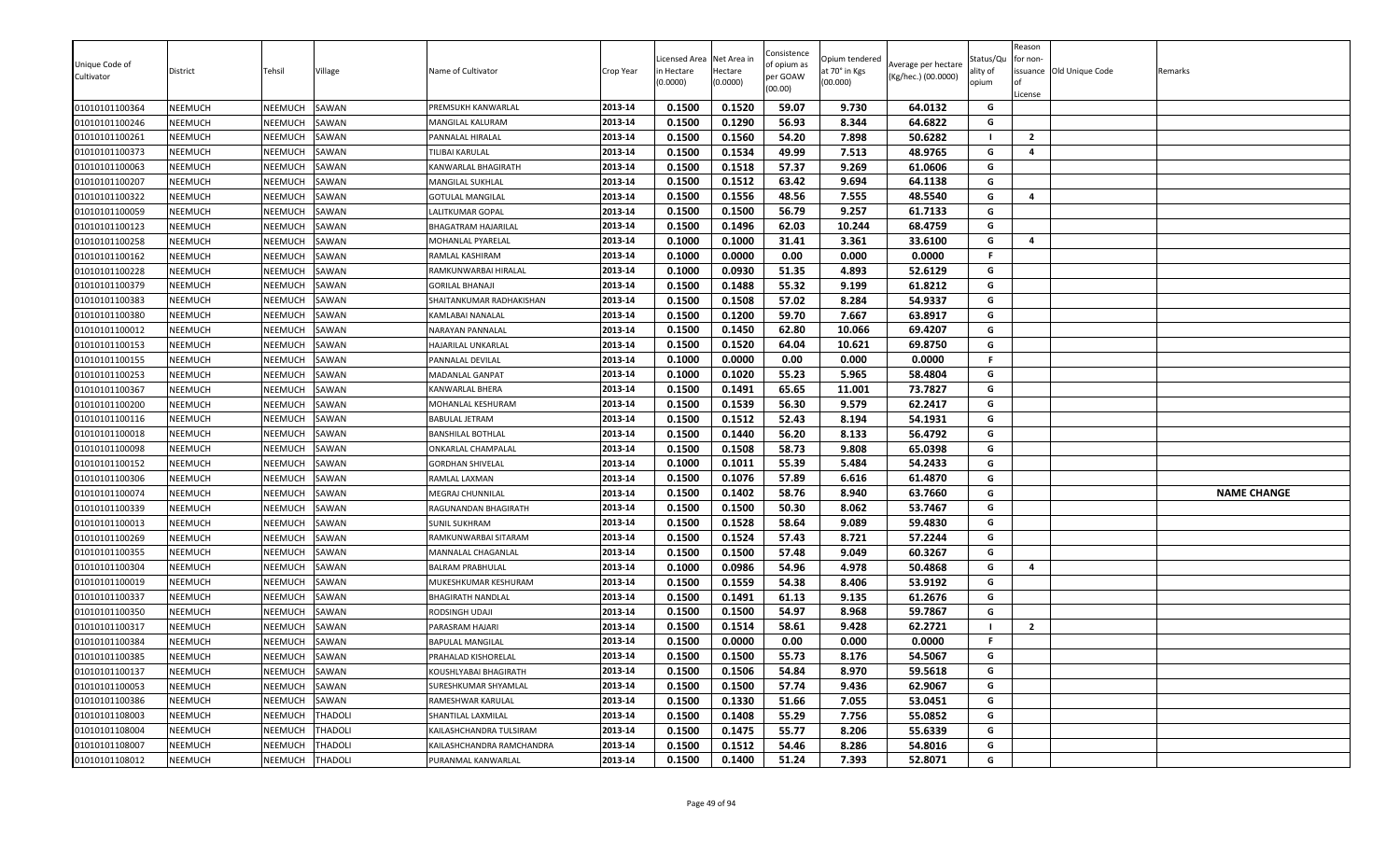|                              |                |                |                |                           |           | icensed Area | Net Area in | Consistence             | Opium tendered |                                            | Status/Qu | Reason<br>for non- |                          |         |
|------------------------------|----------------|----------------|----------------|---------------------------|-----------|--------------|-------------|-------------------------|----------------|--------------------------------------------|-----------|--------------------|--------------------------|---------|
| Unique Code of<br>Cultivator | District       | Tehsil         | <b>Village</b> | Name of Cultivator        | Crop Year | n Hectare    | Hectare     | of opium as<br>per GOAW | at 70° in Kgs  | Average per hectare<br>(Kg/hec.) (00.0000) | ality of  |                    | issuance Old Unique Code | Remarks |
|                              |                |                |                |                           |           | (0.0000)     | (0.0000)    | (00.00)                 | (00.000)       |                                            | opium     |                    |                          |         |
| 01010101108015               | <b>NEEMUCH</b> | NEEMUCH        | <b>THADOLI</b> | MOHANLAL BADRILAL         | 2013-14   | 0.1500       | 0.1200      | 55.34                   | 6.854          | 57.1167                                    | G         | License            |                          |         |
| 01010101108017               | NEEMUCH        | NEEMUCH        | THADOLI        | MANOHARLAL LAXMILAL       | 2013-14   | 0.1500       | 0.1366      | 60.16                   | 7.915          | 57.9429                                    | G         |                    |                          |         |
| 01010101108018               | <b>NEEMUCH</b> | <b>NEEMUCH</b> | <b>THADOLI</b> | KANHEYALAL BADRILAL       | 2013-14   | 0.1500       | 0.1448      | 58.80                   | 8.946          | 61.7818                                    | G         |                    |                          |         |
| 01010101108020               | <b>NEEMUCH</b> | <b>NEEMUCH</b> | <b>THADOLI</b> | SHYAMLAL JAGDISH          | 2013-14   | 0.1000       | 0.0958      | 51.50                   | 4.907          | 51.2213                                    | G         |                    |                          |         |
| 01010101108024               | <b>NEEMUCH</b> | NEEMUCH        | THADOLI        | NARENDRA JAGANNATH        | 2013-14   | 0.1500       | 0.1024      | 41.93                   | 4.451          | 43.4668                                    | G         | $\overline{a}$     |                          |         |
| 01010101108026               | <b>NEEMUCH</b> | NEEMUCH        | THADOLI        | PRAKASHCHAND TULSIRAM     | 2013-14   | 0.1500       | 0.1475      | 49.81                   | 7.329          | 49.6881                                    | G         | 4                  |                          |         |
| 01010101108028               | <b>NEEMUCH</b> | NEEMUCH        | THADOLI        | KISHOREKUMAR TULSIRAM     | 2013-14   | 0.1000       | 0.0968      | 49.67                   | 5.031          | 51.9731                                    | G         |                    |                          |         |
| 01010101108035               | <b>NEEMUCH</b> | NEEMUCH        | <b>THADOLI</b> | KANCHANBAI KARULAL        | 2013-14   | 0.1500       | 0.1456      | 51.90                   | 8.111          | 55.7074                                    | G         |                    |                          |         |
| 01010101108037               | <b>NEEMUCH</b> | NEEMUCH        | THADOLI        | CHANDMAL BHUWANIRAM       | 2013-14   | 0.1500       | 0.1330      | 54.53                   | 7.728          | 58.1053                                    | G         |                    |                          |         |
| 01010101108040               | NEEMUCH        | NEEMUCH        | THADOLI        | SHIVELAL HARIRAM          | 2013-14   | 0.1500       | 0.1376      | 56.56                   | 4.129          | 30.0073                                    | G         | 4                  |                          |         |
| 01010101108048               | <b>NEEMUCH</b> | NEEMUCH        | THADOLI        | RAMESHCHANDRA TULSIRAM    | 2013-14   | 0.1500       | 0.1475      | 48.82                   | 7.163          | 48.5627                                    | G         | 4                  |                          |         |
|                              | <b>NEEMUCH</b> | NEEMUCH        | <b>THADOLI</b> | KAMLABAI TULSIRAM         | 2013-14   | 0.1500       | 0.1475      | 51.46                   | 7.631          | 51.7356                                    | G         |                    |                          |         |
| 01010101108050               |                |                |                |                           |           |              | 0.0000      |                         |                |                                            | F.        |                    |                          |         |
| 01010101108051               | NEEMUCH        | NEEMUCH        | <b>THADOLI</b> | BHERULAL HIRALAL          | 2013-14   | 0.1500       | 0.1408      | 0.00<br>53.50           | 0.000          | 0.0000<br>58.8991                          |           |                    |                          |         |
| 01010101108053               | NEEMUCH        | NEEMUCH        | THADOLI        | <b>GISALAL HARIRAM</b>    | 2013-14   | 0.1500       |             |                         | 8.293          |                                            | G         |                    |                          |         |
| 01010101108059               | <b>NEEMUCH</b> | NEEMUCH        | THADOLI        | PURUSHOTTAM HIRALAL       | 2013-14   | 0.1500       | 0.1425      | 64.58                   | 9.300          | 65.2632                                    | G         |                    |                          |         |
| 01010101108066               | <b>NEEMUCH</b> | NEEMUCH        | THADOLI        | MANGIBAI BADRILAL         | 2013-14   | 0.1500       | 0.1461      | 57.54                   | 8.787          | 60.1437                                    | G         |                    |                          |         |
| 01010101108071               | <b>NEEMUCH</b> | NEEMUCH        | <b>THADOLI</b> | SHYAMLAL HAMPALAL         | 2013-14   | 0.1500       | 0.1400      | 58.58                   | 8.427          | 60.1929                                    | G         |                    |                          |         |
| 01010101108074               | <b>NEEMUCH</b> | NEEMUCH        | <b>THADOLI</b> | BHAGAWATIBAI RAMCHANDRA   | 2013-14   | 0.1500       | 0.1449      | 54.85                   | 8.251          | 56.9427                                    | G         |                    |                          |         |
| 01010101108081               | <b>NEEMUCH</b> | NEEMUCH        | THADOLI        | SHANTILAL DEVILAL         | 2013-14   | 0.1000       | 0.1013      | 53.96                   | 5.180          | 51.1352                                    | G         |                    |                          |         |
| 01010101108083               | NEEMUCH        | NEEMUCH        | THADOLI        | SHYAMLAL NANALAL          | 2013-14   | 0.1500       | 0.1007      | 53.85                   | 5.393          | 53.5551                                    | G         |                    |                          |         |
| 01010101108088               | <b>NEEMUCH</b> | NEEMUCH        | THADOLI        | RAMGOPAL RUPCHAND         | 2013-14   | 0.1500       | 0.0000      | 0.00                    | 0.000          | 0.0000                                     | F.        |                    |                          |         |
| 01010101108094               | <b>NEEMUCH</b> | NEEMUCH        | THADOLI        | <b>BANSHILAL DEVILAL</b>  | 2013-14   | 0.1500       | 0.1501      | 50.08                   | 7.290          | 48.5676                                    | G         | 4                  |                          |         |
| 01010101108100               | <b>NEEMUCH</b> | NEEMUCH        | THADOLI        | LAXMINARAYAN HARIRAM      | 2013-14   | 0.1500       | 0.0000      | 0.00                    | 0.000          | 0.0000                                     | .F        |                    |                          |         |
| 01010101108102               | <b>NEEMUCH</b> | NEEMUCH        | THADOLI        | FAKIRCHAND RAMAJI         | 2013-14   | 0.1500       | 0.1470      | 60.43                   | 9.030          | 61.4286                                    | G         |                    |                          |         |
| 01010101108103               | <b>NEEMUCH</b> | NEEMUCH        | THADOLI        | MUNNIBAI KANWARLAL        | 2013-14   | 0.1500       | 0.1430      | 64.01                   | 9.464          | 66.1818                                    | G         |                    |                          |         |
| 01010101108025               | <b>NEEMUCH</b> | NEEMUCH        | <b>THADOLI</b> | SURESHCHANDRA PURUSHOTTOM | 2013-14   | 0.1500       | 0.1425      | 63.83                   | 9.164          | 64.3088                                    | G         |                    |                          |         |
| 01010101108105               | <b>NEEMUCH</b> | NEEMUCH        | THADOLI        | TULSIRAM HARIRAM          | 2013-14   | 0.1000       | 0.1485      | 48.74                   | 7.165          | 48.2492                                    | G         | $\overline{a}$     |                          |         |
| 01010101108014               | NEEMUCH        | NEEMUCH        | THADOLI        | MUNNIBAI CHANDRAPRAKASH   | 2013-14   | 0.1500       | 0.1485      | 59.85                   | 9.277          | 62.4714                                    | G         |                    |                          |         |
| 01010101108061               | NEEMUCH        | NEEMUCH        | THADOLI        | MANGIBAI BAGDIRAM         | 2013-14   | 0.1000       | 0.0979      | 55.34                   | 5.763          | 58.8662                                    | G         |                    |                          |         |
| 01010101108039               | <b>NEEMUCH</b> | NEEMUCH        | THADOLI        | KASTURIBAI HARISHANKAR    | 2013-14   | 0.1000       | 0.0969      | 57.08                   | 2.854          | 29.4530                                    | G         | 4                  |                          |         |
| 01010101108021               | <b>NEEMUCH</b> | NEEMUCH        | THADOLI        | CHANDRAPRAKASH PRAHALAD   | 2013-14   | 0.1500       | 0.1453      | 56.63                   | 8.187          | 56.3455                                    | G         |                    |                          |         |
| 01010101108110               | <b>NEEMUCH</b> | NEEMUCH        | THADOLI        | RADHESHYAM BHANAWAR       | 2013-14   | 0.1500       | 0.1440      | 55.46                   | 8.184          | 56.8333                                    | G         |                    |                          |         |
| 01010101108095               | <b>NEEMUCH</b> | NEEMUCH        | <b>THADOLI</b> | PRAHALAD BHAGATRAM        | 2013-14   | 0.1000       | 0.0966      | 52.67                   | 4.597          | 47.5880                                    | G         | 4                  |                          |         |
| 01010101108032               | <b>NEEMUCH</b> | NEEMUCH        | THADOLI        | CHAGANLAL BHERULAL        | 2013-14   | 0.1500       | 0.1364      | 58.67                   | 7.837          | 57.4560                                    | G         |                    |                          |         |
| 01010101108056               | <b>NEEMUCH</b> | <b>NEEMUCH</b> | <b>THADOLI</b> | <b>FULIBAI BANSHILAL</b>  | 2013-14   | 0.1500       | 0.1495      | 50.77                   | 7.797          | 52.1538                                    | G         |                    |                          |         |
| 01010101108063               | NEEMUCH        | NEEMUCH        | THADOLI        | KESHARBAI CHAGANLAL       | 2013-14   | 0.1000       | 0.1000      | 55.04                   | 5.724          | 57.2400                                    | G         |                    |                          |         |
| 01010101108117               | NEEMUCH        | NEEMUCH        | <b>THADOLI</b> | VARDICHAND PRATHVIRAJ     | 2013-14   | 0.1500       | 0.0000      | 0.00                    | 0.000          | 0.0000                                     | F.        |                    |                          |         |
| 01010101108046               | <b>NEEMUCH</b> | NEEMUCH        | <b>THADOLI</b> | <b>BHANWARLAL BABRU</b>   | 2013-14   | 0.1000       | 0.0000      | 0.00                    | 0.000          | 0.0000                                     | F.        |                    |                          |         |
| 01010101108029               | <b>NEEMUCH</b> | NEEMUCH        | <b>THADOLI</b> | GIRIRAJ SHANTILAL         | 2013-14   | 0.1500       | 0.1502      | 54.02                   | 8.805          | 58.6218                                    | G         |                    |                          |         |
| 01010101108109               | <b>NEEMUCH</b> | NEEMUCH        | <b>THADOLI</b> | <b>JAGANNATH DHURA</b>    | 2013-14   | 0.1500       | 0.1020      | 40.10                   | 4.170          | 40.8824                                    | G         | 4                  |                          |         |
| 01010101108005               | <b>NEEMUCH</b> | NEEMUCH        | <b>THADOLI</b> | <b>BABULAL BHUWANI</b>    | 2013-14   | 0.1500       | 0.1394      | 53.71                   | 8.663          | 62.1449                                    | G         |                    |                          |         |
| 01010101108068               | <b>NEEMUCH</b> | NEEMUCH        | <b>THADOLI</b> | SITHABAI SHIVENARAYAN     | 2013-14   | 0.1000       | 0.0969      | 49.36                   | 4.802          | 49.5562                                    | G         | 4                  |                          |         |
| 01010101108089               | <b>NEEMUCH</b> | NEEMUCH        | THADOLI        | DINESHKUMAR JAGANNATH     | 2013-14   | 0.1000       | 0.1025      | 54.09                   | 5.795          | 56.5366                                    | G         |                    |                          |         |
| 01010101108106               | <b>NEEMUCH</b> | NEEMUCH        | <b>THADOLI</b> | DHANNA MODA               | 2013-14   | 0.1500       | 0.1508      | 55.55                   | 8.380          | 55.5703                                    | G         |                    |                          |         |
| 01010101108111               | <b>NEEMUCH</b> | NEEMUCH        | <b>THADOLI</b> | <b>BAPULAL HAJARI</b>     | 2013-14   | 0.1500       | 0.1421      | 49.25                   | 7.683          | 54.0676                                    | G         |                    |                          |         |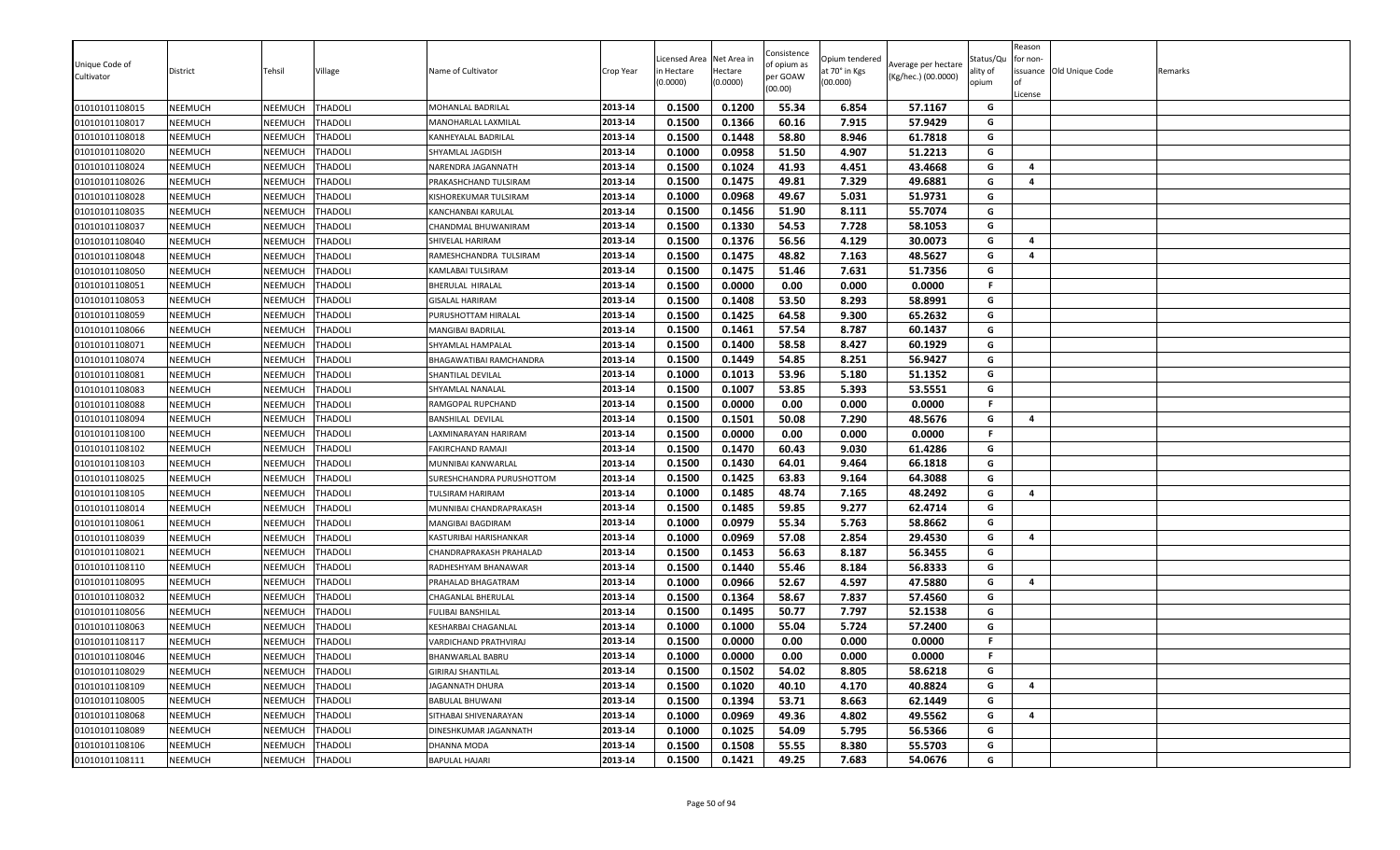| Unique Code of<br>Cultivator | District       | Tehsil       | Village               | Name of Cultivator       | Crop Year | icensed Area<br>n Hectare<br>0.0000) | Net Area in<br>Hectare<br>(0.0000) | Consistence<br>of opium as<br>per GOAW<br>(00.00) | Opium tendered<br>at 70° in Kgs<br>(00.000) | Average per hectare<br>(Kg/hec.) (00.0000) | Status/Qu<br>ality of<br>opium | Reason<br>for non-<br>License | issuance Old Unique Code | Remarks                           |
|------------------------------|----------------|--------------|-----------------------|--------------------------|-----------|--------------------------------------|------------------------------------|---------------------------------------------------|---------------------------------------------|--------------------------------------------|--------------------------------|-------------------------------|--------------------------|-----------------------------------|
| 01010101108141               | <b>NEEMUCH</b> | NEEMUCH      | <b>THADOLI</b>        | <b>GOPAL MATHURALAL</b>  | 2013-14   | 0.1000                               | 0.0936                             | 57.80                                             | 5.474                                       | 58.4829                                    | G                              |                               |                          |                                   |
| 01010101108011               | <b>NEEMUCH</b> | NEEMUCH      | <b>THADOLI</b>        | GISALAL CHAMPALAL        | 2013-14   | 0.1500                               | 0.1500                             | 57.36                                             | 8.514                                       | 56.7600                                    | G                              |                               |                          |                                   |
| 01010101108022               | NEEMUCH        | NEEMUCH      | <b>THADOLI</b>        | <b>BADRILAL HIRALAL</b>  | 2013-14   | 0.1500                               | 0.1466                             | 53.92                                             | 8.211                                       | 56.0095                                    | G                              |                               |                          |                                   |
| 01010101108098               | <b>NEEMUCH</b> | NEEMUCH      | <b>THADOLI</b>        | OMPRAKASH DHANNALAL      | 2013-14   | 0.1500                               | 0.1269                             | 50.60                                             | 6.513                                       | 51.3239                                    | G                              |                               |                          |                                   |
| 01010101108075               | <b>NEEMUCH</b> | NEEMUCH      | <b>THADOLI</b>        | <b>GOPAL MANGILAL</b>    | 2013-14   | 0.1000                               | 0.0982                             | 58.00                                             | 5.858                                       | 59.6538                                    | G                              |                               |                          |                                   |
| 01010101108107               | <b>NEEMUCH</b> | NEEMUCH      | <b>THADOLI</b>        | TEJPAL GANSHYAM          | 2013-14   | 0.1500                               | 0.1502                             | 53.39                                             | 7.970                                       | 53.0626                                    | G                              |                               |                          |                                   |
| 01010101108043               | <b>NEEMUCH</b> | NEEMUCH      | <b>THADOLI</b>        | BASANTIBAI DEVILAL       | 2013-14   | 0.1000                               | 0.0988                             | 54.93                                             | 2.236                                       | 22.6316                                    | G                              | $\overline{4}$                |                          |                                   |
| 01010101108118               | <b>NEEMUCH</b> | NEEMUCH      | <b>THADOLI</b>        | RAMPRASAD DAMARLAL       | 2013-14   | 0.1500                               | 0.1370                             | 54.97                                             | 3.110                                       | 22.7007                                    | G                              | $\overline{4}$                | 01010101110078           |                                   |
| 01010101108119               | <b>NEEMUCH</b> | NEEMUCH      | <b>THADOLI</b>        | GOPAL DAMARLAL           | 2013-14   | 0.1000                               | 0.0937                             | 46.31                                             | 4.333                                       | 46.2433                                    | G                              | $\overline{a}$                | 01010101110007           |                                   |
| 01010101108120               | <b>NEEMUCH</b> | NEEMUCH      | <b>THADOLI</b>        | BABULAL NANALAL          | 2013-14   | 0.1000                               | 0.0986                             | 54.63                                             | 5.884                                       | 59.6755                                    | G                              |                               | 01010101025029           |                                   |
| 01010102166001               | <b>NEEMUCH</b> | <b>IAWAD</b> | <b>AATA</b>           | VISHVAS GHEESALAL        | 2013-14   | 0.1500                               | 0.1421                             | 62.71                                             | 10.007                                      | 70.4222                                    | G                              |                               |                          |                                   |
| 01010102166013               | NEEMUCH        | JAWAD        | <b>AATA</b>           | SOHANIBAI VARDICHAND     | 2013-14   | 0.1500                               | 0.1525                             | 59.55                                             | 9.707                                       | 63.6525                                    | G                              |                               |                          |                                   |
| 01010102166016               | <b>NEEMUCH</b> | JAWAD        | <b>AATA</b>           | PHOOLCHAND PRABHULAL     | 2013-14   | 0.1500                               | 0.1457                             | 63.17                                             | 10.279                                      | 70.5491                                    | G                              |                               |                          |                                   |
| 01010102166017               | <b>NEEMUCH</b> | JAWAD        | <b>AATA</b>           | SHOBHARAM GHEESALAL      | 2013-14   | 0.1500                               | 0.1500                             | 61.90                                             | 10.125                                      | 67.5000                                    | G                              |                               |                          |                                   |
| 01010102166020               | <b>NEEMUCH</b> | JAWAD        | <b>AATA</b>           | MOHANLAL EKLING          | 2013-14   | 0.1500                               | 0.1457                             | 60.57                                             | 9.691                                       | 66.5134                                    | G                              |                               |                          |                                   |
| 01010102166024               | <b>NEEMUCH</b> | JAWAD        | <b>AATA</b>           | BHERULAL VARDICHANDRA    | 2013-14   | 0.1500                               | 0.1470                             | 56.32                                             | 9.317                                       | 63.3810                                    | G                              |                               |                          |                                   |
| 01010102166032               | <b>NEEMUCH</b> | JAWAD        | <b>AATA</b>           | PHOOLCHAND HEMRAJ        | 2013-14   | 0.1500                               | 0.1502                             | 60.91                                             | 9.867                                       | 65.6924                                    | G                              |                               |                          |                                   |
| 01010102166036               | <b>NEEMUCH</b> | JAWAD        | <b>AATA</b>           | SHAMBHULAL SHANKARLAL    | 2013-14   | 0.1500                               | 0.1421                             | 56.66                                             | 9.041                                       | 63.6242                                    | G                              |                               |                          |                                   |
| 01010102166040               | <b>NEEMUCH</b> | <b>JAWAD</b> | <b>AATA</b>           | SHANKARLAL MATHURALAL    | 2013-14   | 0.1500                               | 0.1391                             | 59.03                                             | 9.369                                       | 67.3544                                    | G                              |                               |                          |                                   |
| 01010102166041               | <b>NEEMUCH</b> | <b>IAWAD</b> | <b>AATA</b>           | <b>BAGDIRAM MANGILAL</b> | 2013-14   | 0.1500                               | 0.1423                             | 58.13                                             | 9.633                                       | 67.6950                                    | G                              |                               |                          |                                   |
| 01010102166042               | <b>NEEMUCH</b> | JAWAD        | <b>AATA</b>           | <b>GHEESALAL HIRALAL</b> | 2013-14   | 0.1500                               | 0.1423                             | 57.53                                             | 8.983                                       | 63.1272                                    | G                              |                               |                          |                                   |
| 01010102166014               | <b>NEEMUCH</b> | JAWAD        | <b>AATA</b>           | <b>GORILAL RATANLAL</b>  | 2013-14   | 0.1500                               | 0.1528                             | 59.00                                             | 10.274                                      | 67.2382                                    | G                              |                               |                          |                                   |
| 01010102166002               | <b>NEEMUCH</b> | JAWAD        | <b>AATA</b>           | BHERULAL KISHANLAL       | 2013-14   | 0.1500                               | 0.1446                             | 57.37                                             | 9.278                                       | 64.1632                                    | G                              |                               |                          |                                   |
| 01010102166044               | <b>NEEMUCH</b> | JAWAD        | <b>AATA</b>           | SHAMBHULAL GANGARAM      | 2013-14   | 0.1500                               | 0.1461                             | 59.86                                             | 9.424                                       | 64.5038                                    | G                              |                               |                          |                                   |
| 01010102170011               | <b>NEEMUCH</b> | JAWAD        | <b>ATHANA</b>         | CHUNNIBAI MANGILAL       | 2013-14   | 0.1500                               | 0.0702                             | 60.36                                             | 4.579                                       | 65.2279                                    | G                              |                               |                          |                                   |
| 01010102170013               | NEEMUCH        | JAWAD        | <b>ATHANA</b>         | LAXMAN MANNALAL DHAKAD   | 2013-14   | 0.1000                               | 0.0000                             | 0.00                                              | 0.000                                       | 0.0000                                     | F.                             |                               |                          |                                   |
| 01010102170020               | <b>NEEMUCH</b> | JAWAD        | <b>ATHANA</b>         | KANHEYALAL PYARA         | 2013-14   | 0.1500                               | 0.1525                             | 49.56                                             | 8.411                                       | 55.1541                                    | G                              |                               |                          |                                   |
| 01010102170062               | <b>NEEMUCH</b> | JAWAD        | <b>ATHANA</b>         | RATANLAL GOKULJI         | 2013-14   | 0.1500                               | 0.1493                             | 58.93                                             | 9.496                                       | 63.6035                                    | G                              |                               |                          |                                   |
| 01010102170063               | NEEMUCH        | JAWAD        | ATHANA                | NATHULAL LAXMAN          | 2013-14   | 0.1500                               | 0.1468                             | 52.36                                             | 8.250                                       | 56.1989                                    | G                              |                               |                          |                                   |
| 01010102170069               | <b>NEEMUCH</b> | JAWAD        | <b>ATHANA</b>         | JAGDISH JAYRAM           | 2013-14   | 0.1000                               | 0.0968                             | 52.48                                             | 5.698                                       | 58.8636                                    | G                              |                               |                          |                                   |
| 01010102170026               | <b>NEEMUCH</b> | JAWAD        | <b>ATHANA</b>         | MODIBAI GULABCHAND       | 2013-14   | 0.1500                               | 0.1465                             | 55.27                                             | 8.662                                       | 59.1263                                    | G                              |                               |                          |                                   |
| 01010102170168               | <b>NEEMUCH</b> | JAWAD        | <b>ATHANA</b>         | SHANKARLAL PHOOLCHAND    | 2013-14   | 0.1500                               | 0.1511                             | 51.63                                             | 8.194                                       | 54.2290                                    | G                              |                               |                          |                                   |
| 01010102170102               | <b>NEEMUCH</b> | JAWAD        | <b>ATHANA</b>         | RUPLAL PRABHULAL         | 2013-14   | 0.1000                               | 0.1008                             | 57.82                                             | 6.418                                       | 63.6706                                    | G                              |                               |                          |                                   |
| 01010102170033               | <b>NEEMUCH</b> | JAWAD        | <b>ATHANA</b>         | BADRILAL PRABHULAL       | 2013-14   | 0.1500                               | 0.1500                             | 55.40                                             | 8.801                                       | 58.6733                                    |                                | $\overline{2}$                |                          |                                   |
| 01010102170142               | <b>NEEMUCH</b> | JAWAD        | <b>ATHANA</b>         | HUKMICHAND PRABHULAL     | 2013-14   | 0.1500                               | 0.1491                             | 55.44                                             | 8.823                                       | 59.1751                                    | G                              |                               |                          |                                   |
| 01010102170182               | <b>NEEMUCH</b> | JAWAD        | <b>ATHANA</b>         | MOTILAL DHURAJI          | 2013-14   | 0.1000                               | 0.0000                             | 0.00                                              | 0.000                                       | 0.0000                                     | N                              |                               |                          | <b>TRANSFER / DHANERIYA TANKA</b> |
| 01010102170073               | <b>NEEMUCH</b> | <b>AWAD</b>  | <b>ATHANA</b>         | <b>BADRILAL PYARA</b>    | 2013-14   | 0.1500                               | 0.1448                             | 54.21                                             | 8.767                                       | 60.5456                                    | G                              |                               |                          |                                   |
| 01010102170022               | NEEMUCH        | JAWAD        | <b>ATHANA</b>         | JAGANNATHIBAI BHANWARLAL | 2013-14   | 0.1500                               | 0.1406                             | 59.92                                             | 9.407                                       | 66.9061                                    | G                              |                               |                          |                                   |
| 01010102170043               | <b>NEEMUCH</b> | JAWAD        | <b>ATHANA</b>         | <b>BHERULAL RAMLAL</b>   | 2013-14   | 0.1500                               | 0.1436                             | 56.36                                             | 9.001                                       | 62.6811                                    |                                | $\overline{2}$                |                          |                                   |
| 01010102144001               | NEEMUCH        | JAWAD        | <b>BARKHEDA MEENA</b> | LAXMINARAYAN NANDLLAL    | 2013-14   | 0.1500                               | 0.1480                             | 61.12                                             | 9.456                                       | 63.8919                                    | G                              |                               |                          |                                   |
| 01010102144012               | <b>NEEMUCH</b> | JAWAD        | <b>BARKHEDA MEENA</b> | SITARAM SHIVELAL         | 2013-14   | 0.1500                               | 0.1500                             | 67.41                                             | 10.314                                      | 68.7600                                    | G                              |                               |                          |                                   |
| 01010102144013               | NEEMUCH        | JAWAD        | <b>BARKHEDA MEENA</b> | SHIVELAL NARAYAN         | 2013-14   | 0.1500                               | 0.1500                             | 67.39                                             | 10.118                                      | 67.4533                                    | G                              |                               |                          |                                   |
| 01010102144016               | NEEMUCH        | JAWAD        | <b>BARKHEDA MEENA</b> | SHOBHARAM NANDLAL        | 2013-14   | 0.1500                               | 0.1449                             | 62.39                                             | 9.305                                       | 64.2167                                    | G                              |                               |                          |                                   |
| 01010102144017               | NEEMUCH        | JAWAD        | <b>BARKHEDA MEENA</b> | GOVINDRAM GANGARAM       | 2013-14   | 0.1500                               | 0.1515                             | 66.96                                             | 10.187                                      | 67.2409                                    | G                              |                               |                          |                                   |
| 01010102144033               | NEEMUCH        | JAWAD        | <b>BARKHEDA MEENA</b> | OMPRAKASH MANGNIRAM      | 2013-14   | 0.1500                               | 0.1490                             | 63.45                                             | 10.188                                      | 68.3758                                    | G                              |                               |                          |                                   |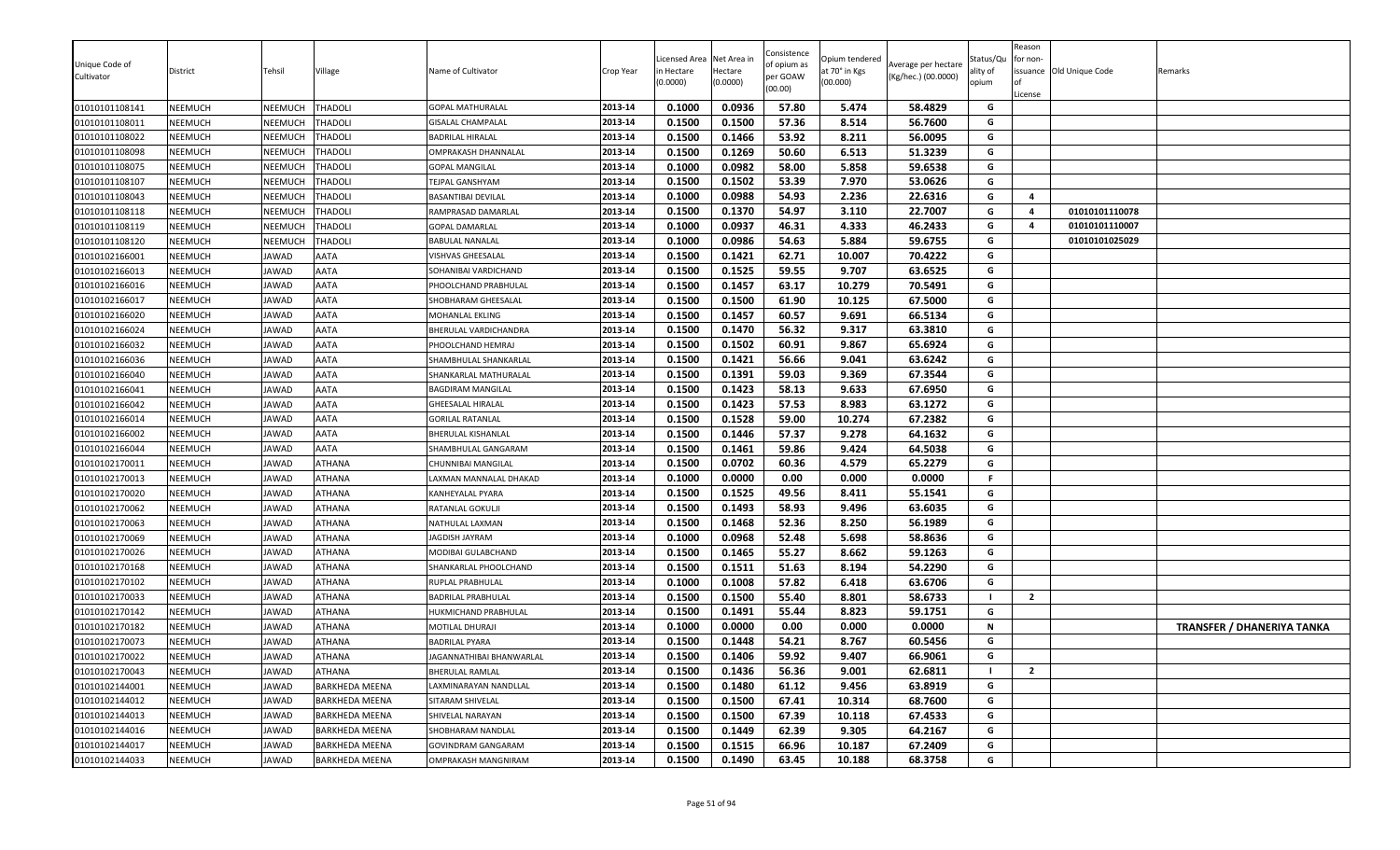|                              |                |        |                       |                                 |           | icensed Area | Net Area in | Consistence             | Opium tendered |                                            | Status/Qu | Reason<br>for non- |                          |         |
|------------------------------|----------------|--------|-----------------------|---------------------------------|-----------|--------------|-------------|-------------------------|----------------|--------------------------------------------|-----------|--------------------|--------------------------|---------|
| Unique Code of<br>Cultivator | District       | Tehsil | Village               | Name of Cultivator              | Crop Year | n Hectare    | Hectare     | of opium as<br>per GOAW | at 70° in Kgs  | Average per hectare<br>(Kg/hec.) (00.0000) | ality of  |                    | issuance Old Unique Code | Remarks |
|                              |                |        |                       |                                 |           | (0.0000)     | (0.0000)    | (00.00)                 | (00.000)       |                                            | opium     |                    |                          |         |
| 01010102144037               | <b>NEEMUCH</b> | JAWAD  | <b>BARKHEDA MEENA</b> | BHERULAL RAMCHANDRA             | 2013-14   | 0.1500       | 0.1482      | 57.33                   | 9.156          | 61.7814                                    | G         | License            |                          |         |
| 01010102235011               | <b>NEEMUCH</b> | JAWAD  | <b>BASEDIBHATI</b>    | LABHCHAND PANNALAL              | 2013-14   | 0.1500       | 0.1500      | 59.17                   | 9.788          | 65.2533                                    | G         |                    |                          |         |
| 01010102235017               | <b>NEEMUCH</b> | JAWAD  | <b>BASEDIBHATI</b>    | HANGAMIBAI LAXMINARAYAN         | 2013-14   | 0.1000       | 0.1036      | 63.36                   | 6.906          | 66.6602                                    | G         |                    |                          |         |
| 01010102235024               | NEEMUCH        | JAWAD  | <b>BASEDIBHATI</b>    | JAGDISH DAMARLAL                | 2013-14   | 0.1500       | 0.1490      | 57.50                   | 9.561          | 64.1678                                    | G         |                    |                          |         |
| 01010102235027               | <b>NEEMUCH</b> | JAWAD  | BASEDIBHATI           | SATYANARAYAN DAMARLAI           | 2013-14   | 0.1500       | 0.1501      | 56.15                   | 9.441          | 62.8981                                    | G         |                    |                          |         |
| 01010102235032               | <b>NEEMUCH</b> | JAWAD  | BASEDIBHATI           | LALA KALU                       | 2013-14   | 0.1500       | 0.1507      | 61.44                   | 9.471          | 62.8467                                    | G         |                    |                          |         |
| 01010102235039               | <b>NEEMUCH</b> | JAWAD  | BASEDIBHATI           | KESHURAM CHANDA                 | 2013-14   | 0.1000       | 0.0981      | 60.60                   | 6.302          | 64.2406                                    | G         |                    |                          |         |
| 01010102235043               | <b>NEEMUCH</b> | JAWAD  | BASEDIBHATI           | HANGAMIBAI DEVILAL              | 2013-14   | 0.1500       | 0.1509      | 59.57                   | 9.625          | 63.7840                                    | G         |                    |                          |         |
| 01010102235047               | <b>NEEMUCH</b> | JAWAD  | <b>BASEDIBHATI</b>    | MANSHA BANSHILAL CHANDA         | 2013-14   | 0.1500       | 0.1507      | 63.35                   | 10.154         | 67.3789                                    | G         |                    |                          |         |
| 01010102235049               | <b>NEEMUCH</b> | JAWAD  | <b>BASEDIBHATI</b>    | SATYANARAYAN SITARAM            | 2013-14   | 0.1500       | 0.1485      | 52.82                   | 8.542          | 57.5219                                    | G         |                    |                          |         |
| 01010102235052               | <b>NEEMUCH</b> | JAWAD  | <b>BASEDIBHATI</b>    | NANDLAL MANGNIRAM               | 2013-14   | 0.1500       | 0.1514      | 60.40                   | 9.802          | 64.7424                                    | G         |                    |                          |         |
| 01010102235053               | <b>NEEMUCH</b> | JAWAD  | <b>BASEDIBHATI</b>    | LAXMANDAS MURLIDAS              | 2013-14   | 0.1500       | 0.1477      | 57.22                   | 9.286          | 62.8707                                    | G         |                    |                          |         |
| 01010102235054               | NEEMUCH        | JAWAD  | BASEDIBHATI           | MOTILAL HEMRAJ                  | 2013-14   | 0.1500       | 0.1485      | 62.70                   | 10.328         | 69.5488                                    | G         |                    |                          |         |
| 01010102235055               | NEEMUCH        | JAWAD  | BASEDIBHATI           | <b>HEMRAJ MANGNIRAM</b>         | 2013-14   | 0.1500       | 0.1500      | 59.25                   | 9.751          | 65.0067                                    | G         |                    |                          |         |
| 01010102235056               | <b>NEEMUCH</b> | JAWAD  | <b>BASEDIBHATI</b>    | DAMARLAL MANGANIRAM             | 2013-14   | 0.1500       | 0.1478      | 62.83                   | 10.385         | 70.2639                                    | G         |                    |                          |         |
| 01010102235057               | <b>NEEMUCH</b> | JAWAD  | <b>BASEDIBHATI</b>    | RAMGOPAL BHUWANIRAM             | 2013-14   | 0.1500       | 0.1518      | 60.96                   | 10.067         | 66.3175                                    | G         |                    |                          |         |
| 01010102235060               | <b>NEEMUCH</b> | JAWAD  | <b>BASEDIBHATI</b>    | RAMESHWAR BHANWARLAL            | 2013-14   | 0.1500       | 0.1475      | 60.92                   | 9.399          | 63.7220                                    |           | $\overline{2}$     |                          |         |
| 01010102235061               | <b>NEEMUCH</b> | JAWAD  | <b>BASEDIBHATI</b>    | RADHESHYAM UDAIRAM              | 2013-14   | 0.1500       | 0.1496      | 60.27                   | 9.927          | 66.3570                                    | G         |                    |                          |         |
| 01010102235063               | <b>NEEMUCH</b> | JAWAD  | <b>BASEDIBHATI</b>    | MANGILAL DEVILAL                | 2013-14   | 0.1500       | 0.1500      | 55.36                   | 8.945          | 59.6333                                    | G         |                    |                          |         |
| 01010102235064               | NEEMUCH        | JAWAD  | BASEDIBHATI           | RAJARAM BHANWARLAL              | 2013-14   | 0.1500       | 0.1515      | 55.91                   | 9.121          | 60.2046                                    | G         |                    |                          |         |
| 01010102235065               | <b>NEEMUCH</b> | JAWAD  | BASEDIBHATI           | TULSIBAI MOHANLAL               | 2013-14   | 0.1500       | 0.1495      | 58.77                   | 9.470          | 63.3445                                    | G         |                    |                          |         |
| 01010102235068               | <b>NEEMUCH</b> | JAWAD  | BASEDIBHATI           | <b>BAGDIRAM SHRILAL</b>         | 2013-14   | 0.1500       | 0.1501      | 59.00                   | 9.507          | 63.3378                                    | G         |                    |                          |         |
| 01010102235058               | <b>NEEMUCH</b> | JAWAD  | BASEDIBHATI           | PRAHALAD RAM NARAYAN            | 2013-14   | 0.1500       | 0.1480      | 62.26                   | 9.837          | 66.4662                                    | G         |                    |                          |         |
| 01010102235073               | <b>NEEMUCH</b> | JAWAD  | <b>BASEDIBHATI</b>    | RAMSUKH RAMNARAYAN              | 2013-14   | 0.1500       | 0.1505      | 59.18                   | 9.579          | 63.6478                                    | G         |                    |                          |         |
| 01010102235075               | <b>NEEMUCH</b> | JAWAD  | BASEDIBHATI           | PANNALAL BHERULAL               | 2013-14   | 0.1500       | 0.1518      | 58.33                   | 9.649          | 63.5639                                    | G         |                    |                          |         |
| 01010102235081               | <b>NEEMUCH</b> | JAWAD  | <b>BASEDIBHATI</b>    | RAMESHCHANDRA RAMCHANDRA        | 2013-14   | 0.1500       | 0.1496      | 58.54                   | 9.575          | 64.0040                                    | G         |                    |                          |         |
| 01010102235082               | <b>NEEMUCH</b> | JAWAD  | BASEDIBHATI           | RAMDYAL RAMNARAYAN              | 2013-14   | 0.1500       | 0.1483      | 56.51                   | 8.791          | 59.2785                                    | G         |                    |                          |         |
| 01010102235014               | NEEMUCH        | JAWAD  | BASEDIBHATI           | RAMNIVAS NANURAM                | 2013-14   | 0.1500       | 0.1552      | 60.86                   | 10.146         | 65.3737                                    | G         |                    |                          |         |
| 01010102235087               | <b>NEEMUCH</b> | JAWAD  | BASEDIBHATI           | RAKESH RAMPRASAD D.P. KANWARLAL | 2013-14   | 0.1500       | 0.1492      | 61.96                   | 10.011         | 67.0979                                    | G         |                    |                          |         |
| 01010102235093               | <b>NEEMUCH</b> | JAWAD  | BASEDIBHATI           | KANCHANBAI BANSHILAL            | 2013-14   | 0.1500       | 0.1500      | 61.06                   | 9.970          | 66.4667                                    | G         |                    |                          |         |
| 01010102235096               | <b>NEEMUCH</b> | JAWAD  | BASEDIBHATI           | MANGIBAI BHUWANISHANKAR         | 2013-14   | 0.1500       | 0.1478      | 61.95                   | 10.054         | 68.0244                                    | G         |                    |                          |         |
| 01010102235023               | <b>NEEMUCH</b> | JAWAD  | <b>BASEDIBHATI</b>    | MULCHAND RAMA                   | 2013-14   | 0.1000       | 0.0991      | 47.49                   | 5.190          | 52.3713                                    | G         |                    |                          |         |
| 01010102235072               | <b>NEEMUCH</b> | JAWAD  | BASEDIBHATI           | <b>RAMDAS MURLIDAS</b>          | 2013-14   | 0.1500       | 0.1497      | 60.05                   | 9.745          | 65.0969                                    | G         |                    |                          |         |
| 01010102235084               | <b>NEEMUCH</b> | JAWAD  | BASEDIBHATI           | KANWARLAL NANURAM               | 2013-14   | 0.1500       | 0.1504      | 59.42                   | 9.575          | 63.6636                                    | G         |                    |                          |         |
| 01010102235038               | <b>NEEMUCH</b> | JAWAD  | <b>BASEDIBHATI</b>    | KISHANLAL BHIMA                 | 2013-14   | 0.1000       | 0.1016      | 59.93                   | 6.507          | 64.0453                                    | G         |                    |                          |         |
| 01010102235022               | NEEMUCH        | JAWAD  | BASEDIBHATI           | RAGUVIRSINGH RATANSINGH         | 2013-14   | 0.1500       | 0.1498      | 55.87                   | 8.764          | 58.5047                                    | G         |                    |                          |         |
| 01010102235008               | NEEMUCH        | JAWAD  | BASEDIBHATI           | RAMPRASAD PANNALAL              | 2013-14   | 0.1500       | 0.1500      | 60.43                   | 9.867          | 65.7800                                    | G         |                    |                          |         |
| 01010102235026               | <b>NEEMUCH</b> | JAWAD  | <b>BASEDIBHATI</b>    | <b>NARAYAN DURGA</b>            | 2013-14   | 0.1500       | 0.1509      | 56.63                   | 9.093          | 60.2584                                    | G         |                    |                          |         |
| 01010102235062               | <b>NEEMUCH</b> | JAWAD  | BASEDIBHATI           | RAMCHANDRA DEVILAL              | 2013-14   | 0.1500       | 0.1505      | 56.83                   | 9.353          | 62.1462                                    | G         |                    |                          |         |
| 01010102235045               | <b>NEEMUCH</b> | JAWAD  | BASEDIBHATI           | <b>KESHARBAI MANGU</b>          | 2013-14   | 0.1500       | 0.1485      | 62.11                   | 10.080         | 67.8788                                    | G         |                    |                          |         |
| 01010102235078               | <b>NEEMUCH</b> | JAWAD  | BASEDIBHATI           | HARISINGH ONKARSINGH            | 2013-14   | 0.1500       | 0.1504      | 57.07                   | 9.270          | 61.6356                                    | G         |                    |                          |         |
| 01010102229003               | <b>NEEMUCH</b> | JAWAD  | <b>BAWAL JUNI</b>     | BHAGAVANTIBAI RATANLAL          | 2013-14   | 0.1500       | 0.1500      | 65.60                   | 9.868          | 65.7867                                    | G         |                    |                          |         |
| 01010102229006               | <b>NEEMUCH</b> | JAWAD  | <b>BAWAL JUNI</b>     | DAKHIBAI RAMCHANDRA             | 2013-14   | 0.1500       | 0.1539      | 59.55                   | 9.111          | 59.2008                                    | G         |                    |                          |         |
| 01010102229009               | <b>NEEMUCH</b> | JAWAD  | <b>BAWAL JUNI</b>     | MOTYABAI BHANWARLAL             | 2013-14   | 0.1500       | 0.1458      | 68.78                   | 9.894          | 67.8601                                    | G         |                    |                          |         |
| 01010102229010               | <b>NEEMUCH</b> | JAWAD  | <b>BAWAL JUNI</b>     | RAMKUNWARBAI BADRILAL           | 2013-14   | 0.1000       | 0.1014      | 57.43                   | 5.800          | 57.1992                                    | G         |                    |                          |         |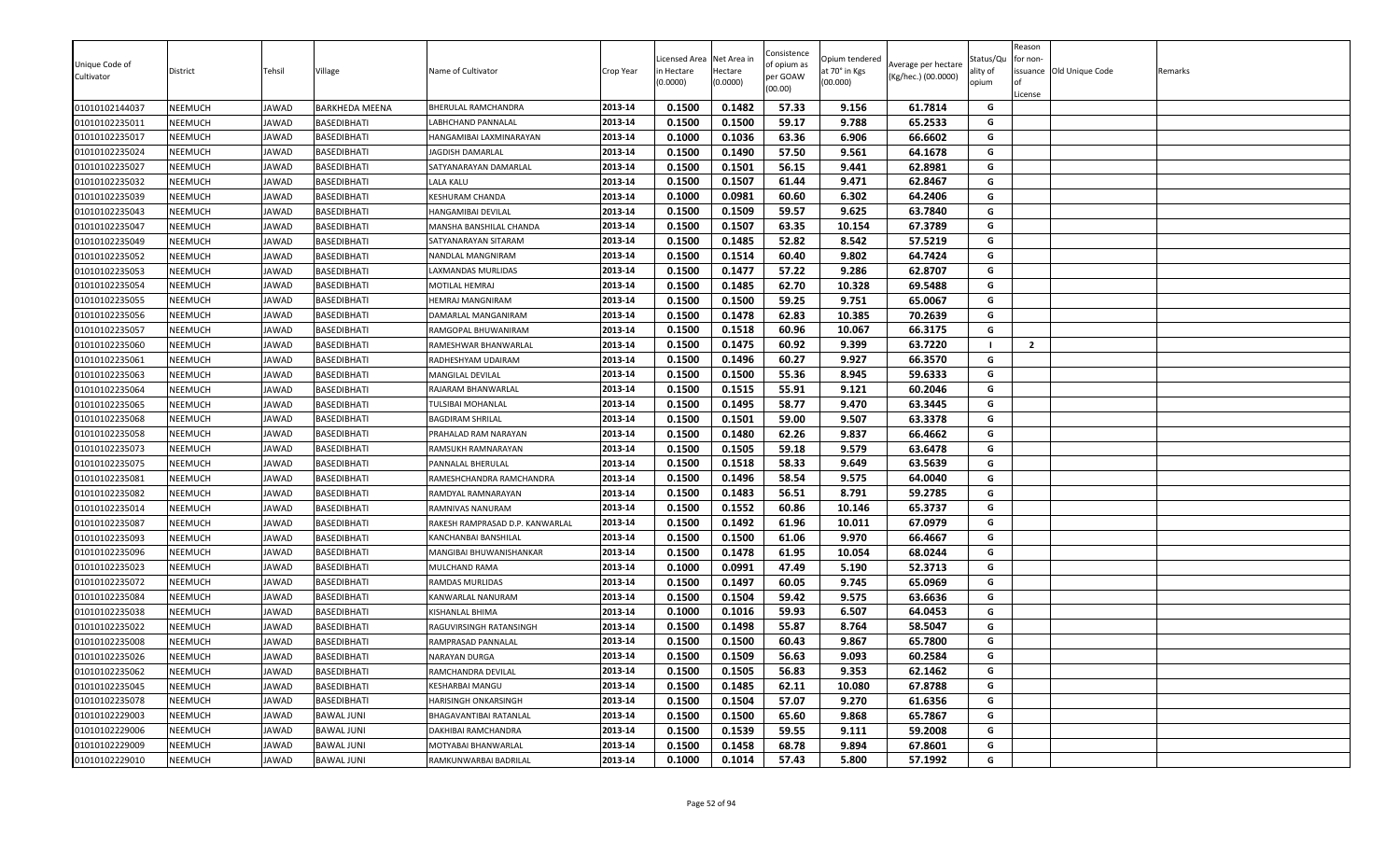| 2013-14<br>0.1500<br>0.1448<br>69.01<br>69.7859<br>G<br>01010102229017<br>NEEMUCH<br><b>IAWAD</b><br>10.105<br>BAWAL JUNI<br>NATHULAL SUKHDEV<br>01010102229019<br>NEEMUCH<br>2013-14<br>0.1500<br>0.1492<br>54.79<br>8.273<br>55.4491<br>JAWAD<br><b>BAWAL JUNI</b><br>G<br>NANDUBAI MADHOLAL<br>58.64<br>2013-14<br>0.1500<br>0.1520<br>8.813<br>57.9803<br>G<br>01010102229020<br>NEEMUCH<br>JAWAD<br><b>BAWAL JUNI</b><br>BALIBAI PANNALAL<br>0.1029<br>61.87<br>01010102229022<br>NEEMUCH<br>0.1000<br>6.832<br>66.3946<br>G<br>JAWAD<br><b>BAWAL JUNI</b><br>2013-14<br>PARWATIBAI SHANKAR<br>G<br>2013-14<br>0.1500<br>0.1519<br>63.94<br>9.728<br>01010102229023<br>NEEMUCH<br>JAWAD<br><b>BAWAL JUNI</b><br>64.0421<br>RAMESHCHANDRA MAGNIRAM<br>61.23<br>01010102229015<br>NEEMUCH<br>0.1000<br>0.1018<br>5.345<br>52.5049<br>G<br>JAWAD<br><b>BAWAL JUNI</b><br>2013-14<br>GOPAL BADRILAL<br>0.1500<br>0.1475<br>59.09<br>8.906<br>60.3797<br>G<br>01010102229026<br>NEEMUCH<br>2013-14<br>JAWAD<br><b>BAWAL JUNI</b><br>RAMCHANDRA SHRILAI<br>01010102229029<br>NEEMUCH<br>0.1500<br>0.1522<br>47.73<br>7.173<br>47.1288<br>JAWAD<br><b>BAWAL JUNI</b><br>2013-14<br>G<br>$\overline{a}$<br>INDRABAI BHAGWANIBAI<br>0.1000<br>0.0995<br>59.32<br>6.220<br>62.5126<br>01010102229034<br>NEEMUCH<br>JAWAD<br><b>BAWAL JUNI</b><br>2013-14<br>G<br>RADHESHYAM HIRALAL<br>59.52<br>58.8228<br>0.1500<br>0.1512<br>8.894<br>01010102229035<br>NEEMUCH<br>JAWAD<br>2013-14<br>G<br>BAWAL JUNI<br>KHYALIRAM BHAGIRATH<br>0.1532<br>55.67<br>2013-14<br>0.1500<br>8.987<br>58.6619<br>G<br>01010102229040<br>NEEMUCH<br>JAWAD<br><b>BAWAL JUNI</b><br>DEVILAL PRABHULAL<br>0.1519<br>62.01<br>0.1500<br>9.302<br>61.2377<br>G<br>01010102229041<br>NEEMUCH<br>JAWAD<br><b>BAWAL JUNI</b><br>2013-14<br>MOHANLAL BHAGIRATH<br>0.1436<br>47.32<br>0.1500<br>7.125<br>49.6170<br>$\overline{2}$<br>2013-14<br>01010102228055<br>NEEMUCH<br>JAWAD<br><b>BAWAL NAI</b><br>JAGDISH GOMA<br>0.1000<br>0.0984<br>64.57<br>6.522<br>G<br>01010102228063<br>NEEMUCH<br>JAWAD<br><b>BAWAL NAI</b><br>2013-14<br>66.2805<br>SURESHCHANDRA MOTILAL<br>0.0967<br>5.234<br>53.41<br>54.1262<br>G<br>2013-14<br>0.1000<br>01010102228064<br>NEEMUCH<br>JAWAD<br><b>BAWAL NAI</b><br>BHERULAL NANALAL<br>01010102228065<br>NEEMUCH<br>0.1500<br>0.1420<br>60.60<br>8.778<br>61.8169<br>JAWAD<br><b>BAWAL NAI</b><br>LAXMINARAYAN AMARCHAND<br>2013-14<br>G<br>0.1000<br>0.0992<br>54.30<br>5.159<br>52.0060<br>01010102228066<br>2013-14<br>G<br>NEEMUCH<br>JAWAD<br><b>BAWAL NAI</b><br>RAMCHANDRA PYARAJI<br>0.1523<br>01010102228070<br>2013-14<br>0.1500<br>65.44<br>10.723<br>70.4071<br>NEEMUCH<br>JAWAD<br><b>BAWAL NAI</b><br>G<br>KISHANLAL PARTHA<br>0.1000<br>0.0959<br>45.05<br>4.305<br>44.8905<br>2013-14<br>$\overline{2}$<br>01010102228075<br>NEEMUCH<br>JAWAD<br>BARJIBAI BHAGIRATH<br>BAWAL NAI<br>0.1500<br>0.1463<br>61.29<br>9.728<br>66.4935<br>01010102228076<br>NEEMUCH<br>2013-14<br>G<br>JAWAD<br><b>BAWAL NAI</b><br>ONKARLAL DALCHAND<br>0.0956<br>56.94<br>57.5209<br>0.1000<br>5.499<br>G<br>2013-14<br>01010102228042<br>NEEMUCH<br>JAWAD<br><b>BAWAL NAI</b><br>TULSIBAI CHATARBHUJ<br>01010102228078<br>NEEMUCH<br>2013-14<br>0.1500<br>0.1462<br>60.14<br>9.339<br>63.8782<br>G<br>JAWAD<br><b>BAWAL NAI</b><br>AMRITRAM MATHURALAL<br>0.1000<br>0.0000<br>0.00<br>0.000<br>0.0000<br>2013-14<br>F.<br>01010102228079<br>NEEMUCH<br>JAWAD<br><b>BAWAL NAI</b><br>SHANTILAL BHAGWAN<br>NEEMUCH<br>0.1500<br>0.1503<br>51.78<br>8.285<br>55.1231<br>01010102228080<br>JAWAD<br><b>BAWAL NAI</b><br>2013-14<br>G<br>GANGARAM MAGNIRAM<br>59.87<br>0.1500<br>0.1465<br>9.536<br>65.0922<br>01010102228085<br>NEEMUCH<br>JAWAD<br><b>BAWAL NAI</b><br>PYARIBAI HIRALAL<br>2013-14<br>G<br>2013-14<br>53.51<br>0.1500<br>0.1463<br>8.210<br>56.1176<br>G<br>01010102228086<br>NEEMUCH<br>JAWAD<br><b>BAWAL NAI</b><br>UDAYRAM BHERA<br>2013-14<br>0.1500<br>0.1470<br>25.17<br>3.833<br>26.0748<br>G<br>01010102228087<br>NEEMUCH<br>JAWAD<br>$\overline{a}$<br><b>BAWAL NAI</b><br>BHERULAL RUPLAL<br>0.0968<br>64.61<br>G<br>2013-14<br>0.1000<br>6.784<br>70.0826<br>NEEMUCH<br>JAWAD<br>01010102228088<br>BAWAL NAI<br>DHAPUBAI NAVALRAM<br>0.1504<br>57.79<br>8.924<br>59.3351<br>2013-14<br>0.1500<br>G<br>01010102228089<br>NEEMUCH<br>IAWAD<br><b>BAWAL NAI</b><br>NANDKISHORE PRABHULAL<br>0.1500<br>0.0000<br>0.00<br>N<br>01010102228090<br>NEEMUCH<br>JAWAD<br><b>BAWAL NAI</b><br>2013-14<br>0.000<br>0.0000<br>MATHURALAL NATHUJI<br>58.67<br>0.1500<br>0.1480<br>9.681<br>65.4122<br>01010102157001<br>CHADAUL<br>2013-14<br>G<br>NEEMUCH<br>JAWAD<br>BANSHILAL NARAYAN<br>2013-14<br>0.1500<br>0.1506<br>63.24<br>10.489<br>69.6481<br>$\overline{2}$<br>01010102157007<br>NEEMUCH<br>JAWAD<br>CHADAUL<br>UDAYRAM SHANKARLAL<br>0.1000<br>0.0975<br>58.96<br>6.309<br>64.7077<br>01010102157011<br>NEEMUCH<br>JAWAD<br>CHADAUL<br>2013-14<br>G<br>RAMESHCHANDRA DOLATRAM<br>2013-14<br>10.332<br>01010102157013<br>NEEMUCH<br>CHADAUL<br>0.1500<br>0.1476<br>60.98<br>70.0000<br>$\overline{2}$<br>JAWAD<br>SHANTILAL MOHANLAL<br>- 1<br>01010102157015<br>0.1012<br>60.14<br>NEEMUCH<br>JAWAD<br>CHADAUL<br>2013-14<br>0.1000<br>6.409<br>63.3300<br>G<br>TULSIRAM BHERULAL<br>62.72<br>G<br>01010102157016<br>NEEMUCH<br>2013-14<br>0.1500<br>0.1484<br>10.662<br>71.8464<br>IAWAD<br>CHADAUL<br>NANDULAL BHERULAL<br>0.1456<br>54.02<br>01010102157019<br>NEEMUCH<br>0.1500<br>9.060<br>62.2253<br>G<br>JAWAD<br>CHADAUL<br>2013-14<br>AMARCHAND HAJARI<br>2013-14<br>01010102157022<br>NEEMUCH<br>CHADAUL<br>0.0000<br>N<br>JAWAD<br>UDAYRAM NAULA<br>0.1000<br>0.00<br>0.000<br>0.0000<br>50.05<br>01010102157024<br>NEEMUCH<br>CHADAUL<br>2013-14<br>0.1500<br>0.1440<br>8.487<br>58.9375<br>G<br><b>NAME CHANGE</b><br>JAWAD<br>VARJIBAI NATHULAL<br>01010102157038<br>2013-14<br>0.1480<br>60.98<br>G<br>NEEMUCH<br>JAWAD<br>CHADAUL<br>0.1500<br>10.036<br>67.8108<br>DHAPUBAI NARAYAN<br>53.17<br>01010102157042<br>JAWAD<br>CHADAUL<br>0.1000<br>0.1008<br>5.765<br>57.1925<br>$\overline{2}$<br>NEEMUCH<br>KANHEYALAL MOHANLAL<br>2013-14<br>2013-14<br>0.1000<br>0.1008<br>57.10<br>6.387<br>63.3631<br>01010102157046<br>G<br>NEEMUCH<br>JAWAD<br>CHADAUL<br>CHATARIBAI BHERULAL<br>2013-14<br>57.65<br>01010102157055<br>NEEMUCH<br>JAWAD<br>CHADAUL<br>0.1500<br>0.1510<br>9.710<br>64.3046<br>G<br>GIRDHARI NARAYAN<br>0.1500<br>0.1488<br>58.33<br>9.599<br>01010102157061<br>2013-14<br>64.5094<br>G<br>NEEMUCH<br>JAWAD<br>CHADAUL<br>DOULATRAM NARAYAN | Unique Code of<br>Cultivator<br>01010102229012 | District<br>NEEMUCH | Tehsil<br>JAWAD | Village<br><b>BAWAL JUNI</b> | Name of Cultivator<br>MADHULAL KALUJI | Crop Year<br>2013-14 | Licensed Area<br>n Hectare<br>(0.0000)<br>0.1500 | Net Area in<br>Hectare<br>(0.0000)<br>0.1533 | Consistence<br>of opium as<br>per GOAW<br>(00.00)<br>62.87 | Opium tendered<br>at 70° in Kgs<br>(00.000)<br>9.727 | Average per hectare<br>(Kg/hec.) (00.0000)<br>63.4508 | Status/Qu<br>ality of<br>opium<br>G | Reason<br>for non-<br>License | issuance Old Unique Code | Remarks |
|-------------------------------------------------------------------------------------------------------------------------------------------------------------------------------------------------------------------------------------------------------------------------------------------------------------------------------------------------------------------------------------------------------------------------------------------------------------------------------------------------------------------------------------------------------------------------------------------------------------------------------------------------------------------------------------------------------------------------------------------------------------------------------------------------------------------------------------------------------------------------------------------------------------------------------------------------------------------------------------------------------------------------------------------------------------------------------------------------------------------------------------------------------------------------------------------------------------------------------------------------------------------------------------------------------------------------------------------------------------------------------------------------------------------------------------------------------------------------------------------------------------------------------------------------------------------------------------------------------------------------------------------------------------------------------------------------------------------------------------------------------------------------------------------------------------------------------------------------------------------------------------------------------------------------------------------------------------------------------------------------------------------------------------------------------------------------------------------------------------------------------------------------------------------------------------------------------------------------------------------------------------------------------------------------------------------------------------------------------------------------------------------------------------------------------------------------------------------------------------------------------------------------------------------------------------------------------------------------------------------------------------------------------------------------------------------------------------------------------------------------------------------------------------------------------------------------------------------------------------------------------------------------------------------------------------------------------------------------------------------------------------------------------------------------------------------------------------------------------------------------------------------------------------------------------------------------------------------------------------------------------------------------------------------------------------------------------------------------------------------------------------------------------------------------------------------------------------------------------------------------------------------------------------------------------------------------------------------------------------------------------------------------------------------------------------------------------------------------------------------------------------------------------------------------------------------------------------------------------------------------------------------------------------------------------------------------------------------------------------------------------------------------------------------------------------------------------------------------------------------------------------------------------------------------------------------------------------------------------------------------------------------------------------------------------------------------------------------------------------------------------------------------------------------------------------------------------------------------------------------------------------------------------------------------------------------------------------------------------------------------------------------------------------------------------------------------------------------------------------------------------------------------------------------------------------------------------------------------------------------------------------------------------------------------------------------------------------------------------------------------------------------------------------------------------------------------------------------------------------------------------------------------------------------------------------------------------------------------------------------------------------------------------------------------------------------------------------------------------------------------------------------------------------------------------------------------------------------------------------------------------------------------------------------------------------------------------------------------------------------------------------------------------------------------------------------------------------------------------------------------------------------------------------------------------------------------------------------------------------------------------------------------------------------------------------------------------------------------------------------------------------------------------------------------------------------------------------------------------------------------------------------------------------------------------------------------------------------------------------------------------------------------------------------------------------------------------------------------------------------------------------------------------------------------------------------------------------------------------------------------------------------------------------------------------------------------------------------------------------|------------------------------------------------|---------------------|-----------------|------------------------------|---------------------------------------|----------------------|--------------------------------------------------|----------------------------------------------|------------------------------------------------------------|------------------------------------------------------|-------------------------------------------------------|-------------------------------------|-------------------------------|--------------------------|---------|
|                                                                                                                                                                                                                                                                                                                                                                                                                                                                                                                                                                                                                                                                                                                                                                                                                                                                                                                                                                                                                                                                                                                                                                                                                                                                                                                                                                                                                                                                                                                                                                                                                                                                                                                                                                                                                                                                                                                                                                                                                                                                                                                                                                                                                                                                                                                                                                                                                                                                                                                                                                                                                                                                                                                                                                                                                                                                                                                                                                                                                                                                                                                                                                                                                                                                                                                                                                                                                                                                                                                                                                                                                                                                                                                                                                                                                                                                                                                                                                                                                                                                                                                                                                                                                                                                                                                                                                                                                                                                                                                                                                                                                                                                                                                                                                                                                                                                                                                                                                                                                                                                                                                                                                                                                                                                                                                                                                                                                                                                                                                                                                                                                                                                                                                                                                                                                                                                                                                                                                                                                                                                                                                                                                                                                                                                                                                                                                                                                                                                                                                                                                                                             |                                                |                     |                 |                              |                                       |                      |                                                  |                                              |                                                            |                                                      |                                                       |                                     |                               |                          |         |
|                                                                                                                                                                                                                                                                                                                                                                                                                                                                                                                                                                                                                                                                                                                                                                                                                                                                                                                                                                                                                                                                                                                                                                                                                                                                                                                                                                                                                                                                                                                                                                                                                                                                                                                                                                                                                                                                                                                                                                                                                                                                                                                                                                                                                                                                                                                                                                                                                                                                                                                                                                                                                                                                                                                                                                                                                                                                                                                                                                                                                                                                                                                                                                                                                                                                                                                                                                                                                                                                                                                                                                                                                                                                                                                                                                                                                                                                                                                                                                                                                                                                                                                                                                                                                                                                                                                                                                                                                                                                                                                                                                                                                                                                                                                                                                                                                                                                                                                                                                                                                                                                                                                                                                                                                                                                                                                                                                                                                                                                                                                                                                                                                                                                                                                                                                                                                                                                                                                                                                                                                                                                                                                                                                                                                                                                                                                                                                                                                                                                                                                                                                                                             |                                                |                     |                 |                              |                                       |                      |                                                  |                                              |                                                            |                                                      |                                                       |                                     |                               |                          |         |
|                                                                                                                                                                                                                                                                                                                                                                                                                                                                                                                                                                                                                                                                                                                                                                                                                                                                                                                                                                                                                                                                                                                                                                                                                                                                                                                                                                                                                                                                                                                                                                                                                                                                                                                                                                                                                                                                                                                                                                                                                                                                                                                                                                                                                                                                                                                                                                                                                                                                                                                                                                                                                                                                                                                                                                                                                                                                                                                                                                                                                                                                                                                                                                                                                                                                                                                                                                                                                                                                                                                                                                                                                                                                                                                                                                                                                                                                                                                                                                                                                                                                                                                                                                                                                                                                                                                                                                                                                                                                                                                                                                                                                                                                                                                                                                                                                                                                                                                                                                                                                                                                                                                                                                                                                                                                                                                                                                                                                                                                                                                                                                                                                                                                                                                                                                                                                                                                                                                                                                                                                                                                                                                                                                                                                                                                                                                                                                                                                                                                                                                                                                                                             |                                                |                     |                 |                              |                                       |                      |                                                  |                                              |                                                            |                                                      |                                                       |                                     |                               |                          |         |
|                                                                                                                                                                                                                                                                                                                                                                                                                                                                                                                                                                                                                                                                                                                                                                                                                                                                                                                                                                                                                                                                                                                                                                                                                                                                                                                                                                                                                                                                                                                                                                                                                                                                                                                                                                                                                                                                                                                                                                                                                                                                                                                                                                                                                                                                                                                                                                                                                                                                                                                                                                                                                                                                                                                                                                                                                                                                                                                                                                                                                                                                                                                                                                                                                                                                                                                                                                                                                                                                                                                                                                                                                                                                                                                                                                                                                                                                                                                                                                                                                                                                                                                                                                                                                                                                                                                                                                                                                                                                                                                                                                                                                                                                                                                                                                                                                                                                                                                                                                                                                                                                                                                                                                                                                                                                                                                                                                                                                                                                                                                                                                                                                                                                                                                                                                                                                                                                                                                                                                                                                                                                                                                                                                                                                                                                                                                                                                                                                                                                                                                                                                                                             |                                                |                     |                 |                              |                                       |                      |                                                  |                                              |                                                            |                                                      |                                                       |                                     |                               |                          |         |
|                                                                                                                                                                                                                                                                                                                                                                                                                                                                                                                                                                                                                                                                                                                                                                                                                                                                                                                                                                                                                                                                                                                                                                                                                                                                                                                                                                                                                                                                                                                                                                                                                                                                                                                                                                                                                                                                                                                                                                                                                                                                                                                                                                                                                                                                                                                                                                                                                                                                                                                                                                                                                                                                                                                                                                                                                                                                                                                                                                                                                                                                                                                                                                                                                                                                                                                                                                                                                                                                                                                                                                                                                                                                                                                                                                                                                                                                                                                                                                                                                                                                                                                                                                                                                                                                                                                                                                                                                                                                                                                                                                                                                                                                                                                                                                                                                                                                                                                                                                                                                                                                                                                                                                                                                                                                                                                                                                                                                                                                                                                                                                                                                                                                                                                                                                                                                                                                                                                                                                                                                                                                                                                                                                                                                                                                                                                                                                                                                                                                                                                                                                                                             |                                                |                     |                 |                              |                                       |                      |                                                  |                                              |                                                            |                                                      |                                                       |                                     |                               |                          |         |
|                                                                                                                                                                                                                                                                                                                                                                                                                                                                                                                                                                                                                                                                                                                                                                                                                                                                                                                                                                                                                                                                                                                                                                                                                                                                                                                                                                                                                                                                                                                                                                                                                                                                                                                                                                                                                                                                                                                                                                                                                                                                                                                                                                                                                                                                                                                                                                                                                                                                                                                                                                                                                                                                                                                                                                                                                                                                                                                                                                                                                                                                                                                                                                                                                                                                                                                                                                                                                                                                                                                                                                                                                                                                                                                                                                                                                                                                                                                                                                                                                                                                                                                                                                                                                                                                                                                                                                                                                                                                                                                                                                                                                                                                                                                                                                                                                                                                                                                                                                                                                                                                                                                                                                                                                                                                                                                                                                                                                                                                                                                                                                                                                                                                                                                                                                                                                                                                                                                                                                                                                                                                                                                                                                                                                                                                                                                                                                                                                                                                                                                                                                                                             |                                                |                     |                 |                              |                                       |                      |                                                  |                                              |                                                            |                                                      |                                                       |                                     |                               |                          |         |
|                                                                                                                                                                                                                                                                                                                                                                                                                                                                                                                                                                                                                                                                                                                                                                                                                                                                                                                                                                                                                                                                                                                                                                                                                                                                                                                                                                                                                                                                                                                                                                                                                                                                                                                                                                                                                                                                                                                                                                                                                                                                                                                                                                                                                                                                                                                                                                                                                                                                                                                                                                                                                                                                                                                                                                                                                                                                                                                                                                                                                                                                                                                                                                                                                                                                                                                                                                                                                                                                                                                                                                                                                                                                                                                                                                                                                                                                                                                                                                                                                                                                                                                                                                                                                                                                                                                                                                                                                                                                                                                                                                                                                                                                                                                                                                                                                                                                                                                                                                                                                                                                                                                                                                                                                                                                                                                                                                                                                                                                                                                                                                                                                                                                                                                                                                                                                                                                                                                                                                                                                                                                                                                                                                                                                                                                                                                                                                                                                                                                                                                                                                                                             |                                                |                     |                 |                              |                                       |                      |                                                  |                                              |                                                            |                                                      |                                                       |                                     |                               |                          |         |
|                                                                                                                                                                                                                                                                                                                                                                                                                                                                                                                                                                                                                                                                                                                                                                                                                                                                                                                                                                                                                                                                                                                                                                                                                                                                                                                                                                                                                                                                                                                                                                                                                                                                                                                                                                                                                                                                                                                                                                                                                                                                                                                                                                                                                                                                                                                                                                                                                                                                                                                                                                                                                                                                                                                                                                                                                                                                                                                                                                                                                                                                                                                                                                                                                                                                                                                                                                                                                                                                                                                                                                                                                                                                                                                                                                                                                                                                                                                                                                                                                                                                                                                                                                                                                                                                                                                                                                                                                                                                                                                                                                                                                                                                                                                                                                                                                                                                                                                                                                                                                                                                                                                                                                                                                                                                                                                                                                                                                                                                                                                                                                                                                                                                                                                                                                                                                                                                                                                                                                                                                                                                                                                                                                                                                                                                                                                                                                                                                                                                                                                                                                                                             |                                                |                     |                 |                              |                                       |                      |                                                  |                                              |                                                            |                                                      |                                                       |                                     |                               |                          |         |
|                                                                                                                                                                                                                                                                                                                                                                                                                                                                                                                                                                                                                                                                                                                                                                                                                                                                                                                                                                                                                                                                                                                                                                                                                                                                                                                                                                                                                                                                                                                                                                                                                                                                                                                                                                                                                                                                                                                                                                                                                                                                                                                                                                                                                                                                                                                                                                                                                                                                                                                                                                                                                                                                                                                                                                                                                                                                                                                                                                                                                                                                                                                                                                                                                                                                                                                                                                                                                                                                                                                                                                                                                                                                                                                                                                                                                                                                                                                                                                                                                                                                                                                                                                                                                                                                                                                                                                                                                                                                                                                                                                                                                                                                                                                                                                                                                                                                                                                                                                                                                                                                                                                                                                                                                                                                                                                                                                                                                                                                                                                                                                                                                                                                                                                                                                                                                                                                                                                                                                                                                                                                                                                                                                                                                                                                                                                                                                                                                                                                                                                                                                                                             |                                                |                     |                 |                              |                                       |                      |                                                  |                                              |                                                            |                                                      |                                                       |                                     |                               |                          |         |
|                                                                                                                                                                                                                                                                                                                                                                                                                                                                                                                                                                                                                                                                                                                                                                                                                                                                                                                                                                                                                                                                                                                                                                                                                                                                                                                                                                                                                                                                                                                                                                                                                                                                                                                                                                                                                                                                                                                                                                                                                                                                                                                                                                                                                                                                                                                                                                                                                                                                                                                                                                                                                                                                                                                                                                                                                                                                                                                                                                                                                                                                                                                                                                                                                                                                                                                                                                                                                                                                                                                                                                                                                                                                                                                                                                                                                                                                                                                                                                                                                                                                                                                                                                                                                                                                                                                                                                                                                                                                                                                                                                                                                                                                                                                                                                                                                                                                                                                                                                                                                                                                                                                                                                                                                                                                                                                                                                                                                                                                                                                                                                                                                                                                                                                                                                                                                                                                                                                                                                                                                                                                                                                                                                                                                                                                                                                                                                                                                                                                                                                                                                                                             |                                                |                     |                 |                              |                                       |                      |                                                  |                                              |                                                            |                                                      |                                                       |                                     |                               |                          |         |
|                                                                                                                                                                                                                                                                                                                                                                                                                                                                                                                                                                                                                                                                                                                                                                                                                                                                                                                                                                                                                                                                                                                                                                                                                                                                                                                                                                                                                                                                                                                                                                                                                                                                                                                                                                                                                                                                                                                                                                                                                                                                                                                                                                                                                                                                                                                                                                                                                                                                                                                                                                                                                                                                                                                                                                                                                                                                                                                                                                                                                                                                                                                                                                                                                                                                                                                                                                                                                                                                                                                                                                                                                                                                                                                                                                                                                                                                                                                                                                                                                                                                                                                                                                                                                                                                                                                                                                                                                                                                                                                                                                                                                                                                                                                                                                                                                                                                                                                                                                                                                                                                                                                                                                                                                                                                                                                                                                                                                                                                                                                                                                                                                                                                                                                                                                                                                                                                                                                                                                                                                                                                                                                                                                                                                                                                                                                                                                                                                                                                                                                                                                                                             |                                                |                     |                 |                              |                                       |                      |                                                  |                                              |                                                            |                                                      |                                                       |                                     |                               |                          |         |
|                                                                                                                                                                                                                                                                                                                                                                                                                                                                                                                                                                                                                                                                                                                                                                                                                                                                                                                                                                                                                                                                                                                                                                                                                                                                                                                                                                                                                                                                                                                                                                                                                                                                                                                                                                                                                                                                                                                                                                                                                                                                                                                                                                                                                                                                                                                                                                                                                                                                                                                                                                                                                                                                                                                                                                                                                                                                                                                                                                                                                                                                                                                                                                                                                                                                                                                                                                                                                                                                                                                                                                                                                                                                                                                                                                                                                                                                                                                                                                                                                                                                                                                                                                                                                                                                                                                                                                                                                                                                                                                                                                                                                                                                                                                                                                                                                                                                                                                                                                                                                                                                                                                                                                                                                                                                                                                                                                                                                                                                                                                                                                                                                                                                                                                                                                                                                                                                                                                                                                                                                                                                                                                                                                                                                                                                                                                                                                                                                                                                                                                                                                                                             |                                                |                     |                 |                              |                                       |                      |                                                  |                                              |                                                            |                                                      |                                                       |                                     |                               |                          |         |
|                                                                                                                                                                                                                                                                                                                                                                                                                                                                                                                                                                                                                                                                                                                                                                                                                                                                                                                                                                                                                                                                                                                                                                                                                                                                                                                                                                                                                                                                                                                                                                                                                                                                                                                                                                                                                                                                                                                                                                                                                                                                                                                                                                                                                                                                                                                                                                                                                                                                                                                                                                                                                                                                                                                                                                                                                                                                                                                                                                                                                                                                                                                                                                                                                                                                                                                                                                                                                                                                                                                                                                                                                                                                                                                                                                                                                                                                                                                                                                                                                                                                                                                                                                                                                                                                                                                                                                                                                                                                                                                                                                                                                                                                                                                                                                                                                                                                                                                                                                                                                                                                                                                                                                                                                                                                                                                                                                                                                                                                                                                                                                                                                                                                                                                                                                                                                                                                                                                                                                                                                                                                                                                                                                                                                                                                                                                                                                                                                                                                                                                                                                                                             |                                                |                     |                 |                              |                                       |                      |                                                  |                                              |                                                            |                                                      |                                                       |                                     |                               |                          |         |
|                                                                                                                                                                                                                                                                                                                                                                                                                                                                                                                                                                                                                                                                                                                                                                                                                                                                                                                                                                                                                                                                                                                                                                                                                                                                                                                                                                                                                                                                                                                                                                                                                                                                                                                                                                                                                                                                                                                                                                                                                                                                                                                                                                                                                                                                                                                                                                                                                                                                                                                                                                                                                                                                                                                                                                                                                                                                                                                                                                                                                                                                                                                                                                                                                                                                                                                                                                                                                                                                                                                                                                                                                                                                                                                                                                                                                                                                                                                                                                                                                                                                                                                                                                                                                                                                                                                                                                                                                                                                                                                                                                                                                                                                                                                                                                                                                                                                                                                                                                                                                                                                                                                                                                                                                                                                                                                                                                                                                                                                                                                                                                                                                                                                                                                                                                                                                                                                                                                                                                                                                                                                                                                                                                                                                                                                                                                                                                                                                                                                                                                                                                                                             |                                                |                     |                 |                              |                                       |                      |                                                  |                                              |                                                            |                                                      |                                                       |                                     |                               |                          |         |
|                                                                                                                                                                                                                                                                                                                                                                                                                                                                                                                                                                                                                                                                                                                                                                                                                                                                                                                                                                                                                                                                                                                                                                                                                                                                                                                                                                                                                                                                                                                                                                                                                                                                                                                                                                                                                                                                                                                                                                                                                                                                                                                                                                                                                                                                                                                                                                                                                                                                                                                                                                                                                                                                                                                                                                                                                                                                                                                                                                                                                                                                                                                                                                                                                                                                                                                                                                                                                                                                                                                                                                                                                                                                                                                                                                                                                                                                                                                                                                                                                                                                                                                                                                                                                                                                                                                                                                                                                                                                                                                                                                                                                                                                                                                                                                                                                                                                                                                                                                                                                                                                                                                                                                                                                                                                                                                                                                                                                                                                                                                                                                                                                                                                                                                                                                                                                                                                                                                                                                                                                                                                                                                                                                                                                                                                                                                                                                                                                                                                                                                                                                                                             |                                                |                     |                 |                              |                                       |                      |                                                  |                                              |                                                            |                                                      |                                                       |                                     |                               |                          |         |
|                                                                                                                                                                                                                                                                                                                                                                                                                                                                                                                                                                                                                                                                                                                                                                                                                                                                                                                                                                                                                                                                                                                                                                                                                                                                                                                                                                                                                                                                                                                                                                                                                                                                                                                                                                                                                                                                                                                                                                                                                                                                                                                                                                                                                                                                                                                                                                                                                                                                                                                                                                                                                                                                                                                                                                                                                                                                                                                                                                                                                                                                                                                                                                                                                                                                                                                                                                                                                                                                                                                                                                                                                                                                                                                                                                                                                                                                                                                                                                                                                                                                                                                                                                                                                                                                                                                                                                                                                                                                                                                                                                                                                                                                                                                                                                                                                                                                                                                                                                                                                                                                                                                                                                                                                                                                                                                                                                                                                                                                                                                                                                                                                                                                                                                                                                                                                                                                                                                                                                                                                                                                                                                                                                                                                                                                                                                                                                                                                                                                                                                                                                                                             |                                                |                     |                 |                              |                                       |                      |                                                  |                                              |                                                            |                                                      |                                                       |                                     |                               |                          |         |
|                                                                                                                                                                                                                                                                                                                                                                                                                                                                                                                                                                                                                                                                                                                                                                                                                                                                                                                                                                                                                                                                                                                                                                                                                                                                                                                                                                                                                                                                                                                                                                                                                                                                                                                                                                                                                                                                                                                                                                                                                                                                                                                                                                                                                                                                                                                                                                                                                                                                                                                                                                                                                                                                                                                                                                                                                                                                                                                                                                                                                                                                                                                                                                                                                                                                                                                                                                                                                                                                                                                                                                                                                                                                                                                                                                                                                                                                                                                                                                                                                                                                                                                                                                                                                                                                                                                                                                                                                                                                                                                                                                                                                                                                                                                                                                                                                                                                                                                                                                                                                                                                                                                                                                                                                                                                                                                                                                                                                                                                                                                                                                                                                                                                                                                                                                                                                                                                                                                                                                                                                                                                                                                                                                                                                                                                                                                                                                                                                                                                                                                                                                                                             |                                                |                     |                 |                              |                                       |                      |                                                  |                                              |                                                            |                                                      |                                                       |                                     |                               |                          |         |
|                                                                                                                                                                                                                                                                                                                                                                                                                                                                                                                                                                                                                                                                                                                                                                                                                                                                                                                                                                                                                                                                                                                                                                                                                                                                                                                                                                                                                                                                                                                                                                                                                                                                                                                                                                                                                                                                                                                                                                                                                                                                                                                                                                                                                                                                                                                                                                                                                                                                                                                                                                                                                                                                                                                                                                                                                                                                                                                                                                                                                                                                                                                                                                                                                                                                                                                                                                                                                                                                                                                                                                                                                                                                                                                                                                                                                                                                                                                                                                                                                                                                                                                                                                                                                                                                                                                                                                                                                                                                                                                                                                                                                                                                                                                                                                                                                                                                                                                                                                                                                                                                                                                                                                                                                                                                                                                                                                                                                                                                                                                                                                                                                                                                                                                                                                                                                                                                                                                                                                                                                                                                                                                                                                                                                                                                                                                                                                                                                                                                                                                                                                                                             |                                                |                     |                 |                              |                                       |                      |                                                  |                                              |                                                            |                                                      |                                                       |                                     |                               |                          |         |
|                                                                                                                                                                                                                                                                                                                                                                                                                                                                                                                                                                                                                                                                                                                                                                                                                                                                                                                                                                                                                                                                                                                                                                                                                                                                                                                                                                                                                                                                                                                                                                                                                                                                                                                                                                                                                                                                                                                                                                                                                                                                                                                                                                                                                                                                                                                                                                                                                                                                                                                                                                                                                                                                                                                                                                                                                                                                                                                                                                                                                                                                                                                                                                                                                                                                                                                                                                                                                                                                                                                                                                                                                                                                                                                                                                                                                                                                                                                                                                                                                                                                                                                                                                                                                                                                                                                                                                                                                                                                                                                                                                                                                                                                                                                                                                                                                                                                                                                                                                                                                                                                                                                                                                                                                                                                                                                                                                                                                                                                                                                                                                                                                                                                                                                                                                                                                                                                                                                                                                                                                                                                                                                                                                                                                                                                                                                                                                                                                                                                                                                                                                                                             |                                                |                     |                 |                              |                                       |                      |                                                  |                                              |                                                            |                                                      |                                                       |                                     |                               |                          |         |
|                                                                                                                                                                                                                                                                                                                                                                                                                                                                                                                                                                                                                                                                                                                                                                                                                                                                                                                                                                                                                                                                                                                                                                                                                                                                                                                                                                                                                                                                                                                                                                                                                                                                                                                                                                                                                                                                                                                                                                                                                                                                                                                                                                                                                                                                                                                                                                                                                                                                                                                                                                                                                                                                                                                                                                                                                                                                                                                                                                                                                                                                                                                                                                                                                                                                                                                                                                                                                                                                                                                                                                                                                                                                                                                                                                                                                                                                                                                                                                                                                                                                                                                                                                                                                                                                                                                                                                                                                                                                                                                                                                                                                                                                                                                                                                                                                                                                                                                                                                                                                                                                                                                                                                                                                                                                                                                                                                                                                                                                                                                                                                                                                                                                                                                                                                                                                                                                                                                                                                                                                                                                                                                                                                                                                                                                                                                                                                                                                                                                                                                                                                                                             |                                                |                     |                 |                              |                                       |                      |                                                  |                                              |                                                            |                                                      |                                                       |                                     |                               |                          |         |
|                                                                                                                                                                                                                                                                                                                                                                                                                                                                                                                                                                                                                                                                                                                                                                                                                                                                                                                                                                                                                                                                                                                                                                                                                                                                                                                                                                                                                                                                                                                                                                                                                                                                                                                                                                                                                                                                                                                                                                                                                                                                                                                                                                                                                                                                                                                                                                                                                                                                                                                                                                                                                                                                                                                                                                                                                                                                                                                                                                                                                                                                                                                                                                                                                                                                                                                                                                                                                                                                                                                                                                                                                                                                                                                                                                                                                                                                                                                                                                                                                                                                                                                                                                                                                                                                                                                                                                                                                                                                                                                                                                                                                                                                                                                                                                                                                                                                                                                                                                                                                                                                                                                                                                                                                                                                                                                                                                                                                                                                                                                                                                                                                                                                                                                                                                                                                                                                                                                                                                                                                                                                                                                                                                                                                                                                                                                                                                                                                                                                                                                                                                                                             |                                                |                     |                 |                              |                                       |                      |                                                  |                                              |                                                            |                                                      |                                                       |                                     |                               |                          |         |
|                                                                                                                                                                                                                                                                                                                                                                                                                                                                                                                                                                                                                                                                                                                                                                                                                                                                                                                                                                                                                                                                                                                                                                                                                                                                                                                                                                                                                                                                                                                                                                                                                                                                                                                                                                                                                                                                                                                                                                                                                                                                                                                                                                                                                                                                                                                                                                                                                                                                                                                                                                                                                                                                                                                                                                                                                                                                                                                                                                                                                                                                                                                                                                                                                                                                                                                                                                                                                                                                                                                                                                                                                                                                                                                                                                                                                                                                                                                                                                                                                                                                                                                                                                                                                                                                                                                                                                                                                                                                                                                                                                                                                                                                                                                                                                                                                                                                                                                                                                                                                                                                                                                                                                                                                                                                                                                                                                                                                                                                                                                                                                                                                                                                                                                                                                                                                                                                                                                                                                                                                                                                                                                                                                                                                                                                                                                                                                                                                                                                                                                                                                                                             |                                                |                     |                 |                              |                                       |                      |                                                  |                                              |                                                            |                                                      |                                                       |                                     |                               |                          |         |
|                                                                                                                                                                                                                                                                                                                                                                                                                                                                                                                                                                                                                                                                                                                                                                                                                                                                                                                                                                                                                                                                                                                                                                                                                                                                                                                                                                                                                                                                                                                                                                                                                                                                                                                                                                                                                                                                                                                                                                                                                                                                                                                                                                                                                                                                                                                                                                                                                                                                                                                                                                                                                                                                                                                                                                                                                                                                                                                                                                                                                                                                                                                                                                                                                                                                                                                                                                                                                                                                                                                                                                                                                                                                                                                                                                                                                                                                                                                                                                                                                                                                                                                                                                                                                                                                                                                                                                                                                                                                                                                                                                                                                                                                                                                                                                                                                                                                                                                                                                                                                                                                                                                                                                                                                                                                                                                                                                                                                                                                                                                                                                                                                                                                                                                                                                                                                                                                                                                                                                                                                                                                                                                                                                                                                                                                                                                                                                                                                                                                                                                                                                                                             |                                                |                     |                 |                              |                                       |                      |                                                  |                                              |                                                            |                                                      |                                                       |                                     |                               |                          |         |
|                                                                                                                                                                                                                                                                                                                                                                                                                                                                                                                                                                                                                                                                                                                                                                                                                                                                                                                                                                                                                                                                                                                                                                                                                                                                                                                                                                                                                                                                                                                                                                                                                                                                                                                                                                                                                                                                                                                                                                                                                                                                                                                                                                                                                                                                                                                                                                                                                                                                                                                                                                                                                                                                                                                                                                                                                                                                                                                                                                                                                                                                                                                                                                                                                                                                                                                                                                                                                                                                                                                                                                                                                                                                                                                                                                                                                                                                                                                                                                                                                                                                                                                                                                                                                                                                                                                                                                                                                                                                                                                                                                                                                                                                                                                                                                                                                                                                                                                                                                                                                                                                                                                                                                                                                                                                                                                                                                                                                                                                                                                                                                                                                                                                                                                                                                                                                                                                                                                                                                                                                                                                                                                                                                                                                                                                                                                                                                                                                                                                                                                                                                                                             |                                                |                     |                 |                              |                                       |                      |                                                  |                                              |                                                            |                                                      |                                                       |                                     |                               |                          |         |
|                                                                                                                                                                                                                                                                                                                                                                                                                                                                                                                                                                                                                                                                                                                                                                                                                                                                                                                                                                                                                                                                                                                                                                                                                                                                                                                                                                                                                                                                                                                                                                                                                                                                                                                                                                                                                                                                                                                                                                                                                                                                                                                                                                                                                                                                                                                                                                                                                                                                                                                                                                                                                                                                                                                                                                                                                                                                                                                                                                                                                                                                                                                                                                                                                                                                                                                                                                                                                                                                                                                                                                                                                                                                                                                                                                                                                                                                                                                                                                                                                                                                                                                                                                                                                                                                                                                                                                                                                                                                                                                                                                                                                                                                                                                                                                                                                                                                                                                                                                                                                                                                                                                                                                                                                                                                                                                                                                                                                                                                                                                                                                                                                                                                                                                                                                                                                                                                                                                                                                                                                                                                                                                                                                                                                                                                                                                                                                                                                                                                                                                                                                                                             |                                                |                     |                 |                              |                                       |                      |                                                  |                                              |                                                            |                                                      |                                                       |                                     |                               |                          |         |
|                                                                                                                                                                                                                                                                                                                                                                                                                                                                                                                                                                                                                                                                                                                                                                                                                                                                                                                                                                                                                                                                                                                                                                                                                                                                                                                                                                                                                                                                                                                                                                                                                                                                                                                                                                                                                                                                                                                                                                                                                                                                                                                                                                                                                                                                                                                                                                                                                                                                                                                                                                                                                                                                                                                                                                                                                                                                                                                                                                                                                                                                                                                                                                                                                                                                                                                                                                                                                                                                                                                                                                                                                                                                                                                                                                                                                                                                                                                                                                                                                                                                                                                                                                                                                                                                                                                                                                                                                                                                                                                                                                                                                                                                                                                                                                                                                                                                                                                                                                                                                                                                                                                                                                                                                                                                                                                                                                                                                                                                                                                                                                                                                                                                                                                                                                                                                                                                                                                                                                                                                                                                                                                                                                                                                                                                                                                                                                                                                                                                                                                                                                                                             |                                                |                     |                 |                              |                                       |                      |                                                  |                                              |                                                            |                                                      |                                                       |                                     |                               |                          |         |
|                                                                                                                                                                                                                                                                                                                                                                                                                                                                                                                                                                                                                                                                                                                                                                                                                                                                                                                                                                                                                                                                                                                                                                                                                                                                                                                                                                                                                                                                                                                                                                                                                                                                                                                                                                                                                                                                                                                                                                                                                                                                                                                                                                                                                                                                                                                                                                                                                                                                                                                                                                                                                                                                                                                                                                                                                                                                                                                                                                                                                                                                                                                                                                                                                                                                                                                                                                                                                                                                                                                                                                                                                                                                                                                                                                                                                                                                                                                                                                                                                                                                                                                                                                                                                                                                                                                                                                                                                                                                                                                                                                                                                                                                                                                                                                                                                                                                                                                                                                                                                                                                                                                                                                                                                                                                                                                                                                                                                                                                                                                                                                                                                                                                                                                                                                                                                                                                                                                                                                                                                                                                                                                                                                                                                                                                                                                                                                                                                                                                                                                                                                                                             |                                                |                     |                 |                              |                                       |                      |                                                  |                                              |                                                            |                                                      |                                                       |                                     |                               |                          |         |
|                                                                                                                                                                                                                                                                                                                                                                                                                                                                                                                                                                                                                                                                                                                                                                                                                                                                                                                                                                                                                                                                                                                                                                                                                                                                                                                                                                                                                                                                                                                                                                                                                                                                                                                                                                                                                                                                                                                                                                                                                                                                                                                                                                                                                                                                                                                                                                                                                                                                                                                                                                                                                                                                                                                                                                                                                                                                                                                                                                                                                                                                                                                                                                                                                                                                                                                                                                                                                                                                                                                                                                                                                                                                                                                                                                                                                                                                                                                                                                                                                                                                                                                                                                                                                                                                                                                                                                                                                                                                                                                                                                                                                                                                                                                                                                                                                                                                                                                                                                                                                                                                                                                                                                                                                                                                                                                                                                                                                                                                                                                                                                                                                                                                                                                                                                                                                                                                                                                                                                                                                                                                                                                                                                                                                                                                                                                                                                                                                                                                                                                                                                                                             |                                                |                     |                 |                              |                                       |                      |                                                  |                                              |                                                            |                                                      |                                                       |                                     |                               |                          |         |
|                                                                                                                                                                                                                                                                                                                                                                                                                                                                                                                                                                                                                                                                                                                                                                                                                                                                                                                                                                                                                                                                                                                                                                                                                                                                                                                                                                                                                                                                                                                                                                                                                                                                                                                                                                                                                                                                                                                                                                                                                                                                                                                                                                                                                                                                                                                                                                                                                                                                                                                                                                                                                                                                                                                                                                                                                                                                                                                                                                                                                                                                                                                                                                                                                                                                                                                                                                                                                                                                                                                                                                                                                                                                                                                                                                                                                                                                                                                                                                                                                                                                                                                                                                                                                                                                                                                                                                                                                                                                                                                                                                                                                                                                                                                                                                                                                                                                                                                                                                                                                                                                                                                                                                                                                                                                                                                                                                                                                                                                                                                                                                                                                                                                                                                                                                                                                                                                                                                                                                                                                                                                                                                                                                                                                                                                                                                                                                                                                                                                                                                                                                                                             |                                                |                     |                 |                              |                                       |                      |                                                  |                                              |                                                            |                                                      |                                                       |                                     |                               |                          |         |
|                                                                                                                                                                                                                                                                                                                                                                                                                                                                                                                                                                                                                                                                                                                                                                                                                                                                                                                                                                                                                                                                                                                                                                                                                                                                                                                                                                                                                                                                                                                                                                                                                                                                                                                                                                                                                                                                                                                                                                                                                                                                                                                                                                                                                                                                                                                                                                                                                                                                                                                                                                                                                                                                                                                                                                                                                                                                                                                                                                                                                                                                                                                                                                                                                                                                                                                                                                                                                                                                                                                                                                                                                                                                                                                                                                                                                                                                                                                                                                                                                                                                                                                                                                                                                                                                                                                                                                                                                                                                                                                                                                                                                                                                                                                                                                                                                                                                                                                                                                                                                                                                                                                                                                                                                                                                                                                                                                                                                                                                                                                                                                                                                                                                                                                                                                                                                                                                                                                                                                                                                                                                                                                                                                                                                                                                                                                                                                                                                                                                                                                                                                                                             |                                                |                     |                 |                              |                                       |                      |                                                  |                                              |                                                            |                                                      |                                                       |                                     |                               |                          |         |
|                                                                                                                                                                                                                                                                                                                                                                                                                                                                                                                                                                                                                                                                                                                                                                                                                                                                                                                                                                                                                                                                                                                                                                                                                                                                                                                                                                                                                                                                                                                                                                                                                                                                                                                                                                                                                                                                                                                                                                                                                                                                                                                                                                                                                                                                                                                                                                                                                                                                                                                                                                                                                                                                                                                                                                                                                                                                                                                                                                                                                                                                                                                                                                                                                                                                                                                                                                                                                                                                                                                                                                                                                                                                                                                                                                                                                                                                                                                                                                                                                                                                                                                                                                                                                                                                                                                                                                                                                                                                                                                                                                                                                                                                                                                                                                                                                                                                                                                                                                                                                                                                                                                                                                                                                                                                                                                                                                                                                                                                                                                                                                                                                                                                                                                                                                                                                                                                                                                                                                                                                                                                                                                                                                                                                                                                                                                                                                                                                                                                                                                                                                                                             |                                                |                     |                 |                              |                                       |                      |                                                  |                                              |                                                            |                                                      |                                                       |                                     |                               |                          |         |
|                                                                                                                                                                                                                                                                                                                                                                                                                                                                                                                                                                                                                                                                                                                                                                                                                                                                                                                                                                                                                                                                                                                                                                                                                                                                                                                                                                                                                                                                                                                                                                                                                                                                                                                                                                                                                                                                                                                                                                                                                                                                                                                                                                                                                                                                                                                                                                                                                                                                                                                                                                                                                                                                                                                                                                                                                                                                                                                                                                                                                                                                                                                                                                                                                                                                                                                                                                                                                                                                                                                                                                                                                                                                                                                                                                                                                                                                                                                                                                                                                                                                                                                                                                                                                                                                                                                                                                                                                                                                                                                                                                                                                                                                                                                                                                                                                                                                                                                                                                                                                                                                                                                                                                                                                                                                                                                                                                                                                                                                                                                                                                                                                                                                                                                                                                                                                                                                                                                                                                                                                                                                                                                                                                                                                                                                                                                                                                                                                                                                                                                                                                                                             |                                                |                     |                 |                              |                                       |                      |                                                  |                                              |                                                            |                                                      |                                                       |                                     |                               |                          |         |
|                                                                                                                                                                                                                                                                                                                                                                                                                                                                                                                                                                                                                                                                                                                                                                                                                                                                                                                                                                                                                                                                                                                                                                                                                                                                                                                                                                                                                                                                                                                                                                                                                                                                                                                                                                                                                                                                                                                                                                                                                                                                                                                                                                                                                                                                                                                                                                                                                                                                                                                                                                                                                                                                                                                                                                                                                                                                                                                                                                                                                                                                                                                                                                                                                                                                                                                                                                                                                                                                                                                                                                                                                                                                                                                                                                                                                                                                                                                                                                                                                                                                                                                                                                                                                                                                                                                                                                                                                                                                                                                                                                                                                                                                                                                                                                                                                                                                                                                                                                                                                                                                                                                                                                                                                                                                                                                                                                                                                                                                                                                                                                                                                                                                                                                                                                                                                                                                                                                                                                                                                                                                                                                                                                                                                                                                                                                                                                                                                                                                                                                                                                                                             |                                                |                     |                 |                              |                                       |                      |                                                  |                                              |                                                            |                                                      |                                                       |                                     |                               |                          |         |
|                                                                                                                                                                                                                                                                                                                                                                                                                                                                                                                                                                                                                                                                                                                                                                                                                                                                                                                                                                                                                                                                                                                                                                                                                                                                                                                                                                                                                                                                                                                                                                                                                                                                                                                                                                                                                                                                                                                                                                                                                                                                                                                                                                                                                                                                                                                                                                                                                                                                                                                                                                                                                                                                                                                                                                                                                                                                                                                                                                                                                                                                                                                                                                                                                                                                                                                                                                                                                                                                                                                                                                                                                                                                                                                                                                                                                                                                                                                                                                                                                                                                                                                                                                                                                                                                                                                                                                                                                                                                                                                                                                                                                                                                                                                                                                                                                                                                                                                                                                                                                                                                                                                                                                                                                                                                                                                                                                                                                                                                                                                                                                                                                                                                                                                                                                                                                                                                                                                                                                                                                                                                                                                                                                                                                                                                                                                                                                                                                                                                                                                                                                                                             |                                                |                     |                 |                              |                                       |                      |                                                  |                                              |                                                            |                                                      |                                                       |                                     |                               |                          |         |
|                                                                                                                                                                                                                                                                                                                                                                                                                                                                                                                                                                                                                                                                                                                                                                                                                                                                                                                                                                                                                                                                                                                                                                                                                                                                                                                                                                                                                                                                                                                                                                                                                                                                                                                                                                                                                                                                                                                                                                                                                                                                                                                                                                                                                                                                                                                                                                                                                                                                                                                                                                                                                                                                                                                                                                                                                                                                                                                                                                                                                                                                                                                                                                                                                                                                                                                                                                                                                                                                                                                                                                                                                                                                                                                                                                                                                                                                                                                                                                                                                                                                                                                                                                                                                                                                                                                                                                                                                                                                                                                                                                                                                                                                                                                                                                                                                                                                                                                                                                                                                                                                                                                                                                                                                                                                                                                                                                                                                                                                                                                                                                                                                                                                                                                                                                                                                                                                                                                                                                                                                                                                                                                                                                                                                                                                                                                                                                                                                                                                                                                                                                                                             |                                                |                     |                 |                              |                                       |                      |                                                  |                                              |                                                            |                                                      |                                                       |                                     |                               |                          |         |
|                                                                                                                                                                                                                                                                                                                                                                                                                                                                                                                                                                                                                                                                                                                                                                                                                                                                                                                                                                                                                                                                                                                                                                                                                                                                                                                                                                                                                                                                                                                                                                                                                                                                                                                                                                                                                                                                                                                                                                                                                                                                                                                                                                                                                                                                                                                                                                                                                                                                                                                                                                                                                                                                                                                                                                                                                                                                                                                                                                                                                                                                                                                                                                                                                                                                                                                                                                                                                                                                                                                                                                                                                                                                                                                                                                                                                                                                                                                                                                                                                                                                                                                                                                                                                                                                                                                                                                                                                                                                                                                                                                                                                                                                                                                                                                                                                                                                                                                                                                                                                                                                                                                                                                                                                                                                                                                                                                                                                                                                                                                                                                                                                                                                                                                                                                                                                                                                                                                                                                                                                                                                                                                                                                                                                                                                                                                                                                                                                                                                                                                                                                                                             |                                                |                     |                 |                              |                                       |                      |                                                  |                                              |                                                            |                                                      |                                                       |                                     |                               |                          |         |
|                                                                                                                                                                                                                                                                                                                                                                                                                                                                                                                                                                                                                                                                                                                                                                                                                                                                                                                                                                                                                                                                                                                                                                                                                                                                                                                                                                                                                                                                                                                                                                                                                                                                                                                                                                                                                                                                                                                                                                                                                                                                                                                                                                                                                                                                                                                                                                                                                                                                                                                                                                                                                                                                                                                                                                                                                                                                                                                                                                                                                                                                                                                                                                                                                                                                                                                                                                                                                                                                                                                                                                                                                                                                                                                                                                                                                                                                                                                                                                                                                                                                                                                                                                                                                                                                                                                                                                                                                                                                                                                                                                                                                                                                                                                                                                                                                                                                                                                                                                                                                                                                                                                                                                                                                                                                                                                                                                                                                                                                                                                                                                                                                                                                                                                                                                                                                                                                                                                                                                                                                                                                                                                                                                                                                                                                                                                                                                                                                                                                                                                                                                                                             |                                                |                     |                 |                              |                                       |                      |                                                  |                                              |                                                            |                                                      |                                                       |                                     |                               |                          |         |
|                                                                                                                                                                                                                                                                                                                                                                                                                                                                                                                                                                                                                                                                                                                                                                                                                                                                                                                                                                                                                                                                                                                                                                                                                                                                                                                                                                                                                                                                                                                                                                                                                                                                                                                                                                                                                                                                                                                                                                                                                                                                                                                                                                                                                                                                                                                                                                                                                                                                                                                                                                                                                                                                                                                                                                                                                                                                                                                                                                                                                                                                                                                                                                                                                                                                                                                                                                                                                                                                                                                                                                                                                                                                                                                                                                                                                                                                                                                                                                                                                                                                                                                                                                                                                                                                                                                                                                                                                                                                                                                                                                                                                                                                                                                                                                                                                                                                                                                                                                                                                                                                                                                                                                                                                                                                                                                                                                                                                                                                                                                                                                                                                                                                                                                                                                                                                                                                                                                                                                                                                                                                                                                                                                                                                                                                                                                                                                                                                                                                                                                                                                                                             |                                                |                     |                 |                              |                                       |                      |                                                  |                                              |                                                            |                                                      |                                                       |                                     |                               |                          |         |
|                                                                                                                                                                                                                                                                                                                                                                                                                                                                                                                                                                                                                                                                                                                                                                                                                                                                                                                                                                                                                                                                                                                                                                                                                                                                                                                                                                                                                                                                                                                                                                                                                                                                                                                                                                                                                                                                                                                                                                                                                                                                                                                                                                                                                                                                                                                                                                                                                                                                                                                                                                                                                                                                                                                                                                                                                                                                                                                                                                                                                                                                                                                                                                                                                                                                                                                                                                                                                                                                                                                                                                                                                                                                                                                                                                                                                                                                                                                                                                                                                                                                                                                                                                                                                                                                                                                                                                                                                                                                                                                                                                                                                                                                                                                                                                                                                                                                                                                                                                                                                                                                                                                                                                                                                                                                                                                                                                                                                                                                                                                                                                                                                                                                                                                                                                                                                                                                                                                                                                                                                                                                                                                                                                                                                                                                                                                                                                                                                                                                                                                                                                                                             |                                                |                     |                 |                              |                                       |                      |                                                  |                                              |                                                            |                                                      |                                                       |                                     |                               |                          |         |
|                                                                                                                                                                                                                                                                                                                                                                                                                                                                                                                                                                                                                                                                                                                                                                                                                                                                                                                                                                                                                                                                                                                                                                                                                                                                                                                                                                                                                                                                                                                                                                                                                                                                                                                                                                                                                                                                                                                                                                                                                                                                                                                                                                                                                                                                                                                                                                                                                                                                                                                                                                                                                                                                                                                                                                                                                                                                                                                                                                                                                                                                                                                                                                                                                                                                                                                                                                                                                                                                                                                                                                                                                                                                                                                                                                                                                                                                                                                                                                                                                                                                                                                                                                                                                                                                                                                                                                                                                                                                                                                                                                                                                                                                                                                                                                                                                                                                                                                                                                                                                                                                                                                                                                                                                                                                                                                                                                                                                                                                                                                                                                                                                                                                                                                                                                                                                                                                                                                                                                                                                                                                                                                                                                                                                                                                                                                                                                                                                                                                                                                                                                                                             |                                                |                     |                 |                              |                                       |                      |                                                  |                                              |                                                            |                                                      |                                                       |                                     |                               |                          |         |
|                                                                                                                                                                                                                                                                                                                                                                                                                                                                                                                                                                                                                                                                                                                                                                                                                                                                                                                                                                                                                                                                                                                                                                                                                                                                                                                                                                                                                                                                                                                                                                                                                                                                                                                                                                                                                                                                                                                                                                                                                                                                                                                                                                                                                                                                                                                                                                                                                                                                                                                                                                                                                                                                                                                                                                                                                                                                                                                                                                                                                                                                                                                                                                                                                                                                                                                                                                                                                                                                                                                                                                                                                                                                                                                                                                                                                                                                                                                                                                                                                                                                                                                                                                                                                                                                                                                                                                                                                                                                                                                                                                                                                                                                                                                                                                                                                                                                                                                                                                                                                                                                                                                                                                                                                                                                                                                                                                                                                                                                                                                                                                                                                                                                                                                                                                                                                                                                                                                                                                                                                                                                                                                                                                                                                                                                                                                                                                                                                                                                                                                                                                                                             |                                                |                     |                 |                              |                                       |                      |                                                  |                                              |                                                            |                                                      |                                                       |                                     |                               |                          |         |
|                                                                                                                                                                                                                                                                                                                                                                                                                                                                                                                                                                                                                                                                                                                                                                                                                                                                                                                                                                                                                                                                                                                                                                                                                                                                                                                                                                                                                                                                                                                                                                                                                                                                                                                                                                                                                                                                                                                                                                                                                                                                                                                                                                                                                                                                                                                                                                                                                                                                                                                                                                                                                                                                                                                                                                                                                                                                                                                                                                                                                                                                                                                                                                                                                                                                                                                                                                                                                                                                                                                                                                                                                                                                                                                                                                                                                                                                                                                                                                                                                                                                                                                                                                                                                                                                                                                                                                                                                                                                                                                                                                                                                                                                                                                                                                                                                                                                                                                                                                                                                                                                                                                                                                                                                                                                                                                                                                                                                                                                                                                                                                                                                                                                                                                                                                                                                                                                                                                                                                                                                                                                                                                                                                                                                                                                                                                                                                                                                                                                                                                                                                                                             |                                                |                     |                 |                              |                                       |                      |                                                  |                                              |                                                            |                                                      |                                                       |                                     |                               |                          |         |
|                                                                                                                                                                                                                                                                                                                                                                                                                                                                                                                                                                                                                                                                                                                                                                                                                                                                                                                                                                                                                                                                                                                                                                                                                                                                                                                                                                                                                                                                                                                                                                                                                                                                                                                                                                                                                                                                                                                                                                                                                                                                                                                                                                                                                                                                                                                                                                                                                                                                                                                                                                                                                                                                                                                                                                                                                                                                                                                                                                                                                                                                                                                                                                                                                                                                                                                                                                                                                                                                                                                                                                                                                                                                                                                                                                                                                                                                                                                                                                                                                                                                                                                                                                                                                                                                                                                                                                                                                                                                                                                                                                                                                                                                                                                                                                                                                                                                                                                                                                                                                                                                                                                                                                                                                                                                                                                                                                                                                                                                                                                                                                                                                                                                                                                                                                                                                                                                                                                                                                                                                                                                                                                                                                                                                                                                                                                                                                                                                                                                                                                                                                                                             |                                                |                     |                 |                              |                                       |                      |                                                  |                                              |                                                            |                                                      |                                                       |                                     |                               |                          |         |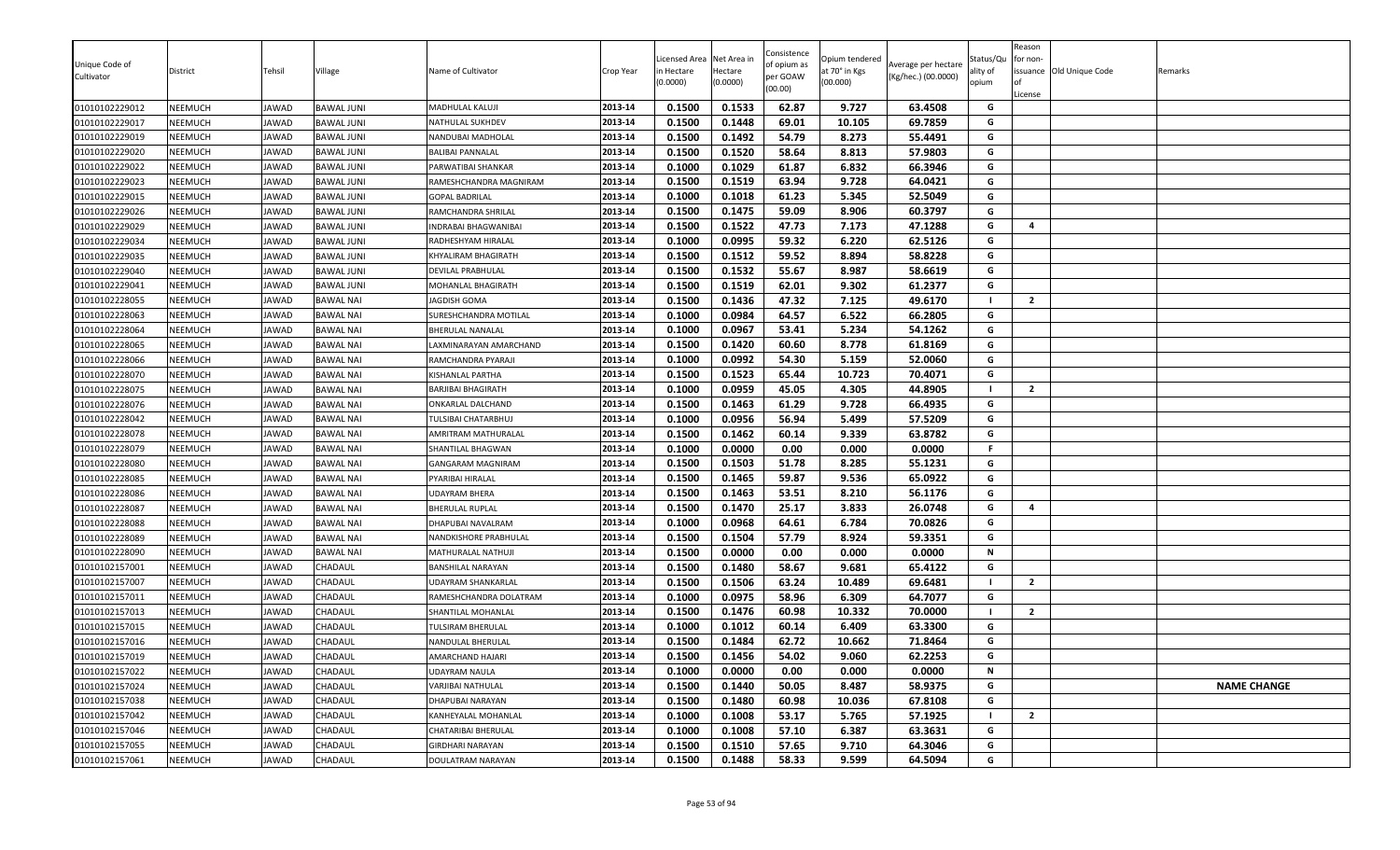| Unique Code of<br>Cultivator     | District           | Tehsil                | Village                  | Name of Cultivator                           | Crop Year          | Licensed Area<br>า Hectare<br>(0.0000) | Net Area in<br>Hectare<br>(0.0000) | Consistence<br>of opium as<br>per GOAW<br>(00.00) | Opium tendered<br>at 70° in Kgs<br>(00.000) | Average per hectare<br>(Kg/hec.) (00.0000) | Status/Qu<br>ality of<br>opium | Reason<br>for non-<br>.icense    | issuance Old Unique Code | Remarks                    |
|----------------------------------|--------------------|-----------------------|--------------------------|----------------------------------------------|--------------------|----------------------------------------|------------------------------------|---------------------------------------------------|---------------------------------------------|--------------------------------------------|--------------------------------|----------------------------------|--------------------------|----------------------------|
| 01010102157017                   | NEEMUCH            | JAWAD                 | CHADAUL                  | KISHANLAL CHAGANLAL                          | 2013-14            | 0.1500                                 | 0.1509                             | 62.39                                             | 10.776                                      | 71.4115                                    |                                | $\overline{2}$                   |                          |                            |
| 01010102157084                   | NEEMUCH            | <b>IAWAD</b>          | CHADAUL                  | JAGANNATH KASHIRAM                           | 2013-14            | 0.1500                                 | 0.1488                             | 46.43                                             | 7.097                                       | 47.6949                                    | G                              | $\overline{a}$<br>$\overline{2}$ |                          |                            |
| 01010102157086                   | NEEMUCH            | JAWAD                 | CHADAUL                  | MOHAN MANGUBANJARA                           | 2013-14            | 0.1500                                 | 0.1470                             | 54.25                                             | 9.261                                       | 63.0000                                    | - 1<br>G                       |                                  |                          |                            |
| 01010102157089<br>01010102209029 | NEEMUCH<br>NEEMUCH | <b>JAWAD</b><br>JAWAD | CHADAUL<br>DADAULI       | <b>GENDIBAI MANGU</b><br>PARASRAM KANHEYALAL | 2013-14<br>2013-14 | 0.1000<br>0.1500                       | 0.1013<br>0.1528                   | 54.59<br>61.01                                    | 5.935<br>9.901                              | 58.5884<br>64.7971                         | G                              |                                  |                          |                            |
| 01010102209031                   | NEEMUCH            | JAWAD                 | DADAULI                  | DEUBAI BHAGATRAM                             | 2013-14            | 0.1000                                 | 0.1000                             | 65.46                                             | 6.780                                       | 67.8000                                    | G                              |                                  |                          |                            |
| 01010102209037                   | NEEMUCH            | JAWAD                 | DADAULI                  | DURGA HAJARI                                 | 2013-14            | 0.1000                                 | 0.0951                             | 59.95                                             | 5.670                                       | 59.6215                                    | G                              |                                  |                          |                            |
| 01010102209040                   | NEEMUCH            | JAWAD                 | DADAULI                  | HIRA NANDA                                   | 2013-14            | 0.1500                                 | 0.1511                             | 58.56                                             | 8.667                                       | 57.3594                                    | - 1                            | $\overline{2}$                   |                          |                            |
| 01010102209048                   | NEEMUCH            | JAWAD                 | DADAULI                  | RAMLAL DALLAJI                               | 2013-14            | 0.1000                                 | 0.1038                             | 55.08                                             | 6.067                                       | 58.4489                                    | G                              |                                  |                          |                            |
| 01010102209050                   | NEEMUCH            | JAWAD                 | DADAULI                  | SHANTILAL CHUNNILAL                          | 2013-14            | 0.1500                                 | 0.1474                             | 58.66                                             | 9.184                                       | 62.3066                                    | G                              |                                  |                          |                            |
| 01010102209060                   | NEEMUCH            | JAWAD                 | DADAULI                  | GANSHYAM DEVRAM                              | 2013-14            | 0.1500                                 | 0.1474                             | 55.12                                             | 8.622                                       | 58.4939                                    | G                              |                                  |                          |                            |
| 01010102209081                   | NEEMUCH            | JAWAD                 | DADAULI                  | KALURAM MEGRAJ                               | 2013-14            | 0.1500                                 | 0.1467                             | 54.41                                             | 8.472                                       | 57.7505                                    | G                              |                                  |                          |                            |
| 01010102209032                   | NEEMUCH            | JAWAD                 | DADAULI                  | KAILASH RUPA                                 | 2013-14            | 0.1500                                 | 0.1493                             | 62.67                                             | 10.135                                      | 67.8835                                    | G                              |                                  |                          |                            |
| 01010102209062                   | NEEMUCH            | JAWAD                 | DADAULI                  | RADHESHYAM SHANKARLAL                        | 2013-14            | 0.1000                                 | 0.1021                             | 61.26                                             | 6.494                                       | 63.6043                                    | G                              |                                  |                          |                            |
| 01010102209039                   | NEEMUCH            | JAWAD                 | DADAULI                  | <b>DWARKADHISH MANNALAL</b>                  | 2013-14            | 0.1000                                 | 0.1037                             | 58.61                                             | 6.255                                       | 60.3182                                    | G                              |                                  |                          |                            |
| 01010102209016                   | NEEMUCH            | JAWAD                 | DADAULI                  | DIPSINGH BIHARI                              | 2013-14            | 0.1000                                 | 0.0953                             | 60.98                                             | 5.758                                       | 60.4197                                    | G                              |                                  |                          |                            |
| 01010102209059                   | NEEMUCH            | JAWAD                 | DADAULI                  | SOUKINDAS RAMCHANDRA                         | 2013-14            | 0.1500                                 | 0.1500                             | 48.94                                             | 7.621                                       | 50.8067                                    | G                              | $\overline{a}$                   |                          |                            |
| 01010102209069                   | NEEMUCH            | JAWAD                 | DADAULI                  | <b>TULSIBAI MAHADEV</b>                      | 2013-14            | 0.1000                                 | 0.0983                             | 49.66                                             | 5.456                                       | 55.5036                                    | G                              |                                  |                          |                            |
| 01010102209085                   | NEEMUCH            | JAWAD                 | DADAULI                  | SHANTILAL KISHANLAL                          | 2013-14            | 0.1000                                 | 0.0961                             | 63.46                                             | 6.147                                       | 63.9646                                    | G                              |                                  |                          |                            |
| 01010102209086                   | NEEMUCH            | JAWAD                 | DADAULI                  | FULKUNWARBAI PRAHALADSINGH                   | 2013-14            | 0.1500                                 | 0.1500                             | 63.50                                             | 10.160                                      | 67.7333                                    | G                              |                                  |                          |                            |
| 01010102209088                   | NEEMUCH            | JAWAD                 | DADAULI                  | AXMINARAYAN KHEMRAJ                          | 2013-14            | 0.1500                                 | 0.1292                             | 63.67                                             | 8.304                                       | 64.2724                                    | G                              |                                  |                          |                            |
| 01010102209089                   | NEEMUCH            | JAWAD                 | DADAULI                  | HARIOM PRAHALAD SINGH                        | 2013-14            | 0.1500                                 | 0.1501                             | 65.55                                             | 10.282                                      | 68.5010                                    | G                              |                                  |                          |                            |
| 01010102209090                   | NEEMUCH            | JAWAD                 | DADAULI                  | PREMBAI SHYAM DAS                            | 2013-14            | 0.1000                                 | 0.1004                             | 50.41                                             | 5.336                                       | 53.1474                                    | G                              |                                  |                          |                            |
| 01010102209091                   | NEEMUCH            | JAWAD                 | DADAULI                  | PRABHULAL NATHULAI                           | 2013-14            | 0.1500                                 | 0.1490                             | 61.03                                             | 9.608                                       | 64.4832                                    | G                              |                                  |                          |                            |
| 01010102167021                   | NEEMUCH            | JAWAD                 | <b>GOTHA</b>             | SHANKARLAL BHOLAJI                           | 2013-14            | 0.1500                                 | 0.1530                             | 56.54                                             | 9.208                                       | 60.1830                                    | G                              |                                  |                          |                            |
| 01010102167025                   | NEEMUCH            | JAWAD                 | <b>GOTHA</b>             | <b>GHISA LALUJI</b>                          | 2013-14            | 0.1500                                 | 0.1461                             | 61.93                                             | 8.891                                       | 60.8556                                    | G                              |                                  |                          |                            |
| 01010102167041                   | NEEMUCH            | JAWAD                 | <b>GOTHA</b>             | BHURA DIPA                                   | 2013-14            | 0.1500                                 | 0.1403                             | 72.32                                             | 10.218                                      | 72.8297                                    | G                              |                                  |                          | <b>NAME CHANGE</b>         |
| 01010102167002                   | NEEMUCH            | JAWAD                 | <b>GOTHA</b>             | RAMLAL BHURA                                 | 2013-14            | 0.1500                                 | 0.1525                             | 56.76                                             | 9.049                                       | 59.3377                                    | G                              |                                  |                          |                            |
| 01010102167006                   | NEEMUCH            | JAWAD                 | <b>GOTHA</b>             | BHERULAL BHURALAL                            | 2013-14            | 0.1500                                 | 0.1380                             | 70.07                                             | 10.000                                      | 72.4638                                    | G                              |                                  |                          |                            |
| 01010102167022                   | NEEMUCH            | IAWAD                 | <b>GOTHA</b>             | RAMIBAI NATHU                                | 2013-14            | 0.1000                                 | 0.1007                             | 61.41                                             | 5.913                                       | 58.7190                                    | G                              |                                  |                          |                            |
| 01010102167042                   | NEEMUCH            | JAWAD                 | <b>GOTHA</b>             | RAMLAL SHANKARLAL                            | 2013-14            | 0.1500                                 | 0.1530                             | 51.58                                             | 4.465                                       | 29.1830                                    | - 1                            | $\overline{2}$                   |                          |                            |
| 01010102154003                   | NEEMUCH            | JAWAD                 | <b>GUJARKHEDI SANKLA</b> | <b>BADRIDAS GOKULDAS</b>                     | 2013-14            | 0.1500                                 | 0.1517                             | 60.76                                             | 9.600                                       | 63.2828                                    |                                | $\overline{2}$                   |                          |                            |
| 01010102154016                   | NEEMUCH            | JAWAD                 | <b>GUJARKHEDI SANKLA</b> | RAMBAKSH BADRILAL                            | 2013-14            | 0.1500                                 | 0.1407                             | 61.28                                             | 9.236                                       | 65.6432                                    | G                              |                                  |                          |                            |
| 01010102154021                   | NEEMUCH            | JAWAD                 | <b>GUJARKHEDI SANKLA</b> | KALUSINGH BHERUSINGH                         | 2013-14            | 0.1500                                 | 0.1520                             | 61.31                                             | 9.065                                       | 59.6382                                    | G                              |                                  |                          |                            |
| 01010102154024                   | NEEMUCH            | JAWAD                 | <b>GUJARKHEDI SANKLA</b> | <b>BADRILAL MIYARAM</b>                      | 2013-14            | 0.1500                                 | 0.1507                             | 60.47                                             | 10.107                                      | 67.0670                                    | G                              |                                  |                          | <b>TRANSFER / MEGHPURA</b> |
| 01010102154025                   | NEEMUCH            | JAWAD                 | <b>GUJARKHEDI SANKLA</b> | <b>TAMMUBAI NANURAM</b>                      | 2013-14            | 0.1000                                 | 0.1006                             | 59.96                                             | 5.945                                       | 59.0954                                    | G                              |                                  |                          | <b>TRANSFER / MEGHPURA</b> |
| 01010102154026                   | NEEMUCH            | <b>JAWAD</b>          | <b>GUJARKHEDI SANKLA</b> | <b>MOHANDAS MANGUDAS</b>                     | 2013-14            | 0.1000                                 | 0.0963                             | 51.58                                             | 5.357                                       | 55.6282                                    | G                              |                                  |                          | <b>TRANSFER / MEGHPURA</b> |
| 01010102154032                   | NEEMUCH            | JAWAD                 | <b>GUJARKHEDI SANKLA</b> | NANDLAL NARU                                 | 2013-14            | 0.1000                                 | 0.1018                             | 62.98                                             | 6.424                                       | 63.1041                                    | G                              |                                  |                          |                            |
| 01010102154027                   | NEEMUCH            | JAWAD                 | <b>GUJARKHEDI SANKLA</b> | LALCHAND KANA                                | 2013-14            | 0.1500                                 | 0.1504                             | 62.61                                             | 10.232                                      | 68.0319                                    | G                              |                                  |                          | <b>TRANSFER / MEGHPURA</b> |
| 01010102181004                   | NEEMUCH            | JAWAD                 | HANUMANTIYA TANKA        | BHANWARIBAI KANIRAM                          | 2013-14            | 0.1500                                 | 0.1534                             | 56.80                                             | 9.713                                       | 63.3181                                    | G                              |                                  |                          |                            |
| 01010102181005                   | NEEMUCH            | JAWAD                 | HANUMANTIYA TANKA        | CHUNNILAL MOTILAL                            | 2013-14            | 0.1500                                 | 0.1476                             | 63.75                                             | 9.954                                       | 67.4390                                    | G                              |                                  |                          |                            |
| 01010102181035                   | NEEMUCH            | JAWAD                 | HANUMANTIYA TANKA        | SHANTILAL ONKARLAL                           | 2013-14            | 0.1500                                 | 0.1526                             | 54.78                                             | 8.710                                       | 57.0773                                    | G                              |                                  |                          |                            |
| 01010102181056                   | NEEMUCH            | JAWAD                 | HANUMANTIYA TANKA        | MANGILAL LAXMICHAND                          | 2013-14            | 0.1000                                 | 0.0992                             | 55.80                                             | 6.074                                       | 61.2298                                    | G                              |                                  |                          |                            |
| 01010102181049                   | NEEMUCH            | JAWAD                 | HANUMANTIYA TANKA        | OMPRAKASH RAMLAL                             | 2013-14            | 0.1000                                 | 0.0997                             | 51.58                                             | 5.431                                       | 54.4734                                    | G                              |                                  |                          |                            |
| 01010102181078                   | NEEMUCH            | JAWAD                 | HANUMANTIYA TANKA        | RADHESHYAM GOPAL                             | 2013-14            | 0.1000                                 | 0.1012                             | 55.60                                             | 5.234                                       | 51.7194                                    | G                              |                                  |                          |                            |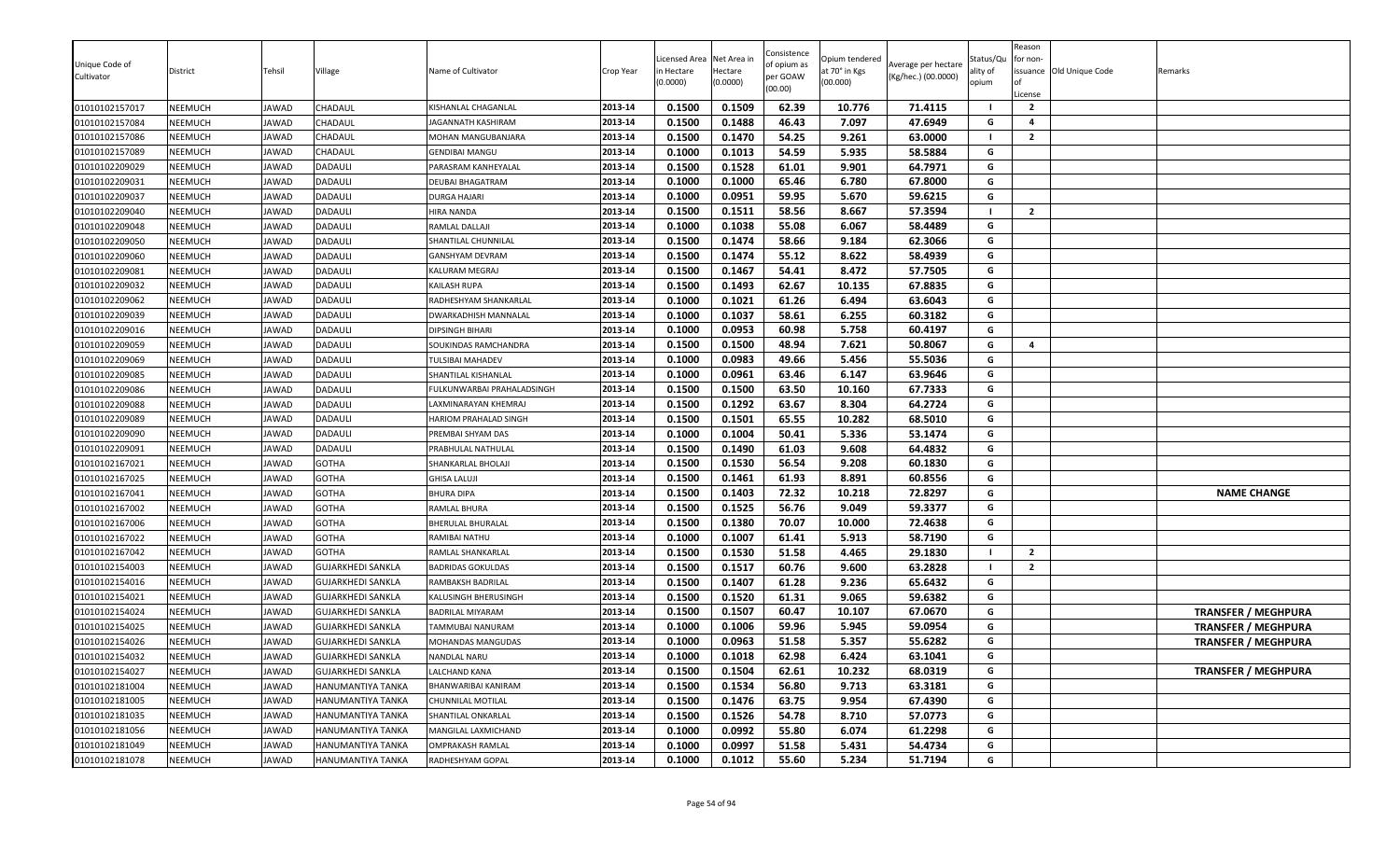| Unique Code of<br>Cultivator     | District           | Tehsil         | Village                                | Name of Cultivator                            | Crop Year          | Licensed Area<br>า Hectare<br>(0.0000) | Net Area in<br>Hectare<br>(0.0000) | Consistence<br>of opium as<br>per GOAW<br>(00.00) | Opium tendered<br>at 70° in Kgs<br>(00.000) | Average per hectare<br>(Kg/hec.) (00.0000) | Status/Qu<br>ality of<br>opium | Reason<br>for non-<br>License | issuance Old Unique Code | Remarks                           |
|----------------------------------|--------------------|----------------|----------------------------------------|-----------------------------------------------|--------------------|----------------------------------------|------------------------------------|---------------------------------------------------|---------------------------------------------|--------------------------------------------|--------------------------------|-------------------------------|--------------------------|-----------------------------------|
| 01010102181039                   | NEEMUCH            | JAWAD          | HANUMANTIYA TANKA                      | PRABHULAL SHANKARLAL                          | 2013-14            | 0.1000                                 | 0.0972                             | 54.38                                             | 5.586                                       | 57.4691                                    | G<br>G                         |                               |                          |                                   |
| 01010102181057<br>01010102181012 | NEEMUCH<br>NEEMUCH | JAWAD<br>JAWAD | HANUMANTIYA TANKA<br>HANUMANTIYA TANKA | ONKARLAL KHEMRAJ<br><b>GOPAL KASHIRAM</b>     | 2013-14<br>2013-14 | 0.1000<br>0.1000                       | 0.1008<br>0.0983                   | 50.86<br>53.49                                    | 5.384<br>5.150                              | 53.4127<br>52.3906                         | G                              |                               |                          |                                   |
| 01010102181023                   | NEEMUCH            | JAWAD          | HANUMANTIYA TANKA                      |                                               | 2013-14            | 0.1000                                 | 0.1000                             | 49.44                                             | 5.629                                       | 56.2900                                    | G                              |                               |                          |                                   |
| 01010102181083                   | NEEMUCH            | JAWAD          | HANUMANTIYA TANKA                      | GANGABAI KISHANLAL<br><b>BABULAL PANNALAL</b> | 2013-14            | 0.1500                                 | 0.1417                             | 56.61                                             | 8.394                                       | 59.2378                                    | G                              |                               |                          |                                   |
| 01010102239001                   | NEEMUCH            | JAWAD          | <b>JANAKPUR</b>                        | AMBALAL KISHANLAL                             | 2013-14            | 0.1500                                 | 0.1500                             | 73.36                                             | 10.773                                      | 71.8200                                    | G                              |                               |                          | <b>NAME CHANGE</b>                |
| 01010102239007                   | NEEMUCH            | JAWAD          | <b>JANAKPUR</b>                        | RAMPRASAD RAMDYAL                             | 2013-14            | 0.1500                                 | 0.1012                             | 72.56                                             | 7.474                                       | 73.8538                                    | G                              |                               |                          |                                   |
| 01010102239008                   | NEEMUCH            | JAWAD          | <b>JANAKPUR</b>                        | PREMSUKH PRAHALAD                             | 2013-14            | 0.1000                                 | 0.0986                             | 66.54                                             | 6.778                                       | 68.7424                                    | G                              |                               |                          |                                   |
| 01010102239009                   | NEEMUCH            | JAWAD          | <b>JANAKPUR</b>                        | KALURAM NANURAM                               | 2013-14            | 0.1500                                 | 0.1472                             | 66.68                                             | 9.983                                       | 67.8193                                    | G                              |                               |                          |                                   |
| 01010102239015                   | NEEMUCH            | JAWAD          | <b>JANAKPUR</b>                        | RAMNIVAS ONKARLAL                             | 2013-14            | 0.1500                                 | 0.1496                             | 66.29                                             | 10.161                                      | 67.9211                                    | G                              |                               |                          |                                   |
| 01010102239020                   | NEEMUCH            | JAWAD          | <b>JANAKPUR</b>                        | PANNALAL BHANWARLAL                           | 2013-14            | 0.1500                                 | 0.1476                             | 62.11                                             | 9.432                                       | 63.9024                                    | G                              |                               |                          |                                   |
| 01010102239022                   | NEEMUCH            | JAWAD          | <b>JANAKPUR</b>                        | NEHARULAL BHUWANIRAM                          | 2013-14            | 0.1500                                 | 0.1485                             | 63.71                                             | 9.657                                       | 65.0303                                    | G                              |                               |                          |                                   |
| 01010102239028                   | NEEMUCH            | JAWAD          | <b>JANAKPUR</b>                        | <b>BHULIBAI RAGHUNATH</b>                     | 2013-14            | 0.1000                                 | 0.0900                             | 58.27                                             | 4.870                                       | 54.1111                                    | G                              |                               |                          |                                   |
| 01010102239030                   | <b>NEEMUCH</b>     | JAWAD          | <b>JANAKPUR</b>                        | GANGABAI CHHAGANLAL                           | 2013-14            | 0.1500                                 | 0.1478                             | 61.23                                             | 9.307                                       | 62.9702                                    | G                              |                               |                          |                                   |
| 01010102239033                   | NEEMUCH            | JAWAD          | JANAKPUR                               | KANHEYALAL KHYALIRAM                          | 2013-14            | 0.1500                                 | 0.1470                             | 63.54                                             | 9.785                                       | 66.5646                                    | G                              |                               |                          |                                   |
| 01010102239034                   | NEEMUCH            | JAWAD          | <b>JANAKPUR</b>                        | SANTOSHBAI MOHANLAL                           | 2013-14            | 0.1500                                 | 0.1470                             | 61.93                                             | 9.387                                       | 63.8571                                    | G                              |                               |                          |                                   |
| 01010102239035                   | NEEMUCH            | JAWAD          | <b>JANAKPUR</b>                        | SHANTILAL BHAGATRAM                           | 2013-14            | 0.1000                                 | 0.1008                             | 56.85                                             | 5.774                                       | 57.2817                                    | G                              |                               |                          |                                   |
| 01010102239017                   | NEEMUCH            | JAWAD          | <b>JANAKPUR</b>                        | LAXMINARAYAN RUPAJI                           | 2013-14            | 0.1500                                 | 0.1417                             | 65.31                                             | 9.778                                       | 69.0049                                    | G                              |                               |                          |                                   |
| 01010102239037                   | NEEMUCH            | JAWAD          | <b>JANAKPUR</b>                        | SITARAM NANDLAL                               | 2013-14            | 0.1500                                 | 0.1485                             | 56.49                                             | 8.877                                       | 59.7778                                    | G                              |                               |                          |                                   |
| 01010102239010                   | NEEMUCH            | JAWAD          | <b>JANAKPUR</b>                        | RAMGOPAL BHAGIRATH                            | 2013-14            | 0.1500                                 | 0.1440                             | 63.19                                             | 9.226                                       | 64.0694                                    | G                              |                               |                          |                                   |
| 01010102239023                   | NEEMUCH            | JAWAD          | <b>JANAKPUR</b>                        | MADHUSUDAN RAMNIVAS                           | 2013-14            | 0.1500                                 | 0.1488                             | 65.83                                             | 10.063                                      | 67.6277                                    | G                              |                               |                          |                                   |
| 01010102239038                   | NEEMUCH            | JAWAD          | <b>JANAKPUR</b>                        | RAMESHCHAND RAGULAL                           | 2013-14            | 0.1500                                 | 0.1500                             | 57.77                                             | 8.476                                       | 56.5067                                    | G                              |                               |                          |                                   |
| 01010102239006                   | NEEMUCH            | JAWAD          | <b>JANAKPUR</b>                        | AMBALAL RAJARAM                               | 2013-14            | 0.1500                                 | 0.1504                             | 69.48                                             | 10.541                                      | 70.0864                                    | G                              |                               |                          |                                   |
| 01010102239005                   | NEEMUCH            | JAWAD          | <b>JANAKPUR</b>                        | BHANWARIBAI NANURAM                           | 2013-14            | 0.1500                                 | 0.1473                             | 64.21                                             | 9.632                                       | 65.3904                                    | G                              |                               |                          |                                   |
| 01010102239025                   | NEEMUCH            | JAWAD          | <b>JANAKPUR</b>                        | CHANDRAKANT NANURAM                           | 2013-14            | 0.1000                                 | 0.0977                             | 63.40                                             | 6.494                                       | 66.4688                                    | G                              |                               |                          |                                   |
| 01010102239002                   | NEEMUCH            | JAWAD          | <b>JANAKPUR</b>                        | BADRILAL CHHOGALAL                            | 2013-14            | 0.1500                                 | 0.1024                             | 68.01                                             | 6.976                                       | 68.1250                                    | G                              |                               |                          |                                   |
| 01010102179028                   | NEEMUCH            | JAWAD          | JAWAD                                  | NANALAL MOTIJI                                | 2013-14            | 0.1500                                 | 0.1453                             | 59.37                                             | 9.805                                       | 67.4811                                    | G                              |                               |                          |                                   |
| 01010102179025                   | NEEMUCH            | JAWAD          | JAWAD                                  | NANALAL MOHANLAL                              | 2013-14            | 0.1000                                 | 0.1011                             | 57.71                                             | 6.249                                       | 61.8101                                    | G                              |                               |                          |                                   |
| 01010102179066                   | NEEMUCH            | JAWAD          | JAWAD                                  | DOLATRAM NARAYAN                              | 2013-14            | 0.1500                                 | 0.1500                             | 60.01                                             | 9.242                                       | 61.6133                                    |                                | $\overline{2}$                |                          |                                   |
| 01010102179068                   | <b>NEEMUCH</b>     | JAWAD          | JAWAD                                  | DHANRAJ BADRILAL                              | 2013-14            | 0.1000                                 | 0.0995                             | 59.10                                             | 6.189                                       | 62.2010                                    | G                              |                               |                          |                                   |
| 01010102179009                   | NEEMUCH            | JAWAD          | JAWAD                                  | <b>BABRU KALU</b>                             | 2013-14            | 0.1500                                 | 0.1450                             | 51.84                                             | 8.183                                       | 56.4345                                    | G                              |                               |                          |                                   |
| 01010102179034                   | NEEMUCH            | JAWAD          | JAWAD                                  | HARJUBAI BADRILAL                             | 2013-14            | 0.1000                                 | 0.0994                             | 53.70                                             | 5.516                                       | 55.4930                                    | G                              |                               |                          |                                   |
| 01010102179067                   | NEEMUCH            | JAWAD          | JAWAD                                  | SUHAGIBAI DEVAJI                              | 2013-14            | 0.1500                                 | 0.1459                             | 57.11                                             | 9.219                                       | 63.1871                                    | G                              |                               |                          | <b>TRANSFER / DHANERIYA TANKA</b> |
| 01010102179011                   | NEEMUCH            | JAWAD          | JAWAD                                  | GANGABAI LAXMINARAYAN                         | 2013-14            | 0.1500                                 | 0.1502                             | 54.31                                             | 8.977                                       | 59.7670                                    | G                              |                               |                          |                                   |
| 01010102179001                   | NEEMUCH            | JAWAD          | JAWAD                                  | NATWARLAL TULSIRAM                            | 2013-14            | 0.1000                                 | 0.0972                             | 63.64                                             | 6.846                                       | 70.4321                                    | G                              |                               |                          |                                   |
| 01010102149009                   | NEEMUCH            | JAWAD          | <b>KANKA</b>                           | BHAGAWATIBAI KANHEYALAL                       | 2013-14            | 0.1500                                 | 0.1470                             | 52.91                                             | 8.904                                       | 60.5714                                    | G                              |                               |                          |                                   |
| 01010102149007                   | NEEMUCH            | <b>AWAD</b>    | <b>KANKA</b>                           | HARISHANKAR KISHANLAL                         | 2013-14            | 0.1500                                 | 0.1526                             | 51.63                                             | 7.907                                       | 51.8152                                    | G                              |                               |                          |                                   |
| 01010102149008                   | NEEMUCH            | JAWAD          | KANKA                                  | RAMESHWAR KISHANLAL                           | 2013-14            | 0.1500                                 | 0.1512                             | 55.84                                             | 8.536                                       | 56.4550                                    | G                              |                               |                          |                                   |
| 01010102149003                   | NEEMUCH            | JAWAD          | <b>KANKA</b>                           | DURGAPRASAD NATHULAL                          | 2013-14            | 0.1500                                 | 0.1506                             | 59.20                                             | 8.466                                       | 56.2151                                    | G                              |                               |                          |                                   |
| 01010102149025                   | NEEMUCH            | JAWAD          | <b>KANKA</b>                           | DADAMCHANDRA GOPILAL                          | 2013-14            | 0.1500                                 | 0.1462                             | 62.50                                             | 9.330                                       | 63.8167                                    | G                              |                               |                          |                                   |
| 01010102149014                   | NEEMUCH            | JAWAD          | KANKA                                  | NATHULAL GHASIRAM                             | 2013-14            | 0.1500                                 | 0.1539                             | 57.23                                             | 8.527                                       | 55.4061                                    | G                              |                               |                          |                                   |
| 01010102149017                   | NEEMUCH            | JAWAD          | KANKA                                  | OMPRAKASH MATHURALAL                          | 2013-14            | 0.1500                                 | 0.1500                             | 57.22                                             | 9.073                                       | 60.4867                                    | G                              |                               |                          |                                   |
| 01010102231007                   | NEEMUCH            | JAWAD          | KELUKHEDA                              | JAGDISH PRABHULAL                             | 2013-14            | 0.1500                                 | 0.1504                             | 58.79                                             | 9.348                                       | 62.1543                                    | G                              |                               |                          |                                   |
| 01010102231008                   | NEEMUCH            | JAWAD          | KELUKHEDA                              | HARIRAM SEVARAM                               | 2013-14            | 0.1000                                 | 0.0994                             | 56.25                                             | 5.681                                       | 57.1529                                    | - 1                            | $\overline{2}$                |                          |                                   |
| 01010102231011                   | NEEMUCH            | JAWAD          | KELUKHEDA                              | DINESHCHANDRA SHRILAL                         | 2013-14            | 0.1500                                 | 0.1506                             | 62.45                                             | 9.974                                       | 66.2284                                    | G                              |                               |                          |                                   |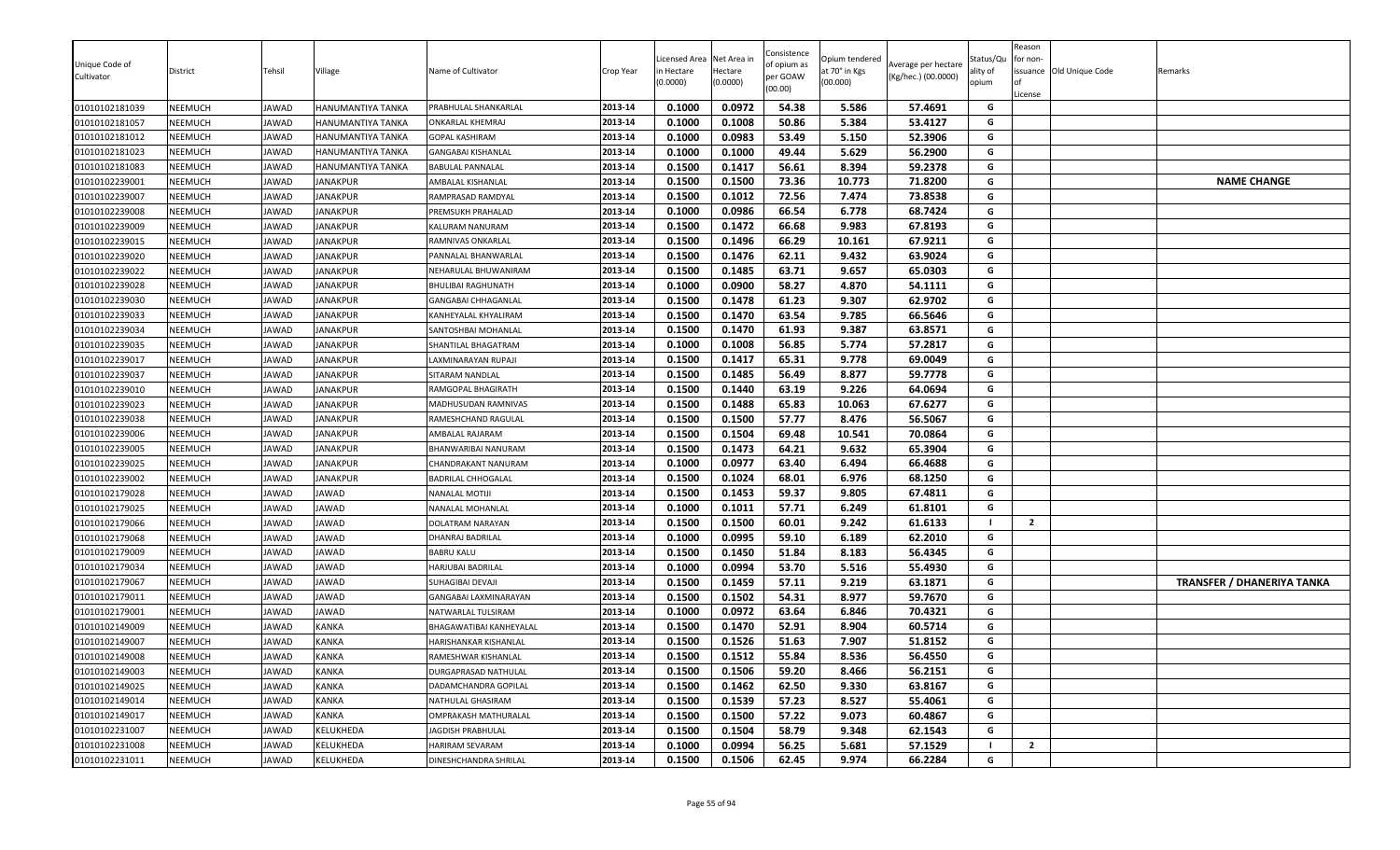| Unique Code of<br>Cultivator     | District           | Fehsil         | √illage                | Name of Cultivator                                | Crop Year          | icensed Area<br>า Hectare<br>(0.0000) | Net Area in<br>Hectare<br>(0.0000) | Consistence<br>of opium as<br>per GOAW<br>(00.00) | Opium tendered<br>at 70° in Kgs<br>(00.000) | Average per hectare<br>(Kg/hec.) (00.0000) | Status/Qu<br>ality of<br>opium<br>G | Reason<br>for non-<br>License | issuance Old Unique Code | Remarks                          |
|----------------------------------|--------------------|----------------|------------------------|---------------------------------------------------|--------------------|---------------------------------------|------------------------------------|---------------------------------------------------|---------------------------------------------|--------------------------------------------|-------------------------------------|-------------------------------|--------------------------|----------------------------------|
| 01010102231018                   | NEEMUCH            | <b>JAWAD</b>   | KELUKHEDA              | RATANLAL GHEESALAL                                | 2013-14<br>2013-14 | 0.1500                                | 0.1500<br>0.1026                   | 69.25<br>59.80                                    | 11.011                                      | 73.4067                                    | G                                   |                               |                          |                                  |
| 01010102231020<br>01010102231002 | NEEMUCH<br>NEEMUCH | JAWAD<br>JAWAD | KELUKHEDA<br>KELUKHEDA | <b>BHAKTIRAM PRABHULAL</b><br>PHOOLCHAND BADRILAL | 2013-14            | 0.1000<br>0.1500                      | 0.1509                             | 63.55                                             | 6.612<br>9.914                              | 64.4444<br>65.6991                         | G                                   |                               |                          |                                  |
| 01010102231030                   | NEEMUCH            | <b>AWAD</b>    | KELUKHEDA              | KAMLABAI SHANTIDAS                                | 2013-14            | 0.1500                                | 0.1501                             | 57.84                                             | 8.850                                       | 58.9607                                    | G                                   |                               |                          |                                  |
| 01010102231032                   | NEEMUCH            | <b>AWAD</b>    | KELUKHEDA              | GOPAL BADRILAL                                    | 2013-14            | 0.1500                                | 0.1528                             | 60.36                                             | 9.683                                       | 63.3704                                    | G                                   |                               |                          | <b>TRANSFER / PIPLIYA PREMJI</b> |
| 01010102231033                   | NEEMUCH            | JAWAD          | KELUKHEDA              | BADRILAL MATHURALAL                               | 2013-14            | 0.1500                                | 0.1476                             | 61.91                                             | 9.508                                       | 64.4173                                    | G                                   |                               |                          |                                  |
| 01010102231034                   | <b>NEEMUCH</b>     | <b>AWAD</b>    | KELUKHEDA              | SITABAI NATHULAI                                  | 2013-14            | 0.1500                                | 0.1498                             | 60.16                                             | 9.299                                       | 62.0761                                    | G                                   |                               |                          | <b>TRANSFER / PIPLIYA PREMJI</b> |
| 01010102231035                   | NEEMUCH            | <b>AWAD</b>    | KELUKHEDA              | RATANLAL SUKHLAL                                  | 2013-14            | 0.1500                                | 0.1501                             | 57.07                                             | 8.536                                       | 56.8688                                    | G                                   |                               |                          |                                  |
| 01010102231036                   | <b>NEEMUCH</b>     | JAWAD          | KELUKHEDA              | CHHAGANLAL BHANWARLAL                             | 2013-14            | 0.1000                                | 0.0805                             | 56.59                                             | 4.721                                       | 58.6460                                    | G                                   |                               |                          |                                  |
| 01010102231037                   | NEEMUCH            | <b>AWAD</b>    | KELUKHEDA              | KHYALIRAM NARAYAN                                 | 2013-14            | 0.1500                                | 0.1526                             | 56.57                                             | 8.752                                       | 57.3526                                    | G                                   |                               |                          |                                  |
| 01010102231038                   | NEEMUCH            | <b>JAWAD</b>   | KELUKHEDA              | SUKHIBAI MOTILAL                                  | 2013-14            | 0.1500                                | 0.0000                             | 0.00                                              | 0.000                                       | 0.0000                                     | N                                   |                               |                          |                                  |
| 01010102231039                   | NEEMUCH            | AWAD           | KELUKHEDA              | CHAMPALAL PRABHULAL                               | 2013-14            | 0.1500                                | 0.1435                             | 60.70                                             | 9.140                                       | 63.6934                                    | G                                   |                               |                          |                                  |
| 01010102231041                   | NEEMUCH            | <b>AWAD</b>    | KELUKHEDA              | SHANTIBAI DO MOHANBAI WO SURESH                   | 2013-14            | 0.1500                                | 0.1480                             | 60.71                                             | 9.107                                       | 61.5338                                    | G                                   |                               |                          |                                  |
| 01010102231042                   | NEEMUCH            | JAWAD          | KELUKHEDA              | GANGABAI HIRALAL                                  | 2013-14            | 0.1500                                | 0.1458                             | 59.35                                             | 9.242                                       | 63.3882                                    | G                                   |                               |                          |                                  |
| 01010102231043                   | NEEMUCH            | JAWAD          | KELUKHEDA              | SHRILAL SUKHLAL                                   | 2013-14            | 0.1500                                | 0.1489                             | 64.70                                             | 10.167                                      | 68.2807                                    | G                                   |                               |                          |                                  |
| 01010102231023                   | NEEMUCH            | JAWAD          | KELUKHEDA              | LAVKUSH BHANWARLAL POTR NARAYANIBAI               | 2013-14            | 0.1000                                | 0.1014                             | 67.52                                             | 6.906                                       | 68.1065                                    | G                                   |                               |                          |                                  |
| 01010102231006                   | NEEMUCH            | JAWAD          | KELUKHEDA              | BHANWARLAL KANIRAM                                | 2013-14            | 0.1500                                | 0.1508                             | 65.34                                             | 9.997                                       | 66.2931                                    | G                                   |                               |                          |                                  |
| 01010102231044                   | NEEMUCH            | <b>AWAD</b>    | KELUKHEDA              | PRABHULAL NANALAL                                 | 2013-14            | 0.1500                                | 0.1525                             | 57.76                                             | 9.654                                       | 63.3049                                    | G                                   |                               | 01010102229033           | <b>NAME CHANGE</b>               |
| 01010102194006                   | NEEMUCH            | JAWAD          | KESARPURA              | MODIRAM RAMCHANDRA                                | 2013-14            | 0.1500                                | 0.1460                             | 61.25                                             | 9.564                                       | 65.5068                                    | G                                   |                               |                          |                                  |
| 01010102194010                   | NEEMUCH            | JAWAD          | KESARPURA              | <b>SHANKARLAL GHAMANDIRAM</b>                     | 2013-14            | 0.1500                                | 0.1477                             | 60.86                                             | 9.059                                       | 61.3338                                    | G                                   |                               |                          |                                  |
| 01010102194021                   | NEEMUCH            | <b>JAWAD</b>   | KESARPURA              | <b>GITABAI BHERULAL</b>                           | 2013-14            | 0.1500                                | 0.1496                             | 60.48                                             | 9.815                                       | 65.6083                                    | G                                   |                               |                          |                                  |
| 01010102194026                   | NEEMUCH            | JAWAD          | KESARPURA              | SWRUPSINGH DADAMCHAND                             | 2013-14            | 0.1500                                | 0.1492                             | 62.87                                             | 10.212                                      | 68.4450                                    | G                                   |                               |                          |                                  |
| 01010102194027                   | NEEMUCH            | <b>AWAD</b>    | KESARPURA              | DHAPUBAI PARASURAM                                | 2013-14            | 0.1500                                | 0.1465                             | 67.57                                             | 9.865                                       | 67.3379                                    | G                                   |                               |                          |                                  |
| 01010102194014                   | NEEMUCH            | JAWAD          | KESARPURA              | DHAPUBAI LAXMICHAND                               | 2013-14            | 0.1500                                | 0.1412                             | 59.09                                             | 9.269                                       | 65.6445                                    | - 1                                 | $\overline{2}$                |                          |                                  |
| 01010102194005                   | NEEMUCH            | <b>AWAD</b>    | KESARPURA              | BANSHILAL SHANKARLAI                              | 2013-14            | 0.1500                                | 0.1521                             | 64.21                                             | 9.998                                       | 65.7331                                    | G                                   |                               |                          |                                  |
| 01010102194028                   | <b>NEEMUCH</b>     | JAWAD          | KESARPURA              | MANOHARLAL SUKHLAL                                | 2013-14            | 0.1000                                | 0.0941                             | 59.53                                             | 5.927                                       | 62.9862                                    | G                                   |                               |                          |                                  |
| 01010102194029                   | <b>NEEMUCH</b>     | JAWAD          | KESARPURA              | BHANWARLAL NANDLAI                                | 2013-14            | 0.1500                                | 0.1454                             | 61.14                                             | 7.887                                       | 54.2435                                    | G                                   |                               |                          |                                  |
| 01010102194032                   | <b>NEEMUCH</b>     | JAWAD          | KESARPURA              | HIRALAL BHAGIRATH                                 | 2013-14            | 0.1500                                | 0.1511                             | 59.92                                             | 8.937                                       | 59.1463                                    | G                                   |                               |                          |                                  |
| 01010102194033                   | <b>NEEMUCH</b>     | JAWAD          | KESARPURA              | PRABHUBAI SUKHLAL                                 | 2013-14            | 0.1000                                | 0.0937                             | 52.18                                             | 5.129                                       | 54.7385                                    | G                                   |                               |                          |                                  |
| 01010102194031                   | NEEMUCH            | <b>AWAD</b>    | KESARPURA              | <b>MOHANLAL RAMCHANDRA</b>                        | 2013-14            | 0.1000                                | 0.0963                             | 49.39                                             | 4.819                                       | 50.0415                                    | G                                   | 4                             |                          |                                  |
| 01010102194034                   | NEEMUCH            | AWAD           | KESARPURA              | RAMCHANDRA LALA                                   | 2013-14            | 0.1000                                | 0.0972                             | 50.76                                             | 5.098                                       | 52.4486                                    | G                                   |                               |                          |                                  |
| 01010102194008                   | NEEMUCH            | JAWAD          | KESARPURA              | ONKARLAL HAJARILAL                                | 2013-14            | 0.1500                                | 0.1547                             | 54.70                                             | 8.564                                       | 55.3588                                    | G                                   |                               |                          |                                  |
| 01010102194001                   | NEEMUCH            | <b>AWAD</b>    | KESARPURA              | RAMDAYAL SHANKARLAL                               | 2013-14            | 0.1500                                | 0.1423                             | 61.65                                             | 9.248                                       | 64.9895                                    | G                                   |                               |                          |                                  |
| 01010102194019                   | NEEMUCH            | JAWAD          | KESARPURA              | CHATURBHUJ HIRALAL                                | 2013-14            | 0.1500                                | 0.1496                             | 60.03                                             | 9.759                                       | 65.2340                                    | G                                   |                               |                          |                                  |
| 01010102194022                   | NEEMUCH            | JAWAD          | KESARPURA              | RAMESHCHANDRA RAMLAL                              | 2013-14            | 0.1500                                | 0.1458                             | 58.80                                             | 9.475                                       | 64.9863                                    | G                                   |                               |                          |                                  |
| 01010102194049                   | NEEMUCH            | JAWAD          | KESARPURA              | SHOBHARAM MANGILAL                                | 2013-14            | 0.1500                                | 0.1500                             | 64.81                                             | 10.490                                      | 69.9333                                    | G                                   |                               |                          |                                  |
| 01010102194050                   | NEEMUCH            | <b>JAWAD</b>   | KESARPURA              | KALABAI ONKARLAL                                  | 2013-14            | 0.1500                                | 0.0989                             | 61.13                                             | 6.026                                       | 60.9302                                    | G                                   |                               |                          | <b>TRANSFER / MORVAN</b>         |
| 01010102194051                   | NEEMUCH            | JAWAD          | <b>KESARPURA</b>       | CHAMPALAL DHANRAJ                                 | 2013-14            | 0.1500                                | 0.1440                             | 47.81                                             | 7.554                                       | 52.4583                                    | G                                   |                               | 01010102196008           |                                  |
| 01010102237002                   | NEEMUCH            | JAWAD          | <b>KUNDLA</b>          | SHANKARNATH KASHINATH                             | 2013-14            | 0.1000                                | 0.0992                             | 57.78                                             | 5.885                                       | 59.3246                                    | G                                   |                               |                          |                                  |
| 01010102237032                   | NEEMUCH            | JAWAD          | <b>KUNDLA</b>          | <b>HARISINGH RAMAJI</b>                           | 2013-14            | 0.1500                                | 0.1443                             | 54.57                                             | 8.490                                       | 58.8358                                    | G                                   |                               |                          |                                  |
| 01010102237025                   | NEEMUCH            | JAWAD          | <b>KUNDLA</b>          | KAILASHNATH RUPNATH                               | 2013-14            | 0.1000                                | 0.1000                             | 60.34                                             | 6.396                                       | 63.9600                                    | G                                   |                               |                          |                                  |
| 01010102237019                   | <b>NEEMUCH</b>     | <b>AWAD</b>    | <b>KUNDLA</b>          | KESHURAM ONKARLAL                                 | 2013-14            | 0.1500                                | 0.1496                             | 51.54                                             | 8.084                                       | 54.0374                                    | G                                   |                               |                          |                                  |
| 01010102237009                   | NEEMUCH            | <b>AWAD</b>    | <b>KUNDLA</b>          | SITARAM GAMER                                     | 2013-14            | 0.1000                                | 0.0961                             | 53.76                                             | 5.115                                       | 53.2258                                    | G                                   |                               |                          |                                  |
| 01010102237041                   | NEEMUCH            | JAWAD          | <b>KUNDLA</b>          | CHHAGANLAL KESHURAM                               | 2013-14            | 0.1500                                | 0.1505                             | 51.44                                             | 8.399                                       | 55.8073                                    | G                                   |                               |                          |                                  |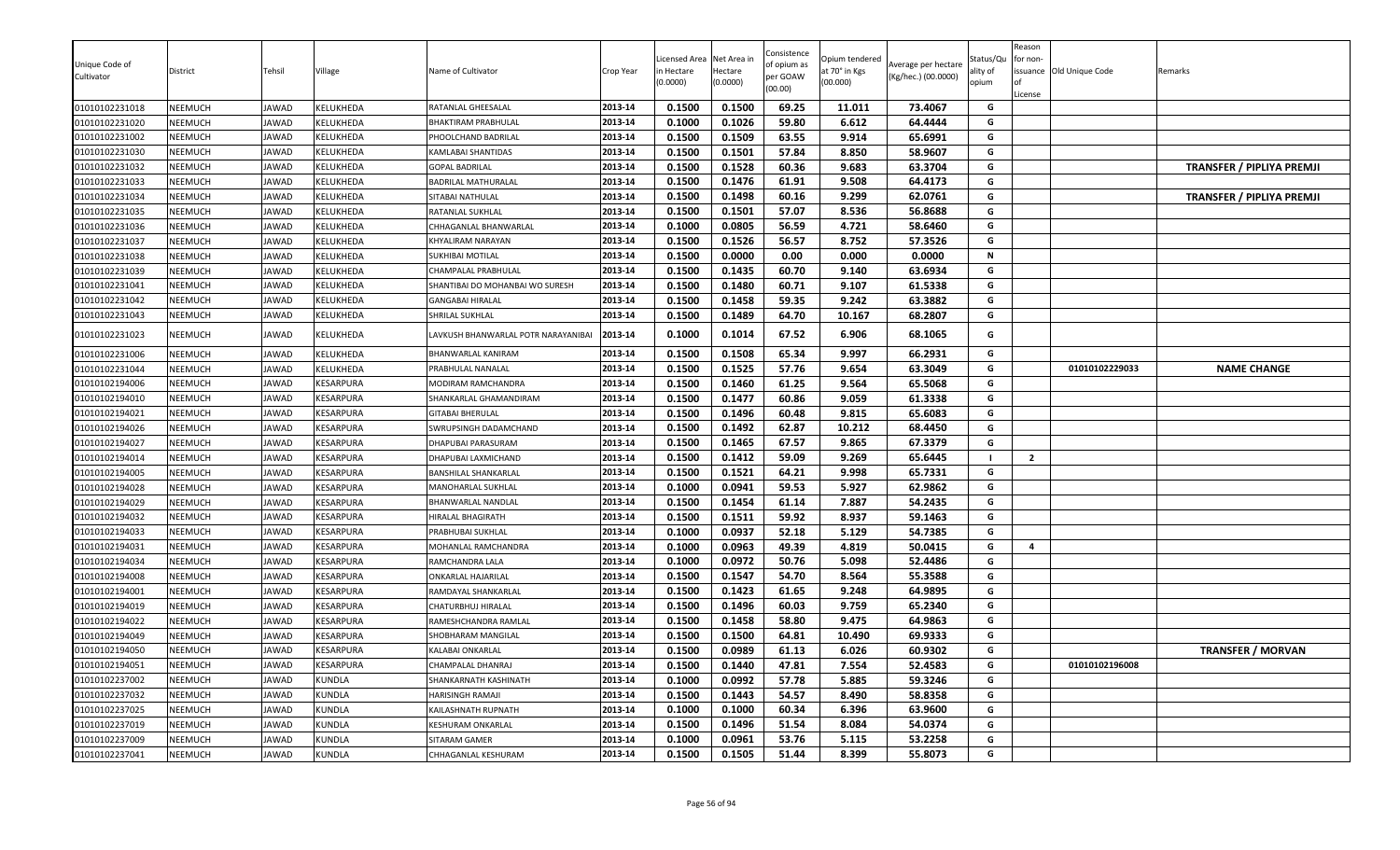| <b>KUNDLA</b><br>2013-14<br>0.1500<br>0.1460<br>59.37<br>8.456<br>57.9178<br>G<br>01010102237022<br>NEEMUCH<br><b>IAWAD</b><br>PARMANAND SHIVELAL<br>59.65<br>01010102237037<br>NEEMUCH<br>JAWAD<br><b>KUNDLA</b><br>2013-14<br>0.1500<br>0.1200<br>7.703<br>64.1917<br>VARDICHAND BHERA<br>G<br>57.86<br>G<br><b>KUNDLA</b><br>2013-14<br>0.1500<br>0.1503<br>9.258<br>61.5968<br>01010102237014<br>NEEMUCH<br>JAWAD<br>NARAYANLAL KISHANLAL<br>0.1500<br>0.1505<br>50.82<br>01010102237047<br>NEEMUCH<br>JAWAD<br><b>KUNDLA</b><br>8.581<br>57.0166<br>$\overline{2}$<br>2013-14<br>JAGDISHCHANDRA LAXMINARAYAN<br>0.1508<br>G<br>2013-14<br>0.1500<br>61.67<br>9.946<br>65.9549<br>01010102237045<br>NEEMUCH<br>JAWAD<br><b>KUNDLA</b><br>MANSINGH VAKTAWAR SINGH<br>0.1500<br>72.47<br>NEEMUCH<br><b>KUNDLA</b><br>0.1500<br>10.953<br>73.0200<br>G<br>01010102237049<br>JAWAD<br>2013-14<br>RAMKUNWARBAI SATYANARAYAN<br>0.1500<br>0.1480<br>60.94<br>9.968<br>G<br>01010102237050<br>NEEMUCH<br>JAWAD<br><b>KUNDLA</b><br>2013-14<br>67.3514<br>HEMANTKUMAR RAMPRASAD<br>01010102237051<br>NEEMUCH<br>JAWAD<br><b>KUNDLA</b><br>0.1000<br>0.1008<br>61.89<br>7.100<br>70.4365<br>RAMPRSAD NEHARULAL<br>2013-14<br>G<br>0.1000<br>0.0994<br>56.60<br>6.032<br>60.6841<br>01010102237052<br>NEEMUCH<br>JAWAD<br><b>KUNDLA</b><br>RAMBAKSH KISHANLAL<br>2013-14<br>G<br><b>TRANSFER / MORVAN</b><br>0.1000<br>0.0964<br>64.18<br>6.308<br>65.4357<br>01010102237053<br>NEEMUCH<br>JAWAD<br><b>KUNDLA</b><br>2013-14<br>G<br>SHYAMLAL MANGILAL TAILOR<br><b>TRANSFER / MORVAN</b><br>47.67<br>2013-14<br>0.1500<br>0.1485<br>7.559<br>50.9024<br>G<br>01010102237055<br><b>NEEMUCH</b><br>JAWAD<br><b>KUNDLA</b><br>$\overline{4}$<br>KAMLIBAI CHENRAM<br>0.1000<br>51.82<br><b>KUNDLA</b><br>0.1000<br>5.027<br>50.2700<br>$\overline{2}$<br>01010102237056<br>NEEMUCH<br>JAWAD<br>2013-14<br>RAMPRATAP CHUNNILAL<br>- 1<br>0.1510<br>54.42<br>2013-14<br>0.1500<br>8.171<br>54.1126<br>G<br>MANDA<br>01010102211003<br>NEEMUCH<br>JAWAD<br>BOTHLAL MANGILAL<br>0.1500<br>0.1488<br>62.52<br>9.816<br>65.9677<br>G<br>01010102211005<br>NEEMUCH<br>JAWAD<br>MANDA<br>2013-14<br>KAILASHCHANDRA RAMLAL<br>58.48<br>0.1500<br>0.1497<br>9.449<br>63.1196<br>G<br>NEEMUCH<br>MANDA<br>2013-14<br>01010102211008<br>JAWAD<br>GHEESALAL LAXMINARAYAN<br>01010102211011<br>NEEMUCH<br>JAWAD<br>MANDA<br>2013-14<br>0.1500<br>0.1444<br>53.45<br>8.178<br>56.6343<br>SUSHILA BAI SITARAM<br>G<br>62.23<br>0.1500<br>0.1449<br>9.361<br>64.6032<br>01010102211017<br>MANDA<br>2013-14<br>G<br>NEEMUCH<br>JAWAD<br>JAGDISHCHAND KANWARLAL<br>0.1500<br>0.1525<br>67.4689<br>01010102211022<br>NEEMUCH<br>JAWAD<br>MANDA<br>2013-14<br>70.13<br>10.289<br>G<br>PRABHULAL RAMCHANDRA<br>0.1500<br>0.1521<br>58.47<br>9.430<br>61.9987<br>G<br>2013-14<br>NEEMUCH<br>JAWAD<br>MANDA<br>LAXMINARAYAN BHANWARLAL<br>01010102211023<br>NEEMUCH<br>MANDA<br>0.1500<br>0.1500<br>67.51<br>9.683<br>64.5533<br>G<br>01010102211025<br>JAWAD<br>2013-14<br>HARIRAM KANWARLAL<br>0.0937<br>54.48<br>2013-14<br>0.1000<br>5.526<br>58.9755<br>G<br>HIRIBAI PRABHULAL<br>01010102211039<br>NEEMUCH<br>JAWAD<br>MANDA<br>52.38<br>01010102211041<br>NEEMUCH<br>MANDA<br>2013-14<br>0.1500<br>0.1505<br>7.962<br>52.9037<br>G<br>JAWAD<br>CHATARI BAI CHAMPALAL<br>0.1500<br>0.1447<br>57.41<br>8.579<br>59.2882<br>MANDA<br>2013-14<br>G<br>01010102211047<br>NEEMUCH<br>JAWAD<br>CHATARI BAI SHANKARLAL<br>NEEMUCH<br>MANDA<br>0.1500<br>0.1525<br>58.96<br>9.240<br>60.5902<br>01010102211049<br>JAWAD<br>2013-14<br>G<br>JAMNALAL BHANWARLAL<br>2013-14<br>0.1500<br>0.1447<br>58.66<br>9.117<br>63.0062<br>01010102211031<br>NEEMUCH<br>JAWAD<br>MANDA<br>UDAYRAM BHANWARLAL<br>G<br>2013-14<br>0.1473<br>52.26<br>MANDA<br>0.1500<br>8.063<br>54.7386<br>G<br>01010102211018<br>NEEMUCH<br>JAWAD<br>BABULAL UDAYRAM<br>2013-14<br>0.1000<br>0.0990<br>60.09<br>6.378<br>64.4242<br>G<br>01010102211016<br>NEEMUCH<br>JAWAD<br>MANDA<br>VINOD MANNALAL<br>0.0989<br>54.06<br>G<br>2013-14<br>0.1000<br>5.537<br>55.9858<br>NEEMUCH<br>JAWAD<br>MANDA<br>01010102211042<br>SHAMBHULAL RAMRATAN<br>0.1465<br>60.39<br>2013-14<br>0.1500<br>9.404<br>64.1911<br>G<br>01010102211062<br>NEEMUCH<br>IAWAD<br><b>MANDA</b><br>GOPAL BHANWARLAL<br>G<br>MODI<br>2013-14<br>0.1500<br>0.1495<br>63.42<br>9.894<br>01010102146019<br>NEEMUCH<br>JAWAD<br>SAMARATHMAL KISHANLAL<br>66.1806<br>0.1507<br>59.82<br>0.1500<br>9.024<br>59.8806<br>G<br>01010102146097<br>NEEMUCH<br>JAWAD<br>MODI<br>2013-14<br>RAMESHWAR BHERULAL<br><b>MODI</b><br>2013-14<br>0.1500<br>0.1470<br>57.79<br>9.090<br>61.8367<br>G<br>01010102146102<br>NEEMUCH<br>JAWAD<br><b>BAPULAL DEVILAL</b><br>63.83<br>0.1500<br>0.1500<br>10.222<br>68.1467<br>01010102146111<br>NEEMUCH<br>JAWAD<br>MODI<br>2013-14<br>G<br>TULSIBAI KANHEYALAL<br>2013-14<br>0.1476<br>56.77<br>01010102146149<br>NEEMUCH<br>MODI<br>0.1500<br>8.978<br>60.8266<br>G<br>JAWAD<br>HAJARILAL MANGILAL<br>01010102146107<br>MODI<br>0.1500<br>0.1528<br>60.88<br>9.576<br>62.6702<br>NEEMUCH<br>JAWAD<br>2013-14<br>G<br>PRABHULAL BHAGIRATH<br>0.1016<br>51.35<br>5.538<br>54.5079<br>G<br>01010102146098<br>NEEMUCH<br>MODI<br>2013-14<br>0.1000<br>IAWAD<br>DAULATRAM GIRADHARI<br>0.1460<br>66.13<br>01010102146157<br>MODI<br>0.1500<br>10.288<br>70.4658<br>G<br>NEEMUCH<br>JAWAD<br>2013-14<br>UDIBAI UDAJI<br>0.1519<br>01010102146065<br>NEEMUCH<br>JAWAD<br><b>MODI</b><br>2013-14<br>52.82<br>8.504<br>55.9842<br>G<br>LAXMICHANDRA BHUWANIRAM<br>0.1500<br>0.0924<br>60.76<br>01010102146032<br>JAWAD<br><b>MODI</b><br>2013-14<br>0.1000<br>5.356<br>57.9654<br>$\overline{2}$<br>NEEMUCH<br><b>OMPRAKASH MANGILAL</b><br>01010102146041<br>2013-14<br>0.1396<br>61.18<br>8.924<br>G<br>NEEMUCH<br>JAWAD<br>MODI<br>0.1500<br>63.9255<br>PREMBAI MADANLAL<br>54.52<br>01010102146077<br>JAWAD<br><b>MODI</b><br>2013-14<br>0.1500<br>0.1453<br>8.536<br>58.7474<br>9<br>NEEMUCH<br>G<br>MANGILAL GOTU<br>2013-14<br>0.1000<br>0.0968<br>59.65<br>6.212<br>64.1736<br>G<br>01010102146106<br>NEEMUCH<br>JAWAD<br><b>MODI</b><br>SUSHILABAI RADHESHYAM<br>2013-14<br>58.84<br>01010102146117<br>NEEMUCH<br>JAWAD<br><b>MODI</b><br>0.1000<br>0.1013<br>5.985<br>59.0819<br>G<br>PRAHLAD SITARAM<br>0.0967<br>58.51<br>MODI<br>2013-14<br>0.1000<br>6.311<br>65.2637<br>G<br>01010102146152<br>JAWAD<br>RUPLAL RAMLAL<br>NEEMUCH | Unique Code of<br>Cultivator | District | Tehsil | Village       | Name of Cultivator | Crop Year | Licensed Area<br>า Hectare<br>(0.0000) | Net Area in<br>Hectare<br>(0.0000) | Consistence<br>of opium as<br>per GOAW<br>(00.00) | Opium tendered<br>at 70° in Kgs<br>(00.000) | Average per hectare<br>(Kg/hec.) (00.0000) | Status/Qu<br>ality of<br>opium | Reason<br>for non-<br>License | issuance Old Unique Code | Remarks |
|-----------------------------------------------------------------------------------------------------------------------------------------------------------------------------------------------------------------------------------------------------------------------------------------------------------------------------------------------------------------------------------------------------------------------------------------------------------------------------------------------------------------------------------------------------------------------------------------------------------------------------------------------------------------------------------------------------------------------------------------------------------------------------------------------------------------------------------------------------------------------------------------------------------------------------------------------------------------------------------------------------------------------------------------------------------------------------------------------------------------------------------------------------------------------------------------------------------------------------------------------------------------------------------------------------------------------------------------------------------------------------------------------------------------------------------------------------------------------------------------------------------------------------------------------------------------------------------------------------------------------------------------------------------------------------------------------------------------------------------------------------------------------------------------------------------------------------------------------------------------------------------------------------------------------------------------------------------------------------------------------------------------------------------------------------------------------------------------------------------------------------------------------------------------------------------------------------------------------------------------------------------------------------------------------------------------------------------------------------------------------------------------------------------------------------------------------------------------------------------------------------------------------------------------------------------------------------------------------------------------------------------------------------------------------------------------------------------------------------------------------------------------------------------------------------------------------------------------------------------------------------------------------------------------------------------------------------------------------------------------------------------------------------------------------------------------------------------------------------------------------------------------------------------------------------------------------------------------------------------------------------------------------------------------------------------------------------------------------------------------------------------------------------------------------------------------------------------------------------------------------------------------------------------------------------------------------------------------------------------------------------------------------------------------------------------------------------------------------------------------------------------------------------------------------------------------------------------------------------------------------------------------------------------------------------------------------------------------------------------------------------------------------------------------------------------------------------------------------------------------------------------------------------------------------------------------------------------------------------------------------------------------------------------------------------------------------------------------------------------------------------------------------------------------------------------------------------------------------------------------------------------------------------------------------------------------------------------------------------------------------------------------------------------------------------------------------------------------------------------------------------------------------------------------------------------------------------------------------------------------------------------------------------------------------------------------------------------------------------------------------------------------------------------------------------------------------------------------------------------------------------------------------------------------------------------------------------------------------------------------------------------------------------------------------------------------------------------------------------------------------------------------------------------------------------------------------------------------------------------------------------------------------------------------------------------------------------------------------------------------------------------------------------------------------------------------------------------------------------------------------------------------------------------------------------------------------------------------------------------------------------------------------------------------------------------------------------------------------------------------------------------------------------------------------------------------------------------------------------------------------------------------------------------------------------------------------------------------------------------------------------------------------------------------------------------------------------------------------------------------------------------------------------------------------------------------------------------------------|------------------------------|----------|--------|---------------|--------------------|-----------|----------------------------------------|------------------------------------|---------------------------------------------------|---------------------------------------------|--------------------------------------------|--------------------------------|-------------------------------|--------------------------|---------|
|                                                                                                                                                                                                                                                                                                                                                                                                                                                                                                                                                                                                                                                                                                                                                                                                                                                                                                                                                                                                                                                                                                                                                                                                                                                                                                                                                                                                                                                                                                                                                                                                                                                                                                                                                                                                                                                                                                                                                                                                                                                                                                                                                                                                                                                                                                                                                                                                                                                                                                                                                                                                                                                                                                                                                                                                                                                                                                                                                                                                                                                                                                                                                                                                                                                                                                                                                                                                                                                                                                                                                                                                                                                                                                                                                                                                                                                                                                                                                                                                                                                                                                                                                                                                                                                                                                                                                                                                                                                                                                                                                                                                                                                                                                                                                                                                                                                                                                                                                                                                                                                                                                                                                                                                                                                                                                                                                                                                                                                                                                                                                                                                                                                                                                                                                                                                                                                                                                                                                                                                                                                                                                                                                                                                                                                                                                                                                                                                                                                                       | 01010102237018               | NEEMUCH  | JAWAD  | <b>KUNDLA</b> | GOVINDRAM GANGARAM | 2013-14   | 0.1500                                 | 0.1520                             | 54.97                                             | 8.481                                       | 55.7961                                    | G                              |                               |                          |         |
|                                                                                                                                                                                                                                                                                                                                                                                                                                                                                                                                                                                                                                                                                                                                                                                                                                                                                                                                                                                                                                                                                                                                                                                                                                                                                                                                                                                                                                                                                                                                                                                                                                                                                                                                                                                                                                                                                                                                                                                                                                                                                                                                                                                                                                                                                                                                                                                                                                                                                                                                                                                                                                                                                                                                                                                                                                                                                                                                                                                                                                                                                                                                                                                                                                                                                                                                                                                                                                                                                                                                                                                                                                                                                                                                                                                                                                                                                                                                                                                                                                                                                                                                                                                                                                                                                                                                                                                                                                                                                                                                                                                                                                                                                                                                                                                                                                                                                                                                                                                                                                                                                                                                                                                                                                                                                                                                                                                                                                                                                                                                                                                                                                                                                                                                                                                                                                                                                                                                                                                                                                                                                                                                                                                                                                                                                                                                                                                                                                                                       |                              |          |        |               |                    |           |                                        |                                    |                                                   |                                             |                                            |                                |                               |                          |         |
|                                                                                                                                                                                                                                                                                                                                                                                                                                                                                                                                                                                                                                                                                                                                                                                                                                                                                                                                                                                                                                                                                                                                                                                                                                                                                                                                                                                                                                                                                                                                                                                                                                                                                                                                                                                                                                                                                                                                                                                                                                                                                                                                                                                                                                                                                                                                                                                                                                                                                                                                                                                                                                                                                                                                                                                                                                                                                                                                                                                                                                                                                                                                                                                                                                                                                                                                                                                                                                                                                                                                                                                                                                                                                                                                                                                                                                                                                                                                                                                                                                                                                                                                                                                                                                                                                                                                                                                                                                                                                                                                                                                                                                                                                                                                                                                                                                                                                                                                                                                                                                                                                                                                                                                                                                                                                                                                                                                                                                                                                                                                                                                                                                                                                                                                                                                                                                                                                                                                                                                                                                                                                                                                                                                                                                                                                                                                                                                                                                                                       |                              |          |        |               |                    |           |                                        |                                    |                                                   |                                             |                                            |                                |                               |                          |         |
|                                                                                                                                                                                                                                                                                                                                                                                                                                                                                                                                                                                                                                                                                                                                                                                                                                                                                                                                                                                                                                                                                                                                                                                                                                                                                                                                                                                                                                                                                                                                                                                                                                                                                                                                                                                                                                                                                                                                                                                                                                                                                                                                                                                                                                                                                                                                                                                                                                                                                                                                                                                                                                                                                                                                                                                                                                                                                                                                                                                                                                                                                                                                                                                                                                                                                                                                                                                                                                                                                                                                                                                                                                                                                                                                                                                                                                                                                                                                                                                                                                                                                                                                                                                                                                                                                                                                                                                                                                                                                                                                                                                                                                                                                                                                                                                                                                                                                                                                                                                                                                                                                                                                                                                                                                                                                                                                                                                                                                                                                                                                                                                                                                                                                                                                                                                                                                                                                                                                                                                                                                                                                                                                                                                                                                                                                                                                                                                                                                                                       |                              |          |        |               |                    |           |                                        |                                    |                                                   |                                             |                                            |                                |                               |                          |         |
|                                                                                                                                                                                                                                                                                                                                                                                                                                                                                                                                                                                                                                                                                                                                                                                                                                                                                                                                                                                                                                                                                                                                                                                                                                                                                                                                                                                                                                                                                                                                                                                                                                                                                                                                                                                                                                                                                                                                                                                                                                                                                                                                                                                                                                                                                                                                                                                                                                                                                                                                                                                                                                                                                                                                                                                                                                                                                                                                                                                                                                                                                                                                                                                                                                                                                                                                                                                                                                                                                                                                                                                                                                                                                                                                                                                                                                                                                                                                                                                                                                                                                                                                                                                                                                                                                                                                                                                                                                                                                                                                                                                                                                                                                                                                                                                                                                                                                                                                                                                                                                                                                                                                                                                                                                                                                                                                                                                                                                                                                                                                                                                                                                                                                                                                                                                                                                                                                                                                                                                                                                                                                                                                                                                                                                                                                                                                                                                                                                                                       |                              |          |        |               |                    |           |                                        |                                    |                                                   |                                             |                                            |                                |                               |                          |         |
|                                                                                                                                                                                                                                                                                                                                                                                                                                                                                                                                                                                                                                                                                                                                                                                                                                                                                                                                                                                                                                                                                                                                                                                                                                                                                                                                                                                                                                                                                                                                                                                                                                                                                                                                                                                                                                                                                                                                                                                                                                                                                                                                                                                                                                                                                                                                                                                                                                                                                                                                                                                                                                                                                                                                                                                                                                                                                                                                                                                                                                                                                                                                                                                                                                                                                                                                                                                                                                                                                                                                                                                                                                                                                                                                                                                                                                                                                                                                                                                                                                                                                                                                                                                                                                                                                                                                                                                                                                                                                                                                                                                                                                                                                                                                                                                                                                                                                                                                                                                                                                                                                                                                                                                                                                                                                                                                                                                                                                                                                                                                                                                                                                                                                                                                                                                                                                                                                                                                                                                                                                                                                                                                                                                                                                                                                                                                                                                                                                                                       |                              |          |        |               |                    |           |                                        |                                    |                                                   |                                             |                                            |                                |                               |                          |         |
|                                                                                                                                                                                                                                                                                                                                                                                                                                                                                                                                                                                                                                                                                                                                                                                                                                                                                                                                                                                                                                                                                                                                                                                                                                                                                                                                                                                                                                                                                                                                                                                                                                                                                                                                                                                                                                                                                                                                                                                                                                                                                                                                                                                                                                                                                                                                                                                                                                                                                                                                                                                                                                                                                                                                                                                                                                                                                                                                                                                                                                                                                                                                                                                                                                                                                                                                                                                                                                                                                                                                                                                                                                                                                                                                                                                                                                                                                                                                                                                                                                                                                                                                                                                                                                                                                                                                                                                                                                                                                                                                                                                                                                                                                                                                                                                                                                                                                                                                                                                                                                                                                                                                                                                                                                                                                                                                                                                                                                                                                                                                                                                                                                                                                                                                                                                                                                                                                                                                                                                                                                                                                                                                                                                                                                                                                                                                                                                                                                                                       |                              |          |        |               |                    |           |                                        |                                    |                                                   |                                             |                                            |                                |                               |                          |         |
|                                                                                                                                                                                                                                                                                                                                                                                                                                                                                                                                                                                                                                                                                                                                                                                                                                                                                                                                                                                                                                                                                                                                                                                                                                                                                                                                                                                                                                                                                                                                                                                                                                                                                                                                                                                                                                                                                                                                                                                                                                                                                                                                                                                                                                                                                                                                                                                                                                                                                                                                                                                                                                                                                                                                                                                                                                                                                                                                                                                                                                                                                                                                                                                                                                                                                                                                                                                                                                                                                                                                                                                                                                                                                                                                                                                                                                                                                                                                                                                                                                                                                                                                                                                                                                                                                                                                                                                                                                                                                                                                                                                                                                                                                                                                                                                                                                                                                                                                                                                                                                                                                                                                                                                                                                                                                                                                                                                                                                                                                                                                                                                                                                                                                                                                                                                                                                                                                                                                                                                                                                                                                                                                                                                                                                                                                                                                                                                                                                                                       |                              |          |        |               |                    |           |                                        |                                    |                                                   |                                             |                                            |                                |                               |                          |         |
|                                                                                                                                                                                                                                                                                                                                                                                                                                                                                                                                                                                                                                                                                                                                                                                                                                                                                                                                                                                                                                                                                                                                                                                                                                                                                                                                                                                                                                                                                                                                                                                                                                                                                                                                                                                                                                                                                                                                                                                                                                                                                                                                                                                                                                                                                                                                                                                                                                                                                                                                                                                                                                                                                                                                                                                                                                                                                                                                                                                                                                                                                                                                                                                                                                                                                                                                                                                                                                                                                                                                                                                                                                                                                                                                                                                                                                                                                                                                                                                                                                                                                                                                                                                                                                                                                                                                                                                                                                                                                                                                                                                                                                                                                                                                                                                                                                                                                                                                                                                                                                                                                                                                                                                                                                                                                                                                                                                                                                                                                                                                                                                                                                                                                                                                                                                                                                                                                                                                                                                                                                                                                                                                                                                                                                                                                                                                                                                                                                                                       |                              |          |        |               |                    |           |                                        |                                    |                                                   |                                             |                                            |                                |                               |                          |         |
|                                                                                                                                                                                                                                                                                                                                                                                                                                                                                                                                                                                                                                                                                                                                                                                                                                                                                                                                                                                                                                                                                                                                                                                                                                                                                                                                                                                                                                                                                                                                                                                                                                                                                                                                                                                                                                                                                                                                                                                                                                                                                                                                                                                                                                                                                                                                                                                                                                                                                                                                                                                                                                                                                                                                                                                                                                                                                                                                                                                                                                                                                                                                                                                                                                                                                                                                                                                                                                                                                                                                                                                                                                                                                                                                                                                                                                                                                                                                                                                                                                                                                                                                                                                                                                                                                                                                                                                                                                                                                                                                                                                                                                                                                                                                                                                                                                                                                                                                                                                                                                                                                                                                                                                                                                                                                                                                                                                                                                                                                                                                                                                                                                                                                                                                                                                                                                                                                                                                                                                                                                                                                                                                                                                                                                                                                                                                                                                                                                                                       |                              |          |        |               |                    |           |                                        |                                    |                                                   |                                             |                                            |                                |                               |                          |         |
|                                                                                                                                                                                                                                                                                                                                                                                                                                                                                                                                                                                                                                                                                                                                                                                                                                                                                                                                                                                                                                                                                                                                                                                                                                                                                                                                                                                                                                                                                                                                                                                                                                                                                                                                                                                                                                                                                                                                                                                                                                                                                                                                                                                                                                                                                                                                                                                                                                                                                                                                                                                                                                                                                                                                                                                                                                                                                                                                                                                                                                                                                                                                                                                                                                                                                                                                                                                                                                                                                                                                                                                                                                                                                                                                                                                                                                                                                                                                                                                                                                                                                                                                                                                                                                                                                                                                                                                                                                                                                                                                                                                                                                                                                                                                                                                                                                                                                                                                                                                                                                                                                                                                                                                                                                                                                                                                                                                                                                                                                                                                                                                                                                                                                                                                                                                                                                                                                                                                                                                                                                                                                                                                                                                                                                                                                                                                                                                                                                                                       |                              |          |        |               |                    |           |                                        |                                    |                                                   |                                             |                                            |                                |                               |                          |         |
|                                                                                                                                                                                                                                                                                                                                                                                                                                                                                                                                                                                                                                                                                                                                                                                                                                                                                                                                                                                                                                                                                                                                                                                                                                                                                                                                                                                                                                                                                                                                                                                                                                                                                                                                                                                                                                                                                                                                                                                                                                                                                                                                                                                                                                                                                                                                                                                                                                                                                                                                                                                                                                                                                                                                                                                                                                                                                                                                                                                                                                                                                                                                                                                                                                                                                                                                                                                                                                                                                                                                                                                                                                                                                                                                                                                                                                                                                                                                                                                                                                                                                                                                                                                                                                                                                                                                                                                                                                                                                                                                                                                                                                                                                                                                                                                                                                                                                                                                                                                                                                                                                                                                                                                                                                                                                                                                                                                                                                                                                                                                                                                                                                                                                                                                                                                                                                                                                                                                                                                                                                                                                                                                                                                                                                                                                                                                                                                                                                                                       |                              |          |        |               |                    |           |                                        |                                    |                                                   |                                             |                                            |                                |                               |                          |         |
|                                                                                                                                                                                                                                                                                                                                                                                                                                                                                                                                                                                                                                                                                                                                                                                                                                                                                                                                                                                                                                                                                                                                                                                                                                                                                                                                                                                                                                                                                                                                                                                                                                                                                                                                                                                                                                                                                                                                                                                                                                                                                                                                                                                                                                                                                                                                                                                                                                                                                                                                                                                                                                                                                                                                                                                                                                                                                                                                                                                                                                                                                                                                                                                                                                                                                                                                                                                                                                                                                                                                                                                                                                                                                                                                                                                                                                                                                                                                                                                                                                                                                                                                                                                                                                                                                                                                                                                                                                                                                                                                                                                                                                                                                                                                                                                                                                                                                                                                                                                                                                                                                                                                                                                                                                                                                                                                                                                                                                                                                                                                                                                                                                                                                                                                                                                                                                                                                                                                                                                                                                                                                                                                                                                                                                                                                                                                                                                                                                                                       |                              |          |        |               |                    |           |                                        |                                    |                                                   |                                             |                                            |                                |                               |                          |         |
|                                                                                                                                                                                                                                                                                                                                                                                                                                                                                                                                                                                                                                                                                                                                                                                                                                                                                                                                                                                                                                                                                                                                                                                                                                                                                                                                                                                                                                                                                                                                                                                                                                                                                                                                                                                                                                                                                                                                                                                                                                                                                                                                                                                                                                                                                                                                                                                                                                                                                                                                                                                                                                                                                                                                                                                                                                                                                                                                                                                                                                                                                                                                                                                                                                                                                                                                                                                                                                                                                                                                                                                                                                                                                                                                                                                                                                                                                                                                                                                                                                                                                                                                                                                                                                                                                                                                                                                                                                                                                                                                                                                                                                                                                                                                                                                                                                                                                                                                                                                                                                                                                                                                                                                                                                                                                                                                                                                                                                                                                                                                                                                                                                                                                                                                                                                                                                                                                                                                                                                                                                                                                                                                                                                                                                                                                                                                                                                                                                                                       |                              |          |        |               |                    |           |                                        |                                    |                                                   |                                             |                                            |                                |                               |                          |         |
|                                                                                                                                                                                                                                                                                                                                                                                                                                                                                                                                                                                                                                                                                                                                                                                                                                                                                                                                                                                                                                                                                                                                                                                                                                                                                                                                                                                                                                                                                                                                                                                                                                                                                                                                                                                                                                                                                                                                                                                                                                                                                                                                                                                                                                                                                                                                                                                                                                                                                                                                                                                                                                                                                                                                                                                                                                                                                                                                                                                                                                                                                                                                                                                                                                                                                                                                                                                                                                                                                                                                                                                                                                                                                                                                                                                                                                                                                                                                                                                                                                                                                                                                                                                                                                                                                                                                                                                                                                                                                                                                                                                                                                                                                                                                                                                                                                                                                                                                                                                                                                                                                                                                                                                                                                                                                                                                                                                                                                                                                                                                                                                                                                                                                                                                                                                                                                                                                                                                                                                                                                                                                                                                                                                                                                                                                                                                                                                                                                                                       |                              |          |        |               |                    |           |                                        |                                    |                                                   |                                             |                                            |                                |                               |                          |         |
|                                                                                                                                                                                                                                                                                                                                                                                                                                                                                                                                                                                                                                                                                                                                                                                                                                                                                                                                                                                                                                                                                                                                                                                                                                                                                                                                                                                                                                                                                                                                                                                                                                                                                                                                                                                                                                                                                                                                                                                                                                                                                                                                                                                                                                                                                                                                                                                                                                                                                                                                                                                                                                                                                                                                                                                                                                                                                                                                                                                                                                                                                                                                                                                                                                                                                                                                                                                                                                                                                                                                                                                                                                                                                                                                                                                                                                                                                                                                                                                                                                                                                                                                                                                                                                                                                                                                                                                                                                                                                                                                                                                                                                                                                                                                                                                                                                                                                                                                                                                                                                                                                                                                                                                                                                                                                                                                                                                                                                                                                                                                                                                                                                                                                                                                                                                                                                                                                                                                                                                                                                                                                                                                                                                                                                                                                                                                                                                                                                                                       |                              |          |        |               |                    |           |                                        |                                    |                                                   |                                             |                                            |                                |                               |                          |         |
|                                                                                                                                                                                                                                                                                                                                                                                                                                                                                                                                                                                                                                                                                                                                                                                                                                                                                                                                                                                                                                                                                                                                                                                                                                                                                                                                                                                                                                                                                                                                                                                                                                                                                                                                                                                                                                                                                                                                                                                                                                                                                                                                                                                                                                                                                                                                                                                                                                                                                                                                                                                                                                                                                                                                                                                                                                                                                                                                                                                                                                                                                                                                                                                                                                                                                                                                                                                                                                                                                                                                                                                                                                                                                                                                                                                                                                                                                                                                                                                                                                                                                                                                                                                                                                                                                                                                                                                                                                                                                                                                                                                                                                                                                                                                                                                                                                                                                                                                                                                                                                                                                                                                                                                                                                                                                                                                                                                                                                                                                                                                                                                                                                                                                                                                                                                                                                                                                                                                                                                                                                                                                                                                                                                                                                                                                                                                                                                                                                                                       |                              |          |        |               |                    |           |                                        |                                    |                                                   |                                             |                                            |                                |                               |                          |         |
|                                                                                                                                                                                                                                                                                                                                                                                                                                                                                                                                                                                                                                                                                                                                                                                                                                                                                                                                                                                                                                                                                                                                                                                                                                                                                                                                                                                                                                                                                                                                                                                                                                                                                                                                                                                                                                                                                                                                                                                                                                                                                                                                                                                                                                                                                                                                                                                                                                                                                                                                                                                                                                                                                                                                                                                                                                                                                                                                                                                                                                                                                                                                                                                                                                                                                                                                                                                                                                                                                                                                                                                                                                                                                                                                                                                                                                                                                                                                                                                                                                                                                                                                                                                                                                                                                                                                                                                                                                                                                                                                                                                                                                                                                                                                                                                                                                                                                                                                                                                                                                                                                                                                                                                                                                                                                                                                                                                                                                                                                                                                                                                                                                                                                                                                                                                                                                                                                                                                                                                                                                                                                                                                                                                                                                                                                                                                                                                                                                                                       |                              |          |        |               |                    |           |                                        |                                    |                                                   |                                             |                                            |                                |                               |                          |         |
|                                                                                                                                                                                                                                                                                                                                                                                                                                                                                                                                                                                                                                                                                                                                                                                                                                                                                                                                                                                                                                                                                                                                                                                                                                                                                                                                                                                                                                                                                                                                                                                                                                                                                                                                                                                                                                                                                                                                                                                                                                                                                                                                                                                                                                                                                                                                                                                                                                                                                                                                                                                                                                                                                                                                                                                                                                                                                                                                                                                                                                                                                                                                                                                                                                                                                                                                                                                                                                                                                                                                                                                                                                                                                                                                                                                                                                                                                                                                                                                                                                                                                                                                                                                                                                                                                                                                                                                                                                                                                                                                                                                                                                                                                                                                                                                                                                                                                                                                                                                                                                                                                                                                                                                                                                                                                                                                                                                                                                                                                                                                                                                                                                                                                                                                                                                                                                                                                                                                                                                                                                                                                                                                                                                                                                                                                                                                                                                                                                                                       |                              |          |        |               |                    |           |                                        |                                    |                                                   |                                             |                                            |                                |                               |                          |         |
|                                                                                                                                                                                                                                                                                                                                                                                                                                                                                                                                                                                                                                                                                                                                                                                                                                                                                                                                                                                                                                                                                                                                                                                                                                                                                                                                                                                                                                                                                                                                                                                                                                                                                                                                                                                                                                                                                                                                                                                                                                                                                                                                                                                                                                                                                                                                                                                                                                                                                                                                                                                                                                                                                                                                                                                                                                                                                                                                                                                                                                                                                                                                                                                                                                                                                                                                                                                                                                                                                                                                                                                                                                                                                                                                                                                                                                                                                                                                                                                                                                                                                                                                                                                                                                                                                                                                                                                                                                                                                                                                                                                                                                                                                                                                                                                                                                                                                                                                                                                                                                                                                                                                                                                                                                                                                                                                                                                                                                                                                                                                                                                                                                                                                                                                                                                                                                                                                                                                                                                                                                                                                                                                                                                                                                                                                                                                                                                                                                                                       |                              |          |        |               |                    |           |                                        |                                    |                                                   |                                             |                                            |                                |                               |                          |         |
|                                                                                                                                                                                                                                                                                                                                                                                                                                                                                                                                                                                                                                                                                                                                                                                                                                                                                                                                                                                                                                                                                                                                                                                                                                                                                                                                                                                                                                                                                                                                                                                                                                                                                                                                                                                                                                                                                                                                                                                                                                                                                                                                                                                                                                                                                                                                                                                                                                                                                                                                                                                                                                                                                                                                                                                                                                                                                                                                                                                                                                                                                                                                                                                                                                                                                                                                                                                                                                                                                                                                                                                                                                                                                                                                                                                                                                                                                                                                                                                                                                                                                                                                                                                                                                                                                                                                                                                                                                                                                                                                                                                                                                                                                                                                                                                                                                                                                                                                                                                                                                                                                                                                                                                                                                                                                                                                                                                                                                                                                                                                                                                                                                                                                                                                                                                                                                                                                                                                                                                                                                                                                                                                                                                                                                                                                                                                                                                                                                                                       |                              |          |        |               |                    |           |                                        |                                    |                                                   |                                             |                                            |                                |                               |                          |         |
|                                                                                                                                                                                                                                                                                                                                                                                                                                                                                                                                                                                                                                                                                                                                                                                                                                                                                                                                                                                                                                                                                                                                                                                                                                                                                                                                                                                                                                                                                                                                                                                                                                                                                                                                                                                                                                                                                                                                                                                                                                                                                                                                                                                                                                                                                                                                                                                                                                                                                                                                                                                                                                                                                                                                                                                                                                                                                                                                                                                                                                                                                                                                                                                                                                                                                                                                                                                                                                                                                                                                                                                                                                                                                                                                                                                                                                                                                                                                                                                                                                                                                                                                                                                                                                                                                                                                                                                                                                                                                                                                                                                                                                                                                                                                                                                                                                                                                                                                                                                                                                                                                                                                                                                                                                                                                                                                                                                                                                                                                                                                                                                                                                                                                                                                                                                                                                                                                                                                                                                                                                                                                                                                                                                                                                                                                                                                                                                                                                                                       |                              |          |        |               |                    |           |                                        |                                    |                                                   |                                             |                                            |                                |                               |                          |         |
|                                                                                                                                                                                                                                                                                                                                                                                                                                                                                                                                                                                                                                                                                                                                                                                                                                                                                                                                                                                                                                                                                                                                                                                                                                                                                                                                                                                                                                                                                                                                                                                                                                                                                                                                                                                                                                                                                                                                                                                                                                                                                                                                                                                                                                                                                                                                                                                                                                                                                                                                                                                                                                                                                                                                                                                                                                                                                                                                                                                                                                                                                                                                                                                                                                                                                                                                                                                                                                                                                                                                                                                                                                                                                                                                                                                                                                                                                                                                                                                                                                                                                                                                                                                                                                                                                                                                                                                                                                                                                                                                                                                                                                                                                                                                                                                                                                                                                                                                                                                                                                                                                                                                                                                                                                                                                                                                                                                                                                                                                                                                                                                                                                                                                                                                                                                                                                                                                                                                                                                                                                                                                                                                                                                                                                                                                                                                                                                                                                                                       |                              |          |        |               |                    |           |                                        |                                    |                                                   |                                             |                                            |                                |                               |                          |         |
|                                                                                                                                                                                                                                                                                                                                                                                                                                                                                                                                                                                                                                                                                                                                                                                                                                                                                                                                                                                                                                                                                                                                                                                                                                                                                                                                                                                                                                                                                                                                                                                                                                                                                                                                                                                                                                                                                                                                                                                                                                                                                                                                                                                                                                                                                                                                                                                                                                                                                                                                                                                                                                                                                                                                                                                                                                                                                                                                                                                                                                                                                                                                                                                                                                                                                                                                                                                                                                                                                                                                                                                                                                                                                                                                                                                                                                                                                                                                                                                                                                                                                                                                                                                                                                                                                                                                                                                                                                                                                                                                                                                                                                                                                                                                                                                                                                                                                                                                                                                                                                                                                                                                                                                                                                                                                                                                                                                                                                                                                                                                                                                                                                                                                                                                                                                                                                                                                                                                                                                                                                                                                                                                                                                                                                                                                                                                                                                                                                                                       |                              |          |        |               |                    |           |                                        |                                    |                                                   |                                             |                                            |                                |                               |                          |         |
|                                                                                                                                                                                                                                                                                                                                                                                                                                                                                                                                                                                                                                                                                                                                                                                                                                                                                                                                                                                                                                                                                                                                                                                                                                                                                                                                                                                                                                                                                                                                                                                                                                                                                                                                                                                                                                                                                                                                                                                                                                                                                                                                                                                                                                                                                                                                                                                                                                                                                                                                                                                                                                                                                                                                                                                                                                                                                                                                                                                                                                                                                                                                                                                                                                                                                                                                                                                                                                                                                                                                                                                                                                                                                                                                                                                                                                                                                                                                                                                                                                                                                                                                                                                                                                                                                                                                                                                                                                                                                                                                                                                                                                                                                                                                                                                                                                                                                                                                                                                                                                                                                                                                                                                                                                                                                                                                                                                                                                                                                                                                                                                                                                                                                                                                                                                                                                                                                                                                                                                                                                                                                                                                                                                                                                                                                                                                                                                                                                                                       |                              |          |        |               |                    |           |                                        |                                    |                                                   |                                             |                                            |                                |                               |                          |         |
|                                                                                                                                                                                                                                                                                                                                                                                                                                                                                                                                                                                                                                                                                                                                                                                                                                                                                                                                                                                                                                                                                                                                                                                                                                                                                                                                                                                                                                                                                                                                                                                                                                                                                                                                                                                                                                                                                                                                                                                                                                                                                                                                                                                                                                                                                                                                                                                                                                                                                                                                                                                                                                                                                                                                                                                                                                                                                                                                                                                                                                                                                                                                                                                                                                                                                                                                                                                                                                                                                                                                                                                                                                                                                                                                                                                                                                                                                                                                                                                                                                                                                                                                                                                                                                                                                                                                                                                                                                                                                                                                                                                                                                                                                                                                                                                                                                                                                                                                                                                                                                                                                                                                                                                                                                                                                                                                                                                                                                                                                                                                                                                                                                                                                                                                                                                                                                                                                                                                                                                                                                                                                                                                                                                                                                                                                                                                                                                                                                                                       |                              |          |        |               |                    |           |                                        |                                    |                                                   |                                             |                                            |                                |                               |                          |         |
|                                                                                                                                                                                                                                                                                                                                                                                                                                                                                                                                                                                                                                                                                                                                                                                                                                                                                                                                                                                                                                                                                                                                                                                                                                                                                                                                                                                                                                                                                                                                                                                                                                                                                                                                                                                                                                                                                                                                                                                                                                                                                                                                                                                                                                                                                                                                                                                                                                                                                                                                                                                                                                                                                                                                                                                                                                                                                                                                                                                                                                                                                                                                                                                                                                                                                                                                                                                                                                                                                                                                                                                                                                                                                                                                                                                                                                                                                                                                                                                                                                                                                                                                                                                                                                                                                                                                                                                                                                                                                                                                                                                                                                                                                                                                                                                                                                                                                                                                                                                                                                                                                                                                                                                                                                                                                                                                                                                                                                                                                                                                                                                                                                                                                                                                                                                                                                                                                                                                                                                                                                                                                                                                                                                                                                                                                                                                                                                                                                                                       |                              |          |        |               |                    |           |                                        |                                    |                                                   |                                             |                                            |                                |                               |                          |         |
|                                                                                                                                                                                                                                                                                                                                                                                                                                                                                                                                                                                                                                                                                                                                                                                                                                                                                                                                                                                                                                                                                                                                                                                                                                                                                                                                                                                                                                                                                                                                                                                                                                                                                                                                                                                                                                                                                                                                                                                                                                                                                                                                                                                                                                                                                                                                                                                                                                                                                                                                                                                                                                                                                                                                                                                                                                                                                                                                                                                                                                                                                                                                                                                                                                                                                                                                                                                                                                                                                                                                                                                                                                                                                                                                                                                                                                                                                                                                                                                                                                                                                                                                                                                                                                                                                                                                                                                                                                                                                                                                                                                                                                                                                                                                                                                                                                                                                                                                                                                                                                                                                                                                                                                                                                                                                                                                                                                                                                                                                                                                                                                                                                                                                                                                                                                                                                                                                                                                                                                                                                                                                                                                                                                                                                                                                                                                                                                                                                                                       |                              |          |        |               |                    |           |                                        |                                    |                                                   |                                             |                                            |                                |                               |                          |         |
|                                                                                                                                                                                                                                                                                                                                                                                                                                                                                                                                                                                                                                                                                                                                                                                                                                                                                                                                                                                                                                                                                                                                                                                                                                                                                                                                                                                                                                                                                                                                                                                                                                                                                                                                                                                                                                                                                                                                                                                                                                                                                                                                                                                                                                                                                                                                                                                                                                                                                                                                                                                                                                                                                                                                                                                                                                                                                                                                                                                                                                                                                                                                                                                                                                                                                                                                                                                                                                                                                                                                                                                                                                                                                                                                                                                                                                                                                                                                                                                                                                                                                                                                                                                                                                                                                                                                                                                                                                                                                                                                                                                                                                                                                                                                                                                                                                                                                                                                                                                                                                                                                                                                                                                                                                                                                                                                                                                                                                                                                                                                                                                                                                                                                                                                                                                                                                                                                                                                                                                                                                                                                                                                                                                                                                                                                                                                                                                                                                                                       |                              |          |        |               |                    |           |                                        |                                    |                                                   |                                             |                                            |                                |                               |                          |         |
|                                                                                                                                                                                                                                                                                                                                                                                                                                                                                                                                                                                                                                                                                                                                                                                                                                                                                                                                                                                                                                                                                                                                                                                                                                                                                                                                                                                                                                                                                                                                                                                                                                                                                                                                                                                                                                                                                                                                                                                                                                                                                                                                                                                                                                                                                                                                                                                                                                                                                                                                                                                                                                                                                                                                                                                                                                                                                                                                                                                                                                                                                                                                                                                                                                                                                                                                                                                                                                                                                                                                                                                                                                                                                                                                                                                                                                                                                                                                                                                                                                                                                                                                                                                                                                                                                                                                                                                                                                                                                                                                                                                                                                                                                                                                                                                                                                                                                                                                                                                                                                                                                                                                                                                                                                                                                                                                                                                                                                                                                                                                                                                                                                                                                                                                                                                                                                                                                                                                                                                                                                                                                                                                                                                                                                                                                                                                                                                                                                                                       |                              |          |        |               |                    |           |                                        |                                    |                                                   |                                             |                                            |                                |                               |                          |         |
|                                                                                                                                                                                                                                                                                                                                                                                                                                                                                                                                                                                                                                                                                                                                                                                                                                                                                                                                                                                                                                                                                                                                                                                                                                                                                                                                                                                                                                                                                                                                                                                                                                                                                                                                                                                                                                                                                                                                                                                                                                                                                                                                                                                                                                                                                                                                                                                                                                                                                                                                                                                                                                                                                                                                                                                                                                                                                                                                                                                                                                                                                                                                                                                                                                                                                                                                                                                                                                                                                                                                                                                                                                                                                                                                                                                                                                                                                                                                                                                                                                                                                                                                                                                                                                                                                                                                                                                                                                                                                                                                                                                                                                                                                                                                                                                                                                                                                                                                                                                                                                                                                                                                                                                                                                                                                                                                                                                                                                                                                                                                                                                                                                                                                                                                                                                                                                                                                                                                                                                                                                                                                                                                                                                                                                                                                                                                                                                                                                                                       |                              |          |        |               |                    |           |                                        |                                    |                                                   |                                             |                                            |                                |                               |                          |         |
|                                                                                                                                                                                                                                                                                                                                                                                                                                                                                                                                                                                                                                                                                                                                                                                                                                                                                                                                                                                                                                                                                                                                                                                                                                                                                                                                                                                                                                                                                                                                                                                                                                                                                                                                                                                                                                                                                                                                                                                                                                                                                                                                                                                                                                                                                                                                                                                                                                                                                                                                                                                                                                                                                                                                                                                                                                                                                                                                                                                                                                                                                                                                                                                                                                                                                                                                                                                                                                                                                                                                                                                                                                                                                                                                                                                                                                                                                                                                                                                                                                                                                                                                                                                                                                                                                                                                                                                                                                                                                                                                                                                                                                                                                                                                                                                                                                                                                                                                                                                                                                                                                                                                                                                                                                                                                                                                                                                                                                                                                                                                                                                                                                                                                                                                                                                                                                                                                                                                                                                                                                                                                                                                                                                                                                                                                                                                                                                                                                                                       |                              |          |        |               |                    |           |                                        |                                    |                                                   |                                             |                                            |                                |                               |                          |         |
|                                                                                                                                                                                                                                                                                                                                                                                                                                                                                                                                                                                                                                                                                                                                                                                                                                                                                                                                                                                                                                                                                                                                                                                                                                                                                                                                                                                                                                                                                                                                                                                                                                                                                                                                                                                                                                                                                                                                                                                                                                                                                                                                                                                                                                                                                                                                                                                                                                                                                                                                                                                                                                                                                                                                                                                                                                                                                                                                                                                                                                                                                                                                                                                                                                                                                                                                                                                                                                                                                                                                                                                                                                                                                                                                                                                                                                                                                                                                                                                                                                                                                                                                                                                                                                                                                                                                                                                                                                                                                                                                                                                                                                                                                                                                                                                                                                                                                                                                                                                                                                                                                                                                                                                                                                                                                                                                                                                                                                                                                                                                                                                                                                                                                                                                                                                                                                                                                                                                                                                                                                                                                                                                                                                                                                                                                                                                                                                                                                                                       |                              |          |        |               |                    |           |                                        |                                    |                                                   |                                             |                                            |                                |                               |                          |         |
|                                                                                                                                                                                                                                                                                                                                                                                                                                                                                                                                                                                                                                                                                                                                                                                                                                                                                                                                                                                                                                                                                                                                                                                                                                                                                                                                                                                                                                                                                                                                                                                                                                                                                                                                                                                                                                                                                                                                                                                                                                                                                                                                                                                                                                                                                                                                                                                                                                                                                                                                                                                                                                                                                                                                                                                                                                                                                                                                                                                                                                                                                                                                                                                                                                                                                                                                                                                                                                                                                                                                                                                                                                                                                                                                                                                                                                                                                                                                                                                                                                                                                                                                                                                                                                                                                                                                                                                                                                                                                                                                                                                                                                                                                                                                                                                                                                                                                                                                                                                                                                                                                                                                                                                                                                                                                                                                                                                                                                                                                                                                                                                                                                                                                                                                                                                                                                                                                                                                                                                                                                                                                                                                                                                                                                                                                                                                                                                                                                                                       |                              |          |        |               |                    |           |                                        |                                    |                                                   |                                             |                                            |                                |                               |                          |         |
|                                                                                                                                                                                                                                                                                                                                                                                                                                                                                                                                                                                                                                                                                                                                                                                                                                                                                                                                                                                                                                                                                                                                                                                                                                                                                                                                                                                                                                                                                                                                                                                                                                                                                                                                                                                                                                                                                                                                                                                                                                                                                                                                                                                                                                                                                                                                                                                                                                                                                                                                                                                                                                                                                                                                                                                                                                                                                                                                                                                                                                                                                                                                                                                                                                                                                                                                                                                                                                                                                                                                                                                                                                                                                                                                                                                                                                                                                                                                                                                                                                                                                                                                                                                                                                                                                                                                                                                                                                                                                                                                                                                                                                                                                                                                                                                                                                                                                                                                                                                                                                                                                                                                                                                                                                                                                                                                                                                                                                                                                                                                                                                                                                                                                                                                                                                                                                                                                                                                                                                                                                                                                                                                                                                                                                                                                                                                                                                                                                                                       |                              |          |        |               |                    |           |                                        |                                    |                                                   |                                             |                                            |                                |                               |                          |         |
|                                                                                                                                                                                                                                                                                                                                                                                                                                                                                                                                                                                                                                                                                                                                                                                                                                                                                                                                                                                                                                                                                                                                                                                                                                                                                                                                                                                                                                                                                                                                                                                                                                                                                                                                                                                                                                                                                                                                                                                                                                                                                                                                                                                                                                                                                                                                                                                                                                                                                                                                                                                                                                                                                                                                                                                                                                                                                                                                                                                                                                                                                                                                                                                                                                                                                                                                                                                                                                                                                                                                                                                                                                                                                                                                                                                                                                                                                                                                                                                                                                                                                                                                                                                                                                                                                                                                                                                                                                                                                                                                                                                                                                                                                                                                                                                                                                                                                                                                                                                                                                                                                                                                                                                                                                                                                                                                                                                                                                                                                                                                                                                                                                                                                                                                                                                                                                                                                                                                                                                                                                                                                                                                                                                                                                                                                                                                                                                                                                                                       |                              |          |        |               |                    |           |                                        |                                    |                                                   |                                             |                                            |                                |                               |                          |         |
|                                                                                                                                                                                                                                                                                                                                                                                                                                                                                                                                                                                                                                                                                                                                                                                                                                                                                                                                                                                                                                                                                                                                                                                                                                                                                                                                                                                                                                                                                                                                                                                                                                                                                                                                                                                                                                                                                                                                                                                                                                                                                                                                                                                                                                                                                                                                                                                                                                                                                                                                                                                                                                                                                                                                                                                                                                                                                                                                                                                                                                                                                                                                                                                                                                                                                                                                                                                                                                                                                                                                                                                                                                                                                                                                                                                                                                                                                                                                                                                                                                                                                                                                                                                                                                                                                                                                                                                                                                                                                                                                                                                                                                                                                                                                                                                                                                                                                                                                                                                                                                                                                                                                                                                                                                                                                                                                                                                                                                                                                                                                                                                                                                                                                                                                                                                                                                                                                                                                                                                                                                                                                                                                                                                                                                                                                                                                                                                                                                                                       |                              |          |        |               |                    |           |                                        |                                    |                                                   |                                             |                                            |                                |                               |                          |         |
|                                                                                                                                                                                                                                                                                                                                                                                                                                                                                                                                                                                                                                                                                                                                                                                                                                                                                                                                                                                                                                                                                                                                                                                                                                                                                                                                                                                                                                                                                                                                                                                                                                                                                                                                                                                                                                                                                                                                                                                                                                                                                                                                                                                                                                                                                                                                                                                                                                                                                                                                                                                                                                                                                                                                                                                                                                                                                                                                                                                                                                                                                                                                                                                                                                                                                                                                                                                                                                                                                                                                                                                                                                                                                                                                                                                                                                                                                                                                                                                                                                                                                                                                                                                                                                                                                                                                                                                                                                                                                                                                                                                                                                                                                                                                                                                                                                                                                                                                                                                                                                                                                                                                                                                                                                                                                                                                                                                                                                                                                                                                                                                                                                                                                                                                                                                                                                                                                                                                                                                                                                                                                                                                                                                                                                                                                                                                                                                                                                                                       |                              |          |        |               |                    |           |                                        |                                    |                                                   |                                             |                                            |                                |                               |                          |         |
|                                                                                                                                                                                                                                                                                                                                                                                                                                                                                                                                                                                                                                                                                                                                                                                                                                                                                                                                                                                                                                                                                                                                                                                                                                                                                                                                                                                                                                                                                                                                                                                                                                                                                                                                                                                                                                                                                                                                                                                                                                                                                                                                                                                                                                                                                                                                                                                                                                                                                                                                                                                                                                                                                                                                                                                                                                                                                                                                                                                                                                                                                                                                                                                                                                                                                                                                                                                                                                                                                                                                                                                                                                                                                                                                                                                                                                                                                                                                                                                                                                                                                                                                                                                                                                                                                                                                                                                                                                                                                                                                                                                                                                                                                                                                                                                                                                                                                                                                                                                                                                                                                                                                                                                                                                                                                                                                                                                                                                                                                                                                                                                                                                                                                                                                                                                                                                                                                                                                                                                                                                                                                                                                                                                                                                                                                                                                                                                                                                                                       |                              |          |        |               |                    |           |                                        |                                    |                                                   |                                             |                                            |                                |                               |                          |         |
|                                                                                                                                                                                                                                                                                                                                                                                                                                                                                                                                                                                                                                                                                                                                                                                                                                                                                                                                                                                                                                                                                                                                                                                                                                                                                                                                                                                                                                                                                                                                                                                                                                                                                                                                                                                                                                                                                                                                                                                                                                                                                                                                                                                                                                                                                                                                                                                                                                                                                                                                                                                                                                                                                                                                                                                                                                                                                                                                                                                                                                                                                                                                                                                                                                                                                                                                                                                                                                                                                                                                                                                                                                                                                                                                                                                                                                                                                                                                                                                                                                                                                                                                                                                                                                                                                                                                                                                                                                                                                                                                                                                                                                                                                                                                                                                                                                                                                                                                                                                                                                                                                                                                                                                                                                                                                                                                                                                                                                                                                                                                                                                                                                                                                                                                                                                                                                                                                                                                                                                                                                                                                                                                                                                                                                                                                                                                                                                                                                                                       |                              |          |        |               |                    |           |                                        |                                    |                                                   |                                             |                                            |                                |                               |                          |         |
|                                                                                                                                                                                                                                                                                                                                                                                                                                                                                                                                                                                                                                                                                                                                                                                                                                                                                                                                                                                                                                                                                                                                                                                                                                                                                                                                                                                                                                                                                                                                                                                                                                                                                                                                                                                                                                                                                                                                                                                                                                                                                                                                                                                                                                                                                                                                                                                                                                                                                                                                                                                                                                                                                                                                                                                                                                                                                                                                                                                                                                                                                                                                                                                                                                                                                                                                                                                                                                                                                                                                                                                                                                                                                                                                                                                                                                                                                                                                                                                                                                                                                                                                                                                                                                                                                                                                                                                                                                                                                                                                                                                                                                                                                                                                                                                                                                                                                                                                                                                                                                                                                                                                                                                                                                                                                                                                                                                                                                                                                                                                                                                                                                                                                                                                                                                                                                                                                                                                                                                                                                                                                                                                                                                                                                                                                                                                                                                                                                                                       |                              |          |        |               |                    |           |                                        |                                    |                                                   |                                             |                                            |                                |                               |                          |         |
|                                                                                                                                                                                                                                                                                                                                                                                                                                                                                                                                                                                                                                                                                                                                                                                                                                                                                                                                                                                                                                                                                                                                                                                                                                                                                                                                                                                                                                                                                                                                                                                                                                                                                                                                                                                                                                                                                                                                                                                                                                                                                                                                                                                                                                                                                                                                                                                                                                                                                                                                                                                                                                                                                                                                                                                                                                                                                                                                                                                                                                                                                                                                                                                                                                                                                                                                                                                                                                                                                                                                                                                                                                                                                                                                                                                                                                                                                                                                                                                                                                                                                                                                                                                                                                                                                                                                                                                                                                                                                                                                                                                                                                                                                                                                                                                                                                                                                                                                                                                                                                                                                                                                                                                                                                                                                                                                                                                                                                                                                                                                                                                                                                                                                                                                                                                                                                                                                                                                                                                                                                                                                                                                                                                                                                                                                                                                                                                                                                                                       |                              |          |        |               |                    |           |                                        |                                    |                                                   |                                             |                                            |                                |                               |                          |         |
|                                                                                                                                                                                                                                                                                                                                                                                                                                                                                                                                                                                                                                                                                                                                                                                                                                                                                                                                                                                                                                                                                                                                                                                                                                                                                                                                                                                                                                                                                                                                                                                                                                                                                                                                                                                                                                                                                                                                                                                                                                                                                                                                                                                                                                                                                                                                                                                                                                                                                                                                                                                                                                                                                                                                                                                                                                                                                                                                                                                                                                                                                                                                                                                                                                                                                                                                                                                                                                                                                                                                                                                                                                                                                                                                                                                                                                                                                                                                                                                                                                                                                                                                                                                                                                                                                                                                                                                                                                                                                                                                                                                                                                                                                                                                                                                                                                                                                                                                                                                                                                                                                                                                                                                                                                                                                                                                                                                                                                                                                                                                                                                                                                                                                                                                                                                                                                                                                                                                                                                                                                                                                                                                                                                                                                                                                                                                                                                                                                                                       |                              |          |        |               |                    |           |                                        |                                    |                                                   |                                             |                                            |                                |                               |                          |         |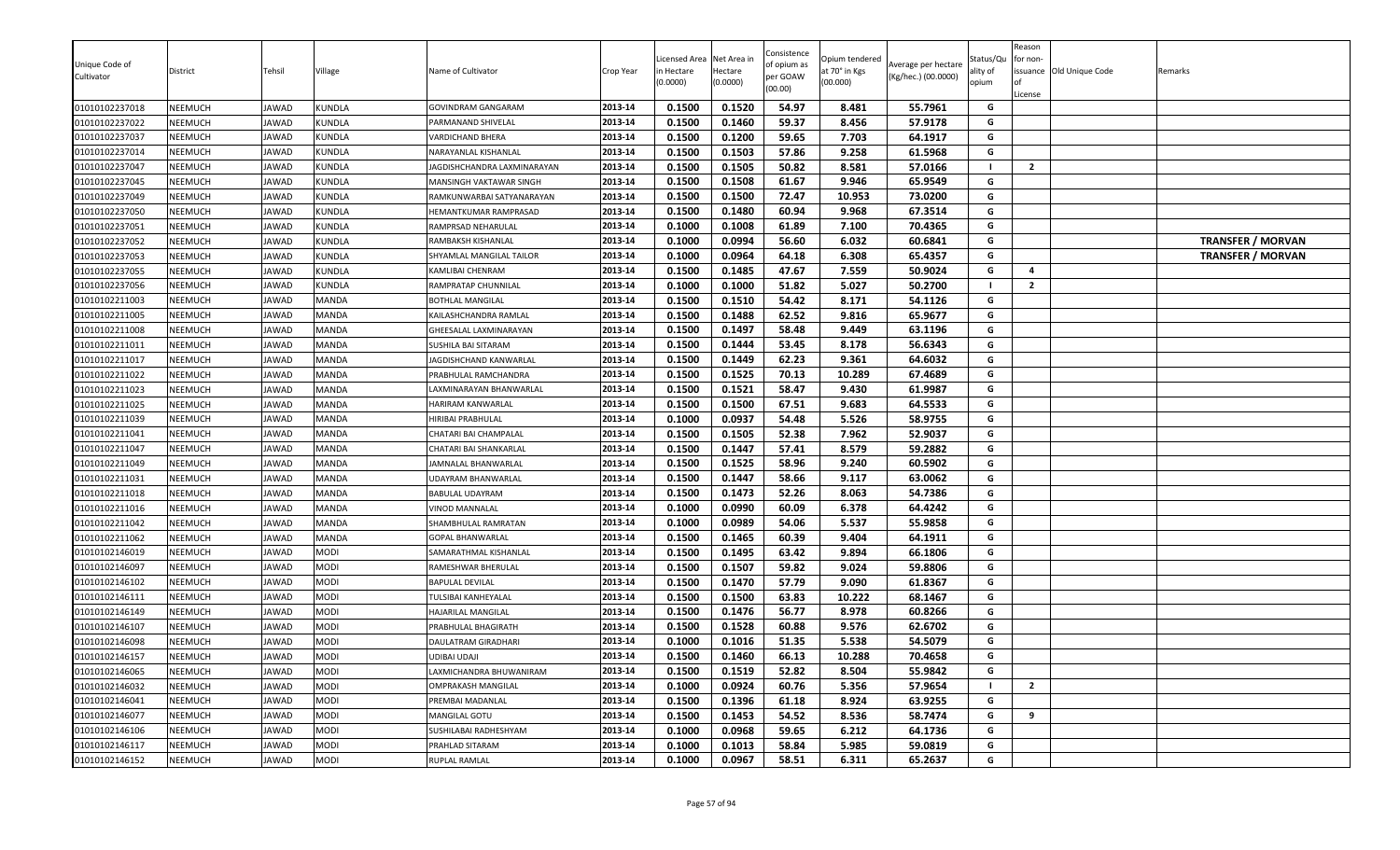| Unique Code of<br>Cultivator     | District<br>NEEMUCH | Tehsil                | Village             | Name of Cultivator                               | Crop Year<br>2013-14 | Licensed Area<br>ነ Hectare<br>(0.0000) | Net Area in<br>Hectare<br>(0.0000) | Consistence<br>of opium as<br>per GOAW<br>(00.00) | Opium tendered<br>at 70° in Kgs<br>(00.000) | Average per hectare<br>(Kg/hec.) (00.0000) | Status/Qu<br>ality of<br>opium | Reason<br>for non-<br>License | issuance Old Unique Code | Remarks                     |
|----------------------------------|---------------------|-----------------------|---------------------|--------------------------------------------------|----------------------|----------------------------------------|------------------------------------|---------------------------------------------------|---------------------------------------------|--------------------------------------------|--------------------------------|-------------------------------|--------------------------|-----------------------------|
| 01010102146014                   |                     | JAWAD                 | <b>MODI</b><br>MODI | KISHOREKUMAR MOHANLAL                            | 2013-14              | 0.1500                                 | 0.1349                             | 63.21                                             | 8.849                                       | 65.5967                                    | G<br>G                         |                               |                          |                             |
| 01010102146161<br>01010102146162 | NEEMUCH<br>NEEMUCH  | <b>IAWAD</b><br>JAWAD | MODI                | SHANTIBAI BHUWANIRAM<br><b>BAPULAL BHAGIRATH</b> | 2013-14              | 0.1500<br>0.1500                       | 0.1507<br>0.1516                   | 61.24<br>52.34                                    | 9.571<br>8.434                              | 63.5103<br>55.6332                         | G                              |                               |                          | <b>TRANSFER / KHEDAMODI</b> |
| 01010102238005                   | NEEMUCH             | JAWAD                 | NEELIYA             | GHEESALAL GORILAL                                | 2013-14              | 0.1500                                 | 0.1464                             | 60.41                                             | 9.260                                       | 63.2514                                    | G                              |                               |                          |                             |
| 01010102238008                   | NEEMUCH             | JAWAD                 | NEELIYA             | GHEESALAL CHUNNILAL                              | 2013-14              | 0.1000                                 | 0.0970                             | 54.53                                             | 5.617                                       | 57.9072                                    | G                              |                               |                          |                             |
| 01010102238012                   | NEEMUCH             | JAWAD                 | NEELIYA             | KALAWANTIBAI CHUNNILAL                           | 2013-14              | 0.1000                                 | 0.1000                             | 57.06                                             | 5.820                                       | 58.2000                                    | G                              |                               |                          |                             |
| 01010102238017                   | NEEMUCH             | JAWAD                 | NEELIYA             | NARAYANIBAI RAMNARAYAN                           | 2013-14              | 0.1500                                 | 0.0000                             | 0.00                                              | 0.000                                       | 0.0000                                     | F                              |                               |                          |                             |
| 01010102238018                   | NEEMUCH             | JAWAD                 | NEELIYA             | LALCHAND RATANLAL                                | 2013-14              | 0.1500                                 | 0.1500                             | 58.95                                             | 9.238                                       | 61.5867                                    | G                              |                               |                          |                             |
| 01010102238020                   | NEEMUCH             | JAWAD                 | NEELIYA             | PRAHALAD SALIGRAM                                | 2013-14              | 0.1500                                 | 0.1500                             | 52.97                                             | 8.120                                       | 54.1333                                    | G                              |                               |                          |                             |
| 01010102238022                   | NEEMUCH             | JAWAD                 | NEELIYA             | ONKARLAL RAMLAL                                  | 2013-14              | 0.1000                                 | 0.0980                             | 54.46                                             | 5.641                                       | 57.5612                                    | G                              |                               |                          |                             |
| 01010102238031                   | NEEMUCH             | JAWAD                 | NEELIYA             | GOVINDRAM CHUNNILAL                              | 2013-14              | 0.1500                                 | 0.1515                             | 56.09                                             | 8.862                                       | 58.4950                                    | G                              |                               |                          |                             |
| 01010102238032                   | <b>NEEMUCH</b>      | JAWAD                 | NEELIYA             | MULCHAND GOPALLAL                                | 2013-14              | 0.1500                                 | 0.1500                             | 57.56                                             | 8.881                                       | 59.2067                                    | G                              |                               |                          |                             |
| 01010102238010                   | NEEMUCH             | JAWAD                 | NEELIYA             | <b>INDRABAI GOPAL</b>                            | 2013-14              | 0.1000                                 | 0.0981                             | 49.38                                             | 5.150                                       | 52.4975                                    | G                              |                               |                          |                             |
| 01010102238040                   | NEEMUCH             | JAWAD                 | NEELIYA             | NDRIBAI BADRILAL                                 | 2013-14              | 0.1000                                 | 0.0988                             | 61.69                                             | 6.768                                       | 68.5020                                    | G                              |                               |                          |                             |
| 01010102238027                   | NEEMUCH             | JAWAD                 | NEELIYA             | CHHAGANLAL RAMLAL                                | 2013-14              | 0.1500                                 | 0.1474                             | 57.80                                             | 9.231                                       | 62.6255                                    | G                              |                               |                          |                             |
| 01010102238038                   | NEEMUCH             | JAWAD                 | NEELIYA             | <b>BABULAL MOTILAL</b>                           | 2013-14              | 0.1500                                 | 0.1500                             | 65.58                                             | 10.099                                      | 67.3267                                    | G                              |                               |                          |                             |
| 01010102238041                   | NEEMUCH             | <b>JAWAD</b>          | NEELIYA             | INDRABAI RAMCHANDRA                              | 2013-14              | 0.1000                                 | 0.1005                             | 48.81                                             | 5.000                                       | 49.7512                                    | G                              | $\overline{a}$                |                          |                             |
| 01010102238046                   | NEEMUCH             | JAWAD                 | NEELIYA             | BASANTIBAI AMBALAL                               | 2013-14              | 0.1000                                 | 0.1009                             | 61.02                                             | 6.355                                       | 62.9832                                    | G                              |                               |                          | <b>TRANSFER / MALGARH</b>   |
| 01010102238047                   | NEEMUCH             | JAWAD                 | NEELIYA             | HARISINGH UDAYSINGH                              | 2013-14              | 0.1000                                 | 0.0969                             | 48.21                                             | 4.793                                       | 49.4634                                    | G                              | 4                             |                          |                             |
| 01010102238048                   | NEEMUCH             | JAWAD                 | NEELIYA             | MITTHULAL ONKARLAL                               | 2013-14              | 0.1000                                 | 0.1045                             | 55.43                                             | 5.812                                       | 55.6172                                    | G                              |                               |                          | <b>TRANSFER / MALGARH</b>   |
| 01010102238050                   | NEEMUCH             | JAWAD                 | NEELIYA             | SAJJANBAI KASHIRAM                               | 2013-14              | 0.1500                                 | 0.1438                             | 47.69                                             | 7.031                                       | 48.8943                                    | G                              | $\overline{a}$                |                          |                             |
| 01010102188003                   | NEEMUCH             | JAWAD                 | PALRAKHEDA          | BHERULAL RAMCHANDRA                              | 2013-14              | 0.1000                                 | 0.0954                             | 57.92                                             | 5.966                                       | 62.5367                                    | G                              |                               |                          |                             |
| 01010102188019                   | NEEMUCH             | JAWAD                 | PALRAKHEDA          | MAHENDRA MANGILAL                                | 2013-14              | 0.1000                                 | 0.1009                             | 45.63                                             | 4.570                                       | 45.2924                                    | G                              | 4                             |                          |                             |
| 01010102188071                   | NEEMUCH             | JAWAD                 | PALRAKHEDA          | DURGABAI KISHANLAL                               | 2013-14              | 0.1500                                 | 0.0000                             | 0.00                                              | 0.000                                       | 0.0000                                     | F                              |                               |                          |                             |
| 01010102188090                   | <b>NEEMUCH</b>      | JAWAD                 | PALRAKHEDA          | BHAGIRATH KALU                                   | 2013-14              | 0.1500                                 | 0.1466                             | 51.46                                             | 7.910                                       | 53.9563                                    | G                              |                               |                          |                             |
| 01010102188092                   | NEEMUCH             | JAWAD                 | PALRAKHEDA          | AZADSINGH MODSINGH                               | 2013-14              | 0.1500                                 | 0.1466                             | 55.86                                             | 7.956                                       | 54.2701                                    | G                              |                               |                          |                             |
| 01010102188098                   | NEEMUCH             | JAWAD                 | PALRAKHEDA          | BHERU RAMAJI                                     | 2013-14              | 0.1500                                 | 0.1491                             | 50.92                                             | 7.383                                       | 49.5171                                    | G                              | $\overline{4}$                |                          |                             |
| 01010102188104                   | NEEMUCH             | JAWAD                 | PALRAKHEDA          | RAMLAL KALUJI                                    | 2013-14              | 0.1000                                 | 0.0000                             | 0.00                                              | 0.000                                       | 0.0000                                     | F                              |                               |                          |                             |
| 01010102188137                   | <b>NEEMUCH</b>      | JAWAD                 | PALRAKHEDA          | NARAYAN SHRINIVAS                                | 2013-14              | 0.1000                                 | 0.0973                             | 52.81                                             | 5.341                                       | 54.8921                                    | G                              |                               |                          |                             |
| 01010102188059                   | NEEMUCH             | IAWAD                 | PALRAKHEDA          | BAHGIRATH MANGILAL                               | 2013-14              | 0.1000                                 | 0.0984                             | 49.97                                             | 5.068                                       | 51.5041                                    | G                              |                               |                          |                             |
| 01010102188156                   | NEEMUCH             | JAWAD                 | PALRAKHEDA          | SURAJBAI NATHULAL                                | 2013-14              | 0.1500                                 | 0.1521                             | 50.42                                             | 8.125                                       | 53.4188                                    | G                              |                               |                          |                             |
| 01010102188046                   | <b>NEEMUCH</b>      | JAWAD                 | PALRAKHEDA          | BHANWARSINGH DHULSINGH                           | 2013-14              | 0.1500                                 | 0.1463                             | 53.25                                             | 8.086                                       | 55.2700                                    | G                              |                               |                          |                             |
| 01010102188099                   | NEEMUCH             | JAWAD                 | PALRAKHEDA          | <b>BABRU RUPA</b>                                | 2013-14              | 0.1500                                 | 0.1484                             | 52.39                                             | 7.844                                       | 52.8571                                    | G                              |                               |                          |                             |
| 01010102188117                   | NEEMUCH             | JAWAD                 | PALRAKHEDA          | BHUWANIRAM NANURAM                               | 2013-14              | 0.1500                                 | 0.1458                             | 56.44                                             | 8.522                                       | 58.4499                                    | G                              |                               |                          |                             |
| 01010102188132                   | NEEMUCH             | JAWAD                 | PALRAKHEDA          | BHANWARLAL TORIRAM                               | 2013-14              | 0.1500                                 | 0.1482                             | 54.37                                             | 8.435                                       | 56.9163                                    | G                              |                               |                          |                             |
| 01010102188089                   | NEEMUCH             | JAWAD                 | PALRAKHEDA          | MEGRAJ BHERULAL                                  | 2013-14              | 0.1500                                 | 0.1444                             | 52.08                                             | 7.589                                       | 52.5554                                    | G                              |                               |                          |                             |
| 01010102188100                   | NEEMUCH             | <b>AWAD</b>           | PALRAKHEDA          | <b>GANGARAM KALU</b>                             | 2013-14              | 0.1000                                 | 0.1007                             | 48.02                                             | 5.111                                       | 50.7547                                    | G                              | $\overline{4}$                |                          |                             |
| 01010102188010                   | <b>NEEMUCH</b>      | JAWAD                 | PALRAKHEDA          | DHANNABAI KANWARLAL                              | 2013-14              | 0.1500                                 | 0.1424                             | 45.44                                             | 7.251                                       | 50.9199                                    | G                              | $\overline{\mathbf{a}}$       |                          |                             |
| 01010102188002                   | <b>NEEMUCH</b>      | JAWAD                 | PALRAKHEDA          | DALAPATSINGH RAMSINGH                            | 2013-14              | 0.1500                                 | 0.1500                             | 56.98                                             | 9.141                                       | 60.9400                                    | G                              |                               |                          |                             |
| 01010102188001                   | NEEMUCH             | JAWAD                 | PALRAKHEDA          | SHAMBHULAL HAJARILAL                             | 2013-14              | 0.1500                                 | 0.1496                             | 46.55                                             | 7.335                                       | 49.0307                                    | G                              | 4                             |                          |                             |
| 01010102188130                   | NEEMUCH             | JAWAD                 | PALRAKHEDA          | HEMKUNWAR JUGALSINGH                             | 2013-14              | 0.1500                                 | 0.0000                             | 0.00                                              | 0.000                                       | 0.0000                                     | F                              |                               |                          |                             |
| 01010102188087                   | NEEMUCH             | JAWAD                 | PALRAKHEDA          | GHEESALAL NANURAM                                | 2013-14              | 0.1500                                 | 0.1404                             | 49.27                                             | 6.891                                       | 49.0812                                    | G                              | $\overline{a}$                |                          |                             |
| 01010102188158                   | NEEMUCH             | JAWAD                 | PALRAKHEDA          | KALABAI MOTHILAL                                 | 2013-14              | 0.1500                                 | 0.1463                             | 51.98                                             | 8.020                                       | 54.8189                                    | G                              |                               |                          |                             |
| 01010102188159                   | NEEMUCH             | JAWAD                 | PALRAKHEDA          | AMBALAL KISHANLAL                                | 2013-14              | 0.1500                                 | 0.1419                             | 46.80                                             | 7.548                                       | 53.1924                                    | G                              |                               |                          |                             |
| 01010102188160                   | NEEMUCH             | JAWAD                 | PALRAKHEDA          | FAKIRCHAND ONKARLAL                              | 2013-14              | 0.1000                                 | 0.0965                             | 50.35                                             | 5.150                                       | 53.3679                                    | G                              |                               |                          |                             |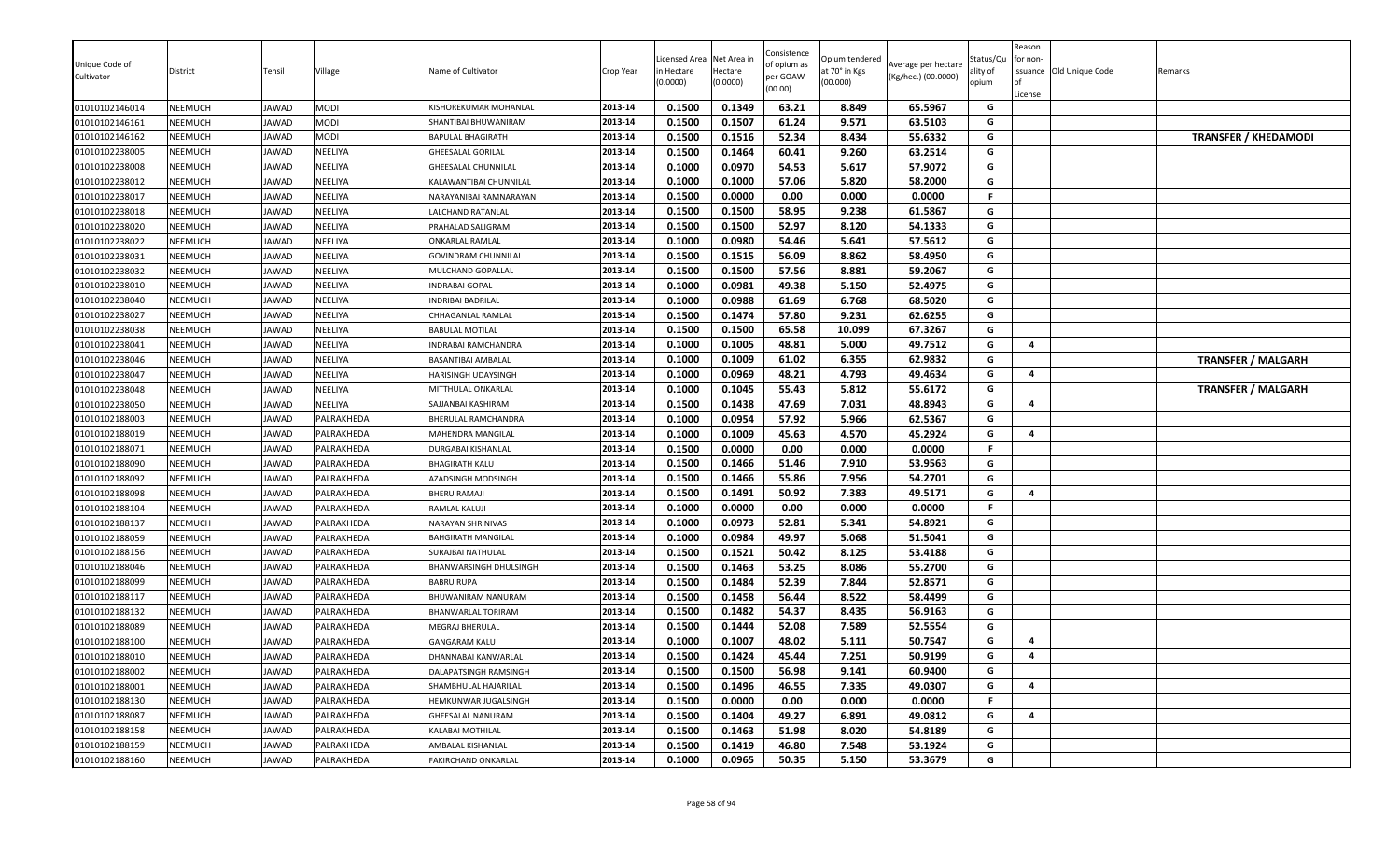| Unique Code of<br>Cultivator     | District           | Tehsil               | Village          | Name of Cultivator                            | Crop Year          | Licensed Area<br>า Hectare<br>(0.0000) | Net Area in<br>Hectare<br>(0.0000) | Consistence<br>of opium as<br>per GOAW<br>(00.00) | Opium tendered<br>at 70° in Kgs<br>(00.000) | Average per hectare<br>(Kg/hec.) (00.0000) | Status/Qu<br>ality of<br>opium | Reason<br>for non-<br>License | issuance Old Unique Code | Remarks                          |
|----------------------------------|--------------------|----------------------|------------------|-----------------------------------------------|--------------------|----------------------------------------|------------------------------------|---------------------------------------------------|---------------------------------------------|--------------------------------------------|--------------------------------|-------------------------------|--------------------------|----------------------------------|
| 01010102188040                   | NEEMUCH            | JAWAD                | PALRAKHEDA       | GANSHYAMSINGH LOKENDRASINGH                   | 2013-14            | 0.1500                                 | 0.1454                             | 57.73                                             | 9.072                                       | 62.3934                                    | G                              |                               |                          |                                  |
| 01010102188042                   | NEEMUCH            | <b>IAWAD</b>         | PALRAKHEDA       | KISHANSINGH RAYSINGH                          | 2013-14            | 0.1500                                 | 0.1507                             | 50.79                                             | 7.698                                       | 51.0816                                    | a l                            | $\overline{2}$                |                          |                                  |
| 01010102233005                   | NEEMUCH            | JAWAD                | <b>RUPPURA</b>   | SHAMBHULAL PEMA                               | 2013-14            | 0.1000                                 | 0.0970                             | 58.36                                             | 6.328                                       | 65.2371                                    | - 1                            | $\overline{2}$                |                          |                                  |
| 01010102233024                   | NEEMUCH            | <b>JAWAD</b>         | <b>RUPPURA</b>   | RAMCHANDRA MAGNIRAM                           | 2013-14            | 0.1000                                 | 0.0992                             | 56.70                                             | 6.116                                       | 61.6532                                    | G                              |                               |                          |                                  |
| 01010102233028                   | <b>NEEMUCH</b>     | JAWAD                | <b>RUPPURA</b>   | TAKTISINGH VEDRAJ                             | 2013-14            | 0.1500                                 | 0.1454                             | 60.20                                             | 9.727                                       | 66.8982                                    | G                              |                               |                          |                                  |
| 01010102233014                   | NEEMUCH            | JAWAD                | <b>RUPPURA</b>   | CHANDIBAI BANSHILAL                           | 2013-14            | 0.1500                                 | 0.1470                             | 56.80                                             | 9.185                                       | 62.4830                                    | G                              |                               |                          |                                  |
| 01010102233019                   | NEEMUCH            | IAWAD                | <b>RUPPURA</b>   | PRABHUBAI SHANKARLAL                          | 2013-14            | 0.1500                                 | 0.1441                             | 60.39                                             | 9.783                                       | 67.8904                                    | G                              |                               |                          |                                  |
| 01010102233083                   | NEEMUCH            | JAWAD                | <b>RUPPURA</b>   | RUKMANIBAI MOHANLAL                           | 2013-14            | 0.1500                                 | 0.1487                             | 63.44                                             | 10.214                                      | 68.6886                                    | G                              |                               |                          |                                  |
| 01010102233094                   | NEEMUCH            | JAWAD                | <b>RUPPURA</b>   | LAXMINARAYAN RANCHHOD                         | 2013-14            | 0.1500                                 | 0.1477                             | 51.19                                             | 8.322                                       | 56.3439                                    | G                              |                               |                          |                                  |
| 01010102233120                   | NEEMUCH            | JAWAD                | <b>RUPPURA</b>   | AMBALAL RANCHHOD                              | 2013-14            | 0.1000                                 | 0.1006                             | 54.45                                             | 5.803                                       | 57.6839                                    | G                              |                               |                          |                                  |
| 01010102233058                   | NEEMUCH            | JAWAD                | <b>RUPPURA</b>   | LAXMAN CHAMPA                                 | 2013-14            | 0.1500                                 | 0.1496                             | 58.80                                             | 9.677                                       | 64.6858                                    | G                              |                               |                          |                                  |
| 01010102233007                   | NEEMUCH            | JAWAD                | <b>RUPPURA</b>   | RAMSINGH GOVINDSINGH                          | 2013-14            | 0.1500                                 | 0.1470                             | 56.09                                             | 8.926                                       | 60.7211                                    | G                              |                               |                          |                                  |
| 01010102233008                   | NEEMUCH            | JAWAD                | <b>RUPPURA</b>   | ONKARLAL VENIRAM                              | 2013-14            | 0.1500                                 | 0.1491                             | 59.10                                             | 9.608                                       | 64.4400                                    | G                              |                               |                          |                                  |
| 01010102233062                   | NEEMUCH            | JAWAD                | <b>RUPPURA</b>   | HARISINGH CHENRAM                             | 2013-14            | 0.1500                                 | 0.1437                             | 63.15                                             | 10.059                                      | 70.0000                                    | G                              |                               |                          |                                  |
| 01010102233125                   | NEEMUCH            | JAWAD                | <b>RUPPURA</b>   | GANGARAM BHAGGA                               | 2013-14            | 0.1500                                 | 0.1491                             | 56.97                                             | 9.262                                       | 62.1194                                    | G                              |                               |                          |                                  |
| 01010102233042                   | NEEMUCH            | JAWAD                | <b>RUPPURA</b>   | CHENRAM VAJERAM                               | 2013-14            | 0.1500                                 | 0.1511                             | 61.74                                             | 10.028                                      | 66.3666                                    | G                              |                               |                          |                                  |
| 01010102233069                   | NEEMUCH            | JAWAD                | <b>RUPPURA</b>   | DHARMCHAND GOKUL                              | 2013-14            | 0.1500                                 | 0.1404                             | 59.90                                             | 9.105                                       | 64.8504                                    | G                              |                               |                          |                                  |
| 01010102164002                   | NEEMUCH            | JAWAD                | SARODA           | JAGDISH MOHANLAL                              | 2013-14            | 0.1500                                 | 0.1473                             | 62.70                                             | 10.337                                      | 70.1765                                    | G                              |                               |                          |                                  |
| 01010102164003                   | NEEMUCH            | JAWAD                | SARODA           | RAMCHANDRA KISHANLAL                          | 2013-14            | 0.1500                                 | 0.1525                             | 56.90                                             | 9.754                                       | 63.9607                                    | G                              |                               |                          |                                  |
| 01010102164007                   | NEEMUCH            | JAWAD                | SARODA           | RAMCHANDRA NANURAM                            | 2013-14            | 0.1500                                 | 0.1518                             | 61.28                                             | 9.884                                       | 65.1120                                    | G                              |                               |                          |                                  |
| 01010102164010                   | NEEMUCH            | JAWAD                | SARODA           | KALURAM MANGILAL                              | 2013-14            | 0.1500                                 | 0.1450                             | 56.92                                             | 9.506                                       | 65.5586                                    | G                              |                               |                          |                                  |
| 01010102164013                   | NEEMUCH            | JAWAD                | SARODA           | GHEESALAL BHAGWAN                             | 2013-14            | 0.1500                                 | 0.1468                             | 64.37                                             | 10.566                                      | 71.9755                                    | G                              |                               |                          |                                  |
| 01010102164016                   | NEEMUCH            | JAWAD                | SARODA           | DHAPUBAI MADHULAL                             | 2013-14            | 0.1500                                 | 0.1476                             | 68.29                                             | 11.434                                      | 77.4661                                    | G                              |                               |                          |                                  |
| 01010102164019                   | NEEMUCH            | JAWAD                | SARODA           | GHISIBAI PRABHULAL                            | 2013-14            | 0.1500                                 | 0.1493                             | 60.83                                             | 10.280                                      | 68.8547                                    | G                              |                               |                          |                                  |
| 01010102164022                   | NEEMUCH            | JAWAD                | SARODA           | DHAPUBAI VARDA                                | 2013-14            | 0.1500                                 | 0.1455                             | 58.85                                             | 9.424                                       | 64.7698                                    | G                              |                               |                          |                                  |
| 01010102164041                   | NEEMUCH            | JAWAD                | SARODA           | RAMESHWAR PREMCHAND                           | 2013-14            | 0.1500                                 | 0.1518                             | 58.41                                             | 10.322                                      | 67.9974                                    | G                              |                               |                          |                                  |
| 01010102164044                   | NEEMUCH            | JAWAD                | SARODA           | PRAKASHCHAND MOTILAL                          | 2013-14            | 0.1500                                 | 0.1528                             | 59.55                                             | 9.596                                       | 62.8010                                    | G                              |                               |                          | <b>TRANSFER / PIPLIYA PREMJI</b> |
| 01010102164017                   | NEEMUCH            | JAWAD                | SARODA           | SOHANIBAI BADRILAL                            | 2013-14            | 0.1500                                 | 0.1510                             | 58.74                                             | 9.281                                       | 61.4636                                    | G                              |                               |                          |                                  |
| 01010102164047                   | NEEMUCH            | JAWAD                | SARODA           | NANDLAL ONKARLAL                              | 2013-14            | 0.1500                                 | 0.1493                             | 61.88                                             | 10.299                                      | 68.9819                                    |                                | $\overline{2}$                |                          |                                  |
| 01010102164048                   | NEEMUCH            | IAWAD                | SARODA           | PRABHULAL CHUNNILAL                           | 2013-14            | 0.1500                                 | 0.1471                             | 65.01                                             | 10.671                                      | 72.5425                                    | G                              |                               |                          |                                  |
| 01010102164049                   | NEEMUCH            | JAWAD                | SARODA           | BALIBAI CHUNNILAL                             | 2013-14            | 0.1500                                 | 0.1518                             | 57.86                                             | 9.572                                       | 63.0567                                    | G                              |                               |                          |                                  |
| 01010102164050                   | NEEMUCH            | JAWAD                | SARODA           | <b>BHAGWAN GABUR</b>                          | 2013-14            | 0.1500                                 | 0.1520                             | 62.06                                             | 10.479                                      | 68.9408                                    | G                              |                               |                          | <b>NAME CHANGE</b>               |
| 01010102164051                   | NEEMUCH            | JAWAD                | SARODA           | NARAYAN HIRALAL                               | 2013-14            | 0.1500                                 | 0.1491                             | 61.07                                             | 9.893                                       | 66.3514                                    | G                              |                               |                          |                                  |
| 01010102164052                   | NEEMUCH            | JAWAD                | SARODA           | BAGDIRAM MADHOLAL                             | 2013-14            | 0.1500                                 | 0.1473                             | 65.88                                             | 10.710                                      | 72.7088                                    | G                              |                               |                          |                                  |
| 01010102164053<br>01010102164054 | NEEMUCH            | JAWAD                | SARODA           | MOHANLAL HIRALAL                              | 2013-14            | 0.1500                                 | 0.1500                             | 56.80                                             | 9.396                                       | 62.6400                                    | G<br>G                         |                               |                          |                                  |
|                                  | NEEMUCH            | JAWAD                | SARODA           | PREMCHAND JAGANNATH                           | 2013-14<br>2013-14 | 0.1500<br>0.1500                       | 0.1457<br>0.1460                   | 56.10<br>60.21                                    | 8.872<br>10.270                             | 60.8922<br>70.3425                         | G                              |                               |                          |                                  |
| 01010102164055<br>01010102164056 | NEEMUCH<br>NEEMUCH | <b>AWAD</b><br>JAWAD | SARODA<br>SARODA | RADHESHYAM HIRALAL<br><b>GHISIBAI MOTILAL</b> | 2013-14            | 0.1500                                 | 0.1450                             | 59.13                                             | 9.892                                       | 68.2207                                    |                                | $\overline{2}$                |                          |                                  |
|                                  |                    |                      | SARODA           |                                               | 2013-14            |                                        | 0.1485                             |                                                   |                                             |                                            | G                              |                               |                          |                                  |
| 01010102164057                   | NEEMUCH            | JAWAD                | SARODA           | RAMCHANDRA KASHIRAM<br>MAKHALIBAI MADHU       |                    | 0.1500<br>0.1000                       | 0.1011                             | 58.35<br>66.33                                    | 9.786<br>6.946                              | 65.8990                                    | G                              |                               |                          |                                  |
| 01010102164058                   | NEEMUCH            | JAWAD                |                  |                                               | 2013-14            |                                        |                                    |                                                   |                                             | 68.7043                                    | G                              |                               |                          |                                  |
| 01010102164059                   | NEEMUCH            | JAWAD                | SARODA           | KAMALSINGH GOVINDSINGH                        | 2013-14            | 0.1500                                 | 0.1473<br>0.1473                   | 65.37<br>56.38                                    | 10.413                                      | 70.6925                                    | G                              |                               |                          | <b>TRANSFER / RUPPURA CHADOL</b> |
| 01010102164060                   | NEEMUCH            | JAWAD                | SARODA           | PAPPUSINGH GOVINDSINGH                        | 2013-14<br>2013-14 | 0.1500                                 | 0.1473                             | 65.59                                             | 8.618                                       | 58.5064                                    | G                              |                               |                          | <b>TRANSFER / RUPPURA CHADOL</b> |
| 01010102164061<br>01010102164043 | NEEMUCH<br>NEEMUCH | IAWAD<br>JAWAD       | SARODA<br>SARODA | KISHANLAL GHEESALAL                           | 2013-14            | 0.1500                                 |                                    | 63.52                                             | 10.944<br>10.599                            | 74.2974                                    | G                              |                               |                          |                                  |
|                                  |                    |                      |                  | PREMSINGH SHIVESINGH                          | 2013-14            | 0.1500<br>0.1500                       | 0.1480<br>0.1512                   | 61.59                                             | 9.538                                       | 71.6149                                    | G                              |                               |                          |                                  |
| 01010102164062                   | NEEMUCH            | JAWAD                | SARODA           | PREMSINGH RAYSINGH                            |                    |                                        |                                    |                                                   |                                             | 63.0820                                    |                                |                               |                          | <b>TRANSFER / RUPPURA CHADOL</b> |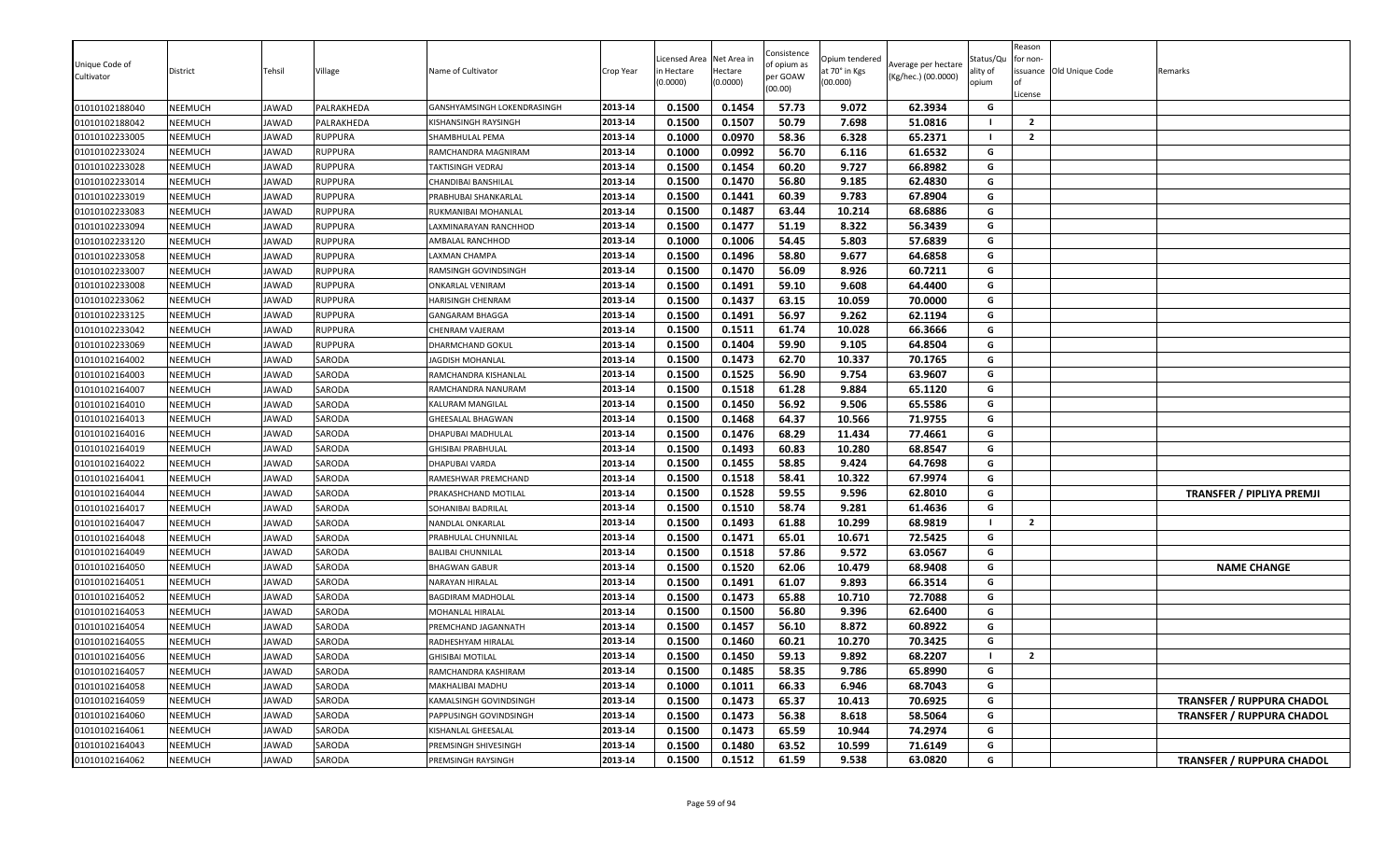| Unique Code of |                |              |                   |                             |           | icensed Area | Net Area in | Consistence<br>of opium as | Opium tendered | Average per hectare | Status/Qu | Reason<br>for non- |                          |         |
|----------------|----------------|--------------|-------------------|-----------------------------|-----------|--------------|-------------|----------------------------|----------------|---------------------|-----------|--------------------|--------------------------|---------|
| Cultivator     | District       | Tehsil       | √illage           | Name of Cultivator          | Crop Year | n Hectare    | Hectare     | per GOAW                   | at 70° in Kgs  | (Kg/hec.) (00.0000) | ality of  |                    | issuance Old Unique Code | Remarks |
|                |                |              |                   |                             |           | (0.0000)     | (0.0000)    | (00.00)                    | (00.000)       |                     | opium     |                    |                          |         |
| 01010102148018 | <b>NEEMUCH</b> | JAWAD        | SARWANIYA MAHARAJ | UDAYRAM KANIRAM             | 2013-14   | 0.1500       | 0.1518      | 62.86                      | 10.138         | 66.7852             | G         | License            |                          |         |
| 01010102148070 | <b>NEEMUCH</b> | JAWAD        | SARWANIYA MAHARAJ | KANHEYALAL RAMNARAYAN       | 2013-14   | 0.1500       | 0.1498      | 61.34                      | 9.613          | 64.1722             | G         |                    |                          |         |
| 01010102148113 | <b>NEEMUCH</b> | JAWAD        | SARWANIYA MAHARAJ | MOHANLAL BHERA              | 2013-14   | 0.1000       | 0.0990      | 51.06                      | 5.201          | 52.5354             | G         |                    |                          |         |
| 01010102148118 | <b>NEEMUCH</b> | JAWAD        | SARWANIYA MAHARAJ | RAMKANYABAI RAMNARAYAN      | 2013-14   | 0.1500       | 0.1496      | 60.28                      | 9.464          | 63.2620             | G         |                    |                          |         |
| 01010102148013 | <b>NEEMUCH</b> | <b>JAWAD</b> | SARWANIYA MAHARAJ | SHIVENARAYAN FAKIRCHAND     | 2013-14   | 0.1000       | 0.1014      | 54.85                      | 4.521          | 44.5858             | G         | $\overline{a}$     |                          |         |
| 01010102148022 | <b>NEEMUCH</b> | JAWAD        | SARWANIYA MAHARAJ | RAMESHCHANDRA BAGDIRAM      | 2013-14   | 0.1000       | 0.1001      | 61.35                      | 5.995          | 59.8901             | G         |                    |                          |         |
| 01010102148078 | <b>NEEMUCH</b> | JAWAD        | SARWANIYA MAHARAJ | SAKURANBAI ALLANUR          | 2013-14   | 0.1000       | 0.0896      | 56.56                      | 5.309          | 59.2522             | G         |                    |                          |         |
| 01010102148096 | <b>NEEMUCH</b> | JAWAD        | SARWANIYA MAHARAJ | BHARATKUMAR TULSIRAM        | 2013-14   | 0.1000       | 0.0931      | 45.51                      | 3.998          | 42.9431             | G         | $\overline{a}$     |                          |         |
| 01010102185003 | <b>NEEMUCH</b> | JAWAD        | SUVAKHEDA         | LAXMIBAI TEJSINGH           | 2013-14   | 0.1500       | 0.1469      | 65.53                      | 8.809          | 59.9660             | G         |                    |                          |         |
| 01010102185004 | <b>NEEMUCH</b> | JAWAD        | SUVAKHEDA         | BHUWANIRAM PRABHULAL        | 2013-14   | 0.1500       | 0.0000      | 0.00                       | 0.000          | 0.0000              | F.        |                    |                          |         |
| 01010102185005 | <b>NEEMUCH</b> | JAWAD        | SUVAKHEDA         | RAMCHANDRA RAMNARAYAN       | 2013-14   | 0.1500       | 0.0000      | 0.00                       | 0.000          | 0.0000              | F.        |                    |                          |         |
| 01010102185007 | <b>NEEMUCH</b> | JAWAD        | SUVAKHEDA         | KANHEYALAL NANURAM          | 2013-14   | 0.1500       | 0.1501      | 55.98                      | 8.717          | 58.0746             | G         |                    |                          |         |
| 01010102185008 | <b>NEEMUCH</b> | JAWAD        | SUVAKHEDA         | BANSHILAL RAMNARAYAN        | 2013-14   | 0.1500       | 0.0000      | 0.00                       | 0.000          | 0.0000              | F.        |                    |                          |         |
| 01010102185011 | <b>NEEMUCH</b> | <b>JAWAD</b> | SUVAKHEDA         | RAMGOPAL MANGILAL           | 2013-14   | 0.1500       | 0.1501      | 63.10                      | 9.474          | 63.1179             | G         |                    |                          |         |
| 01010102185014 | <b>NEEMUCH</b> | JAWAD        | SUVAKHEDA         | RAMCHANERA BAPULAL          | 2013-14   | 0.1500       | 0.1416      | 56.13                      | 7.289          | 51.4760             | G         |                    |                          |         |
| 01010102185015 | <b>NEEMUCH</b> | JAWAD        | SUVAKHEDA         | <b>BABULAL MANGILAL</b>     | 2013-14   | 0.1000       | 0.1000      | 60.00                      | 5.477          | 54.7700             | G         |                    |                          |         |
| 01010102185018 | <b>NEEMUCH</b> | JAWAD        | SUVAKHEDA         | AVANTIBAI CHHAGANLAL        | 2013-14   | 0.1500       | 0.0000      | 0.00                       | 0.000          | 0.0000              | F.        |                    |                          |         |
| 01010102185051 | <b>NEEMUCH</b> | JAWAD        | SUVAKHEDA         | MANGILAL BHERULAL           | 2013-14   | 0.1000       | 0.1000      | 48.94                      | 4.412          | 44.1200             | G         | 4                  |                          |         |
| 01010102185028 | <b>NEEMUCH</b> | JAWAD        | SUVAKHEDA         | <b>GOUTAMLAL VARDICHAND</b> | 2013-14   | 0.1500       | 0.1485      | 65.77                      | 8.062          | 54.2896             | G         |                    |                          |         |
| 01010102185029 | <b>NEEMUCH</b> | JAWAD        | SUVAKHEDA         | MODIRAM MANGILAL            | 2013-14   | 0.1500       | 0.1503      | 58.36                      | 8.671          | 57.6913             | G         |                    |                          |         |
| 01010102185030 | <b>NEEMUCH</b> | JAWAD        | SUVAKHEDA         | LALARAM MANGILAL            | 2013-14   | 0.1000       | 0.0971      | 57.80                      | 5.557          | 57.2297             | G         |                    |                          |         |
| 01010102185034 | <b>NEEMUCH</b> | JAWAD        | SUVAKHEDA         | RATANLAL NANALAL            | 2013-14   | 0.1500       | 0.1505      | 57.95                      | 8.105          | 53.8538             | G         |                    |                          |         |
| 01010102185035 | <b>NEEMUCH</b> | JAWAD        | SUVAKHEDA         | DEVKISHAN BADRILAL          | 2013-14   | 0.1500       | 0.1488      | 64.93                      | 9.730          | 65.3898             | G         |                    |                          |         |
| 01010102185037 | <b>NEEMUCH</b> | JAWAD        | SUVAKHEDA         | BHAGIRATH GANGARAM          | 2013-14   | 0.1500       | 0.1378      | 53.26                      | 6.703          | 48.6430             | G         | $\overline{a}$     |                          |         |
| 01010102185041 | <b>NEEMUCH</b> | JAWAD        | SUVAKHEDA         | KANHEYALAL RATANLAL         | 2013-14   | 0.1500       | 0.1513      | 57.71                      | 8.854          | 58.5195             | G         |                    |                          |         |
| 01010102185043 | <b>NEEMUCH</b> | JAWAD        | SUVAKHEDA         | SATYANARAYAN HIRALAL        | 2013-14   | 0.1500       | 0.0000      | 0.00                       | 0.000          | 0.0000              | F.        |                    |                          |         |
| 01010102185045 | <b>NEEMUCH</b> | JAWAD        | SUVAKHEDA         | VALLABHRAM RAMNARAYAN       | 2013-14   | 0.1500       | 0.1469      | 60.79                      | 8.181          | 55.6909             | G         |                    |                          |         |
| 01010102185055 | <b>NEEMUCH</b> | JAWAD        | SUVAKHEDA         | KAILASHCHANDRA MANGILAL     | 2013-14   | 0.1500       | 0.1492      | 56.39                      | 8.136          | 54.5308             | G         |                    |                          |         |
| 01010102185057 | <b>NEEMUCH</b> | JAWAD        | SUVAKHEDA         | JAGDISH RATANLAL            | 2013-14   | 0.1000       | 0.0000      | 0.00                       | 0.000          | 0.0000              | F.        |                    |                          |         |
| 01010102185069 | <b>NEEMUCH</b> | JAWAD        | SUVAKHEDA         | RADHESHYAM HIRALAL          | 2013-14   | 0.1500       | 0.0000      | 0.00                       | 0.000          | 0.0000              | .F        |                    |                          |         |
| 01010102185068 | <b>NEEMUCH</b> | JAWAD        | SUVAKHEDA         | SURESH ONKAR                | 2013-14   | 0.1500       | 0.0000      | 0.00                       | 0.000          | 0.0000              | F.        |                    |                          |         |
| 01010102185071 | <b>NEEMUCH</b> | JAWAD        | SUVAKHEDA         | SOHANLAL NANURAM            | 2013-14   | 0.1500       | 0.1421      | 58.30                      | 8.712          | 61.3089             | G         |                    |                          |         |
| 01010102185038 | <b>NEEMUCH</b> | JAWAD        | SUVAKHEDA         | JAMNALAL BHAGIRATH          | 2013-14   | 0.1500       | 0.1384      | 53.18                      | 6.875          | 49.6749             | G         | 4                  |                          |         |
| 01010102185073 | <b>NEEMUCH</b> | JAWAD        | SUVAKHEDA         | SHRIGARBAI RADHAKISHAN      | 2013-14   | 0.1000       | 0.1000      | 55.18                      | 5.731          | 57.3100             | G         |                    |                          |         |
| 01010102185019 | NEEMUCH        | JAWAD        | SUVAKHEDA         | SHAMBHULAL BHUWANIRAM       | 2013-14   | 0.1500       | 0.1500      | 61.31                      | 4.625          | 30.8333             | G         | 4                  |                          |         |
| 01010102185065 | <b>NEEMUCH</b> | JAWAD        | SUVAKHEDA         | RUKAMANIBAI BALAWANTSINGH   | 2013-14   | 0.1500       | 0.1470      | 55.99                      | 8.207          | 55.8299             | G         |                    |                          |         |
| 01010102185080 | <b>NEEMUCH</b> | JAWAD        | SUVAKHEDA         | JAGDISH RAMCHANDRA          | 2013-14   | 0.1500       | 0.0000      | 0.00                       | 0.000          | 0.0000              | F.        |                    |                          |         |
| 01010102185081 | <b>NEEMUCH</b> | JAWAD        | SUVAKHEDA         | VALLABHRAM NAVALRAM         | 2013-14   | 0.1000       | 0.0000      | 0.00                       | 0.000          | 0.0000              | F.        |                    |                          |         |
| 01010102185078 | <b>NEEMUCH</b> | JAWAD        | SUVAKHEDA         | MANGILAL PRABHULAL          | 2013-14   | 0.1500       | 0.1500      | 56.53                      | 3.634          | 24.2267             | G         | 4                  |                          |         |
| 01010102185084 | <b>NEEMUCH</b> | JAWAD        | SUVAKHEDA         | KALUSINGH LALSINGH          | 2013-14   | 0.1500       | 0.1458      | 52.56                      | 6.938          | 47.5857             | G         | 4                  |                          |         |
| 01010102185049 | NEEMUCH        | JAWAD        | SUVAKHEDA         | GANSHYAM BAPULAL            | 2013-14   | 0.1500       | 0.1472      | 61.07                      | 8.907          | 60.5095             | G         |                    |                          |         |
| 01010102185067 | <b>NEEMUCH</b> | JAWAD        | SUVAKHEDA         | DEVALIBAI SURAJMAL          | 2013-14   | 0.1500       | 0.1449      | 46.00                      | 6.677          | 46.0801             | G         | 4                  |                          |         |
| 01010102185079 | NEEMUCH        | JAWAD        | SUVAKHEDA         | RADHESHYAM PRABHULAL        | 2013-14   | 0.1500       | 0.1507      | 58.80                      | 4.242          | 28.1486             | G         | 4                  |                          |         |
| 01010102185026 | <b>NEEMUCH</b> | JAWAD        | SUVAKHEDA         | BHANWARLAL CHUNNILAL        | 2013-14   | 0.1000       | 0.1036      | 57.22                      | 2.346          | 22.6448             | G         | 4                  |                          |         |
| 01010102185017 | <b>NEEMUCH</b> | JAWAD        | SUVAKHEDA         | RAMCHANDRA SHANKARLAL       | 2013-14   | 0.1500       | 0.1385      | 59.65                      | 6.195          | 44.7292             | G         | 4                  |                          |         |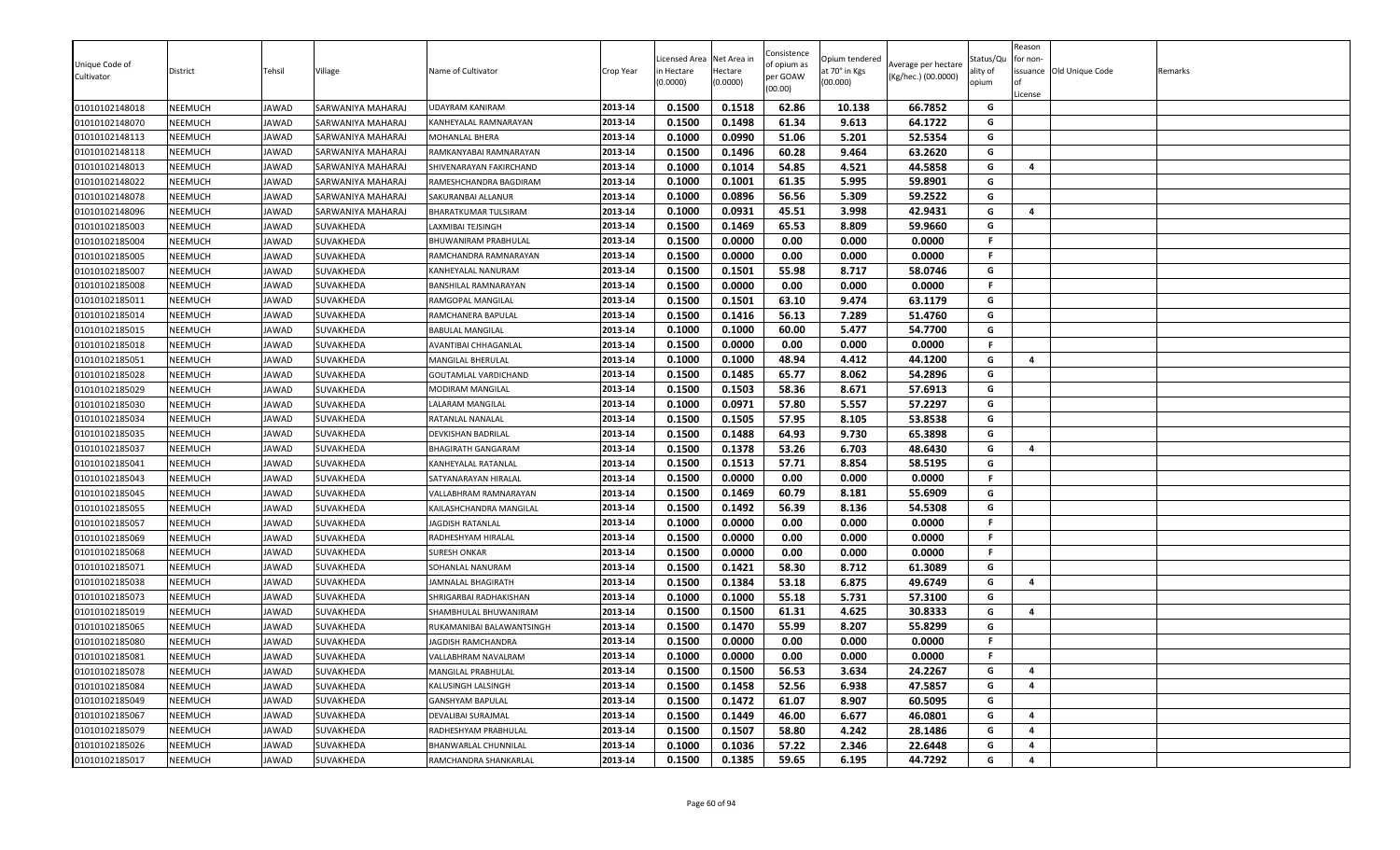| Unique Code of<br>Cultivator | District       | Tehsil       | Village          | Name of Cultivator                 | Crop Year | icensed Area<br>n Hectare<br>0.0000) | Net Area in<br>Hectare<br>(0.0000) | Consistence<br>of opium as<br>per GOAW<br>(00.00) | Opium tendered<br>at 70° in Kgs<br>(00.000) | Average per hectare<br>(Kg/hec.) (00.0000) | Status/Qu<br>ality of<br>opium | Reason<br>for non-<br>License | issuance Old Unique Code | Remarks                            |
|------------------------------|----------------|--------------|------------------|------------------------------------|-----------|--------------------------------------|------------------------------------|---------------------------------------------------|---------------------------------------------|--------------------------------------------|--------------------------------|-------------------------------|--------------------------|------------------------------------|
| 01010102185039               | <b>NEEMUCH</b> | JAWAD        | SUVAKHEDA        | NARAYAN BHANWARLAL                 | 2013-14   | 0.1000                               | 0.1023                             | 49.41                                             | 4.228                                       | 41.3294                                    | G                              | $\overline{a}$                |                          |                                    |
| 01010102185087               | NEEMUCH        | JAWAD        | <b>SUVAKHEDA</b> | BRIJRAJ RATANSINGH                 | 2013-14   | 0.1500                               | 0.0000                             | 0.00                                              | 0.000                                       | 0.0000                                     | .F                             |                               |                          | <b>TRANSFER / MAHESHPURIYA</b>     |
| 01010102185089               | NEEMUCH        | JAWAD        | SUVAKHEDA        | <b>GABBUBAI NATHUJI</b>            | 2013-14   | 0.1500                               | 0.1485                             | 52.09                                             | 8.044                                       | 54.1684                                    | G                              |                               |                          |                                    |
| 01010102168029               | <b>NEEMUCH</b> | JAWAD        | <b>TUMBA</b>     | NATHIBAI PREMCHAND                 | 2013-14   | 0.1500                               | 0.0000                             | 0.00                                              | 0.000                                       | 0.0000                                     | F.                             |                               |                          |                                    |
| 01010102168037               | NEEMUCH        | <b>JAWAD</b> | <b>TUMBA</b>     | ABHCHANDRA PRABHULAL               | 2013-14   | 0.1500                               | 0.1443                             | 59.47                                             | 8.878                                       | 61.5246                                    | G                              |                               |                          |                                    |
| 01010102168043               | <b>NEEMUCH</b> | JAWAD        | <b>TUMBA</b>     | RAMESHWAR GHEESALAI                | 2013-14   | 0.1500                               | 0.1419                             | 56.68                                             | 8.559                                       | 60.3171                                    | G                              |                               |                          |                                    |
| 01010102168041               | NEEMUCH        | JAWAD        | <b>TUMBA</b>     | RATANLAL NARAYAN                   | 2013-14   | 0.1000                               | 0.0000                             | 0.00                                              | 0.000                                       | 0.0000                                     | F.                             |                               |                          |                                    |
| 01010102168007               | <b>NEEMUCH</b> | JAWAD        | <b>TUMBA</b>     | PREMCHANDRA KESHURAM               | 2013-14   | 0.1500                               | 0.1463                             | 56.15                                             | 8.406                                       | 57.4573                                    | G                              |                               |                          |                                    |
| 01010102168035               | NEEMUCH        | JAWAD        | <b>TUMBA</b>     | BHAGWANLAL KESHURAM                | 2013-14   | 0.1000                               | 0.0958                             | 57.09                                             | 5.538                                       | 57.8079                                    | G                              |                               |                          |                                    |
| 01010102168011               | <b>NEEMUCH</b> | JAWAD        | <b>TUMBA</b>     | NANIBAI KISHANLAL                  | 2013-14   | 0.1500                               | 0.1441                             | 52.59                                             | 7.783                                       | 54.0111                                    | G                              |                               |                          |                                    |
| 01010102147003               | NEEMUCH        | JAWAD        | UPREDA           | BANSHILAL MOHANLAL                 | 2013-14   | 0.1000                               | 0.0958                             | 62.98                                             | 6.820                                       | 71.1900                                    | G                              |                               |                          |                                    |
| 01010102147004               | NEEMUCH        | JAWAD        | UPREDA           | KRISHNAGOPAL UNKARLAL              | 2013-14   | 0.1500                               | 0.1468                             | 62.20                                             | 10.041                                      | 68.3992                                    | G                              |                               |                          |                                    |
| 01010102147005               | <b>NEEMUCH</b> | JAWAD        | UPREDA           | HANGAMIBAI RAMDYAL                 | 2013-14   | 0.1500                               | 0.1500                             | 63.17                                             | 10.125                                      | 67.5000                                    | G                              |                               |                          |                                    |
| 01010102147006               | <b>NEEMUCH</b> | JAWAD        | UPREDA           | SATYANARAYAN KACHARULAL            | 2013-14   | 0.1500                               | 0.1414                             | 63.90                                             | 9.576                                       | 67.7228                                    | G                              |                               |                          |                                    |
| 01010102147012               | <b>NEEMUCH</b> | JAWAD        | UPREDA           | RAMPRASAD AMRITRAM                 | 2013-14   | 0.1000                               | 0.1002                             | 67.13                                             | 7.298                                       | 72.8343                                    | G                              |                               |                          |                                    |
| 01010102147020               | <b>NEEMUCH</b> | JAWAD        | UPREDA           | SURESHKUMAR JAMNALAL               | 2013-14   | 0.1000                               | 0.1000                             | 58.04                                             | 6.078                                       | 60.7800                                    | G                              |                               |                          |                                    |
| 01010102147022               | <b>NEEMUCH</b> | JAWAD        | UPREDA           | <b>BAPULAL NATHULAL</b>            | 2013-14   | 0.1000                               | 0.0997                             | 62.18                                             | 6.787                                       | 68.0742                                    | G                              |                               |                          |                                    |
| 01010102147023               | NEEMUCH        | JAWAD        | UPREDA           | BANSHILAL KACHARULAL               | 2013-14   | 0.1500                               | 0.1420                             | 65.86                                             | 9.945                                       | 70.0352                                    | G                              |                               |                          |                                    |
| 01010102147033               | <b>NEEMUCH</b> | JAWAD        | UPREDA           | RAMESHWAR NATHULAL                 | 2013-14   | 0.1500                               | 0.1519                             | 63.50                                             | 10.378                                      | 68.3213                                    | G                              |                               |                          |                                    |
| 01010102147036               | NEEMUCH        | JAWAD        | UPREDA           | RADHESHYAM NANURAM                 | 2013-14   | 0.1500                               | 0.1466                             | 65.54                                             | 10.486                                      | 71.5280                                    | G                              |                               |                          |                                    |
| 01010102147038               | NEEMUCH        | <b>IAWAD</b> | UPREDA           | GOPAL BADRILAL G.S. RAMCHANDRI BAI | 2013-14   | 0.1000                               | 0.1008                             | 60.63                                             | 6.496                                       | 64.4444                                    | G                              |                               |                          |                                    |
| 01010102147040               | <b>NEEMUCH</b> | JAWAD        | UPREDA           | NANDLAL BHANWARLAL                 | 2013-14   | 0.1500                               | 0.1500                             | 71.01                                             | 11.250                                      | 75.0000                                    | G                              |                               |                          |                                    |
| 01010102147045               | <b>NEEMUCH</b> | JAWAD        | UPREDA           | BAPULAL MANGILAL                   | 2013-14   | 0.1500                               | 0.1519                             | 64.38                                             | 10.384                                      | 68.3608                                    | G                              |                               |                          |                                    |
| 01010102147042               | NEEMUCH        | JAWAD        | UPREDA           | BADRILAL CHHAGANLAL                | 2013-14   | 0.1500                               | 0.1512                             | 60.62                                             | 9.656                                       | 63.8624                                    | G                              |                               |                          |                                    |
| 01010102147046               | <b>NEEMUCH</b> | JAWAD        | UPREDA           | BANSHILAL MATHURALAL               | 2013-14   | 0.1500                               | 0.1442                             | 69.37                                             | 10.980                                      | 76.1442                                    | G                              |                               |                          |                                    |
| 01010102147010               | <b>NEEMUCH</b> | JAWAD        | UPREDA           | SONIBAI BHANWARLAL                 | 2013-14   | 0.1500                               | 0.1446                             | 66.92                                             | 10.908                                      | 75.4357                                    | G                              |                               |                          |                                    |
| 01010102147044               | NEEMUCH        | JAWAD        | UPREDA           | PARASRAM MODIRAM                   | 2013-14   | 0.1500                               | 0.1504                             | 68.30                                             | 10.996                                      | 73.1117                                    | G                              |                               |                          |                                    |
| 01010102147009               | NEEMUCH        | <b>JAWAD</b> | UPREDA           | NANDUBAI AMBALAL                   | 2013-14   | 0.1500                               | 0.1495                             | 66.20                                             | 10.677                                      | 71.4181                                    | G                              |                               |                          |                                    |
| 01010102147050               | <b>NEEMUCH</b> | <b>IAWAD</b> | UPREDA           | BADRILAL MANGILAL                  | 2013-14   | 0.1000                               | 0.1019                             | 69.24                                             | 7.488                                       | 73.4838                                    | G                              |                               |                          |                                    |
| 01010102147052               | <b>NEEMUCH</b> | JAWAD        | UPREDA           | VAJJIBAI PRABHULAL                 | 2013-14   | 0.1500                               | 0.1498                             | 53.41                                             | 9.118                                       | 60.8678                                    | G                              |                               |                          |                                    |
| 01010102147054               | <b>NEEMUCH</b> | JAWAD        | UPREDA           | DHAPUBAI RAMLAL                    | 2013-14   | 0.1500                               | 0.1515                             | 61.20                                             | 9.897                                       | 65.3267                                    | G                              |                               |                          |                                    |
| 01010102147061               | <b>NEEMUCH</b> | JAWAD        | UPREDA           | SUKHIBAI SURATRAM                  | 2013-14   | 0.1500                               | 0.1524                             | 56.71                                             | 9.341                                       | 61.2927                                    | G                              |                               |                          |                                    |
| 01010102147062               | NEEMUCH        | JAWAD        | UPREDA           | KISHANLAL CHOTU                    | 2013-14   | 0.1500                               | 0.1500                             | 66.69                                             | 10.775                                      | 71.8333                                    | G                              |                               |                          |                                    |
| 01010102147063               | <b>NEEMUCH</b> | JAWAD        | UPREDA           | NDRABAI GANSHYAM                   | 2013-14   | 0.1000                               | 0.0996                             | 59.85                                             | 6.318                                       | 63.4337                                    | G                              |                               |                          |                                    |
| 01010102147064               | <b>NEEMUCH</b> | JAWAD        | UPREDA           | SAMPATBAI PARASRAM                 | 2013-14   | 0.1500                               | 0.1499                             | 62.75                                             | 10.085                                      | 67.2782                                    | G                              |                               |                          |                                    |
| 01010102147065               | <b>NEEMUCH</b> | JAWAD        | UPREDA           | KACHARULAL KALURAM                 | 2013-14   | 0.1500                               | 0.1485                             | 61.76                                             | 9.908                                       | 66.7205                                    | G                              |                               |                          |                                    |
| 01010102147066               | NEEMUCH        | <b>AWAD</b>  | UPREDA           | VISHNULAL RAMNATH                  | 2013-14   | 0.1000                               | 0.0989                             | 70.05                                             | 7.395                                       | 74.7725                                    | G                              |                               |                          |                                    |
| 01010102147067               | <b>NEEMUCH</b> | JAWAD        | <b>UPREDA</b>    | SHYAMLAL RAMNATH                   | 2013-14   | 0.1000                               | 0.1031                             | 57.51                                             | 6.269                                       | 60.8050                                    | G                              |                               |                          |                                    |
| 01010102147068               | <b>NEEMUCH</b> | JAWAD        | <b>UPREDA</b>    | SHANKARLAL TULSIRAM                | 2013-14   | 0.1000                               | 0.1000                             | 61.78                                             | 6.399                                       | 63.9900                                    | G                              |                               |                          | <b>TRANSFER / SEMLI CHANDRAWAT</b> |
| 01010102147069               | NEEMUCH        | JAWAD        | <b>UPREDA</b>    | KAILASHSINGH RATANSINGH            | 2013-14   | 0.1000                               | 0.0973                             | 63.37                                             | 6.799                                       | 69.8767                                    | G                              |                               |                          |                                    |
| 01010102147032               | <b>NEEMUCH</b> | JAWAD        | UPREDA           | HIRALAL MANGILAL                   | 2013-14   | 0.1500                               | 0.1514                             | 66.10                                             | 10.614                                      | 70.1057                                    | G                              |                               |                          |                                    |
| 01010102147041               | <b>NEEMUCH</b> | JAWAD        | UPREDA           | LALAPRASAD MOHANDAS                | 2013-14   | 0.1500                               | 0.1522                             | 56.83                                             | 9.231                                       | 60.6505                                    | G                              |                               |                          |                                    |
| 01010102147001               | <b>NEEMUCH</b> | JAWAD        | UPREDA           | ASHOKEKUMAR RAMCHANDRA             | 2013-14   | 0.1500                               | 0.1515                             | 64.54                                             | 9.746                                       | 64.3300                                    | G                              |                               |                          |                                    |
| 01010102147007               | <b>NEEMUCH</b> | JAWAD        | UPREDA           | BAPULAL RAMCHANDRA                 | 2013-14   | 0.1000                               | 0.0960                             | 54.74                                             | 5.685                                       | 59.2188                                    | G                              |                               |                          |                                    |
| 01010102147017               | <b>NEEMUCH</b> | JAWAD        | <b>UPREDA</b>    | PRAHALAD HAJARI                    | 2013-14   | 0.1500                               | 0.1457                             | 56.70                                             | 8.772                                       | 60.2059                                    | G                              |                               |                          |                                    |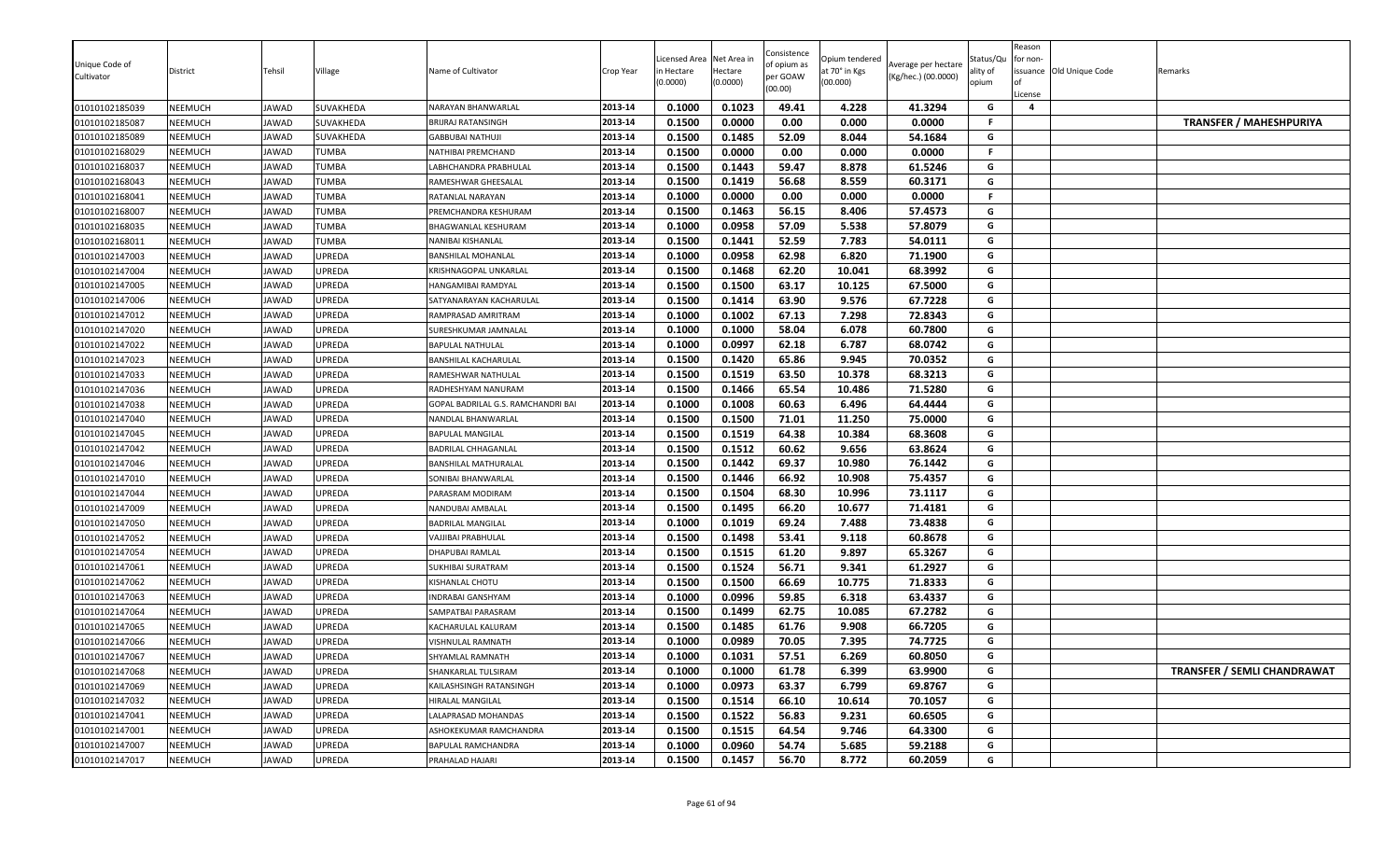| Unique Code of<br>Cultivator     | District           | Tehsil         | Village                                | Name of Cultivator                          | Crop Year          | Licensed Area<br>ነ Hectare<br>(0.0000) | Net Area in<br>Hectare<br>(0.0000) | Consistence<br>of opium as<br>per GOAW<br>(00.00) | Opium tendered<br>at 70° in Kgs<br>(00.000) | Average per hectare<br>(Kg/hec.) (00.0000) | Status/Qu<br>ality of<br>opium | Reason<br>for non-<br>License | issuance Old Unique Code | Remarks                         |
|----------------------------------|--------------------|----------------|----------------------------------------|---------------------------------------------|--------------------|----------------------------------------|------------------------------------|---------------------------------------------------|---------------------------------------------|--------------------------------------------|--------------------------------|-------------------------------|--------------------------|---------------------------------|
| 01010102147018                   | NEEMUCH            | JAWAD          | UPREDA                                 | RAMKISHAN BHUWANIRAM                        | 2013-14            | 0.1500                                 | 0.1524                             | 62.94                                             | 9.711                                       | 63.7205                                    | G                              |                               |                          |                                 |
| 01010102147021                   | NEEMUCH            | <b>IAWAD</b>   | UPREDA                                 | VISHNULAL NANDRAM                           | 2013-14            | 0.1500                                 | 0.1496                             | 63.03                                             | 9.941                                       | 66.4505                                    | G                              |                               |                          |                                 |
| 01010102147027                   | NEEMUCH            | JAWAD          | UPREDA                                 | RAMESHWAR BHERULAL                          | 2013-14            | 0.1500                                 | 0.1520                             | 62.22                                             | 10.000                                      | 65.7895                                    | G                              |                               |                          |                                 |
| 01010102147051                   | NEEMUCH            | <b>JAWAD</b>   | UPREDA                                 | BANSHILAL PRABHULAL                         | 2013-14            | 0.1500                                 | 0.1500                             | 62.50                                             | 9.446                                       | 62.9733                                    | G                              |                               |                          |                                 |
| 01010102147055                   | NEEMUCH            | JAWAD          | UPREDA                                 | DHAPUBAI LAXMINARAYAN                       | 2013-14            | 0.1500                                 | 0.1499                             | 58.69                                             | 9.449                                       | 63.0354                                    | G                              |                               |                          |                                 |
| 01010102147015                   | NEEMUCH            | JAWAD          | UPREDA                                 | MATHARIBAI LACHHIRAM                        | 2013-14            | 0.1500                                 | 0.1496                             | 55.08                                             | 8.970                                       | 59.9599                                    | G                              |                               |                          |                                 |
| 01010102147019                   | NEEMUCH            | IAWAD          | UPREDA                                 | SHANKARLAL SAJJANLAL                        | 2013-14            | 0.1500                                 | 0.1440                             | 62.02                                             | 9.507                                       | 66.0208                                    | G<br>G                         |                               |                          |                                 |
| 01010102147070                   | NEEMUCH            | JAWAD          | UPREDA                                 | ONKARLAL BHERULAL                           | 2013-14            | 0.1500                                 | 0.1468                             | 61.04                                             | 9.827                                       | 66.9414                                    |                                |                               |                          |                                 |
| 01010102147035                   | NEEMUCH            | JAWAD          | UPREDA                                 | BANSHILAL RAMNARAYAN                        | 2013-14            | 0.1500                                 | 0.1506                             | 61.27                                             | 9.698                                       | 64.3958                                    | G                              |                               |                          |                                 |
| 01010102147071                   | NEEMUCH            | JAWAD          | UPREDA                                 | <b>MOHANLAL GIRDHARI</b>                    | 2013-14            | 0.1500                                 | 0.0000                             | 0.00                                              | 0.000                                       | 0.0000                                     | N                              |                               | 01010102126002           | <b>TRANSFER / JAGEPUR MEENA</b> |
| 01010105208004                   | NEEMUCH            | SINGOLI        | BALDAR KHA                             | BHUPENDRASINGH BHOPALSINGH                  | 2013-14            | 0.1500                                 | 0.1485                             | 63.34                                             | 9.782                                       | 65.8721                                    | G                              |                               |                          |                                 |
| 01010105208007                   | <b>NEEMUCH</b>     | SINGOLI        | <b>BALDAR KHA</b>                      | BHOLIBAI JAGANNATH                          | 2013-14            | 0.1000                                 | 0.0988                             | 60.73                                             | 6.342                                       | 64.1903                                    | G                              |                               |                          |                                 |
| 01010105208015                   | NEEMUCH            | SINGOLI        | <b>BALDAR KHA</b>                      | RAMESHWAR RUPAJI                            | 2013-14            | 0.1000                                 | 0.0990                             | 60.44                                             | 6.165                                       | 62.2727                                    | G                              |                               |                          |                                 |
| 01010105208017                   | NEEMUCH            | SINGOLI        | <b>BALDAR KHA</b>                      | BABARULAL NANALAL                           | 2013-14            | 0.1000                                 | 0.0975                             | 57.59                                             | 5.907                                       | 60.5846                                    | G                              |                               |                          |                                 |
| 01010105208021                   | NEEMUCH            | Singoli        | <b>BALDAR KHA</b>                      | HIRALAL BALU D.P. BHURALAL                  | 2013-14            | 0.1000                                 | 0.1005                             | 69.24                                             | 7.359                                       | 73.2239                                    | G                              |                               |                          |                                 |
| 01010105208024                   | NEEMUCH            | Singoli        | <b>BALDAR KHA</b>                      | MADHU BHURALAL                              | 2013-14            | 0.1500                                 | 0.1474                             | 59.87                                             | 8.998                                       | 61.0448                                    | G                              |                               |                          |                                 |
| 01010105208029                   | NEEMUCH            | SINGOLI        | <b>BALDAR KHA</b>                      | MAGILAL RUPA                                | 2013-14            | 0.1500                                 | 0.1477                             | 53.19                                             | 8.176                                       | 55.3555                                    | G                              |                               |                          |                                 |
| 01010105208009                   | NEEMUCH            | SINGOLI        | <b>BALDAR KHA</b>                      | RADHESHYAM SUKHLAL                          | 2013-14            | 0.1000                                 | 0.1000                             | 59.47                                             | 6.338                                       | 63.3800                                    | G                              |                               |                          |                                 |
| 01010105208035                   | NEEMUCH            | SINGOLI        | <b>BALDAR KHA</b>                      | KANHEYALAL HIRALAL                          | 2013-14            | 0.1500                                 | 0.1475                             | 59.68                                             | 8.986                                       | 60.9220                                    | G<br>G                         | $\overline{4}$                |                          |                                 |
| 01010105208037                   | NEEMUCH            | Singoli        | BALDAR KHA                             | DAULATRAM KASHIRAM                          | 2013-14            | 0.1000                                 | 0.0937                             | 44.23                                             | 4.537                                       | 48.4205                                    | G                              | $\overline{a}$                |                          |                                 |
| 01010105208038                   | NEEMUCH            | SINGOLI        | <b>BALDAR KHA</b>                      | PRABHULAL KASHYA<br><b>GATTUBAI DEVILAL</b> | 2013-14<br>2013-14 | 0.1000                                 | 0.0990<br>0.0975                   | 51.42<br>68.19                                    | 3.967                                       | 40.0707                                    | G                              |                               |                          |                                 |
| 01010105208039                   | NEEMUCH            | SINGOLI        | <b>BALDAR KHA</b><br><b>BRAHAMPURI</b> |                                             | 2013-14            | 0.1000                                 | 0.1450                             | 65.81                                             | 7.238                                       | 74.2359                                    | G                              |                               |                          | <b>TRANSFER / MADHOPURA</b>     |
| 01010102218001                   | NEEMUCH            | JAWAD          |                                        | UDAIRAM KISHANLAL                           |                    | 0.1500<br>0.1500                       |                                    | 67.34                                             | 9.966                                       | 68.7310<br>73.6049                         | G                              |                               |                          |                                 |
| 01010102218003                   | NEEMUCH<br>NEEMUCH | JAWAD          | <b>BRAHAMPURI</b>                      | KANCHANBAI HIRALAL                          | 2013-14            |                                        | 0.1473                             |                                                   | 10.842                                      |                                            |                                |                               |                          |                                 |
| 01010102218004                   | NEEMUCH            | JAWAD<br>JAWAD | <b>BRAHAMPURI</b><br><b>BRAHAMPURI</b> | RAMESHWAR HIRALAL<br>NARAYANIBAI HARJI      | 2013-14<br>2013-14 | 0.1500<br>0.1500                       | 0.1507<br>0.0000                   | 61.04<br>0.00                                     | 9.923<br>0.000                              | 65.8461<br>0.0000                          | G<br>F.                        |                               |                          |                                 |
| 01010102218005<br>01010102218009 | NEEMUCH            | JAWAD          | <b>BRAHAMPURI</b>                      |                                             | 2013-14            | 0.1500                                 | 0.1482                             | 63.10                                             | 9.916                                       | 66.9096                                    | G                              |                               |                          |                                 |
| 01010102218010                   | NEEMUCH            | JAWAD          | <b>BRAHAMPURI</b>                      | KANWARLAL BHERULAL<br>NANDLAL MULCHAND      | 2013-14            | 0.1500                                 | 0.1524                             | 61.60                                             | 9.504                                       | 62.3622                                    | G                              |                               |                          |                                 |
| 01010102218013                   | NEEMUCH            | JAWAD          | <b>BRAHAMPURI</b>                      | AMRITLAL BHERULAL                           | 2013-14            | 0.1500                                 | 0.1421                             | 65.28                                             | 10.025                                      | 70.5489                                    | G                              |                               |                          |                                 |
| 01010102218018                   | NEEMUCH            | IAWAD          | <b>BRAHAMPURI</b>                      | BAGDIRAM DHANNALAL                          | 2013-14            | 0.1500                                 | 0.1475                             | 64.32                                             | 10.052                                      | 68.1492                                    | G                              |                               |                          |                                 |
| 01010102218019                   | NEEMUCH            | JAWAD          | <b>BRAHAMPURI</b>                      | SHANTILAL HIRALAL                           | 2013-14            | 0.1500                                 | 0.1501                             | 62.89                                             | 10.395                                      | 69.2538                                    | G                              |                               |                          |                                 |
| 01010102218023                   | NEEMUCH            | JAWAD          | <b>BRAHAMPURI</b>                      | PREMLAL BHAGIRATH                           | 2013-14            | 0.1500                                 | 0.1474                             | 65.59                                             | 10.307                                      | 69.9254                                    | G                              |                               |                          |                                 |
| 01010102218027                   | NEEMUCH            | JAWAD          | <b>BRAHAMPURI</b>                      | BHAGIRATH PRABHULAL                         | 2013-14            | 0.1500                                 | 0.1498                             | 67.86                                             | 10.518                                      | 70.2136                                    | G                              |                               |                          |                                 |
| 01010102218029                   | NEEMUCH            | JAWAD          | <b>BRAHAMPURI</b>                      | DINESHKUMAR RAMKISHAN                       | 2013-14            | 0.1500                                 | 0.1472                             | 65.99                                             | 10.360                                      | 70.3804                                    | G                              |                               |                          |                                 |
| 01010102218030                   | NEEMUCH            | JAWAD          | <b>BRAHAMPURI</b>                      | LAXMINARAYAN NANDLAL                        | 2013-14            | 0.1500                                 | 0.1510                             | 62.99                                             | 9.790                                       | 64.8344                                    | G                              |                               |                          |                                 |
| 01010102218008                   | NEEMUCH            | JAWAD          | <b>BRAHAMPURI</b>                      | RAMKANYABAI BAGADIRAM                       | 2013-14            | 0.1500                                 | 0.1422                             | 54.55                                             | 7.972                                       | 56.0619                                    | G                              |                               |                          |                                 |
| 01010102218031                   | NEEMUCH            | <b>AWAD</b>    | <b>BRAHAMPURI</b>                      | <b>BANSHILAL GHISALAL</b>                   | 2013-14            | 0.1500                                 | 0.1512                             | 66.16                                             | 10.208                                      | 67.5132                                    | G                              |                               |                          |                                 |
| 01010102218033                   | NEEMUCH            | JAWAD          | <b>BRAHAMPURI</b>                      | DEEPAK KUMAR DAULATRAM                      | 2013-14            | 0.1500                                 | 0.1474                             | 65.49                                             | 9.805                                       | 66.5197                                    | G                              |                               |                          |                                 |
| 01010102218035                   | NEEMUCH            | JAWAD          | <b>BRAHAMPURI</b>                      | KANHEYALAL CHAMPALAL                        | 2013-14            | 0.1500                                 | 0.1092                             | 59.59                                             | 6.495                                       | 59.4780                                    | G                              |                               |                          |                                 |
| 01010105243002                   | NEEMUCH            | SINGOLI        | CHAWNDIYA                              | OMPRAKASH MOHANLAL                          | 2013-14            | 0.1500                                 | 0.1500                             | 64.65                                             | 10.473                                      | 69.8200                                    | G                              |                               |                          |                                 |
| 01010105243008                   | NEEMUCH            | SINGOLI        | CHAWNDIYA                              | <b>BOTHLAL KALU JI</b>                      | 2013-14            | 0.1500                                 | 0.1508                             | 62.10                                             | 10.060                                      | 66.7109                                    | G                              |                               |                          |                                 |
| 01010105243022                   | NEEMUCH            | SINGOLI        | CHAWNDIYA                              | NARAYANBAI SOHAN                            | 2013-14            | 0.1500                                 | 0.1488                             | 64.35                                             | 10.434                                      | 70.1210                                    | G                              |                               |                          |                                 |
| 01010105243032                   | NEEMUCH            | SINGOLI        | CHAWNDIYA                              | HARISINGH JODHSINGH                         | 2013-14            | 0.1500                                 | 0.1491                             | 62.03                                             | 10.058                                      | 67.4581                                    | G                              |                               |                          |                                 |
| 01010105243037                   | NEEMUCH            | SINGOLI        | CHAWNDIYA                              | SHRAWANDAS KAJODDAS                         | 2013-14            | 0.1500                                 | 0.1245                             | 59.34                                             | 8.019                                       | 64.4096                                    | G                              |                               |                          |                                 |
| 01010105243039                   | NEEMUCH            | SINGOLI        | CHAWNDIYA                              | GORDHANSINGH JODH SINGH                     | 2013-14            | 0.1500                                 | 0.1496                             | 62.44                                             | 10.017                                      | 66.9586                                    | G                              |                               |                          |                                 |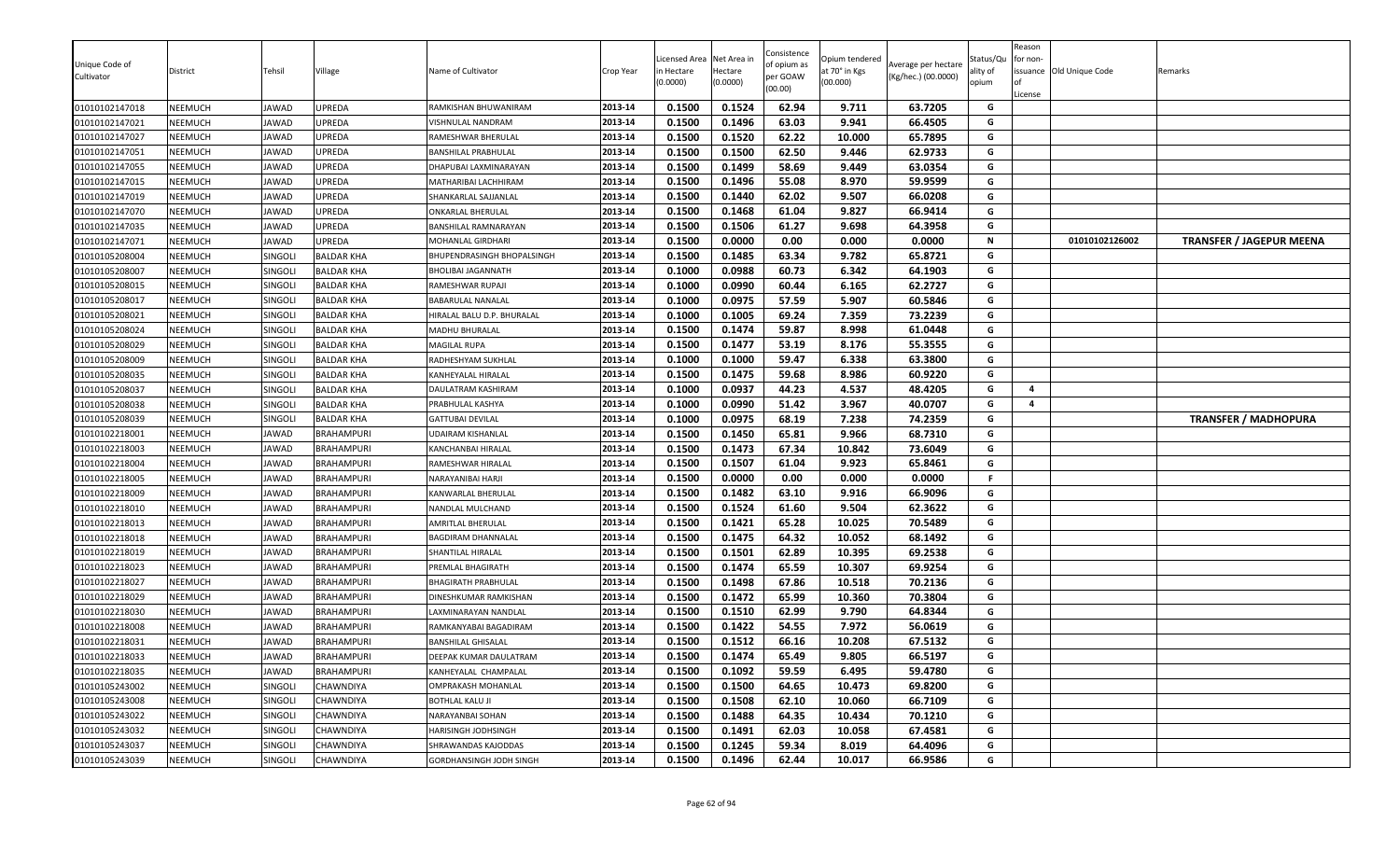| 2013-14<br>0.1000<br>0.0988<br>61.86<br>6.716<br>67.9757<br>G<br>01010105243045<br>NEEMUCH<br>SINGOLI<br>CHAWNDIYA<br>MOTYABAI MOHANLAL<br>0.1512<br>62.83<br>67.0833<br>01010105243054<br>NEEMUCH<br>SINGOLI<br>CHAWNDIYA<br>2013-14<br>0.1500<br>10.143<br>G<br>NANDLAL GHEESALAL<br>0.1435<br>58.55<br>G<br>2013-14<br>0.1500<br>8.632<br>60.1533<br>01010105243056<br><b>NEEMUCH</b><br>SINGOLI<br>CHAWNDIYA<br>BADRILAL MANGILAL<br>0.1500<br>0.1476<br>55.26<br>60.2236<br>01010105243034<br>NEEMUCH<br>SINGOLI<br>8.889<br>G<br>CHAWNDIYA<br>2013-14<br>CHHAGANLAL SHANKARLAL<br>0.1471<br>9.748<br>G<br>2013-14<br>0.1500<br>60.98<br>66.2678<br>01010105243038<br>NEEMUCH<br><b>SINGOLI</b><br>CHAWNDIYA<br>KISHANDAS KAJODDAS<br>0.0990<br>62.15<br>NEEMUCH<br>0.1000<br>6.535<br>66.0101<br>G<br>01010105243042<br>SINGOLI<br>CHAWNDIYA<br>2013-14<br>GHEESALAL GABURCHAND<br>68.02<br>0.1500<br>0.1403<br>10.135<br>72.2381<br>G<br>01010105243049<br>NEEMUCH<br>SINGOLI<br>2013-14<br>CHAWNDIYA<br>NARAYANIBAI RAMCHANDRADAS<br>0.1423<br>64.26<br>01010105243058<br>NEEMUCH<br>SINGOLI<br>CHAWNDIYA<br>0.1500<br>9.621<br>67.6107<br>KANHEYADAS RAMCHANDRA DAS<br>2013-14<br>G<br>2013-14<br>0.1500<br>0.1517<br>62.25<br>10.165<br>67.0073<br>01010105243021<br>NEEMUCH<br>SINGOLI<br>CHAWNDIYA<br>BHURIBAI MATHURALAL<br>G<br>0.1000<br>63.13<br>0.1000<br>6.899<br>68.9900<br>01010105243013<br>NEEMUCH<br>SINGOLI<br>CHAWNDIYA<br>2013-14<br>G<br>LABHCHAND ONKARLAL<br>58.38<br>2013-14<br>0.1500<br>0.1500<br>9.549<br>63.6600<br>G<br>01010105243018<br><b>NEEMUCH</b><br>SINGOLI<br>CHAWNDIYA<br>HARKUBAI SHANKARLAL<br>0.1000<br>0.0979<br>59.83<br>NEEMUCH<br>6.427<br>65.6486<br>G<br>01010105243026<br>SINGOLI<br>CHAWNDIYA<br>2013-14<br>SOHANLAL DALU<br>0.1500<br>0.1520<br>65.43<br>10.777<br>2013-14<br>70.9013<br>G<br>NEEMUCH<br>01010105243035<br><b>SINGOLI</b><br>CHAWNDIYA<br>MANSINGH JODHSINGH<br>0.1500<br>0.1500<br>60.03<br>9.622<br>64.1467<br>G<br>01010105243057<br>NEEMUCH<br>Singoli<br>CHAWNDIYA<br>2013-14<br>LALIBAI JAGDISH<br>62.37<br>72.7279<br>0.1500<br>0.1404<br>10.211<br>G<br>NEEMUCH<br>2013-14<br>01010105243059<br>Singoli<br>CHAWNDIYA<br>NANDKUNWAR RAMCHANDRA<br>01010105243012<br>NEEMUCH<br>SINGOLI<br>CHAWNDIYA<br>2013-14<br>0.1500<br>0.1436<br>63.05<br>9.899<br>68.9345<br>SOHANIBAI MOHANLAL<br>G<br>57.98<br>0.1000<br>0.0999<br>6.436<br>64.4244<br>01010105243061<br>SINGOLI<br>NANALAL GOPI<br>2013-14<br>G<br>NEEMUCH<br>CHAWNDIYA<br>0.0988<br>60.92<br>65.9717<br>01010105243027<br>NEEMUCH<br>SINGOLI<br>2013-14<br>0.1000<br>6.518<br>CHAWNDIYA<br>G<br>RAMCHANDRA BALU<br>0.1000<br>0.0985<br>58.03<br>6.218<br>63.1269<br>G<br>2013-14<br>NEEMUCH<br>Singoli<br><b>DABRIYA</b><br>JAHURHUSAIN MOULABAKSH<br>01010105246001<br>NEEMUCH<br><b>DABRIYA</b><br>0.1000<br>0.0984<br>55.00<br>5.704<br>57.9675<br>G<br>01010105246004<br>SINGOLI<br>2013-14<br>AZADMOHAMMAD MAJID<br>0.0967<br>49.15<br>52.7921<br>2013-14<br>0.1000<br>5.105<br>G<br><b>DABRIYA</b><br>01010105246005<br>NEEMUCH<br>SINGOLI<br>HAKIM IBRAHIMKHAN<br>61.32<br>G<br>01010105246008<br>NEEMUCH<br>SINGOLI<br><b>DABRIYA</b><br>2013-14<br>0.1000<br>0.0988<br>6.509<br>65.8806<br>HIRAUDA<br>0.0984<br>0.1000<br>58.69<br>6.364<br>64.6748<br>SINGOLI<br><b>DABRIYA</b><br>HURABAI RHAMAN<br>2013-14<br>G<br>01010105246013<br>NEEMUCH<br>54.80<br>NEEMUCH<br><b>DABRIYA</b><br>0.1000<br>0.0988<br>5.535<br>56.0223<br>01010105246014<br><b>SINGOLI</b><br>2013-14<br>G<br>IQBALHUSAIN MOHAMMAD HUSAIN<br>2013-14<br>0.1000<br>0.0915<br>39.96<br>4.241<br>46.3497<br>01010105246010<br>NEEMUCH<br>SINGOLI<br><b>DABRIYA</b><br>RAJJAKSHAH IBRAHIM<br>G<br>$\overline{4}$<br>2013-14<br>0.0993<br>51.22<br>5.327<br><b>DABRIYA</b><br>0.1000<br>53.6455<br>G<br>01010105246011<br>NEEMUCH<br>SINGOLI<br>MURADASHAH NURSHAH<br>65.3300<br>2013-14<br>0.1000<br>0.1000<br>59.70<br>6.533<br>G<br>01010105245005<br><b>TRANSFER / LUHARIYA JAT</b><br>01010105246019<br>NEEMUCH<br>SINGOLI<br>DEVALIBAI KANA<br><b>DABRIYA</b><br>59.89<br>62.3976<br>G<br>2013-14<br>0.1000<br>0.1001<br>6.246<br>01010105245009<br>TRANSFER / LUHARIYA JAT<br>NEEMUCH<br>Singoli<br>DABRIYA<br>01010105246016<br>CHANDIBAI RAMSUKH<br>0.0000<br>2013-14<br>0.1000<br>0.00<br>0.000<br>0.0000<br>F.<br>01010105245013<br><b>DABRIYA</b><br><b>TRANSFER / CHADOL R-5</b><br>01010105246018<br>NEEMUCH<br>Singoli<br>MANGILAL RAMAJI<br>G<br>2013-14<br>0.1500<br>0.1457<br>64.96<br>10.134<br>69.5539<br>01010105205001<br>NEEMUCH<br>SINGOLI<br>DAULATPURA<br>JAGDISHCHANDRA KASHIRAM<br>64.57<br>0.1500<br>0.1451<br>10.230<br>70.5031<br>G<br>01010105205002<br>NEEMUCH<br>SINGOLI<br>DAULATPURA<br>2013-14<br>BADRILAL RAMSUKH<br>SINGOLI<br><b>DAULATPURA</b><br>2013-14<br>0.1500<br>0.1562<br>59.61<br>10.057<br>64.3854<br>G<br>01010105205004<br>NEEMUCH<br>OMPRAKASH ONKARLAL<br>62.00<br>0.1500<br>0.1462<br>9.796<br>67.0041<br>01010105205005<br>NEEMUCH<br>SINGOLI<br>DAULATPURA<br>2013-14<br>G<br>SOHANLAL DALURAM<br>2013-14<br>63.01<br>9.920<br>67.4830<br>01010105205006<br>NEEMUCH<br>SINGOLI<br>DAULATPURA<br>0.1500<br>0.1470<br>G<br>PURANMAL BHARMAL<br>0.1500<br>0.1480<br>59.31<br>9.532<br>64.4054<br>G<br>01010105205008<br>NEEMUCH<br>SINGOLI<br>DAULATPURA<br>2013-14<br>JAGDISH BALURAM<br>2013-14<br>0.1500<br>0.1500<br>63.10<br>10.213<br>68.0867<br>G<br>01010105205009<br>NEEMUCH<br>SINGOLI<br>DAULATPURA<br>ALURAM MANGILAL<br>0.1400<br>61.16<br>NEEMUCH<br>SINGOLI<br>0.1500<br>9.191<br>65.6500<br>G<br>01010105205010<br>DAULATPURA<br>2013-14<br>BADRILAL LALURAM<br>2013-14<br>G<br>01010105205011<br>NEEMUCH<br>SINGOLI<br>0.1496<br>61.28<br>65.4211<br><b>DAULATPURA</b><br>CHHAGANLAL LALURAM<br>0.1500<br>9.787<br>0.1454<br>59.71<br>01010105205012<br>NEEMUCH<br>DAULATPURA<br>2013-14<br>0.1500<br>9.059<br>62.3040<br>G<br>SINGOLI<br>JAYRAM BHERULAL<br>2013-14<br>0.1416<br>62.74<br>9.519<br>G<br>01010105205013<br>NEEMUCH<br>SINGOLI<br>DAULATPURA<br>0.1500<br>67.2246<br><b>BHARATLAL SHIVELAL</b><br>58.12<br>01010105205014<br>SINGOLI<br><b>DAULATPURA</b><br>2013-14<br>0.1500<br>0.1456<br>9.092<br>62.4451<br>NEEMUCH<br>ASHARAM BHERULAL<br>G<br>2013-14<br>0.1500<br>0.1470<br>63.19<br>10.020<br>68.1633<br>G<br>01010105205015<br>NEEMUCH<br>SINGOLI<br>DAULATPURA<br>SOHANLAL KASHIRAM<br>2013-14<br>64.85<br>01010105205017<br>NEEMUCH<br>SINGOLI<br>DAULATPURA<br>0.1500<br>0.1473<br>10.228<br>69.4365<br>G<br>NANDLAL UNKARLAL<br>0.1500<br>2013-14<br>G<br><b>GITALAL RAMLAL</b> | Unique Code of<br>Cultivator<br>01010105243041 | District<br>NEEMUCH | Tehsil<br><b>SINGOLI</b> | Village<br>CHAWNDIYA | Name of Cultivator     | Crop Year<br>2013-14 | Licensed Area<br>า Hectare<br>(0.0000)<br>0.1500 | Net Area in<br>Hectare<br>(0.0000)<br>0.1481 | Consistence<br>of opium as<br>per GOAW<br>(00.00)<br>64.67 | Opium tendered<br>at 70° in Kgs<br>(00.000)<br>10.532 | Average per hectare<br>(Kg/hec.) (00.0000)<br>71.1141 | Status/Qu<br>ality of<br>opium<br>G | Reason<br>for non-<br>License | issuance Old Unique Code | Remarks |
|---------------------------------------------------------------------------------------------------------------------------------------------------------------------------------------------------------------------------------------------------------------------------------------------------------------------------------------------------------------------------------------------------------------------------------------------------------------------------------------------------------------------------------------------------------------------------------------------------------------------------------------------------------------------------------------------------------------------------------------------------------------------------------------------------------------------------------------------------------------------------------------------------------------------------------------------------------------------------------------------------------------------------------------------------------------------------------------------------------------------------------------------------------------------------------------------------------------------------------------------------------------------------------------------------------------------------------------------------------------------------------------------------------------------------------------------------------------------------------------------------------------------------------------------------------------------------------------------------------------------------------------------------------------------------------------------------------------------------------------------------------------------------------------------------------------------------------------------------------------------------------------------------------------------------------------------------------------------------------------------------------------------------------------------------------------------------------------------------------------------------------------------------------------------------------------------------------------------------------------------------------------------------------------------------------------------------------------------------------------------------------------------------------------------------------------------------------------------------------------------------------------------------------------------------------------------------------------------------------------------------------------------------------------------------------------------------------------------------------------------------------------------------------------------------------------------------------------------------------------------------------------------------------------------------------------------------------------------------------------------------------------------------------------------------------------------------------------------------------------------------------------------------------------------------------------------------------------------------------------------------------------------------------------------------------------------------------------------------------------------------------------------------------------------------------------------------------------------------------------------------------------------------------------------------------------------------------------------------------------------------------------------------------------------------------------------------------------------------------------------------------------------------------------------------------------------------------------------------------------------------------------------------------------------------------------------------------------------------------------------------------------------------------------------------------------------------------------------------------------------------------------------------------------------------------------------------------------------------------------------------------------------------------------------------------------------------------------------------------------------------------------------------------------------------------------------------------------------------------------------------------------------------------------------------------------------------------------------------------------------------------------------------------------------------------------------------------------------------------------------------------------------------------------------------------------------------------------------------------------------------------------------------------------------------------------------------------------------------------------------------------------------------------------------------------------------------------------------------------------------------------------------------------------------------------------------------------------------------------------------------------------------------------------------------------------------------------------------------------------------------------------------------------------------------------------------------------------------------------------------------------------------------------------------------------------------------------------------------------------------------------------------------------------------------------------------------------------------------------------------------------------------------------------------------------------------------------------------------------------------------------------------------------------------------------------------------------------------------------------------------------------------------------------------------------------------------------------------------------------------------------------------------------------------------------------------------------------------------------------------------------------------------------------------------------------------------------------------------------------------------------------------------------------------------------------------------------------------------------------------------------------------------------------------------------------------------------------------------------|------------------------------------------------|---------------------|--------------------------|----------------------|------------------------|----------------------|--------------------------------------------------|----------------------------------------------|------------------------------------------------------------|-------------------------------------------------------|-------------------------------------------------------|-------------------------------------|-------------------------------|--------------------------|---------|
|                                                                                                                                                                                                                                                                                                                                                                                                                                                                                                                                                                                                                                                                                                                                                                                                                                                                                                                                                                                                                                                                                                                                                                                                                                                                                                                                                                                                                                                                                                                                                                                                                                                                                                                                                                                                                                                                                                                                                                                                                                                                                                                                                                                                                                                                                                                                                                                                                                                                                                                                                                                                                                                                                                                                                                                                                                                                                                                                                                                                                                                                                                                                                                                                                                                                                                                                                                                                                                                                                                                                                                                                                                                                                                                                                                                                                                                                                                                                                                                                                                                                                                                                                                                                                                                                                                                                                                                                                                                                                                                                                                                                                                                                                                                                                                                                                                                                                                                                                                                                                                                                                                                                                                                                                                                                                                                                                                                                                                                                                                                                                                                                                                                                                                                                                                                                                                                                                                                                                                                                                                                                                                                                                                                                                                                                                                                                                                                                                                                                                                                                                                                                         |                                                |                     |                          |                      | BHAGWATSINGH JODHSINGH |                      |                                                  |                                              |                                                            |                                                       |                                                       |                                     |                               |                          |         |
|                                                                                                                                                                                                                                                                                                                                                                                                                                                                                                                                                                                                                                                                                                                                                                                                                                                                                                                                                                                                                                                                                                                                                                                                                                                                                                                                                                                                                                                                                                                                                                                                                                                                                                                                                                                                                                                                                                                                                                                                                                                                                                                                                                                                                                                                                                                                                                                                                                                                                                                                                                                                                                                                                                                                                                                                                                                                                                                                                                                                                                                                                                                                                                                                                                                                                                                                                                                                                                                                                                                                                                                                                                                                                                                                                                                                                                                                                                                                                                                                                                                                                                                                                                                                                                                                                                                                                                                                                                                                                                                                                                                                                                                                                                                                                                                                                                                                                                                                                                                                                                                                                                                                                                                                                                                                                                                                                                                                                                                                                                                                                                                                                                                                                                                                                                                                                                                                                                                                                                                                                                                                                                                                                                                                                                                                                                                                                                                                                                                                                                                                                                                                         |                                                |                     |                          |                      |                        |                      |                                                  |                                              |                                                            |                                                       |                                                       |                                     |                               |                          |         |
|                                                                                                                                                                                                                                                                                                                                                                                                                                                                                                                                                                                                                                                                                                                                                                                                                                                                                                                                                                                                                                                                                                                                                                                                                                                                                                                                                                                                                                                                                                                                                                                                                                                                                                                                                                                                                                                                                                                                                                                                                                                                                                                                                                                                                                                                                                                                                                                                                                                                                                                                                                                                                                                                                                                                                                                                                                                                                                                                                                                                                                                                                                                                                                                                                                                                                                                                                                                                                                                                                                                                                                                                                                                                                                                                                                                                                                                                                                                                                                                                                                                                                                                                                                                                                                                                                                                                                                                                                                                                                                                                                                                                                                                                                                                                                                                                                                                                                                                                                                                                                                                                                                                                                                                                                                                                                                                                                                                                                                                                                                                                                                                                                                                                                                                                                                                                                                                                                                                                                                                                                                                                                                                                                                                                                                                                                                                                                                                                                                                                                                                                                                                                         |                                                |                     |                          |                      |                        |                      |                                                  |                                              |                                                            |                                                       |                                                       |                                     |                               |                          |         |
|                                                                                                                                                                                                                                                                                                                                                                                                                                                                                                                                                                                                                                                                                                                                                                                                                                                                                                                                                                                                                                                                                                                                                                                                                                                                                                                                                                                                                                                                                                                                                                                                                                                                                                                                                                                                                                                                                                                                                                                                                                                                                                                                                                                                                                                                                                                                                                                                                                                                                                                                                                                                                                                                                                                                                                                                                                                                                                                                                                                                                                                                                                                                                                                                                                                                                                                                                                                                                                                                                                                                                                                                                                                                                                                                                                                                                                                                                                                                                                                                                                                                                                                                                                                                                                                                                                                                                                                                                                                                                                                                                                                                                                                                                                                                                                                                                                                                                                                                                                                                                                                                                                                                                                                                                                                                                                                                                                                                                                                                                                                                                                                                                                                                                                                                                                                                                                                                                                                                                                                                                                                                                                                                                                                                                                                                                                                                                                                                                                                                                                                                                                                                         |                                                |                     |                          |                      |                        |                      |                                                  |                                              |                                                            |                                                       |                                                       |                                     |                               |                          |         |
|                                                                                                                                                                                                                                                                                                                                                                                                                                                                                                                                                                                                                                                                                                                                                                                                                                                                                                                                                                                                                                                                                                                                                                                                                                                                                                                                                                                                                                                                                                                                                                                                                                                                                                                                                                                                                                                                                                                                                                                                                                                                                                                                                                                                                                                                                                                                                                                                                                                                                                                                                                                                                                                                                                                                                                                                                                                                                                                                                                                                                                                                                                                                                                                                                                                                                                                                                                                                                                                                                                                                                                                                                                                                                                                                                                                                                                                                                                                                                                                                                                                                                                                                                                                                                                                                                                                                                                                                                                                                                                                                                                                                                                                                                                                                                                                                                                                                                                                                                                                                                                                                                                                                                                                                                                                                                                                                                                                                                                                                                                                                                                                                                                                                                                                                                                                                                                                                                                                                                                                                                                                                                                                                                                                                                                                                                                                                                                                                                                                                                                                                                                                                         |                                                |                     |                          |                      |                        |                      |                                                  |                                              |                                                            |                                                       |                                                       |                                     |                               |                          |         |
|                                                                                                                                                                                                                                                                                                                                                                                                                                                                                                                                                                                                                                                                                                                                                                                                                                                                                                                                                                                                                                                                                                                                                                                                                                                                                                                                                                                                                                                                                                                                                                                                                                                                                                                                                                                                                                                                                                                                                                                                                                                                                                                                                                                                                                                                                                                                                                                                                                                                                                                                                                                                                                                                                                                                                                                                                                                                                                                                                                                                                                                                                                                                                                                                                                                                                                                                                                                                                                                                                                                                                                                                                                                                                                                                                                                                                                                                                                                                                                                                                                                                                                                                                                                                                                                                                                                                                                                                                                                                                                                                                                                                                                                                                                                                                                                                                                                                                                                                                                                                                                                                                                                                                                                                                                                                                                                                                                                                                                                                                                                                                                                                                                                                                                                                                                                                                                                                                                                                                                                                                                                                                                                                                                                                                                                                                                                                                                                                                                                                                                                                                                                                         |                                                |                     |                          |                      |                        |                      |                                                  |                                              |                                                            |                                                       |                                                       |                                     |                               |                          |         |
|                                                                                                                                                                                                                                                                                                                                                                                                                                                                                                                                                                                                                                                                                                                                                                                                                                                                                                                                                                                                                                                                                                                                                                                                                                                                                                                                                                                                                                                                                                                                                                                                                                                                                                                                                                                                                                                                                                                                                                                                                                                                                                                                                                                                                                                                                                                                                                                                                                                                                                                                                                                                                                                                                                                                                                                                                                                                                                                                                                                                                                                                                                                                                                                                                                                                                                                                                                                                                                                                                                                                                                                                                                                                                                                                                                                                                                                                                                                                                                                                                                                                                                                                                                                                                                                                                                                                                                                                                                                                                                                                                                                                                                                                                                                                                                                                                                                                                                                                                                                                                                                                                                                                                                                                                                                                                                                                                                                                                                                                                                                                                                                                                                                                                                                                                                                                                                                                                                                                                                                                                                                                                                                                                                                                                                                                                                                                                                                                                                                                                                                                                                                                         |                                                |                     |                          |                      |                        |                      |                                                  |                                              |                                                            |                                                       |                                                       |                                     |                               |                          |         |
|                                                                                                                                                                                                                                                                                                                                                                                                                                                                                                                                                                                                                                                                                                                                                                                                                                                                                                                                                                                                                                                                                                                                                                                                                                                                                                                                                                                                                                                                                                                                                                                                                                                                                                                                                                                                                                                                                                                                                                                                                                                                                                                                                                                                                                                                                                                                                                                                                                                                                                                                                                                                                                                                                                                                                                                                                                                                                                                                                                                                                                                                                                                                                                                                                                                                                                                                                                                                                                                                                                                                                                                                                                                                                                                                                                                                                                                                                                                                                                                                                                                                                                                                                                                                                                                                                                                                                                                                                                                                                                                                                                                                                                                                                                                                                                                                                                                                                                                                                                                                                                                                                                                                                                                                                                                                                                                                                                                                                                                                                                                                                                                                                                                                                                                                                                                                                                                                                                                                                                                                                                                                                                                                                                                                                                                                                                                                                                                                                                                                                                                                                                                                         |                                                |                     |                          |                      |                        |                      |                                                  |                                              |                                                            |                                                       |                                                       |                                     |                               |                          |         |
|                                                                                                                                                                                                                                                                                                                                                                                                                                                                                                                                                                                                                                                                                                                                                                                                                                                                                                                                                                                                                                                                                                                                                                                                                                                                                                                                                                                                                                                                                                                                                                                                                                                                                                                                                                                                                                                                                                                                                                                                                                                                                                                                                                                                                                                                                                                                                                                                                                                                                                                                                                                                                                                                                                                                                                                                                                                                                                                                                                                                                                                                                                                                                                                                                                                                                                                                                                                                                                                                                                                                                                                                                                                                                                                                                                                                                                                                                                                                                                                                                                                                                                                                                                                                                                                                                                                                                                                                                                                                                                                                                                                                                                                                                                                                                                                                                                                                                                                                                                                                                                                                                                                                                                                                                                                                                                                                                                                                                                                                                                                                                                                                                                                                                                                                                                                                                                                                                                                                                                                                                                                                                                                                                                                                                                                                                                                                                                                                                                                                                                                                                                                                         |                                                |                     |                          |                      |                        |                      |                                                  |                                              |                                                            |                                                       |                                                       |                                     |                               |                          |         |
|                                                                                                                                                                                                                                                                                                                                                                                                                                                                                                                                                                                                                                                                                                                                                                                                                                                                                                                                                                                                                                                                                                                                                                                                                                                                                                                                                                                                                                                                                                                                                                                                                                                                                                                                                                                                                                                                                                                                                                                                                                                                                                                                                                                                                                                                                                                                                                                                                                                                                                                                                                                                                                                                                                                                                                                                                                                                                                                                                                                                                                                                                                                                                                                                                                                                                                                                                                                                                                                                                                                                                                                                                                                                                                                                                                                                                                                                                                                                                                                                                                                                                                                                                                                                                                                                                                                                                                                                                                                                                                                                                                                                                                                                                                                                                                                                                                                                                                                                                                                                                                                                                                                                                                                                                                                                                                                                                                                                                                                                                                                                                                                                                                                                                                                                                                                                                                                                                                                                                                                                                                                                                                                                                                                                                                                                                                                                                                                                                                                                                                                                                                                                         |                                                |                     |                          |                      |                        |                      |                                                  |                                              |                                                            |                                                       |                                                       |                                     |                               |                          |         |
|                                                                                                                                                                                                                                                                                                                                                                                                                                                                                                                                                                                                                                                                                                                                                                                                                                                                                                                                                                                                                                                                                                                                                                                                                                                                                                                                                                                                                                                                                                                                                                                                                                                                                                                                                                                                                                                                                                                                                                                                                                                                                                                                                                                                                                                                                                                                                                                                                                                                                                                                                                                                                                                                                                                                                                                                                                                                                                                                                                                                                                                                                                                                                                                                                                                                                                                                                                                                                                                                                                                                                                                                                                                                                                                                                                                                                                                                                                                                                                                                                                                                                                                                                                                                                                                                                                                                                                                                                                                                                                                                                                                                                                                                                                                                                                                                                                                                                                                                                                                                                                                                                                                                                                                                                                                                                                                                                                                                                                                                                                                                                                                                                                                                                                                                                                                                                                                                                                                                                                                                                                                                                                                                                                                                                                                                                                                                                                                                                                                                                                                                                                                                         |                                                |                     |                          |                      |                        |                      |                                                  |                                              |                                                            |                                                       |                                                       |                                     |                               |                          |         |
|                                                                                                                                                                                                                                                                                                                                                                                                                                                                                                                                                                                                                                                                                                                                                                                                                                                                                                                                                                                                                                                                                                                                                                                                                                                                                                                                                                                                                                                                                                                                                                                                                                                                                                                                                                                                                                                                                                                                                                                                                                                                                                                                                                                                                                                                                                                                                                                                                                                                                                                                                                                                                                                                                                                                                                                                                                                                                                                                                                                                                                                                                                                                                                                                                                                                                                                                                                                                                                                                                                                                                                                                                                                                                                                                                                                                                                                                                                                                                                                                                                                                                                                                                                                                                                                                                                                                                                                                                                                                                                                                                                                                                                                                                                                                                                                                                                                                                                                                                                                                                                                                                                                                                                                                                                                                                                                                                                                                                                                                                                                                                                                                                                                                                                                                                                                                                                                                                                                                                                                                                                                                                                                                                                                                                                                                                                                                                                                                                                                                                                                                                                                                         |                                                |                     |                          |                      |                        |                      |                                                  |                                              |                                                            |                                                       |                                                       |                                     |                               |                          |         |
|                                                                                                                                                                                                                                                                                                                                                                                                                                                                                                                                                                                                                                                                                                                                                                                                                                                                                                                                                                                                                                                                                                                                                                                                                                                                                                                                                                                                                                                                                                                                                                                                                                                                                                                                                                                                                                                                                                                                                                                                                                                                                                                                                                                                                                                                                                                                                                                                                                                                                                                                                                                                                                                                                                                                                                                                                                                                                                                                                                                                                                                                                                                                                                                                                                                                                                                                                                                                                                                                                                                                                                                                                                                                                                                                                                                                                                                                                                                                                                                                                                                                                                                                                                                                                                                                                                                                                                                                                                                                                                                                                                                                                                                                                                                                                                                                                                                                                                                                                                                                                                                                                                                                                                                                                                                                                                                                                                                                                                                                                                                                                                                                                                                                                                                                                                                                                                                                                                                                                                                                                                                                                                                                                                                                                                                                                                                                                                                                                                                                                                                                                                                                         |                                                |                     |                          |                      |                        |                      |                                                  |                                              |                                                            |                                                       |                                                       |                                     |                               |                          |         |
|                                                                                                                                                                                                                                                                                                                                                                                                                                                                                                                                                                                                                                                                                                                                                                                                                                                                                                                                                                                                                                                                                                                                                                                                                                                                                                                                                                                                                                                                                                                                                                                                                                                                                                                                                                                                                                                                                                                                                                                                                                                                                                                                                                                                                                                                                                                                                                                                                                                                                                                                                                                                                                                                                                                                                                                                                                                                                                                                                                                                                                                                                                                                                                                                                                                                                                                                                                                                                                                                                                                                                                                                                                                                                                                                                                                                                                                                                                                                                                                                                                                                                                                                                                                                                                                                                                                                                                                                                                                                                                                                                                                                                                                                                                                                                                                                                                                                                                                                                                                                                                                                                                                                                                                                                                                                                                                                                                                                                                                                                                                                                                                                                                                                                                                                                                                                                                                                                                                                                                                                                                                                                                                                                                                                                                                                                                                                                                                                                                                                                                                                                                                                         |                                                |                     |                          |                      |                        |                      |                                                  |                                              |                                                            |                                                       |                                                       |                                     |                               |                          |         |
|                                                                                                                                                                                                                                                                                                                                                                                                                                                                                                                                                                                                                                                                                                                                                                                                                                                                                                                                                                                                                                                                                                                                                                                                                                                                                                                                                                                                                                                                                                                                                                                                                                                                                                                                                                                                                                                                                                                                                                                                                                                                                                                                                                                                                                                                                                                                                                                                                                                                                                                                                                                                                                                                                                                                                                                                                                                                                                                                                                                                                                                                                                                                                                                                                                                                                                                                                                                                                                                                                                                                                                                                                                                                                                                                                                                                                                                                                                                                                                                                                                                                                                                                                                                                                                                                                                                                                                                                                                                                                                                                                                                                                                                                                                                                                                                                                                                                                                                                                                                                                                                                                                                                                                                                                                                                                                                                                                                                                                                                                                                                                                                                                                                                                                                                                                                                                                                                                                                                                                                                                                                                                                                                                                                                                                                                                                                                                                                                                                                                                                                                                                                                         |                                                |                     |                          |                      |                        |                      |                                                  |                                              |                                                            |                                                       |                                                       |                                     |                               |                          |         |
|                                                                                                                                                                                                                                                                                                                                                                                                                                                                                                                                                                                                                                                                                                                                                                                                                                                                                                                                                                                                                                                                                                                                                                                                                                                                                                                                                                                                                                                                                                                                                                                                                                                                                                                                                                                                                                                                                                                                                                                                                                                                                                                                                                                                                                                                                                                                                                                                                                                                                                                                                                                                                                                                                                                                                                                                                                                                                                                                                                                                                                                                                                                                                                                                                                                                                                                                                                                                                                                                                                                                                                                                                                                                                                                                                                                                                                                                                                                                                                                                                                                                                                                                                                                                                                                                                                                                                                                                                                                                                                                                                                                                                                                                                                                                                                                                                                                                                                                                                                                                                                                                                                                                                                                                                                                                                                                                                                                                                                                                                                                                                                                                                                                                                                                                                                                                                                                                                                                                                                                                                                                                                                                                                                                                                                                                                                                                                                                                                                                                                                                                                                                                         |                                                |                     |                          |                      |                        |                      |                                                  |                                              |                                                            |                                                       |                                                       |                                     |                               |                          |         |
|                                                                                                                                                                                                                                                                                                                                                                                                                                                                                                                                                                                                                                                                                                                                                                                                                                                                                                                                                                                                                                                                                                                                                                                                                                                                                                                                                                                                                                                                                                                                                                                                                                                                                                                                                                                                                                                                                                                                                                                                                                                                                                                                                                                                                                                                                                                                                                                                                                                                                                                                                                                                                                                                                                                                                                                                                                                                                                                                                                                                                                                                                                                                                                                                                                                                                                                                                                                                                                                                                                                                                                                                                                                                                                                                                                                                                                                                                                                                                                                                                                                                                                                                                                                                                                                                                                                                                                                                                                                                                                                                                                                                                                                                                                                                                                                                                                                                                                                                                                                                                                                                                                                                                                                                                                                                                                                                                                                                                                                                                                                                                                                                                                                                                                                                                                                                                                                                                                                                                                                                                                                                                                                                                                                                                                                                                                                                                                                                                                                                                                                                                                                                         |                                                |                     |                          |                      |                        |                      |                                                  |                                              |                                                            |                                                       |                                                       |                                     |                               |                          |         |
|                                                                                                                                                                                                                                                                                                                                                                                                                                                                                                                                                                                                                                                                                                                                                                                                                                                                                                                                                                                                                                                                                                                                                                                                                                                                                                                                                                                                                                                                                                                                                                                                                                                                                                                                                                                                                                                                                                                                                                                                                                                                                                                                                                                                                                                                                                                                                                                                                                                                                                                                                                                                                                                                                                                                                                                                                                                                                                                                                                                                                                                                                                                                                                                                                                                                                                                                                                                                                                                                                                                                                                                                                                                                                                                                                                                                                                                                                                                                                                                                                                                                                                                                                                                                                                                                                                                                                                                                                                                                                                                                                                                                                                                                                                                                                                                                                                                                                                                                                                                                                                                                                                                                                                                                                                                                                                                                                                                                                                                                                                                                                                                                                                                                                                                                                                                                                                                                                                                                                                                                                                                                                                                                                                                                                                                                                                                                                                                                                                                                                                                                                                                                         |                                                |                     |                          |                      |                        |                      |                                                  |                                              |                                                            |                                                       |                                                       |                                     |                               |                          |         |
|                                                                                                                                                                                                                                                                                                                                                                                                                                                                                                                                                                                                                                                                                                                                                                                                                                                                                                                                                                                                                                                                                                                                                                                                                                                                                                                                                                                                                                                                                                                                                                                                                                                                                                                                                                                                                                                                                                                                                                                                                                                                                                                                                                                                                                                                                                                                                                                                                                                                                                                                                                                                                                                                                                                                                                                                                                                                                                                                                                                                                                                                                                                                                                                                                                                                                                                                                                                                                                                                                                                                                                                                                                                                                                                                                                                                                                                                                                                                                                                                                                                                                                                                                                                                                                                                                                                                                                                                                                                                                                                                                                                                                                                                                                                                                                                                                                                                                                                                                                                                                                                                                                                                                                                                                                                                                                                                                                                                                                                                                                                                                                                                                                                                                                                                                                                                                                                                                                                                                                                                                                                                                                                                                                                                                                                                                                                                                                                                                                                                                                                                                                                                         |                                                |                     |                          |                      |                        |                      |                                                  |                                              |                                                            |                                                       |                                                       |                                     |                               |                          |         |
|                                                                                                                                                                                                                                                                                                                                                                                                                                                                                                                                                                                                                                                                                                                                                                                                                                                                                                                                                                                                                                                                                                                                                                                                                                                                                                                                                                                                                                                                                                                                                                                                                                                                                                                                                                                                                                                                                                                                                                                                                                                                                                                                                                                                                                                                                                                                                                                                                                                                                                                                                                                                                                                                                                                                                                                                                                                                                                                                                                                                                                                                                                                                                                                                                                                                                                                                                                                                                                                                                                                                                                                                                                                                                                                                                                                                                                                                                                                                                                                                                                                                                                                                                                                                                                                                                                                                                                                                                                                                                                                                                                                                                                                                                                                                                                                                                                                                                                                                                                                                                                                                                                                                                                                                                                                                                                                                                                                                                                                                                                                                                                                                                                                                                                                                                                                                                                                                                                                                                                                                                                                                                                                                                                                                                                                                                                                                                                                                                                                                                                                                                                                                         |                                                |                     |                          |                      |                        |                      |                                                  |                                              |                                                            |                                                       |                                                       |                                     |                               |                          |         |
|                                                                                                                                                                                                                                                                                                                                                                                                                                                                                                                                                                                                                                                                                                                                                                                                                                                                                                                                                                                                                                                                                                                                                                                                                                                                                                                                                                                                                                                                                                                                                                                                                                                                                                                                                                                                                                                                                                                                                                                                                                                                                                                                                                                                                                                                                                                                                                                                                                                                                                                                                                                                                                                                                                                                                                                                                                                                                                                                                                                                                                                                                                                                                                                                                                                                                                                                                                                                                                                                                                                                                                                                                                                                                                                                                                                                                                                                                                                                                                                                                                                                                                                                                                                                                                                                                                                                                                                                                                                                                                                                                                                                                                                                                                                                                                                                                                                                                                                                                                                                                                                                                                                                                                                                                                                                                                                                                                                                                                                                                                                                                                                                                                                                                                                                                                                                                                                                                                                                                                                                                                                                                                                                                                                                                                                                                                                                                                                                                                                                                                                                                                                                         |                                                |                     |                          |                      |                        |                      |                                                  |                                              |                                                            |                                                       |                                                       |                                     |                               |                          |         |
|                                                                                                                                                                                                                                                                                                                                                                                                                                                                                                                                                                                                                                                                                                                                                                                                                                                                                                                                                                                                                                                                                                                                                                                                                                                                                                                                                                                                                                                                                                                                                                                                                                                                                                                                                                                                                                                                                                                                                                                                                                                                                                                                                                                                                                                                                                                                                                                                                                                                                                                                                                                                                                                                                                                                                                                                                                                                                                                                                                                                                                                                                                                                                                                                                                                                                                                                                                                                                                                                                                                                                                                                                                                                                                                                                                                                                                                                                                                                                                                                                                                                                                                                                                                                                                                                                                                                                                                                                                                                                                                                                                                                                                                                                                                                                                                                                                                                                                                                                                                                                                                                                                                                                                                                                                                                                                                                                                                                                                                                                                                                                                                                                                                                                                                                                                                                                                                                                                                                                                                                                                                                                                                                                                                                                                                                                                                                                                                                                                                                                                                                                                                                         |                                                |                     |                          |                      |                        |                      |                                                  |                                              |                                                            |                                                       |                                                       |                                     |                               |                          |         |
|                                                                                                                                                                                                                                                                                                                                                                                                                                                                                                                                                                                                                                                                                                                                                                                                                                                                                                                                                                                                                                                                                                                                                                                                                                                                                                                                                                                                                                                                                                                                                                                                                                                                                                                                                                                                                                                                                                                                                                                                                                                                                                                                                                                                                                                                                                                                                                                                                                                                                                                                                                                                                                                                                                                                                                                                                                                                                                                                                                                                                                                                                                                                                                                                                                                                                                                                                                                                                                                                                                                                                                                                                                                                                                                                                                                                                                                                                                                                                                                                                                                                                                                                                                                                                                                                                                                                                                                                                                                                                                                                                                                                                                                                                                                                                                                                                                                                                                                                                                                                                                                                                                                                                                                                                                                                                                                                                                                                                                                                                                                                                                                                                                                                                                                                                                                                                                                                                                                                                                                                                                                                                                                                                                                                                                                                                                                                                                                                                                                                                                                                                                                                         |                                                |                     |                          |                      |                        |                      |                                                  |                                              |                                                            |                                                       |                                                       |                                     |                               |                          |         |
|                                                                                                                                                                                                                                                                                                                                                                                                                                                                                                                                                                                                                                                                                                                                                                                                                                                                                                                                                                                                                                                                                                                                                                                                                                                                                                                                                                                                                                                                                                                                                                                                                                                                                                                                                                                                                                                                                                                                                                                                                                                                                                                                                                                                                                                                                                                                                                                                                                                                                                                                                                                                                                                                                                                                                                                                                                                                                                                                                                                                                                                                                                                                                                                                                                                                                                                                                                                                                                                                                                                                                                                                                                                                                                                                                                                                                                                                                                                                                                                                                                                                                                                                                                                                                                                                                                                                                                                                                                                                                                                                                                                                                                                                                                                                                                                                                                                                                                                                                                                                                                                                                                                                                                                                                                                                                                                                                                                                                                                                                                                                                                                                                                                                                                                                                                                                                                                                                                                                                                                                                                                                                                                                                                                                                                                                                                                                                                                                                                                                                                                                                                                                         |                                                |                     |                          |                      |                        |                      |                                                  |                                              |                                                            |                                                       |                                                       |                                     |                               |                          |         |
|                                                                                                                                                                                                                                                                                                                                                                                                                                                                                                                                                                                                                                                                                                                                                                                                                                                                                                                                                                                                                                                                                                                                                                                                                                                                                                                                                                                                                                                                                                                                                                                                                                                                                                                                                                                                                                                                                                                                                                                                                                                                                                                                                                                                                                                                                                                                                                                                                                                                                                                                                                                                                                                                                                                                                                                                                                                                                                                                                                                                                                                                                                                                                                                                                                                                                                                                                                                                                                                                                                                                                                                                                                                                                                                                                                                                                                                                                                                                                                                                                                                                                                                                                                                                                                                                                                                                                                                                                                                                                                                                                                                                                                                                                                                                                                                                                                                                                                                                                                                                                                                                                                                                                                                                                                                                                                                                                                                                                                                                                                                                                                                                                                                                                                                                                                                                                                                                                                                                                                                                                                                                                                                                                                                                                                                                                                                                                                                                                                                                                                                                                                                                         |                                                |                     |                          |                      |                        |                      |                                                  |                                              |                                                            |                                                       |                                                       |                                     |                               |                          |         |
|                                                                                                                                                                                                                                                                                                                                                                                                                                                                                                                                                                                                                                                                                                                                                                                                                                                                                                                                                                                                                                                                                                                                                                                                                                                                                                                                                                                                                                                                                                                                                                                                                                                                                                                                                                                                                                                                                                                                                                                                                                                                                                                                                                                                                                                                                                                                                                                                                                                                                                                                                                                                                                                                                                                                                                                                                                                                                                                                                                                                                                                                                                                                                                                                                                                                                                                                                                                                                                                                                                                                                                                                                                                                                                                                                                                                                                                                                                                                                                                                                                                                                                                                                                                                                                                                                                                                                                                                                                                                                                                                                                                                                                                                                                                                                                                                                                                                                                                                                                                                                                                                                                                                                                                                                                                                                                                                                                                                                                                                                                                                                                                                                                                                                                                                                                                                                                                                                                                                                                                                                                                                                                                                                                                                                                                                                                                                                                                                                                                                                                                                                                                                         |                                                |                     |                          |                      |                        |                      |                                                  |                                              |                                                            |                                                       |                                                       |                                     |                               |                          |         |
|                                                                                                                                                                                                                                                                                                                                                                                                                                                                                                                                                                                                                                                                                                                                                                                                                                                                                                                                                                                                                                                                                                                                                                                                                                                                                                                                                                                                                                                                                                                                                                                                                                                                                                                                                                                                                                                                                                                                                                                                                                                                                                                                                                                                                                                                                                                                                                                                                                                                                                                                                                                                                                                                                                                                                                                                                                                                                                                                                                                                                                                                                                                                                                                                                                                                                                                                                                                                                                                                                                                                                                                                                                                                                                                                                                                                                                                                                                                                                                                                                                                                                                                                                                                                                                                                                                                                                                                                                                                                                                                                                                                                                                                                                                                                                                                                                                                                                                                                                                                                                                                                                                                                                                                                                                                                                                                                                                                                                                                                                                                                                                                                                                                                                                                                                                                                                                                                                                                                                                                                                                                                                                                                                                                                                                                                                                                                                                                                                                                                                                                                                                                                         |                                                |                     |                          |                      |                        |                      |                                                  |                                              |                                                            |                                                       |                                                       |                                     |                               |                          |         |
|                                                                                                                                                                                                                                                                                                                                                                                                                                                                                                                                                                                                                                                                                                                                                                                                                                                                                                                                                                                                                                                                                                                                                                                                                                                                                                                                                                                                                                                                                                                                                                                                                                                                                                                                                                                                                                                                                                                                                                                                                                                                                                                                                                                                                                                                                                                                                                                                                                                                                                                                                                                                                                                                                                                                                                                                                                                                                                                                                                                                                                                                                                                                                                                                                                                                                                                                                                                                                                                                                                                                                                                                                                                                                                                                                                                                                                                                                                                                                                                                                                                                                                                                                                                                                                                                                                                                                                                                                                                                                                                                                                                                                                                                                                                                                                                                                                                                                                                                                                                                                                                                                                                                                                                                                                                                                                                                                                                                                                                                                                                                                                                                                                                                                                                                                                                                                                                                                                                                                                                                                                                                                                                                                                                                                                                                                                                                                                                                                                                                                                                                                                                                         |                                                |                     |                          |                      |                        |                      |                                                  |                                              |                                                            |                                                       |                                                       |                                     |                               |                          |         |
|                                                                                                                                                                                                                                                                                                                                                                                                                                                                                                                                                                                                                                                                                                                                                                                                                                                                                                                                                                                                                                                                                                                                                                                                                                                                                                                                                                                                                                                                                                                                                                                                                                                                                                                                                                                                                                                                                                                                                                                                                                                                                                                                                                                                                                                                                                                                                                                                                                                                                                                                                                                                                                                                                                                                                                                                                                                                                                                                                                                                                                                                                                                                                                                                                                                                                                                                                                                                                                                                                                                                                                                                                                                                                                                                                                                                                                                                                                                                                                                                                                                                                                                                                                                                                                                                                                                                                                                                                                                                                                                                                                                                                                                                                                                                                                                                                                                                                                                                                                                                                                                                                                                                                                                                                                                                                                                                                                                                                                                                                                                                                                                                                                                                                                                                                                                                                                                                                                                                                                                                                                                                                                                                                                                                                                                                                                                                                                                                                                                                                                                                                                                                         |                                                |                     |                          |                      |                        |                      |                                                  |                                              |                                                            |                                                       |                                                       |                                     |                               |                          |         |
|                                                                                                                                                                                                                                                                                                                                                                                                                                                                                                                                                                                                                                                                                                                                                                                                                                                                                                                                                                                                                                                                                                                                                                                                                                                                                                                                                                                                                                                                                                                                                                                                                                                                                                                                                                                                                                                                                                                                                                                                                                                                                                                                                                                                                                                                                                                                                                                                                                                                                                                                                                                                                                                                                                                                                                                                                                                                                                                                                                                                                                                                                                                                                                                                                                                                                                                                                                                                                                                                                                                                                                                                                                                                                                                                                                                                                                                                                                                                                                                                                                                                                                                                                                                                                                                                                                                                                                                                                                                                                                                                                                                                                                                                                                                                                                                                                                                                                                                                                                                                                                                                                                                                                                                                                                                                                                                                                                                                                                                                                                                                                                                                                                                                                                                                                                                                                                                                                                                                                                                                                                                                                                                                                                                                                                                                                                                                                                                                                                                                                                                                                                                                         |                                                |                     |                          |                      |                        |                      |                                                  |                                              |                                                            |                                                       |                                                       |                                     |                               |                          |         |
|                                                                                                                                                                                                                                                                                                                                                                                                                                                                                                                                                                                                                                                                                                                                                                                                                                                                                                                                                                                                                                                                                                                                                                                                                                                                                                                                                                                                                                                                                                                                                                                                                                                                                                                                                                                                                                                                                                                                                                                                                                                                                                                                                                                                                                                                                                                                                                                                                                                                                                                                                                                                                                                                                                                                                                                                                                                                                                                                                                                                                                                                                                                                                                                                                                                                                                                                                                                                                                                                                                                                                                                                                                                                                                                                                                                                                                                                                                                                                                                                                                                                                                                                                                                                                                                                                                                                                                                                                                                                                                                                                                                                                                                                                                                                                                                                                                                                                                                                                                                                                                                                                                                                                                                                                                                                                                                                                                                                                                                                                                                                                                                                                                                                                                                                                                                                                                                                                                                                                                                                                                                                                                                                                                                                                                                                                                                                                                                                                                                                                                                                                                                                         |                                                |                     |                          |                      |                        |                      |                                                  |                                              |                                                            |                                                       |                                                       |                                     |                               |                          |         |
|                                                                                                                                                                                                                                                                                                                                                                                                                                                                                                                                                                                                                                                                                                                                                                                                                                                                                                                                                                                                                                                                                                                                                                                                                                                                                                                                                                                                                                                                                                                                                                                                                                                                                                                                                                                                                                                                                                                                                                                                                                                                                                                                                                                                                                                                                                                                                                                                                                                                                                                                                                                                                                                                                                                                                                                                                                                                                                                                                                                                                                                                                                                                                                                                                                                                                                                                                                                                                                                                                                                                                                                                                                                                                                                                                                                                                                                                                                                                                                                                                                                                                                                                                                                                                                                                                                                                                                                                                                                                                                                                                                                                                                                                                                                                                                                                                                                                                                                                                                                                                                                                                                                                                                                                                                                                                                                                                                                                                                                                                                                                                                                                                                                                                                                                                                                                                                                                                                                                                                                                                                                                                                                                                                                                                                                                                                                                                                                                                                                                                                                                                                                                         |                                                |                     |                          |                      |                        |                      |                                                  |                                              |                                                            |                                                       |                                                       |                                     |                               |                          |         |
|                                                                                                                                                                                                                                                                                                                                                                                                                                                                                                                                                                                                                                                                                                                                                                                                                                                                                                                                                                                                                                                                                                                                                                                                                                                                                                                                                                                                                                                                                                                                                                                                                                                                                                                                                                                                                                                                                                                                                                                                                                                                                                                                                                                                                                                                                                                                                                                                                                                                                                                                                                                                                                                                                                                                                                                                                                                                                                                                                                                                                                                                                                                                                                                                                                                                                                                                                                                                                                                                                                                                                                                                                                                                                                                                                                                                                                                                                                                                                                                                                                                                                                                                                                                                                                                                                                                                                                                                                                                                                                                                                                                                                                                                                                                                                                                                                                                                                                                                                                                                                                                                                                                                                                                                                                                                                                                                                                                                                                                                                                                                                                                                                                                                                                                                                                                                                                                                                                                                                                                                                                                                                                                                                                                                                                                                                                                                                                                                                                                                                                                                                                                                         |                                                |                     |                          |                      |                        |                      |                                                  |                                              |                                                            |                                                       |                                                       |                                     |                               |                          |         |
|                                                                                                                                                                                                                                                                                                                                                                                                                                                                                                                                                                                                                                                                                                                                                                                                                                                                                                                                                                                                                                                                                                                                                                                                                                                                                                                                                                                                                                                                                                                                                                                                                                                                                                                                                                                                                                                                                                                                                                                                                                                                                                                                                                                                                                                                                                                                                                                                                                                                                                                                                                                                                                                                                                                                                                                                                                                                                                                                                                                                                                                                                                                                                                                                                                                                                                                                                                                                                                                                                                                                                                                                                                                                                                                                                                                                                                                                                                                                                                                                                                                                                                                                                                                                                                                                                                                                                                                                                                                                                                                                                                                                                                                                                                                                                                                                                                                                                                                                                                                                                                                                                                                                                                                                                                                                                                                                                                                                                                                                                                                                                                                                                                                                                                                                                                                                                                                                                                                                                                                                                                                                                                                                                                                                                                                                                                                                                                                                                                                                                                                                                                                                         |                                                |                     |                          |                      |                        |                      |                                                  |                                              |                                                            |                                                       |                                                       |                                     |                               |                          |         |
|                                                                                                                                                                                                                                                                                                                                                                                                                                                                                                                                                                                                                                                                                                                                                                                                                                                                                                                                                                                                                                                                                                                                                                                                                                                                                                                                                                                                                                                                                                                                                                                                                                                                                                                                                                                                                                                                                                                                                                                                                                                                                                                                                                                                                                                                                                                                                                                                                                                                                                                                                                                                                                                                                                                                                                                                                                                                                                                                                                                                                                                                                                                                                                                                                                                                                                                                                                                                                                                                                                                                                                                                                                                                                                                                                                                                                                                                                                                                                                                                                                                                                                                                                                                                                                                                                                                                                                                                                                                                                                                                                                                                                                                                                                                                                                                                                                                                                                                                                                                                                                                                                                                                                                                                                                                                                                                                                                                                                                                                                                                                                                                                                                                                                                                                                                                                                                                                                                                                                                                                                                                                                                                                                                                                                                                                                                                                                                                                                                                                                                                                                                                                         |                                                |                     |                          |                      |                        |                      |                                                  |                                              |                                                            |                                                       |                                                       |                                     |                               |                          |         |
|                                                                                                                                                                                                                                                                                                                                                                                                                                                                                                                                                                                                                                                                                                                                                                                                                                                                                                                                                                                                                                                                                                                                                                                                                                                                                                                                                                                                                                                                                                                                                                                                                                                                                                                                                                                                                                                                                                                                                                                                                                                                                                                                                                                                                                                                                                                                                                                                                                                                                                                                                                                                                                                                                                                                                                                                                                                                                                                                                                                                                                                                                                                                                                                                                                                                                                                                                                                                                                                                                                                                                                                                                                                                                                                                                                                                                                                                                                                                                                                                                                                                                                                                                                                                                                                                                                                                                                                                                                                                                                                                                                                                                                                                                                                                                                                                                                                                                                                                                                                                                                                                                                                                                                                                                                                                                                                                                                                                                                                                                                                                                                                                                                                                                                                                                                                                                                                                                                                                                                                                                                                                                                                                                                                                                                                                                                                                                                                                                                                                                                                                                                                                         |                                                |                     |                          |                      |                        |                      |                                                  |                                              |                                                            |                                                       |                                                       |                                     |                               |                          |         |
|                                                                                                                                                                                                                                                                                                                                                                                                                                                                                                                                                                                                                                                                                                                                                                                                                                                                                                                                                                                                                                                                                                                                                                                                                                                                                                                                                                                                                                                                                                                                                                                                                                                                                                                                                                                                                                                                                                                                                                                                                                                                                                                                                                                                                                                                                                                                                                                                                                                                                                                                                                                                                                                                                                                                                                                                                                                                                                                                                                                                                                                                                                                                                                                                                                                                                                                                                                                                                                                                                                                                                                                                                                                                                                                                                                                                                                                                                                                                                                                                                                                                                                                                                                                                                                                                                                                                                                                                                                                                                                                                                                                                                                                                                                                                                                                                                                                                                                                                                                                                                                                                                                                                                                                                                                                                                                                                                                                                                                                                                                                                                                                                                                                                                                                                                                                                                                                                                                                                                                                                                                                                                                                                                                                                                                                                                                                                                                                                                                                                                                                                                                                                         |                                                |                     |                          |                      |                        |                      |                                                  |                                              |                                                            |                                                       |                                                       |                                     |                               |                          |         |
|                                                                                                                                                                                                                                                                                                                                                                                                                                                                                                                                                                                                                                                                                                                                                                                                                                                                                                                                                                                                                                                                                                                                                                                                                                                                                                                                                                                                                                                                                                                                                                                                                                                                                                                                                                                                                                                                                                                                                                                                                                                                                                                                                                                                                                                                                                                                                                                                                                                                                                                                                                                                                                                                                                                                                                                                                                                                                                                                                                                                                                                                                                                                                                                                                                                                                                                                                                                                                                                                                                                                                                                                                                                                                                                                                                                                                                                                                                                                                                                                                                                                                                                                                                                                                                                                                                                                                                                                                                                                                                                                                                                                                                                                                                                                                                                                                                                                                                                                                                                                                                                                                                                                                                                                                                                                                                                                                                                                                                                                                                                                                                                                                                                                                                                                                                                                                                                                                                                                                                                                                                                                                                                                                                                                                                                                                                                                                                                                                                                                                                                                                                                                         |                                                |                     |                          |                      |                        |                      |                                                  |                                              |                                                            |                                                       |                                                       |                                     |                               |                          |         |
|                                                                                                                                                                                                                                                                                                                                                                                                                                                                                                                                                                                                                                                                                                                                                                                                                                                                                                                                                                                                                                                                                                                                                                                                                                                                                                                                                                                                                                                                                                                                                                                                                                                                                                                                                                                                                                                                                                                                                                                                                                                                                                                                                                                                                                                                                                                                                                                                                                                                                                                                                                                                                                                                                                                                                                                                                                                                                                                                                                                                                                                                                                                                                                                                                                                                                                                                                                                                                                                                                                                                                                                                                                                                                                                                                                                                                                                                                                                                                                                                                                                                                                                                                                                                                                                                                                                                                                                                                                                                                                                                                                                                                                                                                                                                                                                                                                                                                                                                                                                                                                                                                                                                                                                                                                                                                                                                                                                                                                                                                                                                                                                                                                                                                                                                                                                                                                                                                                                                                                                                                                                                                                                                                                                                                                                                                                                                                                                                                                                                                                                                                                                                         |                                                |                     |                          |                      |                        |                      |                                                  |                                              |                                                            |                                                       |                                                       |                                     |                               |                          |         |
|                                                                                                                                                                                                                                                                                                                                                                                                                                                                                                                                                                                                                                                                                                                                                                                                                                                                                                                                                                                                                                                                                                                                                                                                                                                                                                                                                                                                                                                                                                                                                                                                                                                                                                                                                                                                                                                                                                                                                                                                                                                                                                                                                                                                                                                                                                                                                                                                                                                                                                                                                                                                                                                                                                                                                                                                                                                                                                                                                                                                                                                                                                                                                                                                                                                                                                                                                                                                                                                                                                                                                                                                                                                                                                                                                                                                                                                                                                                                                                                                                                                                                                                                                                                                                                                                                                                                                                                                                                                                                                                                                                                                                                                                                                                                                                                                                                                                                                                                                                                                                                                                                                                                                                                                                                                                                                                                                                                                                                                                                                                                                                                                                                                                                                                                                                                                                                                                                                                                                                                                                                                                                                                                                                                                                                                                                                                                                                                                                                                                                                                                                                                                         |                                                |                     |                          |                      |                        |                      |                                                  |                                              |                                                            |                                                       |                                                       |                                     |                               |                          |         |
|                                                                                                                                                                                                                                                                                                                                                                                                                                                                                                                                                                                                                                                                                                                                                                                                                                                                                                                                                                                                                                                                                                                                                                                                                                                                                                                                                                                                                                                                                                                                                                                                                                                                                                                                                                                                                                                                                                                                                                                                                                                                                                                                                                                                                                                                                                                                                                                                                                                                                                                                                                                                                                                                                                                                                                                                                                                                                                                                                                                                                                                                                                                                                                                                                                                                                                                                                                                                                                                                                                                                                                                                                                                                                                                                                                                                                                                                                                                                                                                                                                                                                                                                                                                                                                                                                                                                                                                                                                                                                                                                                                                                                                                                                                                                                                                                                                                                                                                                                                                                                                                                                                                                                                                                                                                                                                                                                                                                                                                                                                                                                                                                                                                                                                                                                                                                                                                                                                                                                                                                                                                                                                                                                                                                                                                                                                                                                                                                                                                                                                                                                                                                         |                                                |                     |                          |                      |                        |                      |                                                  |                                              |                                                            |                                                       |                                                       |                                     |                               |                          |         |
|                                                                                                                                                                                                                                                                                                                                                                                                                                                                                                                                                                                                                                                                                                                                                                                                                                                                                                                                                                                                                                                                                                                                                                                                                                                                                                                                                                                                                                                                                                                                                                                                                                                                                                                                                                                                                                                                                                                                                                                                                                                                                                                                                                                                                                                                                                                                                                                                                                                                                                                                                                                                                                                                                                                                                                                                                                                                                                                                                                                                                                                                                                                                                                                                                                                                                                                                                                                                                                                                                                                                                                                                                                                                                                                                                                                                                                                                                                                                                                                                                                                                                                                                                                                                                                                                                                                                                                                                                                                                                                                                                                                                                                                                                                                                                                                                                                                                                                                                                                                                                                                                                                                                                                                                                                                                                                                                                                                                                                                                                                                                                                                                                                                                                                                                                                                                                                                                                                                                                                                                                                                                                                                                                                                                                                                                                                                                                                                                                                                                                                                                                                                                         |                                                |                     |                          |                      |                        |                      |                                                  |                                              |                                                            |                                                       |                                                       |                                     |                               |                          |         |
|                                                                                                                                                                                                                                                                                                                                                                                                                                                                                                                                                                                                                                                                                                                                                                                                                                                                                                                                                                                                                                                                                                                                                                                                                                                                                                                                                                                                                                                                                                                                                                                                                                                                                                                                                                                                                                                                                                                                                                                                                                                                                                                                                                                                                                                                                                                                                                                                                                                                                                                                                                                                                                                                                                                                                                                                                                                                                                                                                                                                                                                                                                                                                                                                                                                                                                                                                                                                                                                                                                                                                                                                                                                                                                                                                                                                                                                                                                                                                                                                                                                                                                                                                                                                                                                                                                                                                                                                                                                                                                                                                                                                                                                                                                                                                                                                                                                                                                                                                                                                                                                                                                                                                                                                                                                                                                                                                                                                                                                                                                                                                                                                                                                                                                                                                                                                                                                                                                                                                                                                                                                                                                                                                                                                                                                                                                                                                                                                                                                                                                                                                                                                         | 01010105205018                                 | NEEMUCH             | SINGOLI                  | DAULATPURA           |                        |                      |                                                  | 0.1500                                       | 62.26                                                      | 9.944                                                 | 66.2933                                               |                                     |                               |                          |         |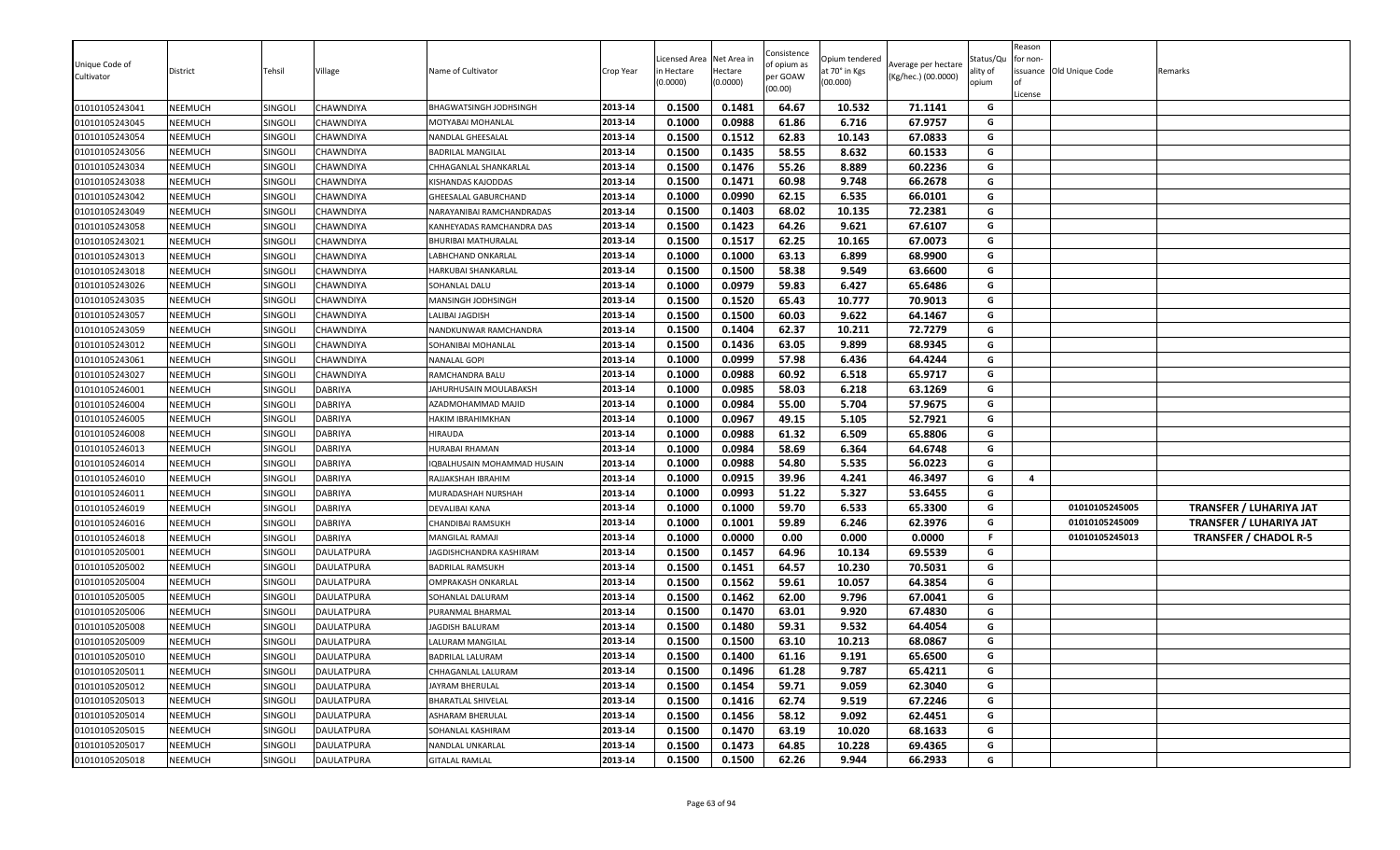|                |                |         |                   |                                |           | icensed Area | Net Area in | Consistence         | Opium tendered |                     | Status/Qu | Reason<br>for non- |                          |         |
|----------------|----------------|---------|-------------------|--------------------------------|-----------|--------------|-------------|---------------------|----------------|---------------------|-----------|--------------------|--------------------------|---------|
| Unique Code of | District       | Tehsil  | √illage           | Name of Cultivator             | Crop Year | n Hectare    | Hectare     | of opium as         | at 70° in Kgs  | Average per hectare | ality of  |                    | issuance Old Unique Code | Remarks |
| Cultivator     |                |         |                   |                                |           | (0.0000)     | (0.0000)    | per GOAW<br>(00.00) | (00.000)       | (Kg/hec.) (00.0000) | opium     |                    |                          |         |
| 01010105205019 | <b>NEEMUCH</b> | SINGOLI | <b>DAULATPURA</b> | GOPAL LAXMICHAND               | 2013-14   | 0.1500       | 0.1444      | 61.58               | 9.598          | 66.4681             | G         | License            |                          |         |
| 01010105205020 | <b>NEEMUCH</b> | SINGOLI | DAULATPURA        | RAMESHWARDAS GIRDHARIDAS       | 2013-14   | 0.1500       | 0.1544      | 65.36               | 10.682         | 69.1839             | G         |                    |                          |         |
| 01010105205021 | <b>NEEMUCH</b> | SINGOLI | <b>DAULATPURA</b> | NANDLAL KAJOD                  | 2013-14   | 0.1500       | 0.1470      | 62.13               | 10.109         | 68.7687             | G         |                    |                          |         |
| 01010105205023 | <b>NEEMUCH</b> | SINGOLI | DAULATPURA        | ONKARLAL KISHANLAL             | 2013-14   | 0.1500       | 0.1558      | 59.76               | 10.031         | 64.3838             | G         |                    |                          |         |
| 01010105205024 | <b>NEEMUCH</b> | SINGOLI | DAULATPURA        | SHANTILAL NANALAL              | 2013-14   | 0.1500       | 0.1500      | 69.44               | 11.170         | 74.4667             | G         |                    |                          |         |
| 01010105205025 | <b>NEEMUCH</b> | SINGOLI | <b>DAULATPURA</b> | CHHAGANLAL DAULATRAM           | 2013-14   | 0.1500       | 0.1460      | 64.78               | 10.170         | 69.6575             | G         |                    |                          |         |
| 01010105205026 | <b>NEEMUCH</b> | SINGOLI | DAULATPURA        | NATHU HIRA                     | 2013-14   | 0.1500       | 0.1458      | 65.12               | 10.196         | 69.9314             | G         |                    |                          |         |
| 01010105205027 | <b>NEEMUCH</b> | SINGOLI | <b>DAULATPURA</b> | BHANAWARIBAI GULABCHAND        | 2013-14   | 0.1500       | 0.1515      | 61.52               | 9.808          | 64.7393             | G         |                    |                          |         |
| 01010105205029 | <b>NEEMUCH</b> | SINGOLI | DAULATPURA        | BHANWARLAL JAYCHAND            | 2013-14   | 0.1500       | 0.1440      | 64.73               | 10.024         | 69.6111             | G         |                    |                          |         |
| 01010105205030 | NEEMUCH        | SINGOLI | <b>DAULATPURA</b> | GITALAL KISHANLAL              | 2013-14   | 0.1500       | 0.1511      | 62.07               | 10.020         | 66.3137             | G         |                    |                          |         |
| 01010105205031 | <b>NEEMUCH</b> | SINGOLI | DAULATPURA        | NARAYANLAL AMARCHAND           | 2013-14   | 0.1500       | 0.1501      | 64.35               | 10.121         | 67.4284             | G         |                    |                          |         |
| 01010105205032 | <b>NEEMUCH</b> | SINGOLI | <b>DAULATPURA</b> | SOHANLAL RAMSUKH               | 2013-14   | 0.1500       | 0.1501      | 62.80               | 10.039         | 66.8821             | G         |                    |                          |         |
| 01010105205033 | <b>NEEMUCH</b> | SINGOLI | DAULATPURA        | RAMLAL TAKECHAND               | 2013-14   | 0.1500       | 0.1498      | 59.45               | 9.656          | 64.4593             | G         |                    |                          |         |
| 01010105205034 | <b>NEEMUCH</b> | SINGOLI | DAULATPURA        | JODHRAJ SHANKARLAL             | 2013-14   | 0.1500       | 0.1512      | 59.24               | 9.318          | 61.6270             | G         |                    |                          |         |
| 01010105205035 | <b>NEEMUCH</b> | SINGOLI | <b>DAULATPURA</b> | RUKAMNIBAI BHARMAL             | 2013-14   | 0.1500       | 0.1487      | 59.53               | 9.644          | 64.8554             | G         |                    |                          |         |
| 01010105205036 | <b>NEEMUCH</b> | SINGOLI | DAULATPURA        | SITABAI LALURAM                | 2013-14   | 0.1500       | 0.1457      | 60.15               | 9.392          | 64.4612             | G         |                    |                          |         |
| 01010105205039 | <b>NEEMUCH</b> | SINGOLI | <b>DAULATPURA</b> | BOTHLAL HIRALAL                | 2013-14   | 0.1500       | 0.1500      | 58.17               | 9.424          | 62.8267             | G         |                    |                          |         |
| 01010105205040 | <b>NEEMUCH</b> | SINGOLI | DAULATPURA        | SHYAMLAL VENIRAM               | 2013-14   | 0.1500       | 0.1494      | 58.10               | 9.379          | 62.7778             | G         |                    |                          |         |
| 01010105205042 | <b>NEEMUCH</b> | SINGOLI | <b>DAULATPURA</b> | KHYALIRAM BHARMAL              | 2013-14   | 0.1500       | 0.1495      | 64.58               | 10.388         | 69.4849             | G         |                    |                          |         |
| 01010105205043 | <b>NEEMUCH</b> | SINGOLI | DAULATPURA        | HUDIBAI NARAYAN                | 2013-14   | 0.1500       | 0.1445      | 59.98               | 9.400          | 65.0519             | G         |                    |                          |         |
| 01010105205044 | <b>NEEMUCH</b> | SINGOLI | <b>DAULATPURA</b> | TULSIRAM ONKAR                 | 2013-14   | 0.1500       | 0.1427      | 61.26               | 9.329          | 65.3749             | G         |                    |                          |         |
| 01010105205045 | <b>NEEMUCH</b> | SINGOLI | <b>DAULATPURA</b> | CHAMPALAL CHUNNILAL            | 2013-14   | 0.1500       | 0.1460      | 62.29               | 10.011         | 68.5685             | G         |                    |                          |         |
| 01010105205047 | <b>NEEMUCH</b> | SINGOLI | DAULATPURA        | <b>BHURIBAI ONKARLAL</b>       | 2013-14   | 0.1000       | 0.1000      | 55.38               | 6.203          | 62.0300             | G         |                    |                          |         |
| 01010105205048 | <b>NEEMUCH</b> | SINGOLI | <b>DAULATPURA</b> | RADHESHYAM DALURAM             | 2013-14   | 0.1500       | 0.1500      | 62.52               | 10.084         | 67.2267             | G         |                    |                          |         |
| 01010105205049 | <b>NEEMUCH</b> | SINGOLI | DAULATPURA        | DULICHAND NANALAL              | 2013-14   | 0.1500       | 0.1500      | 60.82               | 9.783          | 65.2200             | G         |                    |                          |         |
| 01010105205050 | <b>NEEMUCH</b> | SINGOLI | <b>DAULATPURA</b> | MANGILAL RAMSUKH               | 2013-14   | 0.1500       | 0.1469      | 62.77               | 9.909          | 67.4541             | G         |                    |                          |         |
| 01010105205051 | <b>NEEMUCH</b> | SINGOLI | DAULATPURA        | DEVILAL RAMSUKH                | 2013-14   | 0.1500       | 0.1520      | 63.04               | 10.131         | 66.6513             | G         |                    |                          |         |
| 01010105205054 | <b>NEEMUCH</b> | SINGOLI | DAULATPURA        | KANHEYALAL BALURAM             | 2013-14   | 0.1500       | 0.1500      | 61.76               | 9.952          | 66.3467             | G         |                    |                          |         |
| 01010105205055 | <b>NEEMUCH</b> | SINGOLI | DAULATPURA        | AMARCHAND JITMAL               | 2013-14   | 0.1500       | 0.1500      | 62.16               | 10.097         | 67.3133             | G         |                    |                          |         |
| 01010105205056 | <b>NEEMUCH</b> | SINGOLI | DAULATPURA        | NAGAJIRAM MANGILAL             | 2013-14   | 0.1500       | 0.1496      | 62.12               | 9.948          | 66.4973             | G         |                    |                          |         |
| 01010105205057 | <b>NEEMUCH</b> | SINGOLI | <b>DAULATPURA</b> | MOHANLAL RUPA                  | 2013-14   | 0.1500       | 0.1490      | 65.86               | 10.528         | 70.6577             | G         |                    |                          |         |
| 01010105205058 | <b>NEEMUCH</b> | SINGOLI | DAULATPURA        | BHERULAL RAMLAL                | 2013-14   | 0.1500       | 0.1504      | 65.35               | 10.699         | 71.1370             | G         |                    |                          |         |
| 01010105205059 | <b>NEEMUCH</b> | SINGOLI | <b>DAULATPURA</b> | <b>IAGDISHCHANDRA ONKARLAL</b> | 2013-14   | 0.1500       | 0.1500      | 59.68               | 9.745          | 64.9667             | G         |                    |                          |         |
| 01010105205060 | <b>NEEMUCH</b> | SINGOLI | DAULATPURA        | RATANLAL VENIRAM               | 2013-14   | 0.1500       | 0.1485      | 62.57               | 9.949          | 66.9966             | G         |                    |                          |         |
| 01010105205061 | <b>NEEMUCH</b> | SINGOLI | <b>DAULATPURA</b> | MADANLAL HIRALAL               | 2013-14   | 0.1500       | 0.1500      | 60.84               | 9.804          | 65.3600             | G         |                    |                          |         |
| 01010105205063 | <b>NEEMUCH</b> | SINGOLI | DAULATPURA        | SHAMBHULAL NARAYAN             | 2013-14   | 0.1500       | 0.1489      | 62.83               | 9.963          | 66.9107             | G         |                    |                          |         |
| 01010105205067 | <b>NEEMUCH</b> | SINGOLI | DAULATPURA        | GHEESALAL RAMCHANDRA           | 2013-14   | 0.1500       | 0.1491      | 62.48               | 9.943          | 66.6868             | G         |                    |                          |         |
| 01010105205068 | <b>NEEMUCH</b> | SINGOLI | DAULATPURA        | LALIBAI BHURALAL               | 2013-14   | 0.1500       | 0.1466      | 57.65               | 9.084          | 61.9645             | G         |                    |                          |         |
| 01010105205069 | <b>NEEMUCH</b> | SINGOLI | <b>DAULATPURA</b> | SHYAMDAS GIRDHARIDAS           | 2013-14   | 0.1500       | 0.1499      | 64.83               | 10.456         | 69.7532             | G         |                    |                          |         |
| 01010105205070 | <b>NEEMUCH</b> | SINGOLI | DAULATPURA        | <b>KASHIRAM JITUJI</b>         | 2013-14   | 0.1500       | 0.1472      | 61.94               | 9.689          | 65.8220             | G         |                    |                          |         |
| 01010105205071 | NEEMUCH        | SINGOLI | DAULATPURA        | <b>ONKARLAL JITUJI</b>         | 2013-14   | 0.1500       | 0.1466      | 61.54               | 9.653          | 65.8458             | G         |                    |                          |         |
| 01010105205073 | <b>NEEMUCH</b> | SINGOLI | <b>DAULATPURA</b> | DEVILAL NATHUJI                | 2013-14   | 0.1500       | 0.1482      | 58.89               | 9.490          | 64.0351             | G         |                    |                          |         |
| 01010105205075 | NEEMUCH        | SINGOLI | DAULATPURA        | BABULAL HIRALAL                | 2013-14   | 0.1500       | 0.1512      | 63.95               | 10.442         | 69.0608             | G         |                    |                          |         |
| 01010105205076 | NEEMUCH        | SINGOLI | <b>DAULATPURA</b> | KANHEYALAL MANGILAL            | 2013-14   | 0.1500       | 0.1458      | 65.11               | 10.278         | 70.4938             | G         |                    |                          |         |
| 01010105205079 | NEEMUCH        | SINGOLI | DAULATPURA        | BHAGAWATIDAS GIRDHARI          | 2013-14   | 0.1500       | 0.1473      | 60.62               | 9.725          | 66.0217             | G         |                    |                          |         |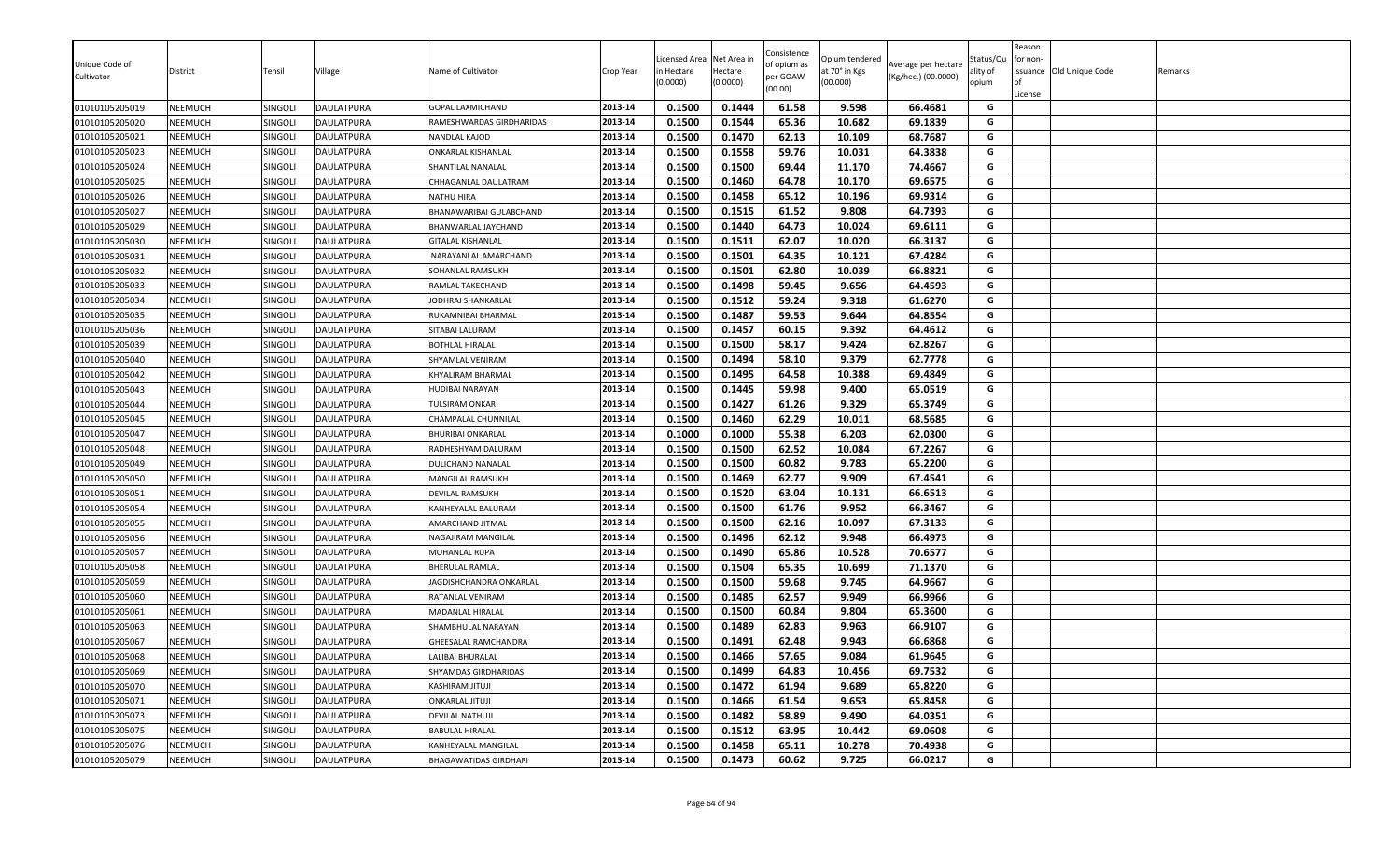| Unique Code of |                |                |                   |                                    |           | icensed Area | Net Area in         | Consistence<br>of opium as | Opium tendered            | Average per hectare | Status/Qu | eason<br>for non- |                 |                              |
|----------------|----------------|----------------|-------------------|------------------------------------|-----------|--------------|---------------------|----------------------------|---------------------------|---------------------|-----------|-------------------|-----------------|------------------------------|
| Cultivator     | District       | Tehsil         | Village           | Name of Cultivator                 | Crop Year | n Hectare    | Hectare<br>(0.0000) | per GOAW                   | at 70° in Kgs<br>(00.000) | (Kg/hec.) (00.0000) | ality of  | ssuance           | Old Unique Code | Remarks                      |
|                |                |                |                   |                                    |           | (0.0000)     |                     | (00.00)                    |                           |                     | opium     | License           |                 |                              |
| 01010105205081 | <b>NEEMUCH</b> | SINGOL         | <b>DAULATPURA</b> | DAULATRAM CHATARBHUJ               | 2013-14   | 0.1500       | 0.1490              | 63.88                      | 10.230                    | 68.6577             | G         |                   |                 |                              |
| 01010105205082 | <b>NEEMUCH</b> | SINGOLI        | <b>DAULATPURA</b> | BALMUKUND LAXMICHAND               | 2013-14   | 0.1500       | 0.1504              | 56.38                      | 9.117                     | 60.6184             | G         |                   |                 |                              |
| 01010105205083 | <b>NEEMUCH</b> | <b>SINGOLI</b> | <b>DAULATPURA</b> | <b>BHAGWANLAL LALURAM</b>          | 2013-14   | 0.1500       | 0.1501              | 63.41                      | 10.218                    | 68.0746             | G         |                   |                 |                              |
| 01010105205084 | <b>NEEMUCH</b> | SINGOLI        | <b>DAULATPURA</b> | <b>BHANWARLAL LALURAM</b>          | 2013-14   | 0.1500       | 0.1505              | 65.64                      | 10.521                    | 69.9070             | G         |                   |                 |                              |
| 01010105205086 | <b>NEEMUCH</b> | SINGOLI        | <b>DAULATPURA</b> | <b>MAGANLAL HIRALAL</b>            | 2013-14   | 0.1500       | 0.1488              | 62.61                      | 10.053                    | 67.5605             | G         |                   |                 |                              |
| 01010105205087 | NEEMUCH        | <b>SINGOLI</b> | DAULATPURA        | MURLIDHAR URF KAILASHCHAND GITALAL | 2013-14   | 0.1500       | 0.1485              | 58.57                      | 9.288                     | 62.5455             | G         |                   |                 |                              |
| 01010105205088 | NEEMUCH        | SINGOLI        | <b>DAULATPURA</b> | SHIVELAL KISHANLAL                 | 2013-14   | 0.1500       | 0.1443              | 61.76                      | 9.582                     | 66.4033             | G         |                   |                 |                              |
| 01010105205092 | <b>NEEMUCH</b> | SINGOLI        | DAULATPURA        | RANGLAL CHUNNILAL                  | 2013-14   | 0.1500       | 0.1488              | 61.95                      | 9.965                     | 66.9691             | G         |                   |                 |                              |
| 01010105205095 | <b>NEEMUCH</b> | SINGOLI        | <b>DAULATPURA</b> | MANOHARLAL GANSHYAM                | 2013-14   | 0.1000       | 0.0979              | 60.64                      | 6.376                     | 65.1277             | G         |                   |                 |                              |
| 01010105205096 | <b>NEEMUCH</b> | SINGOLI        | DAULATPURA        | RAMLAL KALUJI                      | 2013-14   | 0.1500       | 0.1500              | 62.15                      | 10.104                    | 67.3600             | G         |                   |                 |                              |
| 01010105205097 | NEEMUCH        | SINGOLI        | <b>DAULATPURA</b> | <b>BABULAL RUPA</b>                | 2013-14   | 0.1500       | 0.1498              | 64.31                      | 10.042                    | 67.0360             | G         |                   |                 |                              |
| 01010105205099 | <b>NEEMUCH</b> | SINGOLI        | <b>DAULATPURA</b> | JAGDISH KALUDHAKAR                 | 2013-14   | 0.1500       | 0.1482              | 62.39                      | 10.054                    | 67.8408             | G         |                   |                 |                              |
| 01010105205007 | NEEMUCH        | SINGOLI        | <b>DAULATPURA</b> | GAUTAMLAL LAXMICHAND               | 2013-14   | 0.1500       | 0.1401              | 60.25                      | 9.029                     | 64.4468             | G         |                   |                 |                              |
| 01010105205046 | NEEMUCH        | <b>SINGOLI</b> | DAULATPURA        | SHANKARLAL GITALAL                 | 2013-14   | 0.1500       | 0.1510              | 65.59                      | 10.597                    | 70.1788             | G         |                   |                 |                              |
| 01010105205052 | NEEMUCH        | SINGOLI        | DAULATPURA        | LALURAM MADHU                      | 2013-14   | 0.1500       | 0.1472              | 63.52                      | 10.181                    | 69.1644             | G         |                   |                 |                              |
| 01010105205066 | NEEMUCH        | SINGOLI        | DAULATPURA        | TULSIRAM MANGILAL                  | 2013-14   | 0.1500       | 0.1473              | 62.66                      | 10.052                    | 68.2417             | G         |                   |                 |                              |
| 01010105205072 | <b>NEEMUCH</b> | SINGOLI        | <b>DAULATPURA</b> | PYARIBAI PRABHULAL                 | 2013-14   | 0.1000       | 0.0954              | 61.16                      | 6.719                     | 70.4298             | G         |                   |                 |                              |
| 01010105205003 | <b>NEEMUCH</b> | SINGOLI        | DAULATPURA        | <b>GHISULAL LALURAM</b>            | 2013-14   | 0.1500       | 0.1496              | 62.09                      | 10.085                    | 67.4131             | G         |                   |                 |                              |
| 01010105205091 | <b>NEEMUCH</b> | SINGOLI        | <b>DAULATPURA</b> | JAMKUBAI DALURAM                   | 2013-14   | 0.1500       | 0.1485              | 59.45                      | 9.656                     | 65.0236             | G         |                   |                 |                              |
| 01010105205093 | <b>NEEMUCH</b> | SINGOLI        | DAULATPURA        | MOHANLAL SHANKARLAL                | 2013-14   | 0.1500       | 0.1439              | 58.29                      | 9.235                     | 64.1765             | G         |                   |                 |                              |
| 01010105205053 | <b>NEEMUCH</b> | SINGOLI        | <b>DAULATPURA</b> | SHYAMLAL SHANKARLAL                | 2013-14   | 0.1500       | 0.1457              | 65.23                      | 10.260                    | 70.4187             | G         |                   |                 |                              |
| 01010105205101 | <b>NEEMUCH</b> | SINGOLI        | DAULATPURA        | KOUSHALYABAI SHANKARLAL            | 2013-14   | 0.1500       | 0.1424              | 62.05                      | 9.476                     | 66.5449             | G         |                   | 01010105245015  | <b>TRANSFER / GUNDIKHEDA</b> |
| 01010105205102 | <b>NEEMUCH</b> | SINGOLI        | DAULATPURA        | SAJJANSINGH MADANSINGH             | 2013-14   | 0.1500       | 0.1408              | 65.64                      | 10.090                    | 71.6619             | G         |                   | 01010105206161  |                              |
| 01010105205103 | <b>NEEMUCH</b> | SINGOLI        | DAULATPURA        | <b>GOPAL RAMCHANDRADAS</b>         | 2013-14   | 0.1500       | 0.1404              | 66.76                      | 10.252                    | 73.0199             | G         |                   | 01010105206098  |                              |
| 01010105205104 | <b>NEEMUCH</b> | SINGOLI        | DAULATPURA        | RAMKANWARIBAI SHOUKINLAL           | 2013-14   | 0.1500       | 0.1485              | 63.11                      | 10.314                    | 69.4545             | G         |                   | 01010105199092  |                              |
| 01010102240002 | <b>NEEMUCH</b> | JAWAD          | <b>DIKEN</b>      | SITARAM SALIGRAM                   | 2013-14   | 0.1500       | 0.1502              | 59.76                      | 9.246                     | 61.5579             | G         |                   |                 |                              |
| 01010102240005 | <b>NEEMUCH</b> | JAWAD          | <b>DIKEN</b>      | DEUBAI MULCHAND                    | 2013-14   | 0.1500       | 0.1510              | 62.52                      | 9.637                     | 63.8212             | G         |                   |                 |                              |
| 01010102240008 | NEEMUCH        | JAWAD          | <b>DIKEN</b>      | SHOBHARAM RAMCHANDRA               | 2013-14   | 0.1500       | 0.1524              | 56.02                      | 8.739                     | 57.3425             | G         |                   |                 |                              |
| 01010102240009 | <b>NEEMUCH</b> | JAWAD          | <b>DIKEN</b>      | MOHANLAL CHHITARMAL                | 2013-14   | 0.1000       | 0.1006              | 60.89                      | 6.289                     | 62.5149             | G         |                   |                 |                              |
| 01010102240015 | NEEMUCH        | JAWAD          | <b>DIKEN</b>      | PRABHULAL NANDA                    | 2013-14   | 0.1500       | 0.1525              | 66.02                      | 10.488                    | 68.7738             | G         |                   |                 |                              |
| 01010102240018 | NEEMUCH        | JAWAD          | <b>DIKEN</b>      | RAMKANYABAI NEHRULAL               | 2013-14   | 0.1000       | 0.0974              | 63.16                      | 6.776                     | 69.5688             | G         |                   |                 |                              |
| 01010102240019 | NEEMUCH        | JAWAD          | <b>DIKEN</b>      | RAMESHWAR RAMGOPAL                 | 2013-14   | 0.1500       | 0.1477              | 59.09                      | 9.404                     | 63.6696             | G         |                   |                 |                              |
| 01010102240020 | NEEMUCH        | JAWAD          | <b>DIKEN</b>      | MOOLCHAND RAMCHANDRA               | 2013-14   | 0.1500       | 0.1520              | 63.91                      | 10.198                    | 67.0921             | G         |                   |                 |                              |
| 01010102240022 | <b>NEEMUCH</b> | JAWAD          | <b>DIKEN</b>      | JAMANALAL RAMCHANDRA               | 2013-14   | 0.1500       | 0.1490              | 68.76                      | 10.992                    | 73.7718             | G         |                   |                 |                              |
| 01010102240023 | <b>NEEMUCH</b> | JAWAD          | <b>DIKEN</b>      | RAMESHWAR BHURALAL                 | 2013-14   | 0.1500       | 0.1463              | 62.08                      | 9.481                     | 64.8052             | G         |                   |                 |                              |
| 01010102240027 | <b>NEEMUCH</b> | JAWAD          | <b>DIKEN</b>      | <b>GORDHAN DEVILAL</b>             | 2013-14   | 0.1500       | 0.1476              | 60.98                      | 9.469                     | 64.1531             | G         |                   |                 |                              |
| 01010102240028 | <b>NEEMUCH</b> | JAWAD          | <b>DIKEN</b>      | KARIBAI PYARCHAND                  | 2013-14   | 0.1500       | 0.1459              | 60.21                      | 8.077                     | 55.3598             | G         |                   |                 |                              |
| 01010102240029 | <b>NEEMUCH</b> | JAWAD          | <b>DIKEN</b>      | PYARIBAI MOHANLAL                  | 2013-14   | 0.1500       | 0.1500              | 62.88                      | 10.151                    | 67.6733             | G         |                   |                 |                              |
| 01010102240030 | <b>NEEMUCH</b> | JAWAD          | <b>DIKEN</b>      | DEVILAL PRABHULAL                  | 2013-14   | 0.1500       | 0.1484              | 64.93                      | 9.934                     | 66.9407             | G         |                   |                 |                              |
| 01010102240032 | <b>NEEMUCH</b> | JAWAD          | <b>DIKEN</b>      | NANURAM KOJUKELWAR                 | 2013-14   | 0.1000       | 0.1001              | 61.81                      | 6.393                     | 63.8661             | G         |                   |                 |                              |
| 01010102240033 | <b>NEEMUCH</b> | JAWAD          | <b>DIKEN</b>      | SURESHCHANDRA ONKARLAL             | 2013-14   | 0.1500       | 0.1441              | 65.85                      | 10.216                    | 70.8952             | G         |                   |                 |                              |
| 01010102240034 | <b>NEEMUCH</b> | JAWAD          | <b>DIKEN</b>      | KANWARLAL HIRALAL                  | 2013-14   | 0.1500       | 0.1458              | 68.65                      | 9.809                     | 67.2771             | - 1       | $\overline{2}$    |                 |                              |
| 01010102240035 | NEEMUCH        | <b>JAWAD</b>   | <b>DIKEN</b>      | AMRITLAL BHANWARLAL                | 2013-14   | 0.1500       | 0.1443              | 64.40                      | 10.221                    | 70.8316             | G         |                   |                 |                              |
| 01010102240036 | <b>NEEMUCH</b> | JAWAD          | <b>DIKEN</b>      | SOMABAI HIRALAL                    | 2013-14   | 0.1500       | 0.1500              | 69.94                      | 10.781                    | 71.8733             | G         |                   |                 |                              |
|                |                |                |                   |                                    |           |              |                     |                            |                           |                     |           |                   |                 |                              |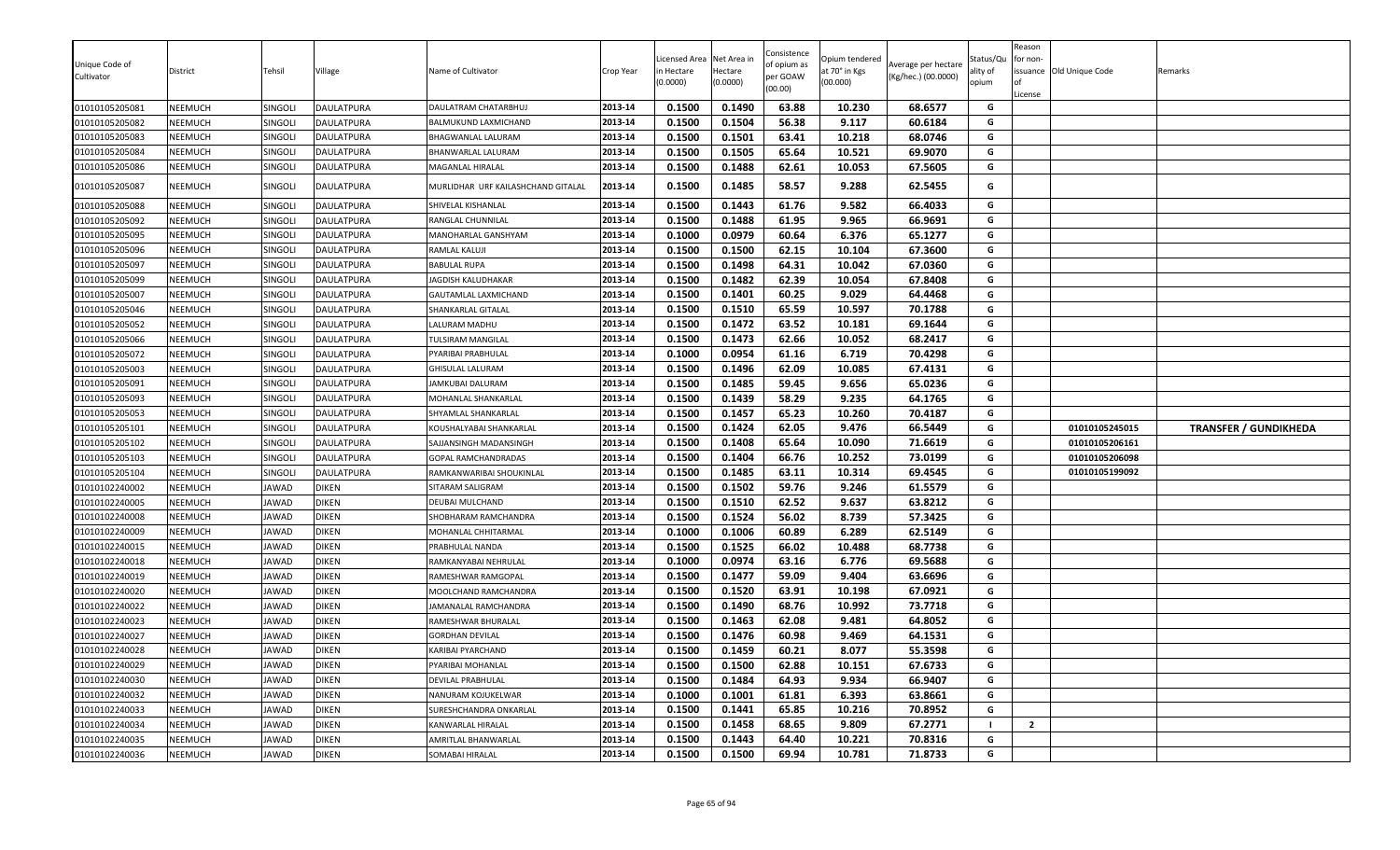| 01010102240038<br>NEEMUCH<br><b>JAWAD</b><br><b>DIKEN</b><br>0.1500<br>0.1515<br>66.19<br>10.713<br>70.7129<br>G<br>MANGILAL DAULATRAM<br>2013-14<br>0.0984<br>G<br>01010102240039<br>NEEMUCH<br><b>DIKEN</b><br>2013-14<br>0.1000<br>70.72<br>7.102<br>72.1748<br><b>JAWAD</b><br>RAMPRASAD KANA<br>01010102240040<br><b>DIKEN</b><br>0.1500<br>0.1452<br>62.74<br>9.321<br>64.1942<br>G<br>NEEMUCH<br><b>JAWAD</b><br><b>DALLA DHULJI</b><br>2013-14<br>0.1500<br>0.1518<br>64.21<br>10.209<br>67.2530<br>01010102240041<br>NEEMUCH<br><b>AWAD</b><br><b>DIKEN</b><br>ABHCHAND JANAKILAL PAUTR KANHEYALAL<br>2013-14<br>G<br>0.1500<br>59.36<br>9.828<br>65.5200<br>0.1500<br>G<br>01010102240042<br>NEEMUCH<br>JAWAD<br><b>DIKEN</b><br>KAILASH RAMCHANDRA KHOKHANWAT<br>2013-14<br>0.1500<br>0.1504<br>63.57<br>9.472<br>62.9787<br>01010102240046<br>NEEMUCH<br>JAWAD<br><b>DIKEN</b><br>2013-14<br>G<br>BHANWARIBAI GORDHAN<br>0.1495<br><b>DIKEN</b><br>2013-14<br>0.1500<br>63.21<br>9.816<br>65.6589<br>G<br>01010102240048<br><b>NEEMUCH</b><br><b>AWAD</b><br>SHYAMLAL RAMSUKH<br>2013-14<br>0.1000<br>0.1003<br>63.99<br>6.847<br>68.2652<br>01010102240052<br><b>NEEMUCH</b><br><b>AWAD</b><br><b>DIKEN</b><br>G<br>SHANKARLAL BALURAM<br>0.1500<br>0.1492<br>58.87<br>9.184<br>61.5550<br><b>NEEMUCH</b><br><b>DIKEN</b><br>2013-14<br>G<br>01010102240054<br><b>AWAD</b><br>SUKHIBAI KESHURAM<br><b>NEEMUCH</b><br><b>DIKEN</b><br>2013-14<br>0.1500<br>0.1480<br>59.59<br>9.049<br>61.1419<br>01010102240055<br><b>AWAD</b><br>G<br>RAMCHANDRA ONKARLAL<br>0.1500<br>0.1440<br>67.41<br>9.746<br>67.6806<br>2013-14<br>G<br>01010102240056<br><b>NEEMUCH</b><br>JAWAD<br><b>DIKEN</b><br>SATYANARAIN RAMNARAYAN<br><b>NEEMUCH</b><br><b>DIKEN</b><br>2013-14<br>0.1000<br>0.0973<br>59.98<br>6.015<br>61.8191<br>G<br>01010102240057<br><b>AWAD</b><br>KANHEYALAL JAGDISHCHAND<br>0.1500<br>0.1513<br>66.13<br>10.609<br>70.1190<br><b>DIKEN</b><br>2013-14<br>G<br>01010102240060<br><b>NEEMUCH</b><br><b>AWAD</b><br>PHOOLWANTIBAI KHYALI<br><b>DIKEN</b><br>2013-14<br>0.1500<br>0.1505<br>66.09<br>10.282<br>68.3189<br>G<br>01010102240061<br><b>NEEMUCH</b><br><b>AWAD</b><br>PARASRAM NANDA<br>0.1518<br>64.19<br>10.243<br>67.4769<br>NEEMUCH<br><b>DIKEN</b><br>2013-14<br>0.1500<br>G<br>01010102240063<br><b>AWAD</b><br>JANAKILAL KANHEYALAL<br>2013-14<br>0.1500<br>0.1482<br>71.62<br>11.623<br>78.4278<br>G<br>01010102240066<br><b>NEEMUCH</b><br><b>AWAD</b><br><b>DIKEN</b><br>BHAGATRAM ONKARLAL<br>2013-14<br>0.1500<br>0.1452<br>63.69<br>9.863<br>67.9270<br>NEEMUCH<br><b>DIKEN</b><br>LALU DHURA<br>G<br>01010102240067<br>JAWAD<br><b>DIKEN</b><br>2013-14<br>0.1500<br>0.1392<br>59.40<br>8.638<br>62.0546<br>G<br>01010102240068<br>NEEMUCH<br><b>AWAD</b><br>MANGILAL RADHAKISHAN<br><b>DIKEN</b><br>2013-14<br>0.1500<br>0.1501<br>69.25<br>11.040<br>73.5510<br>G<br>01010102240071<br>NEEMUCH<br>JAWAD<br>RAJENDRA BADRILAL<br>2013-14<br>0.0991<br>66.08<br>6.891<br>69.5358<br>G<br>01010102240072<br>NEEMUCH<br>JAWAD<br><b>DIKEN</b><br>0.1000<br>PREMSUKH KHYALILAL<br><b>DIKEN</b><br>0.1531<br>67.37<br>10.654<br>69.5885<br>01010102240073<br>NEEMUCH<br>JAWAD<br>2013-14<br>0.1500<br>G<br>JAMANALAL HAZARILAI<br>2013-14<br>0.1004<br>G<br>01010102240075<br>NEEMUCH<br>JAWAD<br><b>DIKEN</b><br>0.1000<br>65.73<br>6.216<br>61.9124<br>KANHEYALAL DALURAM<br>0.0953<br>63.48<br>6.647<br>01010102240076<br>NEEMUCH<br>JAWAD<br><b>DIKEN</b><br>SHAMBHULAL BHURA<br>2013-14<br>0.1000<br>69.7482<br>G<br>2013-14<br>0.1500<br>0.1411<br>69.20<br>73.0758<br>01010102240079<br><b>NEEMUCH</b><br>JAWAD<br><b>DIKEN</b><br>10.311<br>G<br>DHAPUBAI NANURAM<br>0.1500<br>0.1488<br>61.08<br>9.546<br>64.1532<br>01010102240081<br><b>NEEMUCH</b><br><b>AWAD</b><br><b>DIKEN</b><br>MATHURALAL KANWARLAL<br>2013-14<br>G<br>NEEMUCH<br><b>DIKEN</b><br>2013-14<br>0.1500<br>0.1491<br>56.92<br>9.010<br>60.4292<br>G<br><b>NAME CHANGE</b><br>01010102240086<br>JAWAD<br><b>CHETRAM RATANLAL</b><br>NEEMUCH<br><b>DIKEN</b><br>2013-14<br>0.1500<br>0.1550<br>64.27<br>9.842<br>63.4968<br>01010102240089<br>JAWAD<br>G<br>KANHEYALAL TULASIRAM<br><b>DIKEN</b><br>2013-14<br>0.1500<br>0.1516<br>63.11<br>9.485<br>62.5660<br>G<br>01010102240092<br><b>NEEMUCH</b><br>JAWAD<br><b>AMANALAL KANHEYALAL</b><br><b>DIKEN</b><br>0.1500<br>0.1510<br>61.49<br>9.777<br>64.7483<br>G<br>01010102240094<br><b>NEEMUCH</b><br><b>AWAD</b><br>2013-14<br><b>BALMUKUND RAMRATAN</b><br>0.1474<br>53.79<br>54.1655<br>0.1500<br>7.984<br><b>DIKEN</b><br>2013-14<br>G<br>01010102240100<br><b>NEEMUCH</b><br><b>AWAD</b><br>NANURAM NAVLA<br>2013-14<br>0.1500<br>0.1470<br>68.06<br>10.802<br>73.4830<br>01010102240101<br>NEEMUCH<br><b>AWAD</b><br><b>DIKEN</b><br>G<br>JANIBAI LAKHMA<br>0.1468<br>68.01<br>10.522<br>2013-14<br>0.1500<br>71.6757<br>01010102240107<br><b>NEEMUCH</b><br>JAWAD<br><b>DIKEN</b><br>BANSHILAL MOHANLAL<br>G<br>0.1500<br>0.0805<br>64.79<br>5.535<br>68.7578<br>01010102240112<br><b>NEEMUCH</b><br><b>AWAD</b><br><b>DIKEN</b><br>2013-14<br>G<br>TULASIBAI JAMANALAL<br><b>TRANSFER / BRAHMPURI</b><br>2013-14<br>0.1500<br>0.1499<br>62.58<br>9.923<br>66.1975<br><b>DIKEN</b><br>G<br>01010102240113<br>NEEMUCH<br>JAWAD<br>PRAHLAD CHHAGANLAL<br><b>DIKEN</b><br>0.1500<br>0.1515<br>64.72<br>10.605<br>70.0000<br>01010102240115<br><b>NEEMUCH</b><br>JAWAD<br>2013-14<br>G<br>ANOKHBAI DEVRAM<br>2013-14<br>0.1500<br>0.1460<br>64.51<br>10.064<br>68.9315<br>G<br><b>DIKEN</b><br>01010102240117<br>NEEMUCH<br>JAWAD<br>KANHEYALAL MODAJI<br>0.1498<br>67.56<br>G<br>01010102240119<br>NEEMUCH<br>JAWAD<br><b>DIKEN</b><br>2013-14<br>0.1500<br>10.501<br>70.1001<br>ASHOKKUMAR RAMDAYAL<br>0.1000<br>0.0961<br>56.18<br>6.027<br>62.7159<br><b>DIKEN</b><br>2013-14<br>G<br><b>NAME CHANGE</b><br>01010102240120<br>NEEMUCH<br>JAWAD<br>JAGDISHCHANDRA RADHAKISHAN<br>0.1495<br>64.27<br>01010102240122<br>NEEMUCH<br>JAWAD<br><b>DIKEN</b><br>2013-14<br>0.1500<br>10.256<br>68.6020<br>G<br>YESHODABAI RAMESHWAR<br>65.81<br>2013-14<br>0.1000<br>0.1012<br>6.872<br>67.9051<br>G<br>01010102240123<br><b>NEEMUCH</b><br><b>AWAD</b><br><b>DIKEN</b><br>PREMSUKH RAMDAYAL<br>0.1003<br>59.06<br>5.771<br>57.5374<br>01010102240125<br><b>NEEMUCH</b><br><b>AWAD</b><br><b>DIKEN</b><br>2013-14<br>0.1000<br>G<br>SANJEEVKUMAR SATYANARAIN<br>0.1500<br>0.1471<br>61.79<br>10.001<br>67.9878<br><b>NEEMUCH</b><br><b>DIKEN</b><br>2013-14<br>G<br>01010102240133<br><b>AWAD</b><br><b>ISHWARLAL RADHESHYAM</b><br><b>DIKEN</b><br>2013-14<br>0.1500<br>0.0651<br>68.67<br>5.131<br>78.8172<br>G<br>01010102240134<br><b>NEEMUCH</b><br><b>AWAD</b><br>OMPRAKASH RAJARAN | Unique Code of<br>Cultivator | District | Fehsil | Village      | Name of Cultivator | Crop Year | icensed Area<br>ectare ו<br>0.0000) | Net Area in<br>Hectare<br>(0.0000) | Consistence<br>of opium as<br>per GOAW<br>(00.00) | Opium tendered<br>at 70° in Kgs<br>(00.000) | Average per hectare<br>(Kg/hec.) (00.0000) | Status/Qu<br>ality of<br>opium | Reason<br>for non-<br>License | issuance Old Unique Code | Remarks |
|-------------------------------------------------------------------------------------------------------------------------------------------------------------------------------------------------------------------------------------------------------------------------------------------------------------------------------------------------------------------------------------------------------------------------------------------------------------------------------------------------------------------------------------------------------------------------------------------------------------------------------------------------------------------------------------------------------------------------------------------------------------------------------------------------------------------------------------------------------------------------------------------------------------------------------------------------------------------------------------------------------------------------------------------------------------------------------------------------------------------------------------------------------------------------------------------------------------------------------------------------------------------------------------------------------------------------------------------------------------------------------------------------------------------------------------------------------------------------------------------------------------------------------------------------------------------------------------------------------------------------------------------------------------------------------------------------------------------------------------------------------------------------------------------------------------------------------------------------------------------------------------------------------------------------------------------------------------------------------------------------------------------------------------------------------------------------------------------------------------------------------------------------------------------------------------------------------------------------------------------------------------------------------------------------------------------------------------------------------------------------------------------------------------------------------------------------------------------------------------------------------------------------------------------------------------------------------------------------------------------------------------------------------------------------------------------------------------------------------------------------------------------------------------------------------------------------------------------------------------------------------------------------------------------------------------------------------------------------------------------------------------------------------------------------------------------------------------------------------------------------------------------------------------------------------------------------------------------------------------------------------------------------------------------------------------------------------------------------------------------------------------------------------------------------------------------------------------------------------------------------------------------------------------------------------------------------------------------------------------------------------------------------------------------------------------------------------------------------------------------------------------------------------------------------------------------------------------------------------------------------------------------------------------------------------------------------------------------------------------------------------------------------------------------------------------------------------------------------------------------------------------------------------------------------------------------------------------------------------------------------------------------------------------------------------------------------------------------------------------------------------------------------------------------------------------------------------------------------------------------------------------------------------------------------------------------------------------------------------------------------------------------------------------------------------------------------------------------------------------------------------------------------------------------------------------------------------------------------------------------------------------------------------------------------------------------------------------------------------------------------------------------------------------------------------------------------------------------------------------------------------------------------------------------------------------------------------------------------------------------------------------------------------------------------------------------------------------------------------------------------------------------------------------------------------------------------------------------------------------------------------------------------------------------------------------------------------------------------------------------------------------------------------------------------------------------------------------------------------------------------------------------------------------------------------------------------------------------------------------------------------------------------------------------------------------------------------------------------------------------------------------------------------------------------------------------------------------------------------------------------------------------------------------------------------------------------------------------------------------------------------------------------------------------------------------------------------------------------------------------------------------------------------------------------------------------------------------------------------------------------------------------------------------------------------------------------------------------------------------------------------------------------------------------------------------------------------------------------------------------------------------------|------------------------------|----------|--------|--------------|--------------------|-----------|-------------------------------------|------------------------------------|---------------------------------------------------|---------------------------------------------|--------------------------------------------|--------------------------------|-------------------------------|--------------------------|---------|
|                                                                                                                                                                                                                                                                                                                                                                                                                                                                                                                                                                                                                                                                                                                                                                                                                                                                                                                                                                                                                                                                                                                                                                                                                                                                                                                                                                                                                                                                                                                                                                                                                                                                                                                                                                                                                                                                                                                                                                                                                                                                                                                                                                                                                                                                                                                                                                                                                                                                                                                                                                                                                                                                                                                                                                                                                                                                                                                                                                                                                                                                                                                                                                                                                                                                                                                                                                                                                                                                                                                                                                                                                                                                                                                                                                                                                                                                                                                                                                                                                                                                                                                                                                                                                                                                                                                                                                                                                                                                                                                                                                                                                                                                                                                                                                                                                                                                                                                                                                                                                                                                                                                                                                                                                                                                                                                                                                                                                                                                                                                                                                                                                                                                                                                                                                                                                                                                                                                                                                                                                                                                                                                                                                                                                                                                                                                                                                                                                                                                                                                                                                                                                                                                                                                                                                   |                              |          |        |              |                    |           |                                     |                                    |                                                   |                                             |                                            |                                |                               |                          |         |
|                                                                                                                                                                                                                                                                                                                                                                                                                                                                                                                                                                                                                                                                                                                                                                                                                                                                                                                                                                                                                                                                                                                                                                                                                                                                                                                                                                                                                                                                                                                                                                                                                                                                                                                                                                                                                                                                                                                                                                                                                                                                                                                                                                                                                                                                                                                                                                                                                                                                                                                                                                                                                                                                                                                                                                                                                                                                                                                                                                                                                                                                                                                                                                                                                                                                                                                                                                                                                                                                                                                                                                                                                                                                                                                                                                                                                                                                                                                                                                                                                                                                                                                                                                                                                                                                                                                                                                                                                                                                                                                                                                                                                                                                                                                                                                                                                                                                                                                                                                                                                                                                                                                                                                                                                                                                                                                                                                                                                                                                                                                                                                                                                                                                                                                                                                                                                                                                                                                                                                                                                                                                                                                                                                                                                                                                                                                                                                                                                                                                                                                                                                                                                                                                                                                                                                   |                              |          |        |              |                    |           |                                     |                                    |                                                   |                                             |                                            |                                |                               |                          |         |
|                                                                                                                                                                                                                                                                                                                                                                                                                                                                                                                                                                                                                                                                                                                                                                                                                                                                                                                                                                                                                                                                                                                                                                                                                                                                                                                                                                                                                                                                                                                                                                                                                                                                                                                                                                                                                                                                                                                                                                                                                                                                                                                                                                                                                                                                                                                                                                                                                                                                                                                                                                                                                                                                                                                                                                                                                                                                                                                                                                                                                                                                                                                                                                                                                                                                                                                                                                                                                                                                                                                                                                                                                                                                                                                                                                                                                                                                                                                                                                                                                                                                                                                                                                                                                                                                                                                                                                                                                                                                                                                                                                                                                                                                                                                                                                                                                                                                                                                                                                                                                                                                                                                                                                                                                                                                                                                                                                                                                                                                                                                                                                                                                                                                                                                                                                                                                                                                                                                                                                                                                                                                                                                                                                                                                                                                                                                                                                                                                                                                                                                                                                                                                                                                                                                                                                   |                              |          |        |              |                    |           |                                     |                                    |                                                   |                                             |                                            |                                |                               |                          |         |
|                                                                                                                                                                                                                                                                                                                                                                                                                                                                                                                                                                                                                                                                                                                                                                                                                                                                                                                                                                                                                                                                                                                                                                                                                                                                                                                                                                                                                                                                                                                                                                                                                                                                                                                                                                                                                                                                                                                                                                                                                                                                                                                                                                                                                                                                                                                                                                                                                                                                                                                                                                                                                                                                                                                                                                                                                                                                                                                                                                                                                                                                                                                                                                                                                                                                                                                                                                                                                                                                                                                                                                                                                                                                                                                                                                                                                                                                                                                                                                                                                                                                                                                                                                                                                                                                                                                                                                                                                                                                                                                                                                                                                                                                                                                                                                                                                                                                                                                                                                                                                                                                                                                                                                                                                                                                                                                                                                                                                                                                                                                                                                                                                                                                                                                                                                                                                                                                                                                                                                                                                                                                                                                                                                                                                                                                                                                                                                                                                                                                                                                                                                                                                                                                                                                                                                   |                              |          |        |              |                    |           |                                     |                                    |                                                   |                                             |                                            |                                |                               |                          |         |
|                                                                                                                                                                                                                                                                                                                                                                                                                                                                                                                                                                                                                                                                                                                                                                                                                                                                                                                                                                                                                                                                                                                                                                                                                                                                                                                                                                                                                                                                                                                                                                                                                                                                                                                                                                                                                                                                                                                                                                                                                                                                                                                                                                                                                                                                                                                                                                                                                                                                                                                                                                                                                                                                                                                                                                                                                                                                                                                                                                                                                                                                                                                                                                                                                                                                                                                                                                                                                                                                                                                                                                                                                                                                                                                                                                                                                                                                                                                                                                                                                                                                                                                                                                                                                                                                                                                                                                                                                                                                                                                                                                                                                                                                                                                                                                                                                                                                                                                                                                                                                                                                                                                                                                                                                                                                                                                                                                                                                                                                                                                                                                                                                                                                                                                                                                                                                                                                                                                                                                                                                                                                                                                                                                                                                                                                                                                                                                                                                                                                                                                                                                                                                                                                                                                                                                   |                              |          |        |              |                    |           |                                     |                                    |                                                   |                                             |                                            |                                |                               |                          |         |
|                                                                                                                                                                                                                                                                                                                                                                                                                                                                                                                                                                                                                                                                                                                                                                                                                                                                                                                                                                                                                                                                                                                                                                                                                                                                                                                                                                                                                                                                                                                                                                                                                                                                                                                                                                                                                                                                                                                                                                                                                                                                                                                                                                                                                                                                                                                                                                                                                                                                                                                                                                                                                                                                                                                                                                                                                                                                                                                                                                                                                                                                                                                                                                                                                                                                                                                                                                                                                                                                                                                                                                                                                                                                                                                                                                                                                                                                                                                                                                                                                                                                                                                                                                                                                                                                                                                                                                                                                                                                                                                                                                                                                                                                                                                                                                                                                                                                                                                                                                                                                                                                                                                                                                                                                                                                                                                                                                                                                                                                                                                                                                                                                                                                                                                                                                                                                                                                                                                                                                                                                                                                                                                                                                                                                                                                                                                                                                                                                                                                                                                                                                                                                                                                                                                                                                   |                              |          |        |              |                    |           |                                     |                                    |                                                   |                                             |                                            |                                |                               |                          |         |
|                                                                                                                                                                                                                                                                                                                                                                                                                                                                                                                                                                                                                                                                                                                                                                                                                                                                                                                                                                                                                                                                                                                                                                                                                                                                                                                                                                                                                                                                                                                                                                                                                                                                                                                                                                                                                                                                                                                                                                                                                                                                                                                                                                                                                                                                                                                                                                                                                                                                                                                                                                                                                                                                                                                                                                                                                                                                                                                                                                                                                                                                                                                                                                                                                                                                                                                                                                                                                                                                                                                                                                                                                                                                                                                                                                                                                                                                                                                                                                                                                                                                                                                                                                                                                                                                                                                                                                                                                                                                                                                                                                                                                                                                                                                                                                                                                                                                                                                                                                                                                                                                                                                                                                                                                                                                                                                                                                                                                                                                                                                                                                                                                                                                                                                                                                                                                                                                                                                                                                                                                                                                                                                                                                                                                                                                                                                                                                                                                                                                                                                                                                                                                                                                                                                                                                   |                              |          |        |              |                    |           |                                     |                                    |                                                   |                                             |                                            |                                |                               |                          |         |
|                                                                                                                                                                                                                                                                                                                                                                                                                                                                                                                                                                                                                                                                                                                                                                                                                                                                                                                                                                                                                                                                                                                                                                                                                                                                                                                                                                                                                                                                                                                                                                                                                                                                                                                                                                                                                                                                                                                                                                                                                                                                                                                                                                                                                                                                                                                                                                                                                                                                                                                                                                                                                                                                                                                                                                                                                                                                                                                                                                                                                                                                                                                                                                                                                                                                                                                                                                                                                                                                                                                                                                                                                                                                                                                                                                                                                                                                                                                                                                                                                                                                                                                                                                                                                                                                                                                                                                                                                                                                                                                                                                                                                                                                                                                                                                                                                                                                                                                                                                                                                                                                                                                                                                                                                                                                                                                                                                                                                                                                                                                                                                                                                                                                                                                                                                                                                                                                                                                                                                                                                                                                                                                                                                                                                                                                                                                                                                                                                                                                                                                                                                                                                                                                                                                                                                   |                              |          |        |              |                    |           |                                     |                                    |                                                   |                                             |                                            |                                |                               |                          |         |
|                                                                                                                                                                                                                                                                                                                                                                                                                                                                                                                                                                                                                                                                                                                                                                                                                                                                                                                                                                                                                                                                                                                                                                                                                                                                                                                                                                                                                                                                                                                                                                                                                                                                                                                                                                                                                                                                                                                                                                                                                                                                                                                                                                                                                                                                                                                                                                                                                                                                                                                                                                                                                                                                                                                                                                                                                                                                                                                                                                                                                                                                                                                                                                                                                                                                                                                                                                                                                                                                                                                                                                                                                                                                                                                                                                                                                                                                                                                                                                                                                                                                                                                                                                                                                                                                                                                                                                                                                                                                                                                                                                                                                                                                                                                                                                                                                                                                                                                                                                                                                                                                                                                                                                                                                                                                                                                                                                                                                                                                                                                                                                                                                                                                                                                                                                                                                                                                                                                                                                                                                                                                                                                                                                                                                                                                                                                                                                                                                                                                                                                                                                                                                                                                                                                                                                   |                              |          |        |              |                    |           |                                     |                                    |                                                   |                                             |                                            |                                |                               |                          |         |
|                                                                                                                                                                                                                                                                                                                                                                                                                                                                                                                                                                                                                                                                                                                                                                                                                                                                                                                                                                                                                                                                                                                                                                                                                                                                                                                                                                                                                                                                                                                                                                                                                                                                                                                                                                                                                                                                                                                                                                                                                                                                                                                                                                                                                                                                                                                                                                                                                                                                                                                                                                                                                                                                                                                                                                                                                                                                                                                                                                                                                                                                                                                                                                                                                                                                                                                                                                                                                                                                                                                                                                                                                                                                                                                                                                                                                                                                                                                                                                                                                                                                                                                                                                                                                                                                                                                                                                                                                                                                                                                                                                                                                                                                                                                                                                                                                                                                                                                                                                                                                                                                                                                                                                                                                                                                                                                                                                                                                                                                                                                                                                                                                                                                                                                                                                                                                                                                                                                                                                                                                                                                                                                                                                                                                                                                                                                                                                                                                                                                                                                                                                                                                                                                                                                                                                   |                              |          |        |              |                    |           |                                     |                                    |                                                   |                                             |                                            |                                |                               |                          |         |
|                                                                                                                                                                                                                                                                                                                                                                                                                                                                                                                                                                                                                                                                                                                                                                                                                                                                                                                                                                                                                                                                                                                                                                                                                                                                                                                                                                                                                                                                                                                                                                                                                                                                                                                                                                                                                                                                                                                                                                                                                                                                                                                                                                                                                                                                                                                                                                                                                                                                                                                                                                                                                                                                                                                                                                                                                                                                                                                                                                                                                                                                                                                                                                                                                                                                                                                                                                                                                                                                                                                                                                                                                                                                                                                                                                                                                                                                                                                                                                                                                                                                                                                                                                                                                                                                                                                                                                                                                                                                                                                                                                                                                                                                                                                                                                                                                                                                                                                                                                                                                                                                                                                                                                                                                                                                                                                                                                                                                                                                                                                                                                                                                                                                                                                                                                                                                                                                                                                                                                                                                                                                                                                                                                                                                                                                                                                                                                                                                                                                                                                                                                                                                                                                                                                                                                   |                              |          |        |              |                    |           |                                     |                                    |                                                   |                                             |                                            |                                |                               |                          |         |
|                                                                                                                                                                                                                                                                                                                                                                                                                                                                                                                                                                                                                                                                                                                                                                                                                                                                                                                                                                                                                                                                                                                                                                                                                                                                                                                                                                                                                                                                                                                                                                                                                                                                                                                                                                                                                                                                                                                                                                                                                                                                                                                                                                                                                                                                                                                                                                                                                                                                                                                                                                                                                                                                                                                                                                                                                                                                                                                                                                                                                                                                                                                                                                                                                                                                                                                                                                                                                                                                                                                                                                                                                                                                                                                                                                                                                                                                                                                                                                                                                                                                                                                                                                                                                                                                                                                                                                                                                                                                                                                                                                                                                                                                                                                                                                                                                                                                                                                                                                                                                                                                                                                                                                                                                                                                                                                                                                                                                                                                                                                                                                                                                                                                                                                                                                                                                                                                                                                                                                                                                                                                                                                                                                                                                                                                                                                                                                                                                                                                                                                                                                                                                                                                                                                                                                   |                              |          |        |              |                    |           |                                     |                                    |                                                   |                                             |                                            |                                |                               |                          |         |
|                                                                                                                                                                                                                                                                                                                                                                                                                                                                                                                                                                                                                                                                                                                                                                                                                                                                                                                                                                                                                                                                                                                                                                                                                                                                                                                                                                                                                                                                                                                                                                                                                                                                                                                                                                                                                                                                                                                                                                                                                                                                                                                                                                                                                                                                                                                                                                                                                                                                                                                                                                                                                                                                                                                                                                                                                                                                                                                                                                                                                                                                                                                                                                                                                                                                                                                                                                                                                                                                                                                                                                                                                                                                                                                                                                                                                                                                                                                                                                                                                                                                                                                                                                                                                                                                                                                                                                                                                                                                                                                                                                                                                                                                                                                                                                                                                                                                                                                                                                                                                                                                                                                                                                                                                                                                                                                                                                                                                                                                                                                                                                                                                                                                                                                                                                                                                                                                                                                                                                                                                                                                                                                                                                                                                                                                                                                                                                                                                                                                                                                                                                                                                                                                                                                                                                   |                              |          |        |              |                    |           |                                     |                                    |                                                   |                                             |                                            |                                |                               |                          |         |
|                                                                                                                                                                                                                                                                                                                                                                                                                                                                                                                                                                                                                                                                                                                                                                                                                                                                                                                                                                                                                                                                                                                                                                                                                                                                                                                                                                                                                                                                                                                                                                                                                                                                                                                                                                                                                                                                                                                                                                                                                                                                                                                                                                                                                                                                                                                                                                                                                                                                                                                                                                                                                                                                                                                                                                                                                                                                                                                                                                                                                                                                                                                                                                                                                                                                                                                                                                                                                                                                                                                                                                                                                                                                                                                                                                                                                                                                                                                                                                                                                                                                                                                                                                                                                                                                                                                                                                                                                                                                                                                                                                                                                                                                                                                                                                                                                                                                                                                                                                                                                                                                                                                                                                                                                                                                                                                                                                                                                                                                                                                                                                                                                                                                                                                                                                                                                                                                                                                                                                                                                                                                                                                                                                                                                                                                                                                                                                                                                                                                                                                                                                                                                                                                                                                                                                   |                              |          |        |              |                    |           |                                     |                                    |                                                   |                                             |                                            |                                |                               |                          |         |
|                                                                                                                                                                                                                                                                                                                                                                                                                                                                                                                                                                                                                                                                                                                                                                                                                                                                                                                                                                                                                                                                                                                                                                                                                                                                                                                                                                                                                                                                                                                                                                                                                                                                                                                                                                                                                                                                                                                                                                                                                                                                                                                                                                                                                                                                                                                                                                                                                                                                                                                                                                                                                                                                                                                                                                                                                                                                                                                                                                                                                                                                                                                                                                                                                                                                                                                                                                                                                                                                                                                                                                                                                                                                                                                                                                                                                                                                                                                                                                                                                                                                                                                                                                                                                                                                                                                                                                                                                                                                                                                                                                                                                                                                                                                                                                                                                                                                                                                                                                                                                                                                                                                                                                                                                                                                                                                                                                                                                                                                                                                                                                                                                                                                                                                                                                                                                                                                                                                                                                                                                                                                                                                                                                                                                                                                                                                                                                                                                                                                                                                                                                                                                                                                                                                                                                   |                              |          |        |              |                    |           |                                     |                                    |                                                   |                                             |                                            |                                |                               |                          |         |
|                                                                                                                                                                                                                                                                                                                                                                                                                                                                                                                                                                                                                                                                                                                                                                                                                                                                                                                                                                                                                                                                                                                                                                                                                                                                                                                                                                                                                                                                                                                                                                                                                                                                                                                                                                                                                                                                                                                                                                                                                                                                                                                                                                                                                                                                                                                                                                                                                                                                                                                                                                                                                                                                                                                                                                                                                                                                                                                                                                                                                                                                                                                                                                                                                                                                                                                                                                                                                                                                                                                                                                                                                                                                                                                                                                                                                                                                                                                                                                                                                                                                                                                                                                                                                                                                                                                                                                                                                                                                                                                                                                                                                                                                                                                                                                                                                                                                                                                                                                                                                                                                                                                                                                                                                                                                                                                                                                                                                                                                                                                                                                                                                                                                                                                                                                                                                                                                                                                                                                                                                                                                                                                                                                                                                                                                                                                                                                                                                                                                                                                                                                                                                                                                                                                                                                   |                              |          |        |              |                    |           |                                     |                                    |                                                   |                                             |                                            |                                |                               |                          |         |
|                                                                                                                                                                                                                                                                                                                                                                                                                                                                                                                                                                                                                                                                                                                                                                                                                                                                                                                                                                                                                                                                                                                                                                                                                                                                                                                                                                                                                                                                                                                                                                                                                                                                                                                                                                                                                                                                                                                                                                                                                                                                                                                                                                                                                                                                                                                                                                                                                                                                                                                                                                                                                                                                                                                                                                                                                                                                                                                                                                                                                                                                                                                                                                                                                                                                                                                                                                                                                                                                                                                                                                                                                                                                                                                                                                                                                                                                                                                                                                                                                                                                                                                                                                                                                                                                                                                                                                                                                                                                                                                                                                                                                                                                                                                                                                                                                                                                                                                                                                                                                                                                                                                                                                                                                                                                                                                                                                                                                                                                                                                                                                                                                                                                                                                                                                                                                                                                                                                                                                                                                                                                                                                                                                                                                                                                                                                                                                                                                                                                                                                                                                                                                                                                                                                                                                   |                              |          |        |              |                    |           |                                     |                                    |                                                   |                                             |                                            |                                |                               |                          |         |
|                                                                                                                                                                                                                                                                                                                                                                                                                                                                                                                                                                                                                                                                                                                                                                                                                                                                                                                                                                                                                                                                                                                                                                                                                                                                                                                                                                                                                                                                                                                                                                                                                                                                                                                                                                                                                                                                                                                                                                                                                                                                                                                                                                                                                                                                                                                                                                                                                                                                                                                                                                                                                                                                                                                                                                                                                                                                                                                                                                                                                                                                                                                                                                                                                                                                                                                                                                                                                                                                                                                                                                                                                                                                                                                                                                                                                                                                                                                                                                                                                                                                                                                                                                                                                                                                                                                                                                                                                                                                                                                                                                                                                                                                                                                                                                                                                                                                                                                                                                                                                                                                                                                                                                                                                                                                                                                                                                                                                                                                                                                                                                                                                                                                                                                                                                                                                                                                                                                                                                                                                                                                                                                                                                                                                                                                                                                                                                                                                                                                                                                                                                                                                                                                                                                                                                   |                              |          |        |              |                    |           |                                     |                                    |                                                   |                                             |                                            |                                |                               |                          |         |
|                                                                                                                                                                                                                                                                                                                                                                                                                                                                                                                                                                                                                                                                                                                                                                                                                                                                                                                                                                                                                                                                                                                                                                                                                                                                                                                                                                                                                                                                                                                                                                                                                                                                                                                                                                                                                                                                                                                                                                                                                                                                                                                                                                                                                                                                                                                                                                                                                                                                                                                                                                                                                                                                                                                                                                                                                                                                                                                                                                                                                                                                                                                                                                                                                                                                                                                                                                                                                                                                                                                                                                                                                                                                                                                                                                                                                                                                                                                                                                                                                                                                                                                                                                                                                                                                                                                                                                                                                                                                                                                                                                                                                                                                                                                                                                                                                                                                                                                                                                                                                                                                                                                                                                                                                                                                                                                                                                                                                                                                                                                                                                                                                                                                                                                                                                                                                                                                                                                                                                                                                                                                                                                                                                                                                                                                                                                                                                                                                                                                                                                                                                                                                                                                                                                                                                   |                              |          |        |              |                    |           |                                     |                                    |                                                   |                                             |                                            |                                |                               |                          |         |
|                                                                                                                                                                                                                                                                                                                                                                                                                                                                                                                                                                                                                                                                                                                                                                                                                                                                                                                                                                                                                                                                                                                                                                                                                                                                                                                                                                                                                                                                                                                                                                                                                                                                                                                                                                                                                                                                                                                                                                                                                                                                                                                                                                                                                                                                                                                                                                                                                                                                                                                                                                                                                                                                                                                                                                                                                                                                                                                                                                                                                                                                                                                                                                                                                                                                                                                                                                                                                                                                                                                                                                                                                                                                                                                                                                                                                                                                                                                                                                                                                                                                                                                                                                                                                                                                                                                                                                                                                                                                                                                                                                                                                                                                                                                                                                                                                                                                                                                                                                                                                                                                                                                                                                                                                                                                                                                                                                                                                                                                                                                                                                                                                                                                                                                                                                                                                                                                                                                                                                                                                                                                                                                                                                                                                                                                                                                                                                                                                                                                                                                                                                                                                                                                                                                                                                   |                              |          |        |              |                    |           |                                     |                                    |                                                   |                                             |                                            |                                |                               |                          |         |
|                                                                                                                                                                                                                                                                                                                                                                                                                                                                                                                                                                                                                                                                                                                                                                                                                                                                                                                                                                                                                                                                                                                                                                                                                                                                                                                                                                                                                                                                                                                                                                                                                                                                                                                                                                                                                                                                                                                                                                                                                                                                                                                                                                                                                                                                                                                                                                                                                                                                                                                                                                                                                                                                                                                                                                                                                                                                                                                                                                                                                                                                                                                                                                                                                                                                                                                                                                                                                                                                                                                                                                                                                                                                                                                                                                                                                                                                                                                                                                                                                                                                                                                                                                                                                                                                                                                                                                                                                                                                                                                                                                                                                                                                                                                                                                                                                                                                                                                                                                                                                                                                                                                                                                                                                                                                                                                                                                                                                                                                                                                                                                                                                                                                                                                                                                                                                                                                                                                                                                                                                                                                                                                                                                                                                                                                                                                                                                                                                                                                                                                                                                                                                                                                                                                                                                   |                              |          |        |              |                    |           |                                     |                                    |                                                   |                                             |                                            |                                |                               |                          |         |
|                                                                                                                                                                                                                                                                                                                                                                                                                                                                                                                                                                                                                                                                                                                                                                                                                                                                                                                                                                                                                                                                                                                                                                                                                                                                                                                                                                                                                                                                                                                                                                                                                                                                                                                                                                                                                                                                                                                                                                                                                                                                                                                                                                                                                                                                                                                                                                                                                                                                                                                                                                                                                                                                                                                                                                                                                                                                                                                                                                                                                                                                                                                                                                                                                                                                                                                                                                                                                                                                                                                                                                                                                                                                                                                                                                                                                                                                                                                                                                                                                                                                                                                                                                                                                                                                                                                                                                                                                                                                                                                                                                                                                                                                                                                                                                                                                                                                                                                                                                                                                                                                                                                                                                                                                                                                                                                                                                                                                                                                                                                                                                                                                                                                                                                                                                                                                                                                                                                                                                                                                                                                                                                                                                                                                                                                                                                                                                                                                                                                                                                                                                                                                                                                                                                                                                   |                              |          |        |              |                    |           |                                     |                                    |                                                   |                                             |                                            |                                |                               |                          |         |
|                                                                                                                                                                                                                                                                                                                                                                                                                                                                                                                                                                                                                                                                                                                                                                                                                                                                                                                                                                                                                                                                                                                                                                                                                                                                                                                                                                                                                                                                                                                                                                                                                                                                                                                                                                                                                                                                                                                                                                                                                                                                                                                                                                                                                                                                                                                                                                                                                                                                                                                                                                                                                                                                                                                                                                                                                                                                                                                                                                                                                                                                                                                                                                                                                                                                                                                                                                                                                                                                                                                                                                                                                                                                                                                                                                                                                                                                                                                                                                                                                                                                                                                                                                                                                                                                                                                                                                                                                                                                                                                                                                                                                                                                                                                                                                                                                                                                                                                                                                                                                                                                                                                                                                                                                                                                                                                                                                                                                                                                                                                                                                                                                                                                                                                                                                                                                                                                                                                                                                                                                                                                                                                                                                                                                                                                                                                                                                                                                                                                                                                                                                                                                                                                                                                                                                   |                              |          |        |              |                    |           |                                     |                                    |                                                   |                                             |                                            |                                |                               |                          |         |
|                                                                                                                                                                                                                                                                                                                                                                                                                                                                                                                                                                                                                                                                                                                                                                                                                                                                                                                                                                                                                                                                                                                                                                                                                                                                                                                                                                                                                                                                                                                                                                                                                                                                                                                                                                                                                                                                                                                                                                                                                                                                                                                                                                                                                                                                                                                                                                                                                                                                                                                                                                                                                                                                                                                                                                                                                                                                                                                                                                                                                                                                                                                                                                                                                                                                                                                                                                                                                                                                                                                                                                                                                                                                                                                                                                                                                                                                                                                                                                                                                                                                                                                                                                                                                                                                                                                                                                                                                                                                                                                                                                                                                                                                                                                                                                                                                                                                                                                                                                                                                                                                                                                                                                                                                                                                                                                                                                                                                                                                                                                                                                                                                                                                                                                                                                                                                                                                                                                                                                                                                                                                                                                                                                                                                                                                                                                                                                                                                                                                                                                                                                                                                                                                                                                                                                   |                              |          |        |              |                    |           |                                     |                                    |                                                   |                                             |                                            |                                |                               |                          |         |
|                                                                                                                                                                                                                                                                                                                                                                                                                                                                                                                                                                                                                                                                                                                                                                                                                                                                                                                                                                                                                                                                                                                                                                                                                                                                                                                                                                                                                                                                                                                                                                                                                                                                                                                                                                                                                                                                                                                                                                                                                                                                                                                                                                                                                                                                                                                                                                                                                                                                                                                                                                                                                                                                                                                                                                                                                                                                                                                                                                                                                                                                                                                                                                                                                                                                                                                                                                                                                                                                                                                                                                                                                                                                                                                                                                                                                                                                                                                                                                                                                                                                                                                                                                                                                                                                                                                                                                                                                                                                                                                                                                                                                                                                                                                                                                                                                                                                                                                                                                                                                                                                                                                                                                                                                                                                                                                                                                                                                                                                                                                                                                                                                                                                                                                                                                                                                                                                                                                                                                                                                                                                                                                                                                                                                                                                                                                                                                                                                                                                                                                                                                                                                                                                                                                                                                   |                              |          |        |              |                    |           |                                     |                                    |                                                   |                                             |                                            |                                |                               |                          |         |
|                                                                                                                                                                                                                                                                                                                                                                                                                                                                                                                                                                                                                                                                                                                                                                                                                                                                                                                                                                                                                                                                                                                                                                                                                                                                                                                                                                                                                                                                                                                                                                                                                                                                                                                                                                                                                                                                                                                                                                                                                                                                                                                                                                                                                                                                                                                                                                                                                                                                                                                                                                                                                                                                                                                                                                                                                                                                                                                                                                                                                                                                                                                                                                                                                                                                                                                                                                                                                                                                                                                                                                                                                                                                                                                                                                                                                                                                                                                                                                                                                                                                                                                                                                                                                                                                                                                                                                                                                                                                                                                                                                                                                                                                                                                                                                                                                                                                                                                                                                                                                                                                                                                                                                                                                                                                                                                                                                                                                                                                                                                                                                                                                                                                                                                                                                                                                                                                                                                                                                                                                                                                                                                                                                                                                                                                                                                                                                                                                                                                                                                                                                                                                                                                                                                                                                   |                              |          |        |              |                    |           |                                     |                                    |                                                   |                                             |                                            |                                |                               |                          |         |
|                                                                                                                                                                                                                                                                                                                                                                                                                                                                                                                                                                                                                                                                                                                                                                                                                                                                                                                                                                                                                                                                                                                                                                                                                                                                                                                                                                                                                                                                                                                                                                                                                                                                                                                                                                                                                                                                                                                                                                                                                                                                                                                                                                                                                                                                                                                                                                                                                                                                                                                                                                                                                                                                                                                                                                                                                                                                                                                                                                                                                                                                                                                                                                                                                                                                                                                                                                                                                                                                                                                                                                                                                                                                                                                                                                                                                                                                                                                                                                                                                                                                                                                                                                                                                                                                                                                                                                                                                                                                                                                                                                                                                                                                                                                                                                                                                                                                                                                                                                                                                                                                                                                                                                                                                                                                                                                                                                                                                                                                                                                                                                                                                                                                                                                                                                                                                                                                                                                                                                                                                                                                                                                                                                                                                                                                                                                                                                                                                                                                                                                                                                                                                                                                                                                                                                   |                              |          |        |              |                    |           |                                     |                                    |                                                   |                                             |                                            |                                |                               |                          |         |
|                                                                                                                                                                                                                                                                                                                                                                                                                                                                                                                                                                                                                                                                                                                                                                                                                                                                                                                                                                                                                                                                                                                                                                                                                                                                                                                                                                                                                                                                                                                                                                                                                                                                                                                                                                                                                                                                                                                                                                                                                                                                                                                                                                                                                                                                                                                                                                                                                                                                                                                                                                                                                                                                                                                                                                                                                                                                                                                                                                                                                                                                                                                                                                                                                                                                                                                                                                                                                                                                                                                                                                                                                                                                                                                                                                                                                                                                                                                                                                                                                                                                                                                                                                                                                                                                                                                                                                                                                                                                                                                                                                                                                                                                                                                                                                                                                                                                                                                                                                                                                                                                                                                                                                                                                                                                                                                                                                                                                                                                                                                                                                                                                                                                                                                                                                                                                                                                                                                                                                                                                                                                                                                                                                                                                                                                                                                                                                                                                                                                                                                                                                                                                                                                                                                                                                   |                              |          |        |              |                    |           |                                     |                                    |                                                   |                                             |                                            |                                |                               |                          |         |
|                                                                                                                                                                                                                                                                                                                                                                                                                                                                                                                                                                                                                                                                                                                                                                                                                                                                                                                                                                                                                                                                                                                                                                                                                                                                                                                                                                                                                                                                                                                                                                                                                                                                                                                                                                                                                                                                                                                                                                                                                                                                                                                                                                                                                                                                                                                                                                                                                                                                                                                                                                                                                                                                                                                                                                                                                                                                                                                                                                                                                                                                                                                                                                                                                                                                                                                                                                                                                                                                                                                                                                                                                                                                                                                                                                                                                                                                                                                                                                                                                                                                                                                                                                                                                                                                                                                                                                                                                                                                                                                                                                                                                                                                                                                                                                                                                                                                                                                                                                                                                                                                                                                                                                                                                                                                                                                                                                                                                                                                                                                                                                                                                                                                                                                                                                                                                                                                                                                                                                                                                                                                                                                                                                                                                                                                                                                                                                                                                                                                                                                                                                                                                                                                                                                                                                   |                              |          |        |              |                    |           |                                     |                                    |                                                   |                                             |                                            |                                |                               |                          |         |
|                                                                                                                                                                                                                                                                                                                                                                                                                                                                                                                                                                                                                                                                                                                                                                                                                                                                                                                                                                                                                                                                                                                                                                                                                                                                                                                                                                                                                                                                                                                                                                                                                                                                                                                                                                                                                                                                                                                                                                                                                                                                                                                                                                                                                                                                                                                                                                                                                                                                                                                                                                                                                                                                                                                                                                                                                                                                                                                                                                                                                                                                                                                                                                                                                                                                                                                                                                                                                                                                                                                                                                                                                                                                                                                                                                                                                                                                                                                                                                                                                                                                                                                                                                                                                                                                                                                                                                                                                                                                                                                                                                                                                                                                                                                                                                                                                                                                                                                                                                                                                                                                                                                                                                                                                                                                                                                                                                                                                                                                                                                                                                                                                                                                                                                                                                                                                                                                                                                                                                                                                                                                                                                                                                                                                                                                                                                                                                                                                                                                                                                                                                                                                                                                                                                                                                   |                              |          |        |              |                    |           |                                     |                                    |                                                   |                                             |                                            |                                |                               |                          |         |
|                                                                                                                                                                                                                                                                                                                                                                                                                                                                                                                                                                                                                                                                                                                                                                                                                                                                                                                                                                                                                                                                                                                                                                                                                                                                                                                                                                                                                                                                                                                                                                                                                                                                                                                                                                                                                                                                                                                                                                                                                                                                                                                                                                                                                                                                                                                                                                                                                                                                                                                                                                                                                                                                                                                                                                                                                                                                                                                                                                                                                                                                                                                                                                                                                                                                                                                                                                                                                                                                                                                                                                                                                                                                                                                                                                                                                                                                                                                                                                                                                                                                                                                                                                                                                                                                                                                                                                                                                                                                                                                                                                                                                                                                                                                                                                                                                                                                                                                                                                                                                                                                                                                                                                                                                                                                                                                                                                                                                                                                                                                                                                                                                                                                                                                                                                                                                                                                                                                                                                                                                                                                                                                                                                                                                                                                                                                                                                                                                                                                                                                                                                                                                                                                                                                                                                   |                              |          |        |              |                    |           |                                     |                                    |                                                   |                                             |                                            |                                |                               |                          |         |
|                                                                                                                                                                                                                                                                                                                                                                                                                                                                                                                                                                                                                                                                                                                                                                                                                                                                                                                                                                                                                                                                                                                                                                                                                                                                                                                                                                                                                                                                                                                                                                                                                                                                                                                                                                                                                                                                                                                                                                                                                                                                                                                                                                                                                                                                                                                                                                                                                                                                                                                                                                                                                                                                                                                                                                                                                                                                                                                                                                                                                                                                                                                                                                                                                                                                                                                                                                                                                                                                                                                                                                                                                                                                                                                                                                                                                                                                                                                                                                                                                                                                                                                                                                                                                                                                                                                                                                                                                                                                                                                                                                                                                                                                                                                                                                                                                                                                                                                                                                                                                                                                                                                                                                                                                                                                                                                                                                                                                                                                                                                                                                                                                                                                                                                                                                                                                                                                                                                                                                                                                                                                                                                                                                                                                                                                                                                                                                                                                                                                                                                                                                                                                                                                                                                                                                   |                              |          |        |              |                    |           |                                     |                                    |                                                   |                                             |                                            |                                |                               |                          |         |
|                                                                                                                                                                                                                                                                                                                                                                                                                                                                                                                                                                                                                                                                                                                                                                                                                                                                                                                                                                                                                                                                                                                                                                                                                                                                                                                                                                                                                                                                                                                                                                                                                                                                                                                                                                                                                                                                                                                                                                                                                                                                                                                                                                                                                                                                                                                                                                                                                                                                                                                                                                                                                                                                                                                                                                                                                                                                                                                                                                                                                                                                                                                                                                                                                                                                                                                                                                                                                                                                                                                                                                                                                                                                                                                                                                                                                                                                                                                                                                                                                                                                                                                                                                                                                                                                                                                                                                                                                                                                                                                                                                                                                                                                                                                                                                                                                                                                                                                                                                                                                                                                                                                                                                                                                                                                                                                                                                                                                                                                                                                                                                                                                                                                                                                                                                                                                                                                                                                                                                                                                                                                                                                                                                                                                                                                                                                                                                                                                                                                                                                                                                                                                                                                                                                                                                   |                              |          |        |              |                    |           |                                     |                                    |                                                   |                                             |                                            |                                |                               |                          |         |
|                                                                                                                                                                                                                                                                                                                                                                                                                                                                                                                                                                                                                                                                                                                                                                                                                                                                                                                                                                                                                                                                                                                                                                                                                                                                                                                                                                                                                                                                                                                                                                                                                                                                                                                                                                                                                                                                                                                                                                                                                                                                                                                                                                                                                                                                                                                                                                                                                                                                                                                                                                                                                                                                                                                                                                                                                                                                                                                                                                                                                                                                                                                                                                                                                                                                                                                                                                                                                                                                                                                                                                                                                                                                                                                                                                                                                                                                                                                                                                                                                                                                                                                                                                                                                                                                                                                                                                                                                                                                                                                                                                                                                                                                                                                                                                                                                                                                                                                                                                                                                                                                                                                                                                                                                                                                                                                                                                                                                                                                                                                                                                                                                                                                                                                                                                                                                                                                                                                                                                                                                                                                                                                                                                                                                                                                                                                                                                                                                                                                                                                                                                                                                                                                                                                                                                   |                              |          |        |              |                    |           |                                     |                                    |                                                   |                                             |                                            |                                |                               |                          |         |
|                                                                                                                                                                                                                                                                                                                                                                                                                                                                                                                                                                                                                                                                                                                                                                                                                                                                                                                                                                                                                                                                                                                                                                                                                                                                                                                                                                                                                                                                                                                                                                                                                                                                                                                                                                                                                                                                                                                                                                                                                                                                                                                                                                                                                                                                                                                                                                                                                                                                                                                                                                                                                                                                                                                                                                                                                                                                                                                                                                                                                                                                                                                                                                                                                                                                                                                                                                                                                                                                                                                                                                                                                                                                                                                                                                                                                                                                                                                                                                                                                                                                                                                                                                                                                                                                                                                                                                                                                                                                                                                                                                                                                                                                                                                                                                                                                                                                                                                                                                                                                                                                                                                                                                                                                                                                                                                                                                                                                                                                                                                                                                                                                                                                                                                                                                                                                                                                                                                                                                                                                                                                                                                                                                                                                                                                                                                                                                                                                                                                                                                                                                                                                                                                                                                                                                   |                              |          |        |              |                    |           |                                     |                                    |                                                   |                                             |                                            |                                |                               |                          |         |
|                                                                                                                                                                                                                                                                                                                                                                                                                                                                                                                                                                                                                                                                                                                                                                                                                                                                                                                                                                                                                                                                                                                                                                                                                                                                                                                                                                                                                                                                                                                                                                                                                                                                                                                                                                                                                                                                                                                                                                                                                                                                                                                                                                                                                                                                                                                                                                                                                                                                                                                                                                                                                                                                                                                                                                                                                                                                                                                                                                                                                                                                                                                                                                                                                                                                                                                                                                                                                                                                                                                                                                                                                                                                                                                                                                                                                                                                                                                                                                                                                                                                                                                                                                                                                                                                                                                                                                                                                                                                                                                                                                                                                                                                                                                                                                                                                                                                                                                                                                                                                                                                                                                                                                                                                                                                                                                                                                                                                                                                                                                                                                                                                                                                                                                                                                                                                                                                                                                                                                                                                                                                                                                                                                                                                                                                                                                                                                                                                                                                                                                                                                                                                                                                                                                                                                   |                              |          |        |              |                    |           |                                     |                                    |                                                   |                                             |                                            |                                |                               |                          |         |
|                                                                                                                                                                                                                                                                                                                                                                                                                                                                                                                                                                                                                                                                                                                                                                                                                                                                                                                                                                                                                                                                                                                                                                                                                                                                                                                                                                                                                                                                                                                                                                                                                                                                                                                                                                                                                                                                                                                                                                                                                                                                                                                                                                                                                                                                                                                                                                                                                                                                                                                                                                                                                                                                                                                                                                                                                                                                                                                                                                                                                                                                                                                                                                                                                                                                                                                                                                                                                                                                                                                                                                                                                                                                                                                                                                                                                                                                                                                                                                                                                                                                                                                                                                                                                                                                                                                                                                                                                                                                                                                                                                                                                                                                                                                                                                                                                                                                                                                                                                                                                                                                                                                                                                                                                                                                                                                                                                                                                                                                                                                                                                                                                                                                                                                                                                                                                                                                                                                                                                                                                                                                                                                                                                                                                                                                                                                                                                                                                                                                                                                                                                                                                                                                                                                                                                   |                              |          |        |              |                    |           |                                     |                                    |                                                   |                                             |                                            |                                |                               |                          |         |
|                                                                                                                                                                                                                                                                                                                                                                                                                                                                                                                                                                                                                                                                                                                                                                                                                                                                                                                                                                                                                                                                                                                                                                                                                                                                                                                                                                                                                                                                                                                                                                                                                                                                                                                                                                                                                                                                                                                                                                                                                                                                                                                                                                                                                                                                                                                                                                                                                                                                                                                                                                                                                                                                                                                                                                                                                                                                                                                                                                                                                                                                                                                                                                                                                                                                                                                                                                                                                                                                                                                                                                                                                                                                                                                                                                                                                                                                                                                                                                                                                                                                                                                                                                                                                                                                                                                                                                                                                                                                                                                                                                                                                                                                                                                                                                                                                                                                                                                                                                                                                                                                                                                                                                                                                                                                                                                                                                                                                                                                                                                                                                                                                                                                                                                                                                                                                                                                                                                                                                                                                                                                                                                                                                                                                                                                                                                                                                                                                                                                                                                                                                                                                                                                                                                                                                   |                              |          |        |              |                    |           |                                     |                                    |                                                   |                                             |                                            |                                |                               |                          |         |
|                                                                                                                                                                                                                                                                                                                                                                                                                                                                                                                                                                                                                                                                                                                                                                                                                                                                                                                                                                                                                                                                                                                                                                                                                                                                                                                                                                                                                                                                                                                                                                                                                                                                                                                                                                                                                                                                                                                                                                                                                                                                                                                                                                                                                                                                                                                                                                                                                                                                                                                                                                                                                                                                                                                                                                                                                                                                                                                                                                                                                                                                                                                                                                                                                                                                                                                                                                                                                                                                                                                                                                                                                                                                                                                                                                                                                                                                                                                                                                                                                                                                                                                                                                                                                                                                                                                                                                                                                                                                                                                                                                                                                                                                                                                                                                                                                                                                                                                                                                                                                                                                                                                                                                                                                                                                                                                                                                                                                                                                                                                                                                                                                                                                                                                                                                                                                                                                                                                                                                                                                                                                                                                                                                                                                                                                                                                                                                                                                                                                                                                                                                                                                                                                                                                                                                   |                              |          |        |              |                    |           |                                     |                                    |                                                   |                                             |                                            |                                |                               |                          |         |
|                                                                                                                                                                                                                                                                                                                                                                                                                                                                                                                                                                                                                                                                                                                                                                                                                                                                                                                                                                                                                                                                                                                                                                                                                                                                                                                                                                                                                                                                                                                                                                                                                                                                                                                                                                                                                                                                                                                                                                                                                                                                                                                                                                                                                                                                                                                                                                                                                                                                                                                                                                                                                                                                                                                                                                                                                                                                                                                                                                                                                                                                                                                                                                                                                                                                                                                                                                                                                                                                                                                                                                                                                                                                                                                                                                                                                                                                                                                                                                                                                                                                                                                                                                                                                                                                                                                                                                                                                                                                                                                                                                                                                                                                                                                                                                                                                                                                                                                                                                                                                                                                                                                                                                                                                                                                                                                                                                                                                                                                                                                                                                                                                                                                                                                                                                                                                                                                                                                                                                                                                                                                                                                                                                                                                                                                                                                                                                                                                                                                                                                                                                                                                                                                                                                                                                   |                              |          |        |              |                    |           |                                     |                                    |                                                   |                                             |                                            |                                |                               |                          |         |
|                                                                                                                                                                                                                                                                                                                                                                                                                                                                                                                                                                                                                                                                                                                                                                                                                                                                                                                                                                                                                                                                                                                                                                                                                                                                                                                                                                                                                                                                                                                                                                                                                                                                                                                                                                                                                                                                                                                                                                                                                                                                                                                                                                                                                                                                                                                                                                                                                                                                                                                                                                                                                                                                                                                                                                                                                                                                                                                                                                                                                                                                                                                                                                                                                                                                                                                                                                                                                                                                                                                                                                                                                                                                                                                                                                                                                                                                                                                                                                                                                                                                                                                                                                                                                                                                                                                                                                                                                                                                                                                                                                                                                                                                                                                                                                                                                                                                                                                                                                                                                                                                                                                                                                                                                                                                                                                                                                                                                                                                                                                                                                                                                                                                                                                                                                                                                                                                                                                                                                                                                                                                                                                                                                                                                                                                                                                                                                                                                                                                                                                                                                                                                                                                                                                                                                   |                              |          |        |              |                    |           |                                     |                                    |                                                   |                                             |                                            |                                |                               |                          |         |
|                                                                                                                                                                                                                                                                                                                                                                                                                                                                                                                                                                                                                                                                                                                                                                                                                                                                                                                                                                                                                                                                                                                                                                                                                                                                                                                                                                                                                                                                                                                                                                                                                                                                                                                                                                                                                                                                                                                                                                                                                                                                                                                                                                                                                                                                                                                                                                                                                                                                                                                                                                                                                                                                                                                                                                                                                                                                                                                                                                                                                                                                                                                                                                                                                                                                                                                                                                                                                                                                                                                                                                                                                                                                                                                                                                                                                                                                                                                                                                                                                                                                                                                                                                                                                                                                                                                                                                                                                                                                                                                                                                                                                                                                                                                                                                                                                                                                                                                                                                                                                                                                                                                                                                                                                                                                                                                                                                                                                                                                                                                                                                                                                                                                                                                                                                                                                                                                                                                                                                                                                                                                                                                                                                                                                                                                                                                                                                                                                                                                                                                                                                                                                                                                                                                                                                   |                              |          |        |              |                    |           |                                     |                                    |                                                   |                                             |                                            |                                |                               |                          |         |
|                                                                                                                                                                                                                                                                                                                                                                                                                                                                                                                                                                                                                                                                                                                                                                                                                                                                                                                                                                                                                                                                                                                                                                                                                                                                                                                                                                                                                                                                                                                                                                                                                                                                                                                                                                                                                                                                                                                                                                                                                                                                                                                                                                                                                                                                                                                                                                                                                                                                                                                                                                                                                                                                                                                                                                                                                                                                                                                                                                                                                                                                                                                                                                                                                                                                                                                                                                                                                                                                                                                                                                                                                                                                                                                                                                                                                                                                                                                                                                                                                                                                                                                                                                                                                                                                                                                                                                                                                                                                                                                                                                                                                                                                                                                                                                                                                                                                                                                                                                                                                                                                                                                                                                                                                                                                                                                                                                                                                                                                                                                                                                                                                                                                                                                                                                                                                                                                                                                                                                                                                                                                                                                                                                                                                                                                                                                                                                                                                                                                                                                                                                                                                                                                                                                                                                   |                              |          |        |              |                    |           |                                     |                                    |                                                   |                                             |                                            |                                |                               |                          |         |
| 01010102240137<br>NEEMUCH<br>JAWAD<br>MUKESHKUMAR BANSHILAL                                                                                                                                                                                                                                                                                                                                                                                                                                                                                                                                                                                                                                                                                                                                                                                                                                                                                                                                                                                                                                                                                                                                                                                                                                                                                                                                                                                                                                                                                                                                                                                                                                                                                                                                                                                                                                                                                                                                                                                                                                                                                                                                                                                                                                                                                                                                                                                                                                                                                                                                                                                                                                                                                                                                                                                                                                                                                                                                                                                                                                                                                                                                                                                                                                                                                                                                                                                                                                                                                                                                                                                                                                                                                                                                                                                                                                                                                                                                                                                                                                                                                                                                                                                                                                                                                                                                                                                                                                                                                                                                                                                                                                                                                                                                                                                                                                                                                                                                                                                                                                                                                                                                                                                                                                                                                                                                                                                                                                                                                                                                                                                                                                                                                                                                                                                                                                                                                                                                                                                                                                                                                                                                                                                                                                                                                                                                                                                                                                                                                                                                                                                                                                                                                                       |                              |          |        | <b>DIKEN</b> |                    | 2013-14   | 0.1500                              | 0.1497                             | 66.19                                             | 10.023                                      | 66.9539                                    | G                              |                               |                          |         |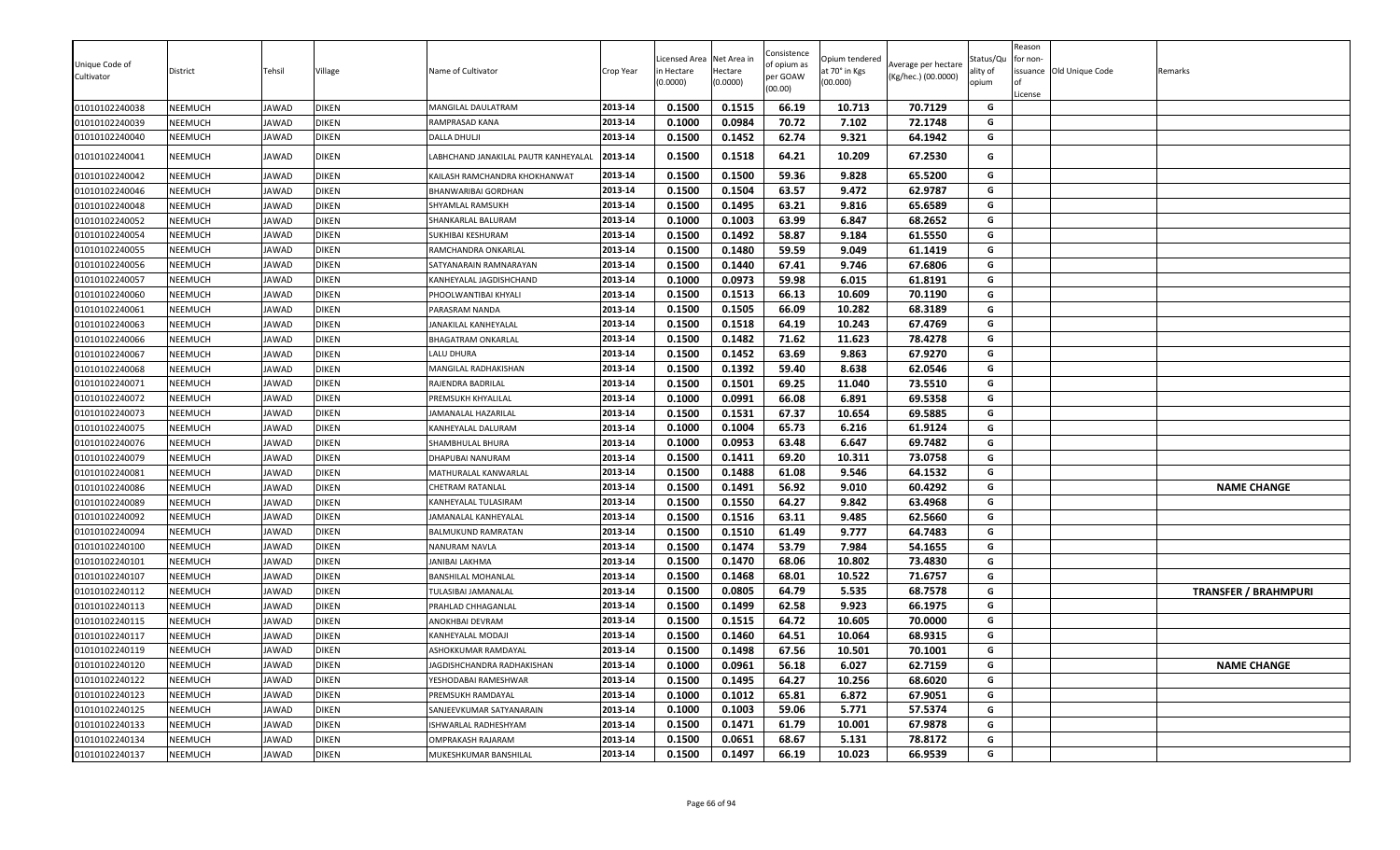|                              |                |              |              |                             |           | icensed Area | Net Area in | Consistence             | Opium tendered |                                            | Status/Qu | Reason<br>for non- |                          |         |
|------------------------------|----------------|--------------|--------------|-----------------------------|-----------|--------------|-------------|-------------------------|----------------|--------------------------------------------|-----------|--------------------|--------------------------|---------|
| Unique Code of<br>Cultivator | District       | Tehsil       | Village      | Name of Cultivator          | Crop Year | n Hectare    | Hectare     | of opium as<br>per GOAW | at 70° in Kgs  | Average per hectare<br>(Kg/hec.) (00.0000) | ality of  |                    | issuance Old Unique Code | Remarks |
|                              |                |              |              |                             |           | (0.0000)     | (0.0000)    | (00.00)                 | (00.000)       |                                            | opium     |                    |                          |         |
| 01010102240138               | <b>NEEMUCH</b> | JAWAD        | <b>DIKEN</b> | JAGDISH VILAS               | 2013-14   | 0.1500       | 0.1471      | 54.12                   | 8.582          | 58.3413                                    | G         | License            |                          |         |
| 01010102240139               | <b>NEEMUCH</b> | JAWAD        | <b>DIKEN</b> | KALURAM RAMGOPAL            | 2013-14   | 0.1500       | 0.1515      | 67.26                   | 10.944         | 72.2376                                    | G         |                    |                          |         |
| 01010102240143               | <b>NEEMUCH</b> | JAWAD        | <b>DIKEN</b> | SUNILKUMAR KALURAM          | 2013-14   | 0.1500       | 0.1506      | 59.84                   | 9.113          | 60.5113                                    | G         |                    |                          |         |
| 01010102240144               | NEEMUCH        | JAWAD        | <b>DIKEN</b> | SATYANARAIN BADRILAL        | 2013-14   | 0.1500       | 0.1501      | 64.60                   | 10.354         | 68.9807                                    | G         |                    |                          |         |
| 01010102240145               | <b>NEEMUCH</b> | JAWAD        | <b>DIKEN</b> | RMANARAYAN KALURAM          | 2013-14   | 0.1500       | 0.1509      | 59.05                   | 9.186          | 60.8748                                    | G         |                    |                          |         |
| 01010102240150               | <b>NEEMUCH</b> | JAWAD        | <b>DIKEN</b> | SHANIBAI CHAMPALAL          | 2013-14   | 0.1500       | 0.1469      | 61.56                   | 9.331          | 63.5194                                    | G         |                    |                          |         |
| 01010102240158               | <b>NEEMUCH</b> | JAWAD        | <b>DIKEN</b> | INDRAMAL BHONIRAM           | 2013-14   | 0.1500       | 0.1472      | 64.45                   | 9.704          | 65.9239                                    | G         |                    |                          |         |
| 01010102240164               | <b>NEEMUCH</b> | JAWAD        | <b>DIKEN</b> | DROPDIBAI BAPULAL           | 2013-14   | 0.1500       | 0.1550      | 65.52                   | 10.745         | 69.3226                                    | G         |                    |                          |         |
| 01010102240169               | <b>NEEMUCH</b> | JAWAD        | <b>DIKEN</b> | KANHEYALAL PYARCHAND        | 2013-14   | 0.1500       | 0.1496      | 59.90                   | 9.173          | 61.3168                                    | G         |                    |                          |         |
| 01010102240172               | <b>NEEMUCH</b> | <b>JAWAD</b> | <b>DIKEN</b> | AMRITRAM RAMNIWAS           | 2013-14   | 0.1500       | 0.1473      | 69.99                   | 10.678         | 72.4915                                    | G         |                    |                          |         |
| 01010102240173               | <b>NEEMUCH</b> | JAWAD        | <b>DIKEN</b> | SALIGRAM RAMNIWAS           | 2013-14   | 0.1500       | 0.1523      | 57.94                   | 8.948          | 58.7525                                    | G         |                    |                          |         |
| 01010102240177               | <b>NEEMUCH</b> | JAWAD        | <b>DIKEN</b> | BANSHILAL MOOLCHAND         | 2013-14   | 0.1500       | 0.1525      | 63.40                   | 10.226         | 67.0557                                    | G         |                    |                          |         |
| 01010102240178               | NEEMUCH        | JAWAD        | <b>DIKEN</b> | JAGDISH RAMCHANDRA          | 2013-14   | 0.1500       | 0.1475      | 68.73                   | 10.575         | 71.6949                                    | G         |                    |                          |         |
| 01010102240180               | NEEMUCH        | JAWAD        | <b>DIKEN</b> | JAGRAM DEVRAM               | 2013-14   | 0.1500       | 0.1441      | 63.22                   | 10.097         | 70.0694                                    | G         |                    |                          |         |
| 01010102240188               | <b>NEEMUCH</b> | JAWAD        | <b>DIKEN</b> | JAGDISH PARASRAM            | 2013-14   | 0.1000       | 0.1001      | 66.12                   | 7.188          | 71.8082                                    | G         |                    |                          |         |
| 01010102240189               | <b>NEEMUCH</b> | JAWAD        | <b>DIKEN</b> | OMPRAKASH MOOLCHAND         | 2013-14   | 0.1500       | 0.1525      | 62.65                   | 9.729          | 63.7967                                    | G         |                    |                          |         |
| 01010102240198               | <b>NEEMUCH</b> | JAWAD        | <b>DIKEN</b> | OMPRAKASH GIRDHARI          | 2013-14   | 0.1000       | 0.0986      | 67.24                   | 7.368          | 74.7262                                    | G         |                    |                          |         |
| 01010102240213               | <b>NEEMUCH</b> | JAWAD        | <b>DIKEN</b> | OMPRAKASH NANURAM           | 2013-14   | 0.1500       | 0.1488      | 64.32                   | 9.997          | 67.1841                                    | G         |                    |                          |         |
| 01010102240215               | <b>NEEMUCH</b> | <b>JAWAD</b> | <b>DIKEN</b> | RAMESHWAR CHAMPALAL         | 2013-14   | 0.1500       | 0.1500      | 61.49                   | 9.531          | 63.5400                                    | G         |                    |                          |         |
| 01010102240216               | NEEMUCH        | JAWAD        | <b>DIKEN</b> | SURESHCHANDRA KANHEYALAL    | 2013-14   | 0.1500       | 0.1519      | 60.75                   | 9.277          | 61.0731                                    | G         |                    |                          |         |
| 01010102240218               | <b>NEEMUCH</b> | JAWAD        | <b>DIKEN</b> | LALDAS KASHIRAM             | 2013-14   | 0.1500       | 0.1509      | 59.32                   | 9.296          | 61.6037                                    | G         |                    |                          |         |
| 01010102240221               | <b>NEEMUCH</b> | JAWAD        | <b>DIKEN</b> | MANGIBAI KHYALIRAM          | 2013-14   | 0.1500       | 0.1495      | 65.09                   | 10.238         | 68.4816                                    | G         |                    |                          |         |
| 01010102240222               | NEEMUCH        | JAWAD        | <b>DIKEN</b> | MOHANBAI RADHESHYAM         | 2013-14   | 0.1500       | 0.1510      | 62.51                   | 10.207         | 67.5960                                    | G         |                    |                          |         |
| 01010102240223               | <b>NEEMUCH</b> | JAWAD        | <b>DIKEN</b> | CHANDERBAI JAGDISHCHANDRA   | 2013-14   | 0.1500       | 0.1487      | 65.76                   | 9.742          | 65.5145                                    | G         |                    |                          |         |
| 01010102240228               | <b>NEEMUCH</b> | JAWAD        | <b>DIKEN</b> | OMPRAKASH NEHRULAL          | 2013-14   | 0.1000       | 0.1040      | 67.41                   | 7.280          | 70.0000                                    | G         |                    |                          |         |
| 01010102240229               | <b>NEEMUCH</b> | JAWAD        | <b>DIKEN</b> | KALURAM MODIRAM             | 2013-14   | 0.1000       | 0.0996      | 66.06                   | 7.257          | 72.8614                                    | G         |                    |                          |         |
| 01010102240231               | NEEMUCH        | JAWAD        | <b>DIKEN</b> | AMBALAL DEVILAL             | 2013-14   | 0.1500       | 0.1498      | 66.22                   | 10.255         | 68.4579                                    | G         |                    |                          |         |
| 01010102240236               | NEEMUCH        | JAWAD        | <b>DIKEN</b> | CHENRAM MOOLCHAND           | 2013-14   | 0.1500       | 0.1500      | 67.00                   | 10.835         | 72.2333                                    | G         |                    |                          |         |
| 01010102240240               | NEEMUCH        | JAWAD        | <b>DIKEN</b> | SHANKARLAL HARLAL           | 2013-14   | 0.1500       | 0.1433      | 61.60                   | 9.002          | 62.8193                                    | G         |                    |                          |         |
| 01010102240241               | <b>NEEMUCH</b> | JAWAD        | <b>DIKEN</b> | ISHWARLAL JAMANALAL         | 2013-14   | 0.1000       | 0.1023      | 58.00                   | 6.380          | 62.3656                                    | G         |                    |                          |         |
| 01010102240243               | <b>NEEMUCH</b> | JAWAD        | <b>DIKEN</b> | <b>BANSHILAL MATHURALAL</b> | 2013-14   | 0.1500       | 0.1513      | 65.08                   | 10.413         | 68.8235                                    | G         |                    |                          |         |
| 01010102240245               | <b>NEEMUCH</b> | JAWAD        | <b>DIKEN</b> | KAILASHCHANDRA DALLA        | 2013-14   | 0.1500       | 0.1447      | 62.57                   | 9.654          | 66.7173                                    | G         |                    |                          |         |
| 01010102240249               | <b>NEEMUCH</b> | JAWAD        | <b>DIKEN</b> | SARDARBAI SHIVLAL           | 2013-14   | 0.1500       | 0.1485      | 62.34                   | 9.600          | 64.6465                                    | G         |                    |                          |         |
| 01010102240251               | <b>NEEMUCH</b> | JAWAD        | <b>DIKEN</b> | NANDLAL JEEVANRAM           | 2013-14   | 0.1500       | 0.1518      | 61.21                   | 9.715          | 63.9987                                    | G         |                    |                          |         |
| 01010102240253               | <b>NEEMUCH</b> | JAWAD        | <b>DIKEN</b> | SHIVLAL BHANWARLAI          | 2013-14   | 0.1000       | 0.0966      | 68.32                   | 7.671          | 79.4099                                    | G         |                    |                          |         |
| 01010102240257               | NEEMUCH        | <b>JAWAD</b> | <b>DIKEN</b> | AMBALAL NEHRULAL            | 2013-14   | 0.1500       | 0.1500      | 63.27                   | 10.177         | 67.8467                                    | G         |                    |                          |         |
| 01010102240259               | NEEMUCH        | JAWAD        | <b>DIKEN</b> | JDAIRAM CHOGARAM            | 2013-14   | 0.1500       | 0.1482      | 62.51                   | 10.091         | 68.0904                                    | G         |                    |                          |         |
| 01010102240264               | <b>NEEMUCH</b> | JAWAD        | <b>DIKEN</b> | JAGDISHCHANDRA RAMNARAYAN   | 2013-14   | 0.1500       | 0.1515      | 58.43                   | 8.982          | 59.2871                                    | G         |                    |                          |         |
| 01010102240265               | <b>NEEMUCH</b> | JAWAD        | <b>DIKEN</b> | SHYAMLAL CHOGALAL           | 2013-14   | 0.1500       | 0.1488      | 66.05                   | 10.445         | 70.1949                                    | G         |                    |                          |         |
| 01010102240025               | <b>NEEMUCH</b> | JAWAD        | <b>DIKEN</b> | TULSIRAM SURATRAM           | 2013-14   | 0.1500       | 0.1389      | 73.85                   | 10.529         | 75.8027                                    | G         |                    |                          |         |
| 01010102240043               | <b>NEEMUCH</b> | JAWAD        | <b>DIKEN</b> | JAGDISH SOBHARAM            | 2013-14   | 0.1500       | 0.1493      | 59.72                   | 8.898          | 59.5981                                    | G         |                    |                          |         |
| 01010102240051               | <b>NEEMUCH</b> | JAWAD        | <b>DIKEN</b> | MATHURALAL PRABHULAL        | 2013-14   | 0.1500       | 0.1469      | 61.50                   | 10.068         | 68.5364                                    | G         |                    |                          |         |
| 01010102240102               | <b>NEEMUCH</b> | JAWAD        | <b>DIKEN</b> | MUKESH DEVILAL              | 2013-14   | 0.1500       | 0.1475      | 63.36                   | 9.848          | 66.7661                                    | G         |                    |                          |         |
| 01010102240152               | <b>NEEMUCH</b> | JAWAD        | <b>DIKEN</b> | RUKMANIBAI PARASRAM         | 2013-14   | 0.1500       | 0.1470      | 66.18                   | 10.693         | 72.7415                                    | G         |                    |                          |         |
| 01010102240157               | <b>NEEMUCH</b> | JAWAD        | <b>DIKEN</b> | TARACHAND NANURAM           | 2013-14   | 0.1500       | 0.1520      | 61.38                   | 9.356          | 61.5526                                    |           | $\overline{2}$     |                          |         |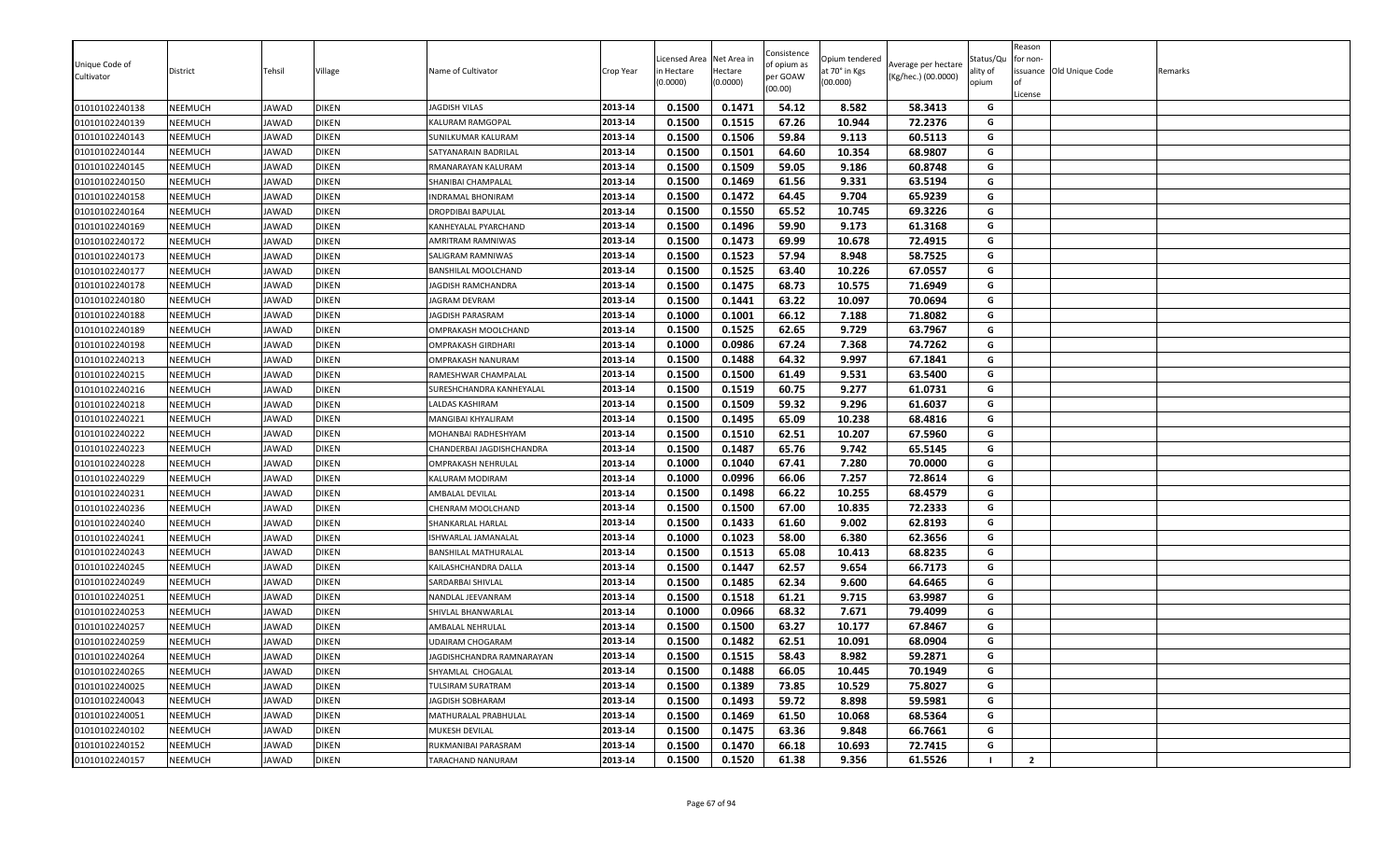| Unique Code of<br>Cultivator<br>01010102240267 | District<br>NEEMUCH       | Fehsil<br><b>JAWAD</b>       | ∕illage<br><b>DIKEN</b>      | Name of Cultivator                               | Crop Year          | icensed Area<br>ነ Hectare<br>(0.0000) | Net Area in<br>Hectare<br>(0.0000)<br>0.1488 | Consistence<br>of opium as<br>per GOAW<br>(00.00)<br>58.79 | Opium tendered<br>at 70° in Kgs<br>(00.000)<br>9.415 | Average per hectare<br>(Kg/hec.) (00.0000)<br>63.2728 | Status/Qu<br>ality of<br>opium<br>G | Reason<br>for non-<br>License | issuance Old Unique Code | Remarks            |
|------------------------------------------------|---------------------------|------------------------------|------------------------------|--------------------------------------------------|--------------------|---------------------------------------|----------------------------------------------|------------------------------------------------------------|------------------------------------------------------|-------------------------------------------------------|-------------------------------------|-------------------------------|--------------------------|--------------------|
|                                                |                           |                              |                              | BHANWARIBAI BHAGATRAM                            | 2013-14            | 0.1500                                |                                              |                                                            |                                                      |                                                       | G                                   |                               |                          |                    |
| 01010102240026<br>01010102240012               | NEEMUCH<br><b>NEEMUCH</b> | <b>JAWAD</b><br><b>JAWAD</b> | <b>DIKEN</b><br><b>DIKEN</b> | MANGILAL RAMCHANDRA                              | 2013-14<br>2013-14 | 0.1500<br>0.1500                      | 0.1518<br>0.1406                             | 68.19<br>58.42                                             | 10.862<br>9.673                                      | 71.5547<br>68.7980                                    | G                                   |                               |                          |                    |
|                                                | NEEMUCH                   | JAWAD                        | <b>DIKEN</b>                 | SATYANARAYAN KANHAIYALAL<br>GOVINDRAM RAMNARAYAN | 2013-14            | 0.1500                                | 0.1515                                       | 69.76                                                      | 10.434                                               | 68.8713                                               | G                                   |                               |                          |                    |
| 01010102240108<br>01010102240179               | NEEMUCH                   | JAWAD                        | <b>DIKEN</b>                 | JAGDISHCHANDRA KHANYALIRAM URF<br>KHYALILAL      | 2013-14            | 0.1500                                | 0.1505                                       | 61.95                                                      | 9.708                                                | 64.5050                                               | G                                   |                               |                          |                    |
| 01010102240192                                 | NEEMUCH                   | JAWAD                        | <b>DIKEN</b>                 | CHANDRASHKEKHANR KANHAIYALAL                     | 2013-14            | 0.1500                                | 0.1495                                       | 65.62                                                      | 10.499                                               | 70.2274                                               | G                                   |                               |                          |                    |
| 01010102240217                                 | NEEMUCH                   | JAWAD                        | <b>DIKEN</b>                 | KANHAIYALAL CHOGALALTELI                         | 2013-14            | 0.1000                                | 0.0997                                       | 57.00                                                      | 6.083                                                | 61.0130                                               | G                                   |                               |                          |                    |
| 01010102240220                                 | NEEMUCH                   | JAWAD                        | <b>DIKEN</b>                 | BANSILAL CHAGANLAL                               | 2013-14            | 0.1500                                | 0.1467                                       | 58.12                                                      | 8.950                                                | 61.0089                                               | G                                   |                               |                          |                    |
| 01010102240226                                 | NEEMUCH                   | JAWAD                        | <b>DIKEN</b>                 | JASRAJ MANGILAL                                  | 2013-14            | 0.1500                                | 0.1531                                       | 65.46                                                      | 9.641                                                | 62.9719                                               | G                                   |                               |                          |                    |
| 01010102240237                                 | <b>NEEMUCH</b>            | JAWAD                        | <b>DIKEN</b>                 | PUSHPABAI JAGDISH                                | 2013-14            | 0.1500                                | 0.1507                                       | 66.90                                                      | 10.427                                               | 69.1904                                               | G                                   |                               |                          |                    |
| 01010102240194                                 | <b>NEEMUCH</b>            | JAWAD                        | <b>DIKEN</b>                 | CHANDRAKALADEVI JAMNALAL                         | 2013-14            | 0.1500                                | 0.1443                                       | 60.67                                                      | 9.066                                                | 62.8274                                               | G                                   |                               |                          |                    |
| 01010102240271                                 | <b>NEEMUCH</b>            | JAWAD                        | <b>DIKEN</b>                 | DALURAM JAIRAM                                   | 2013-14            | 0.1500                                | 0.1520                                       | 62.23                                                      | 9.663                                                | 63.5724                                               | G                                   |                               |                          |                    |
| 01010102240272                                 | NEEMUCH                   | <b>AWAD</b>                  | <b>DIKEN</b>                 | NATHULAL CHHAGANLAL                              | 2013-14            | 0.1500                                | 0.1497                                       | 64.85                                                      | 10.376                                               | 69.3120                                               | G                                   |                               |                          |                    |
| 01010102240273                                 | NEEMUCH                   | AWAD                         | <b>DIKEN</b>                 | RADHESHYAM CHHOGALAL                             | 2013-14            | 0.1500                                | 0.1535                                       | 65.10                                                      | 10.100                                               | 65.7980                                               | G                                   |                               |                          |                    |
| 01010102240274                                 | NEEMUCH                   | JAWAD                        | <b>DIKEN</b>                 | SOBHARAM ONKAR                                   | 2013-14            | 0.1500                                | 0.1462                                       | 61.60                                                      | 9.557                                                | 65.3694                                               | G                                   |                               |                          |                    |
| 01010102240275                                 | NEEMUCH                   | JAWAD                        | <b>DIKEN</b>                 | GHEESULAL PREMCHANDRA                            | 2013-14            | 0.1500                                | 0.1564                                       | 60.61                                                      | 9.793                                                | 62.6151                                               | G                                   |                               |                          | <b>NAME CHANGE</b> |
| 01010102240276                                 | NEEMUCH                   | JAWAD                        | <b>DIKEN</b>                 | KALABAI PREMCHAND                                | 2013-14            | 0.1500                                | 0.1563                                       | 56.98                                                      | 9.198                                                | 58.8484                                               | G                                   |                               |                          |                    |
| 01010102240062                                 | NEEMUCH                   | JAWAD                        | <b>DIKEN</b>                 | KANHAIYALAL CHHOGALAL PATIDAR                    | 2013-14            | 0.1500                                | 0.1512                                       | 64.84                                                      | 9.939                                                | 65.7341                                               | G                                   |                               |                          |                    |
| 01010102240007                                 | NEEMUCH                   | JAWAD                        | <b>DIKEN</b>                 | BHUPENDRAKUMAR RAMKISHAN                         | 2013-14            | 0.1500                                | 0.1475                                       | 58.68                                                      | 9.171                                                | 62.1763                                               | G                                   |                               |                          |                    |
| 01010102240280                                 | NEEMUCH                   | <b>JAWAD</b>                 | <b>DIKEN</b>                 | BADRILAL DAULATRAM                               | 2013-14            | 0.1000                                | 0.1000                                       | 65.56                                                      | 6.828                                                | 68.2800                                               | G                                   |                               |                          |                    |
| 01010102240281                                 | <b>NEEMUCH</b>            | <b>JAWAD</b>                 | <b>DIKEN</b>                 | <b>BAGDIRAM MODA</b>                             | 2013-14            | 0.1500                                | 0.1534                                       | 61.69                                                      | 9.218                                                | 60.0913                                               | G                                   |                               |                          |                    |
| 01010102240283                                 | NEEMUCH                   | <b>AWAD</b>                  | <b>DIKEN</b>                 | JANKILAL CHHOGALAL                               | 2013-14            | 0.1500                                | 0.1524                                       | 64.45                                                      | 9.999                                                | 65.6102                                               | G                                   |                               |                          |                    |
| 01010102240284                                 | NEEMUCH                   | <b>AWAD</b>                  | <b>DIKEN</b>                 | JAGDISHCHANDRA JATASHANKER                       | 2013-14            | 0.1500                                | 0.1499                                       | 53.90                                                      | 8.655                                                | 57.7385                                               | G                                   |                               |                          |                    |
| 01010102240285                                 | <b>NEEMUCH</b>            | <b>JAWAD</b>                 | <b>DIKEN</b>                 | BASANTILAL CHHAGANLAI                            | 2013-14            | 0.1500                                | 0.1525                                       | 61.99                                                      | 9.936                                                | 65.1541                                               | G                                   |                               |                          |                    |
| 01010102240287                                 | <b>NEEMUCH</b>            | JAWAD                        | <b>DIKEN</b>                 | KESHURAM BHUWANIRAM                              | 2013-14            | 0.1000                                | 0.0984                                       | 57.18                                                      | 5.841                                                | 59.3598                                               | G                                   |                               |                          |                    |
| 01010102240290                                 | <b>NEEMUCH</b>            | JAWAD                        | <b>DIKEN</b>                 | BHUWANIRAM NANDLAL                               | 2013-14            | 0.1500                                | 0.1497                                       | 71.39                                                      | 11.178                                               | 74.6693                                               | G                                   |                               |                          |                    |
| 01010102240292                                 | NEEMUCH                   | JAWAD                        | <b>DIKEN</b>                 | BANSILAL BHANWARLAL                              | 2013-14            | 0.1500                                | 0.1495                                       | 49.11                                                      | 7.661                                                | 51.2441                                               | G                                   |                               |                          |                    |
| 01010102240293                                 | NEEMUCH                   | <b>JAWAD</b>                 | <b>DIKEN</b>                 | DEVA NARAYAN GURJAR                              | 2013-14            | 0.1500                                | 0.1492                                       | 67.67                                                      | 10.934                                               | 73.2842                                               | G                                   |                               |                          |                    |
| 01010102240296                                 | NEEMUCH                   | <b>AWAD</b>                  | <b>DIKEN</b>                 | <b>MOHANBAI SOBHARAM</b>                         | 2013-14            | 0.1500                                | 0.1546                                       | 68.65                                                      | 10.680                                               | 69.0815                                               | G                                   |                               |                          |                    |
| 01010102240298                                 | NEEMUCH                   | <b>AWAD</b>                  | <b>DIKEN</b>                 | KAUSHALYABAI MOHANLAL                            | 2013-14            | 0.1500                                | 0.1506                                       | 56.32                                                      | 9.245                                                | 61.3878                                               | G                                   |                               |                          |                    |
| 01010102240299                                 | NEEMUCH                   | <b>AWAD</b>                  | <b>DIKEN</b>                 | BHULIBAI HARLAL                                  | 2013-14            | 0.1500                                | 0.1454                                       | 61.87                                                      | 9.254                                                | 63.6451                                               | G                                   |                               |                          |                    |
| 01010102240306                                 | NEEMUCH                   | JAWAD                        | <b>DIKEN</b>                 | HARIRAM RAMCHANDRA                               | 2013-14            | 0.1500                                | 0.1493                                       | 64.03                                                      | 10.272                                               | 68.8011                                               | G                                   |                               |                          |                    |
| 01010102240309                                 | NEEMUCH                   | JAWAD                        | <b>DIKEN</b>                 | KESHARBAI JEETMAL                                | 2013-14            | 0.1500                                | 0.1502                                       | 56.86                                                      | 4.240                                                | 28.2290                                               | G                                   | $\overline{a}$                |                          |                    |
| 01010102240225                                 | NEEMUCH                   | JAWAD                        | <b>DIKEN</b>                 | DADAMCHAND KANHAIYALAL                           | 2013-14            | 0.1500                                | 0.1500                                       | 59.21                                                      | 9.355                                                | 62.3667                                               | G                                   |                               |                          |                    |
| 01010102240312                                 | NEEMUCH                   | <b>JAWAD</b>                 | <b>DIKEN</b>                 | TILURAM ONKARLAL                                 | 2013-14            | 0.1500                                | 0.1529                                       | 59.68                                                      | 9.438                                                | 61.7266                                               | G                                   |                               |                          |                    |
| 01010102240314                                 | NEEMUCH                   | <b>JAWAD</b>                 | <b>DIKEN</b>                 | RAJARAM RAMNARAYAN                               | 2013-14            | 0.1000                                | 0.1032                                       | 55.32                                                      | 5.769                                                | 55.9012                                               | G                                   |                               |                          |                    |
| 01010102240315                                 | NEEMUCH                   | JAWAD                        | <b>DIKEN</b>                 | BOTLAL RAMCHANDRA                                | 2013-14            | 0.1500                                | 0.1454                                       | 60.03                                                      | 9.125                                                | 62.7579                                               | G                                   |                               |                          |                    |
| 01010102240316                                 | NEEMUCH                   | JAWAD                        | <b>DIKEN</b>                 | HARKUBAI NANURAM                                 | 2013-14            | 0.1500                                | 0.1462                                       | 62.15                                                      | 9.056                                                | 61.9425                                               | G                                   |                               |                          |                    |
| 01010102240317                                 | NEEMUCH                   | <b>AWAD</b>                  | <b>DIKEN</b>                 | MANGILAL RAJARAM                                 | 2013-14            | 0.1500                                | 0.1501                                       | 62.71                                                      | 10.186                                               | 67.8614                                               | G                                   |                               |                          |                    |
| 01010102240319                                 | <b>NEEMUCH</b>            | JAWAD                        | <b>DIKEN</b>                 | SHANTIBAI SALAGRAM                               | 2013-14            | 0.1500                                | 0.1473                                       | 60.11                                                      | 9.214                                                | 62.5526                                               | G                                   |                               |                          |                    |
| 01010102240129                                 | NEEMUCH                   | <b>JAWAD</b>                 | <b>DIKEN</b>                 | NIRMALADEVI MADANLAL                             | 2013-14            | 0.1500                                | 0.1502                                       | 65.39                                                      | 10.070                                               | 67.0439                                               | G                                   |                               |                          |                    |
| 01010102240037                                 | NEEMUCH                   | <b>IAWAD</b>                 | <b>DIKEN</b>                 | HARIRAM GULABCHAND                               | 2013-14            | 0.1500                                | 0.1559                                       | 56.05                                                      | 9.008                                                | 57.7806                                               | G                                   |                               |                          | <b>NAME CHANGE</b> |
| 01010102240151                                 | NEEMUCH                   | JAWAD                        | <b>DIKEN</b>                 | <b>NDERBAI GULABCHAND</b>                        | 2013-14            | 0.1500                                | 0.1508                                       | 56.59                                                      | 9.022                                                | 59.8276                                               | G                                   |                               |                          |                    |
| 01010102240175                                 | NEEMUCH                   | JAWAD                        | <b>DIKEN</b>                 | KALURAM MOTILAL                                  | 2013-14            | 0.1500                                | 0.1506                                       | 60.18                                                      | 9.302                                                | 61.7663                                               | G                                   |                               |                          |                    |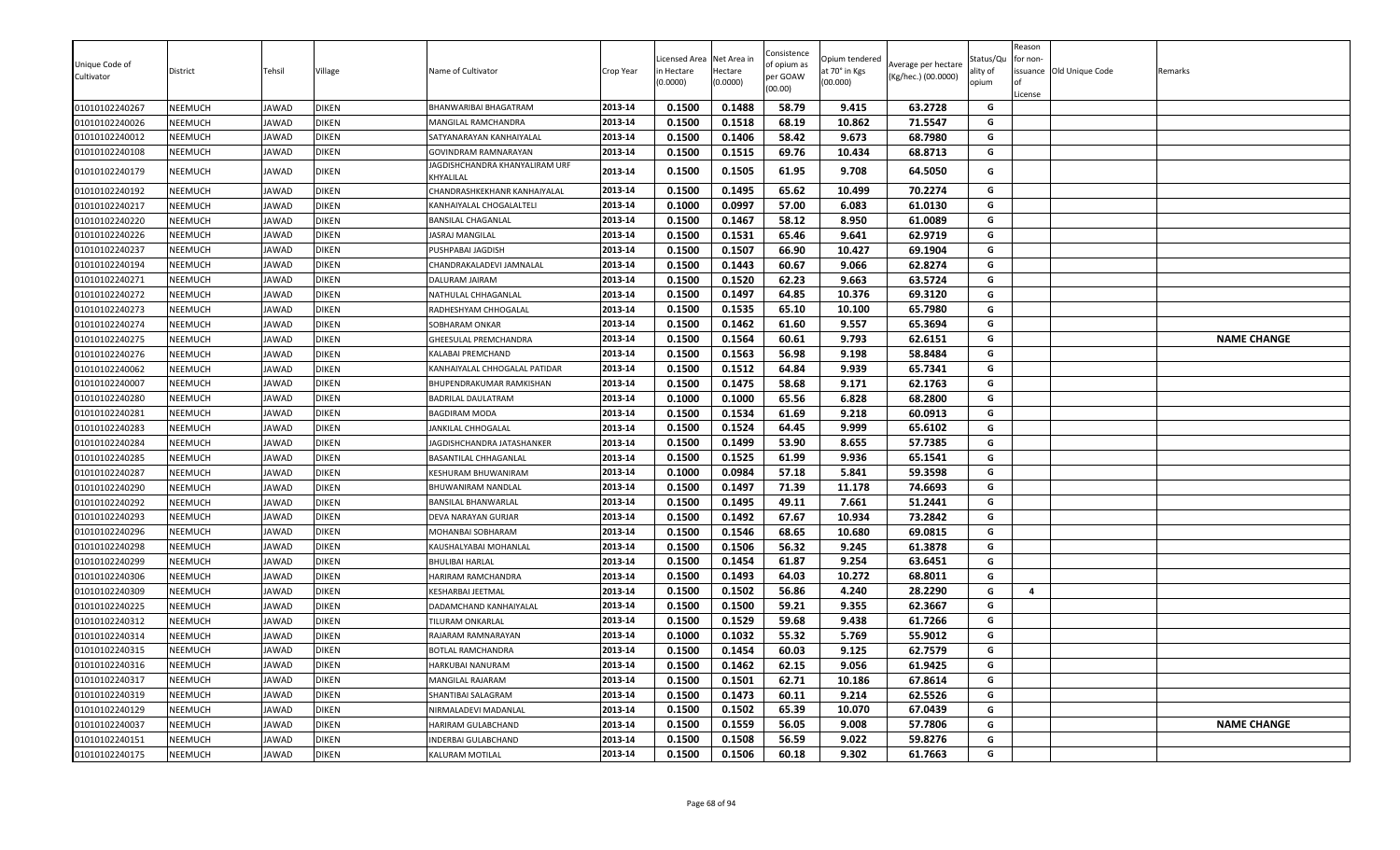| Unique Code of<br>Cultivator     | District                         | Tehsil                    | Village                      | Name of Cultivator                                 | Crop Year          | icensed Area<br>n Hectare<br>0.0000) | Net Area in<br>Hectare<br>(0.0000) | Consistence<br>of opium as<br>per GOAW<br>(00.00) | Opium tendered<br>at 70° in Kgs<br>(00.000) | Average per hectare<br>(Kg/hec.) (00.0000) | Status/Qu<br>ality of<br>opium | Reason<br>for non-<br>issuance Old Unique Code<br>License | Remarks                     |
|----------------------------------|----------------------------------|---------------------------|------------------------------|----------------------------------------------------|--------------------|--------------------------------------|------------------------------------|---------------------------------------------------|---------------------------------------------|--------------------------------------------|--------------------------------|-----------------------------------------------------------|-----------------------------|
| 01010102240204                   | <b>NEEMUCH</b>                   | JAWAD                     | <b>DIKEN</b>                 | DEVILAL BHURAJI                                    | 2013-14            | 0.1500                               | 0.1523                             | 53.69                                             | 8.905                                       | 58.4701                                    | G                              |                                                           |                             |
| 01010102240242                   | <b>NEEMUCH</b>                   | <b>JAWAD</b>              | DIKEN                        | DEVILAL KALURAM                                    | 2013-14            | 0.1500                               | 0.1435                             | 58.10                                             | 9.412                                       | 65.5889                                    | G                              |                                                           |                             |
| 01010102240248                   | <b>NEEMUCH</b>                   | JAWAD                     | <b>DIKEN</b>                 | RAMPRASAD SALAGRAM                                 | 2013-14            | 0.1000                               | 0.1014                             | 57.45                                             | 6.246                                       | 61.5976                                    | G                              |                                                           |                             |
| 01010102240202                   | <b>NEEMUCH</b>                   | JAWAD                     | DIKEN                        | PRABHULAL RUPA                                     | 2013-14            | 0.1500                               | 0.1503                             | 57.24                                             | 8.700                                       | 57.8842                                    | G                              |                                                           |                             |
| 01010102240044                   | <b>NEEMUCH</b>                   | <b>JAWAD</b>              | <b>DIKEN</b>                 | <b>BADRILAL RATANLAL</b>                           | 2013-14            | 0.1500                               | 0.1465                             | 58.11                                             | 8.725                                       | 59.5563                                    | G                              |                                                           |                             |
| 01010102240087                   | <b>NEEMUCH</b>                   | JAWAD                     | <b>DIKEN</b>                 | OMPRAKASH GHEESALAL                                | 2013-14            | 0.1500                               | 0.1515                             | 63.74                                             | 9.734                                       | 64.2508                                    | G                              |                                                           |                             |
| 01010102240091                   | <b>NEEMUCH</b>                   | JAWAD                     | <b>DIKEN</b>                 | MANGILAL BHANWARLAL                                | 2013-14            | 0.1500                               | 0.1505                             | 51.70                                             | 8.058                                       | 53.5415                                    | G                              |                                                           |                             |
| 01010102240104                   | <b>NEEMUCH</b>                   | JAWAD                     | <b>DIKEN</b>                 | BHAGATRAM BHEEMA                                   | 2013-14            | 0.1500                               | 0.1525                             | 52.52                                             | 7.780                                       | 51.0164                                    | G                              |                                                           |                             |
| 01010102240127                   | NEEMUCH                          | JAWAD                     | <b>DIKEN</b>                 | BHAGATRAM KISHANLAL                                | 2013-14            | 0.1500                               | 0.1529                             | 59.45                                             | 9.478                                       | 61.9882                                    | G                              |                                                           |                             |
| 01010102240149                   | <b>NEEMUCH</b>                   | JAWAD                     | <b>DIKEN</b>                 | CHAMPALAL HEERALAI                                 | 2013-14            | 0.1500                               | 0.1500                             | 65.61                                             | 9.870                                       | 65.8000                                    | G                              |                                                           |                             |
| 01010102240156                   | <b>NEEMUCH</b>                   | JAWAD                     | <b>DIKEN</b>                 | HEERALAL MODIRAM                                   | 2013-14            | 0.1500                               | 0.1508                             | 61.89                                             | 9.416                                       | 62.4403                                    | G                              |                                                           |                             |
| 01010102240166                   | <b>NEEMUCH</b>                   | JAWAD                     | DIKEN                        | SATYANARAYAN NANURAM                               | 2013-14            | 0.1000                               | 0.1024                             | 60.99                                             | 6.630                                       | 64.7461                                    | G                              |                                                           |                             |
| 01010102240238                   | <b>NEEMUCH</b>                   | JAWAD                     | DIKEN                        | CHETRAM DEVILAL                                    | 2013-14            | 0.1500                               | 0.1518                             | 66.65                                             | 10.540                                      | 69.4335                                    | G                              |                                                           |                             |
| 01010102240013                   | <b>NEEMUCH</b>                   | <b>JAWAD</b>              | DIKEN                        | <b>BAGDIRAM NATHUJI</b>                            | 2013-14            | 0.1500                               | 0.1480                             | 70.26                                             | 11.201                                      | 75.6824                                    | G                              |                                                           |                             |
| 01010102240147                   | <b>NEEMUCH</b>                   | JAWAD                     | <b>DIKEN</b>                 | RAMNARAYAN KACHARU                                 | 2013-14            | 0.1500                               | 0.1491                             | 64.28                                             | 10.193                                      | 68.3635                                    | - 1                            | $\overline{2}$                                            |                             |
| 01010102240070                   | <b>NEEMUCH</b>                   | JAWAD                     | <b>DIKEN</b>                 | BHUWANIRAM KASHIRAM                                | 2013-14            | 0.1500                               | 0.1511                             | 63.41                                             | 10.281                                      | 68.0410                                    | G                              |                                                           |                             |
| 01010102240279                   | <b>NEEMUCH</b>                   | JAWAD                     | <b>DIKEN</b>                 | KESHARBAI MANGILAL                                 | 2013-14            | 0.1500                               | 0.1364                             | 52.30                                             | 7.554                                       | 55.3812                                    | G                              |                                                           |                             |
| 01010102240282                   | NEEMUCH                          | JAWAD                     | <b>DIKEN</b>                 | JAGDISHCHANDRA RAMCHANDRA                          | 2013-14            | 0.1500                               | 0.1510                             | 63.64                                             | 10.191                                      | 67.4901                                    | G                              |                                                           |                             |
| 01010102240001                   | <b>NEEMUCH</b>                   | JAWAD                     | <b>DIKEN</b>                 | KANHAIYALAL BANSILAL                               | 2013-14            | 0.1500                               | 0.1457                             | 67.44                                             | 9.808                                       | 67.3164                                    | G                              |                                                           |                             |
| 01010102240142                   | <b>NEEMUCH</b>                   | JAWAD                     | DIKEN                        | MOHANLAL BHERULAL                                  | 2013-14            | 0.1500                               | 0.0969                             | 68.33                                             | 7.321                                       | 75.5521                                    | G                              |                                                           |                             |
| 01010102240320                   | <b>NEEMUCH</b>                   | <b>JAWAD</b>              | DIKEN                        | DEVILAL JODHRAJ                                    | 2013-14            | 0.1500                               | 0.1505                             | 55.61                                             | 8.445                                       | 56.1130                                    | G                              |                                                           | <b>TRANSFER / SEMLICHAK</b> |
| 01010102240321                   | NEEMUCH                          | JAWAD                     | DIKEN                        | DINESHKUMAR JODHRAJ                                | 2013-14            | 0.1500                               | 0.1481                             | 56.09                                             | 8.510                                       | 57.4612                                    | G                              |                                                           | <b>TRANSFER / SEMLICHAK</b> |
| 01010102240322                   | <b>NEEMUCH</b>                   | <b>JAWAD</b>              | <b>DIKEN</b>                 | SITARAM RAMGOPAL                                   | 2013-14            | 0.1500                               | 0.1495                             | 64.62                                             | 10.672                                      | 71.3846                                    | G                              |                                                           |                             |
| 01010102240323                   | <b>NEEMUCH</b>                   | JAWAD                     | <b>DIKEN</b>                 | ASHOKKUMAR MISHRILAL                               | 2013-14            | 0.1500                               | 0.1420                             | 59.24                                             | 9.055                                       | 63.7676                                    | G                              |                                                           |                             |
| 01010102240324                   | <b>NEEMUCH</b>                   | JAWAD                     | <b>DIKEN</b>                 | SHANTIBAI LAKHMICHAND                              | 2013-14            | 0.1500                               | 0.1500                             | 59.97                                             | 8.978                                       | 59.8533                                    | G                              |                                                           |                             |
| 01010102240305                   | <b>NEEMUCH</b>                   | JAWAD                     | <b>DIKEN</b>                 | RADHAVALLABH SUNDARLAL                             | 2013-14            | 0.1500                               | 0.1483                             | 64.68                                             | 9.776                                       | 65.9204                                    | G                              |                                                           |                             |
| 01010102240325                   | <b>NEEMUCH</b>                   | JAWAD                     | <b>DIKEN</b>                 | <b>BANSHILAL RAMCHNDRA</b>                         | 2013-14            | 0.1500                               | 0.1460                             | 61.63                                             | 9.473                                       | 64.8836                                    | G                              | 01010102196001                                            |                             |
| 01010102240326                   | <b>NEEMUCH</b>                   | <b>JAWAD</b>              | DIKEN                        | CHOGALAL LAKKHAN                                   | 2013-14            | 0.1500                               | 0.1452                             | 63.19                                             | 9.578                                       | 65.9642                                    | G                              | 01010102196005                                            |                             |
| 01010102240313                   | <b>NEEMUCH</b>                   | JAWAD                     | DIKEN                        | SITABAI PRATHVIRAJ                                 | 2013-14            | 0.1000                               | 0.0993                             | 56.56                                             | 6.003                                       | 60.4532                                    | G                              | 01010102196006                                            |                             |
| 01010102240327                   | <b>NEEMUCH</b>                   | JAWAD                     | <b>DIKEN</b>                 | DASHRATH KANHEYALAL                                | 2013-14            | 0.1500                               | 0.1515                             | 63.95                                             | 9.620                                       | 63.4983                                    | G                              | 01010102219024                                            |                             |
| 01010102240328                   | <b>NEEMUCH</b>                   | JAWAD                     | <b>DIKEN</b>                 | AZIZKHANN KASAMKHANN                               | 2013-14            | 0.1500                               | 0.1500                             | 60.33                                             | 9.618                                       | 64.1200                                    | G                              | 01010102219043                                            |                             |
| 01010105242001                   | <b>NEEMUCH</b>                   | SINGOLI                   | <b>DORAI</b>                 | LABHCHAND NARAYAN                                  | 2013-14            | 0.1500                               | 0.1476                             | 65.11                                             | 10.743                                      | 72.7846                                    | G<br>G                         |                                                           |                             |
| 01010105242008                   | <b>NEEMUCH</b>                   | <b>SINGOLI</b>            | <b>DORAI</b>                 | DEVILAL BHANWARLAL                                 | 2013-14            | 0.1500                               | 0.1480                             | 63.33                                             | 9.789                                       | 66.1419                                    | G                              |                                                           |                             |
| 01010105242012                   | <b>NEEMUCH</b>                   | SINGOLI                   | <b>DORAI</b>                 | BHUWANISINGH HARISINGH                             | 2013-14            | 0.1500                               | 0.1443                             | 54.73                                             | 8.741                                       | 60.5752                                    | G                              |                                                           |                             |
| 01010105242017<br>01010105242020 | <b>NEEMUCH</b>                   | SINGOLI                   | <b>DORAI</b><br><b>DORAI</b> | <b>BANSHILAL DEVA</b><br><b>JITU LAL PRABHULAL</b> | 2013-14<br>2013-14 | 0.1500<br>0.1500                     | 0.1476<br>0.1487                   | 63.19<br>65.72                                    | 10.137<br>10.036                            | 68.6789<br>67.4916                         | G                              |                                                           |                             |
|                                  | <b>NEEMUCH</b>                   | <b>SINGOLI</b><br>SINGOLI | <b>DORAI</b>                 |                                                    | 2013-14            |                                      |                                    |                                                   |                                             |                                            | G                              |                                                           |                             |
| 01010105242044                   | <b>NEEMUCH</b><br><b>NEEMUCH</b> | SINGOLI                   | <b>DORAI</b>                 | GHISIBAI SHAMBHULAI<br>KUKA CHAMPA                 | 2013-14            | 0.1500<br>0.1500                     | 0.1480<br>0.1476                   | 57.06<br>52.17                                    | 9.203<br>7.826                              | 62.1824<br>53.0217                         | G                              |                                                           | <b>NAME CHANGE</b>          |
| 01010105242031                   |                                  |                           |                              |                                                    | 2013-14            |                                      | 0.1391                             |                                                   |                                             |                                            | G                              |                                                           |                             |
| 01010105242039                   | <b>NEEMUCH</b>                   | SINGOLI                   | <b>DORAI</b>                 | CHUNNILAL MAGNIRAM                                 |                    | 0.1500                               |                                    | 59.77                                             | 9.333                                       | 67.0956                                    |                                |                                                           |                             |
| 01010105242041                   | <b>NEEMUCH</b>                   | SINGOLI                   | <b>DORAI</b>                 | PREMBAI GOPALDAS                                   | 2013-14<br>2013-14 | 0.1500                               | 0.1417                             | 62.64                                             | 9.342                                       | 65.9280                                    | G<br>G                         |                                                           |                             |
| 01010105242043<br>01010105242014 | <b>NEEMUCH</b>                   | SINGOLI                   | <b>DORAI</b>                 | <b>JITMAL NARAYAN</b>                              |                    | 0.1500                               | 0.1515                             | 63.85                                             | 10.344                                      | 68.2772                                    |                                |                                                           |                             |
|                                  | <b>NEEMUCH</b>                   | SINGOLI                   | <b>DORAI</b>                 | HARLAL PRATHVIRAJ                                  | 2013-14            | 0.1500<br>0.1500                     | 0.1443<br>0.1485                   | 59.76<br>63.35                                    | 9.092<br>10.227                             | 63.0076<br>68.8687                         | G<br>G                         |                                                           |                             |
| 01010105242046<br>01010105242004 | <b>NEEMUCH</b>                   | SINGOLI<br>SINGOLI        | <b>DORAI</b><br><b>DORAI</b> | MANGILAL DEVA                                      | 2013-14<br>2013-14 | 0.1500                               | 0.1456                             | 55.77                                             | 8.636                                       | 59.3132                                    | G                              |                                                           |                             |
|                                  | <b>NEEMUCH</b>                   |                           |                              | NARENDRA KHUMANSINGH                               |                    |                                      |                                    | 65.07                                             |                                             |                                            | G                              |                                                           |                             |
| 01010105242002                   | <b>NEEMUCH</b>                   | SINGOLI                   | <b>DORAI</b>                 | JAGANNATH NARAYAN                                  | 2013-14            | 0.1500                               | 0.1488                             |                                                   | 10.318                                      | 69.3414                                    |                                |                                                           |                             |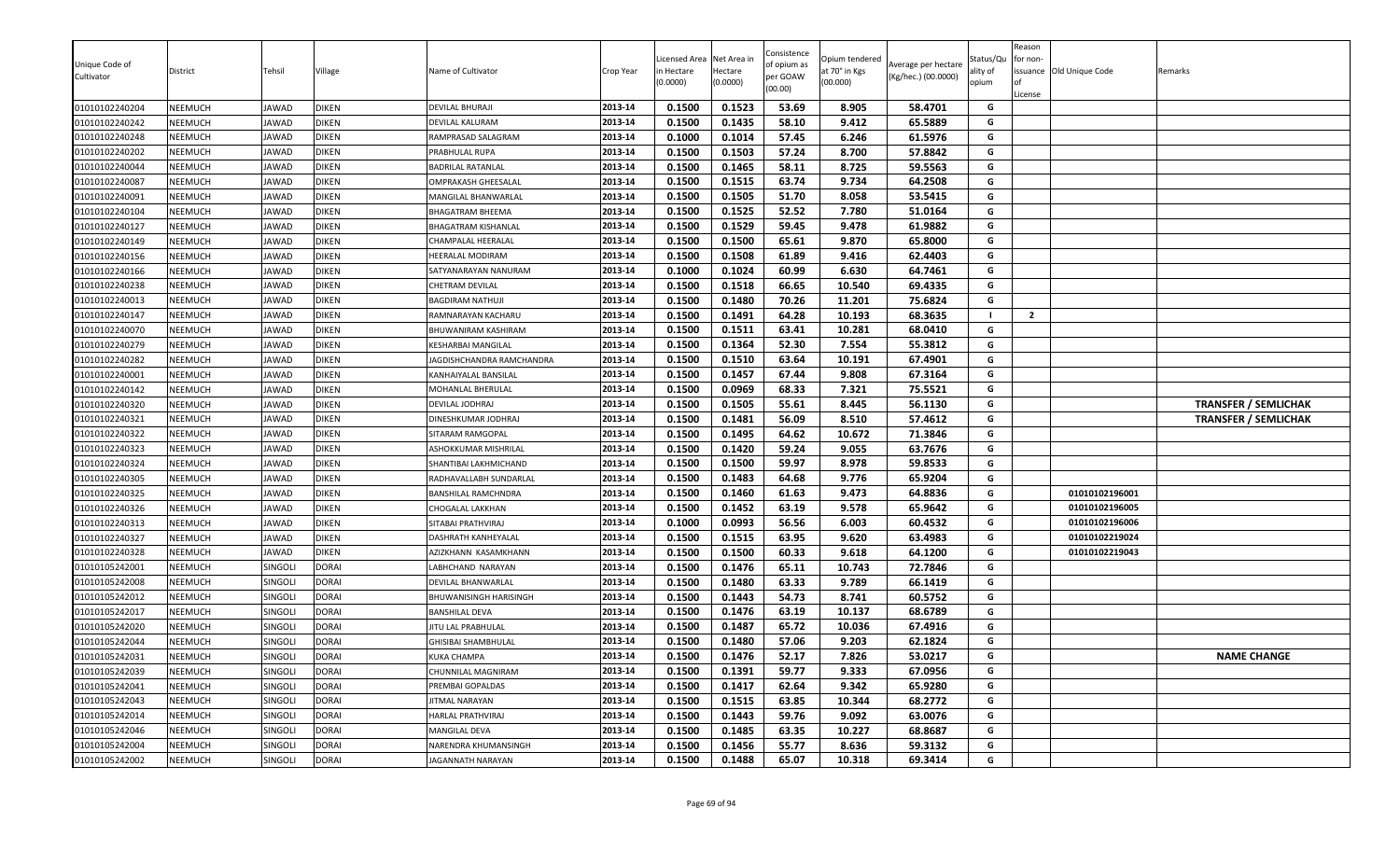| Unique Code of<br>Cultivator | District       | Tehsil         | Village         | Name of Cultivator      | Crop Year | icensed Area<br>n Hectare<br>0.0000) | Net Area in<br>Hectare<br>(0.0000) | Consistence<br>of opium as<br>per GOAW<br>(00.00) | Opium tendered<br>at 70° in Kgs<br>(00.000) | Average per hectare<br>(Kg/hec.) (00.0000) | Status/Qu<br>ality of<br>opium | Reason<br>for non-<br>issuance Old Unique Code<br>License | Remarks                        |
|------------------------------|----------------|----------------|-----------------|-------------------------|-----------|--------------------------------------|------------------------------------|---------------------------------------------------|---------------------------------------------|--------------------------------------------|--------------------------------|-----------------------------------------------------------|--------------------------------|
| 01010105242007               | <b>NEEMUCH</b> | <b>SINGOLI</b> | <b>DORAI</b>    | PANNALAL BHANWARLAL     | 2013-14   | 0.1500                               | 0.1490                             | 63.45                                             | 10.206                                      | 68.4966                                    | G                              |                                                           |                                |
| 01010105242013               | <b>NEEMUCH</b> | <b>SINGOLI</b> | <b>DORAI</b>    | ONKAR MODA              | 2013-14   | 0.1000                               | 0.0926                             | 59.75                                             | 6.060                                       | 65.4428                                    | G                              |                                                           |                                |
| 01010105242016               | <b>NEEMUCH</b> | SINGOLI        | <b>DORAI</b>    | NANDLAL MODA            | 2013-14   | 0.1500                               | 0.1482                             | 57.66                                             | 9.481                                       | 63.9744                                    | G                              |                                                           |                                |
| 01010105242018               | <b>NEEMUCH</b> | SINGOLI        | <b>DORAI</b>    | LAKHMICHAND RATANA      | 2013-14   | 0.1500                               | 0.1452                             | 59.72                                             | 9.180                                       | 63.2231                                    | G                              |                                                           | <b>TRANSFER / JAT</b>          |
| 01010105242019               | <b>NEEMUCH</b> | SINGOLI        | <b>DORAI</b>    | KAMLIBAI PANNALAL       | 2013-14   | 0.1500                               | 0.1479                             | 60.92                                             | 9.617                                       | 65.0237                                    | G                              |                                                           |                                |
| 01010105242045               | <b>NEEMUCH</b> | <b>SINGOLI</b> | <b>DORAI</b>    | MANGILAL RAMLAL         | 2013-14   | 0.1500                               | 0.1460                             | 62.01                                             | 9.629                                       | 65.9521                                    | G                              |                                                           |                                |
| 01010105242037               | <b>NEEMUCH</b> | SINGOLI        | <b>DORAI</b>    | CHHAGANLAL MAGNIRAM     | 2013-14   | 0.1500                               | 0.1500                             | 63.09                                             | 10.230                                      | 68.2000                                    | G                              |                                                           |                                |
| 01010105242051               | <b>NEEMUCH</b> | SINGOLI        | <b>DORAI</b>    | DHAPUBAI KELURAM        | 2013-14   | 0.1500                               | 0.1480                             | 62.24                                             | 9.638                                       | 65.1216                                    | G                              | 01010105245003                                            | <b>TRANSFER / LUHARIYA JAT</b> |
| 01010105200001               | <b>NEEMUCH</b> | SINGOLI        | <b>GHATI</b>    | KHEMDAS BHAGWANDAS      | 2013-14   | 0.1500                               | 0.1538                             | 59.25                                             | 10.056                                      | 65.3836                                    | G                              |                                                           |                                |
| 01010105200005               | <b>NEEMUCH</b> | SINGOLI        | <b>GHATI</b>    | HEMRAJ PYARCHAND        | 2013-14   | 0.1500                               | 0.1521                             | 60.74                                             | 9.831                                       | 64.6351                                    | G                              |                                                           |                                |
| 01010105200010               | <b>NEEMUCH</b> | SINGOLI        | GHATI           | DEVILAL NANALAL         | 2013-14   | 0.1500                               | 0.1524                             | 64.70                                             | 10.528                                      | 69.0814                                    | G                              |                                                           |                                |
| 01010105200011               | <b>NEEMUCH</b> | SINGOLI        | <b>GHATI</b>    | BAGDIRAM NANALAL        | 2013-14   | 0.1500                               | 0.1183                             | 62.04                                             | 8.021                                       | 67.8022                                    | G                              |                                                           |                                |
| 01010105200012               | <b>NEEMUCH</b> | <b>SINGOLI</b> | <b>GHATI</b>    | RAMNIVAS JAGDISHCHANDRA | 2013-14   | 0.1500                               | 0.1423                             | 64.24                                             | 9.884                                       | 69.4589                                    | G                              |                                                           |                                |
| 01010105200013               | <b>NEEMUCH</b> | SINGOLI        | <b>GHATI</b>    | HIRALAL GOMA            | 2013-14   | 0.1500                               | 0.1526                             | 65.08                                             | 10.580                                      | 69.3316                                    | G                              |                                                           |                                |
| 01010105200017               | <b>NEEMUCH</b> | <b>SINGOLI</b> | <b>GHATI</b>    | LALURAM MEGRAJ          | 2013-14   | 0.1500                               | 0.1483                             | 60.12                                             | 9.662                                       | 65.1517                                    | G                              |                                                           |                                |
| 01010105200018               | <b>NEEMUCH</b> | <b>SINGOLI</b> | <b>GHATI</b>    | <b>BALURAM GOMA</b>     | 2013-14   | 0.1500                               | 0.1500                             | 66.85                                             | 10.877                                      | 72.5133                                    | G                              |                                                           |                                |
| 01010105200020               | <b>NEEMUCH</b> | SINGOLI        | <b>GHATI</b>    | TARACHAND SUKHLAL       | 2013-14   | 0.1500                               | 0.1496                             | 67.73                                             | 10.885                                      | 72.7607                                    | G                              |                                                           |                                |
| 01010105200023               | <b>NEEMUCH</b> | SINGOLI        | <b>GHATI</b>    | RAMLAL NANALAL          | 2013-14   | 0.1500                               | 0.1471                             | 65.60                                             | 10.683                                      | 72.6241                                    | G                              |                                                           |                                |
| 01010105200031               | <b>NEEMUCH</b> | SINGOLI        | <b>GHATI</b>    | DEVILAL BHAGWANDAS      | 2013-14   | 0.1500                               | 0.1501                             | 59.90                                             | 9.772                                       | 65.1033                                    | G                              |                                                           |                                |
| 01010105200032               | <b>NEEMUCH</b> | <b>SINGOLI</b> | <b>GHATI</b>    | JODHRAJ BHANA           | 2013-14   | 0.1500                               | 0.1474                             | 59.76                                             | 10.040                                      | 68.1140                                    | G                              |                                                           |                                |
| 01010105200036               | <b>NEEMUCH</b> | SINGOLI        | <b>GHATI</b>    | MUKUNDDAS KUKADAS       | 2013-14   | 0.1500                               | 0.1512                             | 60.59                                             | 9.383                                       | 62.0569                                    | G                              |                                                           |                                |
| 01010105200037               | <b>NEEMUCH</b> | SINGOLI        | <b>GHATI</b>    | SOHANLAL CHATARBHUJ     | 2013-14   | 0.1500                               | 0.1484                             | 59.97                                             | 10.118                                      | 68.1806                                    | G                              |                                                           |                                |
| 01010105200038               | <b>NEEMUCH</b> | SINGOLI        | <b>GHATI</b>    | JANIBAI AMARCHAND       | 2013-14   | 0.1500                               | 0.1500                             | 64.99                                             | 10.501                                      | 70.0067                                    | G                              |                                                           |                                |
| 01010105200003               | <b>NEEMUCH</b> | <b>SINGOLI</b> | <b>GHATI</b>    | NARAYANLAL JITU         | 2013-14   | 0.1000                               | 0.0948                             | 59.65                                             | 6.204                                       | 65.4430                                    | G                              |                                                           |                                |
| 01010105200040               | <b>NEEMUCH</b> | SINGOLI        | <b>GHATI</b>    | RAMLAL GHASILAL         | 2013-14   | 0.1500                               | 0.1485                             | 65.20                                             | 10.544                                      | 71.0034                                    | G                              |                                                           |                                |
| 01010105200002               | <b>NEEMUCH</b> | SINGOLI        | <b>GHATI</b>    | PYARCHAND MANGILAL      | 2013-14   | 0.1500                               | 0.1491                             | 61.90                                             | 9.913                                       | 66.4856                                    | G                              |                                                           |                                |
| 01010105200029               | <b>NEEMUCH</b> | SINGOLI        | <b>GHATI</b>    | BANSHIDAS RAMDAS        | 2013-14   | 0.1500                               | 0.1514                             | 61.79                                             | 10.036                                      | 66.2880                                    | G                              |                                                           |                                |
| 01010105200014               | <b>NEEMUCH</b> | SINGOLI        | <b>GHATI</b>    | SATYANARAYAN GANESHRAM  | 2013-14   | 0.1500                               | 0.1522                             | 65.37                                             | 10.272                                      | 67.4901                                    | G                              |                                                           |                                |
| 01010105200022               | <b>NEEMUCH</b> | <b>SINGOLI</b> | <b>GHATI</b>    | <b>GOPAL GHASI</b>      | 2013-14   | 0.1500                               | 0.1467                             | 64.03                                             | 10.254                                      | 69.8978                                    | G                              |                                                           |                                |
| 01010105200027               | <b>NEEMUCH</b> | <b>SINGOLI</b> | <b>GHATI</b>    | MUKUNDLAL NARAYAN       | 2013-14   | 0.1000                               | 0.0952                             | 55.34                                             | 5.771                                       | 60.6197                                    | G                              |                                                           |                                |
| 01010105200035               | <b>NEEMUCH</b> | SINGOLI        | <b>GHATI</b>    | KUKIBAI NANDLAL         | 2013-14   | 0.1500                               | 0.1434                             | 60.56                                             | 9.776                                       | 68.1729                                    | G                              |                                                           |                                |
| 01010105200041               | <b>NEEMUCH</b> | SINGOLI        | <b>GHATI</b>    | SHANTILAL BALURAM       | 2013-14   | 0.1500                               | 0.1530                             | 61.60                                             | 9.997                                       | 65.3399                                    | G                              |                                                           |                                |
| 01010105200042               | <b>NEEMUCH</b> | SINGOLI        | <b>GHATI</b>    | GHISULAL BHANWARLAL     | 2013-14   | 0.1500                               | 0.1437                             | 63.43                                             | 9.505                                       | 66.1447                                    | G                              |                                                           |                                |
| 01010105200043               | <b>NEEMUCH</b> | SINGOLI        | <b>GHATI</b>    | KAILASH JIVRAM          | 2013-14   | 0.1500                               | 0.1516                             | 62.79                                             | 10.091                                      | 66.5633                                    | G                              |                                                           |                                |
| 01010105200044               | <b>NEEMUCH</b> | SINGOLI        | <b>GHATI</b>    | <b>BABULAL LALURAM</b>  | 2013-14   | 0.1500                               | 0.1520                             | 61.31                                             | 9.836                                       | 64.7105                                    | G                              |                                                           |                                |
| 01010105200045               | <b>NEEMUCH</b> | <b>SINGOLI</b> | GHATI           | RATANLAL CHUNNILA       | 2013-14   | 0.1000                               | 0.1000                             | 59.20                                             | 6.275                                       | 62.7500                                    | G                              |                                                           |                                |
| 01010105200046               | <b>NEEMUCH</b> | SINGOL         | GHATI           | GHASILAL PRATHVIRAJ     | 2013-14   | 0.1500                               | 0.1497                             | 62.65                                             | 10.060                                      | 67.2011                                    | G                              |                                                           |                                |
| 01010105200048               | <b>NEEMUCH</b> | SINGOLI        | <b>GHATI</b>    | SHIVELAL NARAYAN        | 2013-14   | 0.1500                               | 0.1491                             | 61.38                                             | 9.961                                       | 66.8075                                    | G                              |                                                           |                                |
| 01010105200049               | <b>NEEMUCH</b> | SINGOLI        | <b>GHATI</b>    | BHAGWANDAS UNKARDAS     | 2013-14   | 0.1500                               | 0.1424                             | 60.56                                             | 9.404                                       | 66.0393                                    | G                              |                                                           |                                |
| 01010105200050               | <b>NEEMUCH</b> | SINGOLI        | <b>GHATI</b>    | KALURAM RAMLAL          | 2013-14   | 0.1000                               | 0.1027                             | 59.39                                             | 6.414                                       | 62.4537                                    | G                              |                                                           | <b>TRANSFER / DAULATPURA</b>   |
| 01010105200026               | <b>NEEMUCH</b> | SINGOLI        | <b>GHATI</b>    | GANGABAI KASHIRAM       | 2013-14   | 0.1500                               | 0.1477                             | 59.00                                             | 9.305                                       | 62.9993                                    | G                              |                                                           |                                |
| 01010105200051               | <b>NEEMUCH</b> | SINGOLI        | <b>GHATI</b>    | HIRALAL LOBHIRAM        | 2013-14   | 0.1000                               | 0.1002                             | 59.36                                             | 6.377                                       | 63.6427                                    | G                              |                                                           | <b>TRANSFER / SHRIPURA</b>     |
| 01010105200052               | <b>NEEMUCH</b> | <b>SINGOLI</b> | <b>GHATI</b>    | RAMESHCHANDRA RAMLAL    | 2013-14   | 0.1500                               | 0.1473                             | 58.93                                             | 8.966                                       | 60.8690                                    | G                              |                                                           |                                |
| 01010105200053               | <b>NEEMUCH</b> | SINGOLI        | <b>GHATI</b>    | RATANLAL DHANNALAL      | 2013-14   | 0.1500                               | 0.1286                             | 53.61                                             | 7.237                                       | 56.2753                                    | G                              |                                                           |                                |
| 01010102217003               | <b>NEEMUCH</b> | <b>JAWAD</b>   | <b>GUDAHOLA</b> | SHANKARLAL NATHULAL     | 2013-14   | 0.1500                               | 0.1496                             | 62.54                                             | 9.452                                       | 63.1818                                    | G                              |                                                           |                                |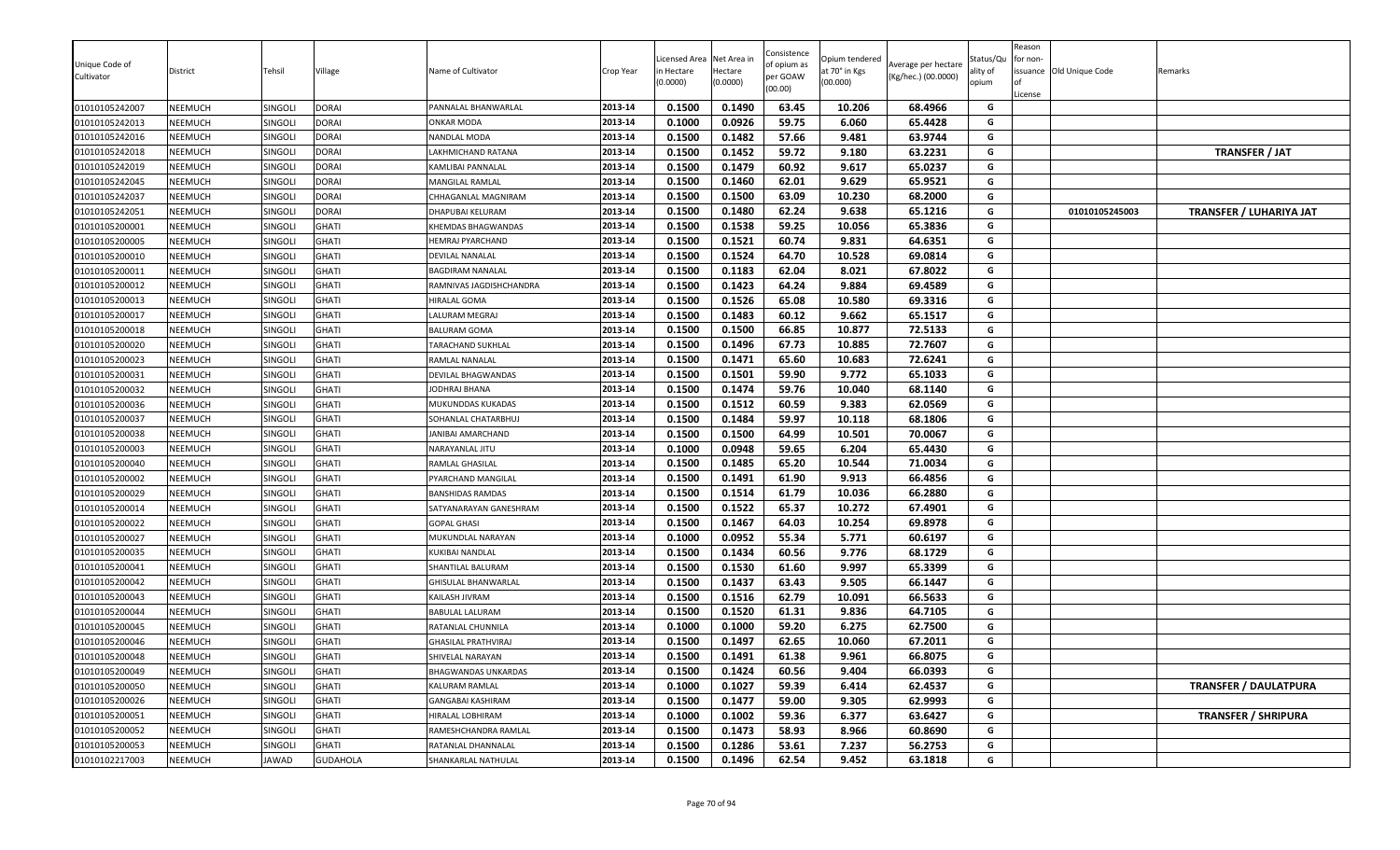| Unique Code of<br>Cultivator | District       | Tehsil       | Village            | Name of Cultivator           | Crop Year | icensed Area<br>n Hectare<br>0.0000 | Net Area in<br>Hectare<br>(0.0000) | Consistence<br>of opium as<br>per GOAW<br>(00.00) | Opium tendered<br>at 70° in Kgs<br>(00.000) | Average per hectare<br>(Kg/hec.) (00.0000) | Status/Qu<br>ality of<br>opium | Reason<br>for non-<br>οf<br>License | issuance Old Unique Code | Remarks             |
|------------------------------|----------------|--------------|--------------------|------------------------------|-----------|-------------------------------------|------------------------------------|---------------------------------------------------|---------------------------------------------|--------------------------------------------|--------------------------------|-------------------------------------|--------------------------|---------------------|
| 01010102217004               | NEEMUCH        | JAWAD        | <b>GUDAHOLA</b>    | LAXMINARAYAN NATHU           | 2013-14   | 0.1000                              | 0.0986                             | 60.03                                             | 6.440                                       | 65.3144                                    | G                              |                                     |                          |                     |
| 01010102217005               | <b>NEEMUCH</b> | IAWAD        | <b>GUDAHOLA</b>    | OMPRAKASH BADRILAL           | 2013-14   | 0.1500                              | 0.1468                             | 58.50                                             | 9.402                                       | 64.0463                                    | G                              |                                     |                          |                     |
| 01010102217006               | NEEMUCH        | JAWAD        | <b>GUDAHOLA</b>    | SHIVNARAYAN DEVILAL          | 2013-14   | 0.1500                              | 0.1459                             | 66.04                                             | 10.114                                      | 69.3215                                    | G                              |                                     |                          |                     |
| 01010102217013               | NEEMUCH        | JAWAD        | <b>GUDAHOLA</b>    | RAMLAL GANGARAM              | 2013-14   | 0.1000                              | 0.0972                             | 52.07                                             | 5.252                                       | 54.0329                                    | G                              |                                     |                          |                     |
| 01010102217015               | NEEMUCH        | JAWAD        | <b>GUDAHOLA</b>    | SHANTILAL DULICHAND          | 2013-14   | 0.1500                              | 0.1455                             | 49.61                                             | 7.229                                       | 49.6838                                    | G                              | 4                                   |                          |                     |
| 01010102217022               | NEEMUCH        | JAWAD        | <b>GUDAHOLA</b>    | SATYANARAYAN LAXMINARAYAN    | 2013-14   | 0.1500                              | 0.1457                             | 59.34                                             | 9.240                                       | 63.4180                                    | G                              |                                     |                          |                     |
| 01010102217023               | NEEMUCH        | JAWAD        | <b>GUDAHOLA</b>    | ISHWARLAL SUNDERLAL          | 2013-14   | 0.1500                              | 0.1377                             | 63.32                                             | 9.435                                       | 68.5185                                    | G                              |                                     |                          |                     |
| 01010102217024               | NEEMUCH        | JAWAD        | <b>GUDAHOLA</b>    | SUNDERLAL SHANKARLAL         | 2013-14   | 0.1500                              | 0.1500                             | 64.68                                             | 10.303                                      | 68.6867                                    | G                              |                                     |                          |                     |
| 01010102217026               | <b>NEEMUCH</b> | JAWAD        | <b>GUDAHOLA</b>    | NANDKISHORE KALURAM          | 2013-14   | 0.1500                              | 0.1451                             | 63.06                                             | 9.855                                       | 67.9187                                    | G                              |                                     |                          |                     |
| 01010102217027               | <b>NEEMUCH</b> | <b>IAWAD</b> | <b>GUDAHOLA</b>    | <b>DEVRAM HIRALAL</b>        | 2013-14   | 0.1500                              | 0.1429                             | 56.22                                             | 8.706                                       | 60.9237                                    | G                              |                                     |                          |                     |
| 01010102217028               | <b>NEEMUCH</b> | <b>IAWAD</b> | <b>GUDAHOLA</b>    | SUBHAN BADRUDHIN             | 2013-14   | 0.1500                              | 0.1456                             | 53.82                                             | 8.496                                       | 58.3516                                    | G                              |                                     |                          |                     |
| 01010102217038               | NEEMUCH        | JAWAD        | <b>GUDAHOLA</b>    | MOHANBAI KHYALIRAM           | 2013-14   | 0.1500                              | 0.1496                             | 56.93                                             | 8.751                                       | 58.4960                                    | G                              |                                     |                          |                     |
| 01010102217039               | NEEMUCH        | JAWAD        | <b>GUDAHOLA</b>    | GAFUR VAJIR                  | 2013-14   | 0.1500                              | 0.1488                             | 60.39                                             | 9.222                                       | 61.9758                                    | G                              |                                     |                          |                     |
| 01010102217040               | <b>NEEMUCH</b> | JAWAD        | <b>GUDAHOLA</b>    | SUNDERBAI BALAKDAS           | 2013-14   | 0.1500                              | 0.1364                             | 51.34                                             | 7.474                                       | 54.7947                                    | G                              |                                     |                          |                     |
| 01010102217012               | NEEMUCH        | JAWAD        | <b>GUDAHOLA</b>    | GOPAL LAXMINARAYAN           | 2013-14   | 0.1500                              | 0.1460                             | 66.92                                             | 10.545                                      | 72.2260                                    | G                              |                                     |                          |                     |
| 01010102217017               | NEEMUCH        | JAWAD        | <b>GUDAHOLA</b>    | BHONIBAI MODIRAM             | 2013-14   | 0.1000                              | 0.0948                             | 59.92                                             | 6.112                                       | 64.4726                                    | G                              |                                     |                          |                     |
| 01010102217002               | NEEMUCH        | JAWAD        | <b>GUDAHOLA</b>    | <b>GOPAL LALAJI</b>          | 2013-14   | 0.1500                              | 0.1443                             | 54.40                                             | 8.743                                       | 60.5891                                    | G                              |                                     |                          |                     |
| 01010102217041               | <b>NEEMUCH</b> | JAWAD        | <b>GUDAHOLA</b>    | SUNDERLAL MODA               | 2013-14   | 0.1500                              | 0.1500                             | 61.10                                             | 9.488                                       | 63.2533                                    | G                              |                                     |                          |                     |
| 01010102217042               | NEEMUCH        | JAWAD        | <b>GUDAHOLA</b>    | RAMSAGARBAI DEVILAL          | 2013-14   | 0.1500                              | 0.1470                             | 65.62                                             | 10.162                                      | 69.1293                                    | G                              |                                     |                          |                     |
| 01010102217043               | NEEMUCH        | JAWAD        | <b>GUDAHOLA</b>    | DINESH KUMAR KALURAM         | 2013-14   | 0.1500                              | 0.1452                             | 56.88                                             | 8.784                                       | 60.4959                                    | G                              |                                     |                          |                     |
| 01010102217044               | <b>NEEMUCH</b> | JAWAD        | <b>GUDAHOLA</b>    | GUNVANT BASANTILAL           | 2013-14   | 0.1500                              | 0.1496                             | 67.75                                             | 10.288                                      | 68.7701                                    | G                              |                                     |                          |                     |
| 01010102217046               | NEEMUCH        | JAWAD        | <b>GUDAHOLA</b>    | <b>AVANTILAL JITMAL</b>      | 2013-14   | 0.1500                              | 0.1436                             | 57.99                                             | 9.361                                       | 65.1880                                    | G                              |                                     |                          |                     |
| 01010102219001               | <b>NEEMUCH</b> | JAWAD        | <b>GUDAPARIHAR</b> | MODIRAM DEVA                 | 2013-14   | 0.1500                              | 0.1450                             | 52.56                                             | 8.117                                       | 55.9793                                    | G                              |                                     |                          |                     |
| 01010102219002               | <b>NEEMUCH</b> | JAWAD        | <b>GUDAPARIHAR</b> | <b>MAHESHKUMAR MISHRILAL</b> | 2013-14   | 0.1500                              | 0.1428                             | 54.38                                             | 8.274                                       | 57.9412                                    | G                              |                                     |                          |                     |
| 01010102219005               | <b>NEEMUCH</b> | JAWAD        | <b>GUDAPARIHAR</b> | BAGDIRAM TILA                | 2013-14   | 0.1500                              | 0.1376                             | 54.77                                             | 8.028                                       | 58.3430                                    | G                              |                                     |                          |                     |
| 01010102219010               | NEEMUCH        | JAWAD        | <b>GUDAPARIHAR</b> | MOHAN DHANNA                 | 2013-14   | 0.1000                              | 0.0945                             | 60.67                                             | 6.440                                       | 68.1481                                    | G                              |                                     |                          |                     |
| 01010102219012               | <b>NEEMUCH</b> | JAWAD        | <b>GUDAPARIHAR</b> | NARAYAN MOHANLAL             | 2013-14   | 0.1500                              | 0.1376                             | 54.63                                             | 7.773                                       | 56.4898                                    | G                              |                                     |                          |                     |
| 01010102219021               | <b>NEEMUCH</b> | JAWAD        | <b>GUDAPARIHAR</b> | BABULAL DHANNA               | 2013-14   | 0.1500                              | 0.1499                             | 57.23                                             | 8.552                                       | 57.0514                                    | G                              |                                     |                          |                     |
| 01010102219022               | NEEMUCH        | JAWAD        | <b>GUDAPARIHAR</b> | HARISINGH RAMSINGH           | 2013-14   | 0.1500                              | 0.1450                             | 54.22                                             | 7.924                                       | 54.6483                                    | G                              |                                     |                          |                     |
| 01010102219042               | <b>NEEMUCH</b> | JAWAD        | <b>GUDAPARIHAR</b> | RAMCHANDRA BHAGWAN           | 2013-14   | 0.1500                              | 0.1430                             | 47.54                                             | 6.139                                       | 42.9301                                    | G                              | $\overline{4}$                      |                          |                     |
| 01010102219051               | NEEMUCH        | JAWAD        | <b>GUDAPARIHAR</b> | GHISEKHANN KASAMKHANN        | 2013-14   | 0.1500                              | 0.1470                             | 59.73                                             | 9.702                                       | 66.0000                                    |                                | $\overline{2}$                      |                          |                     |
| 01010102219028               | <b>NEEMUCH</b> | JAWAD        | <b>GUDAPARIHAR</b> | NARAYAN RAMAJI               | 2013-14   | 0.1000                              | 0.0980                             | 48.44                                             | 4.837                                       | 49.3571                                    | G                              | 4                                   |                          |                     |
| 01010102219029               | <b>NEEMUCH</b> | JAWAD        | <b>GUDAPARIHAR</b> | LALARAM GOVINDJI             | 2013-14   | 0.1000                              | 0.0956                             | 61.67                                             | 6.493                                       | 67.9184                                    | G                              |                                     |                          |                     |
| 01010102219015               | NEEMUCH        | JAWAD        | <b>GUDAPARIHAR</b> | NANDA GOVIND                 | 2013-14   | 0.1500                              | 0.1380                             | 56.15                                             | 8.214                                       | 59.5217                                    | G                              |                                     |                          |                     |
| 01010102219026               | NEEMUCH        | JAWAD        | <b>GUDAPARIHAR</b> | PYARIBAI BANSHILAL           | 2013-14   | 0.1500                              | 0.1435                             | 61.00                                             | 9.167                                       | 63.8815                                    | G                              |                                     |                          |                     |
| 01010102219053               | <b>NEEMUCH</b> | JAWAD        | <b>GUDAPARIHAR</b> | SARDARBAI CHAINRAM           | 2013-14   | 0.1500                              | 0.1496                             | 61.82                                             | 9.776                                       | 65.3476                                    | G                              |                                     |                          |                     |
| 01010102213010               | <b>NEEMUCH</b> | <b>IAWAD</b> | <b>HARIPURA</b>    | BHOPALSINGH NARVARSINGH      | 2013-14   | 0.1500                              | 0.1523                             | 62.90                                             | 10.082                                      | 66.1983                                    | G                              |                                     |                          |                     |
| 01010102213016               | NEEMUCH        | JAWAD        | <b>HARIPURA</b>    | DALURAM BHAVARLAL            | 2013-14   | 0.1500                              | 0.1472                             | 64.37                                             | 9.729                                       | 66.0938                                    | G                              |                                     |                          |                     |
| 01010102213025               | <b>NEEMUCH</b> | JAWAD        | <b>HARIPURA</b>    | SARDARBABU SHAKURKHANN       | 2013-14   | 0.1000                              | 0.1014                             | 64.74                                             | 6.742                                       | 66.4892                                    | G                              |                                     |                          |                     |
| 01010102213009               | NEEMUCH        | JAWAD        | <b>HARIPURA</b>    | HEMKUNWAR NARVARSINGH        | 2013-14   | 0.1500                              | 0.1485                             | 65.67                                             | 10.460                                      | 70.4377                                    | G                              |                                     |                          |                     |
| 01010102213013               | <b>NEEMUCH</b> | JAWAD        | <b>HARIPURA</b>    | SAMANSINGH ARJUNSINGH        | 2013-14   | 0.1000                              | 0.1000                             | 55.61                                             | 5.887                                       | 58.8700                                    | G                              |                                     |                          |                     |
| 01010102213019               | <b>NEEMUCH</b> | JAWAD        | <b>HARIPURA</b>    | BHIMSINGH NARVARSINGH        | 2013-14   | 0.1500                              | 0.1507                             | 69.64                                             | 10.884                                      | 72.2230                                    | G                              |                                     |                          |                     |
| 01010102213046               | NEEMUCH        | JAWAD        | <b>HARIPURA</b>    | BHANWARSINGH ARJUNSINGH      | 2013-14   | 0.1000                              | 0.0990                             | 56.45                                             | 5.863                                       | 59.2222                                    | G                              |                                     |                          |                     |
| 01010102213050               | <b>NEEMUCH</b> | JAWAD        | <b>HARIPURA</b>    | CHATARBHUJ RAMA              | 2013-14   | 0.1500                              | 0.1490                             | 59.16                                             | 9.347                                       | 62.7315                                    | G                              |                                     |                          |                     |
| 01010102213055               | <b>NEEMUCH</b> | JAWAD        | <b>HARIPURA</b>    | <b>BHAGIRATH MOTI</b>        | 2013-14   | 0.1500                              | 0.1470                             | 55.15                                             | 8.769                                       | 59.6531                                    | G                              |                                     |                          | TRANSFER / AMBA R-5 |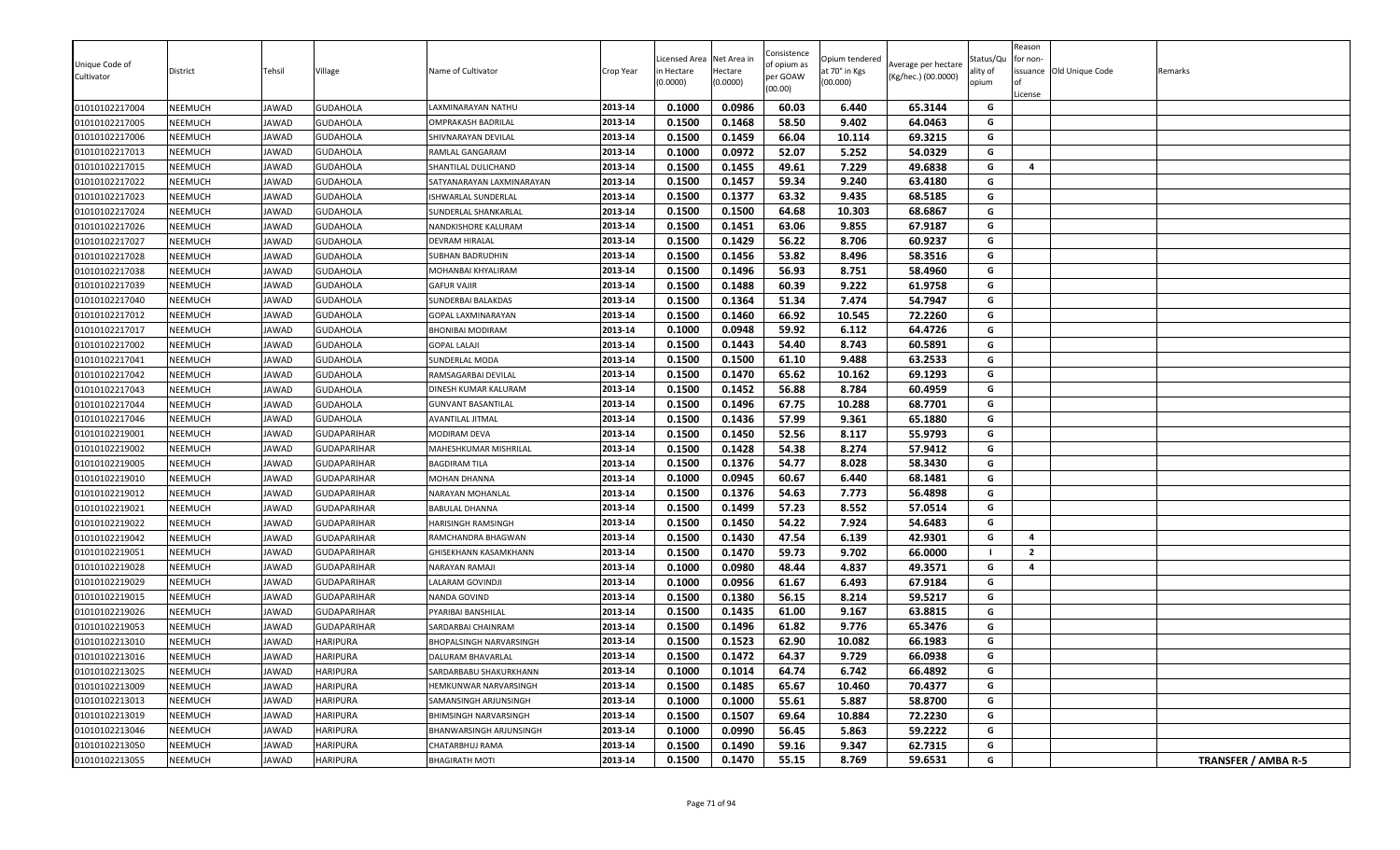| Unique Code of<br>Cultivator     | District                  | Tehsil             | Village                  | Name of Cultivator                       | Crop Year          | Licensed Area<br>า Hectare<br>0.0000) | Net Area in<br>Hectare<br>(0.0000) | Consistence<br>of opium as<br>per GOAW<br>(00.00) | Opium tendered<br>at 70° in Kgs<br>(00.000) | Average per hectare<br>(Kg/hec.) (00.0000) | Status/Qu<br>ality of<br>opium | Reason<br>for non-<br>License | issuance Old Unique Code | Remarks                      |
|----------------------------------|---------------------------|--------------------|--------------------------|------------------------------------------|--------------------|---------------------------------------|------------------------------------|---------------------------------------------------|---------------------------------------------|--------------------------------------------|--------------------------------|-------------------------------|--------------------------|------------------------------|
| 01010105206001                   | NEEMUCH                   | SINGOLI            | JAT                      | SHYAMDAS KANHEYADAS                      | 2013-14            | 0.1000                                | 0.0994                             | 65.91                                             | 6.864                                       | 69.0543                                    | G<br>G                         |                               |                          |                              |
| 01010105206002<br>01010105206003 | NEEMUCH<br><b>NEEMUCH</b> | SINGOLI<br>SINGOLI | <b>JAT</b><br><b>JAT</b> | 3HAGWANIBAI SHAMBHULAL                   | 2013-14<br>2013-14 | 0.1500<br>0.1500                      | 0.1485<br>0.1442                   | 68.79<br>61.57                                    | 10.603<br>9.517                             | 71.4007<br>65.9986                         | G                              |                               |                          |                              |
|                                  | NEEMUCH                   | SINGOLI            | <b>JAT</b>               | DEVILAL ONKARLAL                         | 2013-14            | 0.1500                                | 0.1482                             | 66.00                                             | 10.060                                      | 67.8812                                    | G                              |                               |                          |                              |
| 01010105206004<br>01010105206005 | NEEMUCH                   | SINGOLI            | <b>JAT</b>               | HIRALAL RATANLAL<br>SHAMBHULAL BHAGWANJI | 2013-14            | 0.1500                                | 0.1490                             | 64.34                                             | 9.881                                       | 66.3154                                    | G                              |                               |                          |                              |
| 01010105206007                   | NEEMUCH                   | SINGOLI            | <b>JAT</b>               | SITARAM BALURAM                          | 2013-14            | 0.1500                                | 0.1463                             | 63.46                                             | 9.528                                       | 65.1265                                    | G                              |                               |                          |                              |
| 01010105206008                   | NEEMUCH                   | SINGOLI            | <b>JAT</b>               | <b>GANGABAI HIRALAL</b>                  | 2013-14            | 0.1500                                | 0.1501                             | 65.95                                             | 9.996                                       | 66.5956                                    | G                              |                               |                          |                              |
| 01010105206009                   | NEEMUCH                   | SINGOLI            | <b>JAT</b>               | KANHEYALAL SURAJMAL                      | 2013-14            | 0.1500                                | 0.1447                             | 64.63                                             | 9.768                                       | 67.5052                                    | G                              |                               |                          |                              |
| 01010105206012                   | NEEMUCH                   | SINGOLI            | <b>JAT</b>               | UDIBAI DEVILAL                           | 2013-14            | 0.1500                                | 0.1475                             | 65.64                                             | 10.062                                      | 68.2169                                    | G                              |                               |                          |                              |
| 01010105206013                   | NEEMUCH                   | SINGOLI            | <b>JAT</b>               | <b>GORILAL RAMNARAYAN</b>                | 2013-14            | 0.1000                                | 0.0999                             | 62.29                                             | 6.487                                       | 64.9349                                    | G                              |                               |                          |                              |
| 01010105206015                   | NEEMUCH                   | SINGOLI            | <b>JAT</b>               | ABDULSATTAR KARIM                        | 2013-14            | 0.1500                                | 0.1451                             | 63.01                                             | 9.461                                       | 65.2033                                    | G                              |                               |                          | <b>TRANSFER / DAULATPURA</b> |
| 01010105206017                   | NEEMUCH                   | SINGOLI            | <b>JAT</b>               | OMPRAKASH PANNALAL                       | 2013-14            | 0.1500                                | 0.1470                             | 65.69                                             | 10.116                                      | 68.8163                                    | G                              |                               |                          |                              |
| 01010105206018                   | NEEMUCH                   | SINGOLI            | <b>JAT</b>               | CHHAGANLAL NANDA                         | 2013-14            | 0.1500                                | 0.1509                             | 65.87                                             | 10.605                                      | 70.2783                                    | G                              |                               |                          | <b>NAME CHANGE</b>           |
| 01010105206019                   | <b>NEEMUCH</b>            | SINGOLI            | <b>JAT</b>               | RADHESHYAM BALU                          | 2013-14            | 0.1500                                | 0.1468                             | 67.37                                             | 10.279                                      | 70.0204                                    | G                              |                               |                          |                              |
| 01010105206020                   | NEEMUCH                   | SINGOLI            | <b>JAT</b>               | DEVILAL NATHU                            | 2013-14            | 0.1500                                | 0.1506                             | 64.19                                             | 9.812                                       | 65.1527                                    | G                              |                               |                          |                              |
| 01010105206023                   | <b>NEEMUCH</b>            | SINGOLI            | JAT                      | MOHANLAL BHURA                           | 2013-14            | 0.1500                                | 0.1422                             | 65.46                                             | 9.651                                       | 67.8692                                    | G                              |                               |                          |                              |
| 01010105206024                   | NEEMUCH                   | SINGOLI            | <b>JAT</b>               | <b>JAGDISH ANOPBAI</b>                   | 2013-14            | 0.1000                                | 0.0946                             | 62.93                                             | 6.419                                       | 67.8541                                    | G                              |                               |                          |                              |
| 01010105206026                   | NEEMUCH                   | SINGOLI            | <b>JAT</b>               | KISHANLAL SOHANLAL                       | 2013-14            | 0.1500                                | 0.1411                             | 63.48                                             | 9.186                                       | 65.1028                                    | G                              |                               |                          |                              |
| 01010105206027                   | NEEMUCH                   | SINGOLI            | <b>JAT</b>               | RAMESHCHANDRA KISHANLAL                  | 2013-14            | 0.1000                                | 0.0982                             | 65.92                                             | 6.969                                       | 70.9674                                    | G                              |                               |                          |                              |
| 01010105206028                   | NEEMUCH                   | SINGOLI            | <b>JAT</b>               | KAILASH BOTHLAL                          | 2013-14            | 0.1500                                | 0.1491                             | 69.24                                             | 10.515                                      | 70.5231                                    | G                              |                               |                          |                              |
| 01010105206030                   | NEEMUCH                   | SINGOLI            | <b>JAT</b>               | <b>BALURAM GITARAM</b>                   | 2013-14            | 0.1500                                | 0.1502                             | 67.17                                             | 10.574                                      | 70.3995                                    | G                              |                               |                          |                              |
| 01010105206031                   | NEEMUCH                   | SINGOLI            | <b>JAT</b>               | SATYNARAYAN SOHANLAL                     | 2013-14            | 0.1000                                | 0.0968                             | 68.45                                             | 7.129                                       | 73.6467                                    | G                              |                               |                          |                              |
| 01010105206034                   | <b>NEEMUCH</b>            | SINGOLI            | <b>JAT</b>               | DEVILAL PRABHULAL                        | 2013-14            | 0.1500                                | 0.1457                             | 64.89                                             | 9.854                                       | 67.6321                                    | G                              |                               |                          |                              |
| 01010105206035                   | NEEMUCH                   | SINGOLI            | JAT                      | MANGIBAI MANGILAL                        | 2013-14            | 0.1500                                | 0.1450                             | 63.91                                             | 9.504                                       | 65.5448                                    | G                              |                               |                          |                              |
| 01010105206036                   | NEEMUCH                   | SINGOLI            | <b>JAT</b>               | KANHEYALAL KASHIRAM                      | 2013-14            | 0.1500                                | 0.1470                             | 64.44                                             | 10.310                                      | 70.1361                                    | G                              |                               |                          |                              |
| 01010105206037                   | NEEMUCH                   | SINGOLI            | <b>JAT</b>               | DHAPUBAI CHHAGANLAL                      | 2013-14            | 0.1500                                | 0.1488                             | 61.83                                             | 9.442                                       | 63.4543                                    | G                              |                               |                          |                              |
| 01010105206038                   | NEEMUCH                   | SINGOLI            | <b>JAT</b>               | RADHABAI GIRDHARI                        | 2013-14            | 0.1500                                | 0.1472                             | 67.19                                             | 10.674                                      | 72.5136                                    | G                              |                               |                          |                              |
| 01010105206039                   | NEEMUCH                   | SINGOLI            | <b>JAT</b>               | ONKARLAL MODIRAM                         | 2013-14            | 0.1500                                | 0.1485                             | 61.45                                             | 9.147                                       | 61.5960                                    | G                              |                               |                          |                              |
| 01010105206041                   | NEEMUCH                   | SINGOLI            | <b>JAT</b>               | MOHANLAL RATANLAL                        | 2013-14            | 0.1500                                | 0.1421                             | 65.75                                             | 9.693                                       | 68.2125                                    | G                              |                               |                          |                              |
| 01010105206042                   | NEEMUCH                   | SINGOLI            | <b>JAT</b>               | SUNDERBAI RAMNARAYAN                     | 2013-14            | 0.1000                                | 0.0944                             | 67.29                                             | 6.681                                       | 70.7733                                    | G                              |                               |                          |                              |
| 01010105206045                   | NEEMUCH                   | SINGOLI            | <b>JAT</b>               | KANHEYALAL NARAYAN                       | 2013-14            | 0.1500                                | 0.1469                             | 69.66                                             | 10.748                                      | 73.1654                                    | G                              |                               |                          |                              |
| 01010105206046                   | NEEMUCH                   | SINGOLI            | <b>JAT</b>               | HANGAMIBAI SHIVENATH                     | 2013-14            | 0.1000                                | 0.0989                             | 61.40                                             | 6.307                                       | 63.7715                                    | G                              |                               |                          |                              |
| 01010105206047                   | NEEMUCH                   | SINGOLI            | <b>JAT</b>               | SHIVENARAYAN MANGILAL                    | 2013-14            | 0.1500                                | 0.1489                             | 65.13                                             | 10.104                                      | 67.8576                                    | G                              |                               |                          |                              |
| 01010105206048                   | <b>NEEMUCH</b>            | SINGOLI            | <b>JAT</b>               | MANGILAL CHUNNILAL                       | 2013-14            | 0.1500                                | 0.1494                             | 63.14                                             | 9.561                                       | 63.9960                                    | G                              |                               |                          |                              |
| 01010105206049                   | <b>NEEMUCH</b>            | SINGOLI            | <b>JAT</b>               | BADAMBAI BABULAL                         | 2013-14            | 0.1500                                | 0.1482                             | 66.76                                             | 10.357                                      | 69.8853                                    | G                              |                               |                          |                              |
| 01010105206051                   | NEEMUCH                   | SINGOLI            | <b>JAT</b>               | RAMCHANDRA AMARNATH                      | 2013-14            | 0.1500                                | 0.1470                             | 69.53                                             | 10.608                                      | 72.1633                                    | G                              |                               |                          |                              |
| 01010105206052                   | NEEMUCH                   | SINGOLI            | <b>JAT</b>               | KESHARBAI KANHEYALAL                     | 2013-14            | 0.1000                                | 0.1014                             | 65.47                                             | 6.818                                       | 67.2387                                    | G                              |                               |                          |                              |
| 01010105206053                   | NEEMUCH                   | SINGOLI            | <b>JAT</b>               | JODHRAJ KALUJI                           | 2013-14            | 0.1500                                | 0.1490                             | 63.17                                             | 9.746                                       | 65.4094                                    | G                              |                               |                          |                              |
| 01010105206054                   | NEEMUCH                   | SINGOLI            | <b>JAT</b>               | BAGDIRAM BAINAJI                         | 2013-14            | 0.1500                                | 0.1483                             | 65.68                                             | 9.890                                       | 66.6891                                    | G                              |                               |                          |                              |
| 01010105206055                   | NEEMUCH                   | SINGOLI            | <b>JAT</b>               | MANGIBAI NANDRAM                         | 2013-14            | 0.1500                                | 0.1496                             | 60.64                                             | 9.269                                       | 61.9586                                    | G                              |                               |                          |                              |
| 01010105206056                   | NEEMUCH                   | SINGOLI            | <b>JAT</b>               | SHAMBHULAL KASHIRAM                      | 2013-14            | 0.1500                                | 0.1502                             | 66.12                                             | 10.428                                      | 69.4274                                    | G                              |                               |                          |                              |
| 01010105206058                   | NEEMUCH                   | SINGOLI            | <b>JAT</b>               | INDRABAI LAXMICHAND                      | 2013-14            | 0.1500                                | 0.1480                             | 67.95                                             | 10.416                                      | 70.3784                                    | G                              |                               |                          |                              |
| 01010105206059                   | NEEMUCH                   | SINGOLI            | JAT                      | JAMKUBAI NANALAL                         | 2013-14            | 0.1500                                | 0.1492                             | 64.03                                             | 9.916                                       | 66.4611                                    | G                              |                               |                          |                              |
| 01010105206060                   | NEEMUCH                   | SINGOLI            | <b>JAT</b>               | <b>DEVILAL LALU</b>                      | 2013-14            | 0.1500                                | 0.1498                             | 67.88                                             | 10.492                                      | 70.0401                                    | G                              |                               |                          |                              |
| 01010105206061                   | NEEMUCH                   | SINGOLI            | <b>JAT</b>               | DEVISINGH MADHOSINGH                     | 2013-14            | 0.1000                                | 0.0996                             | 58.84                                             | 6.035                                       | 60.5924                                    | G                              |                               |                          |                              |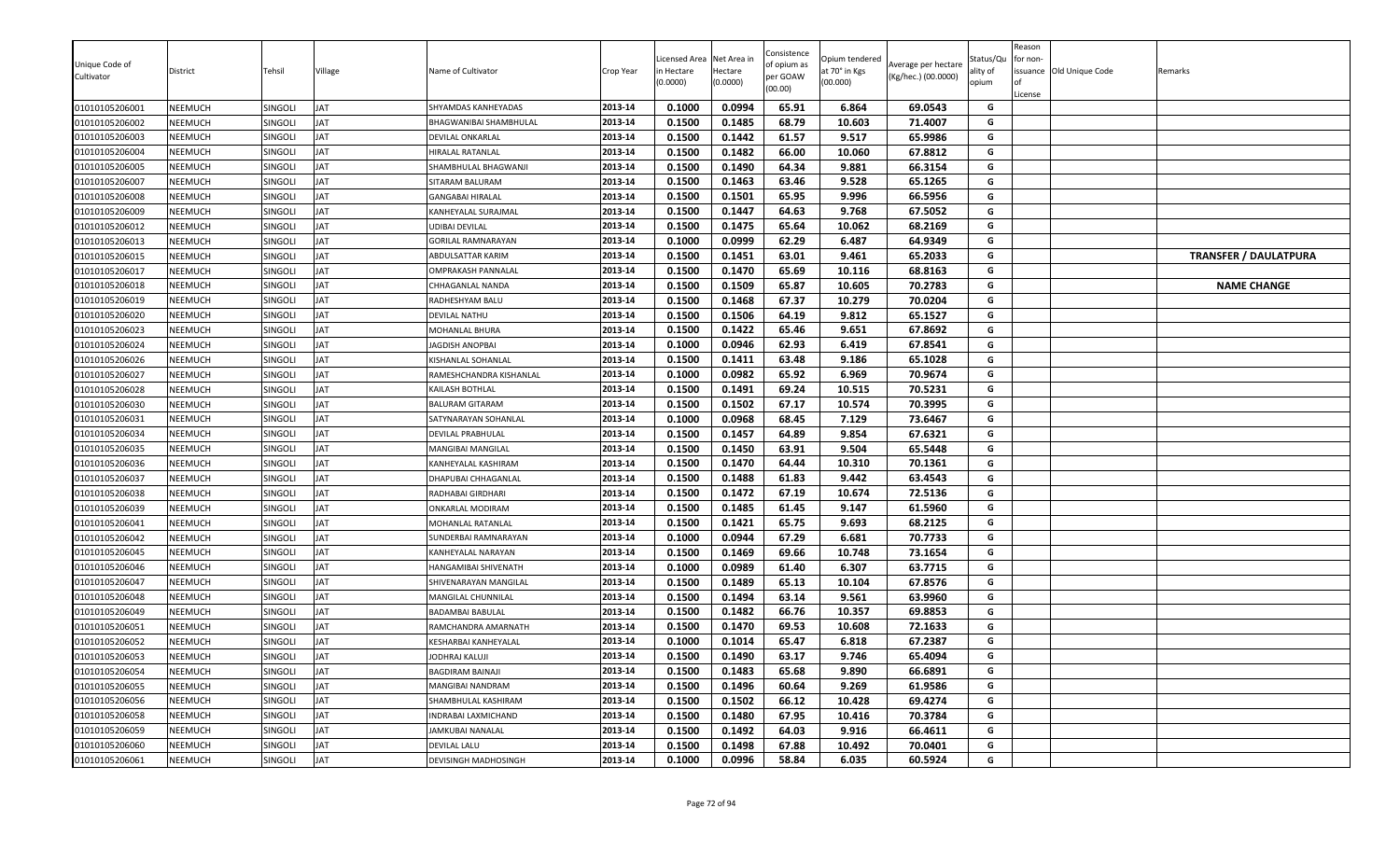| Unique Code of<br>Cultivator     | District                  | Tehsil             | Village<br>JAT           | Name of Cultivator                         | Crop Year          | Licensed Area<br>า Hectare<br>0.0000) | Net Area in<br>Hectare<br>(0.0000) | Consistence<br>of opium as<br>per GOAW<br>(00.00) | Opium tendered<br>at 70° in Kgs<br>(00.000) | Average per hectare<br>(Kg/hec.) (00.0000) | Status/Qu<br>ality of<br>opium | Reason<br>for non-<br>License | issuance Old Unique Code | Remarks                      |
|----------------------------------|---------------------------|--------------------|--------------------------|--------------------------------------------|--------------------|---------------------------------------|------------------------------------|---------------------------------------------------|---------------------------------------------|--------------------------------------------|--------------------------------|-------------------------------|--------------------------|------------------------------|
| 01010105206062                   | NEEMUCH                   | SINGOLI            |                          | RAMCHANDRA KISHANLAL                       | 2013-14<br>2013-14 | 0.1500                                | 0.1476                             | 72.07                                             | 11.264                                      | 76.3144                                    | G<br>G                         |                               |                          |                              |
| 01010105206063<br>01010105206064 | NEEMUCH<br><b>NEEMUCH</b> | Singoli<br>SINGOLI | <b>JAT</b><br><b>JAT</b> | PURANSINGH MADHUSINGH                      | 2013-14            | 0.1000<br>0.1500                      | 0.0980<br>0.1238                   | 61.19<br>60.92                                    | 6.661<br>8.198                              | 67.9694<br>66.2197                         | G                              |                               |                          |                              |
|                                  |                           | SINGOLI            | <b>JAT</b>               | JAIBUNBAI ISMILE SHAH                      | 2013-14            | 0.1500                                | 0.1447                             | 61.34                                             | 9.289                                       | 64.1949                                    | G                              |                               |                          |                              |
| 01010105206066<br>01010105206068 | NEEMUCH<br>NEEMUCH        | SINGOLI            | <b>JAT</b>               | SAHNTIBAI SUJANMAL<br>MITTHUBAI RADHESHYAM | 2013-14            | 0.1000                                | 0.0985                             | 66.66                                             | 6.847                                       | 69.5127                                    | G                              |                               |                          |                              |
| 01010105206071                   | NEEMUCH                   | SINGOLI            | <b>JAT</b>               | BASANTILAL NANDLAL                         | 2013-14            | 0.1500                                | 0.1450                             | 61.19                                             | 9.030                                       | 62.2759                                    | G                              |                               |                          |                              |
| 01010105206072                   | NEEMUCH                   | Singoli            | <b>JAT</b>               | DEVILAL NANALAL                            | 2013-14            | 0.1500                                | 0.1493                             | 65.04                                             | 9.849                                       | 65.9678                                    | G                              |                               |                          |                              |
| 01010105206074                   | NEEMUCH                   | SINGOLI            | <b>JAT</b>               | <b>SULEMAN ISSA</b>                        | 2013-14            | 0.1500                                | 0.1497                             | 65.80                                             | 10.378                                      | 69.3253                                    | G                              |                               |                          |                              |
| 01010105206075                   | NEEMUCH                   | SINGOLI            | <b>JAT</b>               | SAMPATBAI JAMNALAL                         | 2013-14            | 0.1000                                | 0.0999                             | 59.25                                             | 6.137                                       | 61.4314                                    | G                              |                               |                          | <b>TRANSFER / DAULATPURA</b> |
| 01010105206077                   | NEEMUCH                   | SINGOLI            | <b>JAT</b>               | <b>HIRALAL SHORAM</b>                      | 2013-14            | 0.1500                                | 0.1426                             | 65.34                                             | 9.484                                       | 66.5077                                    | G                              |                               |                          |                              |
| 01010105206080                   | <b>NEEMUCH</b>            | SINGOLI            | <b>JAT</b>               | RATIBAI RAMLAL                             | 2013-14            | 0.1500                                | 0.1513                             | 63.14                                             | 9.976                                       | 65.9352                                    | G                              |                               |                          |                              |
| 01010105206082                   | NEEMUCH                   | SINGOLI            | <b>JAT</b>               | RAJMAL MANGILAL                            | 2013-14            | 0.1500                                | 0.1460                             | 66.39                                             | 10.101                                      | 69.1849                                    | G                              |                               |                          |                              |
| 01010105206083                   | NEEMUCH                   | SINGOLI            | <b>JAT</b>               | ALLABAKSH HARUN                            | 2013-14            | 0.1500                                | 0.1501                             | 64.57                                             | 9.925                                       | 66.1226                                    | G                              |                               |                          |                              |
| 01010105206084                   | <b>NEEMUCH</b>            | SINGOLI            | <b>JAT</b>               | CHOTUPURI GOKULPURI                        | 2013-14            | 0.1500                                | 0.1480                             | 62.51                                             | 9.466                                       | 63.9595                                    | G                              |                               |                          |                              |
| 01010105206085                   | NEEMUCH                   | SINGOLI            | <b>JAT</b>               | KANHEYALAL GOKULPURI                       | 2013-14            | 0.1500                                | 0.1450                             | 63.02                                             | 9.696                                       | 66.8690                                    | G                              |                               |                          |                              |
| 01010105206089                   | <b>NEEMUCH</b>            | SINGOLI            | JAT                      | SHAMBHULAL PRABHULAL                       | 2013-14            | 0.1500                                | 0.1463                             | 62.12                                             | 9.416                                       | 64.3609                                    | G                              |                               |                          |                              |
| 01010105206091                   | NEEMUCH                   | SINGOLI            | <b>JAT</b>               | BHOJRAJ NAGAJIRAM                          | 2013-14            | 0.1500                                | 0.1422                             | 60.81                                             | 9.061                                       | 63.7201                                    | G                              |                               |                          |                              |
| 01010105206092                   | NEEMUCH                   | SINGOLI            | <b>JAT</b>               | RAMPAL BALUJI                              | 2013-14            | 0.1500                                | 0.1485                             | 66.86                                             | 10.382                                      | 69.9125                                    | G                              |                               |                          |                              |
| 01010105206093                   | NEEMUCH                   | SINGOLI            | <b>JAT</b>               | RAMCHANDRA UDAYRAM                         | 2013-14            | 0.1500                                | 0.1497                             | 66.15                                             | 10.140                                      | 67.7355                                    | G                              |                               |                          |                              |
| 01010105206094                   | NEEMUCH                   | SINGOLI            | <b>JAT</b>               | <b>GHASI KALURAM</b>                       | 2013-14            | 0.1500                                | 0.1480                             | 58.99                                             | 8.958                                       | 60.5270                                    | G                              |                               |                          | <b>NAME CHANGE</b>           |
| 01010105206095                   | NEEMUCH                   | SINGOLI            | <b>JAT</b>               | SHIVELAL SHANTILAL                         | 2013-14            | 0.1000                                | 0.0963                             | 61.58                                             | 6.483                                       | 67.3209                                    | G                              |                               |                          |                              |
| 01010105206096                   | <b>NEEMUCH</b>            | SINGOLI            | <b>JAT</b>               | KACHARULAL RAMCHANDRA                      | 2013-14            | 0.1000                                | 0.0971                             | 61.83                                             | 6.130                                       | 63.1308                                    | G                              |                               |                          |                              |
| 01010105206097                   | <b>NEEMUCH</b>            | SINGOLI            | <b>JAT</b>               | KALUPRABHU GHISA                           | 2013-14            | 0.1500                                | 0.1495                             | 65.23                                             | 9.840                                       | 65.8194                                    | G                              |                               |                          |                              |
| 01010105206099                   | NEEMUCH                   | SINGOLI            | JAT                      | RAMPAL RAMSWRUP                            | 2013-14            | 0.1500                                | 0.1498                             | 63.04                                             | 9.681                                       | 64.6262                                    | G                              |                               |                          |                              |
| 01010105206101                   | NEEMUCH                   | SINGOLI            | <b>JAT</b>               | DEVILAL BHURALAL                           | 2013-14            | 0.1500                                | 0.1429                             | 65.54                                             | 9.822                                       | 68.7334                                    | G                              |                               |                          |                              |
| 01010105206105                   | NEEMUCH                   | SINGOLI            | <b>JAT</b>               | MOHAMMAD MUNAVAR SATTAR                    | 2013-14            | 0.1500                                | 0.1470                             | 65.15                                             | 9.940                                       | 67.6190                                    | G                              |                               |                          |                              |
| 01010105206111                   | <b>NEEMUCH</b>            | SINGOLI            | <b>JAT</b>               | MANGILAL DEVA                              | 2013-14            | 0.1500                                | 0.1390                             | 65.12                                             | 9.368                                       | 67.3957                                    | G                              |                               |                          |                              |
| 01010105206116                   | NEEMUCH                   | SINGOLI            | <b>JAT</b>               | NURMOHAMMAD MOHAMMAD                       | 2013-14            | 0.1500                                | 0.1464                             | 69.03                                             | 10.197                                      | 69.6516                                    | G                              |                               |                          |                              |
| 01010105206120                   | NEEMUCH                   | SINGOLI            | <b>JAT</b>               | GOPAL JAGANNATH                            | 2013-14            | 0.1000                                | 0.0412                             | 63.92                                             | 2.612                                       | 63.3981                                    |                                | $\overline{2}$                |                          |                              |
| 01010105206122                   | NEEMUCH                   | SINGOLI            | <b>JAT</b>               | ABDULGAFUR RAHIMBAKSH                      | 2013-14            | 0.1500                                | 0.1500                             | 64.40                                             | 9.945                                       | 66.3000                                    | G                              |                               |                          |                              |
| 01010105206123                   | NEEMUCH                   | SINGOLI            | <b>JAT</b>               | SHAHAZADALI HUSAINALI                      | 2013-14            | 0.1000                                | 0.0912                             | 62.60                                             | 5.634                                       | 61.7763                                    | G                              |                               |                          |                              |
| 01010105206124                   | NEEMUCH                   | SINGOLI            | <b>JAT</b>               | MODIRAM CHHOGALAL                          | 2013-14            | 0.1000                                | 0.0996                             | 63.95                                             | 6.760                                       | 67.8715                                    | G                              |                               |                          |                              |
| 01010105206125                   | NEEMUCH                   | SINGOLI            | <b>JAT</b>               | KAMLIBAI BHANWARLAL                        | 2013-14            | 0.1000                                | 0.1004                             | 57.76                                             | 5.974                                       | 59.5020                                    | G                              |                               |                          | <b>TRANSFER / DAULATPURA</b> |
| 01010105206127                   | <b>NEEMUCH</b>            | SINGOLI            | <b>JAT</b>               | ABDULSALAM RAHMAN                          | 2013-14            | 0.1500                                | 0.1451                             | 65.83                                             | 9.780                                       | 67.4018                                    | G                              |                               |                          |                              |
| 01010105206128                   | <b>NEEMUCH</b>            | SINGOLI            | <b>JAT</b>               | MOHANLAL BALURAM                           | 2013-14            | 0.1500                                | 0.1446                             | 59.11                                             | 8.765                                       | 60.6155                                    | G                              |                               |                          |                              |
| 01010105206129                   | NEEMUCH                   | SINGOLI            | <b>JAT</b>               | DEVILAL KHEMRAJ                            | 2013-14            | 0.1000                                | 0.0998                             | 62.67                                             | 6.473                                       | 64.8597                                    | G                              |                               |                          |                              |
| 01010105206130                   | NEEMUCH                   | SINGOLI            | <b>JAT</b>               | VIO.HUSAIN NURMOHAMMAD                     | 2013-14            | 0.1500                                | 0.1463                             | 65.76                                             | 10.061                                      | 68.7697                                    | G                              |                               |                          |                              |
| 01010105206132                   | NEEMUCH                   | SINGOLI            | <b>JAT</b>               | GHEESIBAI SUKHDEVPURI                      | 2013-14            | 0.1500                                | 0.1499                             | 58.67                                             | 8.884                                       | 59.2662                                    | G                              |                               |                          |                              |
| 01010105206133                   | NEEMUCH                   | SINGOLI            | <b>JAT</b>               | SHANTIBAI MADHULAL                         | 2013-14            | 0.1500                                | 0.1464                             | 51.31                                             | 7.784                                       | 53.1694                                    | G                              |                               |                          |                              |
| 01010105206135                   | NEEMUCH                   | SINGOLI            | <b>JAT</b>               | SOHANLAL NOLAJI                            | 2013-14            | 0.1000                                | 0.1020                             | 64.11                                             | 6.677                                       | 65.4608                                    | G                              |                               |                          |                              |
| 01010105206140                   | NEEMUCH                   | SINGOLI            | <b>JAT</b>               | ABDULJABBAR ABDULRAHMAN                    | 2013-14            | 0.1500                                | 0.1460                             | 64.10                                             | 9.569                                       | 65.5411                                    | G                              |                               |                          |                              |
| 01010105206143                   | NEEMUCH                   | SINGOLI            | <b>JAT</b>               | MOHNIBAI SHIVEPRASAD                       | 2013-14            | 0.1000                                | 0.1000                             | 59.91                                             | 6.119                                       | 61.1900                                    | G                              |                               |                          |                              |
| 01010105206144                   | NEEMUCH                   | SINGOLI            | JAT                      | DEVILAL NARAYAN                            | 2013-14            | 0.1500                                | 0.1455                             | 62.98                                             | 9.492                                       | 65.2371                                    | G                              |                               |                          |                              |
| 01010105206148                   | NEEMUCH                   | SINGOLI            | <b>JAT</b>               | ABDULJABBAR NUR                            | 2013-14            | 0.1000                                | 0.0987                             | 61.41                                             | 6.404                                       | 64.8835                                    | G                              |                               |                          |                              |
| 01010105206150                   | NEEMUCH                   | SINGOLI            | <b>JAT</b>               | MANGIBAI LAXMINARAYAN                      | 2013-14            | 0.1000                                | 0.0992                             | 66.86                                             | 6.848                                       | 69.0323                                    | G                              |                               |                          |                              |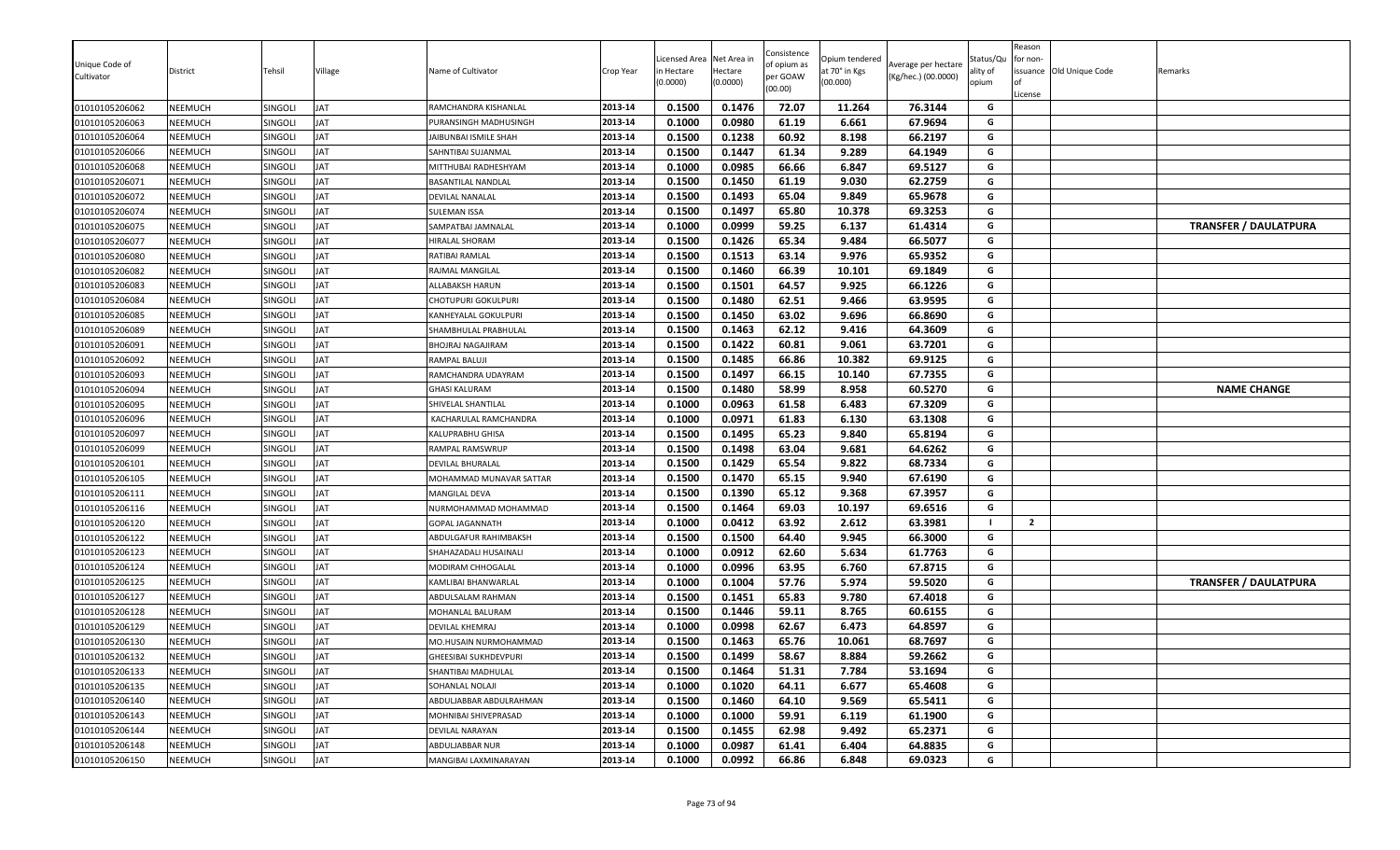| Unique Code of<br>Cultivator<br>01010105206153 | District<br>NEEMUCH | Tehsil<br>SINGOLI  | Village<br>JAT | Name of Cultivator<br>LAXMINARAYAN SOHANLAL | Crop Year<br>2013-14 | Licensed Area<br>า Hectare<br>(0.0000)<br>0.1500 | Net Area in<br>Hectare<br>(0.0000)<br>0.1416 | Consistence<br>of opium as<br>per GOAW<br>(00.00)<br>62.58 | Opium tendered<br>at 70° in Kgs<br>(00.000)<br>8.967 | Average per hectare<br>(Kg/hec.) (00.0000)<br>63.3263 | Status/Qu<br>ality of<br>opium<br>G | Reason<br>for non-<br>License | issuance Old Unique Code | Remarks                      |
|------------------------------------------------|---------------------|--------------------|----------------|---------------------------------------------|----------------------|--------------------------------------------------|----------------------------------------------|------------------------------------------------------------|------------------------------------------------------|-------------------------------------------------------|-------------------------------------|-------------------------------|--------------------------|------------------------------|
|                                                |                     | SINGOLI            | <b>JAT</b>     |                                             | 2013-14              | 0.1500                                           | 0.1490                                       | 57.79                                                      | 8.685                                                | 58.2886                                               | G                                   |                               |                          |                              |
| 01010105206155<br>01010105206159               | NEEMUCH<br>NEEMUCH  | SINGOLI            | <b>JAT</b>     | MANGILAL RAMAREGAR<br>SHAMBHULAL NANDLAL    | 2013-14              | 0.1500                                           | 0.1451                                       | 66.17                                                      | 9.831                                                | 67.7533                                               | G                                   |                               |                          |                              |
|                                                | NEEMUCH             |                    | <b>JAT</b>     | MOHAMMADHARUN RAHIMBAKSH                    | 2013-14              |                                                  | 0.0982                                       | 64.82                                                      |                                                      | 68.2688                                               | G                                   |                               |                          |                              |
| 01010105206160<br>01010105206162               | NEEMUCH             | SINGOLI<br>SINGOLI | <b>JAT</b>     | PREMCHAND NANALAL                           | 2013-14              | 0.1000<br>0.1500                                 | 0.1495                                       | 64.44                                                      | 6.704<br>10.375                                      | 69.3980                                               | G                                   |                               |                          |                              |
| 01010105206166                                 | NEEMUCH             | SINGOLI            | JAT            | MANGILAL DEVAPURI                           | 2013-14              | 0.1500                                           | 0.1470                                       | 64.20                                                      | 9.914                                                | 67.4422                                               | G                                   |                               |                          |                              |
| 01010105206168                                 | NEEMUCH             | SINGOLI            | <b>JAT</b>     | RAMCHANDRA LALU                             | 2013-14              | 0.1500                                           | 0.1500                                       | 65.95                                                      | 10.147                                               | 67.6467                                               | G                                   |                               |                          |                              |
| 01010105206169                                 | NEEMUCH             | SINGOLI            | <b>JAT</b>     | <b>GHEESALAL NATHU</b>                      | 2013-14              | 0.1500                                           | 0.1485                                       | 60.87                                                      | 9.217                                                | 62.0673                                               | G                                   |                               |                          |                              |
| 01010105206171                                 | NEEMUCH             | SINGOLI            | <b>JAT</b>     | SHAHIDABEGAM KADARKHAN                      | 2013-14              | 0.1500                                           | 0.1475                                       | 57.99                                                      | 8.806                                                | 59.7017                                               | G                                   |                               |                          |                              |
| 01010105206173                                 | NEEMUCH             | SINGOLI            | <b>JAT</b>     | DAULATRAM GOKUL                             | 2013-14              | 0.1500                                           | 0.1415                                       | 58.60                                                      | 8.798                                                | 62.1767                                               | G                                   |                               |                          |                              |
| 01010105206174                                 | NEEMUCH             | SINGOLI            | <b>JAT</b>     | DEVILAL KUKA                                | 2013-14              | 0.1500                                           | 0.1506                                       | 67.99                                                      | 10.490                                               | 69.6547                                               | G                                   |                               |                          |                              |
| 01010105206178                                 | <b>NEEMUCH</b>      | SINGOLI            | <b>JAT</b>     | MO.ISHAK ABDULGANI                          | 2013-14              | 0.1000                                           | 0.0990                                       | 68.39                                                      | 6.868                                                | 69.3737                                               | G                                   |                               |                          |                              |
| 01010105206181                                 | NEEMUCH             | SINGOLI            | JAT            | SHANTILAL BHAGWAN                           | 2013-14              | 0.1500                                           | 0.1461                                       | 66.86                                                      | 10.382                                               | 71.0609                                               | G                                   |                               |                          |                              |
| 01010105206182                                 | NEEMUCH             | SINGOLI            | JAT            | HIIRALAL PARSA                              | 2013-14              | 0.1500                                           | 0.1498                                       | 62.42                                                      | 9.595                                                | 64.0521                                               | G                                   |                               |                          |                              |
| 01010105206183                                 | NEEMUCH             | SINGOLI            | JAT            | MOHANLAL GHISA                              | 2013-14              | 0.1500                                           | 0.1512                                       | 64.08                                                      | 10.134                                               | 67.0238                                               | G                                   |                               |                          |                              |
| 01010105206184                                 | NEEMUCH             | SINGOLI            | <b>JAT</b>     | KANIBAI DHANRAJ                             | 2013-14              | 0.1500                                           | 0.1511                                       | 63.90                                                      | 9.987                                                | 66.0953                                               | G                                   |                               |                          |                              |
| 01010105206110                                 | NEEMUCH             | SINGOLI            | <b>JAT</b>     | KAILASH BARDICHANDRA                        | 2013-14              | 0.1500                                           | 0.1471                                       | 65.50                                                      | 10.134                                               | 68.8919                                               | G                                   |                               |                          |                              |
| 01010105206119                                 | NEEMUCH             | SINGOLI            | <b>JAT</b>     | MO.RAFIK HAFIJABAI                          | 2013-14              | 0.1000                                           | 0.0954                                       | 62.03                                                      | 6.123                                                | 64.1824                                               | G                                   |                               |                          |                              |
| 01010105206029                                 | NEEMUCH             | SINGOLI            | <b>JAT</b>     | SOHANBAI MANGILAL                           | 2013-14              | 0.1000                                           | 0.0982                                       | 63.61                                                      | 6.543                                                | 66.6293                                               | G                                   |                               |                          |                              |
| 01010105206191                                 | NEEMUCH             | SINGOLI            | <b>JAT</b>     | MARIYAM MO.MUSA                             | 2013-14              | 0.1500                                           | 0.1428                                       | 71.40                                                      | 9.292                                                | 65.0700                                               | G                                   |                               |                          |                              |
| 01010105206192                                 | NEEMUCH             | Singoli            | <b>JAT</b>     | AMKUBAI BABULAL                             | 2013-14              | 0.1500                                           | 0.1386                                       | 62.09                                                      | 8.835                                                | 63.7446                                               | G                                   |                               |                          |                              |
| 01010105206050                                 | NEEMUCH             | SINGOLI            | JAT            | NANIBAI PRAKASH                             | 2013-14              | 0.1500                                           | 0.1454                                       | 63.61                                                      | 9.687                                                | 66.6231                                               | G                                   |                               |                          |                              |
| 01010105206137                                 | NEEMUCH             | SINGOLI            | <b>JAT</b>     | MO.MUSA NURMOHAMMAD                         | 2013-14              | 0.1000                                           | 0.0887                                       | 62.72                                                      | 5.851                                                | 65.9639                                               | G                                   |                               |                          |                              |
| 01010105206177                                 | NEEMUCH             | SINGOLI            | <b>JAT</b>     | AMNIBAI NANDLAL                             | 2013-14              | 0.1000                                           | 0.0990                                       | 61.64                                                      | 6.226                                                | 62.8889                                               | G                                   |                               |                          |                              |
| 01010105206100                                 | NEEMUCH             | SINGOLI            | <b>JAT</b>     | SOHANBAI HAJARILAL                          | 2013-14              | 0.1500                                           | 0.1494                                       | 65.17                                                      | 9.906                                                | 66.3052                                               | G                                   |                               |                          |                              |
| 01010105206131                                 | NEEMUCH             | SINGOLI            | <b>JAT</b>     | GHISA DEVA                                  | 2013-14              | 0.1500                                           | 0.1460                                       | 58.43                                                      | 8.706                                                | 59.6301                                               | G                                   |                               |                          |                              |
| 01010105206010                                 | NEEMUCH             | SINGOLI            | <b>JAT</b>     | RAMCHANDRA HARLAL                           | 2013-14              | 0.1500                                           | 0.1498                                       | 73.36                                                      | 11.423                                               | 76.2550                                               | G                                   |                               |                          |                              |
| 01010105206016                                 | NEEMUCH             | SINGOLI            | <b>JAT</b>     | PAPPU DEVILAL                               | 2013-14              | 0.1000                                           | 0.0980                                       | 58.85                                                      | 5.877                                                | 59.9694                                               | G                                   |                               |                          | <b>TRANSFER / DAULATPURA</b> |
| 01010105206057                                 | NEEMUCH             | SINGOLI            | <b>JAT</b>     | GHISIBAI BADRILAL                           | 2013-14              | 0.1000                                           | 0.1005                                       | 63.53                                                      | 6.535                                                | 65.0249                                               | G                                   |                               |                          |                              |
| 01010105206067                                 | NEEMUCH             | SINGOLI            | JAT            | DEVILAL JODHAJI                             | 2013-14              | 0.1500                                           | 0.1470                                       | 57.63                                                      | 8.982                                                | 61.1020                                               | G                                   |                               |                          |                              |
| 01010105206106                                 | NEEMUCH             | SINGOLI            | JAT            | LOBHIRAM KANHEYALAL                         | 2013-14              | 0.1500                                           | 0.1440                                       | 62.19                                                      | 9.444                                                | 65.5833                                               | G                                   |                               |                          |                              |
| 01010105206126                                 | NEEMUCH             | SINGOLI            | <b>JAT</b>     | RAMESHWARLAL KESHRIMAL                      | 2013-14              | 0.1500                                           | 0.1495                                       | 61.75                                                      | 9.757                                                | 65.2642                                               | G                                   |                               |                          |                              |
| 01010105206185                                 | NEEMUCH             | SINGOLI            | <b>JAT</b>     | <b>JAMNALAL NANDLAL</b>                     | 2013-14              | 0.1500                                           | 0.1482                                       | 64.68                                                      | 9.961                                                | 67.2132                                               | G                                   |                               |                          |                              |
| 01010105206109                                 | NEEMUCH             | SINGOLI            | <b>JAT</b>     | DHANNALAL PRATHVIRAJ                        | 2013-14              | 0.1500                                           | 0.1512                                       | 60.73                                                      | 9.699                                                | 64.1468                                               | G                                   |                               |                          |                              |
| 01010105206141                                 | NEEMUCH             | SINGOLI            | JAT            | LAKHMICHANDRA MANGILAL                      | 2013-14              | 0.1500                                           | 0.1509                                       | 66.65                                                      | 10.159                                               | 67.3227                                               | G                                   |                               |                          |                              |
| 01010105220005                                 | NEEMUCH             | SINGOLI            | KASHMARIYA     | BHAGIRATH ONKAR                             | 2013-14              | 0.1500                                           | 0.1503                                       | 57.81                                                      | 8.804                                                | 58.5762                                               | G                                   |                               |                          |                              |
| 01010105220006                                 | NEEMUCH             | SINGOLI            | KASHMARIYA     | AGDISH VARDICHAND                           | 2013-14              | 0.1000                                           | 0.1021                                       | 63.04                                                      | 5.349                                                | 52.3898                                               | G                                   |                               |                          |                              |
| 01010105220009                                 | NEEMUCH             | SINGOLI            | KASHMARIYA     | AMBALAL NANDAMALU                           | 2013-14              | 0.1000                                           | 0.0990                                       | 55.55                                                      | 5.666                                                | 57.2323                                               | G                                   |                               |                          |                              |
| 01010105220011                                 | NEEMUCH             | SINGOLI            | KASHMARIYA     | <b>BABULAL BHAGWANLAL</b>                   | 2013-14              | 0.1500                                           | 0.1478                                       | 58.27                                                      | 9.323                                                | 63.0785                                               | G                                   |                               |                          |                              |
| 01010105220024                                 | NEEMUCH             | SINGOLI            | KASHMARIYA     | TULSIRAM ONKAR                              | 2013-14              | 0.1500                                           | 0.1473                                       | 59.68                                                      | 8.432                                                | 57.2437                                               | G                                   |                               |                          |                              |
| 01010105220033                                 | NEEMUCH             | SINGOLI            | KASHMARIYA     | MANGILAL RAMLAL                             | 2013-14              | 0.1000                                           | 0.0987                                       | 51.24                                                      | 5.248                                                | 53.1712                                               | G                                   |                               |                          |                              |
| 01010105220059                                 | NEEMUCH             | SINGOLI            | KASHMARIYA     | RATANLAL PRABHULAL                          | 2013-14              | 0.1000                                           | 0.1000                                       | 65.69                                                      | 1.201                                                | 12.0100                                               | G                                   | $\overline{a}$                |                          |                              |
| 01010105220008                                 | NEEMUCH             | SINGOLI            | KASHMARIYA     | BANVARILAL GULABCHAND                       | 2013-14              | 0.1500                                           | 0.1466                                       | 59.05                                                      | 8.385                                                | 57.1965                                               | G                                   |                               |                          |                              |
| 01010105220036                                 | NEEMUCH             | SINGOLI            | KASHMARIYA     | RUKMANBAI HIRALAL                           | 2013-14              | 0.1000                                           | 0.0999                                       | 50.51                                                      | 4.366                                                | 43.7037                                               | G                                   | $\overline{a}$                |                          |                              |
| 01010105220034                                 | NEEMUCH             | SINGOLI            | KASHMARIYA     | MOHANLAL RATANLAL                           | 2013-14              | 0.1000                                           | 0.0975                                       | 58.34                                                      | 5.209                                                | 53.4256                                               | G                                   |                               |                          |                              |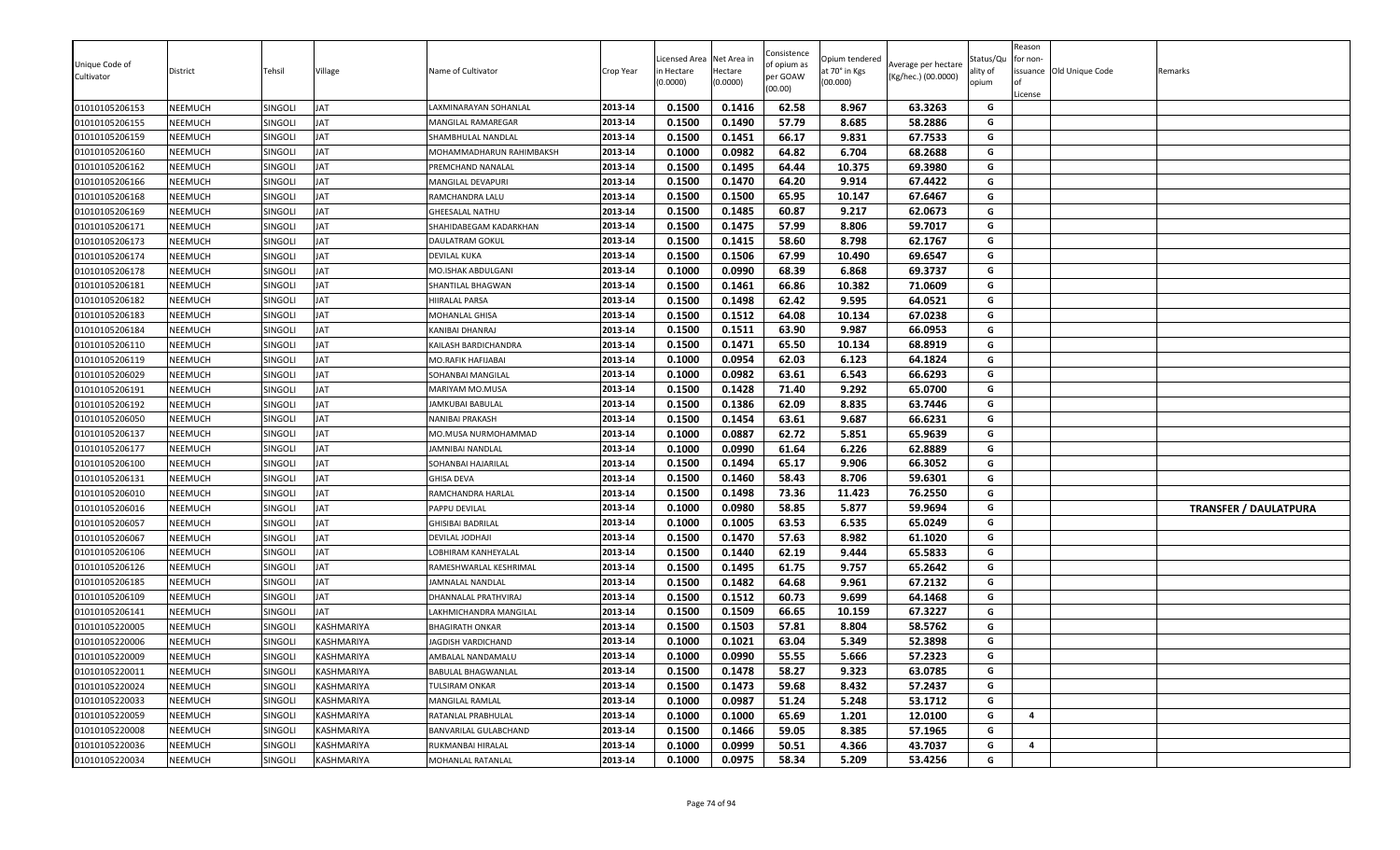| Unique Code of<br>Cultivator<br>01010105220041 | District<br>NEEMUCH | Tehsil<br><b>SINGOLI</b> | Village<br>KASHMARIYA | Name of Cultivator<br>HUKMICHAND PYARA | Crop Year<br>2013-14 | Licensed Area<br>า Hectare<br>(0.0000)<br>0.1500 | Net Area in<br>Hectare<br>(0.0000)<br>0.1456 | Consistence<br>of opium as<br>per GOAW<br>(00.00)<br>55.13 | Opium tendered<br>at 70° in Kgs<br>(00.000)<br>8.356 | Average per hectare<br>(Kg/hec.) (00.0000)<br>57.3901 | Status/Qu<br>ality of<br>opium<br>G | Reason<br>for non-<br>License | issuance Old Unique Code | Remarks            |
|------------------------------------------------|---------------------|--------------------------|-----------------------|----------------------------------------|----------------------|--------------------------------------------------|----------------------------------------------|------------------------------------------------------------|------------------------------------------------------|-------------------------------------------------------|-------------------------------------|-------------------------------|--------------------------|--------------------|
|                                                | NEEMUCH             | SINGOLI                  | KASHMARIYA            |                                        | 2013-14              | 0.1500                                           | 0.1504                                       | 60.96                                                      | 8.979                                                | 59.7008                                               | G                                   |                               |                          |                    |
| 01010105220062<br>01010105248001               | NEEMUCH             | SINGOLI                  | <b>KIRTA</b>          | GIRDHARI GANGARAM<br>NANDA MOTI        | 2013-14              | 0.1000                                           | 0.0970                                       | 63.13                                                      | 6.890                                                | 71.0309                                               | - 1                                 | $\overline{2}$                |                          |                    |
| 01010105248002                                 | NEEMUCH             | SINGOLI                  | KIRTA                 | MANGILAL BHAGGAJI                      | 2013-14              | 0.1500                                           | 0.1457                                       | 59.76                                                      | 9.613                                                | 65.9780                                               | G                                   |                               |                          |                    |
| 01010105248003                                 | NEEMUCH             | SINGOLI                  | KIRTA                 | <b>MANGILAL BHOLAJI</b>                | 2013-14              | 0.1500                                           | 0.1458                                       | 64.52                                                      | 10.360                                               | 71.0562                                               | G                                   |                               |                          |                    |
| 01010105248019                                 | NEEMUCH             | <b>SINGOLI</b>           | <b>KIRTA</b>          | MANGILAL JITU                          | 2013-14              | 0.1000                                           | 0.0979                                       | 63.81                                                      | 6.992                                                | 71.4198                                               | G                                   |                               |                          |                    |
| 01010105248024                                 | NEEMUCH             | SINGOLI                  | <b>KIRTA</b>          | <b><i>TEJSINGH NAHARSINGH</i></b>      | 2013-14              | 0.1500                                           | 0.1497                                       | 66.10                                                      | 10.680                                               | 71.3427                                               | G                                   |                               |                          |                    |
| 01010105248027                                 | NEEMUCH             | SINGOLI                  | <b>KIRTA</b>          | <b>HAMKUBAI BHANWARLAL</b>             | 2013-14              | 0.1500                                           | 0.1463                                       | 65.20                                                      | 10.544                                               | 72.0711                                               | G                                   |                               |                          |                    |
| 01010105248028                                 | NEEMUCH             | SINGOLI                  | <b>KIRTA</b>          | TEJA NANA                              | 2013-14              | 0.1000                                           | 0.0985                                       | 60.91                                                      | 6.396                                                | 64.9340                                               | G                                   |                               |                          |                    |
| 01010105248035                                 | NEEMUCH             | SINGOLI                  | KIRTA                 | PANNALAL GANGARAM                      | 2013-14              | 0.1500                                           | 0.1452                                       | 65.79                                                      | 10.583                                               | 72.8857                                               | G                                   |                               |                          |                    |
| 01010105248022                                 | NEEMUCH             | SINGOLI                  | KIRTA                 | RAJKUNWAR UDAYSINGH                    | 2013-14              | 0.1000                                           | 0.0971                                       | 61.74                                                      | 6.536                                                | 67.3120                                               | G                                   |                               |                          |                    |
| 01010105248025                                 | NEEMUCH             | SINGOLI                  | KIRTA                 | JITU KISHANA                           | 2013-14              | 0.1500                                           | 0.1485                                       | 67.83                                                      | 11.153                                               | 75.1044                                               | G                                   |                               |                          |                    |
| 01010105248015                                 | NEEMUCH             | SINGOLI                  | <b>KIRTA</b>          | BHARATSINGH DAULATSINGH                | 2013-14              | 0.1000                                           | 0.0989                                       | 69.51                                                      | 7.358                                                | 74.3984                                               | G                                   |                               |                          |                    |
| 01010105202005                                 | NEEMUCH             | <b>SINGOLI</b>           | <b>KUNTLI</b>         | KANA BHOJA                             | 2013-14              | 0.1000                                           | 0.0999                                       | 63.19                                                      | 6.671                                                | 66.7768                                               | G                                   |                               |                          |                    |
| 01010105202017                                 | NEEMUCH             | Singoli                  | <b>KUNTLI</b>         | JANKIDAS MOHANDAS                      | 2013-14              | 0.1000                                           | 0.1000                                       | 63.04                                                      | 6.619                                                | 66.1900                                               | G                                   |                               |                          |                    |
| 01010105202019                                 | NEEMUCH             | Singoli                  | <b>KUNTLI</b>         | BAGDIRAM PRATHVIRAJ                    | 2013-14              | 0.1000                                           | 0.1000                                       | 57.48                                                      | 6.003                                                | 60.0300                                               | G                                   |                               |                          |                    |
| 01010105202026                                 | NEEMUCH             | SINGOLI                  | <b>KUNTLI</b>         | HAJARI NANDA                           | 2013-14              | 0.1000                                           | 0.0980                                       | 60.95                                                      | 6.583                                                | 67.1735                                               | G                                   |                               |                          |                    |
| 01010105202036                                 | NEEMUCH             | SINGOLI                  | KUNTLI                | MOHANDAS JAGANNATH                     | 2013-14              | 0.1500                                           | 0.1515                                       | 62.73                                                      | 10.082                                               | 66.5479                                               | G                                   |                               |                          |                    |
| 01010105202037                                 | NEEMUCH             | SINGOLI                  | <b>KUNTLI</b>         | DEVILAL BHANWARLAL                     | 2013-14              | 0.1000                                           | 0.0989                                       | 63.00                                                      | 6.804                                                | 68.7968                                               |                                     | $\overline{2}$                |                          |                    |
| 01010105202041                                 | NEEMUCH             | SINGOLI                  | <b>KUNTLI</b>         | DEVINATH LALUNATH                      | 2013-14              | 0.1000                                           | 0.0990                                       | 64.70                                                      | 6.914                                                | 69.8384                                               | G                                   |                               |                          |                    |
| 01010105202042                                 | NEEMUCH             | SINGOLI                  | <b>KUNTLI</b>         | DHANNA BHAGGA                          | 2013-14              | 0.1500                                           | 0.1478                                       | 61.44                                                      | 9.813                                                | 66.3938                                               | G                                   |                               |                          |                    |
| 01010105202003                                 | NEEMUCH             | SINGOLI                  | <b>KUNTLI</b>         | LAXMAN BHOJA                           | 2013-14              | 0.1000                                           | 0.1005                                       | 64.93                                                      | 6.929                                                | 68.9453                                               | G                                   |                               |                          |                    |
| 01010105202013                                 | NEEMUCH             | SINGOLI                  | <b>KUNTLI</b>         | AMARCHAND BHAGGA                       | 2013-14              | 0.1000                                           | 0.0991                                       | 66.06                                                      | 7.068                                                | 71.3219                                               | G                                   |                               |                          |                    |
| 01010105202006                                 | NEEMUCH             | SINGOLI                  | <b>KUNTLI</b>         | SHAMBHU HIRA                           | 2013-14              | 0.1000                                           | 0.1005                                       | 57.74                                                      | 6.162                                                | 61.3134                                               | G                                   |                               |                          |                    |
| 01010105202004                                 | NEEMUCH             | SINGOLI                  | <b>KUNTLI</b>         | BHAGIRATH PYARCHAND                    | 2013-14              | 0.1500                                           | 0.1508                                       | 65.16                                                      | 10.593                                               | 70.2454                                               | G                                   |                               |                          |                    |
| 01010105202035                                 | NEEMUCH             | SINGOLI                  | <b>KUNTLI</b>         | RUKAMANIBAI HIRADAS                    | 2013-14              | 0.1000                                           | 0.1025                                       | 61.58                                                      | 6.783                                                | 66.1756                                               | G                                   |                               |                          |                    |
| 01010105202009                                 | NEEMUCH             | SINGOLI                  | KUNTLI                | KISHANA CHHOGA                         | 2013-14              | 0.1000                                           | 0.0987                                       | 63.76                                                      | 6.895                                                | 69.8582                                               |                                     | $\overline{2}$                |                          |                    |
| 01010105204006                                 | NEEMUCH             | SINGOLI                  | <b>LALPURA JAT</b>    | SAVARAM ANNA                           | 2013-14              | 0.1500                                           | 0.1470                                       | 54.64                                                      | 8.422                                                | 57.2925                                               | G                                   |                               |                          |                    |
| 01010105204007                                 | NEEMUCH             | Singoli                  | LALPURA JAT           | SHRILAL PABUDAN                        | 2013-14              | 0.1500                                           | 0.1517                                       | 60.83                                                      | 9.663                                                | 63.6981                                               | G                                   |                               |                          |                    |
| 01010105204008                                 | NEEMUCH             | Singoli                  | <b>LALPURA JAT</b>    | HAJARINATH HIRANATH                    | 2013-14              | 0.1500                                           | 0.1458                                       | 59.77                                                      | 8.684                                                | 59.5610                                               | G                                   |                               |                          |                    |
| 01010105204011                                 | NEEMUCH             | SINGOLI                  | <b>LALPURA JAT</b>    | KISHAN BAGGA                           | 2013-14              | 0.1500                                           | 0.1404                                       | 63.87                                                      | 9.508                                                | 67.7208                                               | G                                   |                               |                          |                    |
| 01010105204012                                 | NEEMUCH             | <b>SINGOLI</b>           | <b>LALPURA JAT</b>    | SHANKARNATH HIRANATH                   | 2013-14              | 0.1500                                           | 0.1406                                       | 60.32                                                      | 9.177                                                | 65.2703                                               | G                                   |                               |                          |                    |
| 01010105204013                                 | NEEMUCH             | SINGOLI                  | <b>LALPURA JAT</b>    | SHAMBHUNATH HIRANATH                   | 2013-14              | 0.1500                                           | 0.1427                                       | 61.29                                                      | 9.351                                                | 65.5291                                               | G                                   |                               |                          |                    |
| 01010105204021                                 | NEEMUCH             | SINGOLI                  | <b>LALPURA JAT</b>    | BHANWARLAL GIRVAR                      | 2013-14              | 0.1500                                           | 0.1441                                       | 62.86                                                      | 10.076                                               | 69.9237                                               | G                                   |                               |                          |                    |
| 01010105204022                                 | NEEMUCH             | SINGOLI                  | <b>LALPURA JAT</b>    | NARAYAN BHURA                          | 2013-14              | 0.1500                                           | 0.1412                                       | 62.51                                                      | 9.921                                                | 70.2620                                               | G                                   |                               |                          |                    |
| 01010105204009                                 | NEEMUCH             | SINGOLI                  | <b>LALPURA JAT</b>    | BAGDIRAM BHURA                         | 2013-14              | 0.1500                                           | 0.1391                                       | 62.80                                                      | 9.402                                                | 67.5917                                               | G                                   |                               |                          |                    |
| 01010105204002                                 | NEEMUCH             | SINGOLI                  | LALPURA JAT           | DEVBAI BIJAL                           | 2013-14              | 0.1500                                           | 0.1317                                       | 61.28                                                      | 8.999                                                | 68.3295                                               | G                                   |                               |                          |                    |
| 01010105204020                                 | NEEMUCH             | SINGOLI                  | LALPURA JAT           | PURANNATH HIRANATH                     | 2013-14              | 0.1500                                           | 0.1436                                       | 59.70                                                      | 9.117                                                | 63.4889                                               | G                                   |                               |                          |                    |
| 01010105204023                                 | <b>NEEMUCH</b>      | SINGOLI                  | <b>LALPURA JAT</b>    | JIVANIBAI BADRILAL                     | 2013-14              | 0.1000                                           | 0.0967                                       | 48.57                                                      | 4.836                                                | 50.0103                                               | G                                   | 4                             |                          |                    |
| 01010102215001                                 | NEEMUCH             | JAWAD                    | MAHARAJPURA           | <b>ONKAR NARAYAN</b>                   | 2013-14              | 0.1500                                           | 0.1515                                       | 68.17                                                      | 11.063                                               | 73.0231                                               | G                                   |                               |                          |                    |
| 01010102215002                                 | NEEMUCH             | JAWAD                    | MAHARAJPURA           | CHUNNILAL SHANKARLAL                   | 2013-14              | 0.1500                                           | 0.1485                                       | 68.81                                                      | 10.616                                               | 71.4882                                               | G                                   |                               |                          | <b>NAME CHANGE</b> |
| 01010102215003                                 | NEEMUCH             | JAWAD                    | MAHARAJPURA           | DHAPUBAI MOTI                          | 2013-14              | 0.1500                                           | 0.1500                                       | 69.74                                                      | 11.138                                               | 74.2533                                               | G                                   |                               |                          | <b>NAME CHANGE</b> |
| 01010102215004                                 | NEEMUCH             | JAWAD                    | MAHARAJPURA           | SUKHIBAI PRABHULAL                     | 2013-14              | 0.1500                                           | 0.1449                                       | 64.95                                                      | 9.965                                                | 68.7716                                               | G                                   |                               |                          |                    |
| 01010102215006                                 | NEEMUCH             | JAWAD                    | MAHARAJPURA           | DALCHAND SEVA                          | 2013-14              | 0.1500                                           | 0.1504                                       | 69.10                                                      | 11.480                                               | 76.3298                                               | G                                   |                               |                          |                    |
| 01010102215007                                 | NEEMUCH             | JAWAD                    | MAHARAJPURA           | CHHAGANLAL PYARJI                      | 2013-14              | 0.1500                                           | 0.1525                                       | 62.41                                                      | 10.307                                               | 67.5869                                               | G                                   |                               |                          |                    |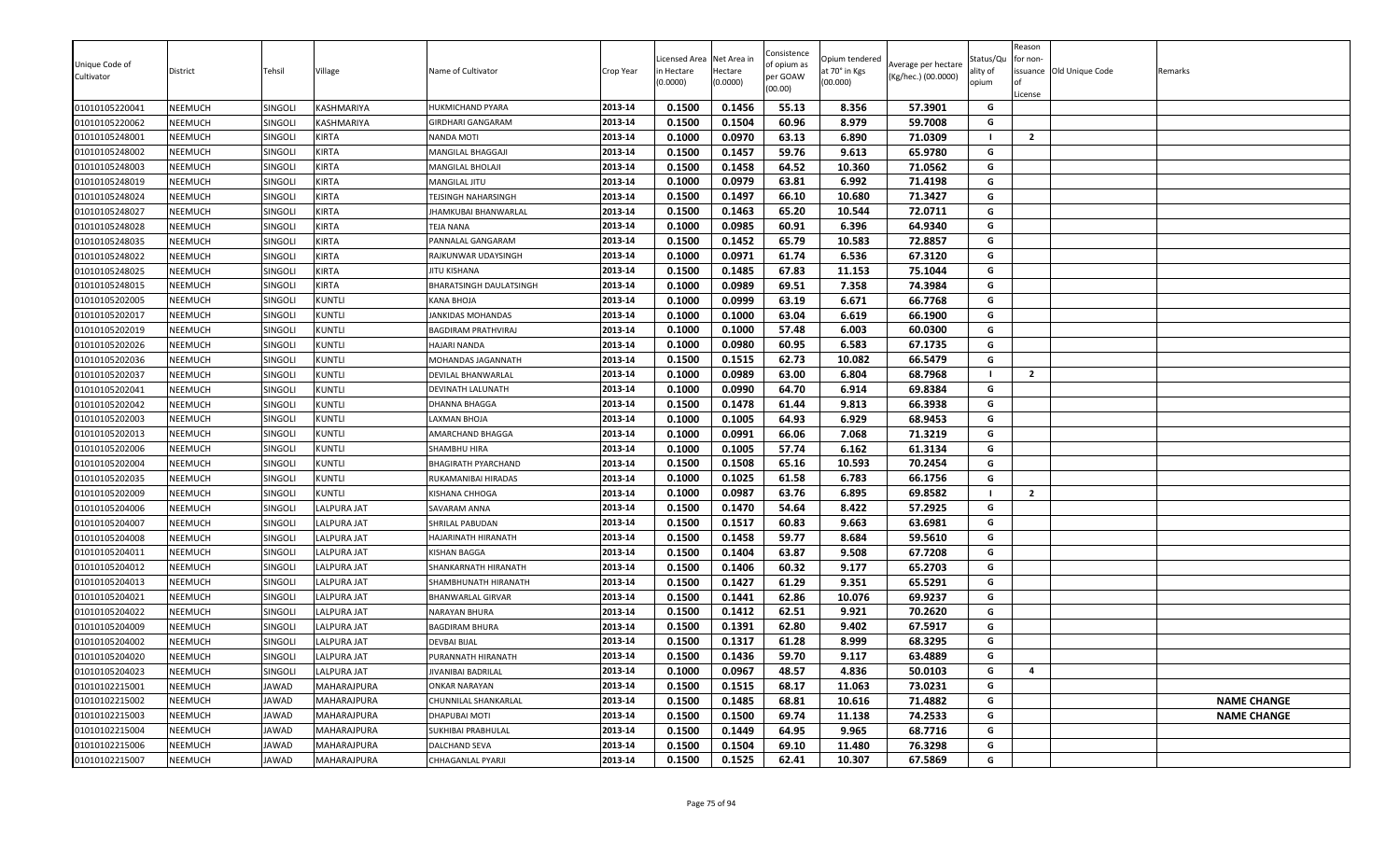| Unique Code of<br>Cultivator     | District           | Tehsil         | Village                    | Name of Cultivator                     | Crop Year          | Licensed Area<br>า Hectare<br>(0.0000) | Net Area in<br>Hectare<br>(0.0000) | Consistence<br>of opium as<br>per GOAW<br>(00.00) | Opium tendered<br>at 70° in Kgs<br>(00.000) | Average per hectare<br>(Kg/hec.) (00.0000) | Status/Qu<br>ality of<br>opium | Reason<br>for non-<br>License | issuance Old Unique Code | Remarks                      |
|----------------------------------|--------------------|----------------|----------------------------|----------------------------------------|--------------------|----------------------------------------|------------------------------------|---------------------------------------------------|---------------------------------------------|--------------------------------------------|--------------------------------|-------------------------------|--------------------------|------------------------------|
| 01010102215008                   | NEEMUCH            | JAWAD          | MAHARAJPURA                | SHOBHARAM KANHEYALAL                   | 2013-14            | 0.1500                                 | 0.1431                             | 60.93                                             | 9.610                                       | 67.1558                                    | G                              |                               |                          |                              |
| 01010102215009                   | NEEMUCH            | <b>IAWAD</b>   | MAHARAJPURA                | GORDHANLAL SEVARAM                     | 2013-14            | 0.1500                                 | 0.1535                             | 68.98                                             | 11.411                                      | 74.3388                                    | G<br>G                         |                               |                          |                              |
| 01010102215011                   | NEEMUCH            | JAWAD          | MAHARAJPURA                | SOHANBAI MANGILAL                      | 2013-14<br>2013-14 | 0.1500                                 | 0.1512<br>0.1000                   | 62.67<br>63.77                                    | 9.875                                       | 65.3108                                    | G                              |                               |                          |                              |
| 01010102215012<br>01010102215013 | NEEMUCH<br>NEEMUCH | JAWAD<br>JAWAD | MAHARAJPURA<br>MAHARAJPURA | PRABHUBAI BHERULAL<br>GHEESALAL PYARJI | 2013-14            | 0.1000<br>0.1500                       | 0.1533                             | 65.53                                             | 6.669<br>10.372                             | 66.6900<br>67.6582                         | G                              |                               |                          |                              |
| 01010102215017                   | NEEMUCH            | JAWAD          | MAHARAJPURA                | GANSHYAM RADHESHYAM                    | 2013-14            | 0.1500                                 | 0.1546                             | 70.48                                             | 11.810                                      | 76.3907                                    | G                              |                               |                          |                              |
| 01010102215022                   | NEEMUCH            | JAWAD          | MAHARAJPURA                | BADRILAL PRABHULAL                     | 2013-14            | 0.1500                                 | 0.1485                             | 64.48                                             | 10.381                                      | 69.9057                                    | G                              |                               |                          |                              |
| 01010102215023                   | NEEMUCH            | JAWAD          | MAHARAJPURA                | OMPRAKASH SHANKARLAL                   | 2013-14            | 0.1500                                 | 0.1507                             | 60.82                                             | 9.775                                       | 64.8640                                    | G                              |                               |                          |                              |
| 01010102215024                   | NEEMUCH            | JAWAD          | MAHARAJPURA                | BABULAL SHANKARLAL                     | 2013-14            | 0.1500                                 | 0.1488                             | 63.67                                             | 10.315                                      | 69.3212                                    | G                              |                               |                          |                              |
| 01010102215027                   | NEEMUCH            | JAWAD          | <b>MAHARAJPURA</b>         | RAMESHWAR HIRALAL                      | 2013-14            | 0.1500                                 | 0.1512                             | 60.15                                             | 9.676                                       | 63.9947                                    | G                              |                               |                          |                              |
| 01010102215028                   | NEEMUCH            | JAWAD          | MAHARAJPURA                | LAXMICHANDRA SHANKARLAL                | 2013-14            | 0.1500                                 | 0.1416                             | 56.67                                             | 8.646                                       | 61.0593                                    | G                              |                               |                          |                              |
| 01010102215029                   | <b>NEEMUCH</b>     | JAWAD          | MAHARAJPURA                | PREMSUKH SHAMBHULAL                    | 2013-14            | 0.1500                                 | 0.1500                             | 61.02                                             | 9.816                                       | 65.4400                                    | G                              |                               |                          |                              |
| 01010102215030                   | NEEMUCH            | JAWAD          | MAHARAJPURA                | SITARAM SHAMHULAL                      | 2013-14            | 0.1500                                 | 0.1500                             | 59.94                                             | 9.650                                       | 64.3333                                    | G                              |                               |                          |                              |
| 01010102215032                   | NEEMUCH            | JAWAD          | MAHARAJPURA                | RAMESHWAR DADAMCHAND                   | 2013-14            | 0.1500                                 | 0.1500                             | 66.19                                             | 10.534                                      | 70.2267                                    | G                              |                               |                          |                              |
| 01010102215033                   | NEEMUCH            | JAWAD          | MAHARAJPURA                | RAMESHWAR SHAMBHULAL                   | 2013-14            | 0.1500                                 | 0.1500                             | 60.16                                             | 9.660                                       | 64.4000                                    | G                              |                               |                          |                              |
| 01010102215035                   | NEEMUCH            | JAWAD          | MAHARAJPURA                | DWARKAPRASAD MANGILAL                  | 2013-14            | 0.1500                                 | 0.1508                             | 67.89                                             | 10.727                                      | 71.1340                                    | G                              |                               |                          |                              |
| 01010102215037                   | NEEMUCH            | JAWAD          | MAHARAJPURA                | SURESHCHANDRA MOHANLAI                 | 2013-14            | 0.1500                                 | 0.1496                             | 59.33                                             | 9.527                                       | 63.6832                                    | G                              |                               |                          |                              |
| 01010102215038                   | NEEMUCH            | JAWAD          | MAHARAJPURA                | KANHEYALAL DADAMCHAND                  | 2013-14            | 0.1500                                 | 0.1525                             | 67.43                                             | 10.962                                      | 71.8820                                    | G                              |                               |                          |                              |
| 01010102215039                   | NEEMUCH            | JAWAD          | MAHARAJPURA                | FULKUNWARBAI SHAMBHULAL                | 2013-14            | 0.1500                                 | 0.1500                             | 60.43                                             | 9.772                                       | 65.1467                                    | G                              |                               |                          |                              |
| 01010102215010                   | NEEMUCH            | JAWAD          | MAHARAJPURA                | MOHANLAL HIRALAL                       | 2013-14            | 0.1500                                 | 0.1511                             | 59.16                                             | 9.474                                       | 62.7002                                    | G                              |                               |                          |                              |
| 01010102215045                   | NEEMUCH            | JAWAD          | MAHARAJPURA                | KALU NANURAM                           | 2013-14            | 0.1500                                 | 0.1485                             | 63.40                                             | 10.271                                      | 69.1650                                    | G                              |                               |                          | TRANSFER / AMBA R-5          |
| 01010102215046                   | NEEMUCH            | JAWAD          | MAHARAJPURA                | RADHESHYAM DHANNAJI                    | 2013-14            | 0.1000                                 | 0.0990                             | 59.46                                             | 6.328                                       | 63.9192                                    | G                              |                               |                          | TRANSFER / AMBA R-5          |
| 01010102215048                   | NEEMUCH            | JAWAD          | MAHARAJPURA                | MADHULAL NANURAM                       | 2013-14            | 0.1500                                 | 0.1531                             | 59.19                                             | 9.817                                       | 64.1215                                    | G                              |                               |                          | <b>TRANSFER / AMBA R-5</b>   |
| 01010102215005                   | NEEMUCH            | JAWAD          | MAHARAJPURA                | DADAMCHAND RAMLAL                      | 2013-14            | 0.1500                                 | 0.1532                             | 62.64                                             | 10.309                                      | 67.2911                                    | G                              |                               |                          |                              |
| 01010102215018                   | <b>NEEMUCH</b>     | JAWAD          | MAHARAJPURA                | MADANLAL SHANKARLAL                    | 2013-14            | 0.1000                                 | 0.1010                             | 62.11                                             | 6.726                                       | 66.5941                                    | G                              |                               |                          |                              |
| 01010105244007                   | NEEMUCH            | SINGOLI        | <b>MUKERA</b>              | CHAINRAM NARU                          | 2013-14            | 0.1000                                 | 0.1000                             | 56.46                                             | 6.162                                       | 61.6200                                    | G                              |                               |                          |                              |
| 01010105244012                   | NEEMUCH            | SINGOLI        | <b>MUKERA</b>              | BHOJRAJ CHATARBHUJ                     | 2013-14            | 0.1000                                 | 0.0990                             | 62.39                                             | 6.783                                       | 68.5152                                    | G                              |                               |                          |                              |
| 01010105244018                   | NEEMUCH            | SINGOLI        | <b>MUKERA</b>              | GOPALDAS SALIGRAM                      | 2013-14            | 0.1000                                 | 0.0990                             | 61.00                                             | 6.361                                       | 64.2525                                    | G                              |                               |                          |                              |
| 01010105244025                   | NEEMUCH            | Singoli        | <b>MUKERA</b>              | BHURA NARU                             | 2013-14            | 0.1500                                 | 0.1425                             | 57.93                                             | 9.037                                       | 63.4175                                    | G                              |                               |                          | <b>TRANSFER / DAULATPURA</b> |
| 01010105244017                   | NEEMUCH            | Singoli        | <b>MUKERA</b>              | RATANLAL RAMAJI                        | 2013-14            | 0.1000                                 | 0.1000                             | 52.30                                             | 5.686                                       | 56.8600                                    | G                              |                               |                          |                              |
| 01010105244027                   | NEEMUCH            | SINGOLI        | <b>MUKERA</b>              | BADRILAL CHATARBHUJ                    | 2013-14            | 0.1000                                 | 0.0000                             | 0.00                                              | 0.000                                       | 0.0000                                     | F.                             |                               |                          |                              |
| 01010105244028                   | NEEMUCH            | SINGOLI        | <b>MUKERA</b>              | HARJUBAI DEVA                          | 2013-14            | 0.1000                                 | 0.0000                             | 0.00                                              | 0.000                                       | 0.0000                                     | F                              |                               |                          |                              |
| 01010105244013                   | NEEMUCH            | SINGOLI        | <b>MUKERA</b>              | MANGILAL UDA                           | 2013-14            | 0.1000                                 | 0.0983                             | 55.56                                             | 5.913                                       | 60.1526                                    | G                              |                               |                          |                              |
| 01010105207001                   | NEEMUCH            | SINGOLI        | PALCHA                     | KHEMRAJ GANGRAM                        | 2013-14            | 0.1500                                 | 0.1450                             | 60.02                                             | 9.483                                       | 65.4000                                    | G                              |                               |                          |                              |
| 01010105207006                   | NEEMUCH            | SINGOLI        | PALCHA                     | <b>BAGDIRAM MANGILAL</b>               | 2013-14            | 0.1500                                 | 0.1485                             | 54.68                                             | 8.663                                       | 58.3367                                    | G                              |                               |                          |                              |
| 01010105207023                   | NEEMUCH            | SINGOLI        | PALCHA                     | RUPA PRATAP                            | 2013-14            | 0.1500                                 | 0.1452                             | 60.39                                             | 9.775                                       | 67.3209                                    | G                              |                               |                          |                              |
| 01010105207013                   | NEEMUCH            | SINGOLI        | PALCHA                     | VANDLAL GANGARAM                       | 2013-14            | 0.1500                                 | 0.1424                             | 59.82                                             | 9.486                                       | 66.6152                                    | G                              |                               |                          |                              |
| 01010105207017                   | NEEMUCH            | SINGOLI        | PALCHA                     | GHEESALAL MAGNA                        | 2013-14            | 0.1500                                 | 0.1494                             | 60.73                                             | 9.352                                       | 62.5971                                    | G                              |                               |                          |                              |
| 01010105207005                   | NEEMUCH            | SINGOLI        | PALCHA                     | MANGILAL LAXMAN                        | 2013-14            | 0.1500                                 | 0.1500                             | 54.51                                             | 8.426                                       | 56.1733                                    | G                              |                               |                          |                              |
| 01010105207021                   | NEEMUCH            | SINGOLI        | PALCHA                     | LAXMAN HIRA                            | 2013-14            | 0.1500                                 | 0.1496                             | 60.52                                             | 9.381                                       | 62.7072                                    | G                              |                               |                          |                              |
| 01010105199003                   | NEEMUCH            | SINGOLI        | RANAWATKHEDA               | BHERULAL NARAYAN                       | 2013-14            | 0.1000                                 | 0.1015                             | 63.75                                             | 6.803                                       | 67.0246                                    | G                              |                               |                          |                              |
| 01010105199005                   | NEEMUCH            | SINGOLI        | RANAWATKHEDA               | DEVILAL MANGILAL                       | 2013-14            | 0.1500                                 | 0.1428                             | 61.35                                             | 9.448                                       | 66.1625                                    | G                              |                               |                          |                              |
| 01010105199006                   | NEEMUCH            | SINGOLI        | RANAWATKHEDA               | <b>BALMUKUND GHASI</b>                 | 2013-14            | 0.1500                                 | 0.1471                             | 61.67                                             | 9.832                                       | 66.8389                                    | G                              |                               |                          |                              |
| 01010105199009                   | NEEMUCH            | SINGOLI        | RANAWATKHEDA               | MANGILAL LAXMICHAND                    | 2013-14            | 0.1500                                 | 0.1435                             | 64.62                                             | 9.988                                       | 69.6028                                    | G                              |                               |                          |                              |
| 01010105199010                   | NEEMUCH            | SINGOLI        | RANAWATKHEDA               | SURESHCHAND MANGILAL                   | 2013-14            | 0.1500                                 | 0.1418                             | 64.49                                             | 9.830                                       | 69.3230                                    | G                              |                               |                          |                              |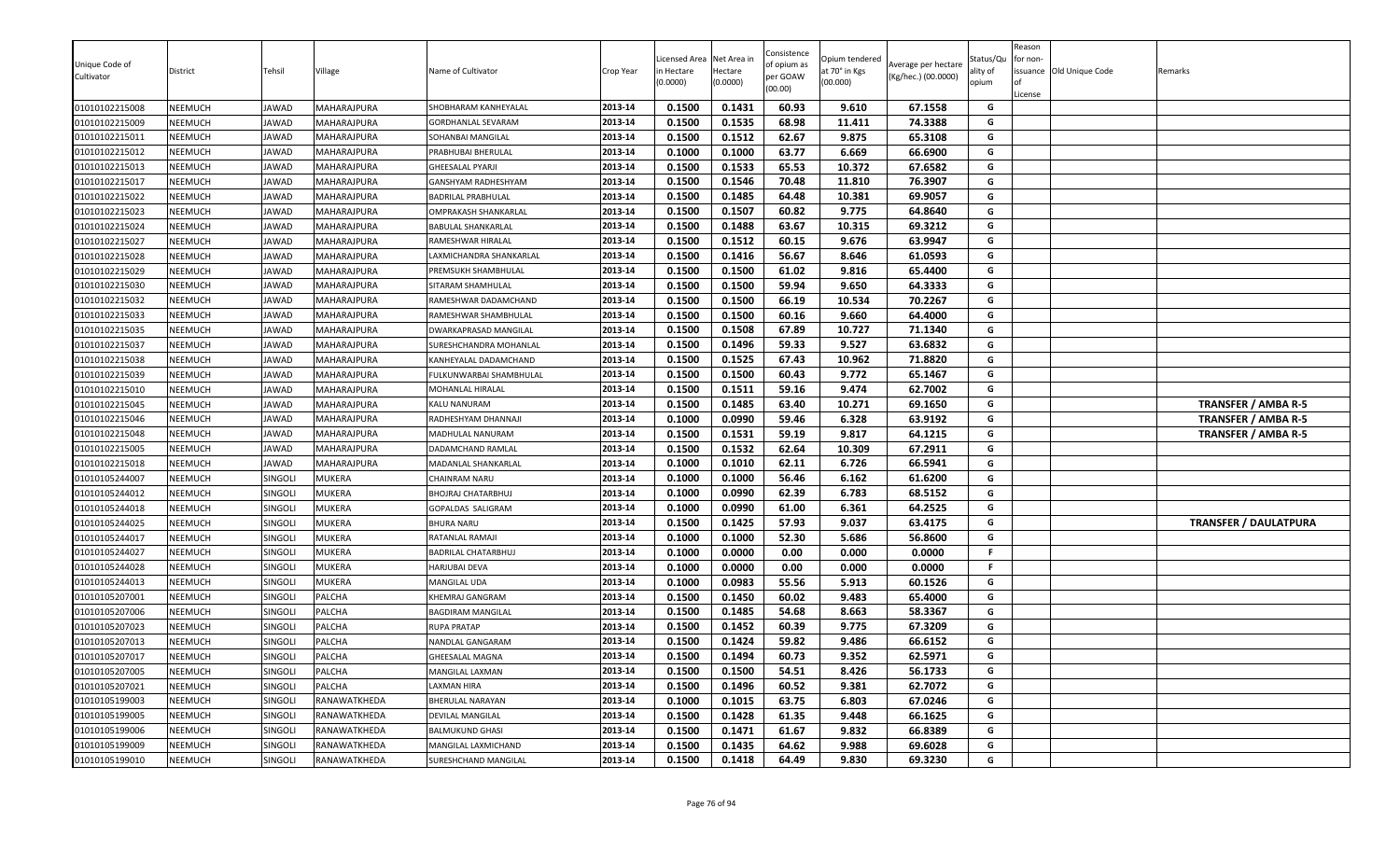| Unique Code of |                |                |              |                           |           | icensed Area          | Net Area in         | Consistence<br>of opium as | Opium tendered            | Average per hectare | Status/Qu         | Reason<br>for non- |                          |         |
|----------------|----------------|----------------|--------------|---------------------------|-----------|-----------------------|---------------------|----------------------------|---------------------------|---------------------|-------------------|--------------------|--------------------------|---------|
| Cultivator     | District       | Tehsil         | √illage      | Name of Cultivator        | Crop Year | n Hectare<br>(0.0000) | Hectare<br>(0.0000) | per GOAW<br>(00.00)        | at 70° in Kgs<br>(00.000) | (Kg/hec.) (00.0000) | ality of<br>opium | License            | issuance Old Unique Code | Remarks |
| 01010105199012 | <b>NEEMUCH</b> | SINGOLI        | RANAWATKHEDA | KACHARULAL PANNALAL       | 2013-14   | 0.1500                | 0.1472              | 64.48                      | 9.985                     | 67.8329             | G                 |                    |                          |         |
| 01010105199013 | <b>NEEMUCH</b> | SINGOLI        | RANAWATKHEDA | SHIVELAL HIRALAL          | 2013-14   | 0.1500                | 0.1500              | 68.34                      | 10.768                    | 71.7867             | G                 |                    |                          |         |
| 01010105199014 | <b>NEEMUCH</b> | SINGOLI        | RANAWATKHEDA | CHHAGANLAL NANALAL        | 2013-14   | 0.1500                | 0.1509              | 61.22                      | 9.848                     | 65.2618             | G                 |                    |                          |         |
| 01010105199015 | NEEMUCH        | SINGOLI        | RANAWATKHEDA | MANGILAL KISHANLAL        | 2013-14   | 0.1500                | 0.1500              | 63.99                      | 10.494                    | 69.9600             | G                 |                    |                          |         |
| 01010105199016 | <b>NEEMUCH</b> | SINGOLI        | RANAWATKHEDA | MOHANLAL MANGILAL         | 2013-14   | 0.1500                | 0.1432              | 62.00                      | 9.442                     | 65.9358             | G                 |                    |                          |         |
| 01010105199017 | <b>NEEMUCH</b> | <b>SINGOLI</b> | RANAWATKHEDA | MULCHAND KHEMRAJ          | 2013-14   | 0.1500                | 0.1454              | 61.52                      | 9.711                     | 66.7882             | G                 |                    |                          |         |
| 01010105199019 | <b>NEEMUCH</b> | SINGOLI        | RANAWATKHEDA | <b>JASRAJ MANGILAL</b>    | 2013-14   | 0.1500                | 0.1445              | 61.79                      | 9.392                     | 64.9965             | G                 |                    |                          |         |
| 01010105199020 | <b>NEEMUCH</b> | SINGOLI        | RANAWATKHEDA | RADHESHYAM SHANKARLAL     | 2013-14   | 0.1500                | 0.1480              | 64.14                      | 10.070                    | 68.0405             | G                 |                    |                          |         |
| 01010105199021 | <b>NEEMUCH</b> | SINGOLI        | RANAWATKHEDA | HIRALAL MANGILAL          | 2013-14   | 0.1500                | 0.1472              | 62.76                      | 9.746                     | 66.2092             | G                 |                    |                          |         |
| 01010105199023 | <b>NEEMUCH</b> | SINGOLI        | RANAWATKHEDA | NANDLAL MANGILAL          | 2013-14   | 0.1500                | 0.1464              | 62.78                      | 9.910                     | 67.6913             | G                 |                    |                          |         |
| 01010105199024 | <b>NEEMUCH</b> | SINGOLI        | RANAWATKHEDA | KAILASHCHANDRA LAXMICHAND | 2013-14   | 0.1500                | 0.1477              | 66.94                      | 10.672                    | 72.2546             | G                 |                    |                          |         |
| 01010105199027 | <b>NEEMUCH</b> | SINGOLI        | RANAWATKHEDA | CHUNNILAL KAJOD           | 2013-14   | 0.1500                | 0.1505              | 62.09                      | 9.970                     | 66.2458             | G                 |                    |                          |         |
| 01010105199028 | <b>NEEMUCH</b> | SINGOLI        | RANAWATKHEDA | HIRALAL NARAYAN           | 2013-14   | 0.1500                | 0.1517              | 65.39                      | 10.406                    | 68.5959             | G                 |                    |                          |         |
| 01010105199030 | <b>NEEMUCH</b> | SINGOLI        | RANAWATKHEDA | CHANDRIBAI LALU           | 2013-14   | 0.1500                | 0.1500              | 61.82                      | 9.971                     | 66.4733             | G                 |                    |                          |         |
| 01010105199031 | <b>NEEMUCH</b> | SINGOLI        | RANAWATKHEDA | SOSARBAI KHEMRAJ          | 2013-14   | 0.1500                | 0.1484              | 62.75                      | 10.004                    | 67.4124             | G                 |                    |                          |         |
| 01010105199034 | <b>NEEMUCH</b> | SINGOLI        | RANAWATKHEDA | SHANTIBAI MOTILAL         | 2013-14   | 0.1500                | 0.1475              | 62.72                      | 10.134                    | 68.7051             | G                 |                    |                          |         |
| 01010105199039 | <b>NEEMUCH</b> | SINGOLI        | RANAWATKHEDA | SURESHCHAND RATANLAL      | 2013-14   | 0.1500                | 0.1503              | 62.19                      | 10.039                    | 66.7931             | G                 |                    |                          |         |
| 01010105199040 | <b>NEEMUCH</b> | SINGOLI        | RANAWATKHEDA | AMBALAL RATANLAL          | 2013-14   | 0.1500                | 0.1536              | 63.20                      | 10.166                    | 66.1849             | G                 |                    |                          |         |
| 01010105199044 | <b>NEEMUCH</b> | SINGOLI        | RANAWATKHEDA | KAILASHCHANDRA SHANKARLAL | 2013-14   | 0.1500                | 0.1504              | 62.57                      | 9.886                     | 65.7314             | G                 |                    |                          |         |
| 01010105199045 | <b>NEEMUCH</b> | SINGOLI        | RANAWATKHEDA | RAMCHANDRA BHERULAL       | 2013-14   | 0.1000                | 0.1015              | 64.28                      | 6.915                     | 68.1281             | G                 |                    |                          |         |
| 01010105199046 | <b>NEEMUCH</b> | SINGOLI        | RANAWATKHEDA | HAJARILAL KAJOD           | 2013-14   | 0.1500                | 0.1481              | 61.84                      | 10.027                    | 67.7043             | G                 |                    |                          |         |
| 01010105199047 | <b>NEEMUCH</b> | SINGOLI        | RANAWATKHEDA | SHOBHALAL KASHIRAM        | 2013-14   | 0.1500                | 0.1464              | 66.94                      | 10.529                    | 71.9194             | G                 |                    |                          |         |
| 01010105199049 | <b>NEEMUCH</b> | SINGOLI        | RANAWATKHEDA | MANGILAL JITMAL           | 2013-14   | 0.1500                | 0.1474              | 63.19                      | 9.822                     | 66.6350             | G                 |                    |                          |         |
| 01010105199050 | NEEMUCH        | SINGOLI        | RANAWATKHEDA | MANGIBAI MANGILAL         | 2013-14   | 0.1500                | 0.1454              | 63.39                      | 9.780                     | 67.2627             | G                 |                    |                          |         |
| 01010105199054 | <b>NEEMUCH</b> | SINGOLI        | RANAWATKHEDA | DHANRAJ CHHAGANLAL        | 2013-14   | 0.1500                | 0.1520              | 62.56                      | 10.010                    | 65.8553             | G                 |                    |                          |         |
| 01010105199056 | <b>NEEMUCH</b> | SINGOLI        | RANAWATKHEDA | PRABHULAL CHHAGANLAL      | 2013-14   | 0.1500                | 0.1489              | 59.80                      | 9.645                     | 64.7750             | G                 |                    |                          |         |
| 01010105199061 | <b>NEEMUCH</b> | SINGOLI        | RANAWATKHEDA | SHANKARLAL GIRDHARI       | 2013-14   | 0.1500                | 0.1473              | 62.71                      | 10.114                    | 68.6626             | G                 |                    |                          |         |
| 01010105199067 | <b>NEEMUCH</b> | SINGOLI        | RANAWATKHEDA | MADANLAL GHISA            | 2013-14   | 0.1000                | 0.1000              | 59.39                      | 6.474                     | 64.7400             | G                 |                    |                          |         |
| 01010105199069 | <b>NEEMUCH</b> | SINGOLI        | RANAWATKHEDA | HIRALAL GHEESALAL         | 2013-14   | 0.1500                | 0.1474              | 62.97                      | 10.210                    | 69.2673             | G                 |                    |                          |         |
| 01010105199073 | <b>NEEMUCH</b> | SINGOLI        | RANAWATKHEDA | DHAPUBAI MOHANLAL         | 2013-14   | 0.1000                | 0.1000              | 67.08                      | 7.149                     | 71.4900             | - 1               | $\overline{2}$     |                          |         |
| 01010105199076 | <b>NEEMUCH</b> | SINGOLI        | RANAWATKHEDA | MOTYABAI MOHANLAL         | 2013-14   | 0.1500                | 0.1485              | 59.24                      | 9.385                     | 63.1987             | G                 |                    |                          |         |
| 01010105199032 | <b>NEEMUCH</b> | SINGOLI        | RANAWATKHEDA | KAMLESH KHEMRAJ           | 2013-14   | 0.1500                | 0.1500              | 66.10                      | 10.604                    | 70.6933             | G                 |                    |                          |         |
| 01010105199081 | <b>NEEMUCH</b> | SINGOLI        | RANAWATKHEDA | PANNA GHASI               | 2013-14   | 0.1500                | 0.1474              | 63.78                      | 9.995                     | 67.8087             | G                 |                    |                          |         |
| 01010105199007 | <b>NEEMUCH</b> | SINGOLI        | RANAWATKHEDA | NANDLAL SHANKAR           | 2013-14   | 0.1000                | 0.0985              | 63.29                      | 6.989                     | 70.9543             | - 1               | $\overline{2}$     |                          |         |
| 01010105199025 | <b>NEEMUCH</b> | SINGOLI        | RANAWATKHEDA | KANCHANBAI BABULAL        | 2013-14   | 0.1500                | 0.1484              | 61.12                      | 9.744                     | 65.6604             | G                 |                    |                          |         |
| 01010105199035 | <b>NEEMUCH</b> | SINGOLI        | RANAWATKHEDA | <b>GORILAL GHEESALAL</b>  | 2013-14   | 0.1000                | 0.0979              | 62.72                      | 6.621                     | 67.6302             | G                 |                    |                          |         |
| 01010105199036 | <b>NEEMUCH</b> | SINGOLI        | RANAWATKHEDA | SHANTILAL GHEESALAL       | 2013-14   | 0.1500                | 0.1474              | 61.19                      | 9.922                     | 67.3134             | G                 |                    |                          |         |
| 01010105199041 | <b>NEEMUCH</b> | SINGOLI        | RANAWATKHEDA | DHAPUBAI LAXMICHAND       | 2013-14   | 0.1500                | 0.1477              | 65.50                      | 10.508                    | 71.1442             | G                 |                    |                          |         |
| 01010105199043 | <b>NEEMUCH</b> | SINGOLI        | RANAWATKHEDA | ASHARAM KISHANLAL         | 2013-14   | 0.1000                | 0.0992              | 58.99                      | 6.472                     | 65.2419             | G                 |                    |                          |         |
| 01010105199066 | <b>NEEMUCH</b> | SINGOLI        | RANAWATKHEDA | TALAKUBAI KISHANLAL       | 2013-14   | 0.1500                | 0.1425              | 60.34                      | 9.241                     | 64.8491             | G                 |                    |                          |         |
| 01010105199068 | NEEMUCH        | SINGOLI        | RANAWATKHEDA | KISHANLAL GOPAL           | 2013-14   | 0.1500                | 0.1470              | 63.31                      | 10.048                    | 68.3537             | G                 |                    |                          |         |
| 01010105199008 | <b>NEEMUCH</b> | SINGOLI        | RANAWATKHEDA | MADANLAL CHUNNILAL        | 2013-14   | 0.1500                | 0.1479              | 57.23                      | 9.190                     | 62.1366             | G                 |                    |                          |         |
| 01010105199026 | NEEMUCH        | SINGOLI        | RANAWATKHEDA | SUSHILABAI SHANKARLAL     | 2013-14   | 0.1000                | 0.0971              | 65.49                      | 7.138                     | 73.5118             | G                 |                    |                          |         |
| 01010105199002 | NEEMUCH        | SINGOLI        | RANAWATKHEDA | <b>BABULAL CHUNNILAL</b>  | 2013-14   | 0.1500                | 0.1445              | 61.17                      | 9.280                     | 64.2215             | G                 |                    |                          |         |
| 01010105199093 | <b>NEEMUCH</b> | SINGOLI        | RANAWATKHEDA | LABHCHAND RATANLAL        | 2013-14   | 0.1500                | 0.1500              | 64.55                      | 10.263                    | 68.4200             | G                 |                    |                          |         |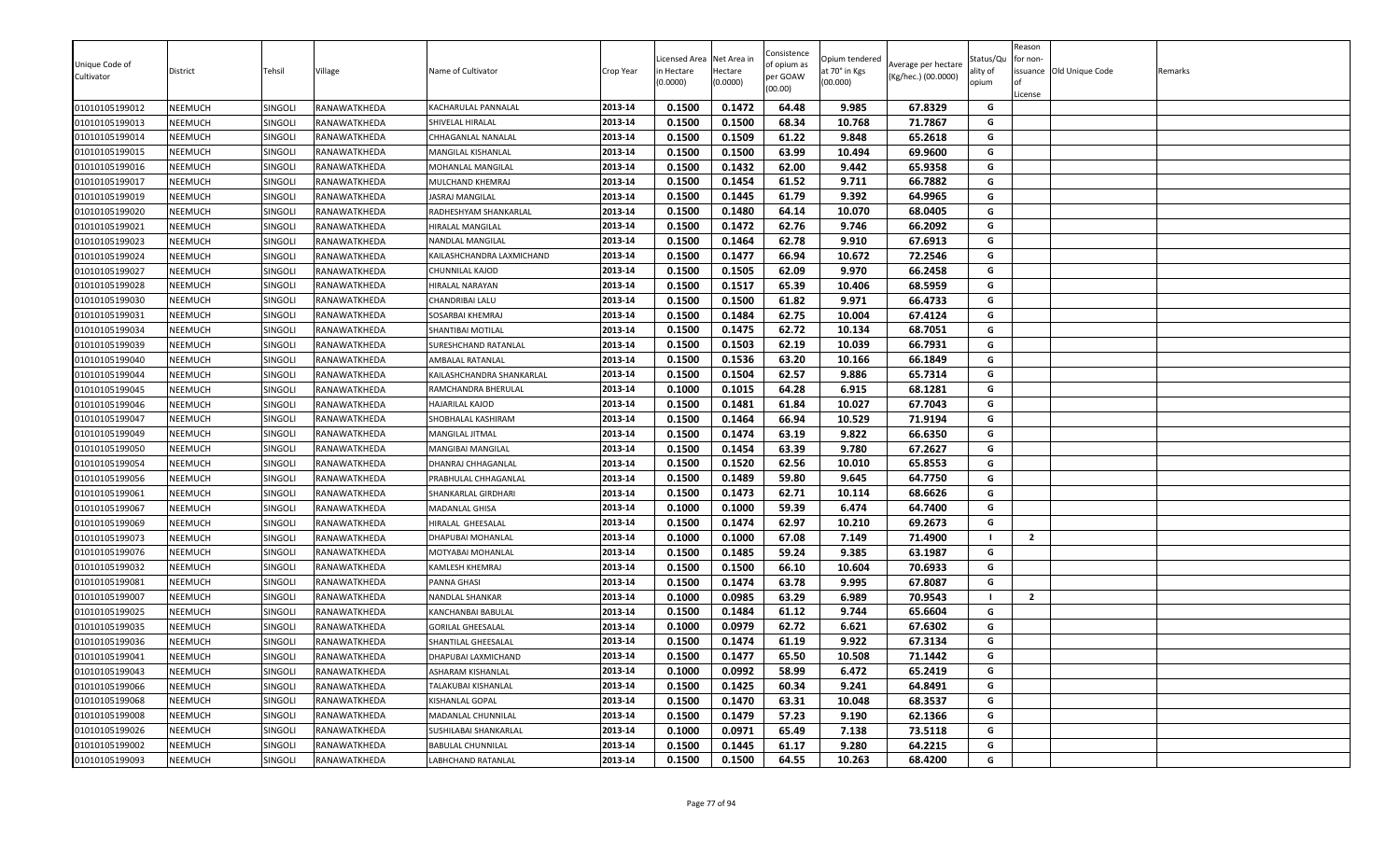| Unique Code of<br>Cultivator     | District<br>NEEMUCH | Tehsil             | Village<br>RANAWATKHEDA | Name of Cultivator<br>BIHARILAL KUKAJI | Crop Year<br>2013-14 | Licensed Area<br>า Hectare<br>(0.0000)<br>0.1000 | Net Area in<br>Hectare<br>(0.0000)<br>0.0980 | Consistence<br>of opium as<br>per GOAW<br>(00.00)<br>60.21 | Opium tendered<br>at 70° in Kgs<br>(00.000) | Average per hectare<br>(Kg/hec.) (00.0000)<br>66.7959 | Status/Qu<br>ality of<br>opium<br>G | Reason<br>for non-<br>License | issuance Old Unique Code | Remarks                     |
|----------------------------------|---------------------|--------------------|-------------------------|----------------------------------------|----------------------|--------------------------------------------------|----------------------------------------------|------------------------------------------------------------|---------------------------------------------|-------------------------------------------------------|-------------------------------------|-------------------------------|--------------------------|-----------------------------|
| 01010105199094                   |                     | <b>SINGOLI</b>     | RANAWATKHEDA            |                                        | 2013-14              |                                                  |                                              |                                                            | 6.546                                       |                                                       | G                                   |                               |                          |                             |
| 01010105199095<br>01010105199096 | NEEMUCH<br>NEEMUCH  | SINGOLI<br>SINGOLI | RANAWATKHEDA            | BADRILAL JITMAL<br>NANDUBAI MANGILAL   | 2013-14              | 0.1500<br>0.1500                                 | 0.1425<br>0.1533                             | 59.51<br>59.33                                             | 9.173<br>9.806                              | 64.3719<br>63.9661                                    | G                                   |                               |                          |                             |
|                                  | NEEMUCH             | SINGOLI            | RANAWATKHEDA            |                                        | 2013-14              | 0.1500                                           | 0.1468                                       | 60.79                                                      | 9.744                                       | 66.3760                                               | G                                   |                               |                          |                             |
| 01010105199097<br>01010105199098 | NEEMUCH             | SINGOLI            | RANAWATKHEDA            | DHANNIBAI BHERULAL<br>NANALAL GANGARAM | 2013-14              | 0.1000                                           | 0.1000                                       | 59.52                                                      | 6.394                                       | 63.9400                                               | G                                   |                               |                          |                             |
| 01010105199055                   | NEEMUCH             | <b>SINGOLI</b>     | RANAWATKHEDA            | BANSHILAL KASHIRAM                     | 2013-14              | 0.1500                                           | 0.1361                                       | 66.41                                                      | 9.117                                       | 66.9875                                               | G                                   |                               |                          |                             |
| 01010105225010                   | NEEMUCH             | SINGOLI            | RATANGARH               | <b>MOHANLAL BALURAM</b>                | 2013-14              | 0.1500                                           | 0.1345                                       | 67.26                                                      | 8.878                                       | 66.0074                                               | G                                   |                               |                          | <b>NAME CHANGE</b>          |
| 01010105225051                   | NEEMUCH             | SINGOLI            | RATANGARH               | CHANDABAI SHANTILAI                    | 2013-14              | 0.1000                                           | 0.0999                                       | 58.44                                                      | 6.028                                       | 60.3403                                               | G                                   |                               |                          |                             |
| 01010105225009                   | NEEMUCH             | SINGOLI            | RATANGARH               | ASHOKEKUMAR BHANWARLAL                 | 2013-14              | 0.1000                                           | 0.0983                                       | 55.71                                                      | 5.428                                       | 55.2187                                               | G                                   |                               |                          |                             |
| 01010105225020                   | NEEMUCH             | SINGOLI            | RATANGARH               | LAXMINARAYAN JAGANNATH                 | 2013-14              | 0.1000                                           | 0.1008                                       | 55.61                                                      | 5.720                                       | 56.7460                                               | G                                   |                               |                          |                             |
| 01010105225030                   | NEEMUCH             | SINGOLI            | RATANGARH               | JAGDISH BALURAM                        | 2013-14              | 0.1500                                           | 0.1422                                       | 51.30                                                      | 7.270                                       | 51.1252                                               | G                                   |                               |                          |                             |
| 01010105225054                   | <b>NEEMUCH</b>      | SINGOLI            | RATANGARH               | MOTILAL BHURA                          | 2013-14              | 0.1500                                           | 0.1480                                       | 62.01                                                      | 8.735                                       | 59.0203                                               | G                                   |                               |                          |                             |
| 01010105225055                   | NEEMUCH             | SINGOLI            | RATANGARH               | PREMSINGH LAXMAN                       | 2013-14              | 0.1000                                           | 0.1005                                       | 66.73                                                      | 6.101                                       | 60.7065                                               | G                                   |                               |                          | <b>TRANSFER / GUNJALIYA</b> |
| 01010105225056                   | NEEMUCH             | <b>SINGOLI</b>     | RATANGARH               | DHANNA BHUWANA                         | 2013-14              | 0.1000                                           | 0.0851                                       | 53.99                                                      | 4.165                                       | 48.9424                                               | G                                   | 4                             |                          |                             |
| 01010105241006                   | NEEMUCH             | SINGOLI            | SANDA                   | SOHANKUNWAR HAMIR SINGH                | 2013-14              | 0.1000                                           | 0.1033                                       | 62.13                                                      | 7.109                                       | 68.8190                                               | G                                   |                               |                          |                             |
| 01010105241001                   | NEEMUCH             | <b>SINGOLI</b>     | SANDA                   | KAILASHCHANDRA JAGANNATH               | 2013-14              | 0.1000                                           | 0.1000                                       | 46.55                                                      | 5.214                                       | 52.1400                                               | G                                   |                               |                          |                             |
| 01010105241018                   | NEEMUCH             | SINGOLI            | SANDA                   | MOHANLAL SHOLA                         | 2013-14              | 0.1500                                           | 0.0000                                       | 0.00                                                       | 0.000                                       | 0.0000                                                | F.                                  |                               |                          |                             |
| 01010105241012                   | NEEMUCH             | SINGOLI            | SANDA                   | NANIBAI BARDICHAND                     | 2013-14              | 0.1000                                           | 0.1000                                       | 62.69                                                      | 6.771                                       | 67.7100                                               | G                                   |                               |                          |                             |
| 01010105241005                   | NEEMUCH             | SINGOLI            | SANDA                   | KHUMAN SINGH CHAINSINGH                | 2013-14              | 0.1500                                           | 0.1439                                       | 58.51                                                      | 9.128                                       | 63.4329                                               | G                                   |                               |                          |                             |
| 01010105241002                   | NEEMUCH             | SINGOLI            | SANDA                   | BHARAT SINGH KUMAN SINGH               | 2013-14              | 0.1500                                           | 0.1480                                       | 60.66                                                      | 9.671                                       | 65.3446                                               | G                                   |                               |                          |                             |
| 01010105241013                   | NEEMUCH             | SINGOLI            | SANDA                   | UMRAV SINGH DEVISINGH                  | 2013-14              | 0.1500                                           | 0.1452                                       | 56.33                                                      | 8.506                                       | 58.5813                                               | G                                   |                               |                          |                             |
| 01010105132001                   | NEEMUCH             | SINGOLI            | SHRIPURA                | JAGDISHCHANDRA GHISULAL                | 2013-14              | 0.1500                                           | 0.1502                                       | 64.66                                                      | 10.401                                      | 69.2477                                               | G                                   |                               |                          |                             |
| 01010105132002                   | NEEMUCH             | SINGOLI            | SHRIPURA                | HIRALAL BHAGIRATH                      | 2013-14              | 0.1500                                           | 0.1491                                       | 60.63                                                      | 9.909                                       | 66.4588                                               | G                                   |                               |                          |                             |
| 01010105132008                   | NEEMUCH             | SINGOLI            | SHRIPURA                | KANHEYALAL KALURAM                     | 2013-14              | 0.1500                                           | 0.1511                                       | 61.49                                                      | 9.988                                       | 66.1019                                               | G                                   |                               |                          |                             |
| 01010105132009                   | NEEMUCH             | <b>SINGOLI</b>     | SHRIPURA                | NAGJIRAM LOBHIRAM                      | 2013-14              | 0.1500                                           | 0.1493                                       | 61.51                                                      | 9.877                                       | 66.1554                                               | G                                   |                               |                          |                             |
| 01010105132010                   | NEEMUCH             | SINGOLI            | SHRIPURA                | RUPLAL BHERULAL                        | 2013-14              | 0.1500                                           | 0.1479                                       | 66.24                                                      | 10.589                                      | 71.5957                                               | G                                   |                               |                          |                             |
| 01010105132016                   | NEEMUCH             | SINGOLI            | <b>SHRIPURA</b>         | BHAGWANLAL BHERULAL                    | 2013-14              | 0.1500                                           | 0.1487                                       | 61.38                                                      | 9.759                                       | 65.6288                                               | G                                   |                               |                          |                             |
| 01010105132019                   | NEEMUCH             | SINGOLI            | SHRIPURA                | RAMLAL LOBHIRAM                        | 2013-14              | 0.1500                                           | 0.1459                                       | 67.57                                                      | 10.782                                      | 73.8999                                               | G                                   |                               |                          |                             |
| 01010105132021                   | NEEMUCH             | SINGOLI            | SHRIPURA                | ABHCHAND KALURAM                       | 2013-14              | 0.1500                                           | 0.1501                                       | 64.28                                                      | 10.386                                      | 69.1939                                               | G                                   |                               |                          |                             |
| 01010105132022                   | NEEMUCH             | SINGOLI            | SHRIPURA                | SHIVELAL GHASILAL                      | 2013-14              | 0.1500                                           | 0.1493                                       | 65.73                                                      | 10.526                                      | 70.5023                                               | G                                   |                               |                          |                             |
| 01010105132024                   | NEEMUCH             | SINGOLI            | SHRIPURA                | SUKHLAL DHOKAL                         | 2013-14              | 0.1000                                           | 0.0981                                       | 62.27                                                      | 6.867                                       | 70.0000                                               | G                                   |                               |                          |                             |
| 01010105132026                   | NEEMUCH             | SINGOLI            | SHRIPURA                | SHAMBHULAL HIRA                        | 2013-14              | 0.1500                                           | 0.1498                                       | 60.74                                                      | 10.065                                      | 67.1896                                               | G                                   |                               |                          |                             |
| 01010105132027                   | NEEMUCH             | SINGOLI            | <b>SHRIPURA</b>         | RUKMANBAI HIRALAL                      | 2013-14              | 0.1000                                           | 0.0990                                       | 62.39                                                      | 6.613                                       | 66.7980                                               | G                                   |                               |                          |                             |
| 01010105132028                   | NEEMUCH             | SINGOLI            | SHRIPURA                | NANALAL KHEMRAJ                        | 2013-14              | 0.1500                                           | 0.1508                                       | 63.75                                                      | 10.318                                      | 68.4218                                               | G                                   |                               |                          |                             |
| 01010105132029                   | NEEMUCH             | SINGOLI            | <b>SHRIPURA</b>         | KANHEYALAL VARDICHAND                  | 2013-14              | 0.1000                                           | 0.1001                                       | 63.59                                                      | 6.877                                       | 68.7013                                               | G                                   |                               |                          |                             |
| 01010105132031                   | NEEMUCH             | SINGOLI            | SHRIPURA                | ANACHHIBAI GHASILAI                    | 2013-14              | 0.1500                                           | 0.1500                                       | 64.61                                                      | 10.411                                      | 69.4067                                               | G                                   |                               |                          |                             |
| 01010105132032                   | NEEMUCH             | SINGOLI            | SHRIPURA                | ONKARLAL DULICHAND                     | 2013-14              | 0.1500                                           | 0.1496                                       | 61.68                                                      | 9.860                                       | 65.9091                                               | G                                   |                               |                          |                             |
| 01010105132033                   | NEEMUCH             | SINGOLI            | <b>SHRIPURA</b>         | HIRALAL DEVA                           | 2013-14              | 0.1500                                           | 0.1520                                       | 64.55                                                      | 10.586                                      | 69.6447                                               | G                                   |                               |                          |                             |
| 01010105132034                   | NEEMUCH             | SINGOLI            | SHRIPURA                | SHYAMLAL HARLAL                        | 2013-14              | 0.1000                                           | 0.1005                                       | 63.34                                                      | 6.732                                       | 66.9851                                               | G                                   |                               |                          |                             |
| 01010105132037                   | NEEMUCH             | SINGOLI            | SHRIPURA                | SHANKARLAL NANALAL                     | 2013-14              | 0.1500                                           | 0.1485                                       | 67.37                                                      | 10.827                                      | 72.9091                                               | G                                   |                               |                          |                             |
| 01010105132038                   | NEEMUCH             | SINGOLI            | SHRIPURA                | SHANKARLAL BHAGWAN                     | 2013-14              | 0.1500                                           | 0.1502                                       | 60.97                                                      | 10.077                                      | 67.0905                                               | G                                   |                               |                          |                             |
| 01010105132039                   | NEEMUCH             | SINGOLI            | SHRIPURA                | SHANKARLAL GHASILAL                    | 2013-14              | 0.1500                                           | 0.1500                                       | 67.62                                                      | 10.974                                      | 73.1600                                               | G                                   |                               |                          |                             |
| 01010105132040                   | NEEMUCH             | SINGOLI            | SHRIPURA                | GHEESALAL CHUNNILAL                    | 2013-14              | 0.1500                                           | 0.1500                                       | 62.92                                                      | 10.184                                      | 67.8933                                               | G                                   |                               |                          |                             |
| 01010105132042                   | NEEMUCH             | SINGOLI            | SHRIPURA                | MULCHAND DHOKAL                        | 2013-14              | 0.1500                                           | 0.1496                                       | 61.63                                                      | 9.843                                       | 65.7955                                               | G                                   |                               |                          |                             |
| 01010105132044                   | NEEMUCH             | SINGOLI            | SHRIPURA                | DHAPUBAI VARDICHAND                    | 2013-14              | 0.1000                                           | 0.0971                                       | 63.89                                                      | 6.690                                       | 68.8980                                               | G                                   |                               |                          |                             |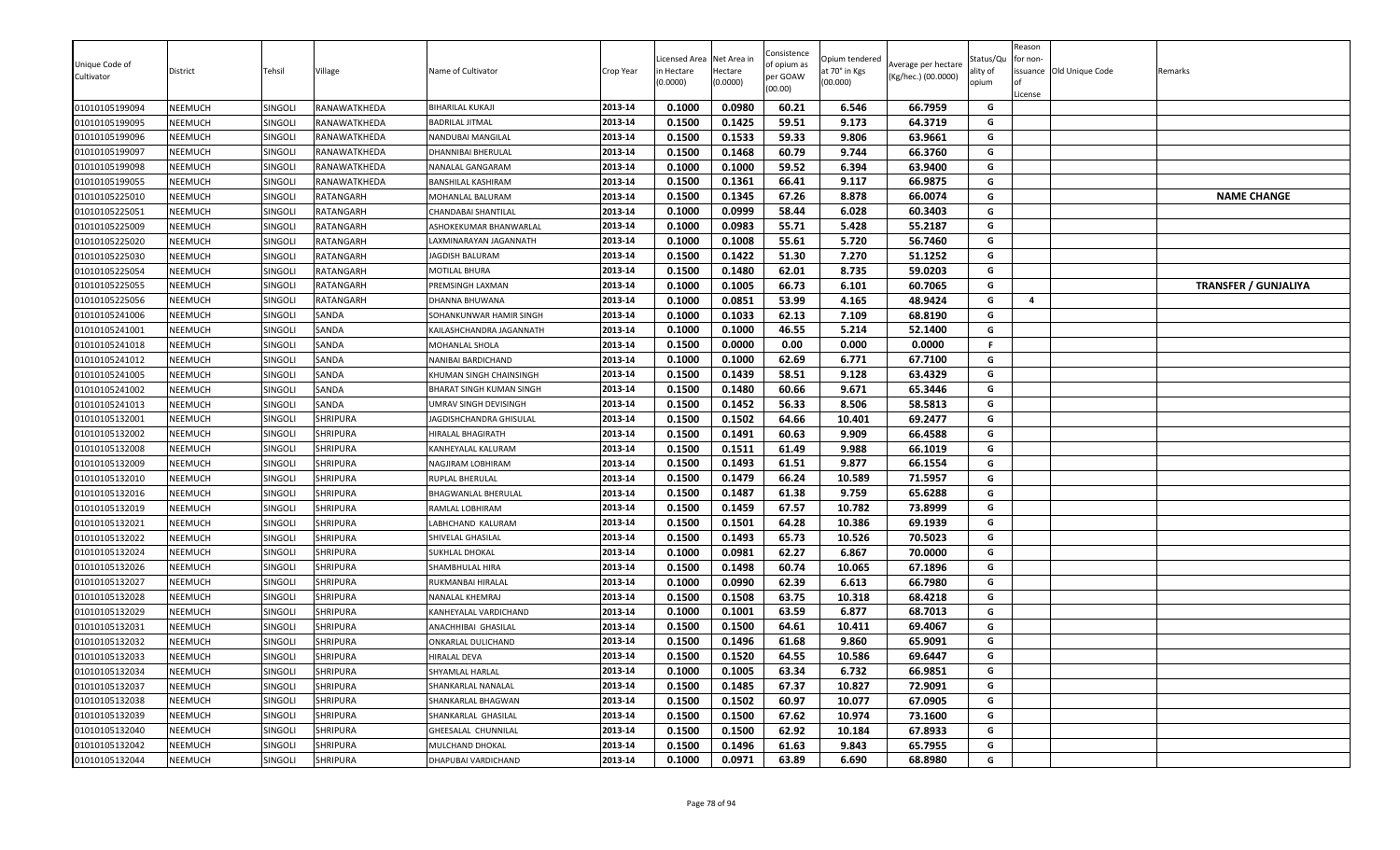| Unique Code of | District       | Tehsil       | Village        | Name of Cultivator      | Crop Year | icensed Area<br>n Hectare | Net Area in<br>Hectare | Consistence<br>of opium as | Opium tendered<br>at 70° in Kgs | Average per hectare | Status/Qu<br>ality of | Reason<br>for non- | issuance Old Unique Code | Remarks            |
|----------------|----------------|--------------|----------------|-------------------------|-----------|---------------------------|------------------------|----------------------------|---------------------------------|---------------------|-----------------------|--------------------|--------------------------|--------------------|
| Cultivator     |                |              |                |                         |           | (0.0000)                  | (0.0000)               | per GOAW<br>(00.00)        | (00.000)                        | (Kg/hec.) (00.0000) | opium                 | License            |                          |                    |
| 01010105132045 | <b>NEEMUCH</b> | SINGOLI      | SHRIPURA       | NANALAL ONKAR           | 2013-14   | 0.1500                    | 0.1467                 | 67.21                      | 10.802                          | 73.6333             | G                     |                    |                          |                    |
| 01010105132049 | <b>NEEMUCH</b> | SINGOLI      | SHRIPURA       | PRABHULAL DHOKAL        | 2013-14   | 0.1000                    | 0.1006                 | 62.44                      | 6.735                           | 66.9483             | G                     |                    |                          |                    |
| 01010105132046 | <b>NEEMUCH</b> | SINGOLI      | SHRIPURA       | RAMESHWAR MANGILAL      | 2013-14   | 0.1500                    | 0.1461                 | 64.37                      | 10.281                          | 70.3696             | G                     |                    |                          |                    |
| 01010105132006 | <b>NEEMUCH</b> | SINGOLI      | SHRIPURA       | SHIVELAL ONKARLAL       | 2013-14   | 0.1500                    | 0.1500                 | 65.96                      | 10.582                          | 70.5467             | G                     |                    |                          |                    |
| 01010105132030 | <b>NEEMUCH</b> | SINGOLI      | SHRIPURA       | RUKMANIBAI NANDLAL      | 2013-14   | 0.1000                    | 0.0976                 | 62.78                      | 6.475                           | 66.3422             | G                     | 8                  |                          |                    |
| 01010105132014 | <b>NEEMUCH</b> | SINGOLI      | SHRIPURA       | NANDLAL SURAJMAL        | 2013-14   | 0.1500                    | 0.1410                 | 61.53                      | 9.291                           | 65.8936             | G                     |                    |                          |                    |
| 01010105132023 | <b>NEEMUCH</b> | SINGOLI      | SHRIPURA       | NANDLAL CHHAGANLAL      | 2013-14   | 0.1500                    | 0.1514                 | 63.35                      | 10.245                          | 67.6684             | G                     |                    |                          |                    |
| 01010105132025 | <b>NEEMUCH</b> | SINGOLI      | SHRIPURA       | HEERIBAI BADRILAL       | 2013-14   | 0.1000                    | 0.1000                 | 58.73                      | 6.276                           | 62.7600             | G                     |                    |                          |                    |
| 01010102216047 | NEEMUCH        | JAWAD        | SUTHOLI        | BAPULAL JAGANNATH       | 2013-14   | 0.1500                    | 0.1504                 | 66.81                      | 10.890                          | 72.4069             | G                     |                    |                          |                    |
| 01010102216049 | <b>NEEMUCH</b> | <b>JAWAD</b> | <b>SUTHOLI</b> | CHHAGANLAL LAXMINARAYAN | 2013-14   | 0.1500                    | 0.1505                 | 65.12                      | 10.531                          | 69.9734             | G                     |                    |                          |                    |
| 01010102216050 | <b>NEEMUCH</b> | JAWAD        | <b>SUTHOLI</b> | GANGABAI RADHESHYAM     | 2013-14   | 0.1000                    | 0.1025                 | 67.35                      | 7.312                           | 71.3366             | G                     |                    |                          |                    |
| 01010102216053 | <b>NEEMUCH</b> | JAWAD        | <b>SUTHOLI</b> | OMPRAKSH BHANWARLAL     | 2013-14   | 0.1500                    | 0.1436                 | 60.42                      | 9.641                           | 67.1379             | G                     |                    |                          |                    |
| 01010102216054 | <b>NEEMUCH</b> | JAWAD        | <b>SUTHOLI</b> | JAMNALAL PRABHULAL      | 2013-14   | 0.1500                    | 0.1481                 | 67.81                      | 10.985                          | 74.1729             | G                     |                    |                          |                    |
| 01010102216055 | <b>NEEMUCH</b> | JAWAD        | <b>SUTHOLI</b> | BHANWARLAL RAMNIVAS     | 2013-14   | 0.1500                    | 0.1480                 | 60.09                      | 9.314                           | 62.9324             | G                     |                    |                          |                    |
| 01010102216056 | <b>NEEMUCH</b> | JAWAD        | <b>SUTHOLI</b> | MAHENDRAKUMAR SHRIRAM   | 2013-14   | 0.1500                    | 0.1517                 | 65.25                      | 10.328                          | 68.0817             | G                     |                    |                          |                    |
| 01010102216057 | <b>NEEMUCH</b> | JAWAD        | <b>SUTHOLI</b> | GANESHRAM PRABHULAL     | 2013-14   | 0.1500                    | 0.1418                 | 65.00                      | 9.796                           | 69.0832             | G                     |                    |                          |                    |
| 01010102216058 | <b>NEEMUCH</b> | JAWAD        | <b>SUTHOLI</b> | KISHANLAL HIRALAL       | 2013-14   | 0.1500                    | 0.1502                 | 62.57                      | 10.190                          | 67.8429             | G                     |                    |                          |                    |
| 01010102216059 | <b>NEEMUCH</b> | <b>JAWAD</b> | <b>SUTHOLI</b> | AMRITLAL MANGILAL       | 2013-14   | 0.1500                    | 0.1529                 | 63.88                      | 10.540                          | 68.9339             | G                     |                    |                          |                    |
| 01010102216060 | <b>NEEMUCH</b> | <b>JAWAD</b> | <b>SUTHOLI</b> | LAXMAN VARDA            | 2013-14   | 0.1500                    | 0.1490                 | 63.48                      | 10.102                          | 67.7987             | G                     |                    |                          |                    |
| 01010102216062 | <b>NEEMUCH</b> | <b>JAWAD</b> | <b>SUTHOLI</b> | ONKARLAL PRABHULAL      | 2013-14   | 0.1000                    | 0.1005                 | 64.43                      | 6.922                           | 68.8756             | G                     |                    |                          |                    |
| 01010102216066 | <b>NEEMUCH</b> | JAWAD        | <b>SUTHOLI</b> | PANNALAL RAMNIVAS       | 2013-14   | 0.1500                    | 0.1500                 | 63.32                      | 10.014                          | 66.7600             | G                     |                    |                          |                    |
| 01010102216067 | <b>NEEMUCH</b> | JAWAD        | <b>SUTHOLI</b> | CHHOGALAL MANGILAL      | 2013-14   | 0.1500                    | 0.1533                 | 65.93                      | 10.935                          | 71.3307             | G                     |                    |                          |                    |
| 01010102216068 | <b>NEEMUCH</b> | <b>JAWAD</b> | <b>SUTHOLI</b> | RAJARAM BALURAM         | 2013-14   | 0.1500                    | 0.1512                 | 64.77                      | 10.687                          | 70.6812             | G                     |                    |                          |                    |
| 01010102216069 | <b>NEEMUCH</b> | JAWAD        | <b>SUTHOLI</b> | MOHANLAL KISHANLAL      | 2013-14   | 0.1500                    | 0.1484                 | 61.72                      | 9.893                           | 66.6644             | G                     |                    |                          |                    |
| 01010102216070 | <b>NEEMUCH</b> | JAWAD        | <b>SUTHOLI</b> | NARAYAN BHUWANA         | 2013-14   | 0.1500                    | 0.1478                 | 59.30                      | 9.598                           | 64.9391             | G                     |                    |                          |                    |
| 01010102216072 | <b>NEEMUCH</b> | JAWAD        | <b>SUTHOLI</b> | NANDLAL ONKARLAL        | 2013-14   | 0.1500                    | 0.1530                 | 68.71                      | 11.416                          | 74.6144             | G                     |                    |                          |                    |
| 01010102216073 | <b>NEEMUCH</b> | <b>JAWAD</b> | <b>SUTHOLI</b> | RAMLAL SALIGRAM         | 2013-14   | 0.1500                    | 0.1495                 | 63.30                      | 10.029                          | 67.0836             | G                     |                    |                          |                    |
| 01010102216075 | <b>NEEMUCH</b> | <b>JAWAD</b> | <b>SUTHOLI</b> | MADANLAL ONKAR          | 2013-14   | 0.1500                    | 0.1434                 | 57.26                      | 8.720                           | 60.8089             | G                     |                    |                          |                    |
| 01010102216077 | <b>NEEMUCH</b> | JAWAD        | SUTHOLI        | MANGU BALA              | 2013-14   | 0.1000                    | 0.0000                 | 0.00                       | 0.000                           | 0.0000              | F.                    |                    |                          |                    |
| 01010102216080 | <b>NEEMUCH</b> | JAWAD        | SUTHOLI        | RAMRATAN GANGARAM       | 2013-14   | 0.1500                    | 0.1431                 | 66.22                      | 10.652                          | 74.4375             | G                     |                    |                          |                    |
| 01010102216081 | <b>NEEMUCH</b> | JAWAD        | <b>SUTHOLI</b> | HIRALAL BHANWARLAL      | 2013-14   | 0.1500                    | 0.1500                 | 66.69                      | 10.718                          | 71.4533             | G                     |                    |                          |                    |
| 01010102216082 | <b>NEEMUCH</b> | JAWAD        | <b>SUTHOLI</b> | RAMCHANDRA KISHANLAL    | 2013-14   | 0.1500                    | 0.1485                 | 60.25                      | 9.829                           | 66.1886             | G                     |                    |                          |                    |
| 01010102216083 | <b>NEEMUCH</b> | JAWAD        | <b>SUTHOLI</b> | KANHEYALAL NANDLAL      | 2013-14   | 0.1500                    | 0.1480                 | 56.81                      | 8.554                           | 57.7973             | G                     |                    |                          |                    |
| 01010102216084 | <b>NEEMUCH</b> | JAWAD        | <b>SUTHOLI</b> | SITARAM BHUWANIRAM      | 2013-14   | 0.1500                    | 0.1485                 | 62.88                      | 10.151                          | 68.3569             | G                     |                    |                          |                    |
| 01010102216085 | <b>NEEMUCH</b> | JAWAD        | <b>SUTHOLI</b> | RAMSUKH BHUWANA         | 2013-14   | 0.1500                    | 0.1479                 | 59.50                      | 9.529                           | 64.4287             | G                     |                    |                          |                    |
| 01010102216086 | <b>NEEMUCH</b> | <b>JAWAD</b> | <b>SUTHOLI</b> | SHRIRAM KANHEYALAL      | 2013-14   | 0.1500                    | 0.1494                 | 64.30                      | 10.068                          | 67.3896             | G                     |                    |                          |                    |
| 01010102216087 | <b>NEEMUCH</b> | <b>JAWAD</b> | Sutholi        | CHAINRAM NARAYAN        | 2013-14   | 0.1500                    | 0.1520                 | 65.51                      | 9.845                           | 64.7697             | G                     |                    |                          | <b>NAME CHANGE</b> |
| 01010102216090 | <b>NEEMUCH</b> | JAWAD        | <b>SUTHOLI</b> | GOMRAJ MUNSHIJI         | 2013-14   | 0.1500                    | 0.1512                 | 66.77                      | 10.855                          | 71.7923             | G                     |                    |                          |                    |
| 01010102216091 | <b>NEEMUCH</b> | JAWAD        | SUTHOLI        | HEMRAJ MINSHIJI         | 2013-14   | 0.1500                    | 0.1472                 | 63.56                      | 9.888                           | 67.1739             | G                     |                    |                          |                    |
| 01010102216093 | NEEMUCH        | JAWAD        | SUTHOLI        | SHANTILAL KALUJI        | 2013-14   | 0.1000                    | 0.1008                 | 66.68                      | 7.049                           | 69.9306             | G                     |                    |                          |                    |
| 01010102216096 | NEEMUCH        | JAWAD        | SUTHOLI        | SHIVENARAYAN GULABCHAND | 2013-14   | 0.1000                    | 0.0984                 | 60.50                      | 6.283                           | 63.8516             | G                     |                    |                          |                    |
| 01010102216098 | <b>NEEMUCH</b> | JAWAD        | <b>SUTHOLI</b> | DEVILAL BANSHILAL       | 2013-14   | 0.1500                    | 0.1460                 | 70.54                      | 10.944                          | 74.9589             | G                     |                    |                          |                    |
| 01010102216102 | NEEMUCH        | JAWAD        | SUTHOLI        | KANHEYALAL MANGILAL     | 2013-14   | 0.1500                    | 0.1502                 | 58.53                      | 5.878                           | 39.1345             | G                     | 4                  |                          |                    |
| 01010102216103 | NEEMUCH        | JAWAD        | <b>SUTHOLI</b> | NOJIBAI BHERULAL        | 2013-14   | 0.1500                    | 0.1504                 | 62.64                      | 10.049                          | 66.8152             | G                     |                    |                          |                    |
| 01010102216105 | NEEMUCH        | JAWAD        | <b>SUTHOLI</b> | <b>BALIBAI RATANLAL</b> | 2013-14   | 0.1500                    | 0.1480                 | 63.13                      | 10.074                          | 68.0676             | G                     |                    |                          |                    |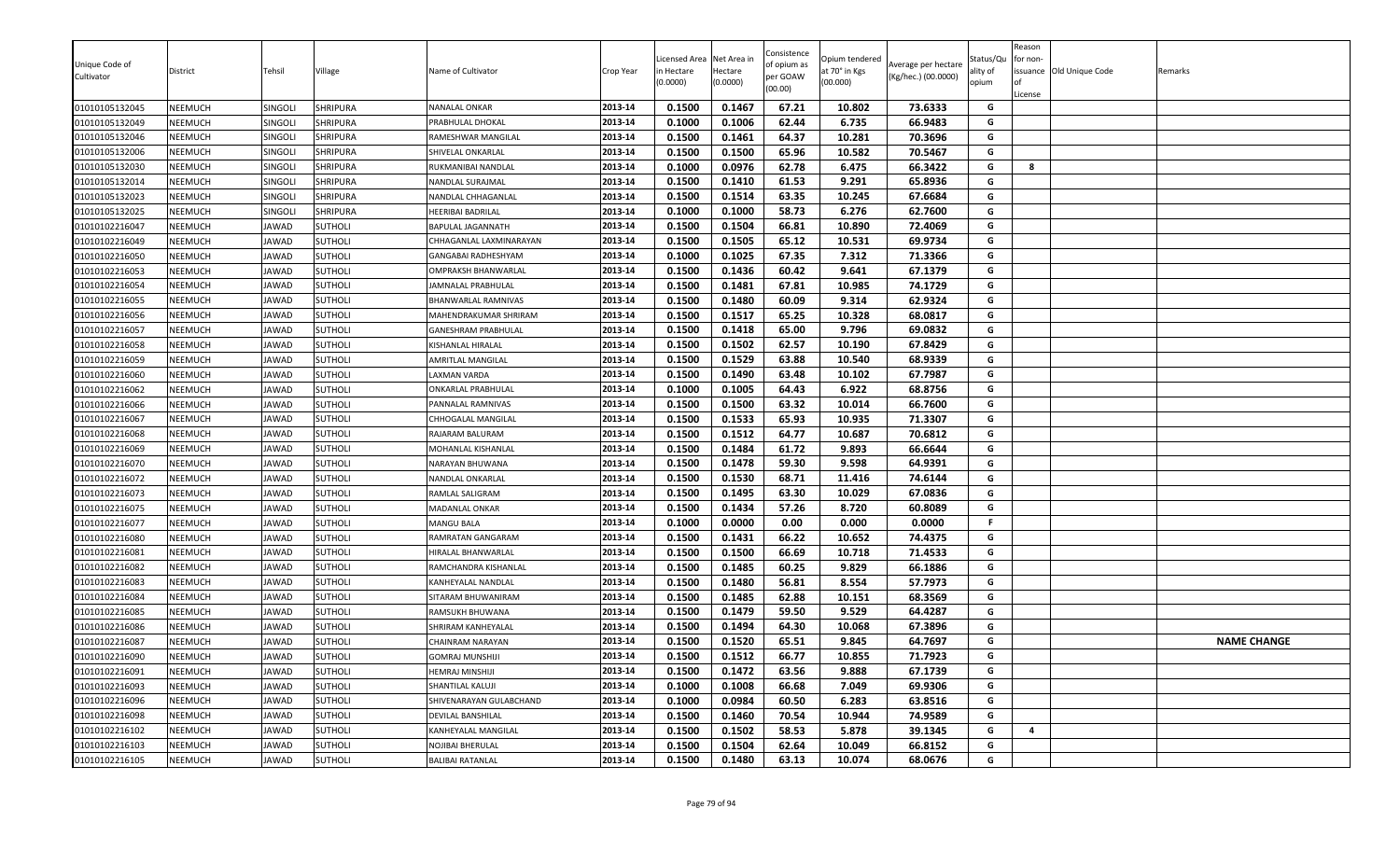|                              |                |              |                |                          |           | icensed Area | Net Area in | Consistence             | Opium tendered |                                            | Status/Qu | Reason<br>for non- |                          |         |
|------------------------------|----------------|--------------|----------------|--------------------------|-----------|--------------|-------------|-------------------------|----------------|--------------------------------------------|-----------|--------------------|--------------------------|---------|
| Unique Code of<br>Cultivator | District       | Tehsil       | Village        | Name of Cultivator       | Crop Year | n Hectare    | Hectare     | of opium as<br>per GOAW | at 70° in Kgs  | Average per hectare<br>(Kg/hec.) (00.0000) | ality of  |                    | issuance Old Unique Code | Remarks |
|                              |                |              |                |                          |           | (0.0000)     | (0.0000)    | (00.00)                 | (00.000)       |                                            | opium     |                    |                          |         |
| 01010102216106               | <b>NEEMUCH</b> | JAWAD        | <b>SUTHOLI</b> | DEVRAM RAMNIVAS          | 2013-14   | 0.1500       | 0.1446      | 65.99                   | 9.946          | 68.7828                                    | G         | License            |                          |         |
| 01010102216107               | <b>NEEMUCH</b> | JAWAD        | <b>SUTHOLI</b> | HIRALAL MALAJI           | 2013-14   | 0.1500       | 0.1490      | 63.06                   | 10.117         | 67.8993                                    | G         |                    |                          |         |
| 01010102216108               | <b>NEEMUCH</b> | JAWAD        | <b>SUTHOLI</b> | SOHANBAI ONKARLAL        | 2013-14   | 0.1500       | 0.0000      | 0.00                    | 0.000          | 0.0000                                     | F.        |                    |                          |         |
| 01010102216109               | NEEMUCH        | JAWAD        | <b>SUTHOLI</b> | PARMANAND MOTILAL        | 2013-14   | 0.1500       | 0.1473      | 59.88                   | 9.358          | 63.5302                                    | G         |                    |                          |         |
| 01010102216110               | <b>NEEMUCH</b> | <b>JAWAD</b> | <b>SUTHOLI</b> | PRABHULAL NANDRAM        | 2013-14   | 0.1500       | 0.1488      | 63.35                   | 10.643         | 71.5255                                    | G         |                    |                          |         |
| 01010102216111               | <b>NEEMUCH</b> | JAWAD        | <b>SUTHOLI</b> | HAJARILAL NARAYAN        | 2013-14   | 0.1000       | 0.1028      | 60.14                   | 6.401          | 62.2665                                    | G         |                    |                          |         |
| 01010102216112               | NEEMUCH        | JAWAD        | SUTHOLI        | SABUBAI SEVA             | 2013-14   | 0.1000       | 0.0975      | 57.20                   | 6.047          | 62.0205                                    | G         |                    |                          |         |
| 01010102216113               | <b>NEEMUCH</b> | JAWAD        | <b>SUTHOLI</b> | PRATHVIRAJ HABU          | 2013-14   | 0.1500       | 0.1464      | 57.85                   | 9.231          | 63.0533                                    | G         |                    |                          |         |
| 01010102216115               | <b>NEEMUCH</b> | JAWAD        | <b>SUTHOLI</b> | JAGDISHCHAND PARASRAM    | 2013-14   | 0.1000       | 0.1022      | 67.91                   | 7.392          | 72.3288                                    | G         |                    |                          |         |
| 01010102216117               | <b>NEEMUCH</b> | <b>JAWAD</b> | SUTHOLI        | MOHANLAL MANGILAI        | 2013-14   | 0.1500       | 0.1488      | 65.78                   | 10.619         | 71.3642                                    | G         |                    |                          |         |
| 01010102216120               | <b>NEEMUCH</b> | JAWAD        | SUTHOLI        | RAMLAL KESHURAM          | 2013-14   | 0.1000       | 0.0998      | 59.84                   | 6.591          | 66.0421                                    | G         |                    |                          |         |
| 01010102216121               | <b>NEEMUCH</b> | JAWAD        | <b>SUTHOLI</b> | <b>BADRILAL BAPULAL</b>  | 2013-14   | 0.1500       | 0.1472      | 70.34                   | 11.445         | 77.7514                                    | G         |                    |                          |         |
| 01010102216123               | NEEMUCH        | JAWAD        | <b>SUTHOLI</b> | KANHEYALAL JAMNALAL      | 2013-14   | 0.1500       | 0.1440      | 68.65                   | 10.857         | 75.3958                                    | G         |                    |                          |         |
| 01010102216126               | NEEMUCH        | JAWAD        | <b>SUTHOLI</b> | SAMARATHMAL TILARAM      | 2013-14   | 0.1500       | 0.1484      | 62.52                   | 9.959          | 67.1092                                    | G         |                    |                          |         |
| 01010102216127               | <b>NEEMUCH</b> | JAWAD        | <b>SUTHOLI</b> | GOPALKRISHNA ONKARLAL    | 2013-14   | 0.1500       | 0.1530      | 64.28                   | 10.790         | 70.5229                                    | G         |                    |                          |         |
| 01010102216128               | <b>NEEMUCH</b> | JAWAD        | <b>SUTHOLI</b> | SHIVELAL KESHURAM        | 2013-14   | 0.1000       | 0.1035      | 60.62                   | 6.737          | 65.0918                                    | G         |                    |                          |         |
| 01010102216129               | <b>NEEMUCH</b> | JAWAD        | <b>SUTHOLI</b> | KAMLESH SHRIRAM          | 2013-14   | 0.1500       | 0.1457      | 63.40                   | 9.872          | 67.7557                                    | G         |                    |                          |         |
| 01010102216130               | <b>NEEMUCH</b> | <b>JAWAD</b> | <b>SUTHOLI</b> | CHHAGANLAL NARAYAN       | 2013-14   | 0.1500       | 0.1472      | 62.92                   | 10.121         | 68.7568                                    | G         |                    |                          |         |
| 01010102216134               | <b>NEEMUCH</b> | <b>JAWAD</b> | SUTHOLI        | MANOHARLAL BAPULAL       | 2013-14   | 0.1500       | 0.1485      | 59.71                   | 9.810          | 66.0606                                    | G         |                    |                          |         |
| 01010102216135               | NEEMUCH        | JAWAD        | <b>SUTHOLI</b> | SHYAMSUNDER KANWARLAL    | 2013-14   | 0.1500       | 0.1539      | 65.51                   | 10.790         | 70.1105                                    | G         |                    |                          |         |
| 01010102216137               | <b>NEEMUCH</b> | JAWAD        | <b>SUTHOLI</b> | PURANMAL KANWARLAL       | 2013-14   | 0.1500       | 0.1528      | 61.65                   | 10.234         | 66.9764                                    | G         |                    |                          |         |
| 01010102216138               | <b>NEEMUCH</b> | JAWAD        | <b>SUTHOLI</b> | BHAIYYALAL MODIRAM       | 2013-14   | 0.1000       | 0.1019      | 62.64                   | 6.622          | 64.9853                                    | G         |                    |                          |         |
| 01010102216139               | <b>NEEMUCH</b> | JAWAD        | <b>SUTHOLI</b> | LAXMINARAYAN JADAVCHAND  | 2013-14   | 0.1500       | 0.1495      | 67.57                   | 10.695         | 71.5385                                    | G         |                    |                          |         |
| 01010102216140               | <b>NEEMUCH</b> | JAWAD        | <b>SUTHOLI</b> | JAGDISH RAMPRASAD        | 2013-14   | 0.1500       | 0.1562      | 62.52                   | 10.602         | 67.8745                                    | G         |                    |                          |         |
| 01010102216141               | <b>NEEMUCH</b> | JAWAD        | SUTHOLI        | MANOHARLAL AMRITRAM      | 2013-14   | 0.1500       | 0.1561      | 58.38                   | 9.533          | 61.0698                                    | G         |                    |                          |         |
| 01010102216142               | <b>NEEMUCH</b> | JAWAD        | <b>SUTHOLI</b> | <b>BADRILAL LAXMAN</b>   | 2013-14   | 0.1500       | 0.1546      | 62.31                   | 10.246         | 66.2743                                    | G         |                    |                          |         |
| 01010102216143               | NEEMUCH        | <b>JAWAD</b> | <b>SUTHOLI</b> | JANKILAL JAMNALAL        | 2013-14   | 0.1500       | 0.1483      | 68.86                   | 11.145         | 75.1517                                    | G         |                    |                          |         |
| 01010102216144               | NEEMUCH        | <b>JAWAD</b> | <b>SUTHOLI</b> | GANSHYAM RAMSUKH         | 2013-14   | 0.1500       | 0.1488      | 59.17                   | 9.467          | 63.6223                                    | G         |                    |                          |         |
| 01010102216145               | NEEMUCH        | JAWAD        | <b>SUTHOLI</b> | NANDKISHORE KANHEYALAL   | 2013-14   | 0.1500       | 0.1484      | 62.65                   | 10.042         | 67.6685                                    | G         |                    |                          |         |
| 01010102216146               | <b>NEEMUCH</b> | JAWAD        | <b>SUTHOLI</b> | RADHESHYAM SITARAM       | 2013-14   | 0.1500       | 0.1476      | 70.64                   | 11.373         | 77.0528                                    | G         |                    |                          |         |
| 01010102216147               | <b>NEEMUCH</b> | JAWAD        | SUTHOLI        | VISHNUKUMAR BHARATLAL3   | 2013-14   | 0.1000       | 0.1028      | 60.33                   | 6.464          | 62.8794                                    | G         |                    |                          |         |
| 01010102216148               | <b>NEEMUCH</b> | JAWAD        | <b>SUTHOLI</b> | RAMKISHAN CHHAGANLAL     | 2013-14   | 0.1500       | 0.1500      | 62.70                   | 10.131         | 67.5400                                    | G         |                    |                          |         |
| 01010102216149               | <b>NEEMUCH</b> | JAWAD        | <b>SUTHOLI</b> | GANSHYAM NANDLAL         | 2013-14   | 0.1500       | 0.1563      | 69.22                   | 11.550         | 73.8964                                    | G         |                    |                          |         |
| 01010102216153               | <b>NEEMUCH</b> | JAWAD        | SUTHOLI        | PURANMAL NARAYAN         | 2013-14   | 0.1500       | 0.1504      | 66.34                   | 10.747         | 71.4561                                    | G         |                    |                          |         |
| 01010102216156               | <b>NEEMUCH</b> | JAWAD        | <b>SUTHOLI</b> | <b>OMPRAKASH SHRIRAM</b> | 2013-14   | 0.1500       | 0.1392      | 65.48                   | 9.887          | 71.0273                                    | G         |                    |                          |         |
| 01010102216158               | NEEMUCH        | <b>JAWAD</b> | <b>SUTHOLI</b> | RATANLAL SITARAM         | 2013-14   | 0.1500       | 0.1494      | 62.83                   | 10.098         | 67.5904                                    | G         |                    |                          |         |
| 01010102216159               | NEEMUCH        | JAWAD        | <b>SUTHOLI</b> | KANHEYALAL SITARAM       | 2013-14   | 0.1500       | 0.1462      | 62.41                   | 10.128         | 69.2750                                    | G         |                    |                          |         |
| 01010102216003               | <b>NEEMUCH</b> | JAWAD        | <b>SUTHOLI</b> | RADHESHYAM GULABCHAND    | 2013-14   | 0.1500       | 0.1503      | 66.27                   | 10.726         | 71.3639                                    | G         |                    |                          |         |
| 01010102216004               | <b>NEEMUCH</b> | JAWAD        | SUTHOLI        | PRATHVIRAJ PREMA         | 2013-14   | 0.1500       | 0.1488      | 60.13                   | 9.372          | 62.9839                                    | G         |                    |                          |         |
| 01010102216007               | <b>NEEMUCH</b> | JAWAD        | SUTHOLI        | PRABHULAL VARDA          | 2013-14   | 0.1500       | 0.1500      | 59.45                   | 9.487          | 63.2467                                    | G         |                    |                          |         |
| 01010102216009               | <b>NEEMUCH</b> | JAWAD        | SUTHOLI        | BALCHAND GHEESALAL       | 2013-14   | 0.1500       | 0.1547      | 62.75                   | 10.524         | 68.0284                                    | G         |                    |                          |         |
| 01010102216010               | <b>NEEMUCH</b> | JAWAD        | SUTHOLI        | PRABHULAL MEVA           | 2013-14   | 0.1500       | 0.0000      | 0.00                    | 0.000          | 0.0000                                     | F.        |                    |                          |         |
| 01010102216014               | <b>NEEMUCH</b> | JAWAD        | SUTHOLI        | <b>KANA RATNA</b>        | 2013-14   | 0.1500       | 0.1568      | 58.22                   | 9.698          | 61.8495                                    | G         |                    |                          |         |
| 01010102216016               | <b>NEEMUCH</b> | JAWAD        | <b>SUTHOLI</b> | <b>DHANNA RATNA</b>      | 2013-14   | 0.1500       | 0.1457      | 55.72                   | 9.011          | 61.8463                                    | G         |                    |                          |         |
| 01010102216021               | <b>NEEMUCH</b> | JAWAD        | SUTHOLI        | MOTILAL NARAYAN          | 2013-14   | 0.1500       | 0.1496      | 63.68                   | 10.125         | 67.6805                                    | G         |                    |                          |         |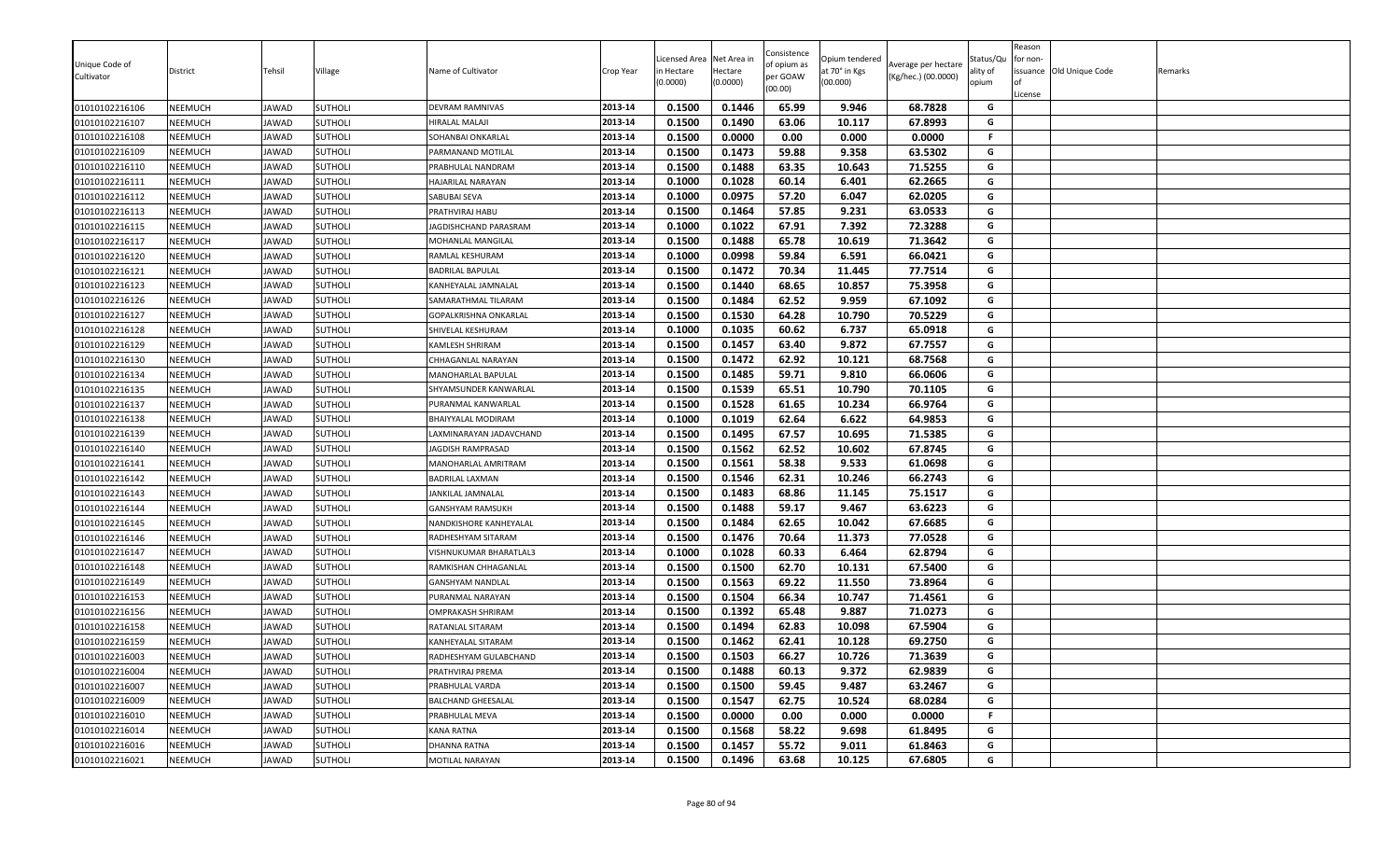|                              |                |              |                |                           |           | icensed Area | Net Area in | Consistence             | Opium tendered |                                            | Status/Qu | Reason<br>for non- |                          |         |
|------------------------------|----------------|--------------|----------------|---------------------------|-----------|--------------|-------------|-------------------------|----------------|--------------------------------------------|-----------|--------------------|--------------------------|---------|
| Unique Code of<br>Cultivator | District       | Tehsil       | Village        | Name of Cultivator        | Crop Year | n Hectare    | Hectare     | of opium as<br>per GOAW | at 70° in Kgs  | Average per hectare<br>(Kg/hec.) (00.0000) | ality of  |                    | issuance Old Unique Code | Remarks |
|                              |                |              |                |                           |           | (0.0000)     | (0.0000)    | (00.00)                 | (00.000)       |                                            | opium     |                    |                          |         |
| 01010102216027               | <b>NEEMUCH</b> | JAWAD        | <b>SUTHOLI</b> | LAXMAN JIVAN              | 2013-14   | 0.1500       | 0.1500      | 55.43                   | 8.948          | 59.6533                                    | G         | License            |                          |         |
| 01010102216028               | NEEMUCH        | JAWAD        | <b>SUTHOLI</b> | LALSINGH JIVAN            | 2013-14   | 0.1500       | 0.1503      | 58.70                   | 9.375          | 62.3752                                    | G         |                    |                          |         |
| 01010102216029               | <b>NEEMUCH</b> | JAWAD        | <b>SUTHOLI</b> | JAGANNATH BHANWARLAL      | 2013-14   | 0.1500       | 0.1504      | 60.55                   | 9.679          | 64.3551                                    | G         |                    |                          |         |
| 01010102216030               | NEEMUCH        | JAWAD        | <b>SUTHOLI</b> | DEVILAL SEVARAM           | 2013-14   | 0.1500       | 0.1500      | 59.75                   | 9.449          | 62.9933                                    | G         |                    |                          |         |
| 01010102216032               | NEEMUCH        | <b>JAWAD</b> | <b>SUTHOLI</b> | TOTHARAM CHUNNILAL        | 2013-14   | 0.1000       | 0.1007      | 58.33                   | 6.425          | 63.8034                                    | G         |                    |                          |         |
| 01010102216033               | <b>NEEMUCH</b> | JAWAD        | <b>SUTHOLI</b> | LAXMAN HIRALAL            | 2013-14   | 0.1000       | 0.1007      | 57.40                   | 6.273          | 62.2939                                    | G         |                    |                          |         |
| 01010102216040               | <b>NEEMUCH</b> | JAWAD        | SUTHOLI        | AMARLAL KISHANJI          | 2013-14   | 0.1000       | 0.1002      | 54.35                   | 5.761          | 57.4950                                    | G         |                    |                          |         |
| 01010102216041               | <b>NEEMUCH</b> | JAWAD        | <b>SUTHOLI</b> | KISHANA CHITTAR           | 2013-14   | 0.1000       | 0.1040      | 50.32                   | 5.600          | 53.8462                                    | G         |                    |                          |         |
| 01010102216045               | <b>NEEMUCH</b> | JAWAD        | <b>SUTHOLI</b> | AMARSINGH HAJARI          | 2013-14   | 0.1000       | 0.1028      | 68.30                   | 7.425          | 72.2276                                    | G         |                    |                          |         |
| 01010102216046               | <b>NEEMUCH</b> | <b>JAWAD</b> | SUTHOLI        | PRATHVISINGH HAJARISINGH  | 2013-14   | 0.1500       | 0.1505      | 65.51                   | 10.538         | 70.0199                                    | G         |                    |                          |         |
| 01010102216167               | <b>NEEMUCH</b> | JAWAD        | SUTHOLI        | RAMKARAN CHHITTAR         | 2013-14   | 0.1500       | 0.0000      | 0.00                    | 0.000          | 0.0000                                     | .F        |                    |                          |         |
| 01010102216168               | <b>NEEMUCH</b> | JAWAD        | <b>SUTHOLI</b> | <b>BHAGIRATH CHAINRAM</b> | 2013-14   | 0.1500       | 0.1500      | 63.46                   | 10.135         | 67.5667                                    | G         |                    |                          |         |
| 01010102216169               | NEEMUCH        | JAWAD        | <b>SUTHOLI</b> | <b>BHAGATRAM AMBALAL</b>  | 2013-14   | 0.1000       | 0.1041      | 69.28                   | 7.680          | 73.7752                                    | G         |                    |                          |         |
| 01010102216170               | NEEMUCH        | JAWAD        | <b>SUTHOLI</b> | NARENDRAKUMAR CHHAGANLAL  | 2013-14   | 0.1500       | 0.1505      | 65.84                   | 10.647         | 70.7442                                    | G         |                    |                          |         |
| 01010102216171               | <b>NEEMUCH</b> | JAWAD        | <b>SUTHOLI</b> | LAXMINARAYAN SALIGRAM     | 2013-14   | 0.1500       | 0.1485      | 66.97                   | 10.715         | 72.1549                                    | G         |                    |                          |         |
| 01010102216172               | <b>NEEMUCH</b> | JAWAD        | <b>SUTHOLI</b> | <b>OMPRAKASH HIRALAL</b>  | 2013-14   | 0.1500       | 0.1485      | 67.59                   | 10.853         | 73.0842                                    | G         |                    |                          |         |
| 01010102216173               | <b>NEEMUCH</b> | JAWAD        | <b>SUTHOLI</b> | <b>GOPAL JIVAN</b>        | 2013-14   | 0.1500       | 0.1503      | 55.11                   | 8.715          | 57.9840                                    | G         |                    |                          |         |
| 01010102216174               | <b>NEEMUCH</b> | <b>JAWAD</b> | <b>SUTHOLI</b> | MANOHARLAL AMBALAL        | 2013-14   | 0.1000       | 0.1050      | 64.82                   | 7.325          | 69.7619                                    | G         |                    |                          |         |
| 01010102216175               | <b>NEEMUCH</b> | <b>JAWAD</b> | <b>SUTHOLI</b> | RAMESHWAR AMRITRAM        | 2013-14   | 0.1500       | 0.1534      | 65.82                   | 10.889         | 70.9844                                    | G         |                    |                          |         |
| 01010102216178               | NEEMUCH        | JAWAD        | <b>SUTHOLI</b> | SAMPATBAI AMBALAL         | 2013-14   | 0.1500       | 0.1520      | 63.97                   | 10.464         | 68.8421                                    | G         |                    |                          |         |
| 01010102216182               | <b>NEEMUCH</b> | JAWAD        | <b>SUTHOLI</b> | SHYAMLAL GHEESALAL        | 2013-14   | 0.1500       | 0.1517      | 61.92                   | 10.190         | 67.1721                                    | G         |                    |                          |         |
| 01010102216184               | <b>NEEMUCH</b> | JAWAD        | <b>SUTHOLI</b> | MALARAM DEVRAJ            | 2013-14   | 0.1500       | 0.1488      | 59.78                   | 9.496          | 63.8172                                    | G         |                    |                          |         |
| 01010102216187               | NEEMUCH        | JAWAD        | <b>SUTHOLI</b> | MEHATAB CHUNA             | 2013-14   | 0.1000       | 0.0996      | 61.15                   | 6.674          | 67.0080                                    | G         |                    |                          |         |
| 01010102216188               | <b>NEEMUCH</b> | JAWAD        | <b>SUTHOLI</b> | HARIBAI VISHNU            | 2013-14   | 0.1000       | 0.0955      | 62.14                   | 6.347          | 66.4607                                    | G         |                    |                          |         |
| 01010102216192               | <b>NEEMUCH</b> | JAWAD        | SUTHOLI        | SHANKARLAL GOVINDRAM      | 2013-14   | 0.1500       | 0.1472      | 58.80                   | 9.198          | 62.4864                                    | G         |                    |                          |         |
| 01010102216195               | <b>NEEMUCH</b> | JAWAD        | <b>SUTHOLI</b> | NANDUBAI RATANLAL         | 2013-14   | 0.1500       | 0.1512      | 60.49                   | 9.773          | 64.6362                                    | G         |                    |                          |         |
| 01010102216196               | <b>NEEMUCH</b> | <b>JAWAD</b> | <b>SUTHOLI</b> | KAMALSINGH NARAYAN        | 2013-14   | 0.1500       | 0.1476      | 54.75                   | 8.322          | 56.3821                                    | G         |                    |                          |         |
| 01010102216197               | NEEMUCH        | <b>JAWAD</b> | <b>SUTHOLI</b> | SANJAYKUMAR RAMKISHAN     | 2013-14   | 0.1500       | 0.1530      | 68.78                   | 11.241         | 73.4706                                    | G         |                    |                          |         |
| 01010102216198               | NEEMUCH        | JAWAD        | <b>SUTHOLI</b> | MANGILAL KANHEYALAL       | 2013-14   | 0.1500       | 0.1528      | 67.54                   | 10.999         | 71.9830                                    | G         |                    |                          |         |
| 01010102216199               | <b>NEEMUCH</b> | JAWAD        | <b>SUTHOLI</b> | HIRALAL NARAYAN           | 2013-14   | 0.1500       | 0.1486      | 58.86                   | 9.334          | 62.8129                                    | G         |                    |                          |         |
| 01010102216201               | <b>NEEMUCH</b> | JAWAD        | SUTHOLI        | MOHANLAL HIRAJI           | 2013-14   | 0.1000       | 0.1021      | 57.23                   | 6.369          | 62.3800                                    | G         |                    |                          |         |
| 01010102216203               | <b>NEEMUCH</b> | JAWAD        | <b>SUTHOLI</b> | <b>ONKAR BALU</b>         | 2013-14   | 0.1000       | 0.1000      | 63.15                   | 6.658          | 66.5800                                    | G         |                    |                          |         |
| 01010102216204               | <b>NEEMUCH</b> | JAWAD        | <b>SUTHOLI</b> | PARASRAM ONKARLAL         | 2013-14   | 0.1500       | 0.1496      | 65.87                   | 10.191         | 68.1217                                    | G         |                    |                          |         |
| 01010102216052               | <b>NEEMUCH</b> | JAWAD        | SUTHOLI        | RAMLAL JAGANNATH          | 2013-14   | 0.1000       | 0.1023      | 67.67                   | 7.221          | 70.5865                                    | G         |                    |                          |         |
| 01010102216042               | <b>NEEMUCH</b> | JAWAD        | <b>SUTHOLI</b> | NERUBAI MOHANLAL          | 2013-14   | 0.1000       | 0.1008      | 66.19                   | 7.139          | 70.8234                                    | G         |                    |                          |         |
| 01010102216063               | NEEMUCH        | <b>JAWAD</b> | <b>SUTHOLI</b> | DHAPUBAI KANWARLAL        | 2013-14   | 0.1500       | 0.1513      | 66.07                   | 10.609         | 70.1190                                    | G         |                    |                          |         |
| 01010102216155               | NEEMUCH        | JAWAD        | <b>SUTHOLI</b> | BALMUKUND CHHOGALAL       | 2013-14   | 0.1500       | 0.1527      | 71.02                   | 11.333         | 74.2174                                    | G         |                    |                          |         |
| 01010102216100               | <b>NEEMUCH</b> | JAWAD        | <b>SUTHOLI</b> | RAMKISHAN BHANWARLAL      | 2013-14   | 0.1500       | 0.1475      | 67.25                   | 10.712         | 72.6237                                    | G         |                    |                          |         |
| 01010102216119               | <b>NEEMUCH</b> | JAWAD        | SUTHOLI        | SHIVENARAYAN PARMANAND    | 2013-14   | 0.1500       | 0.1473      | 60.08                   | 9.441          | 64.0937                                    | G         |                    |                          |         |
| 01010102216205               | <b>NEEMUCH</b> | JAWAD        | SUTHOLI        | FUMABAI PRABHULAL         | 2013-14   | 0.1500       | 0.1510      | 61.13                   | 9.816          | 65.0066                                    | G         |                    |                          |         |
| 01010102216161               | <b>NEEMUCH</b> | JAWAD        | SUTHOLI        | KANWARLAL RATANLAL        | 2013-14   | 0.1000       | 0.1001      | 64.34                   | 6.884          | 68.7712                                    | G         |                    |                          |         |
| 01010102216162               | <b>NEEMUCH</b> | JAWAD        | SUTHOLI        | GANSHYAM RAMKISHAN        | 2013-14   | 0.1500       | 0.1524      | 67.63                   | 10.792         | 70.8136                                    | G         |                    |                          |         |
| 01010102216212               | <b>NEEMUCH</b> | JAWAD        | <b>SUTHOLI</b> | BABULAL KACHARULAL        | 2013-14   | 0.1500       | 0.1480      | 61.73                   | 10.009         | 67.6284                                    | G         |                    |                          |         |
| 01010102216183               | <b>NEEMUCH</b> | JAWAD        | SUTHOLI        | NOJIBAI NARU              | 2013-14   | 0.1500       | 0.1514      | 65.89                   | 10.806         | 71.3738                                    | G         |                    |                          |         |
| 01010102216221               | <b>NEEMUCH</b> | JAWAD        | SUTHOLI        | RAMESHWAR RAMSUKH         | 2013-14   | 0.1500       | 0.1490      | 61.49                   | 9.856          | 66.1477                                    | G         |                    |                          |         |
|                              |                |              |                |                           |           |              |             |                         |                |                                            |           |                    |                          |         |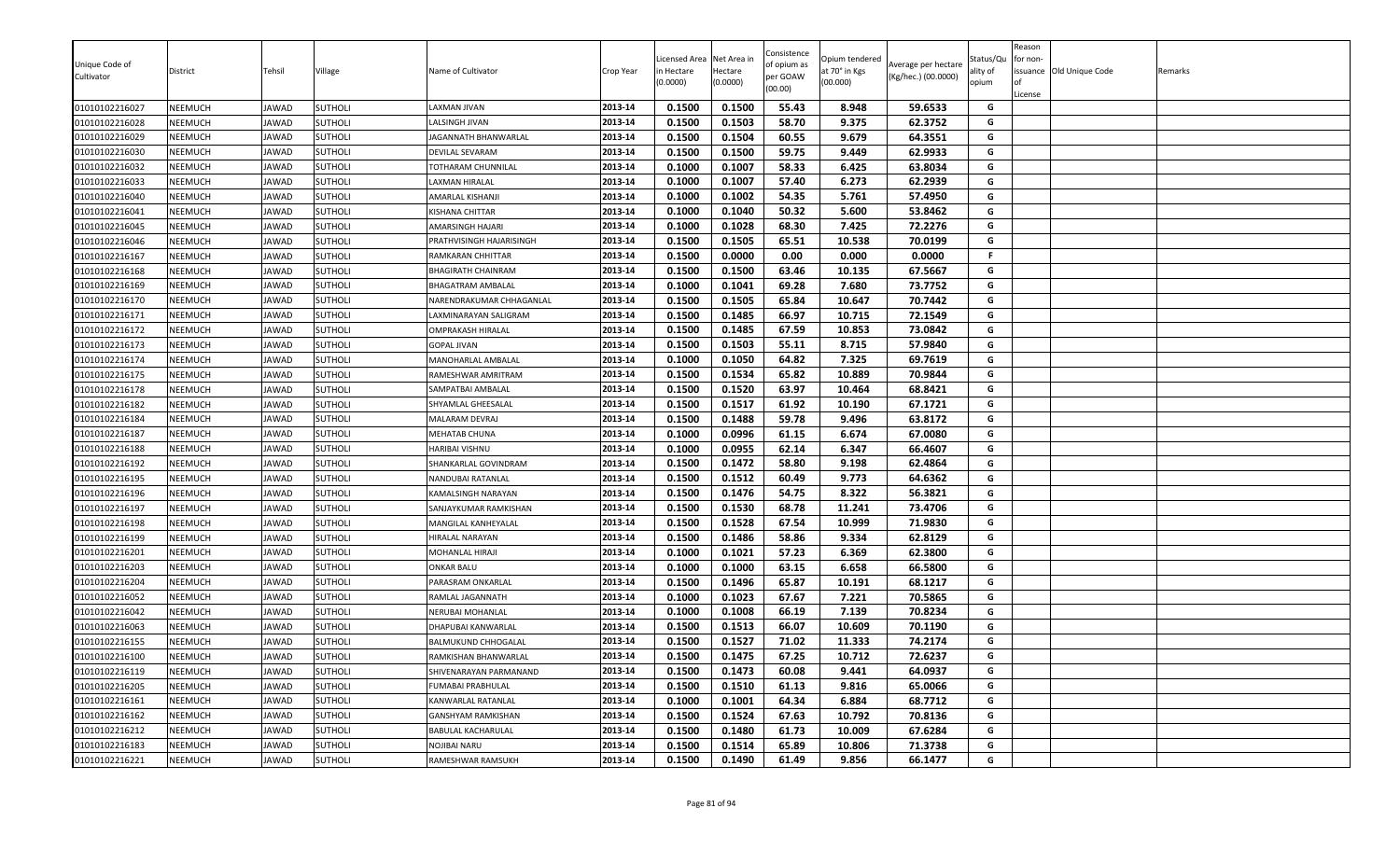| Unique Code of<br>Cultivator | District       | Tehsil       | ∕illage        | Name of Cultivator      | Crop Year | icensed Area<br>n Hectare<br>(0.0000) | Net Area in<br>Hectare<br>(0.0000) | Consistence<br>of opium as<br>per GOAW<br>(00.00) | Opium tendered<br>at 70° in Kgs<br>(00.000) | Average per hectare<br>(Kg/hec.) (00.0000) | Status/Qu<br>ality of<br>opium | Reason<br>for non-<br>License | issuance Old Unique Code | Remarks                    |
|------------------------------|----------------|--------------|----------------|-------------------------|-----------|---------------------------------------|------------------------------------|---------------------------------------------------|---------------------------------------------|--------------------------------------------|--------------------------------|-------------------------------|--------------------------|----------------------------|
| 01010102216222               | <b>NEEMUCH</b> | JAWAD        | <b>SUTHOLI</b> | JAGDISH RAMSUKH         | 2013-14   | 0.1500                                | 0.1486                             | 63.81                                             | 10.237                                      | 68.8896                                    | G                              |                               |                          |                            |
| 01010102216031               | <b>NEEMUCH</b> | <b>JAWAD</b> | SUTHOLI        | <b>GOPAL MOHANLAL</b>   | 2013-14   | 0.1500                                | 0.1478                             | 54.22                                             | 8.815                                       | 59.6414                                    | G                              |                               |                          |                            |
| 01010102216151               | <b>NEEMUCH</b> | <b>JAWAD</b> | <b>SUTHOLI</b> | <b>GOPAL LAXMAN</b>     | 2013-14   | 0.1500                                | 0.1553                             | 63.62                                             | 10.452                                      | 67.3020                                    | G                              |                               |                          |                            |
| 01010102216224               | <b>NEEMUCH</b> | JAWAD        | <b>SUTHOLI</b> | AMBALAL HABU            | 2013-14   | 0.1500                                | 0.1512                             | 62.20                                             | 10.041                                      | 66.4087                                    | G                              |                               |                          |                            |
| 01010102216225               | <b>NEEMUCH</b> | <b>JAWAD</b> | <b>SUTHOLI</b> | <b>BAGDIRAM KALUJ</b>   | 2013-14   | 0.1000                                | 0.1008                             | 60.63                                             | 6.332                                       | 62.8175                                    | G                              |                               |                          |                            |
| 01010102216044               | <b>NEEMUCH</b> | JAWAD        | <b>SUTHOLI</b> | AMRA HARIRAM            | 2013-14   | 0.1000                                | 0.1025                             | 55.93                                             | 6.016                                       | 58.6927                                    | G                              |                               |                          |                            |
| 01010102216210               | <b>NEEMUCH</b> | JAWAD        | SUTHOLI        | RAGUDAS BALAKDAS        | 2013-14   | 0.1500                                | 0.0000                             | 0.00                                              | 0.000                                       | 0.0000                                     | F                              |                               |                          |                            |
| 01010102216213               | <b>NEEMUCH</b> | JAWAD        | <b>SUTHOLI</b> | SHIVELAL NANURAM        | 2013-14   | 0.1500                                | 0.1456                             | 65.65                                             | 10.166                                      | 69.8214                                    | G                              |                               |                          |                            |
| 01010102216092               | <b>NEEMUCH</b> | <b>JAWAD</b> | <b>SUTHOLI</b> | KAMLABAI UDAYRAM        | 2013-14   | 0.1500                                | 0.1490                             | 62.51                                             | 10.118                                      | 67.9060                                    | G                              |                               |                          |                            |
| 01010102216034               | <b>NEEMUCH</b> | <b>JAWAD</b> | <b>SUTHOLI</b> | <b>GOPAL CHUNNILAL</b>  | 2013-14   | 0.1000                                | 0.1029                             | 53.67                                             | 5.773                                       | 56.1030                                    | G                              |                               |                          |                            |
| 01010102216101               | <b>NEEMUCH</b> | <b>JAWAD</b> | <b>SUTHOLI</b> | LAXMAN BHUWANI          | 2013-14   | 0.1000                                | 0.1000                             | 60.48                                             | 6.359                                       | 63.5900                                    | G                              |                               |                          |                            |
| 01010102216131               | <b>NEEMUCH</b> | JAWAD        | <b>SUTHOLI</b> | CHARANSINGH BHAVSINGH   | 2013-14   | 0.1500                                | 0.1473                             | 56.05                                             | 8.383                                       | 56.9111                                    | G                              |                               |                          |                            |
| 01010102216023               | <b>NEEMUCH</b> | JAWAD        | <b>SUTHOLI</b> | SHANTILAL JAGDISH       | 2013-14   | 0.1000                                | 0.1013                             | 66.55                                             | 7.092                                       | 70.0099                                    | G                              |                               |                          |                            |
| 01010102216094               | <b>NEEMUCH</b> | <b>JAWAD</b> | SUTHOLI        | SHAMBHULAL GULAB        | 2013-14   | 0.1000                                | 0.1020                             | 57.96                                             | 6.036                                       | 59.1765                                    | G                              |                               |                          |                            |
| 01010102216051               | <b>NEEMUCH</b> | JAWAD        | <b>SUTHOLI</b> | RAJESHKUMAR BHANWARLAL  | 2013-14   | 0.1500                                | 0.1520                             | 67.99                                             | 11.005                                      | 72.4013                                    | G                              |                               |                          |                            |
| 01010102216228               | <b>NEEMUCH</b> | JAWAD        | <b>SUTHOLI</b> | DINESHCHAND GULABCHAND  | 2013-14   | 0.1000                                | 0.0992                             | 62.49                                             | 6.508                                       | 65.6048                                    | G                              |                               |                          |                            |
| 01010102216078               | <b>NEEMUCH</b> | JAWAD        | <b>SUTHOLI</b> | RADHABAI MANGILAL       | 2013-14   | 0.1500                                | 0.1412                             | 60.42                                             | 9.080                                       | 64.3059                                    | G                              |                               |                          |                            |
| 01010102216229               | NEEMUCH        | <b>JAWAD</b> | <b>SUTHOLI</b> | BHERUSINGH MADANSINGH   | 2013-14   | 0.1000                                | 0.1000                             | 58.36                                             | 6.128                                       | 61.2800                                    | G                              |                               |                          |                            |
| 01010103294002               | <b>NEEMUCH</b> | JEERAN       | AMBA           | DEVILAL BHUWANIRAM      | 2013-14   | 0.1000                                | 0.0990                             | 55.41                                             | 5.106                                       | 51.5758                                    | G                              |                               |                          |                            |
| 01010103294005               | <b>NEEMUCH</b> | JEERAN       | AMBA           | PADAMSINGH KALUSINGH    | 2013-14   | 0.1500                                | 0.1496                             | 64.61                                             | 10.781                                      | 72.0655                                    | G                              |                               |                          |                            |
| 01010103294006               | <b>NEEMUCH</b> | JEERAN       | AMBA           | UMRAVSINGH MEHATABSINGH | 2013-14   | 0.1500                                | 0.1485                             | 61.76                                             | 10.385                                      | 69.9327                                    | G                              |                               |                          |                            |
| 01010103294011               | <b>NEEMUCH</b> | JEERAN       | AMBA           | MEHATABSINGH DEVISINGH  | 2013-14   | 0.1500                                | 0.1474                             | 61.16                                             | 9.899                                       | 67.1574                                    | G                              |                               |                          |                            |
| 01010103294012               | <b>NEEMUCH</b> | JEERAN       | AMBA           | NARAYANIBAI RAJARAM     | 2013-14   | 0.1500                                | 0.1496                             | 59.06                                             | 8.547                                       | 57.1324                                    | G                              |                               |                          |                            |
| 01010103294015               | <b>NEEMUCH</b> | JEERAN       | AMBA           | DAULATRAM RAJARAM       | 2013-14   | 0.1500                                | 0.1515                             | 65.05                                             | 9.943                                       | 65.6304                                    | G                              |                               |                          | TRANSFER / KRADIYA MAHARAJ |
| 01010103294027               | <b>NEEMUCH</b> | JEERAN       | AMBA           | DULLICHAND PHOOLCHAND   | 2013-14   | 0.1000                                | 0.0990                             | 53.62                                             | 5.860                                       | 59.1919                                    | G                              |                               |                          | <b>TRANSFER / PIRANA</b>   |
| 01010103286003               | <b>NEEMUCH</b> | JEERAN       | ASPURA         | RAMESHCHAND BHERULAL    | 2013-14   | 0.1500                                | 0.1500                             | 50.64                                             | 8.319                                       | 55.4600                                    | G                              |                               |                          |                            |
| 01010103286005               | <b>NEEMUCH</b> | JEERAN       | ASPURA         | CHANDMAL RATANLAL       | 2013-14   | 0.1000                                | 0.0999                             | 48.70                                             | 4.877                                       | 48.8188                                    | G                              | $\overline{a}$                |                          |                            |
| 01010103286009               | NEEMUCH        | JEERAN       | ASPURA         | SHOKIN MOHANLAL         | 2013-14   | 0.1500                                | 0.1507                             | 63.88                                             | 10.412                                      | 69.0909                                    | G                              |                               |                          |                            |
| 01010103286013               | <b>NEEMUCH</b> | JEERAN       | ASPURA         | GULABCHANDRA SHANKARLAL | 2013-14   | 0.1500                                | 0.1445                             | 56.61                                             | 7.958                                       | 55.0727                                    | G                              |                               |                          |                            |
| 01010103286018               | <b>NEEMUCH</b> | JEERAN       | ASPURA         | GITABAI HIRALAL         | 2013-14   | 0.1000                                | 0.1000                             | 52.19                                             | 5.353                                       | 53.5300                                    | G                              |                               |                          |                            |
| 01010103286019               | <b>NEEMUCH</b> | JEERAN       | ASPURA         | VARDIBAI HARLAL         | 2013-14   | 0.1000                                | 0.0992                             | 52.49                                             | 5.466                                       | 55.1008                                    | G                              |                               |                          |                            |
| 01010103286025               | <b>NEEMUCH</b> | JEERAN       | ASPURA         | LAXMICHAND KISHANLAL    | 2013-14   | 0.1000                                | 0.0990                             | 59.35                                             | 6.444                                       | 65.0909                                    | G                              |                               |                          |                            |
| 01010103286039               | <b>NEEMUCH</b> | JEERAN       | ASPURA         | SHAMBHULAL CHATARBHUJ   | 2013-14   | 0.1000                                | 0.0999                             | 58.69                                             | 6.121                                       | 61.2713                                    | G                              |                               |                          |                            |
| 01010103286044               | <b>NEEMUCH</b> | JEERAN       | ASPURA         | JAGDISH RAMCHANDRADAS   | 2013-14   | 0.1500                                | 0.1450                             | 53.60                                             | 7.818                                       | 53.9172                                    | G                              |                               |                          |                            |
| 01010103286004               | <b>NEEMUCH</b> | JEERAN       | ASPURA         | KANWARLAL HARLAL        | 2013-14   | 0.1500                                | 0.1430                             | 70.33                                             | 10.700                                      | 74.8252                                    | G                              |                               |                          |                            |
| 01010103286023               | NEEMUCH        | JEERAN       | ASPURA         | MOHANLAL KISHANLAL      | 2013-14   | 0.1000                                | 0.1008                             | 66.64                                             | 7.150                                       | 70.9325                                    | G                              |                               |                          |                            |
| 01010103286050               | NEEMUCH        | JEERAN       | ASPURA         | PUSHPABAI BHARATSINGH   | 2013-14   | 0.1000                                | 0.0961                             | 52.71                                             | 5.693                                       | 59.2404                                    | G                              |                               |                          |                            |
| 01010103286052               | <b>NEEMUCH</b> | JEERAN       | ASPURA         | RAMKUNWARBAI MOHANDAS   | 2013-14   | 0.1000                                | 0.1008                             | 55.60                                             | 6.068                                       | 60.1984                                    | G                              |                               |                          |                            |
| 01010103286054               | <b>NEEMUCH</b> | JEERAN       | <b>ASPURA</b>  | CHATARBHUJ HARLAL       | 2013-14   | 0.1000                                | 0.1000                             | 51.35                                             | 5.472                                       | 54.7200                                    | G                              |                               |                          |                            |
| 01010103286024               | NEEMUCH        | JEERAN       | <b>ASPURA</b>  | MANGILAL SUKHLAL        | 2013-14   | 0.1000                                | 0.0993                             | 44.91                                             | 4.606                                       | 46.3847                                    | G                              | 4                             |                          |                            |
| 01010103286011               | NEEMUCH        | JEERAN       | <b>ASPURA</b>  | KASHIRAM BHERURAM       | 2013-14   | 0.1000                                | 0.1004                             | 50.27                                             | 5.199                                       | 51.7829                                    | G                              |                               |                          |                            |
| 01010103286030               | <b>NEEMUCH</b> | JEERAN       | ASPURA         | MOHAN MANGU             | 2013-14   | 0.1500                                | 0.1485                             | 56.00                                             | 9.144                                       | 61.5758                                    | G                              |                               |                          |                            |
| 01010103286001               | NEEMUCH        | JEERAN       | ASPURA         | AVANTILAL RAMNARAYAN    | 2013-14   | 0.1000                                | 0.0980                             | 54.89                                             | 5.920                                       | 60.4082                                    | G                              |                               |                          |                            |
| 01010103286051               | NEEMUCH        | JEERAN       | <b>ASPURA</b>  | ISHWARDAS FAKIRDAS      | 2013-14   | 0.1500                                | 0.1174                             | 59.60                                             | 7.501                                       | 63.8927                                    | G                              |                               |                          |                            |
| 01010103286042               | NEEMUCH        | JEERAN       | ASPURA         | SHOBHARAM RAJARAM       | 2013-14   | 0.1500                                | 0.1485                             | 63.99                                             | 10.339                                      | 69.6229                                    | G                              |                               |                          |                            |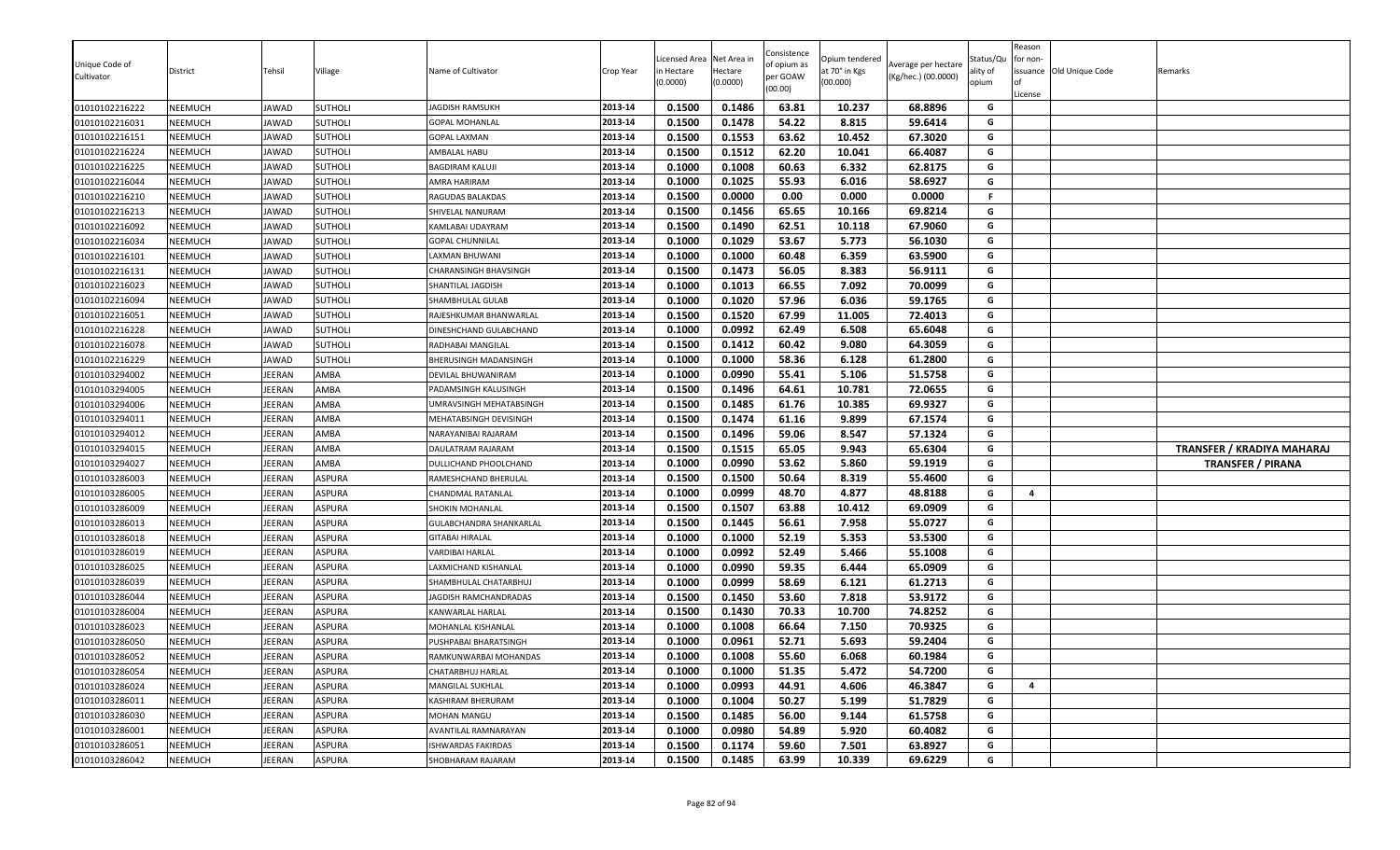| Unique Code of<br>Cultivator     | District                  | Tehsil                 | Village                          | Name of Cultivator                           | Crop Year          | Licensed Area<br>า Hectare<br>0.0000) | Net Area in<br>Hectare<br>(0.0000) | Consistence<br>of opium as<br>per GOAW<br>(00.00) | Opium tendered<br>at 70° in Kgs<br>(00.000) | Average per hectare<br>(Kg/hec.) (00.0000) | Status/Qu<br>ality of<br>opium | Reason<br>for non-<br>License | issuance Old Unique Code | Remarks                         |
|----------------------------------|---------------------------|------------------------|----------------------------------|----------------------------------------------|--------------------|---------------------------------------|------------------------------------|---------------------------------------------------|---------------------------------------------|--------------------------------------------|--------------------------------|-------------------------------|--------------------------|---------------------------------|
| 01010103307003                   | NEEMUCH                   | JEERAN                 | <b>BAMBORA</b>                   | NANALAL NARAYAN                              | 2013-14            | 0.1500                                | 0.1496                             | 59.35                                             | 9.869                                       | 65.9693                                    | G                              |                               |                          |                                 |
| 01010103307007                   | NEEMUCH                   | EERAN                  | <b>BAMBORA</b>                   | SAJJANBAI CHANDMAL                           | 2013-14            | 0.1500                                | 0.1062                             | 58.43                                             | 6.519                                       | 61.3842                                    | G                              |                               |                          |                                 |
| 01010103307012                   | NEEMUCH                   | <b>IEERAN</b>          | <b>BAMBORA</b>                   | RAMPRASAD VARDICHANDRA                       | 2013-14            | 0.1500                                | 0.1456                             | 60.28                                             | 9.292                                       | 63.8187                                    | G                              |                               |                          |                                 |
| 01010103307013                   | NEEMUCH                   | <b>EERAN</b><br>JEERAN | <b>BAMBORA</b><br><b>BAMBORA</b> | BALDEV SHAKARLAL                             | 2013-14<br>2013-14 | 0.1500                                | 0.1443                             | 59.01                                             | 9.526                                       | 66.0152                                    | G<br>G                         |                               |                          |                                 |
| 01010103307014                   | NEEMUCH                   | <b>EERAN</b>           |                                  | MANGIBAI BALMUKAND                           | 2013-14            | 0.1000                                | 0.0990                             | 53.51<br>61.33                                    | 5.771<br>9.690                              | 58.2929                                    | G                              |                               |                          |                                 |
| 01010103307016<br>01010103307017 | NEEMUCH<br><b>NEEMUCH</b> | JEERAN                 | BAMBORA<br><b>BAMBORA</b>        | NARAYAN JAGANNATH<br>BASANTILAL HEMRAJ KHEMA | 2013-14            | 0.1500<br>0.1500                      | 0.1454<br>0.1482                   | 62.30                                             | 10.084                                      | 66.6437<br>68.0432                         | G                              |                               |                          |                                 |
| 01010103307005                   | NEEMUCH                   | JEERAN                 |                                  | DEUBAI NARAYAN                               | 2013-14            | 0.1500                                | 0.1470                             | 58.37                                             | 9.323                                       | 63.4218                                    | G                              |                               |                          |                                 |
| 01010103307026                   | NEEMUCH                   | JEERAN                 | <b>BAMBORA</b><br>BAMBORA        | AMRITRAM BHANWARLAL                          | 2013-14            | 0.1500                                | 0.0999                             | 57.83                                             | 5.791                                       | 57.9680                                    | G                              |                               |                          |                                 |
| 01010103307015                   | NEEMUCH                   | <b>IEERAN</b>          | <b>BAMBORA</b>                   | DEVKANYABAI KAMALRAM                         | 2013-14            | 0.1500                                | 0.1507                             | 54.02                                             | 8.666                                       | 57.5050                                    | G                              |                               |                          |                                 |
| 01010103307018                   | NEEMUCH                   | <b>IEERAN</b>          | <b>BAMBORA</b>                   | HIRALAL RATANLAL                             | 2013-14            | 0.1500                                | 0.1496                             | 58.67                                             | 9.538                                       | 63.7567                                    | G                              |                               |                          |                                 |
| 01010103307022                   | NEEMUCH                   | JEERAN                 | <b>BAMBORA</b>                   | KANWARLAL UDAYLAL                            | 2013-14            | 0.1000                                | 0.0988                             | 56.19                                             | 6.213                                       | 62.8846                                    | G                              |                               |                          |                                 |
| 01010103307027                   | NEEMUCH                   | JEERAN                 | <b>BAMBORA</b>                   | KAMLABAI NANALAL                             | 2013-14            | 0.1000                                | 0.0998                             | 52.06                                             | 5.355                                       | 53.6573                                    | G                              |                               |                          | <b>TRANSFER / BAMBORI</b>       |
| 01010103307010                   | <b>NEEMUCH</b>            | JEERAN                 | <b>BAMBORA</b>                   | BHAGIRATH DULICHANDRA                        | 2013-14            | 0.1500                                | 0.1485                             | 57.76                                             | 9.357                                       | 63.0101                                    | G                              |                               |                          |                                 |
| 01010103307011                   | <b>NEEMUCH</b>            | IEERAN                 | BAMBORA                          | AXMINARAYAN GHASI                            | 2013-14            | 0.1500                                | 0.1512                             | 61.10                                             | 9.933                                       | 65.6944                                    | G                              |                               |                          |                                 |
| 01010103307023                   | <b>NEEMUCH</b>            | <b>IEERAN</b>          | <b>BAMBORA</b>                   | MOTILAL BHERA                                | 2013-14            | 0.1500                                | 0.1471                             | 56.83                                             | 8.874                                       | 60.3263                                    | G                              |                               |                          |                                 |
| 01010103307001                   | NEEMUCH                   | JEERAN                 | BAMBORA                          | <b>GOPAL HARLAL</b>                          | 2013-14            | 0.1500                                | 0.1495                             | 59.34                                             | 10.164                                      | 67.9866                                    | G                              |                               |                          |                                 |
| 01010103313001                   | NEEMUCH                   | <b>IEERAN</b>          | BANSKHEDA                        | <b>/ARDICHAND JAYCHAND</b>                   | 2013-14            | 0.1000                                | 0.0989                             | 60.47                                             | 6.384                                       | 64.5501                                    | G                              |                               |                          |                                 |
| 01010103313002                   | NEEMUCH                   | EERAN                  | BANSKHEDA                        | ARJUNLAL JAYCHAND                            | 2013-14            | 0.1500                                | 0.1473                             | 54.42                                             | 8.256                                       | 56.0489                                    | G                              |                               |                          | <b>TRANSFER / SAKRANI JAGIR</b> |
| 01010103313003                   | NEEMUCH                   | EERAN                  | BANSKHEDA                        | MANGILAL KARUJI                              | 2013-14            | 0.1000                                | 0.1002                             | 48.49                                             | 5.008                                       | 49.9800                                    | G                              | $\overline{a}$                |                          |                                 |
| 01010103313014                   | NEEMUCH                   | JEERAN                 | BANSKHEDA                        | NANDRAM JIVRAJ                               | 2013-14            | 0.1500                                | 0.1521                             | 65.61                                             | 10.029                                      | 65.9369                                    | - 1                            | $\overline{2}$                |                          |                                 |
| 01010103313009                   | NEEMUCH                   | JEERAN                 | BANSKHEDA                        | SUKHLAL RAMALAL                              | 2013-14            | 0.1500                                | 0.1497                             | 48.83                                             | 7.373                                       | 49.2518                                    | G                              | $\overline{4}$                |                          |                                 |
| 01010103313024                   | <b>NEEMUCH</b>            | JEERAN                 | BANSKHEDA                        | <b>BADRILAL LALJI</b>                        | 2013-14            | 0.1000                                | 0.0954                             | 47.96                                             | 4.734                                       | 49.6226                                    | G                              | $\overline{a}$                |                          |                                 |
| 01010103310001                   | NEEMUCH                   | JEERAN                 | BARKHEDA SONDHIYA                | ARJUNSINGH RAMSINGH                          | 2013-14            | 0.1000                                | 0.1035                             | 60.81                                             | 6.177                                       | 59.6812                                    | G                              |                               |                          |                                 |
| 01010103310002                   | NEEMUCH                   | <b>IEERAN</b>          | BARKHEDA SONDHIYA                | MOHANBAI NATHUSINGH                          | 2013-14            | 0.1000                                | 0.0500                             | 66.05                                             | 3.416                                       | 68.3200                                    | G                              |                               |                          |                                 |
| 01010103310020                   | NEEMUCH                   | JEERAN                 | <b>BARKHEDA SONDHIYA</b>         | <b>BALMUKUND SAHNKARLAL</b>                  | 2013-14            | 0.1000                                | 0.1012                             | 54.52                                             | 5.880                                       | 58.1028                                    | G                              |                               |                          |                                 |
| 01010103310022                   | NEEMUCH                   | JEERAN                 | BARKHEDA SONDHIYA                | BHANWARSINGH MEHATABSINGH                    | 2013-14            | 0.1500                                | 0.0000                             | 0.00                                              | 0.000                                       | 0.0000                                     | F                              |                               |                          |                                 |
| 01010103310024                   | NEEMUCH                   | JEERAN                 | BARKHEDA SONDHIYA                | SAJJANSINGH NAHARSINGH                       | 2013-14            | 0.1000                                | 0.1005                             | 56.24                                             | 5.994                                       | 59.6418                                    | G                              |                               |                          |                                 |
| 01010103310007                   | NEEMUCH                   | <b>IEERAN</b>          | BARKHEDA SONDHIYA                | SUNDERBAI NAHARSINGH                         | 2013-14            | 0.1000                                | 0.1011                             | 60.46                                             | 6.400                                       | 63.3037                                    | G                              |                               |                          |                                 |
| 01010103310003                   | <b>NEEMUCH</b>            | JEERAN                 | <b>BARKHEDA SONDHIYA</b>         | KISHORESINGH MADHUSINGH                      | 2013-14            | 0.1500                                | 0.1499                             | 54.01                                             | 8.526                                       | 56.8779                                    | G                              |                               |                          | <b>NAME CHANGE</b>              |
| 01010103310026                   | NEEMUCH                   | JEERAN                 | BARKHEDA SONDHIYA                | RAMIBAI SHIVESINGH                           | 2013-14            | 0.1500                                | 0.1521                             | 51.29                                             | 8.206                                       | 53.9513                                    | G                              |                               |                          |                                 |
| 01010103310029                   | NEEMUCH                   | JEERAN                 | BARKHEDA SONDHIYA                | MUKESH HIMMATSINGH                           | 2013-14            | 0.1000                                | 0.1025                             | 63.07                                             | 6.839                                       | 66.7220                                    | G                              |                               |                          |                                 |
| 01010103284001                   | NEEMUCH                   | IEERAN                 | <b>BHIMPURA</b>                  | NARAYAN RAMLAL                               | 2013-14            | 0.1500                                | 0.0000                             | 0.00                                              | 0.000                                       | 0.0000                                     | F.                             |                               |                          |                                 |
| 01010103284004                   | <b>NEEMUCH</b>            | JEERAN                 | <b>BHIMPURA</b>                  | SHANTILAL DHARAMCHAND                        | 2013-14            | 0.1500                                | 0.1456                             | 55.23                                             | 8.434                                       | 57.9258                                    | G                              |                               |                          |                                 |
| 01010103284009                   | NEEMUCH                   | JEERAN                 | <b>BHIMPURA</b>                  | BOTHLAL CHHAGANLAL                           | 2013-14            | 0.1500                                | 0.1456                             | 53.94                                             | 8.453                                       | 58.0563                                    | G                              |                               |                          |                                 |
| 01010103284010                   | NEEMUCH                   | <b>IEERAN</b>          | <b>BHIMPURA</b>                  | <b>FULIBAI BHERULAL</b>                      | 2013-14            | 0.1500                                | 0.1431                             | 59.14                                             | 9.251                                       | 64.6471                                    | G                              |                               |                          |                                 |
| 01010103284011                   | NEEMUCH                   | <b>IEERAN</b>          | <b>BHIMPURA</b>                  | DEVILAL BHERULAL                             | 2013-14            | 0.1500                                | 0.1442                             | 61.29                                             | 9.754                                       | 67.6422                                    | G                              |                               |                          |                                 |
| 01010103284013                   | NEEMUCH                   | <b>EERAN</b>           | <b>BHIMPURA</b>                  | KANKUBAI RAMCHANDRA                          | 2013-14            | 0.1500                                | 0.1443                             | 51.51                                             | 7.999                                       | 55.4331                                    | G                              |                               |                          |                                 |
| 01010103284017                   | NEEMUCH                   | JEERAN                 | <b>BHIMPURA</b>                  | BHERULAL VAJERAM                             | 2013-14            | 0.1500                                | 0.1430                             | 55.99                                             | 8.526                                       | 59.6224                                    | G                              |                               |                          |                                 |
| 01010103284006                   | NEEMUCH                   | JEERAN                 | <b>BHIMPURA</b>                  | KESHRIMAL SITARAM                            | 2013-14            | 0.1000                                | 0.0945                             | 52.70                                             | 5.360                                       | 56.7196                                    | G                              |                               |                          |                                 |
| 01010103284022                   | NEEMUCH                   | JEERAN                 | <b>BHIMPURA</b>                  | CHOUTHMAL SHANKARLAL                         | 2013-14            | 0.1000                                | 0.0969                             | 58.08                                             | 5.899                                       | 60.8772                                    | G                              |                               |                          |                                 |
| 01010103284021                   | NEEMUCH                   | JEERAN                 | <b>BHIMPURA</b>                  | HARLAL KHIMA                                 | 2013-14            | 0.1500                                | 0.1497                             | 56.60                                             | 8.619                                       | 57.5752                                    | G                              |                               |                          |                                 |
| 01010103284023                   | NEEMUCH                   | <b>IEERAN</b>          | <b>BHIMPURA</b>                  | BHANWARLAL MAGNA                             | 2013-14            | 0.1500                                | 0.1476                             | 56.69                                             | 8.544                                       | 57.8862                                    | G                              |                               |                          | <b>NAME CHANGE</b>              |
| 01010103258107                   | NEEMUCH                   | JEERAN                 | CHALDU                           | KAMLABAI KANHEYALAL                          | 2013-14            | 0.1000                                | 0.0992                             | 53.47                                             | 5.836                                       | 58.8306                                    | G                              |                               |                          |                                 |
| 01010103258077                   | NEEMUCH                   | JEERAN                 | CHALDU                           | VISHNUSINGH MOTISINGH                        | 2013-14            | 0.1000                                | 0.1001                             | 55.25                                             | 5.612                                       | 56.0639                                    | G                              |                               |                          |                                 |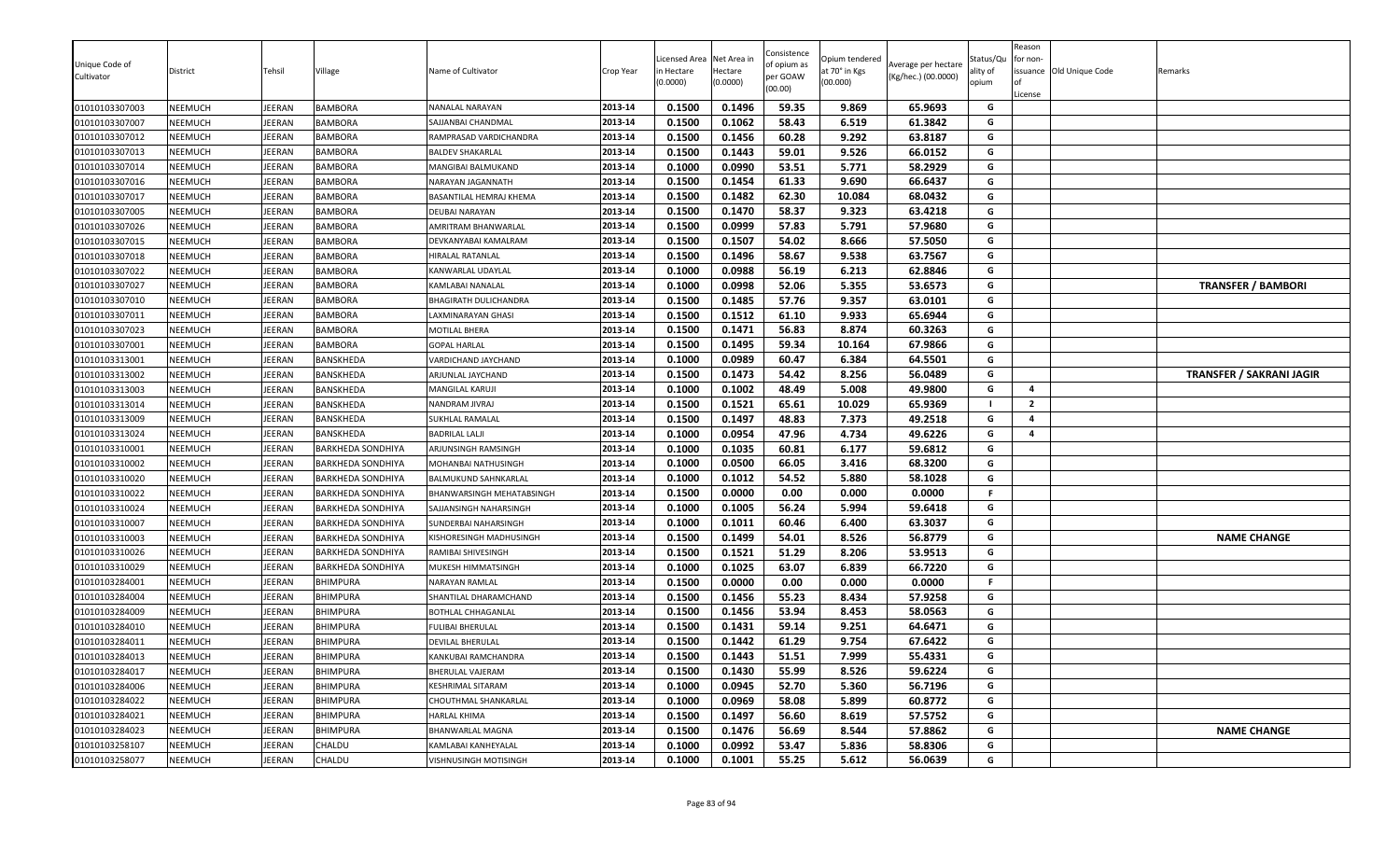| Unique Code of |                |               |               |                                   |           | icensed Area | Net Area in | Consistence<br>of opium as | Opium tendered | Average per hectare | Status/Qu | Reason<br>for non- |                          |         |
|----------------|----------------|---------------|---------------|-----------------------------------|-----------|--------------|-------------|----------------------------|----------------|---------------------|-----------|--------------------|--------------------------|---------|
| Cultivator     | District       | Tehsil        | Village       | Name of Cultivator                | Crop Year | n Hectare    | Hectare     | per GOAW                   | at 70° in Kgs  | (Kg/hec.) (00.0000) | ality of  |                    | issuance Old Unique Code | Remarks |
|                |                |               |               |                                   |           | (0.0000)     | (0.0000)    | (00.00)                    | (00.000)       |                     | opium     | License            |                          |         |
| 01010103258090 | <b>NEEMUCH</b> | <b>JEERAN</b> | CHALDU        | SOSARBAI LAXMIRAM                 | 2013-14   | 0.1500       | 0.0996      | 58.01                      | 6.232          | 62.5703             | G         |                    |                          |         |
| 01010103258126 | <b>NEEMUCH</b> | JEERAN        | CHALDU        | KAMALGIR KESHARSINGH              | 2013-14   | 0.1000       | 0.0981      | 62.08                      | 6.527          | 66.5341             | G         |                    |                          |         |
| 01010103258092 | <b>NEEMUCH</b> | JEERAN        | <b>CHALDU</b> | DALELSINGH MOHANLAL               | 2013-14   | 0.1500       | 0.1458      | 50.77                      | 8.450          | 57.9561             | G         |                    |                          |         |
| 01010103258056 | <b>NEEMUCH</b> | JEERAN        | CHALDU        | BAGDIRAM CHHAGANLAL               | 2013-14   | 0.1500       | 0.1405      | 59.53                      | 8.819          | 62.7687             | G         |                    |                          |         |
| 01010103258024 | NEEMUCH        | JEERAN        | CHALDU        | SHYAMBAI D.P. VAR                 | 2013-14   | 0.1000       | 0.0981      | 62.18                      | 6.866          | 69.9898             | G         |                    |                          |         |
| 01010103258103 | <b>NEEMUCH</b> | <b>JEERAN</b> | CHALDU        | RATANLAL UDA                      | 2013-14   | 0.1000       | 0.0952      | 54.99                      | 5.562          | 58.4244             | G         |                    |                          |         |
| 01010103258136 | <b>NEEMUCH</b> | JEERAN        | CHALDU        | RAJENDRASINGH DASHRATHSINGH       | 2013-14   | 0.1500       | 0.1520      | 56.02                      | 8.427          | 55.4408             | G         |                    |                          |         |
| 01010103258170 | <b>NEEMUCH</b> | JEERAN        | CHALDU        | KUSHALKUNWAR RAMSINGH             | 2013-14   | 0.1000       | 0.0962      | 59.75                      | 6.351          | 66.0187             | G         |                    |                          |         |
| 01010103258172 | <b>NEEMUCH</b> | JEERAN        | CHALDU        | <b>BANSHILAL MOHANLAL</b>         | 2013-14   | 0.1000       | 0.0992      | 55.30                      | 5.965          | 60.1310             | G         |                    |                          |         |
| 01010103258173 | NEEMUCH        | JEERAN        | CHALDU        | KISHORSINGH GAMERSINGH            | 2013-14   | 0.1500       | 0.1460      | 68.76                      | 10.589         | 72.5274             | G         |                    | 01010103068053           |         |
| 01010103315228 | <b>NEEMUCH</b> | JEERAN        | CHEETAKHEDA   | DADAMCHAND HUKMICHAND             | 2013-14   | 0.1000       | 0.0984      | 61.97                      | 6.463          | 65.6809             | G         |                    |                          |         |
| 01010103315229 | <b>NEEMUCH</b> | JEERAN        | CHEETAKHEDA   | SUKHLAL HUKMICHAND                | 2013-14   | 0.1000       | 0.0999      | 60.91                      | 6.004          | 60.1001             | G         |                    |                          |         |
| 01010103315122 | NEEMUCH        | JEERAN        | CHEETAKHEDA   | SESHMAL RUGANNATH                 | 2013-14   | 0.1000       | 0.0990      | 60.31                      | 5.738          | 57.9596             | G         |                    |                          |         |
| 01010103315125 | NEEMUCH        | JEERAN        | CHEETAKHEDA   | LALITABAI BABULAL                 | 2013-14   | 0.1000       | 0.1007      | 67.18                      | 6.104          | 60.6157             | G         |                    |                          |         |
| 01010103315075 | <b>NEEMUCH</b> | <b>JEERAN</b> | CHEETAKHEDA   | CHAMPALAL UDA MEGWAL              | 2013-14   | 0.1000       | 0.0990      | 65.62                      | 6.309          | 63.7273             | G         | 9                  |                          |         |
| 01010103315237 | <b>NEEMUCH</b> | JEERAN        | CHEETAKHEDA   | MODIRAM RATANLAL                  | 2013-14   | 0.1500       | 0.1498      | 64.82                      | 10.195         | 68.0574             | G         |                    |                          |         |
| 01010103315239 | <b>NEEMUCH</b> | JEERAN        | CHEETAKHEDA   | AMBALAL RATANLAL                  | 2013-14   | 0.1500       | 0.1476      | 59.43                      | 9.475          | 64.1938             | G         |                    |                          |         |
| 01010103315243 | <b>NEEMUCH</b> | <b>JEERAN</b> | CHEETAKHEDA   | SHANTILAL NANDA                   | 2013-14   | 0.1000       | 0.0988      | 62.51                      | 6.805          | 68.8765             | G         |                    |                          |         |
| 01010103315244 | <b>NEEMUCH</b> | JEERAN        | CHEETAKHEDA   | SHOBHAGMAL CHANDMAL               | 2013-14   | 0.1500       | 0.1482      | 61.52                      | 9.870          | 66.5992             | G         |                    |                          |         |
| 01010103315161 | NEEMUCH        | JEERAN        | CHEETAKHEDA   | SOHANBAI SITARAM                  | 2013-14   | 0.1000       | 0.0999      | 60.84                      | 6.501          | 65.0751             | G         |                    |                          |         |
| 01010103315240 | <b>NEEMUCH</b> | JEERAN        | CHEETAKHEDA   | <b>MOTILAL MODA</b>               | 2013-14   | 0.1000       | 0.1000      | 60.42                      | 5.904          | 59.0400             | G         |                    |                          |         |
| 01010103315005 | <b>NEEMUCH</b> | JEERAN        | CHEETAKHEDA   | <b>ANANDILAL BHANWARLAL</b>       | 2013-14   | 0.1500       | 0.1499      | 59.05                      | 9.456          | 63.0821             | G         |                    |                          |         |
| 01010103315013 | <b>NEEMUCH</b> | JEERAN        | CHEETAKHEDA   | KOUSHLYABAI MAHESH                | 2013-14   | 0.1000       | 0.1000      | 59.66                      | 6.239          | 62.3900             | G         |                    |                          |         |
| 01010103315015 | <b>NEEMUCH</b> | JEERAN        | CHEETAKHEDA   | VARDICHAND GOPAL                  | 2013-14   | 0.1500       | 0.1523      | 57.81                      | 8.605          | 56.5003             | G         |                    |                          |         |
| 01010103315016 | <b>NEEMUCH</b> | JEERAN        | CHEETAKHEDA   | JANIBAI DADAMCHAND                | 2013-14   | 0.1500       | 0.1519      | 59.19                      | 8.955          | 58.9533             | G         |                    |                          |         |
| 01010103315032 | <b>NEEMUCH</b> | JEERAN        | CHEETAKHEDA   | <b>GOPAL MOTILAL</b>              | 2013-14   | 0.1000       | 0.1011      | 65.35                      | 6.227          | 61.5925             | G         |                    |                          |         |
| 01010103315036 | <b>NEEMUCH</b> | JEERAN        | CHEETAKHEDA   | MUKESH PREMCHAND                  | 2013-14   | 0.1000       | 0.0990      | 54.77                      | 4.953          | 50.0303             | G         | $\overline{a}$     |                          |         |
| 01010103315071 | NEEMUCH        | JEERAN        | CHEETAKHEDA   | GHEESALAL DHANNA                  | 2013-14   | 0.1000       | 0.1000      | 61.82                      | 7.118          | 71.1800             | G         |                    |                          |         |
| 01010103315042 | NEEMUCH        | JEERAN        | CHEETAKHEDA   | RAMESHCHAND PUNAMCHAND            | 2013-14   | 0.1500       | 0.1400      | 59.63                      | 7.445          | 53.1786             | G         |                    |                          |         |
| 01010103315044 | <b>NEEMUCH</b> | JEERAN        | CHEETAKHEDA   | <b>MADANLAL MOTILAL</b>           | 2013-14   | 0.1500       | 0.1496      | 63.82                      | 8.707          | 58.2019             | G         |                    |                          |         |
| 01010103315045 | <b>NEEMUCH</b> | JEERAN        | CHEETAKHEDA   | MADHOLAL BHUWANI                  | 2013-14   | 0.1500       | 0.1500      | 65.29                      | 9.710          | 64.7333             | G         |                    |                          |         |
| 01010103315046 | <b>NEEMUCH</b> | JEERAN        | CHEETAKHEDA   | RAKESHKUMAR PUNAMCHAND            | 2013-14   | 0.1500       | 0.1400      | 55.50                      | 7.826          | 55.9000             | G         |                    |                          |         |
| 01010103315052 | <b>NEEMUCH</b> | JEERAN        | CHEETAKHEDA   | <b>BAGDIRAM DHULA</b>             | 2013-14   | 0.1500       | 0.1453      | 63.62                      | 9.443          | 64.9897             | G         |                    |                          |         |
| 01010103315055 | <b>NEEMUCH</b> | JEERAN        | CHEETAKHEDA   | KARULAL KESHARBAI                 | 2013-14   | 0.1500       | 0.1460      | 65.99                      | 10.087         | 69.0890             | G         |                    |                          |         |
| 01010103315060 | <b>NEEMUCH</b> | JEERAN        | CHEETAKHEDA   | LAXMICHAND CHAMPALAL PITA HIRALAL | 2013-14   | 0.1000       | 0.0960      | 69.15                      | 6.856          | 71.4167             | G         |                    |                          |         |
| 01010103315062 | NEEMUCH        | <b>JEERAN</b> | CHEETAKHEDA   | LAXMINARAYAN CHAMPALAL            | 2013-14   | 0.1500       | 0.1485      | 66.15                      | 10.168         | 68.4714             | G         |                    |                          |         |
| 01010103315066 | NEEMUCH        | JEERAN        | CHEETAKHEDA   | KESHRIBAI HIRALAL                 | 2013-14   | 0.1000       | 0.1000      | 54.79                      | 5.659          | 56.5900             | G         |                    |                          |         |
| 01010103315067 | <b>NEEMUCH</b> | JEERAN        | CHEETAKHEDA   | <b>BAGDIRAM MOTILAL</b>           | 2013-14   | 0.1500       | 0.1499      | 58.13                      | 8.744          | 58.3322             | G         |                    |                          |         |
| 01010103315069 | <b>NEEMUCH</b> | JEERAN        | CHEETAKHEDA   | <b>GHEESALAL DEVA</b>             | 2013-14   | 0.1500       | 0.1500      | 66.10                      | 10.047         | 66.9800             | G         |                    |                          |         |
| 01010103315072 | <b>NEEMUCH</b> | JEERAN        | CHEETAKHEDA   | NANALAL MODA                      | 2013-14   | 0.1000       | 0.0988      | 59.20                      | 6.089          | 61.6296             | G         |                    |                          |         |
| 01010103315082 | <b>NEEMUCH</b> | JEERAN        | CHEETAKHEDA   | PANNALAL NANDA                    | 2013-14   | 0.1000       | 0.1008      | 59.78                      | 6.482          | 64.3056             | G         |                    |                          |         |
| 01010103315086 | <b>NEEMUCH</b> | JEERAN        | CHEETAKHEDA   | RAMCHAND CHAMPALAL                | 2013-14   | 0.1000       | 0.0000      | 0.00                       | 0.000          | 0.0000              | F.        |                    |                          |         |
| 01010103315087 | <b>NEEMUCH</b> | <b>JEERAN</b> | CHEETAKHEDA   | MOHANLAL VARDICHAND               | 2013-14   | 0.1000       | 0.0992      | 61.45                      | 6.698          | 67.5202             | G         |                    |                          |         |
| 01010103315088 | <b>NEEMUCH</b> | JEERAN        | CHEETAKHEDA   | RADHESHYAM DOLA                   | 2013-14   | 0.1000       | 0.1000      | 58.24                      | 5.999          | 59.9900             | G         |                    |                          |         |
| 01010103315089 | <b>NEEMUCH</b> | JEERAN        | CHEETAKHEDA   | VISHNULAL SHIVELAL                | 2013-14   | 0.1500       | 0.1470      | 59.69                      | 8.962          | 60.9660             | G         |                    |                          |         |
|                |                |               |               |                                   |           |              |             |                            |                |                     |           |                    |                          |         |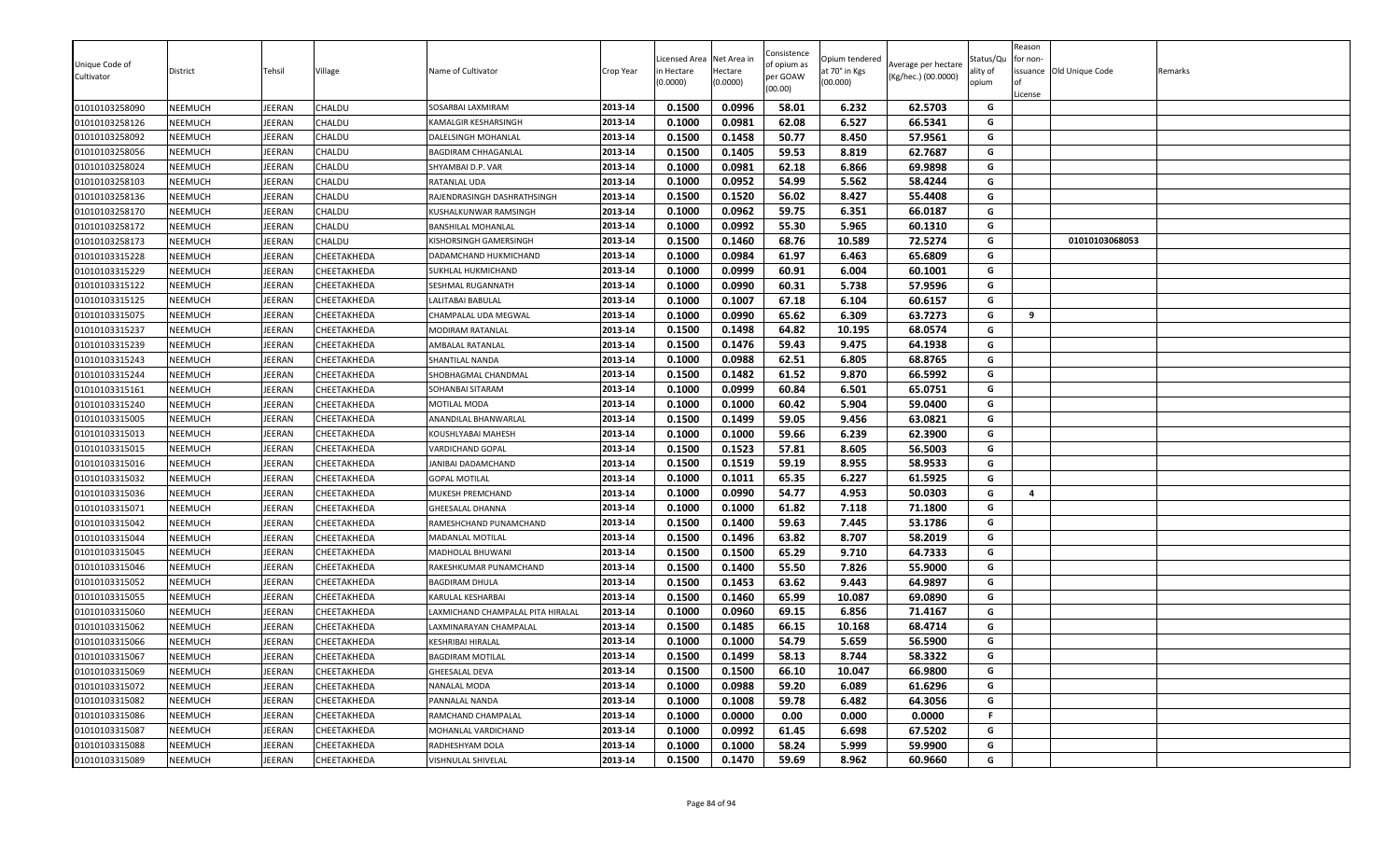| Unique Code of<br>Cultivator | District       | Tehsil        | Village            | Name of Cultivator           | Crop Year | icensed Area<br>n Hectare<br>0.0000) | Net Area in<br>Hectare<br>(0.0000) | Consistence<br>of opium as<br>per GOAW<br>(00.00) | Opium tendered<br>at 70° in Kgs<br>(00.000) | Average per hectare<br>(Kg/hec.) (00.0000) | Status/Qu<br>ality of<br>opium | Reason<br>for non-<br>License | issuance Old Unique Code | Remarks                    |
|------------------------------|----------------|---------------|--------------------|------------------------------|-----------|--------------------------------------|------------------------------------|---------------------------------------------------|---------------------------------------------|--------------------------------------------|--------------------------------|-------------------------------|--------------------------|----------------------------|
| 01010103315102               | <b>NEEMUCH</b> | EERAN         | CHEETAKHEDA        | BHAGCHAND MATHURALAL         | 2013-14   | 0.1000                               | 0.0980                             | 56.40                                             | 5.551                                       | 56.6429                                    | G                              |                               |                          |                            |
| 01010103315108               | <b>NEEMUCH</b> | EERAN         | CHEETAKHEDA        | RADHESHYAM RUPCHAND          | 2013-14   | 0.1000                               | 0.1045                             | 57.28                                             | 6.072                                       | 58.1053                                    | G                              |                               |                          |                            |
| 01010103315112               | NEEMUCH        | <b>IEERAN</b> | CHEETAKHEDA        | KESHRILAL PYARJI             | 2013-14   | 0.1000                               | 0.1000                             | 63.21                                             | 4.678                                       | 46.7800                                    | G                              | 4                             |                          |                            |
| 01010103315143               | <b>NEEMUCH</b> | <b>EERAN</b>  | CHEETAKHEDA        | PANCHAMLAL DADAMCHAND        | 2013-14   | 0.1000                               | 0.1000                             | 61.39                                             | 6.244                                       | 62.4400                                    | G                              |                               |                          |                            |
| 01010103315148               | <b>NEEMUCH</b> | <b>IEERAN</b> | CHEETAKHEDA        | PREMCHAND RATANLAL           | 2013-14   | 0.1500                               | 0.1479                             | 61.89                                             | 9.027                                       | 61.0345                                    | G                              |                               |                          |                            |
| 01010103315149               | NEEMUCH        | EERAN         | CHEETAKHEDA        | RAMRATAN CHUNNILAL           | 2013-14   | 0.1000                               | 0.0999                             | 74.08                                             | 7.863                                       | 78.7087                                    | G                              |                               |                          |                            |
| 01010103315169               | NEEMUCH        | EERAN         | CHEETAKHEDA        | KAILASHIBAI BABULAL          | 2013-14   | 0.1500                               | 0.1452                             | 57.83                                             | 8.641                                       | 59.5110                                    | G                              |                               |                          |                            |
| 01010103315176               | NEEMUCH        | <b>IEERAN</b> | CHEETAKHEDA        | <b>OMPRAKASH SHIVELAL</b>    | 2013-14   | 0.1000                               | 0.1000                             | 62.39                                             | 6.596                                       | 65.9600                                    | G                              |                               |                          |                            |
| 01010103315184               | NEEMUCH        | EERAN         | CHEETAKHEDA        | SHANTIBAI RADHAKISHAN        | 2013-14   | 0.1000                               | 0.1005                             | 63.98                                             | 6.818                                       | 67.8408                                    | G                              |                               |                          |                            |
| 01010103315205               | <b>NEEMUCH</b> | EERAN         | CHEETAKHEDA        | RAMCHANDRA DHURA             | 2013-14   | 0.1000                               | 0.1000                             | 63.46                                             | 2.792                                       | 27.9200                                    | G                              | 4                             |                          |                            |
| 01010103315206               | <b>NEEMUCH</b> | EERAN         | CHEETAKHEDA        | PUKHRAJ MANGILAL             | 2013-14   | 0.1000                               | 0.0960                             | 60.19                                             | 5.899                                       | 61.4479                                    | G                              |                               |                          |                            |
| 01010103315211               | <b>NEEMUCH</b> | <b>IEERAN</b> | CHEETAKHEDA        | UDIBAI VIRAMLAL              | 2013-14   | 0.1000                               | 0.1020                             | 57.10                                             | 5.628                                       | 55.1765                                    | G                              |                               |                          |                            |
| 01010103315214               | <b>NEEMUCH</b> | IEERAN        | CHEETAKHEDA        | RAMESHCHAND GHEESALAL        | 2013-14   | 0.1500                               | 0.1485                             | 59.80                                             | 9.628                                       | 64.8350                                    | G                              |                               |                          |                            |
| 01010103315217               | <b>NEEMUCH</b> | <b>IEERAN</b> | CHEETAKHEDA        | RAJESHKUMAR RAMESHCHAND      | 2013-14   | 0.1000                               | 0.1011                             | 58.63                                             | 6.064                                       | 59.9802                                    | G                              |                               |                          |                            |
| 01010103315220               | <b>NEEMUCH</b> | EERAN         | CHEETAKHEDA        | <b>GOPAL HITRIYA</b>         | 2013-14   | 0.1000                               | 0.1012                             | 55.89                                             | 2.579                                       | 25.4842                                    | G                              | $\overline{a}$                |                          |                            |
| 01010103315222               | <b>NEEMUCH</b> | EERAN         | CHEETAKHEDA        | <b>GEHARILAL KHYALILAL</b>   | 2013-14   | 0.1500                               | 0.1512                             | 65.93                                             | 10.172                                      | 67.2751                                    | G                              |                               |                          | <b>NAME CHANGE</b>         |
| 01010103315154               | <b>NEEMUCH</b> | EERAN         | CHEETAKHEDA        | BHANWARLAL CHAMPALAL         | 2013-14   | 0.1000                               | 0.1040                             | 56.46                                             | 2.484                                       | 23.8846                                    | G                              | 4                             |                          |                            |
| 01010103315008               | <b>NEEMUCH</b> | EERAN         | CHEETAKHEDA        | BANSHILAL LALURAM            | 2013-14   | 0.1500                               | 0.1491                             | 54.31                                             | 9.163                                       | 61.4554                                    | G                              |                               |                          |                            |
| 01010103315104               | <b>NEEMUCH</b> | EERAN         | CHEETAKHEDA        | BHANWARIBAI RATANLAL         | 2013-14   | 0.1000                               | 0.0995                             | 60.23                                             | 6.143                                       | 61.7387                                    | G                              |                               |                          |                            |
| 01010103315076               | <b>NEEMUCH</b> | EERAN         | CHEETAKHEDA        | SOHANBAI KESHURAM            | 2013-14   | 0.1000                               | 0.0992                             | 58.69                                             | 6.347                                       | 63.9819                                    | G                              |                               |                          |                            |
| 01010103315074               | <b>NEEMUCH</b> | <b>IEERAN</b> | CHEETAKHEDA        | BAGDIRAM UDAJI               | 2013-14   | 0.1000                               | 0.0989                             | 63.95                                             | 6.121                                       | 61.8908                                    | G                              |                               |                          |                            |
| 01010103315054               | <b>NEEMUCH</b> | IEERAN        | CHEETAKHEDA        | JASRAJ DEVILAL               | 2013-14   | 0.1500                               | 0.1485                             | 61.25                                             | 9.196                                       | 61.9259                                    | G                              |                               |                          |                            |
| 01010103315208               | <b>NEEMUCH</b> | <b>IEERAN</b> | CHEETAKHEDA        | MANGILAL VARDA               | 2013-14   | 0.1000                               | 0.0959                             | 61.18                                             | 6.275                                       | 65.4327                                    | G                              |                               |                          |                            |
| 01010103315012               | <b>NEEMUCH</b> | EERAN         | CHEETAKHEDA        | SHIKHANRCHANDRA VARDICHANDRA | 2013-14   | 0.1500                               | 0.1559                             | 59.44                                             | 9.536                                       | 61.1674                                    | G                              |                               |                          |                            |
| 01010103315022               | <b>NEEMUCH</b> | EERAN         | CHEETAKHEDA        | KISHORESINGH CHHAGANLAL      | 2013-14   | 0.1500                               | 0.1479                             | 59.84                                             | 8.224                                       | 55.6051                                    | G                              |                               |                          |                            |
| 01010103315224               | NEEMUCH        | IEERAN        | CHEETAKHEDA        | OMPRAKASH CHOUTHMAL          | 2013-14   | 0.1500                               | 0.1369                             | 56.44                                             | 8.095                                       | 59.1308                                    | G                              |                               |                          |                            |
| 01010103315196               | <b>NEEMUCH</b> | EERAN         | CHEETAKHEDA        | IBRAHIM AJIJBAKSH            | 2013-14   | 0.1000                               | 0.1000                             | 56.46                                             | 5.307                                       | 53.0700                                    | G                              |                               |                          |                            |
| 01010103315006               | <b>NEEMUCH</b> | EERAN         | CHEETAKHEDA        | PRATHVIRAJ GANGARAM          | 2013-14   | 0.1000                               | 0.1007                             | 56.08                                             | 6.009                                       | 59.6723                                    | G                              |                               |                          |                            |
| 01010103315223               | <b>NEEMUCH</b> | EERAN         | CHEETAKHEDA        | LAXMICHAND PHOOLCHAND        | 2013-14   | 0.1500                               | 0.1476                             | 57.33                                             | 9.173                                       | 62.1477                                    | G                              |                               |                          |                            |
| 01010103315246               | NEEMUCH        | EERAN         | CHEETAKHEDA        | <b>GANGARAM DIPA</b>         | 2013-14   | 0.1500                               | 0.1476                             | 49.52                                             | 8.425                                       | 57.0799                                    | G                              |                               |                          | <b>NAME CHANGE</b>         |
| 01010103315182               | <b>NEEMUCH</b> | IEERAN        | CHEETAKHEDA        | MATHURALAL GHASI             | 2013-14   | 0.1000                               | 0.1021                             | 64.85                                             | 6.596                                       | 64.6033                                    | G                              |                               |                          |                            |
| 01010103315212               | NEEMUCH        | EERAN         | CHEETAKHEDA        | KESHARBAI GORDHANLAL         | 2013-14   | 0.1500                               | 0.1403                             | 56.32                                             | 8.553                                       | 60.9622                                    | G                              |                               |                          |                            |
| 01010103315226               | <b>NEEMUCH</b> | EERAN         | CHEETAKHEDA        | KACHARULAL KISHANLAL         | 2013-14   | 0.1500                               | 0.1491                             | 55.03                                             | 8.380                                       | 56.2039                                    | G                              |                               |                          | <b>TRANSFER / MAHUDIYA</b> |
| 01010103315247               | <b>NEEMUCH</b> | EERAN         | CHEETAKHEDA        | HIRALAL CHAMPALAL            | 2013-14   | 0.1000                               | 0.1000                             | 51.78                                             | 5.363                                       | 53.6300                                    | G                              |                               |                          |                            |
| 01010103315248               | NEEMUCH        | EERAN         | CHEETAKHEDA        | RADHESHYAM ONKAR             | 2013-14   | 0.1000                               | 0.1024                             | 55.77                                             | 6.151                                       | 60.0684                                    | G                              |                               |                          |                            |
| 01010103305001               | <b>NEEMUCH</b> | EERAN         | CHHACHKHEDI        | MANGALSINGH DUNGARSINGH      | 2013-14   | 0.1500                               | 0.1500                             | 59.05                                             | 9.271                                       | 61.8067                                    | G                              |                               |                          |                            |
| 01010103305018               | <b>NEEMUCH</b> | EERAN         | CHHACHKHEDI        | RAMESHWAR BAGWAN             | 2013-14   | 0.1500                               | 0.1515                             | 59.46                                             | 9.140                                       | 60.3300                                    | G                              |                               |                          |                            |
| 01010103305033               | NEEMUCH        | <b>EERAN</b>  | <b>CHHACHKHEDI</b> | BHERULAL CHAMPALAL           | 2013-14   | 0.1500                               | 0.1518                             | 56.69                                             | 9.281                                       | 61.1397                                    | G                              |                               |                          | <b>NAME CHANGE</b>         |
| 01010103305034               | <b>NEEMUCH</b> | JEERAN        | <b>CHHACHKHEDI</b> | JAGDISH BHAGWAN              | 2013-14   | 0.1500                               | 0.1440                             | 60.26                                             | 9.142                                       | 63.4861                                    | G                              |                               |                          |                            |
| 01010103305035               | <b>NEEMUCH</b> | <b>EERAN</b>  | CHHACHKHEDI        | LAXMAN CHAMPA                | 2013-14   | 0.1000                               | 0.0972                             | 54.62                                             | 5.236                                       | 53.8683                                    | G                              |                               |                          |                            |
| 01010103305040               | <b>NEEMUCH</b> | <b>EERAN</b>  | CHHACHKHEDI        | <b>BHARATDAS SHYAMDAS</b>    | 2013-14   | 0.1000                               | 0.1018                             | 56.51                                             | 5.998                                       | 58.9194                                    |                                | $\overline{2}$                |                          |                            |
| 01010103305041               | NEEMUCH        | EERAN         | CHHACHKHEDI        | TEJKUNWAR LALSINGH           | 2013-14   | 0.1000                               | 0.1008                             | 56.78                                             | 5.856                                       | 58.0952                                    | G                              |                               |                          |                            |
| 01010103305044               | NEEMUCH        | EERAN         | <b>CHHACHKHEDI</b> | MUKANDLAL GULABCHAND         | 2013-14   | 0.1000                               | 0.1008                             | 60.93                                             | 6.197                                       | 61.4782                                    | G                              |                               |                          |                            |
| 01010103305046               | <b>NEEMUCH</b> | <b>IEERAN</b> | CHHACHKHEDI        | VAJEKUNWAR GUMANSINGH        | 2013-14   | 0.1500                               | 0.1480                             | 50.64                                             | 8.254                                       | 55.7703                                    | G                              |                               |                          |                            |
| 01010103305048               | <b>NEEMUCH</b> | JEERAN        | <b>CHHACHKHEDI</b> | <b>BADAMBAI BHAGWAN</b>      | 2013-14   | 0.1500                               | 0.1497                             | 59.01                                             | 9.290                                       | 62.0574                                    | G                              |                               |                          |                            |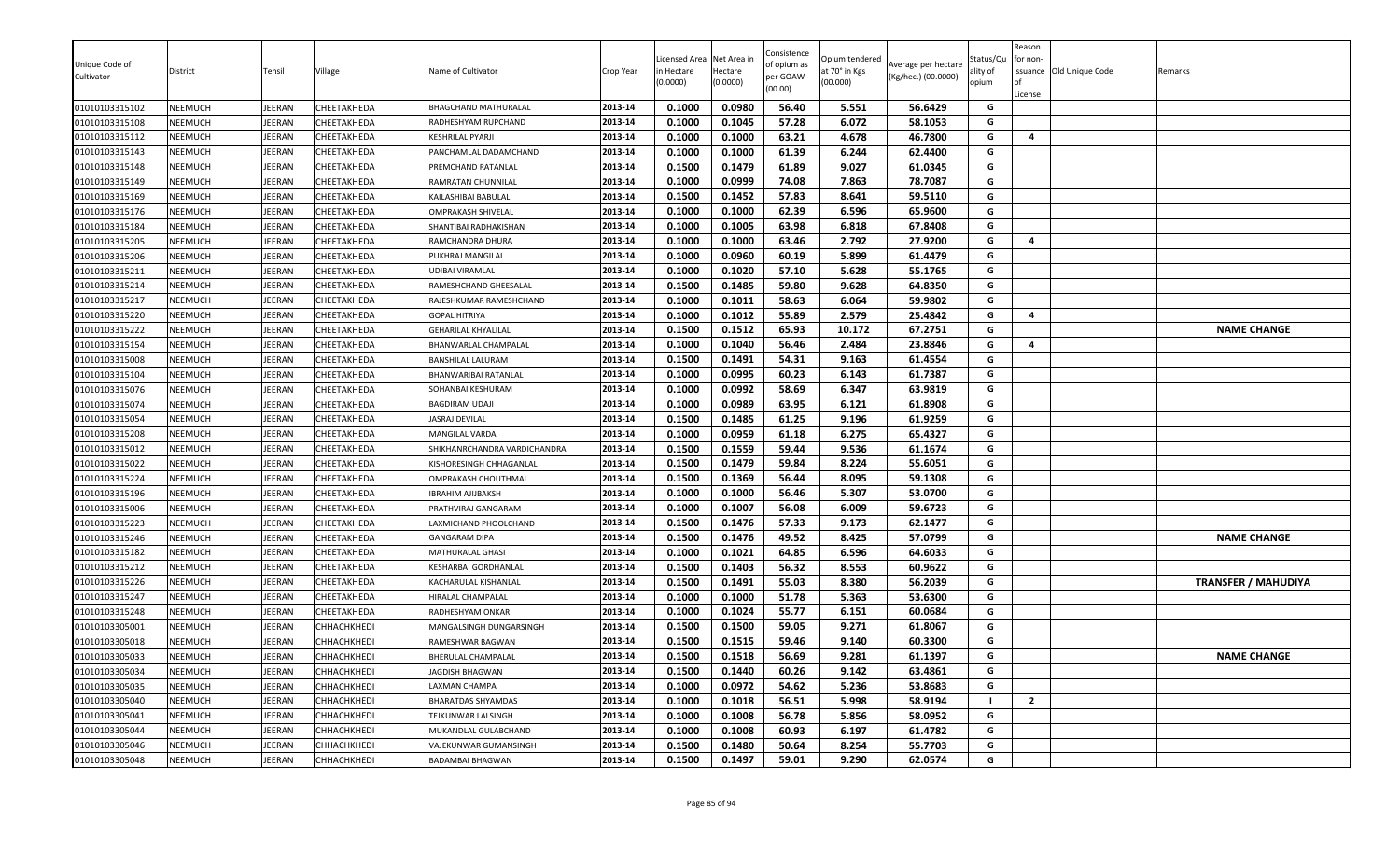| Unique Code of<br>Cultivator     | District<br>NEEMUCH | Tehsil<br><b>IEERAN</b> | Village<br>CHHACHKHEDI     | Name of Cultivator                    | Crop Year<br>2013-14 | Licensed Area<br>ነ Hectare<br>(0.0000)<br>0.1000 | Net Area in<br>Hectare<br>(0.0000)<br>0.1015 | Consistence<br>of opium as<br>per GOAW<br>(00.00)<br>54.73 | Opium tendered<br>at 70° in Kgs<br>(00.000) | Average per hectare<br>(Kg/hec.) (00.0000)<br>58.2365 | Status/Qu<br>ality of<br>opium<br>G | Reason<br>for non-<br>License | issuance Old Unique Code | Remarks                                       |
|----------------------------------|---------------------|-------------------------|----------------------------|---------------------------------------|----------------------|--------------------------------------------------|----------------------------------------------|------------------------------------------------------------|---------------------------------------------|-------------------------------------------------------|-------------------------------------|-------------------------------|--------------------------|-----------------------------------------------|
| 01010103305050                   |                     |                         |                            | MUKUNANDLAL NANDA                     | 2013-14              |                                                  |                                              |                                                            | 5.911                                       |                                                       | G                                   |                               |                          |                                               |
| 01010103305053<br>01010103305056 | NEEMUCH<br>NEEMUCH  | EERAN<br><b>EERAN</b>   | CHHACHKHEDI<br>CHHACHKHEDI | KANHEYALAL HAJARILAL<br>SHRIRAM NANDA | 2013-14              | 0.1000<br>0.1500                                 | 0.0975<br>0.1098                             | 56.44<br>61.56                                             | 5.926<br>7.000                              | 60.7795<br>63.7523                                    | G                                   |                               |                          |                                               |
| 01010103305065                   | <b>NEEMUCH</b>      | JEERAN                  | CHHACHKHEDI                | AMBALAL MOHANLAL                      | 2013-14              | 0.1000                                           | 0.0988                                       | 63.26                                                      | 6.561                                       | 66.4069                                               | G                                   |                               |                          |                                               |
| 01010103305072                   | NEEMUCH             | JEERAN                  | CHHACHKHEDI                | DIPLAL NANURAM                        | 2013-14              | 0.1000                                           | 0.0968                                       | 57.74                                                      | 6.038                                       | 62.3760                                               | G                                   |                               |                          |                                               |
| 01010103305042                   | NEEMUCH             | JEERAN                  | CHHACHKHEDI                | SWRUPSINGH LAXMANSINGH                | 2013-14              | 0.1000                                           | 0.0990                                       | 56.17                                                      | 5.513                                       | 55.6869                                               | G                                   |                               |                          |                                               |
| 01010103305026                   | NEEMUCH             | <b>IEERAN</b>           | CHHACHKHEDI                | CHAINRAM MANGILAL                     | 2013-14              | 0.1000                                           | 0.0975                                       | 60.47                                                      | 6.349                                       | 65.1179                                               | G                                   |                               |                          |                                               |
| 01010103305028                   | NEEMUCH             | JEERAN                  | CHHACHKHEDI                | JAGDISHCHANDRA MADANLAI               | 2013-14              | 0.1000                                           | 0.0950                                       | 59.09                                                      | 6.036                                       | 63.5368                                               | G                                   |                               |                          |                                               |
| 01010103305037                   | NEEMUCH             | JEERAN                  | CHHACHKHEDI                | <b>BHAGIRATH KISHAN</b>               | 2013-14              | 0.1500                                           | 0.1500                                       | 55.40                                                      | 8.619                                       | 57.4600                                               | G                                   |                               |                          |                                               |
| 01010103305043                   | NEEMUCH             | JEERAN                  | CHHACHKHEDI                | RAGUVIRSINGH DUNGERSINGH              | 2013-14              | 0.1500                                           | 0.1440                                       | 63.80                                                      | 9.479                                       | 65.8264                                               | G                                   |                               |                          |                                               |
| 01010103305045                   | NEEMUCH             | <b>IEERAN</b>           | CHHACHKHEDI                | GITABAI GOPALDAS                      | 2013-14              | 0.1500                                           | 0.1475                                       | 57.07                                                      | 8.724                                       | 59.1458                                               | G                                   |                               |                          |                                               |
| 01010103305019                   | <b>NEEMUCH</b>      | JEERAN                  | CHHACHKHEDI                | BHANWARSINGH DIPSINGH                 | 2013-14              | 0.1000                                           | 0.1008                                       | 53.62                                                      | 5.354                                       | 53.1151                                               | G                                   |                               |                          |                                               |
| 01010103305020                   | NEEMUCH             | JEERAN                  | CHHACHKHEDI                | RAMESHCHAND MANGILAL                  | 2013-14              | 0.1500                                           | 0.1500                                       | 49.29                                                      | 7.753                                       | 51.6867                                               | G                                   |                               |                          |                                               |
| 01010103305075                   | NEEMUCH             | JEERAN                  | CHHACHKHEDI                | JANIBAI DULICHAND                     | 2013-14              | 0.1000                                           | 0.1000                                       | 52.63                                                      | 5.210                                       | 52.1000                                               | G                                   |                               |                          |                                               |
| 01010103305025                   | NEEMUCH             | JEERAN                  | CHHACHKHEDI                | KESHARIMAL BHAGWAN                    | 2013-14              | 0.1500                                           | 0.1466                                       | 57.95                                                      | 9.355                                       | 63.8131                                               | G                                   |                               |                          |                                               |
| 01010103305012                   | NEEMUCH             | EERAN                   | CHHACHKHEDI                | SAMARATHMAL RAMCHANDRA                | 2013-14              | 0.1500                                           | 0.1418                                       | 61.11                                                      | 9.114                                       | 64.2736                                               | G                                   |                               |                          |                                               |
| 01010103305002                   | NEEMUCH             | JEERAN                  | CHHACHKHEDI                | CHHITARSINGH GOKULSINGH               | 2013-14              | 0.1000                                           | 0.0994                                       | 59.63                                                      | 5.997                                       | 60.3320                                               | G                                   |                               |                          |                                               |
| 01010103305022                   | NEEMUCH             | JEERAN                  | CHHACHKHEDI                | SHYAMLAL MADANLAL                     | 2013-14              | 0.1000                                           | 0.0980                                       | 57.15                                                      | 6.017                                       | 61.3980                                               | G                                   |                               |                          |                                               |
| 01010103305038                   | NEEMUCH             | JEERAN                  | CHHACHKHEDI                | ANTARKUNWAR SHAMBHUSINGH              | 2013-14              | 0.1500                                           | 0.1450                                       | 60.49                                                      | 9.601                                       | 66.2138                                               | G                                   |                               |                          |                                               |
| 01010103305036                   | NEEMUCH             | JEERAN                  | CHHACHKHEDI                | SHIVELAL BHUWAN                       | 2013-14              | 0.1000                                           | 0.0979                                       | 54.82                                                      | 5.850                                       | 59.7549                                               |                                     | $\overline{2}$                |                          |                                               |
| 01010103305057                   | NEEMUCH             | JEERAN                  | CHHACHKHEDI                | <b>BHERU SAVA</b>                     | 2013-14              | 0.1000                                           | 0.1000                                       | 60.49                                                      | 6.516                                       | 65.1600                                               | G                                   |                               |                          | <b>NAME CHANGE</b>                            |
| 01010103305074                   | NEEMUCH             | JEERAN                  | CHHACHKHEDI                | GANSHYAM BHAWANISINGH                 | 2013-14              | 0.1000                                           | 0.1033                                       | 53.00                                                      | 5.096                                       | 49.3320                                               | G                                   | $\overline{a}$                |                          |                                               |
| 01010103305010                   | NEEMUCH             | JEERAN                  | CHHACHKHEDI                | SOHANSINGH BHOPATSINGH                | 2013-14              | 0.1000                                           | 0.0990                                       | 57.46                                                      | 6.033                                       | 60.9394                                               | G                                   |                               |                          |                                               |
| 01010103266005                   | NEEMUCH             | EERAN                   | <b>FOFLIYA</b>             | SAJJANSINGH JORAVARSINGH              | 2013-14              | 0.1500                                           | 0.1505                                       | 56.30                                                      | 9.458                                       | 62.8439                                               | G                                   |                               |                          |                                               |
| 01010103266007                   | NEEMUCH             | <b>EERAN</b>            | <b>FOFLIYA</b>             | KAMLABAI MOHANLAL                     | 2013-14              | 0.1000                                           | 0.0972                                       | 61.27                                                      | 5.777                                       | 59.4342                                               | G                                   |                               |                          | <b>TRANSFER / PRATAPGARH</b><br>(ACHALPURIYA) |
| 01010103266020                   | NEEMUCH             | <b>IEERAN</b>           | <b>FOFLIYA</b>             | RUKMANIBAI NANDA                      | 2013-14              | 0.1500                                           | 0.0000                                       | 0.00                                                       | 0.000                                       | 0.0000                                                | N                                   |                               |                          | <b>TRANSFER / HARVAR</b>                      |
| 01010103266021                   | NEEMUCH             | JEERAN                  | <b>FOFLIYA</b>             | DEUBAI KANIRAM                        | 2013-14              | 0.1500                                           | 0.1495                                       | 58.73                                                      | 9.044                                       | 60.4950                                               | G                                   |                               |                          |                                               |
| 01010103266034                   | NEEMUCH             | <b>IEERAN</b>           | <b>FOFLIYA</b>             | FAKIRDAS TULSIRAM                     | 2013-14              | 0.1000                                           | 0.1005                                       | 59.29                                                      | 6.014                                       | 59.8408                                               | G                                   |                               |                          |                                               |
| 01010103266043                   | NEEMUCH             | <b>IEERAN</b>           | FOFLIYA                    | KACHARIBAI BAGDIRAM                   | 2013-14              | 0.1500                                           | 0.1504                                       | 62.16                                                      | 10.168                                      | 67.6064                                               | G                                   |                               |                          |                                               |
| 01010103266044                   | NEEMUCH             | JEERAN                  | <b>FOFLIYA</b>             | RAMSINGH JORAVARSINGH                 | 2013-14              | 0.1500                                           | 0.1466                                       | 62.08                                                      | 9.463                                       | 64.5498                                               | G                                   |                               |                          |                                               |
| 01010103266046                   | <b>NEEMUCH</b>      | <b>IEERAN</b>           | <b>FOFLIYA</b>             | CHAMPALAL ONKARLAL                    | 2013-14              | 0.1500                                           | 0.1500                                       | 57.48                                                      | 9.090                                       | 60.6000                                               | G                                   |                               |                          |                                               |
| 01010103266048                   | NEEMUCH             | JEERAN                  | <b>FOFLIYA</b>             | RAMPRASAD HAJARILAL                   | 2013-14              | 0.1500                                           | 0.1513                                       | 56.49                                                      | 9.329                                       | 61.6590                                               | G                                   |                               |                          |                                               |
| 01010103266049                   | NEEMUCH             | <b>IEERAN</b>           | <b>FOFLIYA</b>             | MANGIBAI GAUTAMLAL                    | 2013-14              | 0.1000                                           | 0.0988                                       | 61.35                                                      | 6.433                                       | 65.1113                                               | G                                   |                               |                          |                                               |
| 01010103266050                   | NEEMUCH             | JEERAN                  | <b>FOFLIYA</b>             | HAJARILAL DOLA                        | 2013-14              | 0.1500                                           | 0.1519                                       | 58.22                                                      | 9.482                                       | 62.4226                                               | G                                   |                               |                          |                                               |
| 01010103266052                   | NEEMUCH             | <b>IEERAN</b>           | <b>FOFLIYA</b>             | DEVILAL RAKHABCHAND                   | 2013-14              | 0.1500                                           | 0.1457                                       | 56.05                                                      | 8.784                                       | 60.2883                                               | G                                   |                               |                          |                                               |
| 01010103266041                   | NEEMUCH             | <b>IEERAN</b>           | <b>FOFLIYA</b>             | BHAGAVANTIBAI RAMNARAYAN              | 2013-14              | 0.1000                                           | 0.1005                                       | 53.42                                                      | 5.922                                       | 58.9254                                               | G                                   |                               |                          |                                               |
| 01010103266035                   | NEEMUCH             | JEERAN                  | <b>FOFLIYA</b>             | KANHEYADAS BHURADAS                   | 2013-14              | 0.1000                                           | 0.1000                                       | 45.19                                                      | 4.532                                       | 45.3200                                               | G                                   | $\overline{a}$                |                          |                                               |
| 01010103266047                   | NEEMUCH             | JEERAN                  | <b>FOFLIYA</b>             | NANIBAI KHEMA                         | 2013-14              | 0.1500                                           | 0.1452                                       | 51.59                                                      | 7.982                                       | 54.9725                                               | G                                   |                               |                          |                                               |
| 01010103289016                   | NEEMUCH             | JEERAN                  | GAWALDEVIYA                | KARULAL GHEESALAL                     | 2013-14              | 0.1500                                           | 0.1499                                       | 60.82                                                      | 9.670                                       | 64.5097                                               | G                                   |                               |                          |                                               |
| 01010103289022                   | NEEMUCH             | JEERAN                  | GAWALDEVIYA                | BALLABHSINGH MANGILAL                 | 2013-14              | 0.1500                                           | 0.1467                                       | 66.49                                                      | 10.876                                      | 74.1377                                               | G                                   |                               |                          |                                               |
| 01010103289023                   | NEEMUCH             | JEERAN                  | GAWALDEVIYA                | NANDLAL KACHARU                       | 2013-14              | 0.1500                                           | 0.1508                                       | 59.98                                                      | 9.511                                       | 63.0703                                               | G                                   |                               |                          |                                               |
| 01010103289009                   | NEEMUCH             | IEERAN                  | GAWALDEVIYA                | KISHANLAL GHEESALAL                   | 2013-14              | 0.1500                                           | 0.1505                                       | 57.60                                                      | 9.710                                       | 64.5183                                               | G                                   |                               |                          |                                               |
| 01010103289035                   | NEEMUCH             | JEERAN                  | GAWALDEVIYA                | KESHURAM NONDRAM                      | 2013-14              | 0.1500                                           | 0.1469                                       | 63.52                                                      | 10.544                                      | 71.7767                                               | G                                   |                               |                          |                                               |
| 01010103289036                   | NEEMUCH             | JEERAN                  | GAWALDEVIYA                | NANALAL BHANWARLAL                    | 2013-14              | 0.1500                                           | 0.1482                                       | 63.01                                                      | 10.199                                      | 68.8192                                               | G                                   |                               |                          |                                               |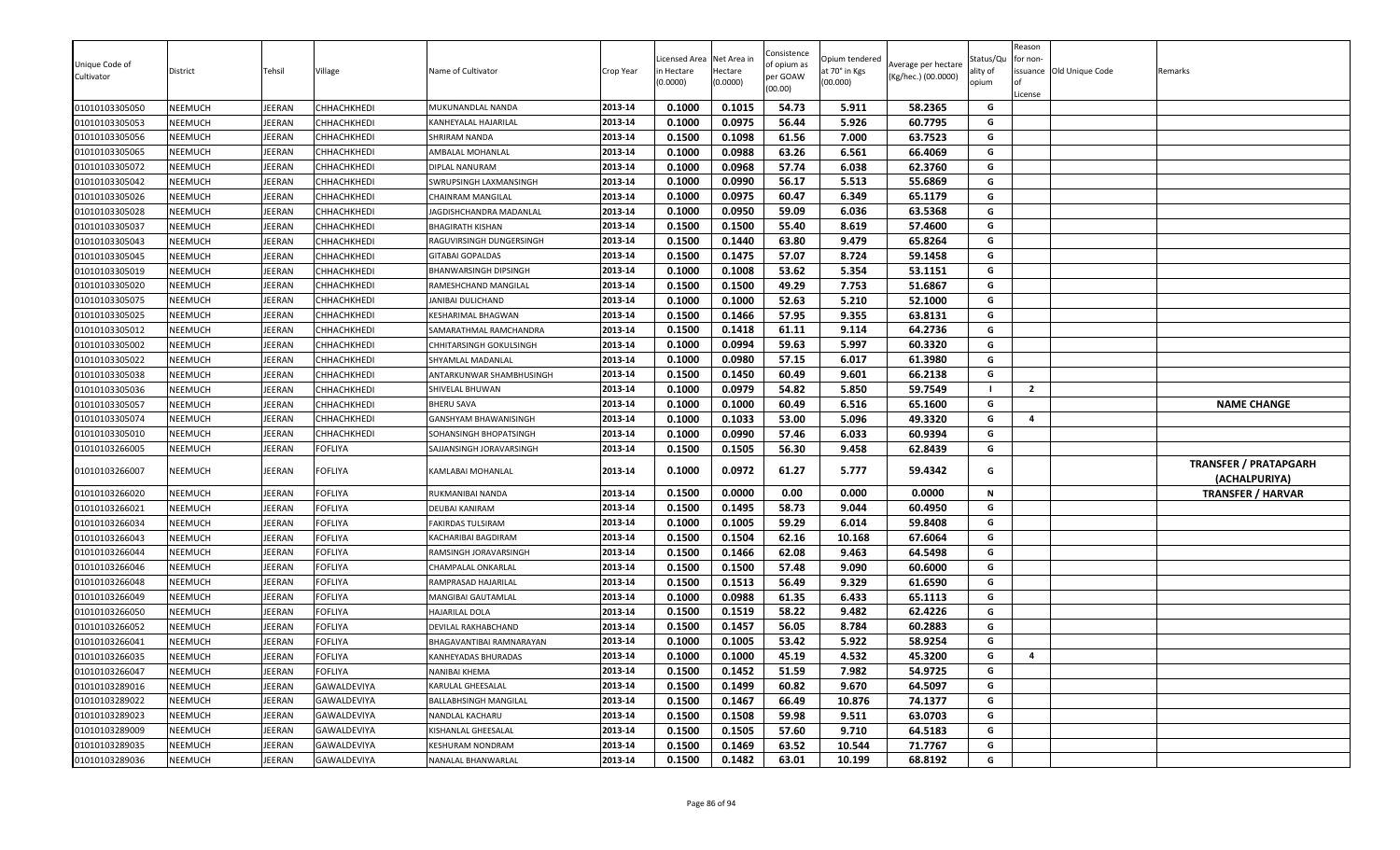| Unique Code of<br>Cultivator<br>01010103289050 | District<br>NEEMUCH | Tehsil<br><b>IEERAN</b> | Village<br>GAWALDEVIYA | Name of Cultivator<br>GANGARAM KASHIRAM | Crop Year<br>2013-14 | Licensed Area<br>า Hectare<br>(0.0000)<br>0.1500 | Net Area in<br>Hectare<br>(0.0000)<br>0.1395 | Consistence<br>of opium as<br>per GOAW<br>(00.00)<br>57.15 | Opium tendered<br>at 70° in Kgs<br>(00.000)<br>8.434 | Average per hectare<br>(Kg/hec.) (00.0000)<br>60.4588 | Status/Qu<br>ality of<br>opium<br>G | Reason<br>for non-<br>License | issuance Old Unique Code | Remarks                    |
|------------------------------------------------|---------------------|-------------------------|------------------------|-----------------------------------------|----------------------|--------------------------------------------------|----------------------------------------------|------------------------------------------------------------|------------------------------------------------------|-------------------------------------------------------|-------------------------------------|-------------------------------|--------------------------|----------------------------|
| 01010103289051                                 | NEEMUCH             | EERAN                   | GAWALDEVIYA            | BHAGAVANTIBAI NATHU                     | 2013-14              | 0.1500                                           | 0.1431                                       | 54.10                                                      | 8.092                                                | 56.5479                                               | G                                   |                               |                          |                            |
| 01010103289052                                 | NEEMUCH             | <b>EERAN</b>            | GAWALDEVIYA            | RAMKANYABAI KANIRAM                     | 2013-14              | 0.1000                                           | 0.0960                                       | 59.93                                                      | 5.933                                                | 61.8021                                               | G                                   |                               |                          |                            |
| 01010103289054                                 | NEEMUCH             | JEERAN                  | GAWALDEVIYA            | <b>ONKAR SHIVELAL</b>                   | 2013-14              | 0.1500                                           | 0.1504                                       | 64.40                                                      | 10.092                                               | 67.1011                                               | G                                   |                               |                          |                            |
| 01010103289055                                 | <b>NEEMUCH</b>      | JEERAN                  | GAWALDEVIYA            | LALIBAI RANGLAL                         | 2013-14              | 0.1500                                           | 0.1485                                       | 61.65                                                      | 9.943                                                | 66.9562                                               | G                                   |                               |                          |                            |
| 01010103289059                                 | NEEMUCH             | JEERAN                  | GAWALDEVIYA            | NANDLAL JETRAM                          | 2013-14              | 0.1500                                           | 0.1475                                       | 59.22                                                      | 9.543                                                | 64.6983                                               | G                                   |                               |                          |                            |
| 01010103289069                                 | NEEMUCH             | <b>IEERAN</b>           | GAWALDEVIYA            | RATANLAL SHIVELAL                       | 2013-14              | 0.1500                                           | 0.1194                                       | 64.05                                                      | 8.363                                                | 70.0419                                               | G                                   |                               |                          |                            |
| 01010103289070                                 | NEEMUCH             | JEERAN                  | GAWALDEVIYA            | RAMESHWAR NONDRAM                       | 2013-14              | 0.1500                                           | 0.1482                                       | 63.53                                                      | 9.756                                                | 65.8300                                               | G                                   |                               |                          |                            |
| 01010103289075                                 | NEEMUCH             | JEERAN                  | GAWALDEVIYA            | JANIBAI DEVILAL                         | 2013-14              | 0.1500                                           | 0.1435                                       | 59.75                                                      | 9.372                                                | 65.3101                                               | G                                   |                               |                          |                            |
| 01010103289077                                 | NEEMUCH             | JEERAN                  | GAWALDEVIYA            | MOHANBAI NONDRAM                        | 2013-14              | 0.1500                                           | 0.1491                                       | 64.16                                                      | 10.256                                               | 68.7860                                               | G                                   |                               |                          |                            |
| 01010103289078                                 | NEEMUCH             | <b>IEERAN</b>           | GAWALDEVIYA            | NAKSHTRAMAL CHIMANLAL                   | 2013-14              | 0.1500                                           | 0.1505                                       | 63.54                                                      | 10.212                                               | 67.8538                                               | G                                   |                               |                          |                            |
| 01010103289082                                 | <b>NEEMUCH</b>      | JEERAN                  | GAWALDEVIYA            | KANIRAM NATHU                           | 2013-14              | 0.1500                                           | 0.1457                                       | 58.51                                                      | 8.977                                                | 61.6129                                               | G                                   |                               |                          |                            |
| 01010103289087                                 | NEEMUCH             | JEERAN                  | GAWALDEVIYA            | DEVKARAN NARMDASHANKAR                  | 2013-14              | 0.1500                                           | 0.1463                                       | 57.06                                                      | 9.203                                                | 62.9050                                               | G                                   |                               |                          | <b>TRANSFER / MAHUDIYA</b> |
| 01010103289090                                 | NEEMUCH             | JEERAN                  | GAWALDEVIYA            | RAGUNATH ONKAR                          | 2013-14              | 0.1000                                           | 0.0995                                       | 61.36                                                      | 6.452                                                | 64.8442                                               | G                                   |                               |                          |                            |
| 01010103289013                                 | NEEMUCH             | IEERAN                  | GAWALDEVIYA            | CHATARBHUJ SUKHLAL                      | 2013-14              | 0.1000                                           | 0.1008                                       | 59.49                                                      | 6.238                                                | 61.8849                                               | G                                   |                               |                          |                            |
| 01010103289031                                 | NEEMUCH             | EERAN                   | GAWALDEVIYA            | SHYAMLAL KISHORE                        | 2013-14              | 0.1500                                           | 0.1449                                       | 56.48                                                      | 8.658                                                | 59.7516                                               | G                                   |                               |                          |                            |
| 01010103289032                                 | NEEMUCH             | JEERAN                  | GAWALDEVIYA            | DHANRAJ NANDLAL                         | 2013-14              | 0.1500                                           | 0.1463                                       | 59.18                                                      | 9.342                                                | 63.8551                                               | G                                   |                               |                          |                            |
| 01010103289044                                 | NEEMUCH             | JEERAN                  | GAWALDEVIYA            | BHAGATRAM SHIVERAM                      | 2013-14              | 0.1500                                           | 0.1450                                       | 57.42                                                      | 8.810                                                | 60.7586                                               | G                                   |                               |                          |                            |
| 01010103289034                                 | NEEMUCH             | JEERAN                  | GAWALDEVIYA            | KESHURAM ONKAR                          | 2013-14              | 0.1500                                           | 0.1048                                       | 60.47                                                      | 6.816                                                | 65.0382                                               | G                                   |                               |                          |                            |
| 01010103289003                                 | NEEMUCH             | IEERAN                  | GAWALDEVIYA            | RAMLAL CHAMPALAL                        | 2013-14              | 0.1500                                           | 0.1464                                       | 60.01                                                      | 9.773                                                | 66.7555                                               | G                                   |                               |                          |                            |
| 01010103289008                                 | NEEMUCH             | JEERAN                  | GAWALDEVIYA            | KESHURAM BHERULAL                       | 2013-14              | 0.1500                                           | 0.1426                                       | 60.46                                                      | 9.432                                                | 66.1431                                               | G                                   |                               |                          |                            |
| 01010103289030                                 | NEEMUCH             | JEERAN                  | GAWALDEVIYA            | VINOD RAMESHWAR                         | 2013-14              | 0.1500                                           | 0.1404                                       | 60.51                                                      | 9.172                                                | 65.3276                                               | G                                   |                               |                          |                            |
| 01010103289037                                 | NEEMUCH             | JEERAN                  | GAWALDEVIYA            | CHAMPALAL KESHURAM                      | 2013-14              | 0.1500                                           | 0.1311                                       | 64.50                                                      | 9.233                                                | 70.4272                                               | G                                   |                               |                          |                            |
| 01010103289065                                 | NEEMUCH             | <b>IEERAN</b>           | GAWALDEVIYA            | BAPULAL MOHANLAL                        | 2013-14              | 0.1500                                           | 0.1395                                       | 59.11                                                      | 8.917                                                | 63.9211                                               | G                                   |                               |                          |                            |
| 01010103289048                                 | <b>NEEMUCH</b>      | <b>IEERAN</b>           | GAWALDEVIYA            | UDAYLAL LALJI                           | 2013-14              | 0.1500                                           | 0.1411                                       | 58.51                                                      | 9.211                                                | 65.2799                                               | G                                   |                               |                          |                            |
| 01010103289049                                 | NEEMUCH             | JEERAN                  | GAWALDEVIYA            | KASHIBAI RAMSINGH                       | 2013-14              | 0.1500                                           | 0.1450                                       | 56.26                                                      | 8.865                                                | 61.1379                                               | G                                   |                               |                          |                            |
| 01010103289053                                 | NEEMUCH             | IEERAN                  | GAWALDEVIYA            | RAJIBAI BAPULAL                         | 2013-14              | 0.1000                                           | 0.0924                                       | 64.65                                                      | 5.957                                                | 64.4697                                               | G                                   |                               |                          |                            |
| 01010103289056                                 | NEEMUCH             | JEERAN                  | GAWALDEVIYA            | BHUWANIBAI NANALAI                      | 2013-14              | 0.1500                                           | 0.1320                                       | 48.50                                                      | 6.125                                                | 46.4015                                               | G                                   | $\overline{a}$                |                          |                            |
| 01010103289067                                 | <b>NEEMUCH</b>      | <b>IEERAN</b>           | GAWALDEVIYA            | DEVILAL BHANWARLAL                      | 2013-14              | 0.1500                                           | 0.1450                                       | 62.17                                                      | 9.565                                                | 65.9655                                               | G                                   |                               |                          |                            |
| 01010103289068                                 | NEEMUCH             | <b>IEERAN</b>           | GAWALDEVIYA            | BAPULAL GIRVARLAL                       | 2013-14              | 0.1500                                           | 0.1457                                       | 62.02                                                      | 9.932                                                | 68.1675                                               | G                                   |                               |                          |                            |
| 01010103289058                                 | NEEMUCH             | JEERAN                  | GAWALDEVIYA            | MANGIBAI BASANTILAL                     | 2013-14              | 0.1000                                           | 0.1008                                       | 63.82                                                      | 6.628                                                | 65.7540                                               | G                                   |                               |                          |                            |
| 01010103289080                                 | <b>NEEMUCH</b>      | <b>IEERAN</b>           | GAWALDEVIYA            | RADHESHYAM MANGILAL                     | 2013-14              | 0.1500                                           | 0.1519                                       | 56.46                                                      | 9.147                                                | 60.2172                                               | G                                   |                               |                          | <b>TRANSFER / PIRANA</b>   |
| 01010103282004                                 | NEEMUCH             | JEERAN                  | <b>GHASUNDI NANKAR</b> | ONKARLAL GAUTAMLAL                      | 2013-14              | 0.1500                                           | 0.1474                                       | 59.45                                                      | 9.079                                                | 61.5943                                               | G                                   |                               |                          |                            |
| 01010103282008                                 | NEEMUCH             | <b>IEERAN</b>           | <b>GHASUNDI NANKAR</b> | CHHAGANLAL KACHARULAL                   | 2013-14              | 0.1500                                           | 0.1463                                       | 47.20                                                      | 7.559                                                | 51.6678                                               | G                                   |                               |                          |                            |
| 01010103282012                                 | NEEMUCH             | JEERAN                  | <b>GHASUNDI NANKAR</b> | RAMLAL LACHHIRAM                        | 2013-14              | 0.1000                                           | 0.0965                                       | 50.45                                                      | 5.326                                                | 55.1917                                               | G                                   |                               |                          |                            |
| 01010103282013                                 | NEEMUCH             | <b>IEERAN</b>           | <b>GHASUNDI NANKAR</b> | NARAYAN RAMLAL                          | 2013-14              | 0.1500                                           | 0.1440                                       | 58.21                                                      | 8.707                                                | 60.4653                                               | G                                   |                               |                          |                            |
| 01010103282073                                 | NEEMUCH             | <b>IEERAN</b>           | <b>GHASUNDI NANKAR</b> | DULICHAND LACHHIRAM                     | 2013-14              | 0.1500                                           | 0.1471                                       | 50.49                                                      | 7.934                                                | 53.9361                                               | G                                   |                               |                          |                            |
| 01010103282016                                 | NEEMUCH             | JEERAN                  | <b>GHASUNDI NANKAR</b> | LAKHMICHAND VARDA                       | 2013-14              | 0.1500                                           | 0.1435                                       | 51.96                                                      | 7.972                                                | 55.5540                                               | G                                   |                               |                          |                            |
| 01010103282055                                 | <b>NEEMUCH</b>      | JEERAN                  | <b>GHASUNDI NANKAR</b> | GAMERCHAND NANURAM                      | 2013-14              | 0.1000                                           | 0.0885                                       | 41.60                                                      | 4.166                                                | 47.0734                                               | G                                   | 4                             |                          |                            |
| 01010103282059                                 | NEEMUCH             | JEERAN                  | <b>GHASUNDI NANKAR</b> | PRITHVIRAJ PANNALAL                     | 2013-14              | 0.1000                                           | 0.0915                                       | 63.71                                                      | 5.352                                                | 58.4918                                               | G                                   |                               |                          |                            |
| 01010103282066<br>01010103282074               | NEEMUCH             | JEERAN                  | <b>GHASUNDI NANKAR</b> | VAKTUBAI KESHURAM                       | 2013-14              | 0.1500                                           | 0.1449                                       | 58.30                                                      | 8.620                                                | 59.4893                                               | G                                   |                               |                          |                            |
|                                                | NEEMUCH             | JEERAN                  | <b>GHASUNDI NANKAR</b> | MODIRAM KISHAN                          | 2013-14<br>2013-14   | 0.1500                                           | 0.1456                                       | 65.69                                                      | 10.135                                               | 69.6085<br>53.0268                                    | G<br>G                              |                               |                          |                            |
| 01010103282026                                 | NEEMUCH             | IEERAN                  | <b>GHASUNDI NANKAR</b> | CHHAGANBAI NATHU                        | 2013-14              | 0.1500                                           | 0.1457                                       | 51.90                                                      | 7.726                                                |                                                       | G                                   |                               |                          |                            |
| 01010103282036                                 | NEEMUCH             | JEERAN                  | <b>GHASUNDI NANKAR</b> | KALURAM AMRA                            |                      | 0.1500                                           | 0.1505<br>0.1500                             | 57.61<br>60.64                                             | 9.497<br>9.876                                       | 63.1030                                               | G                                   |                               |                          |                            |
| 01010103282078                                 | NEEMUCH             | JEERAN                  | <b>GHASUNDI NANKAR</b> | DAKHIBAI DHARAMCHAND                    | 2013-14              | 0.1500                                           |                                              |                                                            |                                                      | 65.8400                                               |                                     |                               |                          |                            |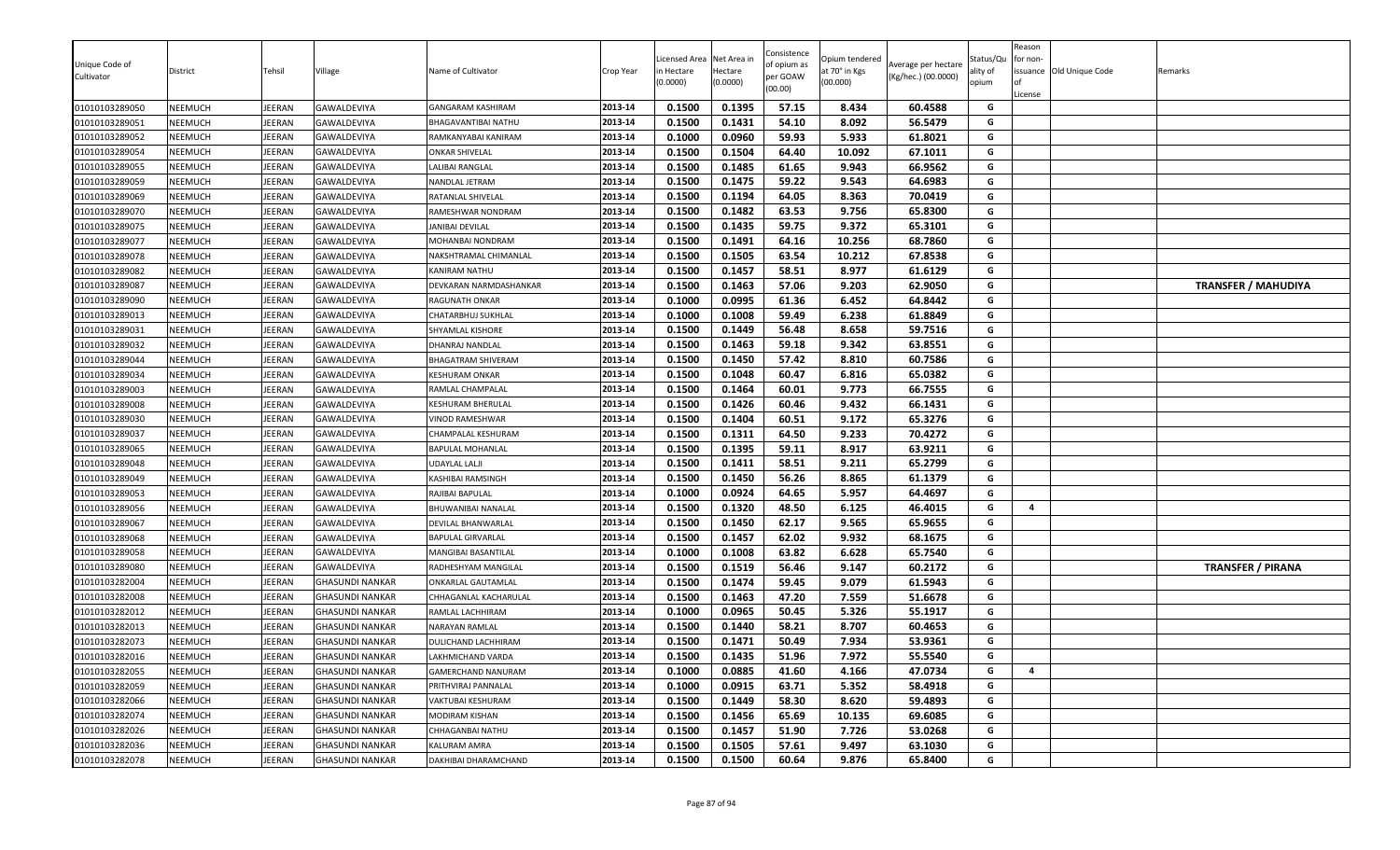| Unique Code of<br>Cultivator     | District           | Tehsil           | Village                | Name of Cultivator                        | Crop Year          | Licensed Area<br>า Hectare<br>0.0000) | Net Area in<br>Hectare<br>(0.0000) | Consistence<br>of opium as<br>per GOAW<br>(00.00) | Opium tendered<br>at 70° in Kgs<br>(00.000) | Average per hectare<br>(Kg/hec.) (00.0000) | Status/Qu<br>ality of<br>opium | Reason<br>for non-<br>License | issuance Old Unique Code | Remarks                          |
|----------------------------------|--------------------|------------------|------------------------|-------------------------------------------|--------------------|---------------------------------------|------------------------------------|---------------------------------------------------|---------------------------------------------|--------------------------------------------|--------------------------------|-------------------------------|--------------------------|----------------------------------|
| 01010103282052                   | NEEMUCH            | JEERAN           | <b>GHASUNDI NANKAR</b> | RAMCHANDRA KHUBCHAND                      | 2013-14            | 0.1500                                | 0.1463                             | 55.02                                             | 8.756                                       | 59.8496                                    | G                              |                               |                          |                                  |
| 01010103282076                   | NEEMUCH            | EERAN            | <b>GHASUNDI NANKAR</b> | HIRALAL PANNALAL                          | 2013-14            | 0.1000                                | 0.0966                             | 52.63                                             | 5.030                                       | 52.0704                                    | G                              |                               |                          |                                  |
| 01010103282019                   | NEEMUCH            | <b>IEERAN</b>    | <b>GHASUNDI NANKAR</b> | KAMLIBAI MODIRAM                          | 2013-14            | 0.1500                                | 0.1190                             | 50.47                                             | 6.222                                       | 52.2857                                    | G                              |                               |                          |                                  |
| 01010103282077                   | NEEMUCH            | IEERAN           | <b>GHASUNDI NANKAR</b> | HANGAMIBAI GANGARAM                       | 2013-14            | 0.1000                                | 0.0969                             | 50.26                                             | 5.155                                       | 53.1992                                    | G                              |                               |                          | <b>TRANSFER / DHAMNIYA JAGIR</b> |
| 01010103282056                   | NEEMUCH            | JEERAN           | <b>GHASUNDI NANKAR</b> | KALAVATIBAI HARIRAM                       | 2013-14            | 0.1500                                | 0.1497                             | 60.17                                             | 9.472                                       | 63.2732                                    | G                              |                               |                          |                                  |
| 01010103282068                   | NEEMUCH            | <b>EERAN</b>     | <b>GHASUNDI NANKAR</b> | RATANLAL DEVA                             | 2013-14            | 0.1000                                | 0.0930                             | 48.80                                             | 4.978                                       | 53.5269                                    |                                | $\overline{2}$                |                          |                                  |
| 01010103291001                   | <b>NEEMUCH</b>     | JEERAN           | <b>HARNAVDA</b>        | RADHESHYAM PRATHVIRAJ                     | 2013-14            | 0.1500                                | 0.1424                             | 55.28                                             | 8.718                                       | 61.2219                                    | G                              |                               |                          |                                  |
| 01010103291008                   | NEEMUCH            | JEERAN           | <b>HARNAVDA</b>        | RAMESHWAR CHAINRAM                        | 2013-14            | 0.1000                                | 0.1000                             | 66.90                                             | 7.713                                       | 77.1300                                    | G                              |                               |                          |                                  |
| 01010103291025                   | NEEMUCH            | <b>IEERAN</b>    | <b>HARNAVDA</b>        | MOTILAL JAMAKLAL                          | 2013-14            | 0.1500                                | 0.1496                             | 62.52                                             | 10.182                                      | 68.0615                                    | G                              |                               |                          |                                  |
| 01010103291028                   | NEEMUCH            | IEERAN           | HARNAVDA               | ABHCHAND NANDLAL                          | 2013-14            | 0.1500                                | 0.1328                             | 69.26                                             | 9.647                                       | 72.6431                                    | G                              |                               |                          |                                  |
| 01010103291030                   | NEEMUCH            | EERAN            | HARNAVDA               | RAMNARAYAN BHAGIRATH                      | 2013-14            | 0.1500                                | 0.1458                             | 55.70                                             | 8.331                                       | 57.1399                                    | G                              |                               |                          |                                  |
| 01010103291031                   | NEEMUCH            | <b>EERAN</b>     | HARNAVDA               | ASHOKE KUMAR KESARIMAL                    | 2013-14            | 0.1500                                | 0.1498                             | 60.05                                             | 9.702                                       | 64.7664                                    | G                              |                               |                          |                                  |
| 01010103291033                   | NEEMUCH            | JEERAN           | HARNAVDA               | DAKHIBAI RAMA                             | 2013-14<br>2013-14 | 0.1500                                | 0.1504                             | 57.18<br>69.86                                    | 9.067                                       | 60.2859<br>73.5829                         | G<br>G                         |                               |                          |                                  |
| 01010103291040                   | <b>NEEMUCH</b>     | JEERAN           | <b>HARNAVDA</b>        | NARAYANLAL GIRADHARI                      |                    | 0.1500                                | 0.1496<br>0.0996                   | 56.71                                             | 11.008                                      |                                            | G                              |                               |                          |                                  |
| 01010103291041                   | <b>NEEMUCH</b>     | IEERAN           | HARNAVDA               | HIRALAL ONKARLAL<br>HARLAL HEMRAJ         | 2013-14<br>2013-14 | 0.1000<br>0.1500                      | 0.1454                             | 59.64                                             | 6.262<br>9.381                              | 62.8715<br>64.5186                         | G                              |                               |                          |                                  |
| 01010103291043                   | NEEMUCH<br>NEEMUCH | IEERAN<br>JEERAN | HARNAVDA<br>HARNAVDA   |                                           | 2013-14            | 0.1500                                | 0.1463                             | 62.49                                             | 9.998                                       | 68.3390                                    | G                              |                               |                          |                                  |
| 01010103291044                   |                    | <b>IEERAN</b>    | HARNAVDA               | SHOBHARAM BHANWARLAL<br>SOHANBAI BHERULAL | 2013-14            | 0.1000                                | 0.1008                             | 49.92                                             | 5.470                                       | 54.2659                                    | G                              |                               |                          |                                  |
| 01010103291047<br>01010103291048 | NEEMUCH<br>NEEMUCH | EERAN            | <b>HARNAVDA</b>        | NANDLAL ONKARLAL                          | 2013-14            | 0.1500                                | 0.1369                             | 69.39                                             | 10.121                                      | 73.9299                                    | G                              |                               |                          |                                  |
| 01010103291053                   | NEEMUCH            | EERAN            | HARNAVDA               | AMARSINGH KISHORE                         | 2013-14            | 0.1000                                | 0.0983                             | 57.76                                             | 6.395                                       | 65.0560                                    | G                              |                               |                          |                                  |
| 01010103291059                   | NEEMUCH            | JEERAN           | <b>HARNAVDA</b>        | SHANTILAL NANDLAL                         | 2013-14            | 0.1500                                | 0.1482                             | 61.60                                             | 10.410                                      | 70.2429                                    | G                              |                               |                          |                                  |
| 01010103291042                   | NEEMUCH            | JEERAN           | HARNAVDA               | BHAGATRAM BHERULAL                        | 2013-14            | 0.1000                                | 0.0979                             | 53.70                                             | 6.183                                       | 63.1563                                    | G                              |                               |                          |                                  |
| 01010103291068                   | NEEMUCH            | JEERAN           | HARNAVDA               | BHERULAL BHAGWANLAL                       | 2013-14            | 0.1000                                | 0.1008                             | 45.71                                             | 5.106                                       | 50.6548                                    | G                              | $\overline{a}$                |                          |                                  |
| 01010103291069                   | NEEMUCH            | IEERAN           | HARNAVDA               | BALVIR SHRIRAM                            | 2013-14            | 0.1500                                | 0.1515                             | 66.12                                             | 10.466                                      | 69.0825                                    | G                              |                               |                          |                                  |
| 01010103291052                   | NEEMUCH            | <b>IEERAN</b>    | HARNAVDA               | GANGABAI BHERULAL                         | 2013-14            | 0.1500                                | 0.1474                             | 57.72                                             | 9.087                                       | 61.6486                                    | G                              |                               |                          |                                  |
| 01010103291009                   | NEEMUCH            | JEERAN           | HARNAVDA               | GANPATLAL PRATHVIRAJ                      | 2013-14            | 0.1000                                | 0.1008                             | 61.74                                             | 7.065                                       | 70.0893                                    | G                              |                               |                          |                                  |
| 01010103291024                   | NEEMUCH            | <b>EERAN</b>     | HARNAVDA               | KANHEYALAL BHUWAN                         | 2013-14            | 0.1500                                | 0.1500                             | 57.55                                             | 8.871                                       | 59.1400                                    | G                              |                               |                          |                                  |
| 01010103291057                   | NEEMUCH            | <b>IEERAN</b>    | HARNAVDA               | KESHIBAI MEGA                             | 2013-14            | 0.1500                                | 0.1475                             | 50.76                                             | 7.288                                       | 49.4102                                    | G                              | $\overline{a}$                |                          |                                  |
| 01010103291078                   | NEEMUCH            | <b>IEERAN</b>    | HARNAVDA               | VAJERAM GANGARAM                          | 2013-14            | 0.1500                                | 0.1491                             | 53.41                                             | 9.278                                       | 62.2267                                    | G                              |                               |                          |                                  |
| 01010103291017                   | NEEMUCH            | JEERAN           | HARNAVDA               | MANGU HAJARI                              | 2013-14            | 0.1000                                | 0.1020                             | 55.68                                             | 6.228                                       | 61.0588                                    | G                              |                               |                          |                                  |
| 01010103291002                   | NEEMUCH            | JEERAN           | HARNAVDA               | MOTILAL CHAINRAM                          | 2013-14            | 0.1500                                | 0.1450                             | 61.61                                             | 10.262                                      | 70.7724                                    | G                              |                               |                          |                                  |
| 01010103291060                   | NEEMUCH            | JEERAN           | <b>HARNAVDA</b>        | BAGDIBAI MANGILAL                         | 2013-14            | 0.1000                                | 0.0998                             | 53.05                                             | 6.313                                       | 63.2565                                    | G                              |                               |                          |                                  |
| 01010103291032                   | NEEMUCH            | IEERAN           | HARNAVDA               | VARDIBAI NANURAM                          | 2013-14            | 0.1000                                | 0.0990                             | 53.42                                             | 5.769                                       | 58.2727                                    | G                              |                               |                          |                                  |
| 01010103291011                   | NEEMUCH            | JEERAN           | HARNAVDA               | NEMICHAND SAVRAM                          | 2013-14            | 0.1500                                | 0.1328                             | 52.37                                             | 7.781                                       | 58.5919                                    | G                              |                               |                          |                                  |
| 01010103291086                   | NEEMUCH            | JEERAN           | <b>HARNAVDA</b>        | KASTURIBAI KANIRAM                        | 2013-14            | 0.1500                                | 0.0000                             | 0.00                                              | 0.000                                       | 0.0000                                     | F                              | 9                             |                          |                                  |
| 01010103291087                   | NEEMUCH            | <b>IEERAN</b>    | <b>HARNAVDA</b>        | TARABAI DHANNALAL                         | 2013-14            | 0.1500                                | 0.1470                             | 54.86                                             | 8.723                                       | 59.3401                                    | G                              |                               |                          |                                  |
| 01010103298009                   | NEEMUCH            | <b>IEERAN</b>    | HARVAR                 | ASHARAM MAGNIRAM                          | 2013-14            | 0.1500                                | 0.1500                             | 66.18                                             | 10.683                                      | 71.2200                                    | G                              |                               |                          |                                  |
| 01010103298011                   | NEEMUCH            | <b>EERAN</b>     | HARVAR                 | VASRAJ AMRITRAM                           | 2013-14            | 0.1000                                | 0.0000                             | 0.00                                              | 0.000                                       | 0.0000                                     | F.                             |                               |                          |                                  |
| 01010103298012                   | NEEMUCH            | JEERAN           | <b>HARVAR</b>          | RAMBILAS RAMGOPAL                         | 2013-14            | 0.1000                                | 0.0000                             | 0.00                                              | 0.000                                       | 0.0000                                     | F.                             |                               |                          |                                  |
| 01010103298031                   | NEEMUCH            | JEERAN           | <b>HARVAR</b>          | SHYAMLAL KISHANLAL                        | 2013-14            | 0.1000                                | 0.1008                             | 57.93                                             | 6.141                                       | 60.9226                                    | G                              |                               |                          |                                  |
| 01010103298040                   | NEEMUCH            | JEERAN           | <b>HARVAR</b>          | MOHANLAL HEMRAJ                           | 2013-14            | 0.1500                                | 0.1510                             | 56.42                                             | 8.939                                       | 59.1987                                    | G                              |                               |                          |                                  |
| 01010103298041                   | NEEMUCH            | JEERAN           | <b>HARVAR</b>          | CHANDIBAI GOVINDRAM                       | 2013-14            | 0.1500                                | 0.1500                             | 47.11                                             | 8.042                                       | 53.6133                                    | G                              |                               |                          |                                  |
| 01010103298043                   | NEEMUCH            | <b>IEERAN</b>    | <b>HARVAR</b>          | NETRAM JITMAL                             | 2013-14            | 0.1000                                | 0.0990                             | 49.84                                             | 5.454                                       | 55.0909                                    | G                              |                               |                          |                                  |
| 01010103298049                   | NEEMUCH            | JEERAN           | <b>HARVAR</b>          | LAHARIBAI HAJARILAL                       | 2013-14            | 0.1000                                | 0.0000                             | 0.00                                              | 0.000                                       | 0.0000                                     | F.                             |                               |                          | <b>NAME CHANGE</b>               |
| 01010103298055                   | NEEMUCH            | JEERAN           | <b>HARVAR</b>          | HANGAMIBAI MANGILAL                       | 2013-14            | 0.1500                                | 0.1462                             | 60.80                                             | 9.598                                       | 65.6498                                    | G                              |                               |                          |                                  |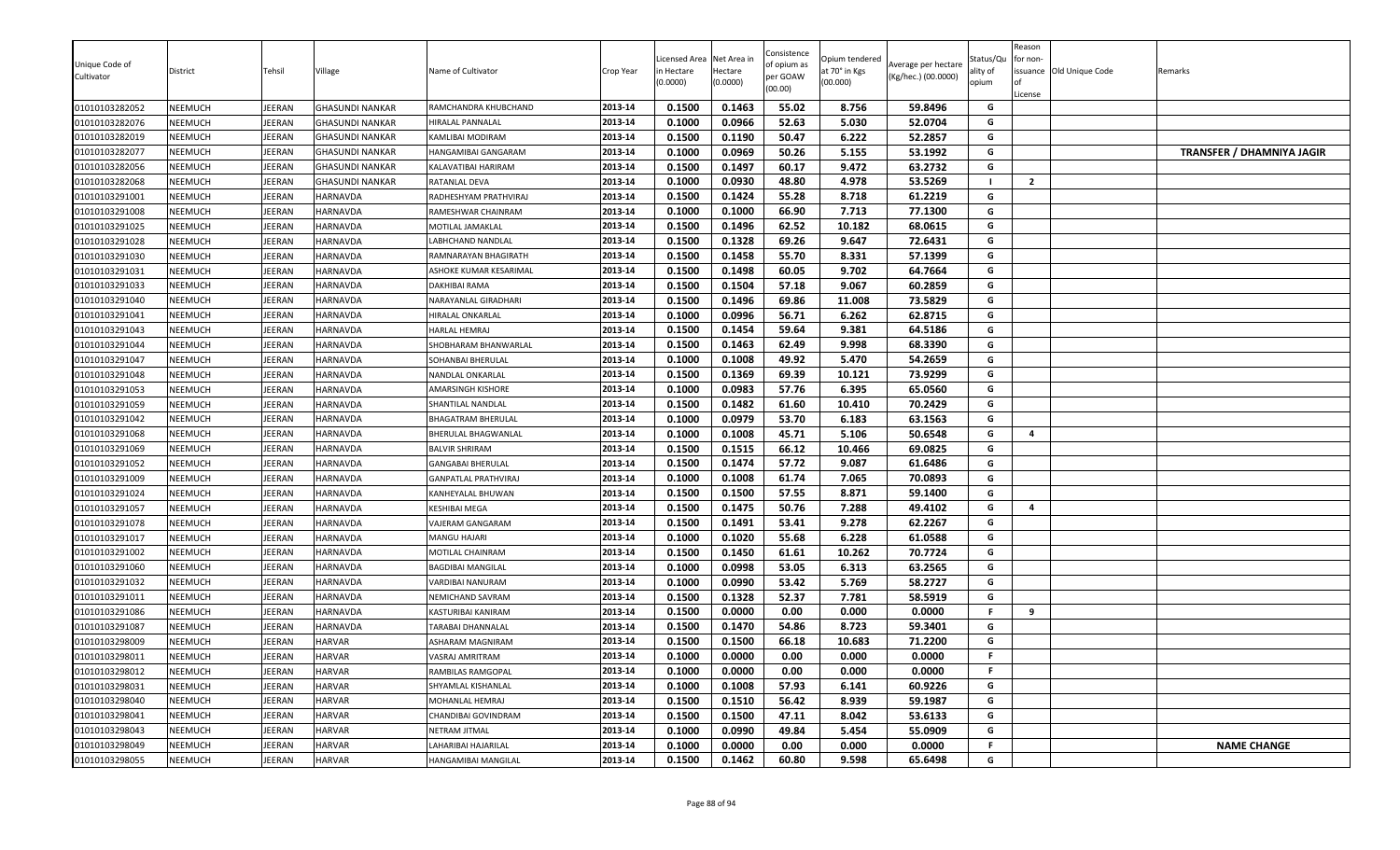| Unique Code of<br>Cultivator<br>01010103298082 | District<br>NEEMUCH | Tehsil<br><b>IEERAN</b> | Village<br><b>HARVAR</b> | Name of Cultivator<br>CHAINRAM BHAGCHAND  | Crop Year<br>2013-14 | Licensed Area<br>า Hectare<br>(0.0000)<br>0.1500 | Net Area in<br>Hectare<br>(0.0000)<br>0.1501 | Consistence<br>of opium as<br>per GOAW<br>(00.00)<br>55.75 | Opium tendered<br>at 70° in Kgs<br>(00.000)<br>8.952 | Average per hectare<br>(Kg/hec.) (00.0000)<br>59.6402 | Status/Qu<br>ality of<br>opium<br>G | Reason<br>for non-<br>License | issuance Old Unique Code | Remarks                          |
|------------------------------------------------|---------------------|-------------------------|--------------------------|-------------------------------------------|----------------------|--------------------------------------------------|----------------------------------------------|------------------------------------------------------------|------------------------------------------------------|-------------------------------------------------------|-------------------------------------|-------------------------------|--------------------------|----------------------------------|
| 01010103298063                                 | NEEMUCH             | EERAN                   | HARVAR                   |                                           | 2013-14              | 0.1500                                           | 0.1484                                       | 62.96                                                      | 9.948                                                | 67.0350                                               | G                                   |                               |                          |                                  |
| 01010103298065                                 | NEEMUCH             | <b>EERAN</b>            | <b>HARVAR</b>            | BADAMBAI BHANWARLAL<br>KESARBAI SUKHLAL   | 2013-14              | 0.1500                                           | 0.1511                                       | 55.51                                                      | 9.032                                                | 59.7750                                               | G                                   |                               |                          |                                  |
| 01010103298066                                 | NEEMUCH             | JEERAN                  | <b>HARVAR</b>            | <b>GULAB DALLA</b>                        | 2013-14              | 0.1000                                           | 0.1020                                       | 55.59                                                      | 6.043                                                | 59.2451                                               | G                                   |                               |                          |                                  |
| 01010103298070                                 | NEEMUCH             | JEERAN                  | <b>HARVAR</b>            | NOJIBAI KISHANA                           | 2013-14              | 0.1000                                           | 0.0986                                       | 53.69                                                      | 5.791                                                | 58.7323                                               | G                                   |                               |                          |                                  |
| 01010103298078                                 | NEEMUCH             | JEERAN                  | <b>HARVAR</b>            | BHERULAL CHAMPALAL                        | 2013-14              | 0.1000                                           | 0.1022                                       | 59.52                                                      | 6.428                                                | 62.8963                                               | G                                   |                               |                          |                                  |
| 01010103298076                                 | NEEMUCH             | <b>IEERAN</b>           | <b>HARVAR</b>            | GAMANDIRAM JITMAL                         | 2013-14              | 0.1000                                           | 0.1000                                       | 51.01                                                      | 5.589                                                | 55.8900                                               | G                                   |                               |                          |                                  |
| 01010103298088                                 | NEEMUCH             | JEERAN                  | <b>HARVAR</b>            | LALSINGH GAMANDIRAM                       | 2013-14              | 0.1000                                           | 0.1023                                       | 58.62                                                      | 6.339                                                | 61.9648                                               | G                                   |                               |                          |                                  |
| 01010103298056                                 | NEEMUCH             | JEERAN                  | <b>HARVAR</b>            | KAMLABAI HAJARILAL                        | 2013-14              | 0.1500                                           | 0.1452                                       | 56.61                                                      | 9.211                                                | 63.4366                                               | G                                   |                               |                          |                                  |
| 01010103298087                                 | NEEMUCH             | JEERAN                  | <b>HARVAR</b>            | DAKHIBAI HARLAL                           | 2013-14              | 0.1500                                           | 0.1521                                       | 64.52                                                      | 10.452                                               | 68.7179                                               | G                                   |                               |                          |                                  |
| 01010103298051                                 | NEEMUCH             | <b>IEERAN</b>           | HARVAR                   | SOHANLAL HIRALAL                          | 2013-14              | 0.1500                                           | 0.1500                                       | 59.12                                                      | 9.552                                                | 63.6800                                               | G                                   |                               |                          |                                  |
| 01010103298092                                 | NEEMUCH             | JEERAN                  | <b>HARVAR</b>            | BHUMIPAL DHULCHANDRA                      | 2013-14              | 0.1500                                           | 0.1504                                       | 58.91                                                      | 9.358                                                | 62.2207                                               | G                                   |                               |                          |                                  |
| 01010103298029                                 | NEEMUCH             | JEERAN                  | <b>HARVAR</b>            | RAMPRASAD TRILOKCHANDRA                   | 2013-14              | 0.1500                                           | 0.1504                                       | 56.37                                                      | 8.955                                                | 59.5412                                               | G                                   |                               |                          |                                  |
| 01010103298015                                 | NEEMUCH             | JEERAN                  | <b>HARVAR</b>            | DEVILAL HARLAL                            | 2013-14              | 0.1000                                           | 0.0990                                       | 53.95                                                      | 5.765                                                | 58.2323                                               | G                                   |                               |                          | <b>NAME CHANGE</b>               |
| 01010103298094                                 | NEEMUCH             | IEERAN                  | <b>HARVAR</b>            | HARLAL KALU                               | 2013-14              | 0.1000                                           | 0.0990                                       | 52.97                                                      | 5.675                                                | 57.3232                                               | G                                   |                               |                          |                                  |
| 01010103298050                                 | NEEMUCH             | EERAN                   | <b>HARVAR</b>            | GENDIBAI RAMGOPAL                         | 2013-14              | 0.1500                                           | 0.1316                                       | 62.84                                                      | 8.807                                                | 66.9225                                               | G                                   |                               |                          |                                  |
| 01010103298103                                 | NEEMUCH             | JEERAN                  | <b>HARVAR</b>            | DADAMCHANDRA GAUTAMJI                     | 2013-14              | 0.1500                                           | 0.1518                                       | 51.76                                                      | 8.215                                                | 54.1173                                               | G                                   |                               |                          | <b>TRANSFER / SANGRIYA KHEDI</b> |
| 01010103298106                                 | NEEMUCH             | JEERAN                  | <b>HARVAR</b>            | RAMNARAYAN CHATARBHUJ                     | 2013-14              | 0.1000                                           | 0.0960                                       | 50.05                                                      | 5.270                                                | 54.8958                                               | G                                   |                               |                          |                                  |
| 01010103298107                                 | NEEMUCH             | JEERAN                  | <b>HARVAR</b>            | MUKESHKUMAR GOVINDRAM                     | 2013-14              | 0.1500                                           | 0.1500                                       | 60.90                                                      | 9.735                                                | 64.9000                                               | G                                   |                               |                          |                                  |
| 01010103298095                                 | NEEMUCH             | <b>IEERAN</b>           | HARVAR                   | SHIVENARAYAN SHRIRAM                      | 2013-14              | 0.1500                                           | 0.1502                                       | 55.97                                                      | 9.339                                                | 62.1771                                               | G                                   |                               |                          |                                  |
| 01010103298097                                 | NEEMUCH             | JEERAN                  | <b>HARVAR</b>            | AMBALAL CHATURBHUJ                        | 2013-14              | 0.1500                                           | 0.1469                                       | 51.02                                                      | 8.112                                                | 55.2212                                               | G                                   |                               |                          |                                  |
| 01010103298047                                 | NEEMUCH             | JEERAN                  | <b>HARVAR</b>            | RAMNIVAS MOHANLAL                         | 2013-14              | 0.1000                                           | 0.1000                                       | 49.97                                                      | 5.361                                                | 53.6100                                               | G                                   |                               |                          |                                  |
| 01010103298105                                 | NEEMUCH             | JEERAN                  | <b>HARVAR</b>            | PRAHALAD BHERULAL                         | 2013-14              | 0.1000                                           | 0.0998                                       | 53.39                                                      | 5.758                                                | 57.6954                                               | G                                   |                               |                          |                                  |
| 01010103298016                                 | NEEMUCH             | <b>IEERAN</b>           | <b>HARVAR</b>            | MOHANLAL GANGARAM                         | 2013-14              | 0.1000                                           | 0.1000                                       | 50.91                                                      | 5.491                                                | 54.9100                                               | G                                   |                               |                          |                                  |
| 01010103298108                                 | NEEMUCH             | <b>EERAN</b>            | <b>HARVAR</b>            | SHANKARLAL GAMANDIRAM                     | 2013-14              | 0.1500                                           | 0.0000                                       | 0.00                                                       | 0.000                                                | 0.0000                                                | F                                   |                               |                          |                                  |
| 01010103298109                                 | NEEMUCH             | JEERAN                  | <b>HARVAR</b>            | <b>GANGARAM KANIRAM</b>                   | 2013-14              | 0.1000                                           | 0.1008                                       | 60.93                                                      | 6.711                                                | 66.5774                                               | G                                   |                               |                          |                                  |
| 01010103298010                                 | NEEMUCH             | JEERAN                  | <b>HARVAR</b>            | KAMLABAI DAULATRAM                        | 2013-14              | 0.1500                                           | 0.1500                                       | 55.93                                                      | 9.133                                                | 60.8867                                               | G                                   |                               |                          |                                  |
| 01010103298019                                 | NEEMUCH             | JEERAN                  | <b>HARVAR</b>            | KANCHANBAI FATEHSINGH                     | 2013-14              | 0.1000                                           | 0.1000                                       | 56.06                                                      | 6.038                                                | 60.3800                                               | G                                   |                               |                          |                                  |
| 01010103275010                                 | NEEMUCH             | <b>IEERAN</b>           | KACHOLI                  | NARAYANSINGH BADANSINGH                   | 2013-14              | 0.1500                                           | 0.1022                                       | 56.95                                                      | 6.289                                                | 61.5362                                               | G                                   |                               |                          |                                  |
| 01010103275002                                 | NEEMUCH             | <b>IEERAN</b>           | KACHOLI                  | RADHESHYAM GAMER                          | 2013-14              | 0.1000                                           | 0.0954                                       | 50.69                                                      | 4.671                                                | 48.9623                                               | G                                   | $\overline{4}$                |                          |                                  |
| 01010103275022                                 | NEEMUCH             | JEERAN                  | KACHOLI                  | UNKARLAL CHUNNILAL                        | 2013-14              | 0.1000                                           | 0.0969                                       | 49.54                                                      | 5.088                                                | 52.5077                                               | G                                   |                               |                          |                                  |
| 01010103275006                                 | NEEMUCH             | <b>IEERAN</b>           | KACHOLI                  | RAMESHCHANDRA BHANWARSINGH                | 2013-14              | 0.1500                                           | 0.1487                                       | 59.66                                                      | 9.759                                                | 65.6288                                               | G                                   |                               |                          |                                  |
| 01010103275044                                 | NEEMUCH             | JEERAN                  | KACHOLI                  | RANSINGH DHANNALAL                        | 2013-14              | 0.1500                                           | 0.1377                                       | 55.67                                                      | 8.486                                                | 61.6267                                               | G                                   |                               |                          |                                  |
| 01010103275004                                 | NEEMUCH             | IEERAN                  | KACHOLI                  | NAVAL KARU                                | 2013-14              | 0.1000                                           | 0.0900                                       | 44.56                                                      | 3.998                                                | 44.4222                                               | G                                   | 4                             |                          |                                  |
| 01010103275020                                 | NEEMUCH             | JEERAN                  | KACHOLI                  | VARDIBAI GHEESALAL                        | 2013-14              | 0.1000                                           | 0.1005                                       | 46.29                                                      | 5.019                                                | 49.9403                                               | G                                   | $\overline{a}$                |                          |                                  |
| 01010103275009                                 | NEEMUCH             | <b>IEERAN</b>           | KACHOLI                  | FAKIRCHANDRA BABRU                        | 2013-14              | 0.1000                                           | 0.0950                                       | 50.75                                                      | 5.213                                                | 54.8737                                               | G                                   |                               |                          |                                  |
| 01010103293001                                 | NEEMUCH             | <b>IEERAN</b>           | <b>KRADIYA MAHARAJ</b>   | JDAYLAL MOTILAL                           | 2013-14              | 0.1500                                           | 0.1482                                       | 53.40                                                      | 8.582                                                | 57.9082                                               | G                                   |                               |                          |                                  |
| 01010103293004                                 | NEEMUCH             | JEERAN                  | KRADIYA MAHARAJ          | VIKRAMSINGH CHAINSINGH                    | 2013-14              | 0.1000                                           | 0.1020                                       | 54.24                                                      | 5.734                                                | 56.2157                                               | G                                   |                               |                          |                                  |
| 01010103293006                                 | <b>NEEMUCH</b>      | JEERAN                  | KRADIYA MAHARAJ          | JAMNALAL MANGILAL                         | 2013-14              | 0.1500                                           | 0.1520                                       | 67.89                                                      | 11.008                                               | 72.4211                                               | G                                   |                               |                          |                                  |
| 01010103293007                                 | NEEMUCH             | JEERAN                  | KRADIYA MAHARAJ          | <b>BABULAL NARULAL</b>                    | 2013-14              | 0.1500                                           | 0.1539                                       | 55.10                                                      | 9.115                                                | 59.2268                                               | G                                   |                               |                          |                                  |
| 01010103293015                                 | NEEMUCH             | JEERAN                  | KRADIYA MAHARAJ          | PRABHULAL MODIRAM                         | 2013-14              | 0.1000                                           | 0.1024                                       | 64.64                                                      | 6.880                                                | 67.1875                                               | G                                   |                               |                          |                                  |
| 01010103293016                                 | NEEMUCH             | JEERAN                  | KRADIYA MAHARAJ          | DEVILAL SHANKARLAL                        | 2013-14<br>2013-14   | 0.1500                                           | 0.1508<br>0.1040                             | 65.00<br>58.73                                             | 10.530                                               | 69.8276                                               | G<br>G                              |                               |                          |                                  |
| 01010103293040                                 | NEEMUCH             | IEERAN                  | KRADIYA MAHARAJ          | MOHANLAL CHUNNILAL<br>KANWARLAL CHUNNILAL |                      | 0.1000                                           |                                              |                                                            | 6.636                                                | 63.8077                                               | G                                   |                               |                          |                                  |
| 01010103293042                                 | NEEMUCH             | JEERAN                  | KRADIYA MAHARAJ          |                                           | 2013-14              | 0.1500                                           | 0.1476<br>0.1488                             | 63.41<br>59.36                                             | 10.245                                               | 69.4106                                               |                                     |                               |                          |                                  |
| 01010103293044                                 | NEEMUCH             | JEERAN                  | KRADIYA MAHARAJ          | RAMKUNWARBAI HIRALAL                      | 2013-14              | 0.1500                                           |                                              |                                                            | 9.693                                                | 65.1411                                               | G                                   |                               |                          |                                  |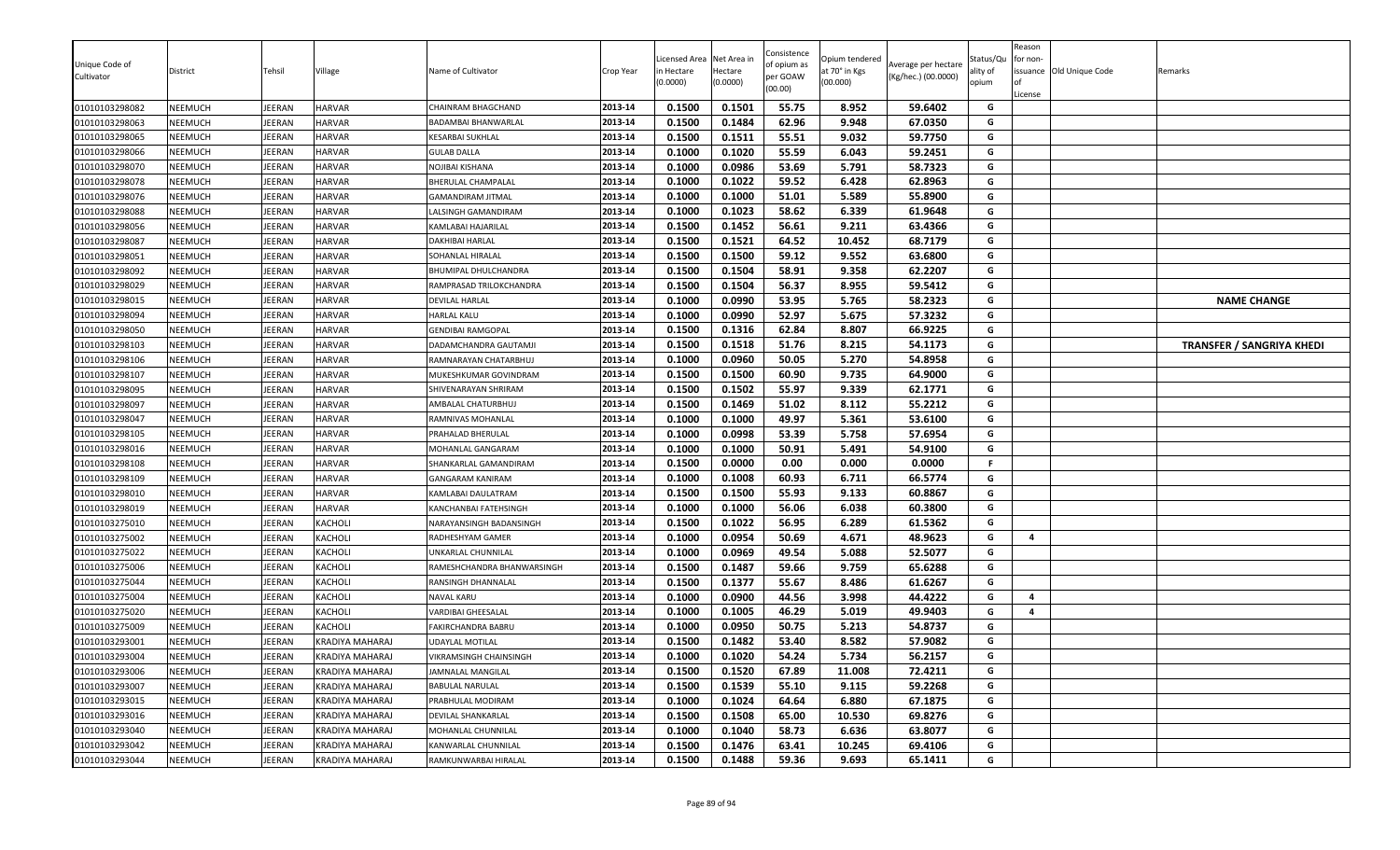| Unique Code of<br>Cultivator     | District<br>NEEMUCH | Tehsil<br><b>IEERAN</b> | Village<br><b>KRADIYA MAHARAJ</b>  | Name of Cultivator                         | Crop Year<br>2013-14 | Licensed Area<br>n Hectare<br>(0.0000)<br>0.1500 | Net Area in<br>Hectare<br>(0.0000) | Consistence<br>of opium as<br>per GOAW<br>(00.00)<br>61.50 | Opium tendered<br>at 70° in Kgs<br>(00.000) | Average per hectare<br>(Kg/hec.) (00.0000)<br>65.9657 | Status/Qu<br>ality of<br>opium<br>G | Reason<br>for non-<br>License | issuance Old Unique Code | Remarks                          |
|----------------------------------|---------------------|-------------------------|------------------------------------|--------------------------------------------|----------------------|--------------------------------------------------|------------------------------------|------------------------------------------------------------|---------------------------------------------|-------------------------------------------------------|-------------------------------------|-------------------------------|--------------------------|----------------------------------|
| 01010103293045                   |                     |                         |                                    | BAGDIBAI SALAGRAM                          | 2013-14              |                                                  | 0.1517                             |                                                            | 10.007                                      |                                                       | G                                   |                               |                          |                                  |
| 01010103293104<br>01010103293105 | NEEMUCH<br>NEEMUCH  | EERAN<br>JEERAN         | KRADIYA MAHARAJ<br>KRADIYA MAHARAJ | AXMINARAYAN DHANRAJ<br>DEVILAL BHANWARLAL  | 2013-14              | 0.1500<br>0.1500                                 | 0.1504<br>0.1462                   | 56.30<br>63.05                                             | 9.113<br>9.872                              | 60.5918<br>67.5239                                    | G                                   |                               |                          |                                  |
| 01010103293112                   | NEEMUCH             | JEERAN                  | KRADIYA MAHARAJ                    |                                            | 2013-14              | 0.1500                                           | 0.1518                             | 56.78                                                      | 9.271                                       | 61.0738                                               | G                                   |                               |                          |                                  |
| 01010103293113                   | NEEMUCH             | JEERAN                  | KRADIYA MAHARAJ                    | KANHEYALAL DHANRAJ<br>VIOHANGIR KAILASHGIR | 2013-14              | 0.1000                                           | 0.1026                             | 54.63                                                      | 5.650                                       | 55.0682                                               | G                                   |                               |                          |                                  |
| 01010103293116                   | NEEMUCH             | JEERAN                  | KRADIYA MAHARAJ                    | LABHCHAND MOHANLAL                         | 2013-14              | 0.1500                                           | 0.1520                             | 60.70                                                      | 9.859                                       | 64.8618                                               | G                                   |                               |                          |                                  |
| 01010103293123                   | NEEMUCH             | <b>IEERAN</b>           | KRADIYA MAHARAJ                    | JAGDISH BHERULAL                           | 2013-14              | 0.1500                                           | 0.1520                             | 51.74                                                      | 8.308                                       | 54.6579                                               | G                                   |                               |                          |                                  |
| 01010103293124                   | NEEMUCH             | JEERAN                  | KRADIYA MAHARAJ                    | MOHANDAS RANCHHOD DAS                      | 2013-14              | 0.1500                                           | 0.1520                             | 55.43                                                      | 8.980                                       | 59.0789                                               | G                                   |                               |                          |                                  |
| 01010103293128                   | NEEMUCH             | JEERAN                  | KRADIYA MAHARAJ                    | PREMBAI RAMESHCHANDRA                      | 2013-14              | 0.1500                                           | 0.1508                             | 71.63                                                      | 11.512                                      | 76.3395                                               | G                                   |                               |                          |                                  |
| 01010103293131                   | NEEMUCH             | JEERAN                  | <b>KRADIYA MAHARAJ</b>             | SHANKARLAL KESHURAM                        | 2013-14              | 0.1000                                           | 0.1001                             | 55.37                                                      | 6.043                                       | 60.3696                                               | G                                   |                               |                          |                                  |
| 01010103293136                   | NEEMUCH             | <b>IEERAN</b>           | KRADIYA MAHARAJ                    | RAMESHCHAND LAXMINARAYAN                   | 2013-14              | 0.1500                                           | 0.1505                             | 59.34                                                      | 9.613                                       | 63.8738                                               | G                                   |                               |                          |                                  |
| 01010103293050                   | NEEMUCH             | JEERAN                  | KRADIYA MAHARAJ                    | RAMESHCHAND RAMLAL                         | 2013-14              | 0.1000                                           | 0.0994                             | 62.14                                                      | 6.800                                       | 68.4105                                               | G                                   |                               |                          |                                  |
| 01010103293053                   | NEEMUCH             | JEERAN                  | KRADIYA MAHARAJ                    | RADHAKISHAN RATNA                          | 2013-14              | 0.1000                                           | 0.0999                             | 55.33                                                      | 5.778                                       | 57.8378                                               | G                                   |                               |                          |                                  |
| 01010103293054                   | NEEMUCH             | JEERAN                  | KRADIYA MAHARAJ                    | AMBALAL SHANKARLAL                         | 2013-14              | 0.1500                                           | 0.1488                             | 48.31                                                      | 7.350                                       | 49.3952                                               | G                                   | 4                             |                          |                                  |
| 01010103293057                   | NEEMUCH             | IEERAN                  | <b>KRADIYA MAHARAJ</b>             | SHANKARSINGH CHANDSINGH                    | 2013-14              | 0.1000                                           | 0.1005                             | 59.85                                                      | 6.464                                       | 64.3184                                               | G                                   |                               |                          |                                  |
| 01010103293059                   | NEEMUCH             | EERAN                   | KRADIYA MAHARAJ                    | RAMPRASAD GOBRU                            | 2013-14              | 0.1500                                           | 0.1547                             | 56.49                                                      | 9.353                                       | 60.4590                                               | G                                   |                               |                          |                                  |
| 01010103293064                   | NEEMUCH             | JEERAN                  | <b>KRADIYA MAHARAJ</b>             | SOHANBAI MOHANLAL                          | 2013-14              | 0.1000                                           | 0.1008                             | 60.91                                                      | 6.787                                       | 67.3313                                               | G                                   |                               |                          |                                  |
| 01010103293065                   | NEEMUCH             | JEERAN                  | KRADIYA MAHARAJ                    | BHANWARIBAI BHERULAL                       | 2013-14              | 0.1000                                           | 0.1008                             | 61.65                                                      | 6.685                                       | 66.3194                                               | G                                   |                               |                          |                                  |
| 01010103293066                   | NEEMUCH             | JEERAN                  | KRADIYA MAHARAJ                    | MANGILAL HIRALAL                           | 2013-14              | 0.1500                                           | 0.1453                             | 60.85                                                      | 9.632                                       | 66.2904                                               | G                                   |                               |                          |                                  |
| 01010103293067                   | NEEMUCH             | JEERAN                  | KRADIYA MAHARAJ                    | BHANWARKUNWAR FATEHSINGH                   | 2013-14              | 0.1000                                           | 0.1003                             | 58.63                                                      | 6.701                                       | 66.8096                                               | G                                   |                               |                          |                                  |
| 01010103293072                   | NEEMUCH             | JEERAN                  | KRADIYA MAHARAJ                    | BADRILAL KANWARLAL                         | 2013-14              | 0.1500                                           | 0.1476                             | 63.51                                                      | 10.180                                      | 68.9702                                               | G                                   |                               |                          |                                  |
| 01010103293084                   | NEEMUCH             | JEERAN                  | <b>KRADIYA MAHARAJ</b>             | MANGUSINGH LAXMANSINGH                     | 2013-14              | 0.1000                                           | 0.1012                             | 57.89                                                      | 6.203                                       | 61.2945                                               | G                                   |                               |                          |                                  |
| 01010103293089                   | NEEMUCH             | JEERAN                  | KRADIYA MAHARAJ                    | PRABHULAL DAULATRAM                        | 2013-14              | 0.1000                                           | 0.1012                             | 59.04                                                      | 6.418                                       | 63.4190                                               | G                                   |                               |                          |                                  |
| 01010103293151                   | NEEMUCH             | <b>IEERAN</b>           | KRADIYA MAHARAJ                    | JAWANSINGH NAHARSINGH                      | 2013-14              | 0.1000                                           | 0.1012                             | 52.48                                                      | 5.630                                       | 55.6324                                               | G                                   |                               |                          | <b>TRANSFER / KERI</b>           |
| 01010103293037                   | NEEMUCH             | <b>IEERAN</b>           | KRADIYA MAHARAJ                    | DEVILAL HIRALAL                            | 2013-14              | 0.1500                                           | 0.1500                             | 73.67                                                      | 12.713                                      | 84.7533                                               | G                                   |                               |                          |                                  |
| 01010103293010                   | NEEMUCH             | JEERAN                  | <b>KRADIYA MAHARAJ</b>             | SHANKARLAL SAVRAM                          | 2013-14              | 0.1500                                           | 0.1536                             | 66.63                                                      | 11.013                                      | 71.6992                                               | G                                   |                               |                          |                                  |
| 01010103293110                   | NEEMUCH             | JEERAN                  | KRADIYA MAHARAJ                    | BADRILAL DHANNALAL                         | 2013-14              | 0.1500                                           | 0.1518                             | 64.63                                                      | 10.766                                      | 70.9223                                               | G                                   |                               |                          |                                  |
| 01010103293056                   | NEEMUCH             | JEERAN                  | KRADIYA MAHARAJ                    | DHAPUBAI GULABGIR                          | 2013-14              | 0.1000                                           | 0.1000                             | 57.62                                                      | 6.206                                       | 62.0600                                               | G                                   |                               |                          |                                  |
| 01010103293152                   | NEEMUCH             | <b>IEERAN</b>           | KRADIYA MAHARAJ                    | DAULATRAM ONKARLAL                         | 2013-14              | 0.1000                                           | 0.1012                             | 59.22                                                      | 6.438                                       | 63.6166                                               | G                                   |                               |                          |                                  |
| 01010103293060                   | NEEMUCH             | <b>IEERAN</b>           | KRADIYA MAHARAJ                    | ASHOKEKUMAR LAXMICHAND                     | 2013-14              | 0.1000                                           | 0.1003                             | 58.75                                                      | 5.993                                       | 59.7507                                               | G                                   |                               |                          |                                  |
| 01010103293014                   | NEEMUCH             | JEERAN                  | KRADIYA MAHARAJ                    | GENDKUNWAR SHAMBHUSINGH                    | 2013-14              | 0.1000                                           | 0.0968                             | 53.16                                                      | 5.491                                       | 56.7252                                               | G                                   |                               |                          |                                  |
| 01010103293039                   | NEEMUCH             | <b>IEERAN</b>           | KRADIYA MAHARAJ                    | SATYANARAYAN BAGDIRAM                      | 2013-14              | 0.1500                                           | 0.1520                             | 65.38                                                      | 10.657                                      | 70.1118                                               | G                                   |                               |                          |                                  |
| 01010103293041                   | NEEMUCH             | JEERAN                  | <b>KRADIYA MAHARAJ</b>             | HIRALAL KANA                               | 2013-14              | 0.1500                                           | 0.1449                             | 50.54                                                      | 8.390                                       | 57.9020                                               | G                                   |                               |                          |                                  |
| 01010103293008                   | NEEMUCH             | IEERAN                  | <b>KRADIYA MAHARAJ</b>             | GOVARDHANLAL PRATHVIRAJ                    | 2013-14              | 0.1000                                           | 0.1000                             | 61.73                                                      | 6.720                                       | 67.2000                                               | G                                   |                               |                          |                                  |
| 01010103293034                   | NEEMUCH             | JEERAN                  | KRADIYA MAHARAJ                    | MANJUBAI RAMCHANDRA                        | 2013-14              | 0.1500                                           | 0.1504                             | 61.62                                                      | 10.018                                      | 66.6090                                               | G                                   |                               |                          |                                  |
| 01010103293038                   | NEEMUCH             | IEERAN                  | KRADIYA MAHARAJ                    | RAMIBAI GOBAR                              | 2013-14              | 0.1500                                           | 0.1564                             | 54.47                                                      | 9.096                                       | 58.1586                                               | G                                   |                               |                          |                                  |
| 01010103293126                   | NEEMUCH             | <b>IEERAN</b>           | KRADIYA MAHARAJ                    | RUKMANIBAI ONKARLAL                        | 2013-14              | 0.1000                                           | 0.1012                             | 59.21                                                      | 6.437                                       | 63.6067                                               | G                                   |                               |                          |                                  |
| 01010103293074                   | NEEMUCH             | JEERAN                  | KRADIYA MAHARAJ                    | BHAGWATIBAI PRITHVIRAJ                     | 2013-14              | 0.1000                                           | 0.0925                             | 53.45                                                      | 5.421                                       | 58.6054                                               | G                                   |                               |                          |                                  |
| 01010103293052                   | NEEMUCH             | JEERAN                  | KRADIYA MAHARAJ                    | <b>BHERU BHAGWAN</b>                       | 2013-14              | 0.1000                                           | 0.1050                             | 60.56                                                      | 7.293                                       | 69.4571                                               | G                                   |                               |                          |                                  |
| 01010103293157                   | NEEMUCH             | JEERAN                  | <b>KRADIYA MAHARAJ</b>             | RAMLAL KALU                                | 2013-14              | 0.1500                                           | 0.1494                             | 52.04                                                      | 7.880                                       | 52.7443                                               | G                                   |                               |                          |                                  |
| 01010103293076                   | NEEMUCH             | JEERAN                  | <b>KRADIYA MAHARAJ</b>             | BHULIBAI NARAYAN                           | 2013-14              | 0.1500                                           | 0.1572                             | 57.19                                                      | 9.649                                       | 61.3804                                               | G                                   |                               |                          |                                  |
| 01010103293158                   | NEEMUCH             | <b>IEERAN</b>           | KRADIYA MAHARAJ                    | DAULATRAM GULABCHAND                       | 2013-14              | 0.1000                                           | 0.0987                             | 60.83                                                      | 6.483                                       | 65.6839                                               | G                                   |                               |                          | <b>TRANSFER / ARNIYA CHANDEL</b> |
| 01010103261002                   | NEEMUCH             | EERAN                   | KUCHROD                            | HALIMAN BI ABDUL SAMAD                     | 2013-14              | 0.1500                                           | 0.1525                             | 57.14                                                      | 9.575                                       | 62.7869                                               | G                                   |                               |                          |                                  |
| 01010103261004                   | NEEMUCH             | JEERAN                  | <b>KUCHROD</b>                     | CHANDRAPALSINGH KARANSINGH                 | 2013-14              | 0.1500                                           | 0.1470                             | 59.00                                                      | 9.339                                       | 63.5306                                               | G                                   |                               |                          |                                  |
| 01010103261005                   | NEEMUCH             | JEERAN                  | <b>KUCHROD</b>                     | MULCHAND BIHARILAL                         | 2013-14              | 0.1000                                           | 0.0990                             | 59.98                                                      | 6.306                                       | 63.6970                                               | G                                   |                               |                          |                                  |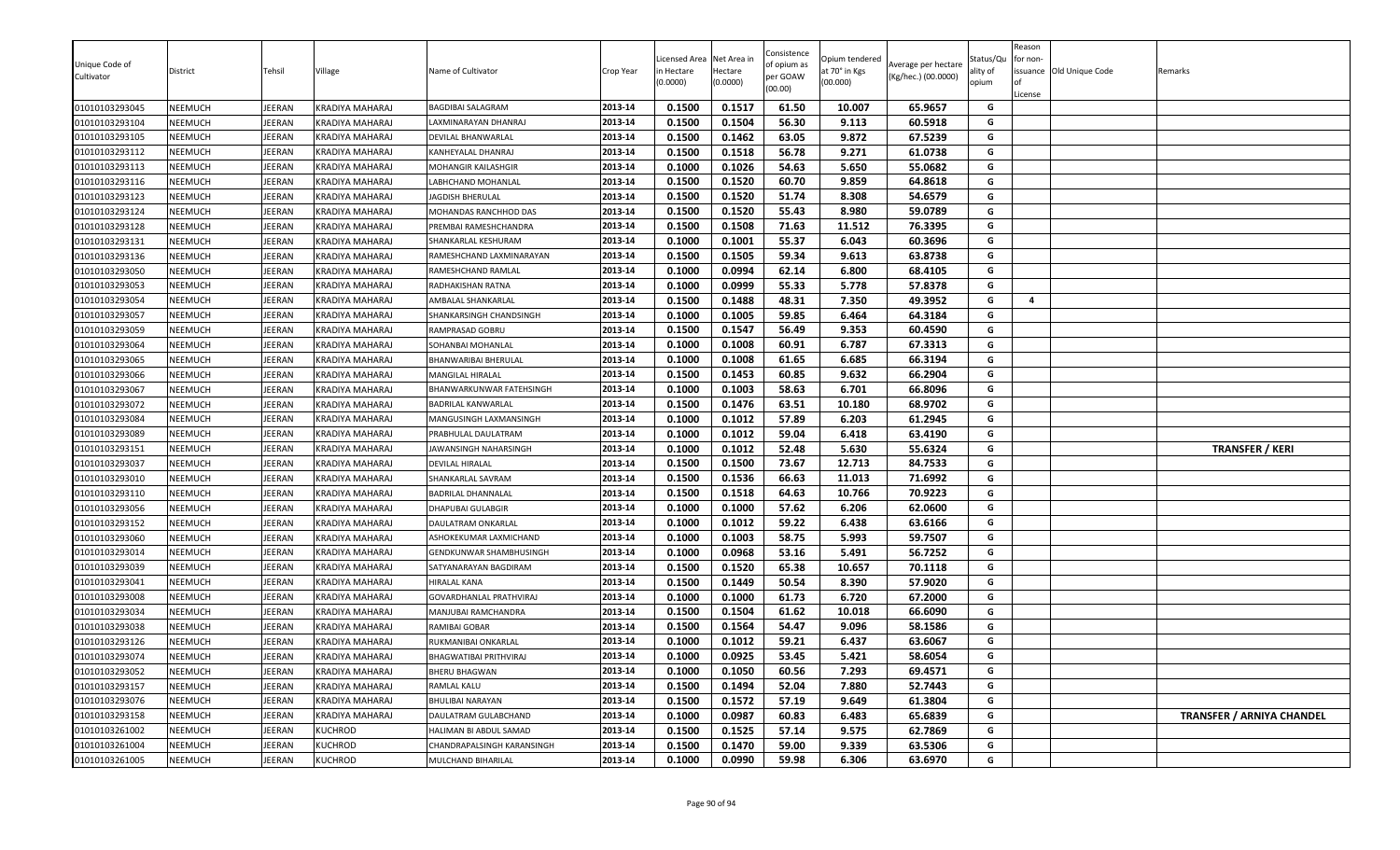| Unique Code of<br>Cultivator     | District<br>NEEMUCH | Tehsil<br><b>EERAN</b> | Village                          | Name of Cultivator                      | Crop Year<br>2013-14 | Licensed Area<br>า Hectare<br>(0.0000)<br>0.1500 | Net Area in<br>Hectare<br>(0.0000)<br>0.1456 | Consistence<br>of opium as<br>per GOAW<br>(00.00)<br>62.32 | Opium tendered<br>at 70° in Kgs<br>(00.000)<br>9.642 | Average per hectare<br>(Kg/hec.) (00.0000)<br>66.2225 | Status/Qu<br>ality of<br>opium<br>G | Reason<br>for non-<br>License | issuance Old Unique Code | Remarks                          |
|----------------------------------|---------------------|------------------------|----------------------------------|-----------------------------------------|----------------------|--------------------------------------------------|----------------------------------------------|------------------------------------------------------------|------------------------------------------------------|-------------------------------------------------------|-------------------------------------|-------------------------------|--------------------------|----------------------------------|
| 01010103261008                   |                     |                        | <b>KUCHROD</b>                   | KANIRAM RAMNARAYAN                      | 2013-14              |                                                  |                                              | 54.52                                                      |                                                      |                                                       | G                                   | $\overline{4}$                |                          |                                  |
| 01010103261010<br>01010103261011 | NEEMUCH<br>NEEMUCH  | EERAN<br><b>EERAN</b>  | <b>KUCHROD</b><br><b>KUCHROD</b> | FAJUL RAHMAN ABDULA<br>BHERULAL KACHARU | 2013-14              | 0.1000<br>0.1000                                 | 0.1000<br>0.0476                             | 47.53                                                      | 5.024<br>2.424                                       | 50.2400<br>50.9244                                    | G                                   | 4                             |                          |                                  |
|                                  | NEEMUCH             | JEERAN                 | <b>KUCHROD</b>                   | RATANGIR BHUWANGIR                      | 2013-14              | 0.1500                                           | 0.1525                                       | 69.52                                                      | 10.130                                               | 66.4262                                               | G                                   |                               |                          |                                  |
| 01010103261015<br>01010103261021 | NEEMUCH             | JEERAN                 | <b>KUCHROD</b>                   | RAMNARAYAN HARLAL                       | 2013-14              | 0.1500                                           | 0.1404                                       | 64.36                                                      | 9.534                                                | 67.9060                                               | G                                   |                               |                          |                                  |
| 01010103261029                   | NEEMUCH             | IEERAN                 | <b>KUCHROD</b>                   | SAYARA BI ABDUL HAKIM                   | 2013-14              | 0.1000                                           | 0.0935                                       | 56.87                                                      | 5.370                                                | 57.4332                                               | G                                   |                               |                          |                                  |
| 01010103261031                   | NEEMUCH             | <b>IEERAN</b>          | <b>KUCHROD</b>                   | GOVARDHANLAL NARAYAN                    | 2013-14              | 0.1000                                           | 0.0960                                       | 54.81                                                      | 5.943                                                | 61.9063                                               | G                                   |                               |                          |                                  |
| 01010103261033                   | NEEMUCH             | <b>IEERAN</b>          | <b>KUCHROD</b>                   | SAIDA BI MAMMU KHAN                     | 2013-14              | 0.1500                                           | 0.1391                                       | 55.04                                                      | 7.360                                                | 52.9116                                               | G                                   |                               |                          |                                  |
| 01010103261034                   | NEEMUCH             | JEERAN                 | <b>KUCHROD</b>                   | BHANWARLAL KALURAM                      | 2013-14              | 0.1500                                           | 0.1421                                       | 54.60                                                      | 8.260                                                | 58.1281                                               | G                                   |                               |                          |                                  |
| 01010103261041                   | NEEMUCH             | <b>IEERAN</b>          | <b>KUCHROD</b>                   | BABULAL NANDRAM                         | 2013-14              | 0.1500                                           | 0.1472                                       | 57.20                                                      | 8.923                                                | 60.6182                                               | G                                   |                               |                          |                                  |
| 01010103261043                   | NEEMUCH             | <b>IEERAN</b>          | <b>KUCHROD</b>                   | MANGILAL UDAYRAM                        | 2013-14              | 0.1500                                           | 0.1441                                       | 51.11                                                      | 7.842                                                | 54.4205                                               | G                                   |                               |                          |                                  |
| 01010103261046                   | <b>NEEMUCH</b>      | JEERAN                 | KUCHROD                          | BHANWARIBAI CHAMPALAL                   | 2013-14              | 0.1500                                           | 0.1376                                       | 50.48                                                      | 7.752                                                | 56.3372                                               | G                                   |                               |                          |                                  |
| 01010103261050                   | NEEMUCH             | JEERAN                 | <b>KUCHROD</b>                   | VAJERAM CHHOGALAL                       | 2013-14              | 0.1000                                           | 0.0990                                       | 65.24                                                      | 6.701                                                | 67.6869                                               | G                                   |                               |                          |                                  |
| 01010103261060                   | NEEMUCH             | JEERAN                 | <b>KUCHROD</b>                   | KAUJI BHERULAL                          | 2013-14              | 0.1500                                           | 0.1498                                       | 57.78                                                      | 8.882                                                | 59.2924                                               | G                                   |                               |                          |                                  |
| 01010103261066                   | NEEMUCH             | IEERAN                 | KUCHROD                          | RADHIBAI PRABHULAL                      | 2013-14              | 0.1000                                           | 0.0960                                       | 50.96                                                      | 5.285                                                | 55.0521                                               | G                                   |                               |                          |                                  |
| 01010103261069                   | NEEMUCH             | EERAN                  | <b>KUCHROD</b>                   | KUTUBUDDIN MOHAMMAD KHAN                | 2013-14              | 0.1000                                           | 0.0990                                       | 54.16                                                      | 5.548                                                | 56.0404                                               | G                                   |                               |                          |                                  |
| 01010103261074                   | NEEMUCH             | JEERAN                 | <b>KUCHROD</b>                   | MAHESHRAV LAXMANRAV                     | 2013-14              | 0.1500                                           | 0.1480                                       | 57.36                                                      | 9.792                                                | 66.1622                                               | G                                   |                               |                          |                                  |
| 01010103261081                   | NEEMUCH             | JEERAN                 | <b>KUCHROD</b>                   | VARDICHANDRA PRABHULAL                  | 2013-14              | 0.1500                                           | 0.1406                                       | 53.14                                                      | 8.115                                                | 57.7169                                               | G                                   |                               |                          |                                  |
| 01010103261091                   | NEEMUCH             | <b>IEERAN</b>          | <b>KUCHROD</b>                   | RADHESHYAM KALURAM                      | 2013-14              | 0.1000                                           | 0.0984                                       | 58.17                                                      | 6.091                                                | 61.9004                                               | G                                   |                               |                          |                                  |
| 01010103261084                   | NEEMUCH             | <b>IEERAN</b>          | <b>KUCHROD</b>                   | SHAMBHUSINGH BHIMSINGH                  | 2013-14              | 0.1000                                           | 0.0975                                       | 50.39                                                      | 5.003                                                | 51.3128                                               | G                                   |                               |                          |                                  |
| 01010103261017                   | NEEMUCH             | JEERAN                 | KUCHROD                          | PRASADIBAI KANWARLAL                    | 2013-14              | 0.1000                                           | 0.0990                                       | 58.14                                                      | 6.296                                                | 63.5960                                               | G                                   |                               |                          |                                  |
| 01010103261026                   | NEEMUCH             | JEERAN                 | KUCHROD                          | ABDUL RAHMAN GHASI                      | 2013-14              | 0.1500                                           | 0.1425                                       | 38.67                                                      | 6.287                                                | 44.1193                                               | G                                   | $\overline{a}$                |                          |                                  |
| 01010103261107                   | NEEMUCH             | JEERAN                 | KUCHROD                          | SUGANKUNWAR SUKHPALSINGH                | 2013-14              | 0.1000                                           | 0.0940                                       | 55.17                                                      | 5.462                                                | 58.1064                                               | - 1                                 | $\overline{2}$                |                          |                                  |
| 01010103261109                   | NEEMUCH             | <b>IEERAN</b>          | <b>KUCHROD</b>                   | GHANSHYAMDAS BHANWARDAS                 | 2013-14              | 0.1000                                           | 0.1000                                       | 51.38                                                      | 5.366                                                | 53.6600                                               | G                                   |                               |                          |                                  |
| 01010103261006                   | <b>NEEMUCH</b>      | <b>IEERAN</b>          | KUCHROD                          | <b>BADRILAL KAILASH</b>                 | 2013-14              | 0.1000                                           | 0.0990                                       | 54.64                                                      | 5.815                                                | 58.7374                                               | G                                   |                               |                          |                                  |
| 01010103261027                   | NEEMUCH             | JEERAN                 | <b>KUCHROD</b>                   | NAHARSINGH BHIMSINGH                    | 2013-14              | 0.1000                                           | 0.0961                                       | 55.19                                                      | 5.503                                                | 57.2633                                               | G                                   |                               |                          |                                  |
| 01010103261070                   | NEEMUCH             | <b>EERAN</b>           | <b>KUCHROD</b>                   | RUKMANIBAI MOHANLAL                     | 2013-14              | 0.1000                                           | 0.0988                                       | 56.63                                                      | 5.687                                                | 57.5607                                               | G                                   |                               |                          |                                  |
| 01010103261116                   | NEEMUCH             | JEERAN                 | KUCHROD                          | MANGIBAI HAJARI                         | 2013-14              | 0.1000                                           | 0.0959                                       | 61.98                                                      | 6.774                                                | 70.6361                                               | G                                   |                               |                          | <b>NAME CHANGE</b>               |
| 01010103261117                   | NEEMUCH             | <b>IEERAN</b>          | KUCHROD                          | MADANKUNWAR SHAMBHUSINGH                | 2013-14              | 0.1000                                           | 0.0992                                       | 62.79                                                      | 6.485                                                | 65.3730                                               | G                                   |                               |                          | <b>TRANSFER / ARNIYA KUCHROD</b> |
| 01010103261118                   | NEEMUCH             | <b>IEERAN</b>          | KUCHROD                          | PURANSINGH KALUSINGH                    | 2013-14              | 0.1000                                           | 0.0988                                       | 61.25                                                      | 6.484                                                | 65.6275                                               | G                                   |                               |                          |                                  |
| 01010103261119                   | NEEMUCH             | JEERAN                 | <b>KUCHROD</b>                   | KANSINGH RANSINGH                       | 2013-14              | 0.1000                                           | 0.1020                                       | 59.43                                                      | 6.045                                                | 59.2647                                               | G                                   |                               |                          |                                  |
| 01010103261120                   | NEEMUCH             | <b>IEERAN</b>          | KUCHROD                          | BHARATSINGH DIP SINGH                   | 2013-14              | 0.1500                                           | 0.1470                                       | 59.41                                                      | 9.293                                                | 63.2177                                               | G                                   |                               |                          | <b>TRANSFER / PARASALI</b>       |
| 01010103261121                   | NEEMUCH             | <b>IEERAN</b>          | <b>KUCHROD</b>                   | BANSHILAL RATANLAL                      | 2013-14              | 0.1000                                           | 0.0990                                       | 58.29                                                      | 6.012                                                | 60.7273                                               | G                                   |                               |                          |                                  |
| 01010103261122                   | NEEMUCH             | <b>IEERAN</b>          | KUCHROD                          | GOPAL LAXMAN                            | 2013-14              | 0.1500                                           | 0.1500                                       | 59.94                                                      | 9.479                                                | 63.1933                                               | G                                   |                               |                          |                                  |
| 01010103261123                   | NEEMUCH             | <b>EERAN</b>           | <b>KUCHROD</b>                   | AMBALAL BHERA                           | 2013-14              | 0.1500                                           | 0.1435                                       | 64.57                                                      | 10.387                                               | 72.3833                                               | G                                   |                               |                          |                                  |
| 01010103261124                   | NEEMUCH             | <b>IEERAN</b>          | KUCHROD                          | BHAGVANTIBAI RAJARAM                    | 2013-14              | 0.1500                                           | 0.1469                                       | 59.95                                                      | 9.755                                                | 66.4057                                               | G                                   |                               |                          |                                  |
| 01010103261125                   | NEEMUCH             | <b>IEERAN</b>          | <b>KUCHROD</b>                   | OMPRAKASH GOPILAL                       | 2013-14              | 0.1000                                           | 0.0999                                       | 58.88                                                      | 6.510                                                | 65.1652                                               | G                                   |                               |                          |                                  |
| 01010103261126                   | NEEMUCH             | JEERAN                 | <b>KUCHROD</b>                   | KANHEYALAL BHANWARLAL                   | 2013-14              | 0.1500                                           | 0.1500                                       | 68.03                                                      | 11.001                                               | 73.3400                                               | G                                   |                               |                          |                                  |
| 01010103261127                   | NEEMUCH             | JEERAN                 | KUCHROD                          | DINESHKUMAR CHHAGANLAL                  | 2013-14              | 0.1000                                           | 0.0990                                       | 57.24                                                      | 6.157                                                | 62.1919                                               | G                                   |                               |                          |                                  |
| 01010103261128                   | NEEMUCH             | JEERAN                 | KUCHROD                          | GAMERBAI NANDRAM                        | 2013-14              | 0.1500                                           | 0.1530                                       | 60.71                                                      | 10.034                                               | 65.5817                                               | G                                   |                               |                          |                                  |
| 01010103261129                   | NEEMUCH             | JEERAN                 | KUCHROD                          | LAXMICHAND BHANWARLAL                   | 2013-14              | 0.1500                                           | 0.1520                                       | 66.24                                                      | 10.702                                               | 70.4079                                               | G                                   |                               |                          |                                  |
| 01010103261130                   | NEEMUCH             | <b>IEERAN</b>          | KUCHROD                          | RAMESHWAR MAGNIRAM                      | 2013-14              | 0.1500                                           | 0.1500                                       | 61.62                                                      | 9.921                                                | 66.1400                                               | G                                   |                               |                          |                                  |
| 01010103261131                   | NEEMUCH             | IEERAN                 | <b>KUCHROD</b>                   | BANSHILAL KISHANLAL                     | 2013-14              | 0.1500                                           | 0.1476                                       | 67.97                                                      | 10.429                                               | 70.6572                                               | G                                   |                               |                          |                                  |
| 01010103261132                   | NEEMUCH             | JEERAN                 | <b>KUCHROD</b>                   | GANPATLAL VENIRAM                       | 2013-14              | 0.1500                                           | 0.1425                                       | 65.96                                                      | 10.177                                               | 71.4175                                               | G                                   |                               |                          |                                  |
| 01010103261133                   | NEEMUCH             | JEERAN                 | <b>KUCHROD</b>                   | TULSIRAM BANSHILAL                      | 2013-14              | 0.1500                                           | 0.1515                                       | 54.46                                                      | 8.286                                                | 54.6931                                               | G                                   |                               |                          |                                  |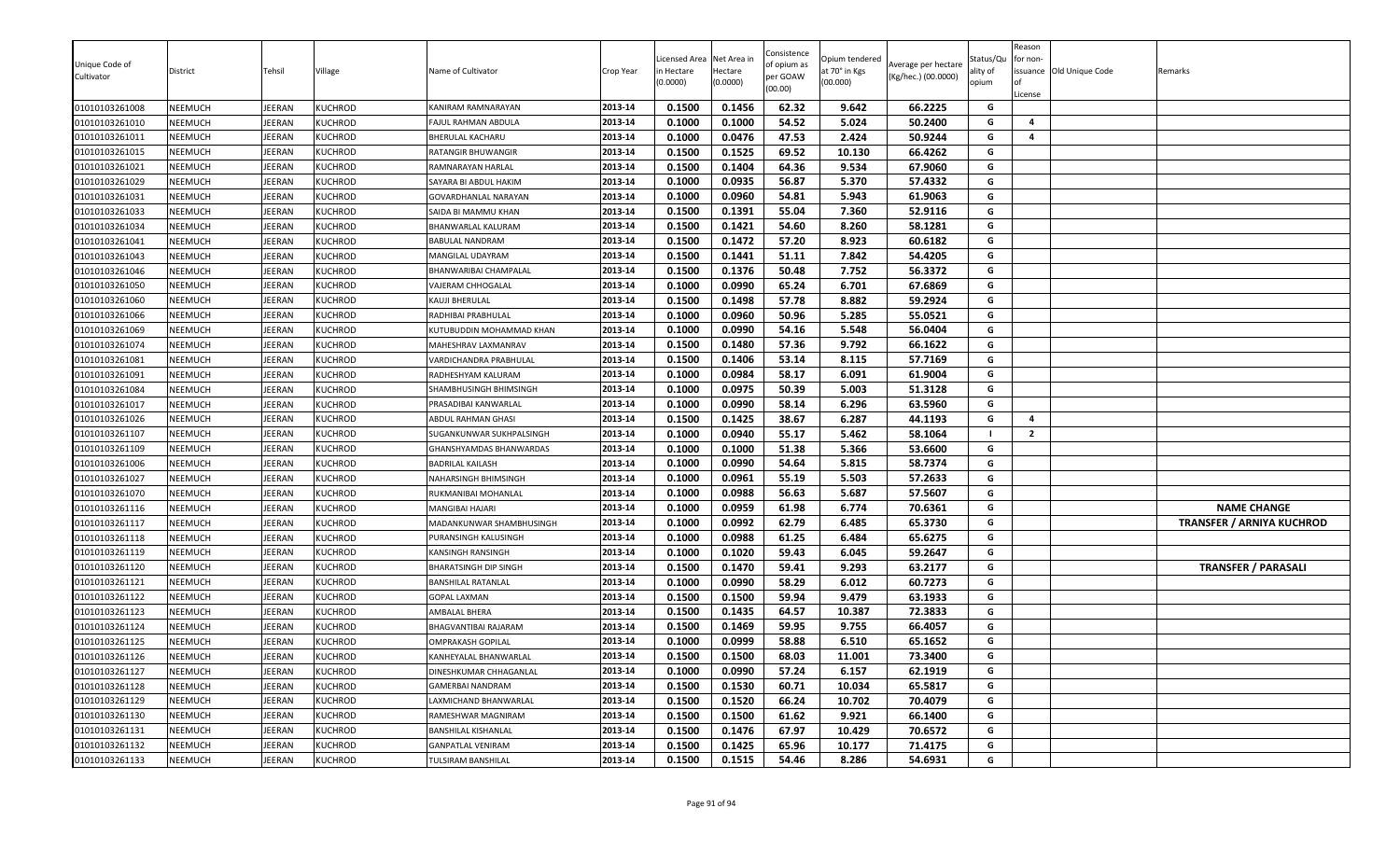| Unique Code of<br>Cultivator | District       | Tehsil        | Village        | Name of Cultivator        | Crop Year | icensed Area<br>n Hectare<br>0.0000 | Net Area in<br>Hectare<br>(0.0000) | Consistence<br>of opium as<br>per GOAW<br>(00.00) | Opium tendered<br>at 70° in Kgs<br>(00.000) | Average per hectare<br>(Kg/hec.) (00.0000) | Status/Qu<br>ality of<br>opium | Reason<br>for non-<br>Ωf<br>License | issuance Old Unique Code | Remarks            |
|------------------------------|----------------|---------------|----------------|---------------------------|-----------|-------------------------------------|------------------------------------|---------------------------------------------------|---------------------------------------------|--------------------------------------------|--------------------------------|-------------------------------------|--------------------------|--------------------|
| 01010103261134               | NEEMUCH        | EERAN         | KUCHROD        | HEMRAJ LAXMAN             | 2013-14   | 0.1500                              | 0.1484                             | 62.82                                             | 9.988                                       | 67.3046                                    | G                              |                                     |                          |                    |
| 01010103261135               | <b>NEEMUCH</b> | EERAN         | <b>KUCHROD</b> | DASHRATH VARDICHAND       | 2013-14   | 0.1500                              | 0.1481                             | 56.81                                             | 9.057                                       | 61.1546                                    | G                              |                                     |                          |                    |
| 01010103261136               | NEEMUCH        | <b>IEERAN</b> | <b>KUCHROD</b> | BHERULAL PYARCHAND        | 2013-14   | 0.1500                              | 0.1442                             | 61.97                                             | 9.340                                       | 64.7712                                    | G                              |                                     |                          |                    |
| 01010103261137               | NEEMUCH        | IEERAN        | KUCHROD        | NATHULAL MAGNIRAM         | 2013-14   | 0.1500                              | 0.1484                             | 61.33                                             | 9.734                                       | 65.5930                                    | G                              |                                     |                          |                    |
| 01010103261138               | NEEMUCH        | <b>IEERAN</b> | KUCHROD        | HUKMICHAND HIRALAL        | 2013-14   | 0.1500                              | 0.1470                             | 57.59                                             | 9.593                                       | 65.2585                                    | G                              |                                     |                          |                    |
| 01010103261140               | NEEMUCH        | EERAN         | KUCHROD        | RAMESHWAR MANNALAL        | 2013-14   | 0.1500                              | 0.1500                             | 65.13                                             | 10.356                                      | 69.0400                                    | G                              |                                     |                          |                    |
| 01010103261142               | NEEMUCH        | EERAN         | KUCHROD        | DAULATRAM BHANWARLAL      | 2013-14   | 0.1500                              | 0.1479                             | 62.04                                             | 9.483                                       | 64.1176                                    | G                              |                                     |                          |                    |
| 01010103261143               | NEEMUCH        | <b>IEERAN</b> | KUCHROD        | RAMKISHANA AMBALAL        | 2013-14   | 0.1500                              | 0.1452                             | 61.11                                             | 9.891                                       | 68.1198                                    | G                              |                                     |                          |                    |
| 01010103261144               | <b>NEEMUCH</b> | EERAN         | KUCHROD        | SHIVEKANYA RAMCHANDRA     | 2013-14   | 0.1500                              | 0.1500                             | 63.55                                             | 10.050                                      | 67.0000                                    | G                              |                                     |                          |                    |
| 01010103261145               | <b>NEEMUCH</b> | EERAN         | KUCHROD        | DHANRAJ KESHURAM          | 2013-14   | 0.1500                              | 0.1500                             | 62.72                                             | 10.609                                      | 70.7267                                    | G                              |                                     |                          |                    |
| 01010103261146               | <b>NEEMUCH</b> | EERAN         | <b>KUCHROD</b> | MADANLAL GANGARAM         | 2013-14   | 0.1500                              | 0.1350                             | 63.82                                             | 9.062                                       | 67.1259                                    | G                              |                                     |                          |                    |
| 01010103261147               | NEEMUCH        | <b>IEERAN</b> | KUCHROD        | RAMESH KACHARULAL         | 2013-14   | 0.1500                              | 0.1500                             | 65.77                                             | 10.721                                      | 71.4733                                    | G                              |                                     |                          |                    |
| 01010103277011               | NEEMUCH        | IEERAN        | LAKHAMI        | SHAMBHULAL ONKARLAL       | 2013-14   | 0.1000                              | 0.0000                             | 0.00                                              | 0.000                                       | 0.0000                                     | F.                             |                                     |                          |                    |
| 01010103277026               | <b>NEEMUCH</b> | EERAN         | LAKHAMI        | KHEMRAJ VARDA             | 2013-14   | 0.1500                              | 0.1288                             | 61.47                                             | 8.360                                       | 64.9068                                    | G                              |                                     |                          |                    |
| 01010103277038               | NEEMUCH        | EERAN         | LAKHAMI        | <b>GHEESIBAI BHERULAL</b> | 2013-14   | 0.1500                              | 0.0930                             | 54.75                                             | 5.311                                       | 57.1075                                    | G                              |                                     |                          |                    |
| 01010103277040               | NEEMUCH        | EERAN         | LAKHAMI        | JAGDISH MANGILAL          | 2013-14   | 0.1000                              | 0.0999                             | 47.24                                             | 4.947                                       | 49.5195                                    | G                              | $\overline{a}$                      |                          |                    |
| 01010103277006               | NEEMUCH        | EERAN         | LAKHAMI        | RATANIBAI SAGRAM          | 2013-14   | 0.1500                              | 0.1496                             | 59.92                                             | 9.690                                       | 64.7727                                    | G                              |                                     |                          |                    |
| 01010103277013               | <b>NEEMUCH</b> | EERAN         | LAKHAMI        | RAMESHWARLAL CHHAGANLAL   | 2013-14   | 0.1500                              | 0.1497                             | 55.23                                             | 7.977                                       | 53.2866                                    | G                              |                                     |                          |                    |
| 01010103277014               | NEEMUCH        | EERAN         | LAKHAMI        | JAGDISH DULICHANDRA       | 2013-14   | 0.1500                              | 0.1480                             | 59.11                                             | 9.162                                       | 61.9054                                    | G                              |                                     |                          |                    |
| 01010103277043               | NEEMUCH        | EERAN         | LAKHAMI        | NANDKISHORE BIHARILAL     | 2013-14   | 0.1000                              | 0.1003                             | 55.07                                             | 5.641                                       | 56.2413                                    | G                              |                                     |                          |                    |
| 01010103277016               | NEEMUCH        | <b>IEERAN</b> | LAKHAMI        | HULASIBAI GAUTAMLAL       | 2013-14   | 0.1500                              | 0.1566                             | 56.12                                             | 9.484                                       | 60.5619                                    | G                              |                                     |                          |                    |
| 01010103277007               | NEEMUCH        | IEERAN        | LAKHAMI        | SHANTIBAI SHANKARLAL      | 2013-14   | 0.1500                              | 0.1491                             | 61.63                                             | 9.077                                       | 60.8786                                    | G                              |                                     |                          |                    |
| 01010103277028               | <b>NEEMUCH</b> | <b>IEERAN</b> | LAKHAMI        | AMBALAL VARDA             | 2013-14   | 0.1500                              | 0.1494                             | 63.81                                             | 10.164                                      | 68.0321                                    | G                              |                                     |                          |                    |
| 01010103277015               | <b>NEEMUCH</b> | EERAN         | LAKHAMI        | <b>GANGABAI MOHANLAL</b>  | 2013-14   | 0.1000                              | 0.0992                             | 54.04                                             | 6.045                                       | 60.9375                                    | G                              |                                     |                          |                    |
| 01010103277058               | <b>NEEMUCH</b> | EERAN         | LAKHAMI        | RANSINGH DULESINGH        | 2013-14   | 0.1500                              | 0.1500                             | 50.61                                             | 7.975                                       | 53.1667                                    | G                              |                                     |                          |                    |
| 01010103277009               | NEEMUCH        | IEERAN        | LAKHAMI        | SARYANARAYAN LAXMAN       | 2013-14   | 0.1000                              | 0.0952                             | 46.35                                             | 4.628                                       | 48.6134                                    | G                              | 4                                   |                          |                    |
| 01010103270001               | <b>NEEMUCH</b> | EERAN         | NAVANKHEDI     | DAYARAM RAMPRATAP         | 2013-14   | 0.1000                              | 0.1001                             | 56.15                                             | 6.136                                       | 61.2987                                    | G                              |                                     |                          |                    |
| 01010103270003               | <b>NEEMUCH</b> | EERAN         | NAVANKHEDI     | PRAKASHCHAND RAMRATAN     | 2013-14   | 0.1000                              | 0.0988                             | 59.75                                             | 6.205                                       | 62.8036                                    | G                              |                                     |                          |                    |
| 01010103270009               | NEEMUCH        | EERAN         | NAVANKHEDI     | RAMPRATAP GOPAL           | 2013-14   | 0.1000                              | 0.0992                             | 59.11                                             | 6.207                                       | 62.5706                                    | G                              |                                     |                          |                    |
| 01010103270010               | NEEMUCH        | EERAN         | NAVANKHEDI     | MOHANBAI RAMRATAN         | 2013-14   | 0.1500                              | 0.1478                             | 60.88                                             | 9.367                                       | 63.3762                                    | G                              |                                     |                          |                    |
| 01010103270012               | NEEMUCH        | IEERAN        | NAVANKHEDI     | RAMLAL RAMRATAN           | 2013-14   | 0.1500                              | 0.1424                             | 57.78                                             | 9.038                                       | 63.4691                                    | G                              |                                     |                          |                    |
| 01010103270013               | <b>NEEMUCH</b> | EERAN         | NAVANKHEDI     | JAGDISH RAMRATAN          | 2013-14   | 0.1500                              | 0.1478                             | 65.63                                             | 9.769                                       | 66.0961                                    | G                              |                                     |                          |                    |
| 01010103270006               | NEEMUCH        | EERAN         | NAVANKHEDI     | RAMCHANDRA RADHAKISHAN    | 2013-14   | 0.1000                              | 0.0961                             | 59.18                                             | 6.789                                       | 70.6452                                    | G                              |                                     |                          |                    |
| 01010103270015               | NEEMUCH        | EERAN         | NAVANKHEDI     | DAULATRAM GAUTAM          | 2013-14   | 0.1500                              | 0.1496                             | 66.19                                             | 10.288                                      | 68.7701                                    | G                              |                                     |                          |                    |
| 01010103290001               | NEEMUCH        | EERAN         | <b>RABDIA</b>  | PREMSUKH MOTILAL          | 2013-14   | 0.1000                              | 0.0994                             | 62.37                                             | 6.745                                       | 67.8571                                    | G                              |                                     |                          |                    |
| 01010103290002               | <b>NEEMUCH</b> | EERAN         | <b>RABDIA</b>  | CHATARKUNWAR BHAWANISINGH | 2013-14   | 0.1500                              | 0.1506                             | 60.17                                             | 9.344                                       | 62.0452                                    | G                              |                                     |                          |                    |
| 01010103290003               | <b>NEEMUCH</b> | EERAN         | <b>RABDIA</b>  | KAMLABAI ONKARLAL         | 2013-14   | 0.1500                              | 0.1467                             | 60.41                                             | 9.079                                       | 61.8882                                    | G                              |                                     |                          |                    |
| 01010103290013               | NEEMUCH        | <b>EERAN</b>  | <b>RABDIA</b>  | <b>BANSHILAL DHURILAL</b> | 2013-14   | 0.1500                              | 0.1450                             | 65.38                                             | 9.826                                       | 67.7655                                    | G                              |                                     |                          |                    |
| 01010103290016               | <b>NEEMUCH</b> | JEERAN        | <b>RABDIA</b>  | HARISHANKAR MOHANLAL      | 2013-14   | 0.1500                              | 0.1512                             | 65.80                                             | 10.133                                      | 67.0172                                    | G                              |                                     |                          |                    |
| 01010103290018               | <b>NEEMUCH</b> | EERAN         | <b>RABDIA</b>  | MADANLAL BAPULAL          | 2013-14   | 0.1500                              | 0.1468                             | 63.43                                             | 10.040                                      | 68.3924                                    | G                              |                                     |                          |                    |
| 01010103290020               | <b>NEEMUCH</b> | <b>IEERAN</b> | <b>RABDIA</b>  | SHOBHARAM HAJARILAL       | 2013-14   | 0.1000                              | 0.0000                             | 0.00                                              | 0.000                                       | 0.0000                                     | Ν                              |                                     |                          |                    |
| 01010103290021               | <b>NEEMUCH</b> | EERAN         | <b>RABDIA</b>  | RUPLAL HIRALAL            | 2013-14   | 0.1500                              | 0.1472                             | 60.17                                             | 9.593                                       | 65.1698                                    | G                              |                                     |                          | <b>NAME CHANGE</b> |
| 01010103290023               | NEEMUCH        | EERAN         | <b>RABDIA</b>  | GOPAL SALAGRAM            | 2013-14   | 0.1000                              | 0.1007                             | 60.39                                             | 6.375                                       | 63.3069                                    | G                              |                                     |                          |                    |
| 01010103290025               | NEEMUCH        | EERAN         | <b>RABDIA</b>  | HARKULAL GAUTAMLAL        | 2013-14   | 0.1000                              | 0.1002                             | 61.04                                             | 6.383                                       | 63.7026                                    | G                              |                                     |                          |                    |
| 01010103290026               | <b>NEEMUCH</b> | JEERAN        | <b>RABDIA</b>  | RAMPRASAD HAJARILAL       | 2013-14   | 0.1500                              | 0.1500                             | 64.04                                             | 9.963                                       | 66.4200                                    | G                              |                                     |                          |                    |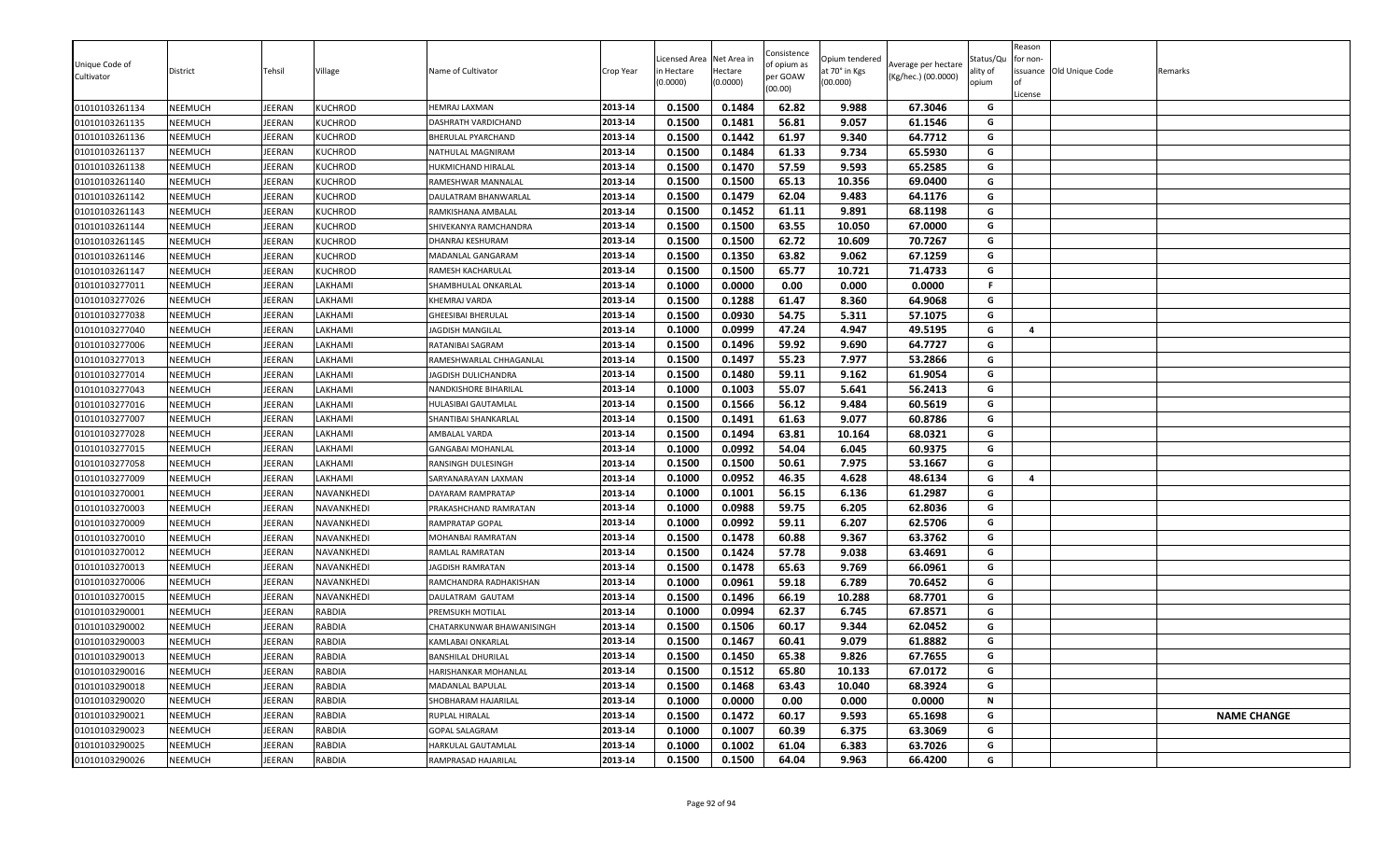| Unique Code of<br>Cultivator     | District                         | Tehsil          | Village                        | Name of Cultivator                          | Crop Year          | icensed Area<br>n Hectare<br>0.0000) | Net Area in<br>Hectare<br>(0.0000) | Consistence<br>of opium as<br>per GOAW<br>(00.00) | Opium tendered<br>at 70° in Kgs<br>(00.000) | Average per hectare<br>(Kg/hec.) (00.0000) | Status/Qu<br>ality of<br>opium | Reason<br>for non-<br>License | ssuance Old Unique Code | Remarks                     |
|----------------------------------|----------------------------------|-----------------|--------------------------------|---------------------------------------------|--------------------|--------------------------------------|------------------------------------|---------------------------------------------------|---------------------------------------------|--------------------------------------------|--------------------------------|-------------------------------|-------------------------|-----------------------------|
| 01010103290027                   | <b>NEEMUCH</b>                   | EERAN           | <b>RABDIA</b>                  | <b>BHAGATRAM MNGILAL</b>                    | 2013-14            | 0.1500                               | 0.1487                             | 66.31                                             | 10.032                                      | 67.4647                                    | G                              |                               |                         |                             |
| 01010103290014                   | <b>NEEMUCH</b>                   | EERAN           | <b>RABDIA</b>                  | SUNDERLAL BHAGATRAM                         | 2013-14            | 0.1500                               | 0.1467                             | 65.08                                             | 10.115                                      | 68.9502                                    | G                              |                               |                         |                             |
| 01010103290030                   | <b>NEEMUCH</b>                   | EERAN           | <b>RABDIA</b>                  | GANSHYAM PHOOLCHAND                         | 2013-14            | 0.1500                               | 0.1400                             | 62.43                                             | 8.482                                       | 60.5857                                    | G                              |                               |                         |                             |
| 01010103290031                   | <b>NEEMUCH</b>                   | EERAN           | <b>RABDIA</b>                  | DIPKUNWAR JARESINGH                         | 2013-14            | 0.1500                               | 0.1509                             | 59.44                                             | 9.400                                       | 62.2929                                    | G                              |                               |                         |                             |
| 01010103290019                   | <b>NEEMUCH</b>                   | EERAN           | <b>RABDIA</b>                  | GANGARAM HAJARILAL                          | 2013-14            | 0.1000                               | 0.1012                             | 57.21                                             | 5.893                                       | 58.2312                                    | G                              |                               |                         |                             |
| 01010103290035                   | <b>NEEMUCH</b>                   | EERAN           | <b>RABDIA</b>                  | MULCHAND HIRALAL                            | 2013-14            | 0.1500                               | 0.1485                             | 68.16                                             | 10.847                                      | 73.0438                                    | G                              |                               |                         |                             |
| 01010103290036                   | <b>NEEMUCH</b>                   | <b>IEERAN</b>   | <b>RABDIA</b>                  | MANGILAL KANIRAM                            | 2013-14            | 0.1500                               | 0.1494                             | 63.27                                             | 10.186                                      | 68.1794                                    | G                              |                               |                         |                             |
| 01010103290024                   | NEEMUCH                          | IEERAN          | <b>RABDIA</b>                  | GHEESALAL HARIRAM                           | 2013-14            | 0.1000                               | 0.1000                             | 57.22                                             | 5.910                                       | 59.1000                                    | G                              |                               |                         |                             |
| 01010103290015                   | <b>NEEMUCH</b>                   | <b>IEERAN</b>   | <b>RABDIA</b>                  | CHAINRAM HAJARILAL                          | 2013-14            | 0.1500                               | 0.1520                             | 62.02                                             | 9.897                                       | 65.1118                                    | G                              |                               |                         |                             |
| 01010103290029                   | <b>NEEMUCH</b>                   | EERAN           | <b>RABDIA</b>                  | HIMMATSINGH BAHADURSINGH                    | 2013-14            | 0.1500                               | 0.1518                             | 64.11                                             | 10.120                                      | 66.6667                                    | G                              |                               |                         |                             |
| 01010103290037                   | <b>NEEMUCH</b>                   | EERAN           | <b>RABDIA</b>                  | KESHURAM MOTI                               | 2013-14            | 0.1500                               | 0.1459                             | 61.66                                             | 9.962                                       | 68.2796                                    | G                              |                               |                         |                             |
| 01010103290038                   | NEEMUCH                          | IEERAN          | <b>RABDIA</b>                  | NANALAL MOTILAL                             | 2013-14            | 0.1500                               | 0.1518                             | 59.77                                             | 9.760                                       | 64.2951                                    | G                              |                               |                         |                             |
| 01010103290039                   | <b>NEEMUCH</b>                   | EERAN           | <b>RABDIA</b>                  | SUNDERBAI SHAMBHULAL                        | 2013-14<br>2013-14 | 0.1500                               | 0.1470<br>0.1459                   | 58.08<br>64.52                                    | 8.621                                       | 58.6463                                    | G<br>G                         |                               |                         |                             |
| 01010103290040                   | <b>NEEMUCH</b>                   | <b>IEERAN</b>   | <b>RABDIA</b><br><b>RABDIA</b> | BHANWARIBAI RAMCHANDRA                      |                    | 0.1500                               |                                    |                                                   | 10.471<br>9.323                             | 71.7683                                    | G                              |                               |                         |                             |
| 01010103290041                   | <b>NEEMUCH</b><br><b>NEEMUCH</b> | EERAN           | <b>SAKRANI JAGIR</b>           | CHAMPALAL PRATHVIRAJ<br>GHEESALAL SHOBHARAM | 2013-14<br>2013-14 | 0.1500<br>0.1500                     | 0.1446<br>0.1486                   | 61.86<br>65.60                                    | 9.971                                       | 64.4744<br>67.0996                         | G                              |                               | 01010103291054          |                             |
| 01010103279001<br>01010103279002 | NEEMUCH                          | EERAN<br>IEERAN | SAKRANI JAGIR                  | SUNDARLAL SITARAM                           | 2013-14            | 0.1000                               | 0.0951                             | 59.18                                             | 5.377                                       | 56.5405                                    | G                              |                               |                         |                             |
| 01010103279003                   | <b>NEEMUCH</b>                   | EERAN           | <b>SAKRANI JAGIR</b>           | BULAKBAI RAMNARAYAN                         | 2013-14            | 0.1500                               | 0.1496                             | 56.88                                             | 8.638                                       | 57.7406                                    | G                              |                               |                         |                             |
| 01010103279006                   | NEEMUCH                          | EERAN           | <b>SAKRANI JAGIR</b>           | RAMDAYAL CHHAGANLAL                         | 2013-14            | 0.1500                               | 0.1500                             | 63.92                                             | 9.752                                       | 65.0133                                    | G                              |                               |                         |                             |
| 01010103279008                   | <b>NEEMUCH</b>                   | EERAN           | <b>SAKRANI JAGIR</b>           | BADRIBAI CHAMPALAL                          | 2013-14            | 0.1500                               | 0.1488                             | 57.36                                             | 8.784                                       | 59.0323                                    |                                | $\overline{2}$                |                         |                             |
| 01010103279011                   | NEEMUCH                          | EERAN           | SAKRANI JAGIR                  | MOHANBAI KISHANLAL                          | 2013-14            | 0.1500                               | 0.1522                             | 65.08                                             | 10.394                                      | 68.2917                                    | G                              |                               |                         |                             |
| 01010103279013                   | <b>NEEMUCH</b>                   | IEERAN          | SAKRANI JAGIR                  | JAYSHANKAR SHANKARLAL                       | 2013-14            | 0.1500                               | 0.1500                             | 58.71                                             | 8.370                                       | 55.8000                                    | G                              |                               |                         |                             |
| 01010103279015                   | NEEMUCH                          | <b>IEERAN</b>   | <b>SAKRANI JAGIR</b>           | BALURAM RAMPRATAP                           | 2013-14            | 0.1500                               | 0.1449                             | 59.70                                             | 9.023                                       | 62.2705                                    | G                              |                               |                         |                             |
| 01010103279018                   | NEEMUCH                          | EERAN           | SAKRANI JAGIR                  | CHANDARBAI LAXMINARAYAN                     | 2013-14            | 0.1000                               | 0.0988                             | 62.60                                             | 6.788                                       | 68.7045                                    | G                              |                               |                         |                             |
| 01010103279023                   | <b>NEEMUCH</b>                   | EERAN           | SAKRANI JAGIR                  | KACHARMAL LAKHMICHAND                       | 2013-14            | 0.1500                               | 0.1500                             | 67.49                                             | 10.326                                      | 68.8400                                    | G                              |                               |                         |                             |
| 01010103279025                   | NEEMUCH                          | EERAN           | <b>SAKRANI JAGIR</b>           | <b>OMPRAKASH SITABAI</b>                    | 2013-14            | 0.1500                               | 0.1500                             | 59.13                                             | 8.320                                       | 55.4667                                    | G                              |                               |                         |                             |
| 01010103279027                   | NEEMUCH                          | <b>IEERAN</b>   | SAKRANI JAGIR                  | RAMSINGH FATEHSINGH                         | 2013-14            | 0.1500                               | 0.1537                             | 61.63                                             | 9.561                                       | 62.2056                                    | G                              |                               |                         |                             |
| 01010103279004                   | <b>NEEMUCH</b>                   | EERAN           | <b>SAKRANI JAGIR</b>           | BHANWARBAI JAGDISH                          | 2013-14            | 0.1500                               | 0.1505                             | 58.23                                             | 9.417                                       | 62.5714                                    | G                              |                               |                         |                             |
| 01010103279010                   | <b>NEEMUCH</b>                   | EERAN           | <b>SAKRANI JAGIR</b>           | MATHRABAI BHANWARLAL                        | 2013-14            | 0.1500                               | 0.1496                             | 53.61                                             | 8.187                                       | 54.7259                                    | G                              |                               |                         | <b>NAME CHANGE</b>          |
| 01010103279022                   | <b>NEEMUCH</b>                   | <b>IEERAN</b>   | <b>SAKRANI JAGIR</b>           | <b>BALURAM RUGNATH</b>                      | 2013-14            | 0.1000                               | 0.1024                             | 66.01                                             | 6.478                                       | 63.2617                                    | G                              |                               |                         |                             |
| 01010103279019                   | NEEMUCH                          | IEERAN          | SAKRANI JAGIR                  | SATYANARAYAN GHISA                          | 2013-14            | 0.1500                               | 0.0499                             | 63.54                                             | 3.440                                       | 68.9379                                    | G                              |                               |                         |                             |
| 01010103279028                   | <b>NEEMUCH</b>                   | EERAN           | SAKRANI JAGIR                  | BAHADURSINGH GORDHANSINGH                   | 2013-14            | 0.1500                               | 0.1463                             | 59.35                                             | 8.911                                       | 60.9091                                    | G                              |                               |                         |                             |
| 01010103279029                   | NEEMUCH                          | EERAN           | SAKRANI JAGIR                  | AJAYSINGH VISHANSINGH                       | 2013-14            | 0.1500                               | 0.1488                             | 56.21                                             | 8.889                                       | 59.7379                                    | G                              |                               |                         | <b>TRANSFER / BANSKHEDI</b> |
| 01010103279030                   | NEEMUCH                          | <b>IEERAN</b>   | <b>SAKRANI JAGIR</b>           | KISHAN RATAN                                | 2013-14            | 0.1000                               | 0.0986                             | 54.03                                             | 5.364                                       | 54.4016                                    | G                              |                               |                         |                             |
| 01010103279031                   | NEEMUCH                          | <b>IEERAN</b>   | <b>SAKRANI JAGIR</b>           | BHAGATRAM BALKISHAN                         | 2013-14            | 0.1500                               | 0.1495                             | 57.37                                             | 8.999                                       | 60.1940                                    | G                              |                               |                         |                             |
| 01010103279026                   | <b>NEEMUCH</b>                   | EERAN           | SAKRANI JAGIR                  | NANURAM SITARAM                             | 2013-14            | 0.1000                               | 0.1015                             | 62.70                                             | 6.718                                       | 66.1872                                    | G                              |                               |                         |                             |
| 01010103279032                   | <b>NEEMUCH</b>                   | EERAN           | <b>SAKRANI JAGIR</b>           | KISHANLAL LAXMAN                            | 2013-14            | 0.1000                               | 0.0990                             | 52.94                                             | 5.528                                       | 55.8384                                    | G                              |                               |                         |                             |
| 01010103288006                   | <b>NEEMUCH</b>                   | EERAN           | SONIYANA                       | RANGLAL RODMAL                              | 2013-14            | 0.1500                               | 0.1363                             | 63.22                                             | 8.770                                       | 64.3434                                    | G                              |                               |                         |                             |
| 01010103288004                   | <b>NEEMUCH</b>                   | JEERAN          | SONIYANA                       | JAGDISH MANSHARAM                           | 2013-14            | 0.1500                               | 0.1278                             | 59.18                                             | 8.513                                       | 66.6119                                    | G                              |                               |                         |                             |
| 01010103288016                   | <b>NEEMUCH</b>                   | <b>IEERAN</b>   | SONIYANA                       | KARUDAS JANKIDAS                            | 2013-14            | 0.1500                               | 0.1440                             | 61.09                                             | 9.102                                       | 63.2083                                    | G                              |                               |                         |                             |
| 01010103288020                   | <b>NEEMUCH</b>                   | EERAN           | SONIYANA                       | <b>ISHWARDAS SALAGRAM DAS</b>               | 2013-14            | 0.1000                               | 0.0986                             | 59.79                                             | 6.133                                       | 62.2008                                    | G                              |                               |                         |                             |
| 01010103288021                   | <b>NEEMUCH</b>                   | EERAN           | SONIYANA                       | PRABHULAL BHERULAL                          | 2013-14            | 0.1500                               | 0.1428                             | 65.53                                             | 9.539                                       | 66.7997                                    | G                              |                               |                         |                             |
| 01010103288022                   | <b>NEEMUCH</b>                   | EERAN           | SONIYANA                       | MANGILAL KISHANLAL                          | 2013-14            | 0.1500                               | 0.1446                             | 58.77                                             | 9.462                                       | 65.4357                                    | G                              |                               |                         |                             |
| 01010103288026                   | <b>NEEMUCH</b>                   | <b>EERAN</b>    | SONIYANA                       | LAXMINARAYAN DEVRAM                         | 2013-14            | 0.1500                               | 0.1400                             | 66.50                                             | 9.747                                       | 69.6214                                    | G                              |                               |                         |                             |
| 01010103288032                   | <b>NEEMUCH</b>                   | JEERAN          | SONIYANA                       | CHANDANMAL MANGILAL                         | 2013-14            | 0.1500                               | 0.1003                             | 57.19                                             | 6.389                                       | 63.6989                                    | G                              |                               |                         |                             |